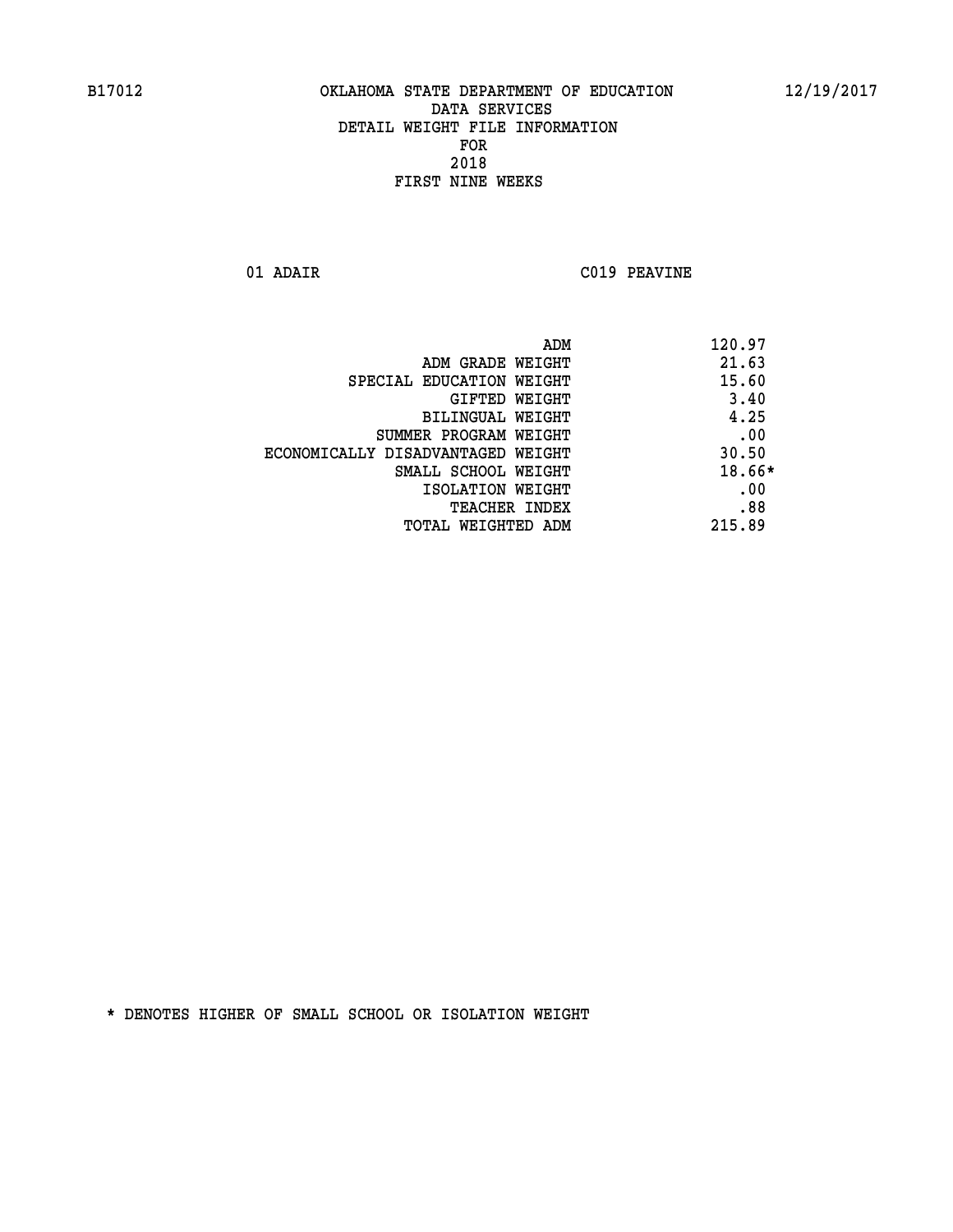**01 ADAIR C022 MARYETTA** 

| 649.94   |
|----------|
| 130.43   |
| 65.75    |
| 23.12    |
| 38.25    |
| .00      |
| 130.00   |
| .00      |
| .00      |
| .55      |
| 1,038.04 |
|          |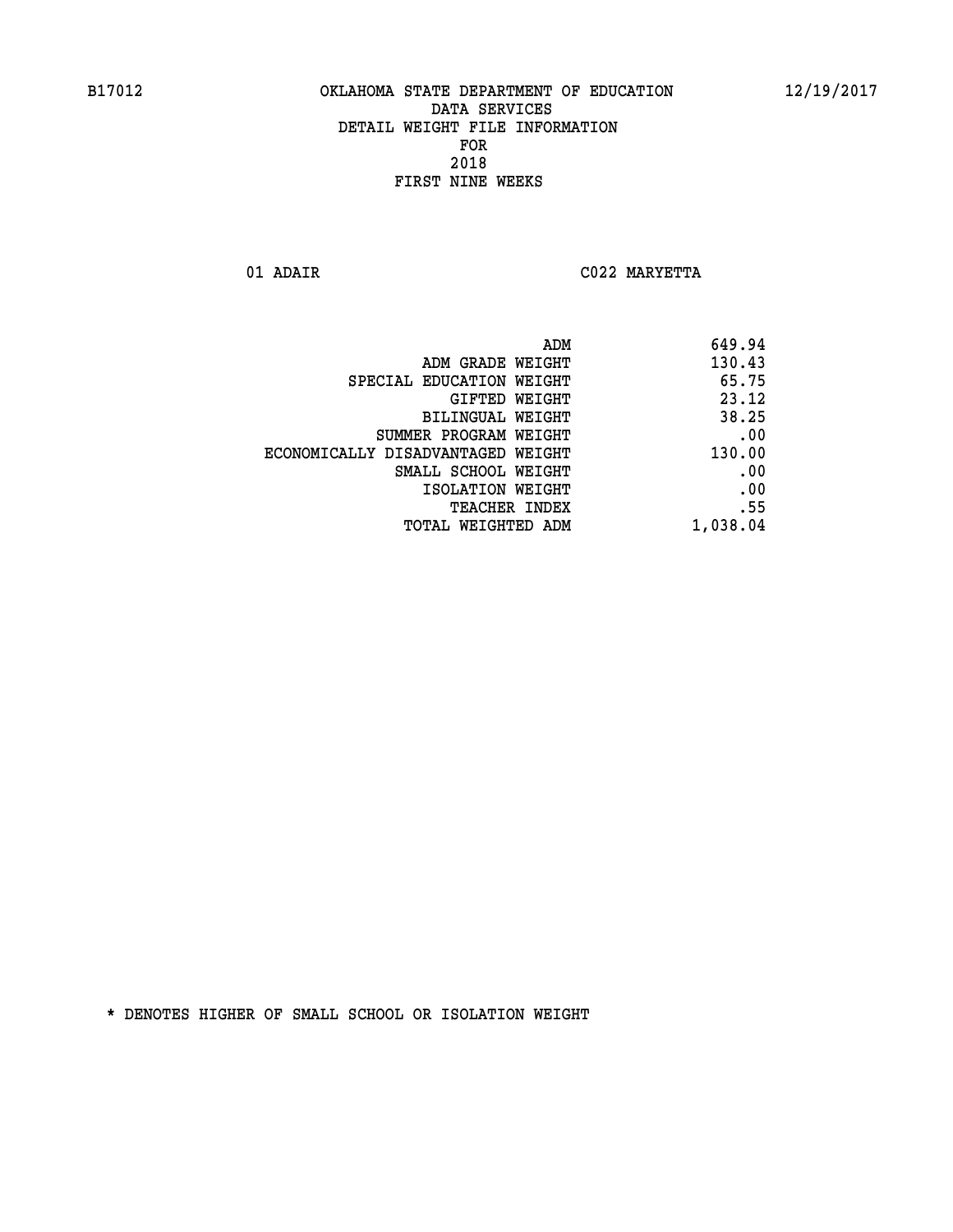**01 ADAIR C024 ROCKY MOUNTAIN** 

| ADM                               | 183.76   |
|-----------------------------------|----------|
| ADM GRADE WEIGHT                  | 35.75    |
| SPECIAL EDUCATION WEIGHT          | 30.10    |
| <b>GIFTED WEIGHT</b>              | 5.10     |
| BILINGUAL WEIGHT                  | 20.00    |
| SUMMER PROGRAM WEIGHT             | .00      |
| ECONOMICALLY DISADVANTAGED WEIGHT | 44.00    |
| SMALL SCHOOL WEIGHT               | $23.99*$ |
| ISOLATION WEIGHT                  | .00      |
| <b>TEACHER INDEX</b>              | .00      |
| TOTAL WEIGHTED ADM                | 342.70   |
|                                   |          |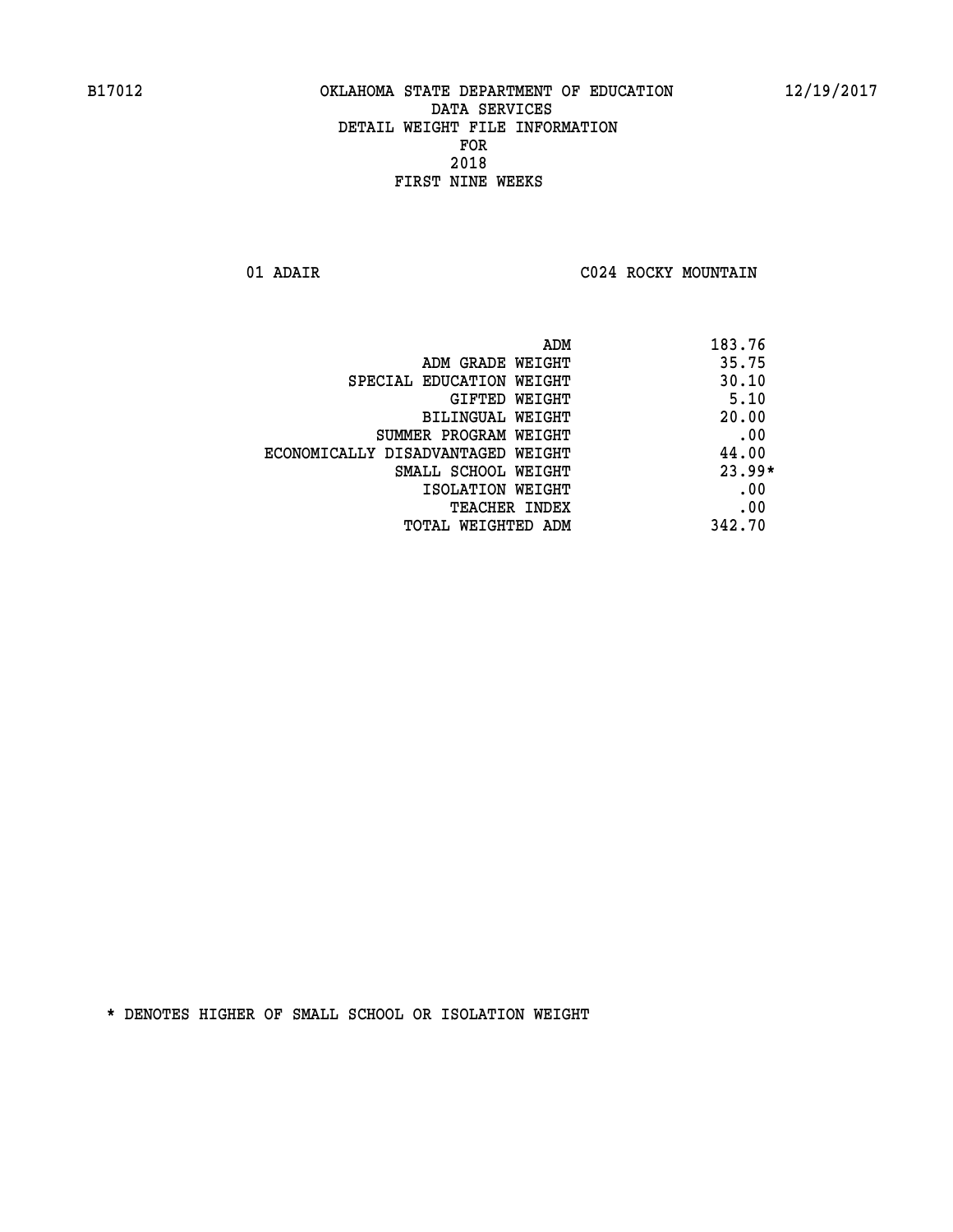**01 ADAIR C028 ZION** 

| ADM                               | 338.29   |
|-----------------------------------|----------|
| ADM GRADE WEIGHT                  | 72.97    |
| SPECIAL EDUCATION WEIGHT          | 30.40    |
| GIFTED WEIGHT                     | 14.28    |
| BILINGUAL WEIGHT                  | 9.25     |
| SUMMER PROGRAM WEIGHT             | .00      |
| ECONOMICALLY DISADVANTAGED WEIGHT | 69.25    |
| SMALL SCHOOL WEIGHT               | $24.39*$ |
| ISOLATION WEIGHT                  | .00      |
| <b>TEACHER INDEX</b>              | 16.82    |
| TOTAL WEIGHTED ADM                | 575.65   |
|                                   |          |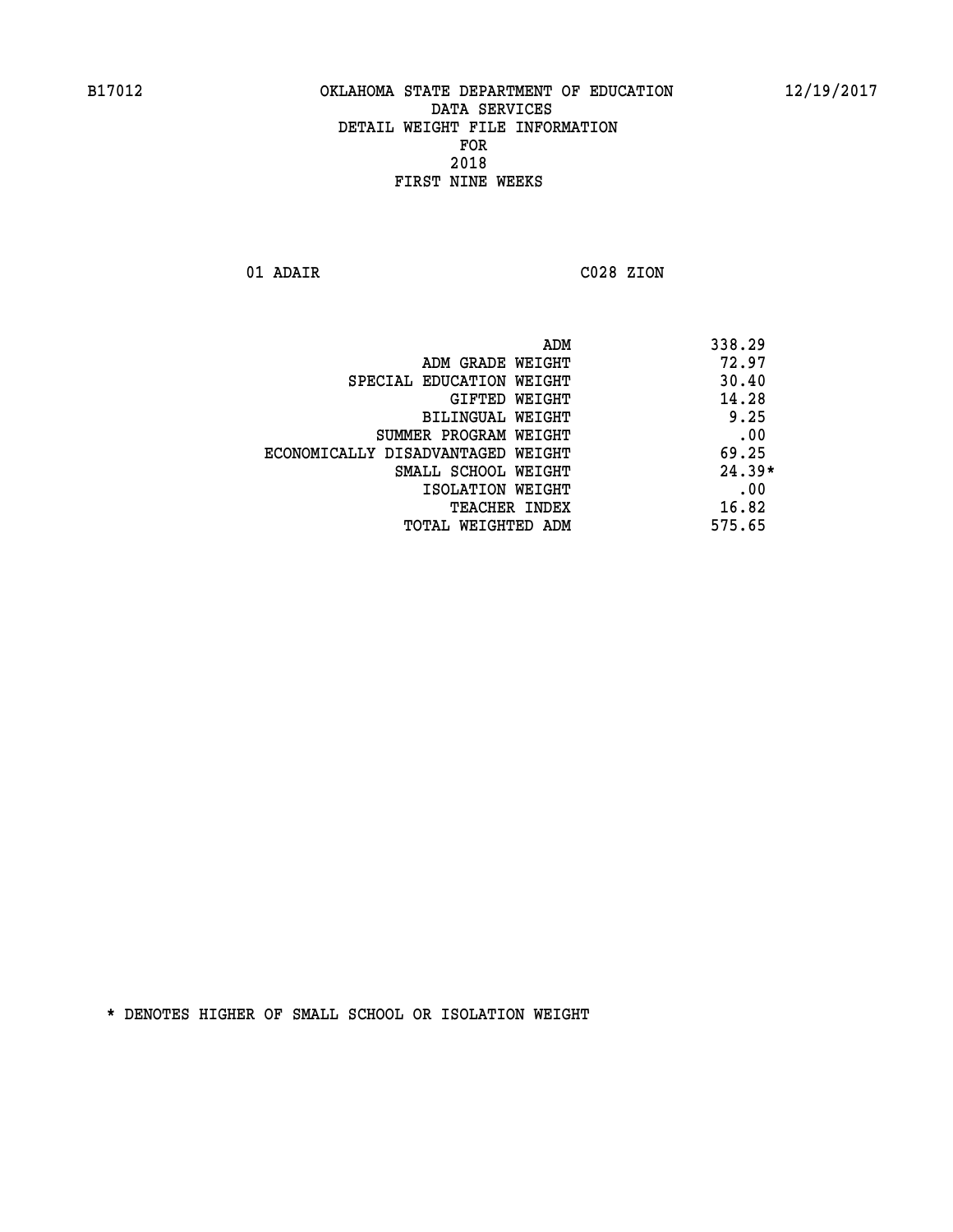**01 ADAIR C029 DAHLONEGAH** 

|                                   | ADM<br>146.89 |
|-----------------------------------|---------------|
| ADM GRADE WEIGHT                  | 29.92         |
| SPECIAL EDUCATION WEIGHT          | 16.30         |
| GIFTED WEIGHT                     | 3.06          |
| BILINGUAL WEIGHT                  | 2.50          |
| SUMMER PROGRAM WEIGHT             | .00           |
| ECONOMICALLY DISADVANTAGED WEIGHT | 38.00         |
| SMALL SCHOOL WEIGHT               | $21.22*$      |
| ISOLATION WEIGHT                  | .00           |
| <b>TEACHER INDEX</b>              | .00           |
| TOTAL WEIGHTED ADM                | 257.89        |
|                                   |               |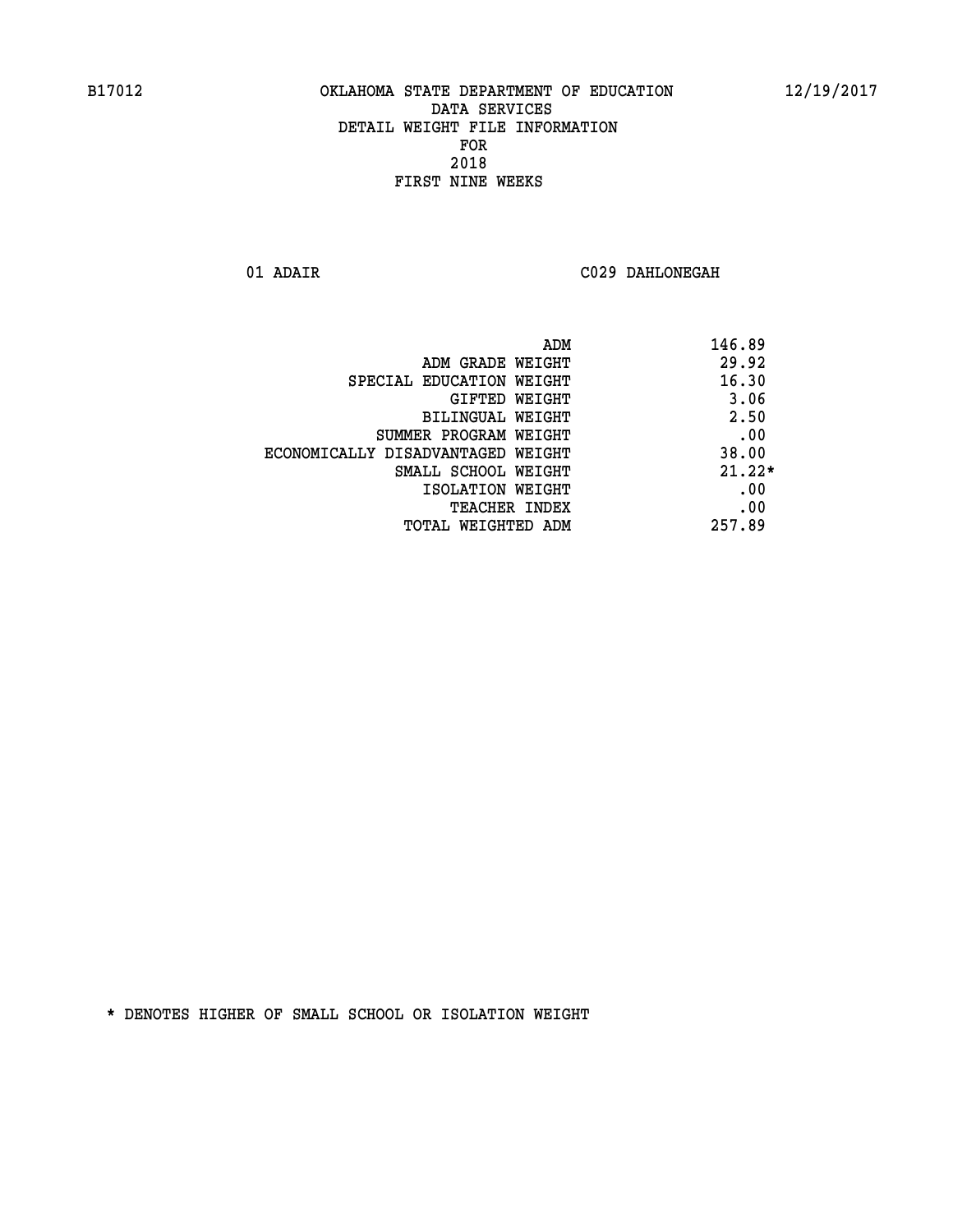**01 ADAIR C032 GREASY** 

| ADM                               | 67.39    |
|-----------------------------------|----------|
| ADM GRADE WEIGHT                  | 12.71    |
| SPECIAL EDUCATION WEIGHT          | 12.60    |
| GIFTED WEIGHT                     | .00      |
| <b>BILINGUAL WEIGHT</b>           | 3.00     |
| SUMMER PROGRAM WEIGHT             | .00      |
| ECONOMICALLY DISADVANTAGED WEIGHT | 17.25    |
| SMALL SCHOOL WEIGHT               | $11.76*$ |
| ISOLATION WEIGHT                  | .00      |
| <b>TEACHER INDEX</b>              | .02      |
| TOTAL WEIGHTED ADM                | 124.73   |
|                                   |          |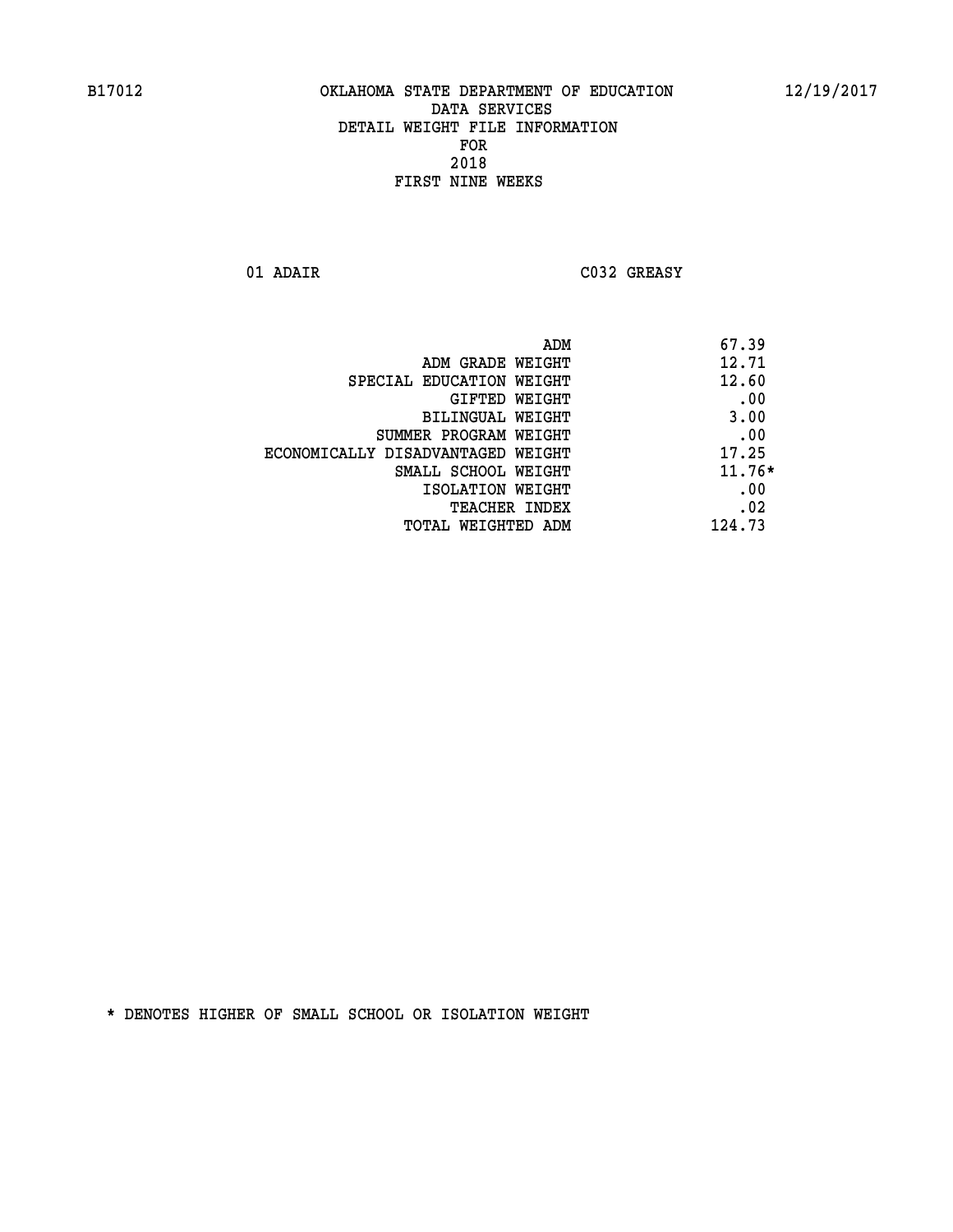**01 ADAIR I004 WATTS** 

|                                   | 277.02<br>ADM |
|-----------------------------------|---------------|
| ADM GRADE WEIGHT                  | 54.48         |
| SPECIAL EDUCATION WEIGHT          | 47.90         |
| GIFTED WEIGHT                     | 7.82          |
| BILINGUAL WEIGHT                  | 3.75          |
| SUMMER PROGRAM WEIGHT             | .00           |
| ECONOMICALLY DISADVANTAGED WEIGHT | 56.25         |
| SMALL SCHOOL WEIGHT               | $26.39*$      |
| ISOLATION WEIGHT                  | .00           |
| <b>TEACHER INDEX</b>              | .00           |
| TOTAL WEIGHTED ADM                | 473.61        |
|                                   |               |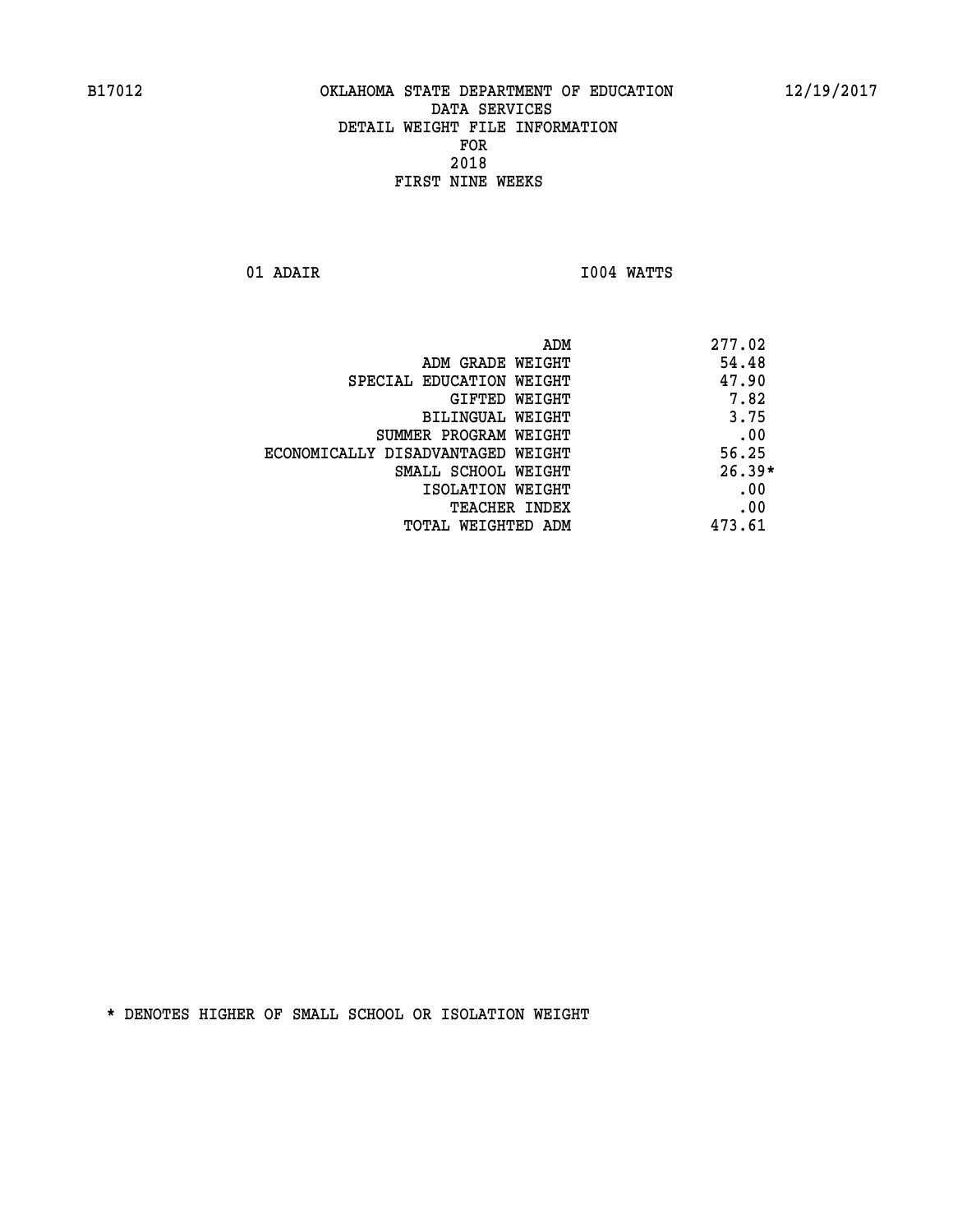**01 ADAIR I011 WESTVILLE** 

| 1,124.95 |
|----------|
| 205.69   |
| 255.90   |
| 35.70    |
| 11.50    |
| .00      |
| 235.25   |
| .00      |
| .00      |
| 4.23     |
| 1,873.22 |
|          |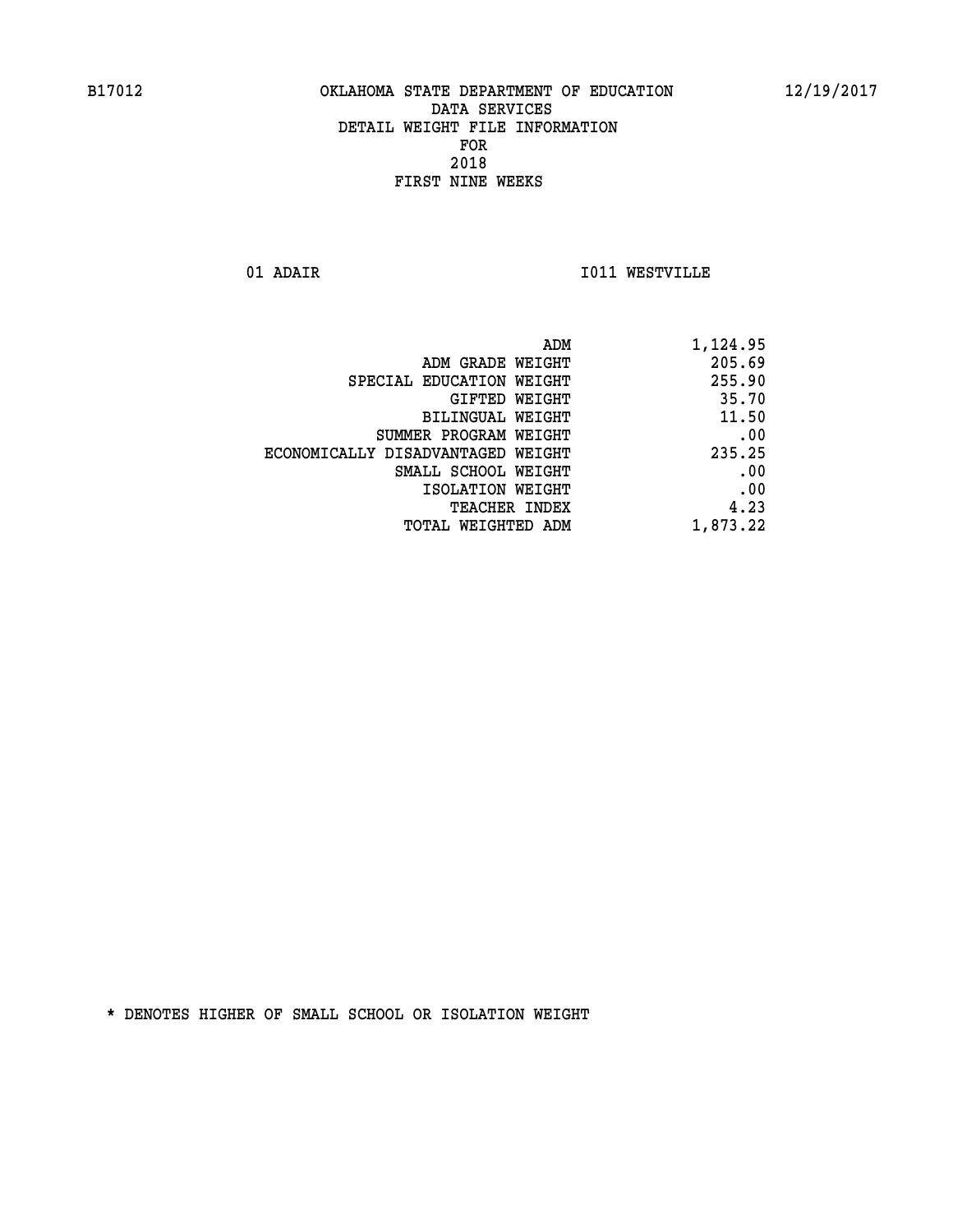**01 ADAIR I025 STILWELL** 

|                                   | ADM<br>1,283.03 |
|-----------------------------------|-----------------|
| ADM GRADE WEIGHT                  | 249.11          |
| SPECIAL EDUCATION WEIGHT          | 355.50          |
| <b>GIFTED WEIGHT</b>              | 44.54           |
| <b>BILINGUAL WEIGHT</b>           | 60.25           |
| SUMMER PROGRAM WEIGHT             | 3.60            |
| ECONOMICALLY DISADVANTAGED WEIGHT | 288.00          |
| SMALL SCHOOL WEIGHT               | .00             |
| ISOLATION WEIGHT                  | .00             |
| TEACHER INDEX                     | .00             |
| TOTAL WEIGHTED ADM                | 2,284.03        |
|                                   |                 |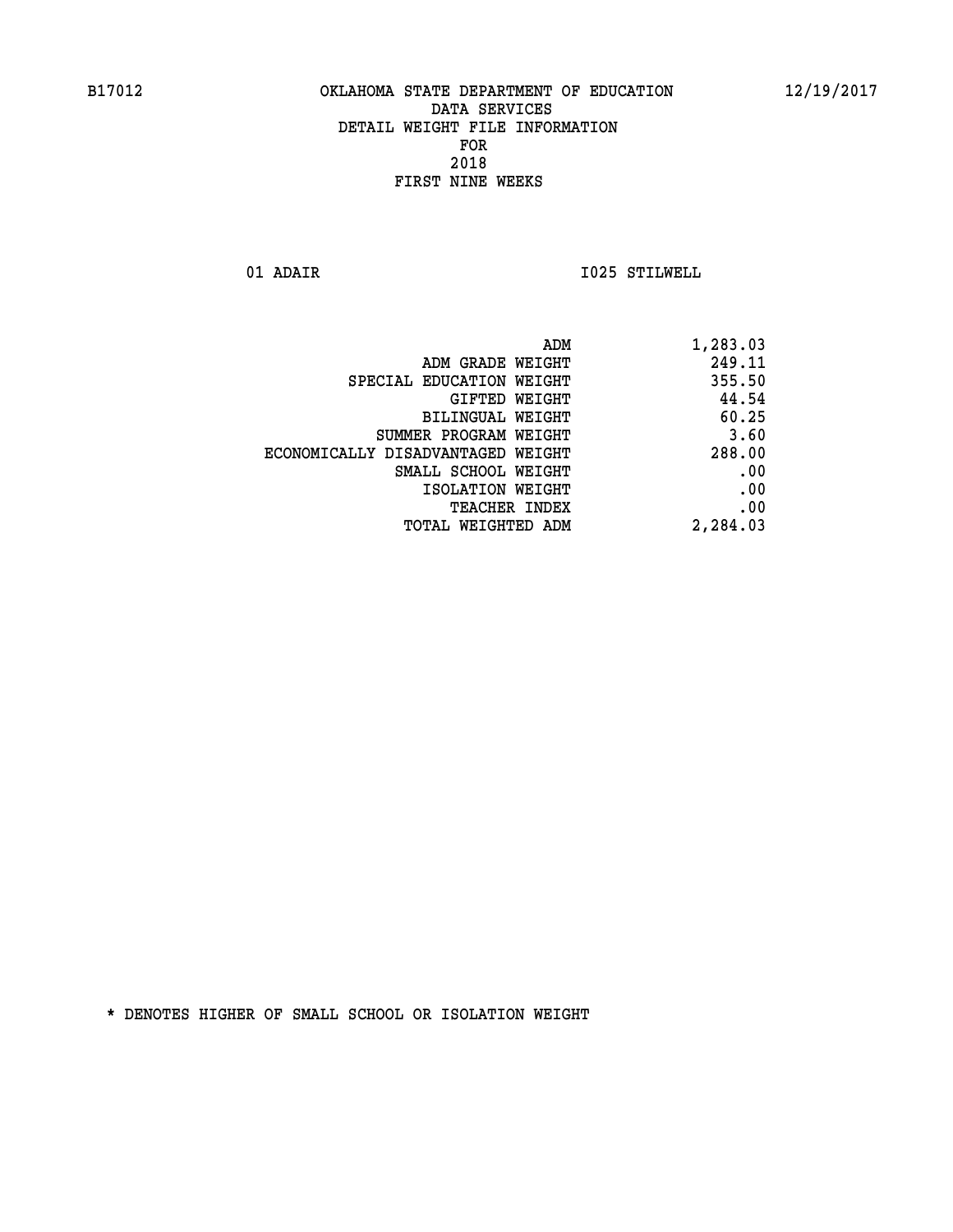01 ADAIR **I030 CAVE SPRINGS** 

|                                   | ADM<br>204.52 |          |
|-----------------------------------|---------------|----------|
| ADM GRADE WEIGHT                  |               | 39.45    |
| SPECIAL EDUCATION WEIGHT          |               | 36.35    |
| GIFTED WEIGHT                     |               | 2.72     |
| BILINGUAL WEIGHT                  |               | 4.50     |
| SUMMER PROGRAM WEIGHT             |               | .00      |
| ECONOMICALLY DISADVANTAGED WEIGHT |               | 50.75    |
| SMALL SCHOOL WEIGHT               |               | $25.09*$ |
| ISOLATION WEIGHT                  |               | .00      |
| <b>TEACHER INDEX</b>              |               | .00      |
| TOTAL WEIGHTED ADM                | 363.38        |          |
|                                   |               |          |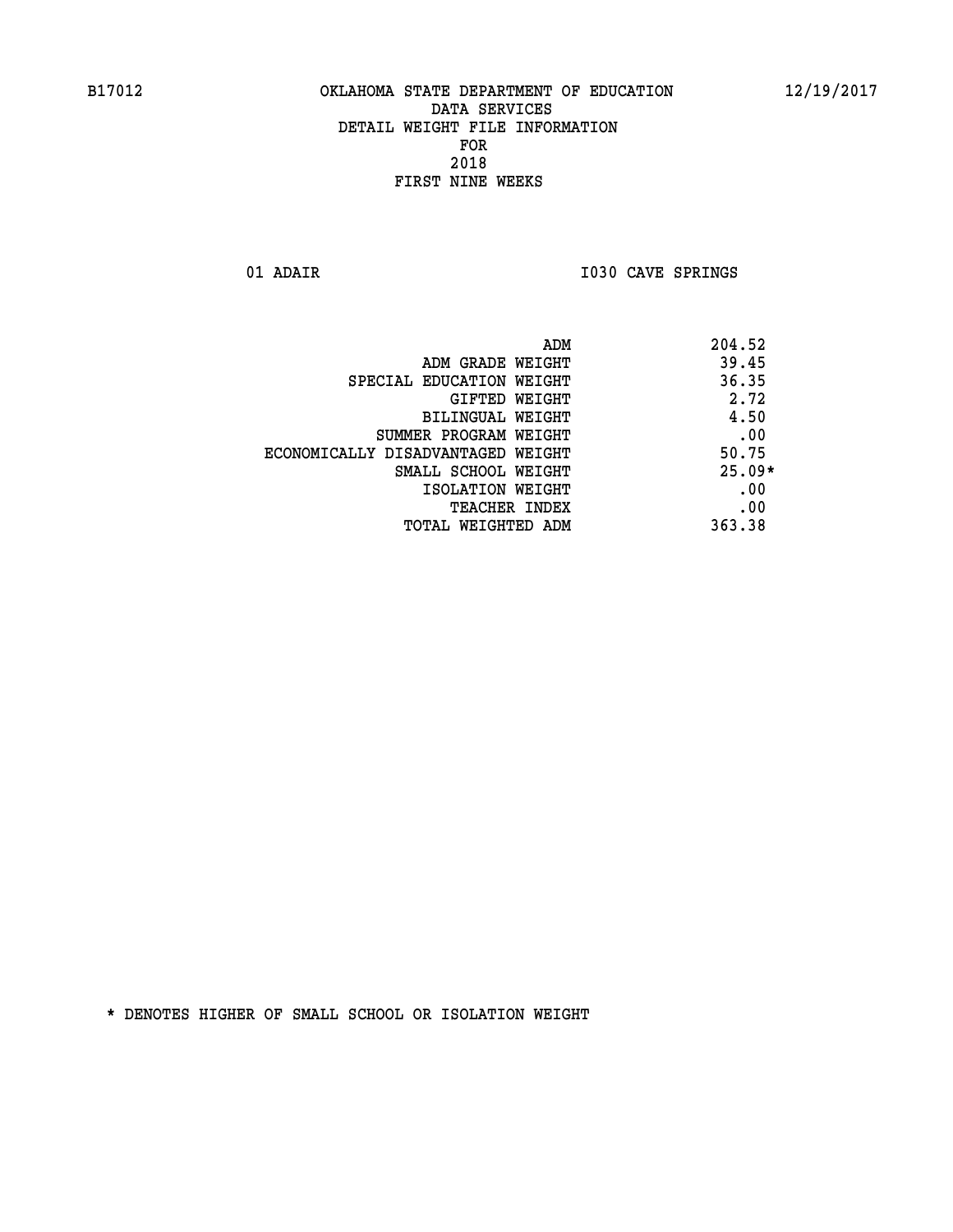02 ALFALFA **I001 BURLINGTON** 

|                                   | ADM | 157.88  |
|-----------------------------------|-----|---------|
| ADM GRADE WEIGHT                  |     | 30.79   |
| SPECIAL EDUCATION WEIGHT          |     | 28.05   |
| GIFTED WEIGHT                     |     | 4.76    |
| BILINGUAL WEIGHT                  |     | 3.00    |
| SUMMER PROGRAM WEIGHT             |     | 1.20    |
| ECONOMICALLY DISADVANTAGED WEIGHT |     | 21.00   |
| SMALL SCHOOL WEIGHT               |     | 22.15   |
| ISOLATION WEIGHT                  |     | 118.49* |
| TEACHER INDEX                     |     | .38     |
| TOTAL WEIGHTED ADM                |     | 365.55  |
|                                   |     |         |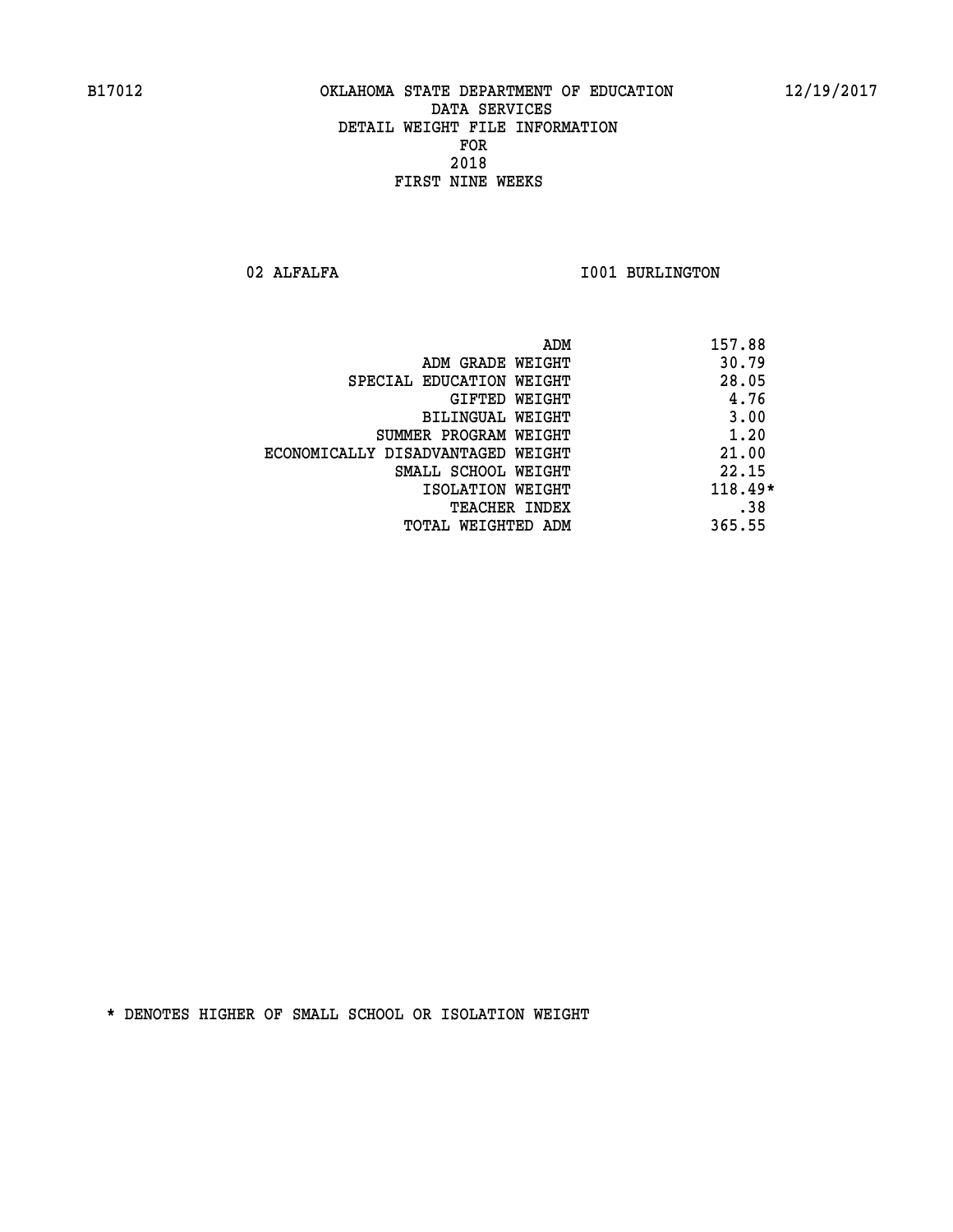**02 ALFALFA I046 CHEROKEE** 

|                                   | 399.53<br>ADM |
|-----------------------------------|---------------|
| ADM GRADE WEIGHT                  | 81.55         |
| SPECIAL EDUCATION WEIGHT          | 106.05        |
| GIFTED WEIGHT                     | 10.88         |
| BILINGUAL WEIGHT                  | 2.50          |
| SUMMER PROGRAM WEIGHT             | .00           |
| ECONOMICALLY DISADVANTAGED WEIGHT | 45.25         |
| SMALL SCHOOL WEIGHT               | 19.56         |
| ISOLATION WEIGHT                  | $54.50*$      |
| <b>TEACHER INDEX</b>              | 3.32          |
| TOTAL WEIGHTED ADM                | 703.58        |
|                                   |               |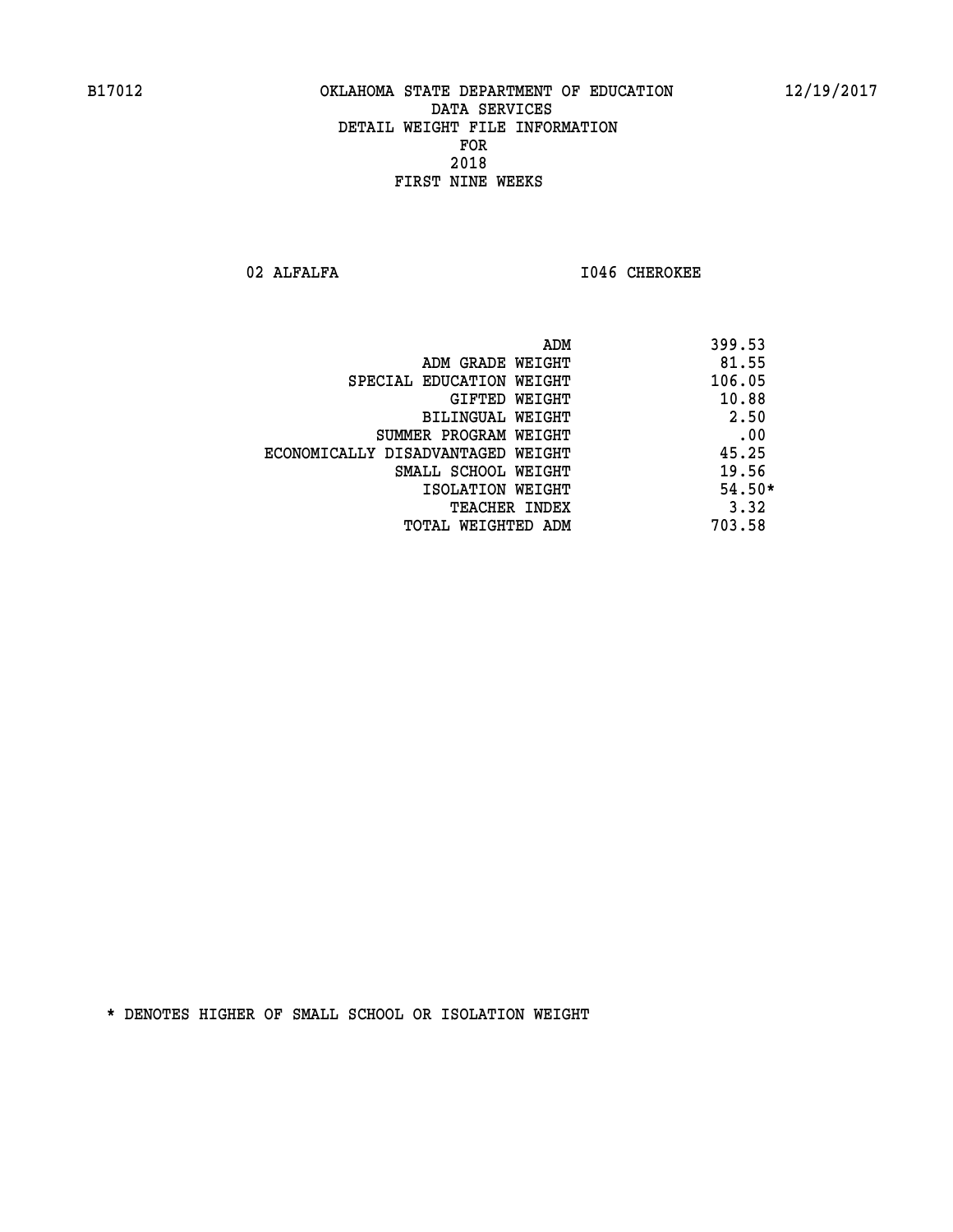02 ALFALFA **I093 TIMBERLAKE** 

| ADM<br>285.05                              |  |
|--------------------------------------------|--|
| 61.09<br>ADM GRADE WEIGHT                  |  |
| 75.20<br>SPECIAL EDUCATION WEIGHT          |  |
| 8.16<br>GIFTED WEIGHT                      |  |
| .00<br>BILINGUAL WEIGHT                    |  |
| 1.20<br>SUMMER PROGRAM WEIGHT              |  |
| 42.75<br>ECONOMICALLY DISADVANTAGED WEIGHT |  |
| 26.29<br>SMALL SCHOOL WEIGHT               |  |
| 151.08*<br>ISOLATION WEIGHT                |  |
| 1.98<br><b>TEACHER INDEX</b>               |  |
| 626.51<br>TOTAL WEIGHTED ADM               |  |
|                                            |  |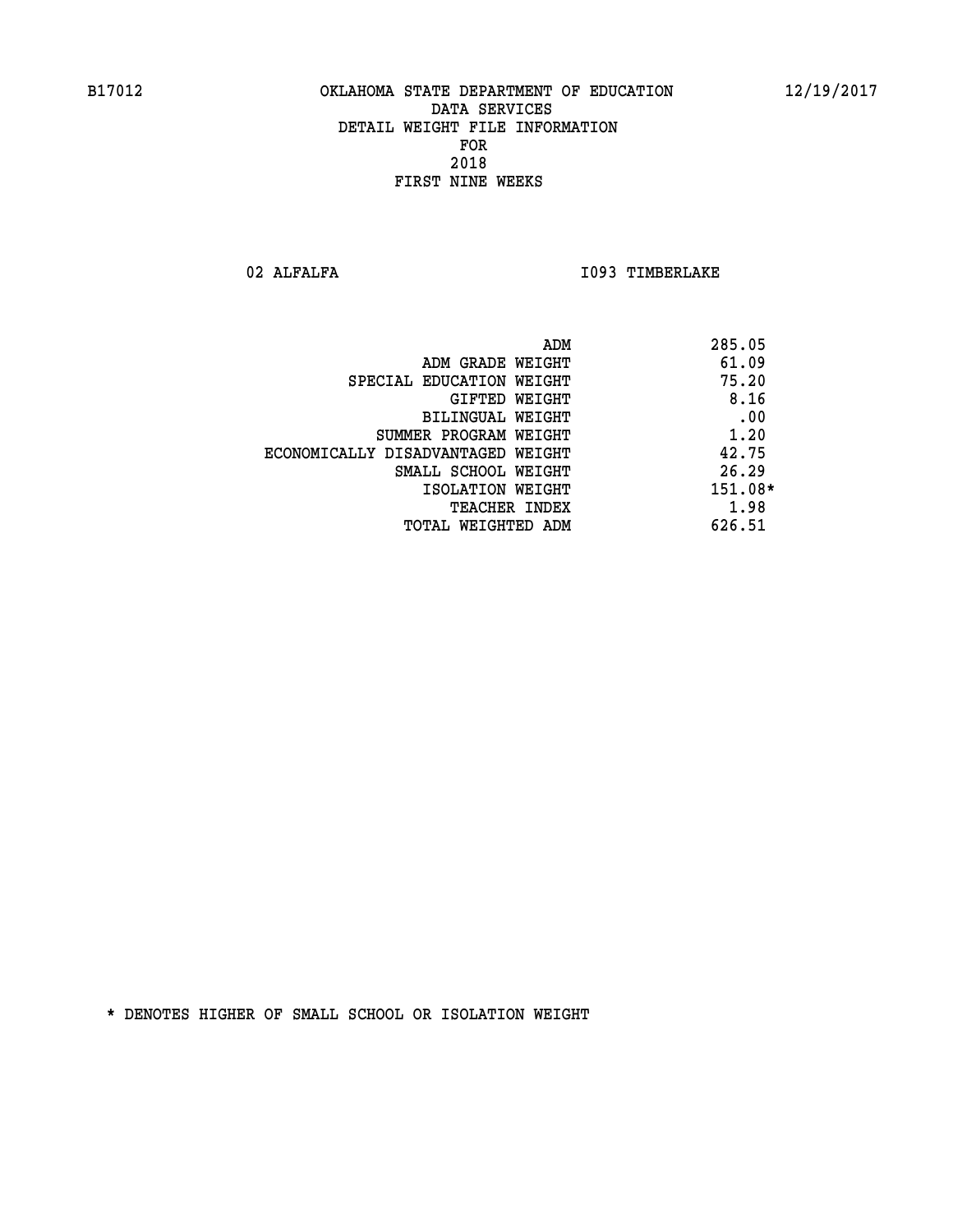03 ATOKA C021 HARMONY

|                                   | ADM<br>229.49 |  |
|-----------------------------------|---------------|--|
| ADM GRADE WEIGHT                  | 50.30         |  |
| SPECIAL EDUCATION WEIGHT          | 83.35         |  |
| GIFTED WEIGHT                     | 6.12          |  |
| BILINGUAL WEIGHT                  | 1.00          |  |
| SUMMER PROGRAM WEIGHT             | .00           |  |
| ECONOMICALLY DISADVANTAGED WEIGHT | 49.75         |  |
| SMALL SCHOOL WEIGHT               | $25.99*$      |  |
| ISOLATION WEIGHT                  | .00           |  |
| TEACHER INDEX                     | 42.51         |  |
| TOTAL WEIGHTED ADM                | 488.51        |  |
|                                   |               |  |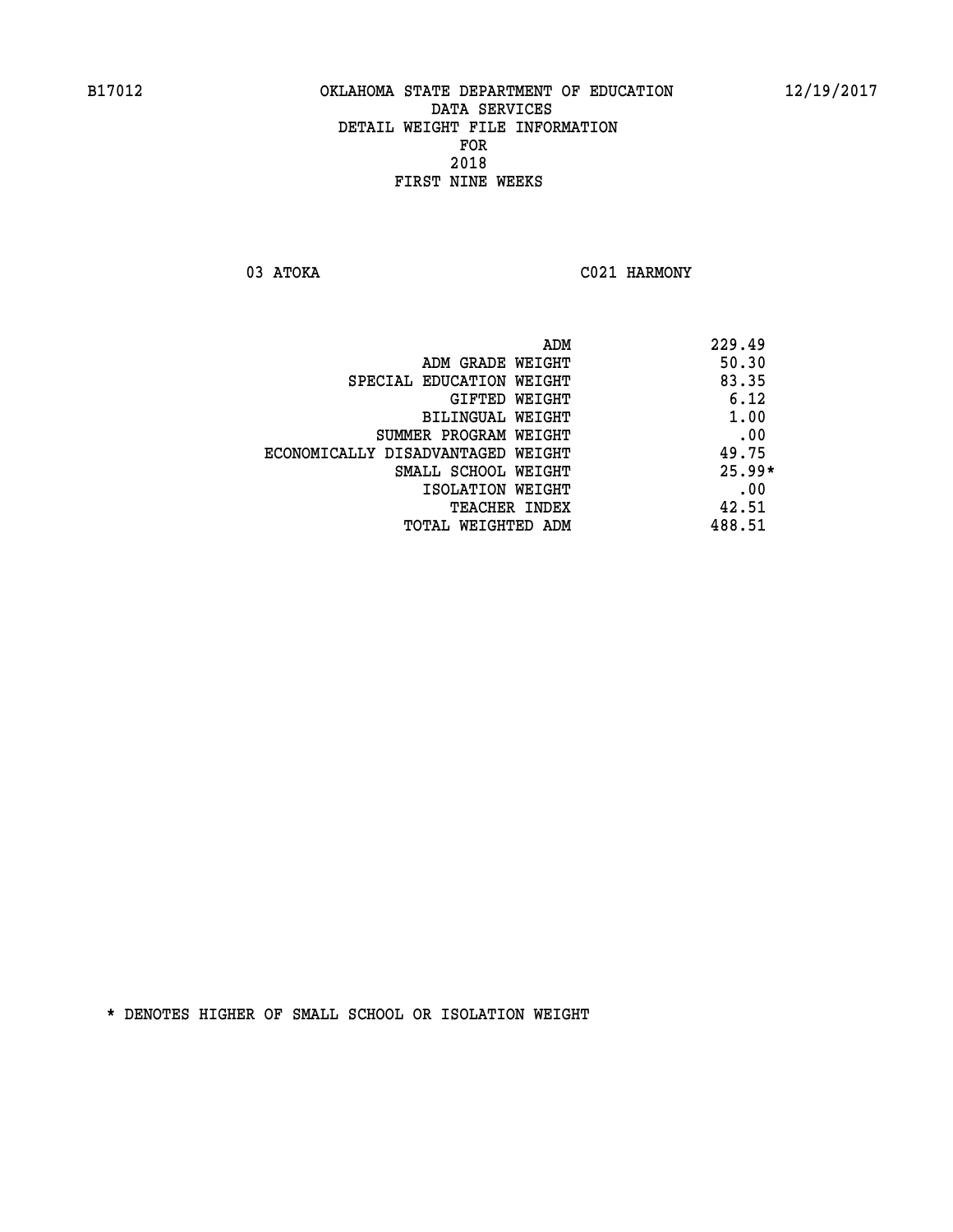**03 ATOKA C022 LANE** 

 **ADM 274.11 EXAMPLE WEIGHT 54.07 SPECIAL EDUCATION WEIGHT 86.40 GIFTED WEIGHT 43.60 BILINGUAL WEIGHT .00 SUMMER PROGRAM WEIGHT .00 ECONOMICALLY DISADVANTAGED WEIGHT 56.25 SMALL SCHOOL WEIGHT 26.42 ISOLATION WEIGHT 48.96\* TEACHER INDEX** .00  **TOTAL WEIGHTED ADM 533.39**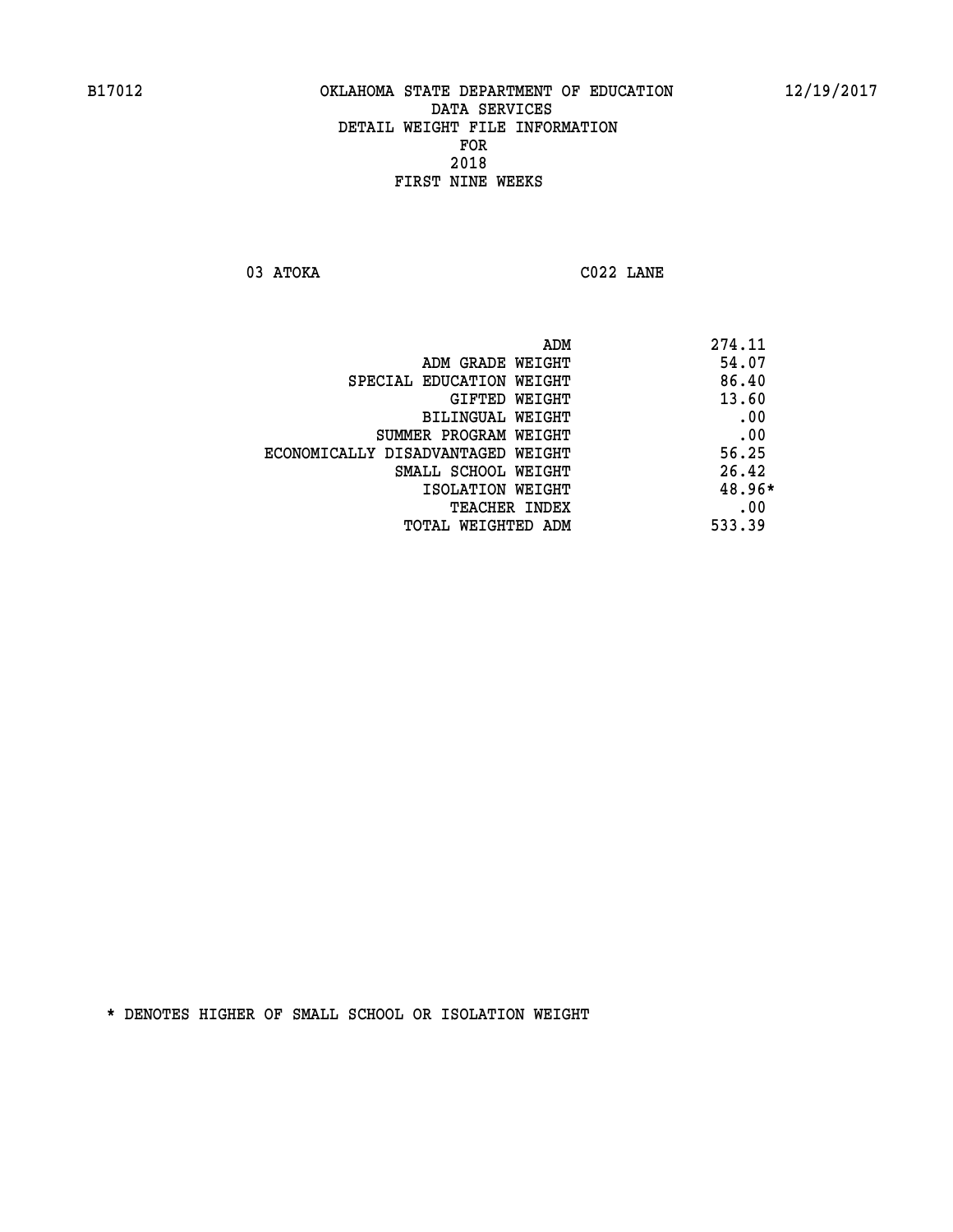03 ATOKA **I007 STRINGTOWN** 

| ADM<br>229.30 |                                   |
|---------------|-----------------------------------|
| 44.47         | ADM GRADE WEIGHT                  |
| 60.95         | SPECIAL EDUCATION WEIGHT          |
| 9.52          | GIFTED WEIGHT                     |
| .00           | BILINGUAL WEIGHT                  |
| .00           | SUMMER PROGRAM WEIGHT             |
| 46.50         | ECONOMICALLY DISADVANTAGED WEIGHT |
| 25.98         | SMALL SCHOOL WEIGHT               |
| $49.21*$      | ISOLATION WEIGHT                  |
| 6.69          | <b>TEACHER INDEX</b>              |
| 446.64        | TOTAL WEIGHTED ADM                |
|               |                                   |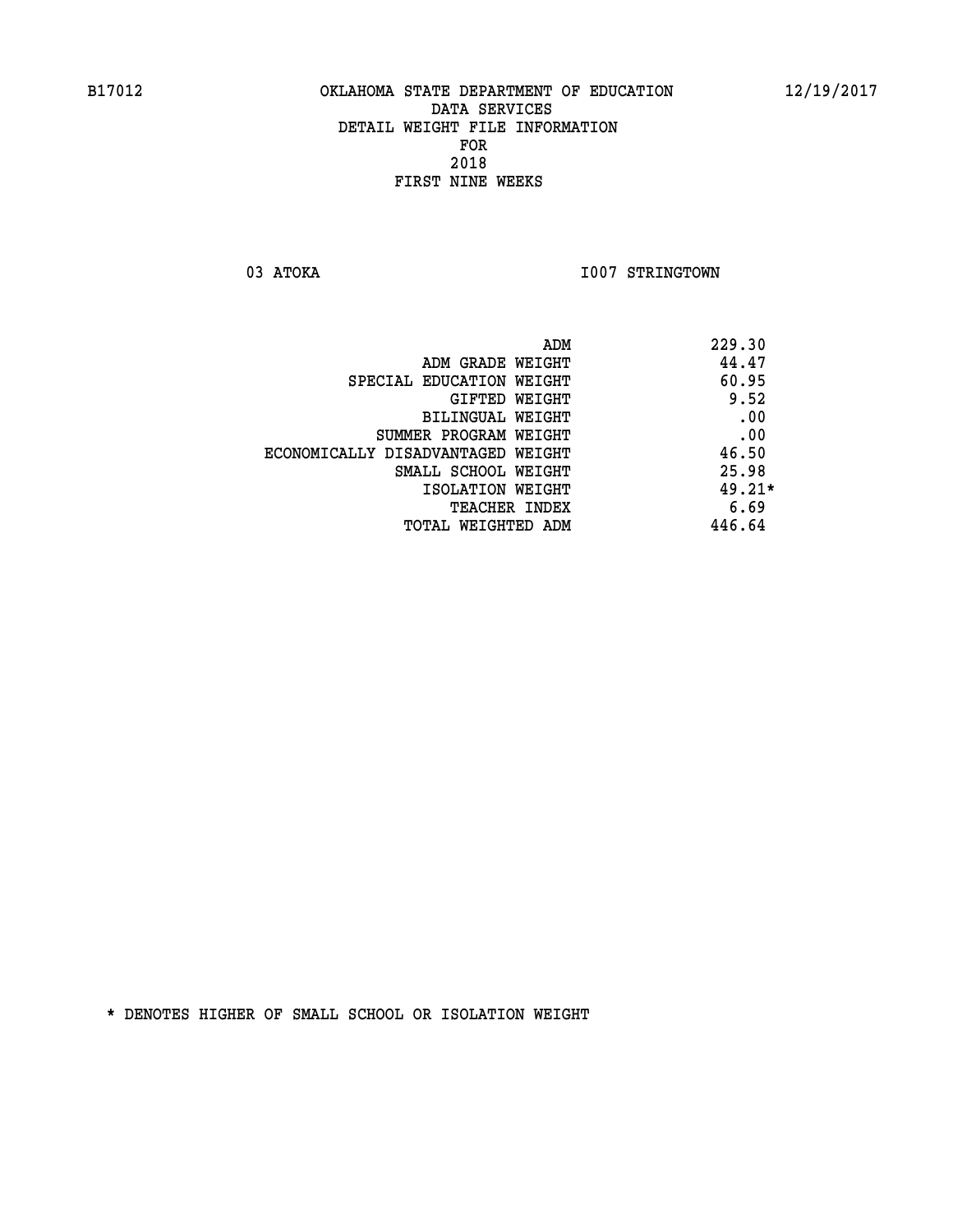**03 ATOKA I015 ATOKA** 

| 880.58   |
|----------|
| 172.58   |
| 213.60   |
| 49.98    |
| .50      |
| .00      |
| 162.25   |
| .00      |
| .00      |
| 36.58    |
| 1,516.07 |
|          |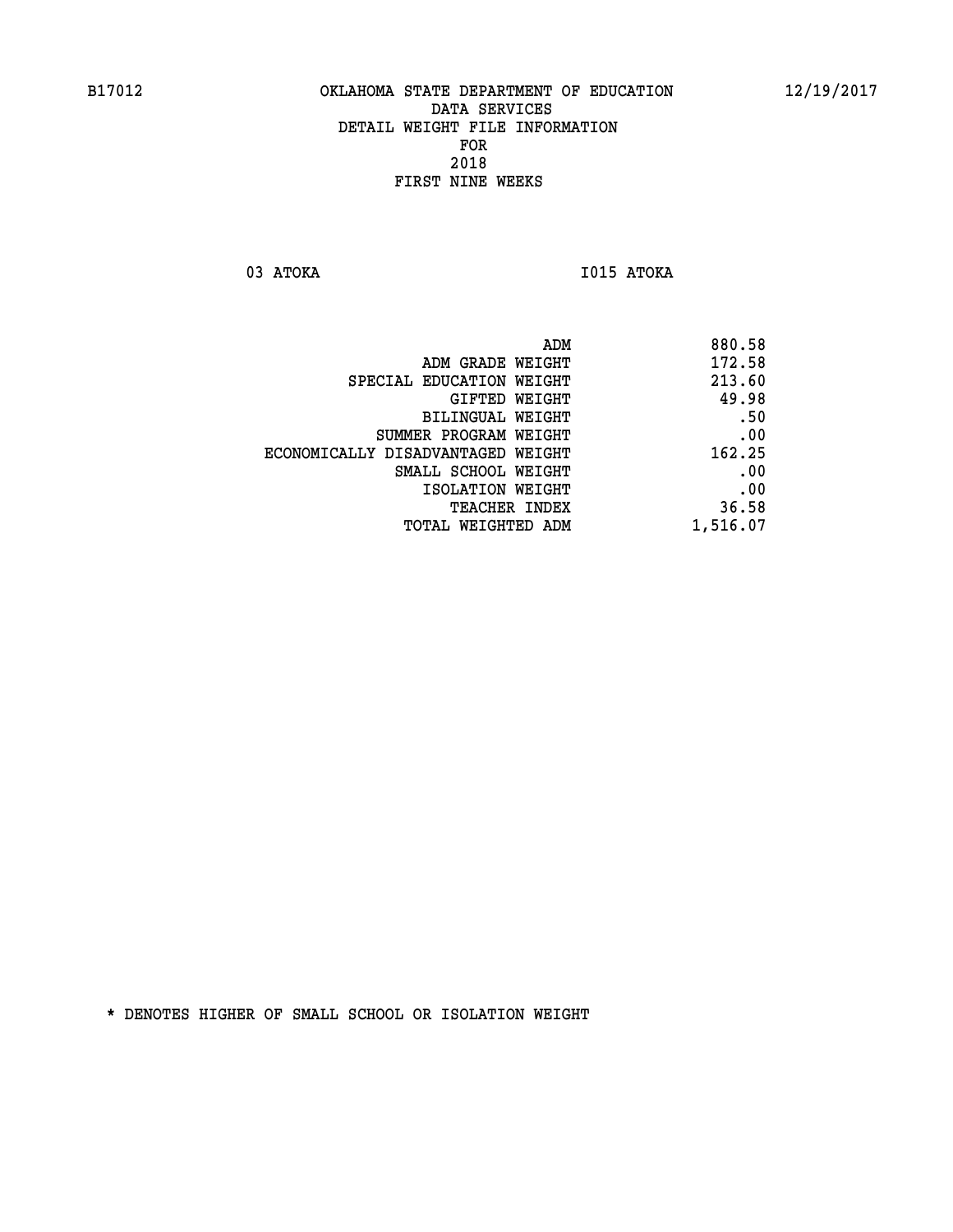03 ATOKA **I019 TUSHKA** 

| ADM                               | 444.31   |
|-----------------------------------|----------|
| ADM GRADE WEIGHT                  | 87.25    |
| SPECIAL EDUCATION WEIGHT          | 133.90   |
| GIFTED WEIGHT                     | 20.74    |
| BILINGUAL WEIGHT                  | .00      |
| SUMMER PROGRAM WEIGHT             | .00      |
| ECONOMICALLY DISADVANTAGED WEIGHT | 71.75    |
| SMALL SCHOOL WEIGHT               | $14.23*$ |
| ISOLATION WEIGHT                  | .00      |
| <b>TEACHER INDEX</b>              | 37.41    |
| TOTAL WEIGHTED ADM                | 809.59   |
|                                   |          |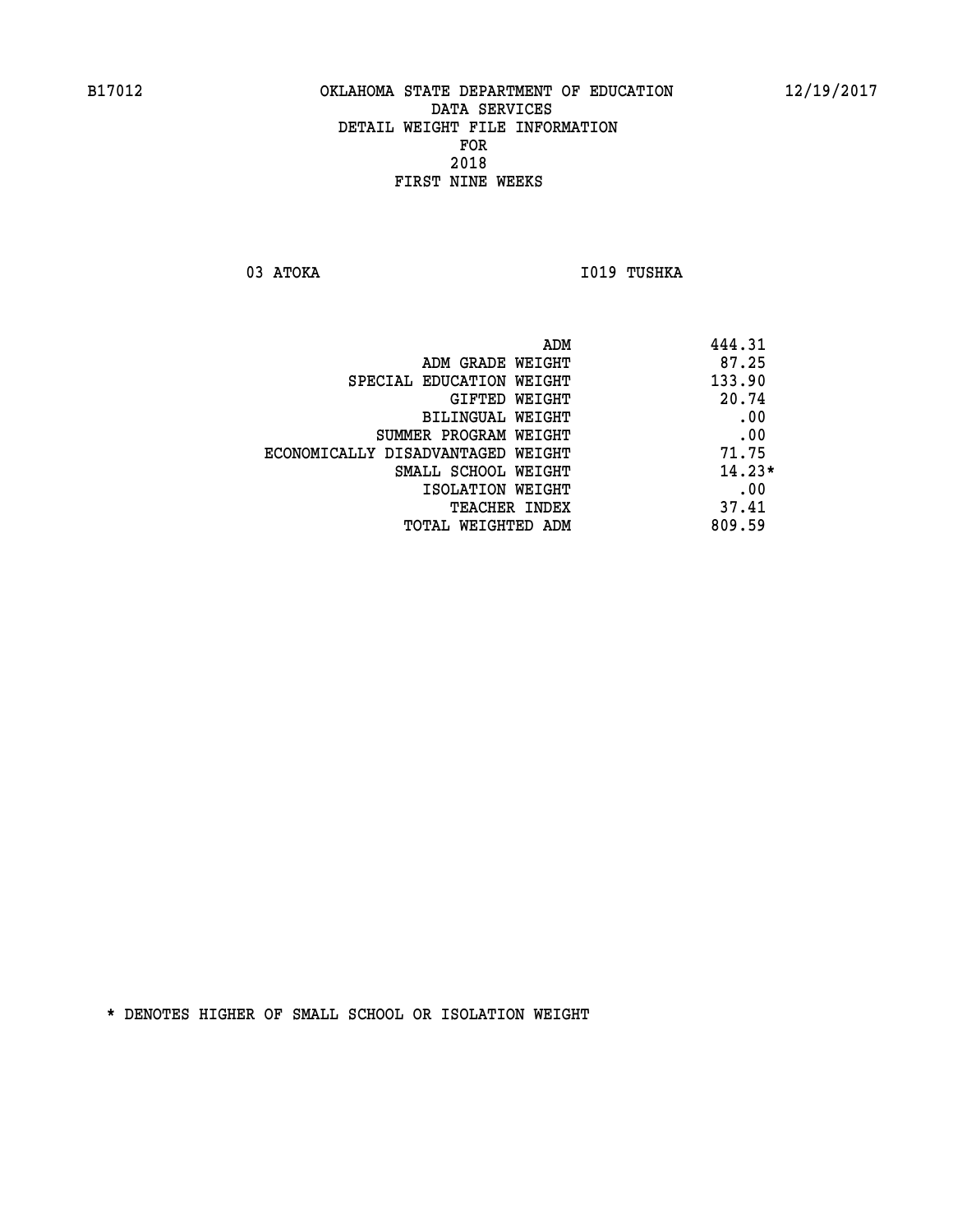**03 ATOKA I026 CANEY** 

|                                   | ADM | 232.64   |
|-----------------------------------|-----|----------|
| ADM GRADE WEIGHT                  |     | 45.97    |
| SPECIAL EDUCATION WEIGHT          |     | 51.85    |
| GIFTED WEIGHT                     |     | 8.84     |
| BILINGUAL WEIGHT                  |     | 1.75     |
| SUMMER PROGRAM WEIGHT             |     | .00      |
| ECONOMICALLY DISADVANTAGED WEIGHT |     | 50.50    |
| SMALL SCHOOL WEIGHT               |     | $26.07*$ |
| ISOLATION WEIGHT                  |     | .00      |
| <b>TEACHER INDEX</b>              |     | .00      |
| TOTAL WEIGHTED ADM                |     | 417.62   |
|                                   |     |          |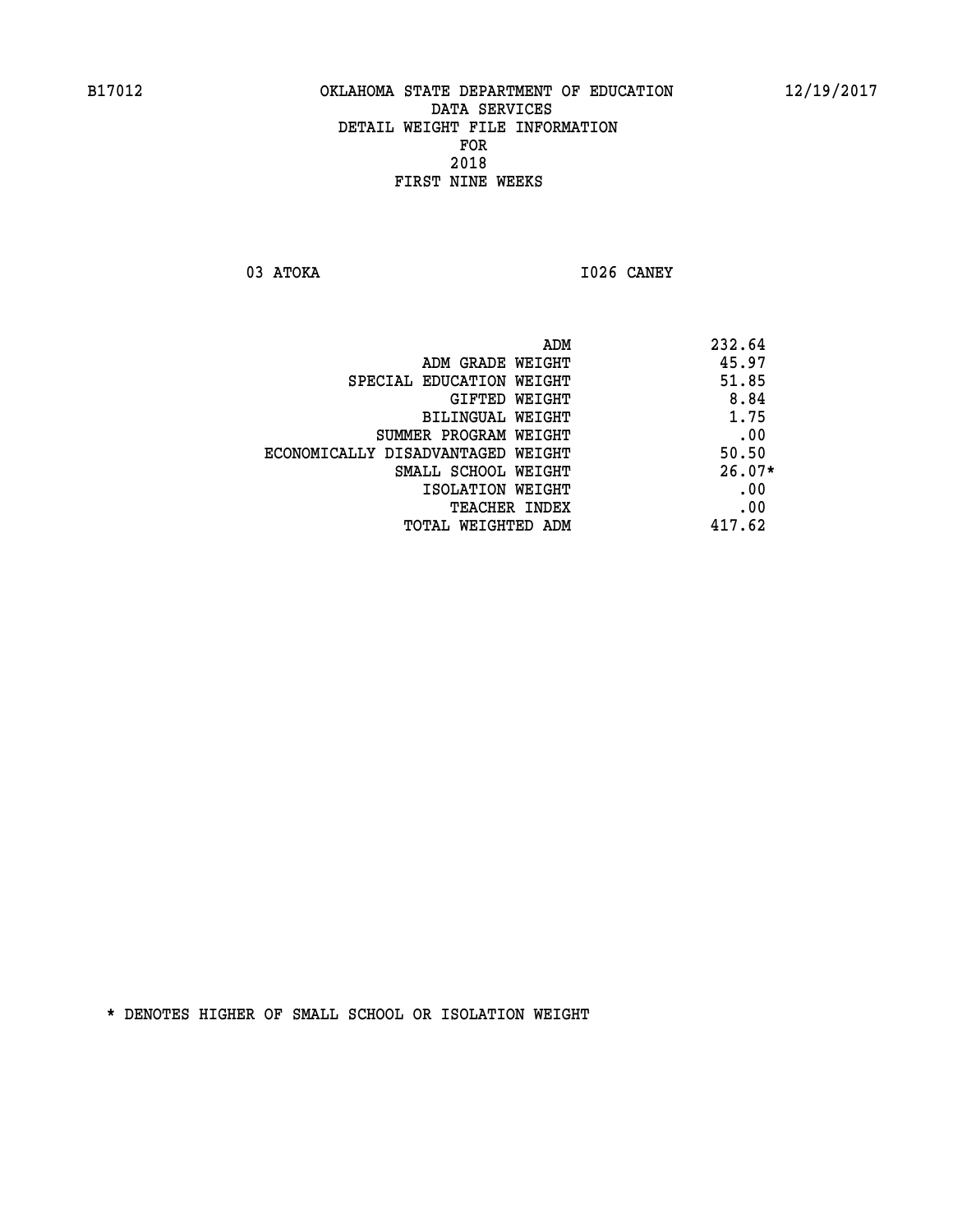04 BEAVER 1022 BEAVER

| ADM                               | 345.90    |
|-----------------------------------|-----------|
| ADM GRADE WEIGHT                  | 57.35     |
| SPECIAL EDUCATION WEIGHT          | 26.55     |
| GIFTED WEIGHT                     | 9.52      |
| BILINGUAL WEIGHT                  | 20.50     |
| SUMMER PROGRAM WEIGHT             | .00       |
| ECONOMICALLY DISADVANTAGED WEIGHT | 53.00     |
| SMALL SCHOOL WEIGHT               | 23.94     |
| ISOLATION WEIGHT                  | $176.41*$ |
| <b>TEACHER INDEX</b>              | 11.18     |
| TOTAL WEIGHTED ADM                | 700.41    |
|                                   |           |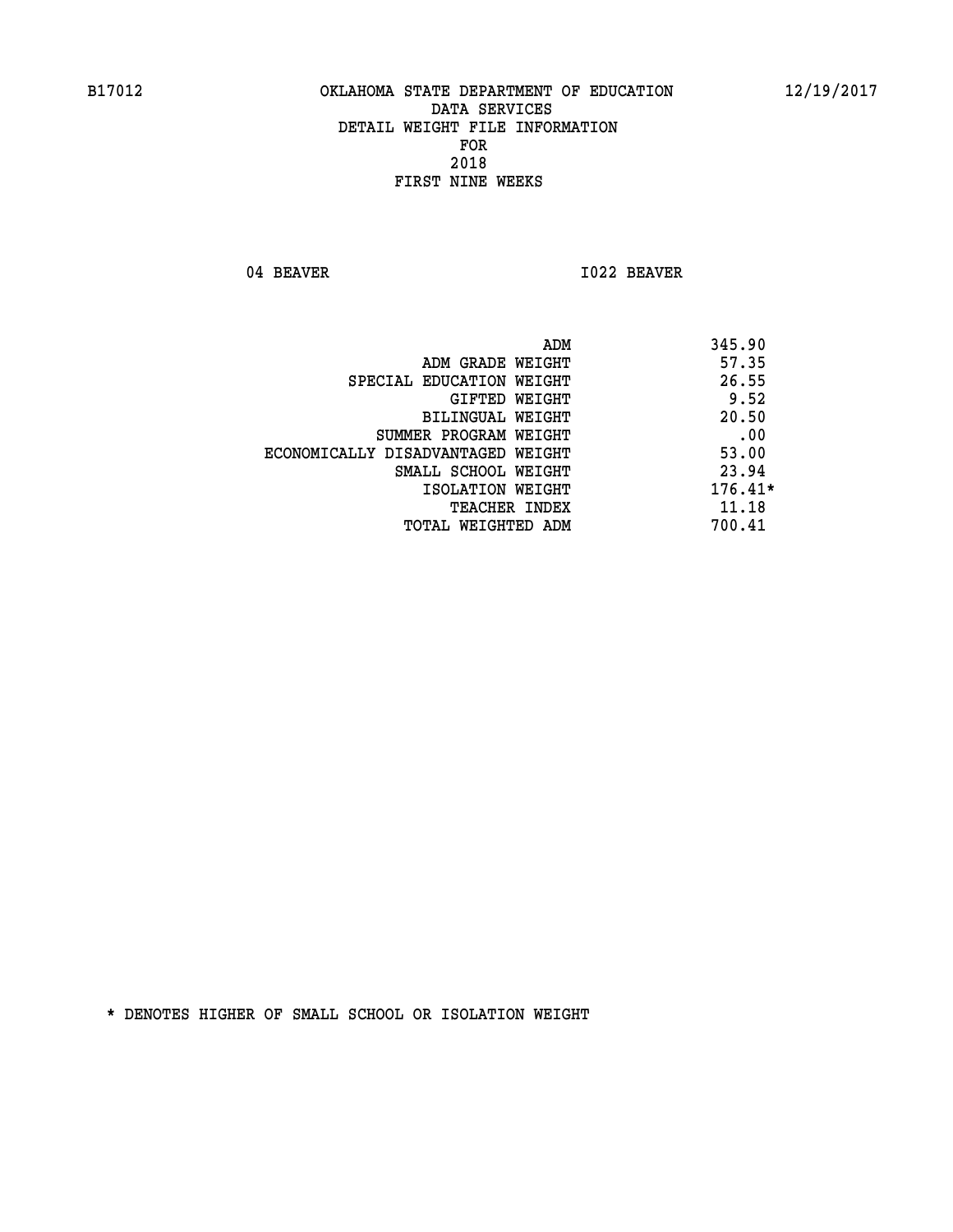04 BEAVER 1075 BALKO

|                                   | 160.15<br>ADM |
|-----------------------------------|---------------|
| ADM GRADE WEIGHT                  | 32.58         |
| SPECIAL EDUCATION WEIGHT          | 16.05         |
| GIFTED WEIGHT                     | 3.74          |
| BILINGUAL WEIGHT                  | 1.00          |
| SUMMER PROGRAM WEIGHT             | .00           |
| ECONOMICALLY DISADVANTAGED WEIGHT | 13.75         |
| SMALL SCHOOL WEIGHT               | 22.33         |
| ISOLATION WEIGHT                  | $136.13*$     |
| <b>TEACHER INDEX</b>              | .00           |
| TOTAL WEIGHTED ADM                | 363.40        |
|                                   |               |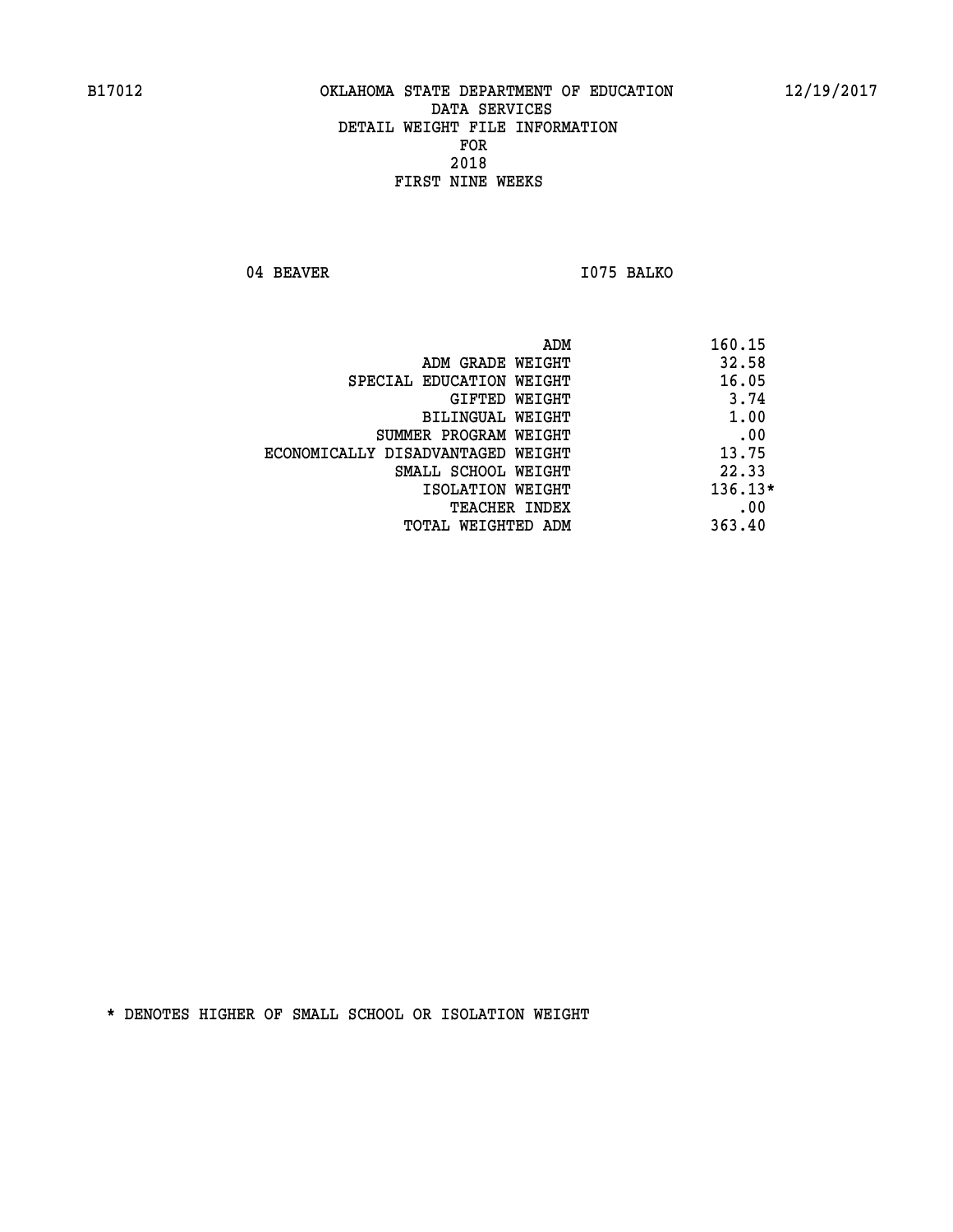04 BEAVER 1123 FORGAN

| 149.14<br>ADM                              |  |
|--------------------------------------------|--|
| 26.76<br>ADM GRADE WEIGHT                  |  |
| 29.00<br>SPECIAL EDUCATION WEIGHT          |  |
| 2.04<br>GIFTED WEIGHT                      |  |
| 6.25<br><b>BILINGUAL WEIGHT</b>            |  |
| .00<br>SUMMER PROGRAM WEIGHT               |  |
| 22.00<br>ECONOMICALLY DISADVANTAGED WEIGHT |  |
| 21.42<br>SMALL SCHOOL WEIGHT               |  |
| $129.75*$<br>ISOLATION WEIGHT              |  |
| .00<br><b>TEACHER INDEX</b>                |  |
| 364.94<br>TOTAL WEIGHTED ADM               |  |
|                                            |  |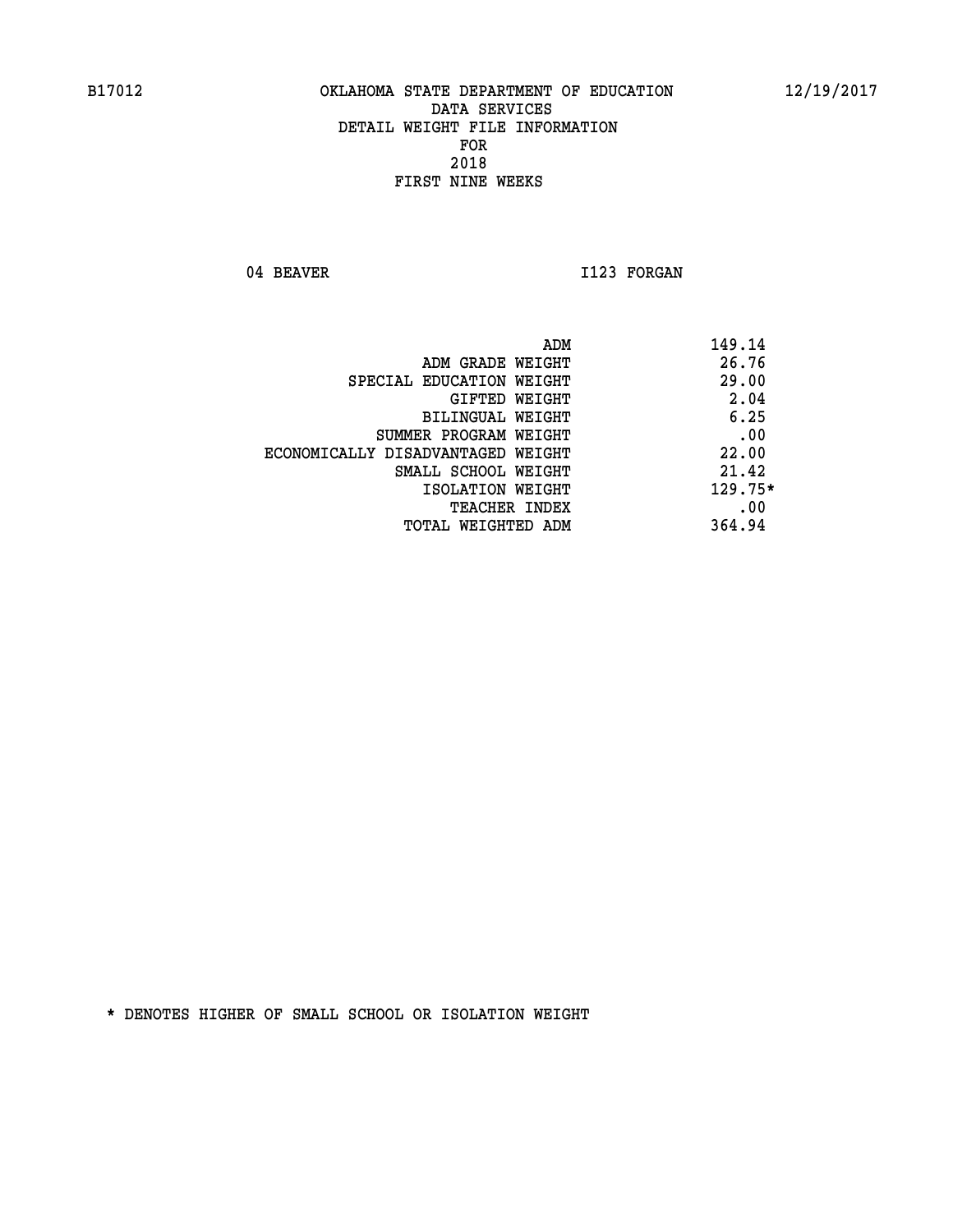04 BEAVER 1128 TURPIN

| ADM<br>431.92                              |  |
|--------------------------------------------|--|
| 80.90<br>ADM GRADE WEIGHT                  |  |
| 31.85<br>SPECIAL EDUCATION WEIGHT          |  |
| 11.90<br>GIFTED WEIGHT                     |  |
| 44.25<br><b>BILINGUAL WEIGHT</b>           |  |
| .00<br>SUMMER PROGRAM WEIGHT               |  |
| 73.25<br>ECONOMICALLY DISADVANTAGED WEIGHT |  |
| 15.85<br>SMALL SCHOOL WEIGHT               |  |
| 181.41*<br>ISOLATION WEIGHT                |  |
| .00<br><b>TEACHER INDEX</b>                |  |
| 855.48<br>TOTAL WEIGHTED ADM               |  |
|                                            |  |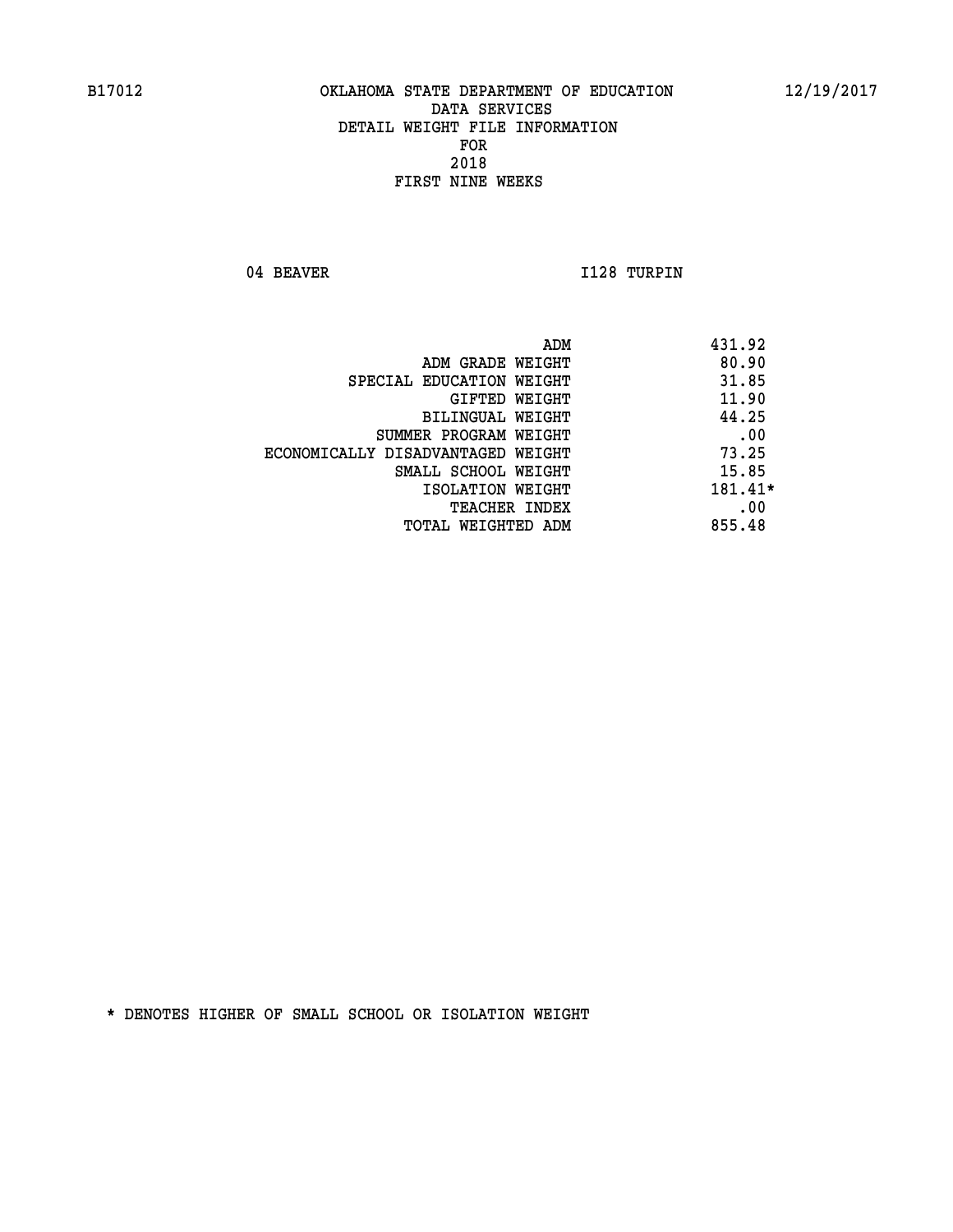05 BECKHAM 1002 MERRITT

|                                   | ADM<br>805.86 |
|-----------------------------------|---------------|
| ADM GRADE WEIGHT                  | 169.74        |
| SPECIAL EDUCATION WEIGHT          | 98.25         |
| <b>GIFTED WEIGHT</b>              | 31.28         |
| <b>BILINGUAL WEIGHT</b>           | 15.25         |
| SUMMER PROGRAM WEIGHT             | .00           |
| ECONOMICALLY DISADVANTAGED WEIGHT | 124.75        |
| SMALL SCHOOL WEIGHT               | .00           |
| ISOLATION WEIGHT                  | .00           |
| TEACHER INDEX                     | .00           |
| TOTAL WEIGHTED ADM                | 1,245.13      |
|                                   |               |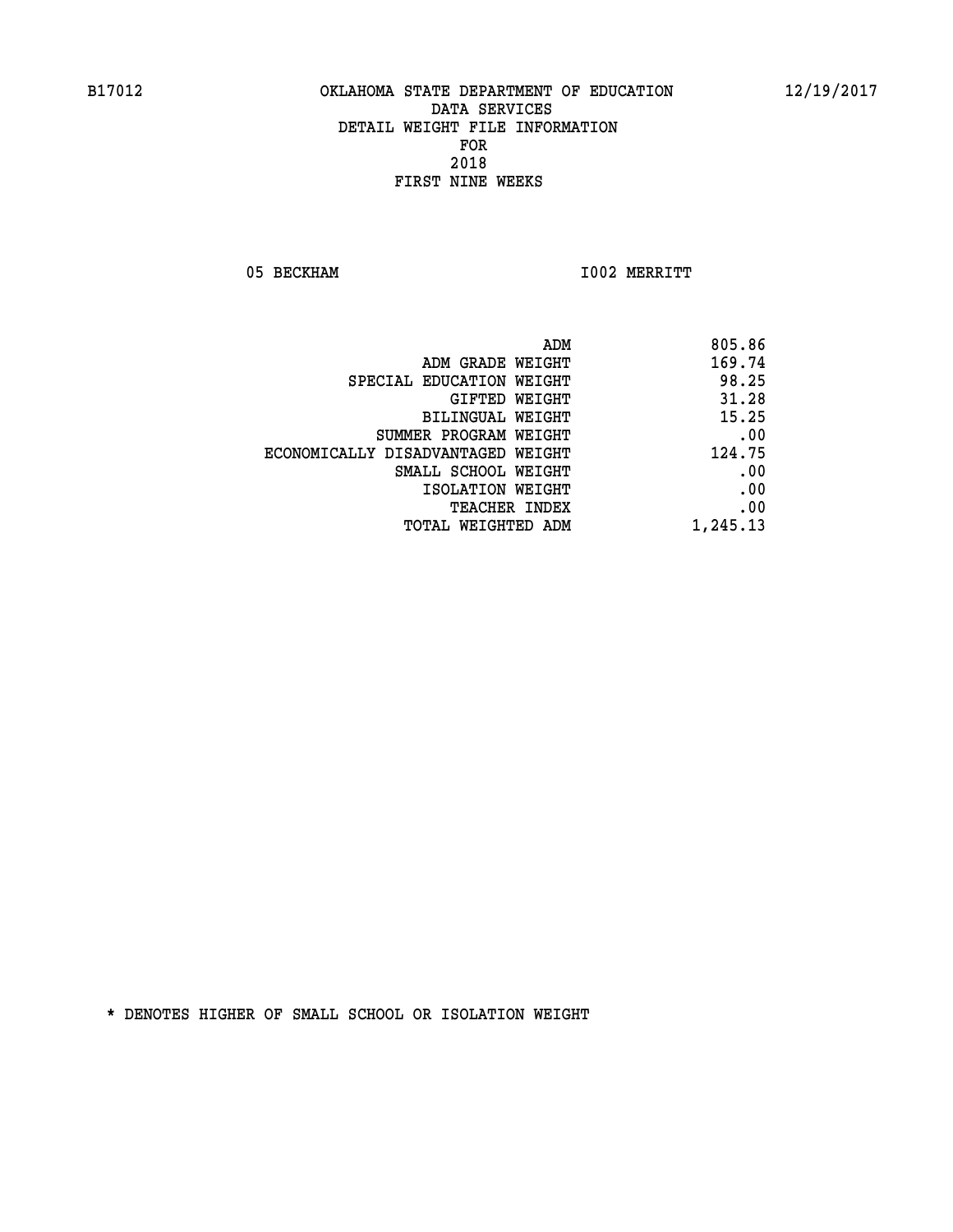05 BECKHAM 1006 ELK CITY

| 2,103.15 |
|----------|
| 398.48   |
| 267.05   |
| 54.40    |
| 55.25    |
| .00      |
| 344.75   |
| .00      |
| .00      |
| 1.99     |
| 3,225.07 |
|          |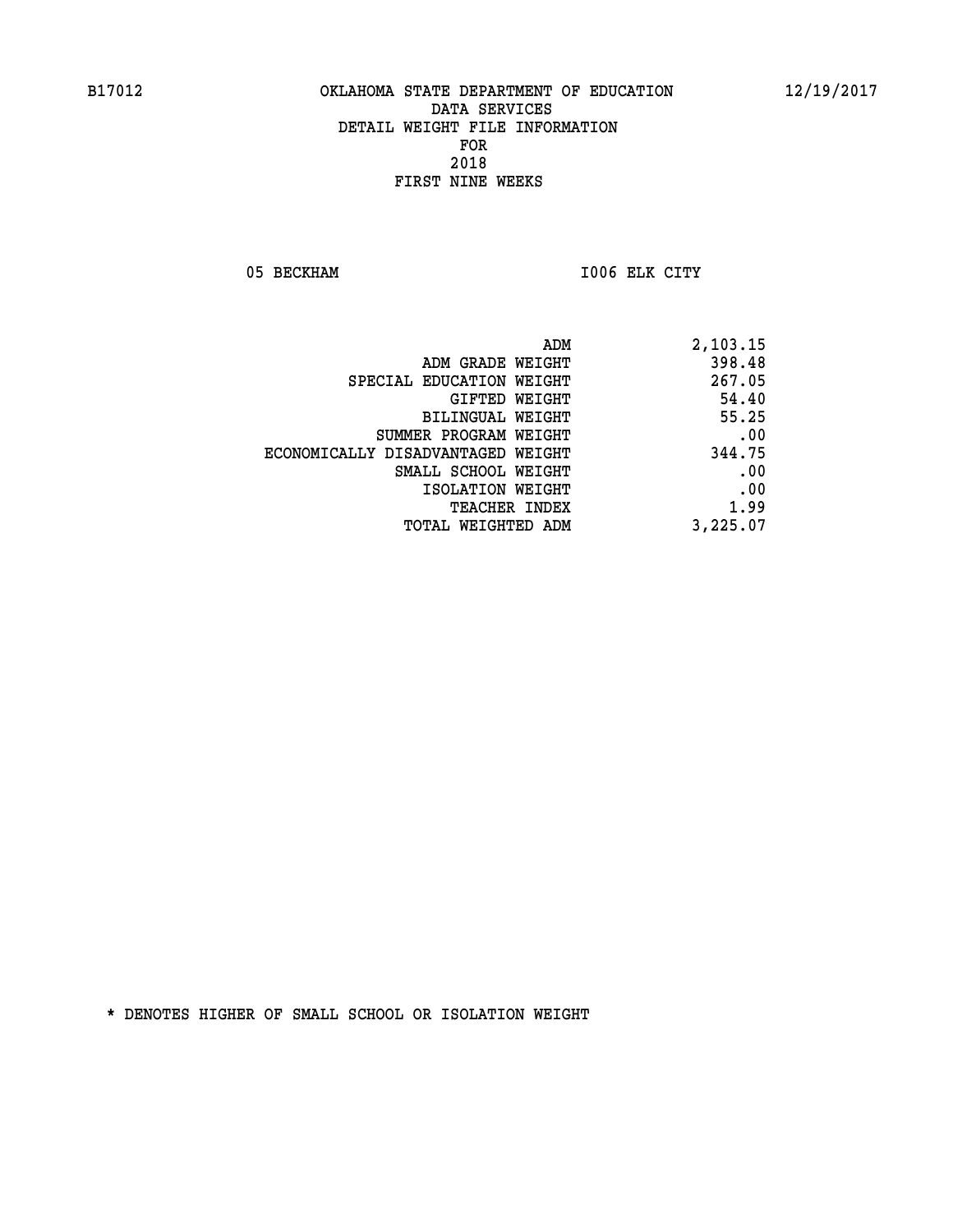05 BECKHAM 1031 SAYRE

|                                   | ADM      | 726.56 |
|-----------------------------------|----------|--------|
| ADM GRADE WEIGHT                  |          | 149.11 |
| SPECIAL EDUCATION WEIGHT          |          | 109.90 |
| GIFTED WEIGHT                     |          | 12.24  |
| BILINGUAL WEIGHT                  |          | 2.25   |
| SUMMER PROGRAM WEIGHT             |          | .00    |
| ECONOMICALLY DISADVANTAGED WEIGHT |          | 108.50 |
| SMALL SCHOOL WEIGHT               |          | .00    |
| ISOLATION WEIGHT                  |          | .00    |
| TEACHER INDEX                     |          | .00    |
| TOTAL WEIGHTED ADM                | 1,108.56 |        |
|                                   |          |        |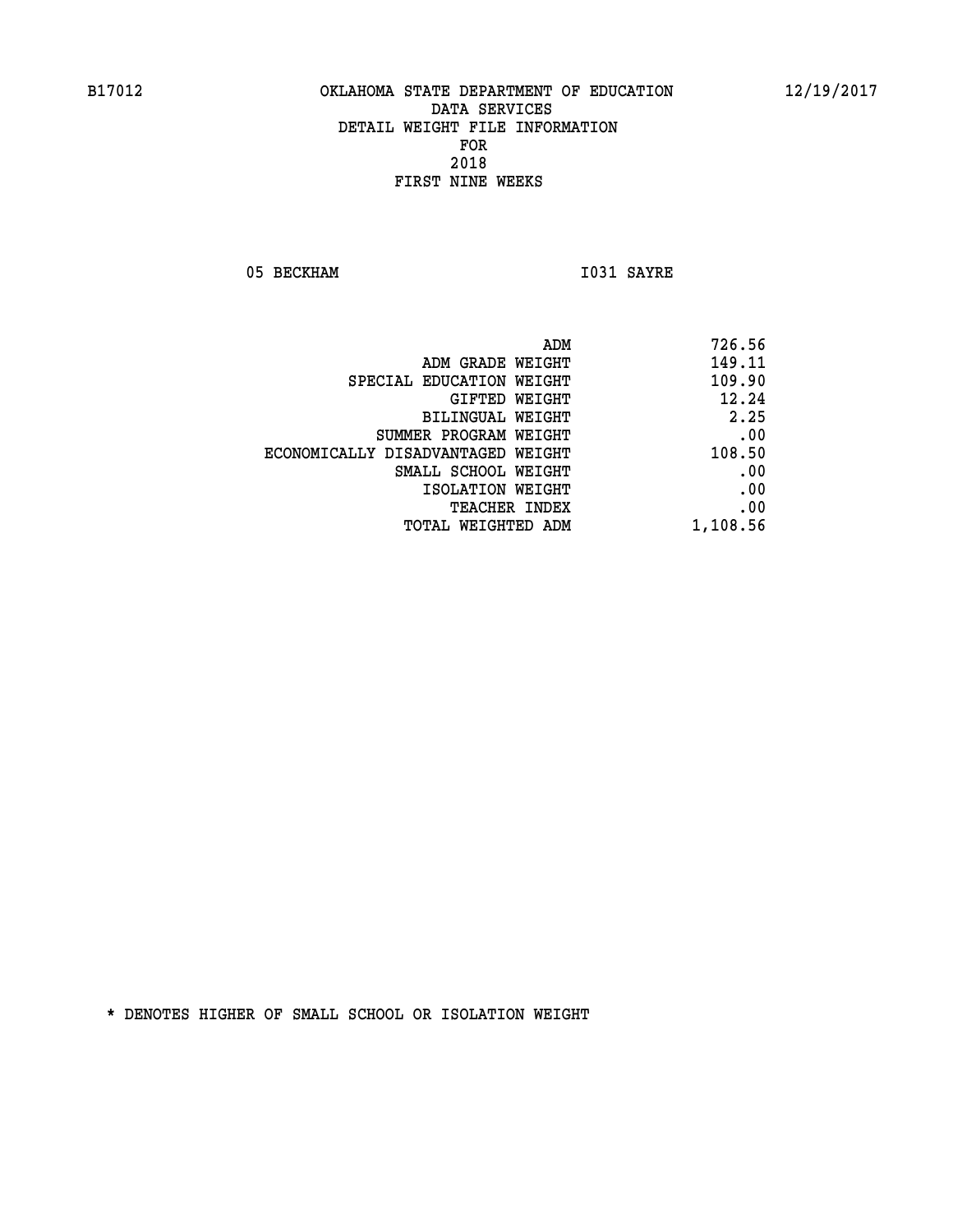05 BECKHAM 1051 ERICK

|                                   | ADM | 249.93    |
|-----------------------------------|-----|-----------|
| ADM GRADE WEIGHT                  |     | 51.70     |
| SPECIAL EDUCATION WEIGHT          |     | 26.15     |
| GIFTED WEIGHT                     |     | 6.80      |
| BILINGUAL WEIGHT                  |     | .50       |
| SUMMER PROGRAM WEIGHT             |     | .00       |
| ECONOMICALLY DISADVANTAGED WEIGHT |     | 35.50     |
| SMALL SCHOOL WEIGHT               |     | 26.37     |
| ISOLATION WEIGHT                  |     | $143.96*$ |
| TEACHER INDEX                     |     | .00       |
| TOTAL WEIGHTED ADM                |     | 514.54    |
|                                   |     |           |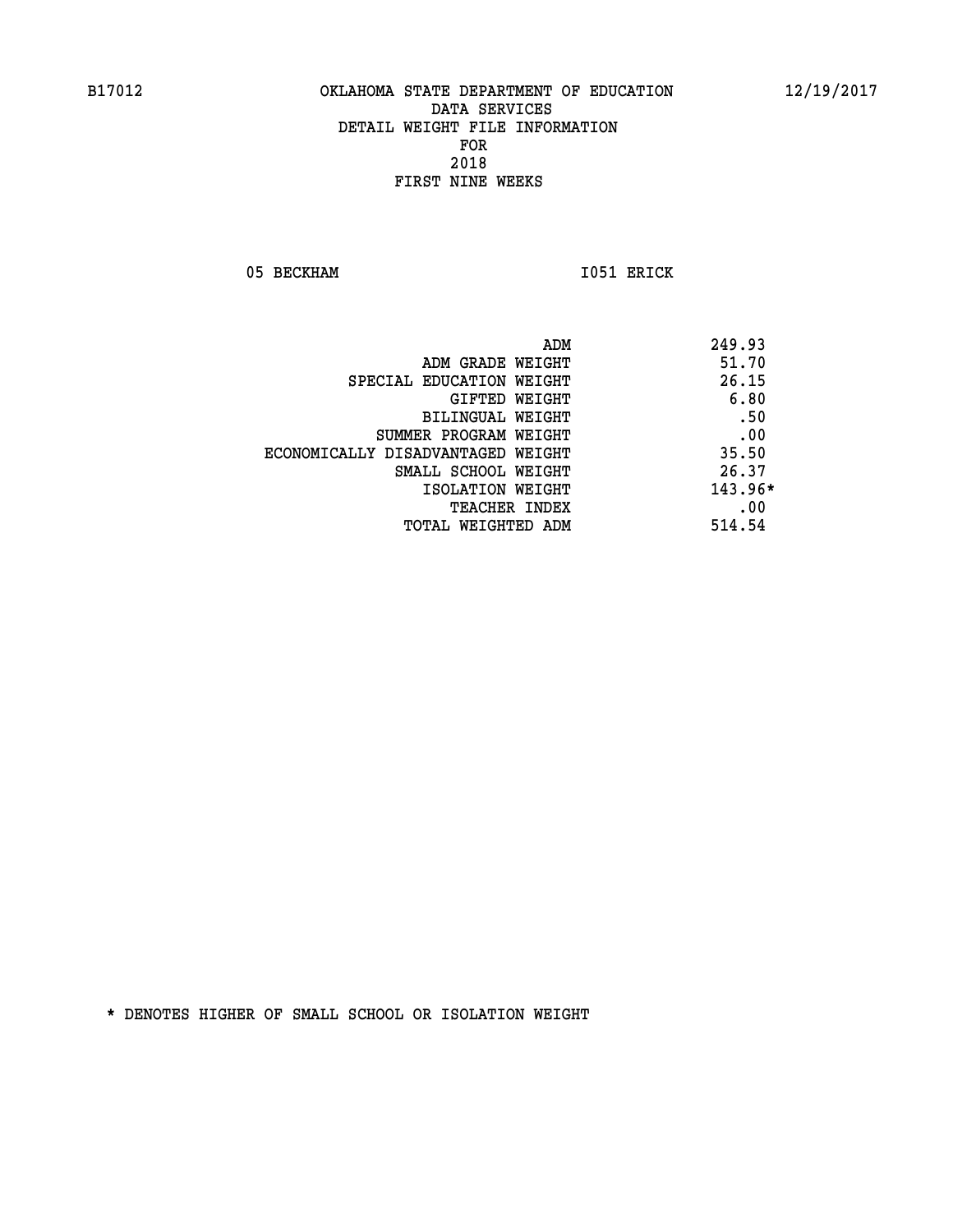06 BLAINE 1009 OKEENE

|                                   | ADM<br>335.10 |
|-----------------------------------|---------------|
| ADM GRADE WEIGHT                  | 50.53         |
| SPECIAL EDUCATION WEIGHT          | 80.95         |
| GIFTED WEIGHT                     | 11.56         |
| BILINGUAL WEIGHT                  | 8.25          |
| SUMMER PROGRAM WEIGHT             | .00           |
| ECONOMICALLY DISADVANTAGED WEIGHT | 51.25         |
| SMALL SCHOOL WEIGHT               | 24.57         |
| ISOLATION WEIGHT                  | $108.91*$     |
| <b>TEACHER INDEX</b>              | 21.54         |
| TOTAL WEIGHTED ADM                | 668.09        |
|                                   |               |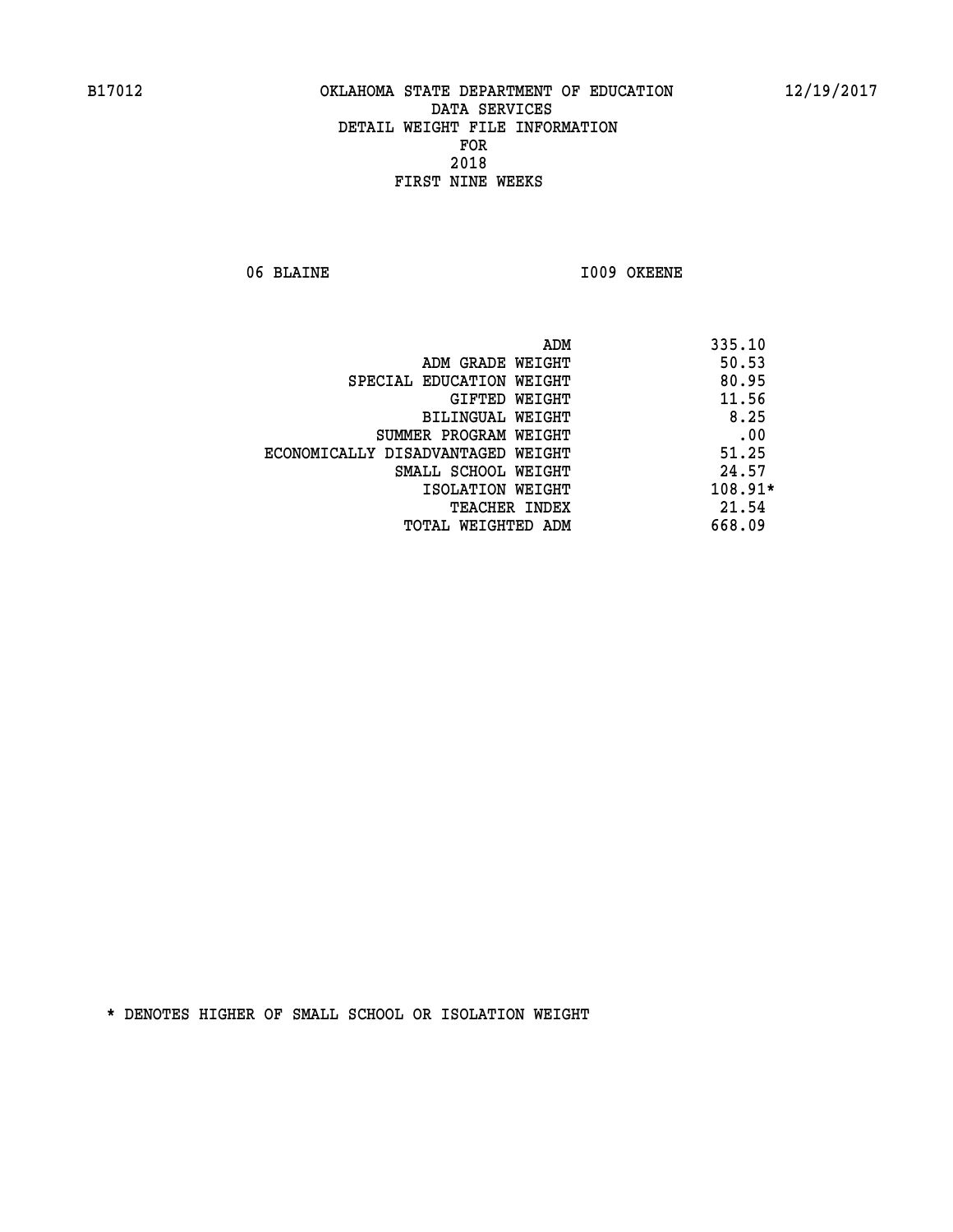06 BLAINE **I042 WATONGA** 

| 748.17   |
|----------|
| 144.11   |
| 90.35    |
| 23.46    |
| 20.75    |
| .00      |
| 145.75   |
| .00      |
| .00      |
| 29.79    |
| 1,202.38 |
|          |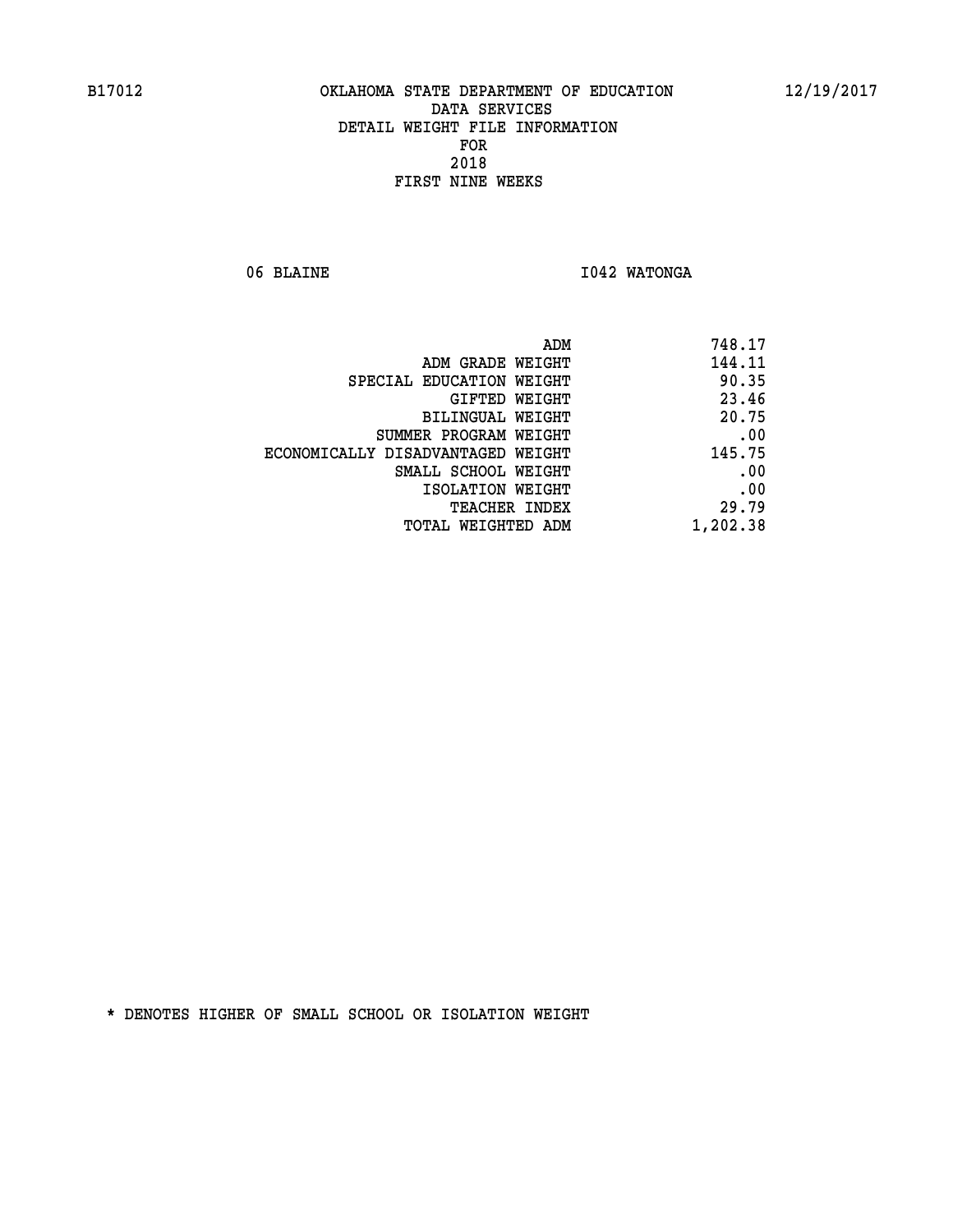06 BLAINE **I080 GEARY** 

|                                   | ADM | 335.08    |
|-----------------------------------|-----|-----------|
| ADM GRADE WEIGHT                  |     | 63.66     |
| SPECIAL EDUCATION WEIGHT          |     | 34.55     |
| GIFTED WEIGHT                     |     | 13.94     |
| BILINGUAL WEIGHT                  |     | 8.25      |
| SUMMER PROGRAM WEIGHT             |     | .00       |
| ECONOMICALLY DISADVANTAGED WEIGHT |     | 78.25     |
| SMALL SCHOOL WEIGHT               |     | 24.57     |
| ISOLATION WEIGHT                  |     | $170.89*$ |
| TEACHER INDEX                     |     | .00       |
| TOTAL WEIGHTED ADM                |     | 704.62    |
|                                   |     |           |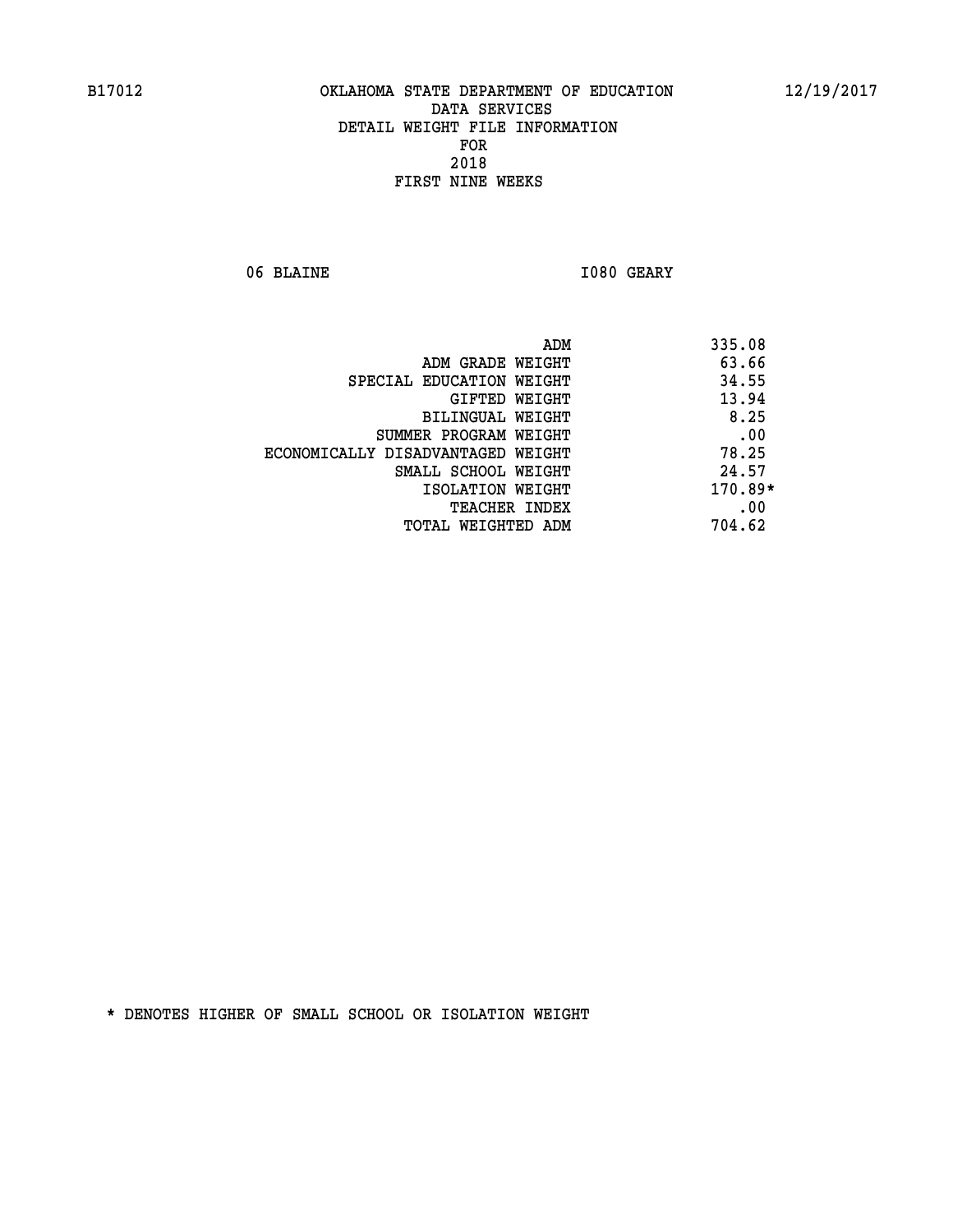06 BLAINE 1105 CANTON

| ADM                               | 360.27    |
|-----------------------------------|-----------|
| ADM GRADE WEIGHT                  | 70.66     |
| SPECIAL EDUCATION WEIGHT          | 65.55     |
| GIFTED WEIGHT                     | 9.86      |
| <b>BILINGUAL WEIGHT</b>           | 1.50      |
| SUMMER PROGRAM WEIGHT             | .00       |
| ECONOMICALLY DISADVANTAGED WEIGHT | 62.00     |
| SMALL SCHOOL WEIGHT               | 22.98     |
| ISOLATION WEIGHT                  | $145.26*$ |
| <b>TEACHER INDEX</b>              | 10.30     |
| TOTAL WEIGHTED ADM                | 725.40    |
|                                   |           |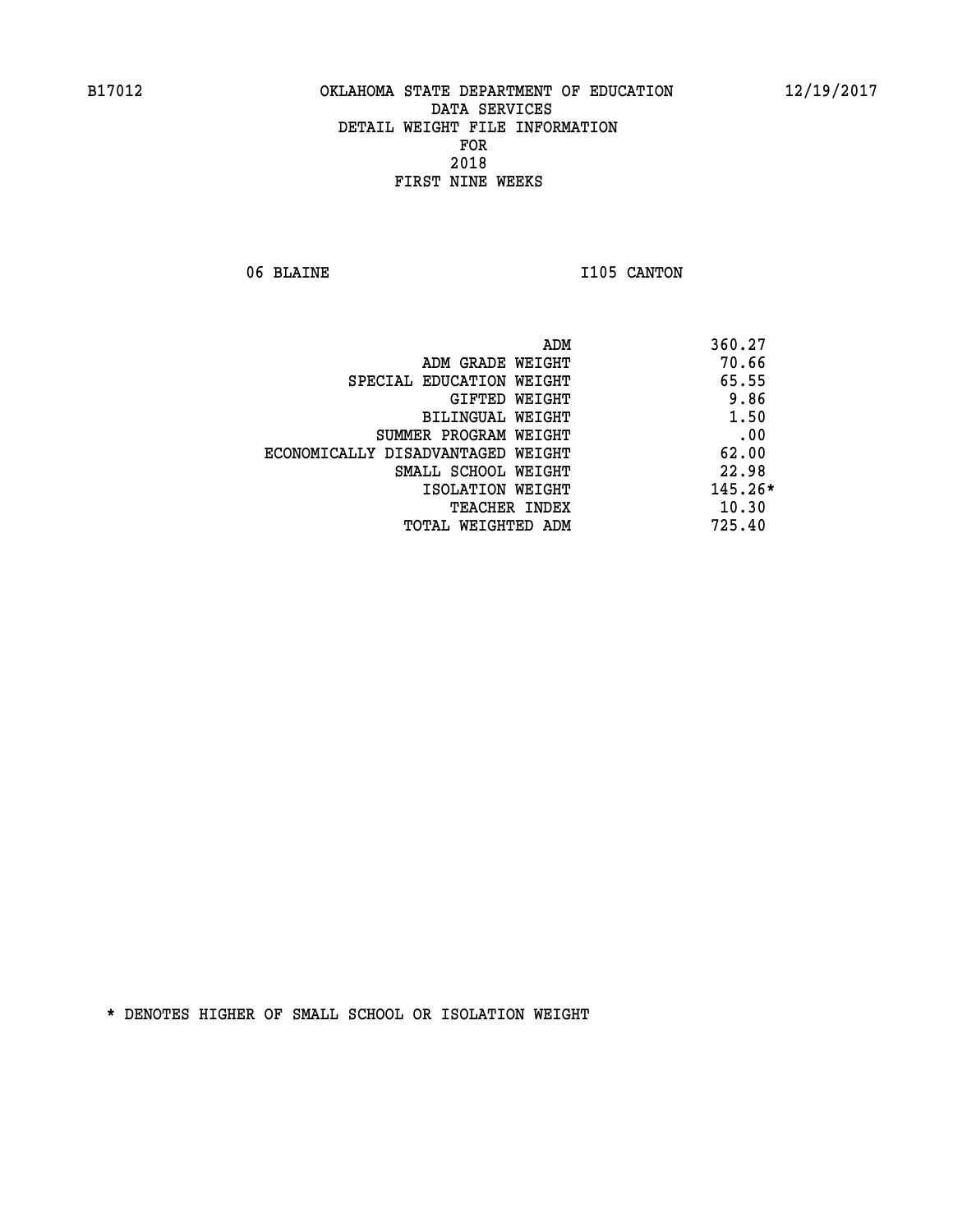**07 BRYAN I001 SILO** 

 **ADM 902.43 ADM GRADE WEIGHT 183.54 SPECIAL EDUCATION WEIGHT 231.95 GIFTED WEIGHT 38.76 BILINGUAL WEIGHT 4.25 SUMMER PROGRAM WEIGHT .00 ECONOMICALLY DISADVANTAGED WEIGHT 156.00 SMALL SCHOOL WEIGHT .00 EXECUTED ISOLATION WEIGHT AND RESOLATION WEIGHT TEACHER INDEX** 8.07  **TOTAL WEIGHTED ADM 1,525.00**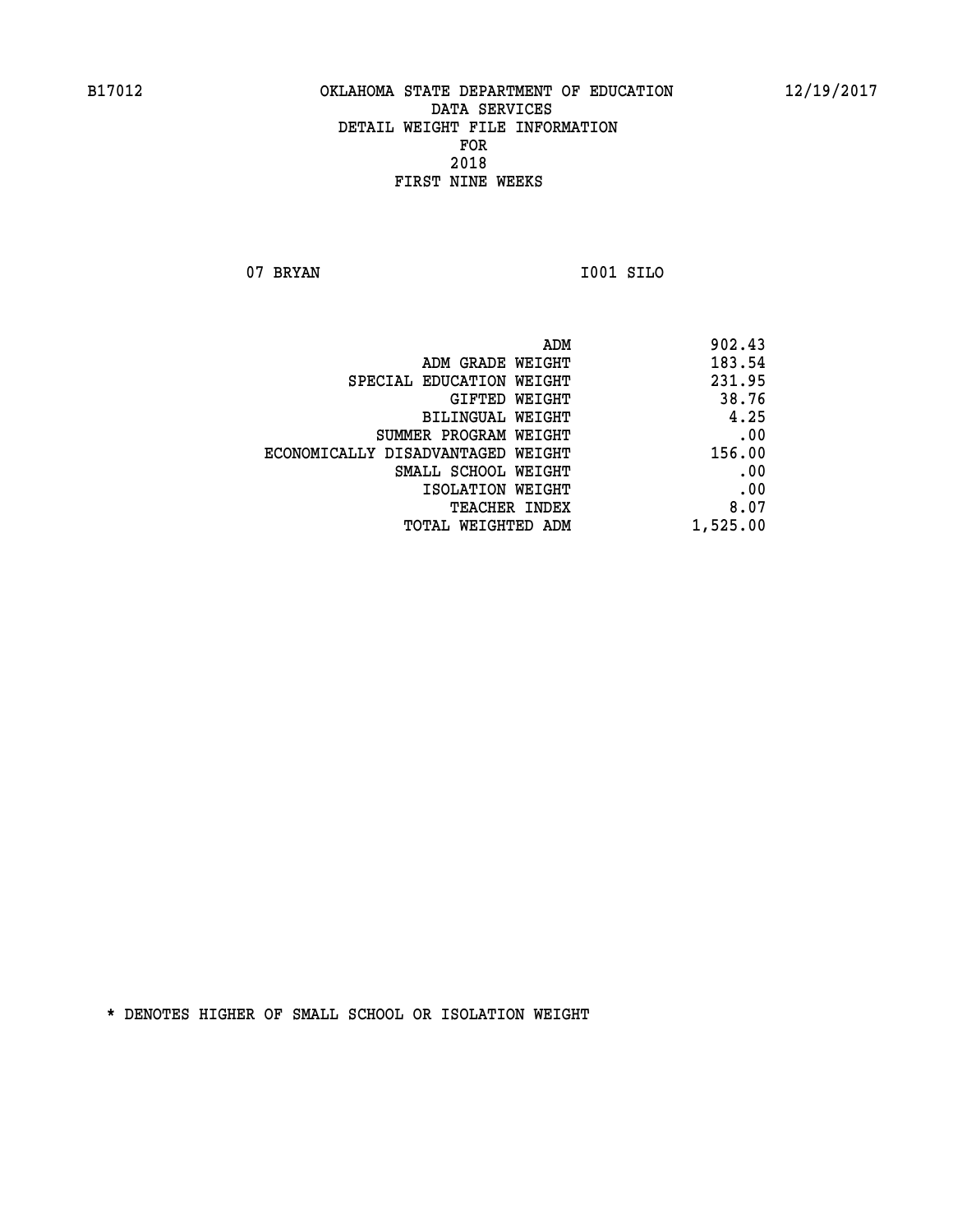07 BRYAN 1002 ROCK CREEK

| 486.84<br>ADM                              |      |
|--------------------------------------------|------|
| 97.88<br>ADM GRADE WEIGHT                  |      |
| 114.25<br>SPECIAL EDUCATION WEIGHT         |      |
| 29.24<br>GIFTED WEIGHT                     |      |
| BILINGUAL WEIGHT                           | .00  |
| SUMMER PROGRAM WEIGHT                      | .00  |
| 91.50<br>ECONOMICALLY DISADVANTAGED WEIGHT |      |
| SMALL SCHOOL WEIGHT                        | 7.76 |
| $121.52*$<br>ISOLATION WEIGHT              |      |
| 27.12<br><b>TEACHER INDEX</b>              |      |
| 968.35<br>TOTAL WEIGHTED ADM               |      |
|                                            |      |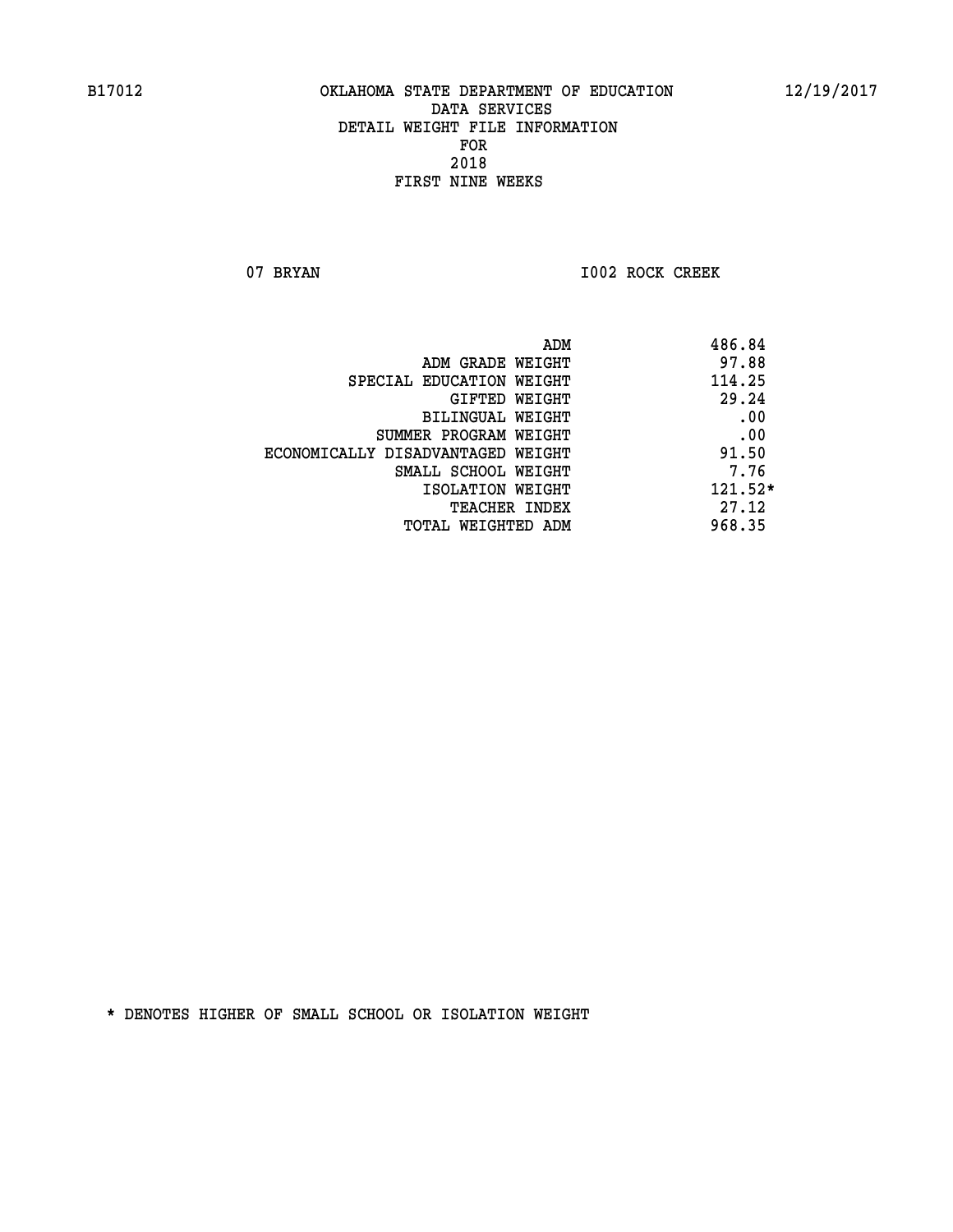07 BRYAN 1003 ACHILLE

| ADM                               | 368.23   |
|-----------------------------------|----------|
| ADM GRADE WEIGHT                  | 73.21    |
| SPECIAL EDUCATION WEIGHT          | 89.50    |
| GIFTED WEIGHT                     | 9.86     |
| BILINGUAL WEIGHT                  | .00      |
| SUMMER PROGRAM WEIGHT             | .00      |
| ECONOMICALLY DISADVANTAGED WEIGHT | 62.25    |
| SMALL SCHOOL WEIGHT               | 22.38    |
| ISOLATION WEIGHT                  | $37.12*$ |
| <b>TEACHER INDEX</b>              | 21.15    |
| TOTAL WEIGHTED ADM                | 661.32   |
|                                   |          |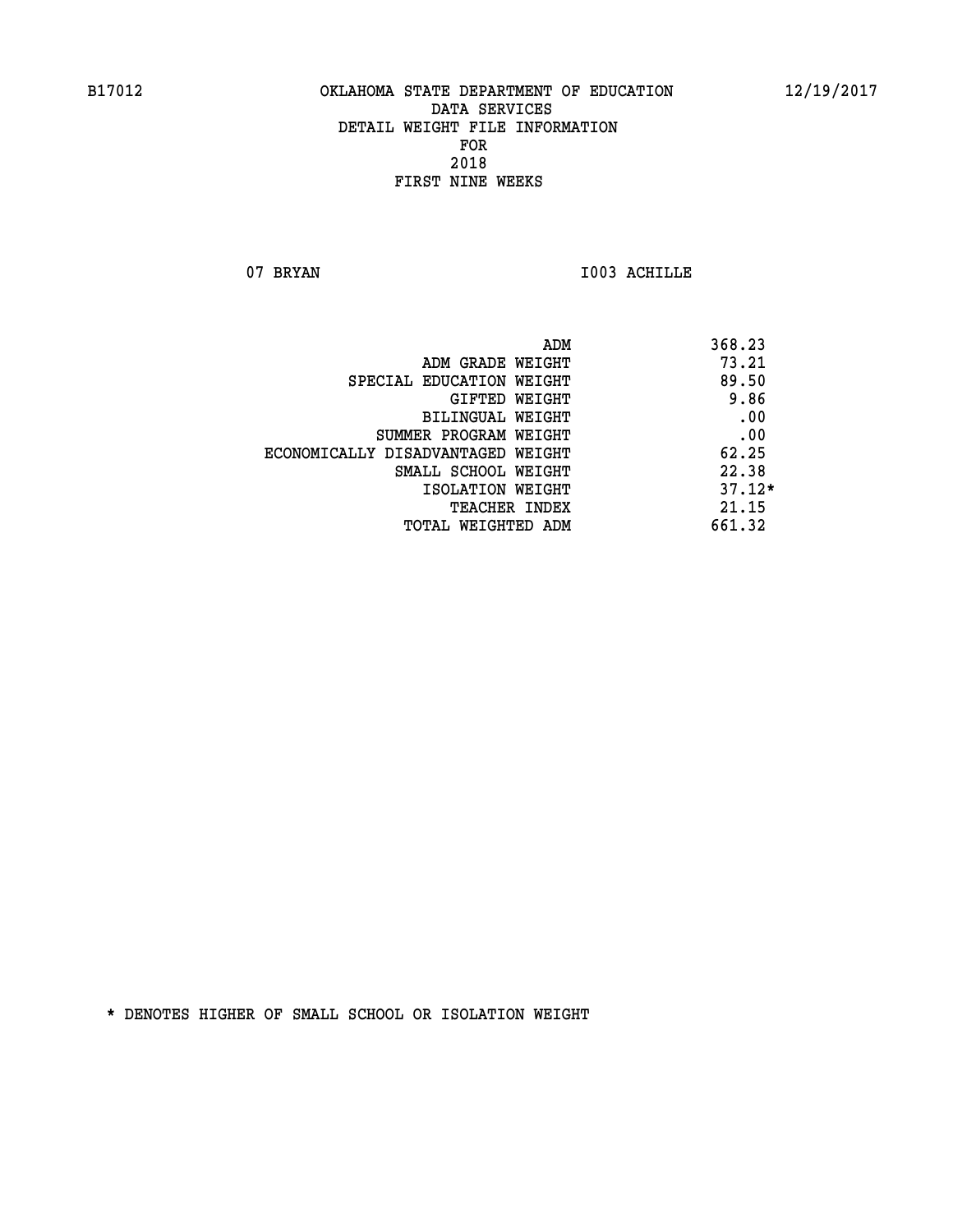07 BRYAN 1004 COLBERT

|                                   | ADM<br>821.32 |  |
|-----------------------------------|---------------|--|
| ADM GRADE WEIGHT                  | 164.40        |  |
| SPECIAL EDUCATION WEIGHT          | 246.00        |  |
| <b>GIFTED WEIGHT</b>              | 21.42         |  |
| <b>BILINGUAL WEIGHT</b>           | 9.00          |  |
| SUMMER PROGRAM WEIGHT             | .00           |  |
| ECONOMICALLY DISADVANTAGED WEIGHT | 157.00        |  |
| SMALL SCHOOL WEIGHT               | .00           |  |
| ISOLATION WEIGHT                  | .00           |  |
| TEACHER INDEX                     | .00           |  |
| TOTAL WEIGHTED ADM                | 1,419.14      |  |
|                                   |               |  |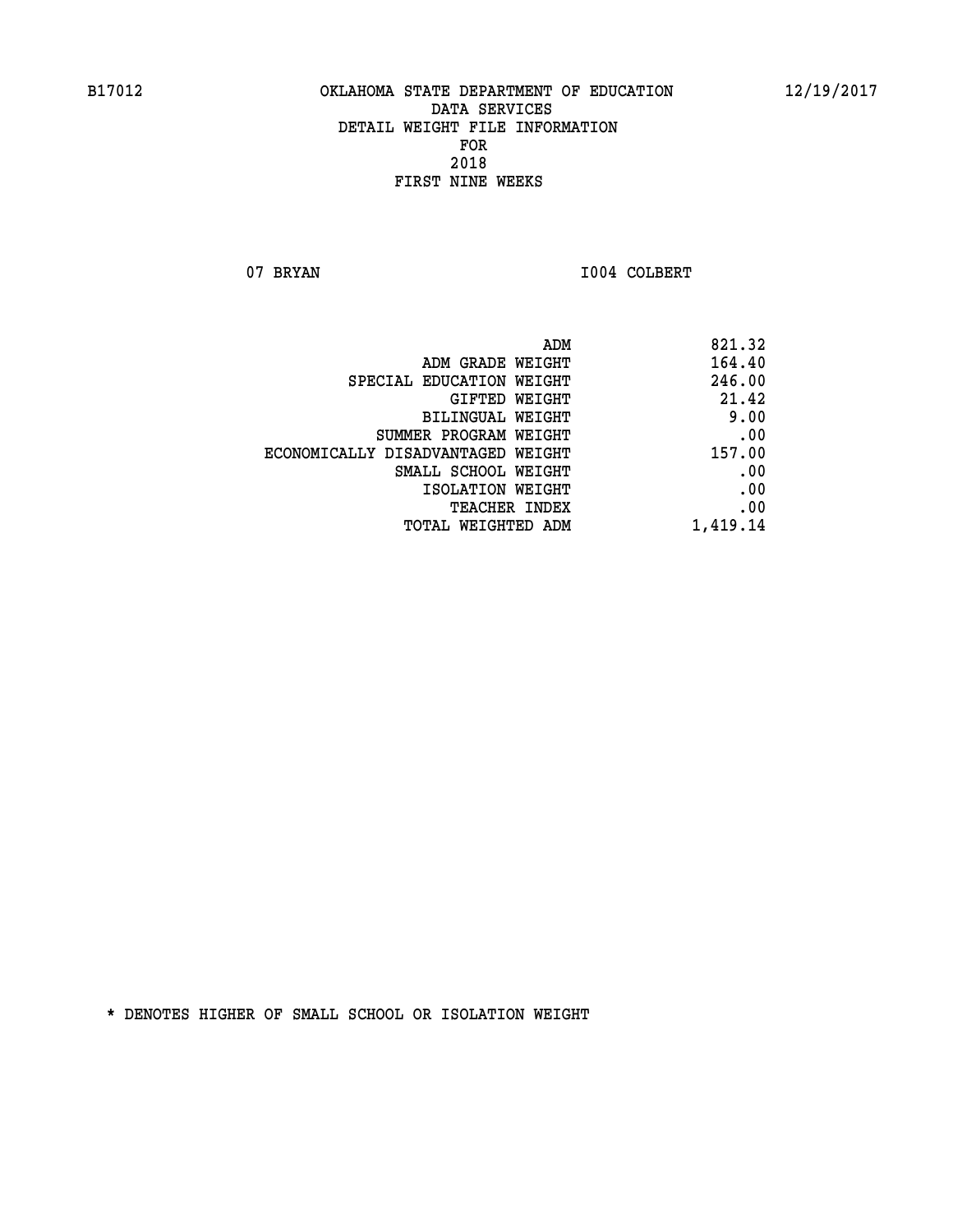**07 BRYAN I005 CADDO** 

| ADM                               | 505.69 |
|-----------------------------------|--------|
| ADM GRADE WEIGHT                  | 94.78  |
| SPECIAL EDUCATION WEIGHT          | 134.05 |
| GIFTED WEIGHT                     | 19.38  |
| BILINGUAL WEIGHT                  | .00    |
| SUMMER PROGRAM WEIGHT             | 1.20   |
| ECONOMICALLY DISADVANTAGED WEIGHT | 91.00  |
| SMALL SCHOOL WEIGHT               | 4.46*  |
| ISOLATION WEIGHT                  | .00    |
| <b>TEACHER INDEX</b>              | 23.30  |
| TOTAL WEIGHTED ADM                | 873.86 |
|                                   |        |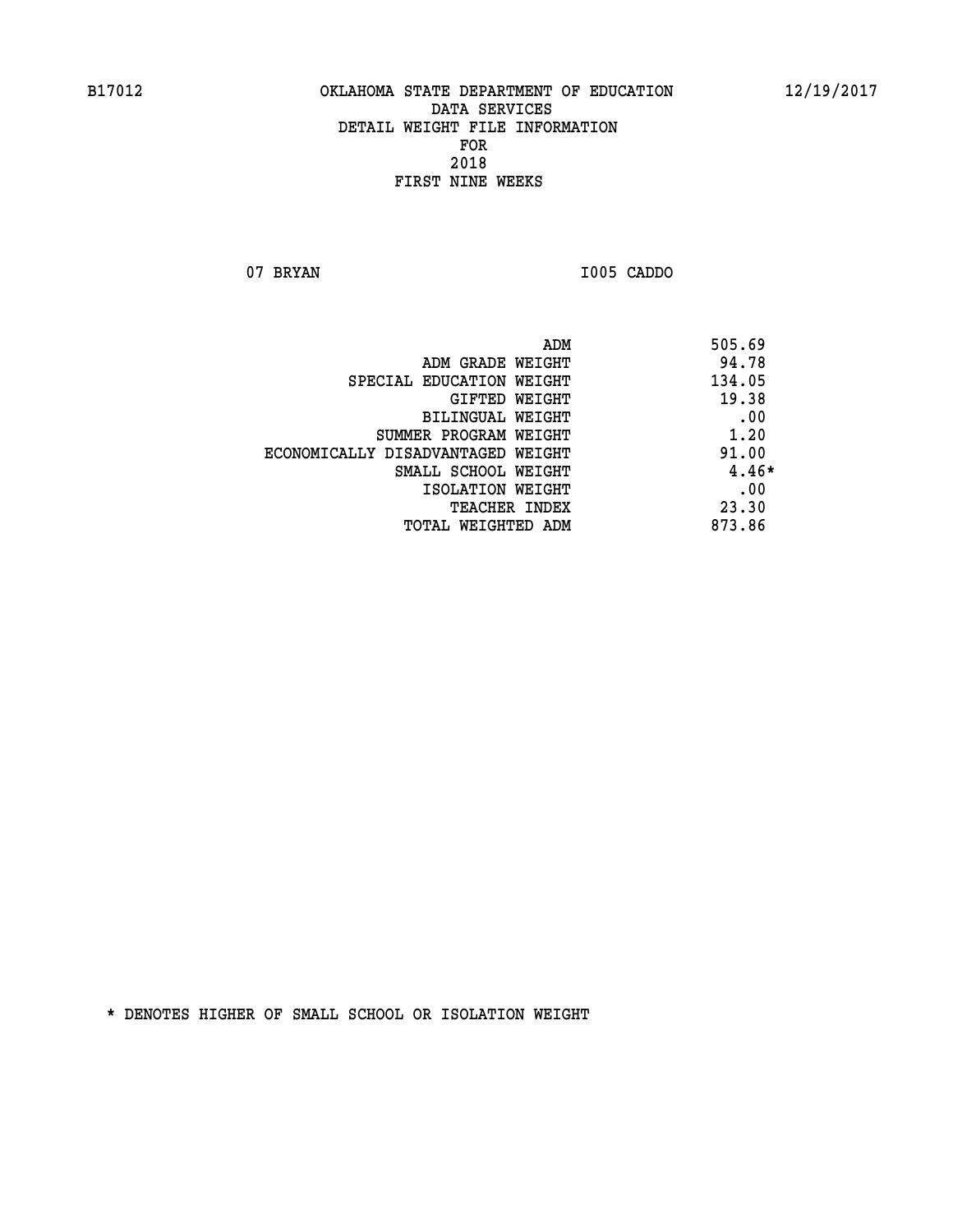07 BRYAN 1040 BENNINGTON

| ADM                               | 353.58   |
|-----------------------------------|----------|
| ADM GRADE WEIGHT                  | 65.73    |
| SPECIAL EDUCATION WEIGHT          | 157.20   |
| GIFTED WEIGHT                     | 9.86     |
| BILINGUAL WEIGHT                  | .25      |
| SUMMER PROGRAM WEIGHT             | .00      |
| ECONOMICALLY DISADVANTAGED WEIGHT | 66.00    |
| SMALL SCHOOL WEIGHT               | 23.45    |
| ISOLATION WEIGHT                  | $32.46*$ |
| TEACHER INDEX                     | 20.24    |
| TOTAL WEIGHTED ADM                | 705.32   |
|                                   |          |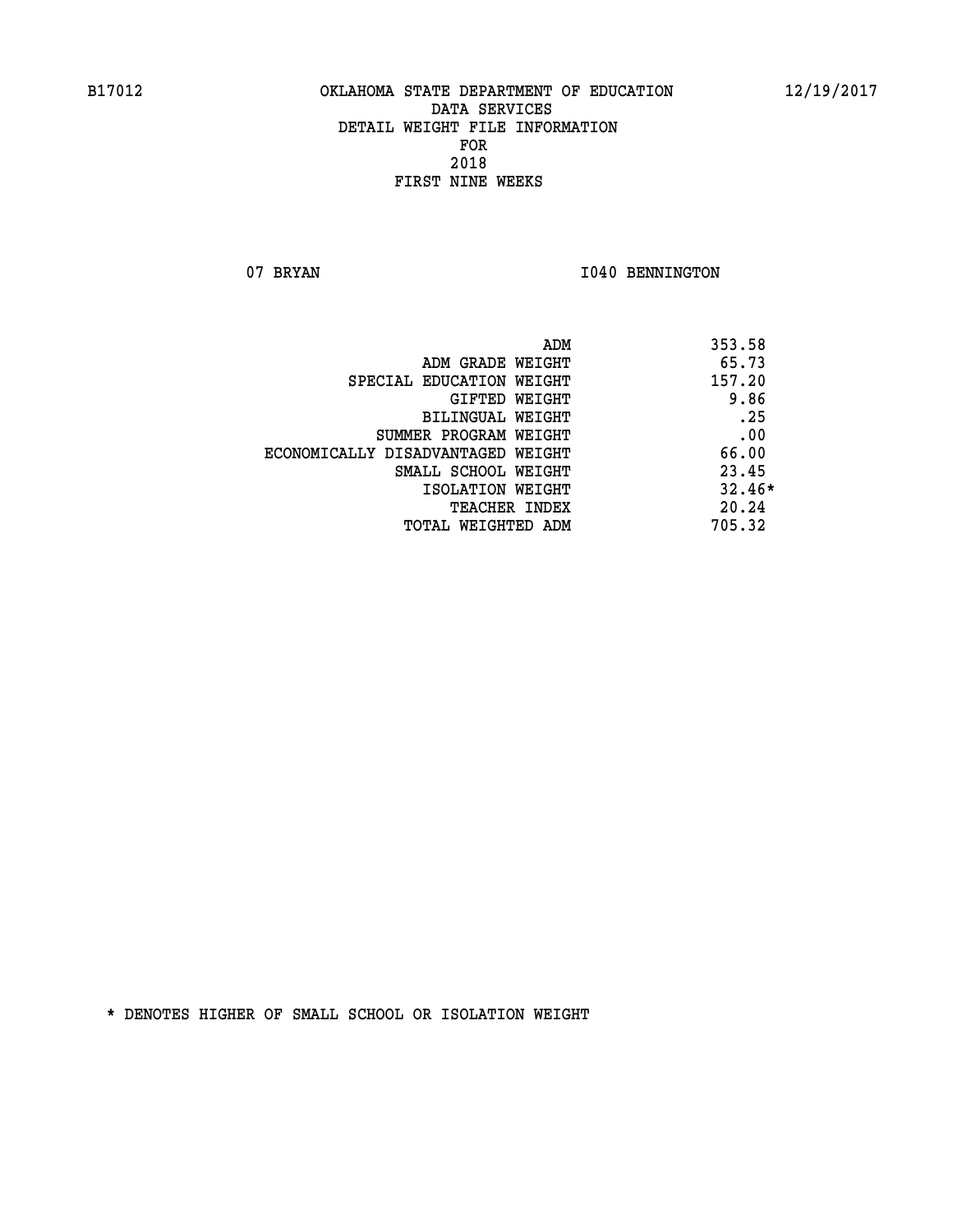07 BRYAN 1048 CALERA

| 770.12   |
|----------|
| 154.66   |
| 160.10   |
| 60.52    |
| .00      |
| .00      |
| 123.50   |
| .00      |
| .00      |
| 22.54    |
| 1,291.44 |
|          |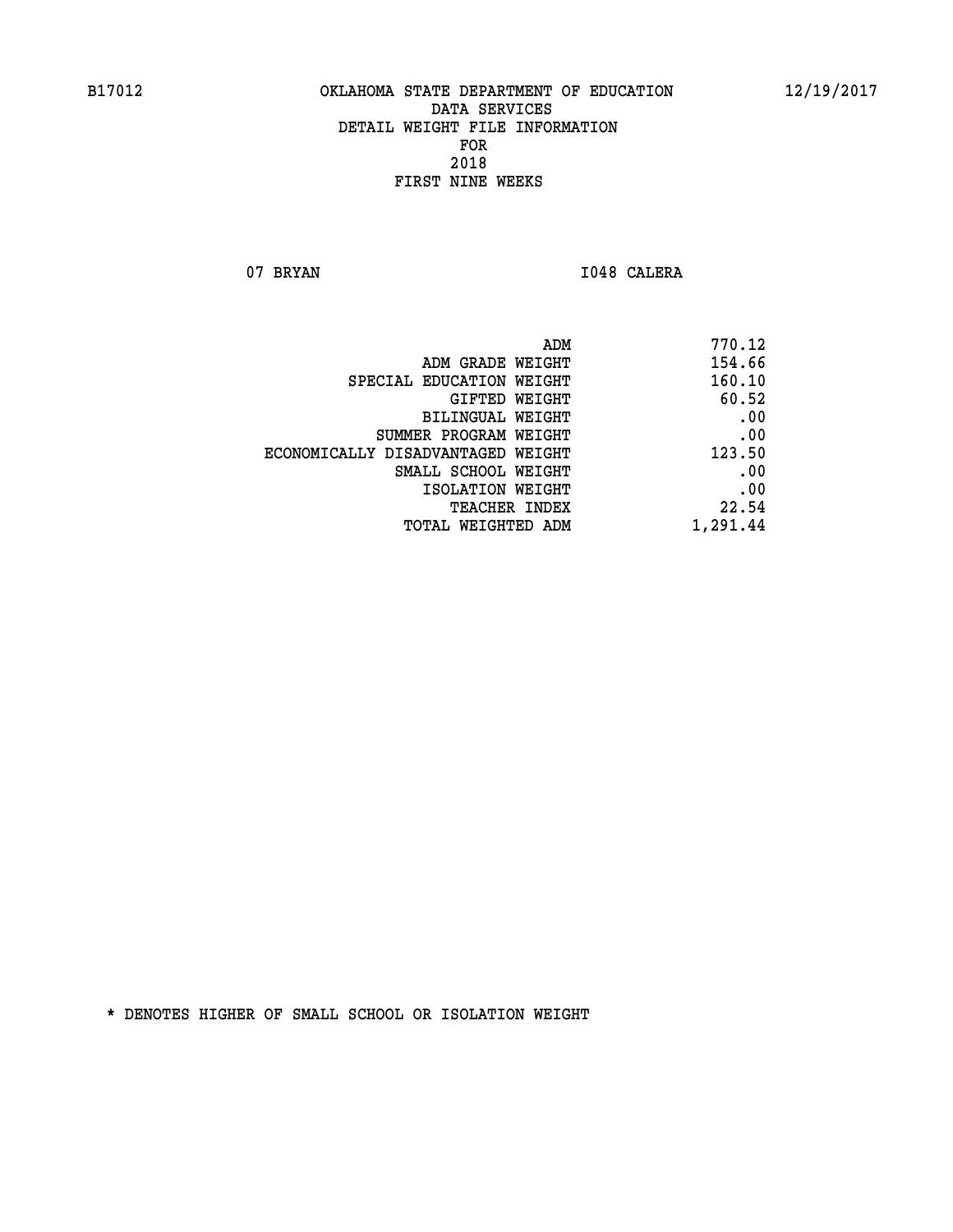07 BRYAN 1072 DURANT

| ADM                               | 3,752.28 |
|-----------------------------------|----------|
| ADM GRADE WEIGHT                  | 791.51   |
| SPECIAL EDUCATION WEIGHT          | 582.90   |
| GIFTED WEIGHT                     | 218.62   |
| BILINGUAL WEIGHT                  | 70.00    |
| SUMMER PROGRAM WEIGHT             | .00      |
| ECONOMICALLY DISADVANTAGED WEIGHT | 637.75   |
| SMALL SCHOOL WEIGHT               | .00      |
| ISOLATION WEIGHT                  | .00      |
| TEACHER INDEX                     | 403.64   |
| TOTAL WEIGHTED ADM                | 6,456.70 |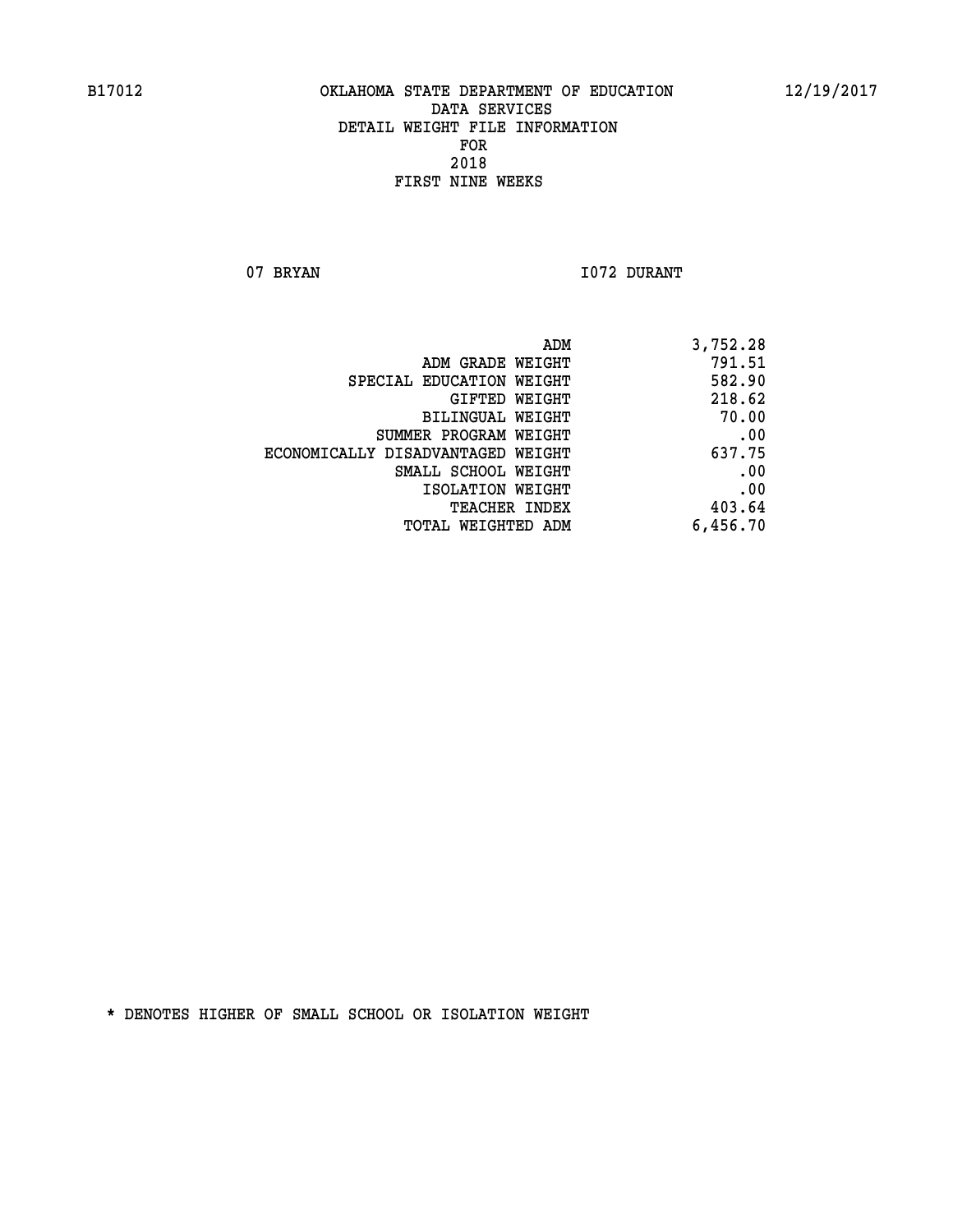08 CADDO **I011 HYDRO-EAKLY** 

|                                   | ADM | 425.50   |
|-----------------------------------|-----|----------|
| ADM GRADE WEIGHT                  |     | 79.25    |
| SPECIAL EDUCATION WEIGHT          |     | 62.95    |
| GIFTED WEIGHT                     |     | 21.42    |
| BILINGUAL WEIGHT                  |     | 13.25    |
| SUMMER PROGRAM WEIGHT             |     | .00      |
| ECONOMICALLY DISADVANTAGED WEIGHT |     | 59.00    |
| SMALL SCHOOL WEIGHT               |     | 16.65    |
| ISOLATION WEIGHT                  |     | $69.27*$ |
| <b>TEACHER INDEX</b>              |     | 26.95    |
| TOTAL WEIGHTED ADM                |     | 757.59   |
|                                   |     |          |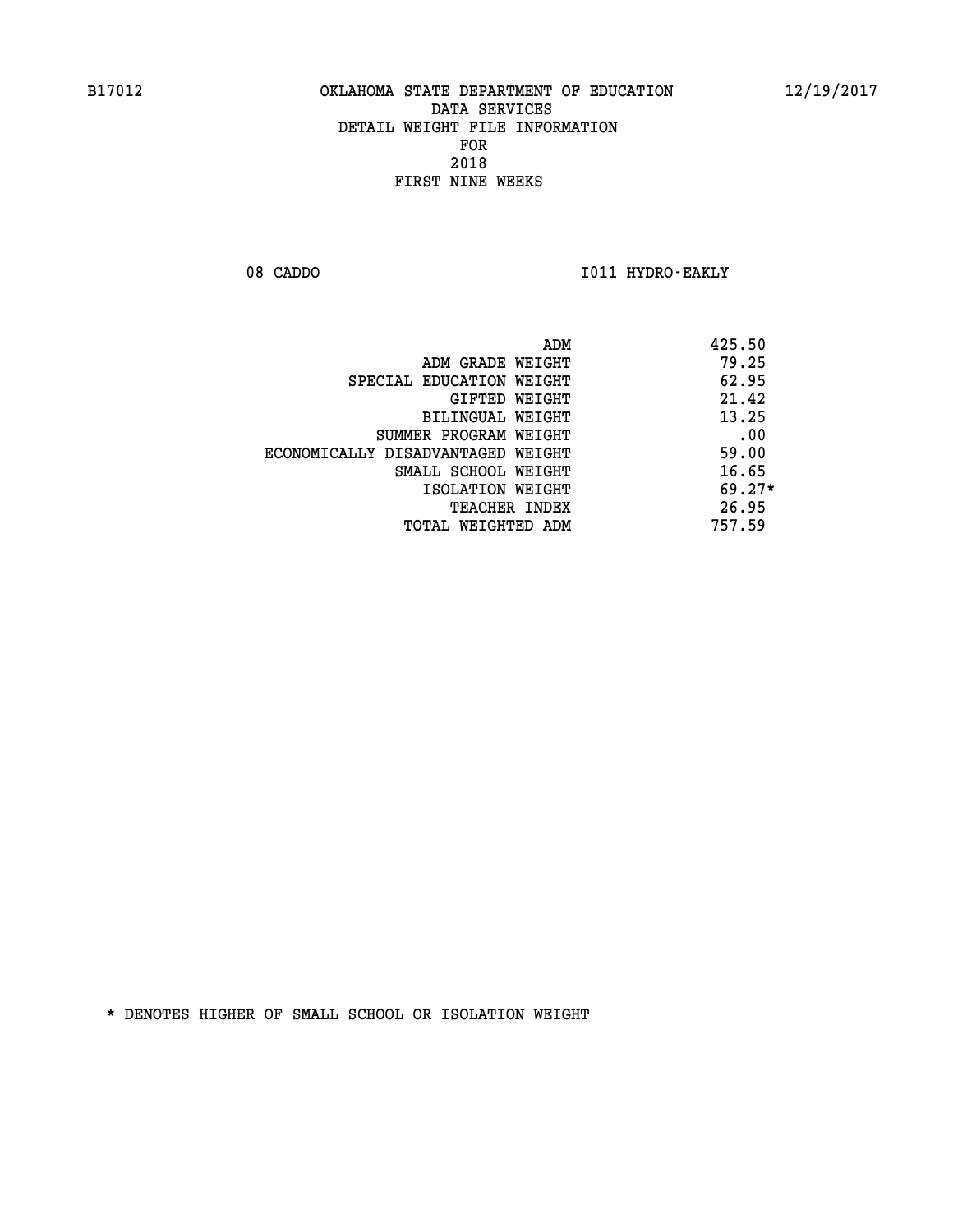08 CADDO **I012 LOOKEBA SICKLES** 

|                                   | ADM | 250.42   |
|-----------------------------------|-----|----------|
| ADM GRADE WEIGHT                  |     | 46.92    |
| SPECIAL EDUCATION WEIGHT          |     | 32.20    |
| GIFTED WEIGHT                     |     | 6.80     |
| BILINGUAL WEIGHT                  |     | 6.75     |
| SUMMER PROGRAM WEIGHT             |     | .00      |
| ECONOMICALLY DISADVANTAGED WEIGHT |     | 45.25    |
| SMALL SCHOOL WEIGHT               |     | $26.37*$ |
| ISOLATION WEIGHT                  |     | .00      |
| TEACHER INDEX                     |     | 15.18    |
| TOTAL WEIGHTED ADM                |     | 429.89   |
|                                   |     |          |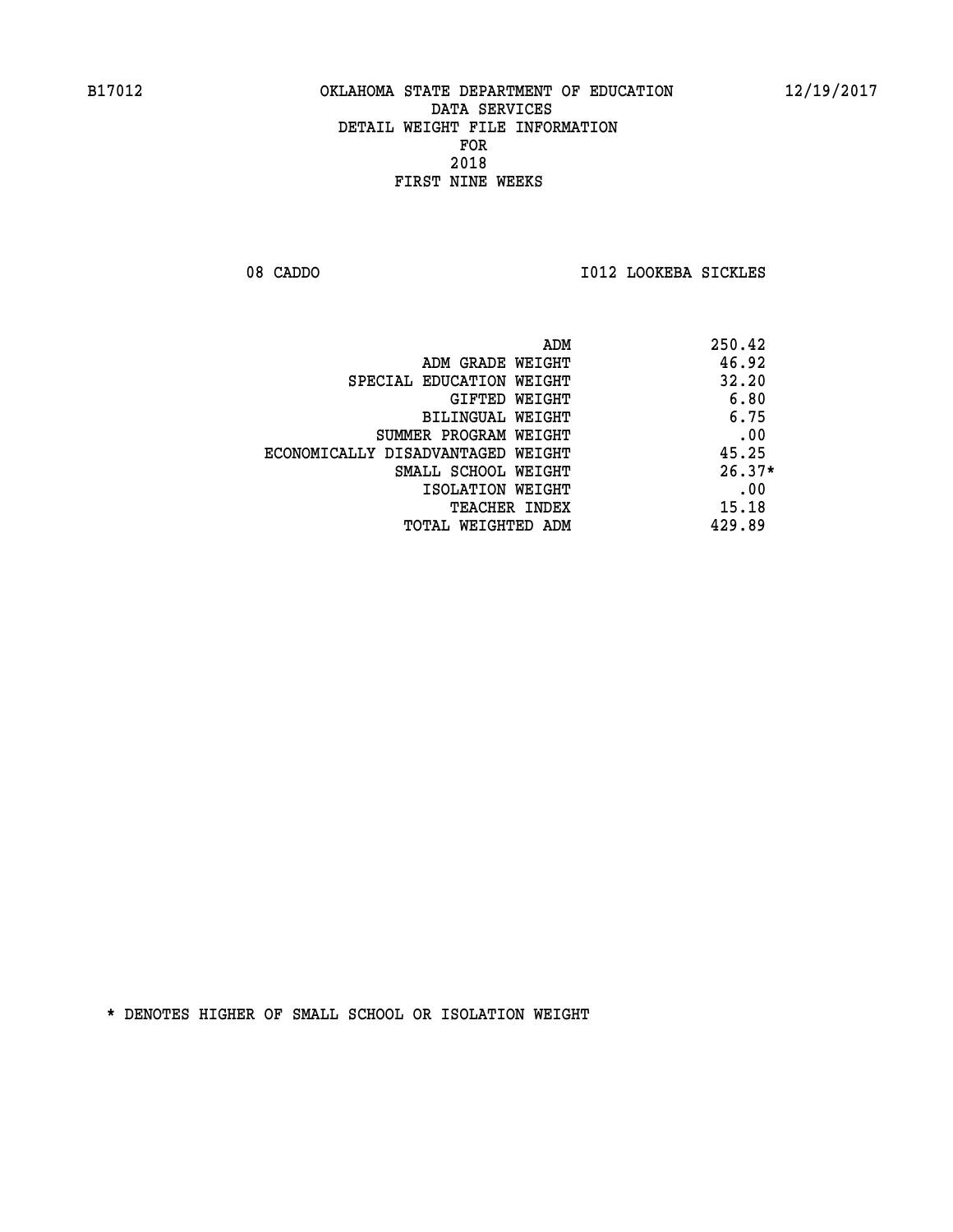08 CADDO 1020 ANADARKO

|                                   | ADM<br>1,685.92 |
|-----------------------------------|-----------------|
| ADM GRADE WEIGHT                  | 332.24          |
| SPECIAL EDUCATION WEIGHT          | 190.30          |
| GIFTED WEIGHT                     | 63.58           |
| <b>BILINGUAL WEIGHT</b>           | 18.50           |
| SUMMER PROGRAM WEIGHT             | .00             |
| ECONOMICALLY DISADVANTAGED WEIGHT | 357.50          |
| SMALL SCHOOL WEIGHT               | .00             |
| ISOLATION WEIGHT                  | .00             |
| TEACHER INDEX                     | 70.32           |
| TOTAL WEIGHTED ADM                | 2,718.36        |
|                                   |                 |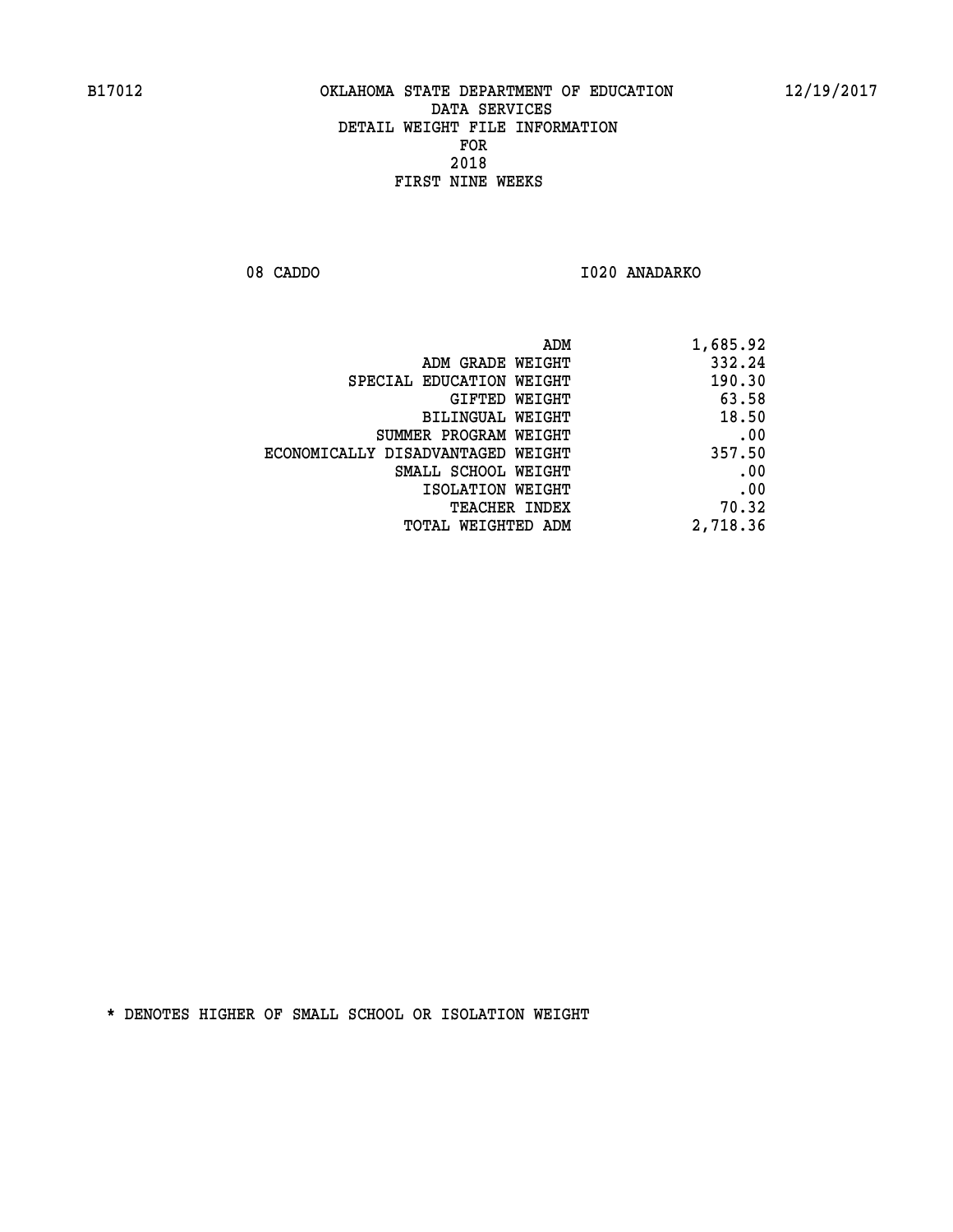**08 CADDO I033 CARNEGIE** 

| 582.96 |
|--------|
| 121.04 |
| 74.50  |
| 28.56  |
| 11.00  |
| .00    |
| 121.00 |
| .00    |
| .00    |
| 34.90  |
| 973.96 |
|        |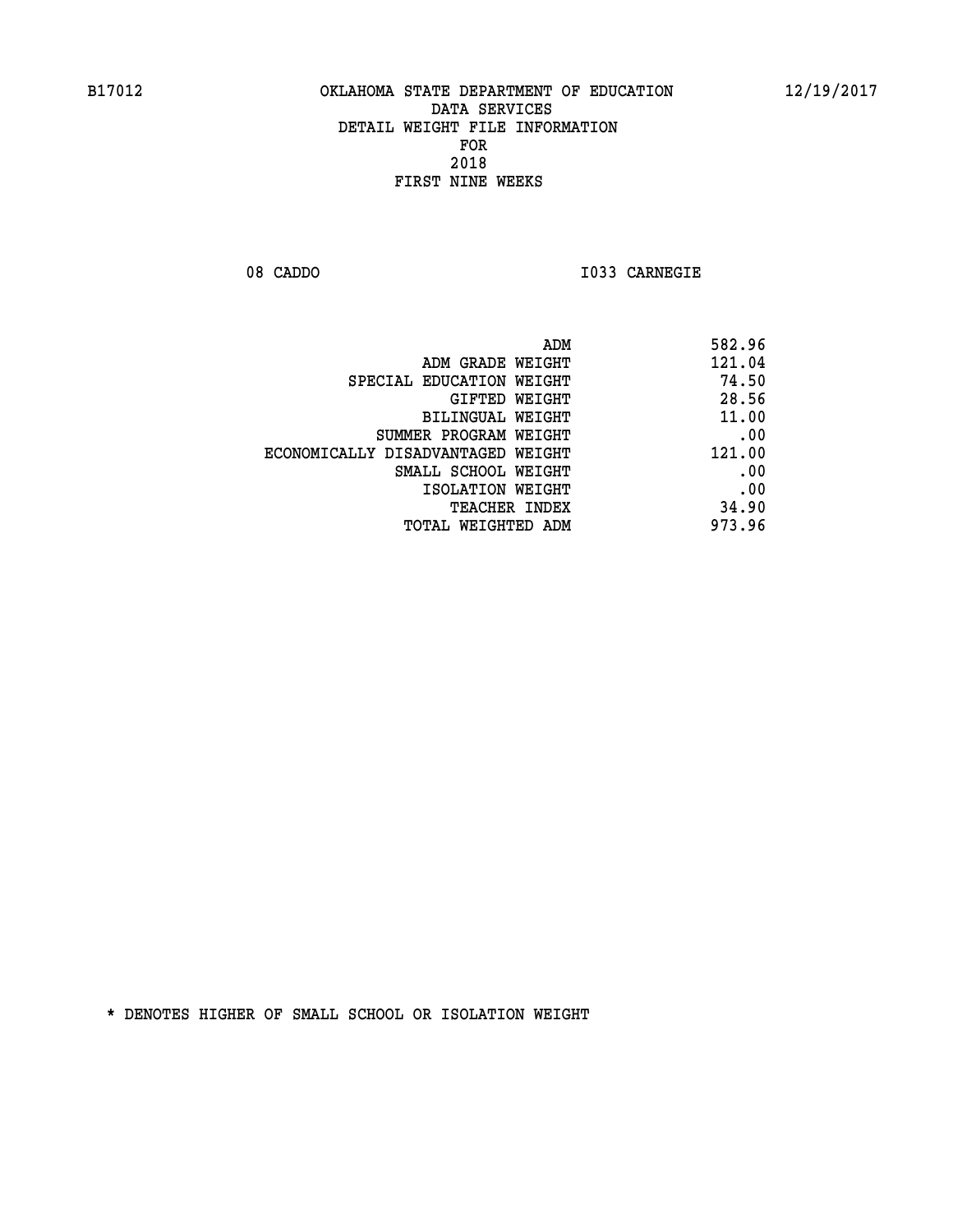08 CADDO **I056 BOONE-APACHE** 

| 579.24 |
|--------|
| 115.37 |
| 75.55  |
| 16.32  |
| 1.50   |
| 1.20   |
| 116.50 |
| .00    |
| .00    |
| 29.85  |
| 935.53 |
|        |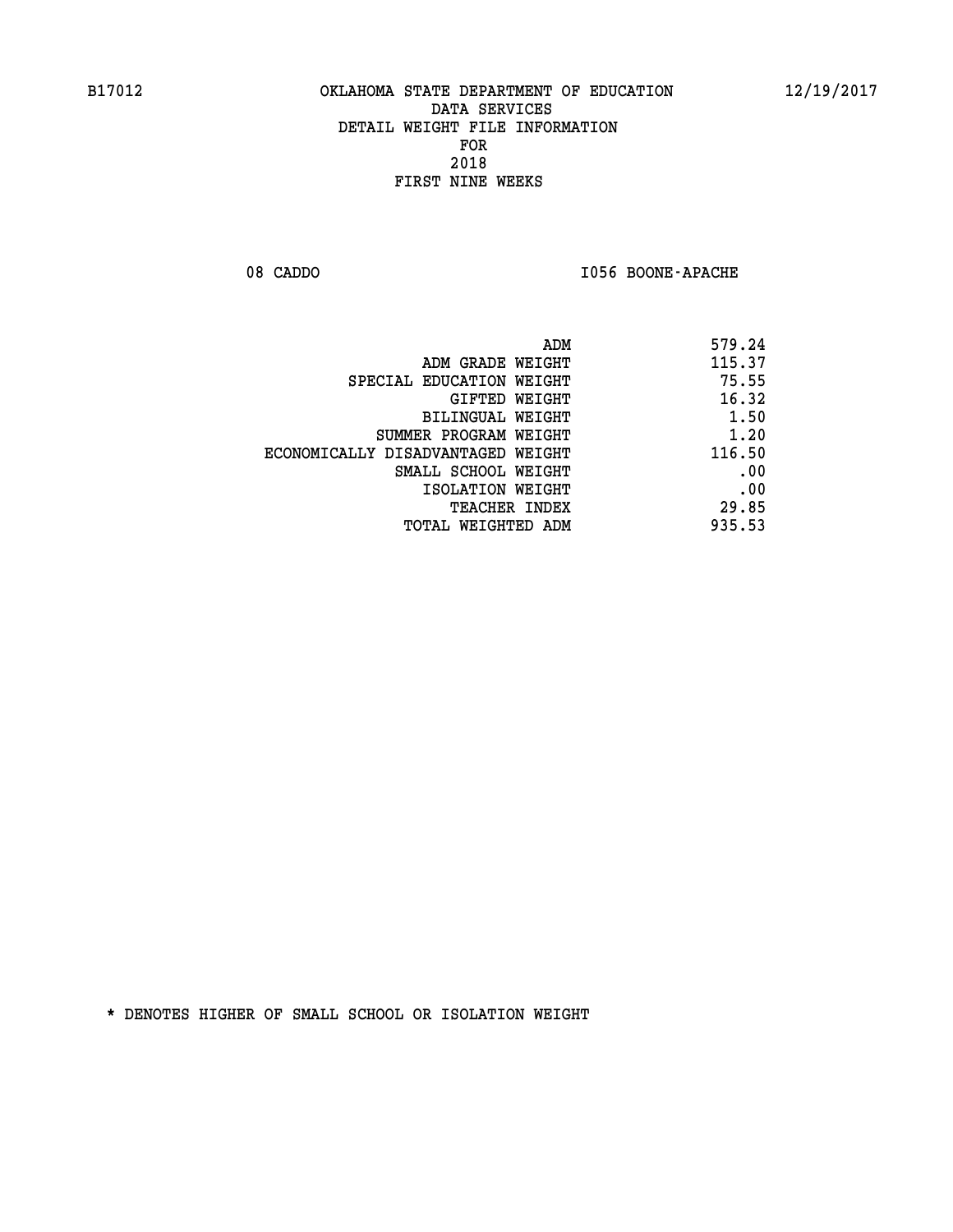08 CADDO **I064 CYRIL** 

 **ADM 350.96 ADM GRADE WEIGHT 69.03 SPECIAL EDUCATION WEIGHT 51.60 GIFTED WEIGHT 8.84 BILINGUAL WEIGHT 1.50 SUMMER PROGRAM WEIGHT .00 ECONOMICALLY DISADVANTAGED WEIGHT 60.00 SMALL SCHOOL WEIGHT 23.62\* EXECUTED ISOLATION WEIGHT AND RESOLATION WEIGHT TEACHER INDEX** .00  **TOTAL WEIGHTED ADM 565.55**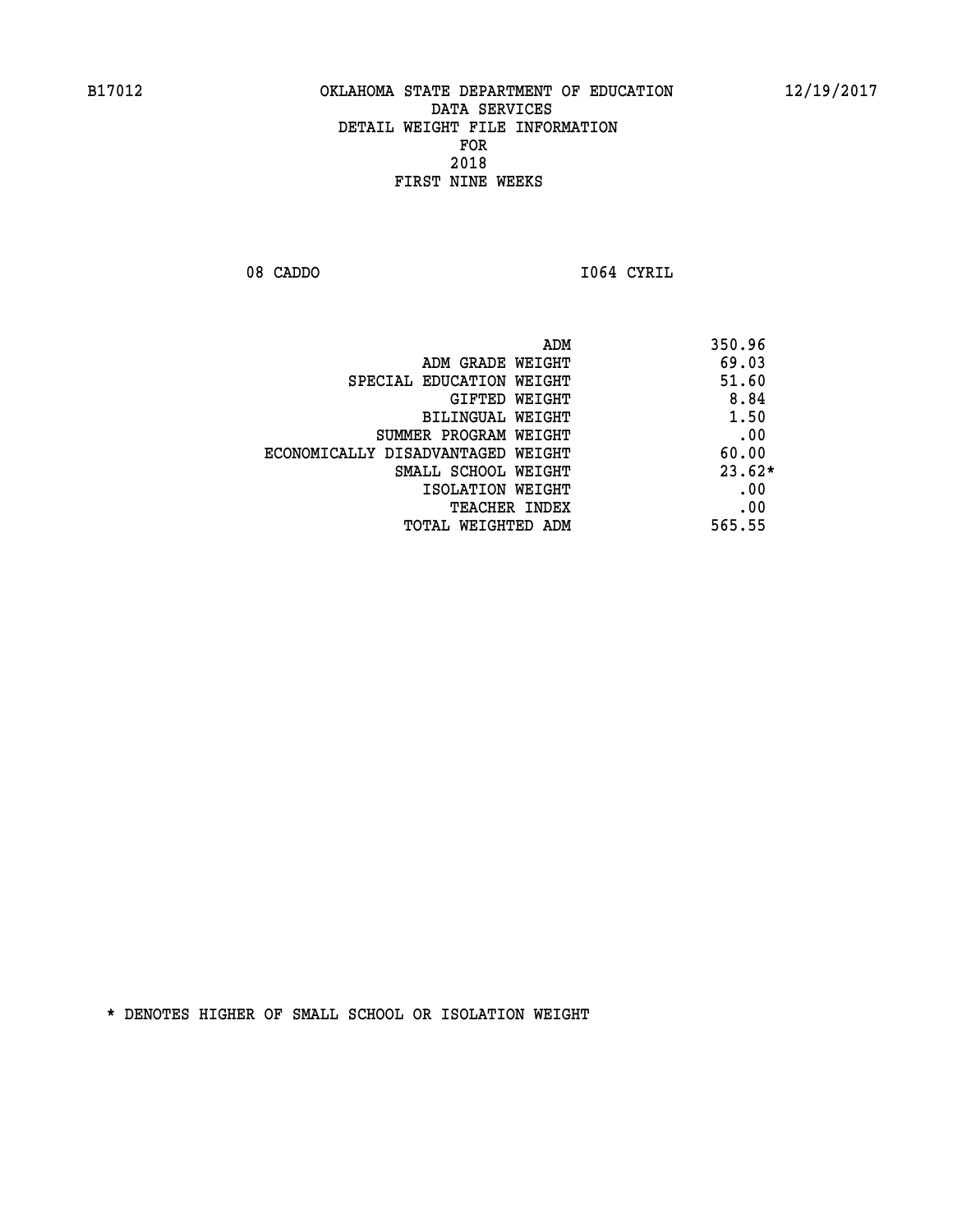08 CADDO **I086 GRACEMONT** 

|                                   | 174.24<br>ADM |
|-----------------------------------|---------------|
| ADM GRADE WEIGHT                  | 37.40         |
| SPECIAL EDUCATION WEIGHT          | 16.95         |
| GIFTED WEIGHT                     | 4.76          |
| BILINGUAL WEIGHT                  | .50           |
| SUMMER PROGRAM WEIGHT             | .00           |
| ECONOMICALLY DISADVANTAGED WEIGHT | 33.00         |
| SMALL SCHOOL WEIGHT               | $23.37*$      |
| ISOLATION WEIGHT                  | .00           |
| <b>TEACHER INDEX</b>              | 12.18         |
| TOTAL WEIGHTED ADM                | 302.40        |
|                                   |               |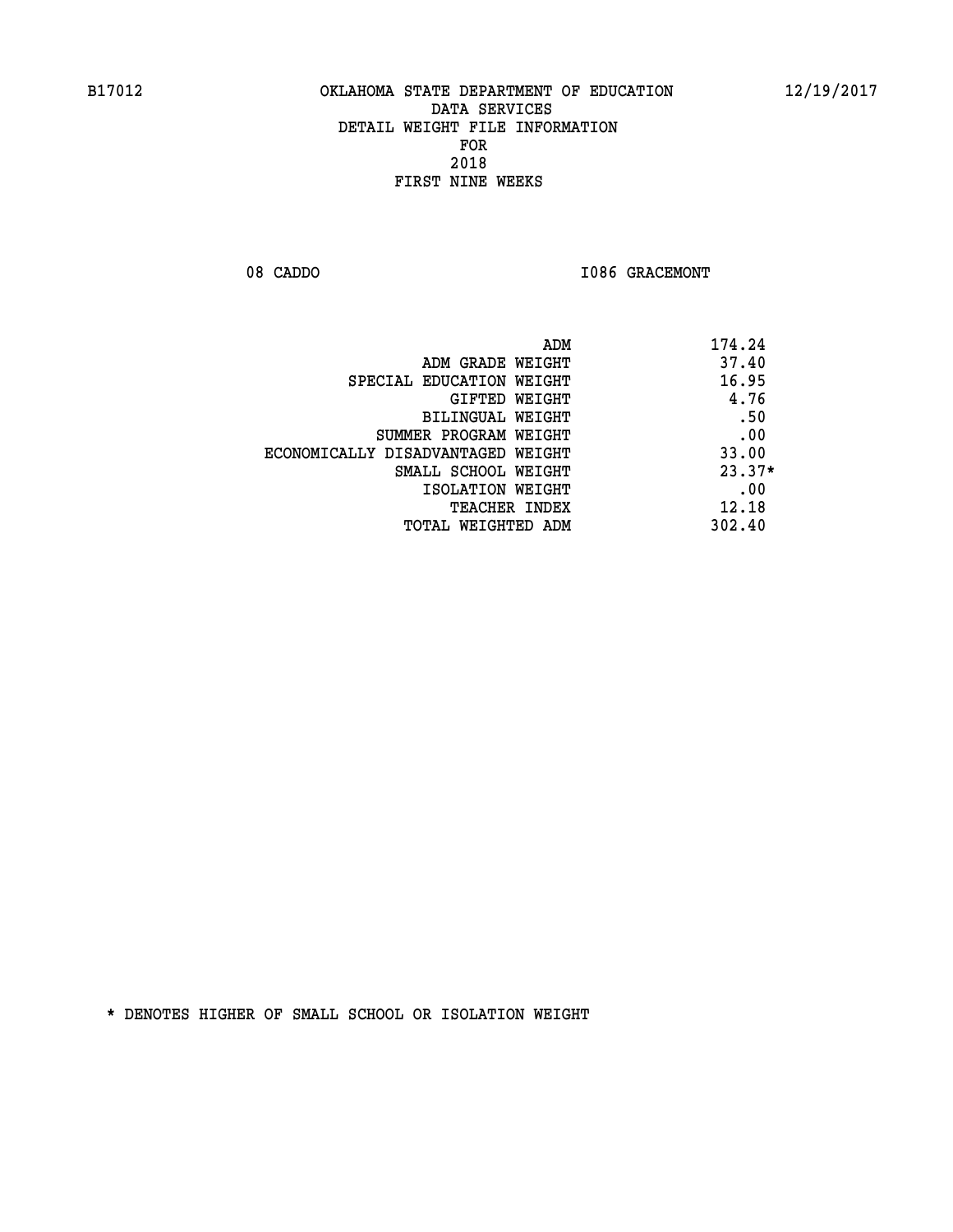08 CADDO 1160 CEMENT

| ADM                               | 241.00   |
|-----------------------------------|----------|
| ADM GRADE WEIGHT                  | 49.09    |
| SPECIAL EDUCATION WEIGHT          | 44.05    |
| <b>GIFTED WEIGHT</b>              | 6.12     |
| BILINGUAL WEIGHT                  | .00      |
| SUMMER PROGRAM WEIGHT             | .00      |
| ECONOMICALLY DISADVANTAGED WEIGHT | 49.00    |
| SMALL SCHOOL WEIGHT               | $26.24*$ |
| ISOLATION WEIGHT                  | .00      |
| <b>TEACHER INDEX</b>              | 8.99     |
| TOTAL WEIGHTED ADM                | 424.49   |
|                                   |          |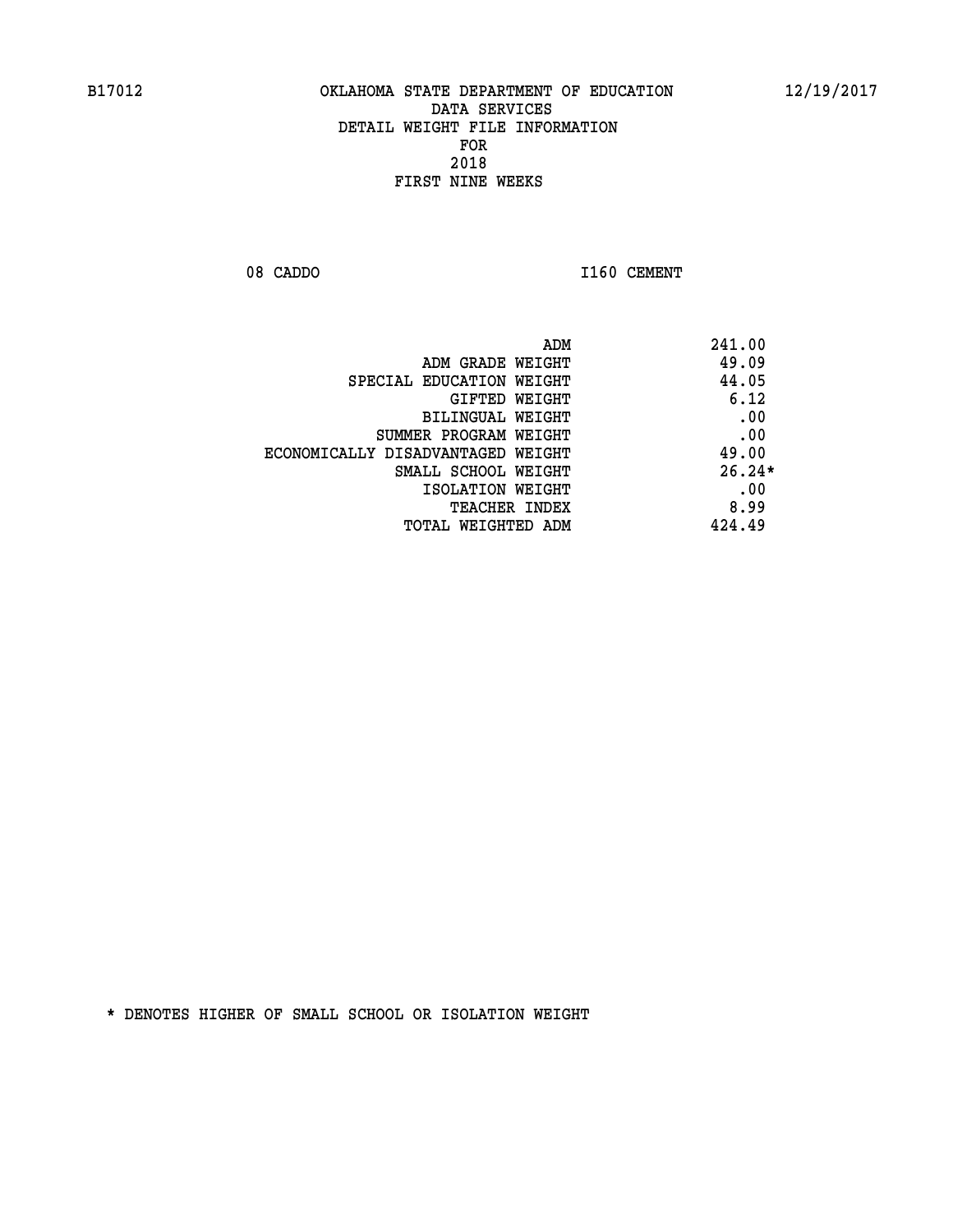08 CADDO 1161 HINTON

| 739.65   |
|----------|
| 142.07   |
| 142.25   |
| 20.06    |
| 31.25    |
| .00      |
| 107.00   |
| .00      |
| .00      |
| 1.09     |
| 1,183.37 |
|          |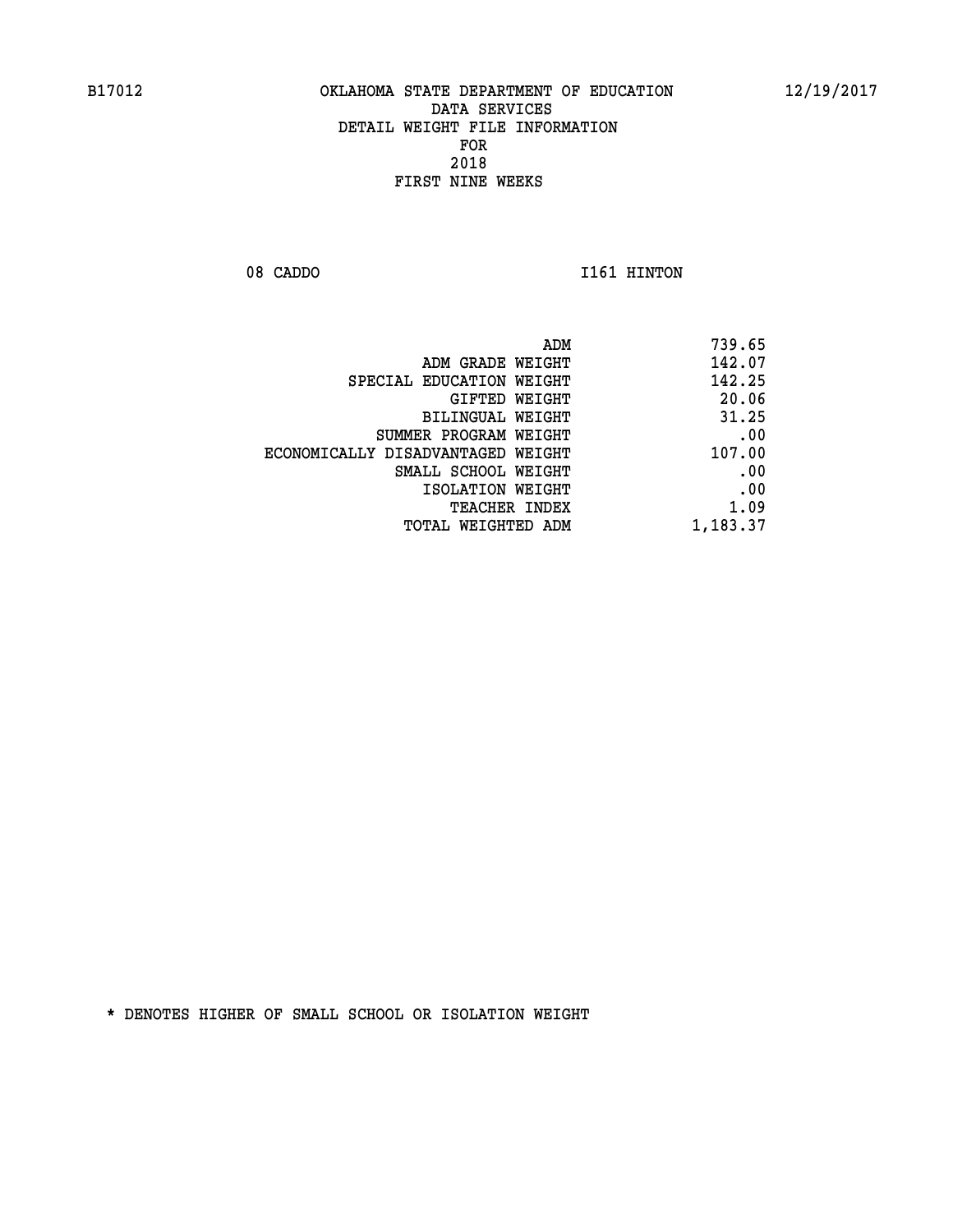08 CADDO **I167 FORT COBB-BROXTON** 

|                                   | 312.57<br>ADM |
|-----------------------------------|---------------|
| ADM GRADE WEIGHT                  | 47.35         |
| SPECIAL EDUCATION WEIGHT          | 41.65         |
| GIFTED WEIGHT                     | 10.20         |
| BILINGUAL WEIGHT                  | 1.50          |
| SUMMER PROGRAM WEIGHT             | .00           |
| ECONOMICALLY DISADVANTAGED WEIGHT | 59.25         |
| SMALL SCHOOL WEIGHT               | $25.58*$      |
| ISOLATION WEIGHT                  | 22.35         |
| <b>TEACHER INDEX</b>              | 43.30         |
| TOTAL WEIGHTED ADM                | 541.40        |
|                                   |               |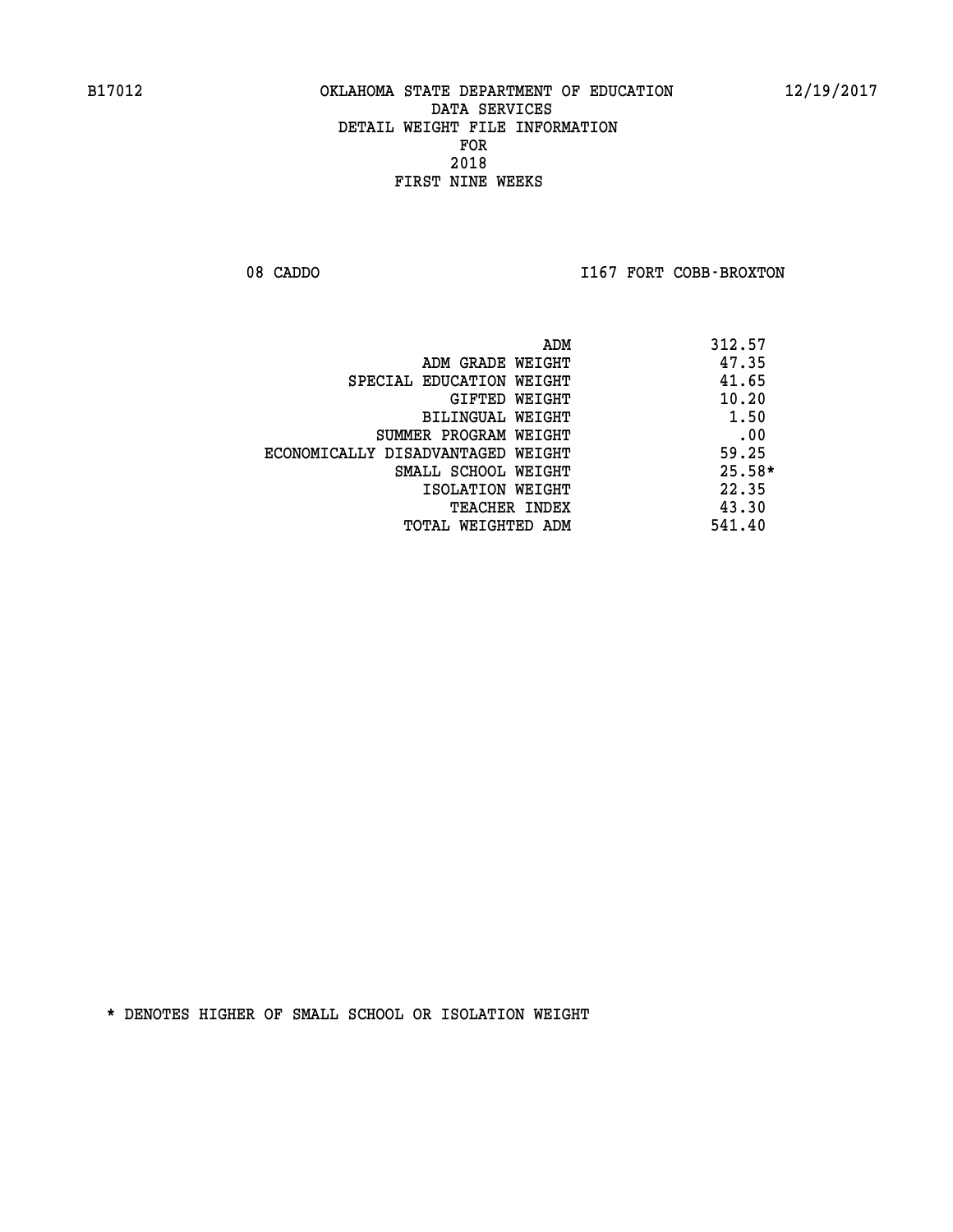08 CADDO **I168 BINGER-ONEY** 

| 336.97<br>ADM |                                   |
|---------------|-----------------------------------|
| 64.34         | ADM GRADE WEIGHT                  |
| 73.75         | SPECIAL EDUCATION WEIGHT          |
| 12.24         | GIFTED WEIGHT                     |
| .00           | BILINGUAL WEIGHT                  |
| .00           | SUMMER PROGRAM WEIGHT             |
| 65.00         | ECONOMICALLY DISADVANTAGED WEIGHT |
| $24.46*$      | SMALL SCHOOL WEIGHT               |
| 16.68         | ISOLATION WEIGHT                  |
| 17.58         | <b>TEACHER INDEX</b>              |
| 594.34        | TOTAL WEIGHTED ADM                |
|               |                                   |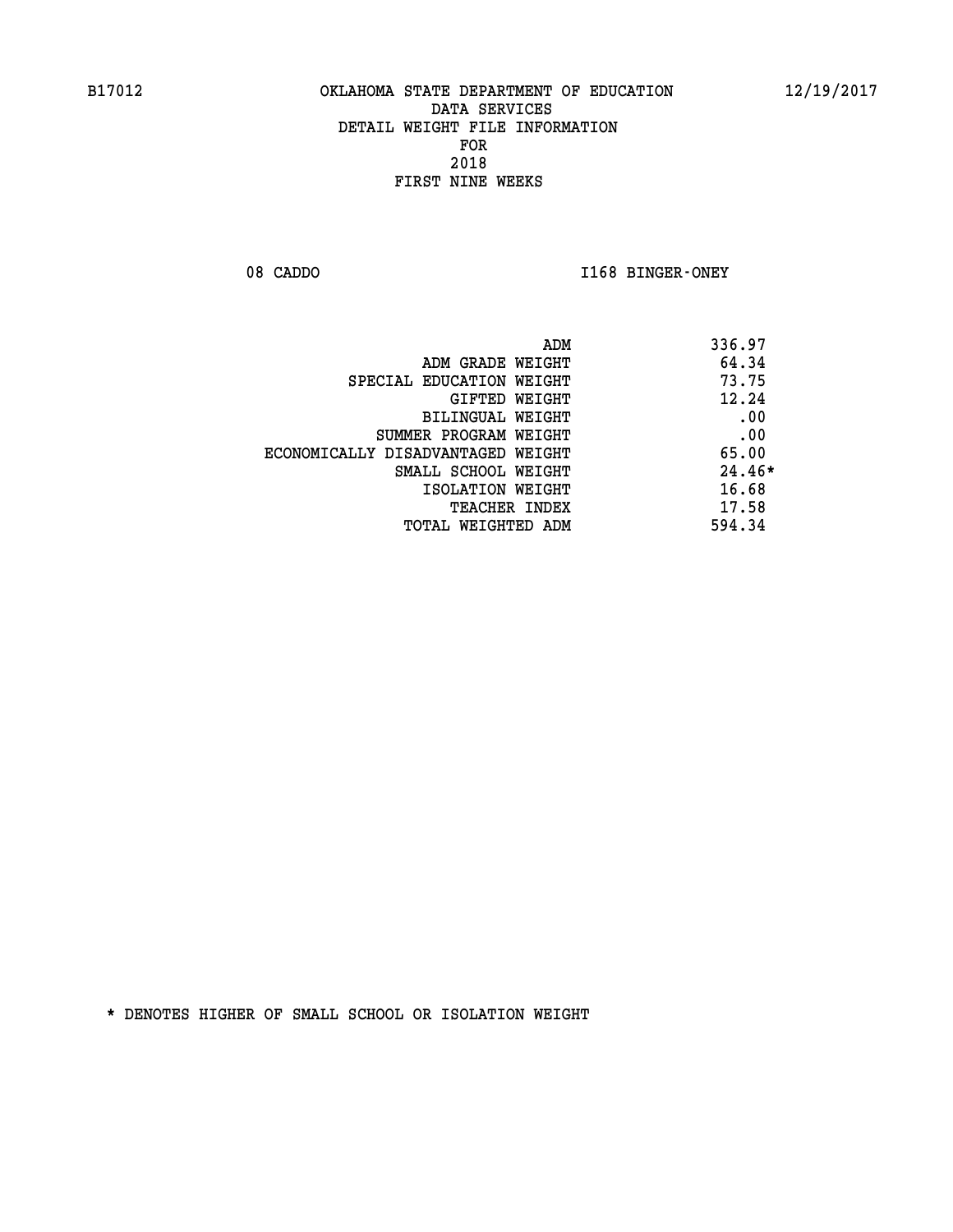**09 CANADIAN C029 RIVERSIDE** 

| ADM                               | 171.97   |
|-----------------------------------|----------|
| ADM GRADE WEIGHT                  | 34.44    |
| SPECIAL EDUCATION WEIGHT          | 11.50    |
| <b>GIFTED WEIGHT</b>              | .00      |
| BILINGUAL WEIGHT                  | 4.00     |
| SUMMER PROGRAM WEIGHT             | .00      |
| ECONOMICALLY DISADVANTAGED WEIGHT | 29.75    |
| SMALL SCHOOL WEIGHT               | $23.21*$ |
| ISOLATION WEIGHT                  | .00      |
| <b>TEACHER INDEX</b>              | .00      |
| TOTAL WEIGHTED ADM                | 274.87   |
|                                   |          |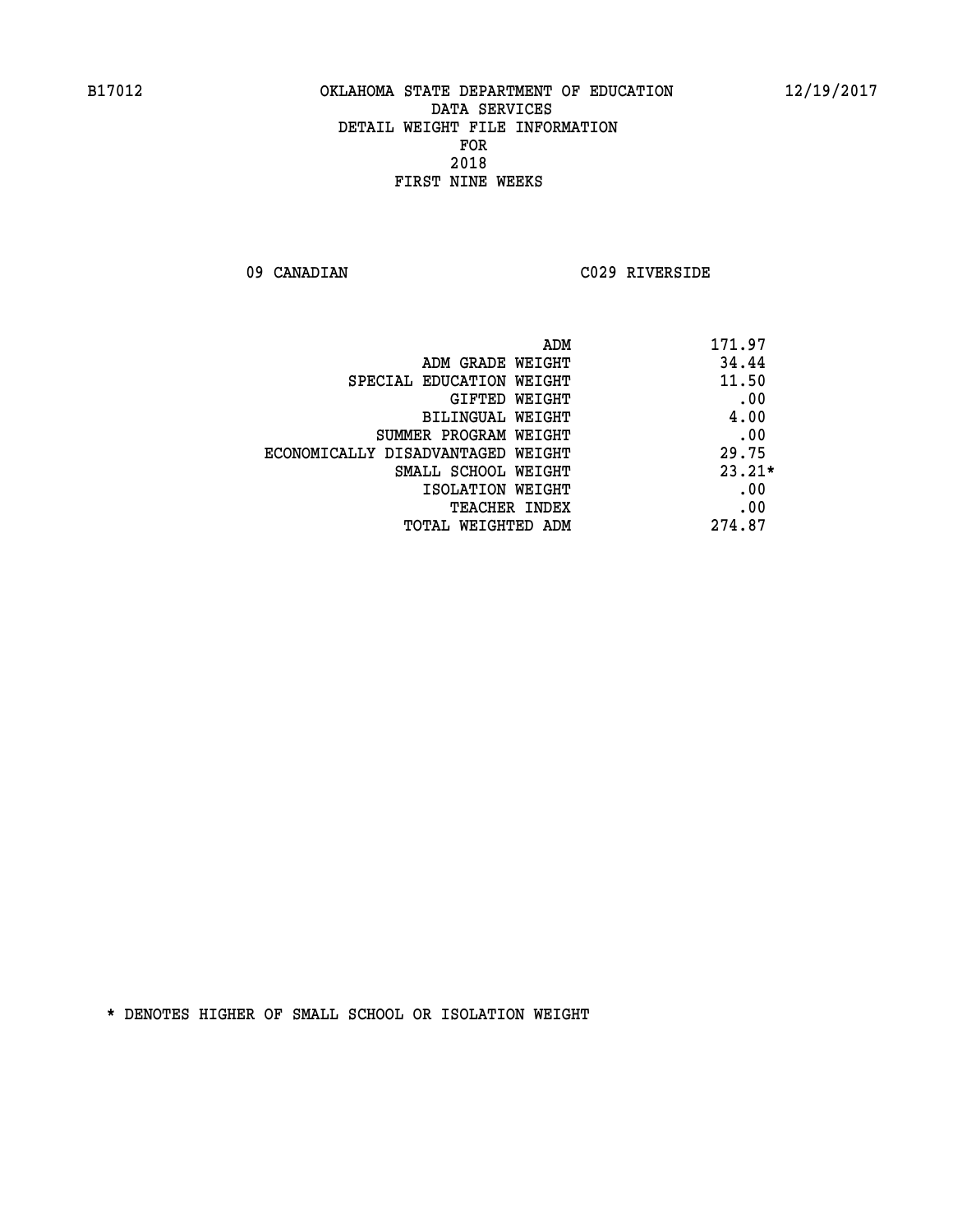**09 CANADIAN C031 BANNER** 

| ADM                               | 233.41   |
|-----------------------------------|----------|
| ADM GRADE WEIGHT                  | 45.47    |
| SPECIAL EDUCATION WEIGHT          | 34.65    |
| GIFTED WEIGHT                     | 10.20    |
| BILINGUAL WEIGHT                  | 3.50     |
| SUMMER PROGRAM WEIGHT             | .00      |
| ECONOMICALLY DISADVANTAGED WEIGHT | 26.75    |
| SMALL SCHOOL WEIGHT               | $26.08*$ |
| ISOLATION WEIGHT                  | .00      |
| <b>TEACHER INDEX</b>              | 7.34     |
| TOTAL WEIGHTED ADM                | 387.40   |
|                                   |          |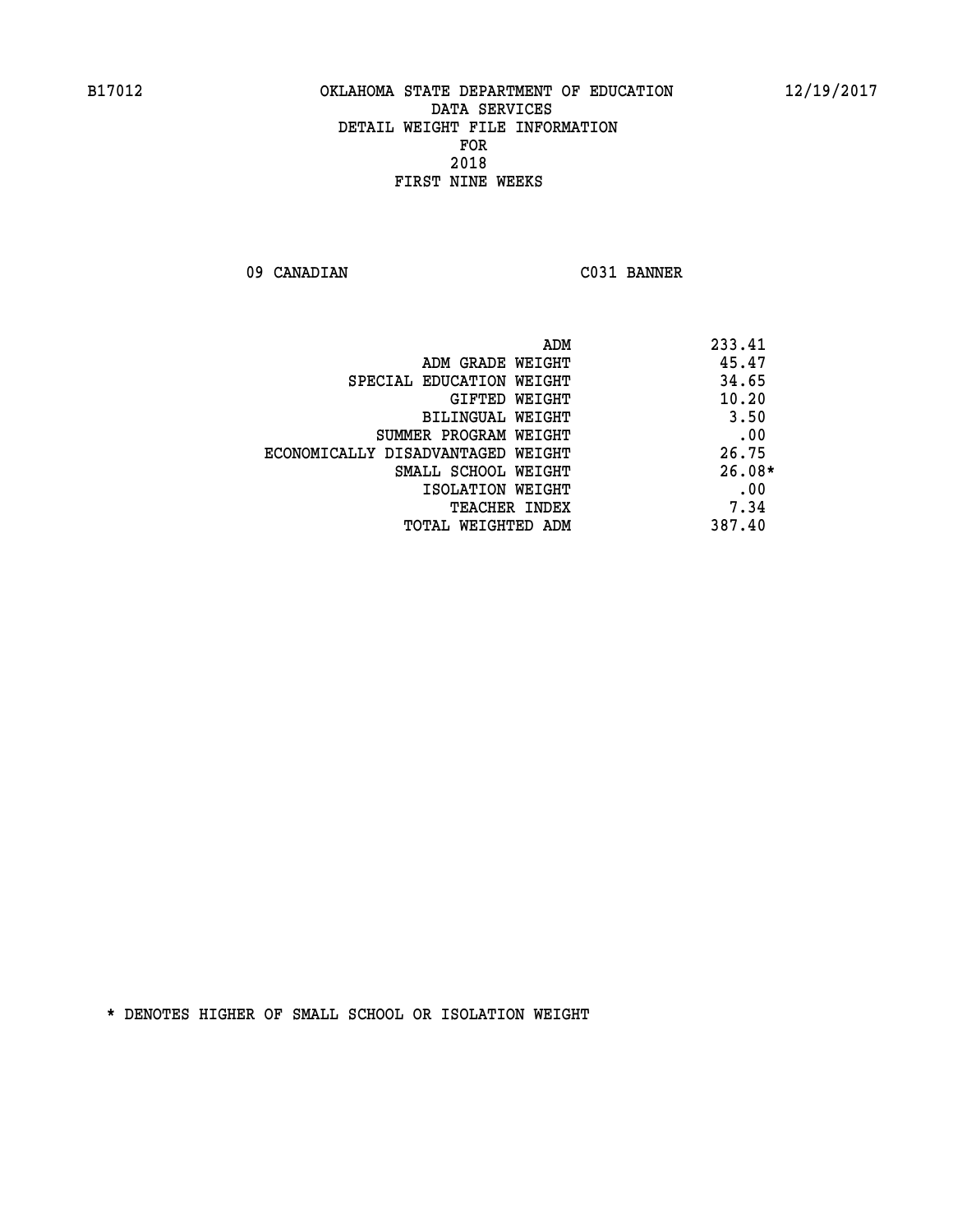09 CANADIAN C070 DARLINGTON

|                                   | 250.55<br>ADM |
|-----------------------------------|---------------|
| ADM GRADE WEIGHT                  | 52.94         |
| SPECIAL EDUCATION WEIGHT          | 16.50         |
| GIFTED WEIGHT                     | 6.80          |
| BILINGUAL WEIGHT                  | 1.25          |
| SUMMER PROGRAM WEIGHT             | 1.20          |
| ECONOMICALLY DISADVANTAGED WEIGHT | 54.00         |
| SMALL SCHOOL WEIGHT               | $26.38*$      |
| ISOLATION WEIGHT                  | .00           |
| <b>TEACHER INDEX</b>              | 21.09         |
| TOTAL WEIGHTED ADM                | 430.71        |
|                                   |               |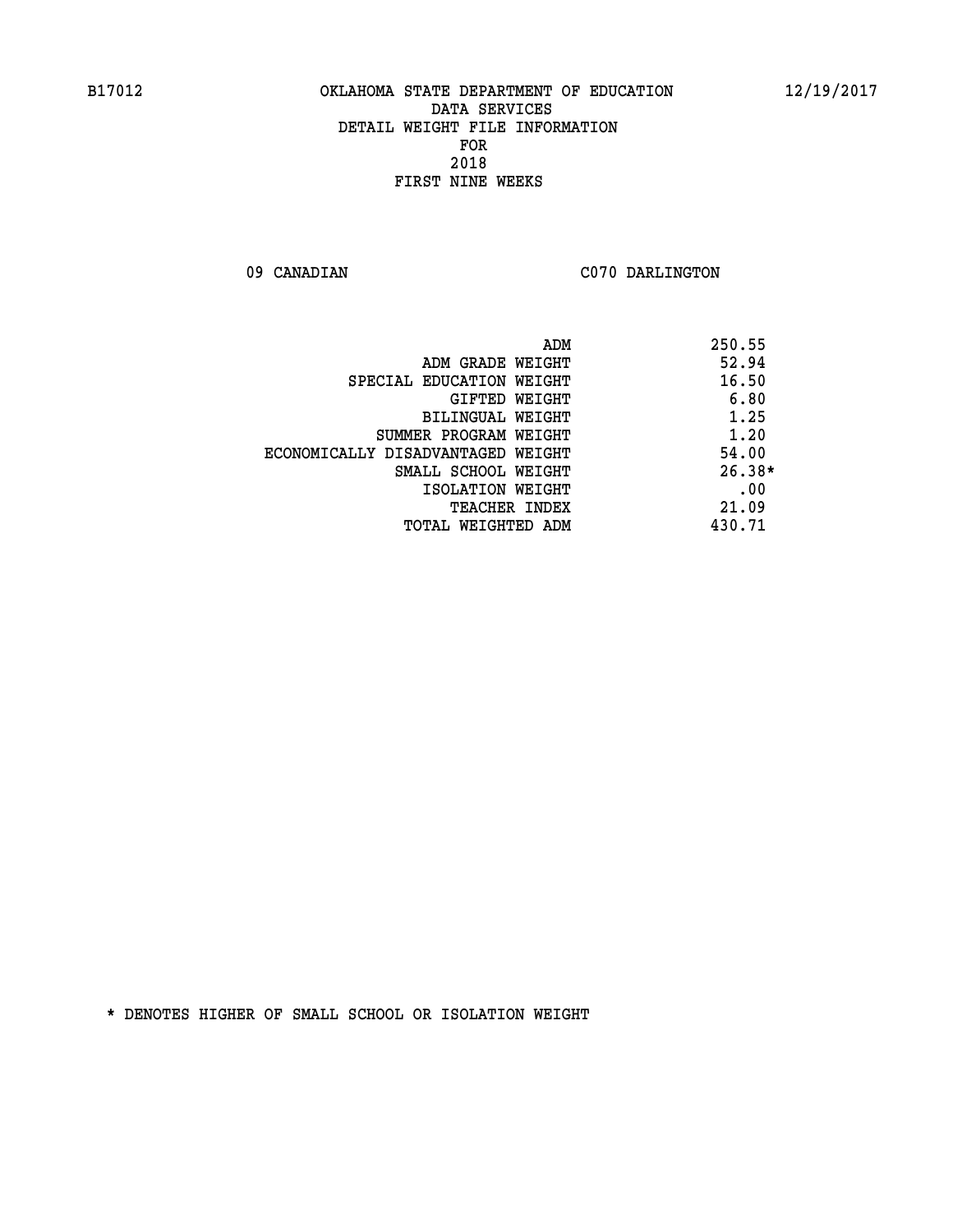**09 CANADIAN C162 MAPLE** 

|                                   | 168.23<br>ADM |
|-----------------------------------|---------------|
| ADM GRADE WEIGHT                  | 34.56         |
| SPECIAL EDUCATION WEIGHT          | 4.05          |
| <b>GIFTED WEIGHT</b>              | 8.50          |
| BILINGUAL WEIGHT                  | .50           |
| SUMMER PROGRAM WEIGHT             | .00           |
| ECONOMICALLY DISADVANTAGED WEIGHT | 10.00         |
| SMALL SCHOOL WEIGHT               | $22.95*$      |
| ISOLATION WEIGHT                  | .00           |
| <b>TEACHER INDEX</b>              | 5.64          |
| TOTAL WEIGHTED ADM                | 254.43        |
|                                   |               |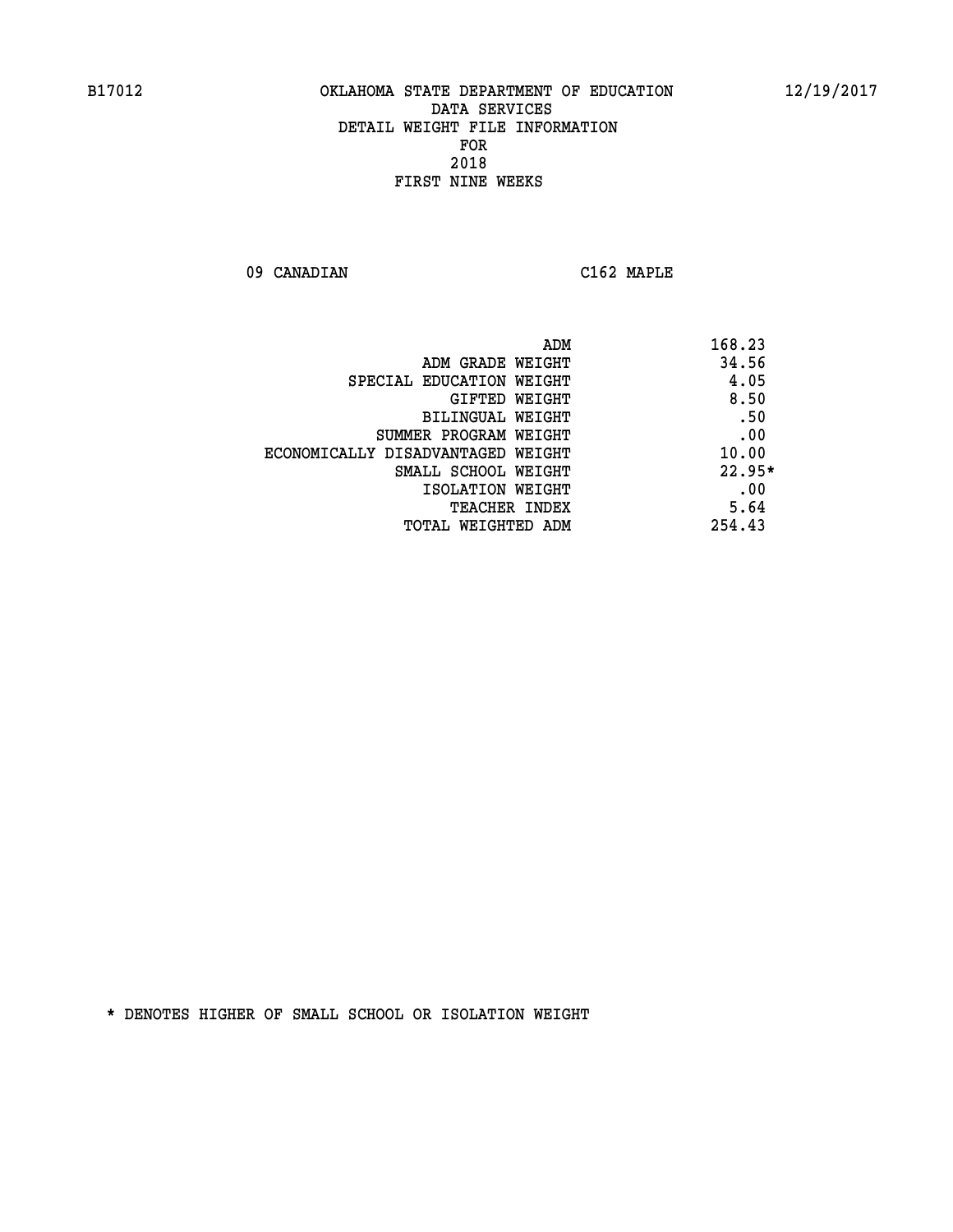09 CANADIAN 1022 PIEDMONT

| 4,088.19 | ADM                               |
|----------|-----------------------------------|
| 800.05   | ADM GRADE WEIGHT                  |
| 560.45   | SPECIAL EDUCATION WEIGHT          |
| 198.56   | GIFTED WEIGHT                     |
| 54.25    | BILINGUAL WEIGHT                  |
| 1.20     | SUMMER PROGRAM WEIGHT             |
| 195.50   | ECONOMICALLY DISADVANTAGED WEIGHT |
| .00      | SMALL SCHOOL WEIGHT               |
| .00      | ISOLATION WEIGHT                  |
| .00      | <b>TEACHER INDEX</b>              |
| 5,898.20 | <b>TOTAL WEIGHTED ADM</b>         |
|          |                                   |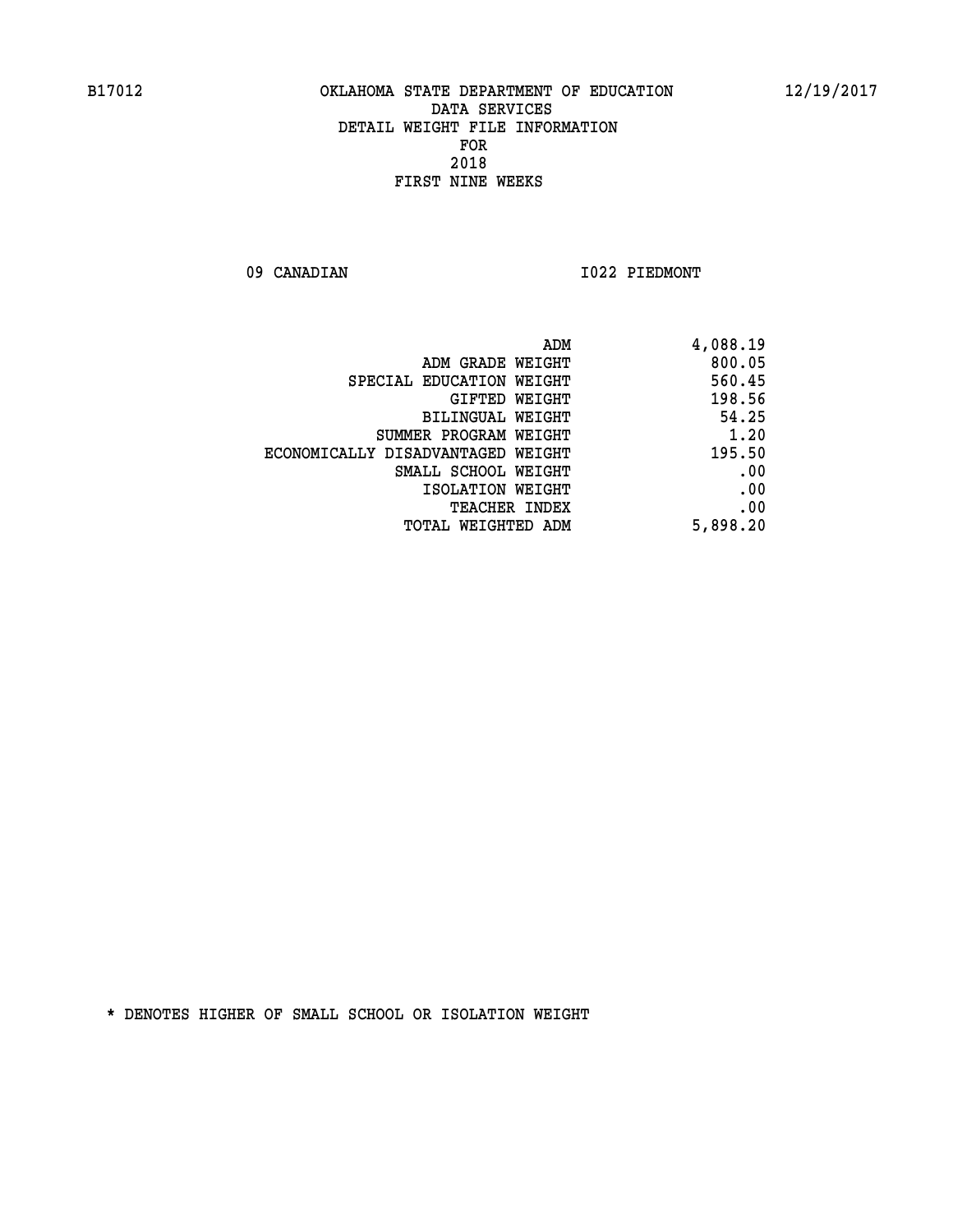09 CANADIAN 1027 YUKON

|                                   | ADM<br>8,780.06 |
|-----------------------------------|-----------------|
| ADM GRADE WEIGHT                  | 1,673.16        |
| SPECIAL EDUCATION WEIGHT          | 1,668.45        |
| GIFTED WEIGHT                     | 503.88          |
| BILINGUAL WEIGHT                  | 256.50          |
| SUMMER PROGRAM WEIGHT             | 6.00            |
| ECONOMICALLY DISADVANTAGED WEIGHT | 993.50          |
| SMALL SCHOOL WEIGHT               | .00             |
| ISOLATION WEIGHT                  | .00             |
| TEACHER INDEX                     | .00             |
| TOTAL WEIGHTED ADM                | 13,881.55       |
|                                   |                 |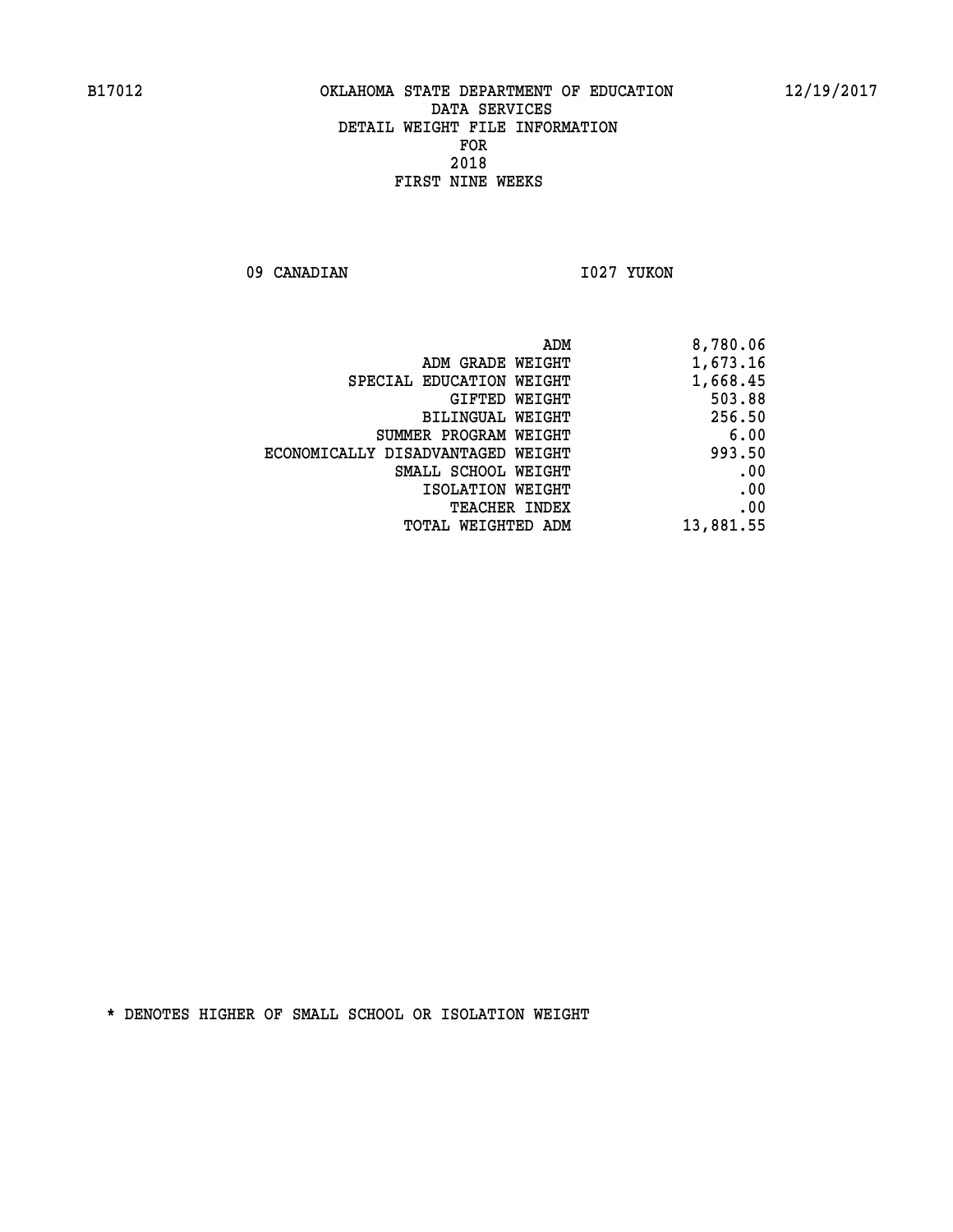**09 CANADIAN I034 EL RENO** 

|                                   | 2,698.34<br>ADM |
|-----------------------------------|-----------------|
| ADM GRADE WEIGHT                  | 529.89          |
| SPECIAL EDUCATION WEIGHT          | 545.55          |
| <b>GIFTED WEIGHT</b>              | 121.04          |
| BILINGUAL WEIGHT                  | 133.25          |
| SUMMER PROGRAM WEIGHT             | .00             |
| ECONOMICALLY DISADVANTAGED WEIGHT | 542.75          |
| SMALL SCHOOL WEIGHT               | .00             |
| ISOLATION WEIGHT                  | .00             |
| <b>TEACHER INDEX</b>              | 36.20           |
| TOTAL WEIGHTED ADM                | 4,607.02        |
|                                   |                 |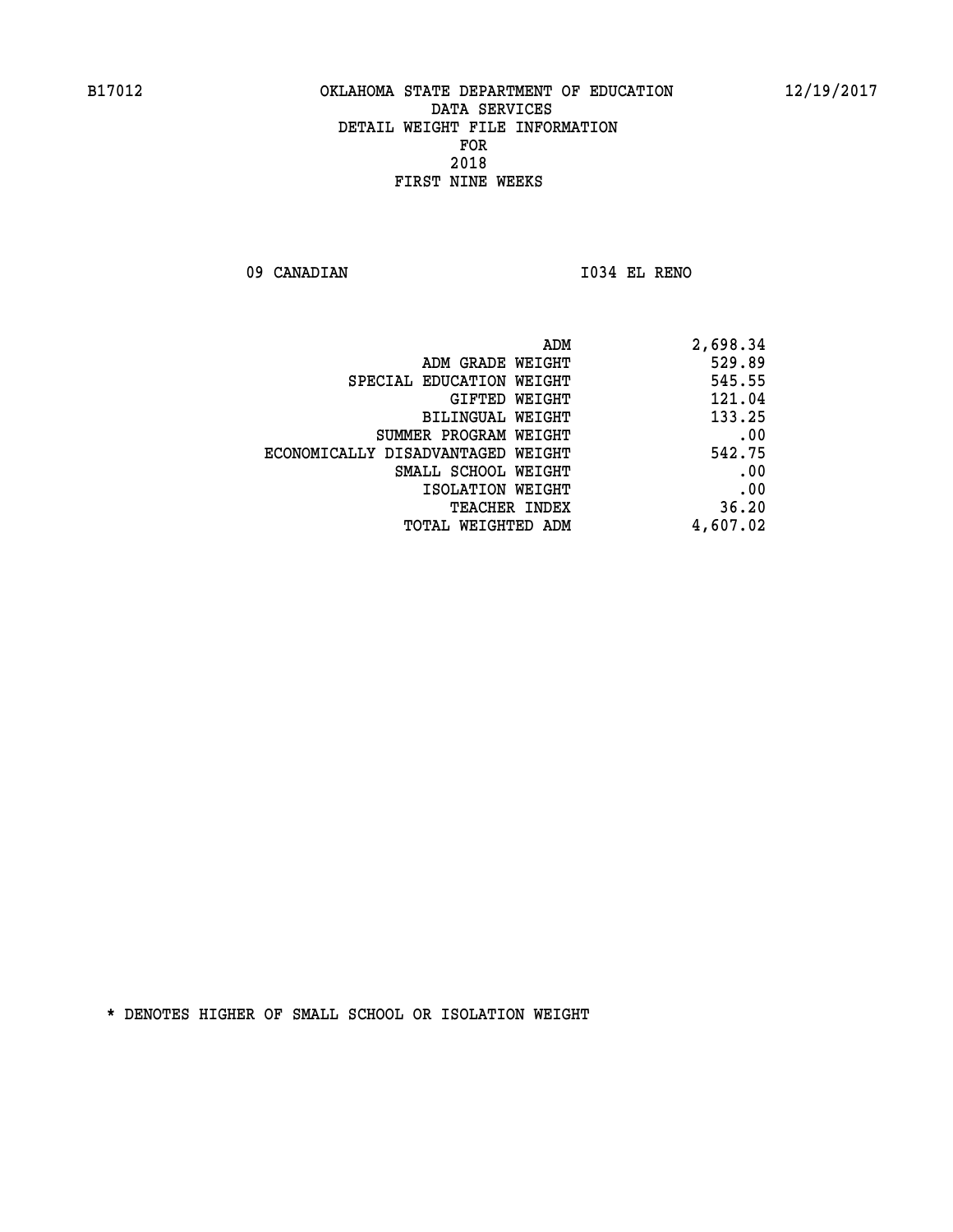09 CANADIAN 1057 UNION CITY

|                                   | ADM | 323.14   |
|-----------------------------------|-----|----------|
| ADM GRADE WEIGHT                  |     | 61.57    |
| SPECIAL EDUCATION WEIGHT          |     | 43.00    |
| <b>GIFTED WEIGHT</b>              |     | 15.64    |
| BILINGUAL WEIGHT                  |     | 3.25     |
| SUMMER PROGRAM WEIGHT             |     | .00      |
| ECONOMICALLY DISADVANTAGED WEIGHT |     | 43.75    |
| SMALL SCHOOL WEIGHT               |     | $25.15*$ |
| ISOLATION WEIGHT                  |     | .00      |
| <b>TEACHER INDEX</b>              |     | .00      |
| TOTAL WEIGHTED ADM                |     | 515.50   |
|                                   |     |          |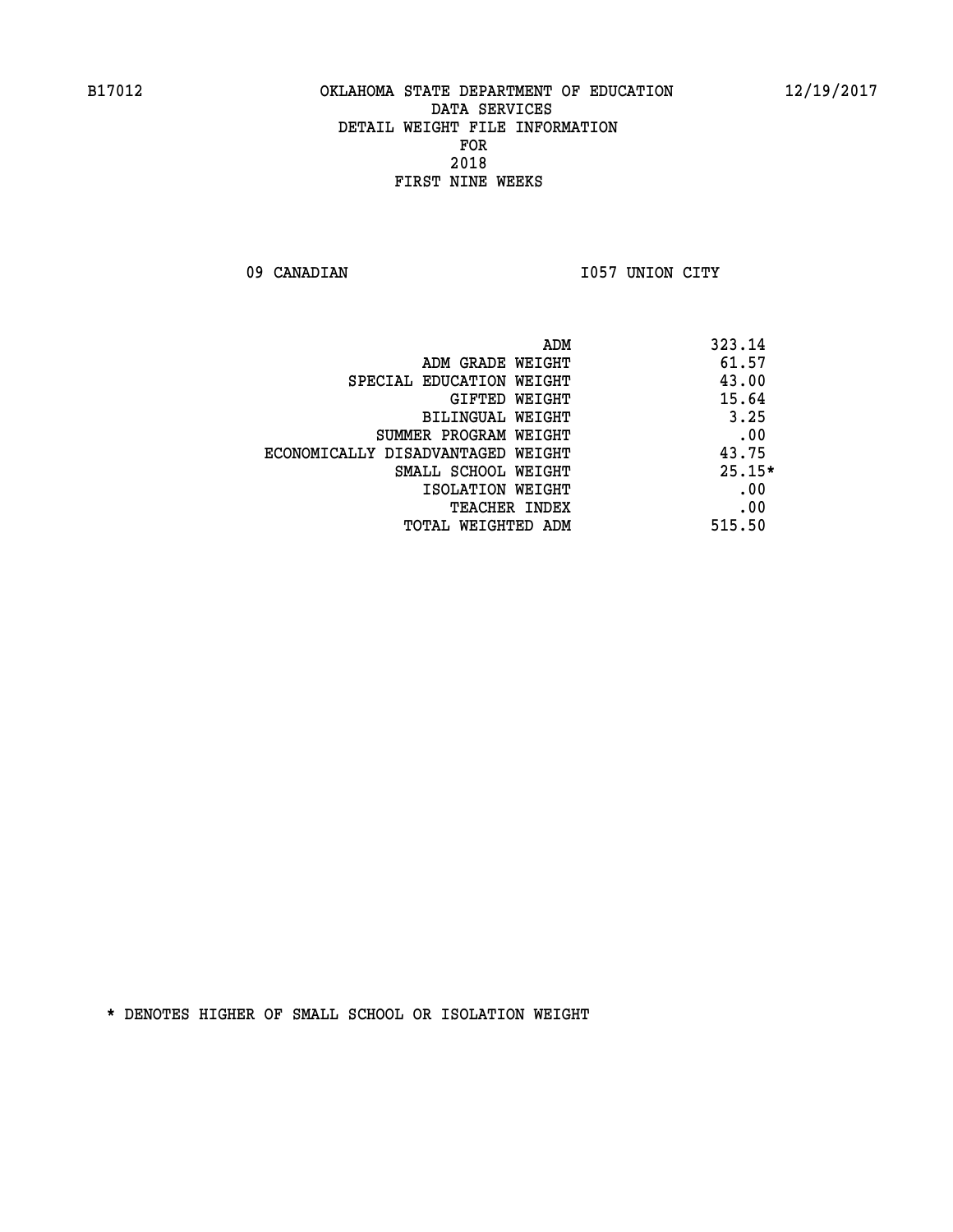09 CANADIAN 1069 MUSTANG

| 11,415.13 | ADM                               |
|-----------|-----------------------------------|
| 1,927.54  | ADM GRADE WEIGHT                  |
| 1,689.55  | SPECIAL EDUCATION WEIGHT          |
| 612.00    | GIFTED WEIGHT                     |
| 242.75    | BILINGUAL WEIGHT                  |
| 4.80      | SUMMER PROGRAM WEIGHT             |
| 1,105.25  | ECONOMICALLY DISADVANTAGED WEIGHT |
| .00       | SMALL SCHOOL WEIGHT               |
| .00       | ISOLATION WEIGHT                  |
| .00       | <b>TEACHER INDEX</b>              |
| 16,997.02 | TOTAL WEIGHTED ADM                |
|           |                                   |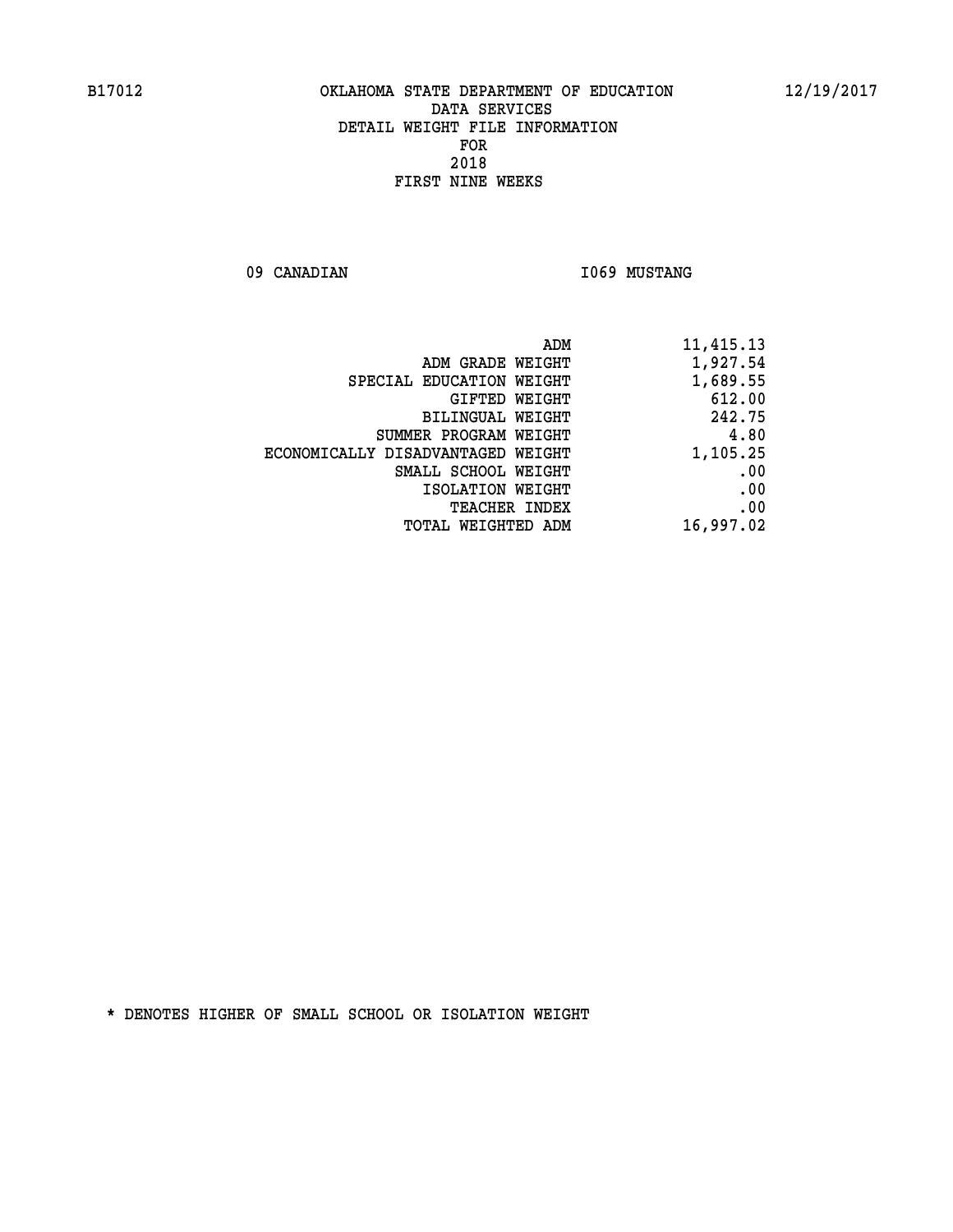09 CANADIAN 1076 CALUMET

| ADM                               | 255.50   |
|-----------------------------------|----------|
| ADM GRADE WEIGHT                  | 50.83    |
| SPECIAL EDUCATION WEIGHT          | 36.70    |
| <b>GIFTED WEIGHT</b>              | 7.14     |
| BILINGUAL WEIGHT                  | .00      |
| SUMMER PROGRAM WEIGHT             | .00      |
| ECONOMICALLY DISADVANTAGED WEIGHT | 41.75    |
| SMALL SCHOOL WEIGHT               | $26.42*$ |
| ISOLATION WEIGHT                  | .00      |
| <b>TEACHER INDEX</b>              | .00      |
| TOTAL WEIGHTED ADM                | 418.34   |
|                                   |          |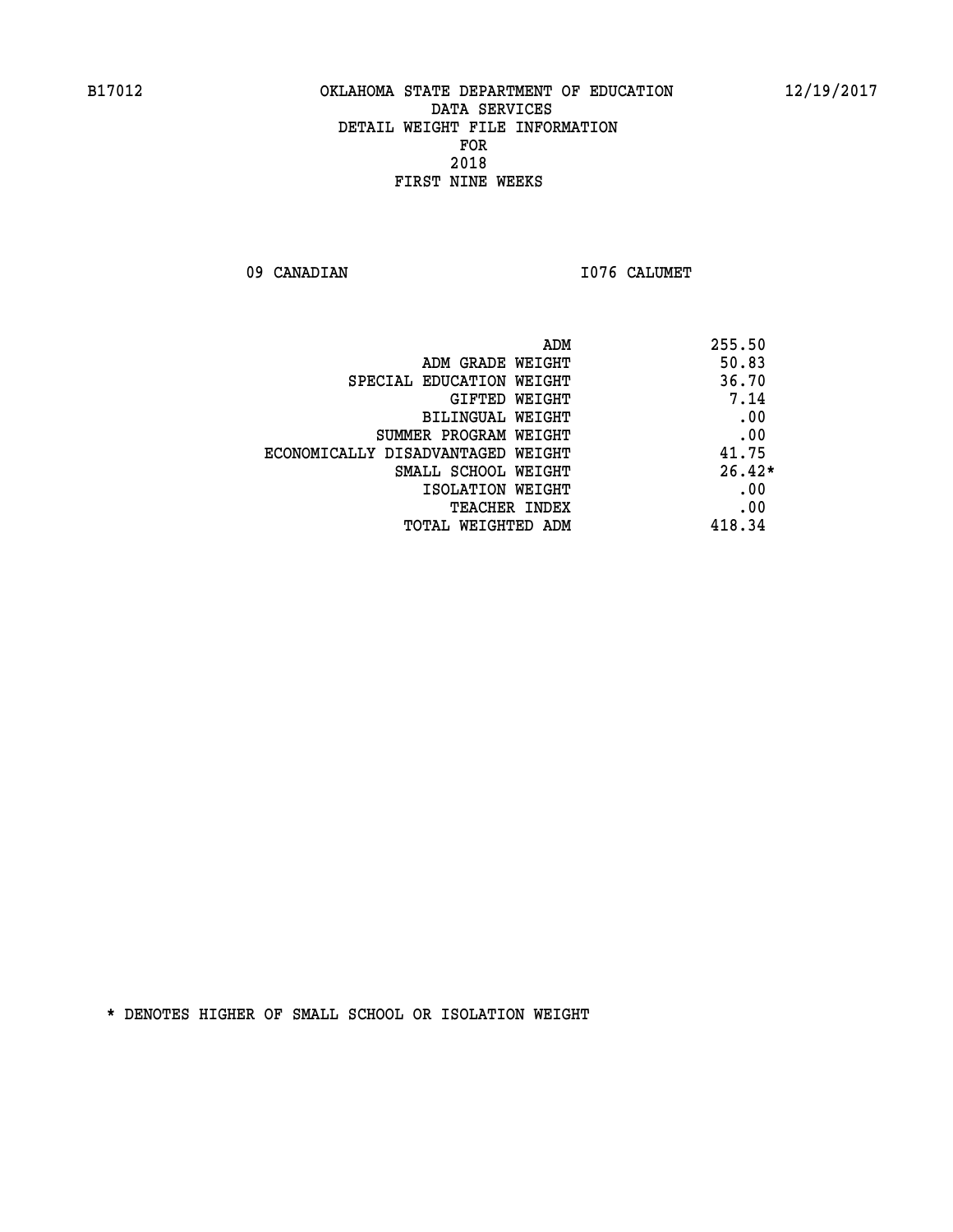**10 CARTER C072 ZANEIS** 

|                                   | ADM<br>305.36 |
|-----------------------------------|---------------|
| ADM GRADE WEIGHT                  | 61.10         |
| SPECIAL EDUCATION WEIGHT          | 37.65         |
| GIFTED WEIGHT                     | 14.96         |
| BILINGUAL WEIGHT                  | .00           |
| SUMMER PROGRAM WEIGHT             | .00           |
| ECONOMICALLY DISADVANTAGED WEIGHT | 63.50         |
| SMALL SCHOOL WEIGHT               | $25.82*$      |
| ISOLATION WEIGHT                  | .00           |
| <b>TEACHER INDEX</b>              | 4.69          |
| TOTAL WEIGHTED ADM                | 513.08        |
|                                   |               |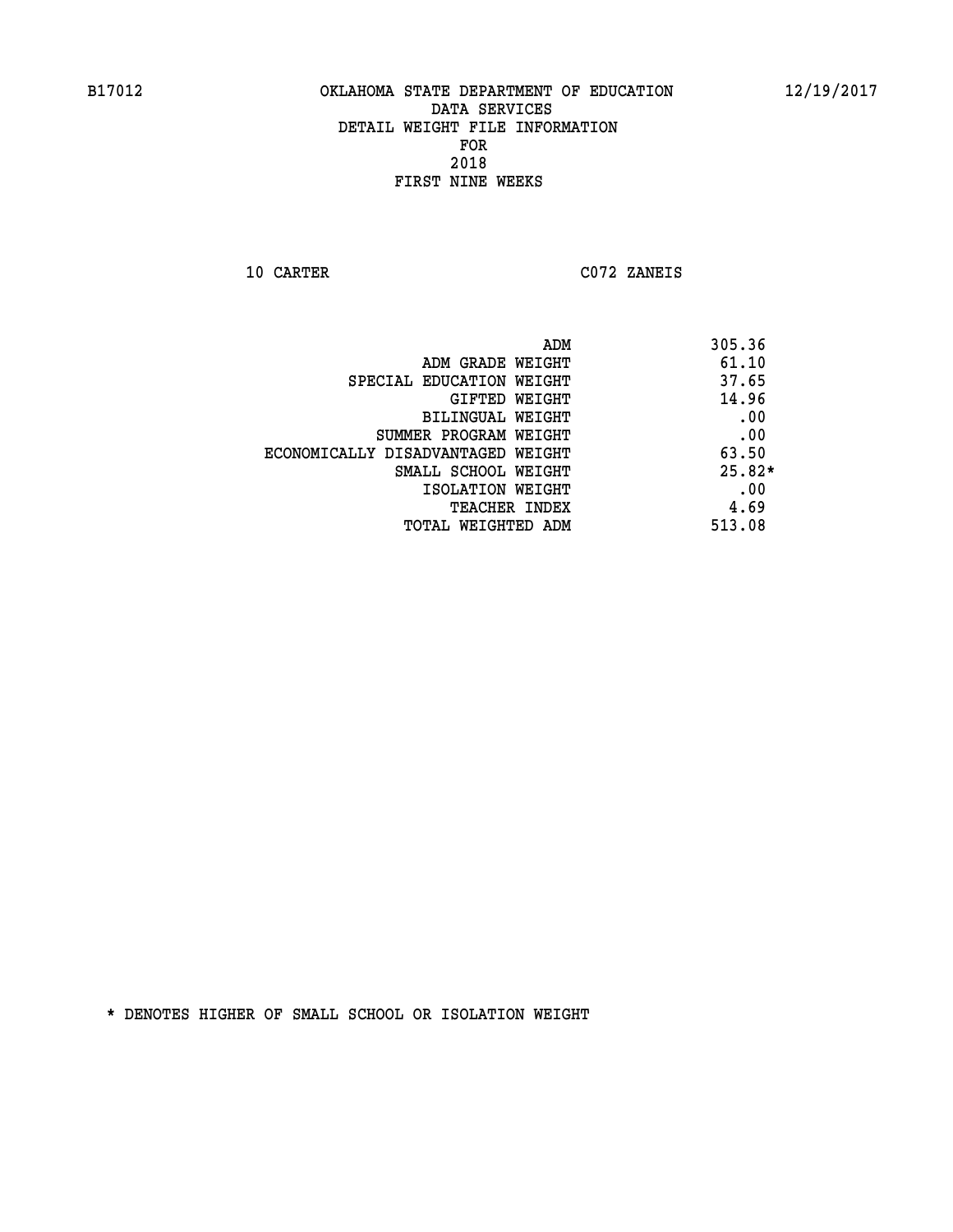**10 CARTER 1019 ARDMORE** 

| ADM                               | 2,792.24 |
|-----------------------------------|----------|
| ADM GRADE WEIGHT                  | 549.21   |
| SPECIAL EDUCATION WEIGHT          | 443.85   |
| GIFTED WEIGHT                     | 54.06    |
| BILINGUAL WEIGHT                  | 84.25    |
| SUMMER PROGRAM WEIGHT             | 1.20     |
| ECONOMICALLY DISADVANTAGED WEIGHT | 654.00   |
| SMALL SCHOOL WEIGHT               | .00      |
| ISOLATION WEIGHT                  | .00      |
| <b>TEACHER INDEX</b>              | 54.74    |
| TOTAL WEIGHTED ADM                | 4,633.55 |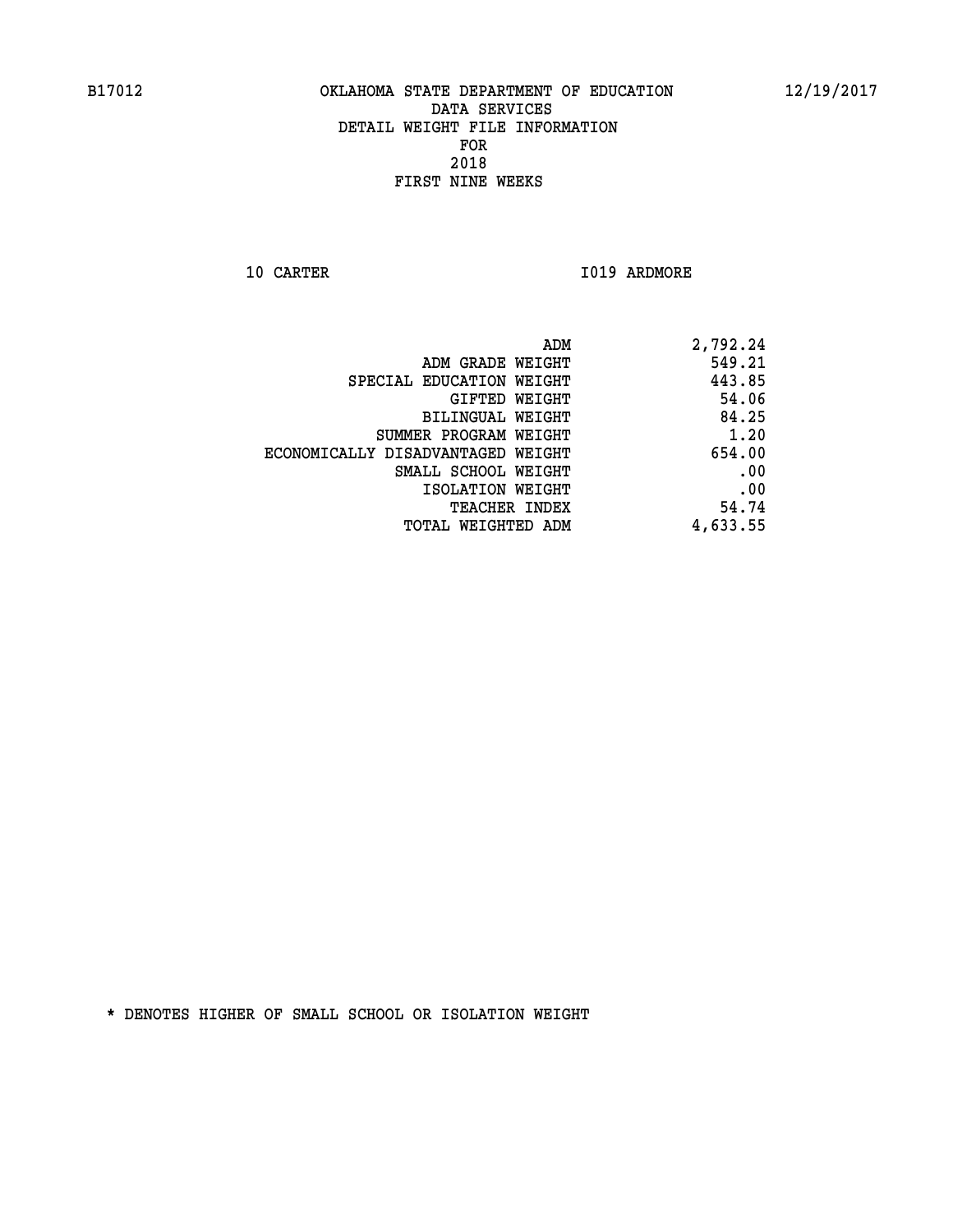**10 CARTER 1021 SPRINGER** 

| ADM                               | 240.64   |
|-----------------------------------|----------|
| ADM GRADE WEIGHT                  | 46.66    |
| SPECIAL EDUCATION WEIGHT          | 44.35    |
| GIFTED WEIGHT                     | 6.46     |
| BILINGUAL WEIGHT                  | .00      |
| SUMMER PROGRAM WEIGHT             | .00      |
| ECONOMICALLY DISADVANTAGED WEIGHT | 43.75    |
| SMALL SCHOOL WEIGHT               | $26.23*$ |
| ISOLATION WEIGHT                  | .00      |
| <b>TEACHER INDEX</b>              | .20      |
| TOTAL WEIGHTED ADM                | 408.29   |
|                                   |          |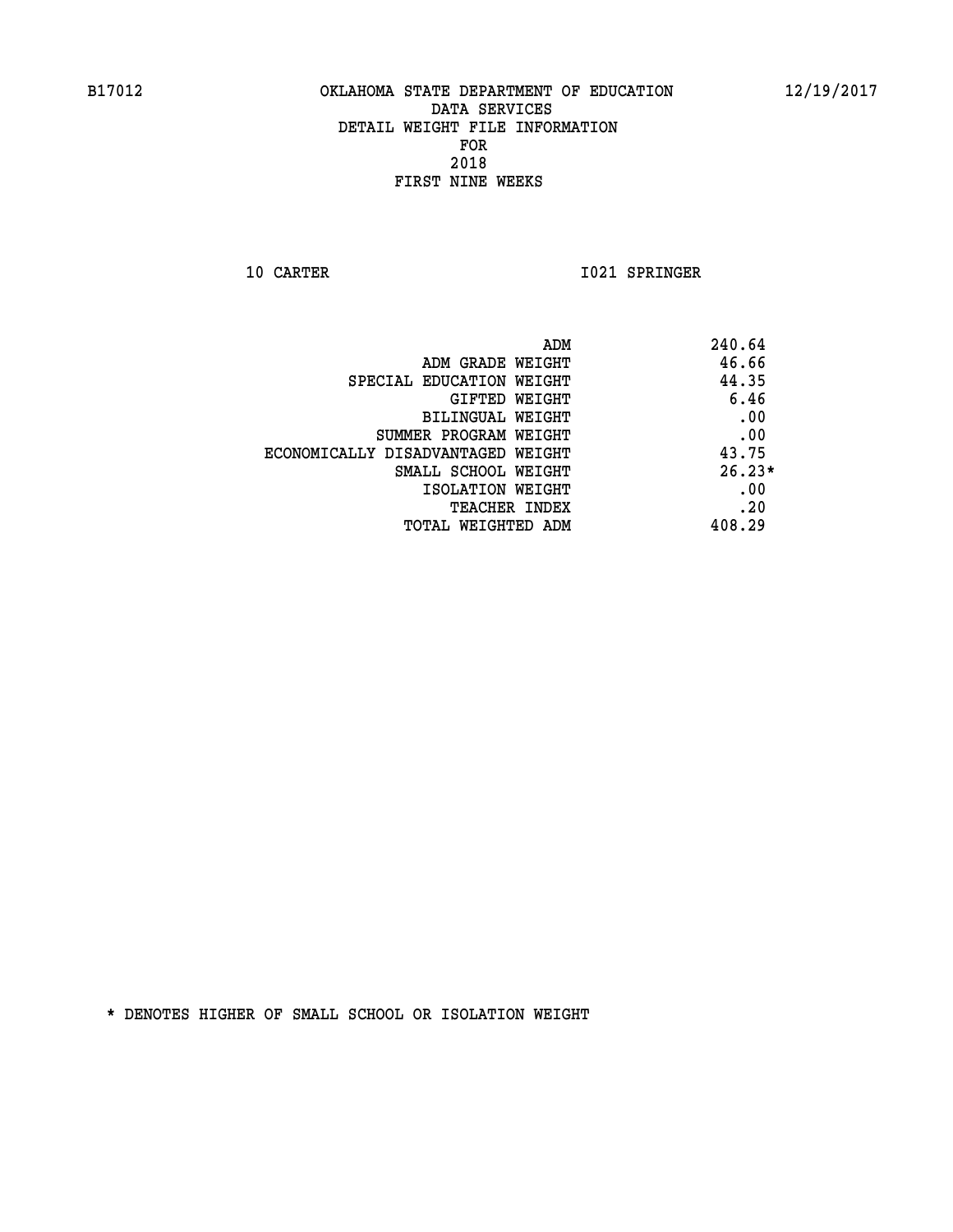**10 CARTER 1027 PLAINVIEW** 

| 1,515.96 |
|----------|
| 292.84   |
| 272.20   |
| 110.84   |
| 27.25    |
| .00      |
| 144.25   |
| .00      |
| .00      |
| 89.64    |
| 2,452.98 |
|          |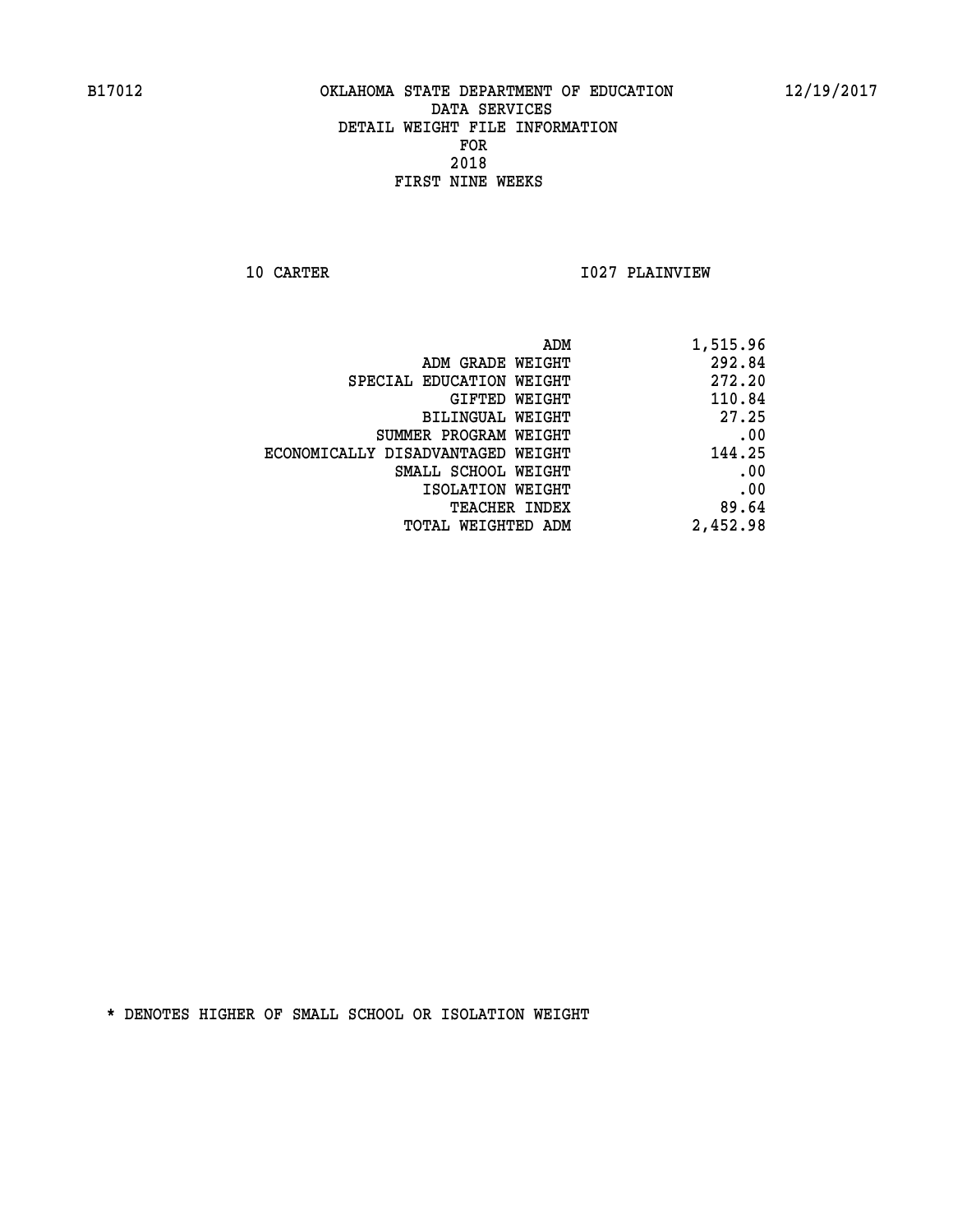**10 CARTER 10 CARTER 1032 LONE GROVE** 

| ADM                               | 1,479.09 |
|-----------------------------------|----------|
| ADM GRADE WEIGHT                  | 283.23   |
| SPECIAL EDUCATION WEIGHT          | 224.25   |
| GIFTED WEIGHT                     | 47.60    |
| BILINGUAL WEIGHT                  | 4.75     |
| SUMMER PROGRAM WEIGHT             | .00      |
| ECONOMICALLY DISADVANTAGED WEIGHT | 189.75   |
| SMALL SCHOOL WEIGHT               | .00      |
| ISOLATION WEIGHT                  | .00      |
| <b>TEACHER INDEX</b>              | 32.79    |
| <b>TOTAL WEIGHTED ADM</b>         | 2,261.46 |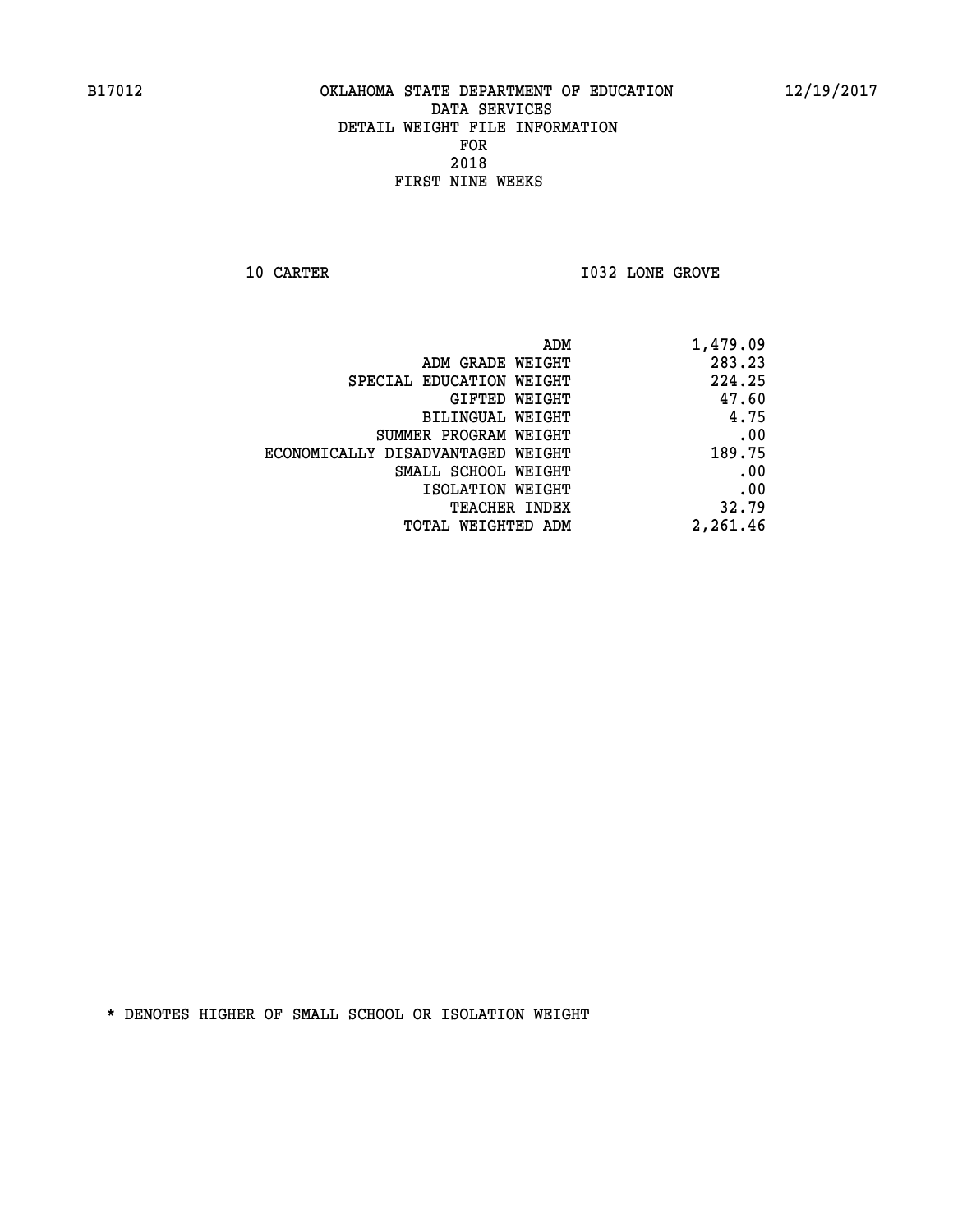**10 CARTER 1043 WILSON** 

|                                   | 402.56<br>ADM |
|-----------------------------------|---------------|
| ADM GRADE WEIGHT                  | 81.24         |
| SPECIAL EDUCATION WEIGHT          | 89.40         |
| GIFTED WEIGHT                     | 1.70          |
| BILINGUAL WEIGHT                  | .00           |
| SUMMER PROGRAM WEIGHT             | .00           |
| ECONOMICALLY DISADVANTAGED WEIGHT | 75.25         |
| SMALL SCHOOL WEIGHT               | $19.24*$      |
| ISOLATION WEIGHT                  | .00           |
| <b>TEACHER INDEX</b>              | 8.72          |
| TOTAL WEIGHTED ADM                | 678.11        |
|                                   |               |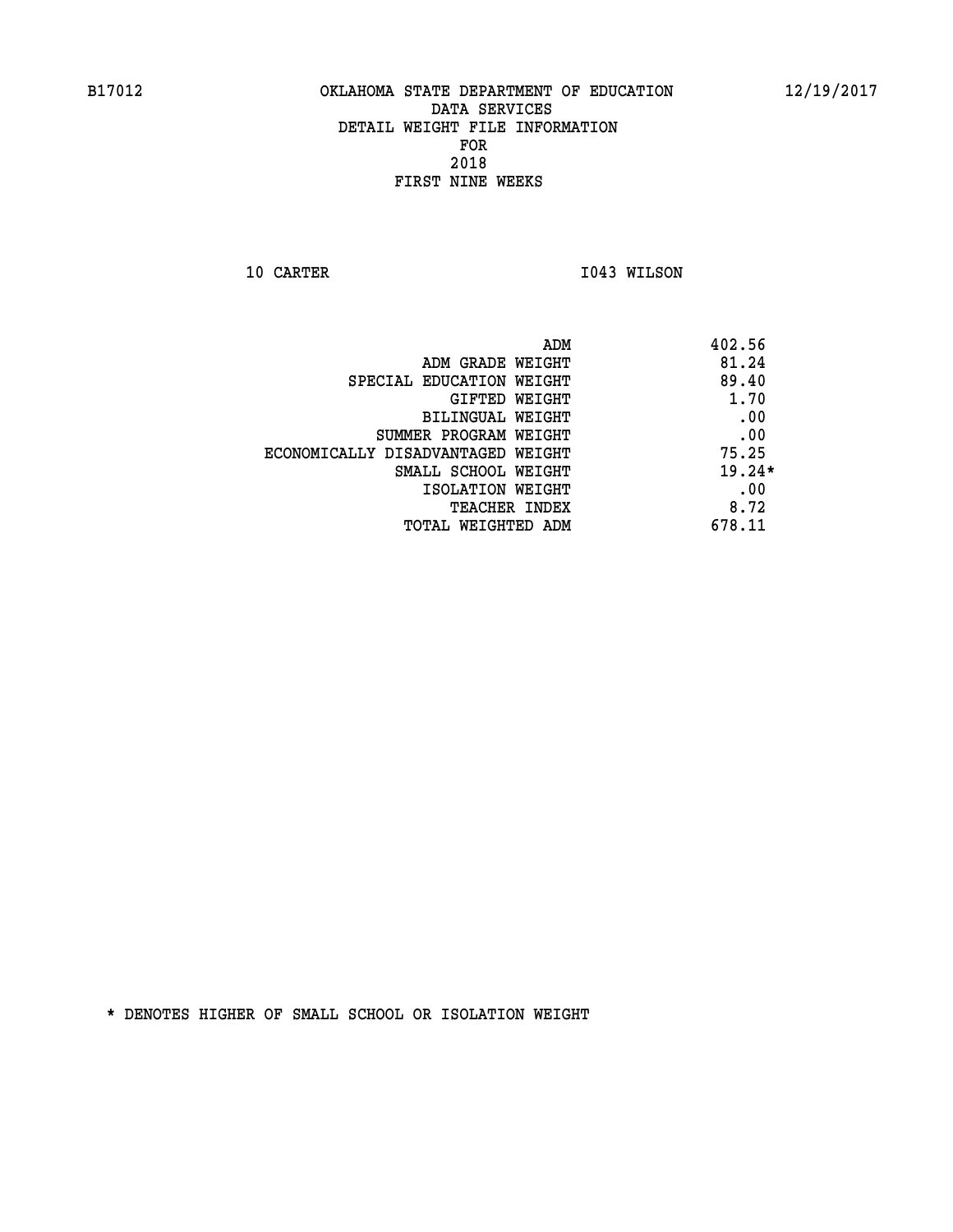**10 CARTER 1055 HEALDTON** 

| ADM                               | 493.98  |
|-----------------------------------|---------|
| ADM GRADE WEIGHT                  | 89.06   |
| SPECIAL EDUCATION WEIGHT          | 96.85   |
| GIFTED WEIGHT                     | 6.46    |
| BILINGUAL WEIGHT                  | 1.25    |
| SUMMER PROGRAM WEIGHT             | 1.20    |
| ECONOMICALLY DISADVANTAGED WEIGHT | 89.00   |
| SMALL SCHOOL WEIGHT               | $6.54*$ |
| ISOLATION WEIGHT                  | .00     |
| <b>TEACHER INDEX</b>              | 28.36   |
| TOTAL WEIGHTED ADM                | 812.70  |
|                                   |         |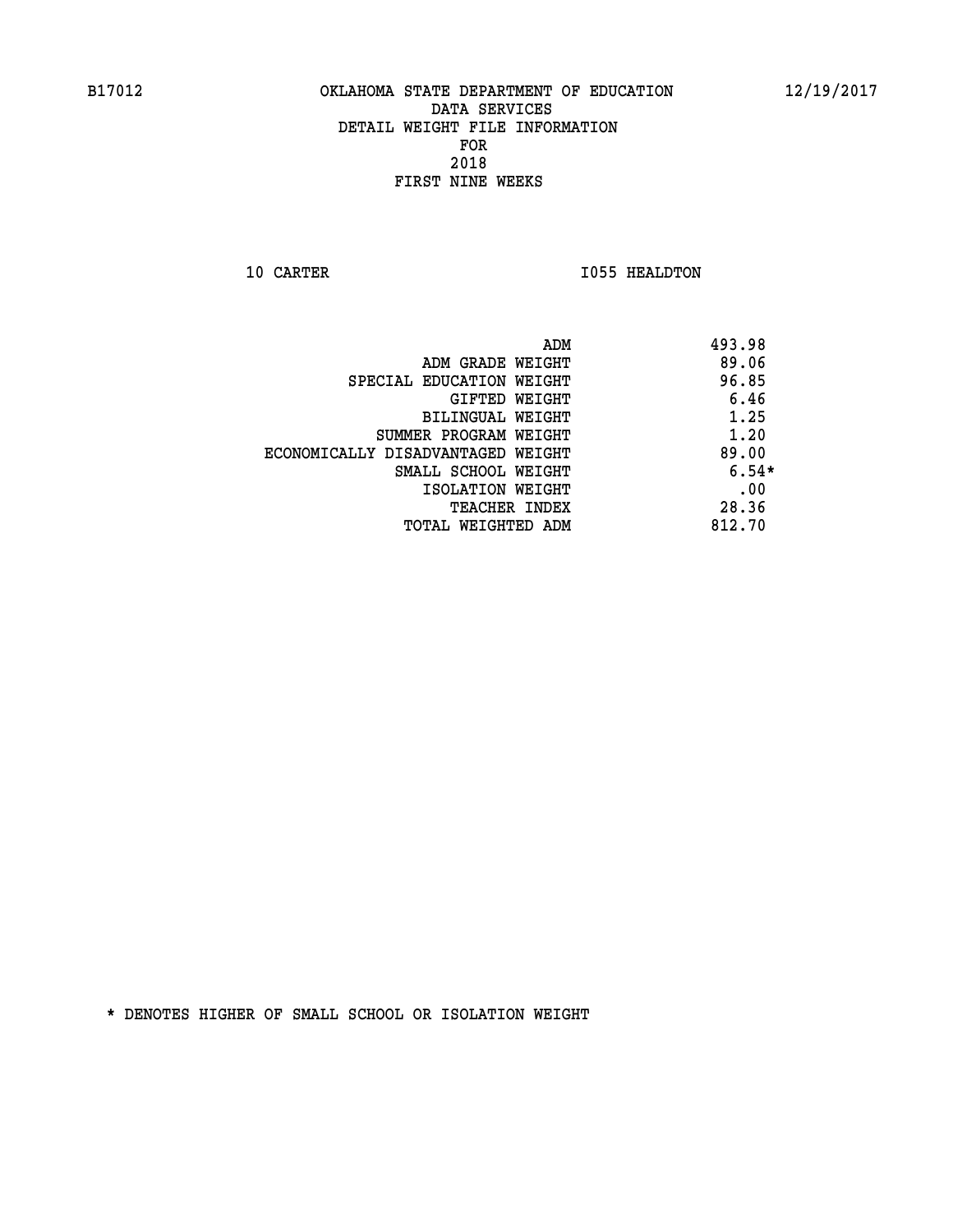**10 CARTER I074 FOX** 

 **ADM 293.74 EXAMPLE WEIGHT 4.1 ST ADM GRADE WEIGHT SPECIAL EDUCATION WEIGHT** 31.30 **GIFTED WEIGHT 5.78 BILINGUAL WEIGHT .00 SUMMER PROGRAM WEIGHT .00 ECONOMICALLY DISADVANTAGED WEIGHT 64.50 SMALL SCHOOL WEIGHT 26.13\* EXECUTED ISOLATION WEIGHT AND RESOLATION WEIGHT TEACHER INDEX** 8.70  **TOTAL WEIGHTED ADM 488.05**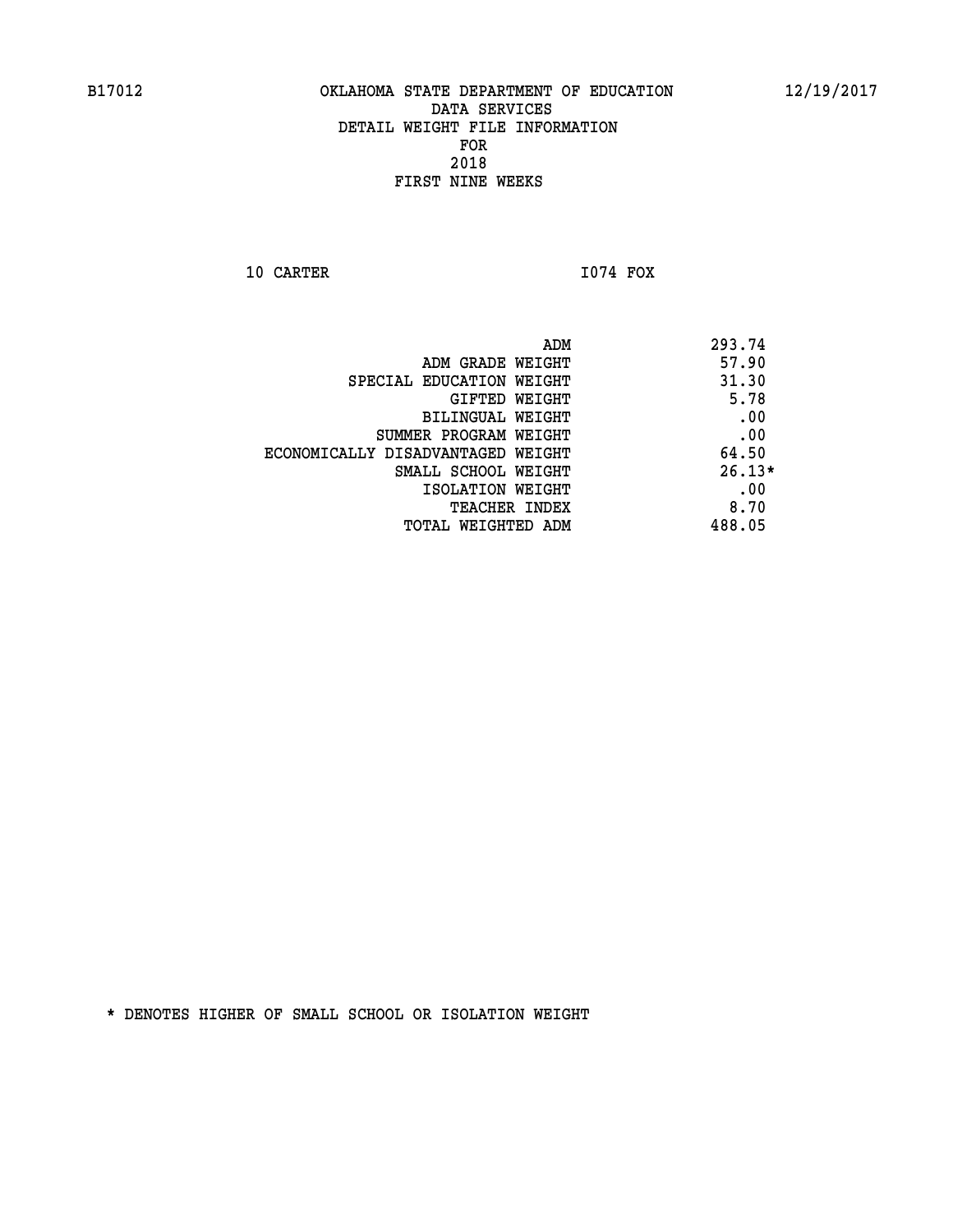**10 CARTER 1077 DICKSON** 

| ADM                               | 1,363.63 |
|-----------------------------------|----------|
| ADM GRADE WEIGHT                  | 263.56   |
| SPECIAL EDUCATION WEIGHT          | 193.35   |
| GIFTED WEIGHT                     | 70.38    |
| BILINGUAL WEIGHT                  | 6.50     |
| SUMMER PROGRAM WEIGHT             | 1.20     |
| ECONOMICALLY DISADVANTAGED WEIGHT | 201.00   |
| SMALL SCHOOL WEIGHT               | .00      |
| ISOLATION WEIGHT                  | .00      |
| TEACHER INDEX                     | 38.39    |
| TOTAL WEIGHTED ADM                | 2,138.01 |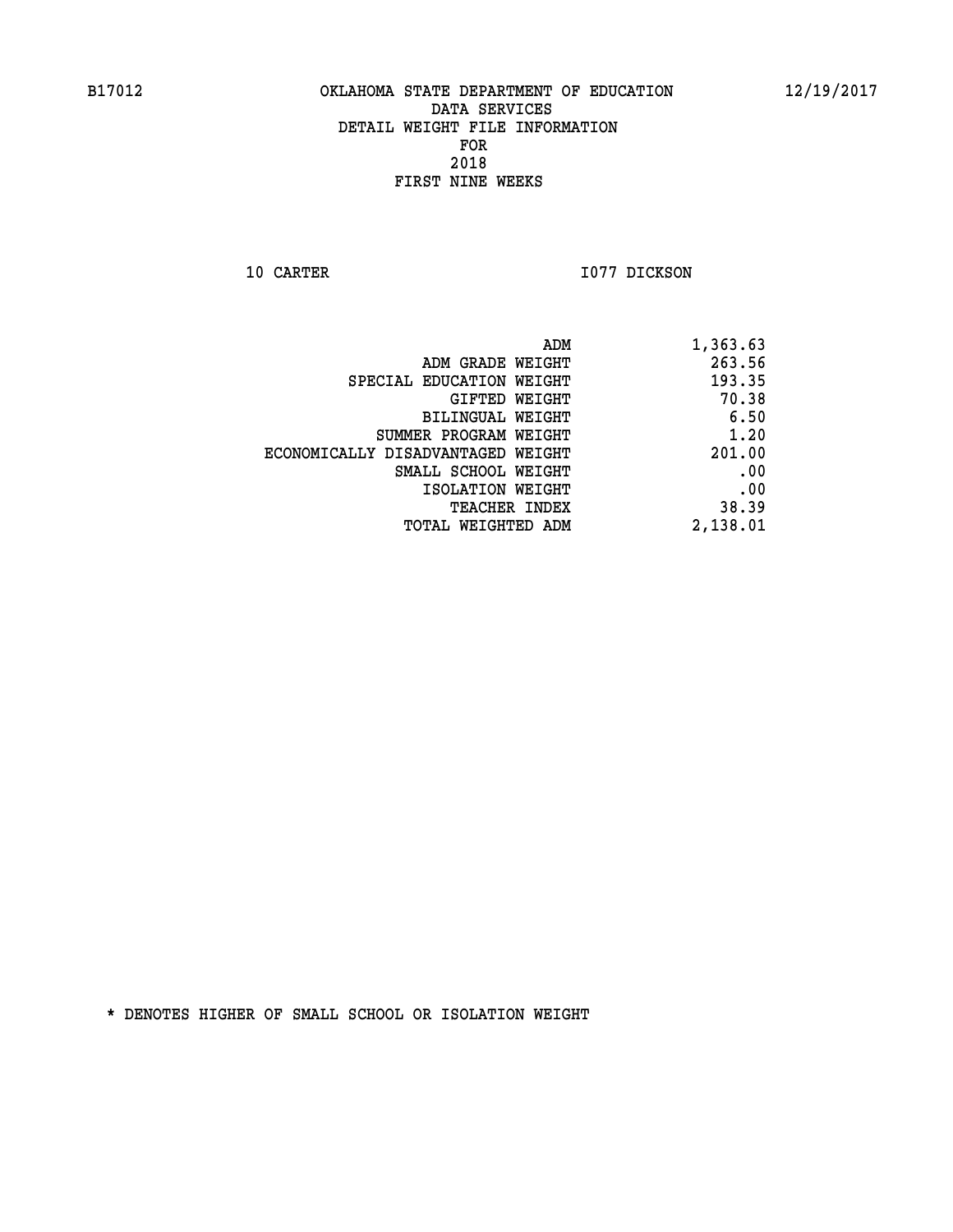**11 CHEROKEE C010 LOWREY** 

| ADM                               | 148.72   |
|-----------------------------------|----------|
| ADM GRADE WEIGHT                  | 26.80    |
| SPECIAL EDUCATION WEIGHT          | 24.55    |
| GIFTED WEIGHT                     | 3.40     |
| BILINGUAL WEIGHT                  | 2.75     |
| SUMMER PROGRAM WEIGHT             | .00      |
| ECONOMICALLY DISADVANTAGED WEIGHT | 34.75    |
| SMALL SCHOOL WEIGHT               | $21.38*$ |
| ISOLATION WEIGHT                  | .00      |
| <b>TEACHER INDEX</b>              | 4.75     |
| TOTAL WEIGHTED ADM                | 267.10   |
|                                   |          |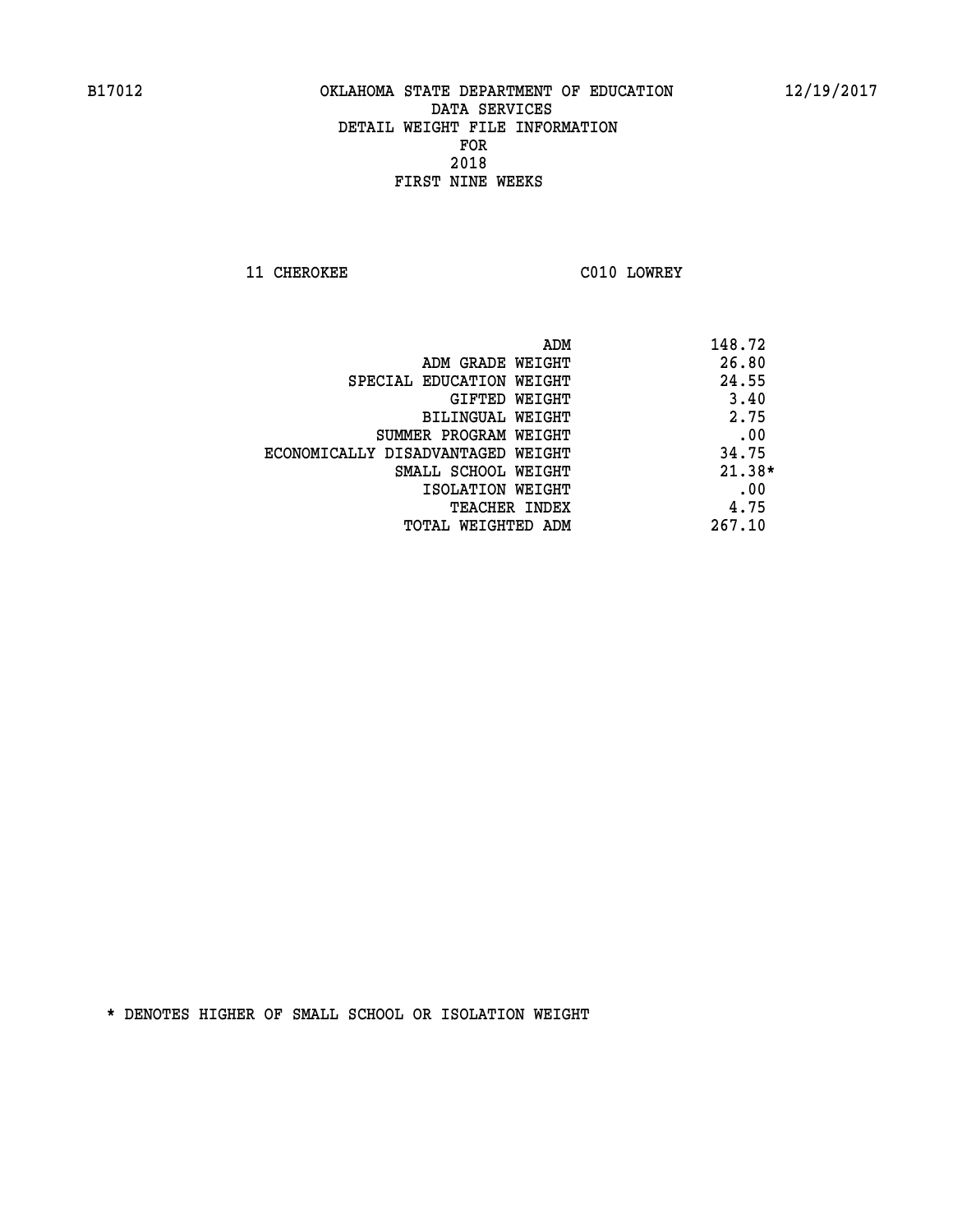**11 CHEROKEE C014 NORWOOD** 

| ADM                               | 144.35   |
|-----------------------------------|----------|
| ADM GRADE WEIGHT                  | 24.64    |
| SPECIAL EDUCATION WEIGHT          | 36.25    |
| GIFTED WEIGHT                     | 8.50     |
| <b>BILINGUAL WEIGHT</b>           | 1.00     |
| SUMMER PROGRAM WEIGHT             | .00      |
| ECONOMICALLY DISADVANTAGED WEIGHT | 32.75    |
| SMALL SCHOOL WEIGHT               | $20.99*$ |
| ISOLATION WEIGHT                  | .00      |
| <b>TEACHER INDEX</b>              | 2.99     |
| TOTAL WEIGHTED ADM                | 271.47   |
|                                   |          |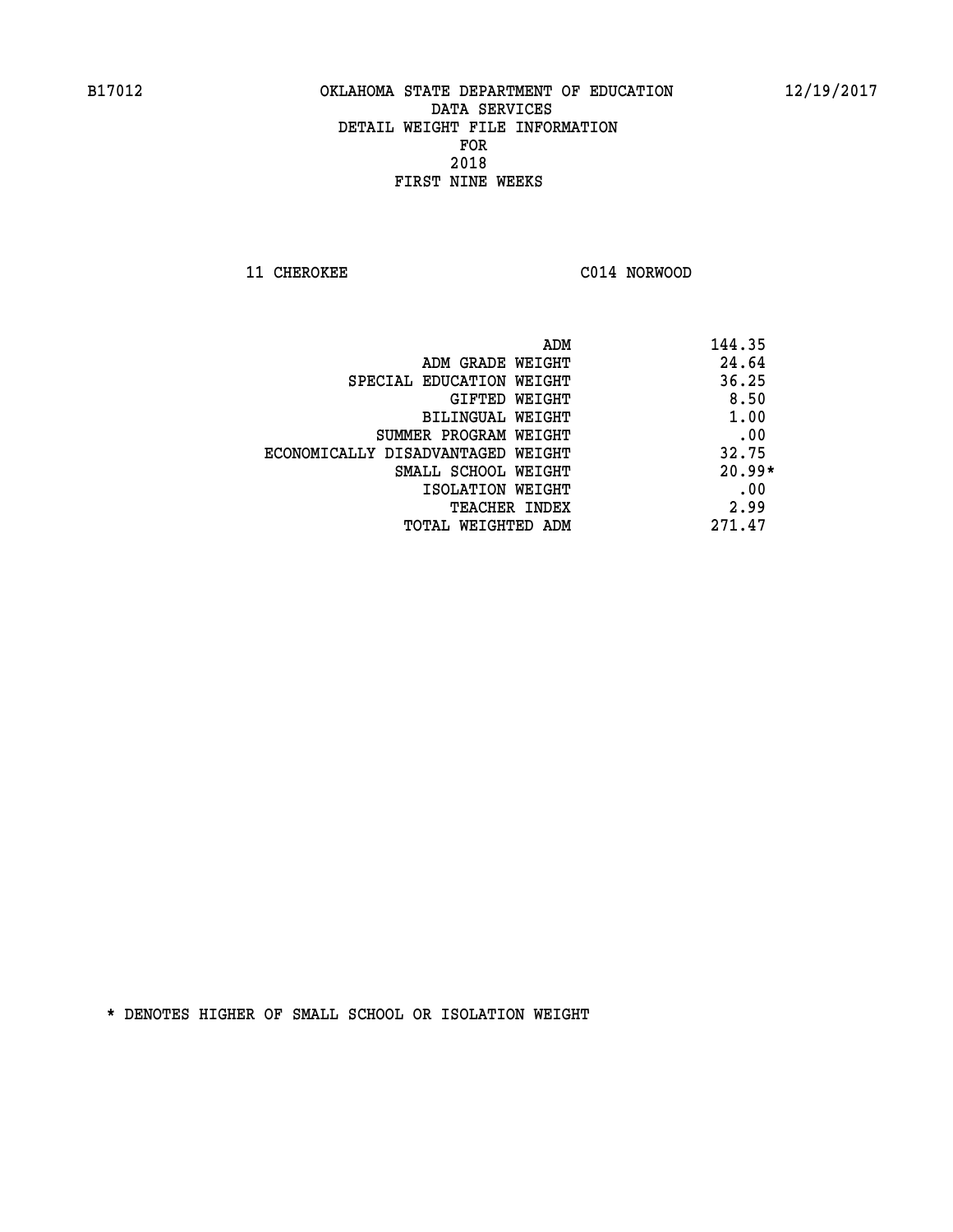**11 CHEROKEE C021 WOODALL** 

| ADM                               | 489.50  |
|-----------------------------------|---------|
| ADM GRADE WEIGHT                  | 95.63   |
| SPECIAL EDUCATION WEIGHT          | 59.50   |
| GIFTED WEIGHT                     | 14.28   |
| BILINGUAL WEIGHT                  | 7.25    |
| SUMMER PROGRAM WEIGHT             | .00     |
| ECONOMICALLY DISADVANTAGED WEIGHT | 80.75   |
| SMALL SCHOOL WEIGHT               | $7.31*$ |
| ISOLATION WEIGHT                  | .00     |
| <b>TEACHER INDEX</b>              | 52.60   |
| TOTAL WEIGHTED ADM                | 806.82  |
|                                   |         |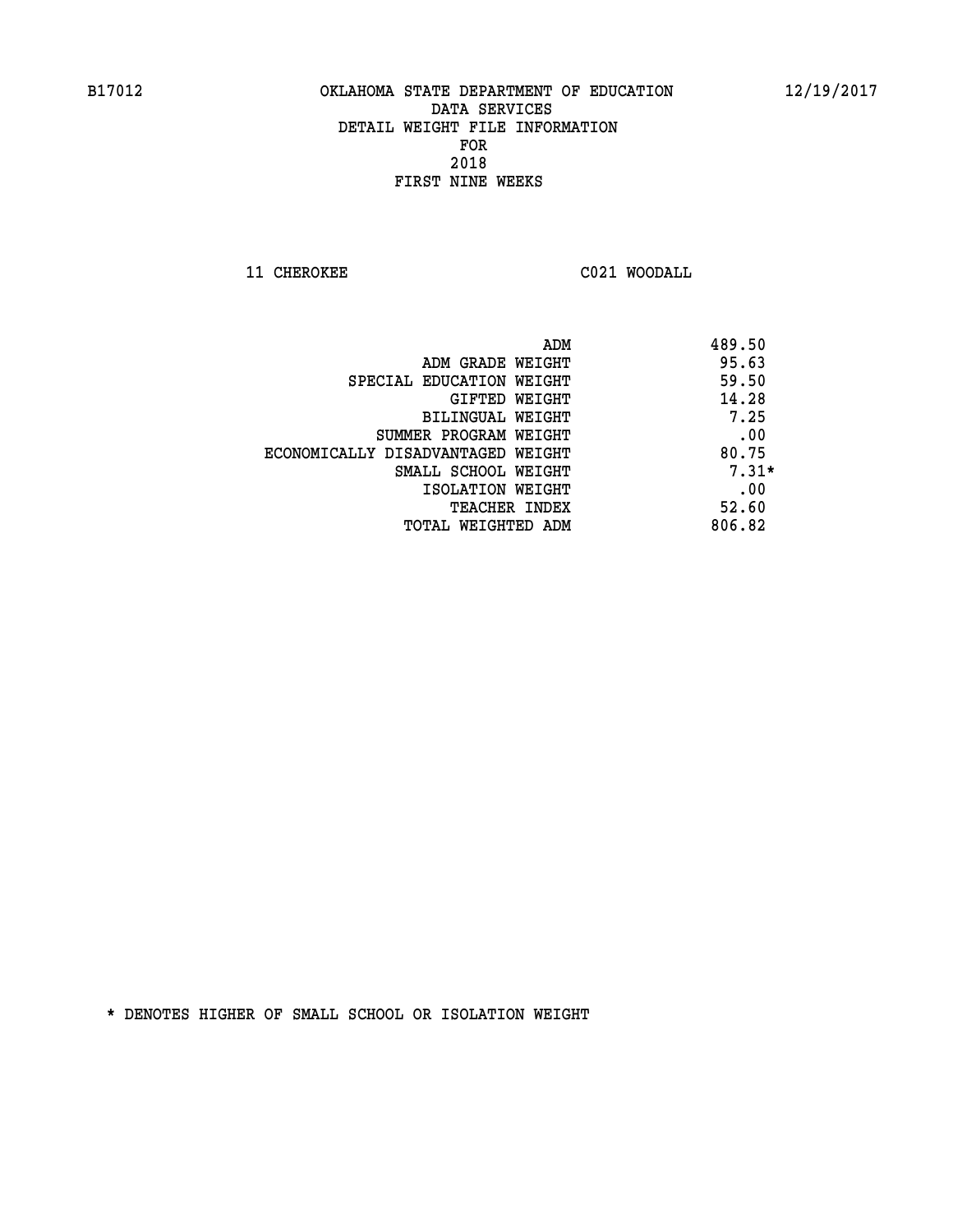**11 CHEROKEE C026 SHADY GROVE** 

| ADM                               | 156.18   |
|-----------------------------------|----------|
| ADM GRADE WEIGHT                  | 26.54    |
| SPECIAL EDUCATION WEIGHT          | 24.40    |
| GIFTED WEIGHT                     | 5.44     |
| BILINGUAL WEIGHT                  | 26.50    |
| SUMMER PROGRAM WEIGHT             | .00      |
| ECONOMICALLY DISADVANTAGED WEIGHT | 32.50    |
| SMALL SCHOOL WEIGHT               | $22.01*$ |
| ISOLATION WEIGHT                  | .00      |
| <b>TEACHER INDEX</b>              | 25.89    |
| TOTAL WEIGHTED ADM                | 319.46   |
|                                   |          |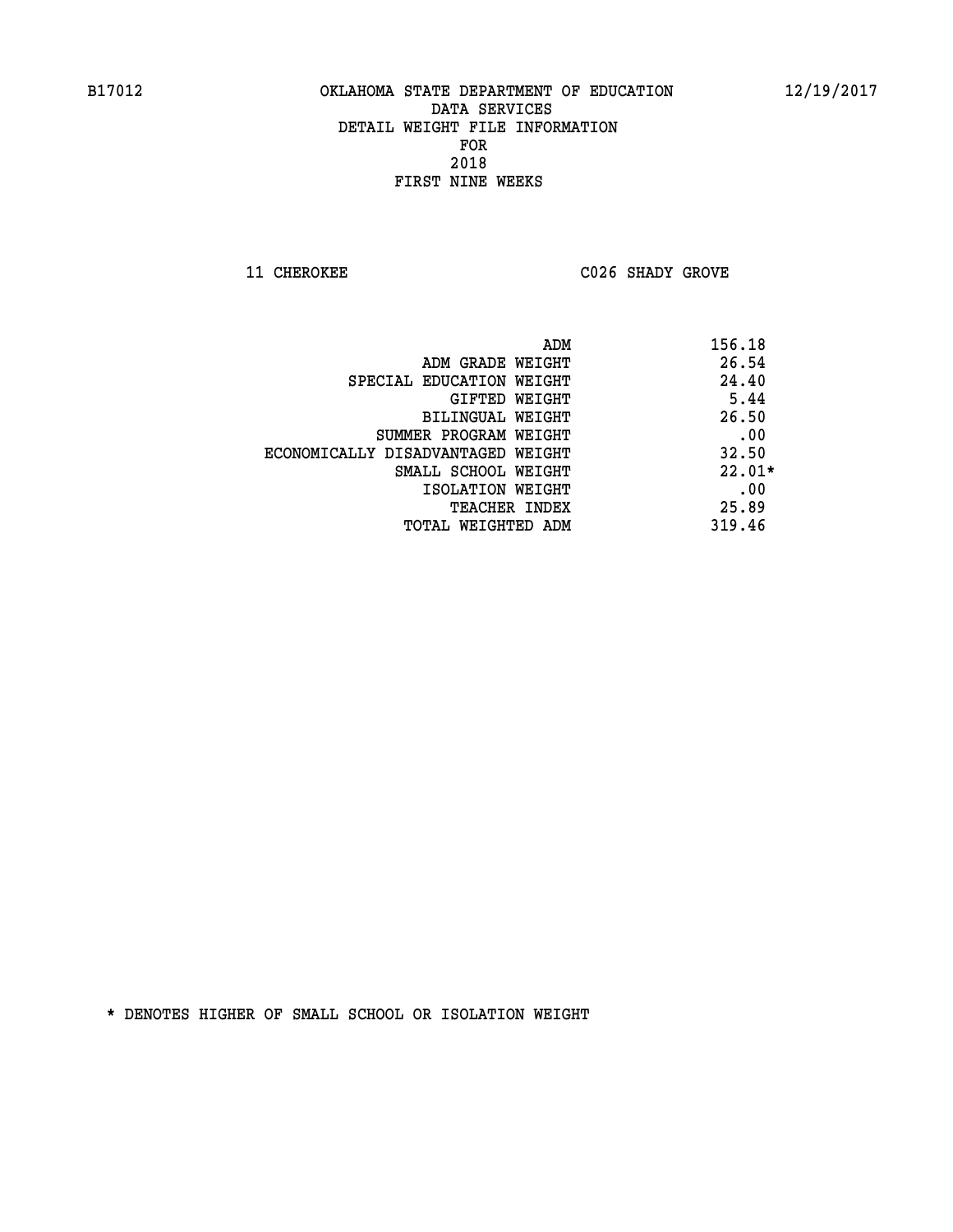11 CHEROKEE C031 PEGGS

|                                   | ADM | 231.25   |
|-----------------------------------|-----|----------|
| ADM GRADE WEIGHT                  |     | 39.03    |
| SPECIAL EDUCATION WEIGHT          |     | 99.00    |
| GIFTED WEIGHT                     |     | 15.30    |
| BILINGUAL WEIGHT                  |     | 3.75     |
| SUMMER PROGRAM WEIGHT             |     | .00      |
| ECONOMICALLY DISADVANTAGED WEIGHT |     | 44.75    |
| SMALL SCHOOL WEIGHT               |     | $26.03*$ |
| ISOLATION WEIGHT                  |     | .00      |
| <b>TEACHER INDEX</b>              |     | 10.33    |
| TOTAL WEIGHTED ADM                |     | 469.44   |
|                                   |     |          |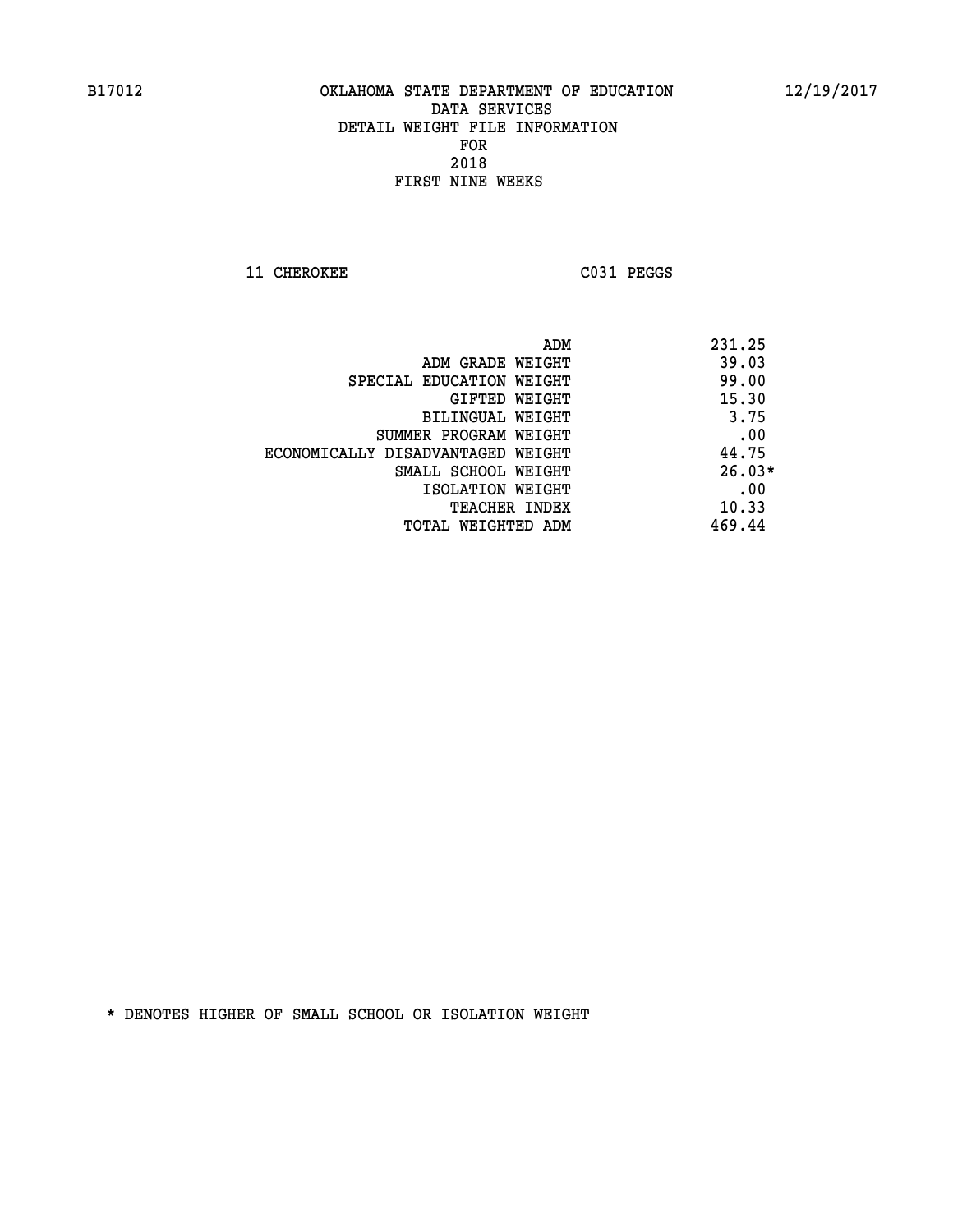**11 CHEROKEE C034 GRAND VIEW** 

| 575.80   |
|----------|
| 116.82   |
| 93.40    |
| 31.28    |
| 71.00    |
| .00      |
| 123.75   |
| .00      |
| .00      |
| 34.70    |
| 1,046.75 |
|          |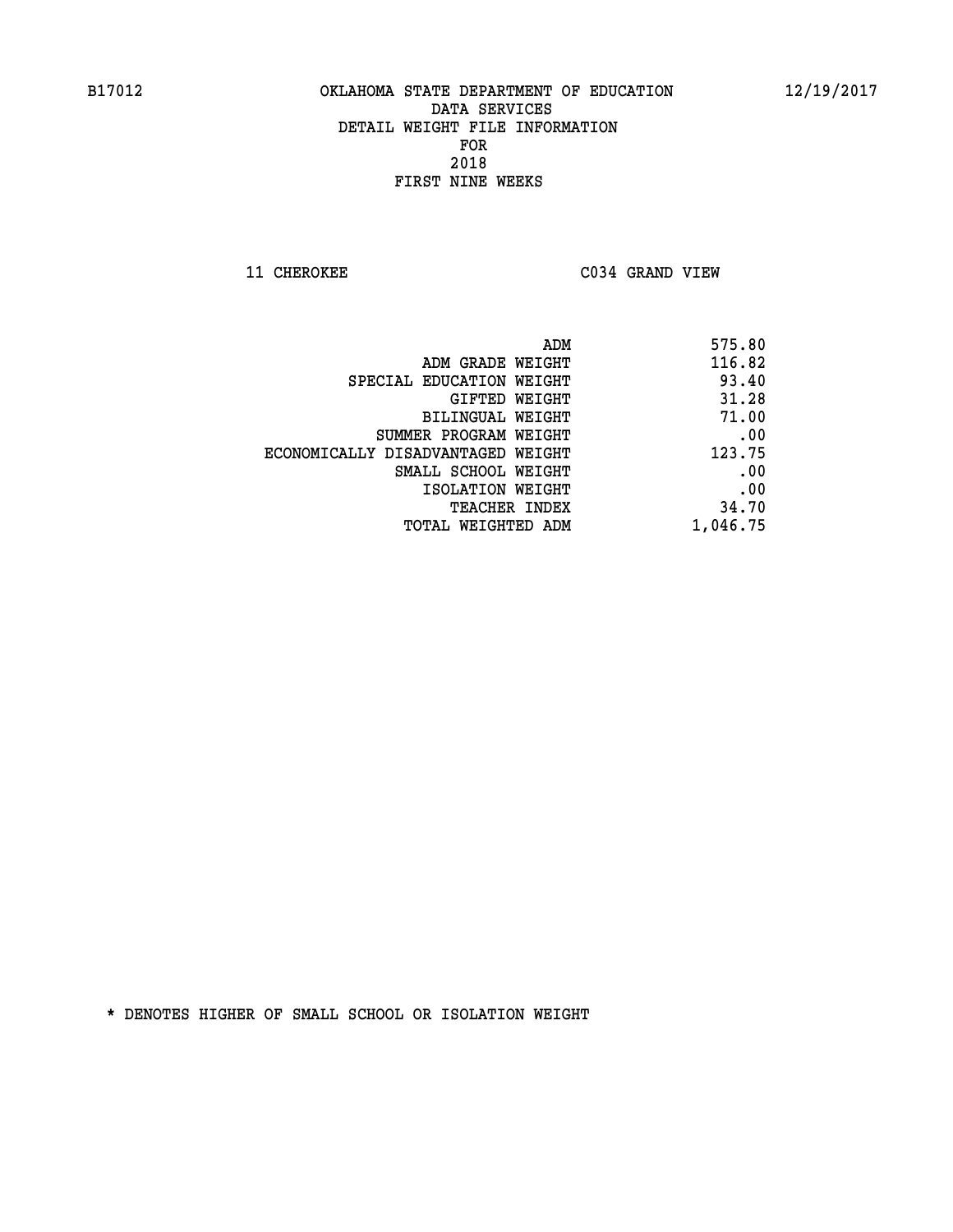**11 CHEROKEE C044 BRIGGS** 

| ADM                               | 454.80   |
|-----------------------------------|----------|
| ADM GRADE WEIGHT                  | 85.41    |
| SPECIAL EDUCATION WEIGHT          | 34.05    |
| GIFTED WEIGHT                     | 14.96    |
| <b>BILINGUAL WEIGHT</b>           | 12.75    |
| SUMMER PROGRAM WEIGHT             | .00      |
| ECONOMICALLY DISADVANTAGED WEIGHT | 106.75   |
| SMALL SCHOOL WEIGHT               | $12.76*$ |
| ISOLATION WEIGHT                  | .00      |
| <b>TEACHER INDEX</b>              | 64.57    |
| TOTAL WEIGHTED ADM                | 786.05   |
|                                   |          |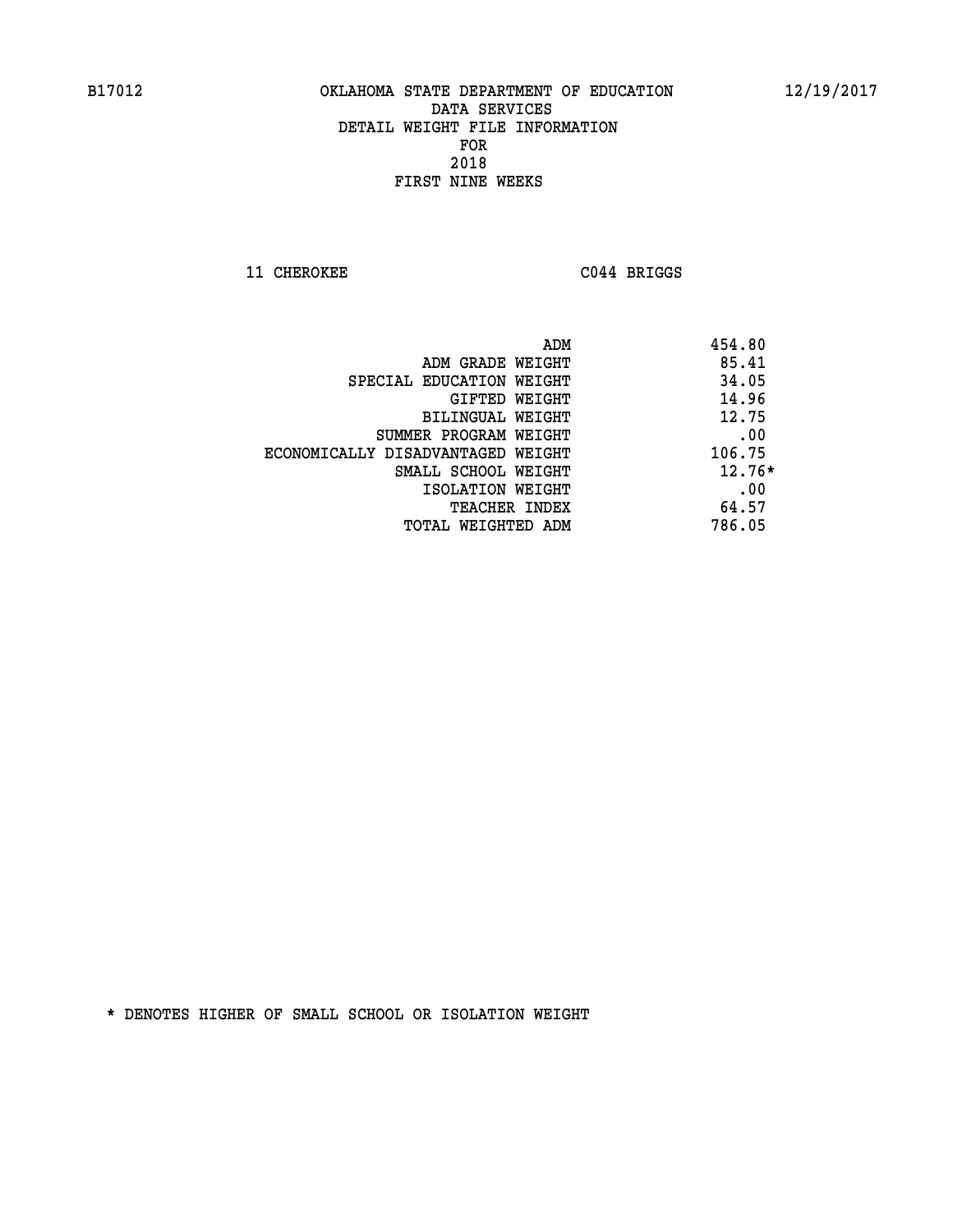**11 CHEROKEE CO66 TENKILLER** 

|                                   | 300.99<br>ADM |
|-----------------------------------|---------------|
| ADM GRADE WEIGHT                  | 61.85         |
| SPECIAL EDUCATION WEIGHT          | 37.70         |
| GIFTED WEIGHT                     | 15.64         |
| <b>BILINGUAL WEIGHT</b>           | 18.75         |
| SUMMER PROGRAM WEIGHT             | .00           |
| ECONOMICALLY DISADVANTAGED WEIGHT | 60.00         |
| SMALL SCHOOL WEIGHT               | $25.95*$      |
| ISOLATION WEIGHT                  | .00           |
| <b>TEACHER INDEX</b>              | 27.65         |
| TOTAL WEIGHTED ADM                | 548.53        |
|                                   |               |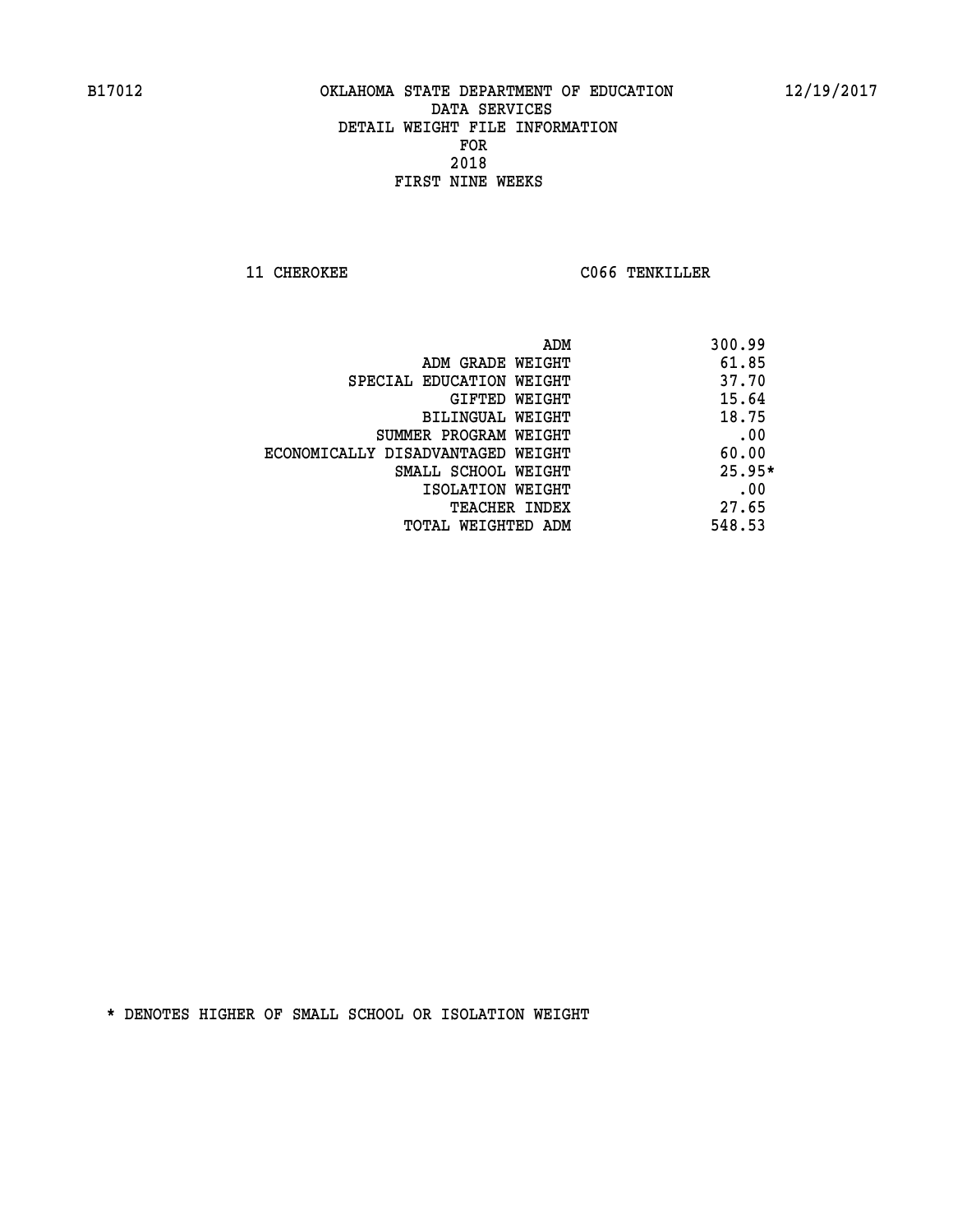**11 CHEROKEE 1006 KEYS** 

 **ADM 801.54 ADM GRADE WEIGHT 155.91 SPECIAL EDUCATION WEIGHT 142.35 GIFTED WEIGHT 24.48 BILINGUAL WEIGHT 2.25 SUMMER PROGRAM WEIGHT 1.20 ECONOMICALLY DISADVANTAGED WEIGHT 141.50 SMALL SCHOOL WEIGHT .00 EXECUTED ISOLATION WEIGHT AND RESOLATION WEIGHT TEACHER INDEX** 18.24  **TOTAL WEIGHTED ADM 1,287.47**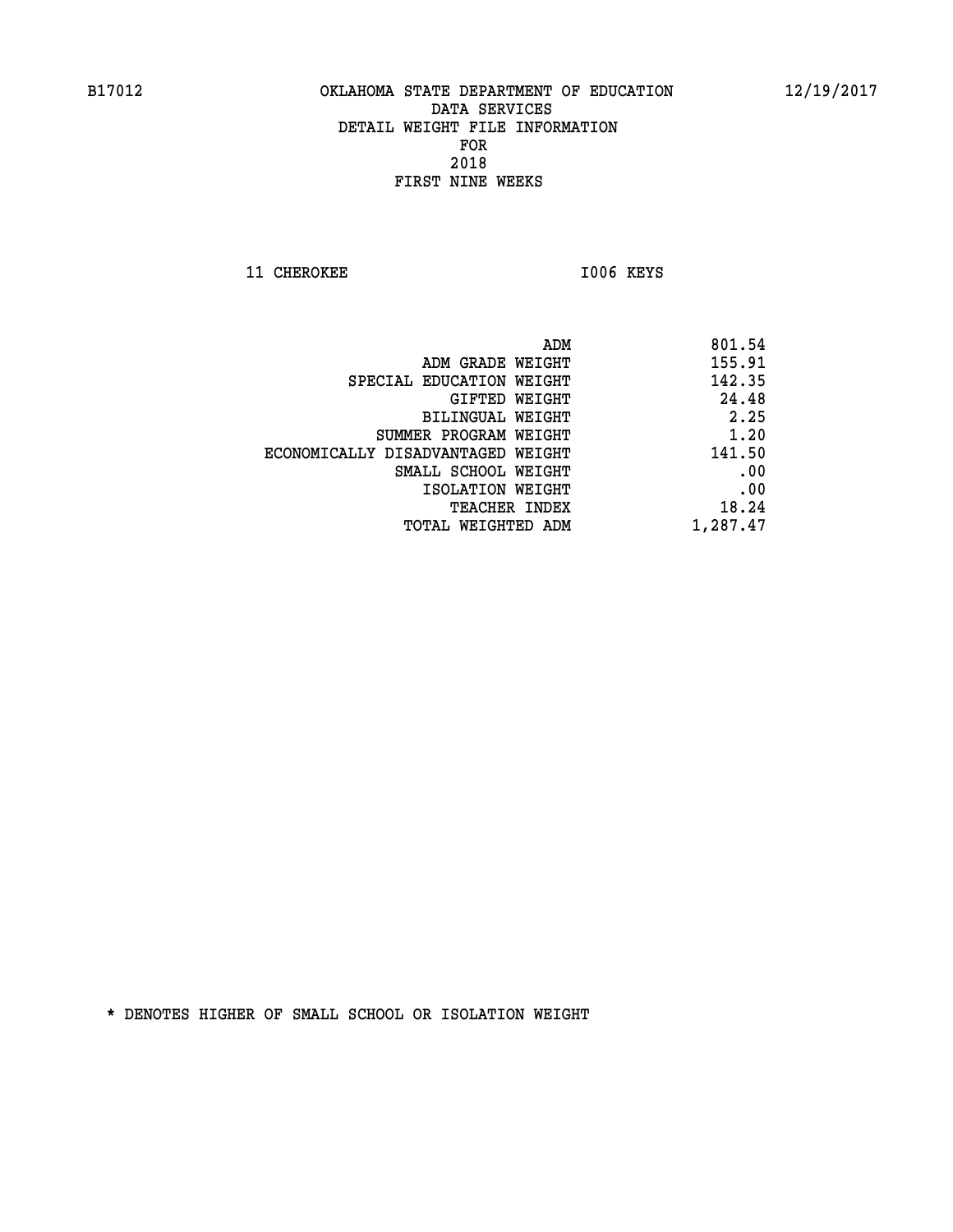**11 CHEROKEE 1016 HULBERT** 

|                                   | 567.04<br>ADM |
|-----------------------------------|---------------|
| ADM GRADE WEIGHT                  | 107.54        |
| SPECIAL EDUCATION WEIGHT          | 92.30         |
| GIFTED WEIGHT                     | 37.40         |
| BILINGUAL WEIGHT                  | 6.50          |
| SUMMER PROGRAM WEIGHT             | 1.20          |
| ECONOMICALLY DISADVANTAGED WEIGHT | 112.75        |
| SMALL SCHOOL WEIGHT               | .00           |
| ISOLATION WEIGHT                  | .00           |
| TEACHER INDEX                     | 8.58          |
| TOTAL WEIGHTED ADM                | 933.31        |
|                                   |               |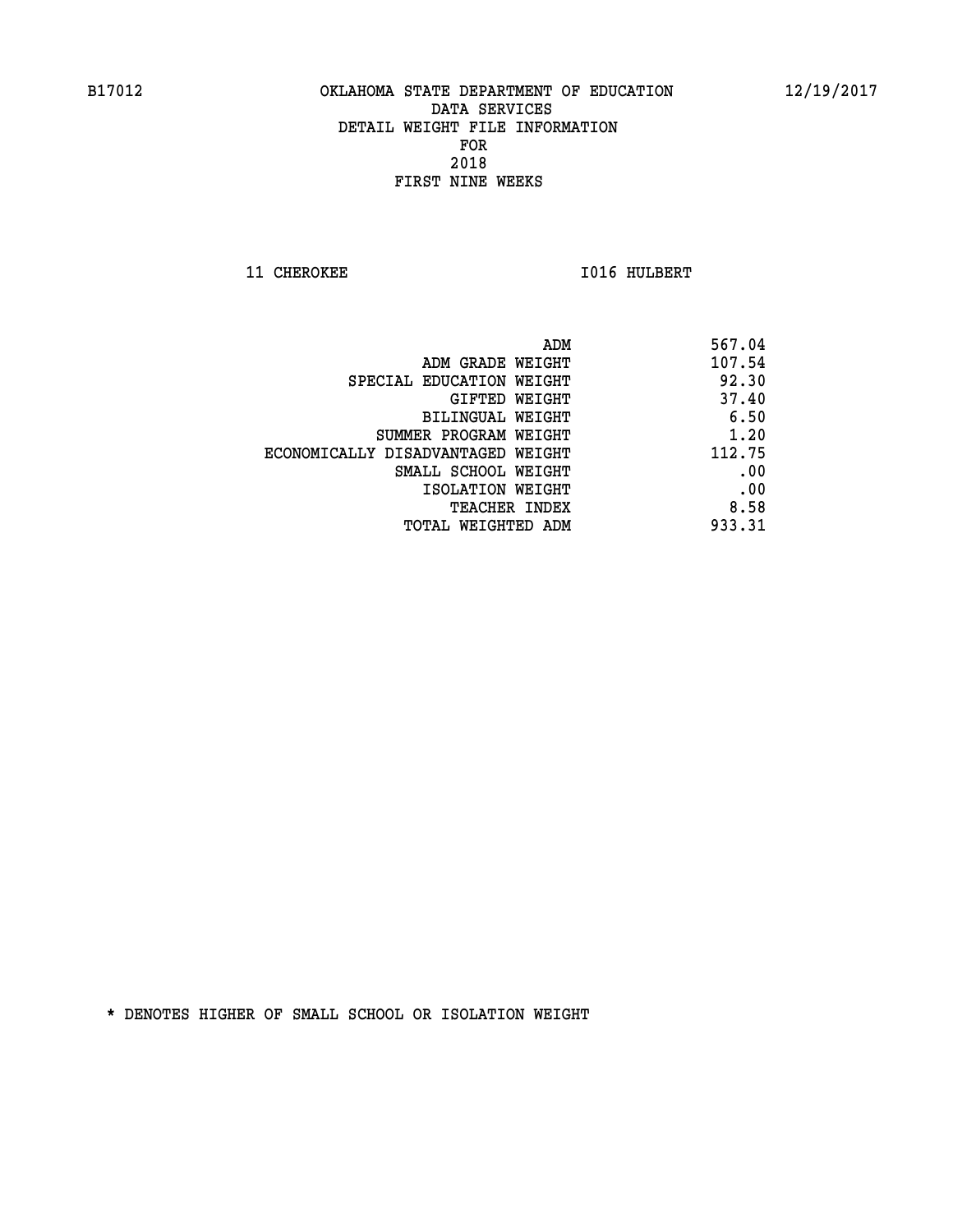**11 CHEROKEE 1035 TAHLEQUAH** 

| ADM                               | 3,564.31 |
|-----------------------------------|----------|
| ADM GRADE WEIGHT                  | 726.04   |
| SPECIAL EDUCATION WEIGHT          | 643.25   |
| <b>GIFTED WEIGHT</b>              | 252.28   |
| BILINGUAL WEIGHT                  | 153.50   |
| SUMMER PROGRAM WEIGHT             | .00      |
| ECONOMICALLY DISADVANTAGED WEIGHT | 699.50   |
| SMALL SCHOOL WEIGHT               | .00      |
| ISOLATION WEIGHT                  | .00      |
| <b>TEACHER INDEX</b>              | .00      |
| <b>TOTAL WEIGHTED ADM</b>         | 6,038.88 |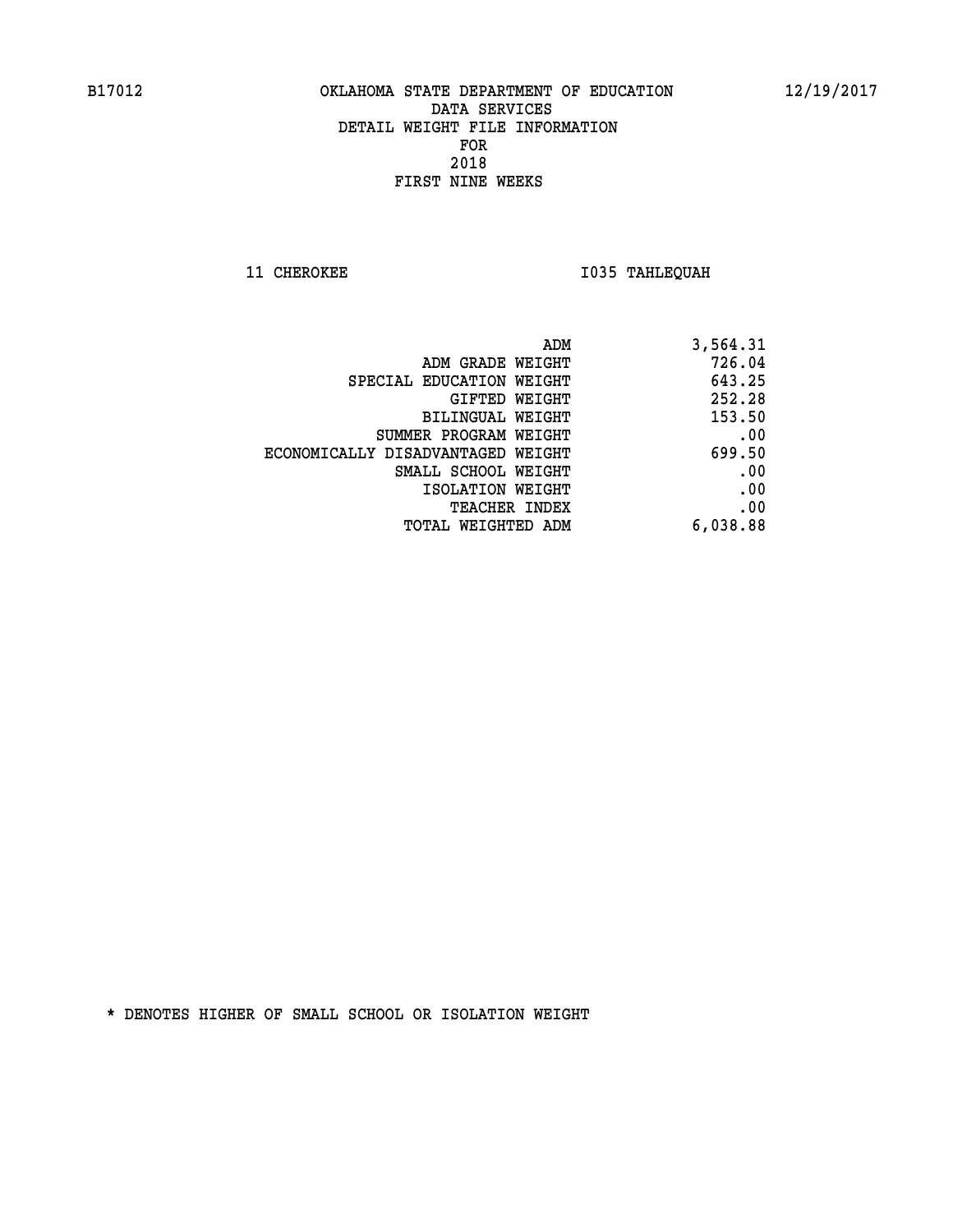**11 CHEROKEE TOO1 CHEROKEE IMMERSION CHA** 

| 115.83 |
|--------|
| 24.33  |
| 12.05  |
| .00    |
| .00    |
| .00    |
| 14.75  |
| .00    |
| .00    |
| 4.01   |
| 170.97 |
|        |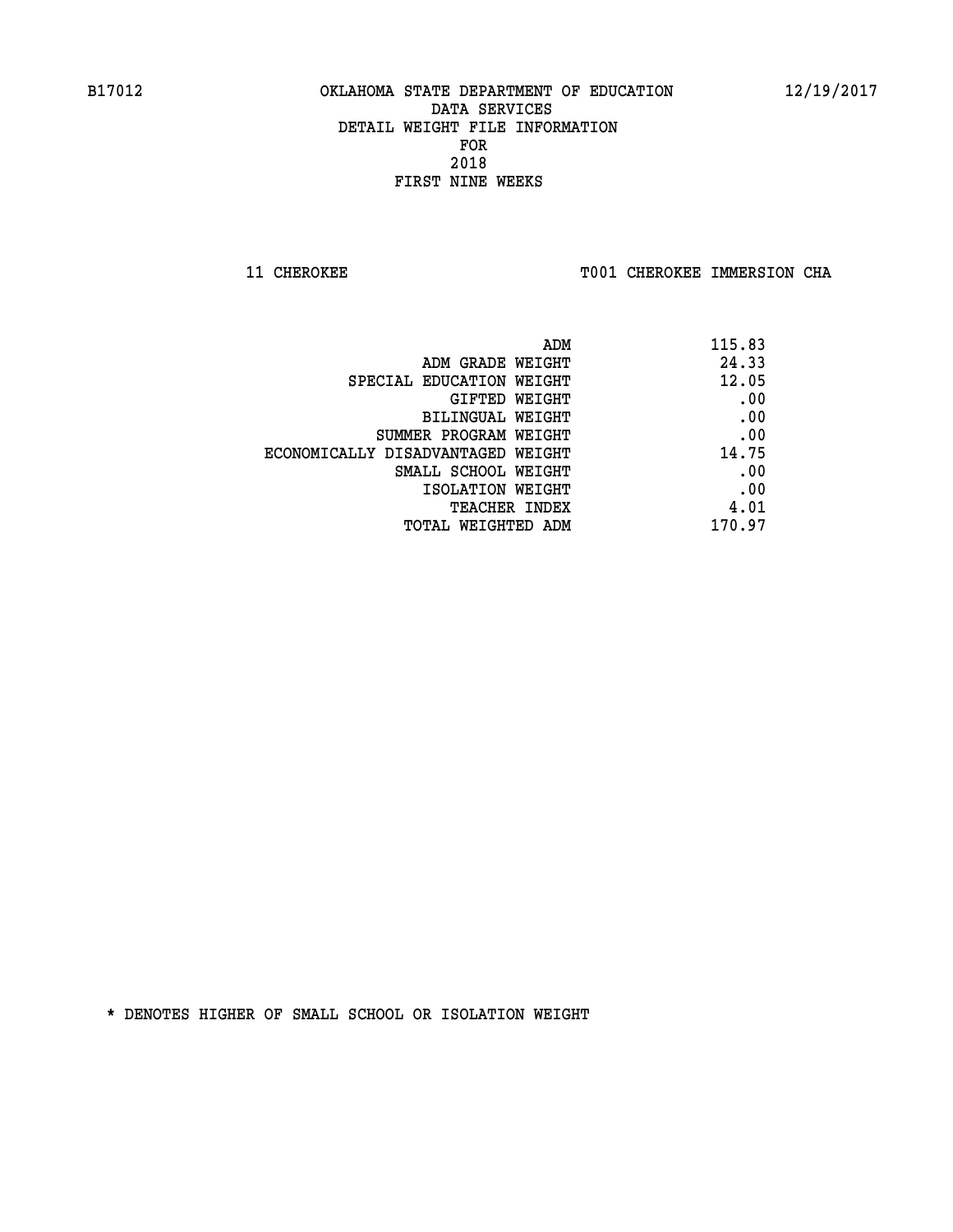**12 CHOCTAW C021 SWINK** 

| ADM                               | 132.80   |
|-----------------------------------|----------|
| ADM GRADE WEIGHT                  | 29.46    |
| SPECIAL EDUCATION WEIGHT          | 54.85    |
| GIFTED WEIGHT                     | 3.74     |
| BILINGUAL WEIGHT                  | .25      |
| SUMMER PROGRAM WEIGHT             | .00      |
| ECONOMICALLY DISADVANTAGED WEIGHT | 32.50    |
| SMALL SCHOOL WEIGHT               | $19.89*$ |
| ISOLATION WEIGHT                  | .00      |
| <b>TEACHER INDEX</b>              | 12.35    |
| TOTAL WEIGHTED ADM                | 285.84   |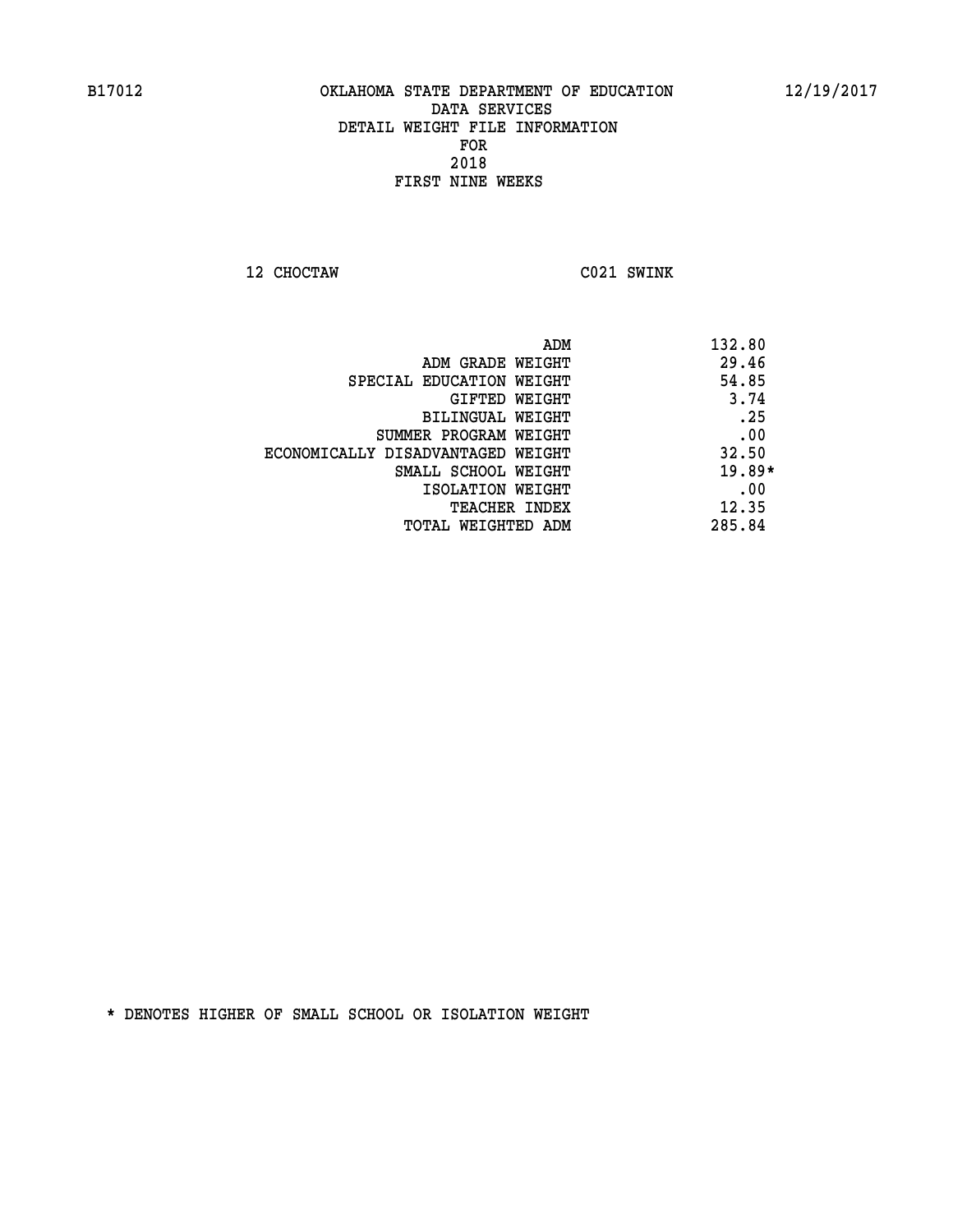**12 CHOCTAW I001 BOSWELL** 

|                                   | 344.95<br>ADM |
|-----------------------------------|---------------|
| ADM GRADE WEIGHT                  | 70.28         |
| SPECIAL EDUCATION WEIGHT          | 72.05         |
| GIFTED WEIGHT                     | 7.14          |
| BILINGUAL WEIGHT                  | .00           |
| SUMMER PROGRAM WEIGHT             | .00           |
| ECONOMICALLY DISADVANTAGED WEIGHT | 73.00         |
| SMALL SCHOOL WEIGHT               | 24.00         |
| ISOLATION WEIGHT                  | $51.33*$      |
| <b>TEACHER INDEX</b>              | 16.36         |
| TOTAL WEIGHTED ADM                | 635.11        |
|                                   |               |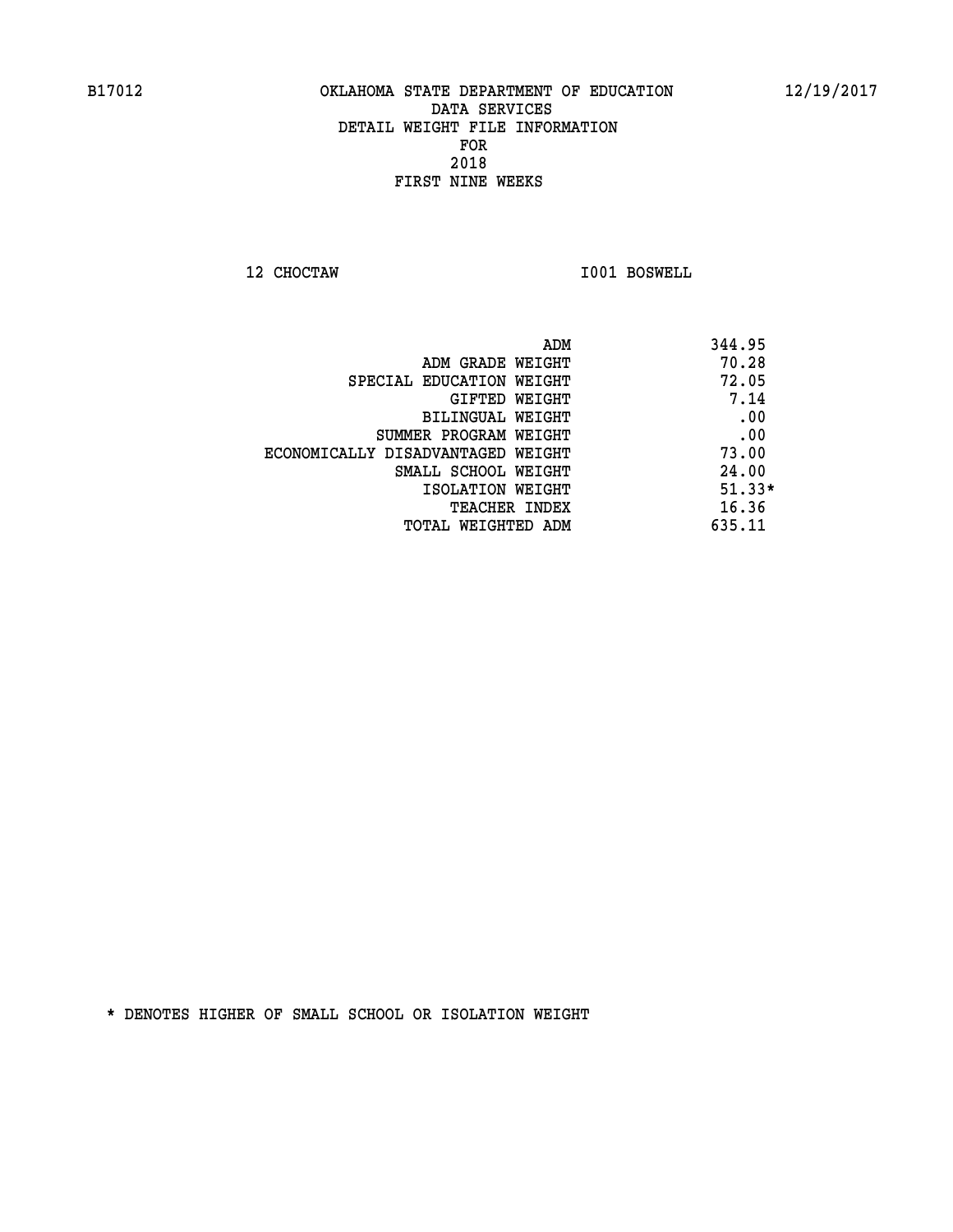**12 CHOCTAW I002 FORT TOWSON** 

| ADM                               | 327.07   |
|-----------------------------------|----------|
| ADM GRADE WEIGHT                  | 61.98    |
| SPECIAL EDUCATION WEIGHT          | 102.05   |
| GIFTED WEIGHT                     | 13.60    |
| BILINGUAL WEIGHT                  | .00      |
| SUMMER PROGRAM WEIGHT             | .00      |
| ECONOMICALLY DISADVANTAGED WEIGHT | 70.00    |
| SMALL SCHOOL WEIGHT               | $24.97*$ |
| ISOLATION WEIGHT                  | 21.23    |
| <b>TEACHER INDEX</b>              | 11.11    |
| TOTAL WEIGHTED ADM                | 610.78   |
|                                   |          |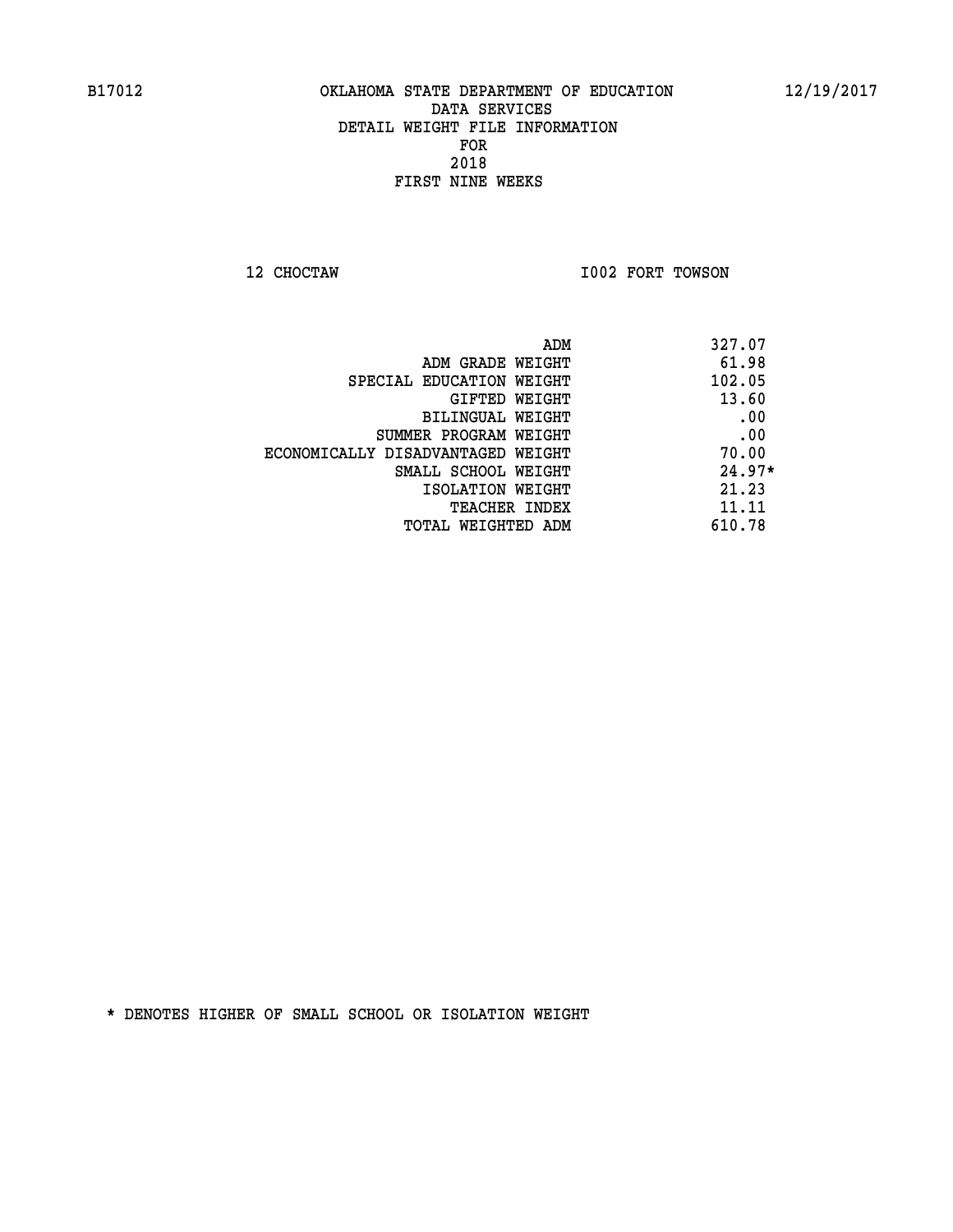**12 CHOCTAW I004 SOPER** 

| 367.06   |
|----------|
| 72.63    |
| 96.65    |
| 11.56    |
| .75      |
| .00      |
| 59.75    |
| $22.47*$ |
| .00      |
| 18.28    |
| 649.15   |
|          |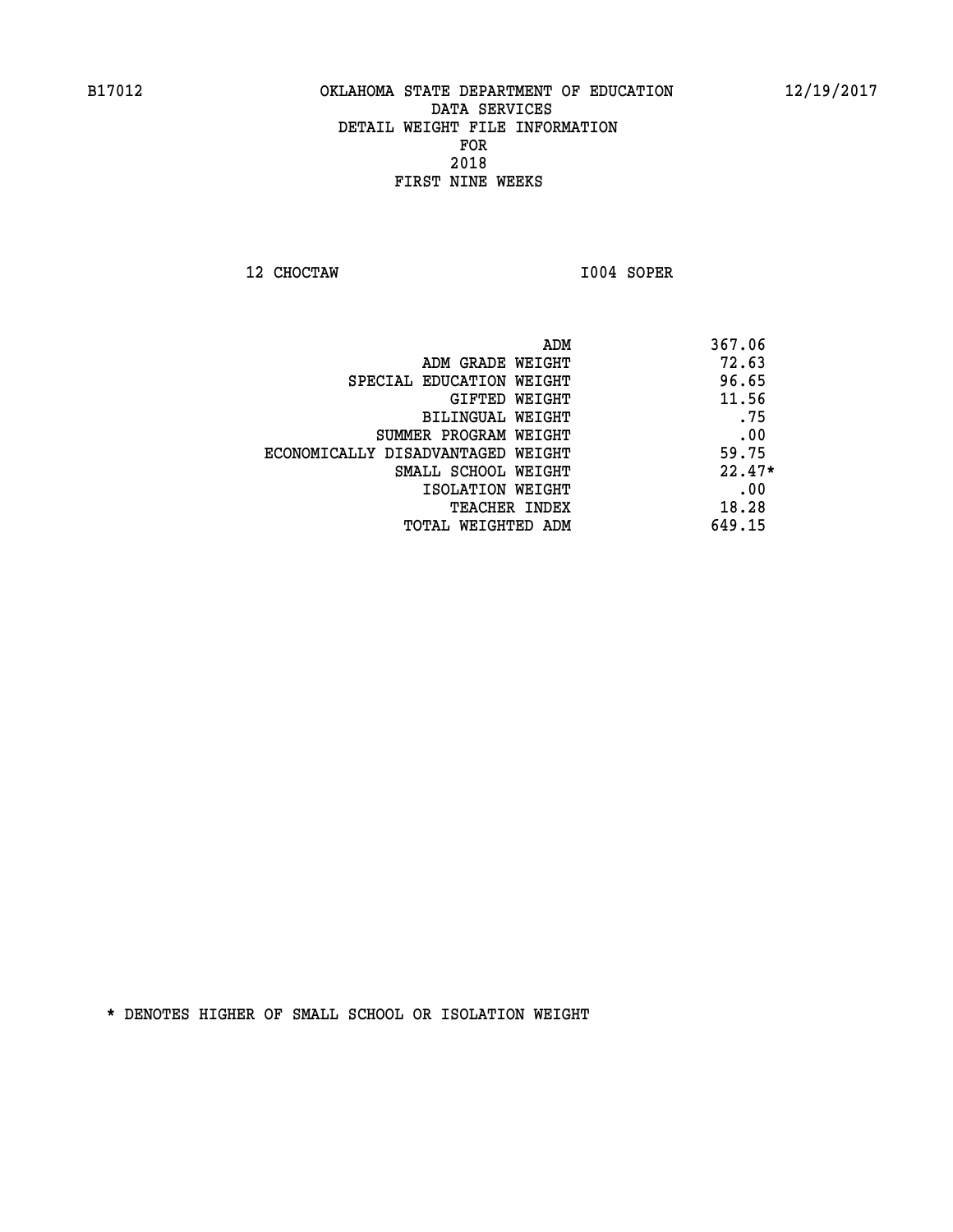**12 CHOCTAW I039 HUGO** 

|                                   | 1,222.25<br>ADM |
|-----------------------------------|-----------------|
| ADM GRADE WEIGHT                  | 245.10          |
| SPECIAL EDUCATION WEIGHT          | 315.65          |
| GIFTED WEIGHT                     | 31.62           |
| BILINGUAL WEIGHT                  | 7.00            |
| SUMMER PROGRAM WEIGHT             | .00             |
| ECONOMICALLY DISADVANTAGED WEIGHT | 286.00          |
| SMALL SCHOOL WEIGHT               | $21.98*$        |
| ISOLATION WEIGHT                  | .00             |
| <b>TEACHER INDEX</b>              | .00             |
| TOTAL WEIGHTED ADM                | 2,129.60        |
|                                   |                 |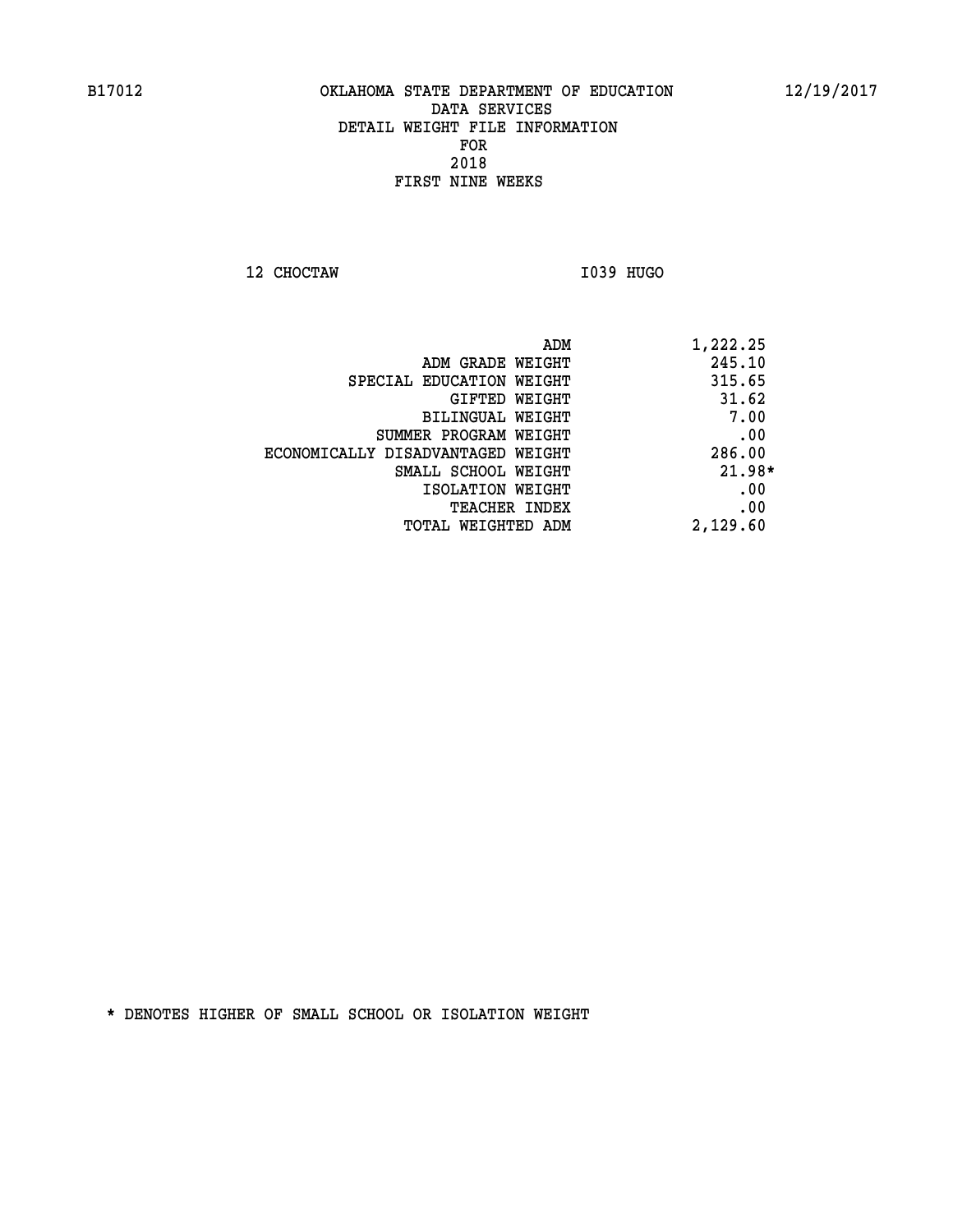**13 CIMARRON I002 BOISE CITY** 

|                                   | ADM | 254.93    |
|-----------------------------------|-----|-----------|
| ADM GRADE WEIGHT                  |     | 48.10     |
| SPECIAL EDUCATION WEIGHT          |     | 50.40     |
| GIFTED WEIGHT                     |     | 6.46      |
| BILINGUAL WEIGHT                  |     | 12.00     |
| SUMMER PROGRAM WEIGHT             |     | 1.20      |
| ECONOMICALLY DISADVANTAGED WEIGHT |     | 49.50     |
| SMALL SCHOOL WEIGHT               |     | 26.42     |
| ISOLATION WEIGHT                  |     | $150.41*$ |
| TEACHER INDEX                     |     | 4.76      |
| TOTAL WEIGHTED ADM                |     | 577.76    |
|                                   |     |           |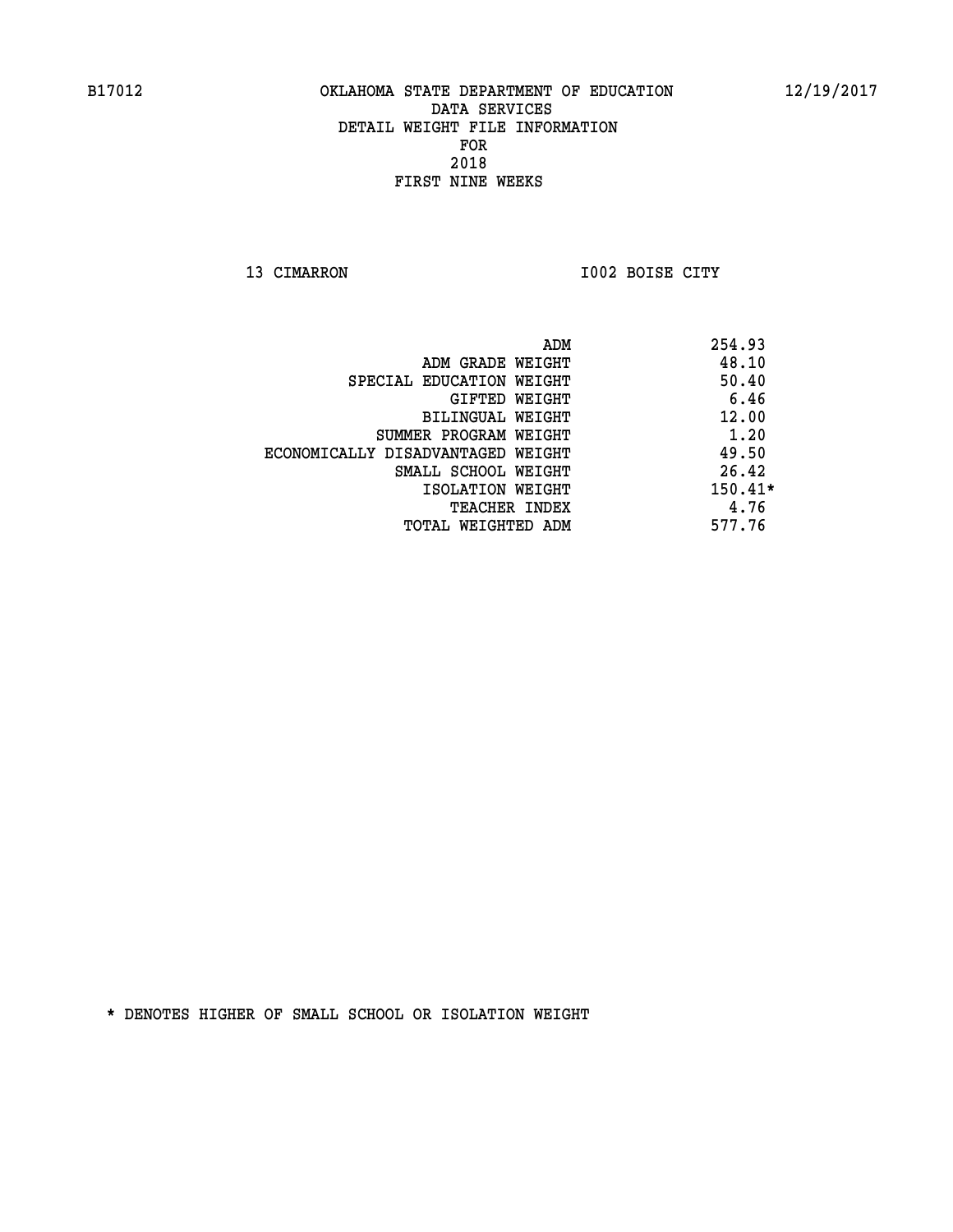13 CIMARRON 1010 FELT

| 85.16     |
|-----------|
| 16.43     |
| 10.50     |
| 3.06      |
| 4.25      |
| .00       |
| 10.00     |
| 14.29     |
| $101.34*$ |
| .00       |
| 230.74    |
|           |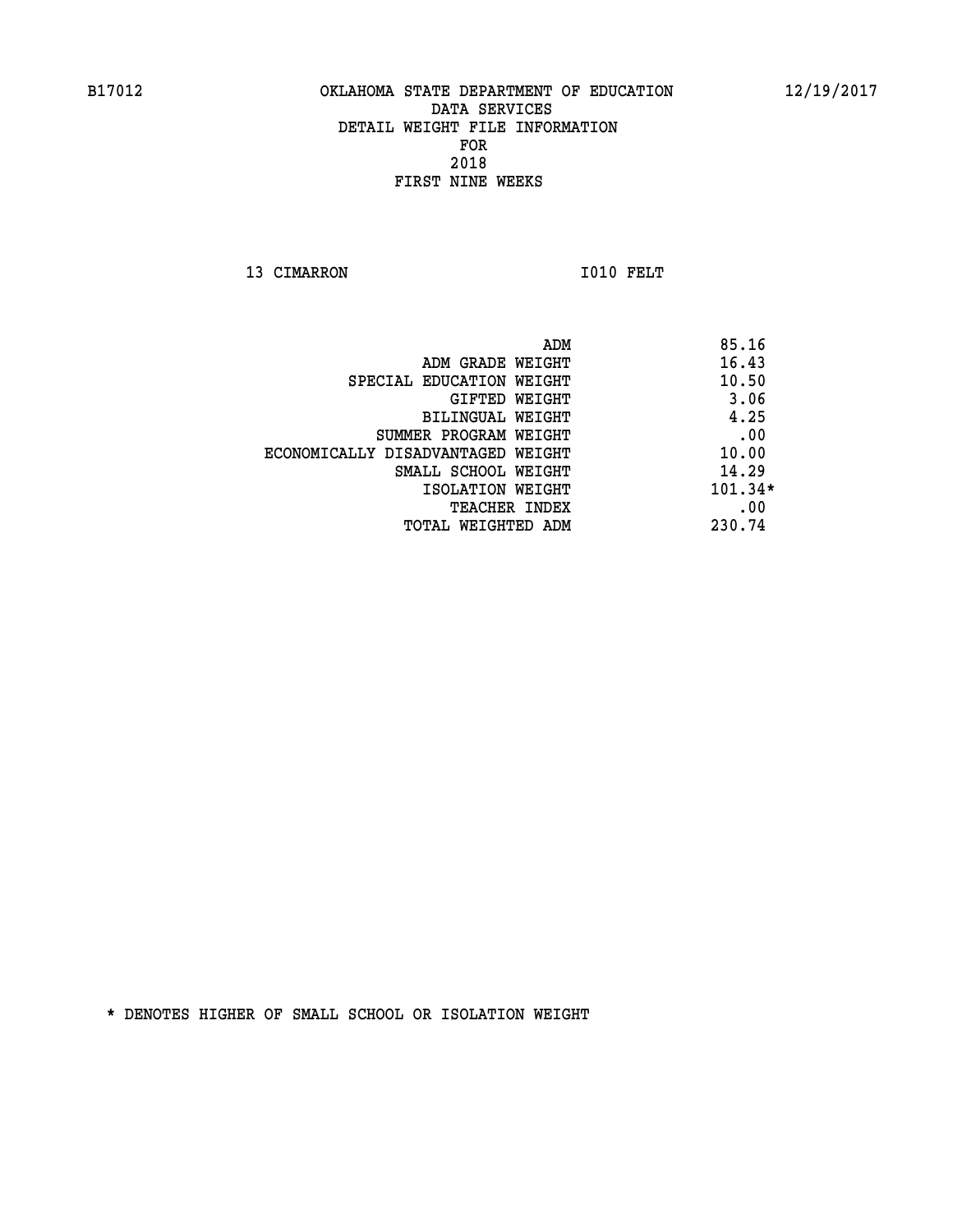13 CIMARRON 1011 KEYES

| ADM                               | 55.77    |
|-----------------------------------|----------|
| ADM GRADE WEIGHT                  | 10.69    |
| SPECIAL EDUCATION WEIGHT          | 1.75     |
| <b>GIFTED WEIGHT</b>              | 1.02     |
| BILINGUAL WEIGHT                  | 1.25     |
| SUMMER PROGRAM WEIGHT             | .00      |
| ECONOMICALLY DISADVANTAGED WEIGHT | 10.25    |
| SMALL SCHOOL WEIGHT               | 9.98     |
| ISOLATION WEIGHT                  | $69.71*$ |
| <b>TEACHER INDEX</b>              | .00      |
| TOTAL WEIGHTED ADM                | 150.44   |
|                                   |          |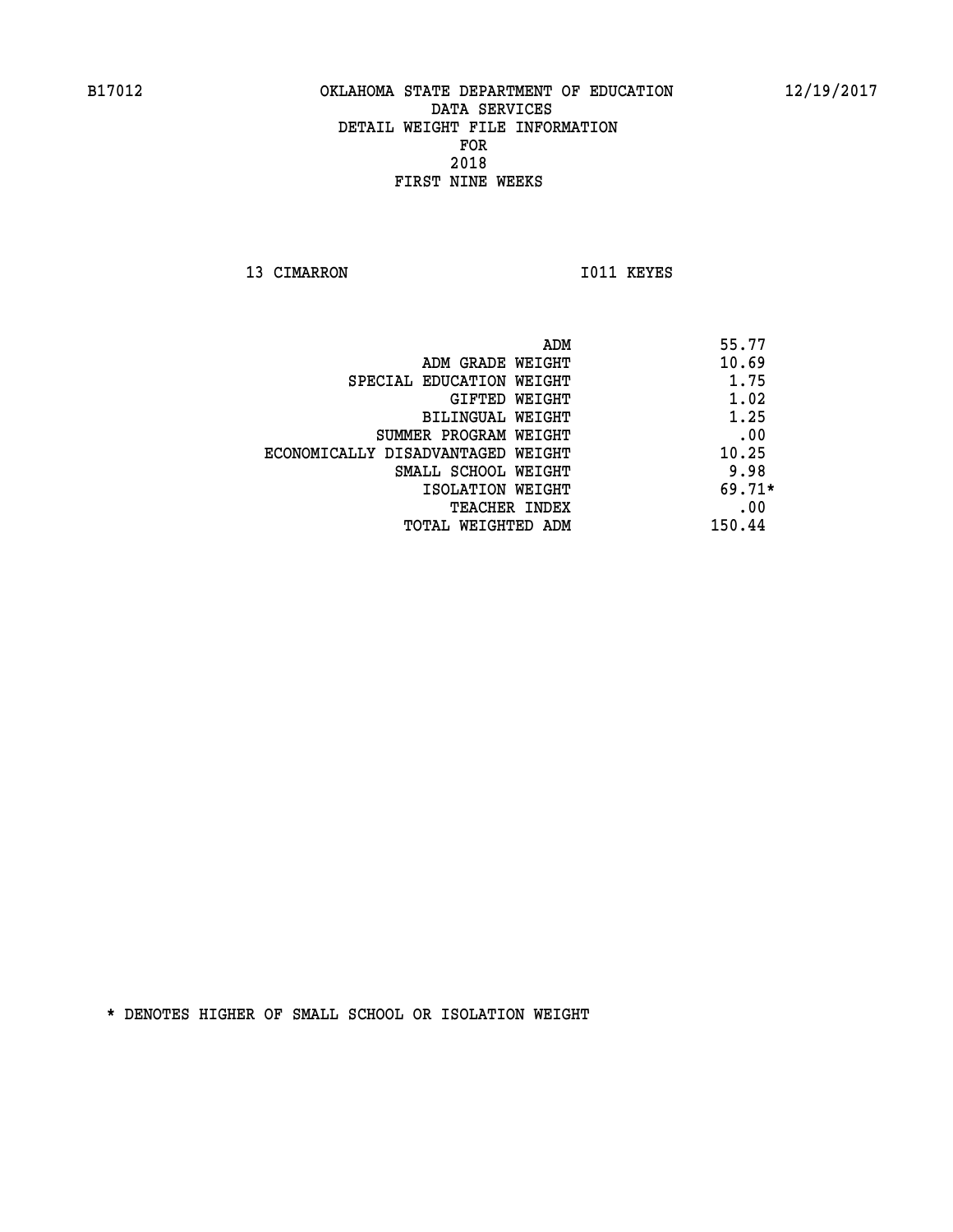**14 CLEVELAND C016 ROBIN HILL** 

|                                   | 334.03<br>ADM |
|-----------------------------------|---------------|
| ADM GRADE WEIGHT                  | 69.07         |
| SPECIAL EDUCATION WEIGHT          | 47.90         |
| GIFTED WEIGHT                     | 12.58         |
| <b>BILINGUAL WEIGHT</b>           | 1.75          |
| SUMMER PROGRAM WEIGHT             | 1.20          |
| ECONOMICALLY DISADVANTAGED WEIGHT | 31.50         |
| SMALL SCHOOL WEIGHT               | $24.62*$      |
| ISOLATION WEIGHT                  | .00           |
| <b>TEACHER INDEX</b>              | .00           |
| TOTAL WEIGHTED ADM                | 522.65        |
|                                   |               |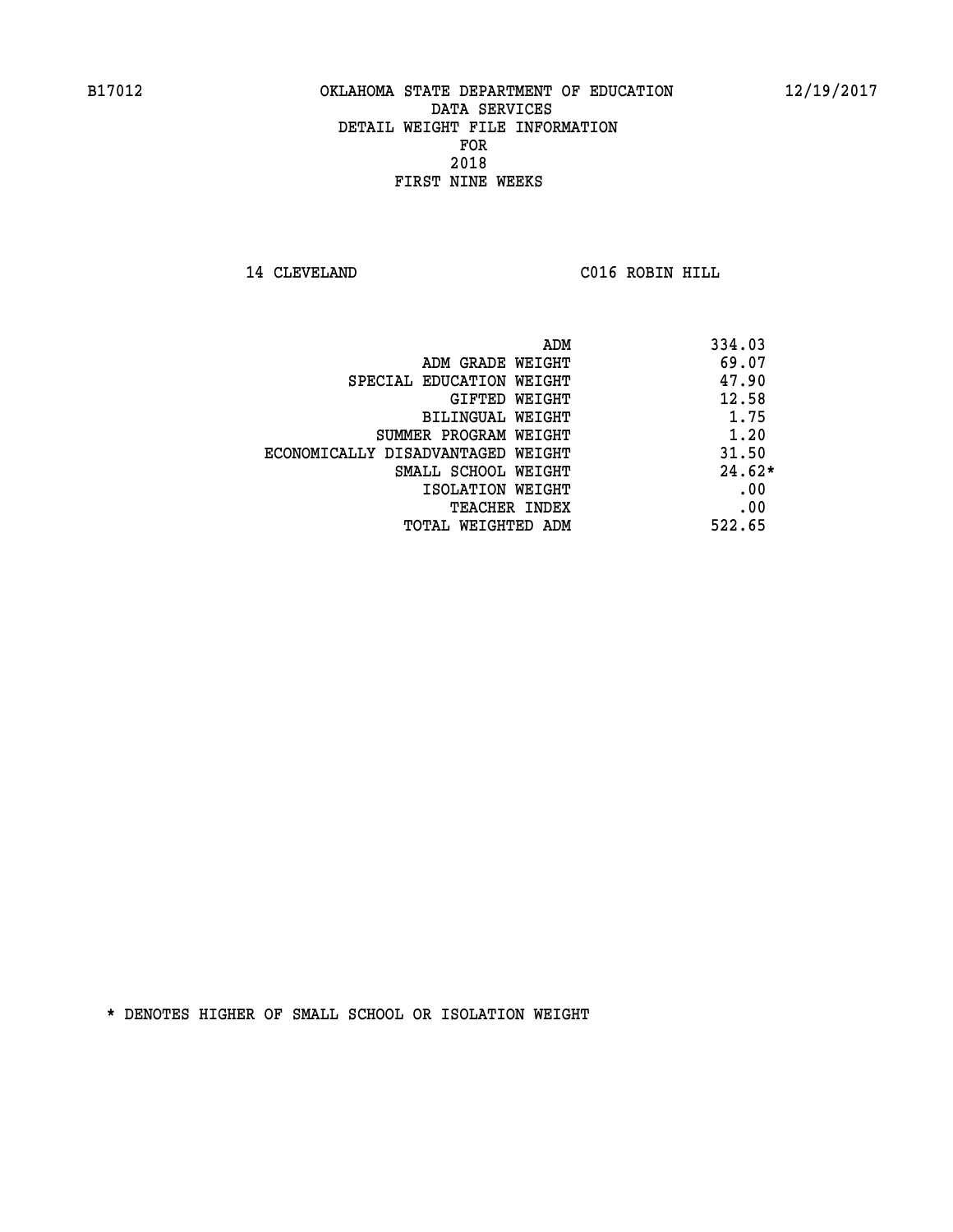**14 CLEVELAND I002 MOORE** 

| ADM                               | 24,604.18 |
|-----------------------------------|-----------|
| ADM GRADE WEIGHT                  | 4,167.64  |
| SPECIAL EDUCATION WEIGHT          | 4,932.60  |
| GIFTED WEIGHT                     | 1,364.42  |
| BILINGUAL WEIGHT                  | 460.25    |
| SUMMER PROGRAM WEIGHT             | 32.40     |
| ECONOMICALLY DISADVANTAGED WEIGHT | 2,823.00  |
| SMALL SCHOOL WEIGHT               | .00       |
| ISOLATION WEIGHT                  | .00       |
| <b>TEACHER INDEX</b>              | 123.22    |
| TOTAL WEIGHTED ADM                | 38,507.71 |
|                                   |           |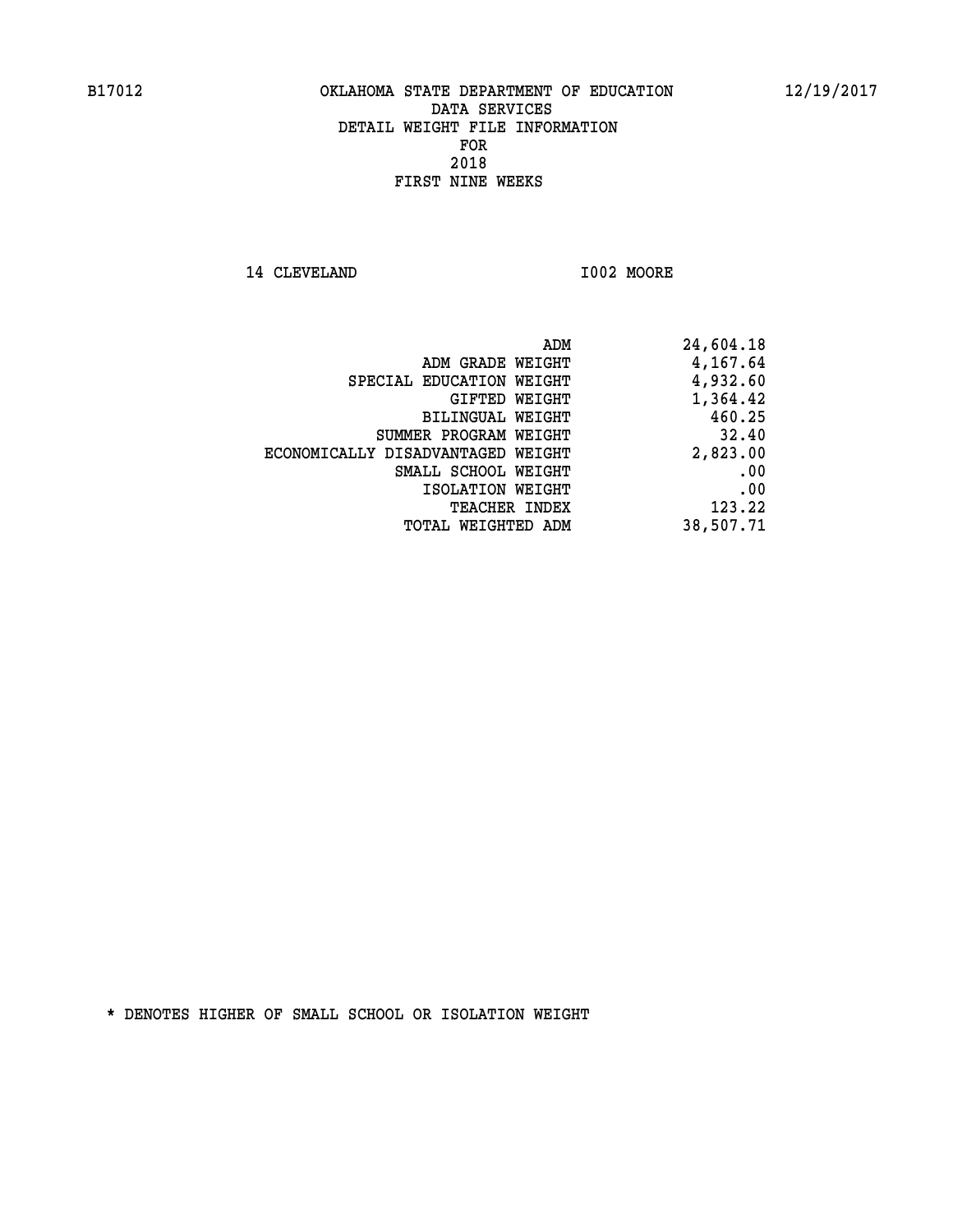14 CLEVELAND 1029 NORMAN

| 16,050.85  |
|------------|
| 2,945.70   |
| 3,346.20   |
| 1,430.04   |
| 355.50     |
| 20.40      |
| 1,999.00   |
| .00        |
| .00        |
| .00        |
| 26, 147.69 |
|            |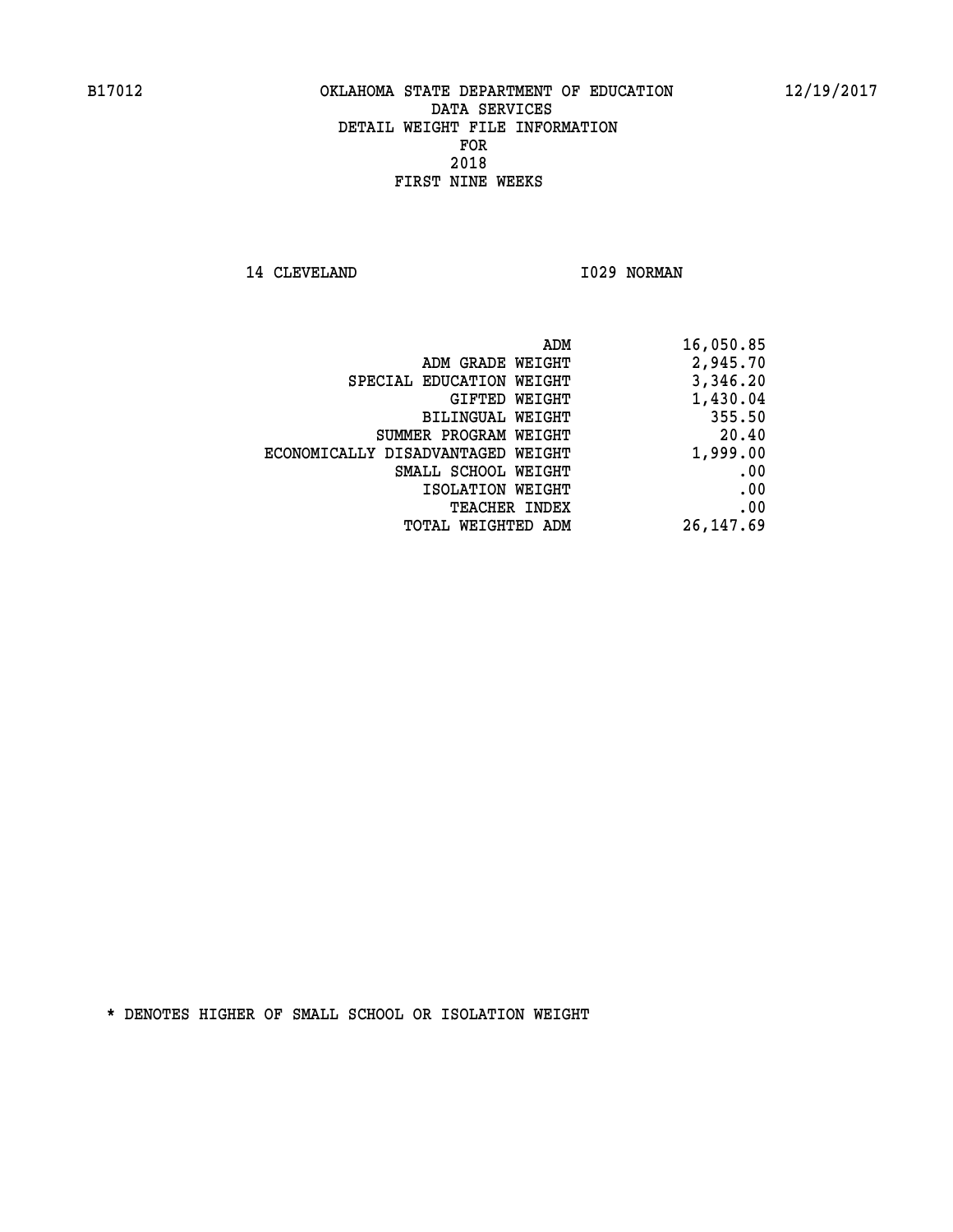**14 CLEVELAND I040 NOBLE** 

| 2,867.54 |
|----------|
| 539.11   |
| 389.35   |
| 127.16   |
| 9.00     |
| .00      |
| 470.75   |
| .00      |
| .00      |
| 150.83   |
| 4,553.74 |
|          |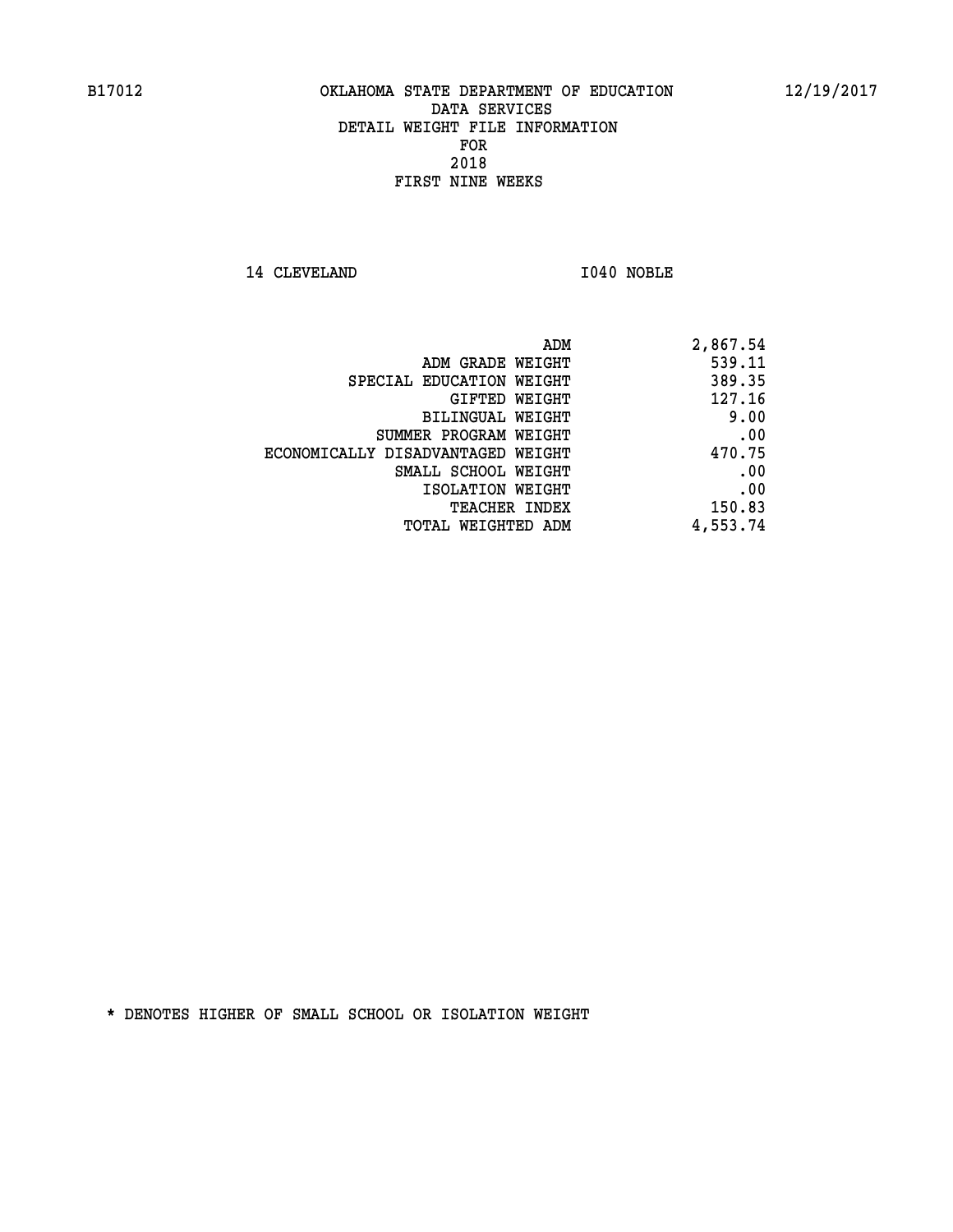14 CLEVELAND 1057 LEXINGTON

| ADM                               | 1,035.27 |
|-----------------------------------|----------|
| ADM GRADE WEIGHT                  | 187.91   |
| SPECIAL EDUCATION WEIGHT          | 129.50   |
| GIFTED WEIGHT                     | 29.92    |
| BILINGUAL WEIGHT                  | 17.50    |
| SUMMER PROGRAM WEIGHT             | 2.40     |
| ECONOMICALLY DISADVANTAGED WEIGHT | 172.50   |
| SMALL SCHOOL WEIGHT               | .00      |
| ISOLATION WEIGHT                  | .00      |
| <b>TEACHER INDEX</b>              | .00      |
| TOTAL WEIGHTED ADM                | 1,575.00 |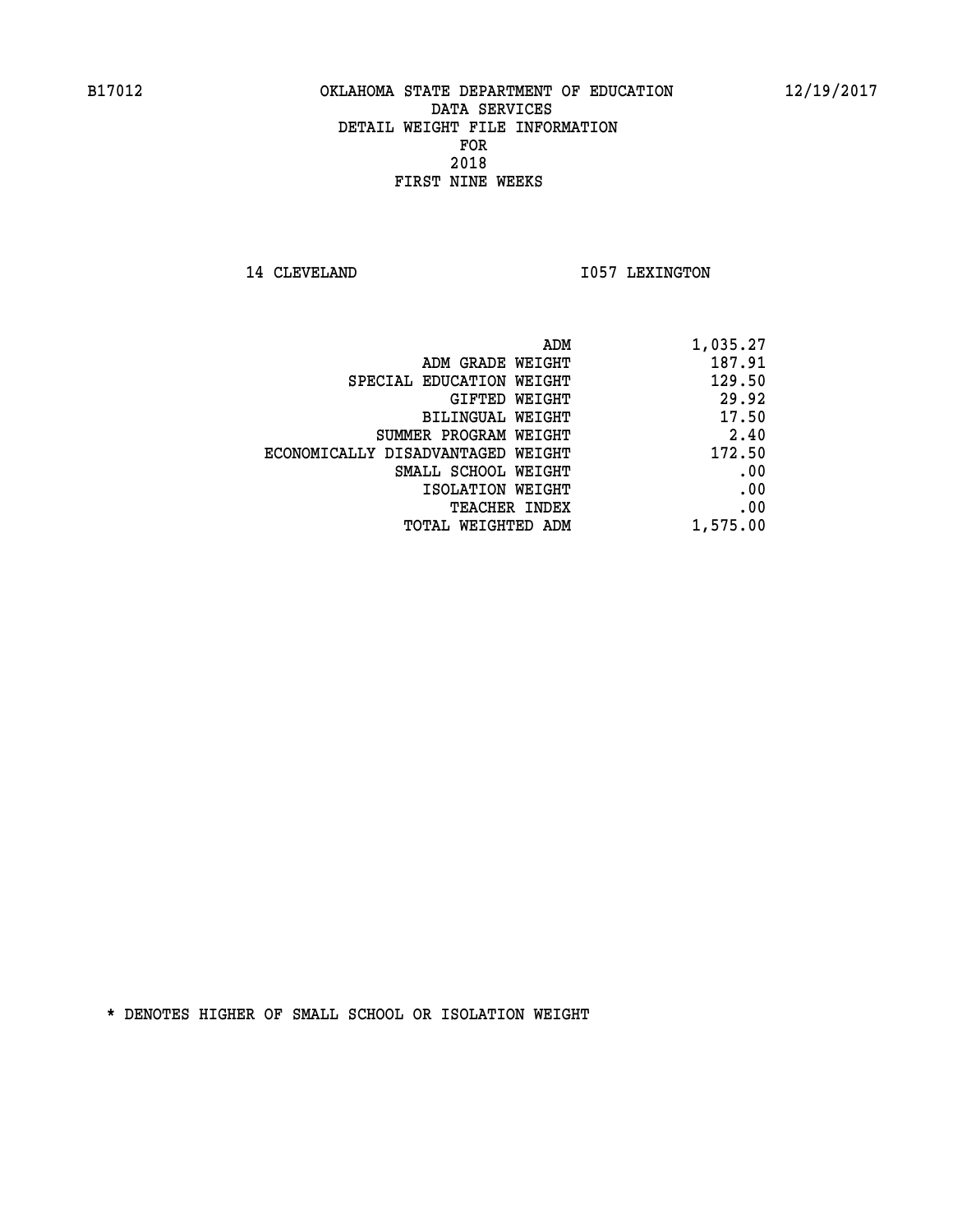**14 CLEVELAND 1070 LITTLE AXE** 

| 1,311.99 | ADM                               |
|----------|-----------------------------------|
| 254.60   | ADM GRADE WEIGHT                  |
| 268.25   | SPECIAL EDUCATION WEIGHT          |
| 40.80    | <b>GIFTED WEIGHT</b>              |
| 11.00    | BILINGUAL WEIGHT                  |
| .00      | SUMMER PROGRAM WEIGHT             |
| 248.25   | ECONOMICALLY DISADVANTAGED WEIGHT |
| .00      | SMALL SCHOOL WEIGHT               |
| .00      | ISOLATION WEIGHT                  |
| .00      | <b>TEACHER INDEX</b>              |
| 2,134.89 | TOTAL WEIGHTED ADM                |
|          |                                   |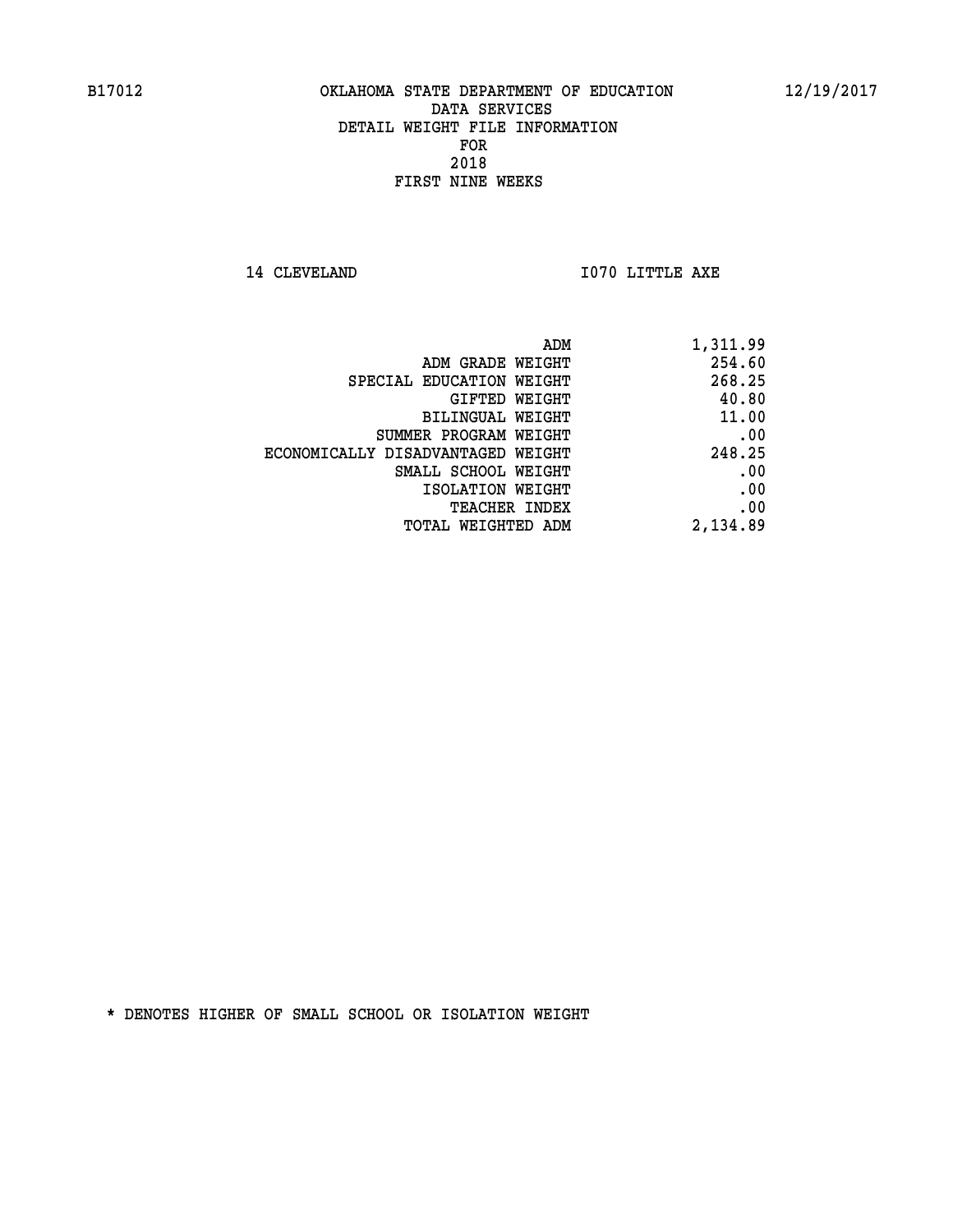**15 COAL COAL COAL COAL COAL COTTONWOOD** 

| ADM                               | 177.97   |
|-----------------------------------|----------|
| ADM GRADE WEIGHT                  | 39.06    |
| SPECIAL EDUCATION WEIGHT          | 112.05   |
| GIFTED WEIGHT                     | 5.78     |
| BILINGUAL WEIGHT                  | .00      |
| SUMMER PROGRAM WEIGHT             | .00      |
| ECONOMICALLY DISADVANTAGED WEIGHT | 32.00    |
| SMALL SCHOOL WEIGHT               | $23.62*$ |
| ISOLATION WEIGHT                  | .00      |
| <b>TEACHER INDEX</b>              | 9.54     |
| TOTAL WEIGHTED ADM                | 400.02   |
|                                   |          |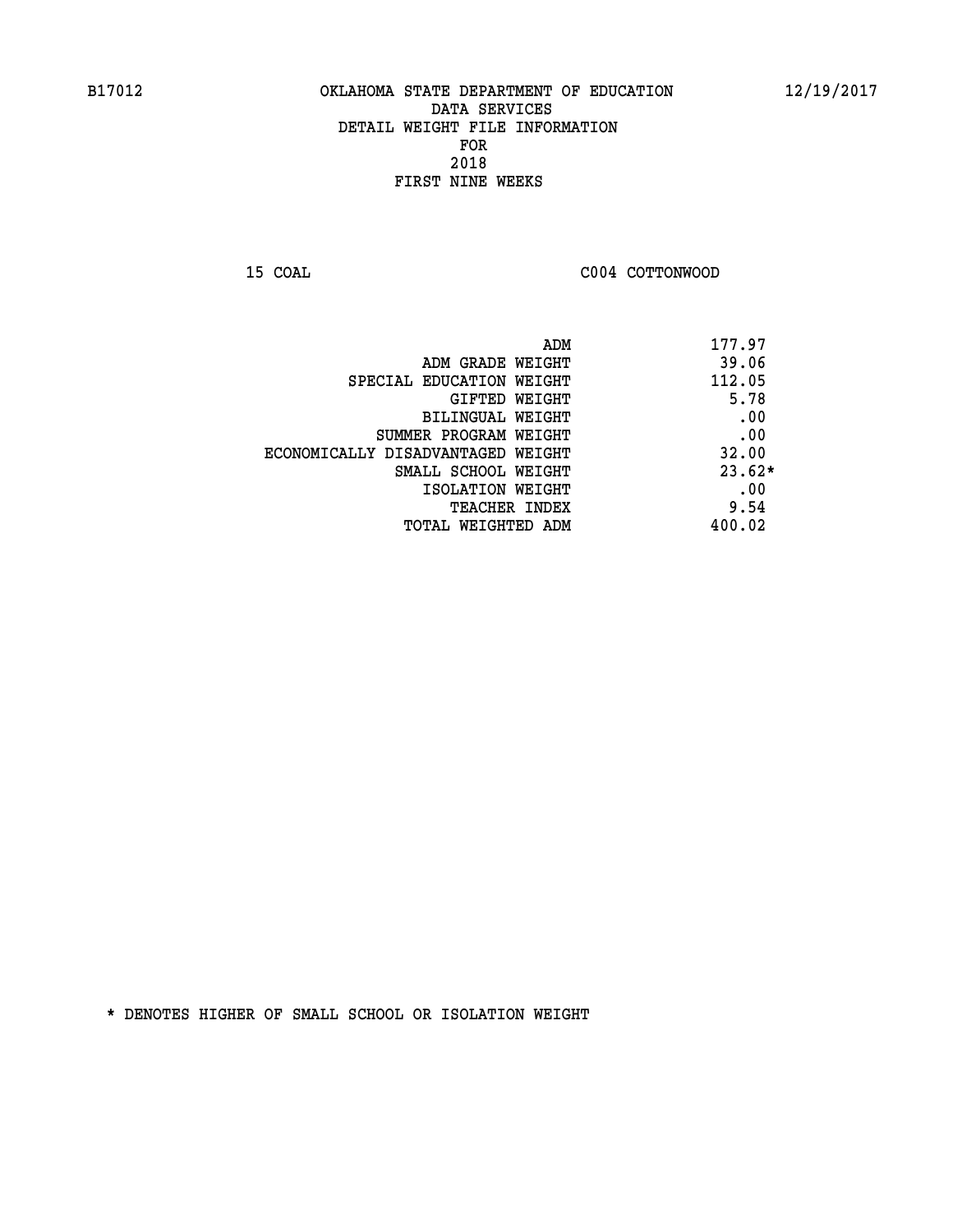**15 COAL 15 COAL I001 COALGATE** 

|                                   | ADM | 651.95   |
|-----------------------------------|-----|----------|
| ADM GRADE WEIGHT                  |     | 122.02   |
| SPECIAL EDUCATION WEIGHT          |     | 193.30   |
| GIFTED WEIGHT                     |     | 20.06    |
| BILINGUAL WEIGHT                  |     | .00      |
| SUMMER PROGRAM WEIGHT             |     | .00      |
| ECONOMICALLY DISADVANTAGED WEIGHT |     | 114.25   |
| SMALL SCHOOL WEIGHT               |     | .00      |
| ISOLATION WEIGHT                  |     | 202.10*  |
| <b>TEACHER INDEX</b>              |     | 60.40    |
| TOTAL WEIGHTED ADM                |     | 1,364.08 |
|                                   |     |          |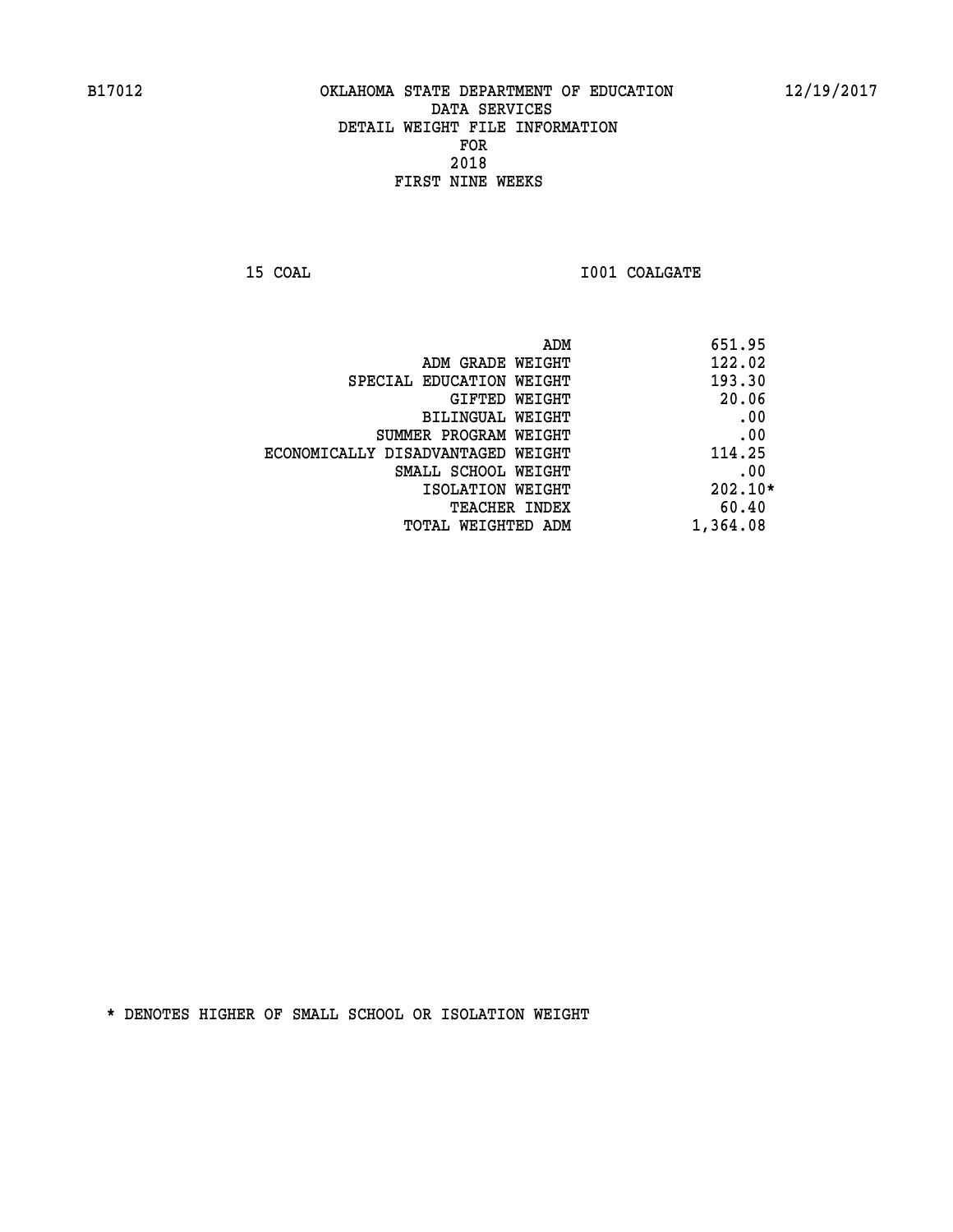**15 COAL I002 TUPELO** 

|                                   | 257.19<br>ADM |
|-----------------------------------|---------------|
| ADM GRADE WEIGHT                  | 49.97         |
| SPECIAL EDUCATION WEIGHT          | 99.85         |
| GIFTED WEIGHT                     | 8.50          |
| BILINGUAL WEIGHT                  | .00           |
| SUMMER PROGRAM WEIGHT             | .00           |
| ECONOMICALLY DISADVANTAGED WEIGHT | 54.75         |
| SMALL SCHOOL WEIGHT               | $26.43*$      |
| ISOLATION WEIGHT                  | .00           |
| TEACHER INDEX                     | 27.18         |
| TOTAL WEIGHTED ADM                | 523.87        |
|                                   |               |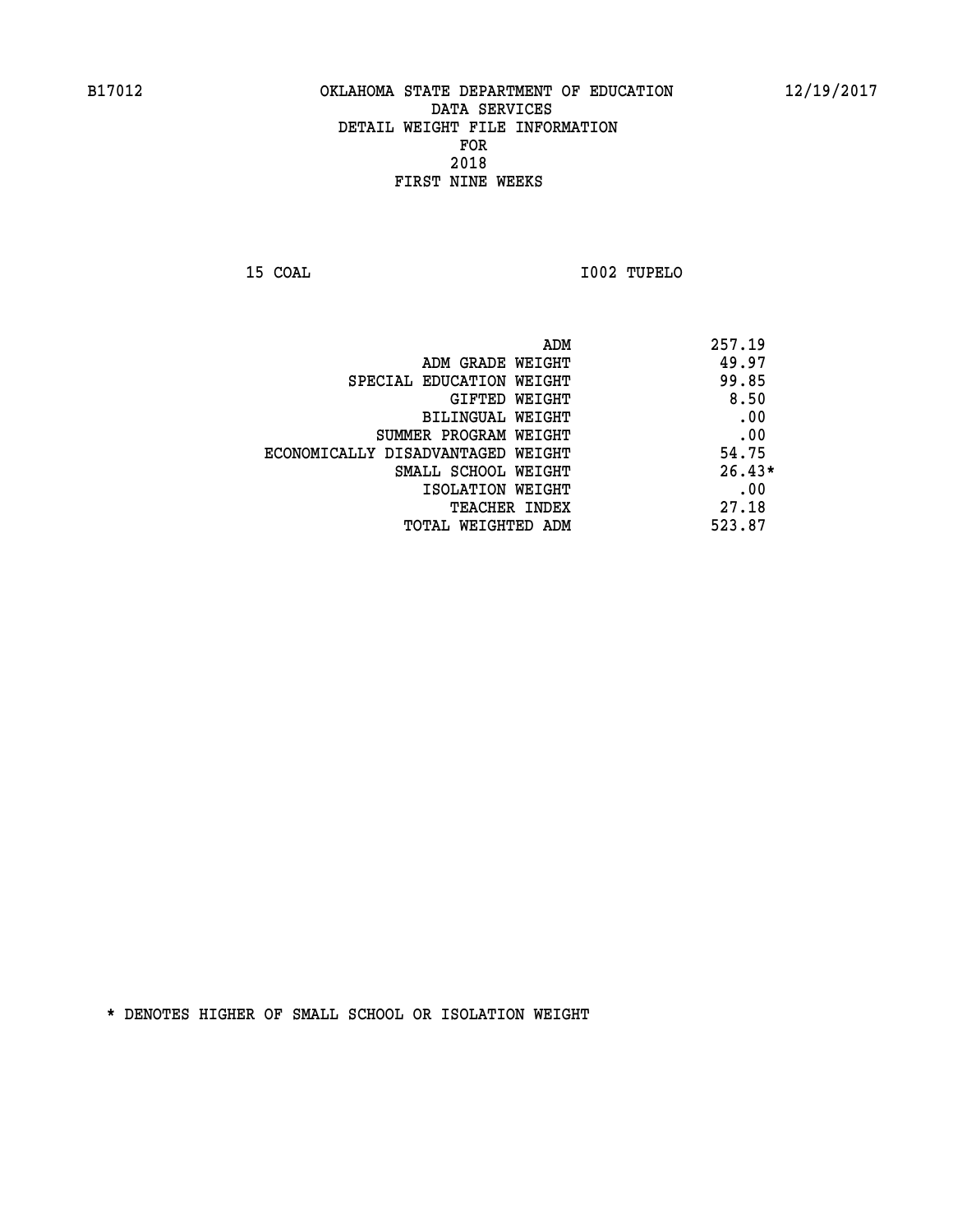16 COMANCHE C048 FLOWER MOUND

| ADM                               | 344.34   |
|-----------------------------------|----------|
| ADM GRADE WEIGHT                  | 79.92    |
| SPECIAL EDUCATION WEIGHT          | 62.00    |
| <b>GIFTED WEIGHT</b>              | 7.48     |
| <b>BILINGUAL WEIGHT</b>           | .25      |
| SUMMER PROGRAM WEIGHT             | .00      |
| ECONOMICALLY DISADVANTAGED WEIGHT | 34.75    |
| SMALL SCHOOL WEIGHT               | $24.04*$ |
| ISOLATION WEIGHT                  | .00      |
| <b>TEACHER INDEX</b>              | 8.40     |
| TOTAL WEIGHTED ADM                | 561.18   |
|                                   |          |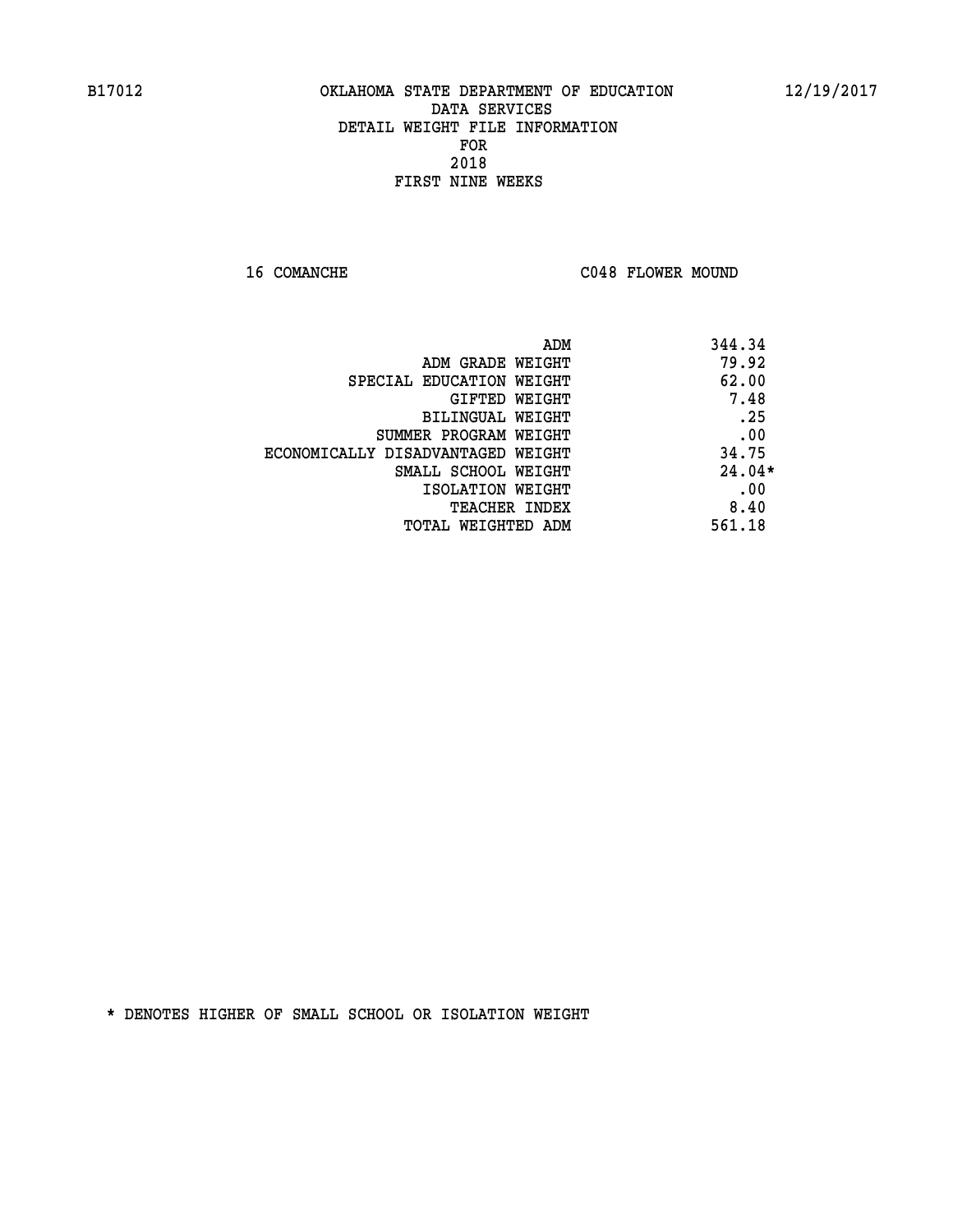**16 COMANCHE C049 BISHOP** 

| 569.85 |
|--------|
| 123.54 |
| 63.40  |
| 23.80  |
| 13.00  |
| .00    |
| 92.75  |
| .00    |
| .00    |
| 1.89   |
| 888.23 |
|        |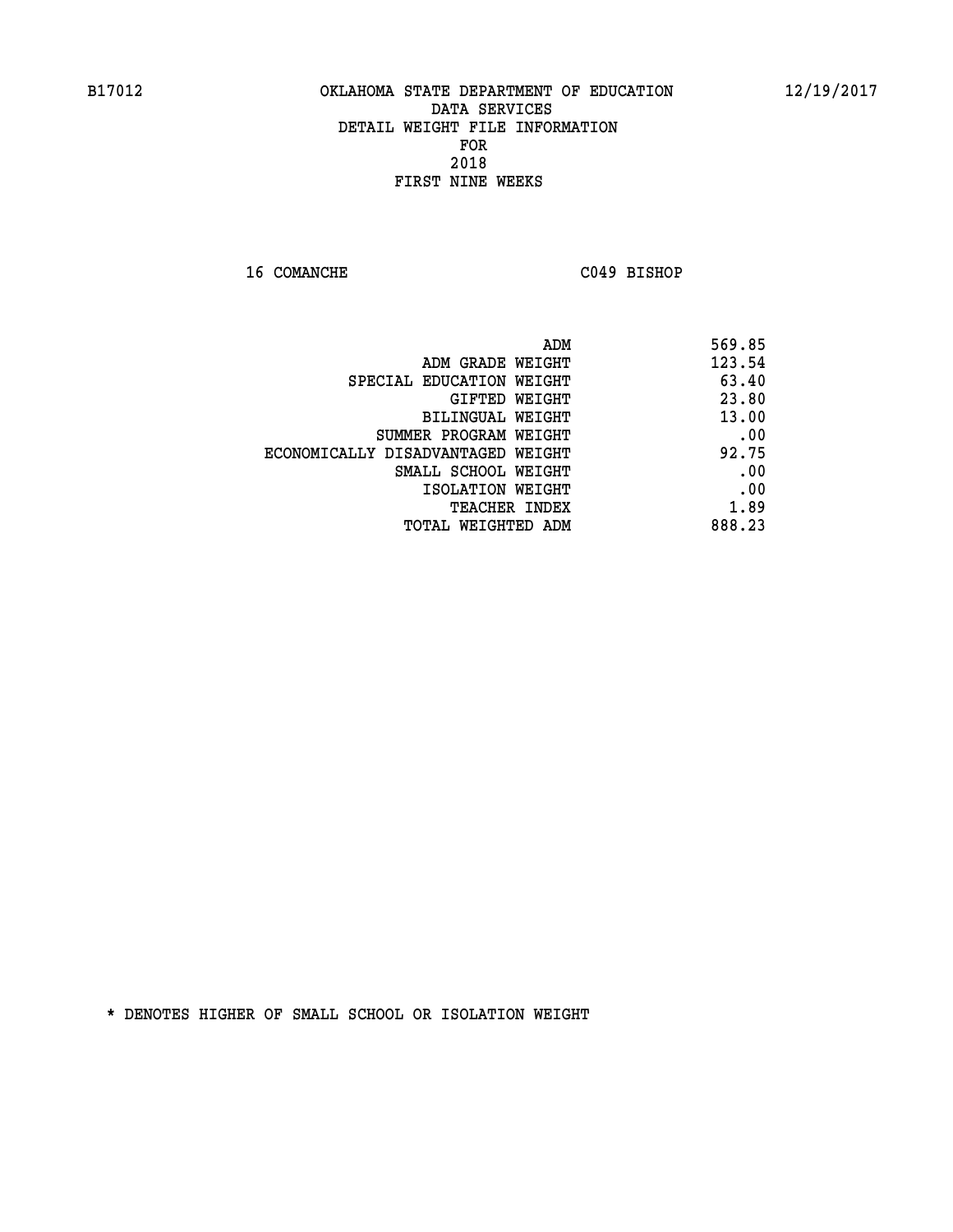**16 COMANCHE 1001 CACHE** 

| ADM                               | 1,994.56 |
|-----------------------------------|----------|
| ADM GRADE WEIGHT                  | 389.64   |
| SPECIAL EDUCATION WEIGHT          | 337.75   |
| GIFTED WEIGHT                     | 46.92    |
| BILINGUAL WEIGHT                  | 7.00     |
| SUMMER PROGRAM WEIGHT             | 6.00     |
| ECONOMICALLY DISADVANTAGED WEIGHT | 235.50   |
| SMALL SCHOOL WEIGHT               | .00      |
| ISOLATION WEIGHT                  | .00      |
| <b>TEACHER INDEX</b>              | 62.35    |
| TOTAL WEIGHTED ADM                | 3,079.72 |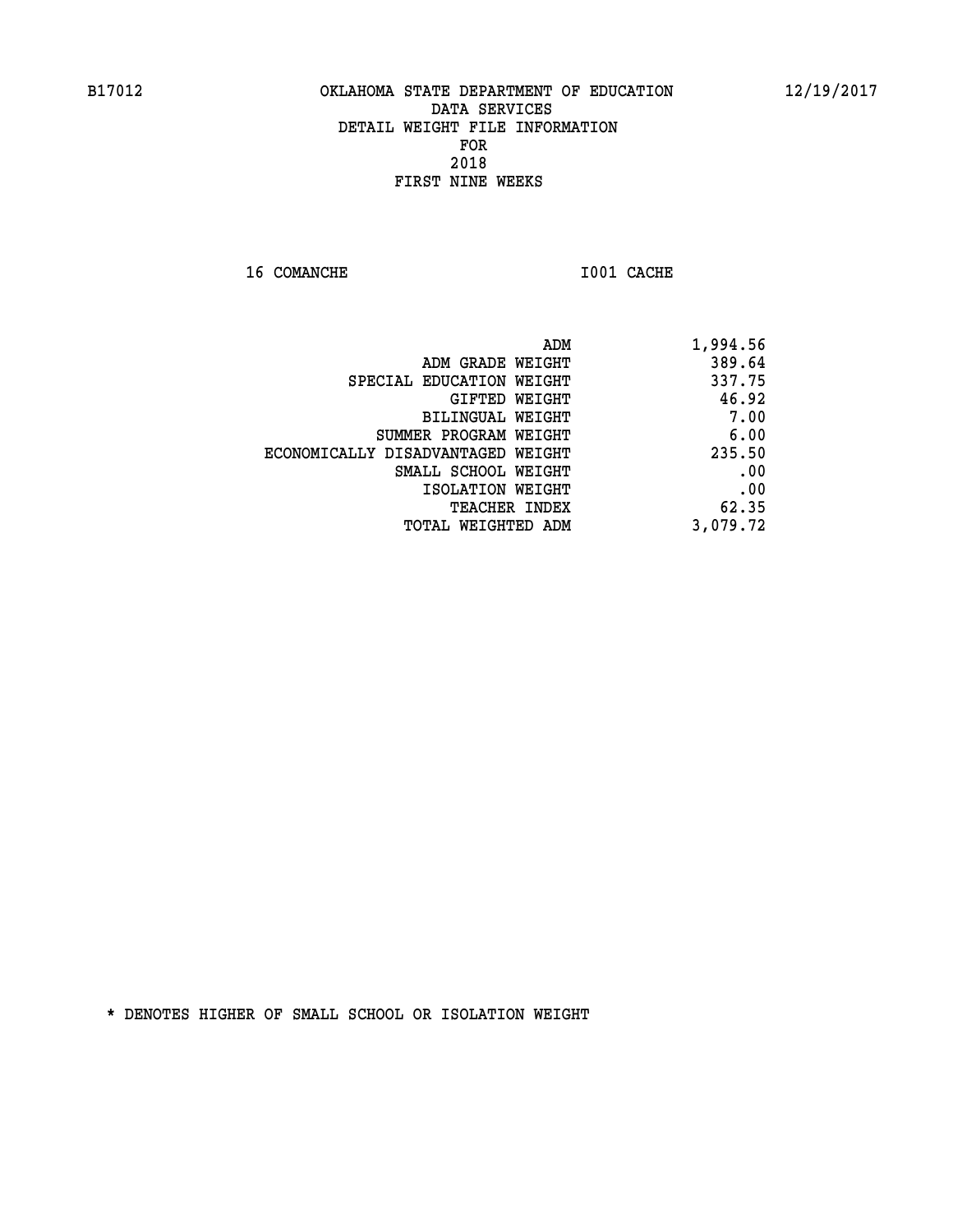**16 COMANCHE 1002 INDIAHOMA** 

|                                   | 194.00<br>ADM |
|-----------------------------------|---------------|
| ADM GRADE WEIGHT                  | 36.66         |
| SPECIAL EDUCATION WEIGHT          | 30.45         |
| GIFTED WEIGHT                     | 16.66         |
| BILINGUAL WEIGHT                  | 5.75          |
| SUMMER PROGRAM WEIGHT             | .00           |
| ECONOMICALLY DISADVANTAGED WEIGHT | 39.00         |
| SMALL SCHOOL WEIGHT               | $24.57*$      |
| ISOLATION WEIGHT                  | .00           |
| <b>TEACHER INDEX</b>              | 6.23          |
| TOTAL WEIGHTED ADM                | 353.32        |
|                                   |               |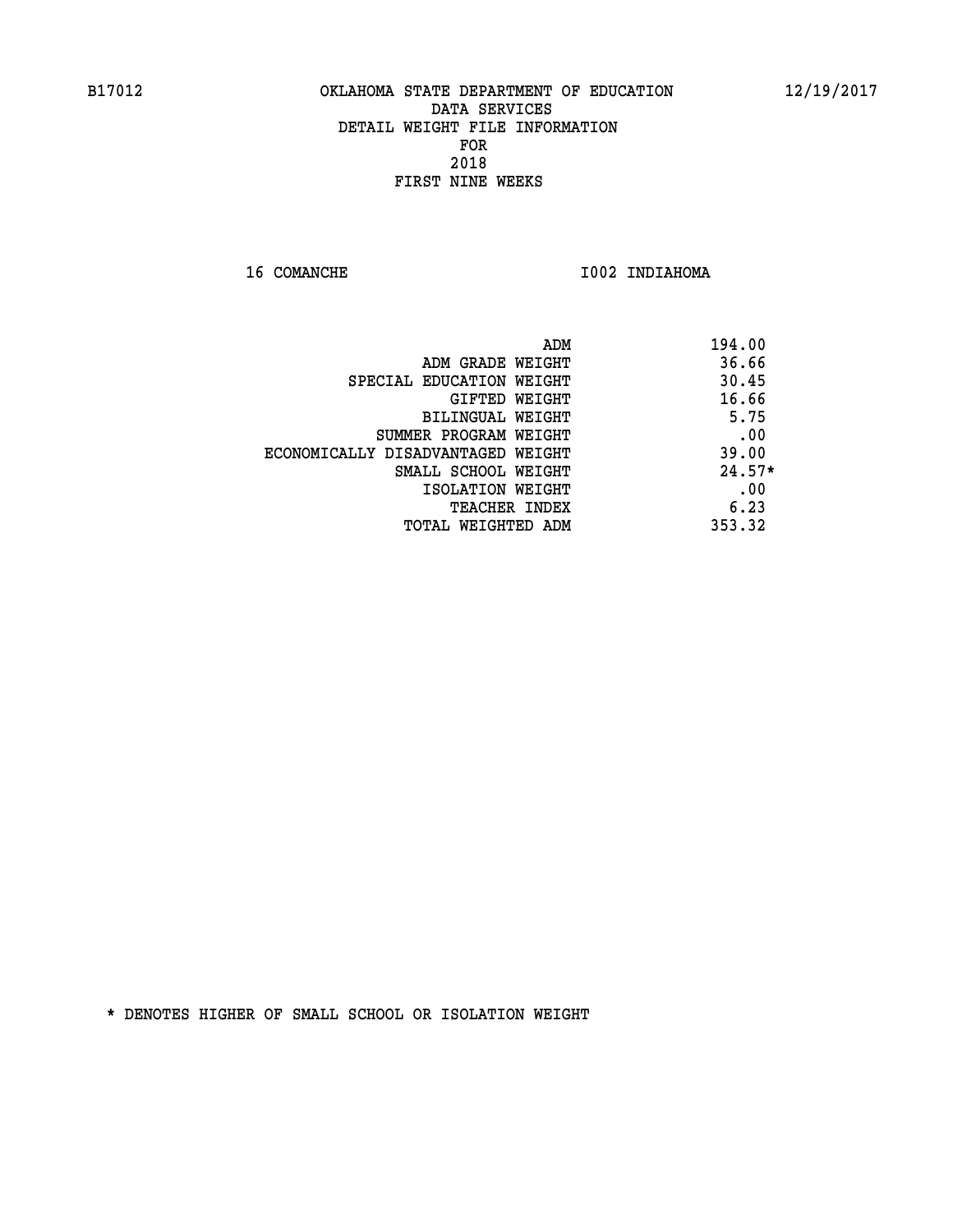**16 COMANCHE 1003 STERLING** 

| ADM                               | 388.24   |
|-----------------------------------|----------|
| ADM GRADE WEIGHT                  | 74.81    |
| SPECIAL EDUCATION WEIGHT          | 76.55    |
| <b>GIFTED WEIGHT</b>              | 17.34    |
| BILINGUAL WEIGHT                  | 2.50     |
| SUMMER PROGRAM WEIGHT             | .00      |
| ECONOMICALLY DISADVANTAGED WEIGHT | 43.50    |
| SMALL SCHOOL WEIGHT               | $20.66*$ |
| ISOLATION WEIGHT                  | .00      |
| <b>TEACHER INDEX</b>              | 4.36     |
| TOTAL WEIGHTED ADM                | 627.96   |
|                                   |          |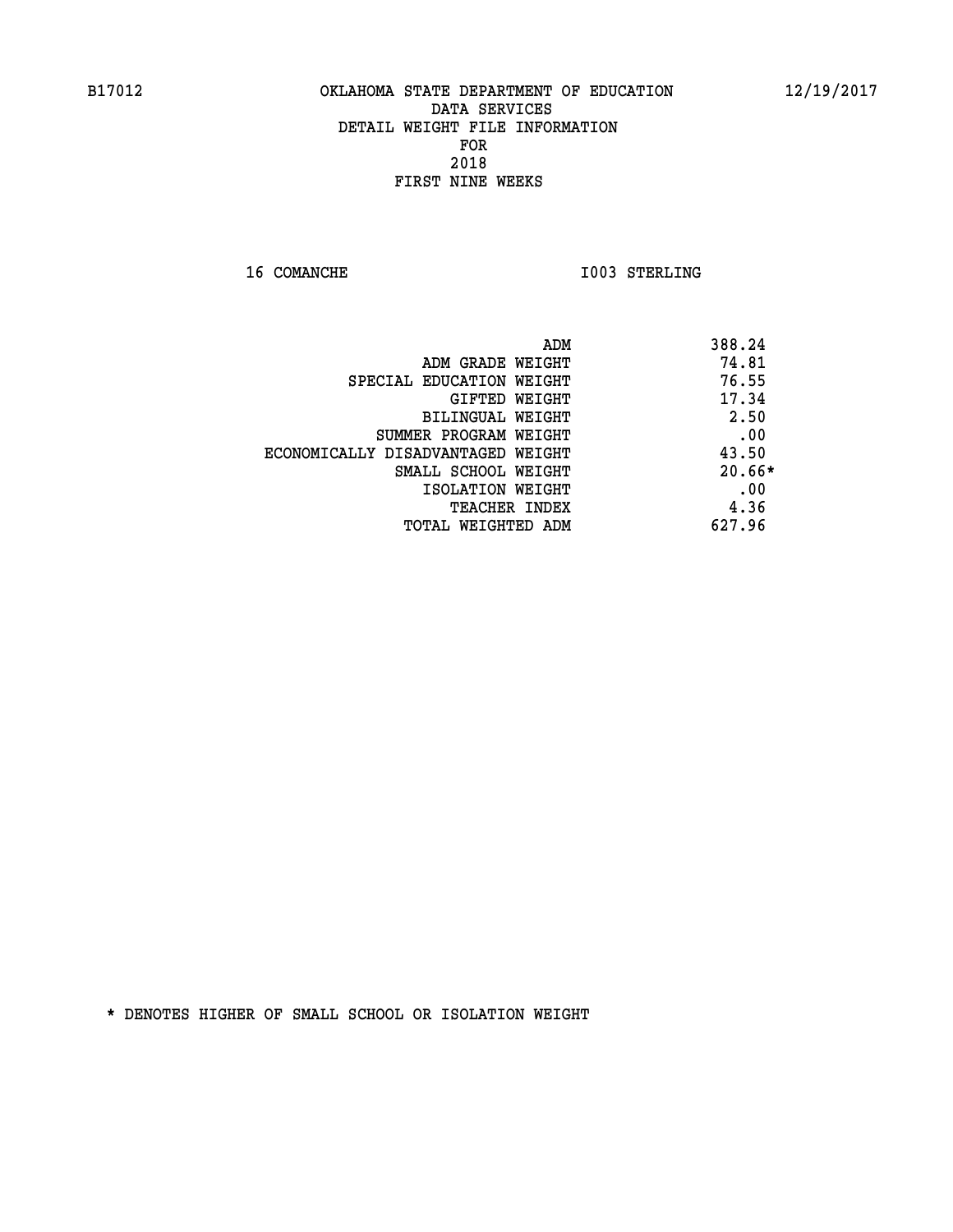**16 COMANCHE I004 GERONIMO** 

| ADM                               | 329.71   |
|-----------------------------------|----------|
| ADM GRADE WEIGHT                  | 65.64    |
| SPECIAL EDUCATION WEIGHT          | 50.20    |
| <b>GIFTED WEIGHT</b>              | 11.56    |
| BILINGUAL WEIGHT                  | 4.00     |
| SUMMER PROGRAM WEIGHT             | .00      |
| ECONOMICALLY DISADVANTAGED WEIGHT | 61.50    |
| SMALL SCHOOL WEIGHT               | $24.84*$ |
| ISOLATION WEIGHT                  | .00      |
| <b>TEACHER INDEX</b>              | .00      |
| TOTAL WEIGHTED ADM                | 547.45   |
|                                   |          |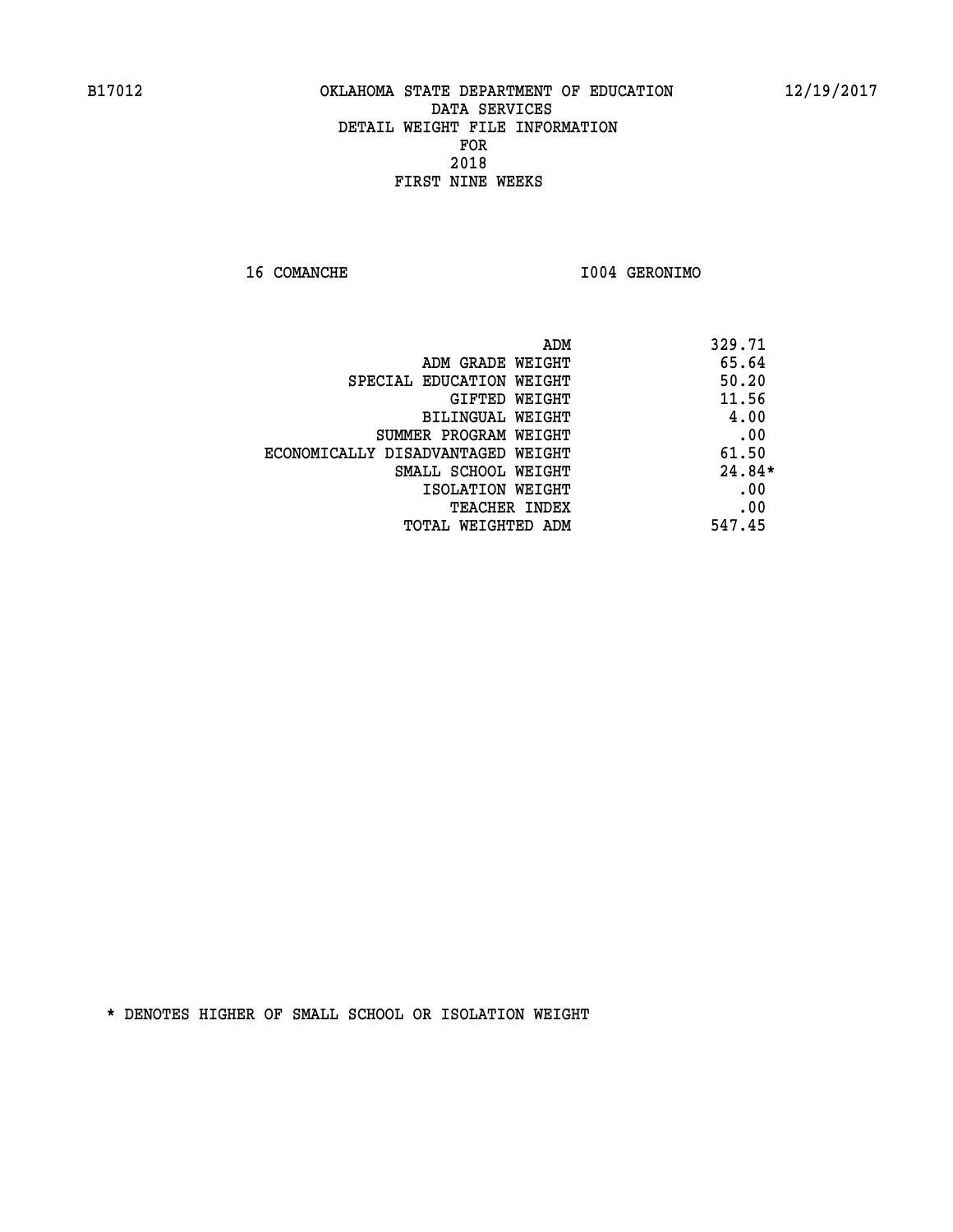**16 COMANCHE 1008 LAWTON** 

| 13,995.50   |
|-------------|
| 2,785.73    |
| 3,300.10    |
| 386.58      |
| 272.50      |
| 13.20       |
| 2,428.75    |
| .00         |
| .00         |
| .00         |
| 23, 182. 36 |
|             |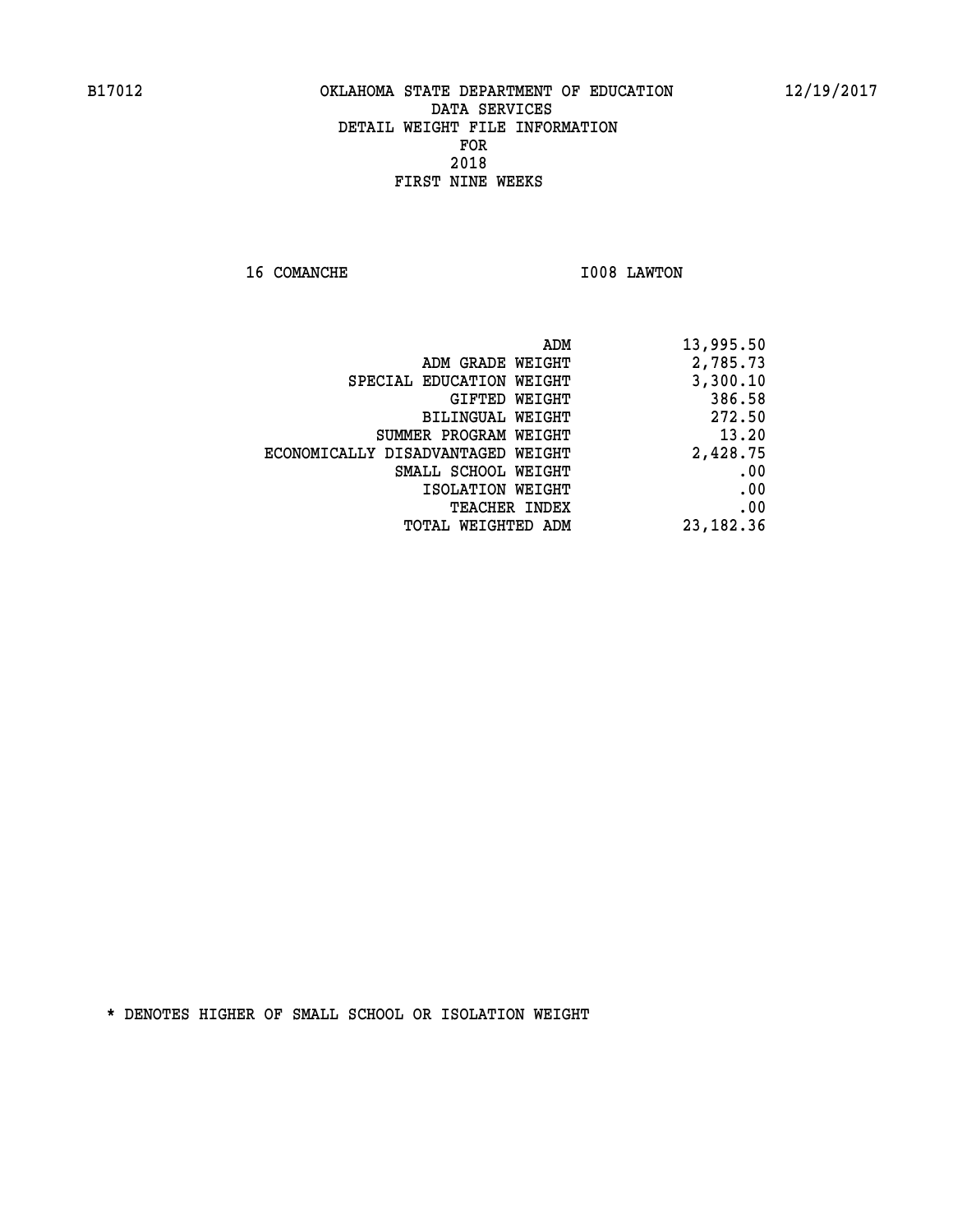16 COMANCHE 1009 FLETCHER

| ADM                               | 443.62   |
|-----------------------------------|----------|
| ADM GRADE WEIGHT                  | 89.27    |
| SPECIAL EDUCATION WEIGHT          | 62.55    |
| GIFTED WEIGHT                     | 15.64    |
| BILINGUAL WEIGHT                  | .00      |
| SUMMER PROGRAM WEIGHT             | .00      |
| ECONOMICALLY DISADVANTAGED WEIGHT | 65.00    |
| SMALL SCHOOL WEIGHT               | $14.32*$ |
| ISOLATION WEIGHT                  | .00      |
| <b>TEACHER INDEX</b>              | 12.32    |
| TOTAL WEIGHTED ADM                | 702.72   |
|                                   |          |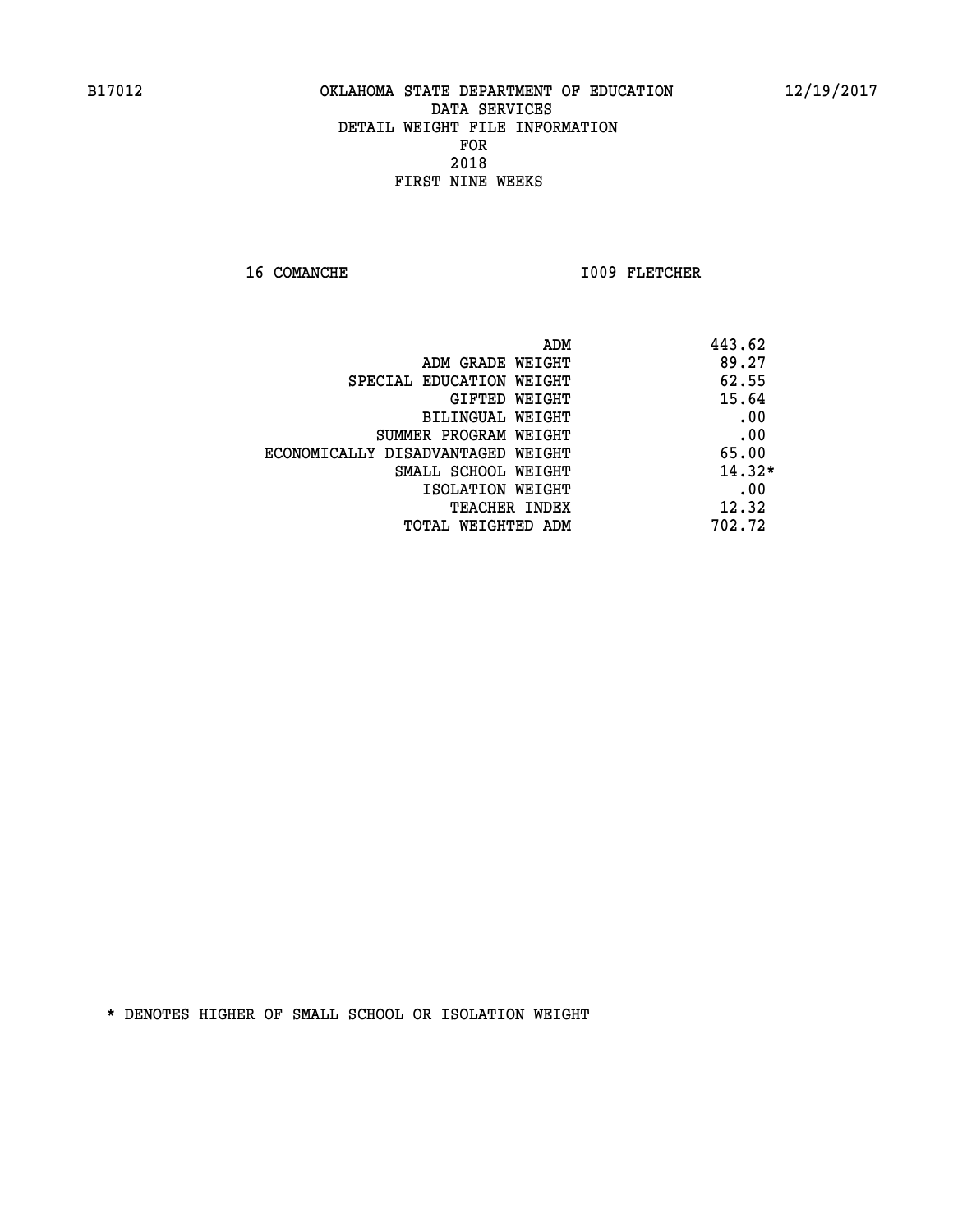16 COMANCHE 1016 ELGIN

|                                   | ADM<br>2,345.07 |  |
|-----------------------------------|-----------------|--|
| ADM GRADE WEIGHT                  | 452.17          |  |
| SPECIAL EDUCATION WEIGHT          | 352.20          |  |
| GIFTED WEIGHT                     | 154.70          |  |
| <b>BILINGUAL WEIGHT</b>           | 11.25           |  |
| SUMMER PROGRAM WEIGHT             | 1.20            |  |
| ECONOMICALLY DISADVANTAGED WEIGHT | 242.25          |  |
| SMALL SCHOOL WEIGHT               | .00             |  |
| ISOLATION WEIGHT                  | .00             |  |
| TEACHER INDEX                     | .00             |  |
| TOTAL WEIGHTED ADM                | 3,558.84        |  |
|                                   |                 |  |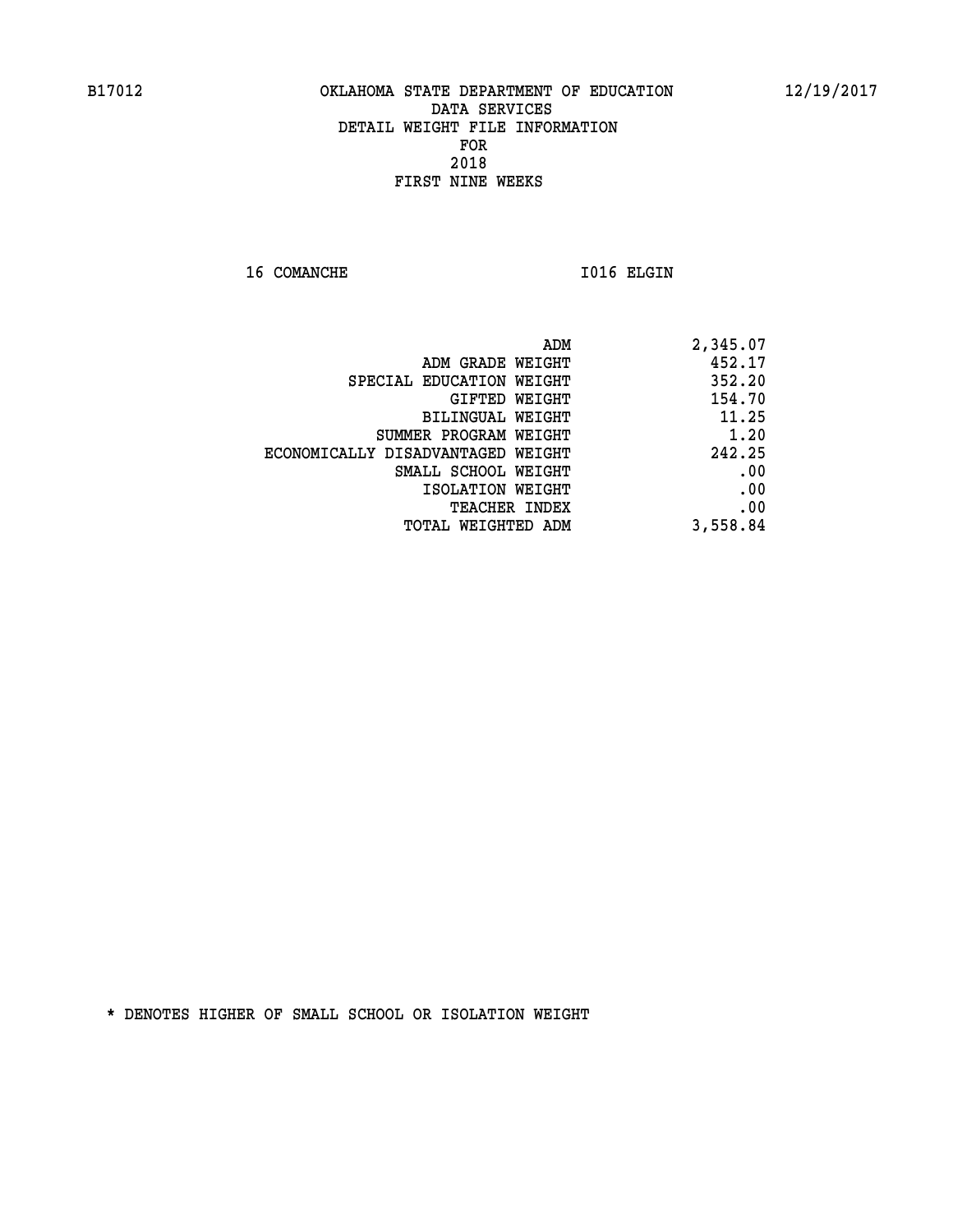**16 COMANCHE I132 CHATTANOOGA** 

|                                   | ADM | 229.28    |
|-----------------------------------|-----|-----------|
| ADM GRADE WEIGHT                  |     | 43.62     |
| SPECIAL EDUCATION WEIGHT          |     | 20.60     |
| GIFTED WEIGHT                     |     | 7.14      |
| BILINGUAL WEIGHT                  |     | .00       |
| SUMMER PROGRAM WEIGHT             |     | .00       |
| ECONOMICALLY DISADVANTAGED WEIGHT |     | 27.75     |
| SMALL SCHOOL WEIGHT               |     | 25.98     |
| ISOLATION WEIGHT                  |     | $145.00*$ |
| <b>TEACHER INDEX</b>              |     | 14.22     |
| TOTAL WEIGHTED ADM                |     | 487.61    |
|                                   |     |           |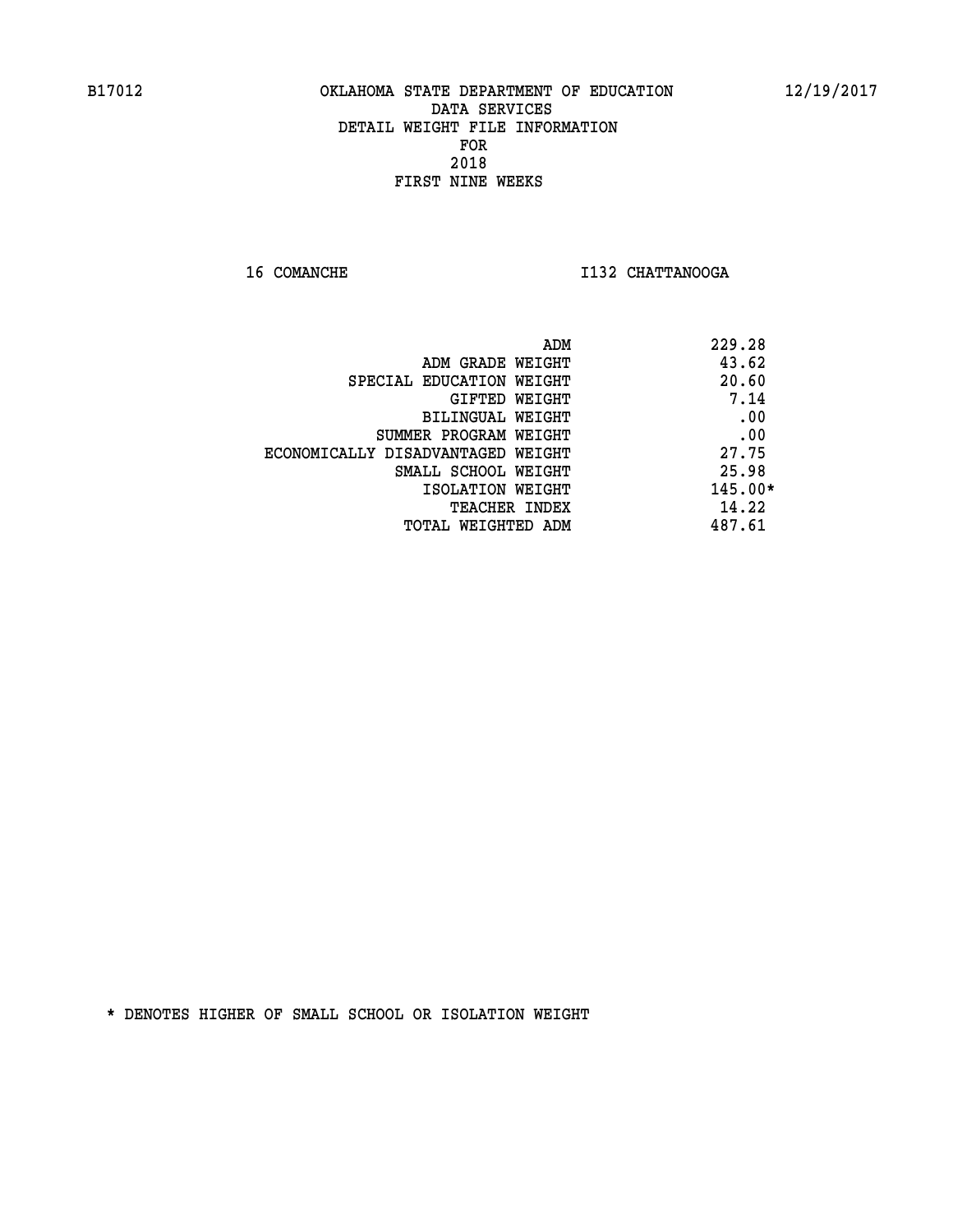**17 COTTON 1001 WALTERS** 

| 643.09   |
|----------|
| 120.60   |
| 88.75    |
| 40.12    |
| 2.75     |
| 1.20     |
| 95.00    |
| .00      |
| .00      |
| 13.82    |
| 1,005.33 |
|          |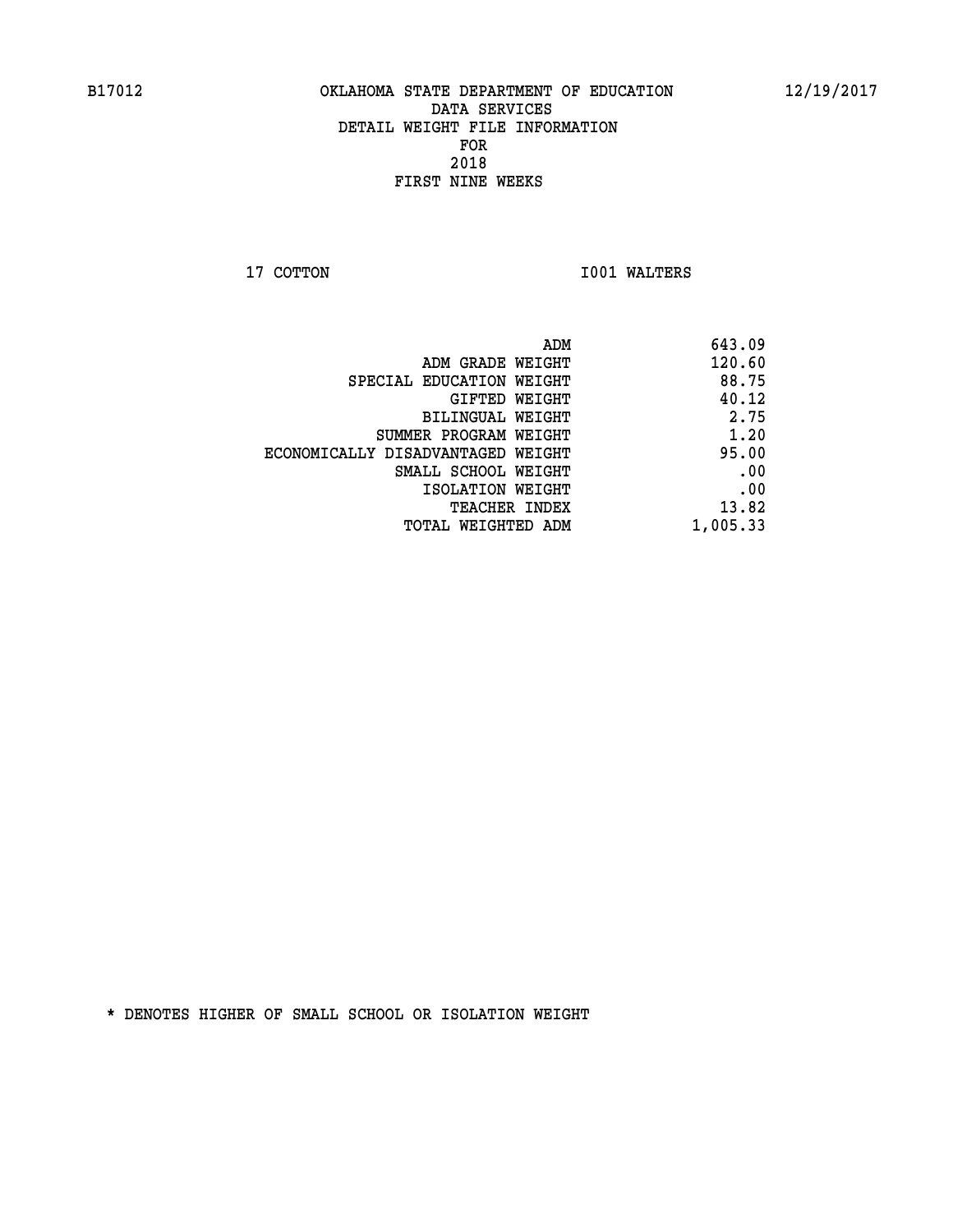**17 COTTON 1101 TEMPLE** 

| ADM                               | 185.41   |
|-----------------------------------|----------|
| ADM GRADE WEIGHT                  | 39.00    |
| SPECIAL EDUCATION WEIGHT          | 58.45    |
| <b>GIFTED WEIGHT</b>              | 5.10     |
| BILINGUAL WEIGHT                  | .75      |
| SUMMER PROGRAM WEIGHT             | .00      |
| ECONOMICALLY DISADVANTAGED WEIGHT | 43.00    |
| SMALL SCHOOL WEIGHT               | 24.09    |
| ISOLATION WEIGHT                  | $42.83*$ |
| <b>TEACHER INDEX</b>              | .00      |
| TOTAL WEIGHTED ADM                | 374.54   |
|                                   |          |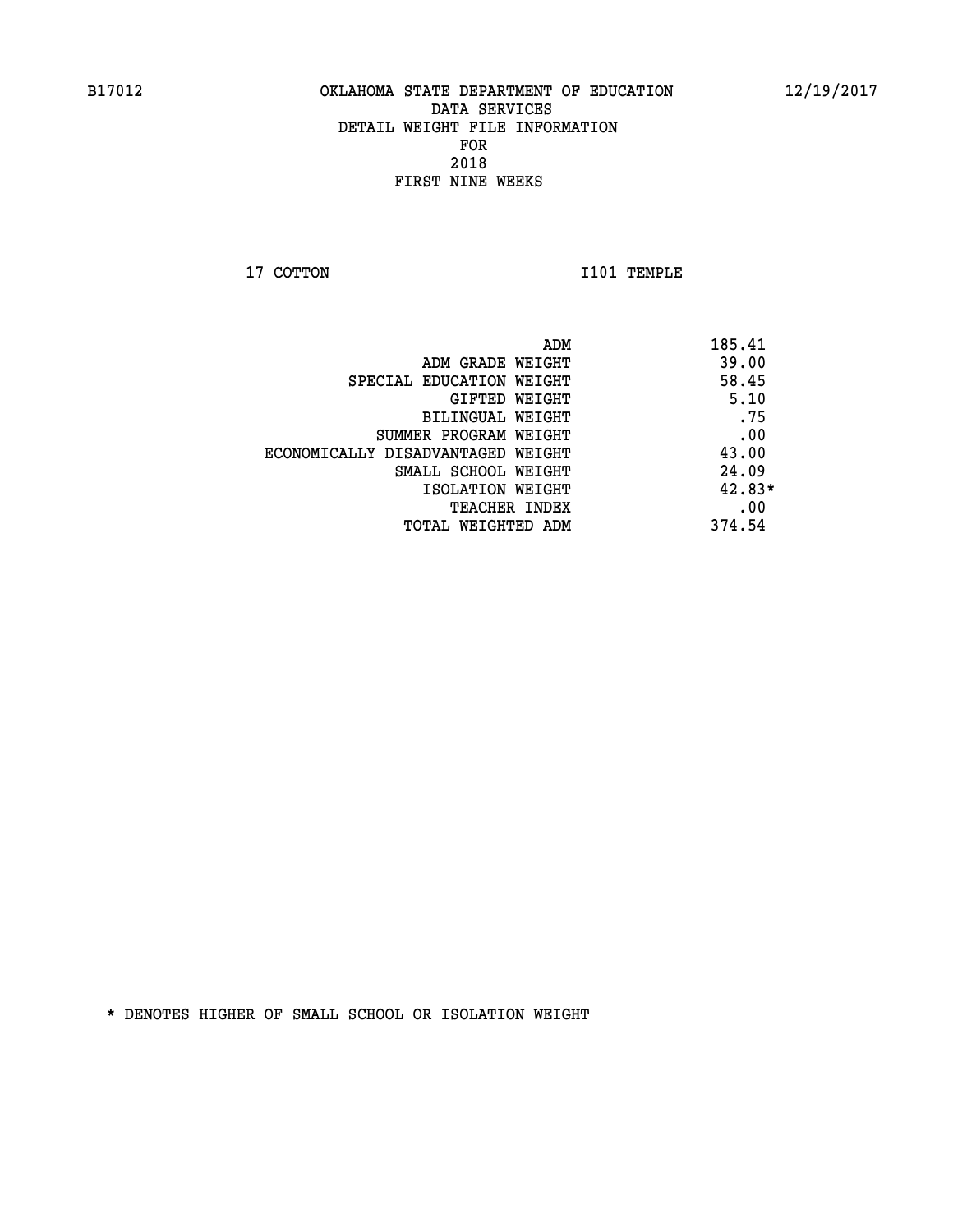**17 COTTON I333 BIG PASTURE** 

| ADM                               | 196.83   |
|-----------------------------------|----------|
| ADM GRADE WEIGHT                  | 39.15    |
| SPECIAL EDUCATION WEIGHT          | 47.65    |
| GIFTED WEIGHT                     | 8.16     |
| BILINGUAL WEIGHT                  | 1.25     |
| SUMMER PROGRAM WEIGHT             | .00      |
| ECONOMICALLY DISADVANTAGED WEIGHT | 25.50    |
| SMALL SCHOOL WEIGHT               | 24.72    |
| ISOLATION WEIGHT                  | $63.83*$ |
| TEACHER INDEX                     | 2.85     |
| TOTAL WEIGHTED ADM                | 385.22   |
|                                   |          |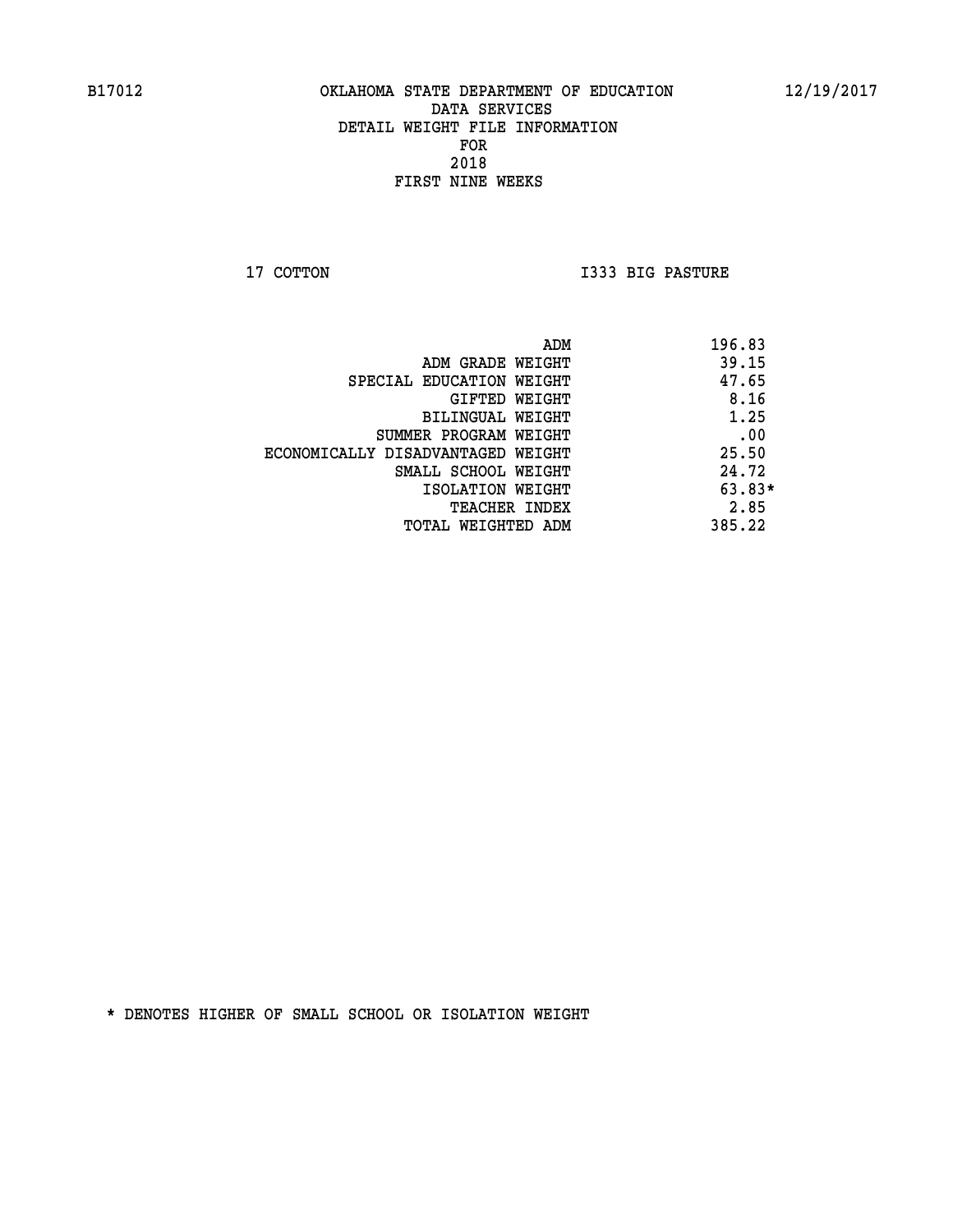**18 CRAIG C001 WHITE OAK** 

| 45.14<br>ADM |                                   |
|--------------|-----------------------------------|
| 9.40         | ADM GRADE WEIGHT                  |
| 9.65         | SPECIAL EDUCATION WEIGHT          |
| 1.02         | GIFTED WEIGHT                     |
| .00          | BILINGUAL WEIGHT                  |
| .00          | SUMMER PROGRAM WEIGHT             |
| 10.25        | ECONOMICALLY DISADVANTAGED WEIGHT |
| $8.26*$      | SMALL SCHOOL WEIGHT               |
| .00          | ISOLATION WEIGHT                  |
| .71          | TEACHER INDEX                     |
| 84.43        | TOTAL WEIGHTED ADM                |
|              |                                   |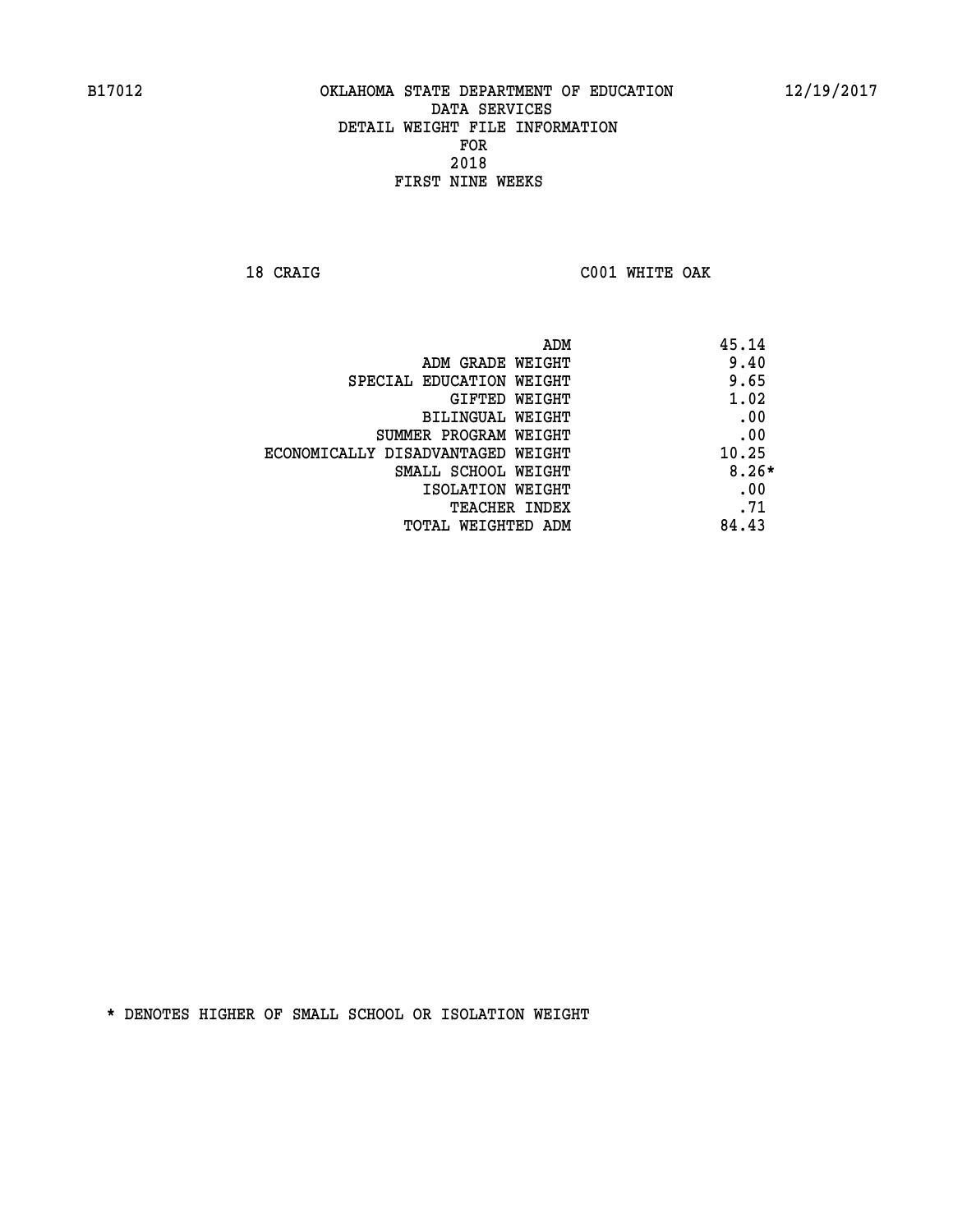18 CRAIG **I006 KETCHUM** 

| 587.78 |
|--------|
| 112.43 |
| 118.80 |
| 15.30  |
| .75    |
| .00    |
| 108.75 |
| .00    |
| .00    |
| 22.73  |
| 966.54 |
|        |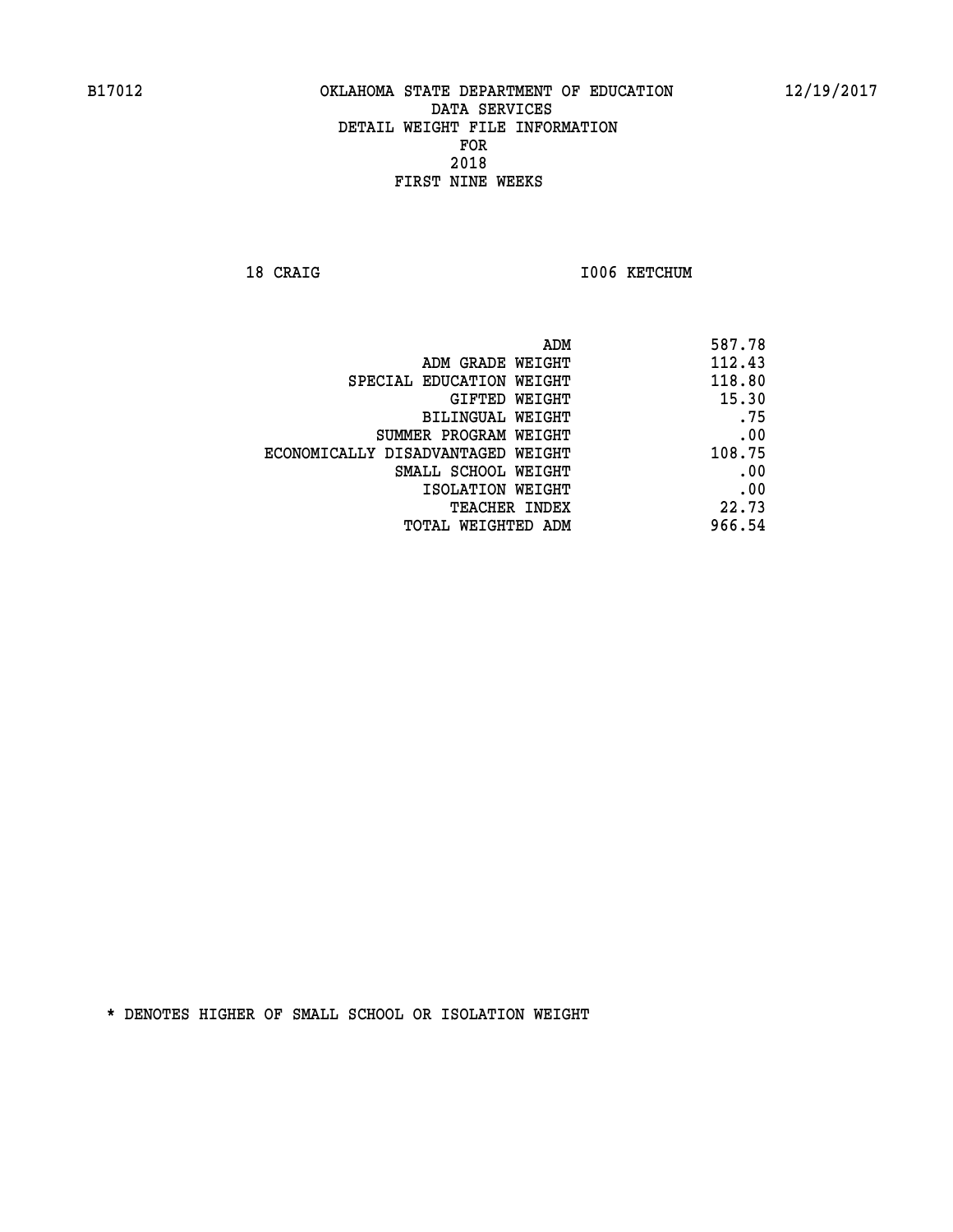**18 CRAIG 1017 WELCH** 

|                                   | ADM | 327.26    |
|-----------------------------------|-----|-----------|
| ADM GRADE WEIGHT                  |     | 66.28     |
| SPECIAL EDUCATION WEIGHT          |     | 126.45    |
| GIFTED WEIGHT                     |     | 9.86      |
| BILINGUAL WEIGHT                  |     | 3.00      |
| SUMMER PROGRAM WEIGHT             |     | 1.20      |
| ECONOMICALLY DISADVANTAGED WEIGHT |     | 41.75     |
| SMALL SCHOOL WEIGHT               |     | 24.96     |
| ISOLATION WEIGHT                  |     | $145.79*$ |
| <b>TEACHER INDEX</b>              |     | 12.14     |
| TOTAL WEIGHTED ADM                |     | 733.73    |
|                                   |     |           |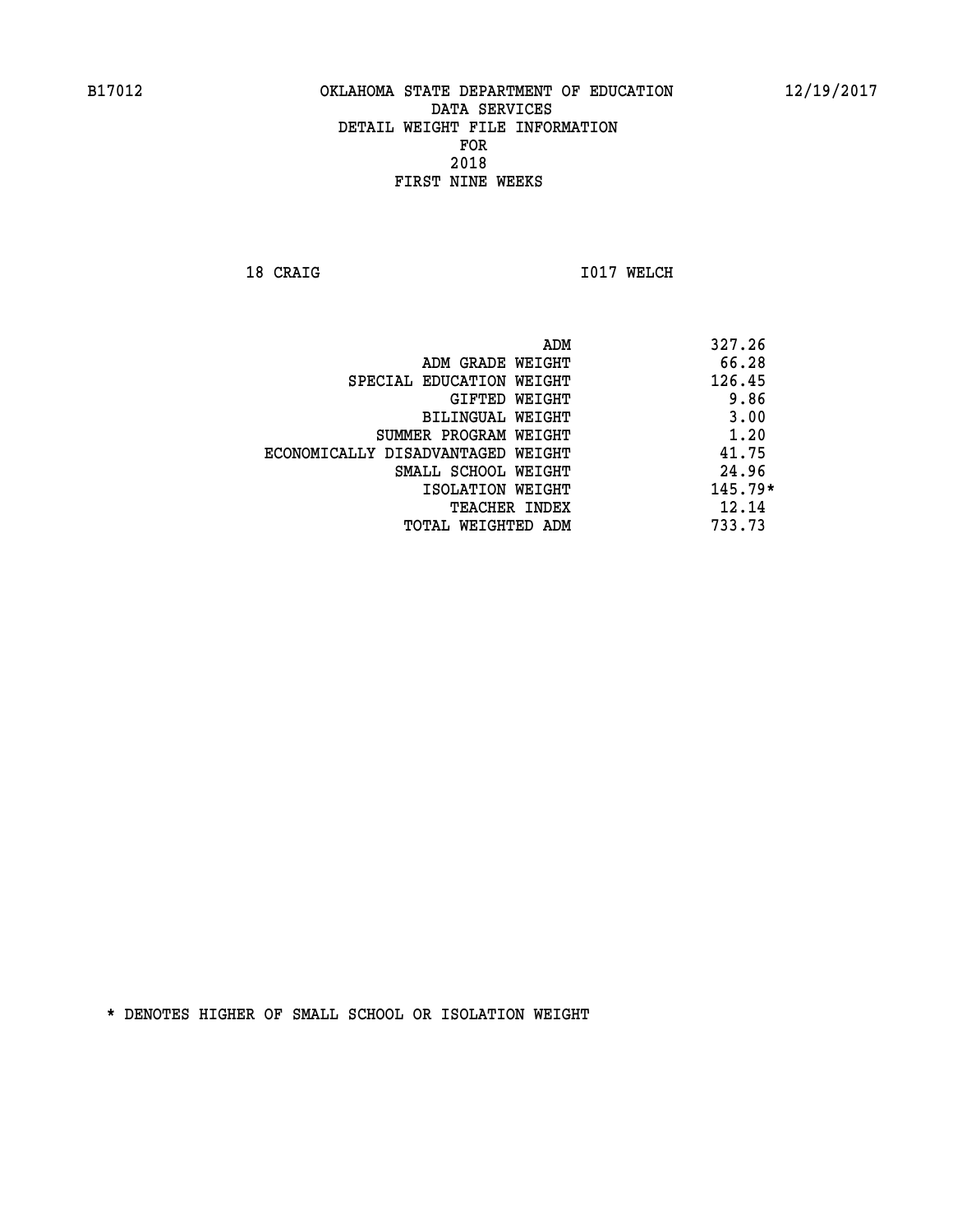**18 CRAIG I020 BLUEJACKET** 

| ADM                               | 216.26   |
|-----------------------------------|----------|
| ADM GRADE WEIGHT                  | 43.19    |
| SPECIAL EDUCATION WEIGHT          | 61.90    |
| GIFTED WEIGHT                     | 5.44     |
| BILINGUAL WEIGHT                  | .00      |
| SUMMER PROGRAM WEIGHT             | .00      |
| ECONOMICALLY DISADVANTAGED WEIGHT | 35.75    |
| SMALL SCHOOL WEIGHT               | 25.57    |
| ISOLATION WEIGHT                  | $36.81*$ |
| <b>TEACHER INDEX</b>              | 4.25     |
| TOTAL WEIGHTED ADM                | 403.60   |
|                                   |          |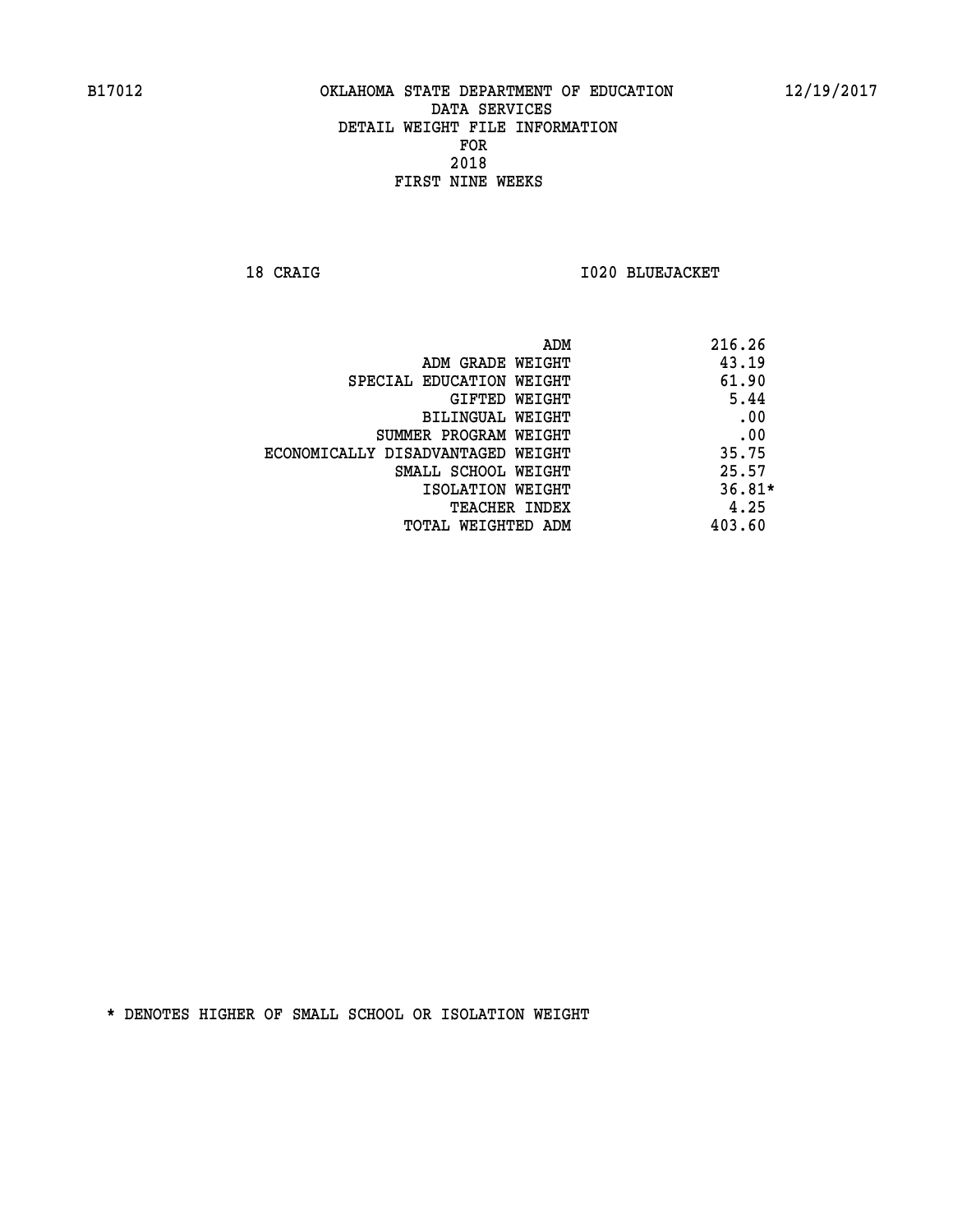18 CRAIG **I**065 VINITA

| ADM                               | 1,431.92 |
|-----------------------------------|----------|
| ADM GRADE WEIGHT                  | 268.28   |
| SPECIAL EDUCATION WEIGHT          | 398.20   |
| <b>GIFTED WEIGHT</b>              | 41.48    |
| <b>BILINGUAL WEIGHT</b>           | 1.00     |
| SUMMER PROGRAM WEIGHT             | .00      |
| ECONOMICALLY DISADVANTAGED WEIGHT | 246.50   |
| SMALL SCHOOL WEIGHT               | .00      |
| ISOLATION WEIGHT                  | .00      |
| TEACHER INDEX                     | 87.02    |
| TOTAL WEIGHTED ADM                | 2,474.40 |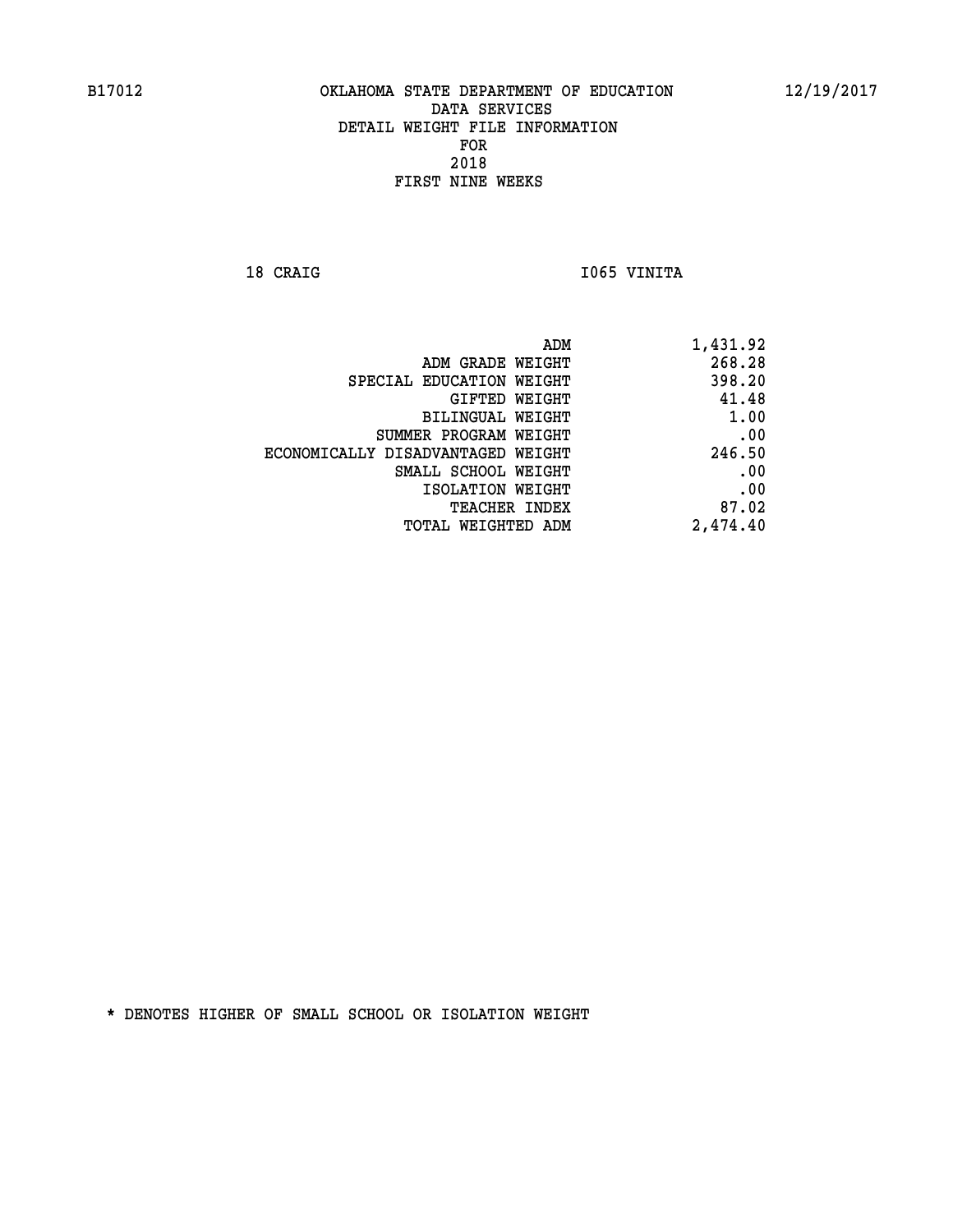**19 CREEK C008 LONE STAR** 

| 924.86   |
|----------|
| 187.80   |
| 83.80    |
| 16.32    |
| 10.00    |
| .00      |
| 127.00   |
| .00      |
| .00      |
| 16.49    |
| 1,366.27 |
|          |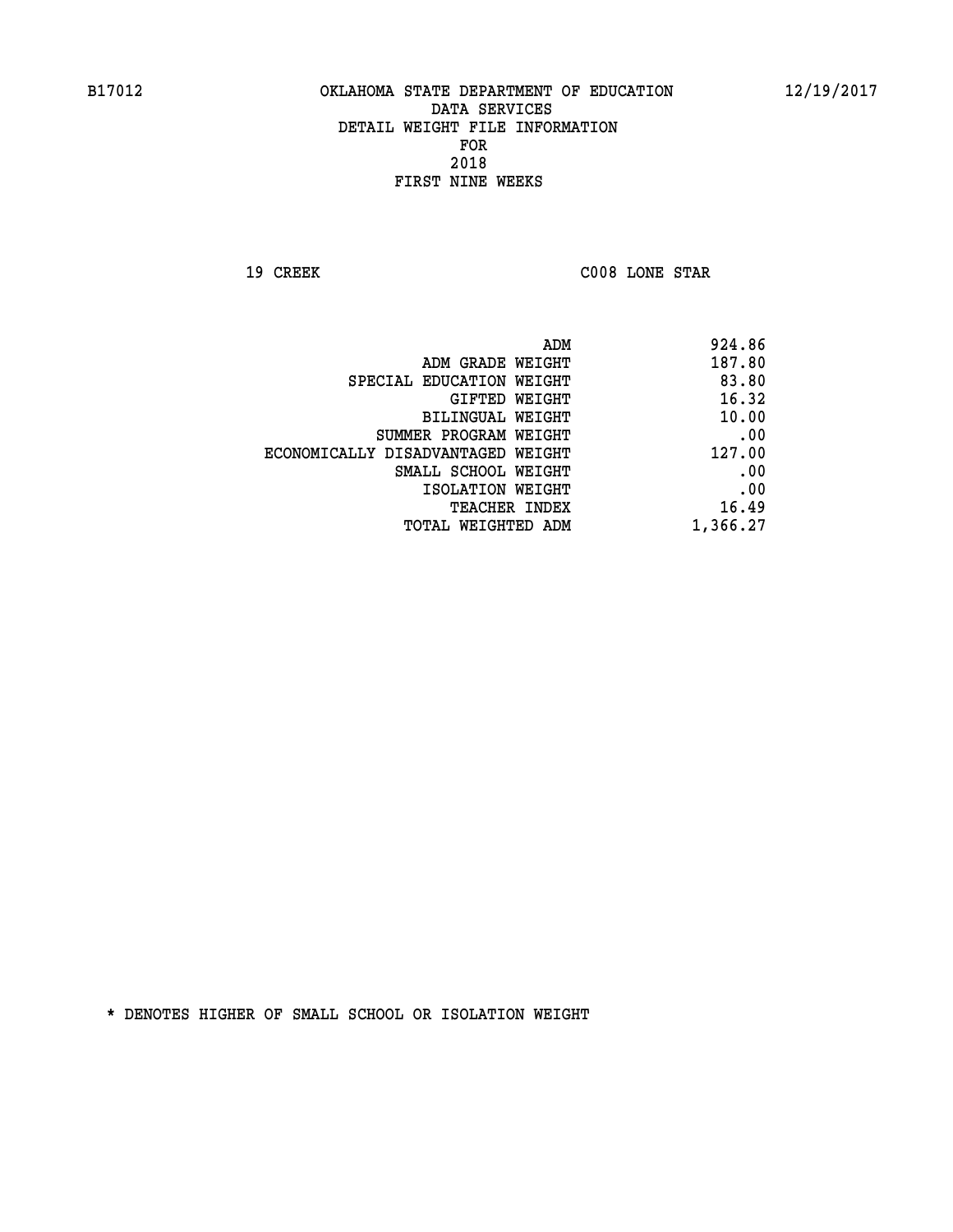**19 CREEK C012 GYPSY** 

| ADM                               | 85.58    |
|-----------------------------------|----------|
| ADM GRADE WEIGHT                  | 17.64    |
| SPECIAL EDUCATION WEIGHT          | 9.00     |
| GIFTED WEIGHT                     | 2.38     |
| BILINGUAL WEIGHT                  | 2.00     |
| SUMMER PROGRAM WEIGHT             | .00      |
| ECONOMICALLY DISADVANTAGED WEIGHT | 21.75    |
| SMALL SCHOOL WEIGHT               | $14.35*$ |
| ISOLATION WEIGHT                  | .00      |
| TEACHER INDEX                     | .00      |
| TOTAL WEIGHTED ADM                | 152.70   |
|                                   |          |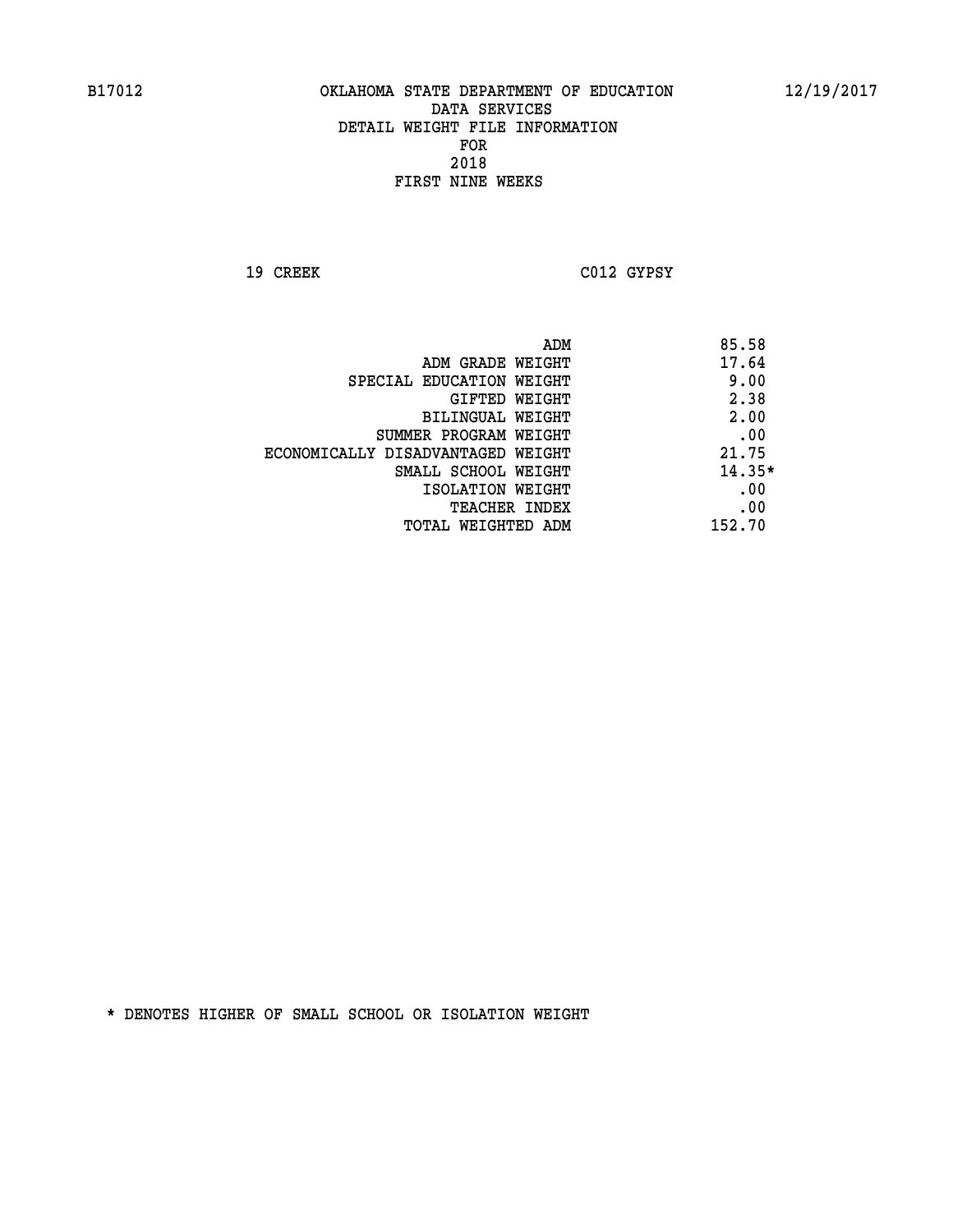**19 CREEK C034 PRETTY WATER** 

|                                   | ADM<br>288.48 |
|-----------------------------------|---------------|
| ADM GRADE WEIGHT                  | 60.57         |
| SPECIAL EDUCATION WEIGHT          | 44.40         |
| GIFTED WEIGHT                     | 17.68         |
| BILINGUAL WEIGHT                  | .00           |
| SUMMER PROGRAM WEIGHT             | .00           |
| ECONOMICALLY DISADVANTAGED WEIGHT | 45.00         |
| SMALL SCHOOL WEIGHT               | $26.23*$      |
| ISOLATION WEIGHT                  | .00           |
| <b>TEACHER INDEX</b>              | 22.15         |
| TOTAL WEIGHTED ADM                | 504.51        |
|                                   |               |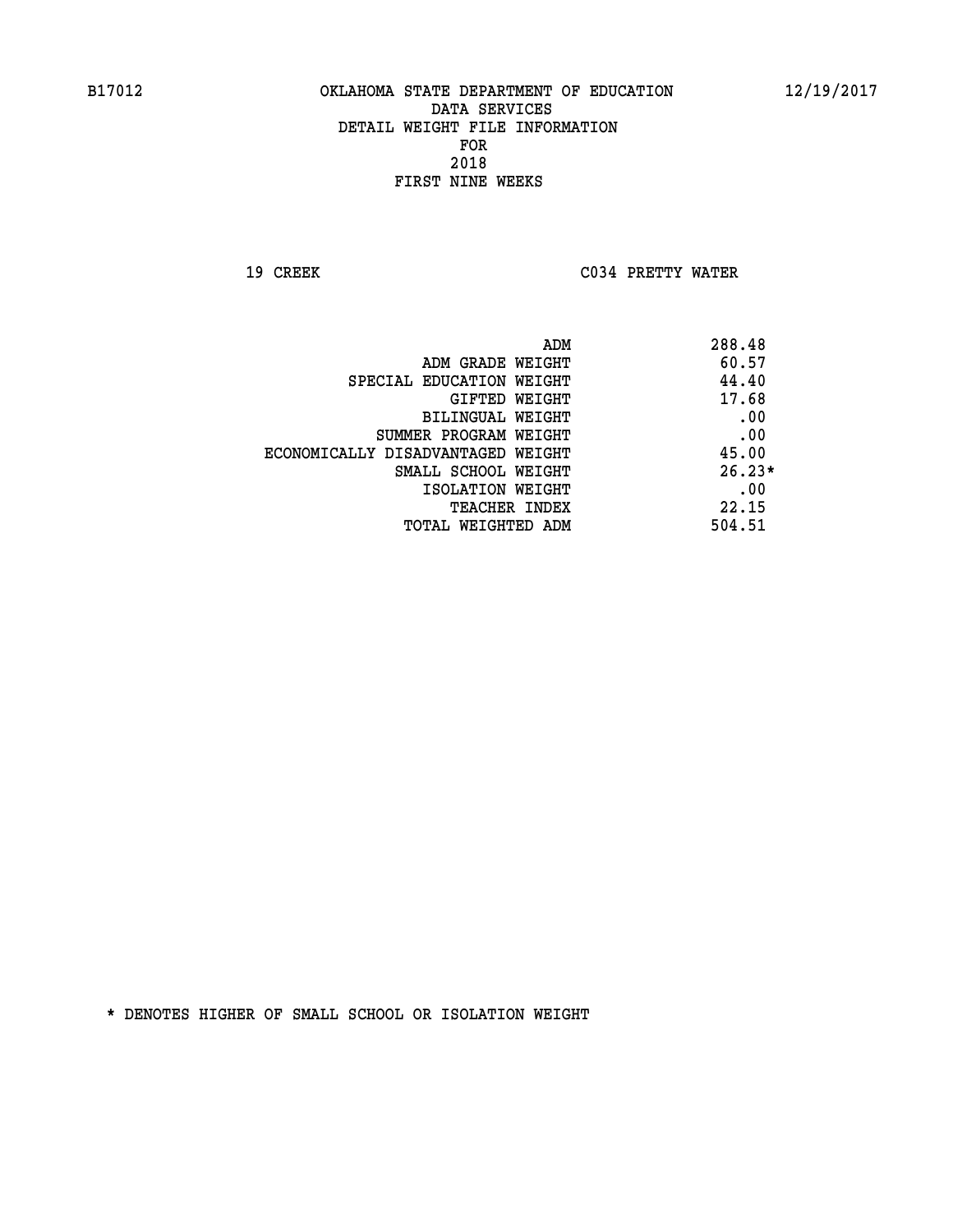19 CREEK C035 ALLEN-BOWDEN

| ADM                               | 330.65   |
|-----------------------------------|----------|
| ADM GRADE WEIGHT                  | 59.51    |
| SPECIAL EDUCATION WEIGHT          | 73.65    |
| GIFTED WEIGHT                     | 4.08     |
| BILINGUAL WEIGHT                  | 6.75     |
| SUMMER PROGRAM WEIGHT             | .00      |
| ECONOMICALLY DISADVANTAGED WEIGHT | 72.25    |
| SMALL SCHOOL WEIGHT               | $24.80*$ |
| ISOLATION WEIGHT                  | .00      |
| <b>TEACHER INDEX</b>              | .00      |
| TOTAL WEIGHTED ADM                | 571.69   |
|                                   |          |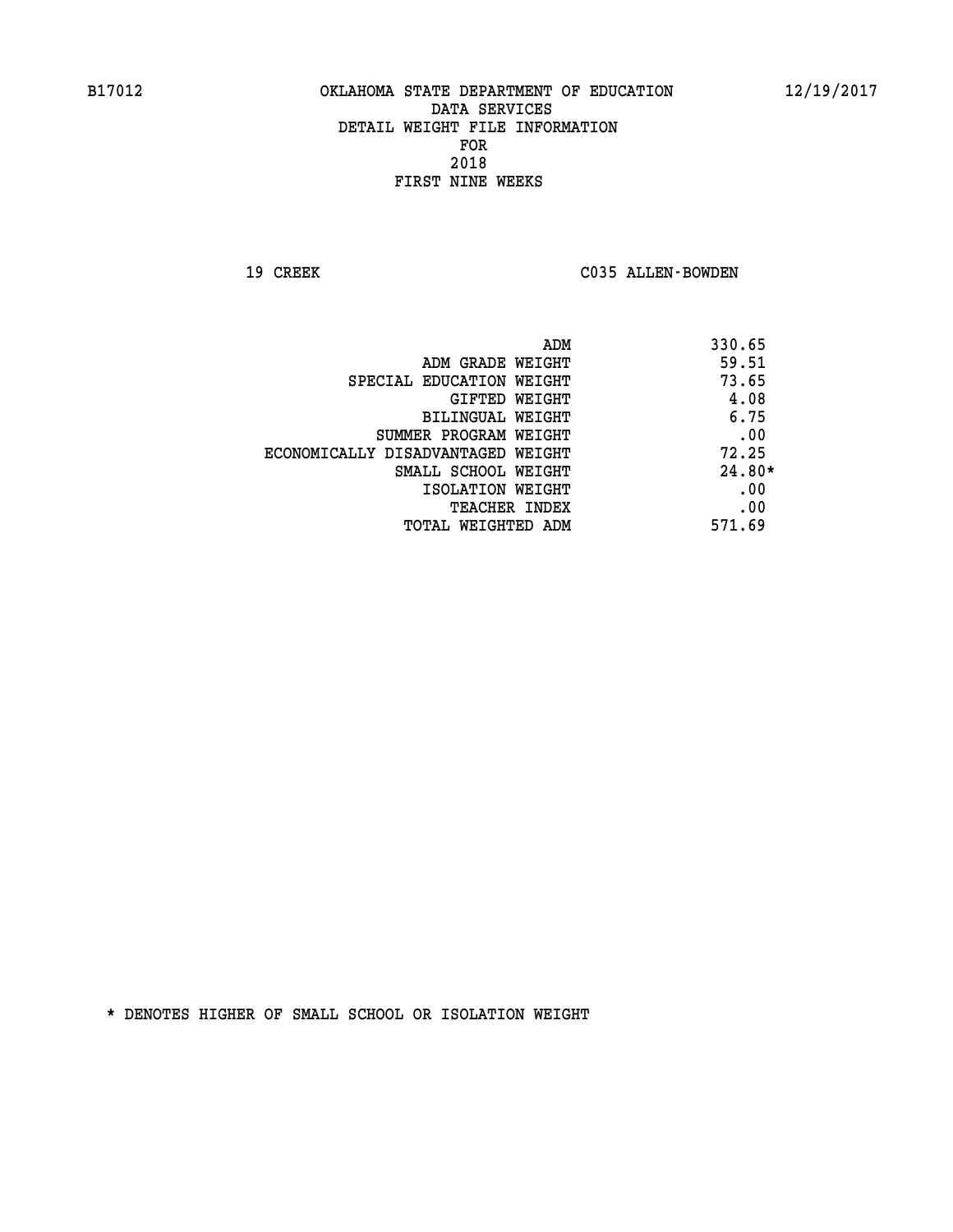**19 CREEK 1002 BRISTOW** 

| ADM                               | 1,753.06 |
|-----------------------------------|----------|
| ADM GRADE WEIGHT                  | 335.70   |
| SPECIAL EDUCATION WEIGHT          | 371.50   |
| <b>GIFTED WEIGHT</b>              | 86.36    |
| BILINGUAL WEIGHT                  | 7.00     |
| SUMMER PROGRAM WEIGHT             | .00      |
| ECONOMICALLY DISADVANTAGED WEIGHT | 302.50   |
| SMALL SCHOOL WEIGHT               | .00      |
| ISOLATION WEIGHT                  | .00      |
| <b>TEACHER INDEX</b>              | 77.96    |
| <b>TOTAL WEIGHTED ADM</b>         | 2,934.08 |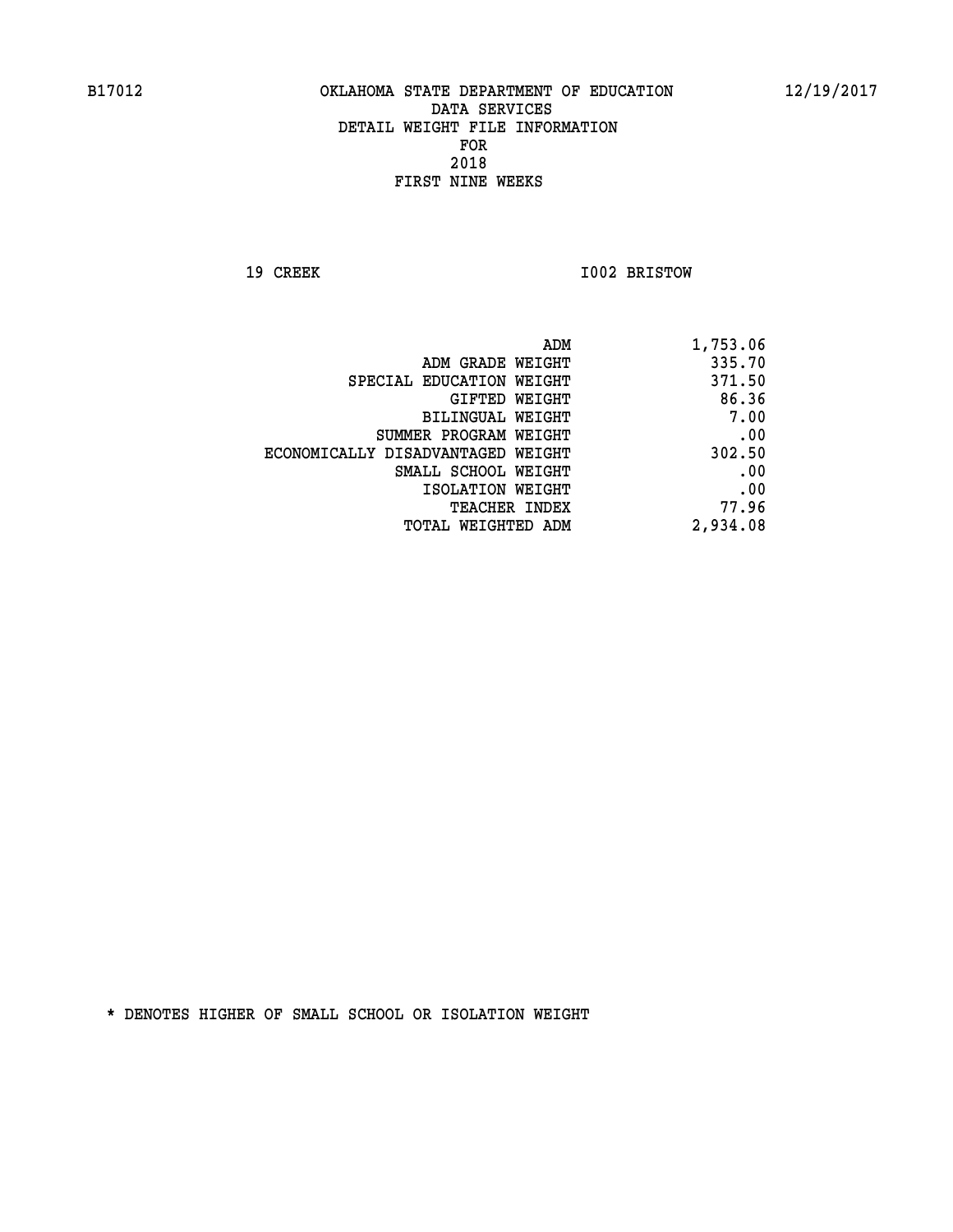19 CREEK 1003 MANNFORD

|                                   | ADM<br>1,503.12 |
|-----------------------------------|-----------------|
| ADM GRADE WEIGHT                  | 284.55          |
| SPECIAL EDUCATION WEIGHT          | 323.95          |
| GIFTED WEIGHT                     | 47.26           |
| BILINGUAL WEIGHT                  | .00             |
| SUMMER PROGRAM WEIGHT             | .00             |
| ECONOMICALLY DISADVANTAGED WEIGHT | 233.75          |
| SMALL SCHOOL WEIGHT               | .00             |
| ISOLATION WEIGHT                  | .00             |
| <b>TEACHER INDEX</b>              | 38.61           |
| TOTAL WEIGHTED ADM                | 2,431.24        |
|                                   |                 |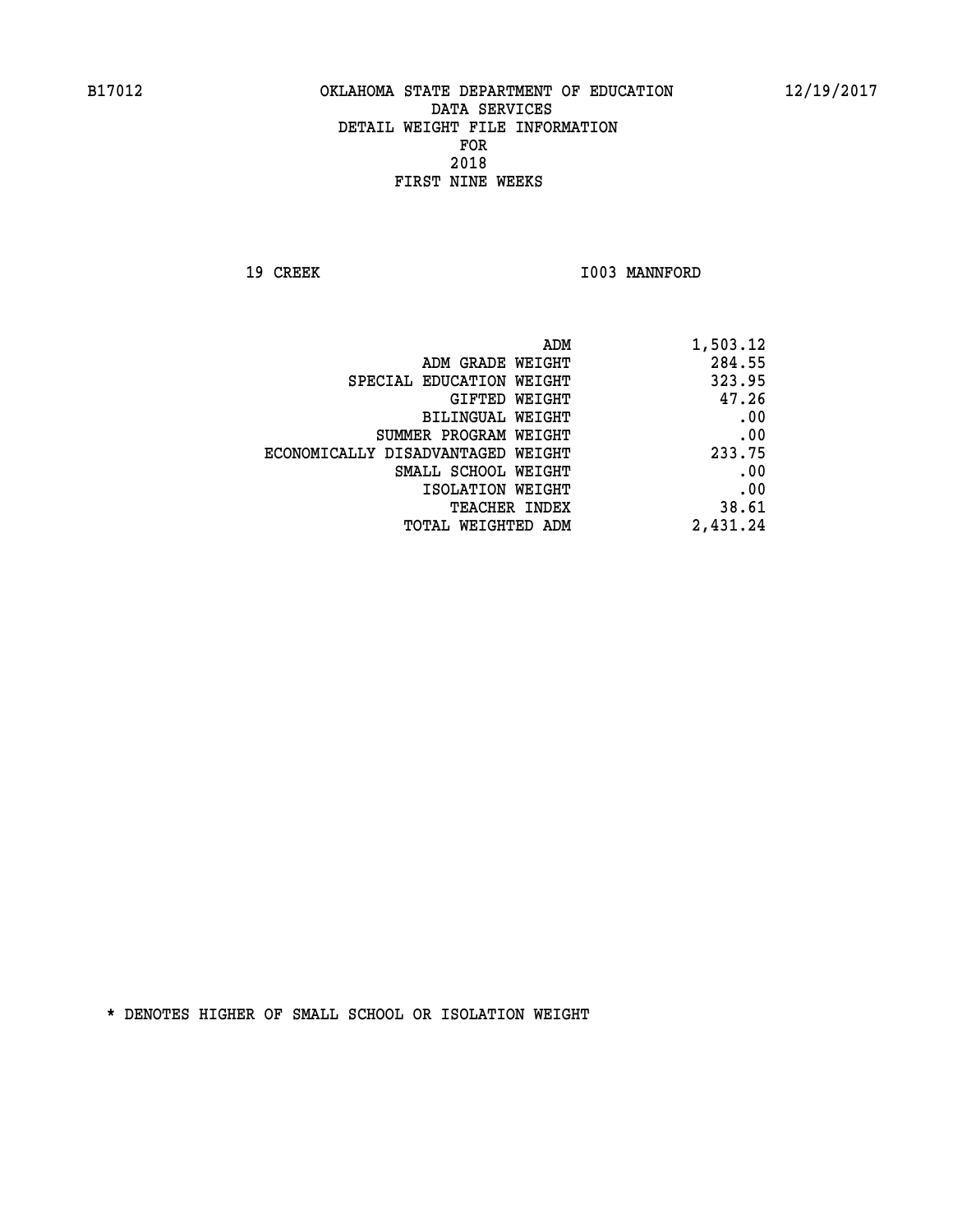19 CREEK 1005 MOUNDS

|                                   | ADM<br>613.60 |
|-----------------------------------|---------------|
| ADM GRADE WEIGHT                  | 114.11        |
| SPECIAL EDUCATION WEIGHT          | 146.00        |
| <b>GIFTED WEIGHT</b>              | 20.74         |
| <b>BILINGUAL WEIGHT</b>           | .00           |
| SUMMER PROGRAM WEIGHT             | .00           |
| ECONOMICALLY DISADVANTAGED WEIGHT | 110.00        |
| SMALL SCHOOL WEIGHT               | .00           |
| ISOLATION WEIGHT                  | .00           |
| TEACHER INDEX                     | 7.87          |
| TOTAL WEIGHTED ADM                | 1,012.32      |
|                                   |               |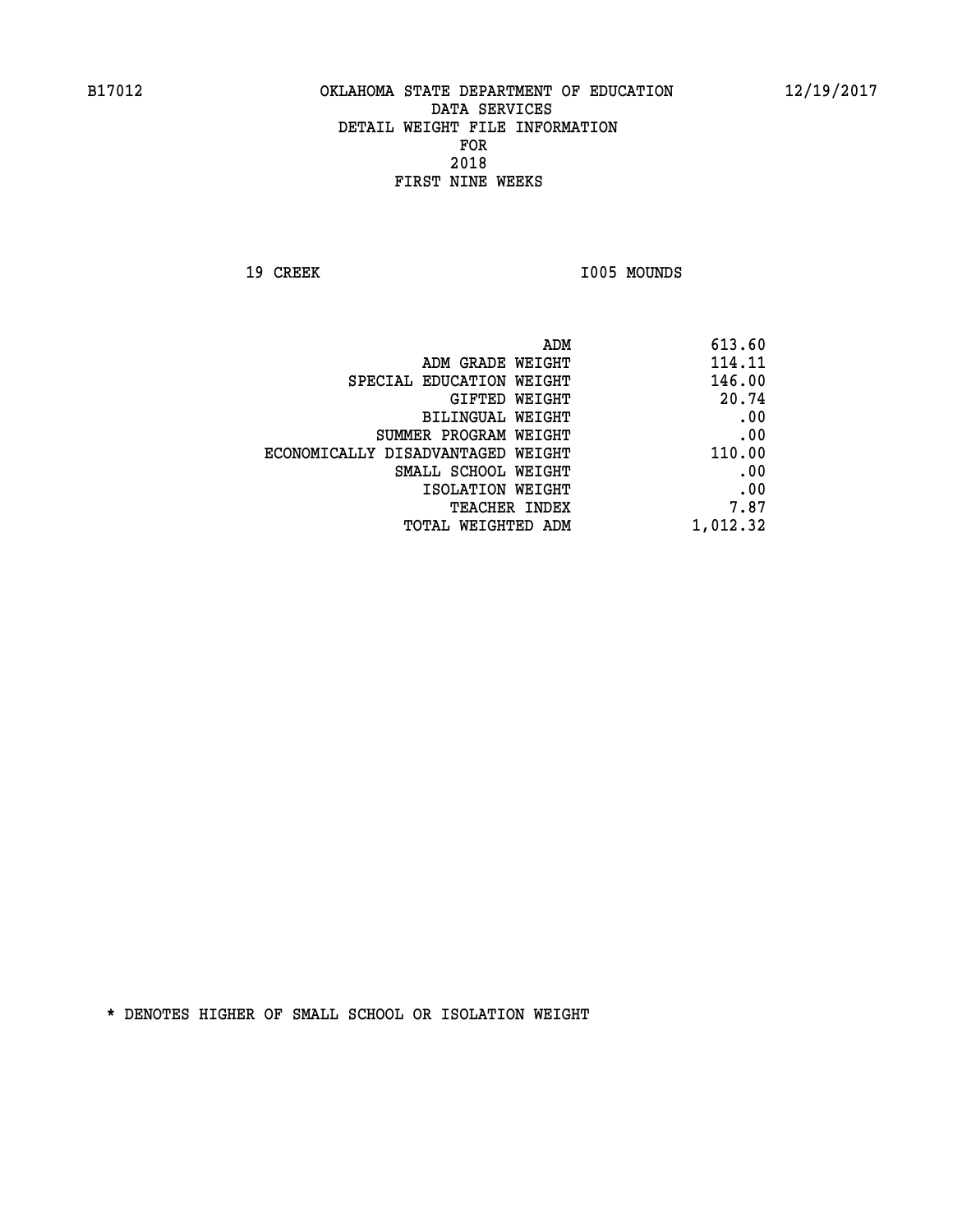**19 CREEK I017 OLIVE** 

|                                   | 349.16<br>ADM |
|-----------------------------------|---------------|
| ADM GRADE WEIGHT                  | 63.92         |
| SPECIAL EDUCATION WEIGHT          | 45.65         |
| GIFTED WEIGHT                     | 7.14          |
| BILINGUAL WEIGHT                  | .00           |
| SUMMER PROGRAM WEIGHT             | .00           |
| ECONOMICALLY DISADVANTAGED WEIGHT | 53.50         |
| SMALL SCHOOL WEIGHT               | $23.74*$      |
| ISOLATION WEIGHT                  | .00           |
| TEACHER INDEX                     | 23.47         |
| TOTAL WEIGHTED ADM                | 566.58        |
|                                   |               |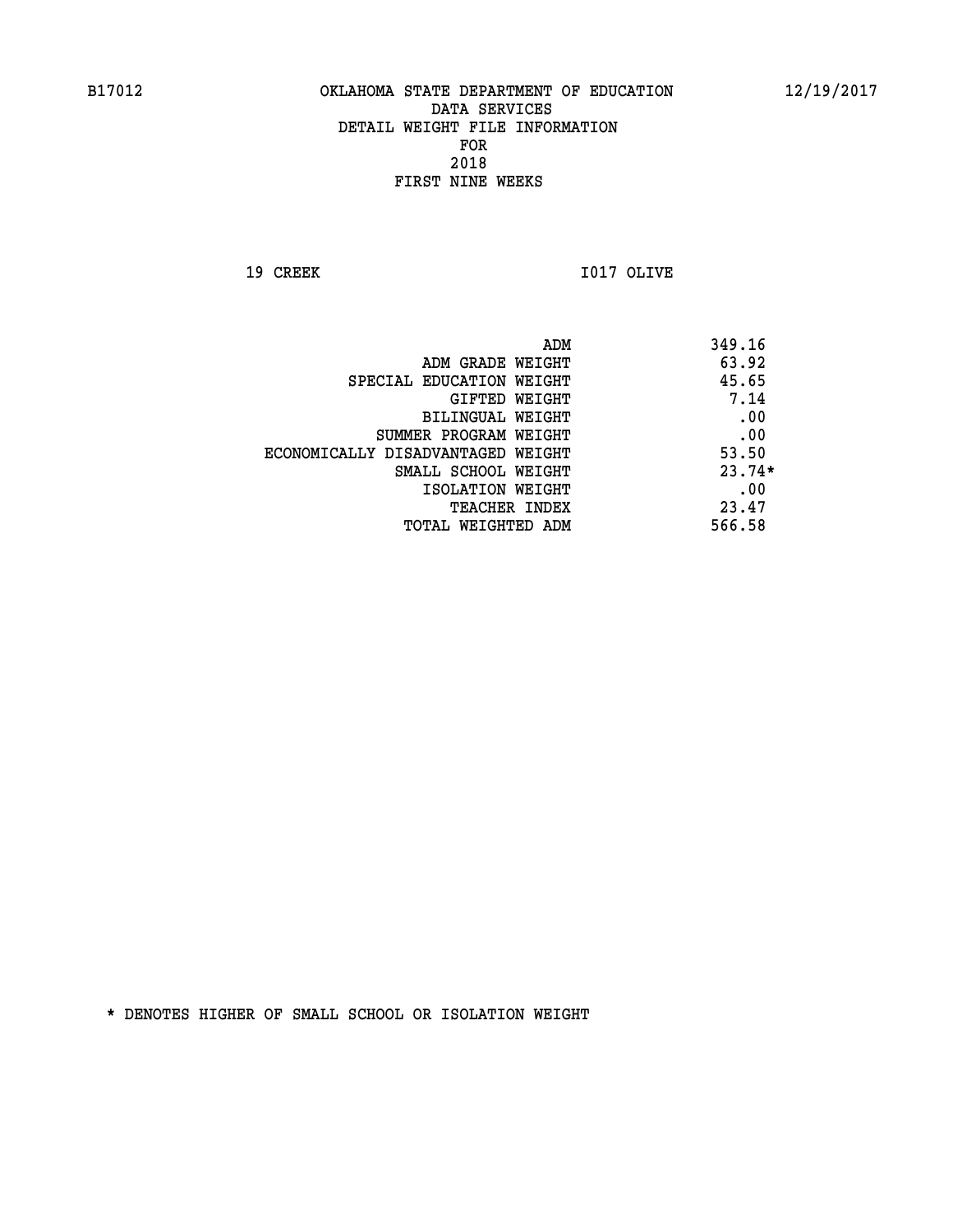**19 CREEK I018 KIEFER** 

| ADM                               | 836.56   |
|-----------------------------------|----------|
| ADM GRADE WEIGHT                  | 164.83   |
| SPECIAL EDUCATION WEIGHT          | 134.25   |
| GIFTED WEIGHT                     | 26.18    |
| BILINGUAL WEIGHT                  | 8.00     |
| SUMMER PROGRAM WEIGHT             | .00      |
| ECONOMICALLY DISADVANTAGED WEIGHT | 98.75    |
| SMALL SCHOOL WEIGHT               | .00      |
| ISOLATION WEIGHT                  | .00      |
| <b>TEACHER INDEX</b>              | .00      |
| TOTAL WEIGHTED ADM                | 1,268.57 |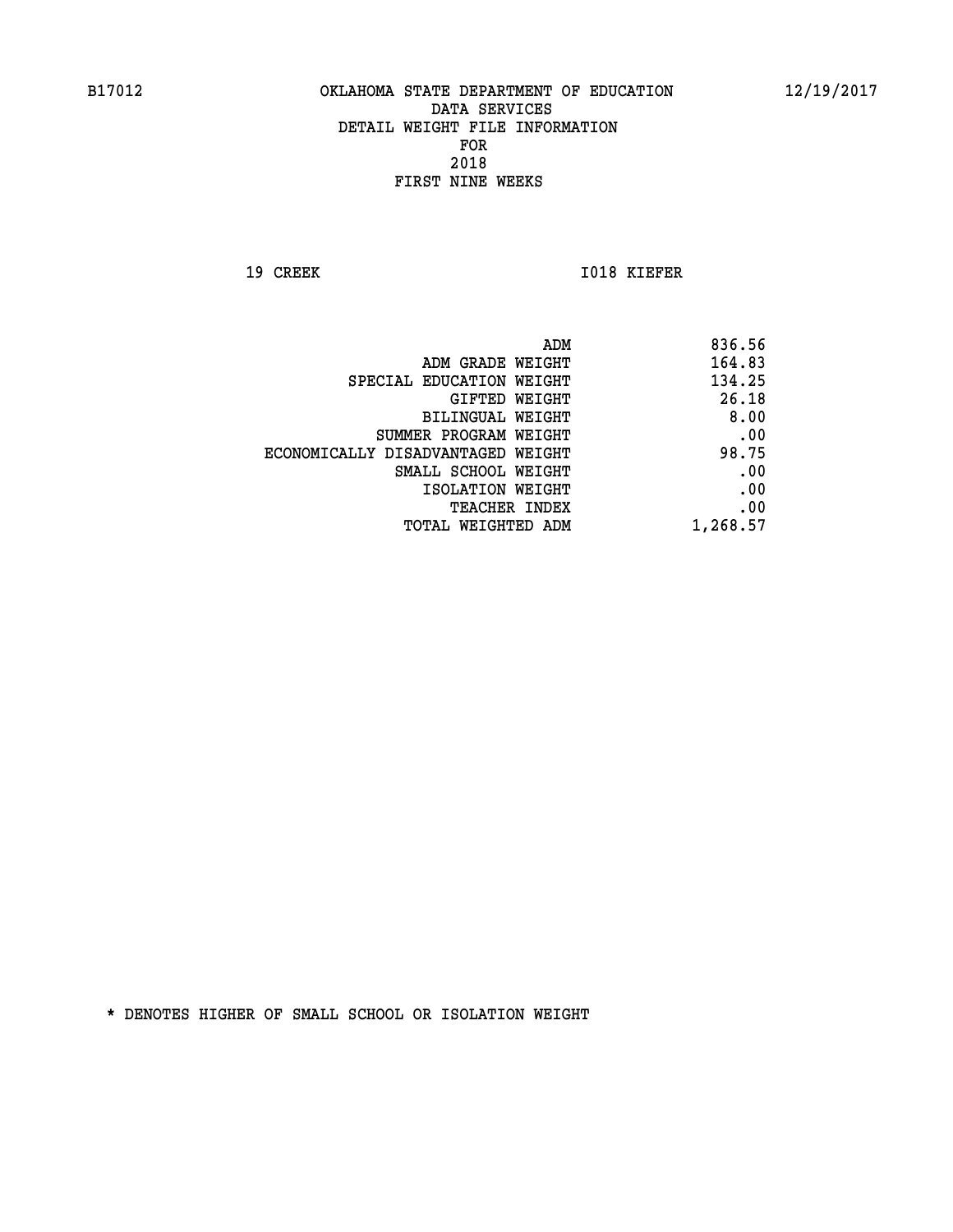**19 CREEK 1020 OILTON** 

| 274.61<br>ADM                              |  |
|--------------------------------------------|--|
| 53.32<br>ADM GRADE WEIGHT                  |  |
| 60.20<br>SPECIAL EDUCATION WEIGHT          |  |
| 4.08<br>GIFTED WEIGHT                      |  |
| .00<br>BILINGUAL WEIGHT                    |  |
| .00<br>SUMMER PROGRAM WEIGHT               |  |
| 55.00<br>ECONOMICALLY DISADVANTAGED WEIGHT |  |
| $26.41*$<br>SMALL SCHOOL WEIGHT            |  |
| .00<br>ISOLATION WEIGHT                    |  |
| .00<br><b>TEACHER INDEX</b>                |  |
| 473.62<br>TOTAL WEIGHTED ADM               |  |
|                                            |  |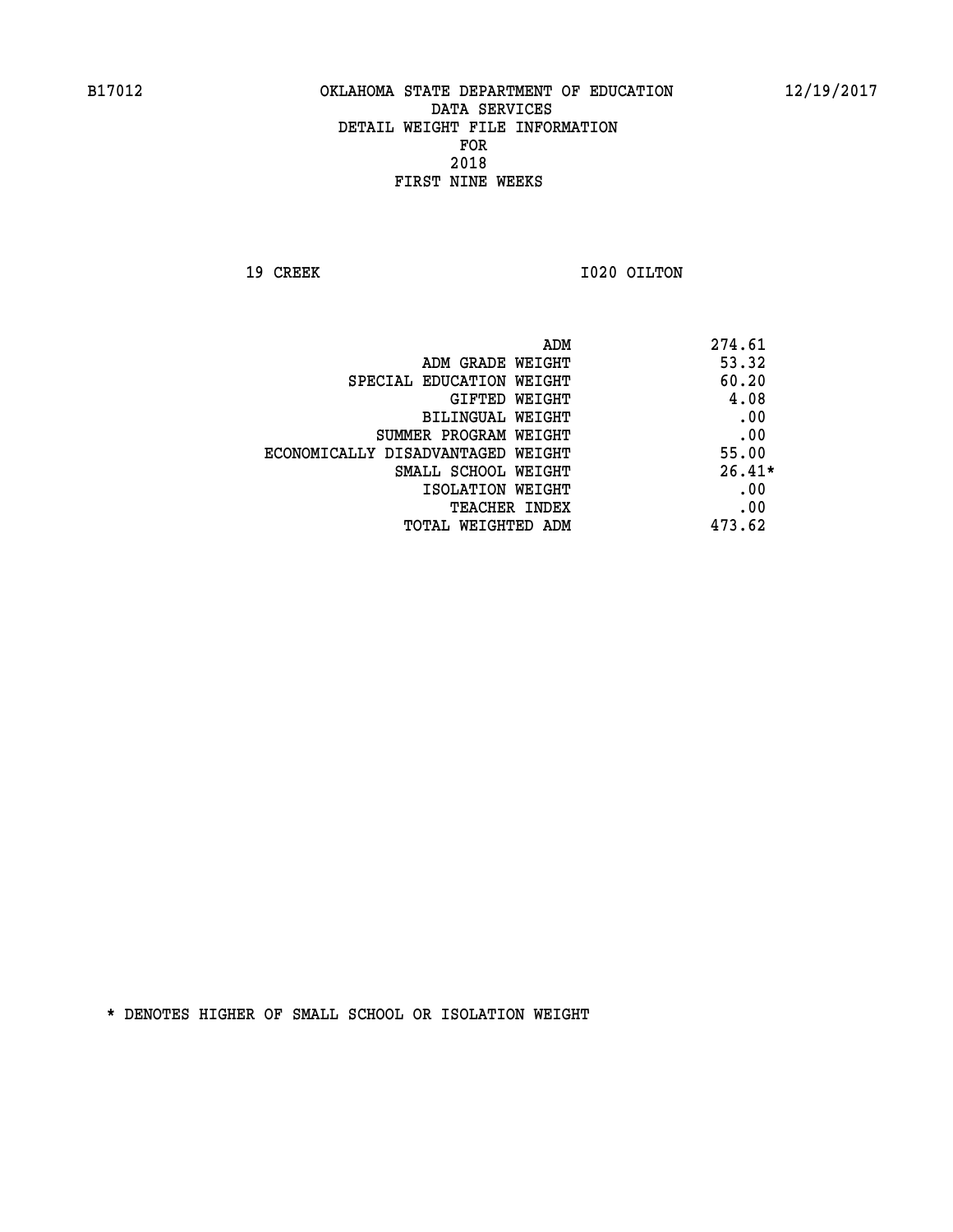**19 CREEK I021 DEPEW** 

| 379.67   |
|----------|
| 71.38    |
| 68.60    |
| 12.24    |
| .00      |
| .00      |
| 59.00    |
| $21.44*$ |
| .00      |
| 6.94     |
| 619.27   |
|          |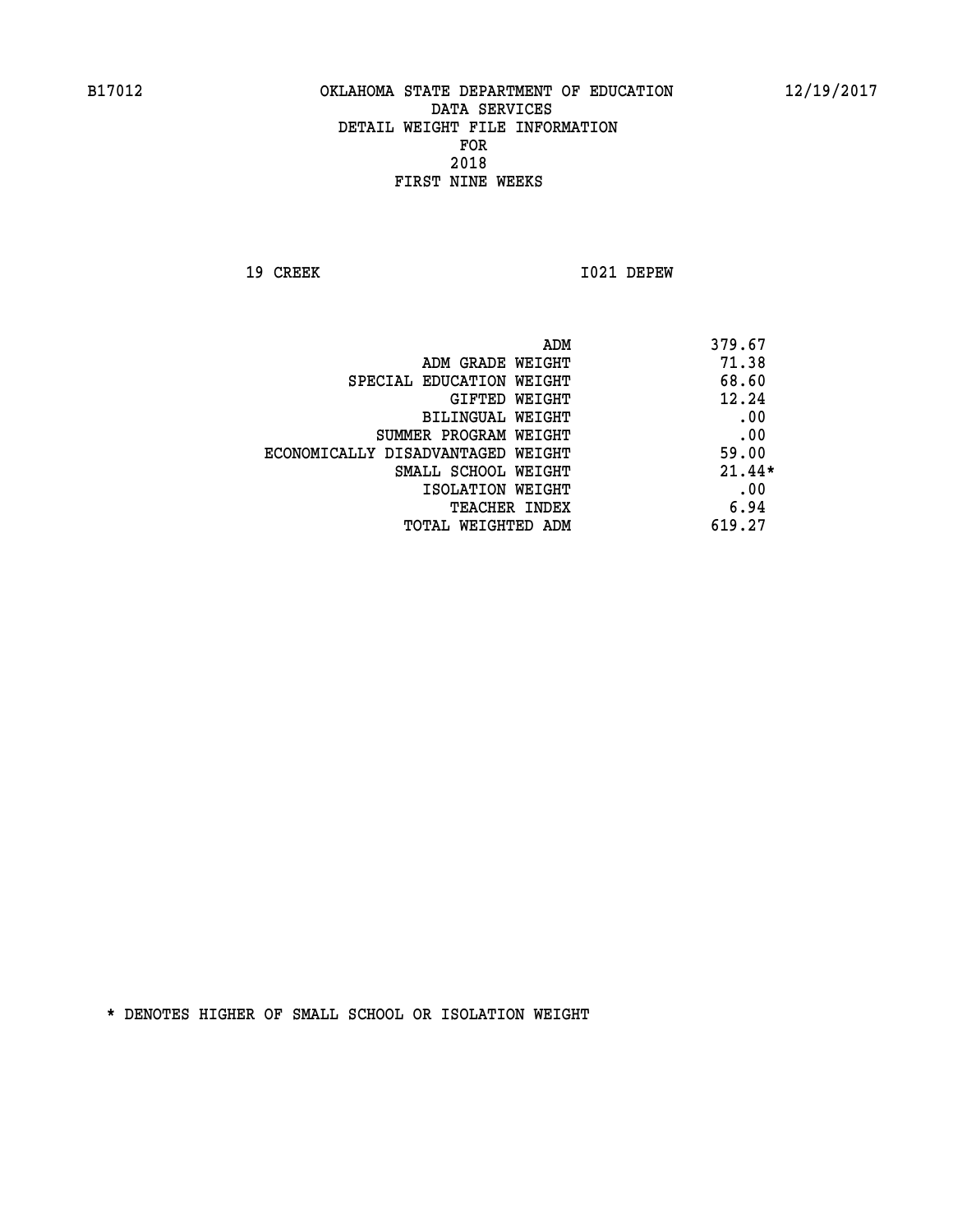**19 CREEK I031 KELLYVILLE** 

| 953.18   |
|----------|
| 183.26   |
| 169.95   |
| 24.14    |
| 3.75     |
| .00      |
| 155.50   |
| .00      |
| .00      |
| 11.76    |
| 1,501.54 |
|          |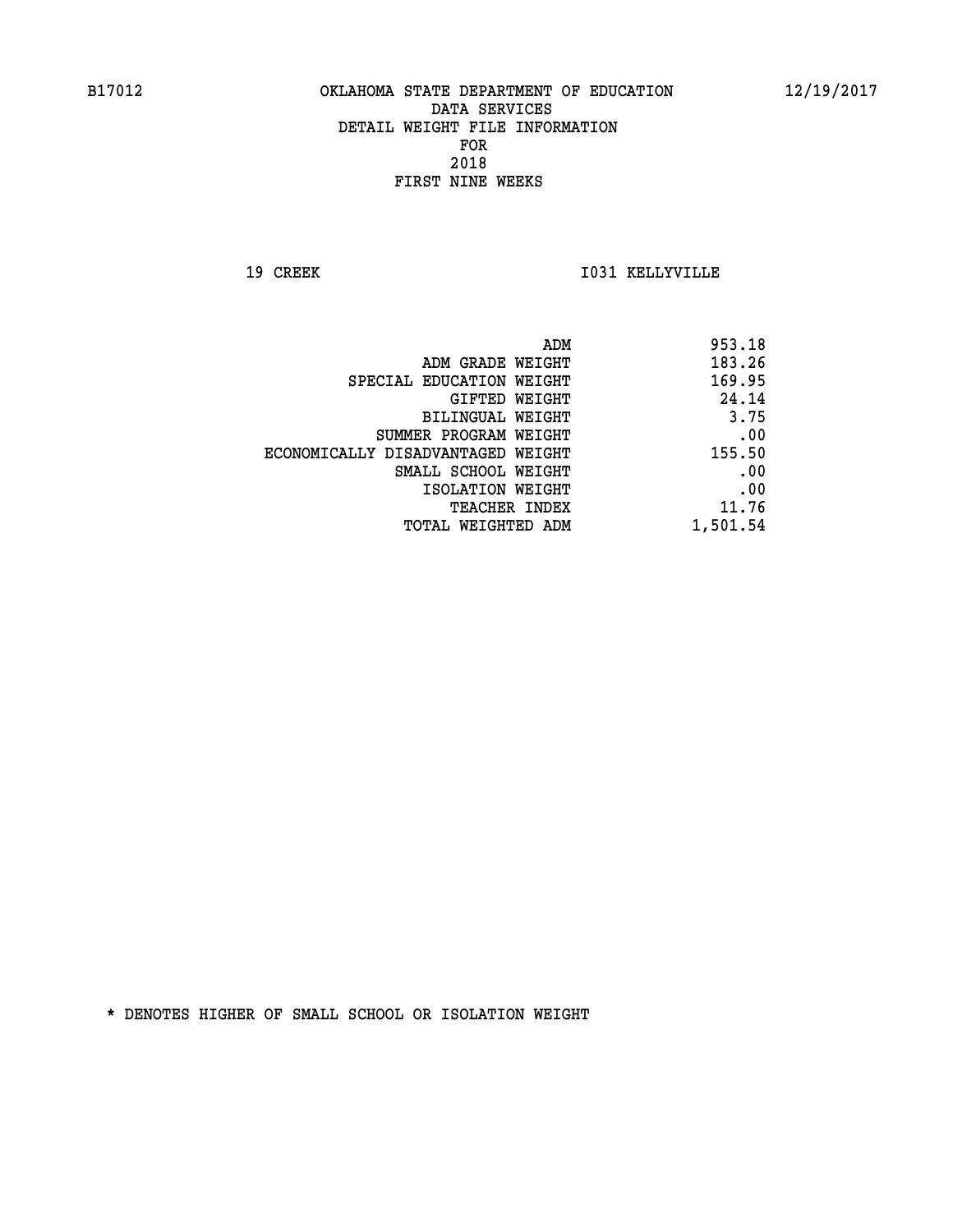19 CREEK 1033 SAPULPA

| ADM                               | 3,844.37 |
|-----------------------------------|----------|
| ADM GRADE WEIGHT                  | 741.64   |
| SPECIAL EDUCATION WEIGHT          | 674.95   |
| GIFTED WEIGHT                     | 122.06   |
| BILINGUAL WEIGHT                  | 55.25    |
| SUMMER PROGRAM WEIGHT             | 2.40     |
| ECONOMICALLY DISADVANTAGED WEIGHT | 629.75   |
| SMALL SCHOOL WEIGHT               | .00      |
| ISOLATION WEIGHT                  | .00      |
| TEACHER INDEX                     | 3.65     |
| TOTAL WEIGHTED ADM                | 6,074.07 |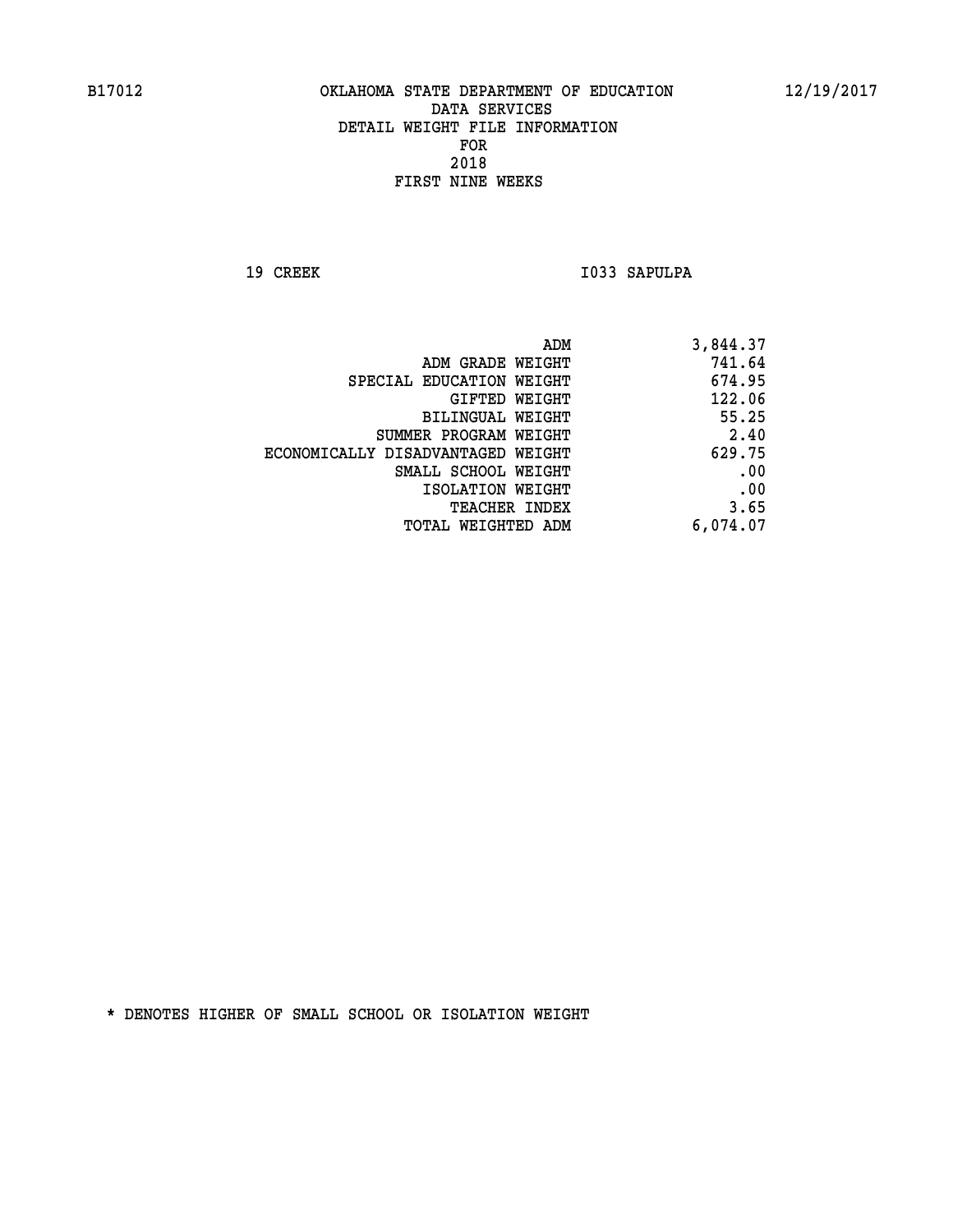**19 CREEK 1039 DRUMRIGHT** 

| 564.60                                                                                                                                       |
|----------------------------------------------------------------------------------------------------------------------------------------------|
| 107.91                                                                                                                                       |
| 111.10                                                                                                                                       |
| 17.68                                                                                                                                        |
| .00                                                                                                                                          |
| .00                                                                                                                                          |
| 112.25                                                                                                                                       |
| .00                                                                                                                                          |
| .00                                                                                                                                          |
| 20.80                                                                                                                                        |
| 934.34                                                                                                                                       |
| ADM GRADE WEIGHT<br>GIFTED WEIGHT<br>SUMMER PROGRAM WEIGHT<br>ECONOMICALLY DISADVANTAGED WEIGHT<br>SMALL SCHOOL WEIGHT<br>TOTAL WEIGHTED ADM |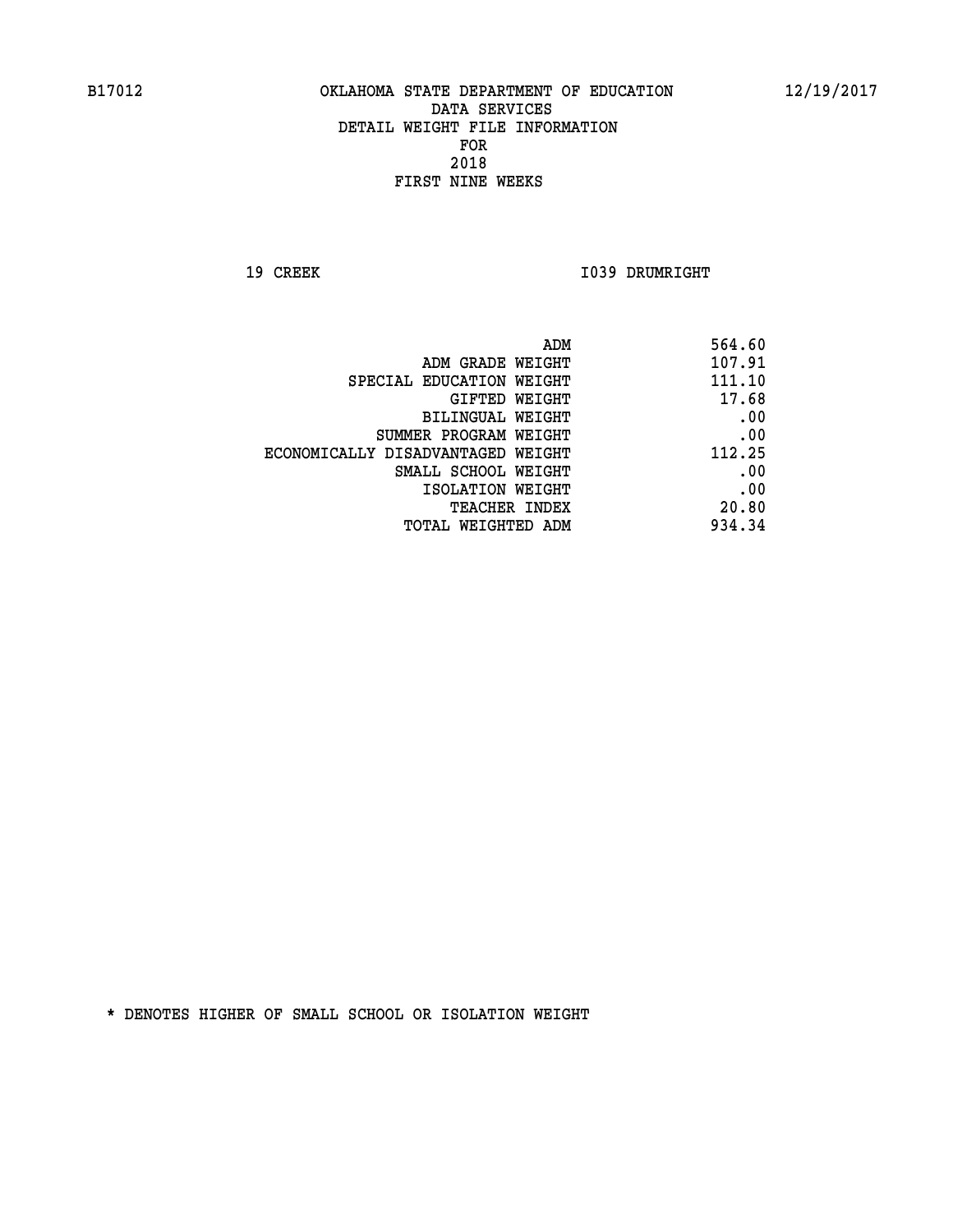**20 CUSTER I005 ARAPAHO-BUTLER** 

| 469.12<br>ADM                     |                                   |
|-----------------------------------|-----------------------------------|
| 94.54<br>ADM GRADE WEIGHT         |                                   |
| 83.45<br>SPECIAL EDUCATION WEIGHT |                                   |
| 12.92<br>GIFTED WEIGHT            |                                   |
| .25<br><b>BILINGUAL WEIGHT</b>    |                                   |
| .00<br>SUMMER PROGRAM WEIGHT      |                                   |
| 49.25                             | ECONOMICALLY DISADVANTAGED WEIGHT |
| 10.62<br>SMALL SCHOOL WEIGHT      |                                   |
| $173.57*$<br>ISOLATION WEIGHT     |                                   |
| 42.84<br><b>TEACHER INDEX</b>     |                                   |
| 925.94<br>TOTAL WEIGHTED ADM      |                                   |
|                                   |                                   |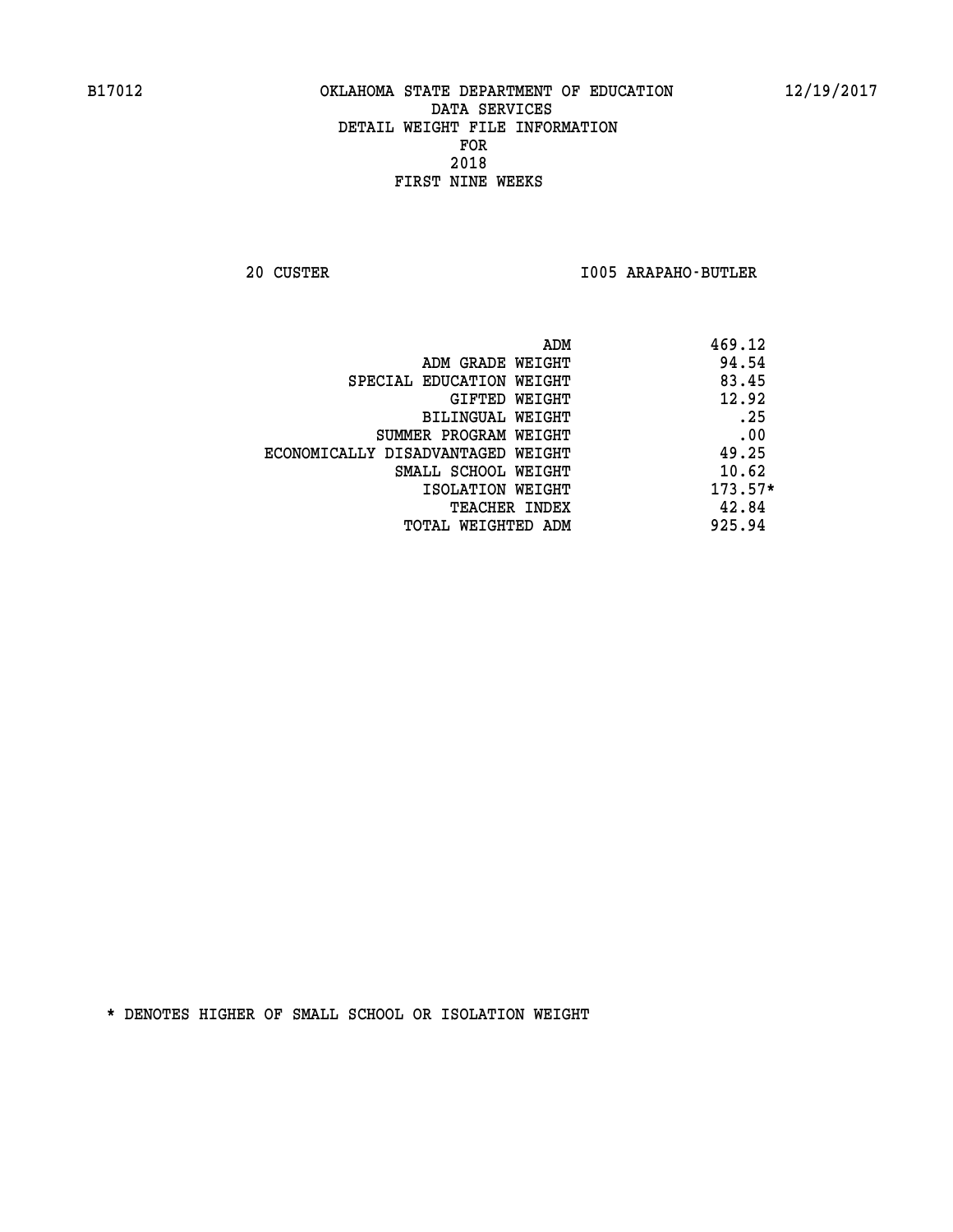20 CUSTER **IOO7 THOMAS-FAY-CUSTER UNIF** 

|                                   | 506.70<br>ADM |  |
|-----------------------------------|---------------|--|
| ADM GRADE WEIGHT                  | 98.21         |  |
| SPECIAL EDUCATION WEIGHT          | 79.80         |  |
| GIFTED WEIGHT                     | 26.52         |  |
| BILINGUAL WEIGHT                  | .75           |  |
| SUMMER PROGRAM WEIGHT             | .00           |  |
| ECONOMICALLY DISADVANTAGED WEIGHT | 64.25         |  |
| SMALL SCHOOL WEIGHT               | 4.27          |  |
| ISOLATION WEIGHT                  | 182.41*       |  |
| <b>TEACHER INDEX</b>              | 31.85         |  |
| TOTAL WEIGHTED ADM                | 990.49        |  |
|                                   |               |  |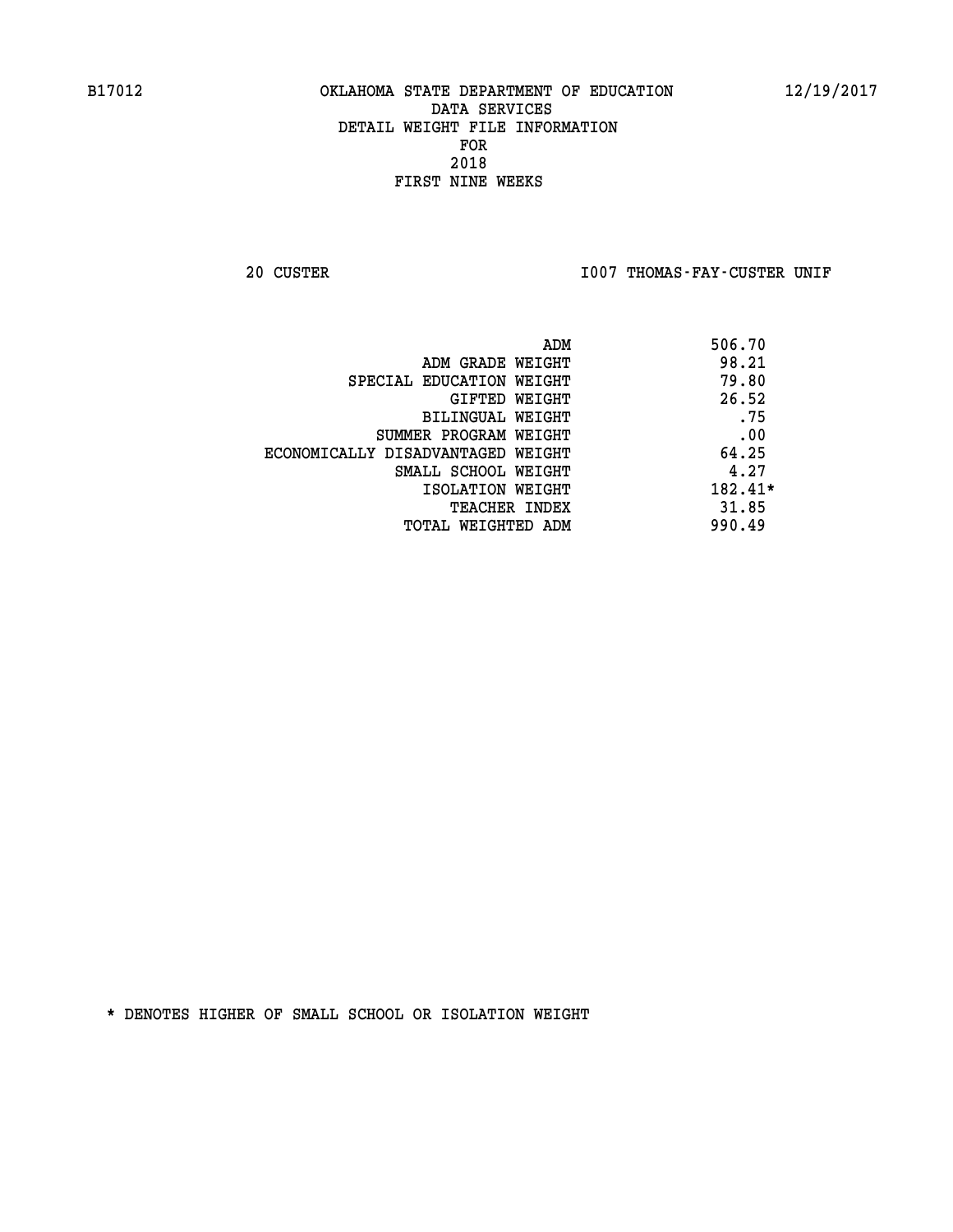**20 CUSTER 1026 WEATHERFORD** 

| 2,272.10 |
|----------|
| 381.04   |
| 259.45   |
| 113.56   |
| 59.25    |
| 4.80     |
| 264.50   |
| .00      |
| .00      |
| 81.40    |
| 3,436.10 |
|          |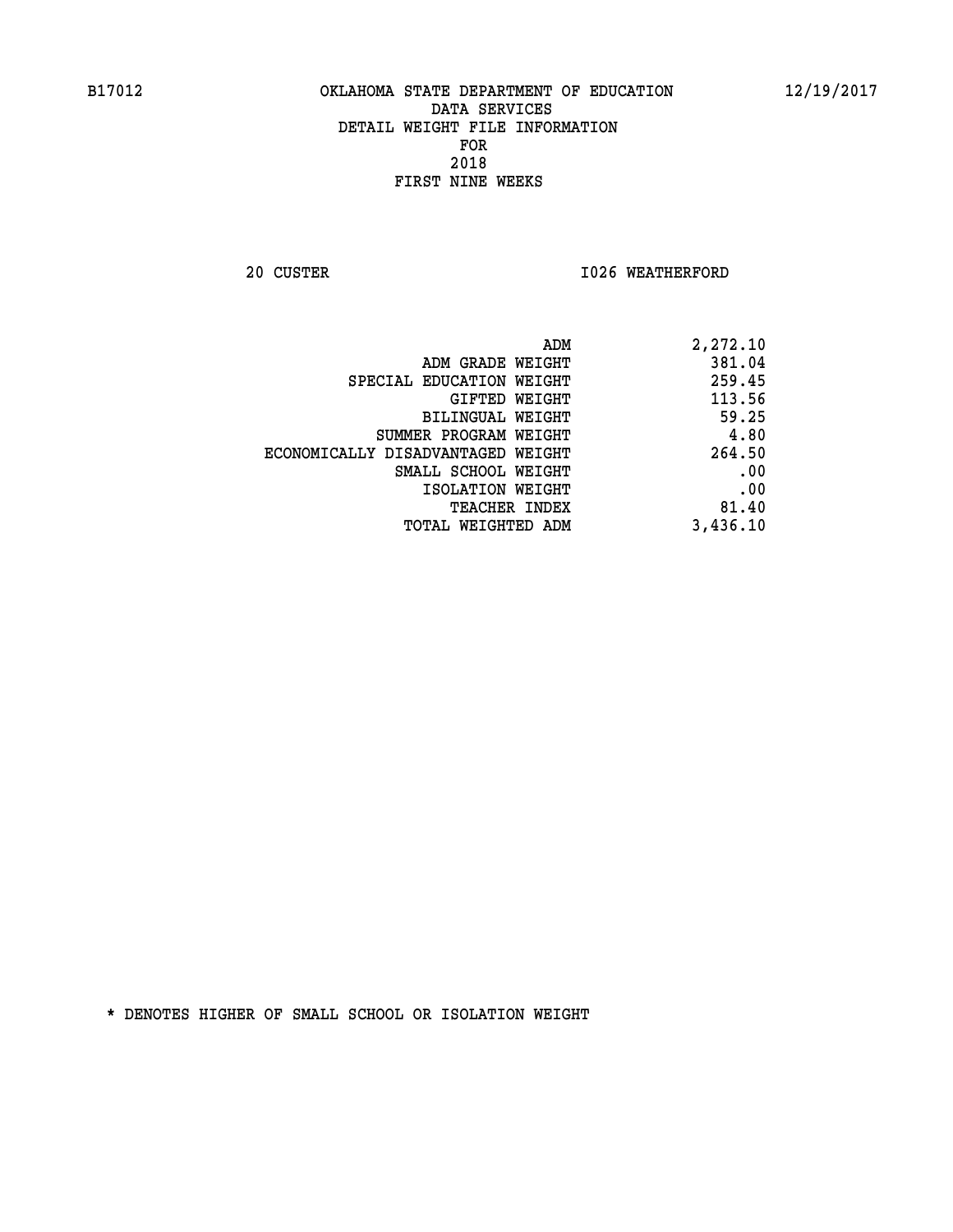**20 CUSTER 1099 CLINTON** 

| 2,273.31 |
|----------|
| 445.68   |
| 303.20   |
| 77.86    |
| 202.50   |
| 1.20     |
| 454.00   |
| .00      |
| .00      |
| 77.42    |
| 3,835.17 |
|          |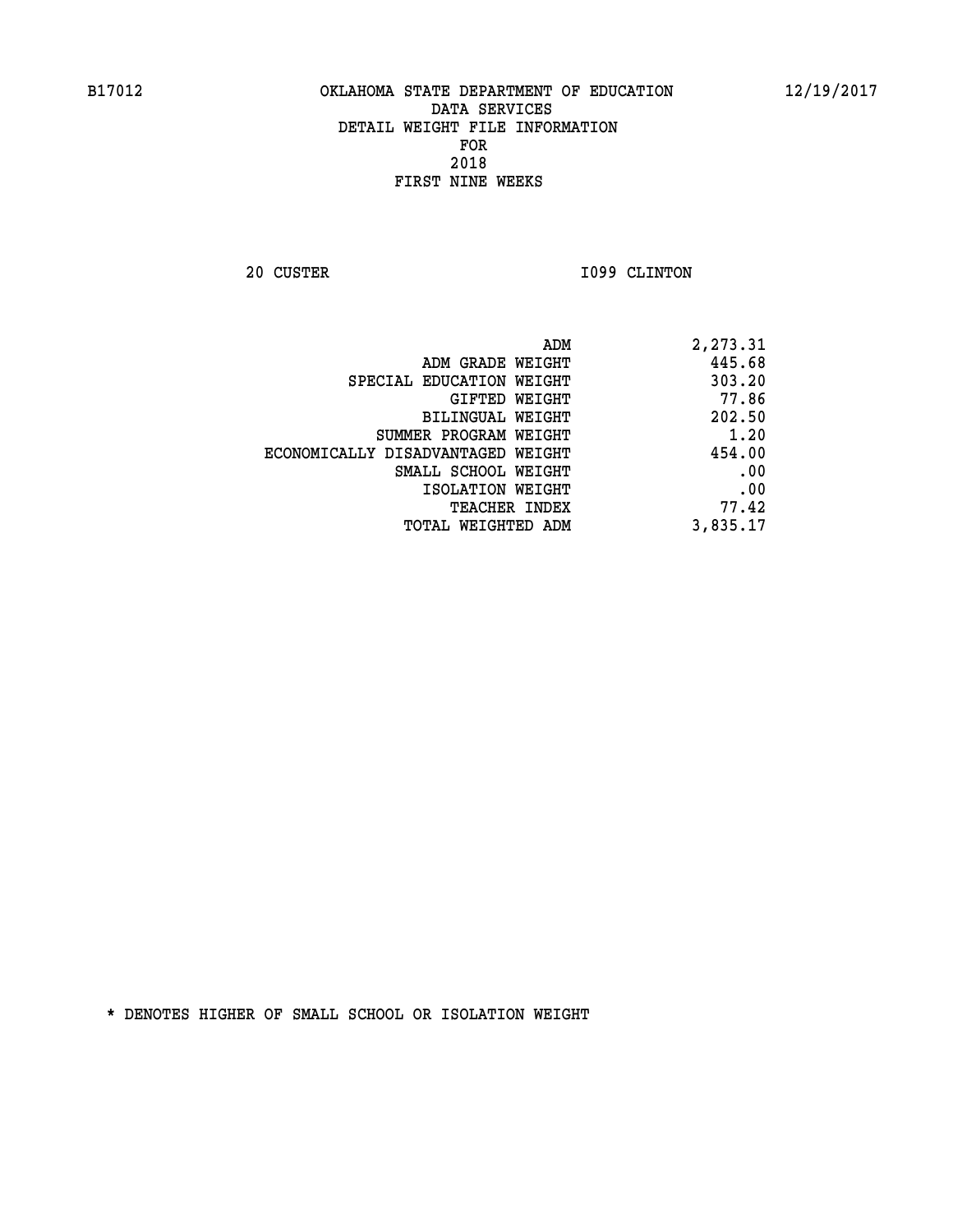**21 DELAWARE C006 CLEORA** 

| ADM                               | 128.57   |
|-----------------------------------|----------|
| ADM GRADE WEIGHT                  | 23.70    |
| SPECIAL EDUCATION WEIGHT          | 25.40    |
| GIFTED WEIGHT                     | 3.40     |
| BILINGUAL WEIGHT                  | .00      |
| SUMMER PROGRAM WEIGHT             | .00      |
| ECONOMICALLY DISADVANTAGED WEIGHT | 15.75    |
| SMALL SCHOOL WEIGHT               | $19.46*$ |
| ISOLATION WEIGHT                  | .00      |
| <b>TEACHER INDEX</b>              | 17.74    |
| TOTAL WEIGHTED ADM                | 234.02   |
|                                   |          |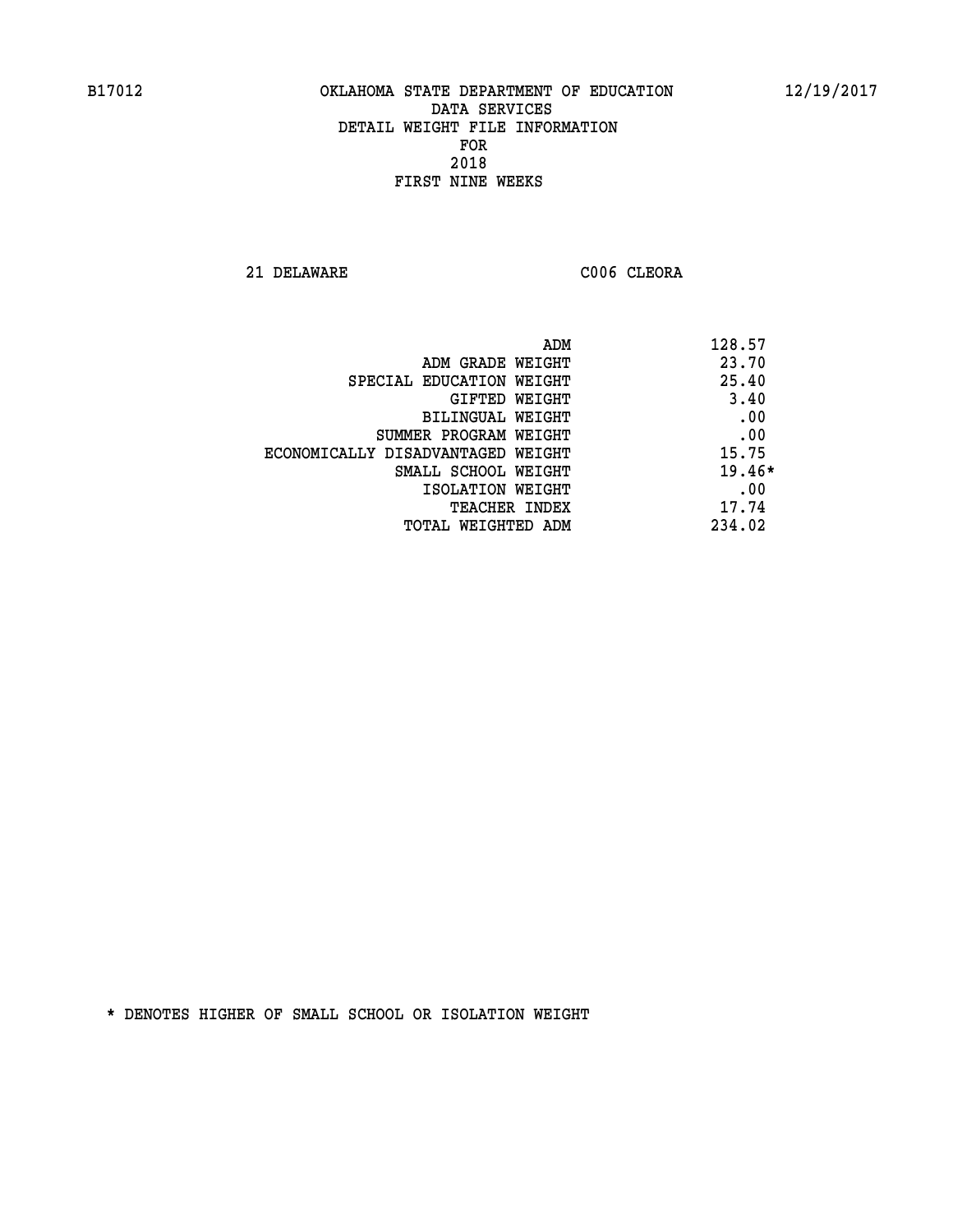**21 DELAWARE C014 LEACH** 

|                                   | 126.86<br>ADM |
|-----------------------------------|---------------|
| ADM GRADE WEIGHT                  | 25.48         |
| SPECIAL EDUCATION WEIGHT          | 9.20          |
| GIFTED WEIGHT                     | 3.40          |
| BILINGUAL WEIGHT                  | 1.25          |
| SUMMER PROGRAM WEIGHT             | .00           |
| ECONOMICALLY DISADVANTAGED WEIGHT | 24.25         |
| SMALL SCHOOL WEIGHT               | $19.29*$      |
| ISOLATION WEIGHT                  | .00           |
| <b>TEACHER INDEX</b>              | 3.83          |
| TOTAL WEIGHTED ADM                | 213.56        |
|                                   |               |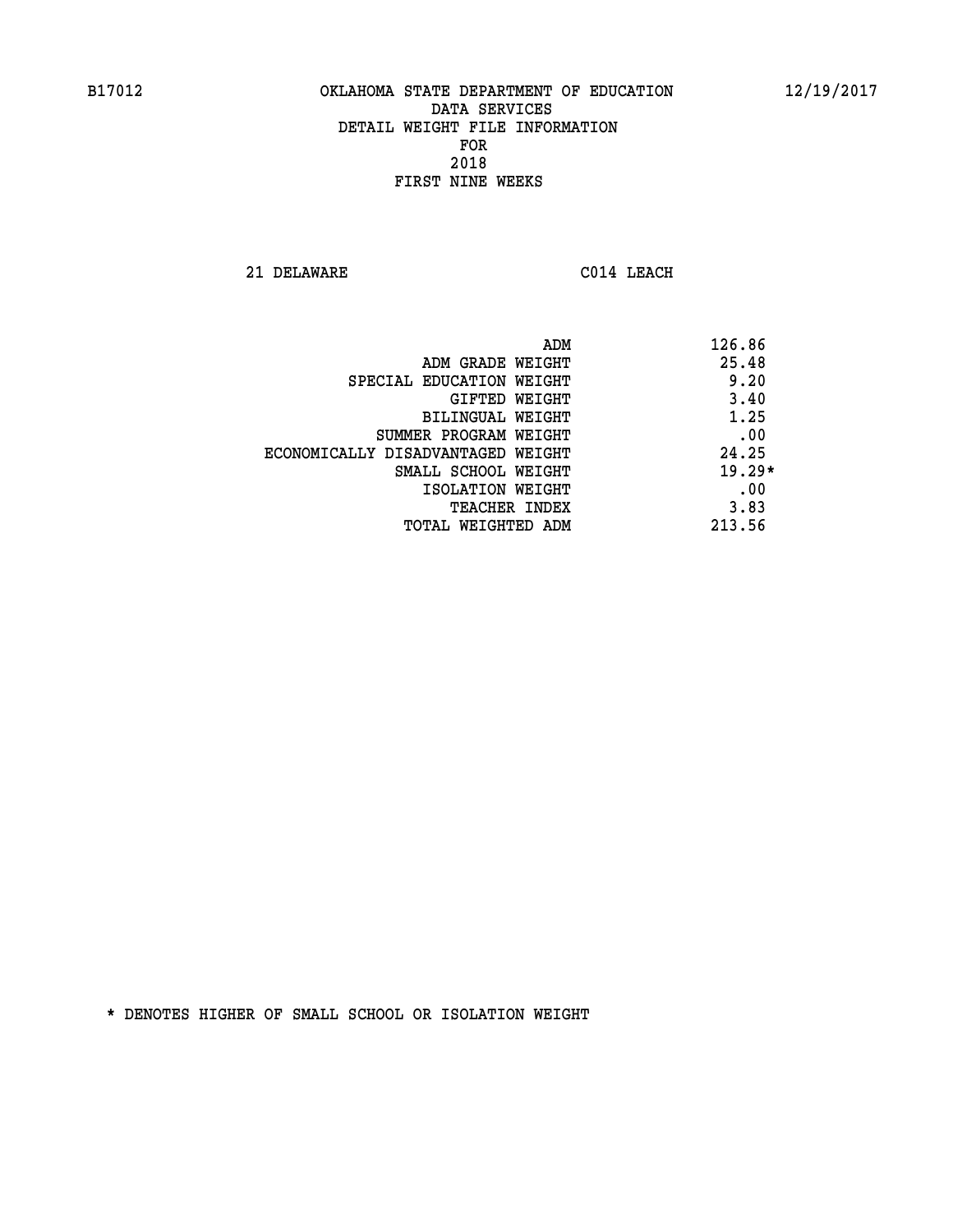**21 DELAWARE C030 KENWOOD** 

| ADM                               | 78.03    |
|-----------------------------------|----------|
| ADM GRADE WEIGHT                  | 13.33    |
| SPECIAL EDUCATION WEIGHT          | 5.00     |
| GIFTED WEIGHT                     | .00      |
| BILINGUAL WEIGHT                  | .00      |
| SUMMER PROGRAM WEIGHT             | .00      |
| ECONOMICALLY DISADVANTAGED WEIGHT | 15.00    |
| SMALL SCHOOL WEIGHT               | $13.30*$ |
| ISOLATION WEIGHT                  | .00      |
| <b>TEACHER INDEX</b>              | 16.05    |
| TOTAL WEIGHTED ADM                | 140.71   |
|                                   |          |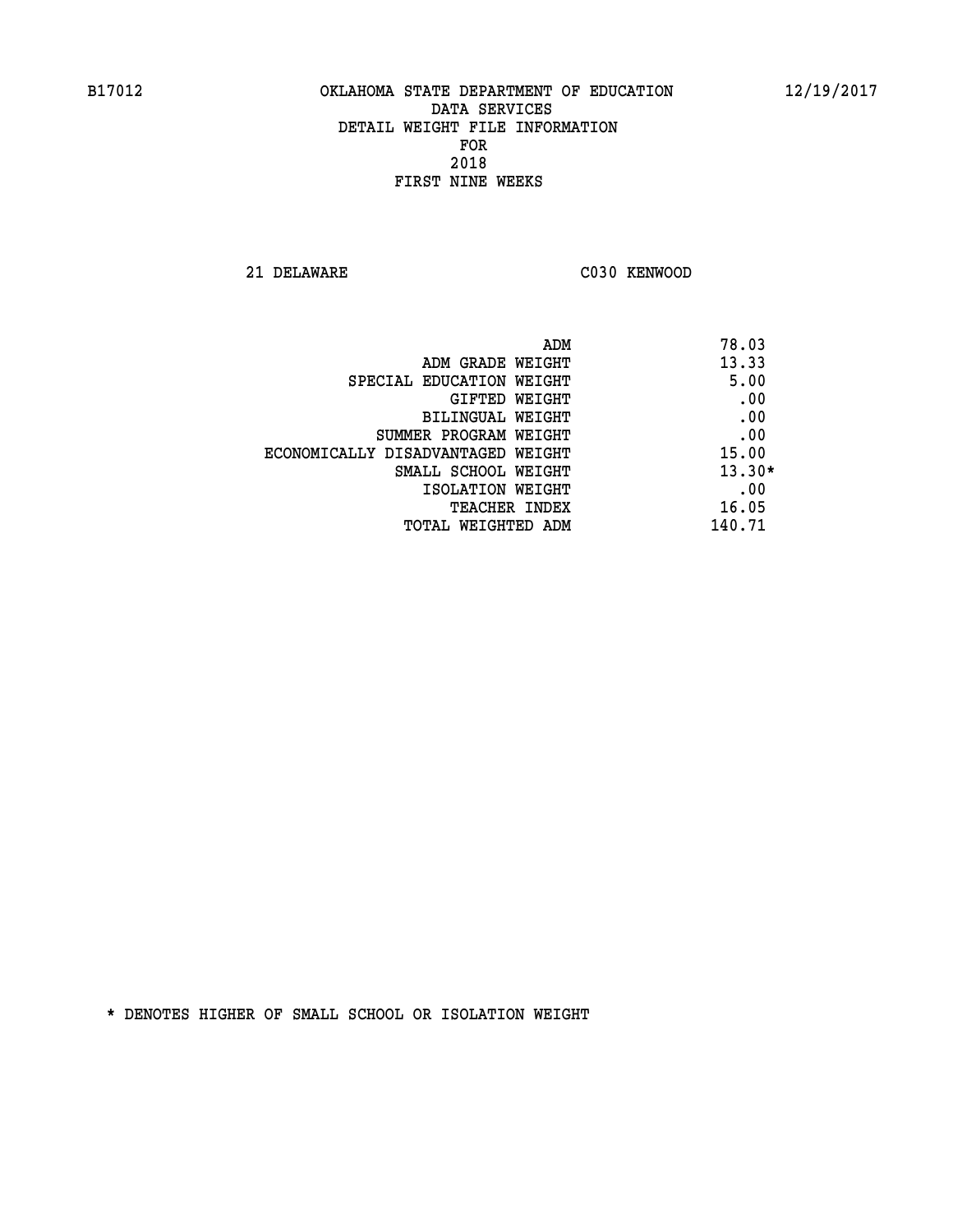**21 DELAWARE C034 MOSELEY** 

| ADM                               | 239.15   |
|-----------------------------------|----------|
| ADM GRADE WEIGHT                  | 49.79    |
| SPECIAL EDUCATION WEIGHT          | 21.40    |
| GIFTED WEIGHT                     | 4.76     |
| BILINGUAL WEIGHT                  | 6.00     |
| SUMMER PROGRAM WEIGHT             | .00      |
| ECONOMICALLY DISADVANTAGED WEIGHT | 48.75    |
| SMALL SCHOOL WEIGHT               | $26.21*$ |
| ISOLATION WEIGHT                  | .00      |
| <b>TEACHER INDEX</b>              | 16.99    |
| TOTAL WEIGHTED ADM                | 413.05   |
|                                   |          |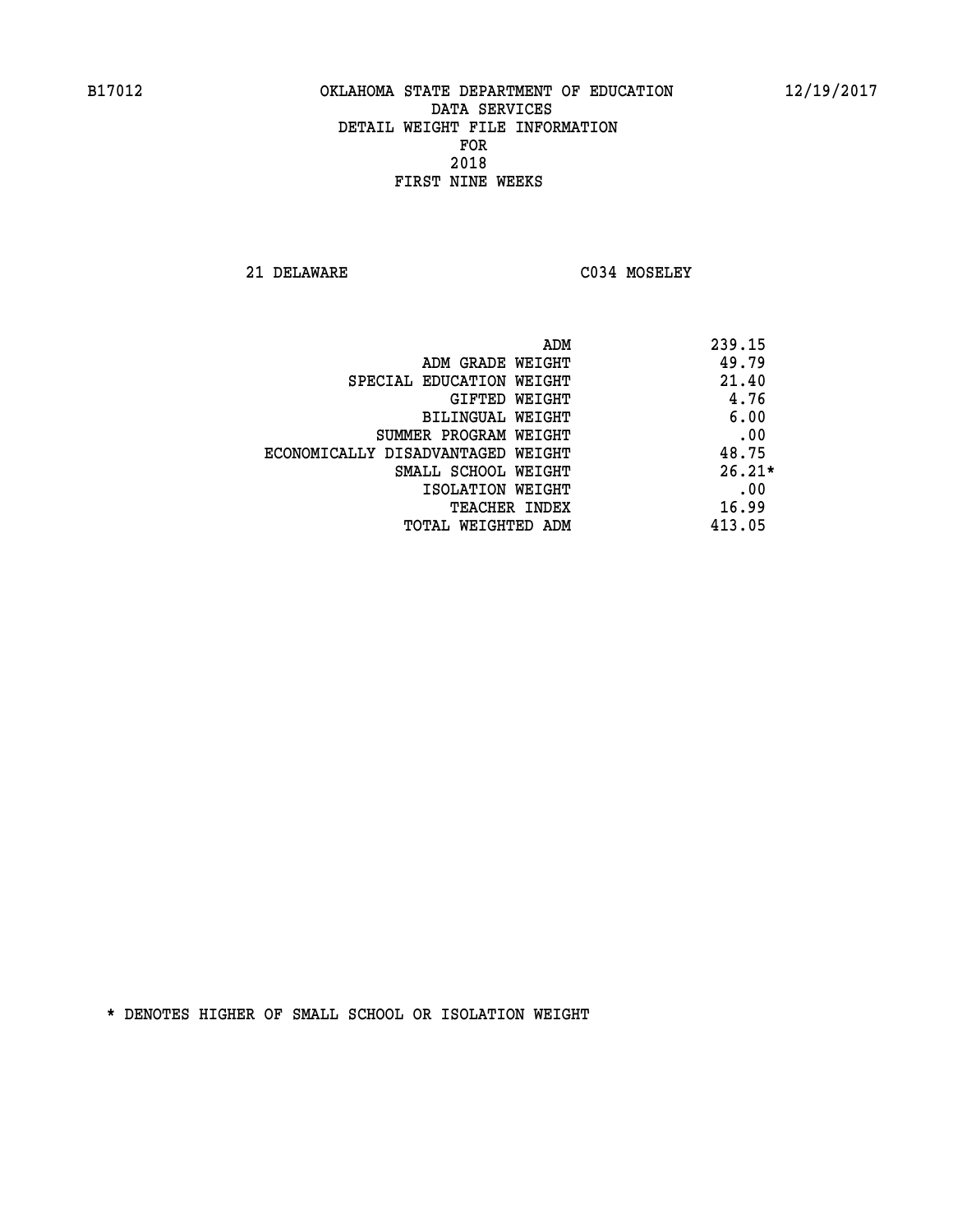**21 DELAWARE I001 JAY** 

|                                   | ADM | 1,662.72 |
|-----------------------------------|-----|----------|
| ADM GRADE WEIGHT                  |     | 314.14   |
| SPECIAL EDUCATION WEIGHT          |     | 387.90   |
| GIFTED WEIGHT                     |     | 45.22    |
| BILINGUAL WEIGHT                  |     | 39.50    |
| SUMMER PROGRAM WEIGHT             |     | .00      |
| ECONOMICALLY DISADVANTAGED WEIGHT |     | 330.75   |
| SMALL SCHOOL WEIGHT               |     | $7.50*$  |
| ISOLATION WEIGHT                  |     | .00      |
| <b>TEACHER INDEX</b>              |     | .00      |
| TOTAL WEIGHTED ADM                |     | 2,787.73 |
|                                   |     |          |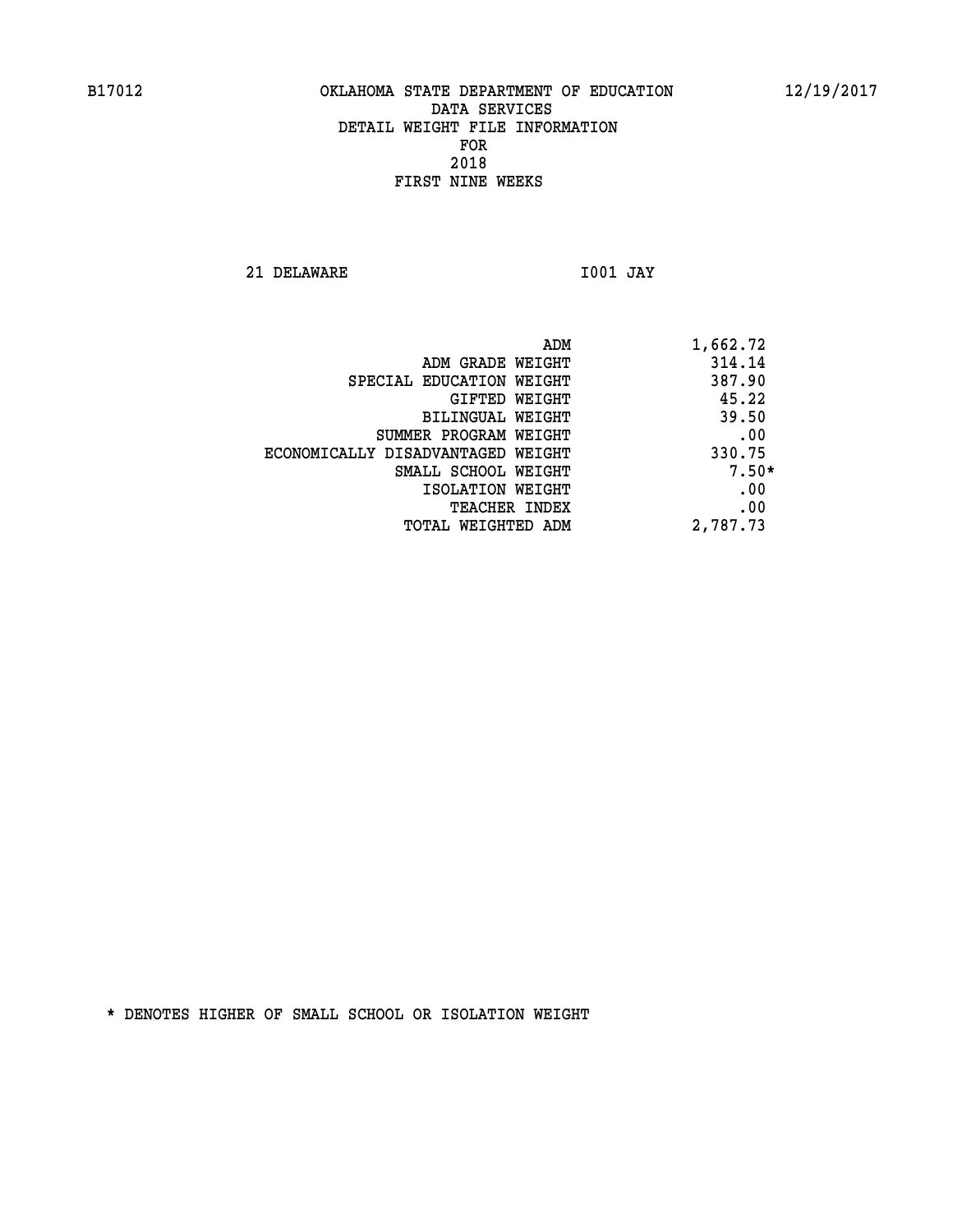**21 DELAWARE I002 GROVE** 

| 2,522.97 |
|----------|
| 495.15   |
| 471.60   |
| 52.70    |
| 9.25     |
| 1.20     |
| 382.25   |
| .00      |
| .00      |
| 142.48   |
| 4,077.60 |
|          |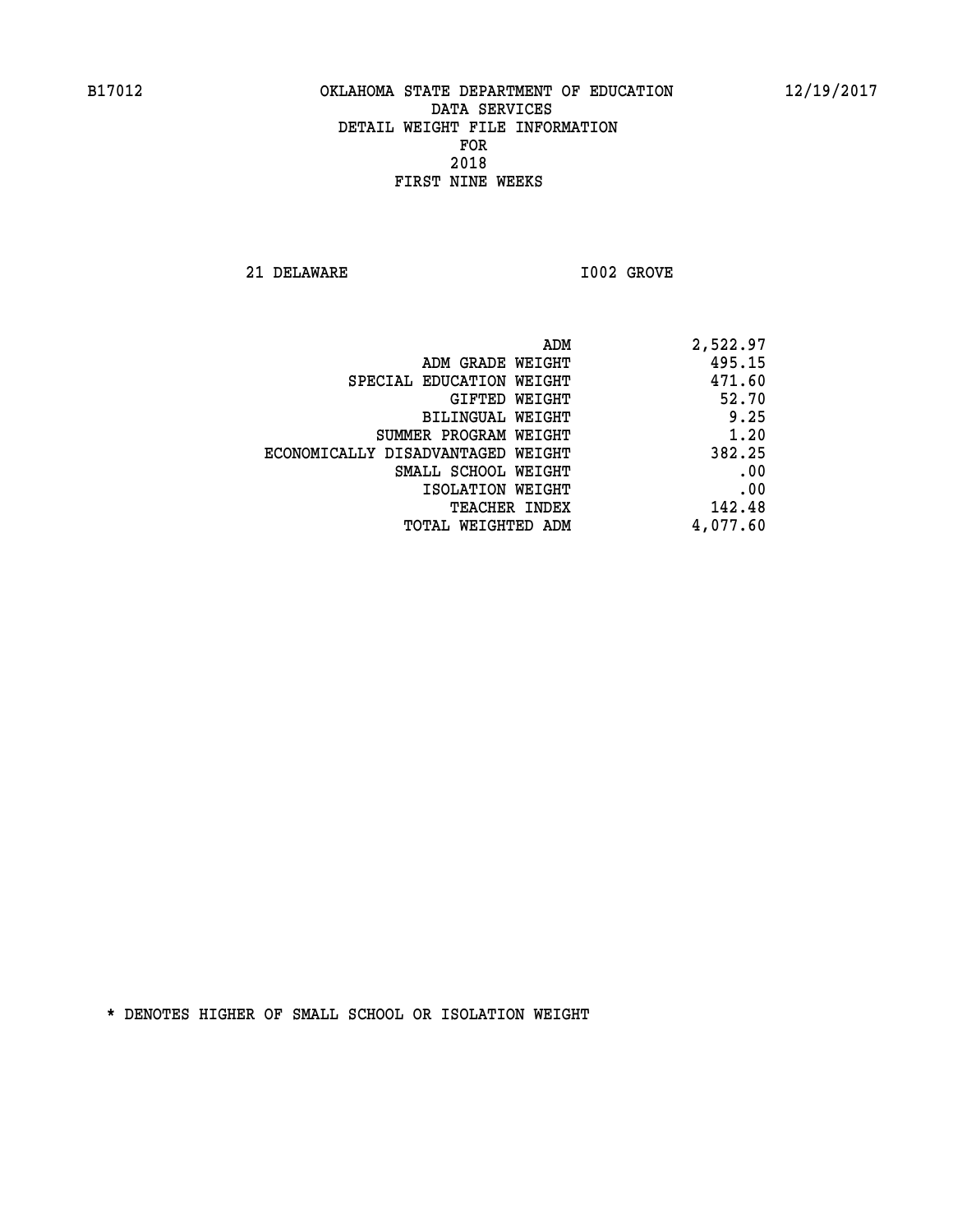**21 DELAWARE I003 KANSAS** 

| 900.79   |
|----------|
| 174.98   |
| 222.45   |
| 22.78    |
| 19.50    |
| .00      |
| 196.50   |
| .00      |
| .00      |
| 42.75    |
| 1,579.75 |
|          |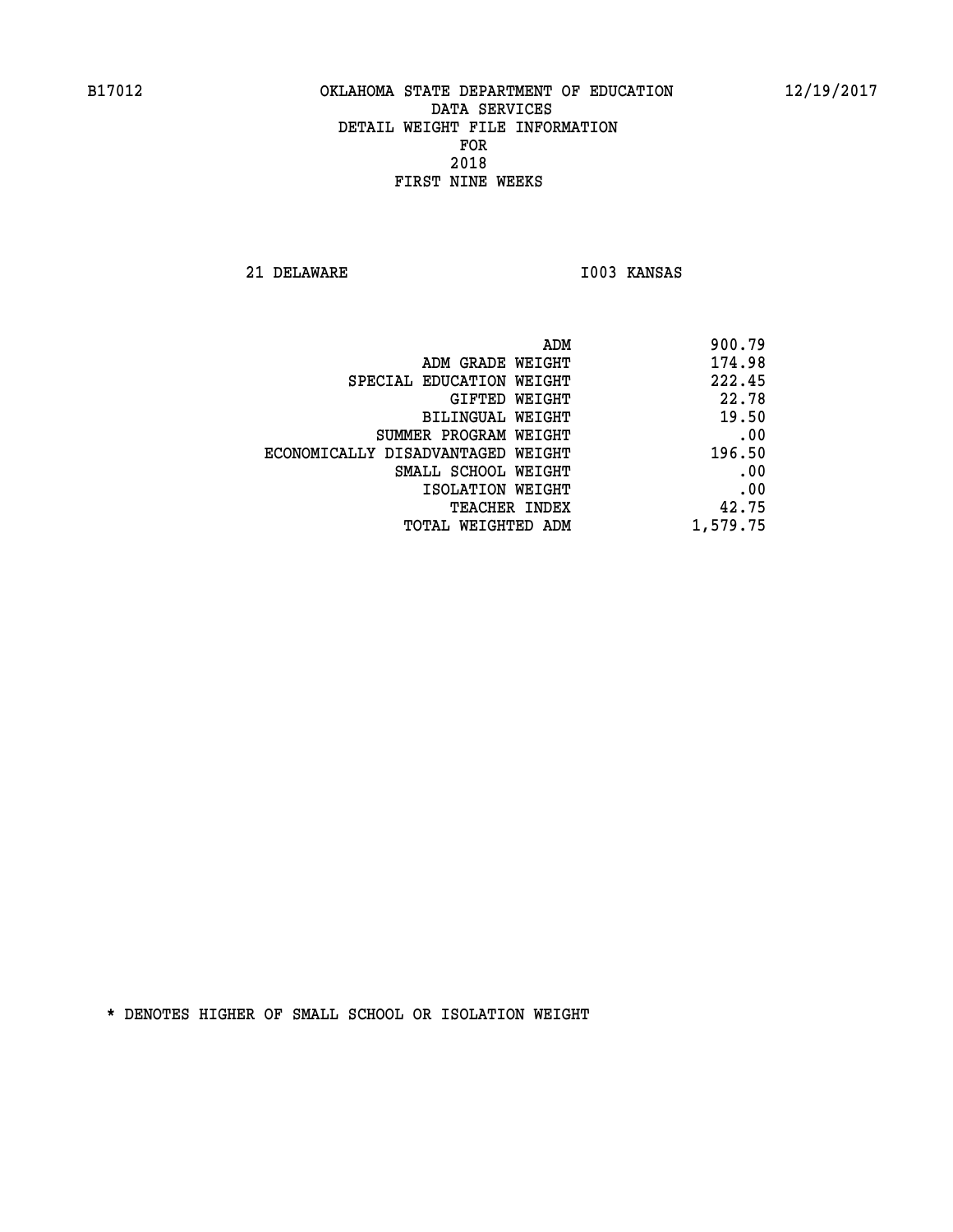**21 DELAWARE I004 COLCORD** 

| 554.66 |
|--------|
| 111.23 |
| 129.95 |
| 17.00  |
| 9.75   |
| .00    |
| 122.25 |
| .00    |
| .00    |
| 2.13   |
| 946.97 |
|        |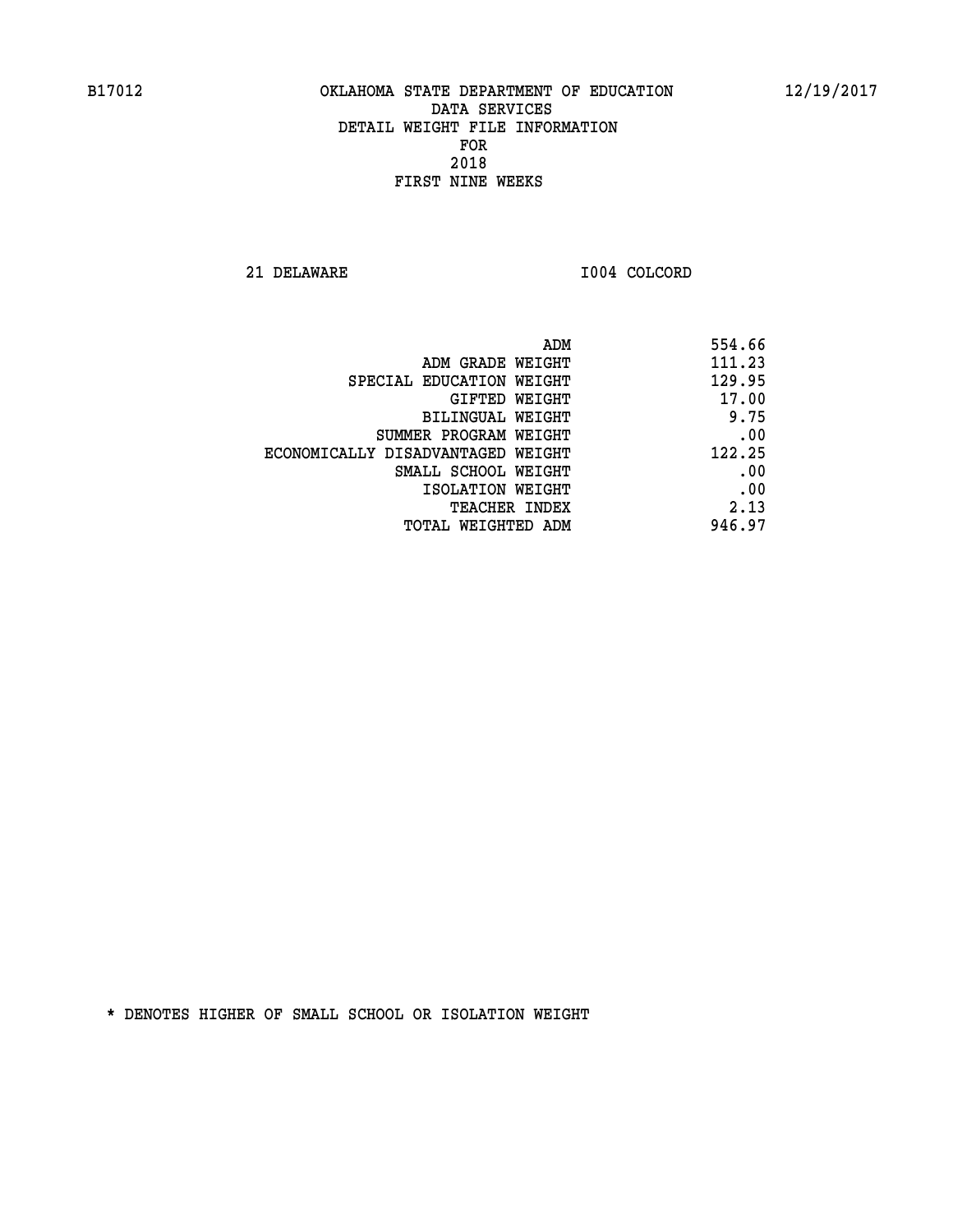**21 DELAWARE I005 OAKS-MISSION** 

|                                   | 216.21<br>ADM |
|-----------------------------------|---------------|
| ADM GRADE WEIGHT                  | 37.42         |
| SPECIAL EDUCATION WEIGHT          | 20.55         |
| GIFTED WEIGHT                     | 1.36          |
| BILINGUAL WEIGHT                  | .75           |
| SUMMER PROGRAM WEIGHT             | .00           |
| ECONOMICALLY DISADVANTAGED WEIGHT | 46.00         |
| SMALL SCHOOL WEIGHT               | $25.57*$      |
| ISOLATION WEIGHT                  | .00           |
| TEACHER INDEX                     | 8.51          |
| TOTAL WEIGHTED ADM                | 356.37        |
|                                   |               |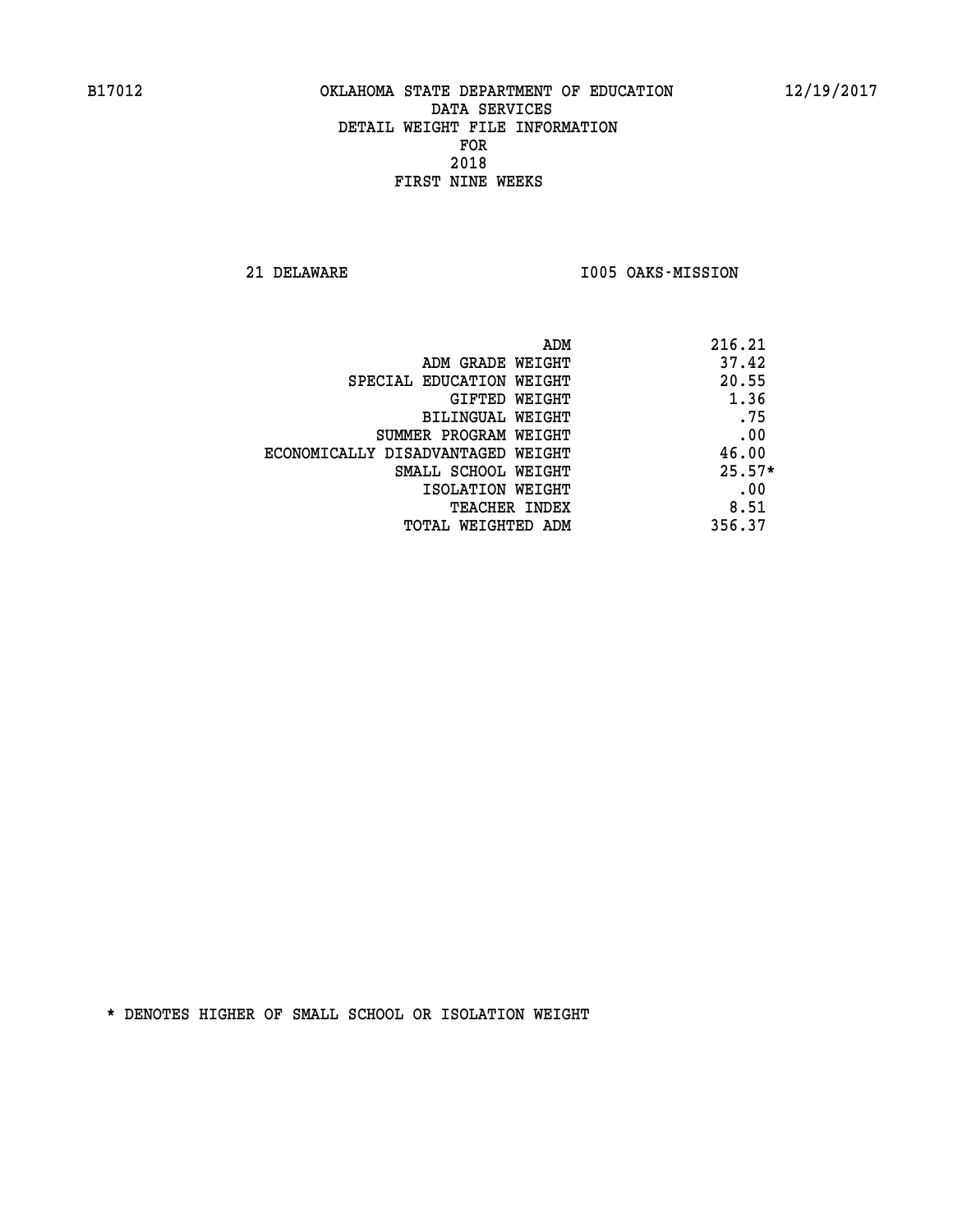**22 DEWEY I005 VICI** 

 **ADM 334.51 EXAMPLE WEIGHT 61.96 SPECIAL EDUCATION WEIGHT** 35.05  **GIFTED WEIGHT 6.80 BILINGUAL WEIGHT** 3.50 **SUMMER PROGRAM WEIGHT .00 ECONOMICALLY DISADVANTAGED WEIGHT 41.00 SMALL SCHOOL WEIGHT** 24.60  **ISOLATION WEIGHT 177.29\* TEACHER INDEX** .00  **TOTAL WEIGHTED ADM 660.11**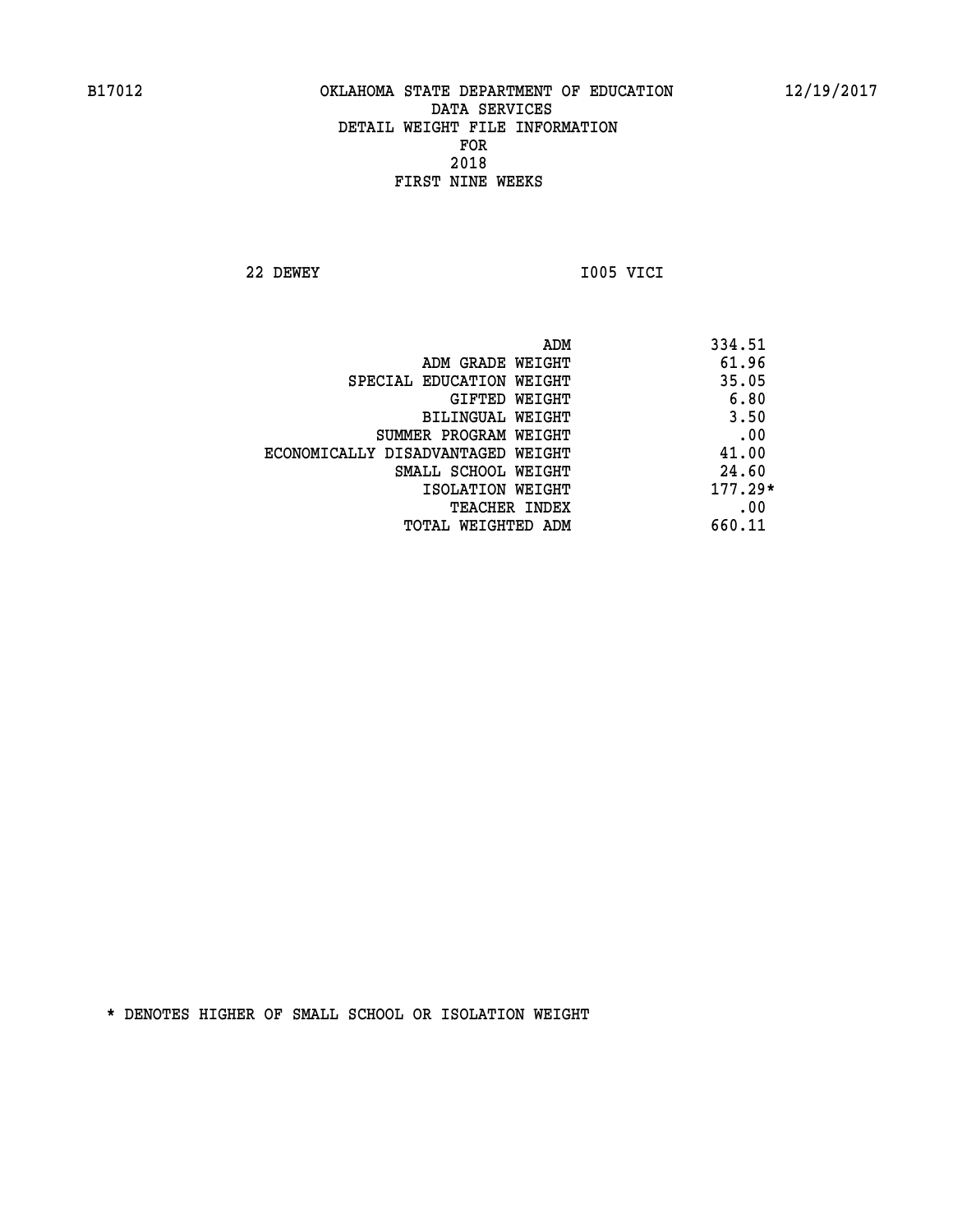**22 DEWEY I008 SEILING** 

|                                   | ADM                  | 447.93    |
|-----------------------------------|----------------------|-----------|
| ADM GRADE WEIGHT                  |                      | 93.56     |
| SPECIAL EDUCATION WEIGHT          |                      | 44.85     |
|                                   | GIFTED WEIGHT        | 1.70      |
| BILINGUAL WEIGHT                  |                      | 2.50      |
| SUMMER PROGRAM WEIGHT             |                      | .00       |
| ECONOMICALLY DISADVANTAGED WEIGHT |                      | 55.50     |
| SMALL SCHOOL WEIGHT               |                      | 13.73     |
| ISOLATION WEIGHT                  |                      | $188.13*$ |
|                                   | <b>TEACHER INDEX</b> | 16.12     |
| TOTAL WEIGHTED ADM                |                      | 850.29    |
|                                   |                      |           |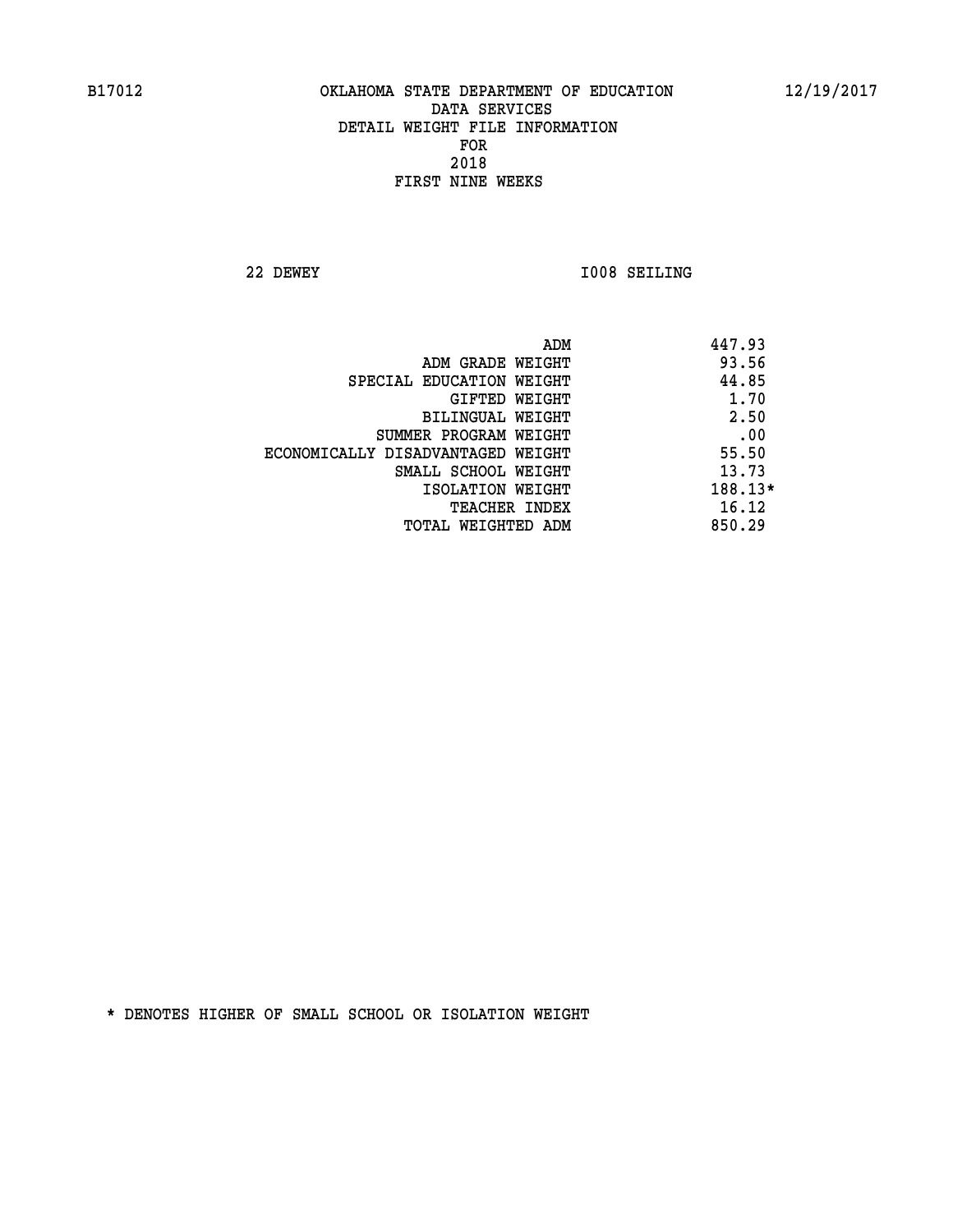**22 DEWEY I010 TALOGA** 

|                                   | ADM | 102.43    |
|-----------------------------------|-----|-----------|
| ADM GRADE WEIGHT                  |     | 20.09     |
| SPECIAL EDUCATION WEIGHT          |     | 39.90     |
| GIFTED WEIGHT                     |     | 3.74      |
| BILINGUAL WEIGHT                  |     | .50       |
| SUMMER PROGRAM WEIGHT             |     | .00       |
| ECONOMICALLY DISADVANTAGED WEIGHT |     | 18.00     |
| SMALL SCHOOL WEIGHT               |     | 16.52     |
| ISOLATION WEIGHT                  |     | $101.41*$ |
| TEACHER INDEX                     |     | .00       |
| TOTAL WEIGHTED ADM                |     | 286.07    |
|                                   |     |           |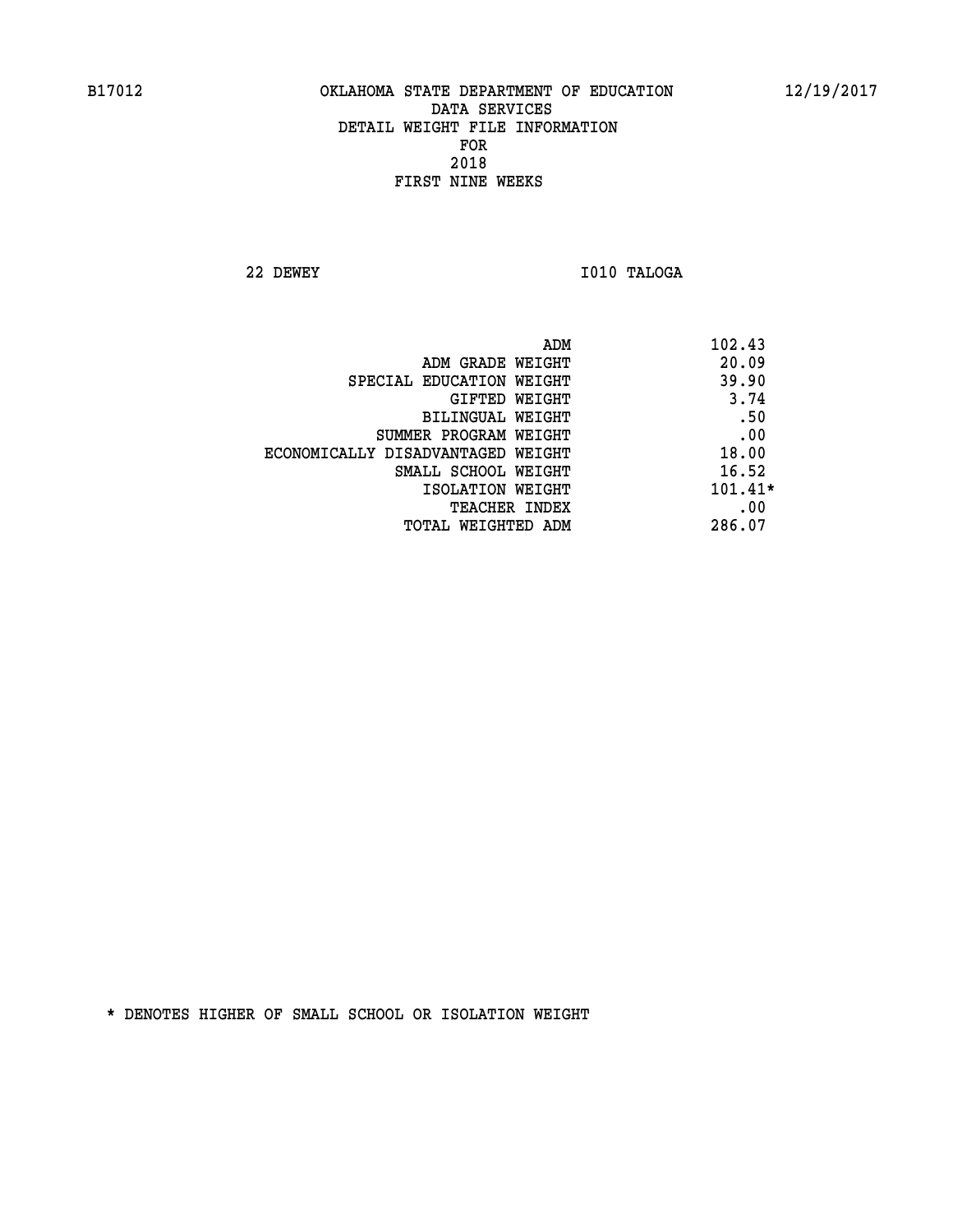**23 ELLIS I002 FARGO** 

|                                   | ADM | 235.81    |
|-----------------------------------|-----|-----------|
| ADM GRADE WEIGHT                  |     | 43.55     |
| SPECIAL EDUCATION WEIGHT          |     | 40.65     |
| GIFTED WEIGHT                     |     | 6.46      |
| BILINGUAL WEIGHT                  |     | 3.50      |
| SUMMER PROGRAM WEIGHT             |     | .00       |
| ECONOMICALLY DISADVANTAGED WEIGHT |     | 41.25     |
| SMALL SCHOOL WEIGHT               |     | 38.24     |
| ISOLATION WEIGHT                  |     | $155.63*$ |
| <b>TEACHER INDEX</b>              |     | .00       |
| TOTAL WEIGHTED ADM                |     | 526.85    |
|                                   |     |           |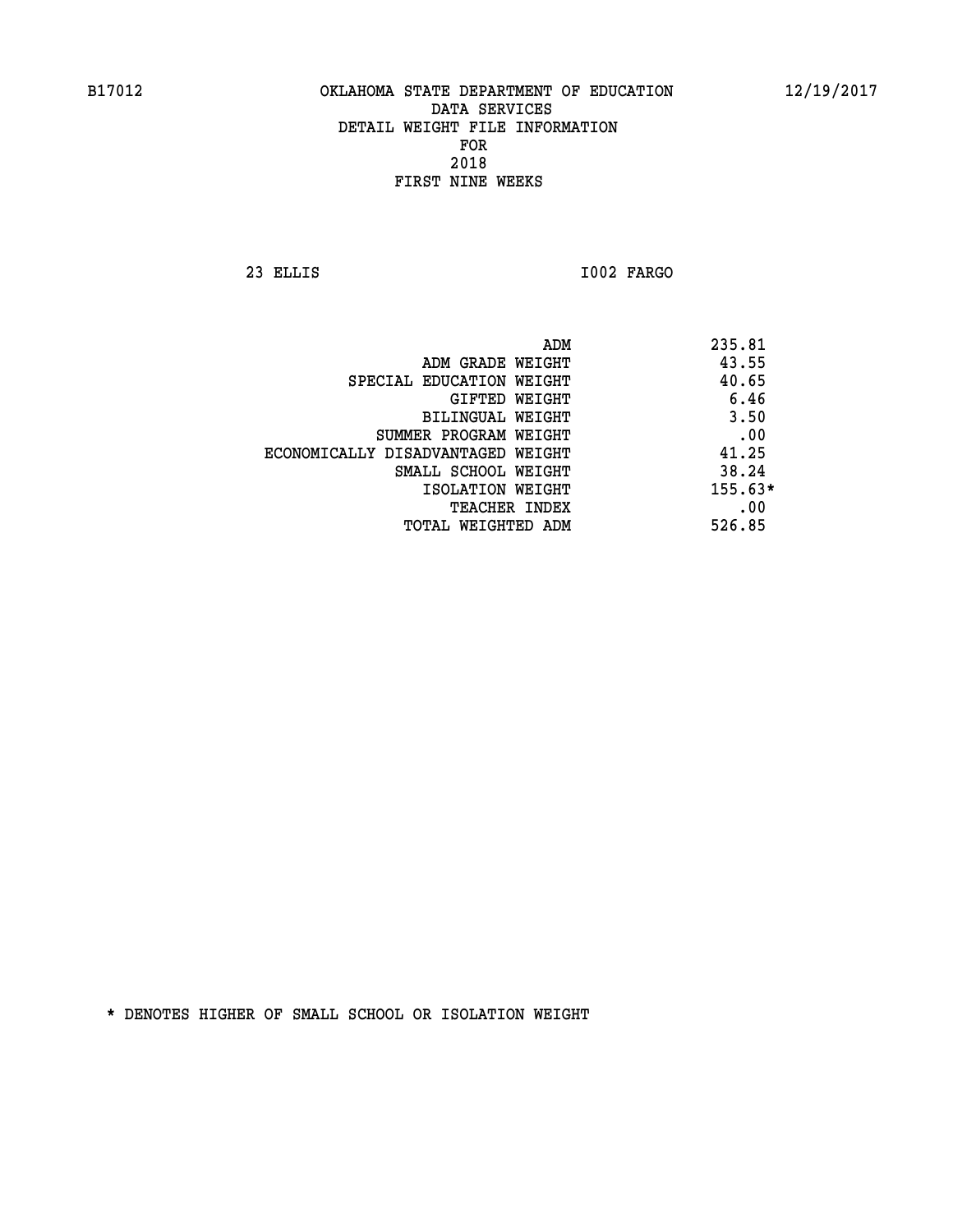**23 ELLIS I003 ARNETT** 

| ADM                               | 178.73    |
|-----------------------------------|-----------|
| ADM GRADE WEIGHT                  | 33.74     |
| SPECIAL EDUCATION WEIGHT          | 18.20     |
| GIFTED WEIGHT                     | 4.08      |
| BILINGUAL WEIGHT                  | .00       |
| SUMMER PROGRAM WEIGHT             | .00       |
| ECONOMICALLY DISADVANTAGED WEIGHT | 18.25     |
| SMALL SCHOOL WEIGHT               | 23.67     |
| ISOLATION WEIGHT                  | $141.20*$ |
| <b>TEACHER INDEX</b>              | 5.88      |
| TOTAL WEIGHTED ADM                | 400.08    |
|                                   |           |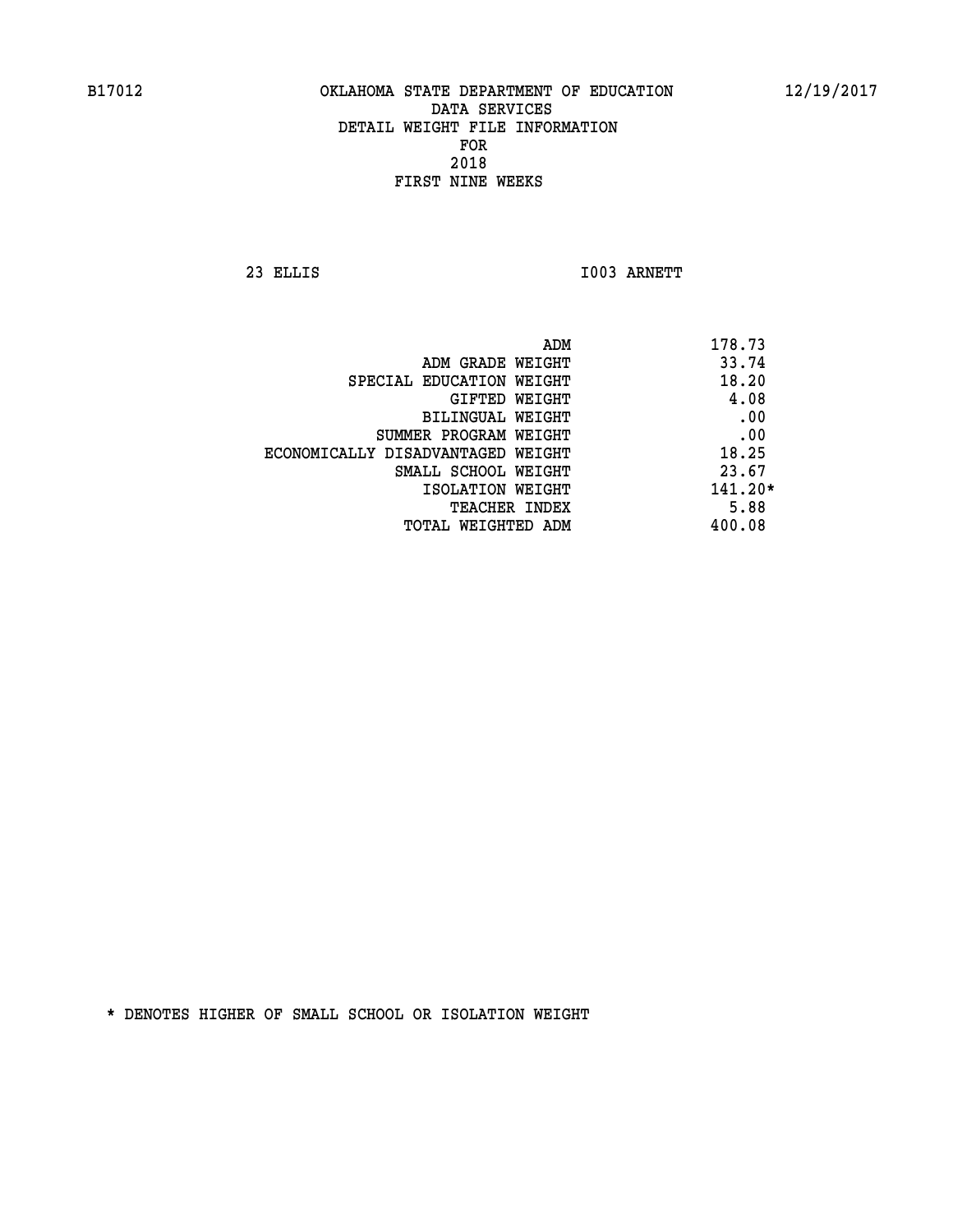**23 ELLIS I042 SHATTUCK** 

|                                   | ADM | 369.25    |
|-----------------------------------|-----|-----------|
| ADM GRADE WEIGHT                  |     | 69.65     |
| SPECIAL EDUCATION WEIGHT          |     | 46.20     |
| GIFTED WEIGHT                     |     | 8.50      |
| BILINGUAL WEIGHT                  |     | 8.25      |
| SUMMER PROGRAM WEIGHT             |     | .00       |
| ECONOMICALLY DISADVANTAGED WEIGHT |     | 44.25     |
| SMALL SCHOOL WEIGHT               |     | 22.30     |
| ISOLATION WEIGHT                  |     | $180.93*$ |
| TEACHER INDEX                     |     | 7.10      |
| TOTAL WEIGHTED ADM                |     | 734.13    |
|                                   |     |           |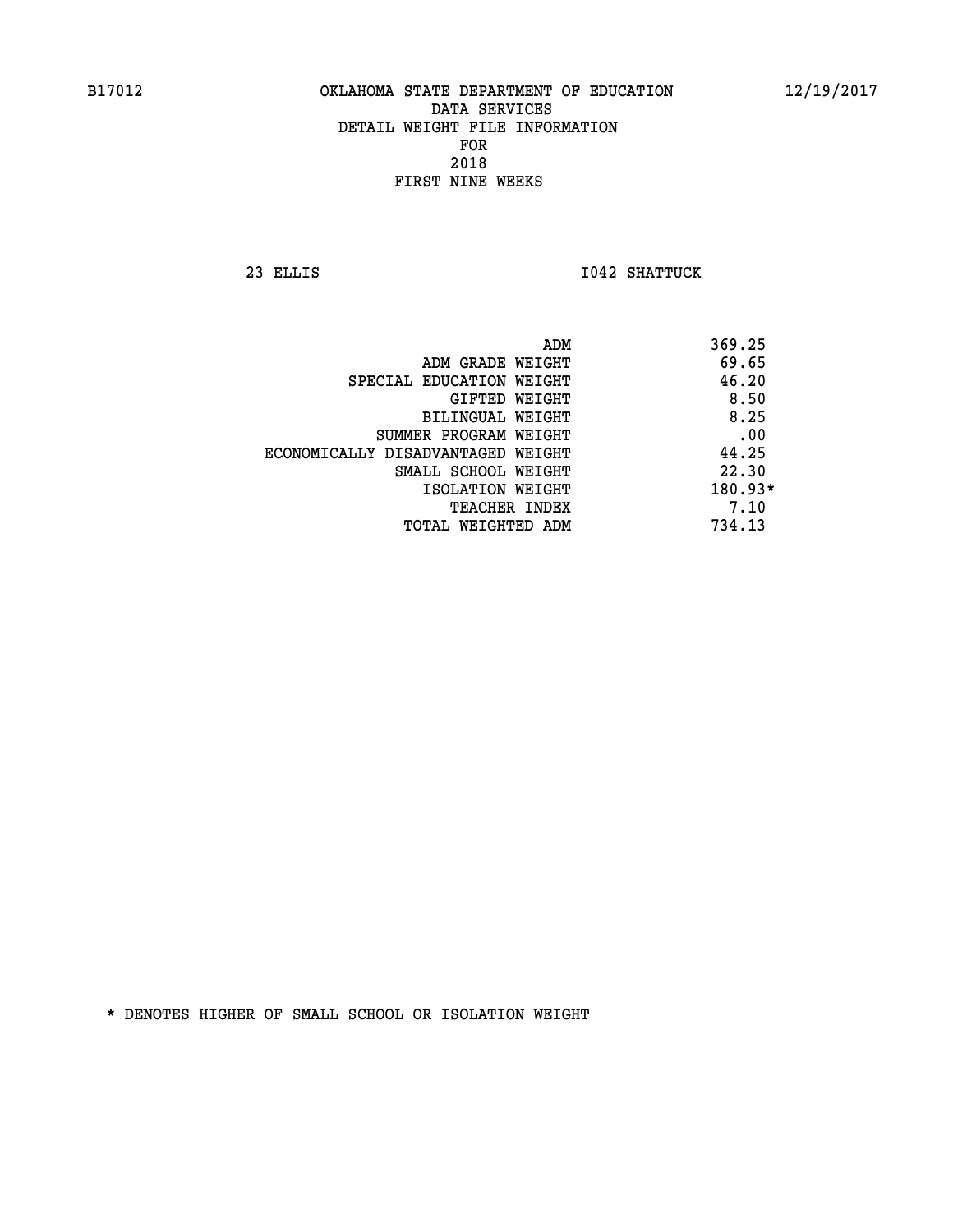**24 GARFIELD I001 WAUKOMIS** 

| ADM                               | 433.69   |
|-----------------------------------|----------|
| ADM GRADE WEIGHT                  | 90.27    |
| SPECIAL EDUCATION WEIGHT          | 51.75    |
| <b>GIFTED WEIGHT</b>              | 8.84     |
| BILINGUAL WEIGHT                  | .00      |
| SUMMER PROGRAM WEIGHT             | .00      |
| ECONOMICALLY DISADVANTAGED WEIGHT | 53.25    |
| SMALL SCHOOL WEIGHT               | $15.63*$ |
| ISOLATION WEIGHT                  | .00      |
| <b>TEACHER INDEX</b>              | .00      |
| TOTAL WEIGHTED ADM                | 653.43   |
|                                   |          |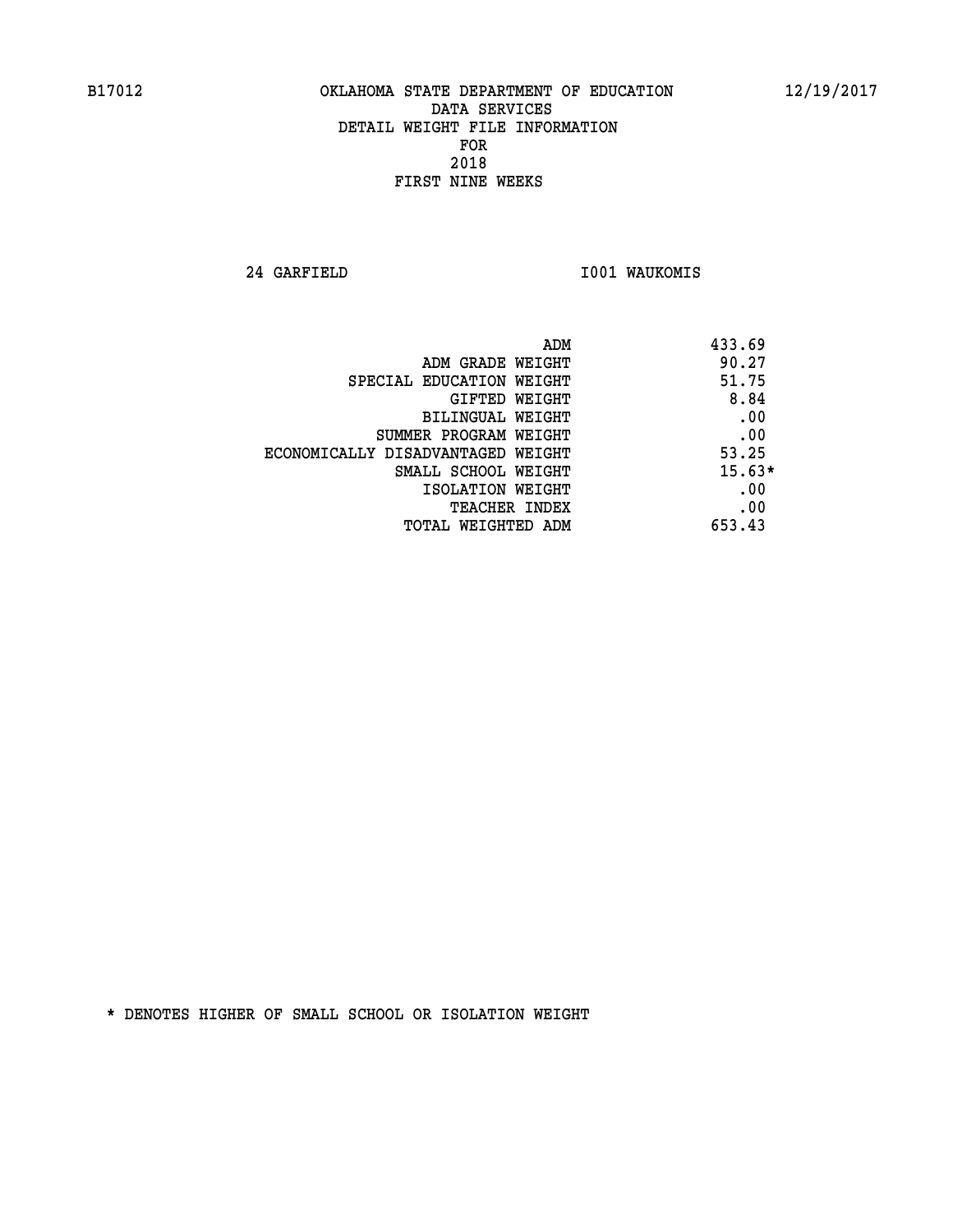**24 GARFIELD I018 KREMLIN-HILLSDALE** 

|                                   | 302.52<br>ADM |
|-----------------------------------|---------------|
| ADM GRADE WEIGHT                  | 56.06         |
| SPECIAL EDUCATION WEIGHT          | 19.30         |
| GIFTED WEIGHT                     | 11.22         |
| BILINGUAL WEIGHT                  | .00           |
| SUMMER PROGRAM WEIGHT             | .00           |
| ECONOMICALLY DISADVANTAGED WEIGHT | 25.25         |
| SMALL SCHOOL WEIGHT               | $25.90*$      |
| ISOLATION WEIGHT                  | .00           |
| <b>TEACHER INDEX</b>              | 12.01         |
| TOTAL WEIGHTED ADM                | 452.26        |
|                                   |               |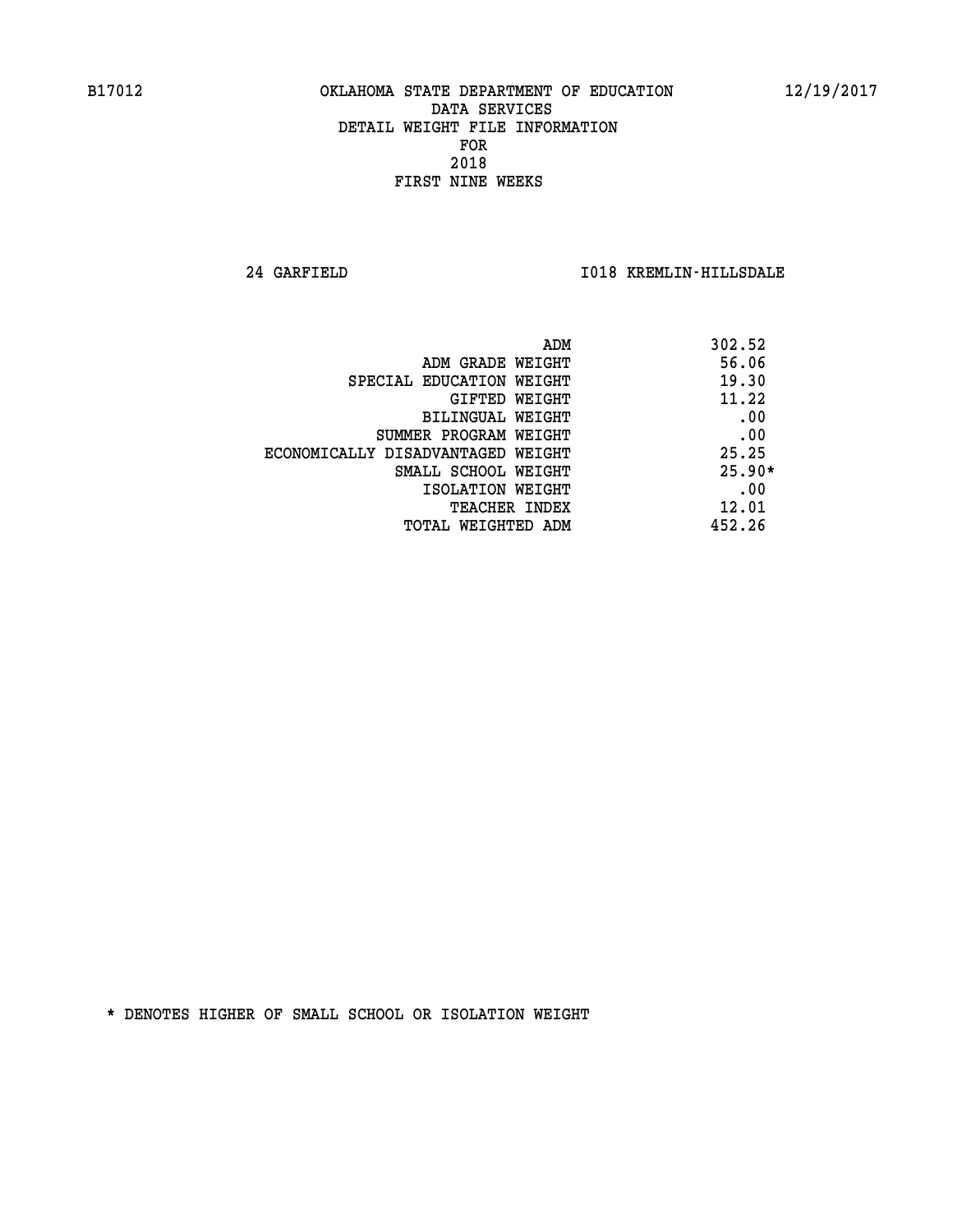**24 GARFIELD I042 CHISHOLM** 

| 1,156.74 |
|----------|
| 223.46   |
| 180.40   |
| 44.88    |
| 11.00    |
| .00      |
| 79.25    |
| .00      |
| .00      |
| 24.52    |
| 1,720.25 |
|          |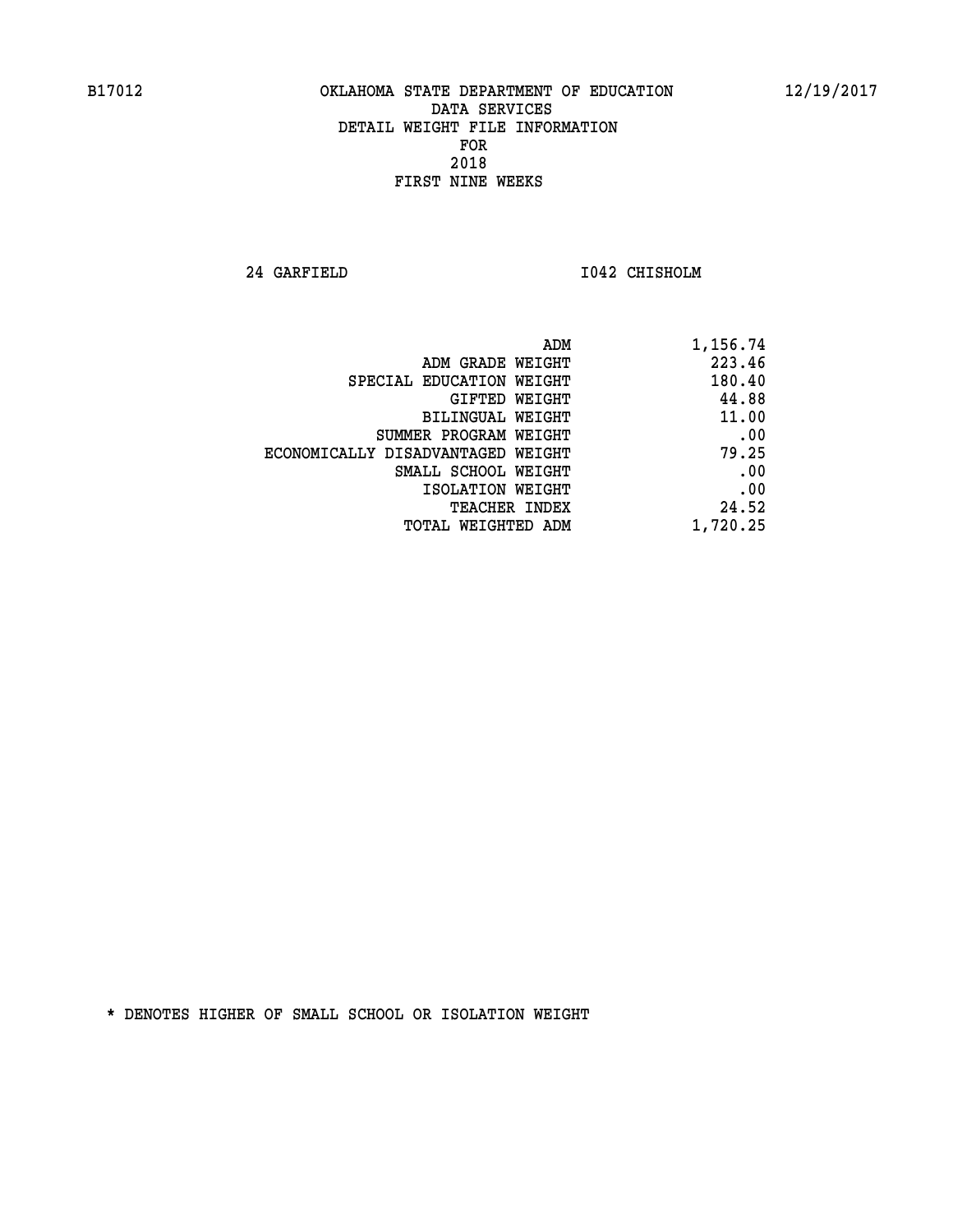**24 GARFIELD I047 GARBER** 

| ADM                               | 364.28   |
|-----------------------------------|----------|
| ADM GRADE WEIGHT                  | 69.30    |
| SPECIAL EDUCATION WEIGHT          | 67.25    |
| GIFTED WEIGHT                     | 9.86     |
| <b>BILINGUAL WEIGHT</b>           | .00      |
| SUMMER PROGRAM WEIGHT             | 1.20     |
| ECONOMICALLY DISADVANTAGED WEIGHT | 58.00    |
| SMALL SCHOOL WEIGHT               | 22.69    |
| ISOLATION WEIGHT                  | $49.18*$ |
| <b>TEACHER INDEX</b>              | 30.08    |
| TOTAL WEIGHTED ADM                | 649.15   |
|                                   |          |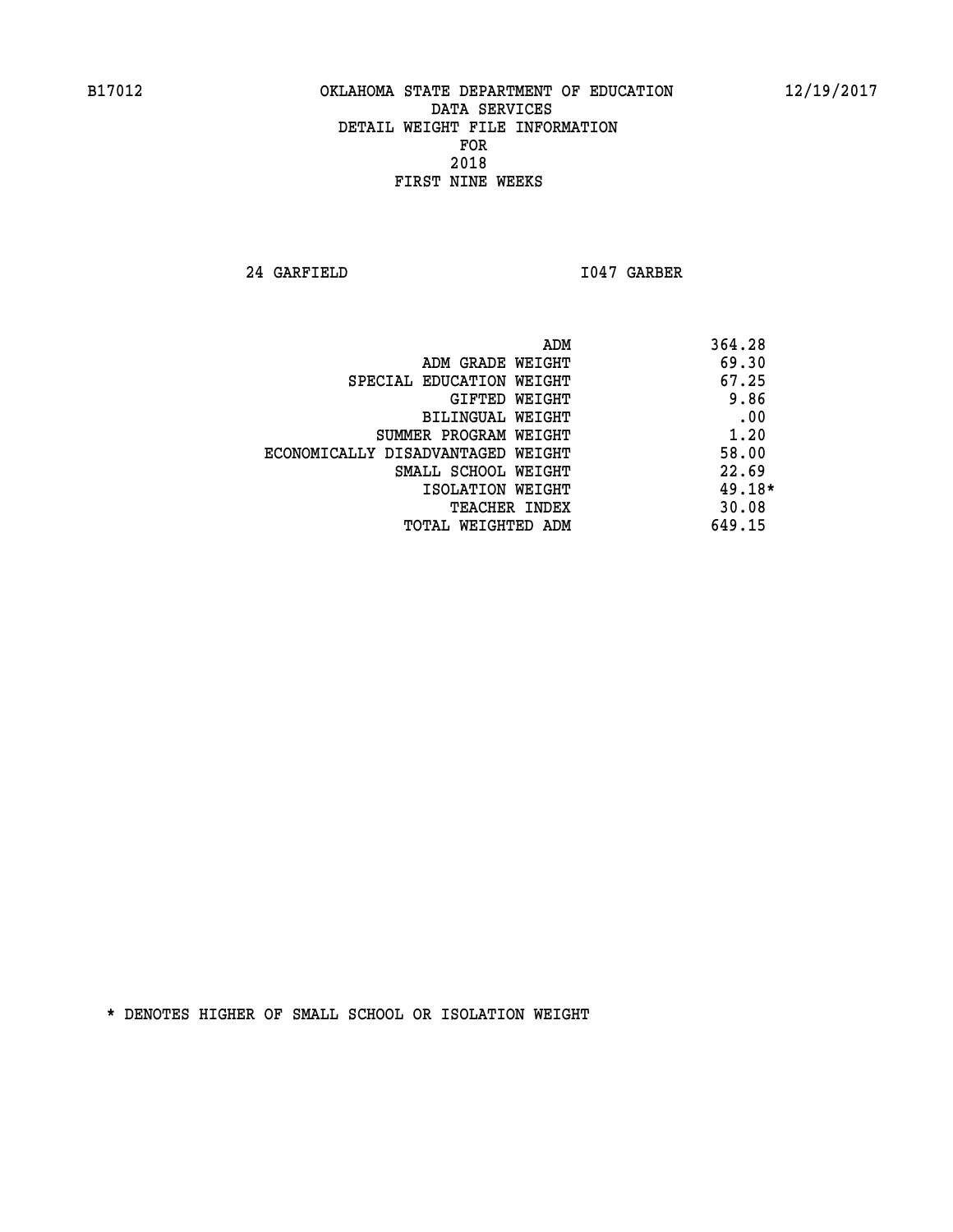**24 GARFIELD I056 PIONEER-PLEASANT VALE** 

| ADM                               | 534.44 |
|-----------------------------------|--------|
| ADM GRADE WEIGHT                  | 92.16  |
| SPECIAL EDUCATION WEIGHT          | 86.20  |
| GIFTED WEIGHT                     | 15.64  |
| BILINGUAL WEIGHT                  | 14.00  |
| SUMMER PROGRAM WEIGHT             | .00    |
| ECONOMICALLY DISADVANTAGED WEIGHT | 77.75  |
| SMALL SCHOOL WEIGHT               | .00    |
| ISOLATION WEIGHT                  | .00    |
| <b>TEACHER INDEX</b>              | 36.27  |
| TOTAL WEIGHTED ADM                | 856.46 |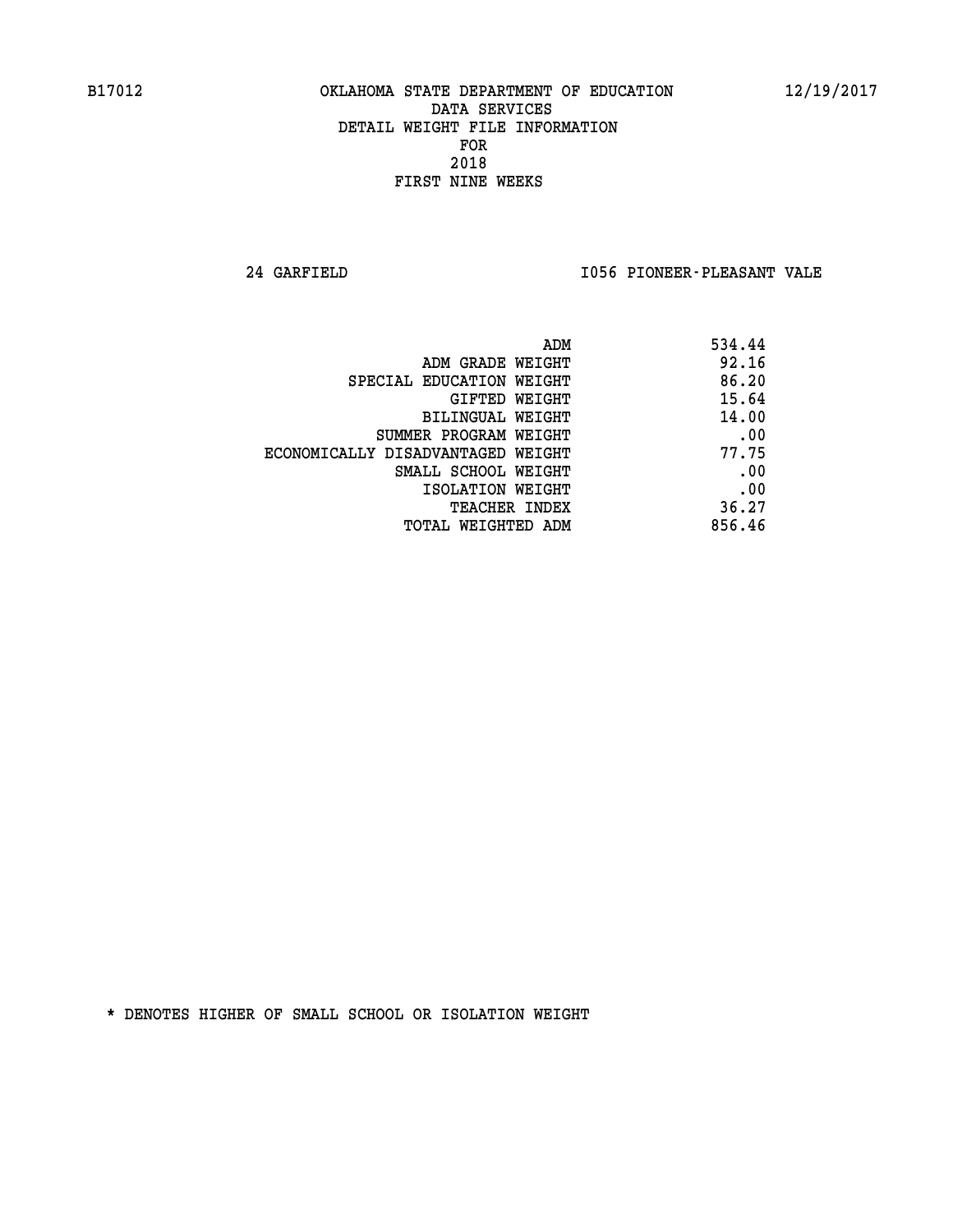**24 GARFIELD I057 ENID** 

|                                   | 7,834.08<br>ADM |
|-----------------------------------|-----------------|
| ADM GRADE WEIGHT                  | 1,554.60        |
| SPECIAL EDUCATION WEIGHT          | 1,289.00        |
| GIFTED WEIGHT                     | 251.26          |
| BILINGUAL WEIGHT                  | 521.00          |
| SUMMER PROGRAM WEIGHT             | 12.00           |
| ECONOMICALLY DISADVANTAGED WEIGHT | 1,575.50        |
| SMALL SCHOOL WEIGHT               | .00             |
| ISOLATION WEIGHT                  | .00             |
| TEACHER INDEX                     | .00             |
| TOTAL WEIGHTED ADM                | 13,037.44       |
|                                   |                 |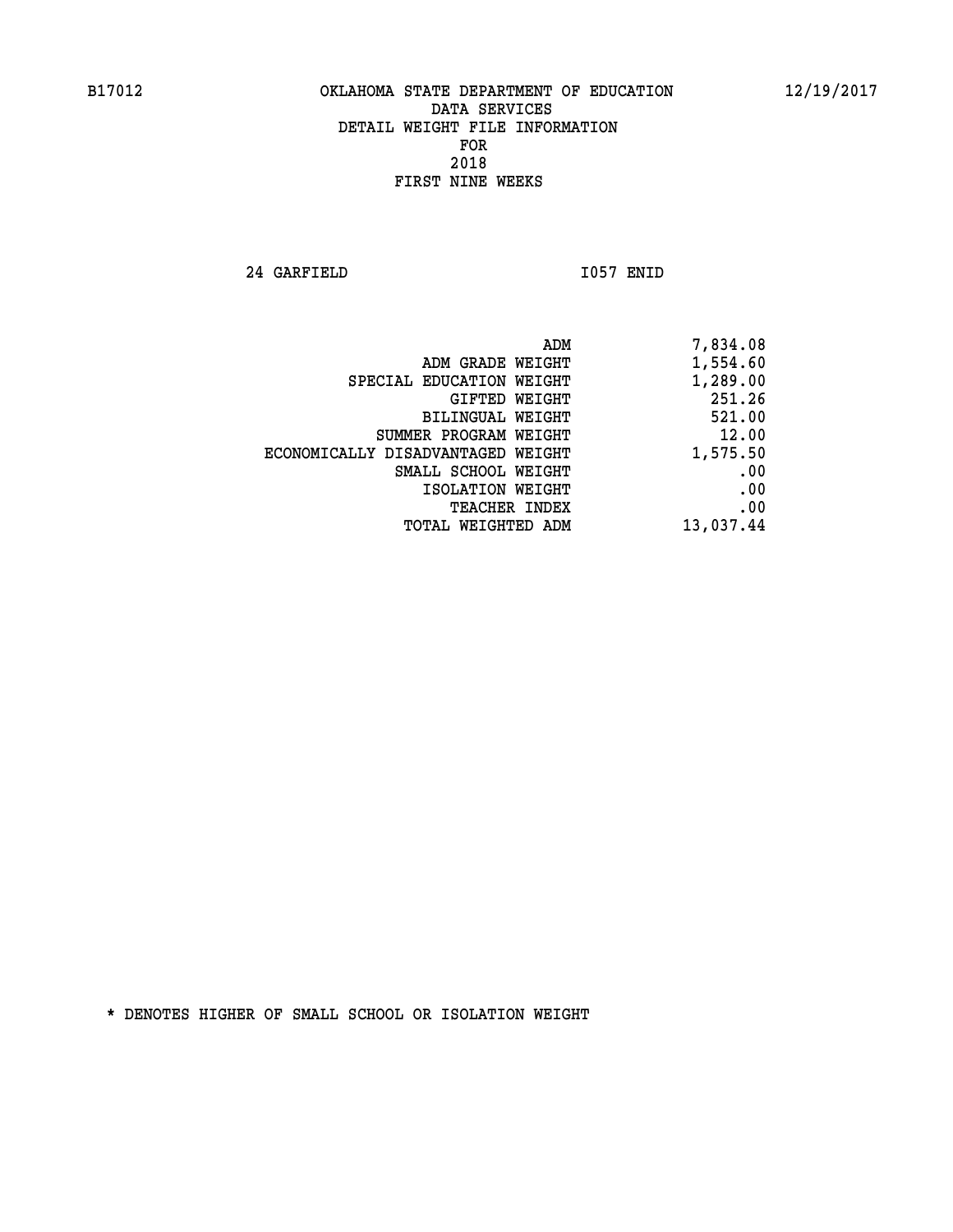**24 GARFIELD I085 DRUMMOND** 

| ADM                               | 346.44   |
|-----------------------------------|----------|
| ADM GRADE WEIGHT                  | 65.56    |
| SPECIAL EDUCATION WEIGHT          | 55.85    |
| GIFTED WEIGHT                     | 9.18     |
| BILINGUAL WEIGHT                  | 8.75     |
| SUMMER PROGRAM WEIGHT             | .00      |
| ECONOMICALLY DISADVANTAGED WEIGHT | 43.75    |
| SMALL SCHOOL WEIGHT               | $23.91*$ |
| ISOLATION WEIGHT                  | .00      |
| <b>TEACHER INDEX</b>              | 10.30    |
| TOTAL WEIGHTED ADM                | 563.74   |
|                                   |          |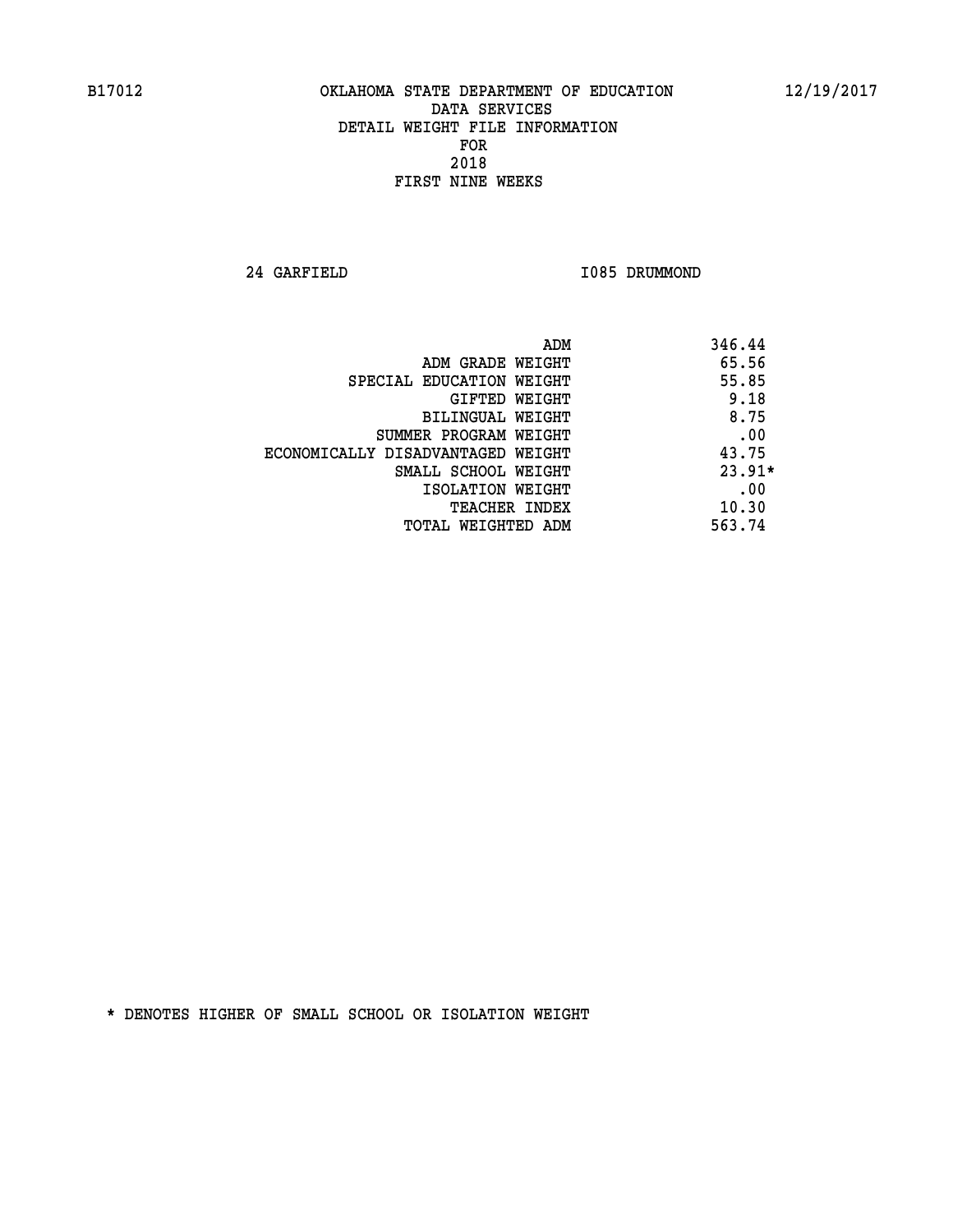**24 GARFIELD I094 COVINGTON-DOUGLAS** 

| 284.44<br>ADM |                                   |
|---------------|-----------------------------------|
| 55.16         | ADM GRADE WEIGHT                  |
| 47.75         | SPECIAL EDUCATION WEIGHT          |
| 7.14          | GIFTED WEIGHT                     |
| 2.75          | BILINGUAL WEIGHT                  |
| .00           | SUMMER PROGRAM WEIGHT             |
| 54.25         | ECONOMICALLY DISADVANTAGED WEIGHT |
| 26.30         | SMALL SCHOOL WEIGHT               |
| $167.25*$     | ISOLATION WEIGHT                  |
| 4.29          | <b>TEACHER INDEX</b>              |
| 623.03        | TOTAL WEIGHTED ADM                |
|               |                                   |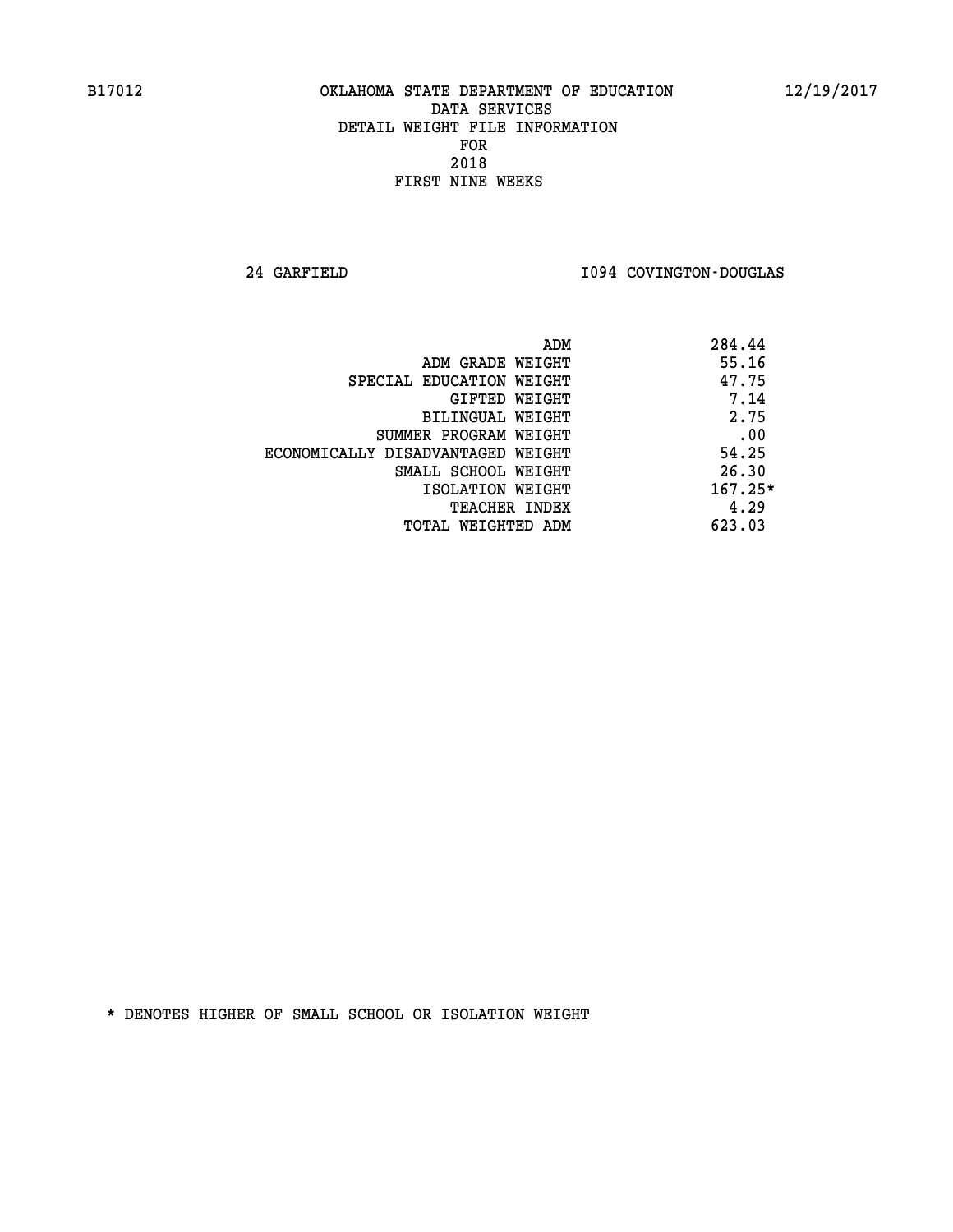**25 GARVIN C016 WHITEBEAD** 

| ADM                               | 394.84   |
|-----------------------------------|----------|
| ADM GRADE WEIGHT                  | 80.10    |
| SPECIAL EDUCATION WEIGHT          | 35.50    |
| GIFTED WEIGHT                     | 4.42     |
| BILINGUAL WEIGHT                  | 23.00    |
| SUMMER PROGRAM WEIGHT             | .00      |
| ECONOMICALLY DISADVANTAGED WEIGHT | 54.00    |
| SMALL SCHOOL WEIGHT               | $20.03*$ |
| ISOLATION WEIGHT                  | .00      |
| <b>TEACHER INDEX</b>              | 21.95    |
| TOTAL WEIGHTED ADM                | 633.84   |
|                                   |          |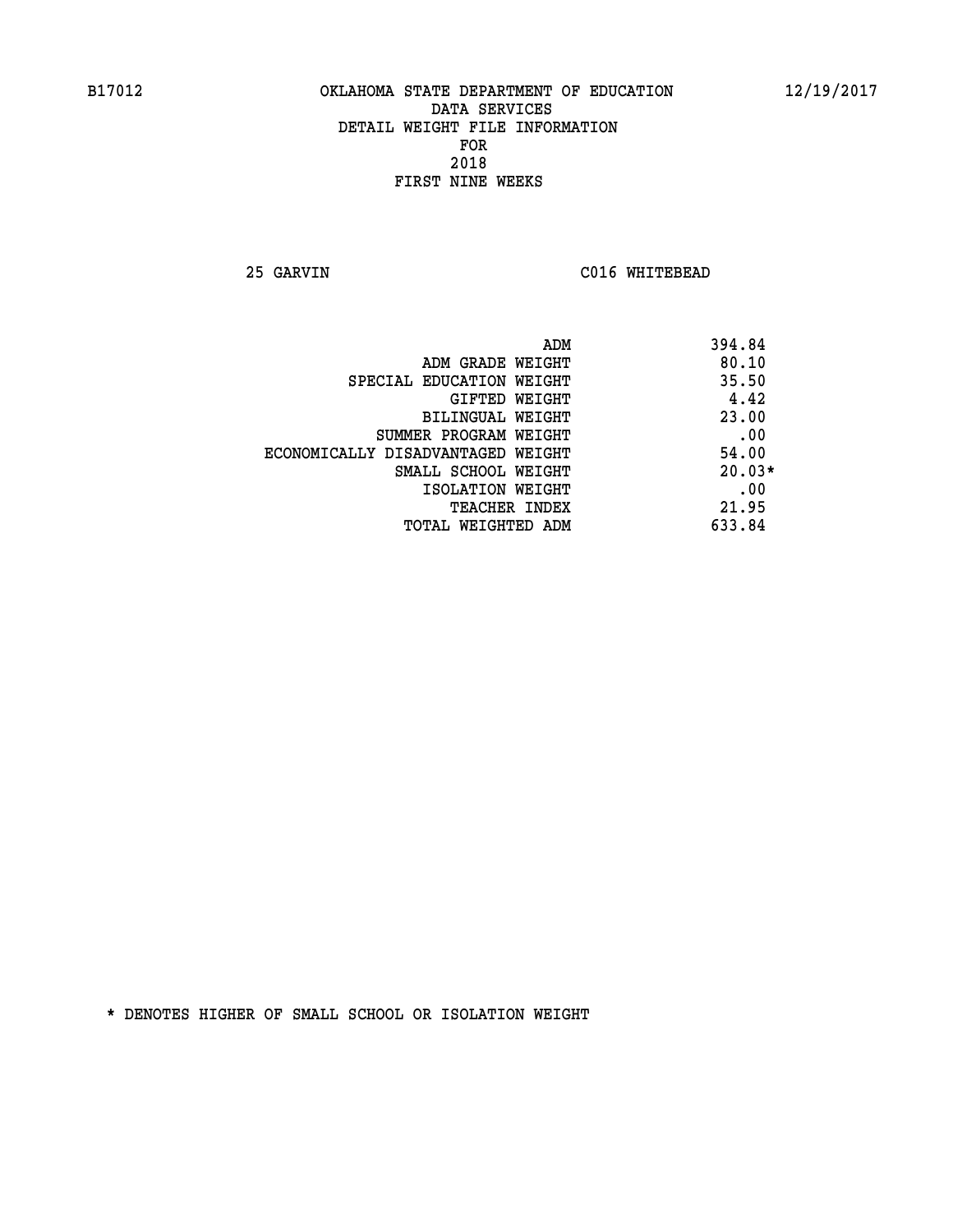**25 GARVIN 1002 STRATFORD** 

| 647.59   |
|----------|
| 129.75   |
| 128.00   |
| 18.02    |
| .75      |
| .00      |
| 108.75   |
| .00      |
| .00      |
| 48.29    |
| 1,081.15 |
|          |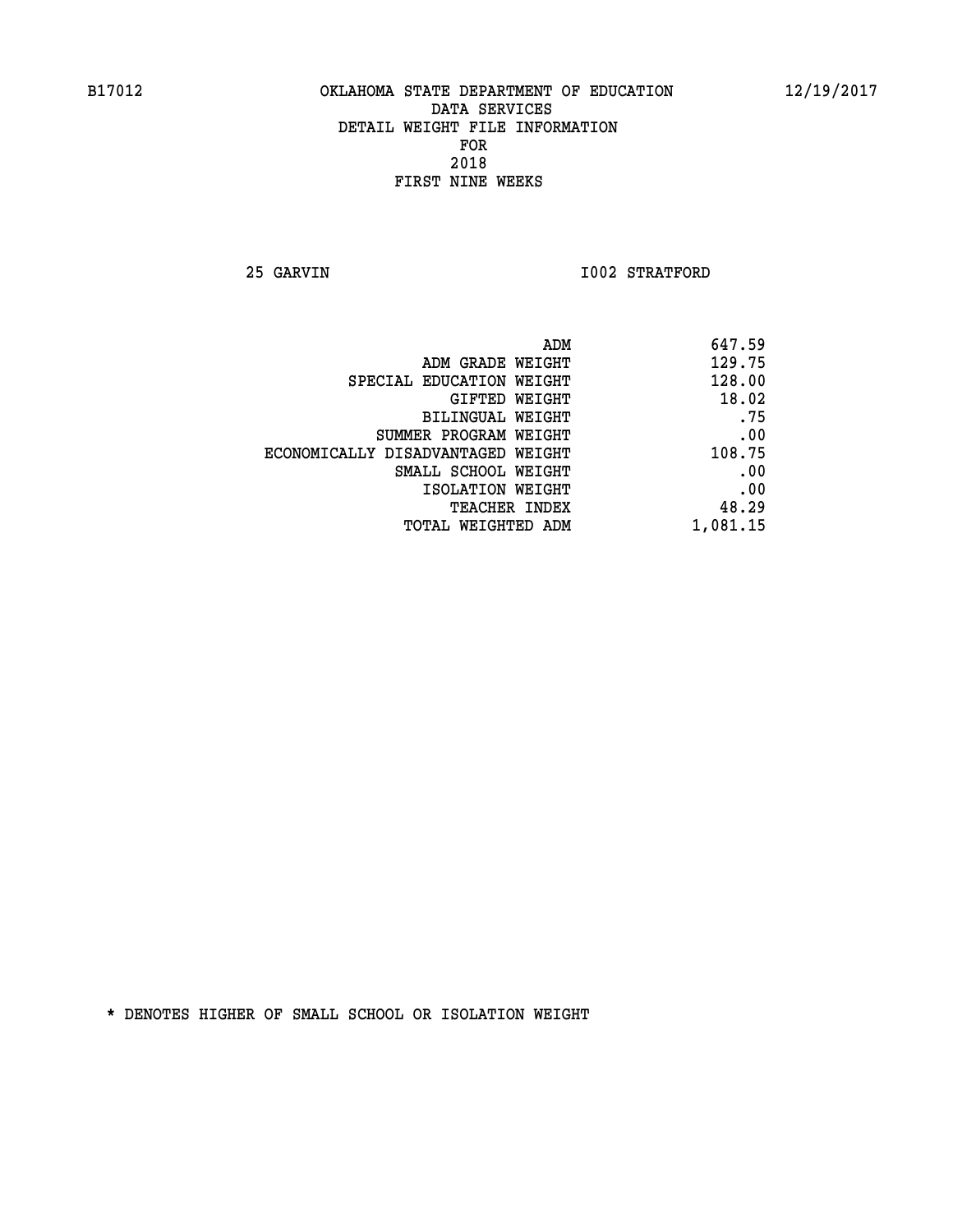**25 GARVIN I005 PAOLI** 

|                                   | ADM | 241.10   |
|-----------------------------------|-----|----------|
| ADM GRADE WEIGHT                  |     | 45.79    |
| SPECIAL EDUCATION WEIGHT          |     | 67.10    |
| GIFTED WEIGHT                     |     | 9.86     |
| BILINGUAL WEIGHT                  |     | 2.75     |
| SUMMER PROGRAM WEIGHT             |     | .00      |
| ECONOMICALLY DISADVANTAGED WEIGHT |     | 52.25    |
| SMALL SCHOOL WEIGHT               |     | $26.24*$ |
| ISOLATION WEIGHT                  |     | .00      |
| <b>TEACHER INDEX</b>              |     | 20.52    |
| TOTAL WEIGHTED ADM                |     | 465.61   |
|                                   |     |          |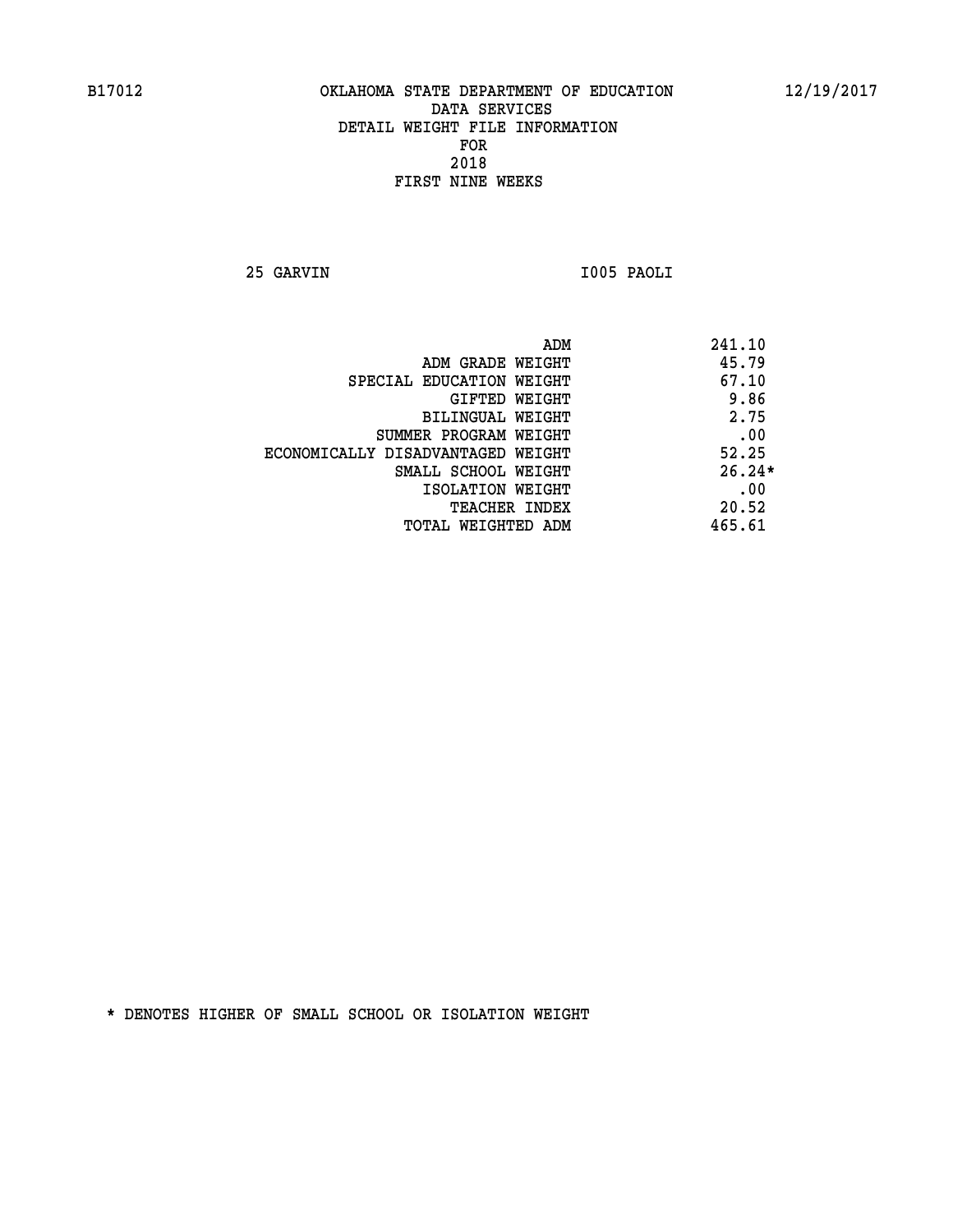**25 GARVIN I007 MAYSVILLE** 

| ADM                               | 312.61   |
|-----------------------------------|----------|
| ADM GRADE WEIGHT                  | 64.12    |
| SPECIAL EDUCATION WEIGHT          | 44.70    |
| GIFTED WEIGHT                     | 9.18     |
| BILINGUAL WEIGHT                  | .25      |
| SUMMER PROGRAM WEIGHT             | .00      |
| ECONOMICALLY DISADVANTAGED WEIGHT | 54.00    |
| SMALL SCHOOL WEIGHT               | $25.57*$ |
| ISOLATION WEIGHT                  | .00      |
| <b>TEACHER INDEX</b>              | .00      |
| TOTAL WEIGHTED ADM                | 510.43   |
|                                   |          |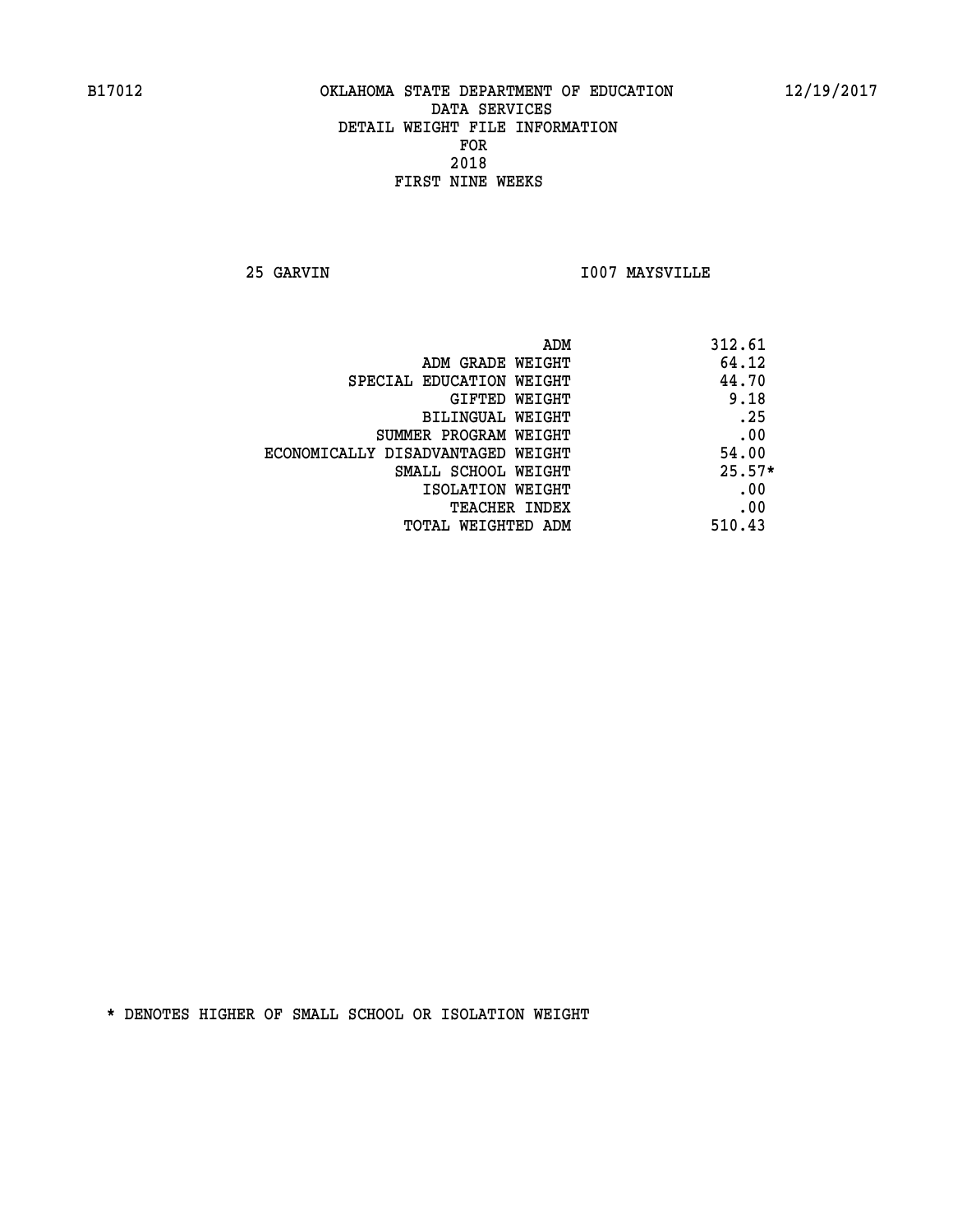**25 GARVIN I009 LINDSAY** 

| 1,223.05 |
|----------|
| 246.95   |
| 198.05   |
| 35.70    |
| 23.25    |
| 1.20     |
| 166.50   |
| .00      |
| .00      |
| .00      |
| 1,894.70 |
|          |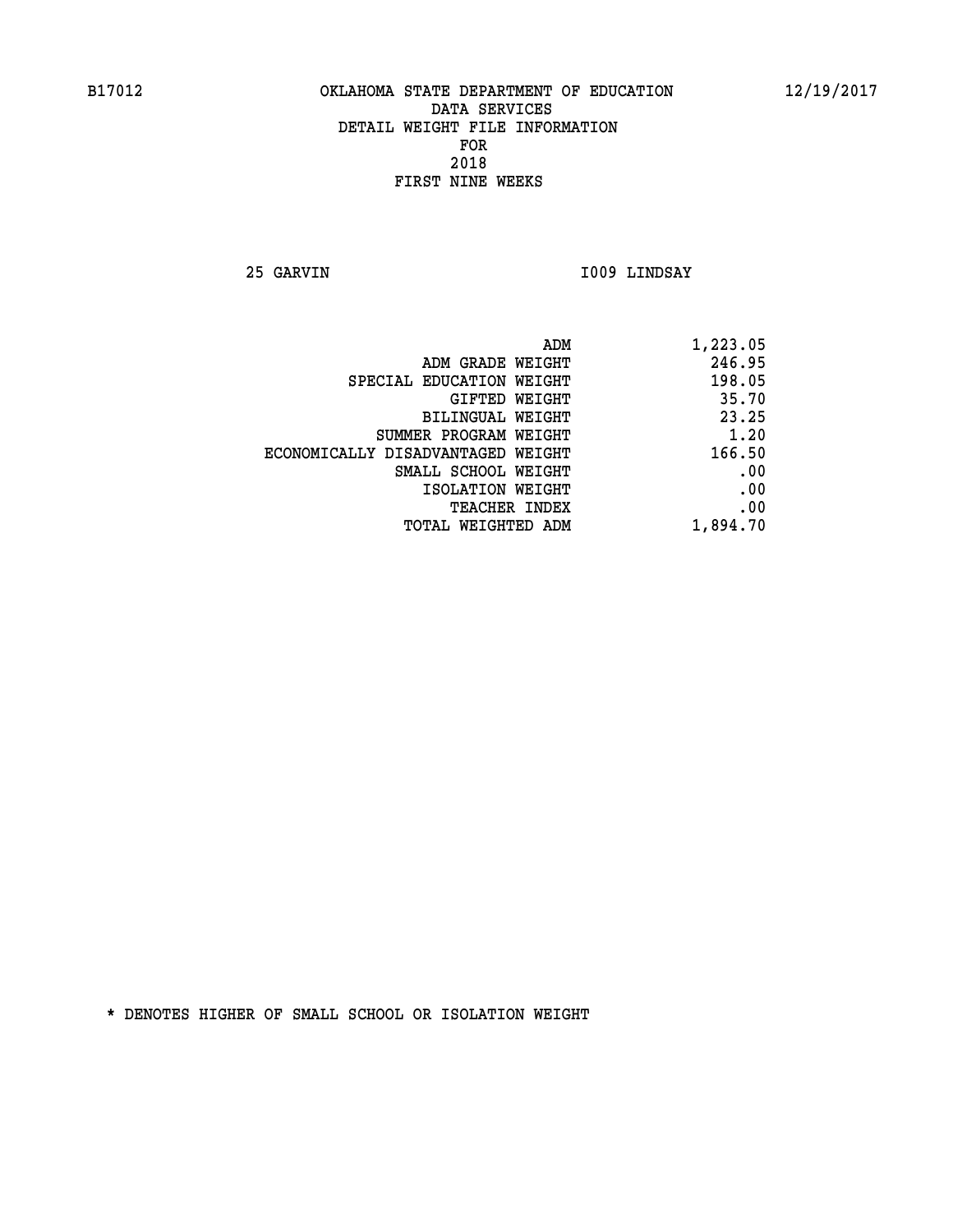**25 GARVIN I018 PAULS VALLEY** 

| 1,368.92 |
|----------|
| 269.43   |
| 250.45   |
| 66.98    |
| 46.75    |
| 1.20     |
| 235.00   |
| .00      |
| .00      |
| 26.60    |
| 2,265.33 |
|          |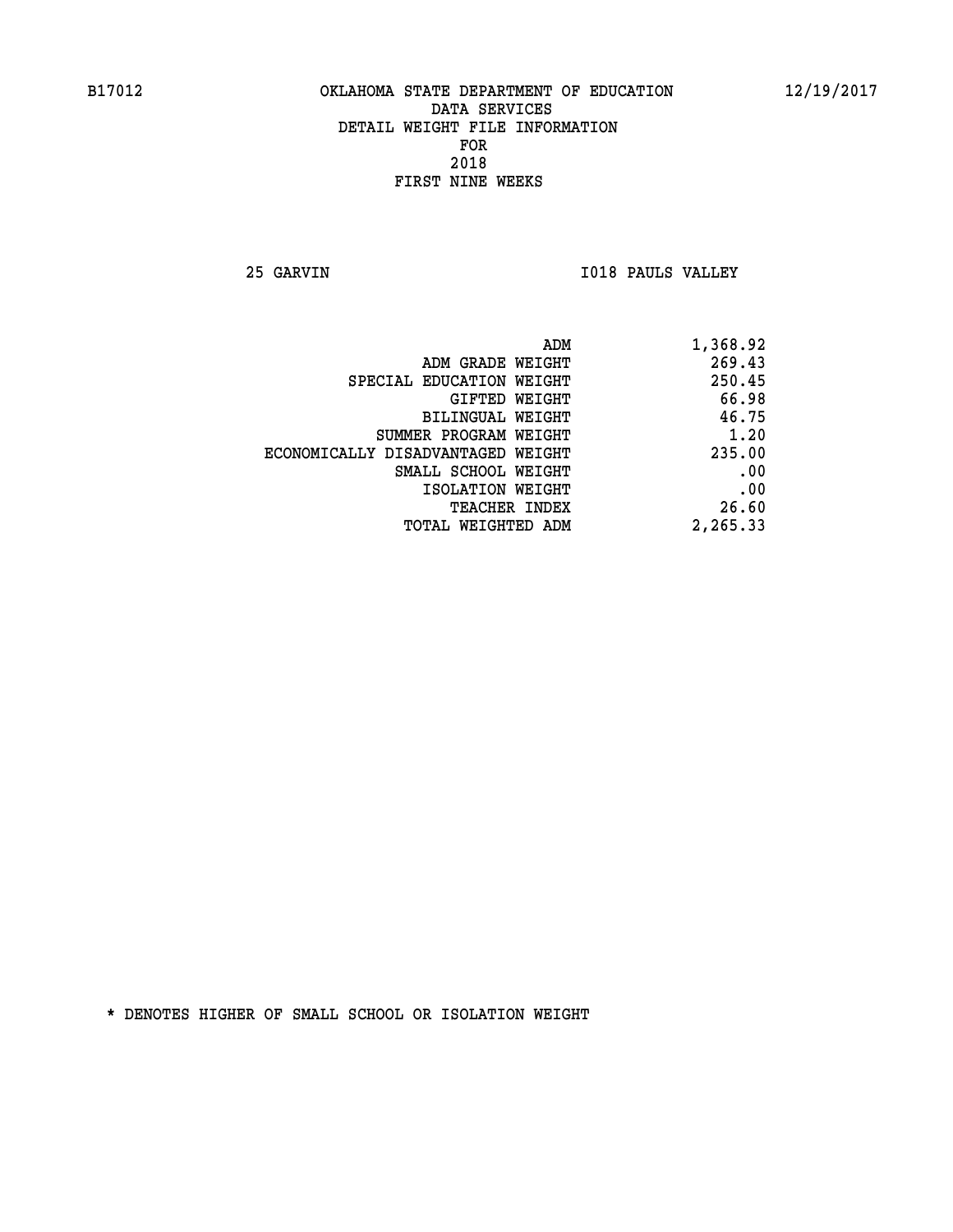**25 GARVIN 1038 WYNNEWOOD** 

| 688.15   |
|----------|
| 131.72   |
| 128.35   |
| 18.02    |
| 2.50     |
| .00      |
| 100.25   |
| .00      |
| .00      |
| 19.41    |
| 1,088.40 |
|          |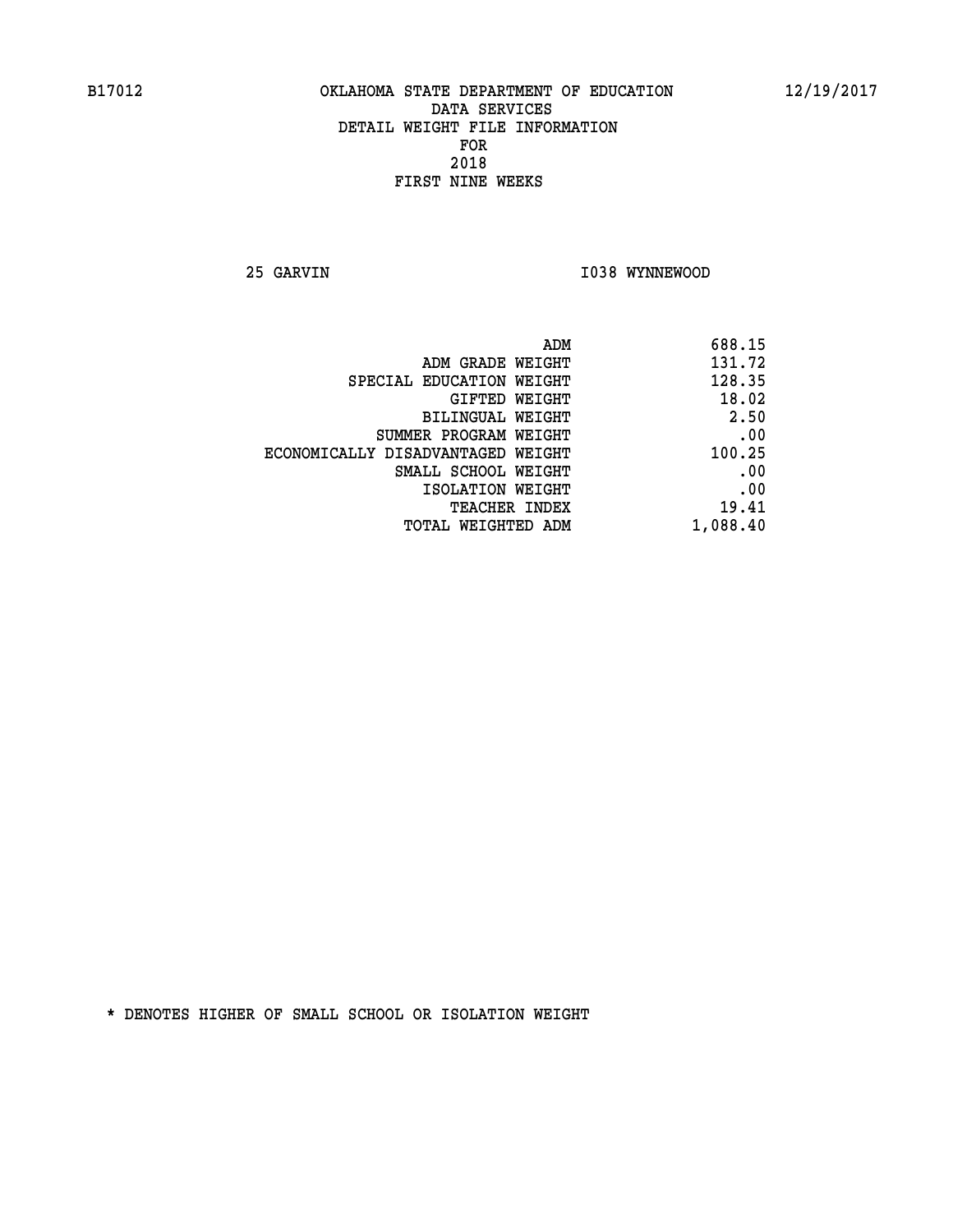**25 GARVIN I072 ELMORE CITY-PERNELL** 

| 507.42<br>ADM                              |  |
|--------------------------------------------|--|
| 93.13<br>ADM GRADE WEIGHT                  |  |
| 116.15<br>SPECIAL EDUCATION WEIGHT         |  |
| 14.96<br>GIFTED WEIGHT                     |  |
| .50<br>BILINGUAL WEIGHT                    |  |
| .00<br>SUMMER PROGRAM WEIGHT               |  |
| 74.00<br>ECONOMICALLY DISADVANTAGED WEIGHT |  |
| 4.14<br>SMALL SCHOOL WEIGHT                |  |
| $117.62*$<br>ISOLATION WEIGHT              |  |
| 1.28<br><b>TEACHER INDEX</b>               |  |
| 925.06<br>TOTAL WEIGHTED ADM               |  |
|                                            |  |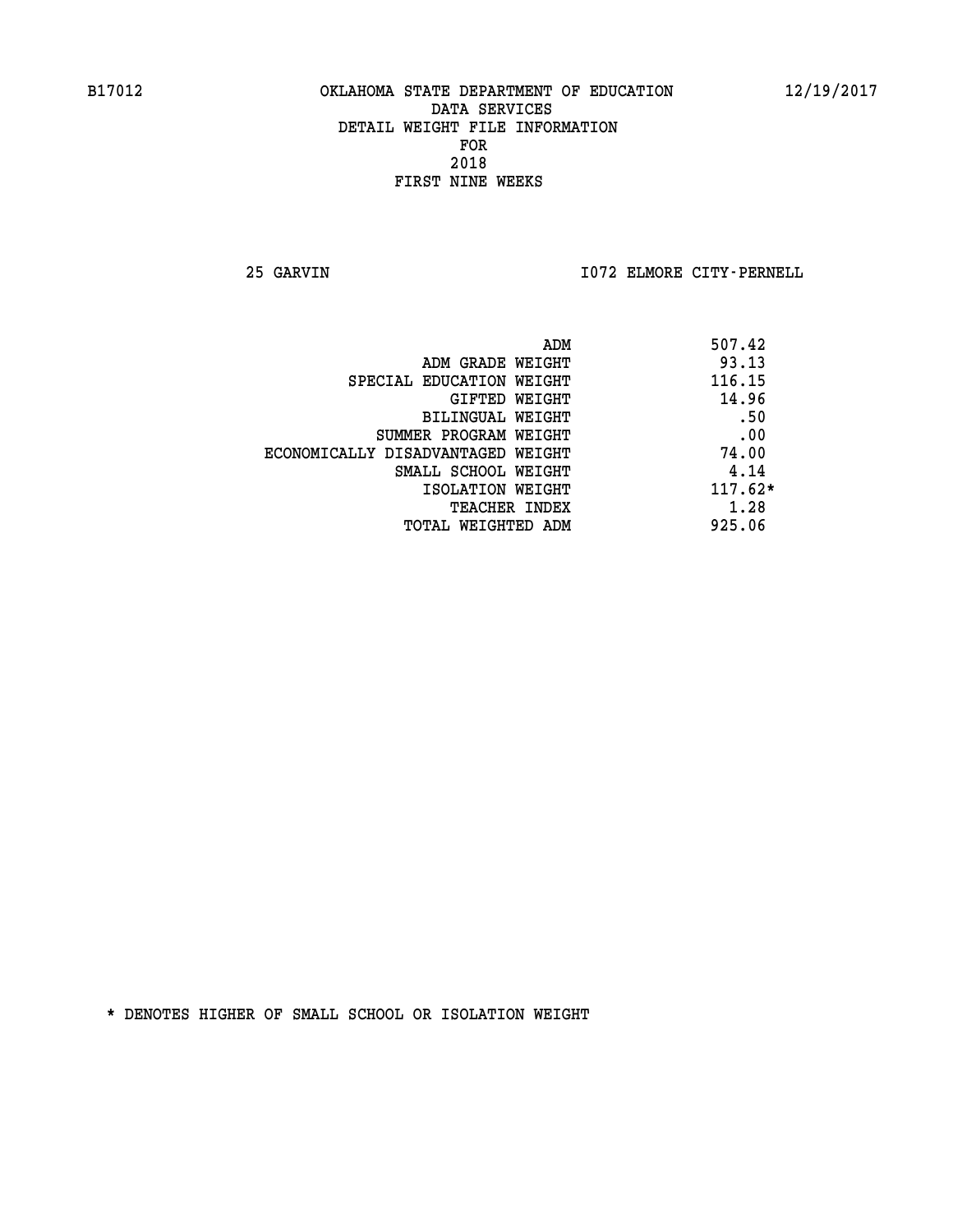**26 GRADY C037 FRIEND** 

|                                   | ADM | 262.73   |
|-----------------------------------|-----|----------|
| ADM GRADE WEIGHT                  |     | 54.27    |
| SPECIAL EDUCATION WEIGHT          |     | 31.65    |
| GIFTED WEIGHT                     |     | 6.80     |
| BILINGUAL WEIGHT                  |     | 5.00     |
| SUMMER PROGRAM WEIGHT             |     | 1.20     |
| ECONOMICALLY DISADVANTAGED WEIGHT |     | 39.75    |
| SMALL SCHOOL WEIGHT               |     | $26.45*$ |
| ISOLATION WEIGHT                  |     | .00      |
| TEACHER INDEX                     |     | 3.89     |
| TOTAL WEIGHTED ADM                |     | 431.74   |
|                                   |     |          |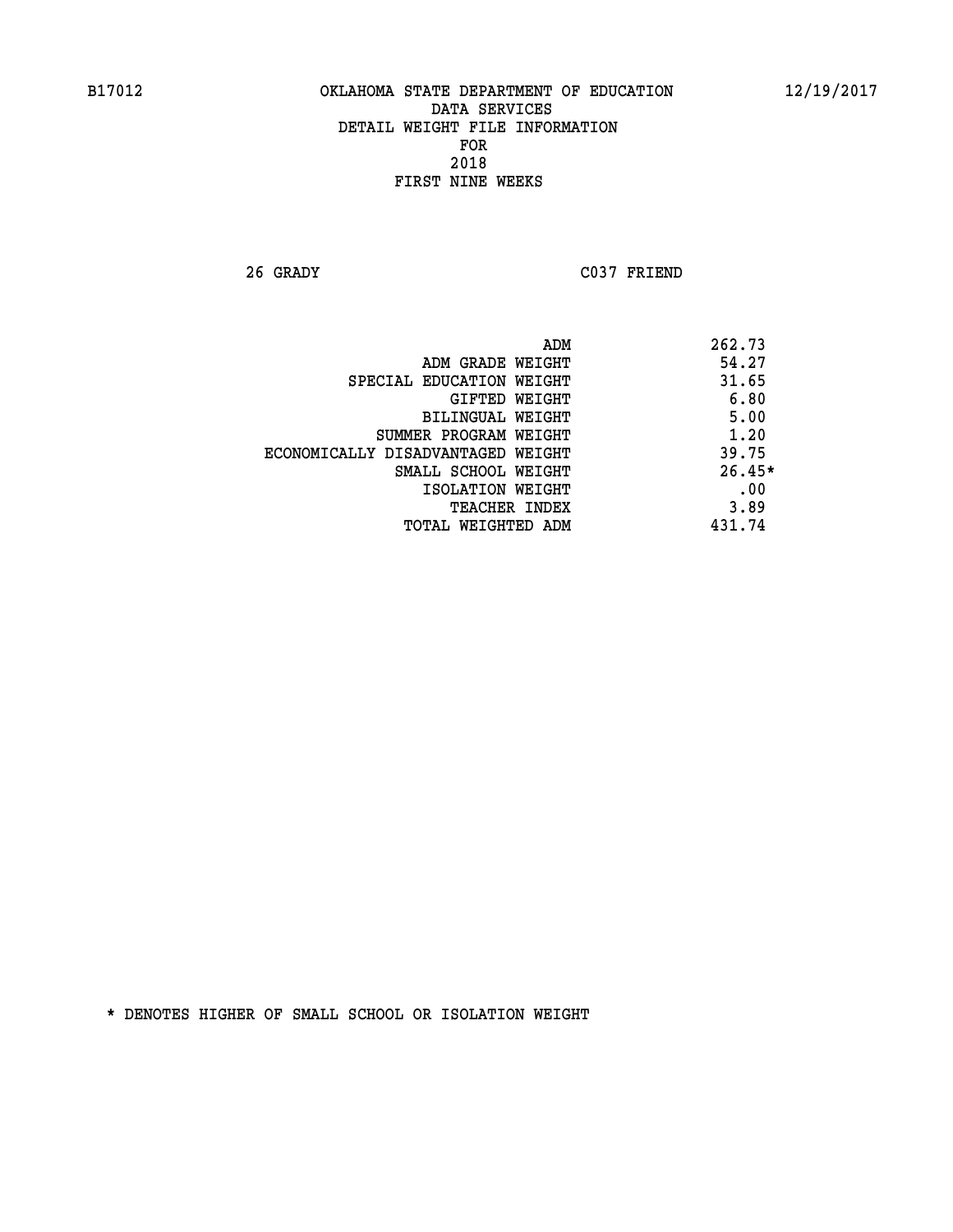**26 GRADY C096 MIDDLEBERG** 

|                                   | 210.28<br>ADM |
|-----------------------------------|---------------|
| ADM GRADE WEIGHT                  | 37.71         |
| SPECIAL EDUCATION WEIGHT          | 52.80         |
| <b>GIFTED WEIGHT</b>              | 6.12          |
| BILINGUAL WEIGHT                  | 2.00          |
| SUMMER PROGRAM WEIGHT             | .00           |
| ECONOMICALLY DISADVANTAGED WEIGHT | 23.50         |
| SMALL SCHOOL WEIGHT               | $25.34*$      |
| ISOLATION WEIGHT                  | .00           |
| <b>TEACHER INDEX</b>              | .24           |
| TOTAL WEIGHTED ADM                | 357.99        |
|                                   |               |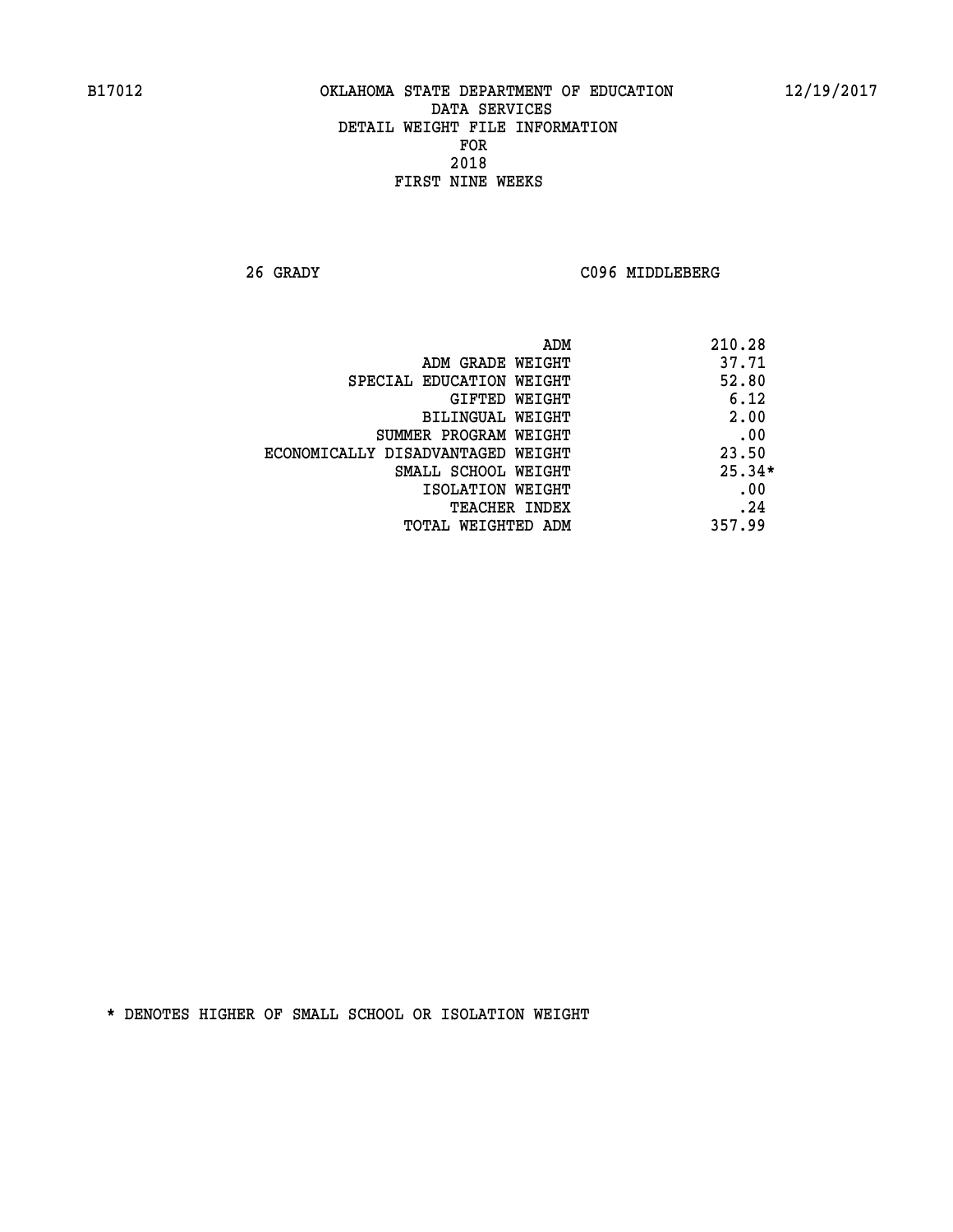**26 GRADY C131 PIONEER** 

|                                   | 411.00<br>ADM |
|-----------------------------------|---------------|
| ADM GRADE WEIGHT                  | 83.00         |
| SPECIAL EDUCATION WEIGHT          | 30.80         |
| GIFTED WEIGHT                     | 14.96         |
| <b>BILINGUAL WEIGHT</b>           | 4.00          |
| SUMMER PROGRAM WEIGHT             | 1.20          |
| ECONOMICALLY DISADVANTAGED WEIGHT | 45.50         |
| SMALL SCHOOL WEIGHT               | $18.34*$      |
| ISOLATION WEIGHT                  | .00           |
| <b>TEACHER INDEX</b>              | .00           |
| TOTAL WEIGHTED ADM                | 608.80        |
|                                   |               |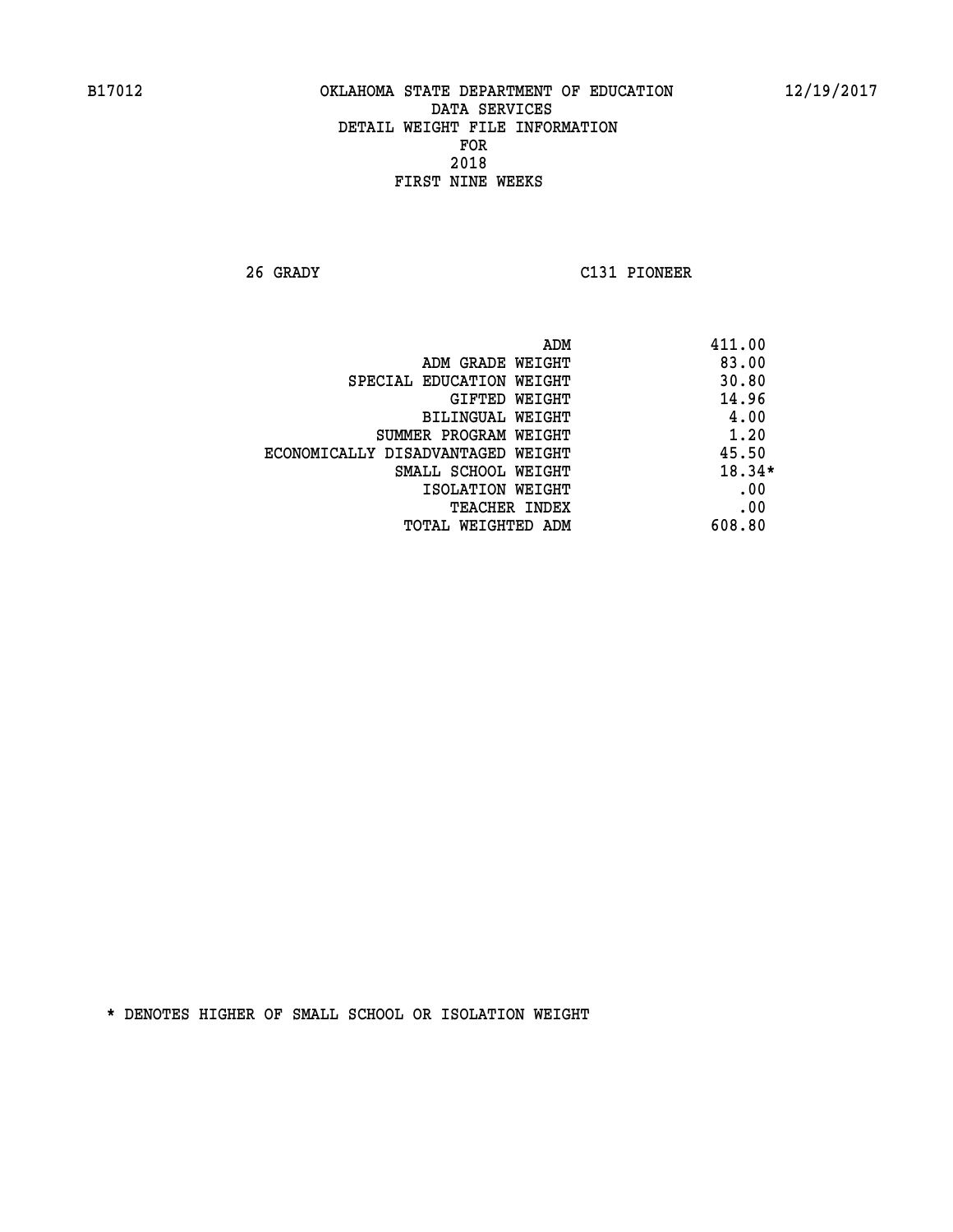**26 GRADY I001 CHICKASHA** 

| 2,321.27 |
|----------|
| 459.55   |
| 588.65   |
| 106.76   |
| 26.75    |
| 4.80     |
| 471.25   |
| .00      |
| .00      |
| 49.43    |
| 4,028.46 |
|          |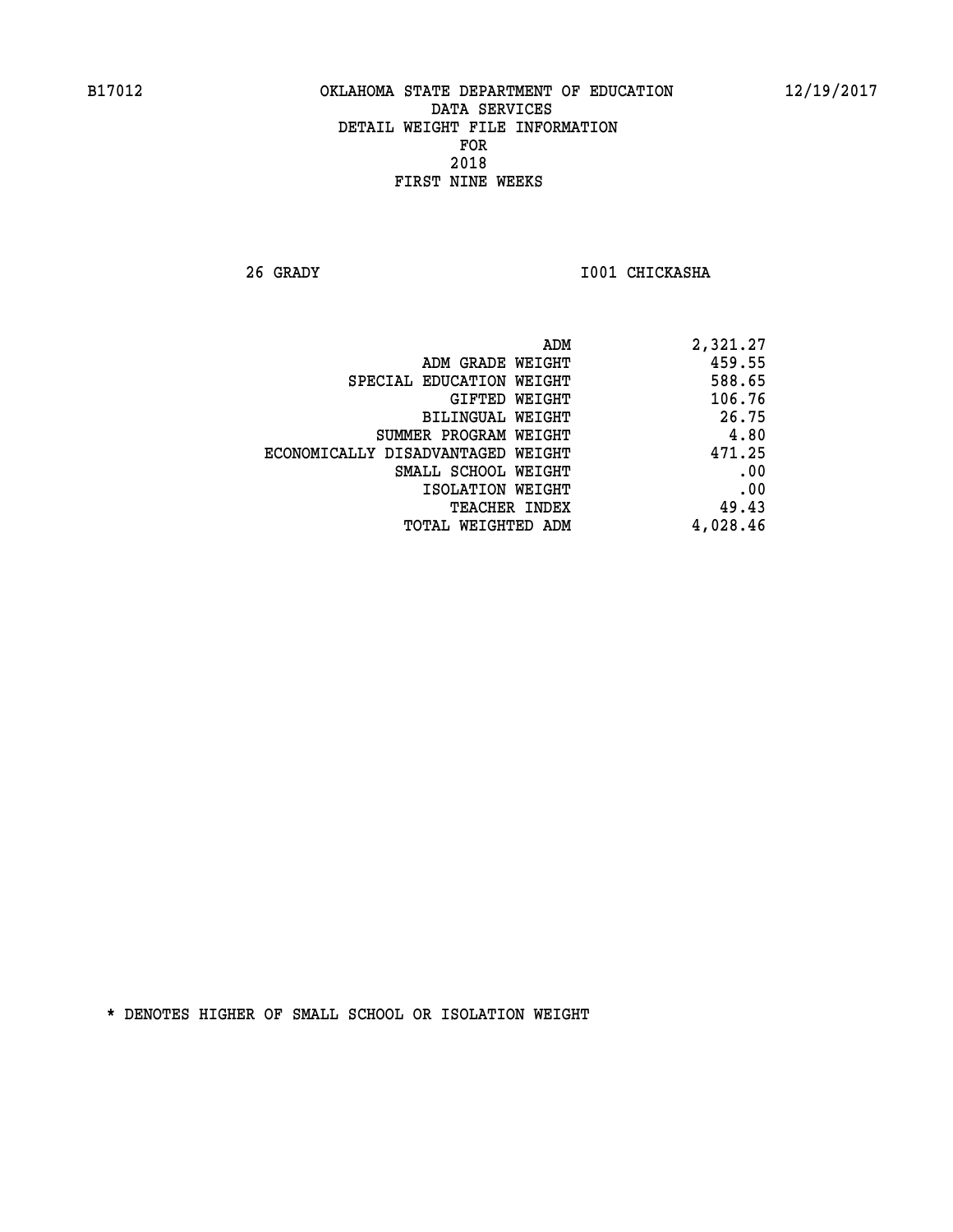**26 GRADY I002 MINCO** 

| ADM                               | 601.94 |
|-----------------------------------|--------|
| ADM GRADE WEIGHT                  | 116.02 |
| SPECIAL EDUCATION WEIGHT          | 79.20  |
| GIFTED WEIGHT                     | 16.32  |
| BILINGUAL WEIGHT                  | 4.75   |
| SUMMER PROGRAM WEIGHT             | .00    |
| ECONOMICALLY DISADVANTAGED WEIGHT | 83.00  |
| SMALL SCHOOL WEIGHT               | .00    |
| ISOLATION WEIGHT                  | .00    |
| <b>TEACHER INDEX</b>              | 33.40  |
| TOTAL WEIGHTED ADM                | 934.63 |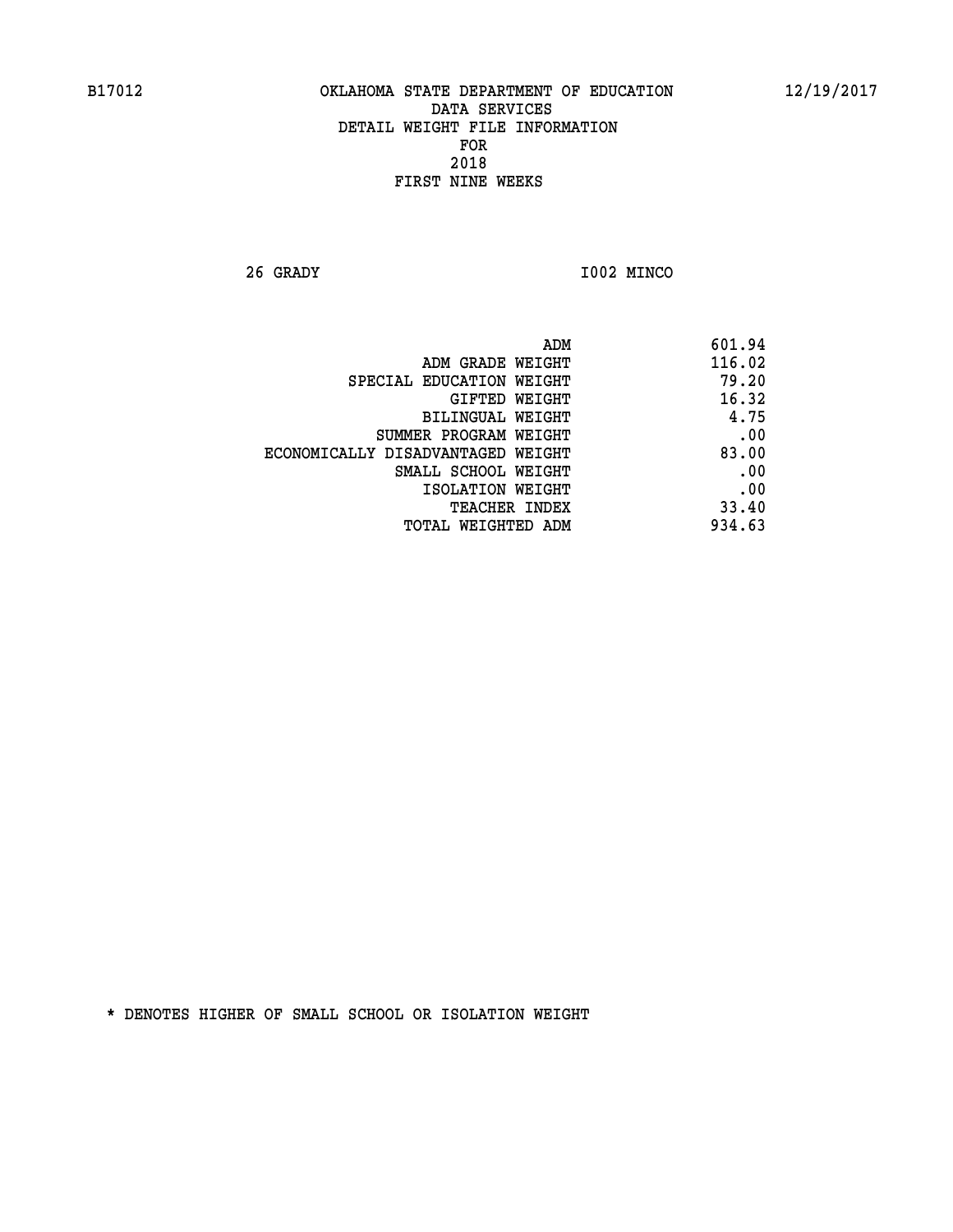**26 GRADY I051 NINNEKAH** 

| 535.23 |
|--------|
| 102.02 |
| 83.00  |
| 9.86   |
| 3.25   |
| .00    |
| 89.00  |
| .00    |
| .00    |
| 3.99   |
| 826.35 |
|        |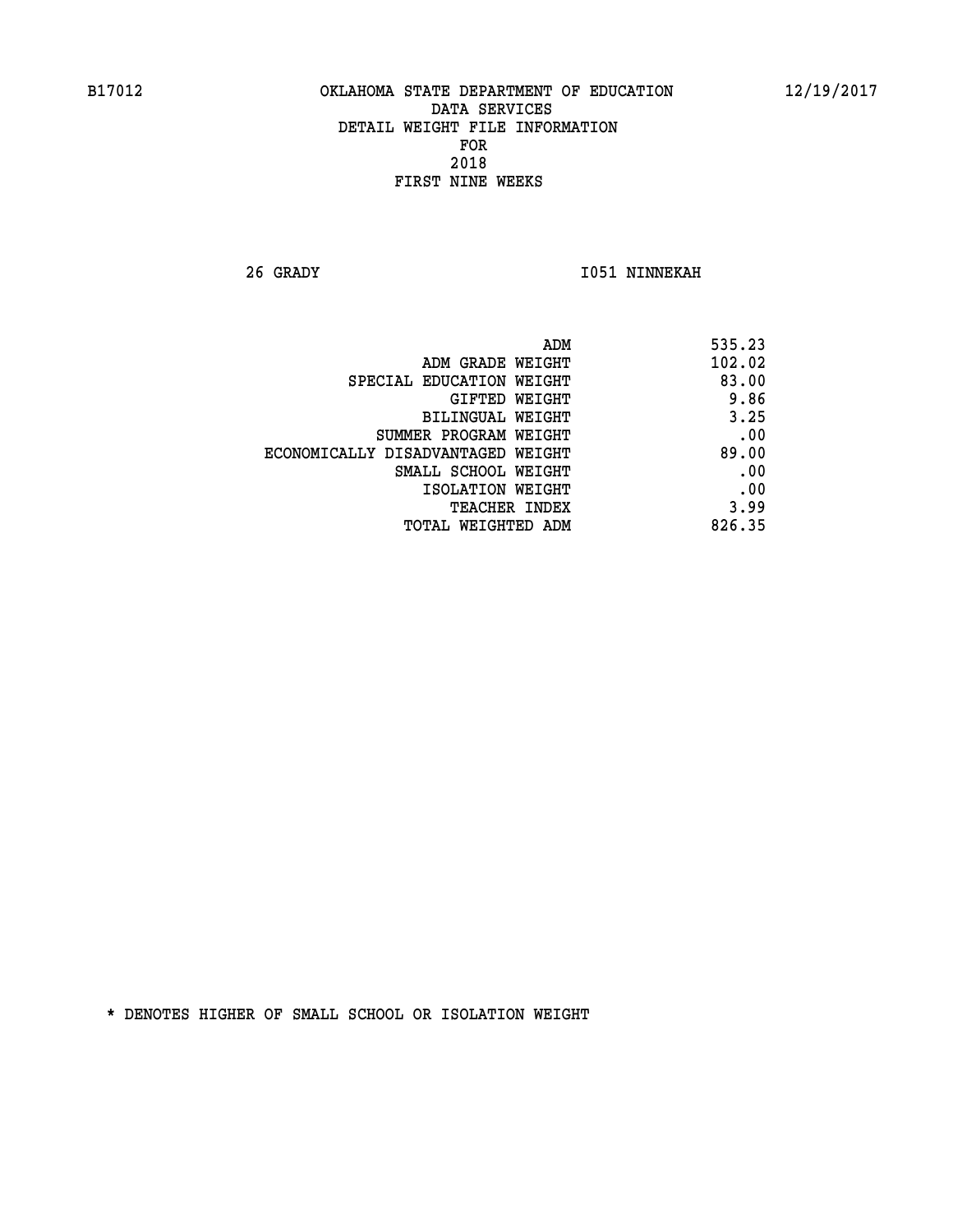**26 GRADY I056 ALEX** 

|                                   | 317.00<br>ADM |
|-----------------------------------|---------------|
| ADM GRADE WEIGHT                  | 62.73         |
| SPECIAL EDUCATION WEIGHT          | 60.55         |
| GIFTED WEIGHT                     | 9.18          |
| BILINGUAL WEIGHT                  | 1.75          |
| SUMMER PROGRAM WEIGHT             | .00           |
| ECONOMICALLY DISADVANTAGED WEIGHT | 59.00         |
| SMALL SCHOOL WEIGHT               | $25.41*$      |
| ISOLATION WEIGHT                  | 10.65         |
| <b>TEACHER INDEX</b>              | .00           |
| TOTAL WEIGHTED ADM                | 535.62        |
|                                   |               |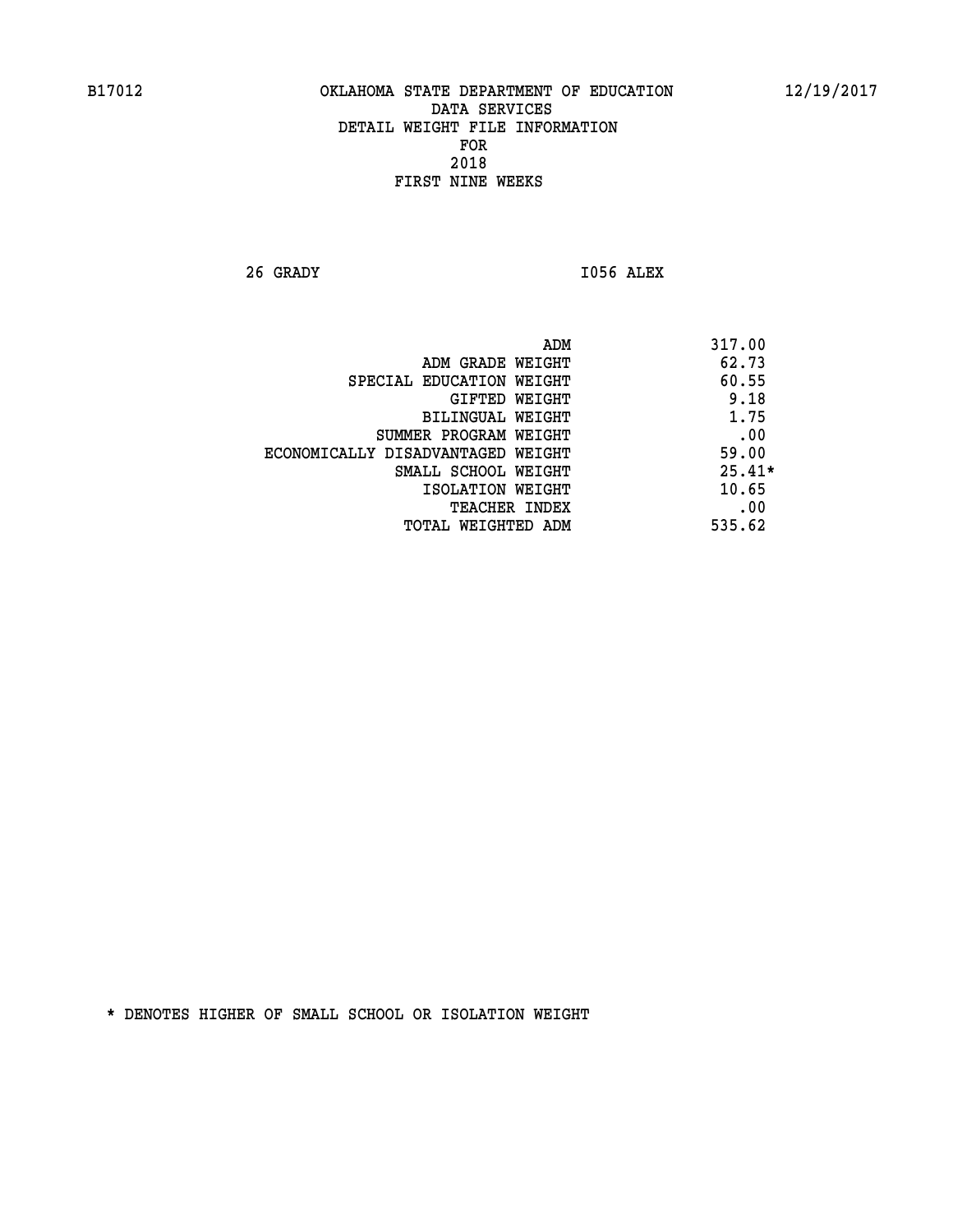**26 GRADY I068 RUSH SPRINGS** 

| 543.05 |
|--------|
| 99.34  |
| 95.40  |
| 16.66  |
| .00    |
| .00    |
| 84.50  |
| .00    |
| .00    |
| 13.59  |
| 852.54 |
|        |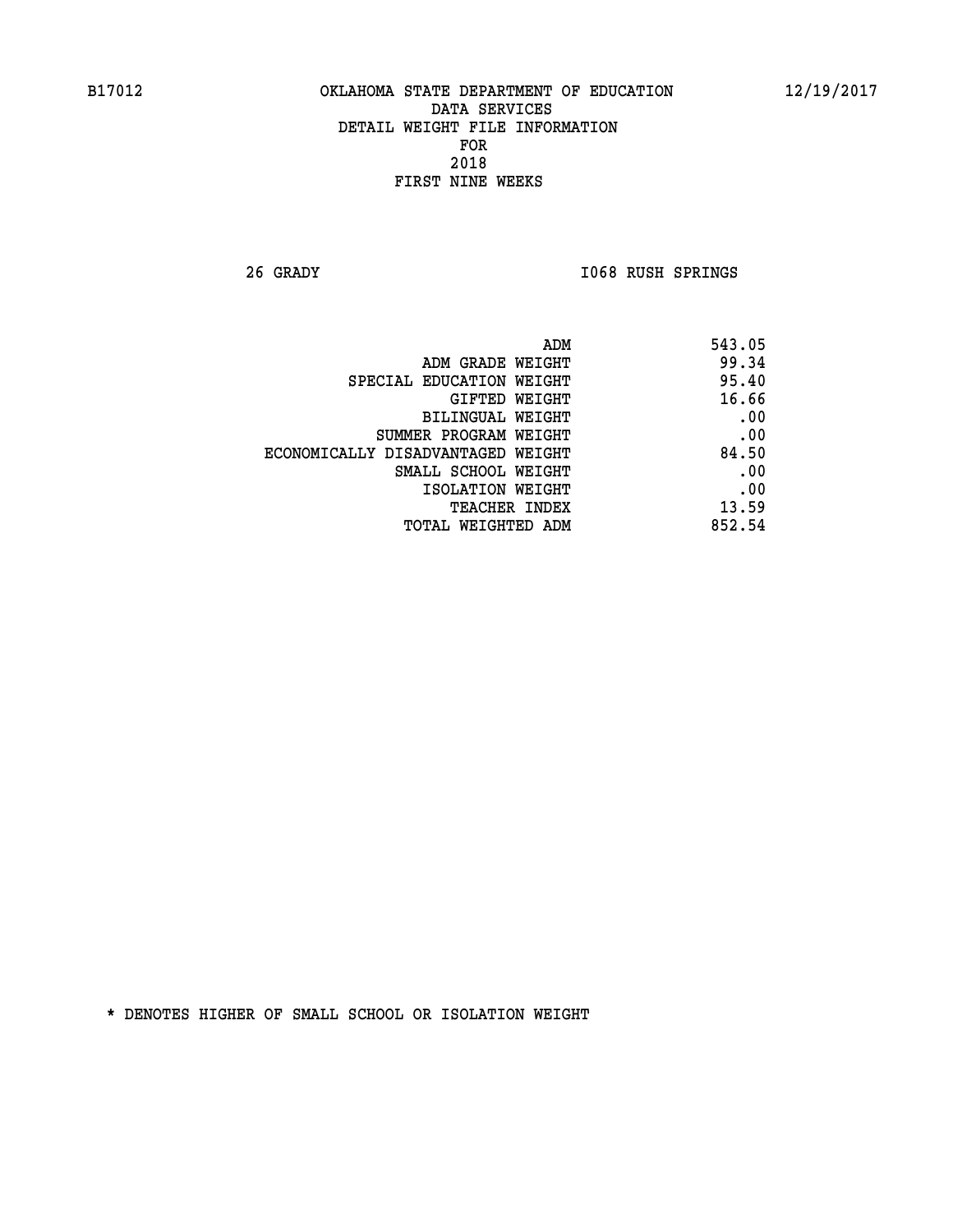**26 GRADY I095 BRIDGE CREEK** 

| ADM                               | 1,605.63 |
|-----------------------------------|----------|
| ADM GRADE WEIGHT                  | 309.61   |
| SPECIAL EDUCATION WEIGHT          | 257.85   |
| GIFTED WEIGHT                     | 75.48    |
| BILINGUAL WEIGHT                  | 10.00    |
| SUMMER PROGRAM WEIGHT             | .00      |
| ECONOMICALLY DISADVANTAGED WEIGHT | 191.25   |
| SMALL SCHOOL WEIGHT               | .00      |
| ISOLATION WEIGHT                  | .00      |
| <b>TEACHER INDEX</b>              | .00      |
| <b>TOTAL WEIGHTED ADM</b>         | 2,449.82 |
|                                   |          |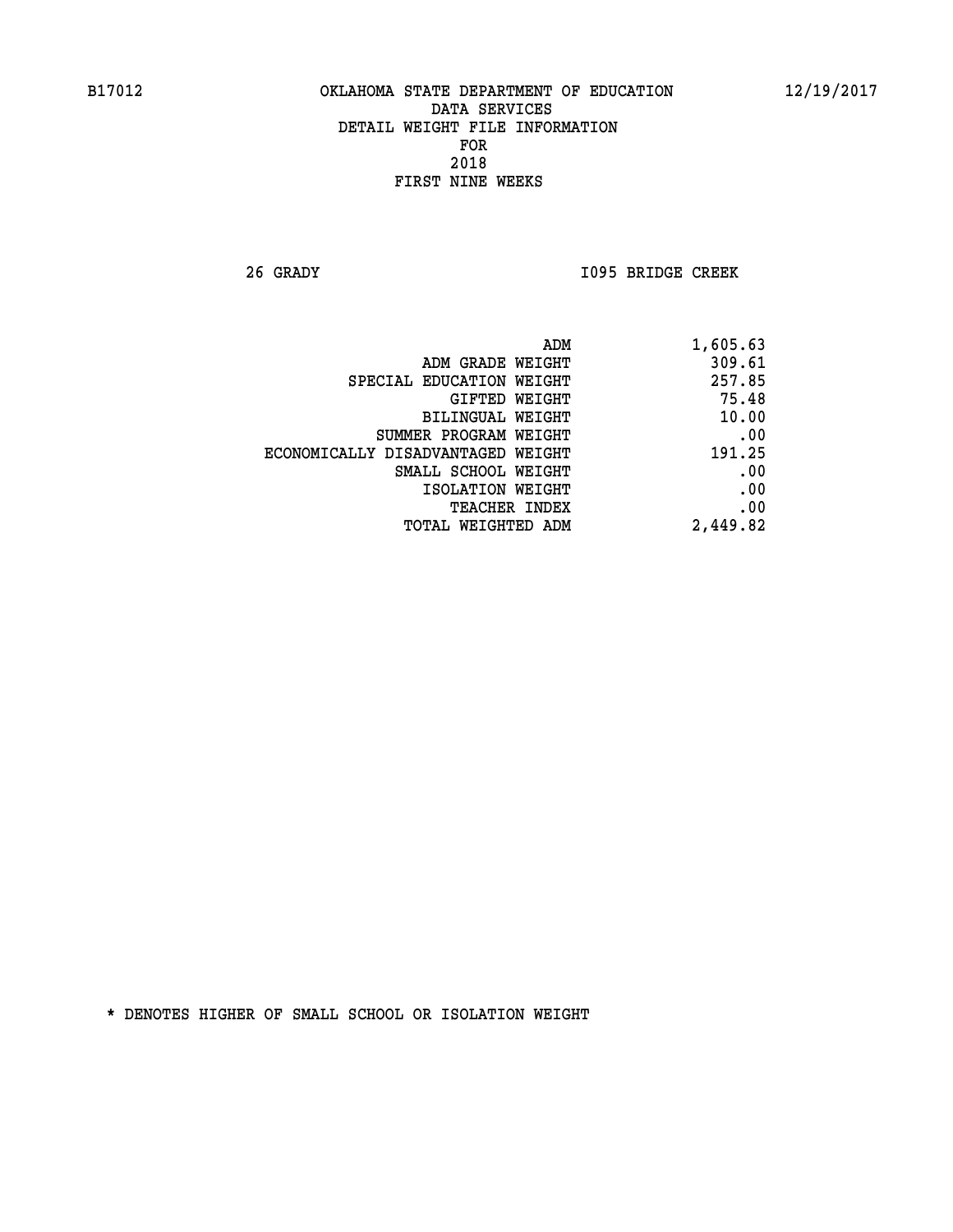**26 GRADY I097 TUTTLE** 

| 1,947.16 |
|----------|
| 367.93   |
| 300.00   |
| 71.06    |
| 13.00    |
| 1.20     |
| 127.25   |
| .00      |
| .00      |
| 74.98    |
| 2,902.58 |
|          |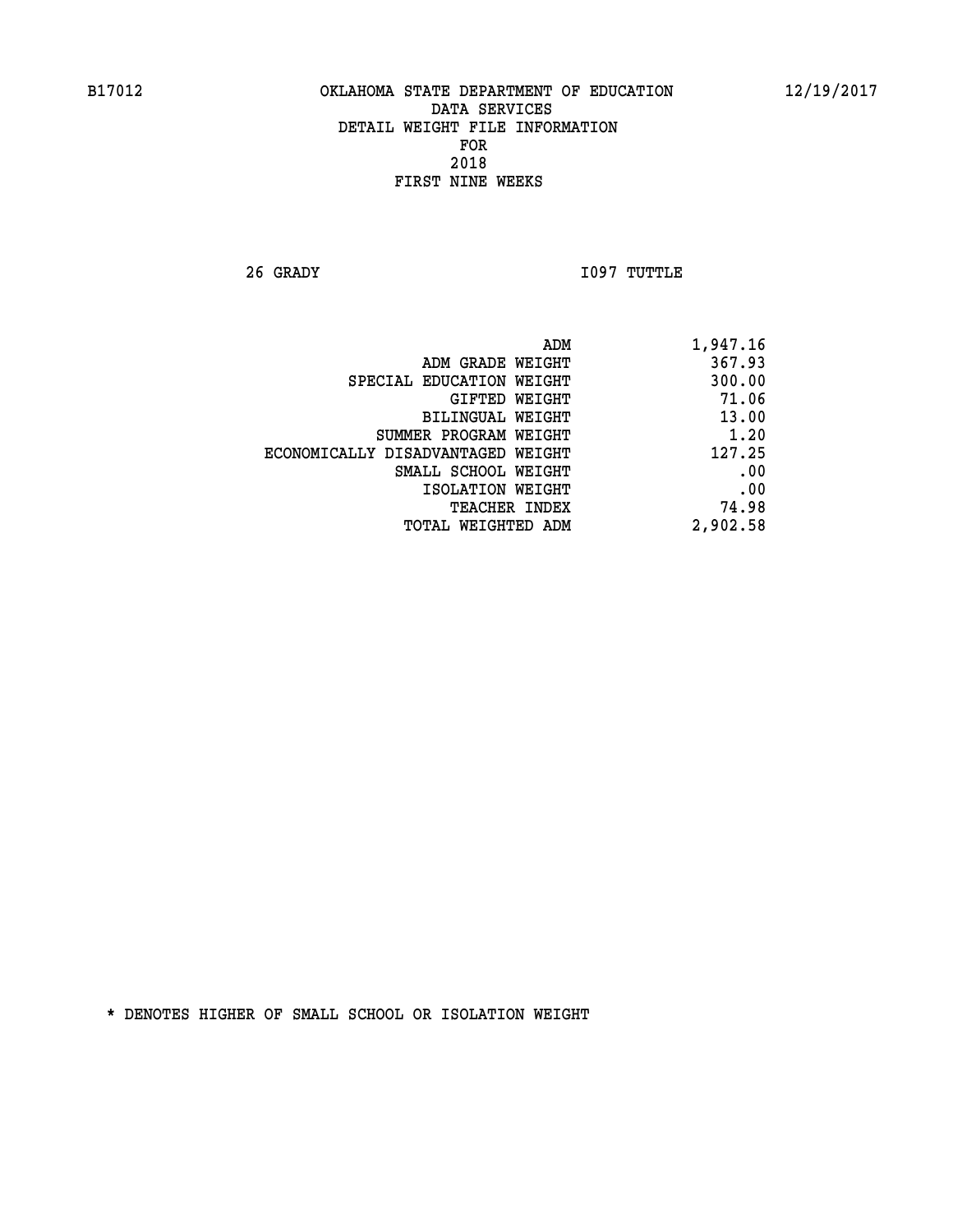**26 GRADY I099 VERDEN** 

| ADM                               | 269.57   |
|-----------------------------------|----------|
| ADM GRADE WEIGHT                  | 54.57    |
| SPECIAL EDUCATION WEIGHT          | 36.05    |
| GIFTED WEIGHT                     | 5.78     |
| BILINGUAL WEIGHT                  | .50      |
| SUMMER PROGRAM WEIGHT             | .00      |
| ECONOMICALLY DISADVANTAGED WEIGHT | 47.50    |
| SMALL SCHOOL WEIGHT               | $26.44*$ |
| ISOLATION WEIGHT                  | .00      |
| <b>TEACHER INDEX</b>              | 16.50    |
| TOTAL WEIGHTED ADM                | 456.91   |
|                                   |          |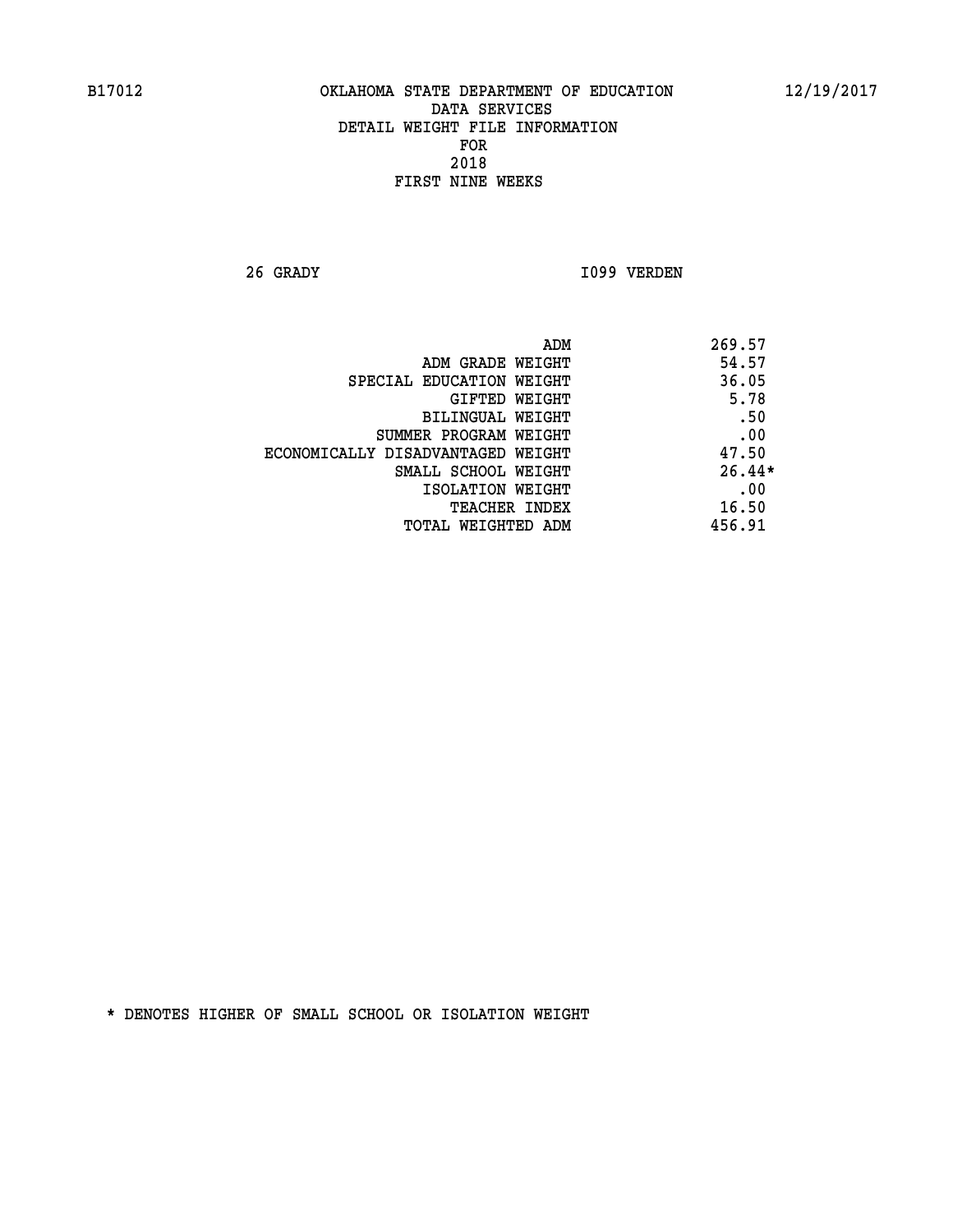**26 GRADY I128 AMBER-POCASSET** 

|                                   | ADM | 505.40  |
|-----------------------------------|-----|---------|
| ADM GRADE WEIGHT                  |     | 96.72   |
| SPECIAL EDUCATION WEIGHT          |     | 100.80  |
| GIFTED WEIGHT                     |     | 13.94   |
| BILINGUAL WEIGHT                  |     | 1.75    |
| SUMMER PROGRAM WEIGHT             |     | .00     |
| ECONOMICALLY DISADVANTAGED WEIGHT |     | 74.50   |
| SMALL SCHOOL WEIGHT               |     | $4.51*$ |
| ISOLATION WEIGHT                  |     | .00     |
| <b>TEACHER INDEX</b>              |     | 9.88    |
| TOTAL WEIGHTED ADM                |     | 807.50  |
|                                   |     |         |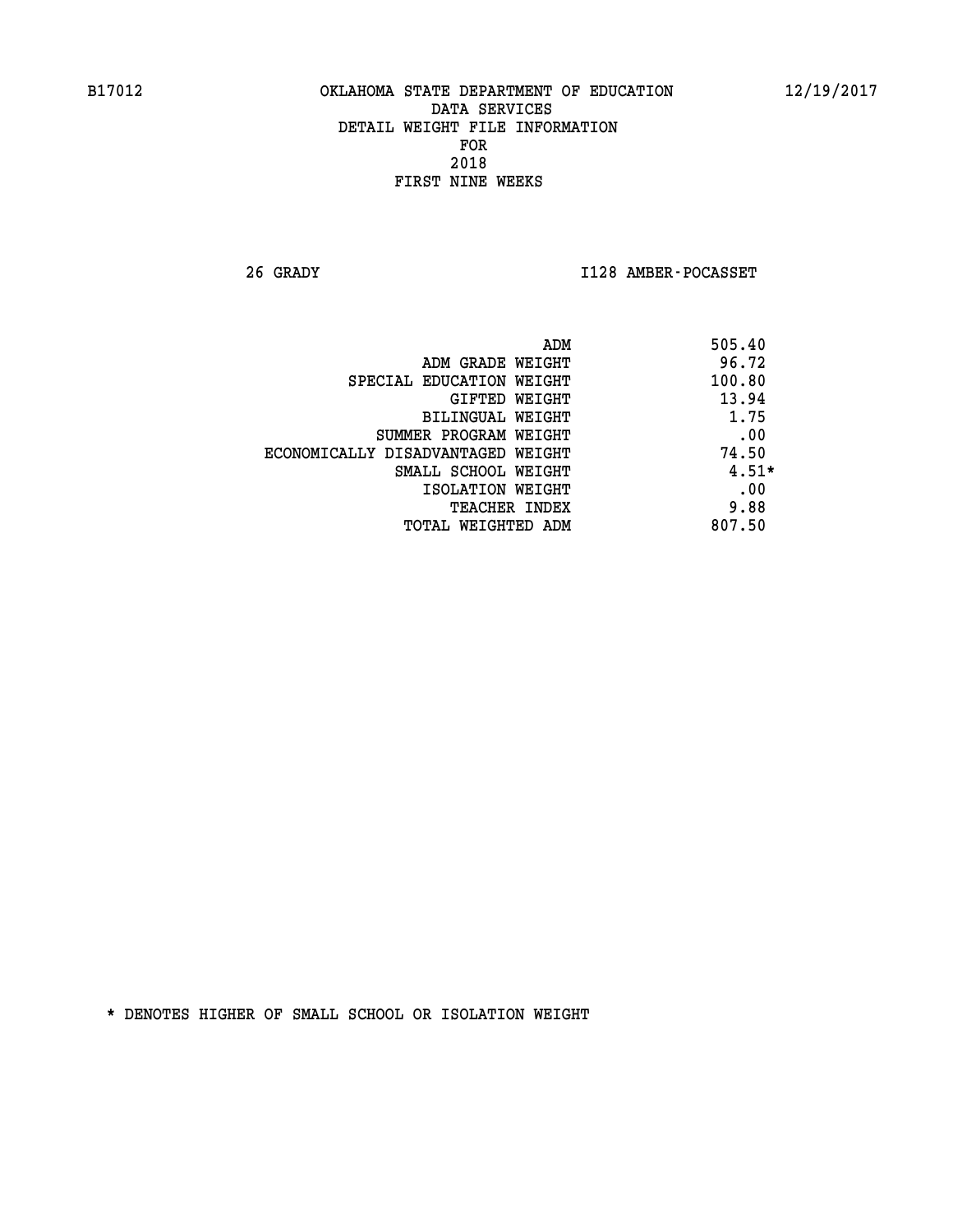**27 GRANT 1054 MEDFORD** 

| ADM<br>271.73                              |     |
|--------------------------------------------|-----|
| 53.73<br>ADM GRADE WEIGHT                  |     |
| 45.50<br>SPECIAL EDUCATION WEIGHT          |     |
| 9.18<br>GIFTED WEIGHT                      |     |
| BILINGUAL WEIGHT                           | .50 |
| SUMMER PROGRAM WEIGHT                      | .00 |
| 36.25<br>ECONOMICALLY DISADVANTAGED WEIGHT |     |
| 26.43<br>SMALL SCHOOL WEIGHT               |     |
| $157.60*$<br>ISOLATION WEIGHT              |     |
| <b>TEACHER INDEX</b>                       | .00 |
| 574.49<br>TOTAL WEIGHTED ADM               |     |
|                                            |     |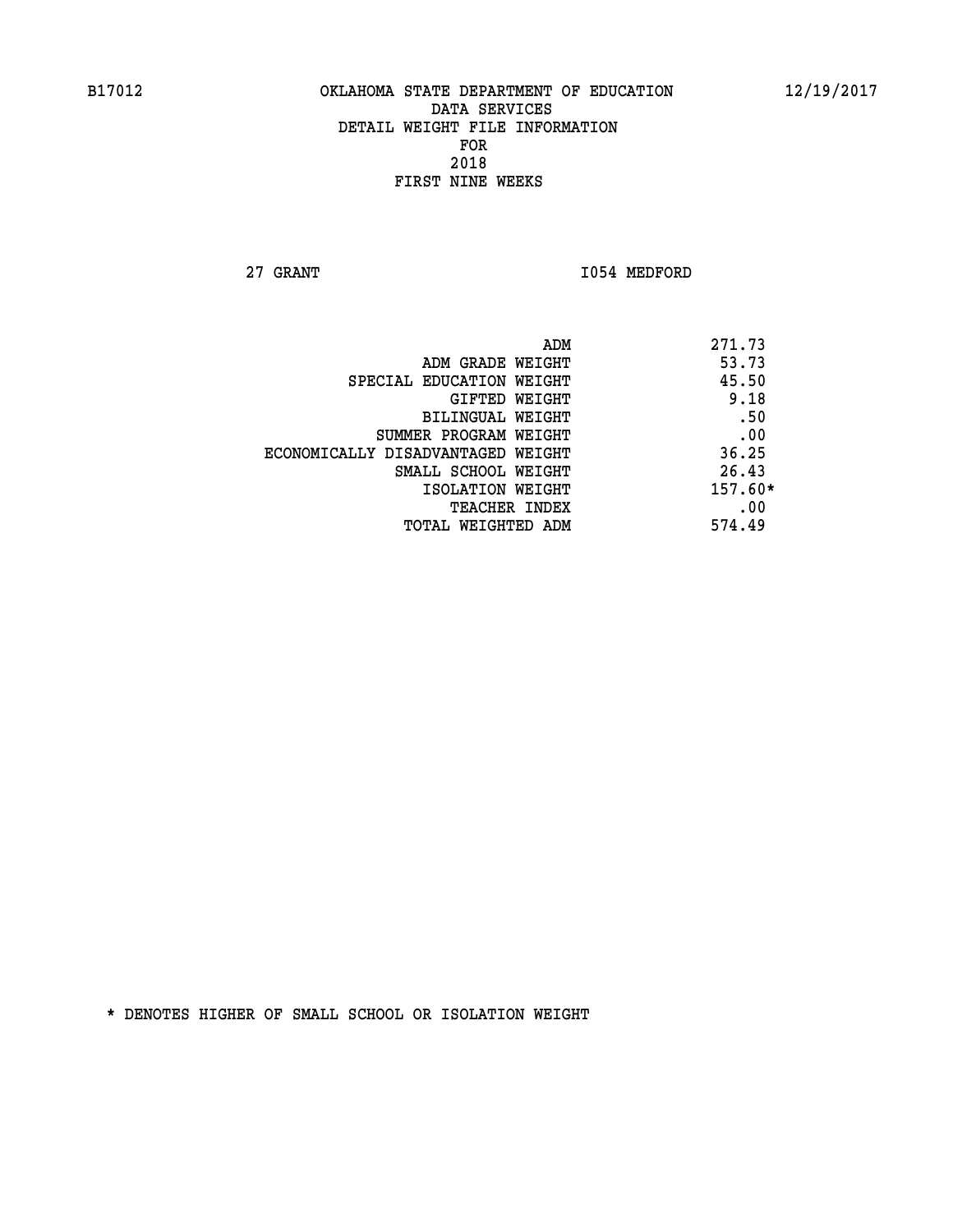**27 GRANT I090 POND CREEK-HUNTER** 

| ADM                               | 321.27   |
|-----------------------------------|----------|
| ADM GRADE WEIGHT                  | 59.55    |
| SPECIAL EDUCATION WEIGHT          | 45.95    |
| GIFTED WEIGHT                     | 12.24    |
| <b>BILINGUAL WEIGHT</b>           | .00      |
| SUMMER PROGRAM WEIGHT             | .00      |
| ECONOMICALLY DISADVANTAGED WEIGHT | 43.50    |
| SMALL SCHOOL WEIGHT               | 25.23    |
| ISOLATION WEIGHT                  | $95.35*$ |
| <b>TEACHER INDEX</b>              | 27.75    |
| TOTAL WEIGHTED ADM                | 605.61   |
|                                   |          |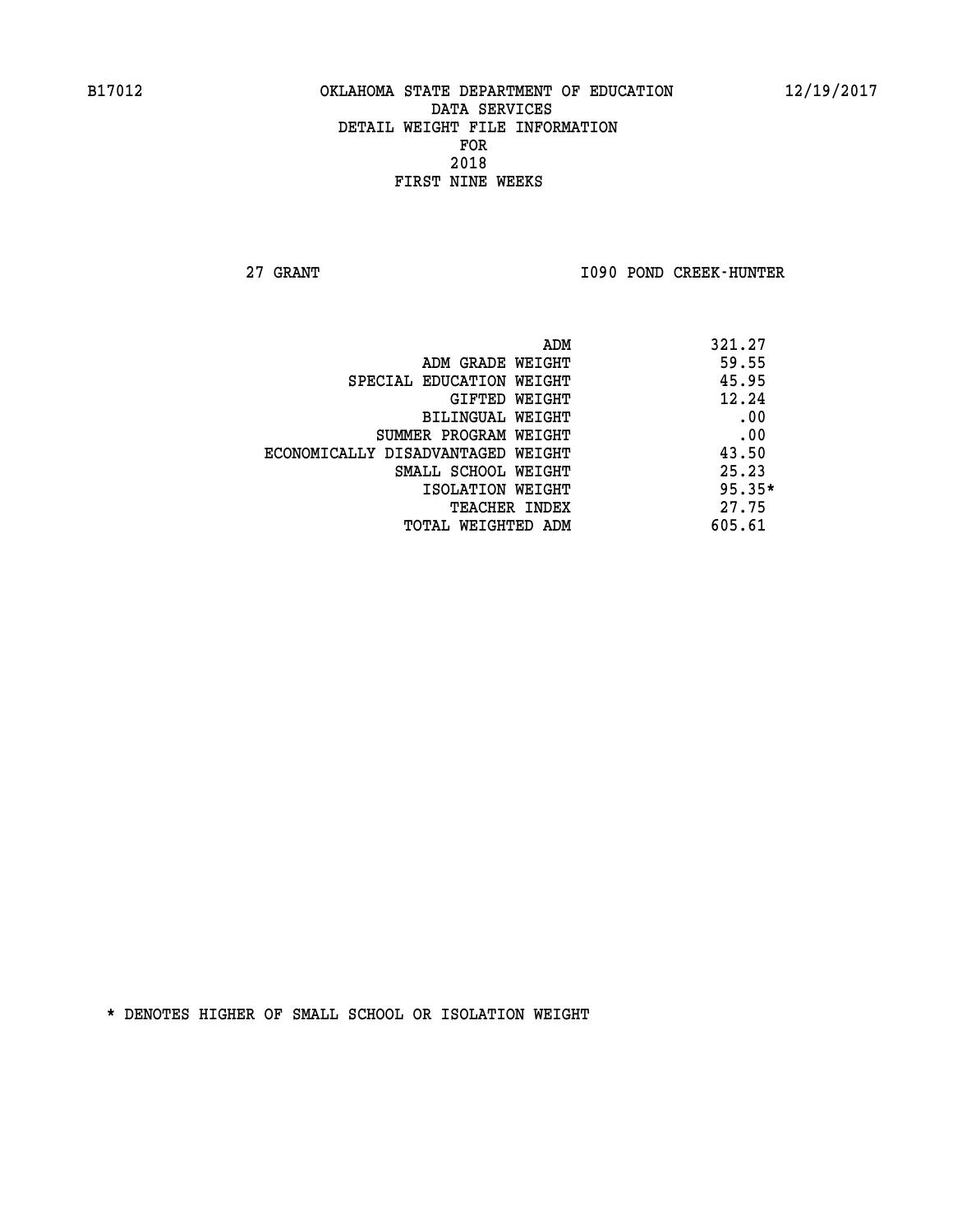**27 GRANT I095 DEER CREEK-LAMONT** 

|                                   | 177.90<br>ADM |
|-----------------------------------|---------------|
| ADM GRADE WEIGHT                  | 35.01         |
| SPECIAL EDUCATION WEIGHT          | 24.30         |
| GIFTED WEIGHT                     | 9.86          |
| BILINGUAL WEIGHT                  | .25           |
| SUMMER PROGRAM WEIGHT             | .00           |
| ECONOMICALLY DISADVANTAGED WEIGHT | 25.50         |
| SMALL SCHOOL WEIGHT               | 23.61         |
| ISOLATION WEIGHT                  | 113.78*       |
| <b>TEACHER INDEX</b>              | 4.05          |
| TOTAL WEIGHTED ADM                | 390.65        |
|                                   |               |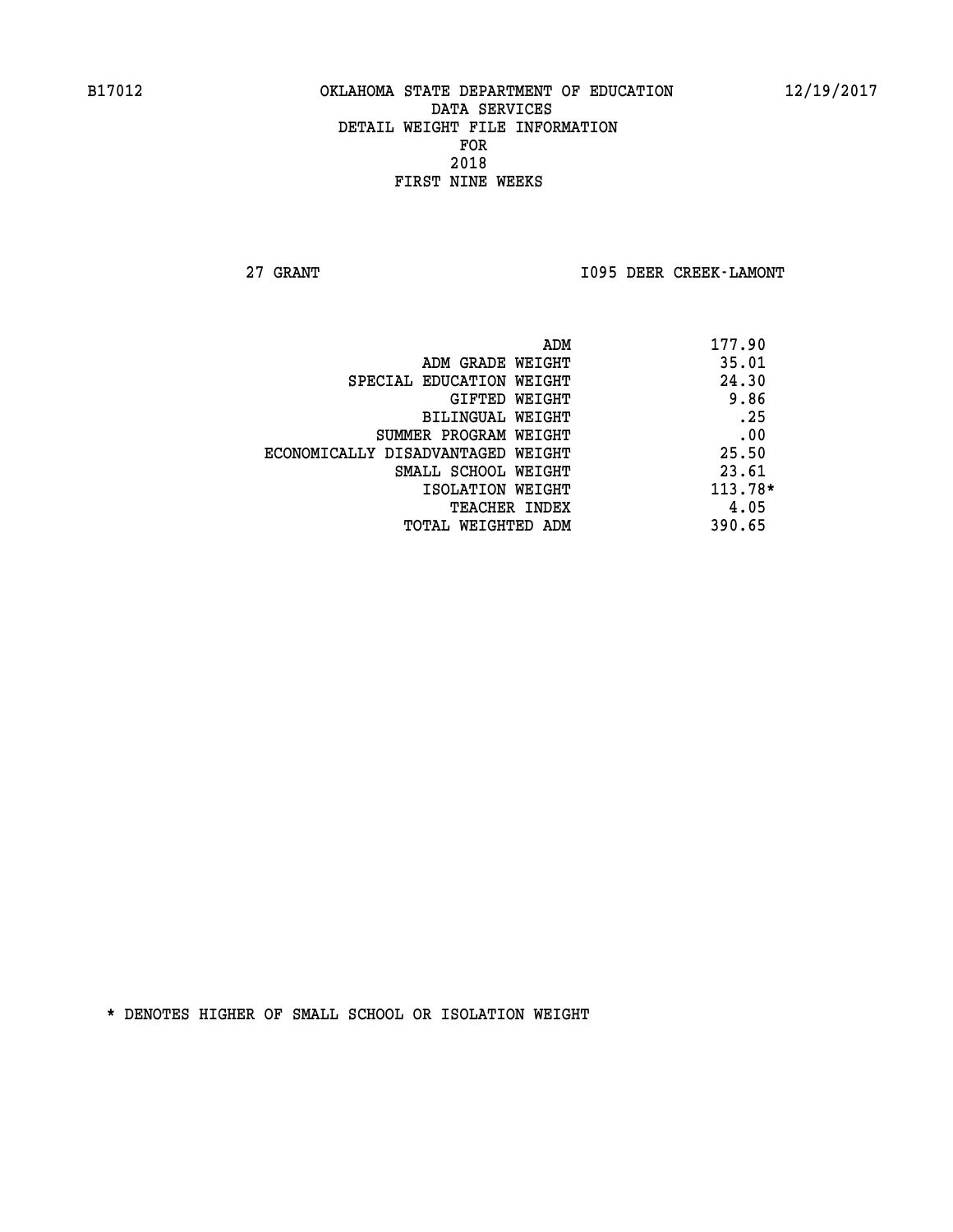**28 GREER I001 MANGUM** 

| ADM                               | 752.15   |
|-----------------------------------|----------|
| ADM GRADE WEIGHT                  | 157.60   |
| SPECIAL EDUCATION WEIGHT          | 121.60   |
| GIFTED WEIGHT                     | 28.90    |
| BILINGUAL WEIGHT                  | 1.00     |
| SUMMER PROGRAM WEIGHT             | .00      |
| ECONOMICALLY DISADVANTAGED WEIGHT | 157.25   |
| SMALL SCHOOL WEIGHT               | .00      |
| ISOLATION WEIGHT                  | 188.04*  |
| <b>TEACHER INDEX</b>              | 29.98    |
| TOTAL WEIGHTED ADM                | 1,436.52 |
|                                   |          |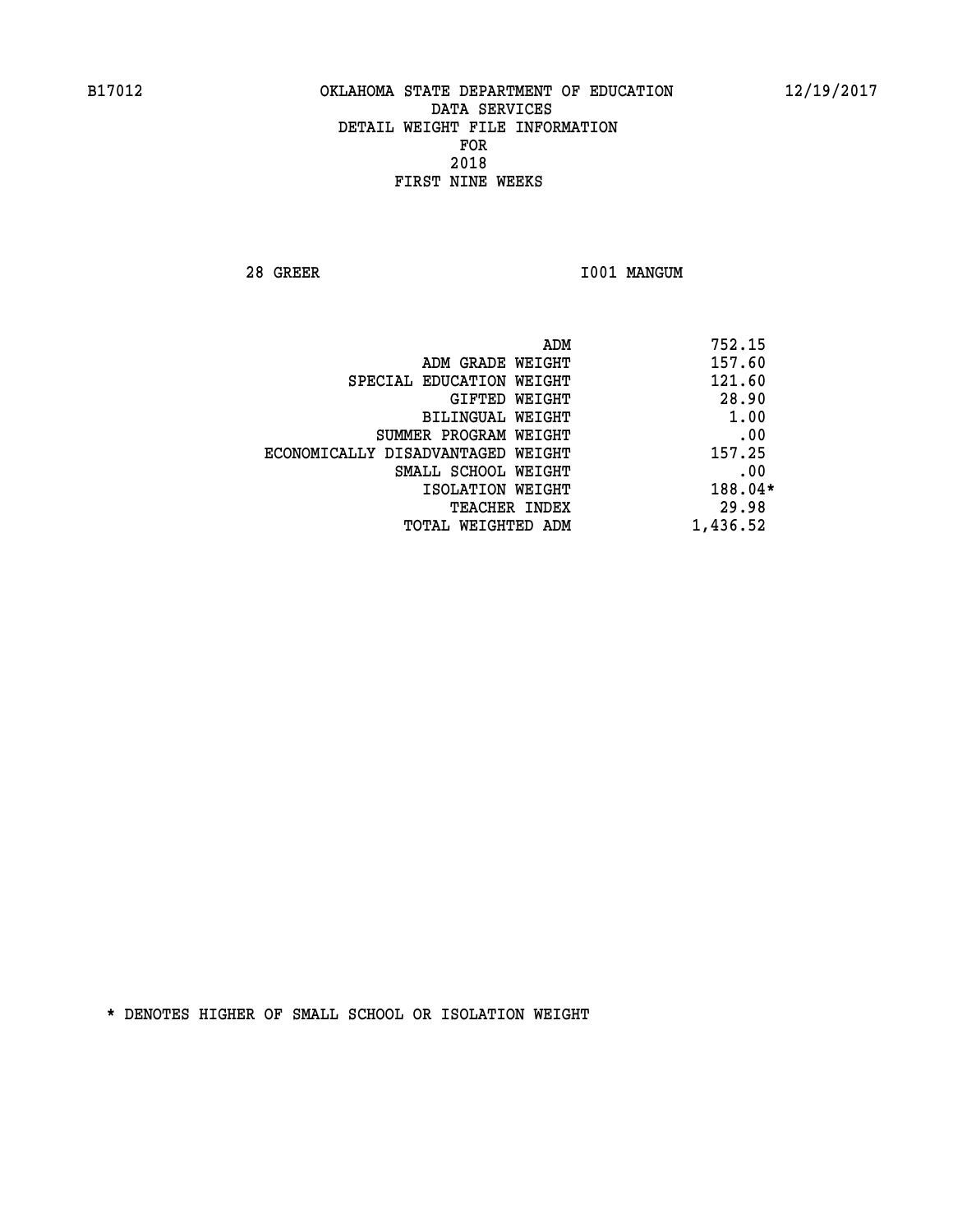**28 GREER I003 GRANITE** 

|                                   | ADM | 236.72   |
|-----------------------------------|-----|----------|
| ADM GRADE WEIGHT                  |     | 41.16    |
| SPECIAL EDUCATION WEIGHT          |     | 55.70    |
| GIFTED WEIGHT                     |     | 6.46     |
| BILINGUAL WEIGHT                  |     | .25      |
| SUMMER PROGRAM WEIGHT             |     | 1.20     |
| ECONOMICALLY DISADVANTAGED WEIGHT |     | 39.50    |
| SMALL SCHOOL WEIGHT               |     | 26.16    |
| ISOLATION WEIGHT                  |     | $49.17*$ |
| TEACHER INDEX                     |     | 3.46     |
| TOTAL WEIGHTED ADM                |     | 433.62   |
|                                   |     |          |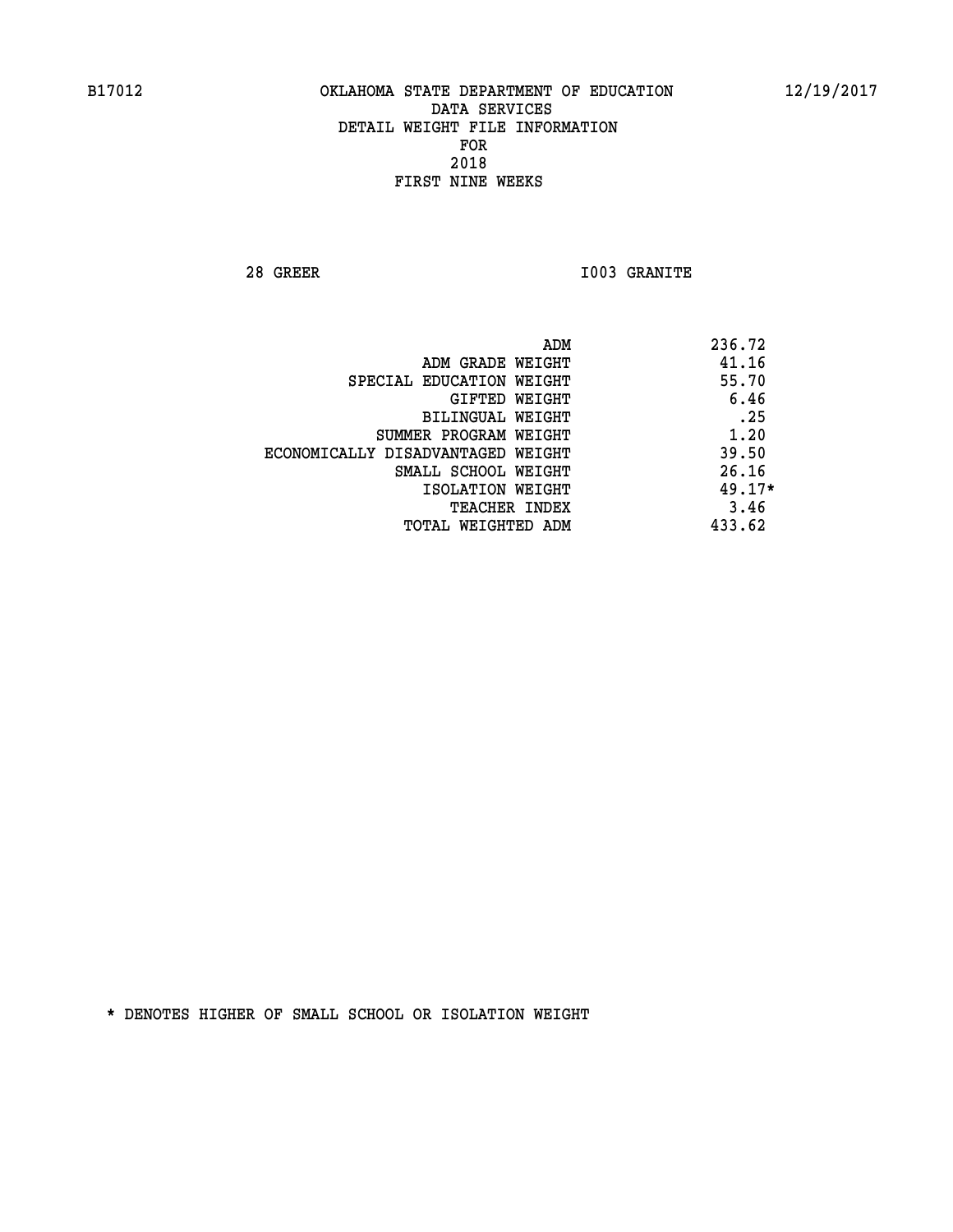**29 HARMON I066 HOLLIS** 

|                                   | ADM | 561.07    |
|-----------------------------------|-----|-----------|
| ADM GRADE WEIGHT                  |     | 110.89    |
| SPECIAL EDUCATION WEIGHT          |     | 89.45     |
| GIFTED WEIGHT                     |     | 15.30     |
| BILINGUAL WEIGHT                  |     | 24.25     |
| SUMMER PROGRAM WEIGHT             |     | 3.60      |
| ECONOMICALLY DISADVANTAGED WEIGHT |     | 109.00    |
| SMALL SCHOOL WEIGHT               |     | .00       |
| ISOLATION WEIGHT                  |     | $190.76*$ |
| TEACHER INDEX                     |     | 6.09      |
| TOTAL WEIGHTED ADM                |     | 1,110.41  |
|                                   |     |           |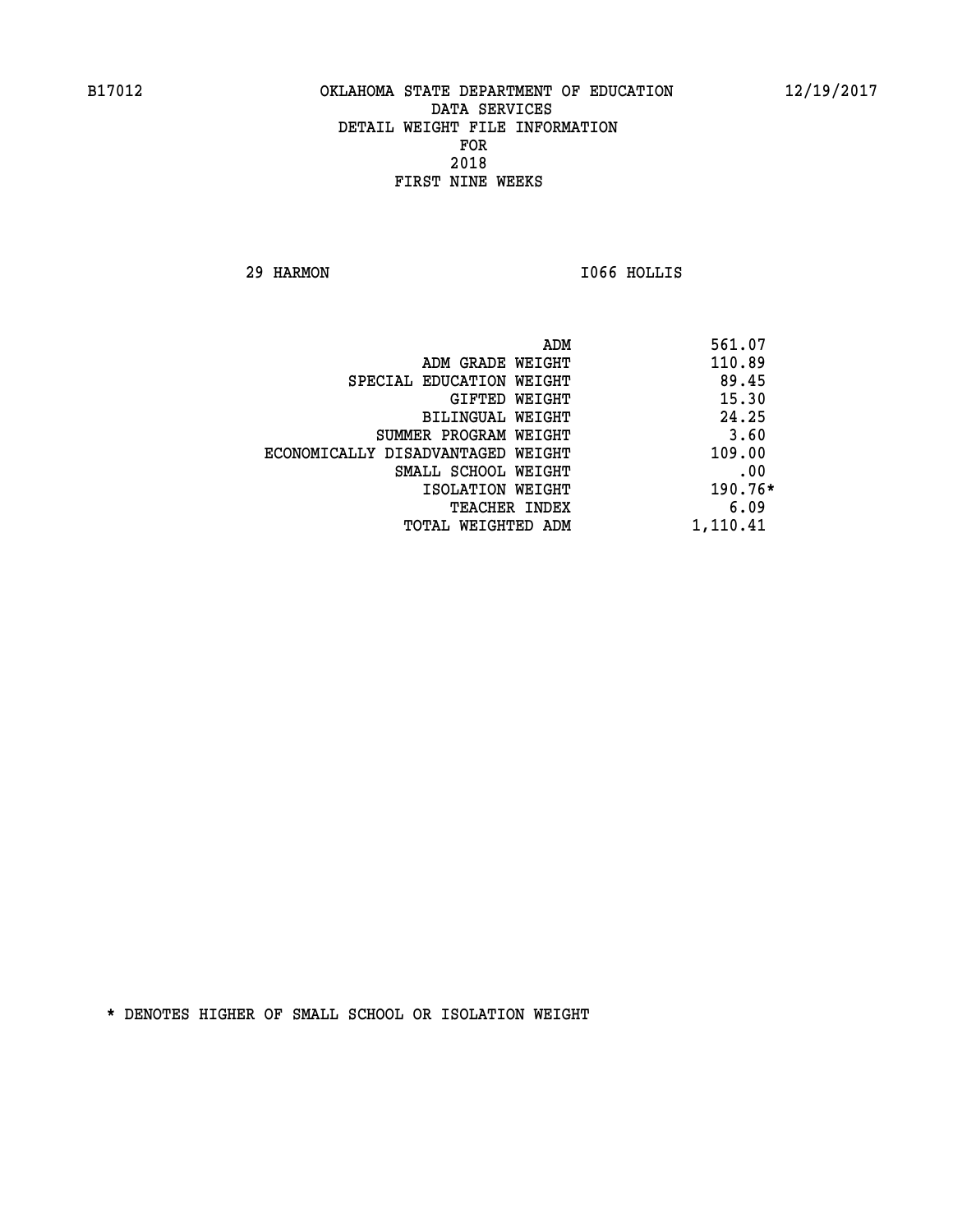**30 HARPER I001 LAVERNE** 

| ADM                               | 487.29  |
|-----------------------------------|---------|
| ADM GRADE WEIGHT                  | 82.64   |
| SPECIAL EDUCATION WEIGHT          | 43.60   |
| GIFTED WEIGHT                     | 10.20   |
| BILINGUAL WEIGHT                  | 36.50   |
| SUMMER PROGRAM WEIGHT             | .00     |
| ECONOMICALLY DISADVANTAGED WEIGHT | 72.75   |
| SMALL SCHOOL WEIGHT               | 7.68    |
| ISOLATION WEIGHT                  | 185.17* |
| <b>TEACHER INDEX</b>              | 8.16    |
| TOTAL WEIGHTED ADM                | 926.31  |
|                                   |         |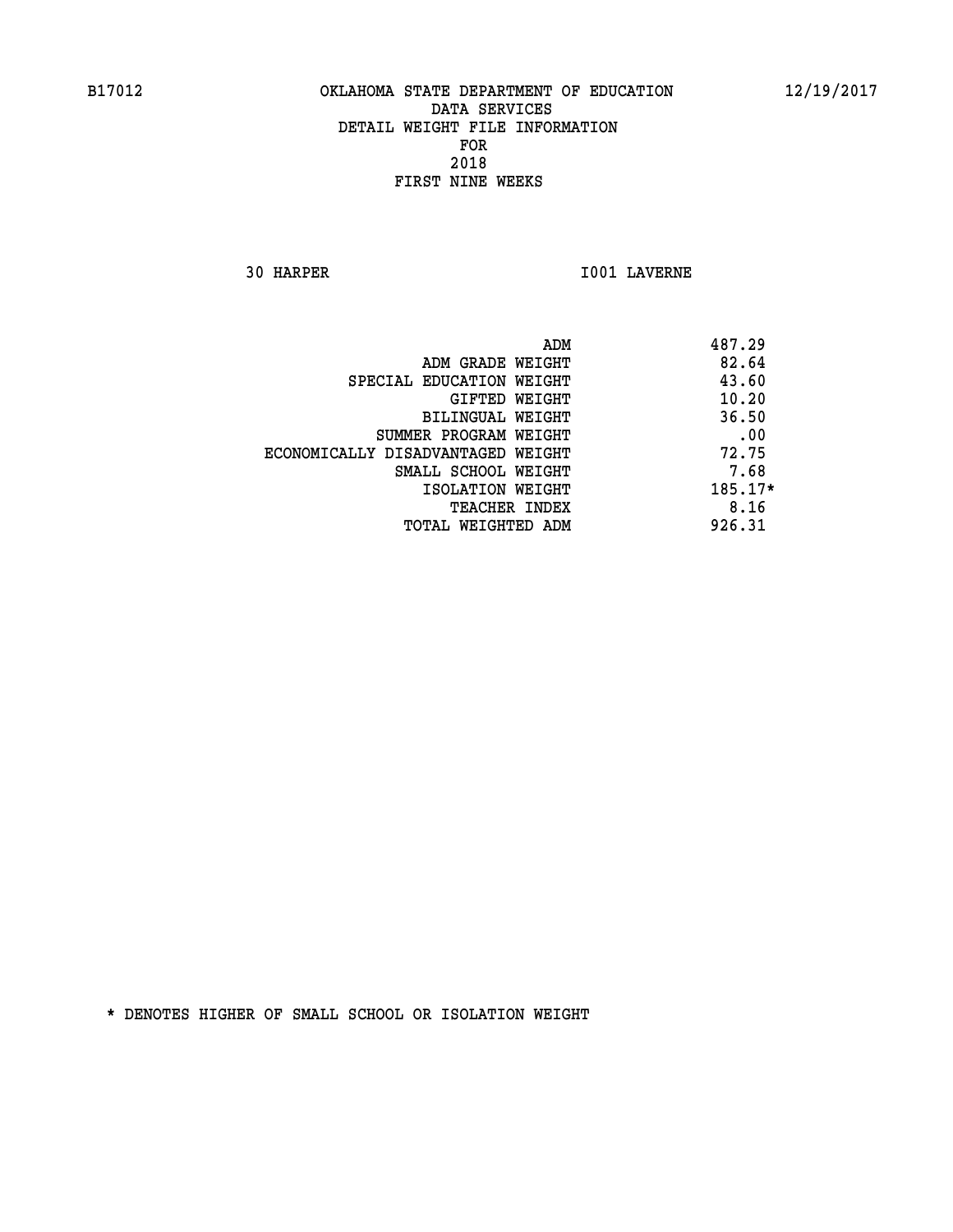**30 HARPER I004 BUFFALO** 

|                                   | ADM | 291.28    |
|-----------------------------------|-----|-----------|
| ADM GRADE WEIGHT                  |     | 52.87     |
| SPECIAL EDUCATION WEIGHT          |     | 28.10     |
| GIFTED WEIGHT                     |     | 7.14      |
| BILINGUAL WEIGHT                  |     | 18.50     |
| SUMMER PROGRAM WEIGHT             |     | .00       |
| ECONOMICALLY DISADVANTAGED WEIGHT |     | 45.75     |
| SMALL SCHOOL WEIGHT               |     | 26.18     |
| ISOLATION WEIGHT                  |     | $157.29*$ |
| TEACHER INDEX                     |     | 3.35      |
| TOTAL WEIGHTED ADM                |     | 604.28    |
|                                   |     |           |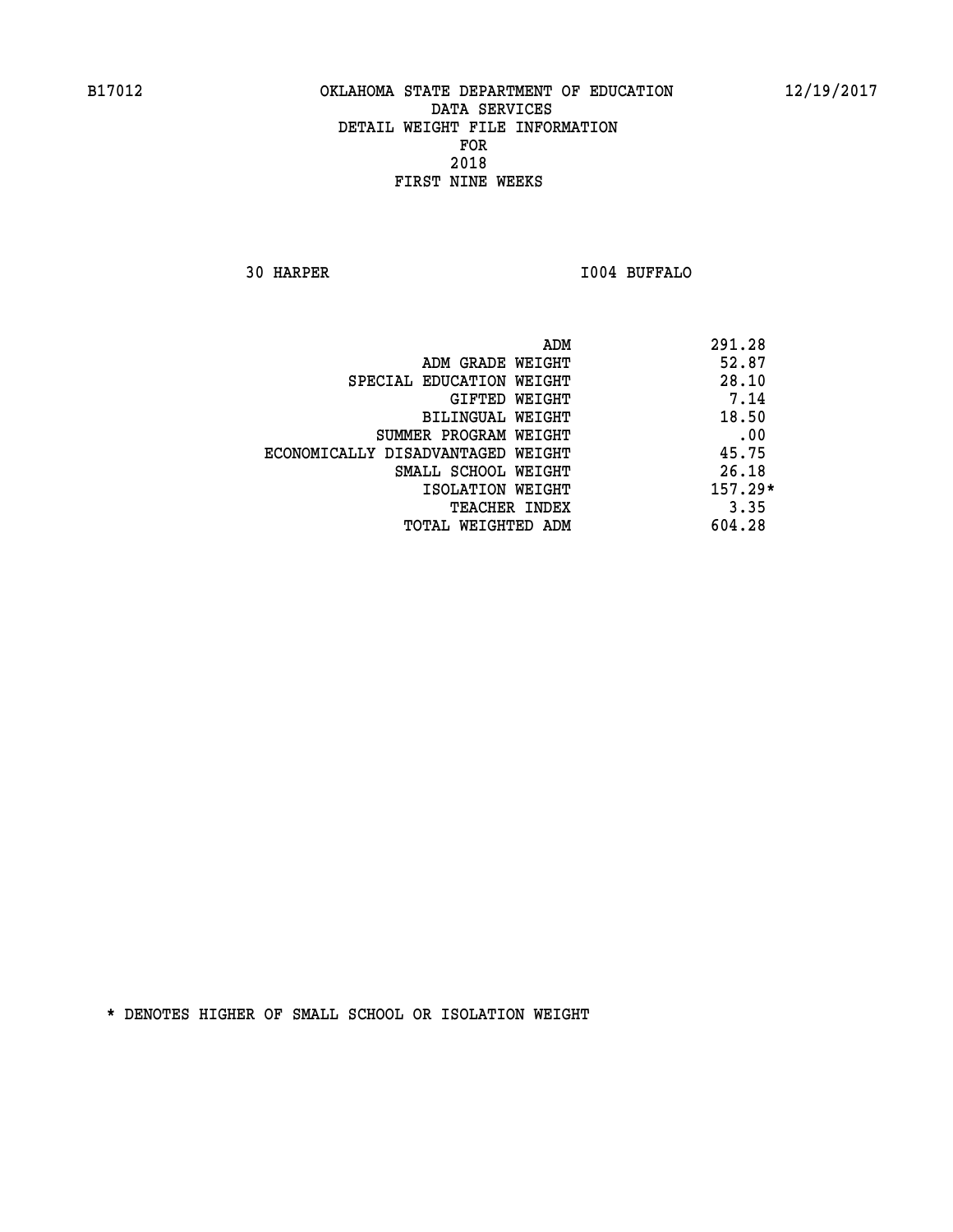**31 HASKELL C010 WHITEFIELD** 

| ADM                               | 159.57   |
|-----------------------------------|----------|
| ADM GRADE WEIGHT                  | 38.03    |
| SPECIAL EDUCATION WEIGHT          | 16.85    |
| GIFTED WEIGHT                     | 3.06     |
| BILINGUAL WEIGHT                  | .50      |
| SUMMER PROGRAM WEIGHT             | .00      |
| ECONOMICALLY DISADVANTAGED WEIGHT | 27.25    |
| SMALL SCHOOL WEIGHT               | $22.29*$ |
| ISOLATION WEIGHT                  | .00      |
| TEACHER INDEX                     | .00      |
| TOTAL WEIGHTED ADM                | 267.55   |
|                                   |          |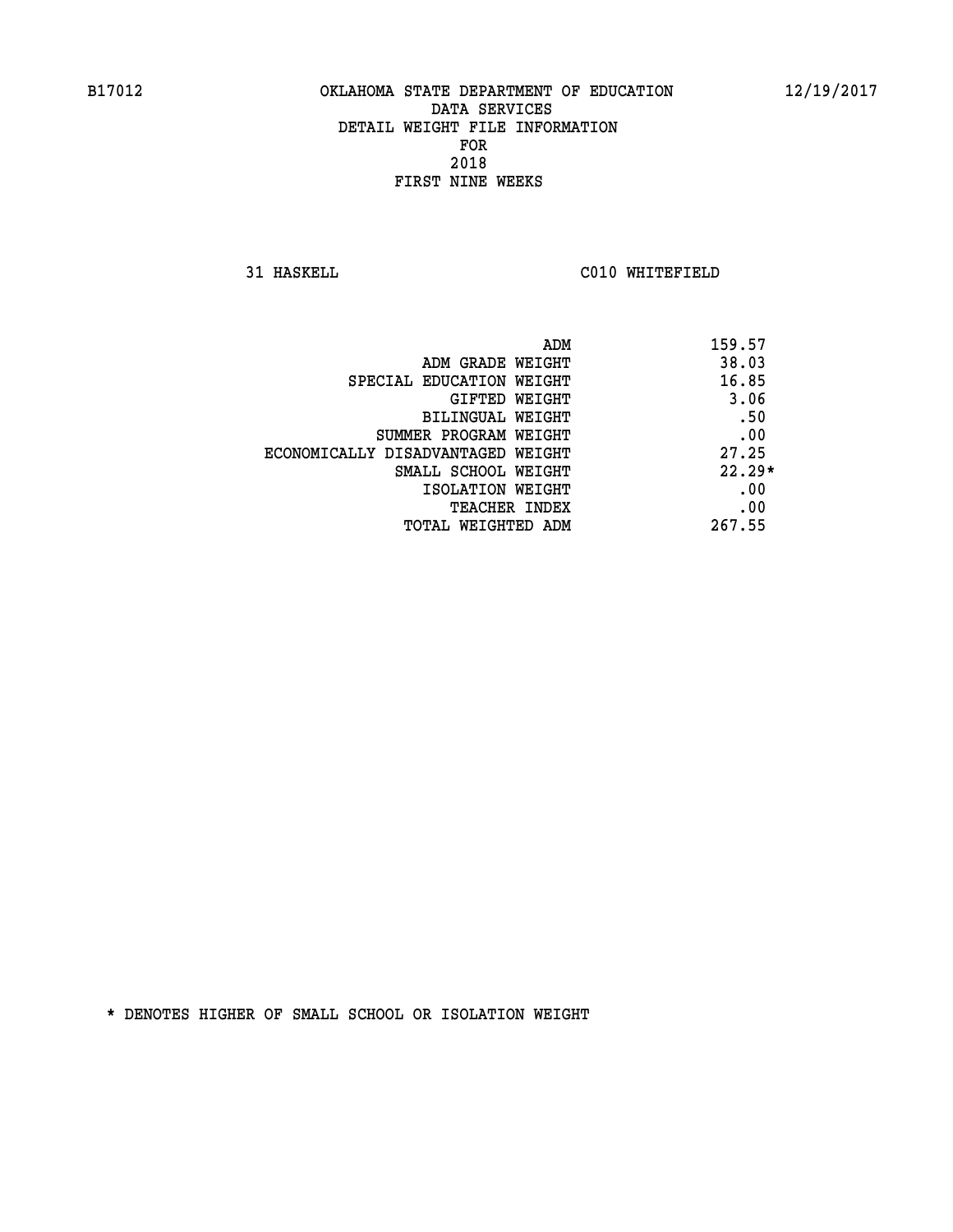**31 HASKELL IO13 KINTA** 

| ADM                               | 204.42   |
|-----------------------------------|----------|
| ADM GRADE WEIGHT                  | 42.89    |
| SPECIAL EDUCATION WEIGHT          | 28.85    |
| GIFTED WEIGHT                     | 6.80     |
| BILINGUAL WEIGHT                  | .00      |
| SUMMER PROGRAM WEIGHT             | .00      |
| ECONOMICALLY DISADVANTAGED WEIGHT | 50.75    |
| SMALL SCHOOL WEIGHT               | $25.09*$ |
| ISOLATION WEIGHT                  | .00      |
| <b>TEACHER INDEX</b>              | .00      |
| TOTAL WEIGHTED ADM                | 358.80   |
|                                   |          |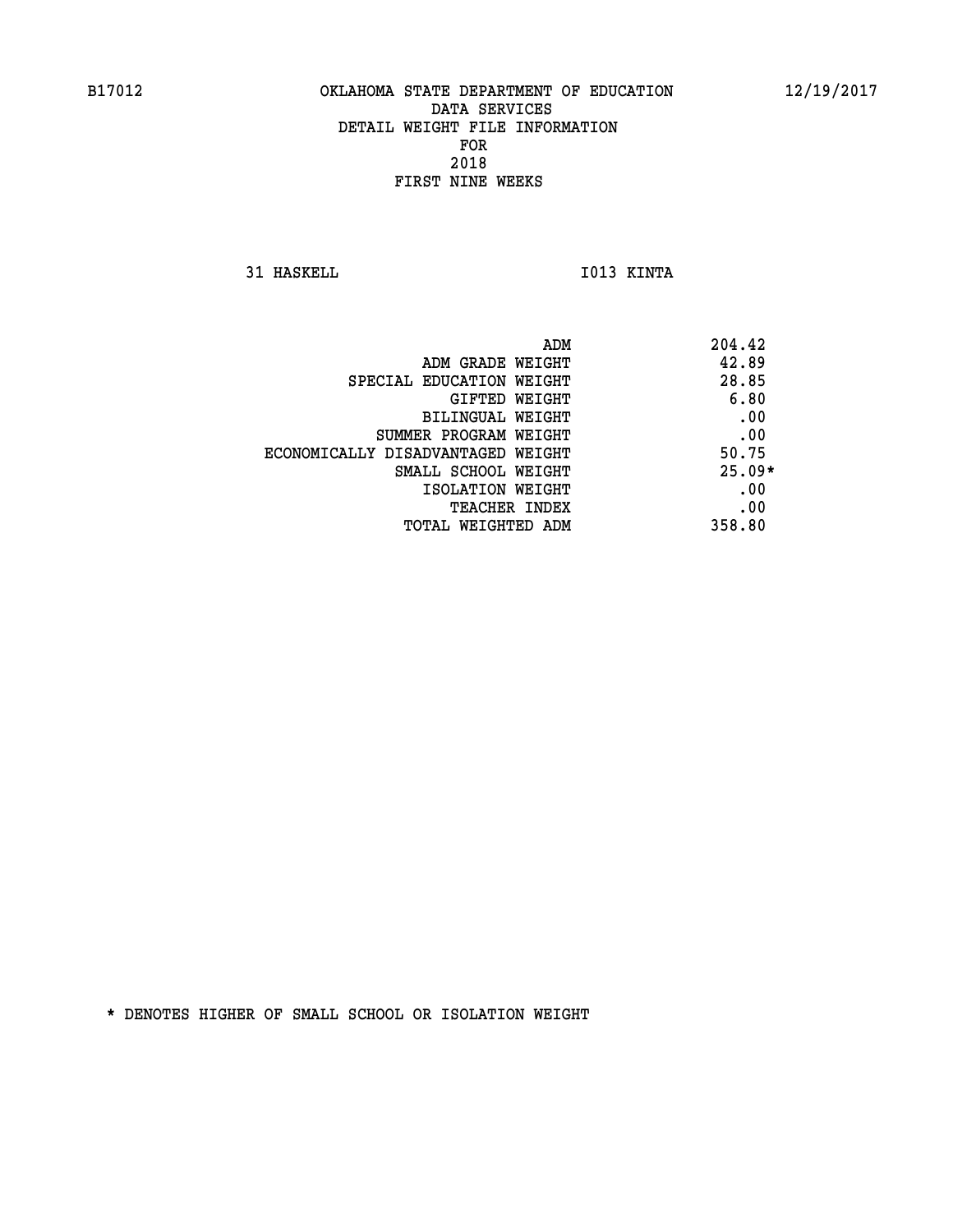**31 HASKELL 1020 STIGLER** 

| 1,327.92 |
|----------|
| 251.54   |
| 266.45   |
| 66.30    |
| 8.25     |
| .00      |
| 236.50   |
| .00      |
| .00      |
| 30.14    |
| 2,187.10 |
|          |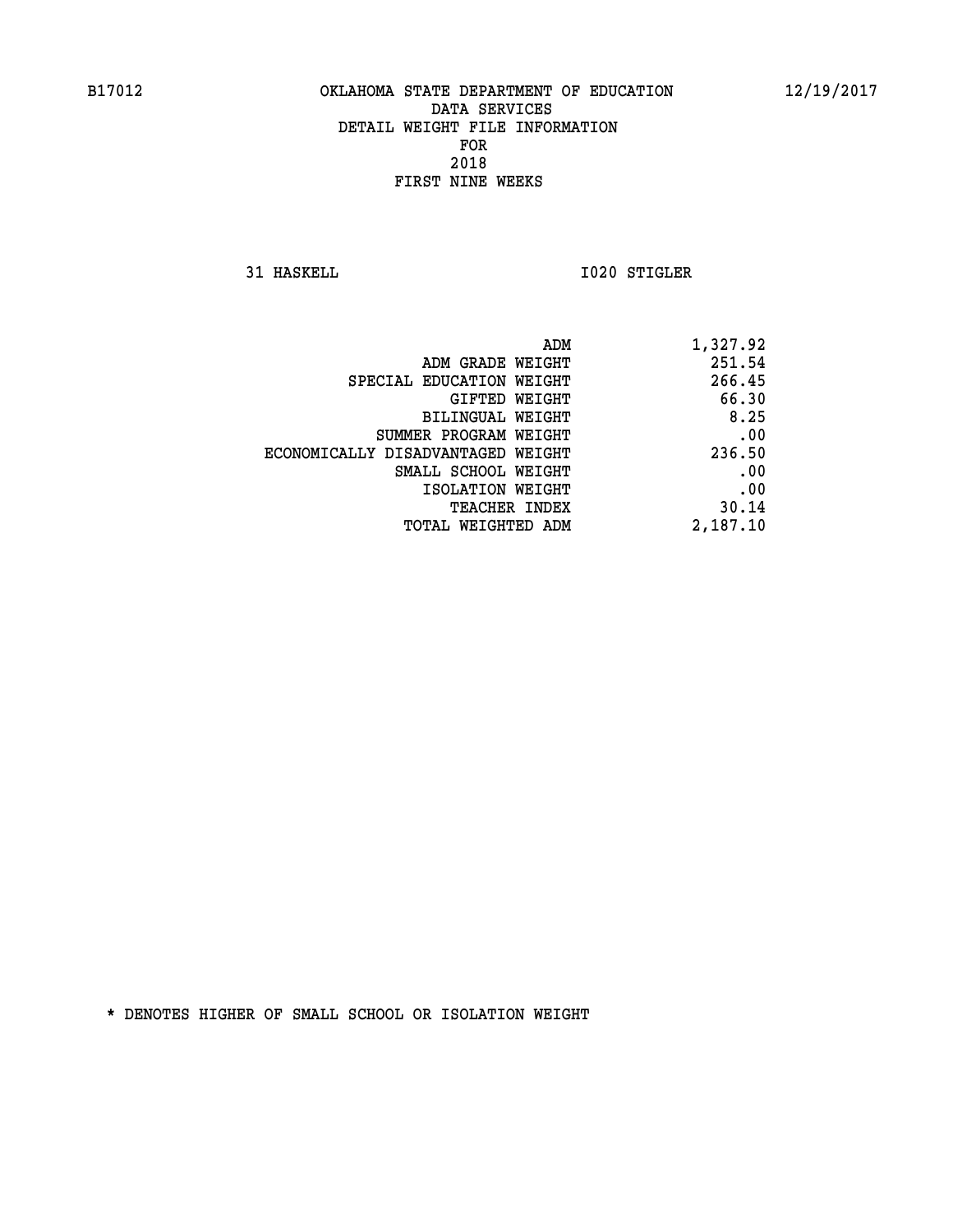**31 HASKELL TO37 MCCURTAIN** 

| ADM                               | 236.51   |
|-----------------------------------|----------|
| ADM GRADE WEIGHT                  | 45.28    |
| SPECIAL EDUCATION WEIGHT          | 34.45    |
| GIFTED WEIGHT                     | 6.80     |
| BILINGUAL WEIGHT                  | .50      |
| SUMMER PROGRAM WEIGHT             | .00      |
| ECONOMICALLY DISADVANTAGED WEIGHT | 56.75    |
| SMALL SCHOOL WEIGHT               | $26.15*$ |
| ISOLATION WEIGHT                  | .00      |
| TEACHER INDEX                     | 38.15    |
| TOTAL WEIGHTED ADM                | 444.59   |
|                                   |          |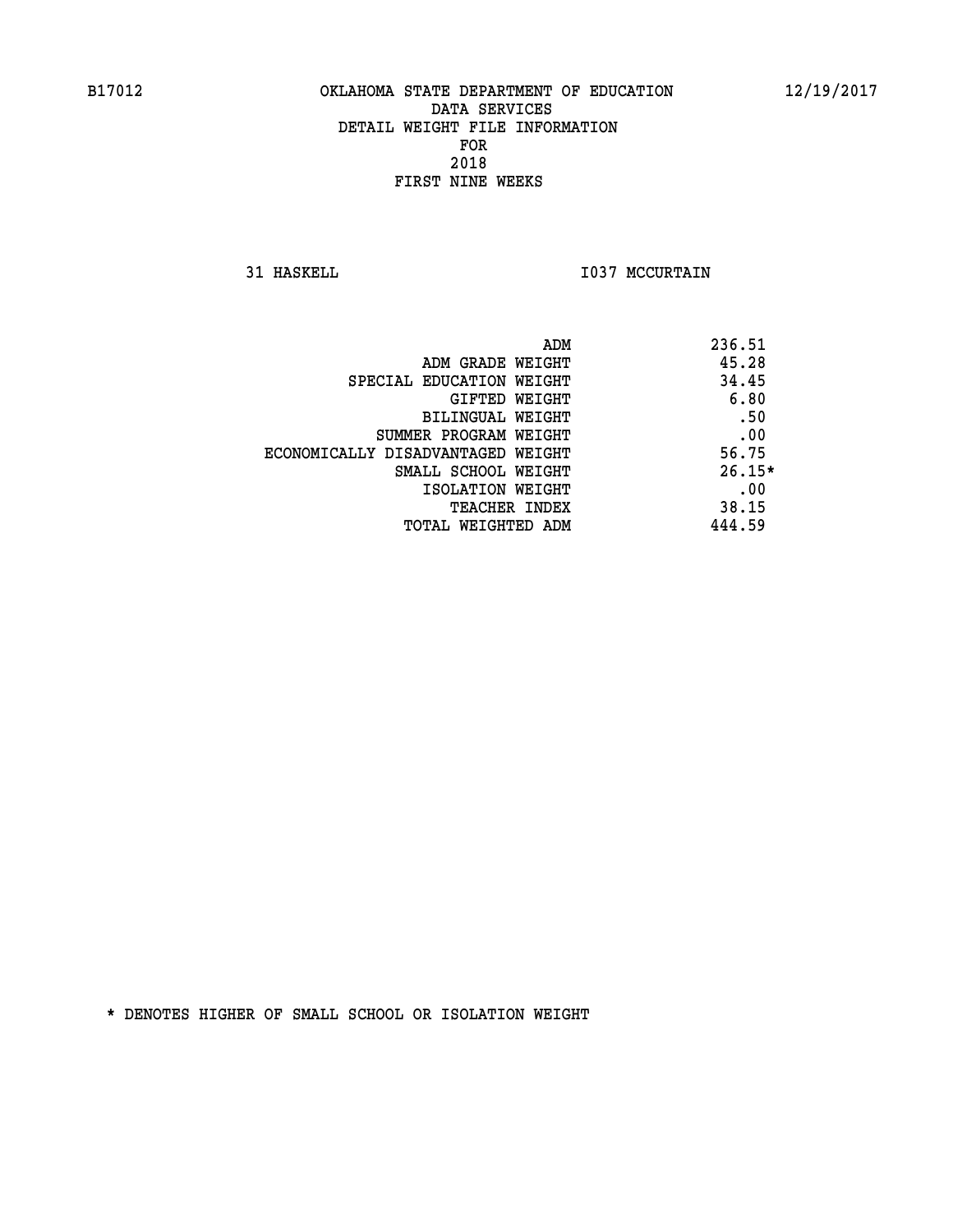**31 HASKELL IO43 KEOTA** 

| 406.50 |
|--------|
| 80.49  |
| 97.50  |
| 12.58  |
| 1.25   |
| 2.40   |
| 92.25  |
| 18.83* |
| .00    |
| .00    |
| 711.80 |
|        |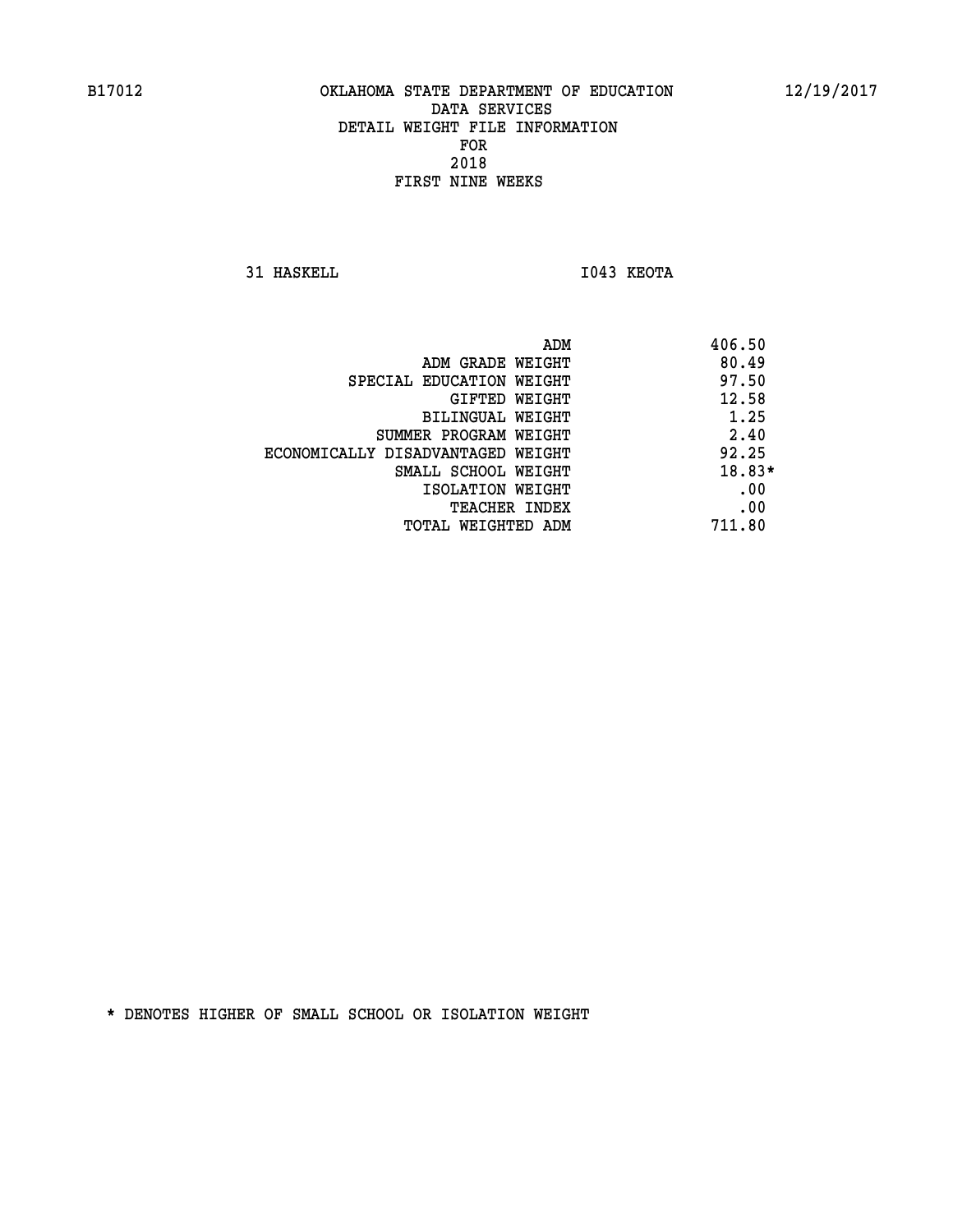**32 HUGHES I001 MOSS** 

 **ADM 288.10 EXAMPLE WEIGHT 46 ADM GRADE WEIGHT SPECIAL EDUCATION WEIGHT 66.25 GIFTED WEIGHT 40.54 BILINGUAL WEIGHT** 3.25 **SUMMER PROGRAM WEIGHT .00 ECONOMICALLY DISADVANTAGED WEIGHT 44.25 SMALL SCHOOL WEIGHT 26.24\* 13.60** ISOLATION WEIGHT **13.60 TEACHER INDEX** 13.76  **TOTAL WEIGHTED ADM 509.85**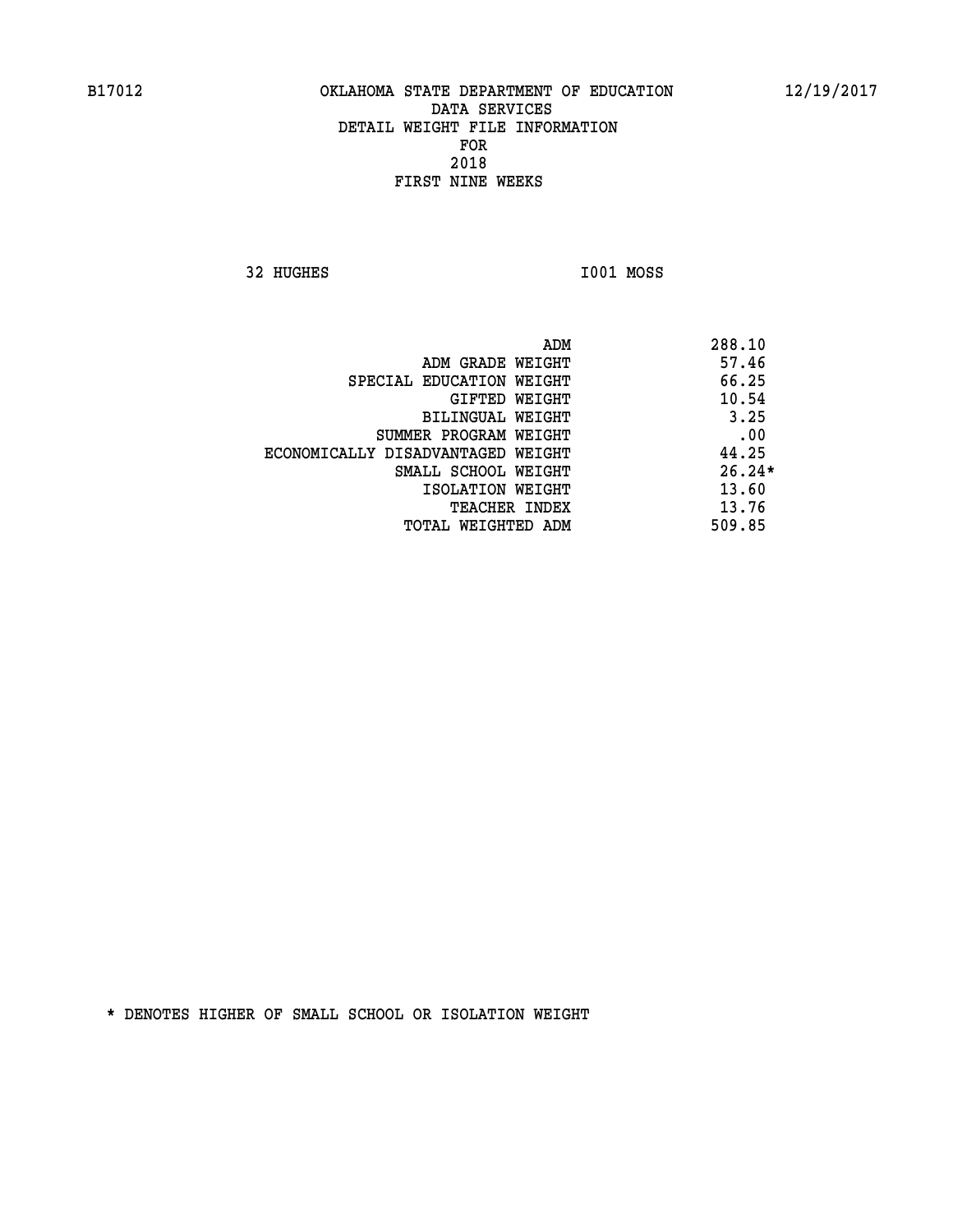**32 HUGHES 1005 WETUMKA** 

| ADM                               | 435.23   |
|-----------------------------------|----------|
| ADM GRADE WEIGHT                  | 84.47    |
| SPECIAL EDUCATION WEIGHT          | 110.90   |
| GIFTED WEIGHT                     | 18.70    |
| BILINGUAL WEIGHT                  | 2.25     |
| SUMMER PROGRAM WEIGHT             | .00      |
| ECONOMICALLY DISADVANTAGED WEIGHT | 84.00    |
| SMALL SCHOOL WEIGHT               | $15.43*$ |
| ISOLATION WEIGHT                  | .00      |
| <b>TEACHER INDEX</b>              | 7.67     |
| TOTAL WEIGHTED ADM                | 758.65   |
|                                   |          |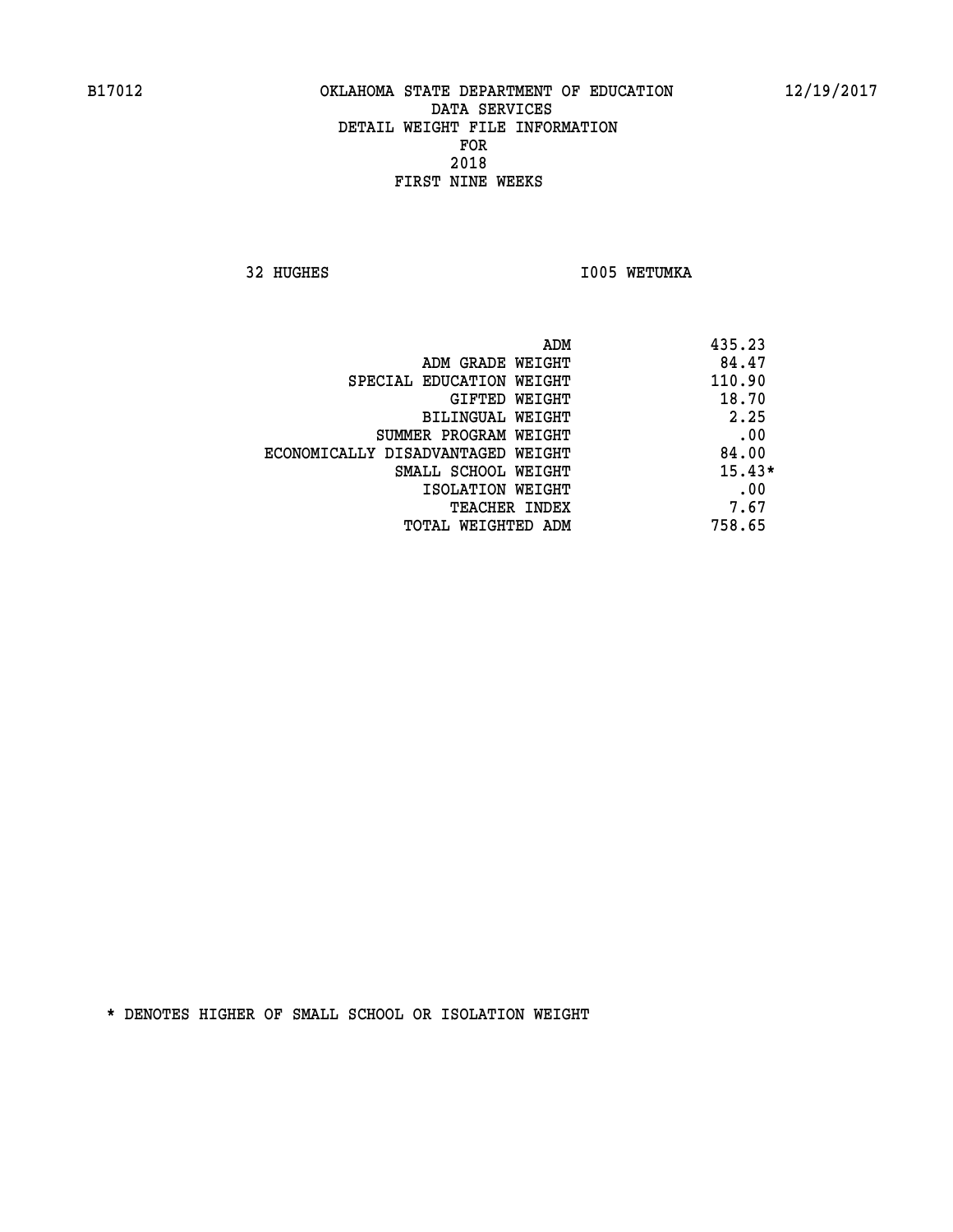**32 HUGHES I035 HOLDENVILLE** 

| 1,068.77 |
|----------|
| 209.46   |
| 294.10   |
| 37.06    |
| 7.00     |
| .00      |
| 215.25   |
| .00      |
| .00      |
| 42.71    |
| 1,874.35 |
|          |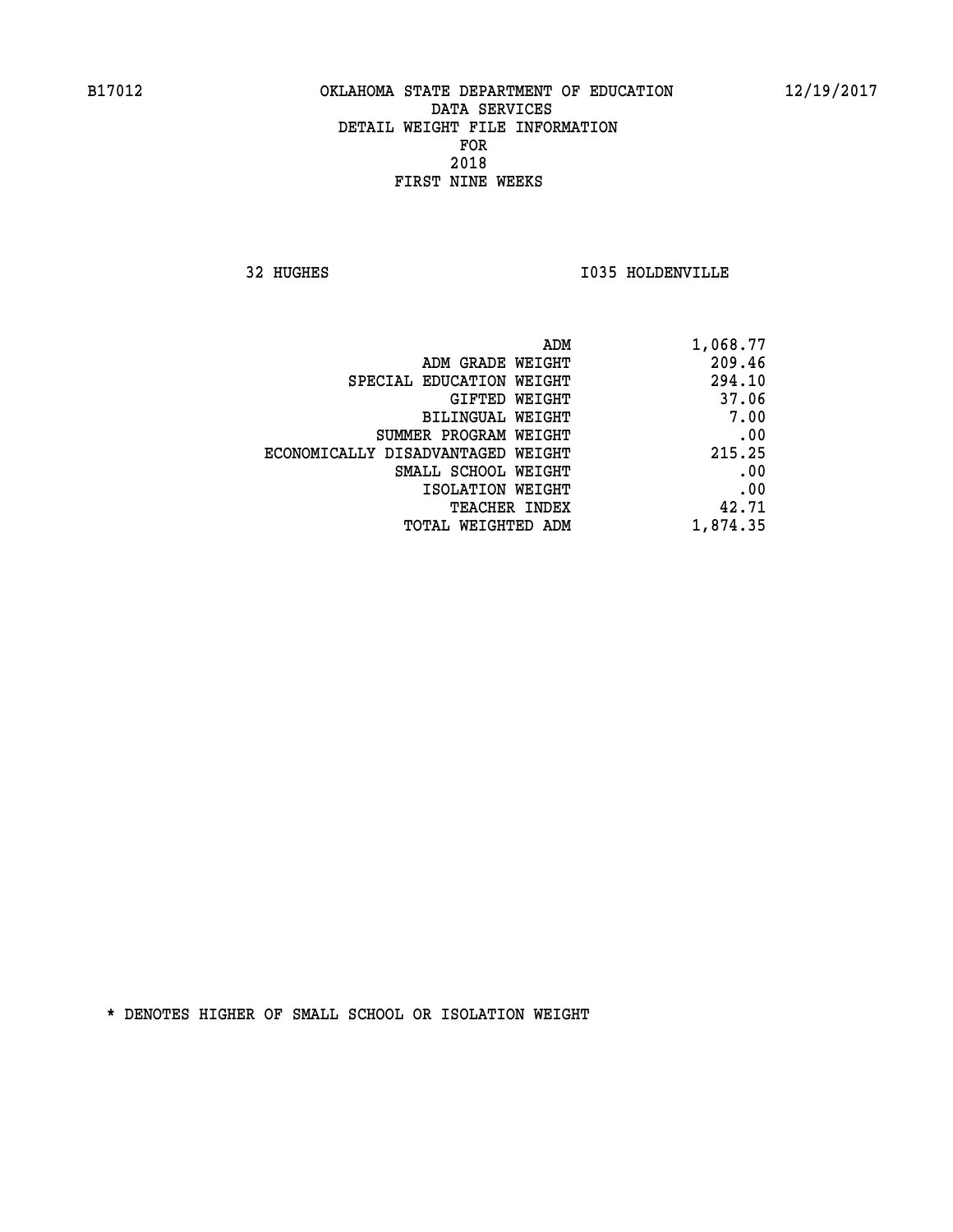**32 HUGHES I048 CALVIN** 

| 162.50   |
|----------|
| 34.28    |
| 62.15    |
| 6.46     |
| .25      |
| .00      |
| 37.25    |
| $22.52*$ |
| 17.32    |
| .00      |
| 325.41   |
|          |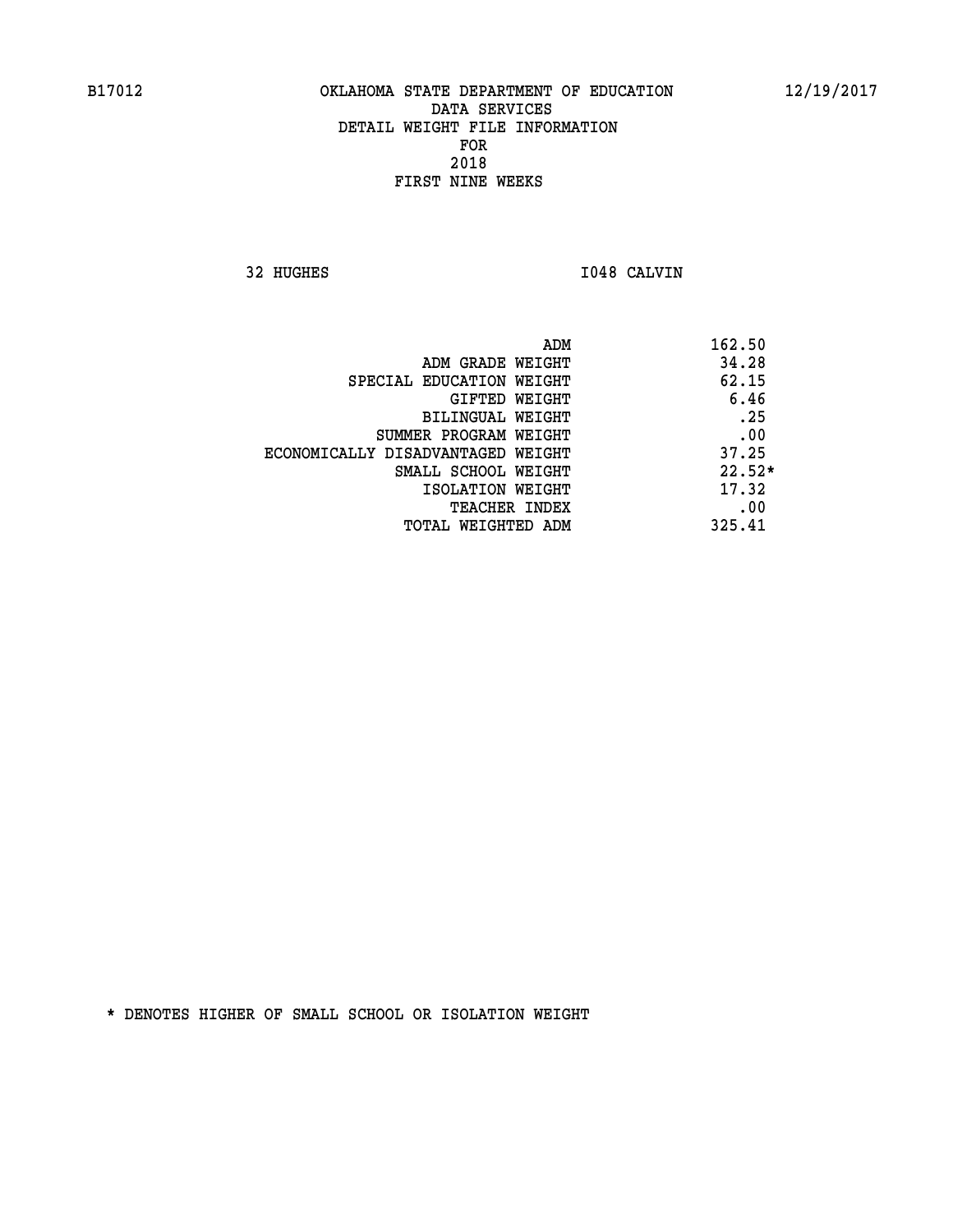**32 HUGHES 1054 STUART** 

| ADM                               | 282.51   |
|-----------------------------------|----------|
| ADM GRADE WEIGHT                  | 54.61    |
| SPECIAL EDUCATION WEIGHT          | 50.55    |
| GIFTED WEIGHT                     | 7.82     |
| BILINGUAL WEIGHT                  | .00      |
| SUMMER PROGRAM WEIGHT             | .00      |
| ECONOMICALLY DISADVANTAGED WEIGHT | 58.75    |
| SMALL SCHOOL WEIGHT               | $26.33*$ |
| ISOLATION WEIGHT                  | 20.51    |
| TEACHER INDEX                     | 16.78    |
| TOTAL WEIGHTED ADM                | 497.35   |
|                                   |          |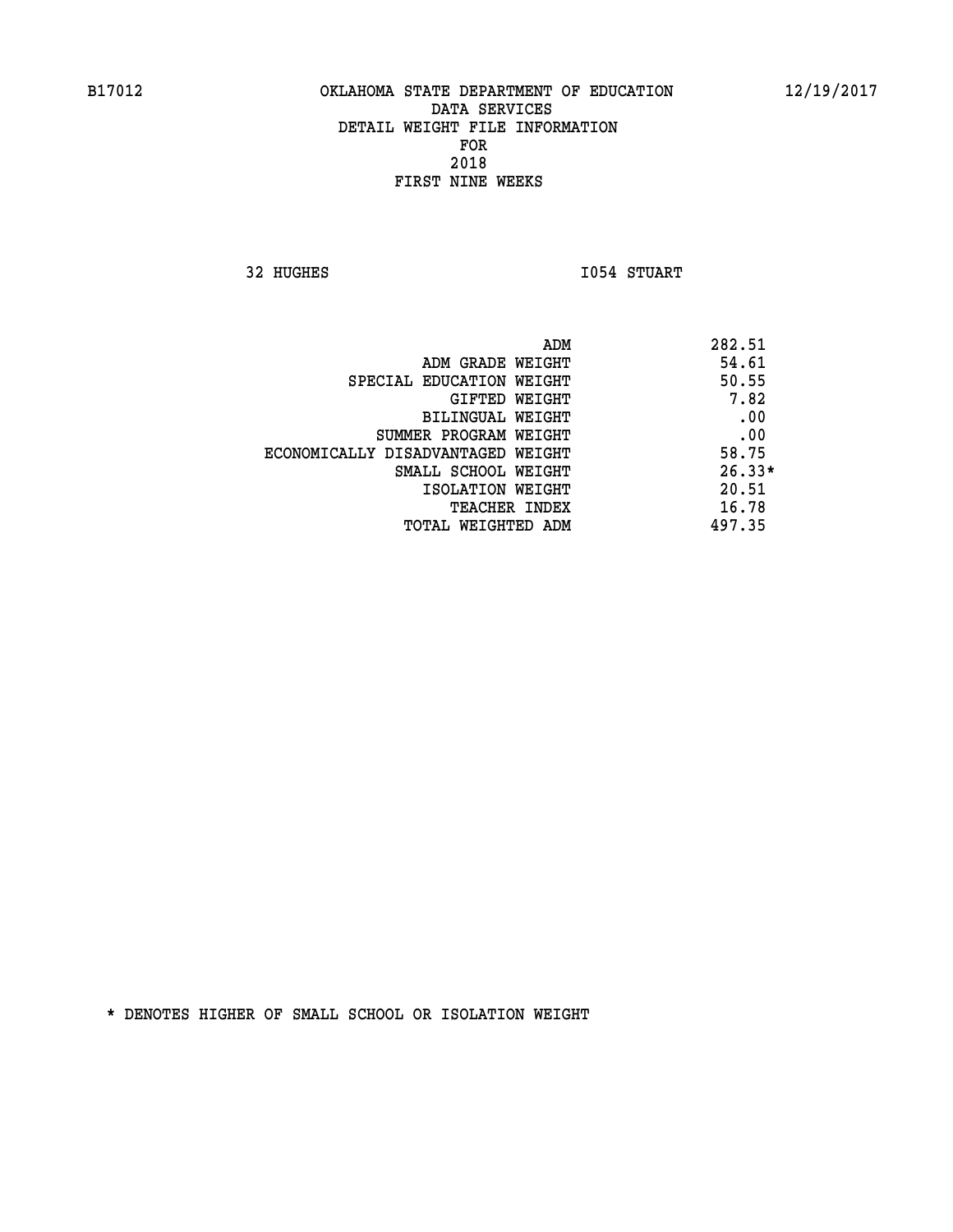**33 JACKSON I001 NAVAJO** 

| ADM                               | 523.67 |
|-----------------------------------|--------|
| ADM GRADE WEIGHT                  | 99.17  |
| SPECIAL EDUCATION WEIGHT          | 52.20  |
| GIFTED WEIGHT                     | 24.14  |
| BILINGUAL WEIGHT                  | 2.50   |
| SUMMER PROGRAM WEIGHT             | .00    |
| ECONOMICALLY DISADVANTAGED WEIGHT | 54.25  |
| SMALL SCHOOL WEIGHT               | 1.06*  |
| ISOLATION WEIGHT                  | .00    |
| <b>TEACHER INDEX</b>              | 5.21   |
| TOTAL WEIGHTED ADM                | 762.20 |
|                                   |        |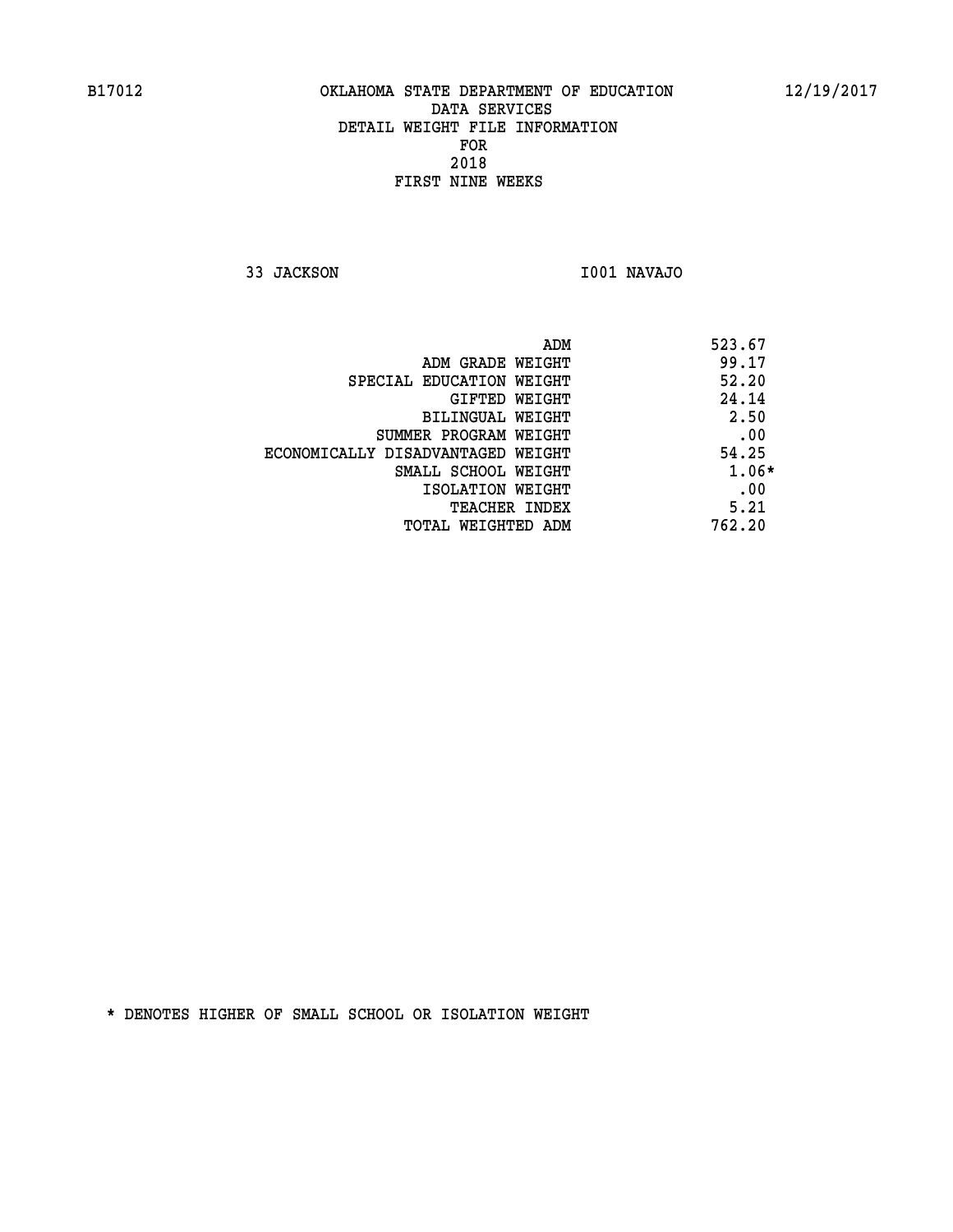**33 JACKSON I014 DUKE** 

 **ADM 180.37 ADM GRADE WEIGHT 34.22 SPECIAL EDUCATION WEIGHT 42.55 GIFTED WEIGHT** 3.74 **BILINGUAL WEIGHT 3.00 SUMMER PROGRAM WEIGHT .00 ECONOMICALLY DISADVANTAGED WEIGHT 27.75 SMALL SCHOOL WEIGHT 23.77\* 1SOLATION WEIGHT 22.46 TEACHER INDEX** .00  **TOTAL WEIGHTED ADM 315.40**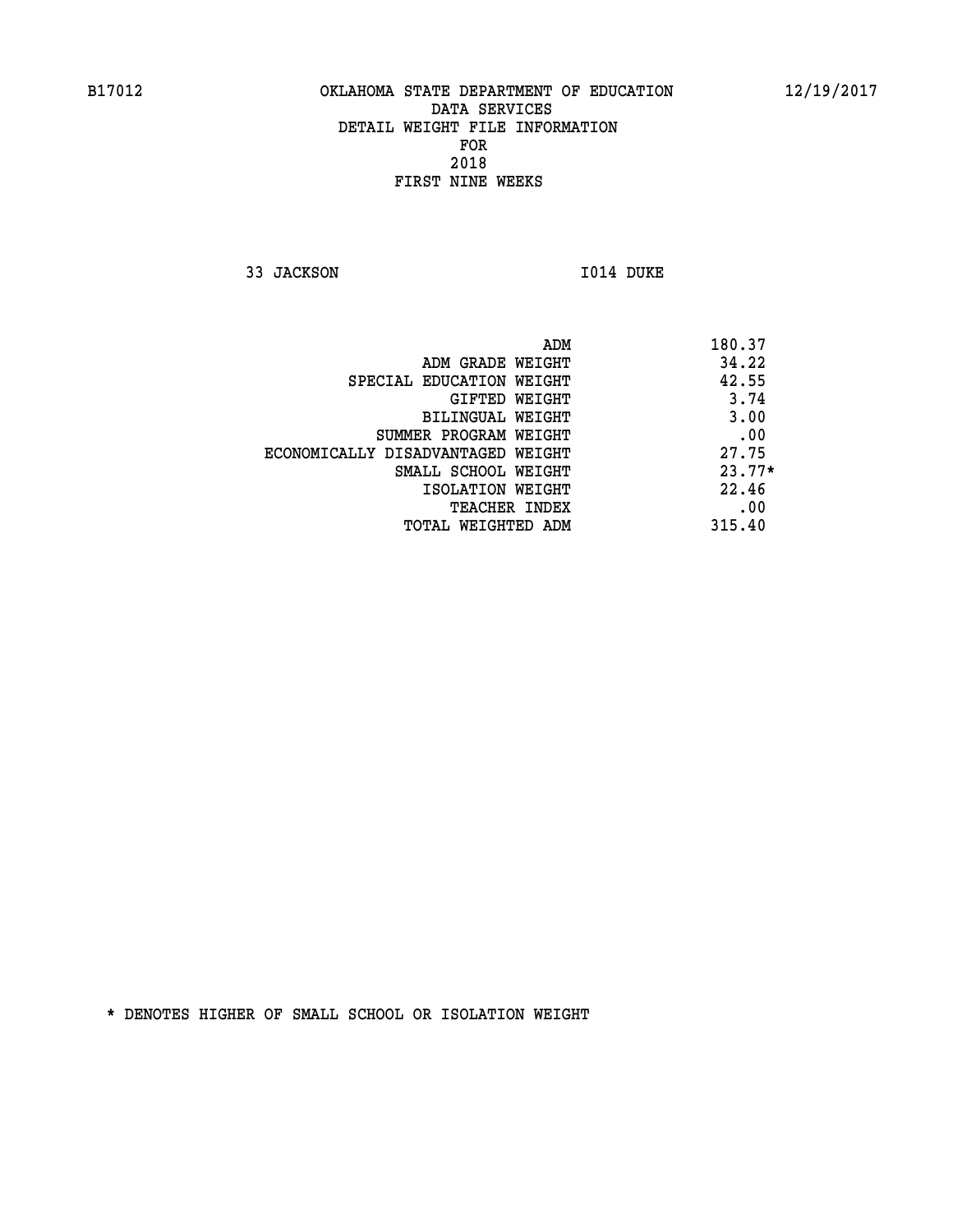**33 JACKSON I018 ALTUS** 

| 3,392.77 |
|----------|
| 701.81   |
| 455.65   |
| 134.30   |
| 107.50   |
| .00      |
| 512.00   |
| .00      |
| .00      |
| 146.95   |
| 5,450.98 |
|          |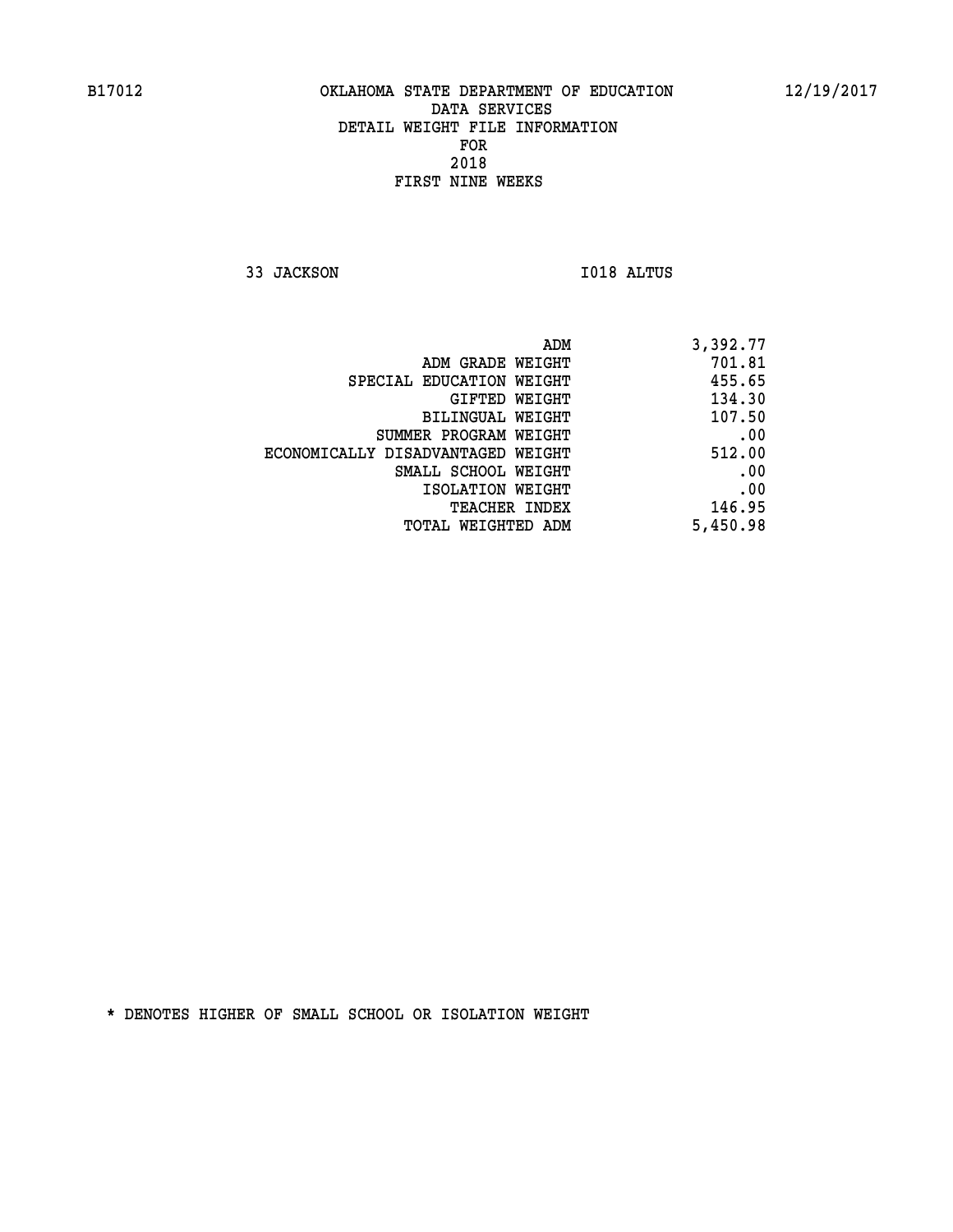**33 JACKSON I040 OLUSTEE-ELDORADO** 

| ADM                               | 200.77    |
|-----------------------------------|-----------|
| ADM GRADE WEIGHT                  | 41.19     |
| SPECIAL EDUCATION WEIGHT          | 34.90     |
| GIFTED WEIGHT                     | 1.70      |
| <b>BILINGUAL WEIGHT</b>           | 7.50      |
| SUMMER PROGRAM WEIGHT             | 1.20      |
| ECONOMICALLY DISADVANTAGED WEIGHT | 44.00     |
| SMALL SCHOOL WEIGHT               | 33.94     |
| ISOLATION WEIGHT                  | $140.54*$ |
| <b>TEACHER INDEX</b>              | 3.77      |
| TOTAL WEIGHTED ADM                | 475.57    |
|                                   |           |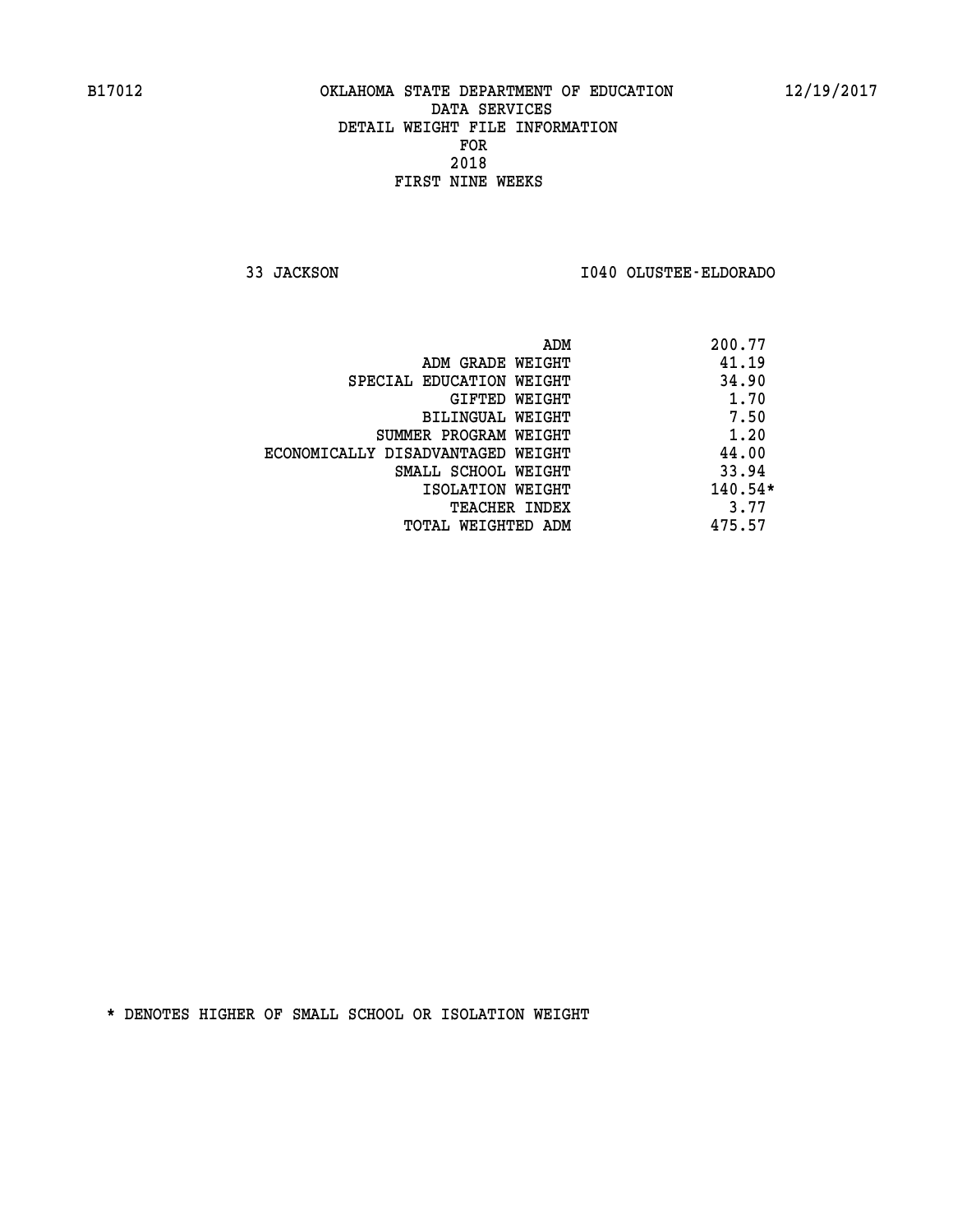**33 JACKSON I054 BLAIR** 

| ADM                               | 288.67   |
|-----------------------------------|----------|
| ADM GRADE WEIGHT                  | 57.86    |
| SPECIAL EDUCATION WEIGHT          | 60.00    |
| GIFTED WEIGHT                     | 8.16     |
| BILINGUAL WEIGHT                  | .00      |
| SUMMER PROGRAM WEIGHT             | 1.20     |
| ECONOMICALLY DISADVANTAGED WEIGHT | 46.25    |
| SMALL SCHOOL WEIGHT               | $26.23*$ |
| ISOLATION WEIGHT                  | .00      |
| <b>TEACHER INDEX</b>              | .00      |
| TOTAL WEIGHTED ADM                | 488.37   |
|                                   |          |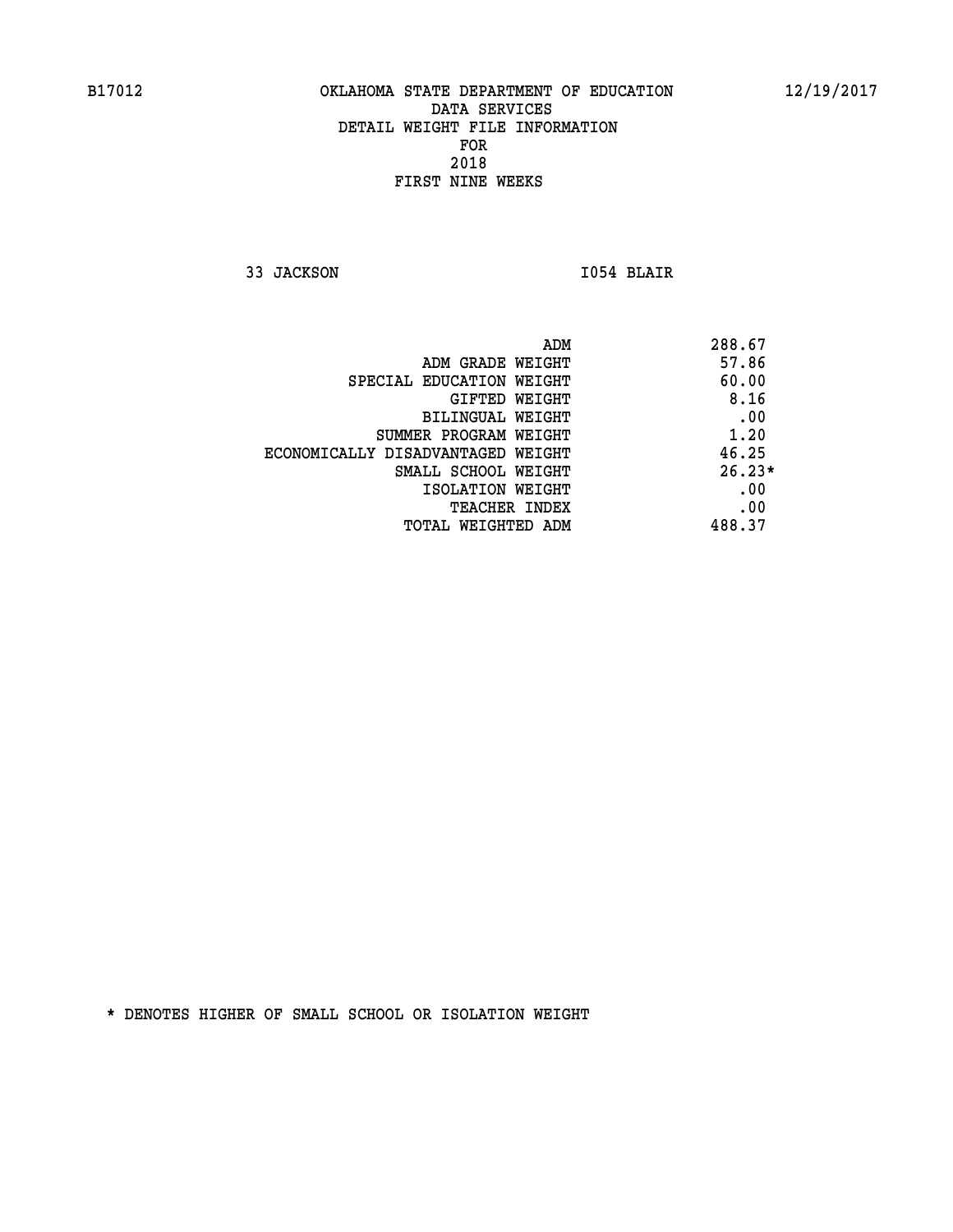**34 JEFFERSON C003 TERRAL** 

| 42.61<br>ADM                |                                   |
|-----------------------------|-----------------------------------|
| 7.55<br>ADM GRADE WEIGHT    |                                   |
| 37.40                       | SPECIAL EDUCATION WEIGHT          |
| 1.36<br>GIFTED WEIGHT       |                                   |
| .75<br>BILINGUAL WEIGHT     |                                   |
| .00                         | SUMMER PROGRAM WEIGHT             |
| 10.75                       | ECONOMICALLY DISADVANTAGED WEIGHT |
| $7.84*$                     | SMALL SCHOOL WEIGHT               |
| .00<br>ISOLATION WEIGHT     |                                   |
| .05<br><b>TEACHER INDEX</b> |                                   |
| 108.31                      | TOTAL WEIGHTED ADM                |
|                             |                                   |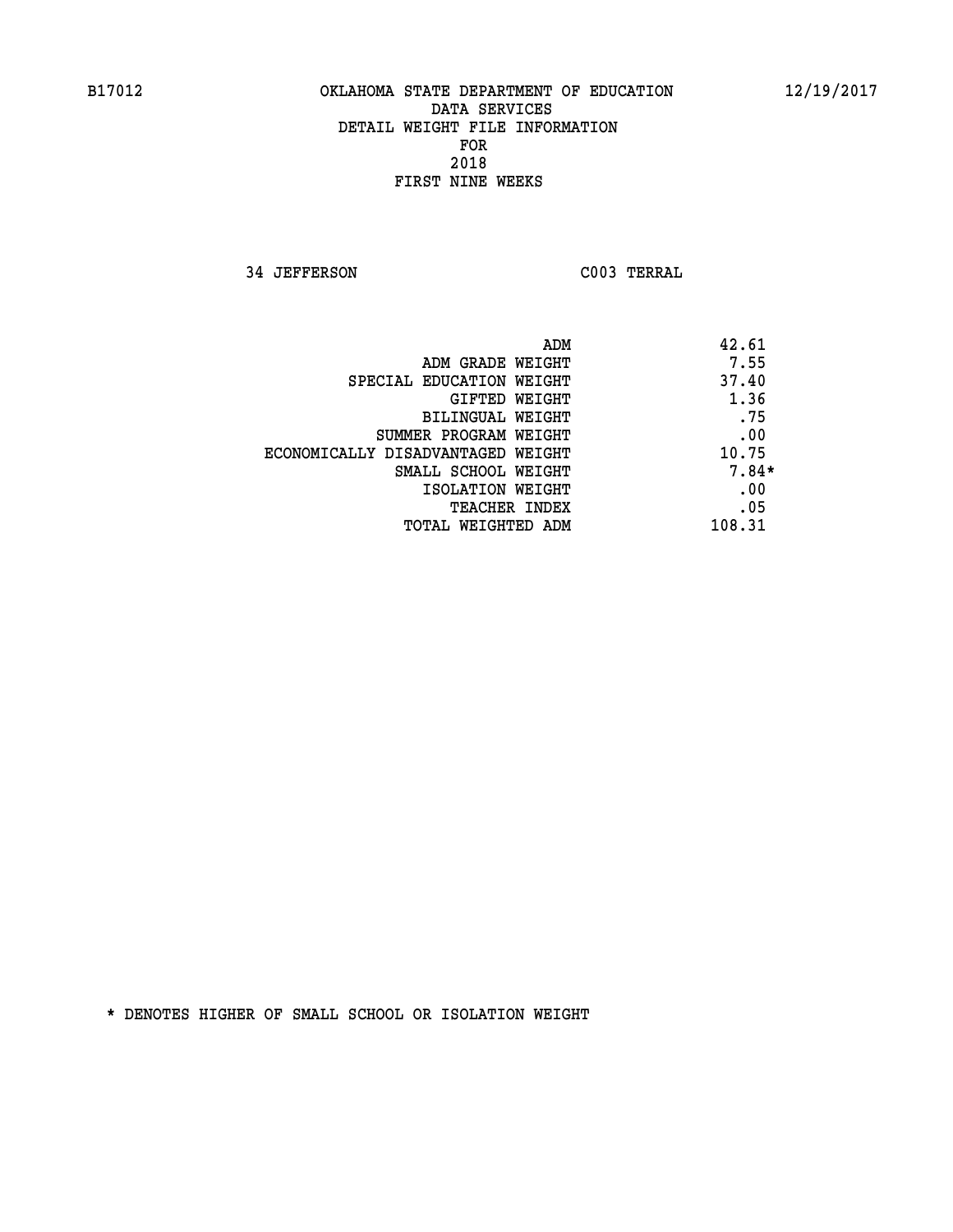**34 JEFFERSON 1001 RYAN** 

|                                   | 233.85<br>ADM |
|-----------------------------------|---------------|
| ADM GRADE WEIGHT                  | 44.31         |
| SPECIAL EDUCATION WEIGHT          | 50.50         |
| GIFTED WEIGHT                     | 6.46          |
| BILINGUAL WEIGHT                  | 1.25          |
| SUMMER PROGRAM WEIGHT             | .00           |
| ECONOMICALLY DISADVANTAGED WEIGHT | 46.50         |
| SMALL SCHOOL WEIGHT               | 26.09         |
| ISOLATION WEIGHT                  | $95.97*$      |
| <b>TEACHER INDEX</b>              | 6.27          |
| TOTAL WEIGHTED ADM                | 485.11        |
|                                   |               |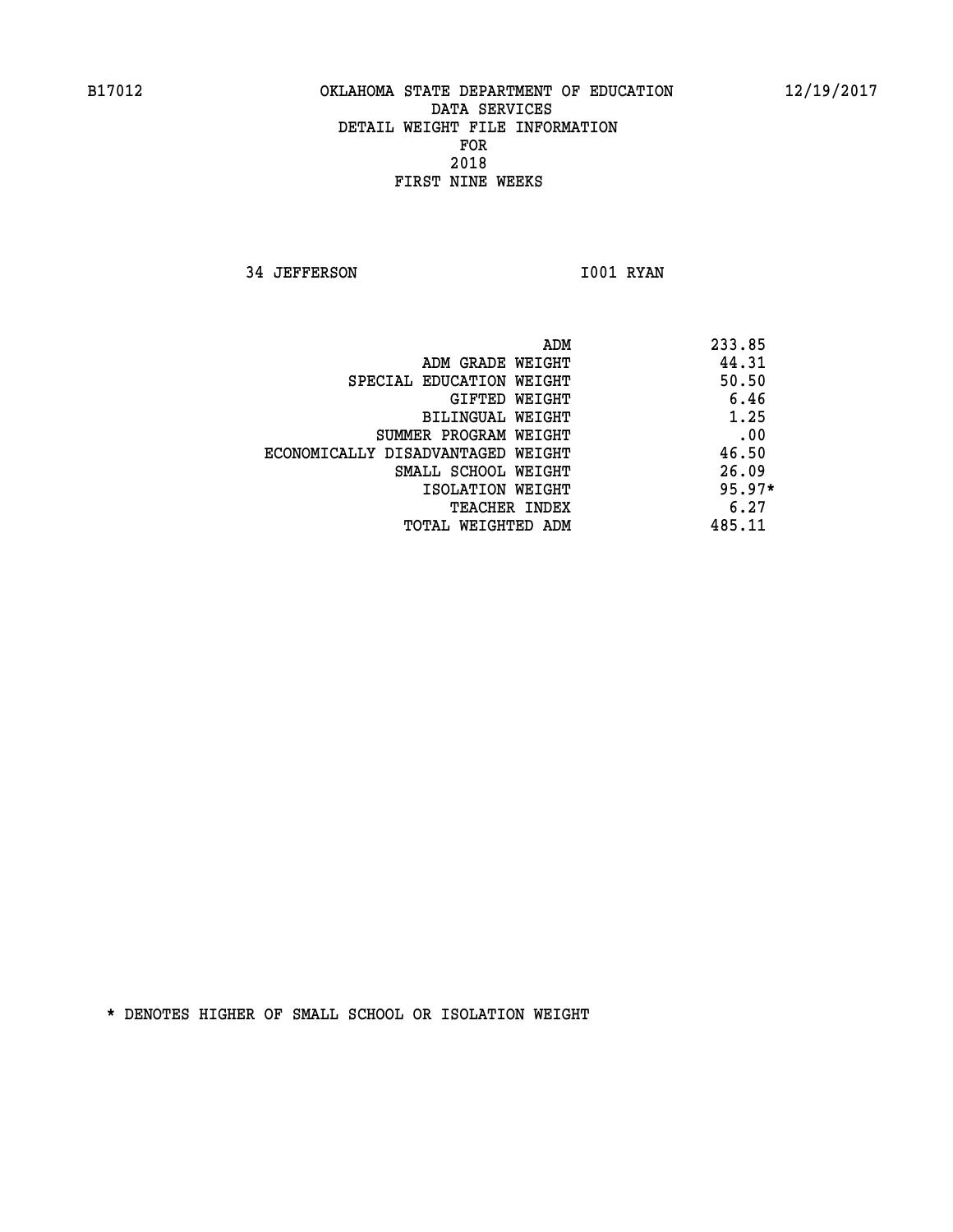**34 JEFFERSON 1014 RINGLING** 

|                                   | 396.29<br>ADM |
|-----------------------------------|---------------|
| ADM GRADE WEIGHT                  | 79.80         |
| SPECIAL EDUCATION WEIGHT          | 65.85         |
| GIFTED WEIGHT                     | 11.22         |
| BILINGUAL WEIGHT                  | 2.25          |
| SUMMER PROGRAM WEIGHT             | 2.40          |
| ECONOMICALLY DISADVANTAGED WEIGHT | 80.75         |
| SMALL SCHOOL WEIGHT               | 19.88         |
| ISOLATION WEIGHT                  | $180.67*$     |
| <b>TEACHER INDEX</b>              | 13.87         |
| TOTAL WEIGHTED ADM                | 833.10        |
|                                   |               |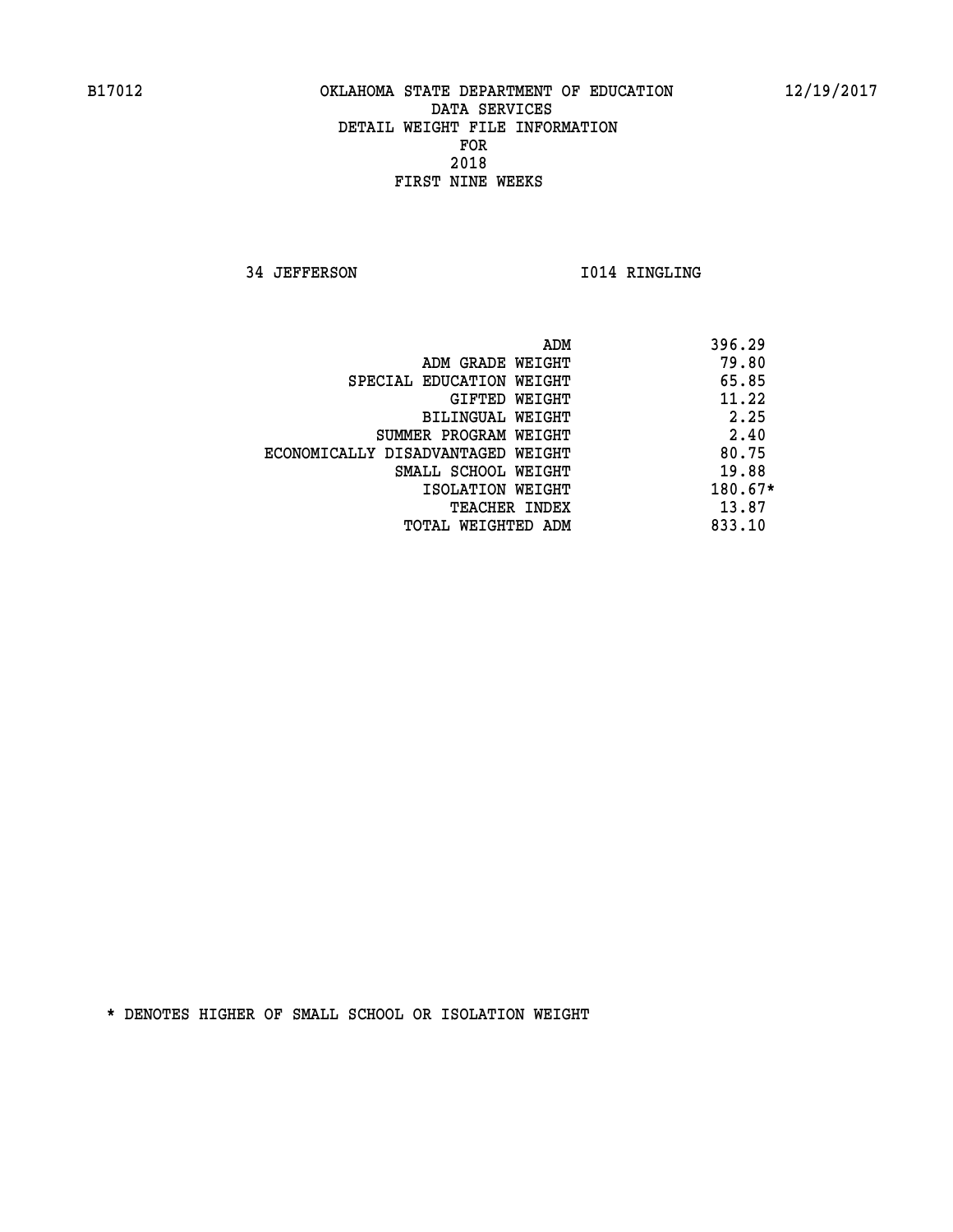**34 JEFFERSON I023 WAURIKA** 

| 428.45<br>ADM |                                   |
|---------------|-----------------------------------|
| 83.80         | ADM GRADE WEIGHT                  |
| 83.10         | SPECIAL EDUCATION WEIGHT          |
| 8.50          | GIFTED WEIGHT                     |
| .00           | <b>BILINGUAL WEIGHT</b>           |
| 1.20          | SUMMER PROGRAM WEIGHT             |
| 83.50         | ECONOMICALLY DISADVANTAGED WEIGHT |
| 16.29         | SMALL SCHOOL WEIGHT               |
| 159.85*       | ISOLATION WEIGHT                  |
| .00           | <b>TEACHER INDEX</b>              |
| 848.40        | TOTAL WEIGHTED ADM                |
|               |                                   |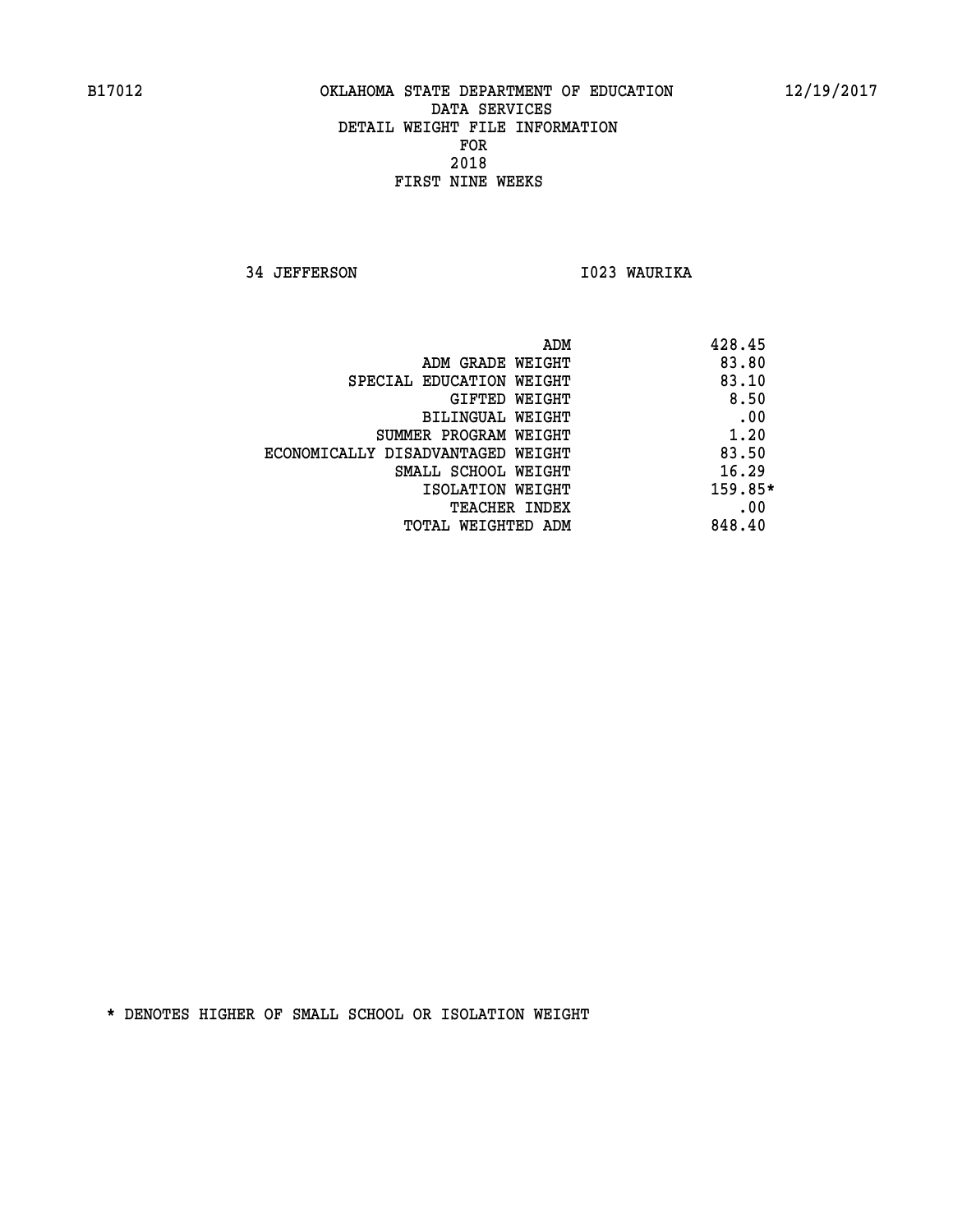**35 JOHNSTON C007 MANNSVILLE** 

| ADM<br>106.07 |                                   |
|---------------|-----------------------------------|
| 20.83         | ADM GRADE WEIGHT                  |
| 29.90         | SPECIAL EDUCATION WEIGHT          |
| 2.72          | <b>GIFTED WEIGHT</b>              |
| .00           | BILINGUAL WEIGHT                  |
| 1.20          | SUMMER PROGRAM WEIGHT             |
| 22.00         | ECONOMICALLY DISADVANTAGED WEIGHT |
| $16.96*$      | SMALL SCHOOL WEIGHT               |
| .00           | ISOLATION WEIGHT                  |
| .00           | <b>TEACHER INDEX</b>              |
| 199.68        | TOTAL WEIGHTED ADM                |
|               |                                   |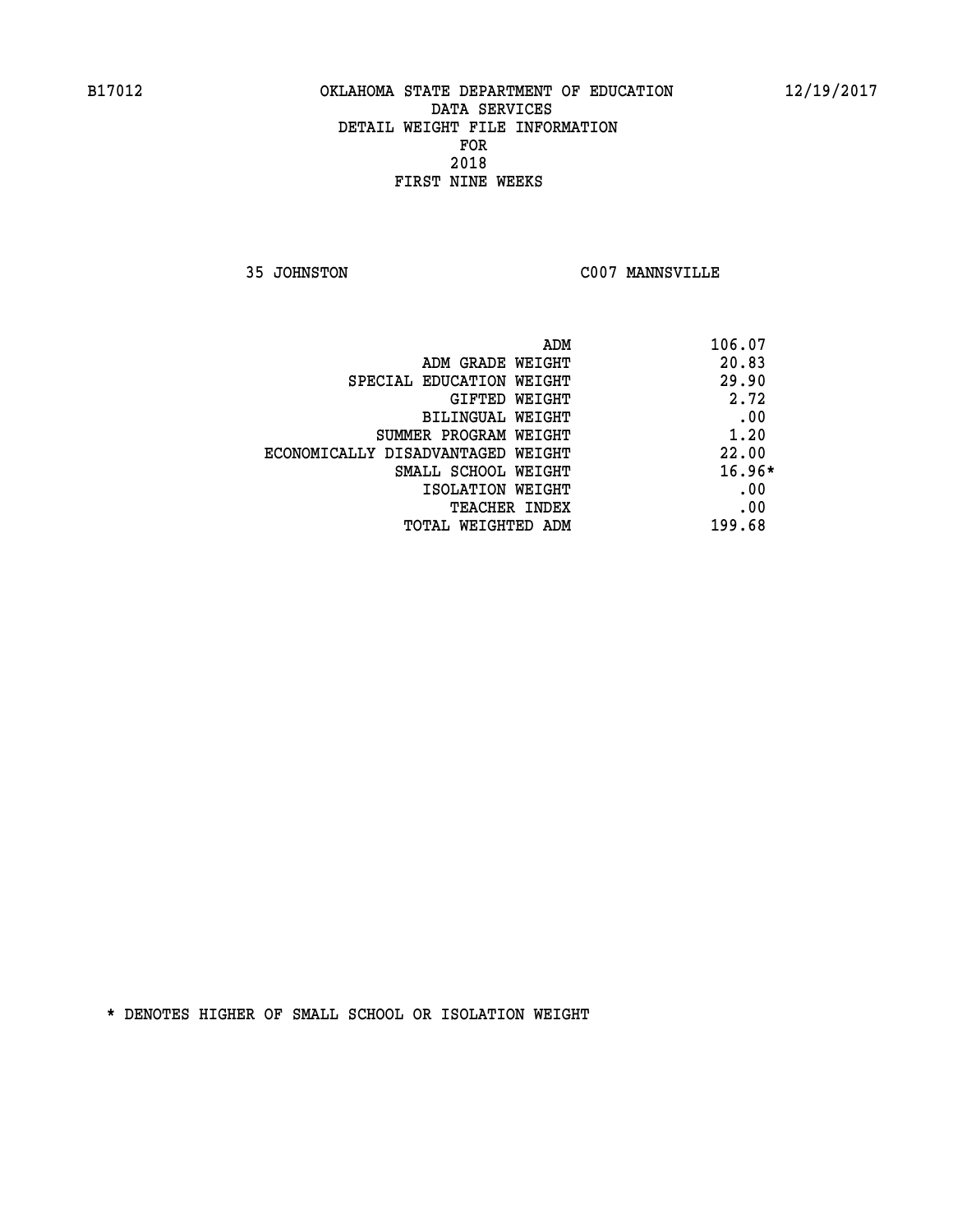**35 JOHNSTON C010 RAVIA** 

| 79.20    |
|----------|
| 11.33    |
| 17.95    |
| .34      |
| .00      |
| .00      |
| 20.00    |
| $13.47*$ |
| .00      |
| 4.72     |
| 147.01   |
|          |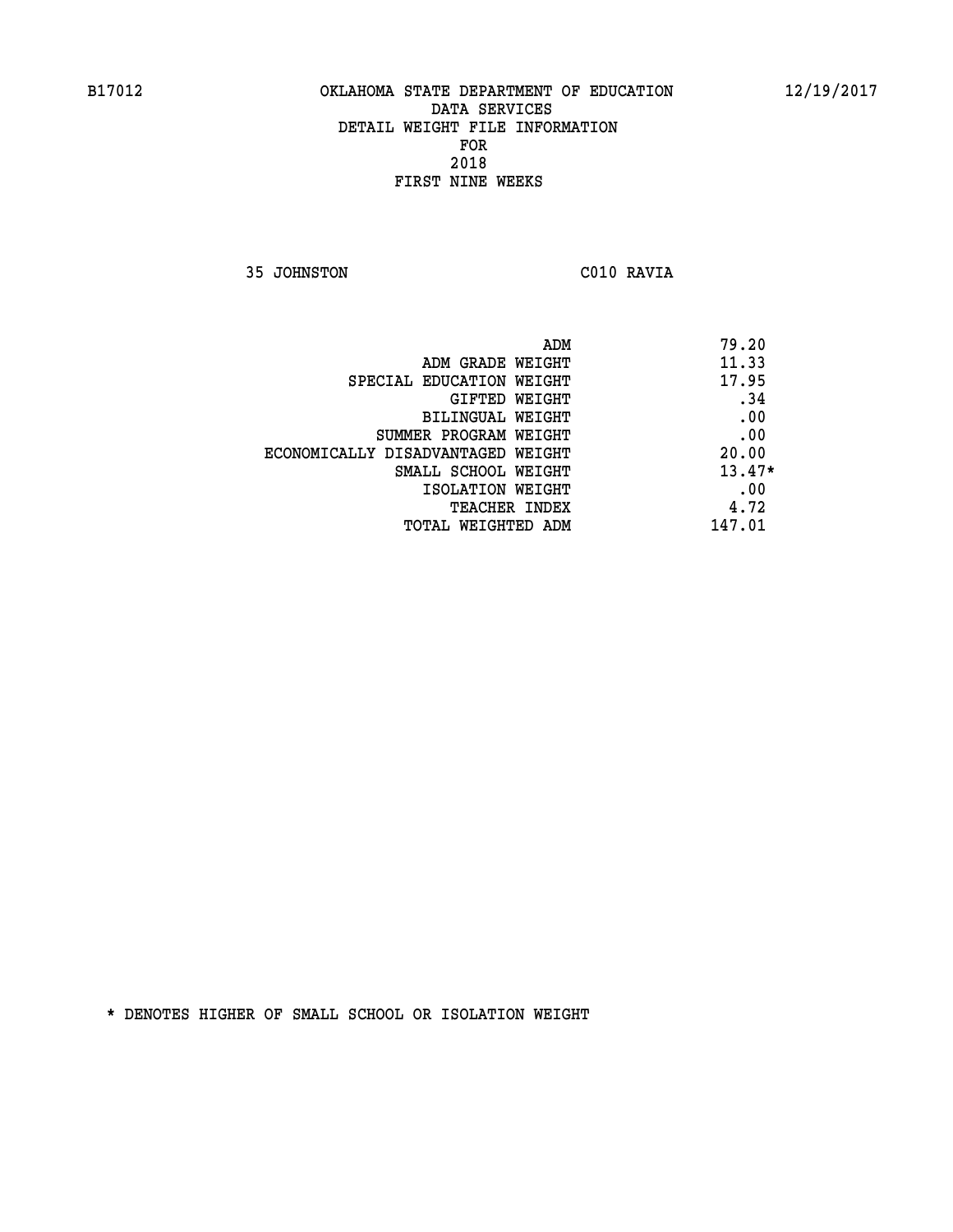**35 JOHNSTON I002 MILL CREEK** 

| 167.68<br>ADM                     |          |
|-----------------------------------|----------|
| ADM GRADE WEIGHT                  | 34.64    |
| SPECIAL EDUCATION WEIGHT          | 26.55    |
| GIFTED WEIGHT                     | 4.42     |
| BILINGUAL WEIGHT                  | .50      |
| SUMMER PROGRAM WEIGHT             | .00      |
| ECONOMICALLY DISADVANTAGED WEIGHT | 32.75    |
| SMALL SCHOOL WEIGHT               | 22.91    |
| ISOLATION WEIGHT                  | $23.66*$ |
| <b>TEACHER INDEX</b>              | 1.39     |
| 291.59<br>TOTAL WEIGHTED ADM      |          |
|                                   |          |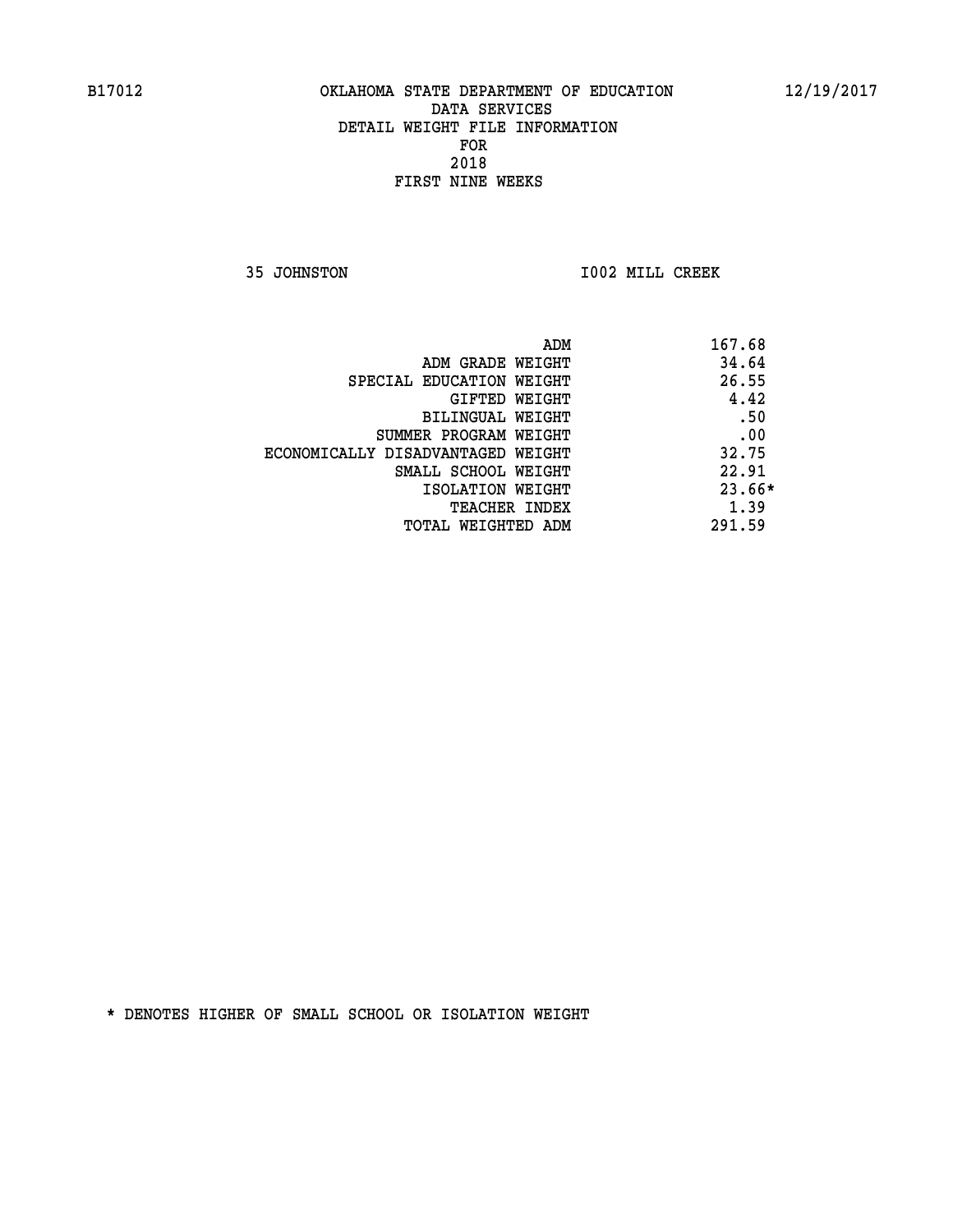**35 JOHNSTON I020 TISHOMINGO** 

|                                   | ADM<br>919.25 |  |
|-----------------------------------|---------------|--|
| ADM GRADE WEIGHT                  | 172.68        |  |
| SPECIAL EDUCATION WEIGHT          | 199.25        |  |
| GIFTED WEIGHT                     | 8.16          |  |
| <b>BILINGUAL WEIGHT</b>           | 1.50          |  |
| SUMMER PROGRAM WEIGHT             | .00           |  |
| ECONOMICALLY DISADVANTAGED WEIGHT | 167.25        |  |
| SMALL SCHOOL WEIGHT               | .00           |  |
| ISOLATION WEIGHT                  | .00           |  |
| TEACHER INDEX                     | 70.64         |  |
| TOTAL WEIGHTED ADM                | 1,538.73      |  |
|                                   |               |  |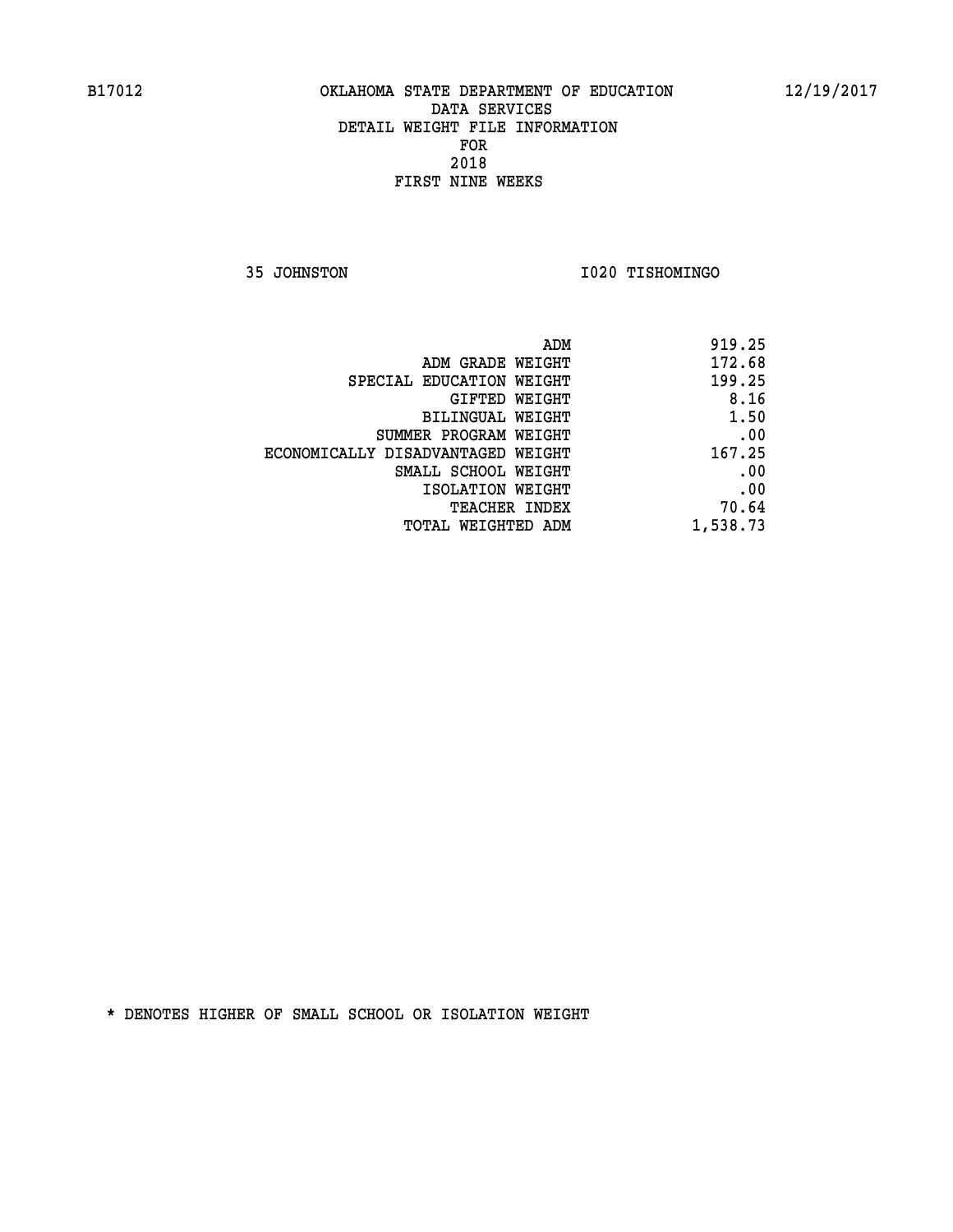**35 JOHNSTON 1029 MILBURN** 

|                                   | ADM<br>200.62 |
|-----------------------------------|---------------|
| ADM GRADE WEIGHT                  | 40.82         |
| SPECIAL EDUCATION WEIGHT          | 44.90         |
| <b>GIFTED WEIGHT</b>              | 7.14          |
| BILINGUAL WEIGHT                  | .25           |
| SUMMER PROGRAM WEIGHT             | .00           |
| ECONOMICALLY DISADVANTAGED WEIGHT | 44.25         |
| SMALL SCHOOL WEIGHT               | $24.91*$      |
| ISOLATION WEIGHT                  | .00           |
| <b>TEACHER INDEX</b>              | .00           |
| TOTAL WEIGHTED ADM                | 362.89        |
|                                   |               |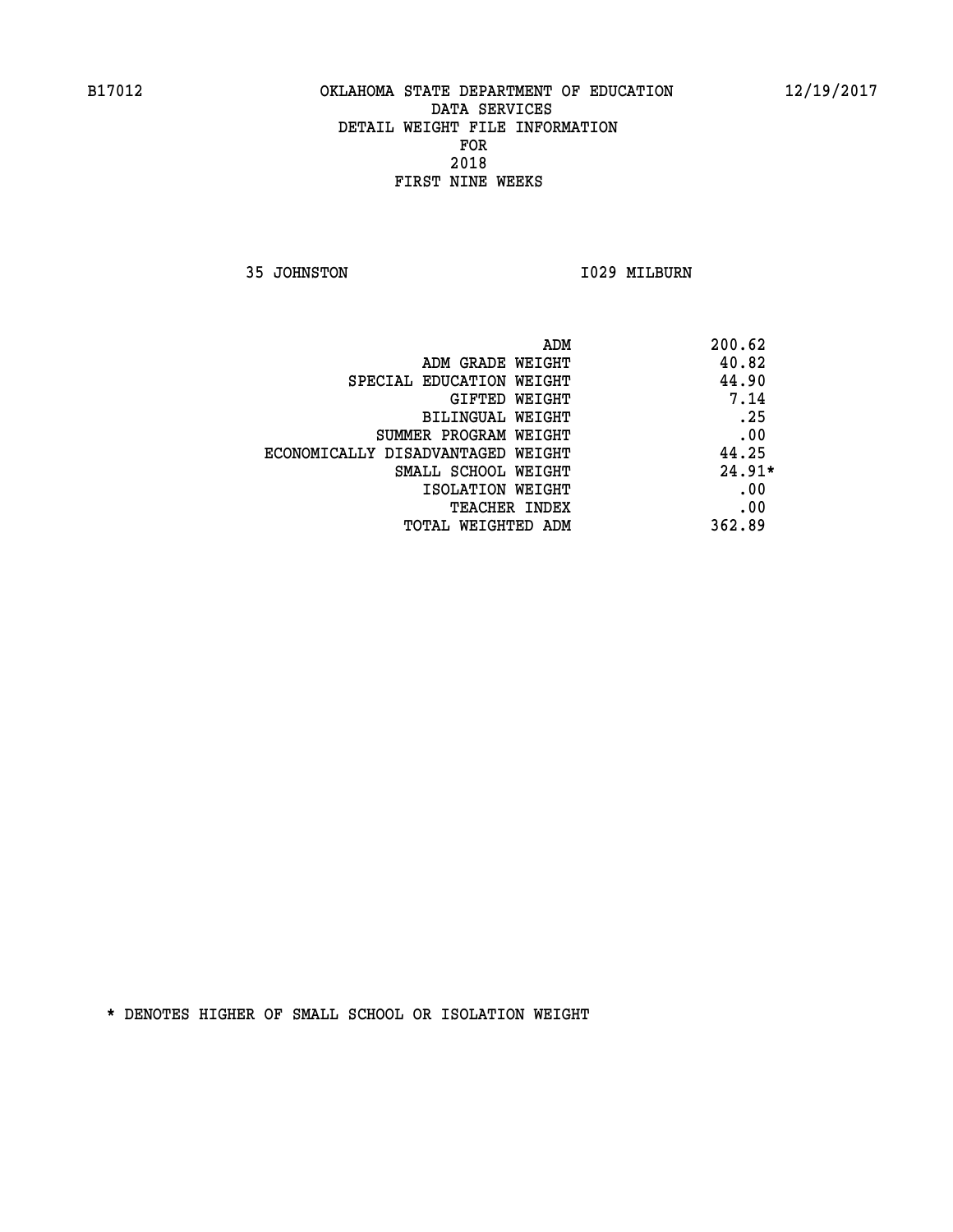**35 JOHNSTON 1035 COLEMAN** 

| ADM                               | 166.21   |
|-----------------------------------|----------|
| ADM GRADE WEIGHT                  | 35.64    |
| SPECIAL EDUCATION WEIGHT          | 42.95    |
| GIFTED WEIGHT                     | 10.20    |
| <b>BILINGUAL WEIGHT</b>           | .00      |
| SUMMER PROGRAM WEIGHT             | 1.20     |
| ECONOMICALLY DISADVANTAGED WEIGHT | 34.00    |
| SMALL SCHOOL WEIGHT               | $22.80*$ |
| ISOLATION WEIGHT                  | .00      |
| <b>TEACHER INDEX</b>              | 19.08    |
| TOTAL WEIGHTED ADM                | 332.08   |
|                                   |          |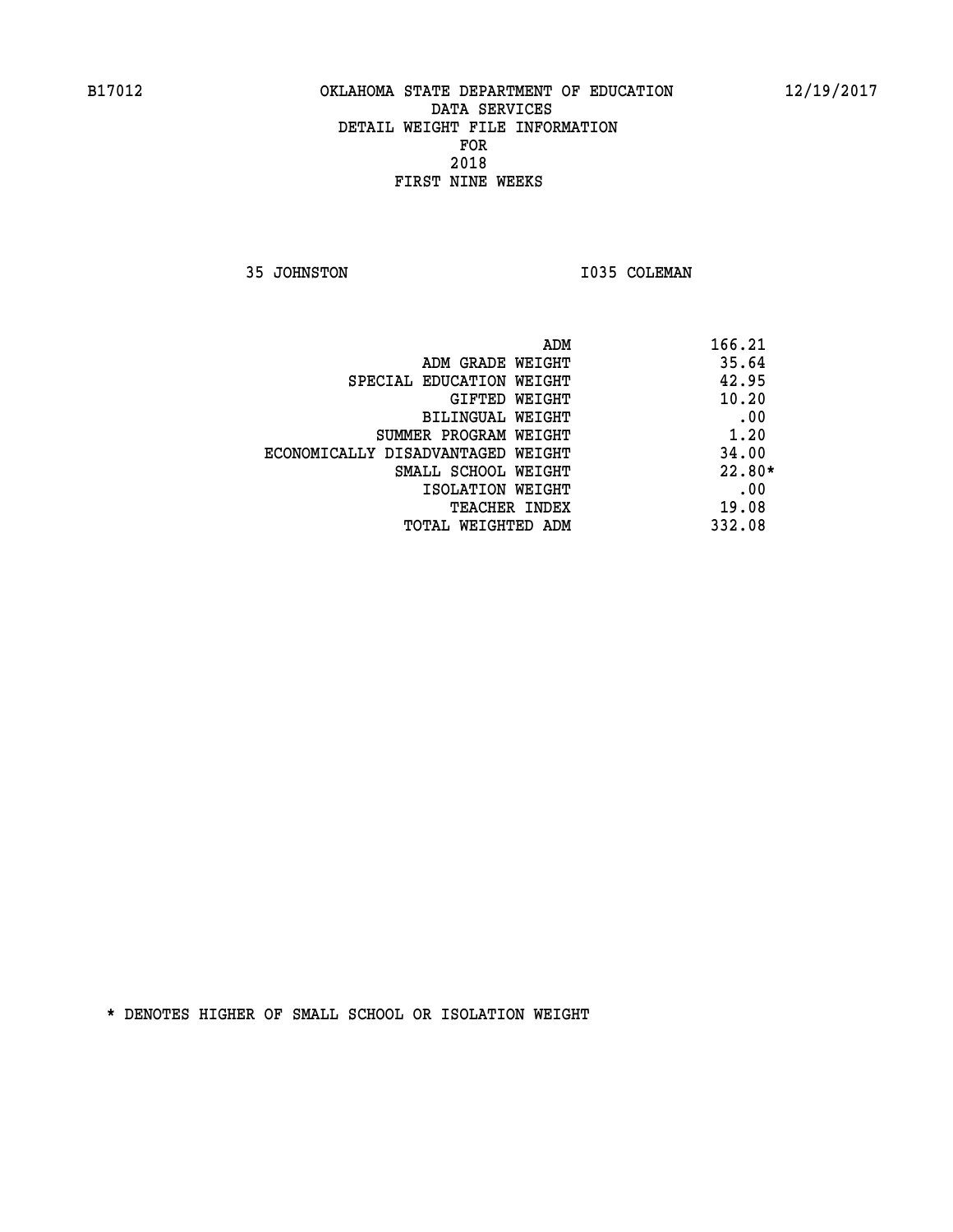**35 JOHNSTON I037 WAPANUCKA** 

|                                   | 255.52<br>ADM |
|-----------------------------------|---------------|
| ADM GRADE WEIGHT                  | 50.08         |
| SPECIAL EDUCATION WEIGHT          | 74.10         |
| GIFTED WEIGHT                     | 7.48          |
| <b>BILINGUAL WEIGHT</b>           | 3.50          |
| SUMMER PROGRAM WEIGHT             | .00           |
| ECONOMICALLY DISADVANTAGED WEIGHT | 43.25         |
| SMALL SCHOOL WEIGHT               | $26.42*$      |
| ISOLATION WEIGHT                  | 1.58          |
| <b>TEACHER INDEX</b>              | 23.09         |
| TOTAL WEIGHTED ADM                | 483.44        |
|                                   |               |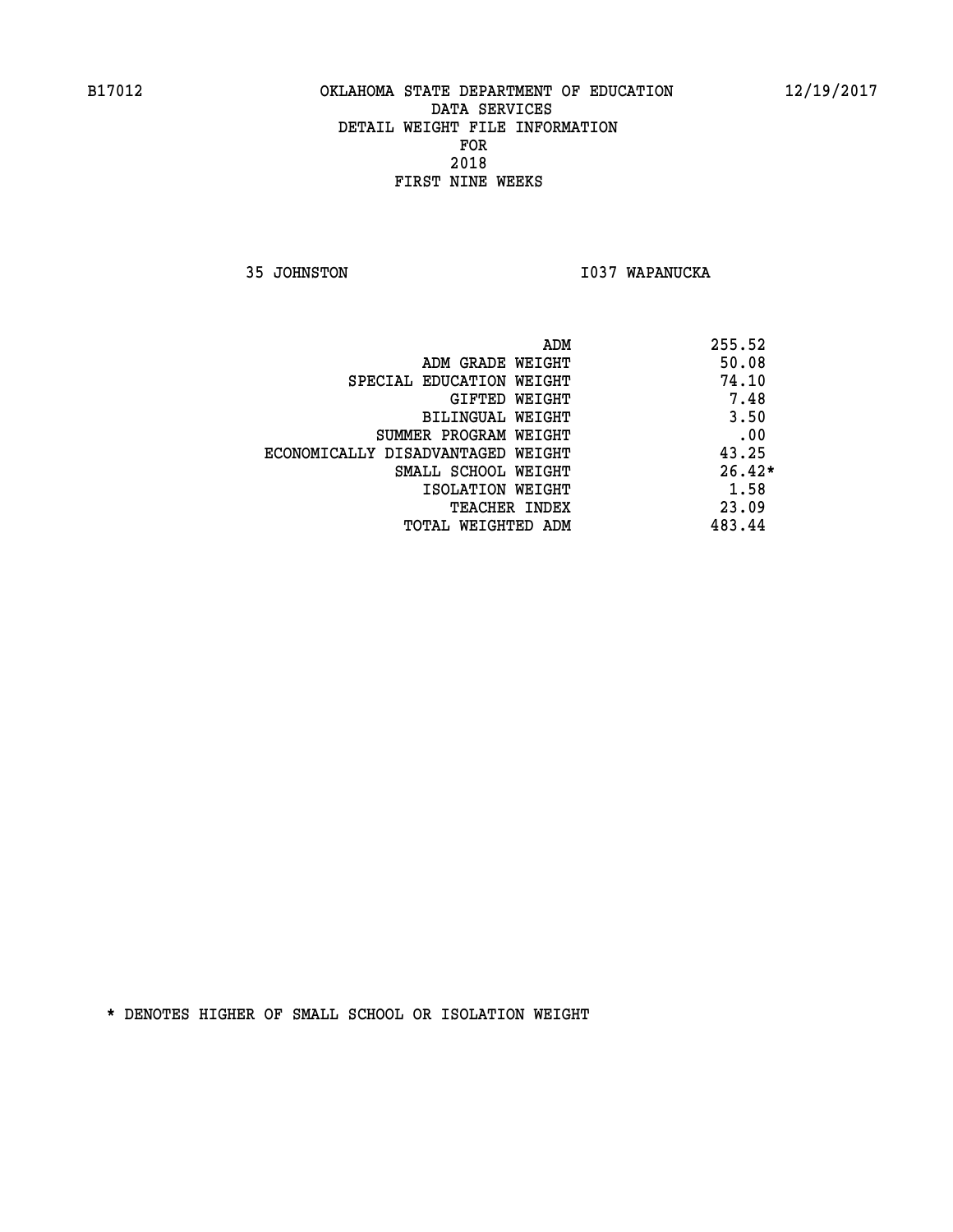**36 KAY C027 PECKHAM** 

|                                   | ADM | 93.06    |
|-----------------------------------|-----|----------|
| ADM GRADE WEIGHT                  |     | 20.56    |
| SPECIAL EDUCATION WEIGHT          |     | 13.65    |
| GIFTED WEIGHT                     |     | 2.38     |
| BILINGUAL WEIGHT                  |     | .50      |
| SUMMER PROGRAM WEIGHT             |     | .00      |
| ECONOMICALLY DISADVANTAGED WEIGHT |     | 21.50    |
| SMALL SCHOOL WEIGHT               |     | $15.34*$ |
| ISOLATION WEIGHT                  |     | .00      |
| TEACHER INDEX                     |     | 4.85     |
| TOTAL WEIGHTED ADM                |     | 171.84   |
|                                   |     |          |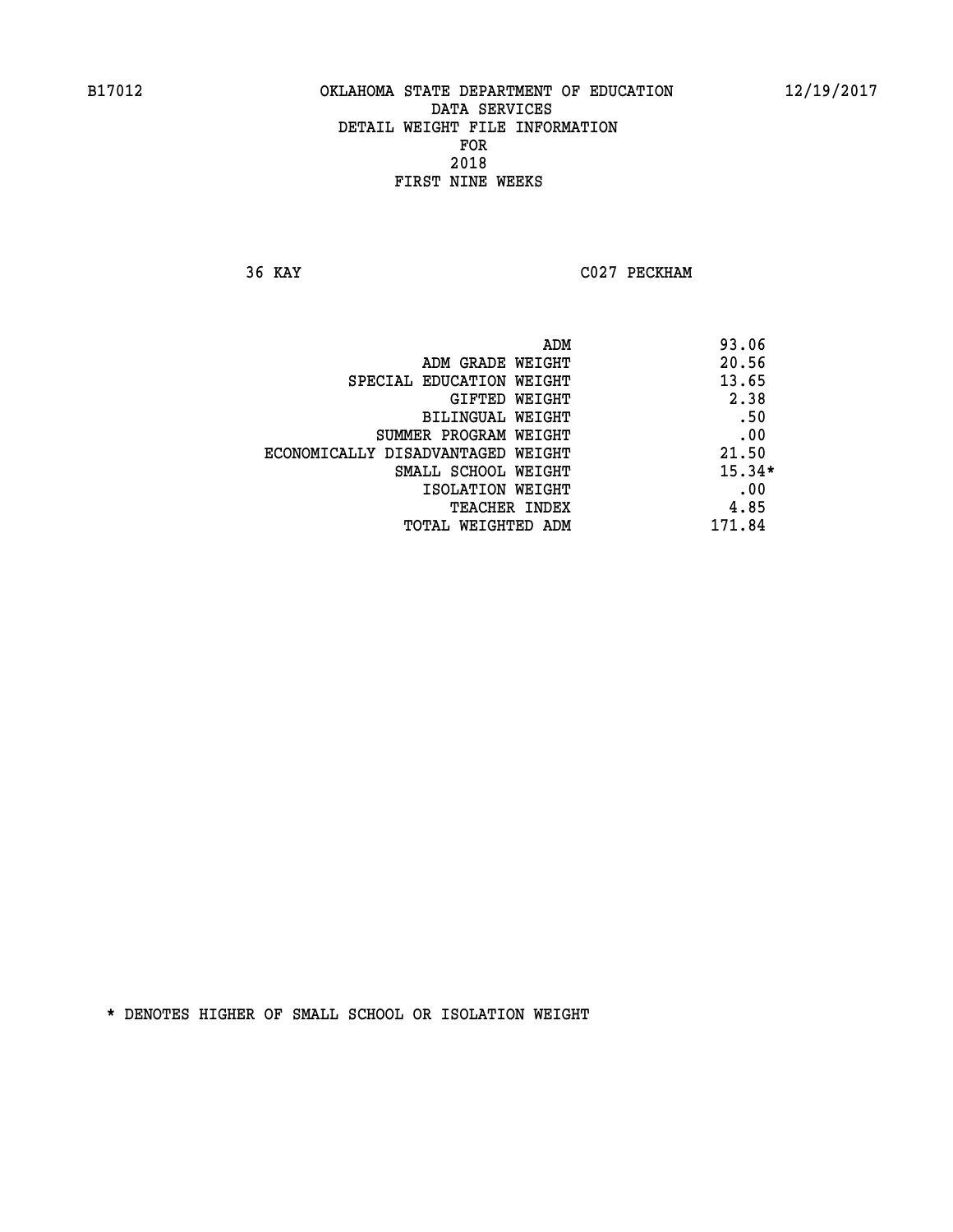**36 KAY C050 KILDARE** 

| ADM                               | 86.98    |
|-----------------------------------|----------|
| ADM GRADE WEIGHT                  | 18.83    |
| SPECIAL EDUCATION WEIGHT          | 6.65     |
| GIFTED WEIGHT                     | .00      |
| BILINGUAL WEIGHT                  | .25      |
| SUMMER PROGRAM WEIGHT             | .00      |
| ECONOMICALLY DISADVANTAGED WEIGHT | 13.50    |
| SMALL SCHOOL WEIGHT               | $14.54*$ |
| ISOLATION WEIGHT                  | .00      |
| <b>TEACHER INDEX</b>              | .00      |
| TOTAL WEIGHTED ADM                | 140.75   |
|                                   |          |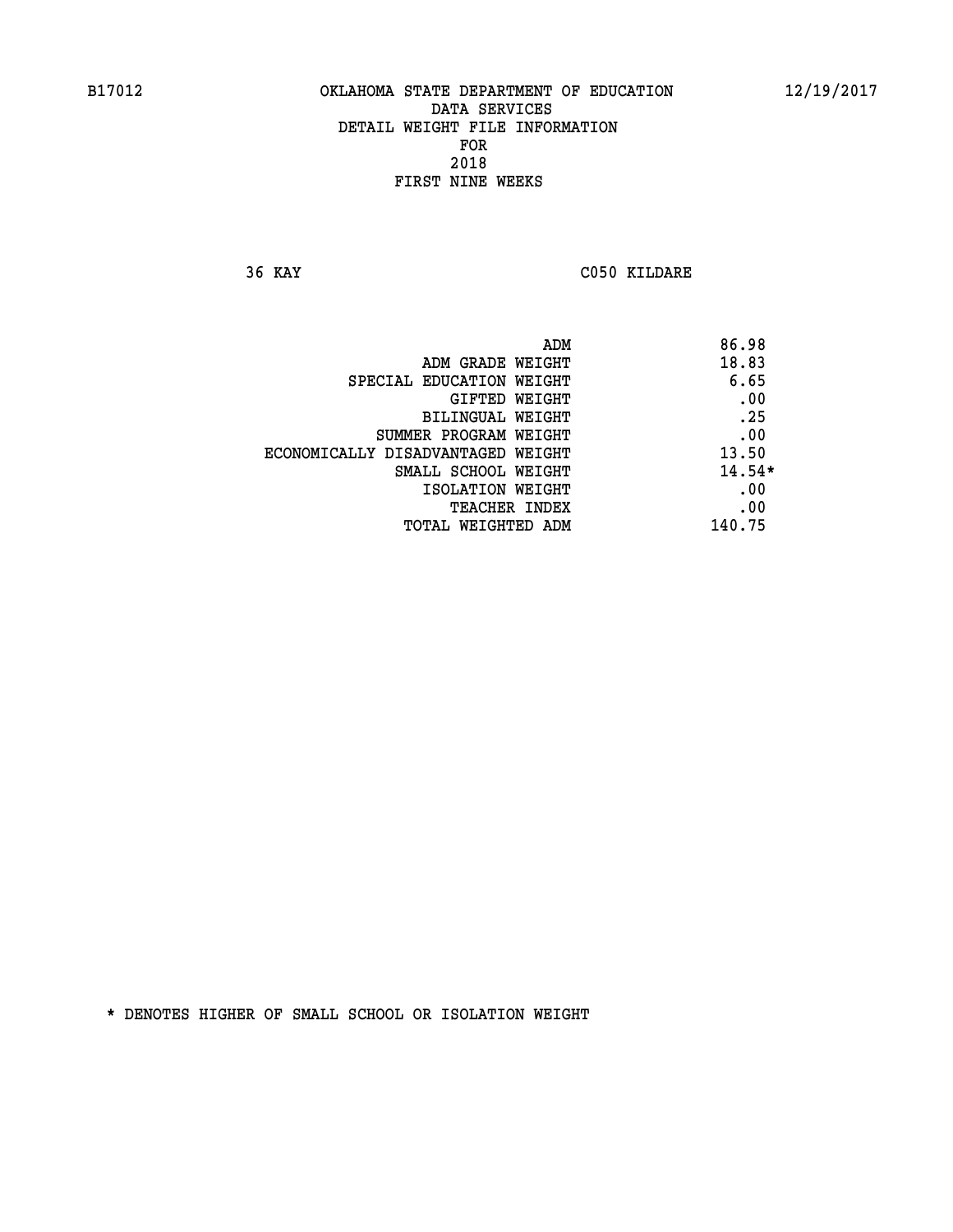**36 KAY I045 BLACKWELL** 

|                                   | 1,289.36<br>ADM |  |
|-----------------------------------|-----------------|--|
| ADM GRADE WEIGHT                  | 249.91          |  |
| SPECIAL EDUCATION WEIGHT          | 253.80          |  |
| GIFTED WEIGHT                     | 38.42           |  |
| BILINGUAL WEIGHT                  | 22.75           |  |
| SUMMER PROGRAM WEIGHT             | 2.40            |  |
| ECONOMICALLY DISADVANTAGED WEIGHT | 235.75          |  |
| SMALL SCHOOL WEIGHT               | .00             |  |
| ISOLATION WEIGHT                  | .00             |  |
| TEACHER INDEX                     | .18             |  |
| TOTAL WEIGHTED ADM                | 2,092.57        |  |
|                                   |                 |  |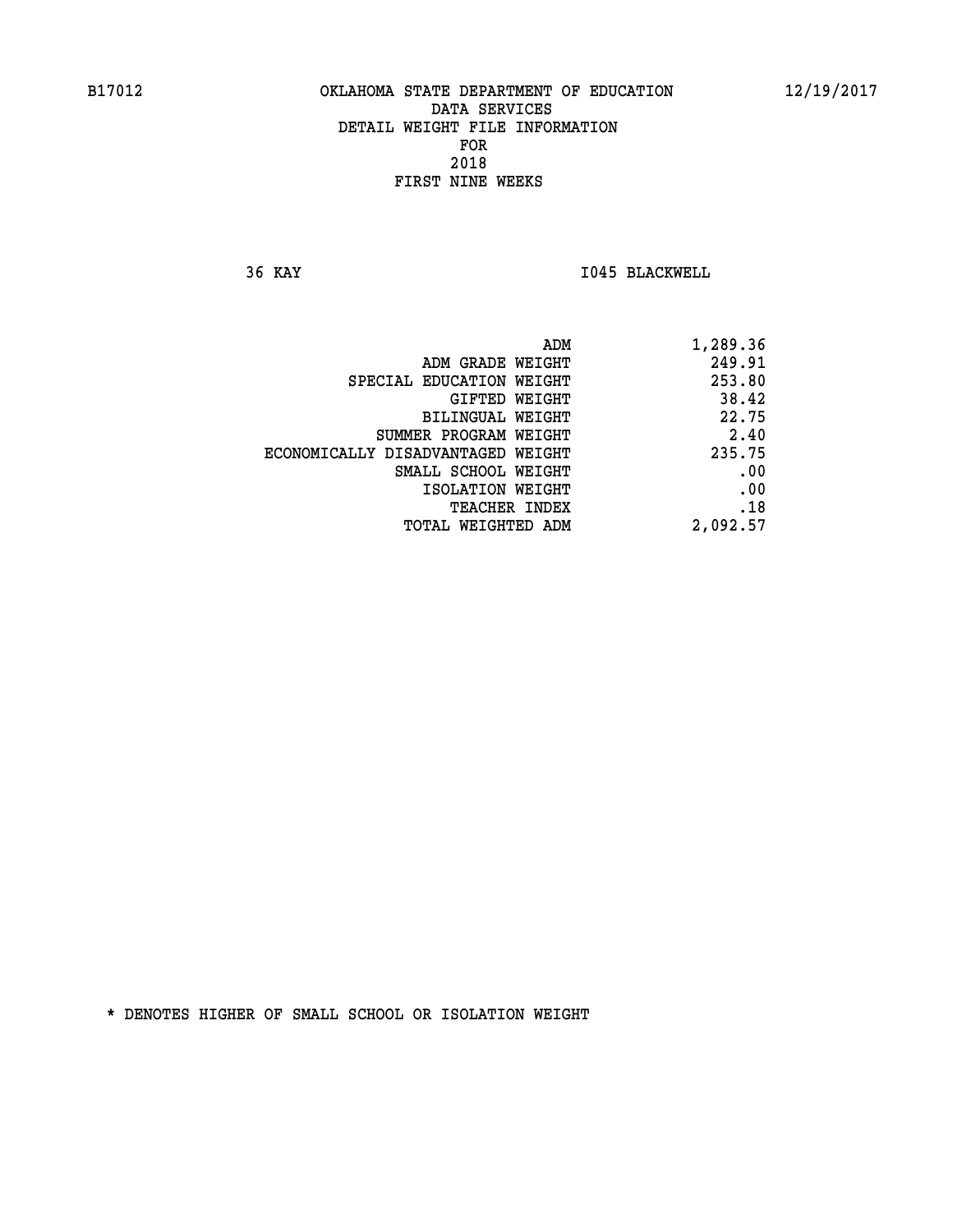**36 KAY I071 PONCA CITY** 

| 4,945.27 |
|----------|
| 953.76   |
| 859.85   |
| 144.84   |
| 65.75    |
| 12.00    |
| 865.50   |
| .00      |
| .00      |
| .00      |
| 7,846.97 |
|          |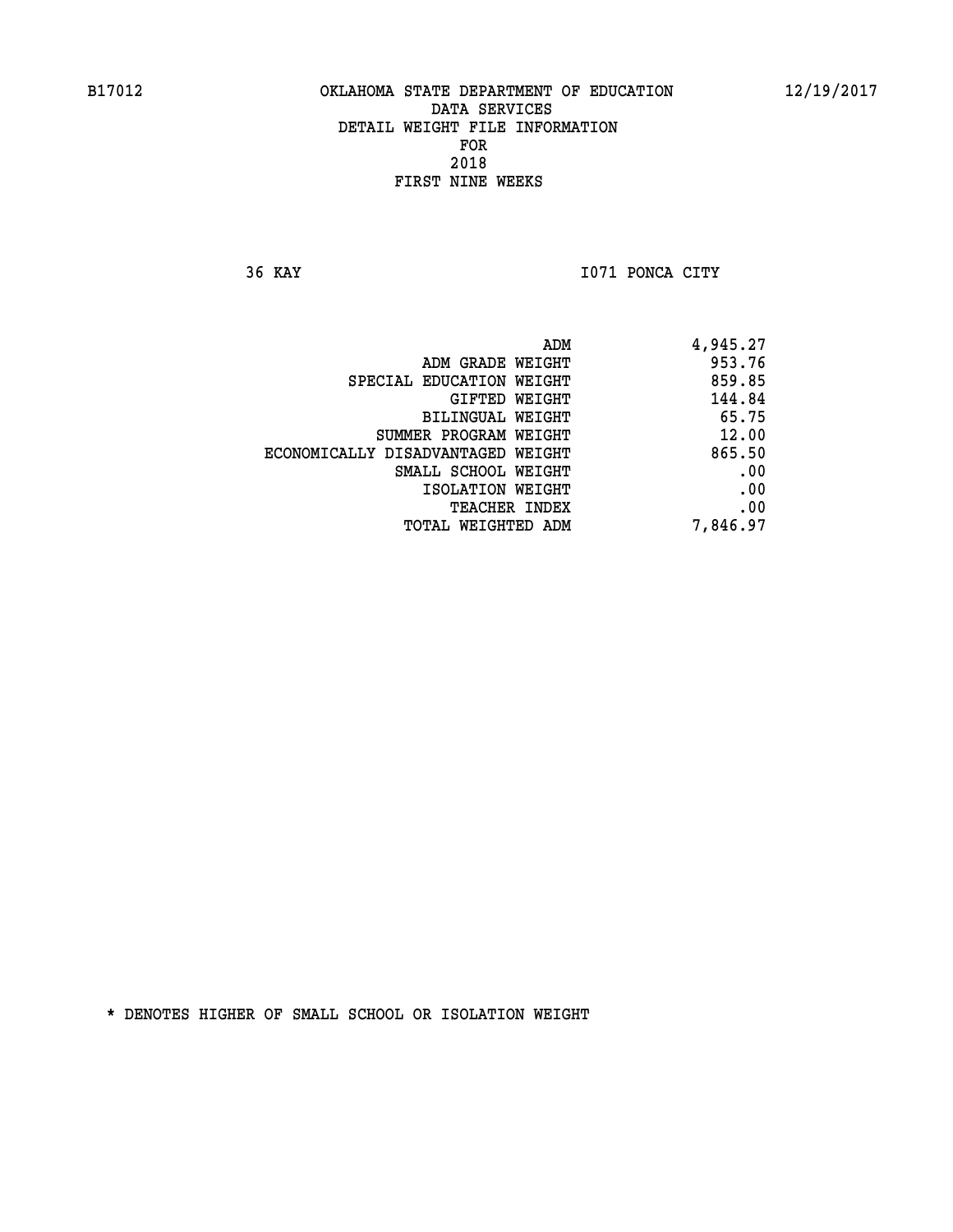**36 KAY I087 TONKAWA** 

|                                   | 775.81<br>ADM |  |
|-----------------------------------|---------------|--|
| ADM GRADE WEIGHT                  | 160.22        |  |
| SPECIAL EDUCATION WEIGHT          | 68.05         |  |
| GIFTED WEIGHT                     | 31.28         |  |
| BILINGUAL WEIGHT                  | 10.00         |  |
| SUMMER PROGRAM WEIGHT             | .00           |  |
| ECONOMICALLY DISADVANTAGED WEIGHT | 129.50        |  |
| SMALL SCHOOL WEIGHT               | .00           |  |
| ISOLATION WEIGHT                  | .00           |  |
| TEACHER INDEX                     | .00           |  |
| TOTAL WEIGHTED ADM                | 1,174.86      |  |
|                                   |               |  |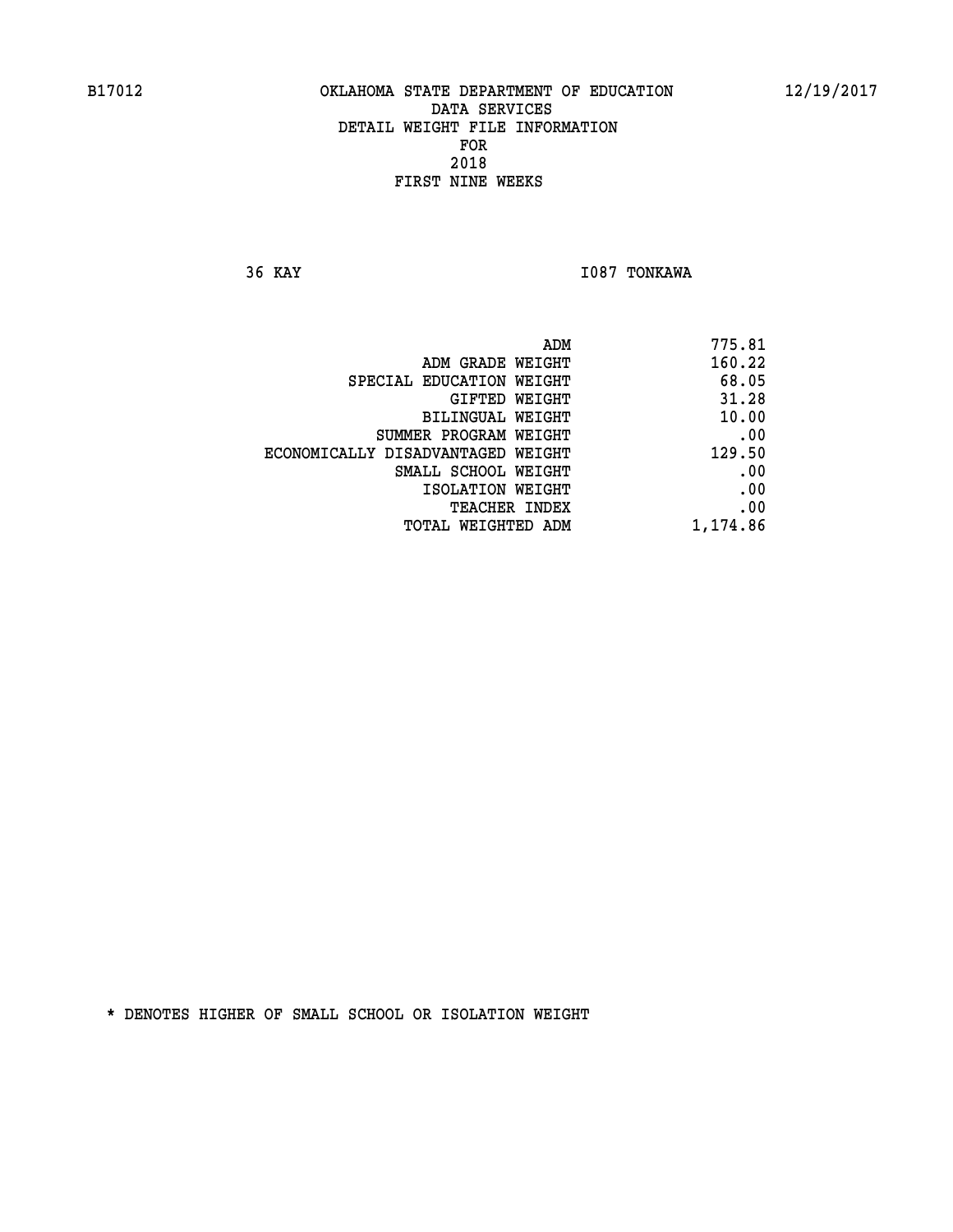**36 KAY I125 NEWKIRK** 

| 831.80   |
|----------|
| 156.64   |
| 157.05   |
| 23.80    |
| .25      |
| .00      |
| 123.50   |
| .00      |
| .00      |
| 2.56     |
| 1,295.60 |
|          |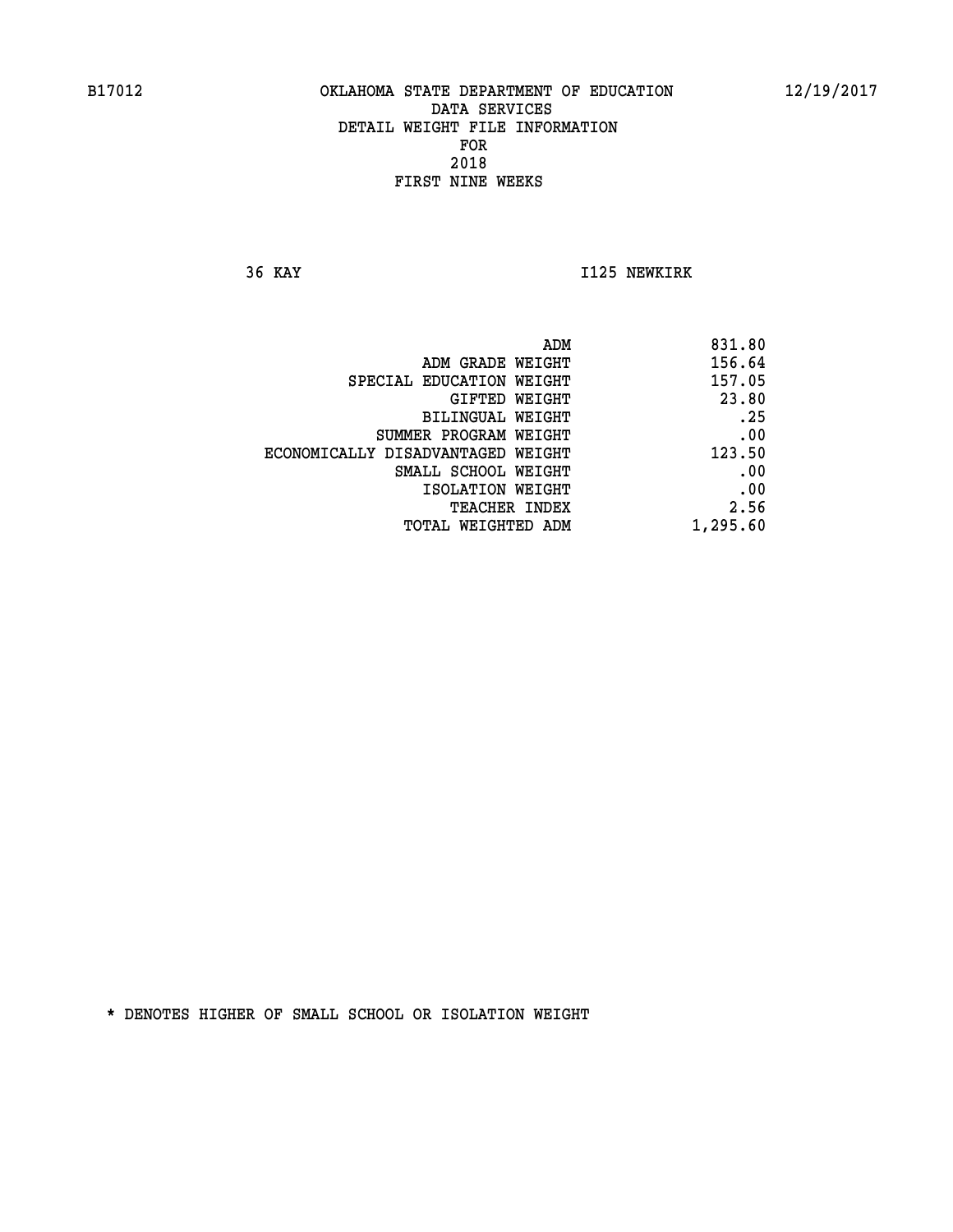**37 KINGFISHER I002 DOVER** 

| ADM                               | 152.08   |
|-----------------------------------|----------|
| ADM GRADE WEIGHT                  | 30.51    |
| SPECIAL EDUCATION WEIGHT          | 23.15    |
| GIFTED WEIGHT                     | 3.06     |
| BILINGUAL WEIGHT                  | 12.50    |
| SUMMER PROGRAM WEIGHT             | .00      |
| ECONOMICALLY DISADVANTAGED WEIGHT | 30.75    |
| SMALL SCHOOL WEIGHT               | $21.67*$ |
| ISOLATION WEIGHT                  | .00      |
| <b>TEACHER INDEX</b>              | .00      |
| TOTAL WEIGHTED ADM                | 273.72   |
|                                   |          |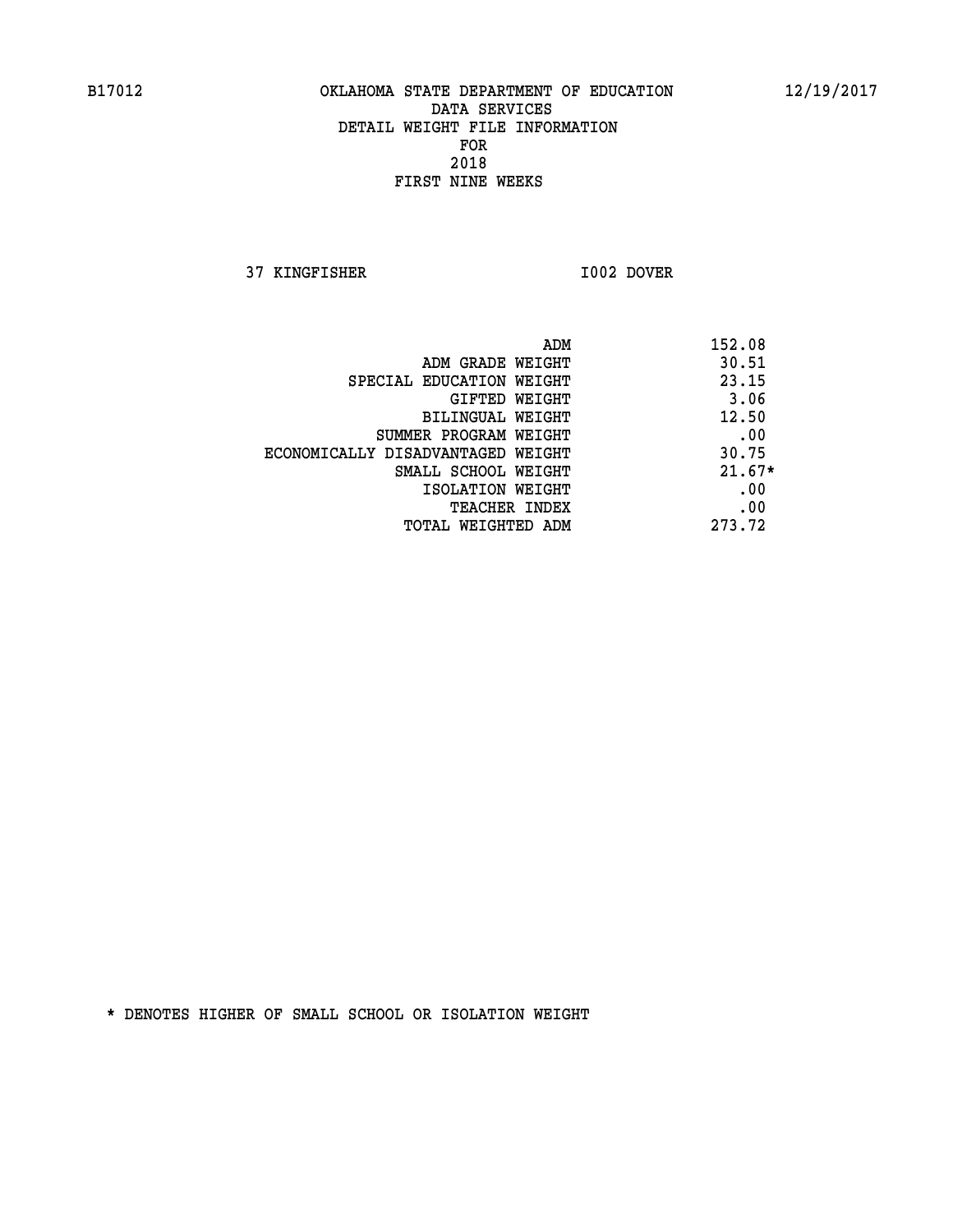**37 KINGFISHER I003 LOMEGA** 

|                                   | ADM<br>234.50 |  |
|-----------------------------------|---------------|--|
| ADM GRADE WEIGHT                  | 41.06         |  |
| SPECIAL EDUCATION WEIGHT          | 45.25         |  |
| GIFTED WEIGHT                     | 9.52          |  |
| BILINGUAL WEIGHT                  | 3.50          |  |
| SUMMER PROGRAM WEIGHT             | 1.20          |  |
| ECONOMICALLY DISADVANTAGED WEIGHT | 34.50         |  |
| SMALL SCHOOL WEIGHT               | 26.11         |  |
| ISOLATION WEIGHT                  | $91.55*$      |  |
| <b>TEACHER INDEX</b>              | .00           |  |
| TOTAL WEIGHTED ADM                | 461.08        |  |
|                                   |               |  |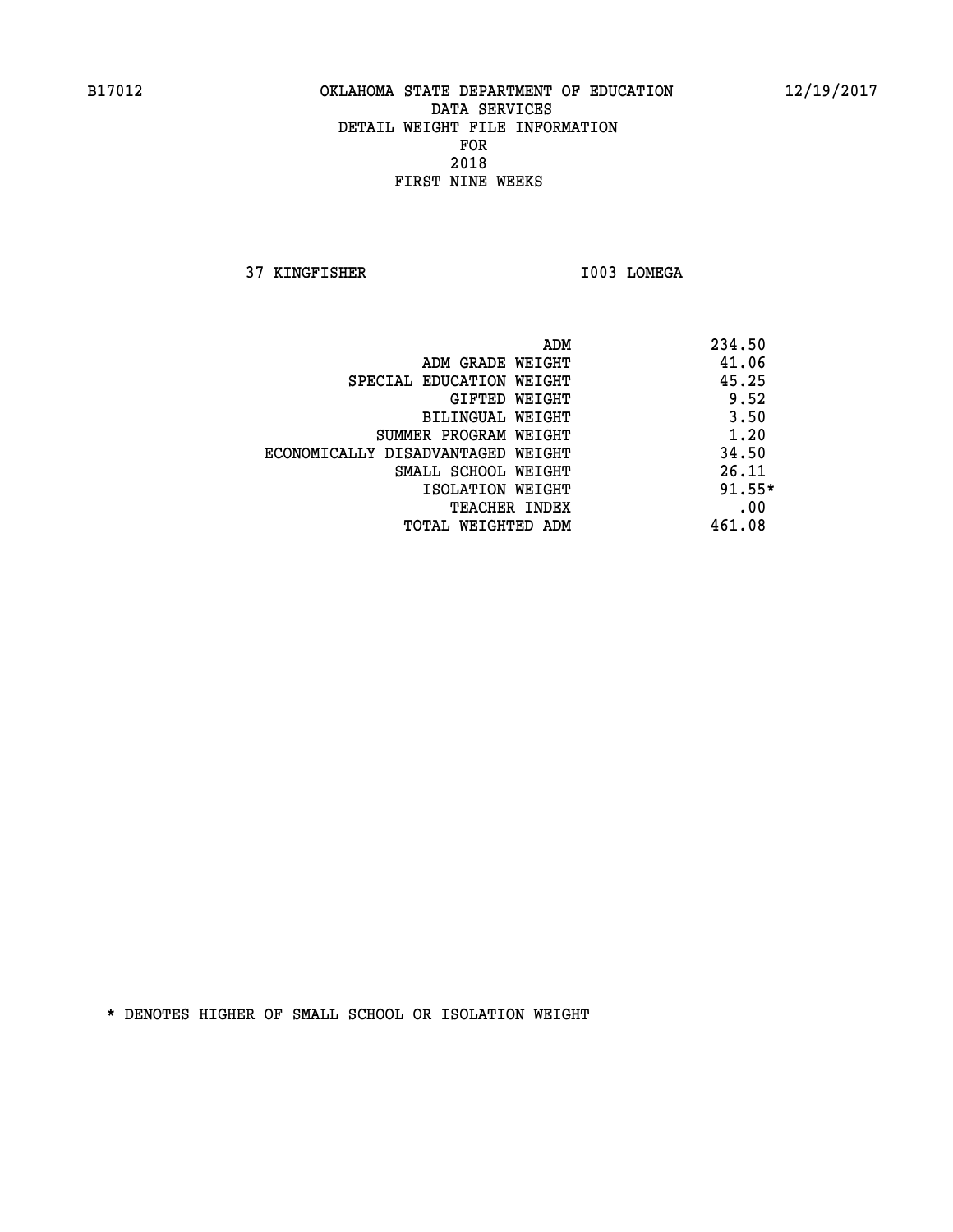**37 KINGFISHER I007 KINGFISHER** 

| ADM                               | 1,500.32 |
|-----------------------------------|----------|
| ADM GRADE WEIGHT                  | 288.51   |
| SPECIAL EDUCATION WEIGHT          | 252.70   |
| GIFTED WEIGHT                     | 51.34    |
| BILINGUAL WEIGHT                  | 53.75    |
| SUMMER PROGRAM WEIGHT             | 1.20     |
| ECONOMICALLY DISADVANTAGED WEIGHT | 192.75   |
| SMALL SCHOOL WEIGHT               | .00      |
| ISOLATION WEIGHT                  | .00      |
| TEACHER INDEX                     | 41.61    |
| TOTAL WEIGHTED ADM                | 2,382.18 |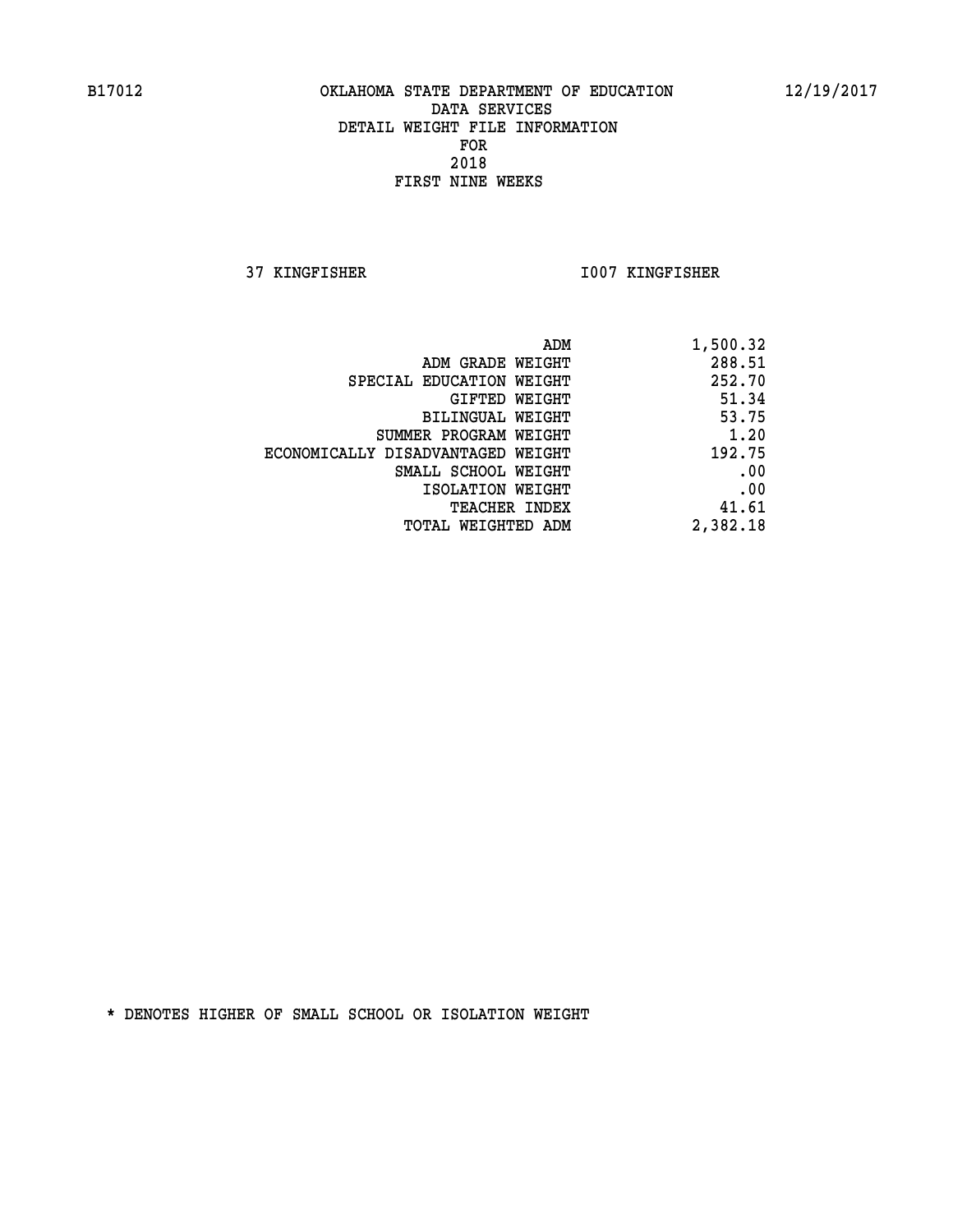**37 KINGFISHER I016 HENNESSEY** 

| ADM                               | 893.54   |
|-----------------------------------|----------|
| ADM GRADE WEIGHT                  | 175.44   |
| SPECIAL EDUCATION WEIGHT          | 194.65   |
| GIFTED WEIGHT                     | 28.90    |
| <b>BILINGUAL WEIGHT</b>           | 77.75    |
| SUMMER PROGRAM WEIGHT             | .00      |
| ECONOMICALLY DISADVANTAGED WEIGHT | 201.25   |
| SMALL SCHOOL WEIGHT               | .00      |
| ISOLATION WEIGHT                  | .00      |
| TEACHER INDEX                     | .00      |
| TOTAL WEIGHTED ADM                | 1,571.53 |
|                                   |          |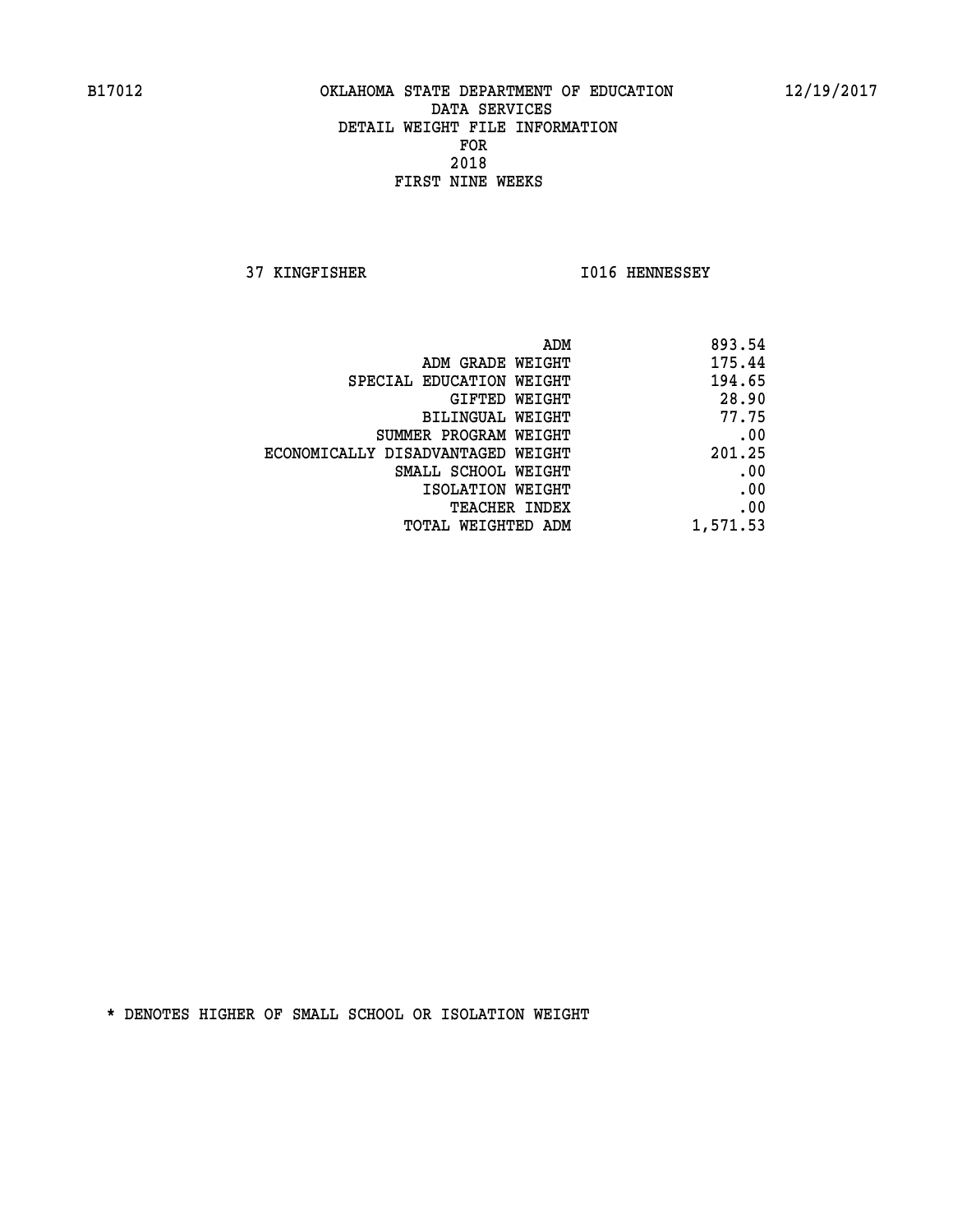**37 KINGFISHER I089 CASHION** 

|                                   | ADM<br>543.36 |
|-----------------------------------|---------------|
| ADM GRADE WEIGHT                  | 86.51         |
| SPECIAL EDUCATION WEIGHT          | 92.45         |
| <b>GIFTED WEIGHT</b>              | 14.62         |
| <b>BILINGUAL WEIGHT</b>           | 3.50          |
| SUMMER PROGRAM WEIGHT             | .00           |
| ECONOMICALLY DISADVANTAGED WEIGHT | 41.75         |
| SMALL SCHOOL WEIGHT               | .00           |
| ISOLATION WEIGHT                  | .00           |
| TEACHER INDEX                     | .00           |
| TOTAL WEIGHTED ADM                | 782.19        |
|                                   |               |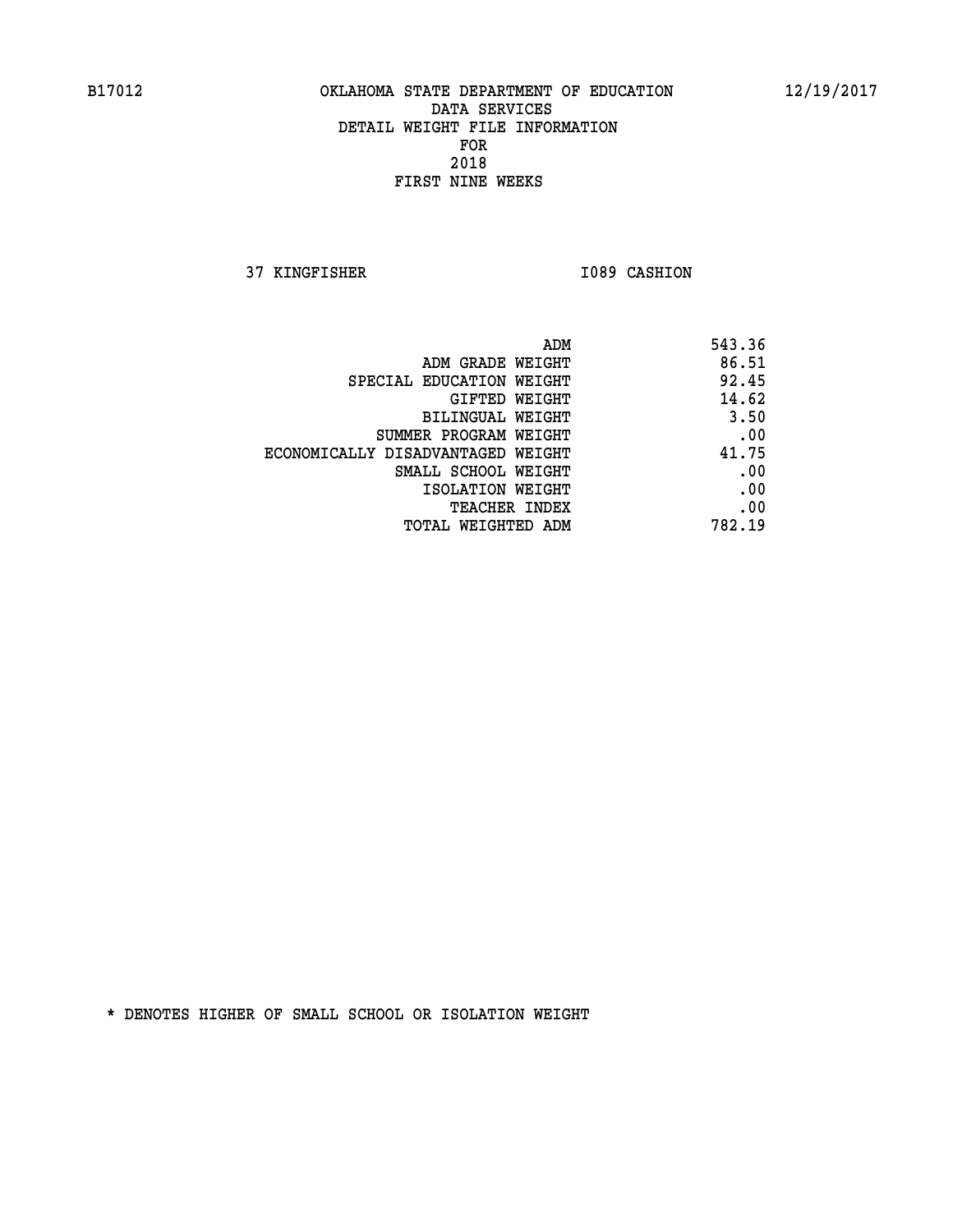**37 KINGFISHER I105 OKARCHE** 

| ADM                               | 362.92   |
|-----------------------------------|----------|
| ADM GRADE WEIGHT                  | 71.93    |
| SPECIAL EDUCATION WEIGHT          | 50.95    |
| GIFTED WEIGHT                     | 10.20    |
| BILINGUAL WEIGHT                  | 3.00     |
| SUMMER PROGRAM WEIGHT             | .00      |
| ECONOMICALLY DISADVANTAGED WEIGHT | 20.75    |
| SMALL SCHOOL WEIGHT               | $22.79*$ |
| ISOLATION WEIGHT                  | 22.65    |
| TEACHER INDEX                     | 16.22    |
| TOTAL WEIGHTED ADM                | 558.76   |
|                                   |          |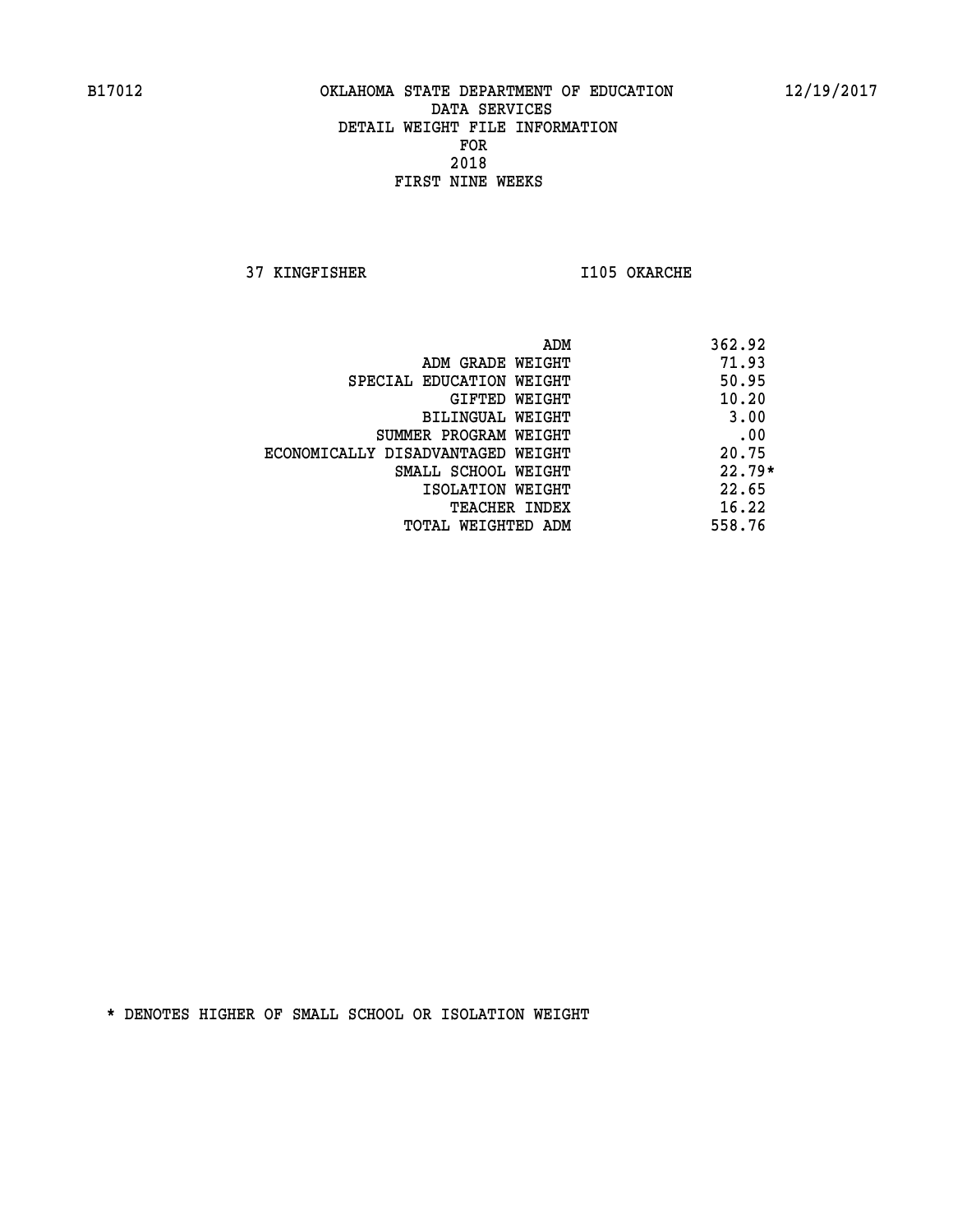**38 KIOWA I001 HOBART** 

| 805.50   |
|----------|
| 162.65   |
| 90.10    |
| 22.78    |
| 6.25     |
| .00      |
| 164.50   |
| .00      |
| .00      |
| 57.88    |
| 1,309.66 |
|          |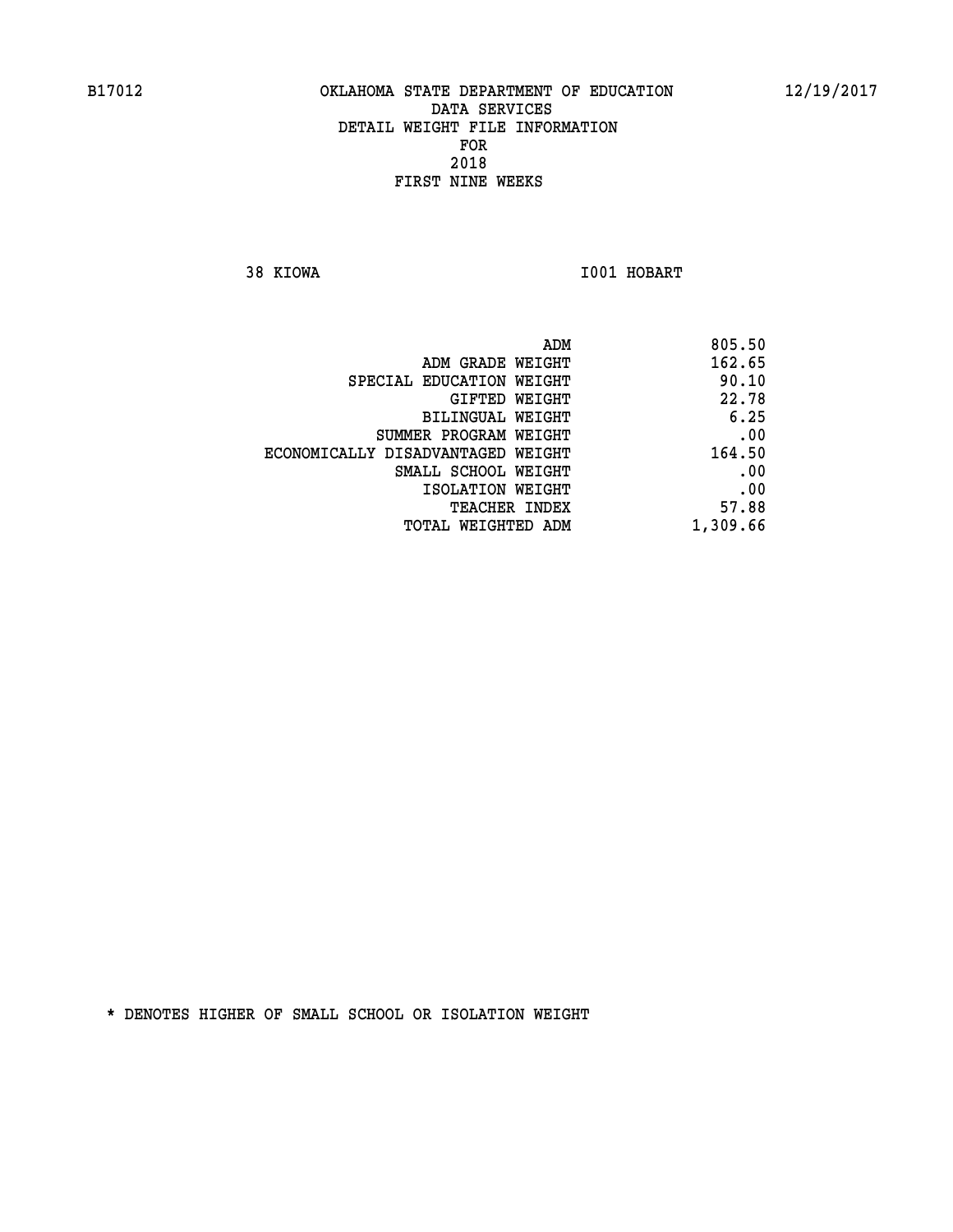**38 KIOWA I002 LONE WOLF** 

| ADM                               | 117.78   |
|-----------------------------------|----------|
| ADM GRADE WEIGHT                  | 23.54    |
| SPECIAL EDUCATION WEIGHT          | 5.10     |
| GIFTED WEIGHT                     | .68      |
| BILINGUAL WEIGHT                  | .00      |
| SUMMER PROGRAM WEIGHT             | .00      |
| ECONOMICALLY DISADVANTAGED WEIGHT | 25.50    |
| SMALL SCHOOL WEIGHT               | 18.31    |
| ISOLATION WEIGHT                  | $20.14*$ |
| <b>TEACHER INDEX</b>              | 6.36     |
| TOTAL WEIGHTED ADM                | 199.10   |
|                                   |          |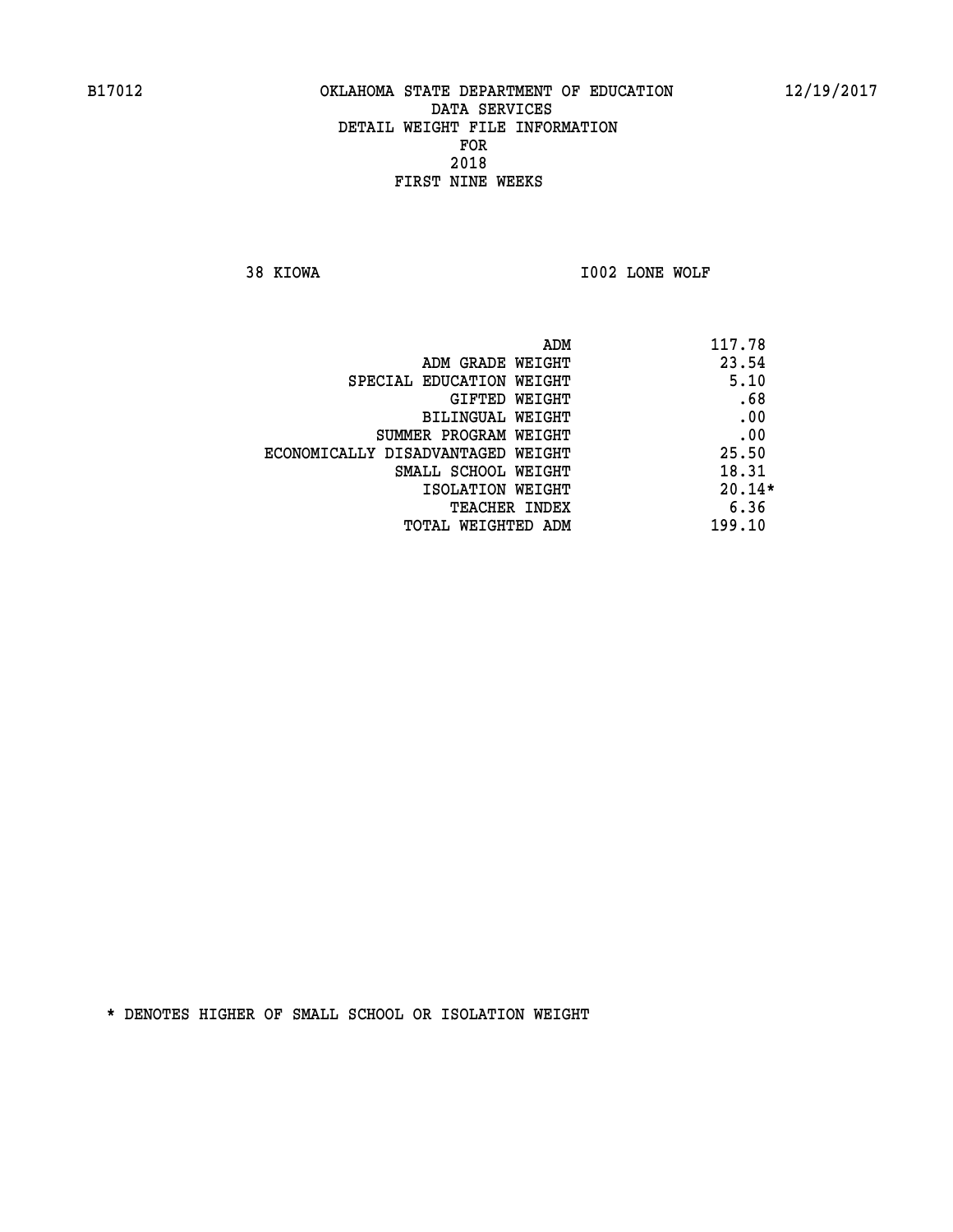**38 KIOWA I003 MOUNTAIN VIEW-GOTEBO** 

|                                   | ADM | 235.35    |
|-----------------------------------|-----|-----------|
| ADM GRADE WEIGHT                  |     | 47.03     |
| SPECIAL EDUCATION WEIGHT          |     | 63.30     |
| GIFTED WEIGHT                     |     | 8.50      |
| BILINGUAL WEIGHT                  |     | .00       |
| SUMMER PROGRAM WEIGHT             |     | .00       |
| ECONOMICALLY DISADVANTAGED WEIGHT |     | 37.00     |
| SMALL SCHOOL WEIGHT               |     | 26.13     |
| ISOLATION WEIGHT                  |     | $155.33*$ |
| <b>TEACHER INDEX</b>              |     | 11.53     |
| TOTAL WEIGHTED ADM                |     | 558.04    |
|                                   |     |           |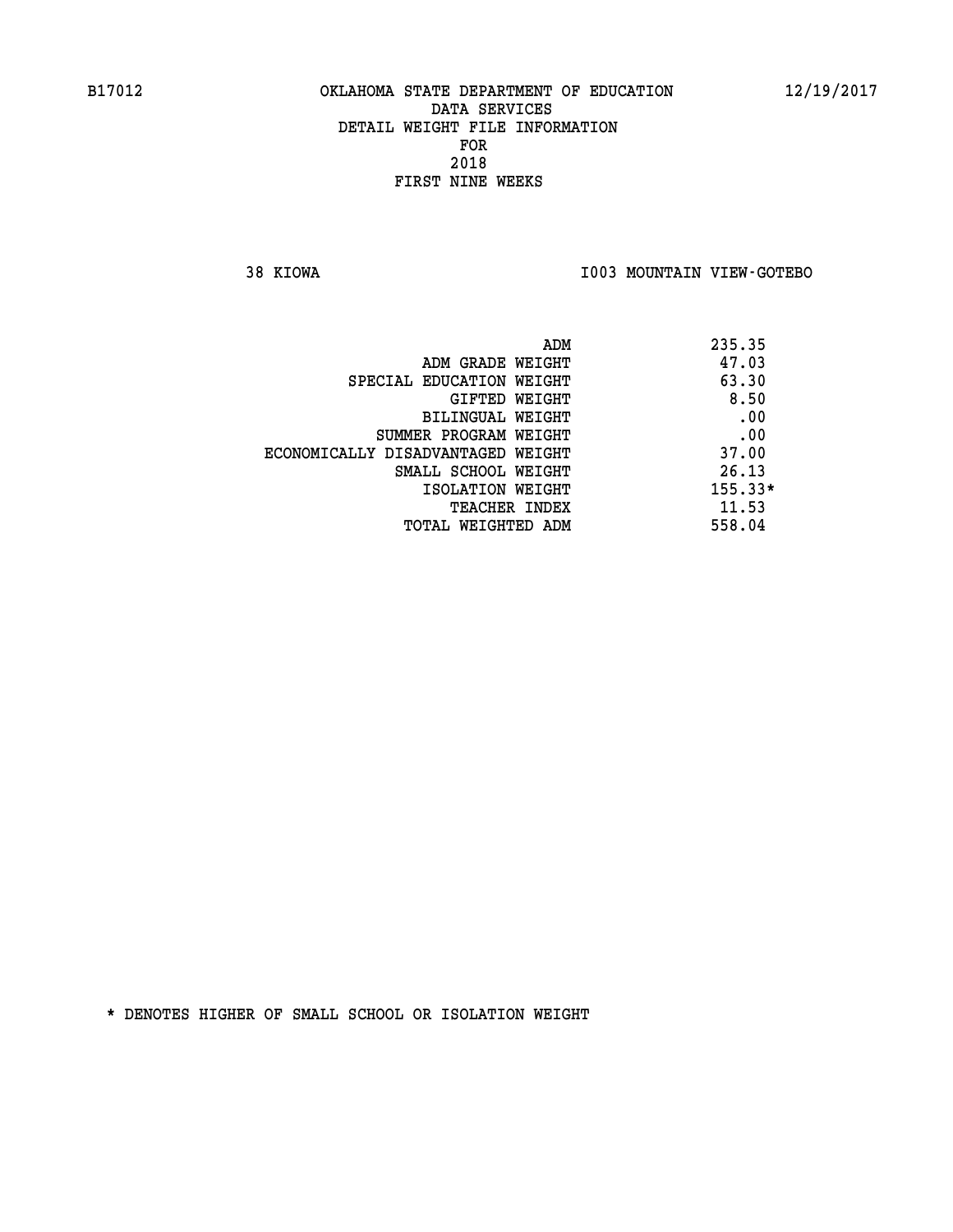**38 KIOWA I004 SNYDER** 

|                                   | ADM | 451.59  |
|-----------------------------------|-----|---------|
| ADM GRADE WEIGHT                  |     | 88.08   |
| SPECIAL EDUCATION WEIGHT          |     | 100.60  |
| GIFTED WEIGHT                     |     | 14.96   |
| BILINGUAL WEIGHT                  |     | .25     |
| SUMMER PROGRAM WEIGHT             |     | .00     |
| ECONOMICALLY DISADVANTAGED WEIGHT |     | 83.00   |
| SMALL SCHOOL WEIGHT               |     | 13.22   |
| ISOLATION WEIGHT                  |     | 194.18* |
| TEACHER INDEX                     |     | 16.25   |
| TOTAL WEIGHTED ADM                |     | 948.91  |
|                                   |     |         |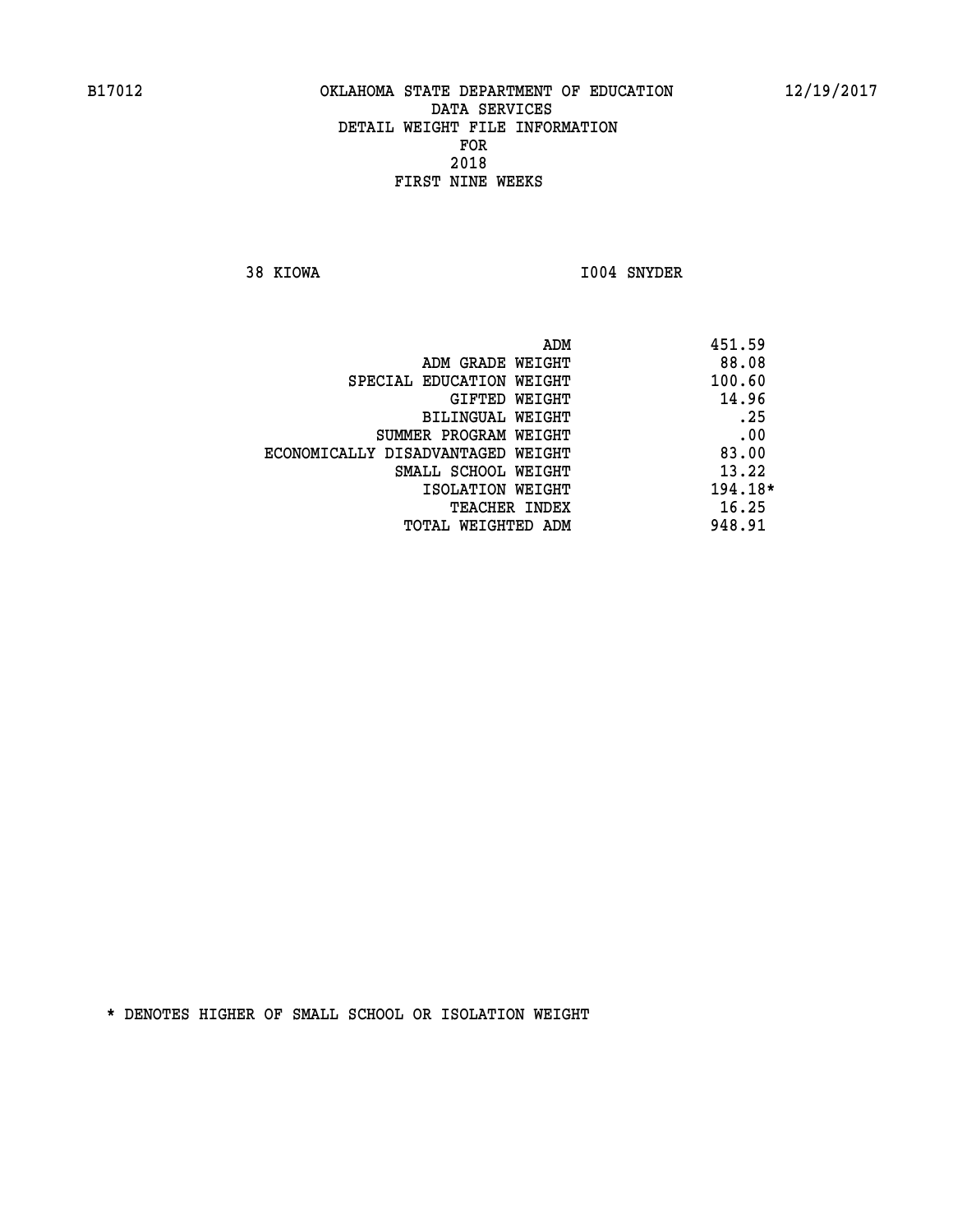**39 LATIMER 1001 WILBURTON** 

| 849.38   |
|----------|
| 165.65   |
| 140.10   |
| 37.06    |
| 4.50     |
| .00      |
| 134.25   |
| .00      |
| .00      |
| 54.48    |
| 1,385.42 |
|          |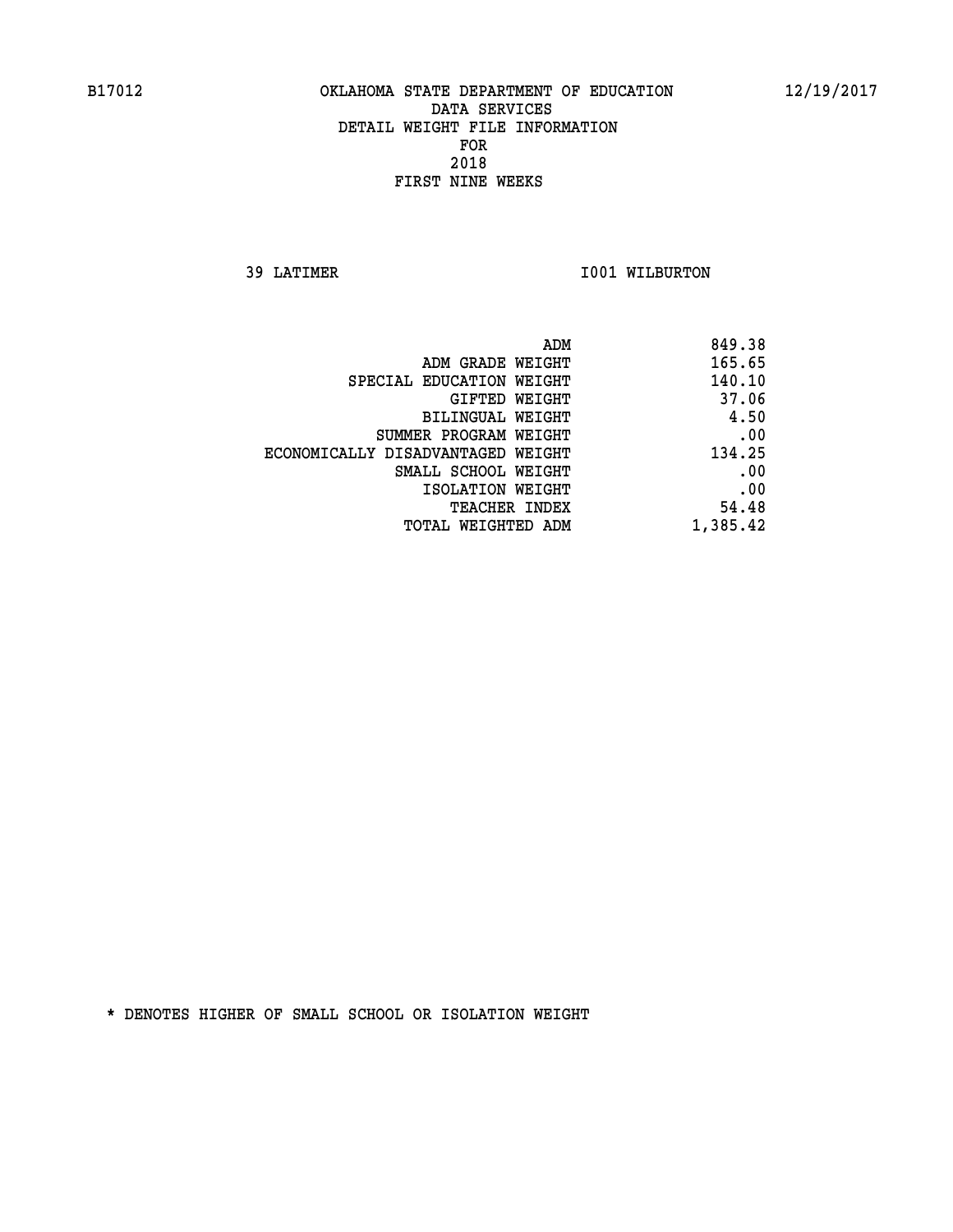**39 LATIMER I002 RED OAK** 

| ADM                               | 289.66   |
|-----------------------------------|----------|
| ADM GRADE WEIGHT                  | 53.99    |
| SPECIAL EDUCATION WEIGHT          | 35.30    |
| GIFTED WEIGHT                     | .68      |
| BILINGUAL WEIGHT                  | .00      |
| SUMMER PROGRAM WEIGHT             | .00      |
| ECONOMICALLY DISADVANTAGED WEIGHT | 62.50    |
| SMALL SCHOOL WEIGHT               | $26.21*$ |
| ISOLATION WEIGHT                  | .00      |
| <b>TEACHER INDEX</b>              | 16.29    |
| TOTAL WEIGHTED ADM                | 484.63   |
|                                   |          |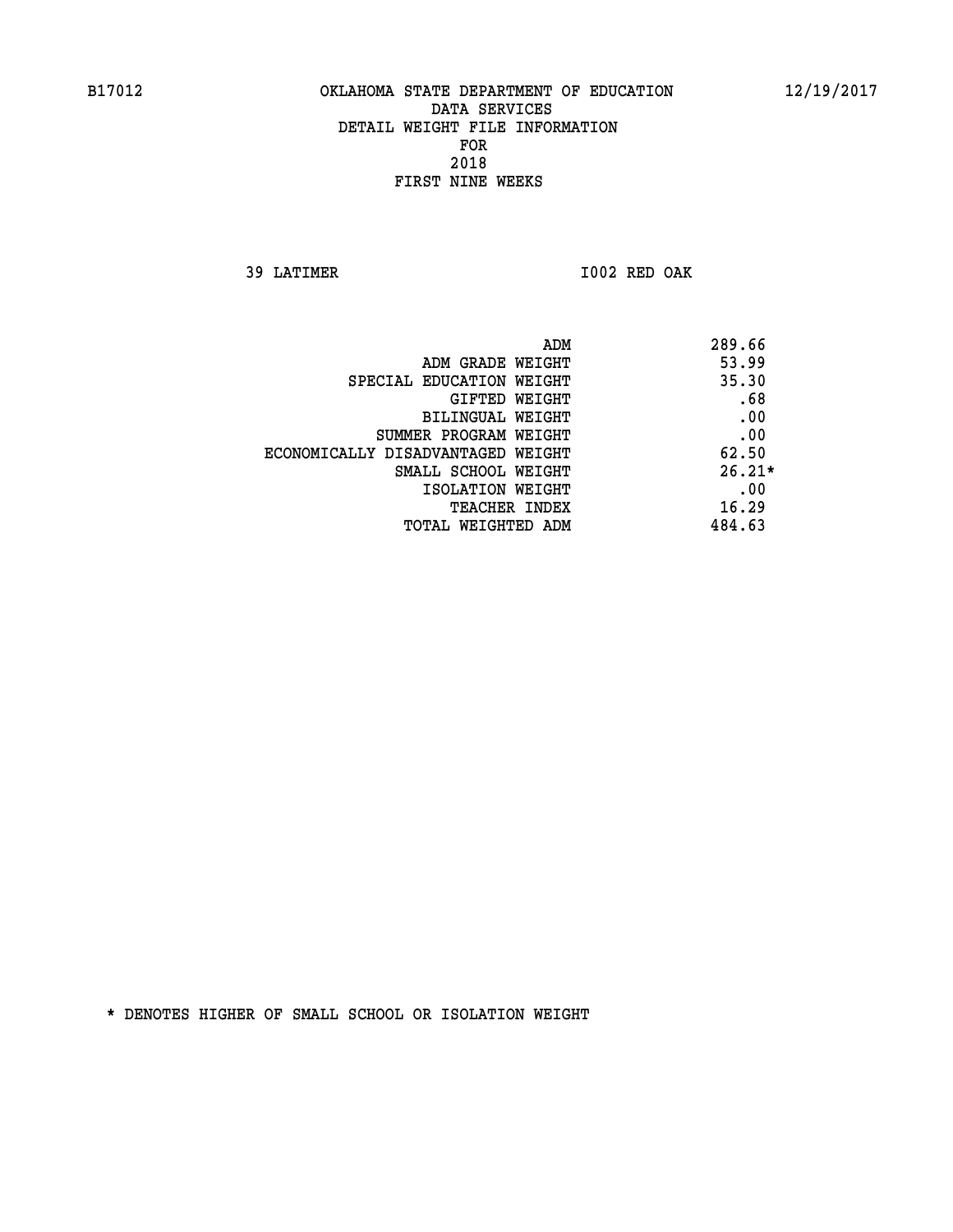**39 LATIMER I003 BUFFALO VALLEY** 

| 146.74<br>ADM                     |                                   |
|-----------------------------------|-----------------------------------|
| 27.42<br>ADM GRADE WEIGHT         |                                   |
| 18.05<br>SPECIAL EDUCATION WEIGHT |                                   |
| 4.08<br><b>GIFTED WEIGHT</b>      |                                   |
| .00<br>BILINGUAL WEIGHT           |                                   |
| .00<br>SUMMER PROGRAM WEIGHT      |                                   |
| 27.00                             | ECONOMICALLY DISADVANTAGED WEIGHT |
| $21.21*$<br>SMALL SCHOOL WEIGHT   |                                   |
| 16.73<br>ISOLATION WEIGHT         |                                   |
| .00<br><b>TEACHER INDEX</b>       |                                   |
| 244.50<br>TOTAL WEIGHTED ADM      |                                   |
|                                   |                                   |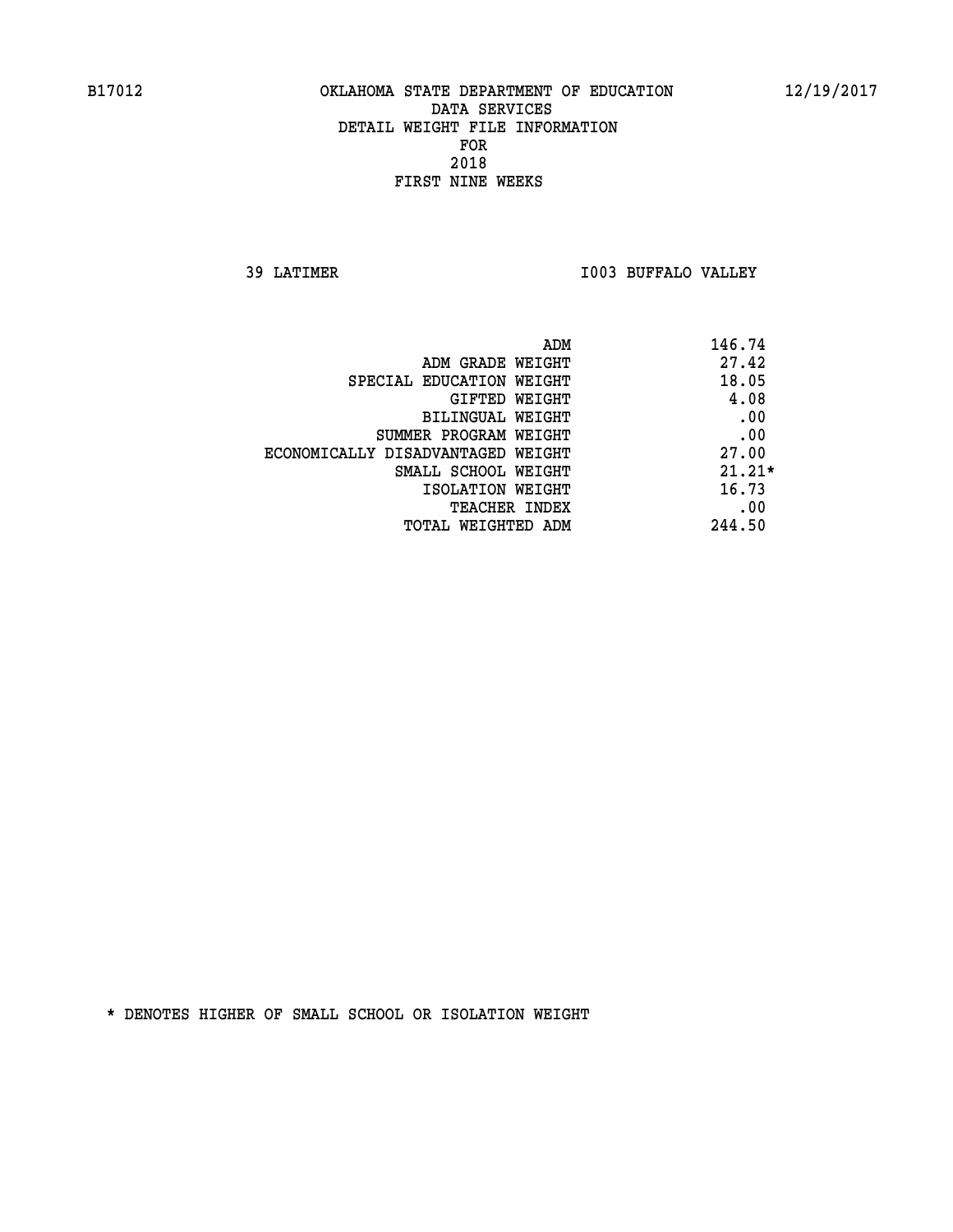**39 LATIMER I004 PANOLA** 

| ADM                               | 112.83   |
|-----------------------------------|----------|
| ADM GRADE WEIGHT                  | 20.26    |
| SPECIAL EDUCATION WEIGHT          | 21.20    |
| GIFTED WEIGHT                     | .34      |
| BILINGUAL WEIGHT                  | .00      |
| SUMMER PROGRAM WEIGHT             | .00      |
| ECONOMICALLY DISADVANTAGED WEIGHT | 21.25    |
| SMALL SCHOOL WEIGHT               | $17.75*$ |
| ISOLATION WEIGHT                  | .00      |
| TEACHER INDEX                     | .00      |
| TOTAL WEIGHTED ADM                | 193.63   |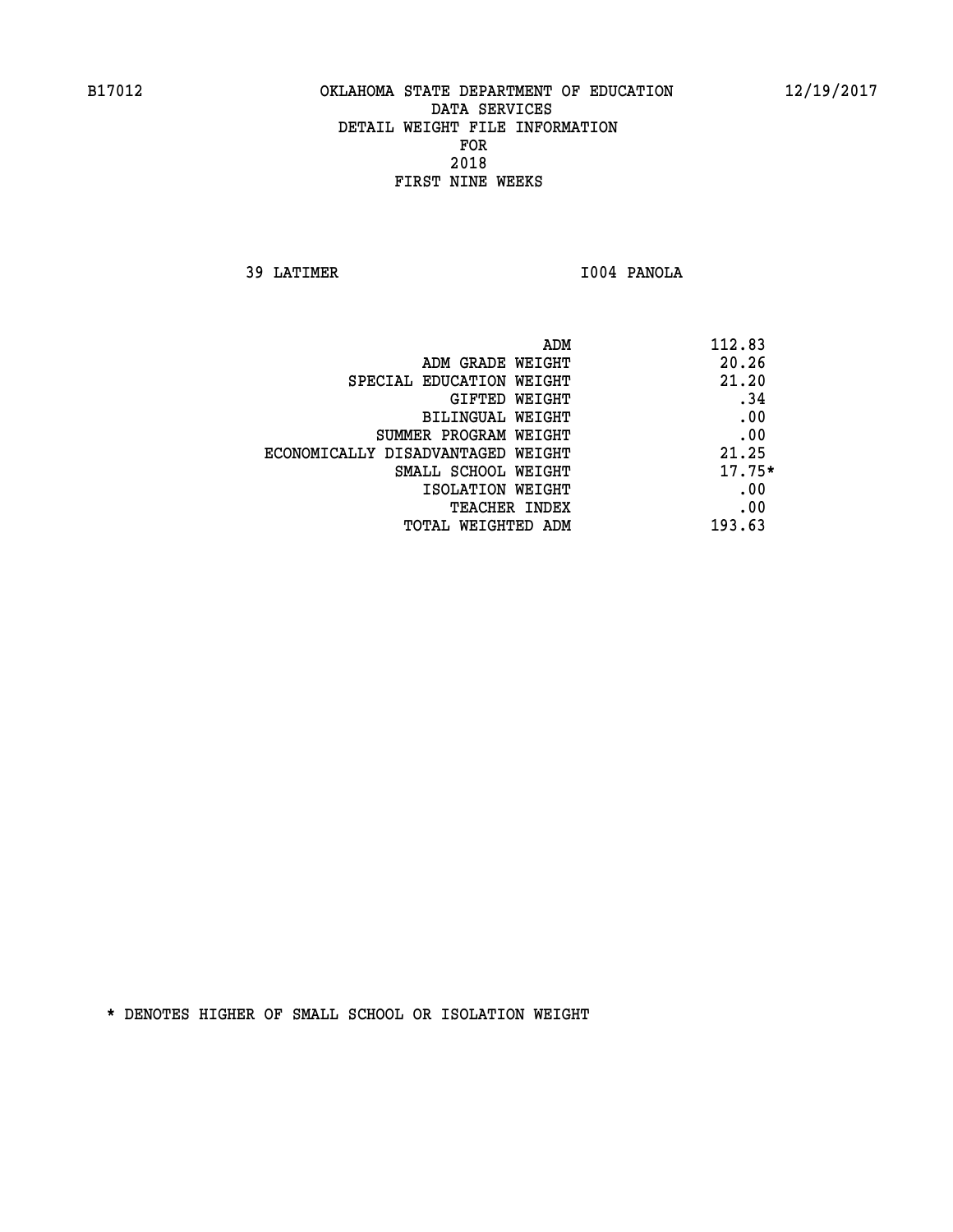**40 LE FLORE C004 SHADY POINT** 

| ADM                               | 164.67   |
|-----------------------------------|----------|
| ADM GRADE WEIGHT                  | 34.13    |
| SPECIAL EDUCATION WEIGHT          | 30.10    |
| GIFTED WEIGHT                     | 5.10     |
| BILINGUAL WEIGHT                  | .00      |
| SUMMER PROGRAM WEIGHT             | .00      |
| ECONOMICALLY DISADVANTAGED WEIGHT | 41.25    |
| SMALL SCHOOL WEIGHT               | $22.68*$ |
| ISOLATION WEIGHT                  | .00      |
| <b>TEACHER INDEX</b>              | .00      |
| TOTAL WEIGHTED ADM                | 297.93   |
|                                   |          |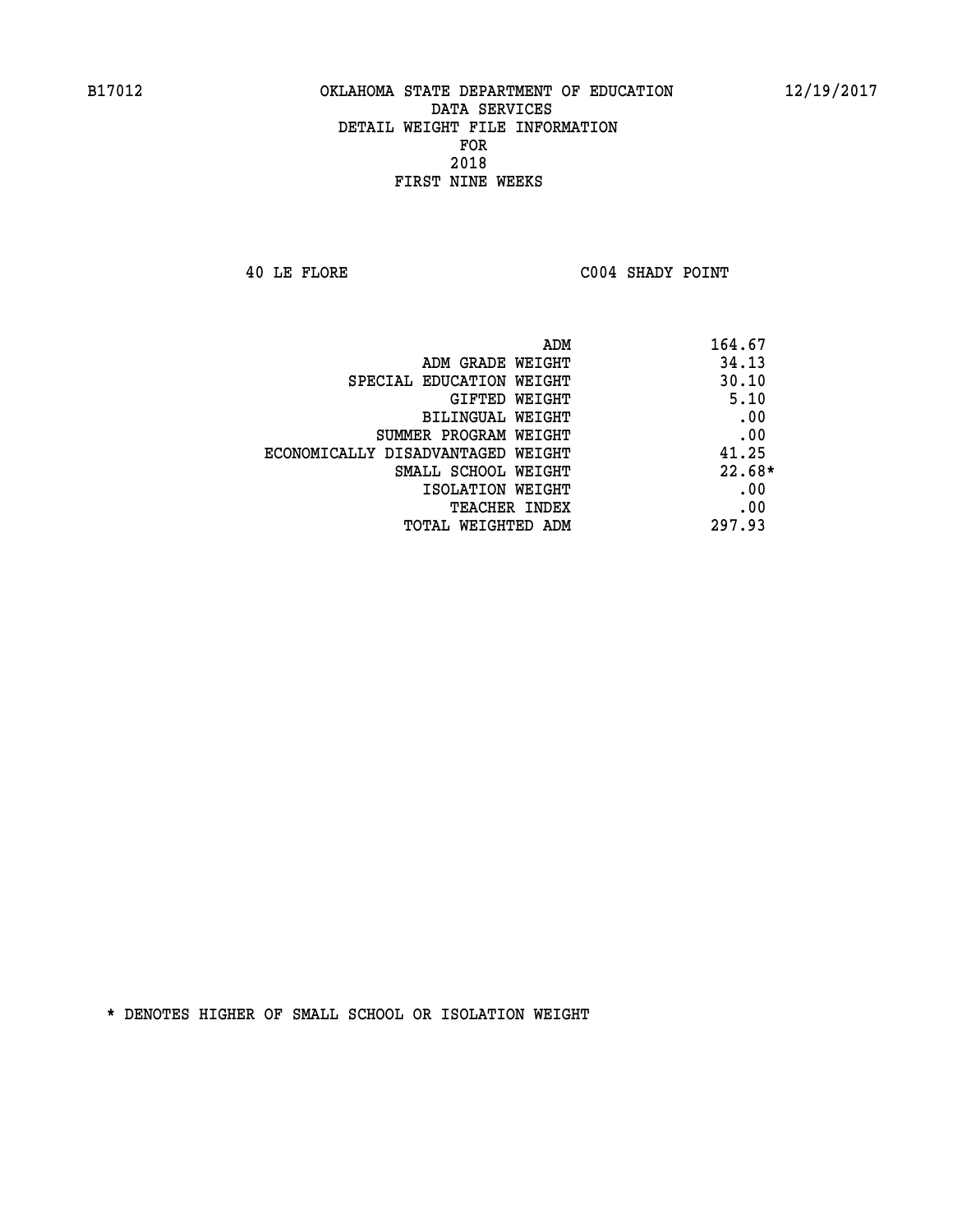**40 LE FLORE C011 MONROE** 

| 105.55   | ADM                               |
|----------|-----------------------------------|
| 17.65    | ADM GRADE WEIGHT                  |
| 21.65    | SPECIAL EDUCATION WEIGHT          |
| 2.38     | <b>GIFTED WEIGHT</b>              |
| .50      | BILINGUAL WEIGHT                  |
| .00      | SUMMER PROGRAM WEIGHT             |
| 21.75    | ECONOMICALLY DISADVANTAGED WEIGHT |
| $16.90*$ | SMALL SCHOOL WEIGHT               |
| .00      | ISOLATION WEIGHT                  |
| .45      | <b>TEACHER INDEX</b>              |
| 186.83   | TOTAL WEIGHTED ADM                |
|          |                                   |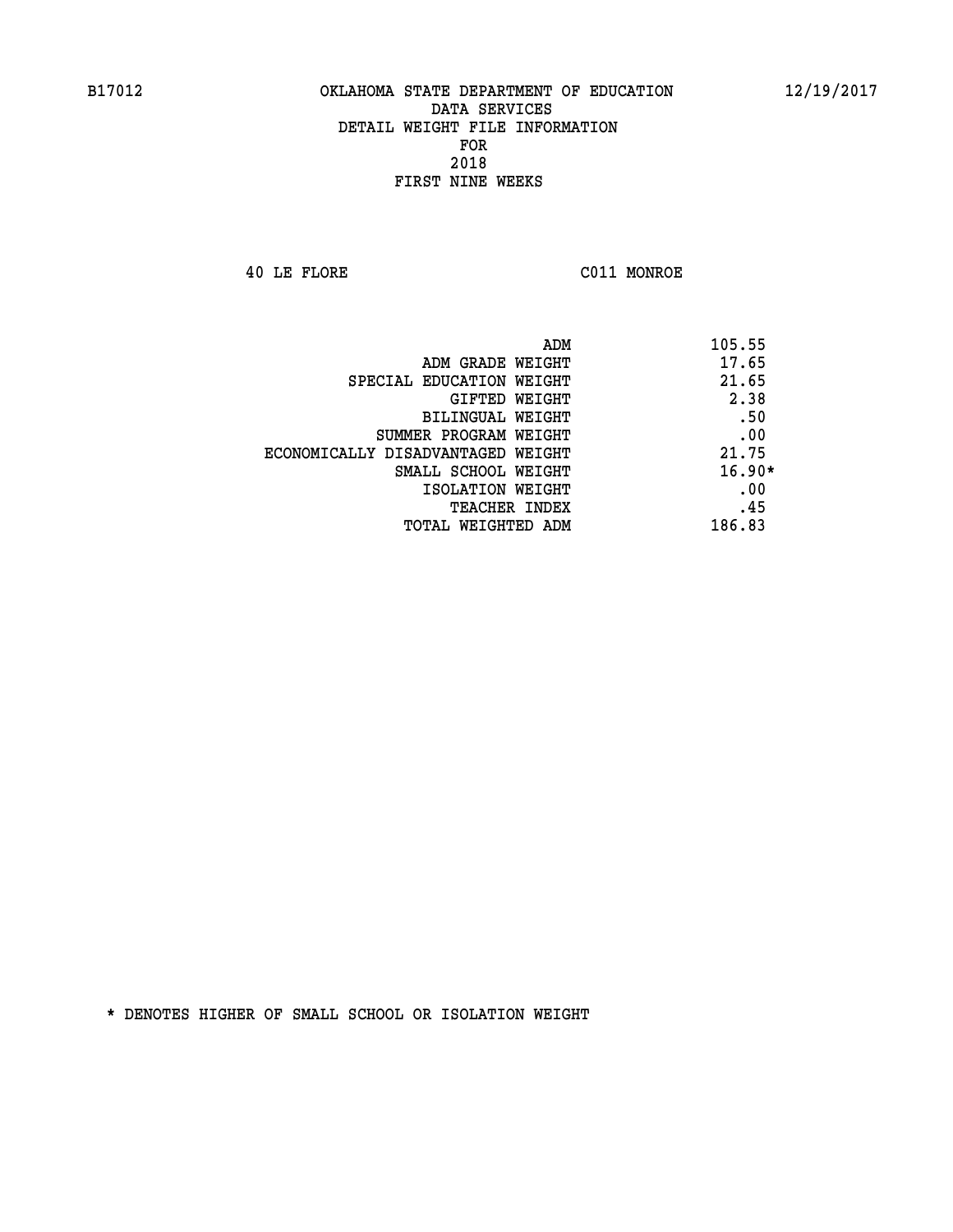**40 LE FLORE C014 HODGEN** 

|                                   | 256.75<br>ADM |
|-----------------------------------|---------------|
| ADM GRADE WEIGHT                  | 52.90         |
| SPECIAL EDUCATION WEIGHT          | 35.75         |
| GIFTED WEIGHT                     | 9.86          |
| <b>BILINGUAL WEIGHT</b>           | 2.50          |
| SUMMER PROGRAM WEIGHT             | .00           |
| ECONOMICALLY DISADVANTAGED WEIGHT | 53.75         |
| SMALL SCHOOL WEIGHT               | $26.43*$      |
| ISOLATION WEIGHT                  | 2.00          |
| <b>TEACHER INDEX</b>              | 15.52         |
| TOTAL WEIGHTED ADM                | 453.46        |
|                                   |               |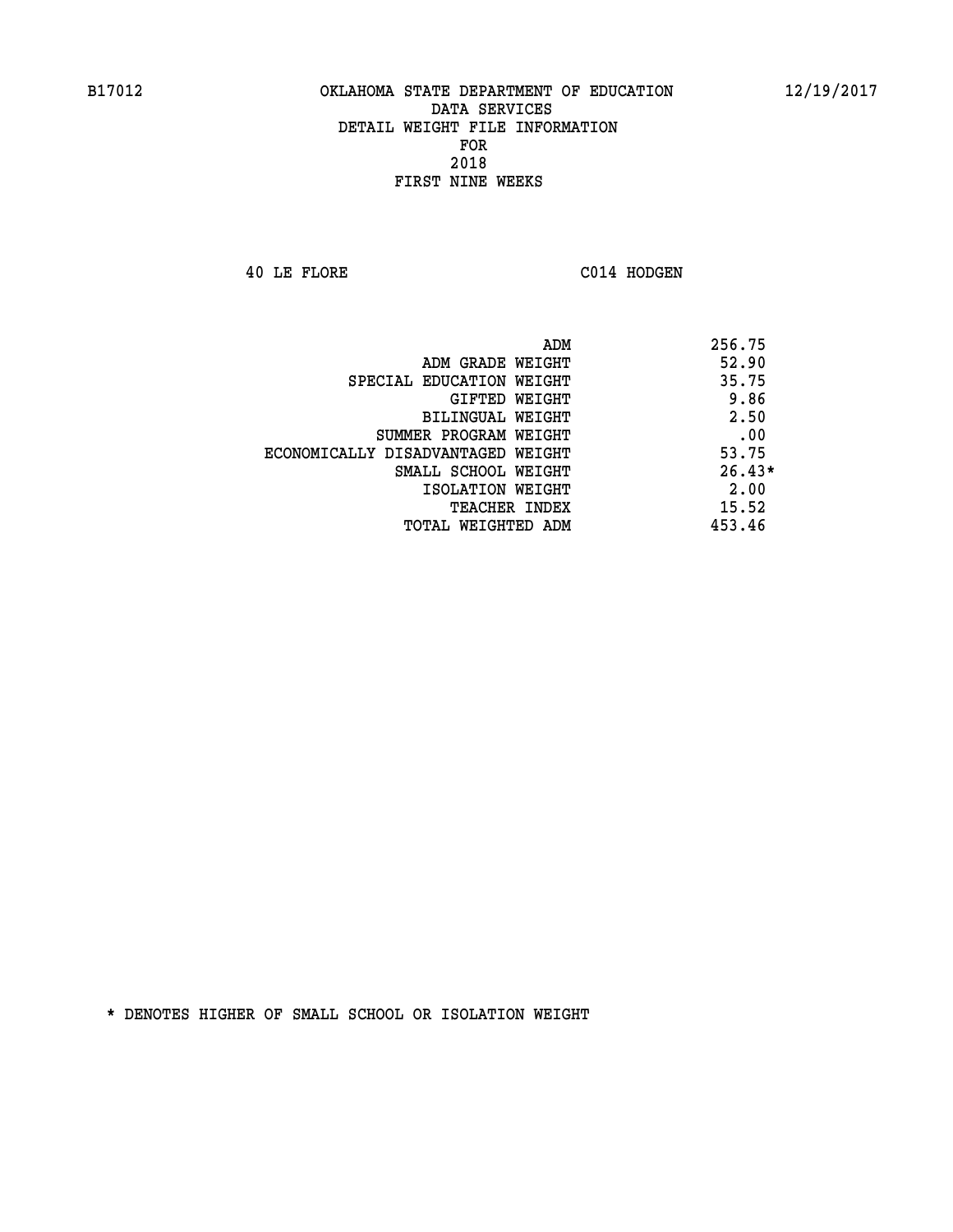**40 LE FLORE C039 FANSHAWE** 

| ADM                               | 86.83    |
|-----------------------------------|----------|
| ADM GRADE WEIGHT                  | 16.21    |
| SPECIAL EDUCATION WEIGHT          | 4.80     |
| GIFTED WEIGHT                     | 1.70     |
| <b>BILINGUAL WEIGHT</b>           | .75      |
| SUMMER PROGRAM WEIGHT             | .00      |
| ECONOMICALLY DISADVANTAGED WEIGHT | 16.75    |
| SMALL SCHOOL WEIGHT               | $14.52*$ |
| ISOLATION WEIGHT                  | .00      |
| <b>TEACHER INDEX</b>              | .11      |
| TOTAL WEIGHTED ADM                | 141.67   |
|                                   |          |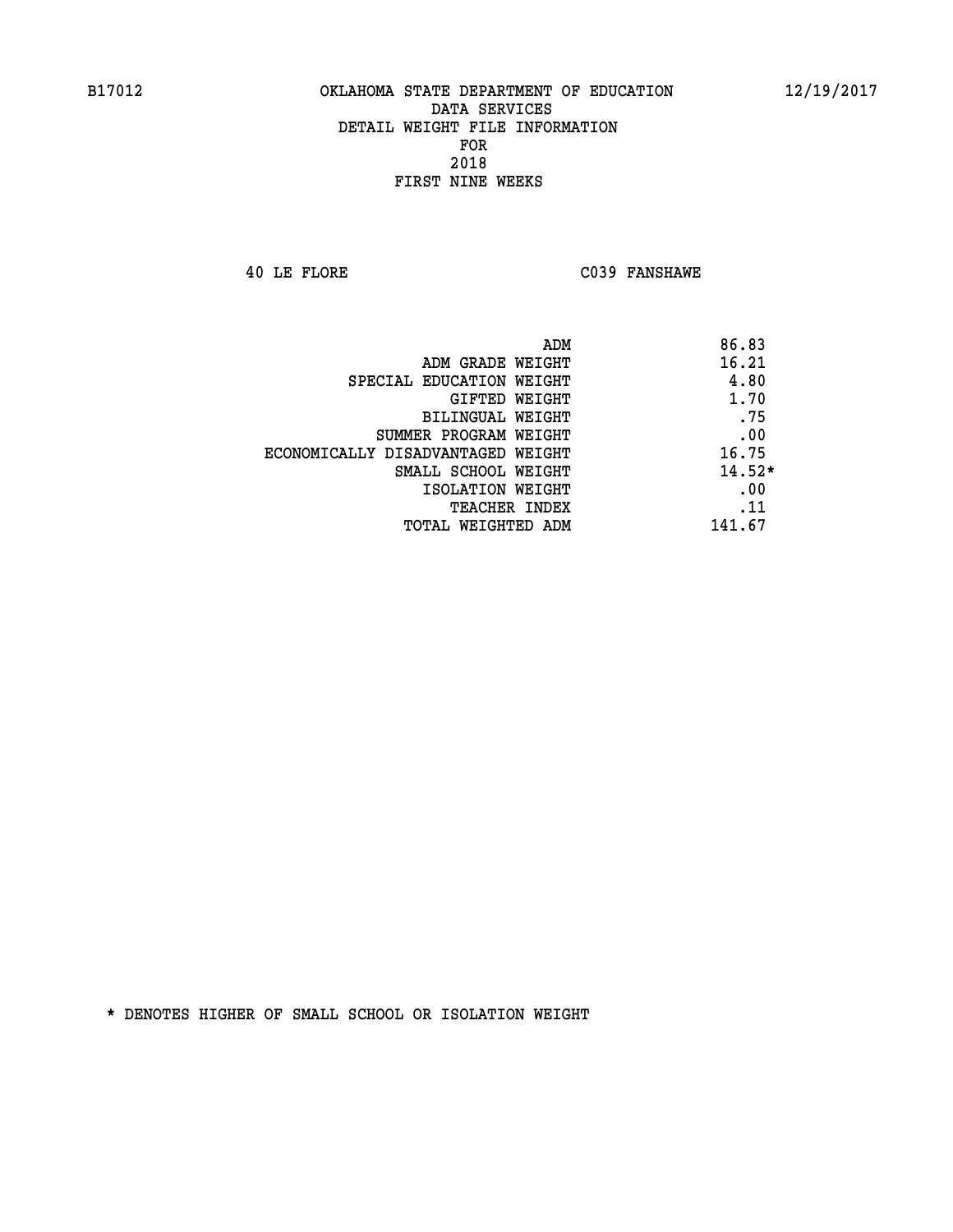**40 LE FLORE I002 SPIRO** 

| 1,055.78 |
|----------|
| 208.83   |
| 123.15   |
| 43.52    |
| 3.75     |
| .00      |
| 213.75   |
| .00      |
| .00      |
| 69.04    |
| 1,717.82 |
|          |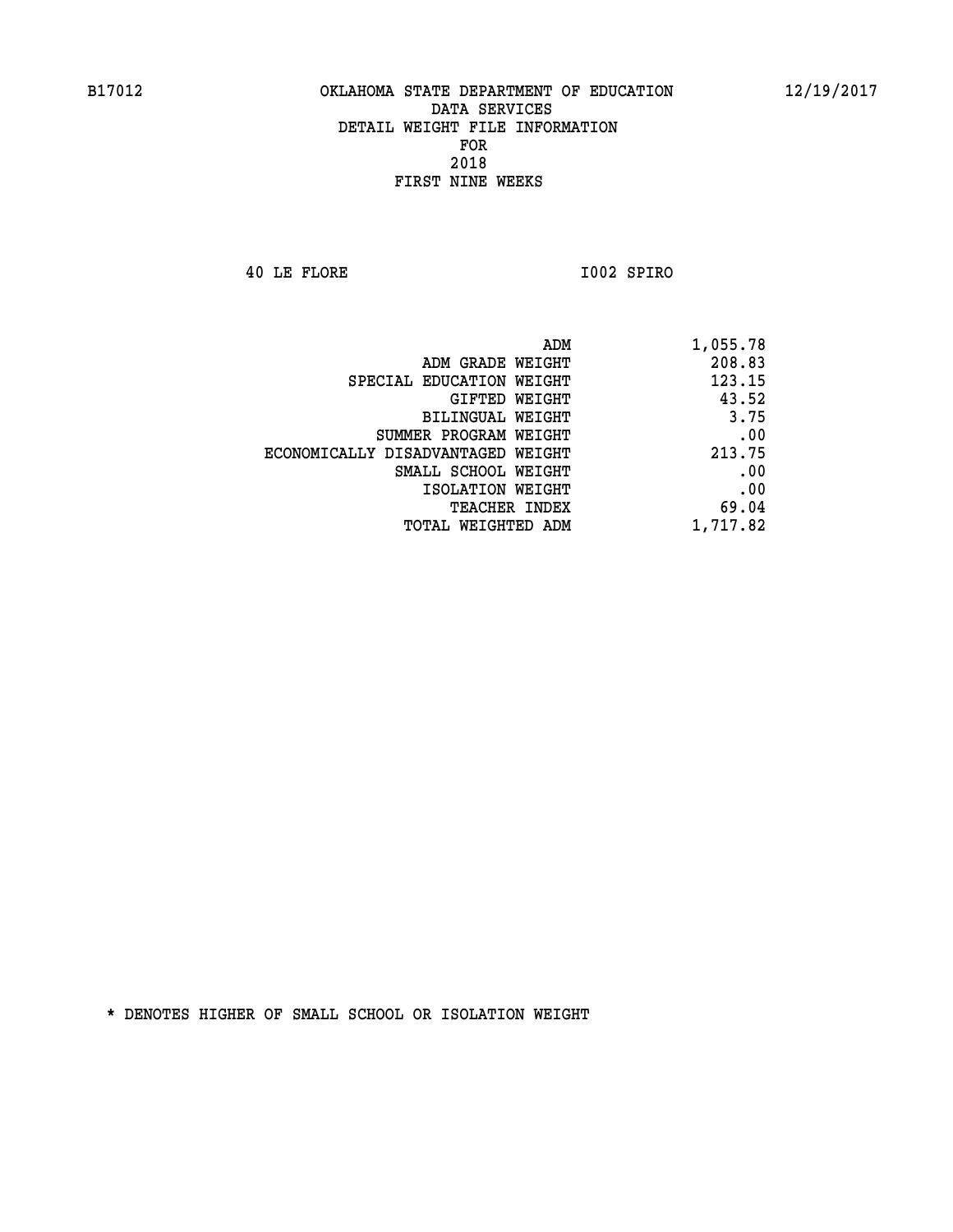**40 LE FLORE I003 HEAVENER** 

| 984.89<br>ADM                               |
|---------------------------------------------|
| 184.02<br>ADM GRADE WEIGHT                  |
| 108.70<br>SPECIAL EDUCATION WEIGHT          |
| 39.78<br>GIFTED WEIGHT                      |
| 73.75<br>BILINGUAL WEIGHT                   |
| 1.20<br>SUMMER PROGRAM WEIGHT               |
| 181.50<br>ECONOMICALLY DISADVANTAGED WEIGHT |
| .00<br>SMALL SCHOOL WEIGHT                  |
| .00<br>ISOLATION WEIGHT                     |
| 33.63<br>TEACHER INDEX                      |
| 1,607.47<br>TOTAL WEIGHTED ADM              |
|                                             |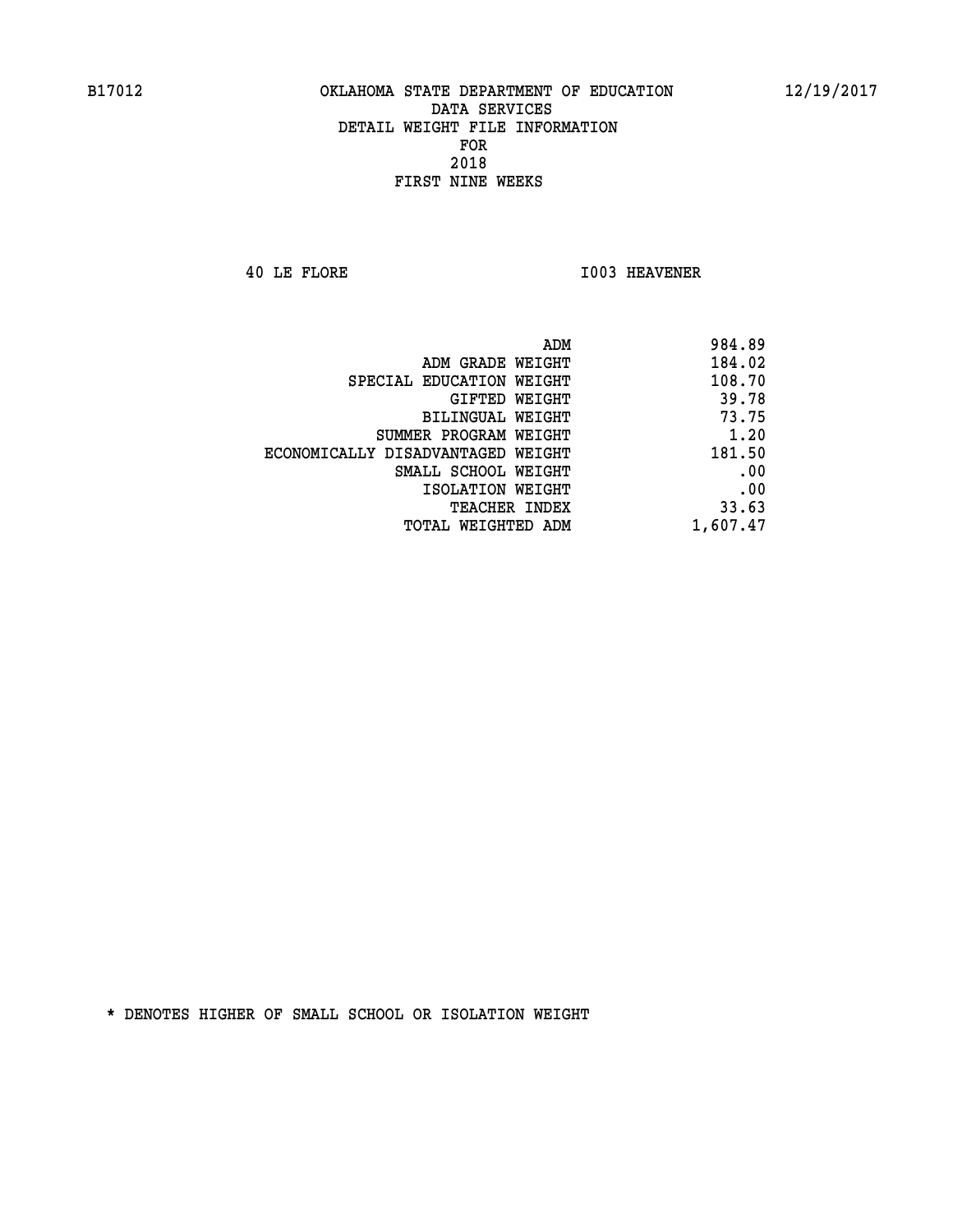**40 LE FLORE I007 POCOLA** 

| 863.90   |
|----------|
| 168.13   |
| 136.90   |
| 29.92    |
| 4.50     |
| .00      |
| 151.75   |
| .00      |
| .00      |
| 36.58    |
| 1,391.68 |
|          |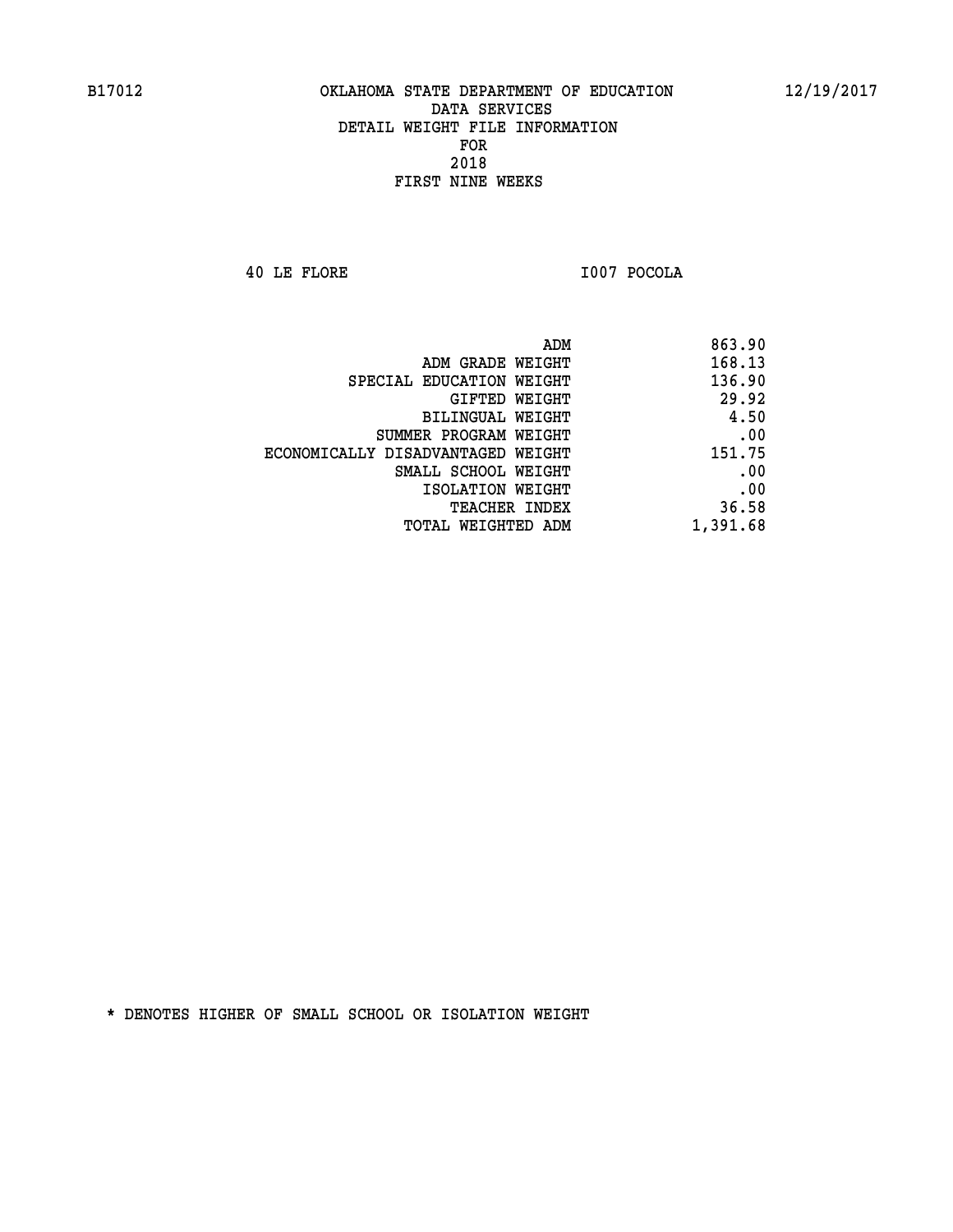**40 LE FLORE I016 LE FLORE** 

|                                   | 225.33<br>ADM |  |
|-----------------------------------|---------------|--|
| ADM GRADE WEIGHT                  | 48.27         |  |
| SPECIAL EDUCATION WEIGHT          | 22.05         |  |
| GIFTED WEIGHT                     | 9.52          |  |
| BILINGUAL WEIGHT                  | .00           |  |
| SUMMER PROGRAM WEIGHT             | .00           |  |
| ECONOMICALLY DISADVANTAGED WEIGHT | 51.75         |  |
| SMALL SCHOOL WEIGHT               | 25.87         |  |
| ISOLATION WEIGHT                  | $56.69*$      |  |
| TEACHER INDEX                     | .00           |  |
| TOTAL WEIGHTED ADM                | 413.61        |  |
|                                   |               |  |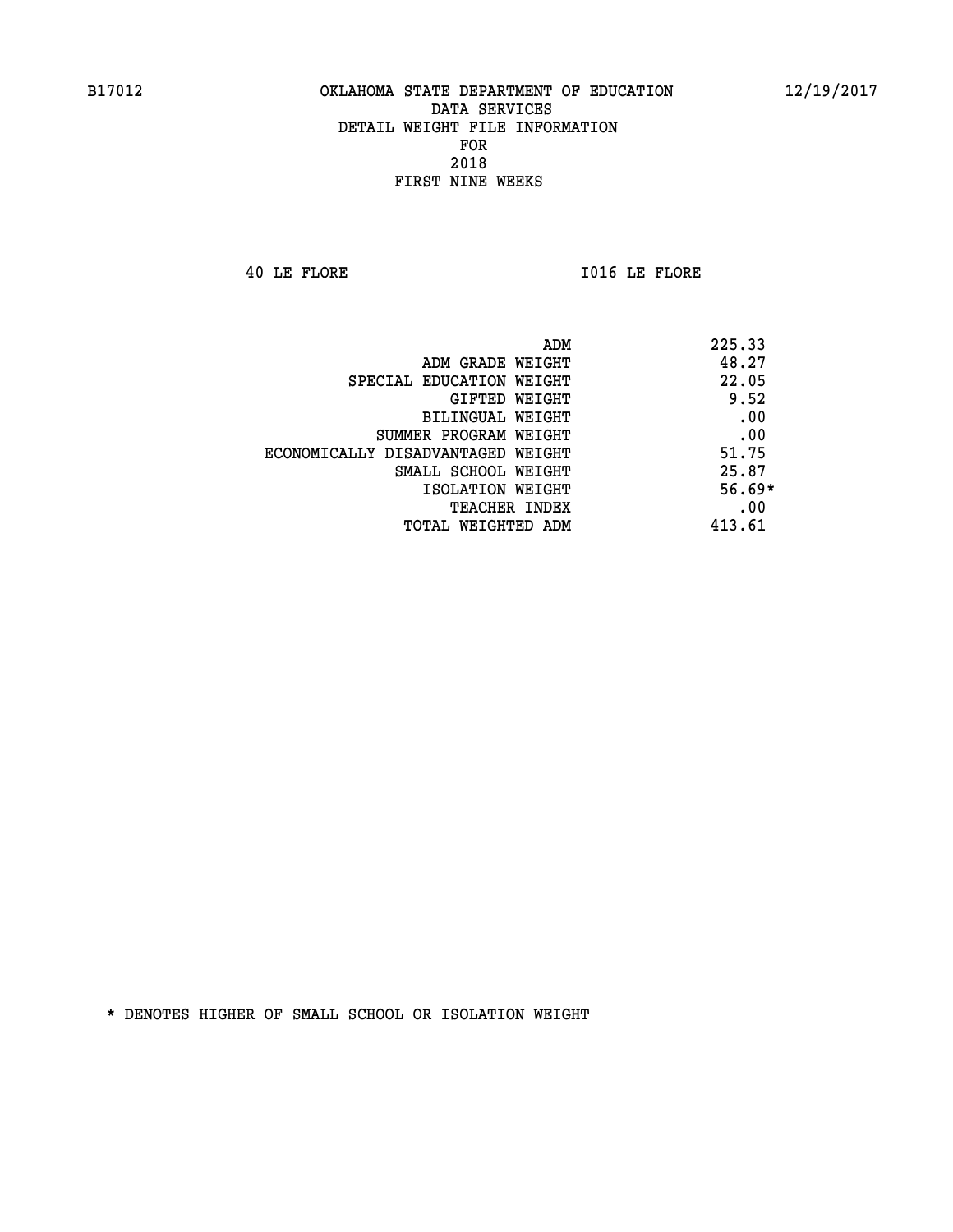**40 LE FLORE 1017 CAMERON** 

|                                   | ADM<br>262.51 |          |
|-----------------------------------|---------------|----------|
| ADM GRADE WEIGHT                  | 52.23         |          |
| SPECIAL EDUCATION WEIGHT          |               | 52.15    |
| GIFTED WEIGHT                     |               | 7.48     |
| BILINGUAL WEIGHT                  |               | 1.75     |
| SUMMER PROGRAM WEIGHT             |               | .00      |
| ECONOMICALLY DISADVANTAGED WEIGHT |               | 55.75    |
| SMALL SCHOOL WEIGHT               |               | $26.45*$ |
| ISOLATION WEIGHT                  |               | .00      |
| <b>TEACHER INDEX</b>              |               | 10.82    |
| TOTAL WEIGHTED ADM                | 469.14        |          |
|                                   |               |          |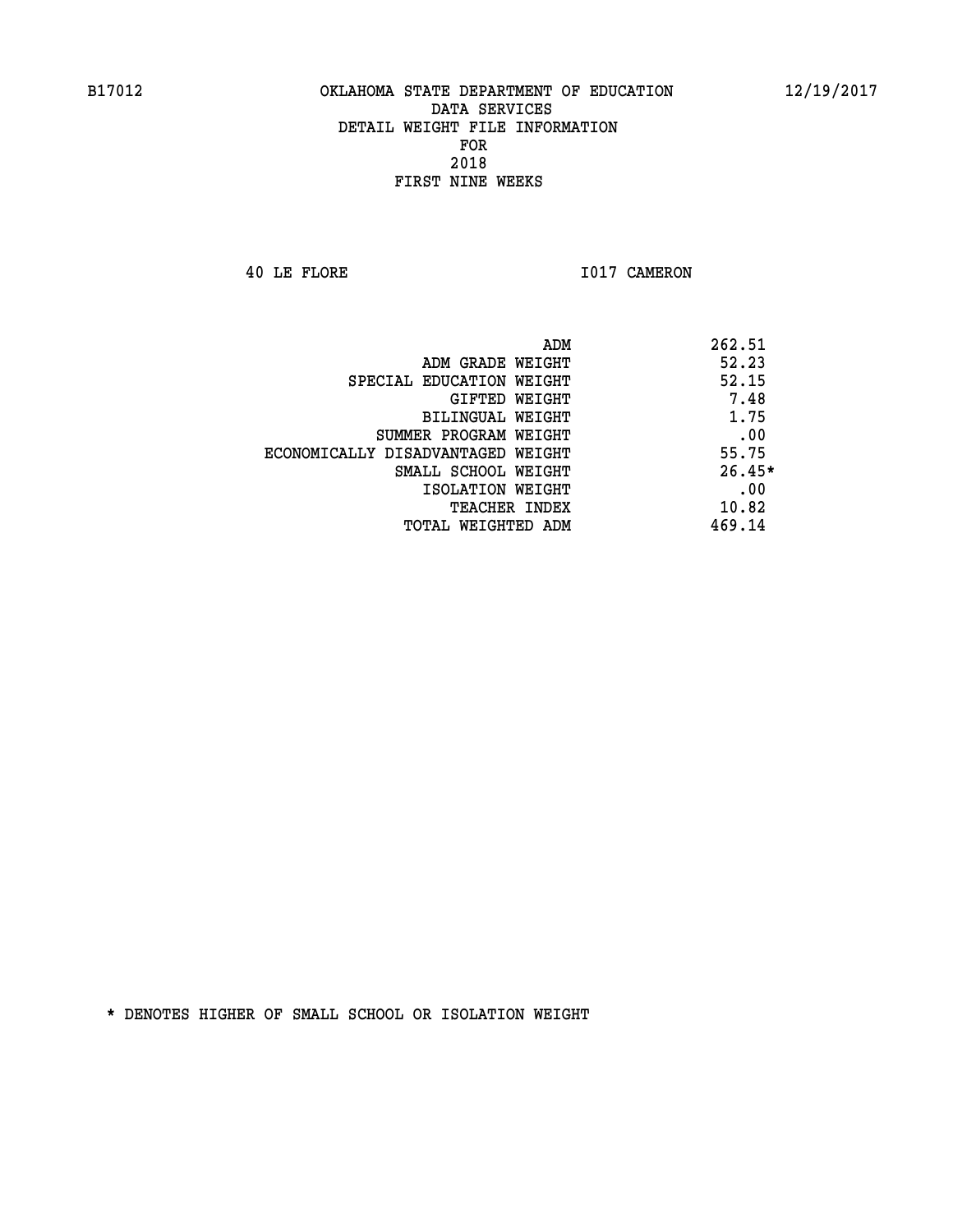**40 LE FLORE I020 PANAMA** 

| 722.98   |
|----------|
| 140.53   |
| 116.70   |
| 40.46    |
| 1.50     |
| .00      |
| 151.25   |
| .00      |
| .00      |
| 13.80    |
| 1,187.22 |
|          |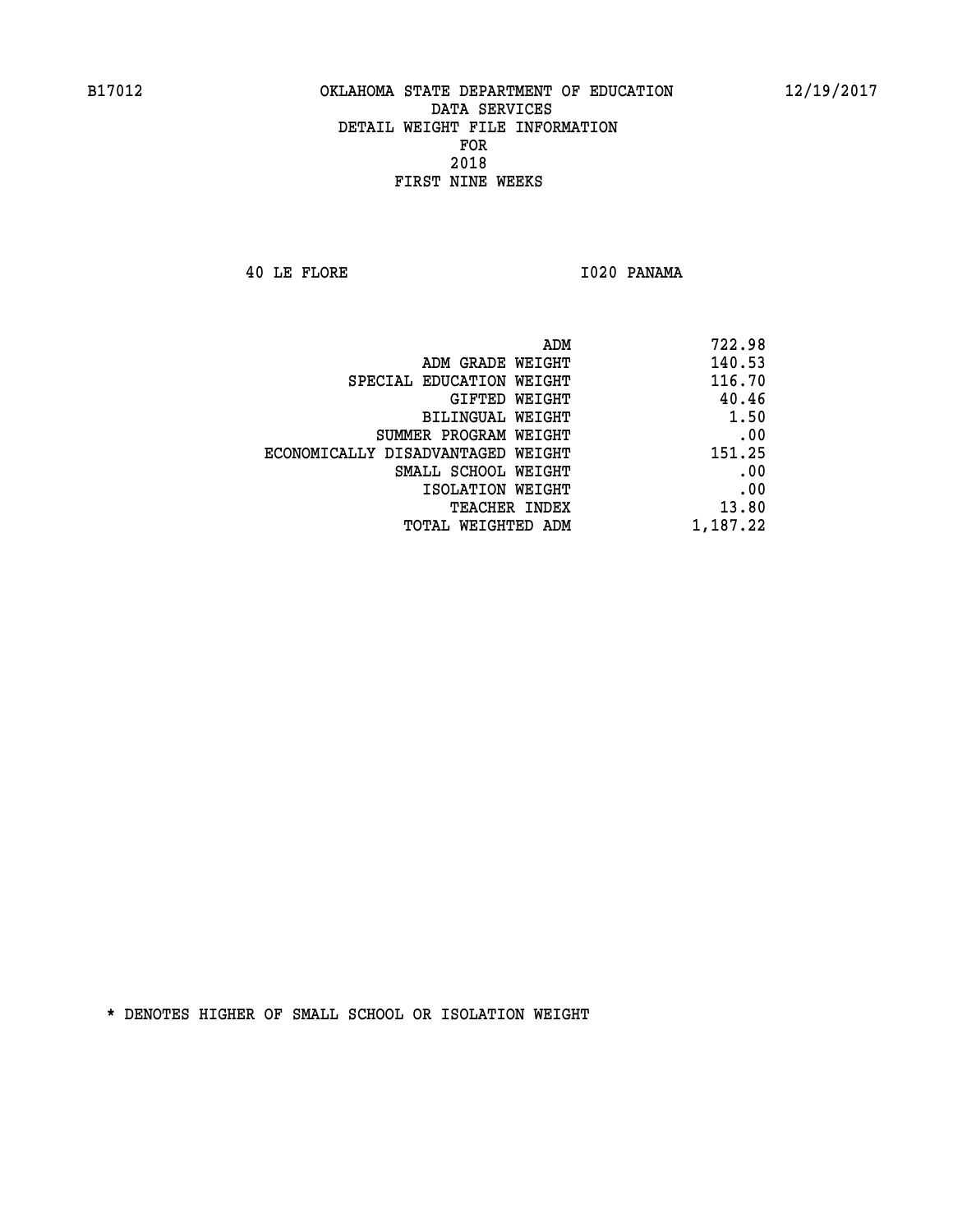**40 LE FLORE I026 BOKOSHE** 

| ADM                               | 204.73   |
|-----------------------------------|----------|
| ADM GRADE WEIGHT                  | 42.21    |
| SPECIAL EDUCATION WEIGHT          | 37.30    |
| GIFTED WEIGHT                     | 5.44     |
| BILINGUAL WEIGHT                  | .00      |
| SUMMER PROGRAM WEIGHT             | .00      |
| ECONOMICALLY DISADVANTAGED WEIGHT | 47.25    |
| SMALL SCHOOL WEIGHT               | $25.10*$ |
| ISOLATION WEIGHT                  | .00      |
| <b>TEACHER INDEX</b>              | 4.85     |
| TOTAL WEIGHTED ADM                | 366.88   |
|                                   |          |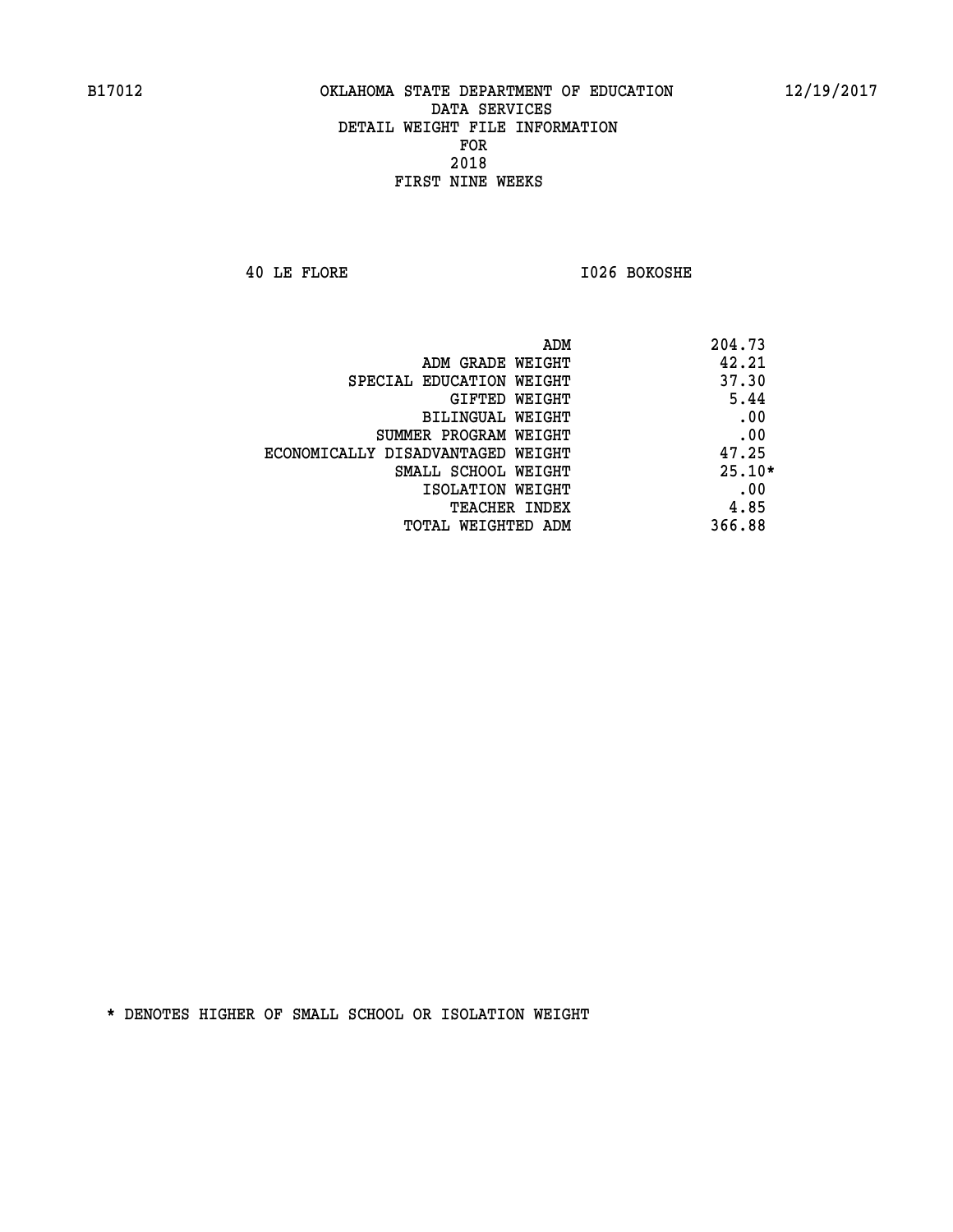**40 LE FLORE I029 POTEAU** 

| ADM                               | 2,350.75 |
|-----------------------------------|----------|
| ADM GRADE WEIGHT                  | 455.27   |
| SPECIAL EDUCATION WEIGHT          | 375.15   |
| GIFTED WEIGHT                     | 67.66    |
| BILINGUAL WEIGHT                  | 81.50    |
| SUMMER PROGRAM WEIGHT             | 4.80     |
| ECONOMICALLY DISADVANTAGED WEIGHT | 395.25   |
| SMALL SCHOOL WEIGHT               | .00      |
| ISOLATION WEIGHT                  | .00      |
| TEACHER INDEX                     | 119.41   |
| TOTAL WEIGHTED ADM                | 3,849.79 |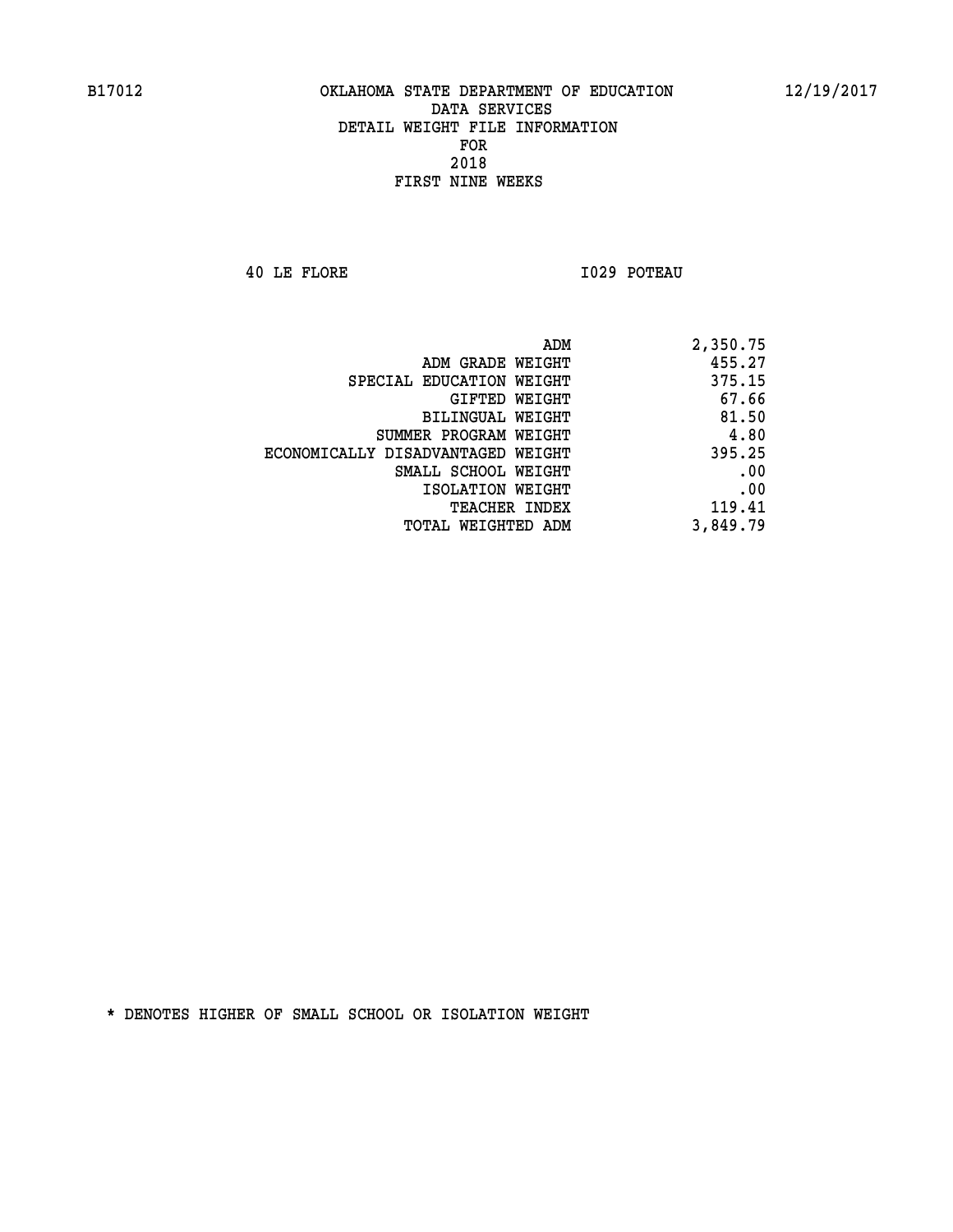**40 LE FLORE I049 WISTER** 

| ADM<br>492.47                              |  |  |
|--------------------------------------------|--|--|
| 97.11<br>ADM GRADE WEIGHT                  |  |  |
| 59.90<br>SPECIAL EDUCATION WEIGHT          |  |  |
| 15.30<br><b>GIFTED WEIGHT</b>              |  |  |
| 2.75<br>BILINGUAL WEIGHT                   |  |  |
| .00<br>SUMMER PROGRAM WEIGHT               |  |  |
| 88.50<br>ECONOMICALLY DISADVANTAGED WEIGHT |  |  |
| $6.80*$<br>SMALL SCHOOL WEIGHT             |  |  |
| .00<br>ISOLATION WEIGHT                    |  |  |
| 31.73<br><b>TEACHER INDEX</b>              |  |  |
| 794.56<br>TOTAL WEIGHTED ADM               |  |  |
|                                            |  |  |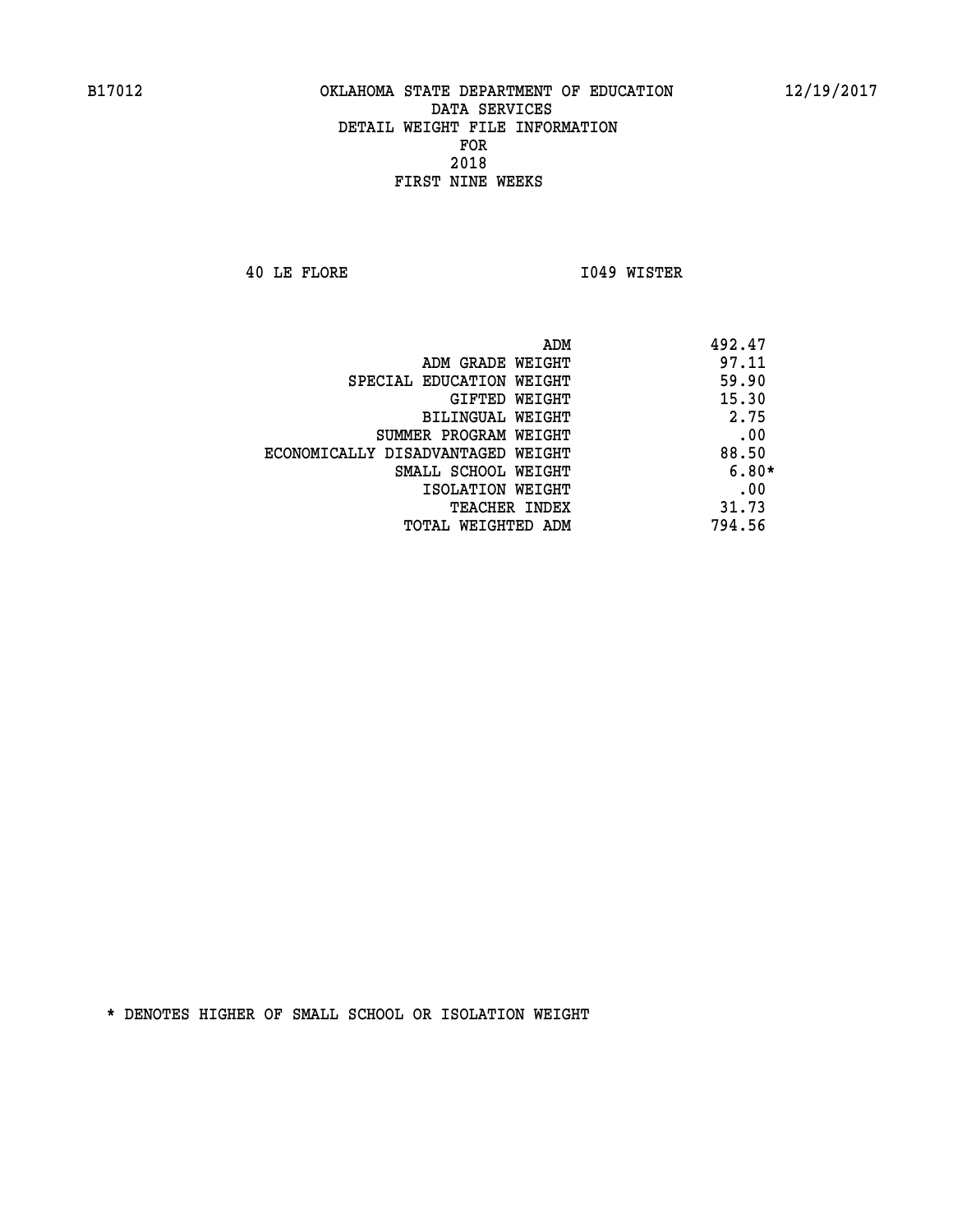**40 LE FLORE I052 TALIHINA** 

| 562.39                                                                                                                                                                                                                                          |
|-------------------------------------------------------------------------------------------------------------------------------------------------------------------------------------------------------------------------------------------------|
| 109.35                                                                                                                                                                                                                                          |
| 86.80                                                                                                                                                                                                                                           |
| 23.46                                                                                                                                                                                                                                           |
| 3.25                                                                                                                                                                                                                                            |
| .00                                                                                                                                                                                                                                             |
| 101.25                                                                                                                                                                                                                                          |
| .00                                                                                                                                                                                                                                             |
| .00                                                                                                                                                                                                                                             |
| 12.14                                                                                                                                                                                                                                           |
| 898.64                                                                                                                                                                                                                                          |
| ADM GRADE WEIGHT<br>SPECIAL EDUCATION WEIGHT<br>GIFTED WEIGHT<br><b>BILINGUAL WEIGHT</b><br>SUMMER PROGRAM WEIGHT<br>ECONOMICALLY DISADVANTAGED WEIGHT<br>SMALL SCHOOL WEIGHT<br>ISOLATION WEIGHT<br><b>TEACHER INDEX</b><br>TOTAL WEIGHTED ADM |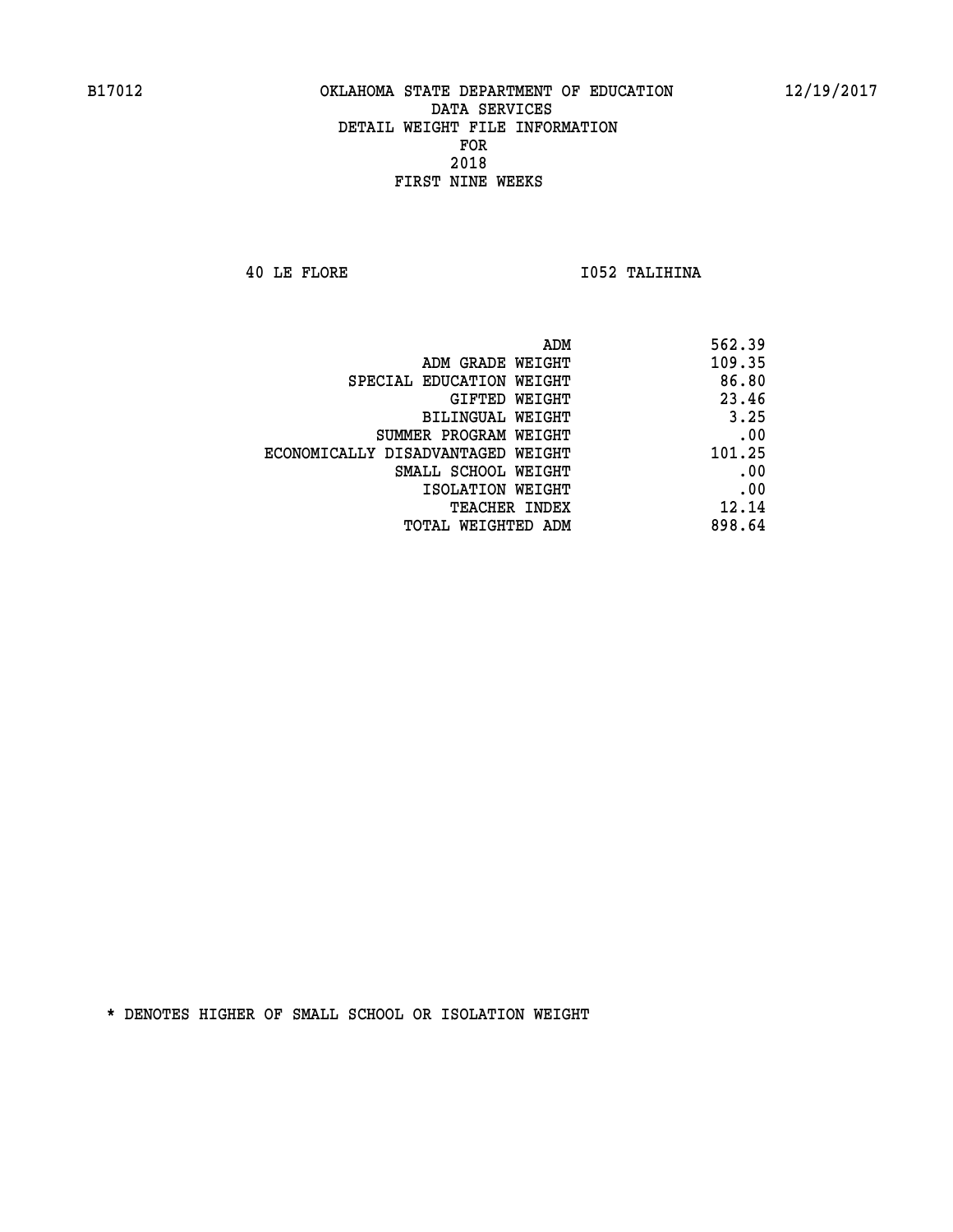**40 LE FLORE I062 WHITESBORO** 

| ADM                               | 227.73    |
|-----------------------------------|-----------|
| ADM GRADE WEIGHT                  | 42.38     |
| SPECIAL EDUCATION WEIGHT          | 39.65     |
| GIFTED WEIGHT                     | 6.12      |
| <b>BILINGUAL WEIGHT</b>           | .00       |
| SUMMER PROGRAM WEIGHT             | .00       |
| ECONOMICALLY DISADVANTAGED WEIGHT | 47.00     |
| SMALL SCHOOL WEIGHT               | 25.94     |
| ISOLATION WEIGHT                  | $145.18*$ |
| <b>TEACHER INDEX</b>              | 25.65     |
| TOTAL WEIGHTED ADM                | 533.71    |
|                                   |           |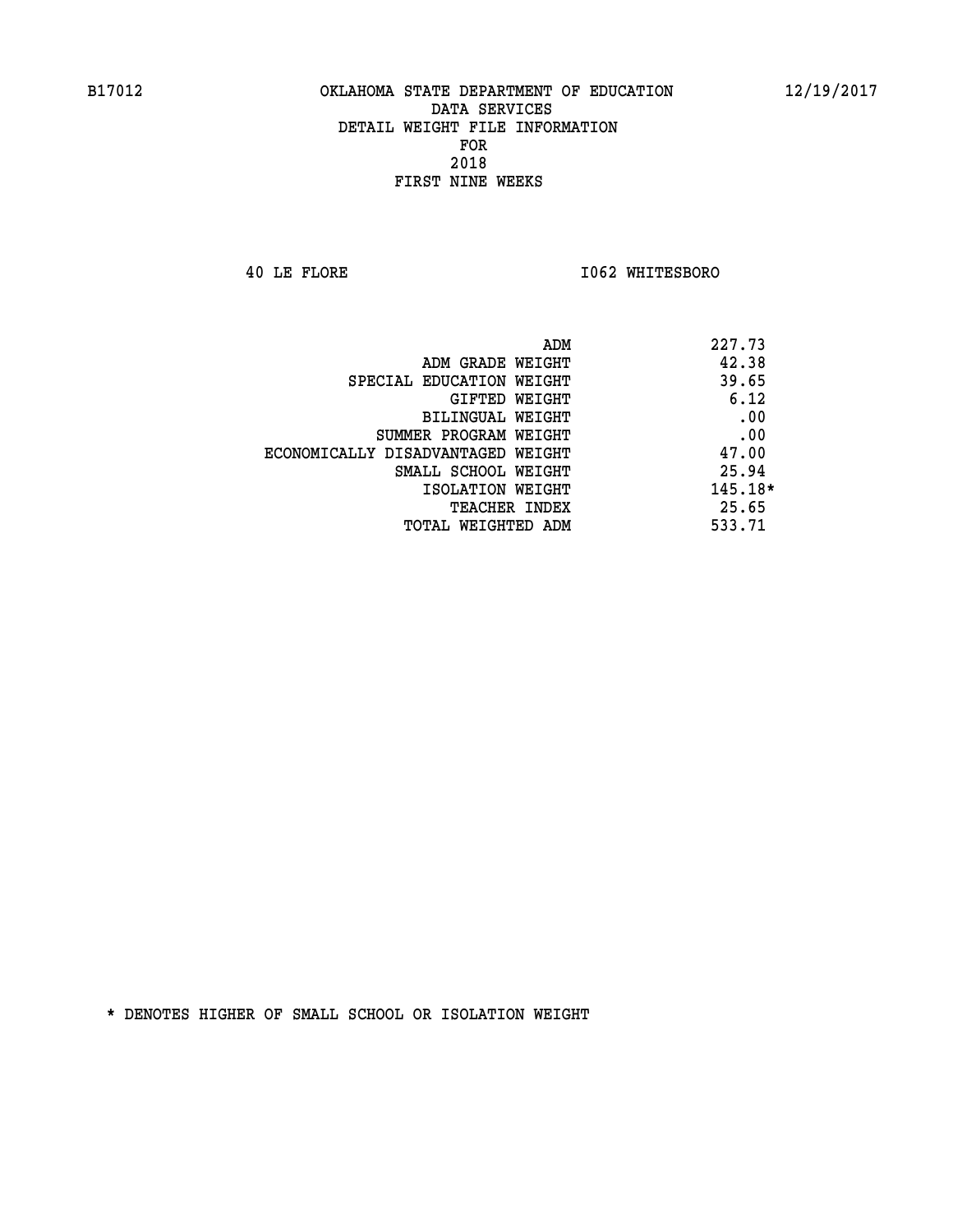**40 LE FLORE I067 HOWE** 

|                                   | ADM<br>622.12 |
|-----------------------------------|---------------|
| ADM GRADE WEIGHT                  | 121.42        |
| SPECIAL EDUCATION WEIGHT          | 82.35         |
| <b>GIFTED WEIGHT</b>              | 29.24         |
| <b>BILINGUAL WEIGHT</b>           | 8.25          |
| SUMMER PROGRAM WEIGHT             | .00           |
| ECONOMICALLY DISADVANTAGED WEIGHT | 126.00        |
| SMALL SCHOOL WEIGHT               | .00           |
| ISOLATION WEIGHT                  | .00           |
| TEACHER INDEX                     | .00           |
| TOTAL WEIGHTED ADM                | 989.38        |
|                                   |               |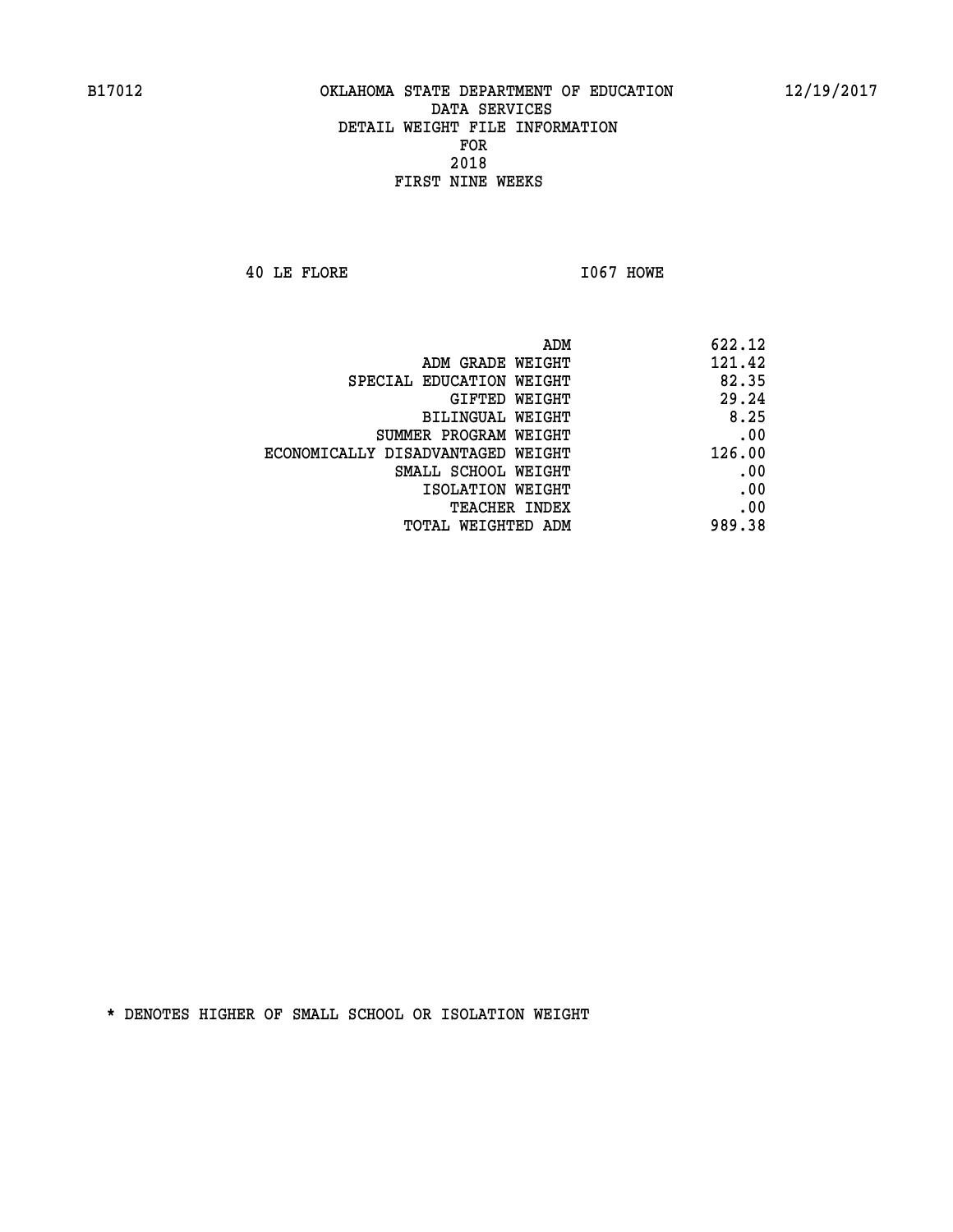**40 LE FLORE I091 ARKOMA** 

| ADM<br>390.51                              |  |
|--------------------------------------------|--|
| 74.45<br>ADM GRADE WEIGHT                  |  |
| 66.45<br>SPECIAL EDUCATION WEIGHT          |  |
| 4.76<br><b>GIFTED WEIGHT</b>               |  |
| .00<br>BILINGUAL WEIGHT                    |  |
| .00<br>SUMMER PROGRAM WEIGHT               |  |
| 90.75<br>ECONOMICALLY DISADVANTAGED WEIGHT |  |
| $20.45*$<br>SMALL SCHOOL WEIGHT            |  |
| .00<br>ISOLATION WEIGHT                    |  |
| .00<br><b>TEACHER INDEX</b>                |  |
| 647.37<br>TOTAL WEIGHTED ADM               |  |
|                                            |  |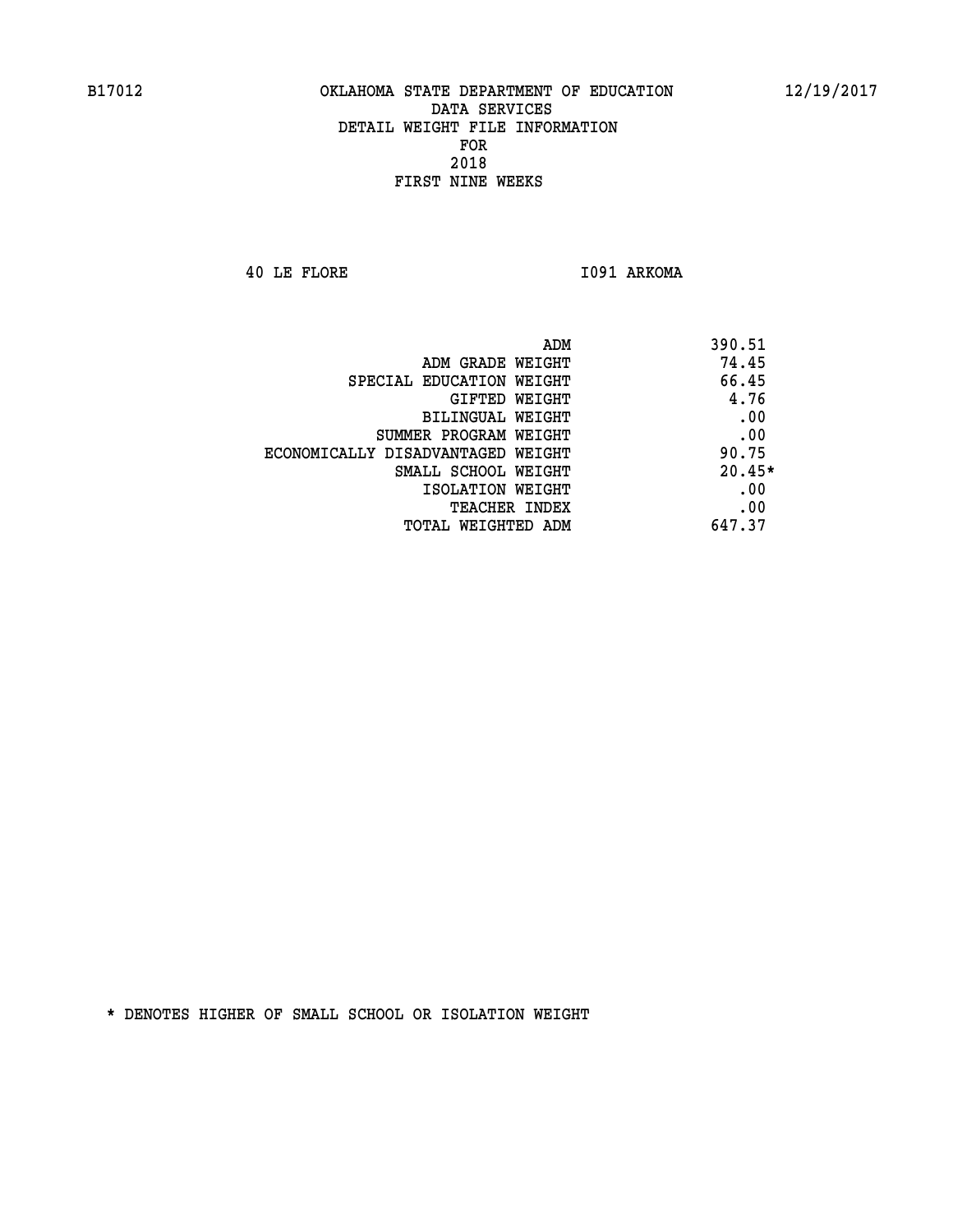**41 LINCOLN C005 WHITE ROCK** 

|                                   | 98.29<br>ADM |  |
|-----------------------------------|--------------|--|
| ADM GRADE WEIGHT                  | 19.51        |  |
| SPECIAL EDUCATION WEIGHT          | 40.40        |  |
| GIFTED WEIGHT                     | 6.80         |  |
| BILINGUAL WEIGHT                  | .00          |  |
| SUMMER PROGRAM WEIGHT             | .00          |  |
| ECONOMICALLY DISADVANTAGED WEIGHT | 21.50        |  |
| SMALL SCHOOL WEIGHT               | $16.01*$     |  |
| ISOLATION WEIGHT                  | .00          |  |
| TEACHER INDEX                     | 2.74         |  |
| TOTAL WEIGHTED ADM                | 205.25       |  |
|                                   |              |  |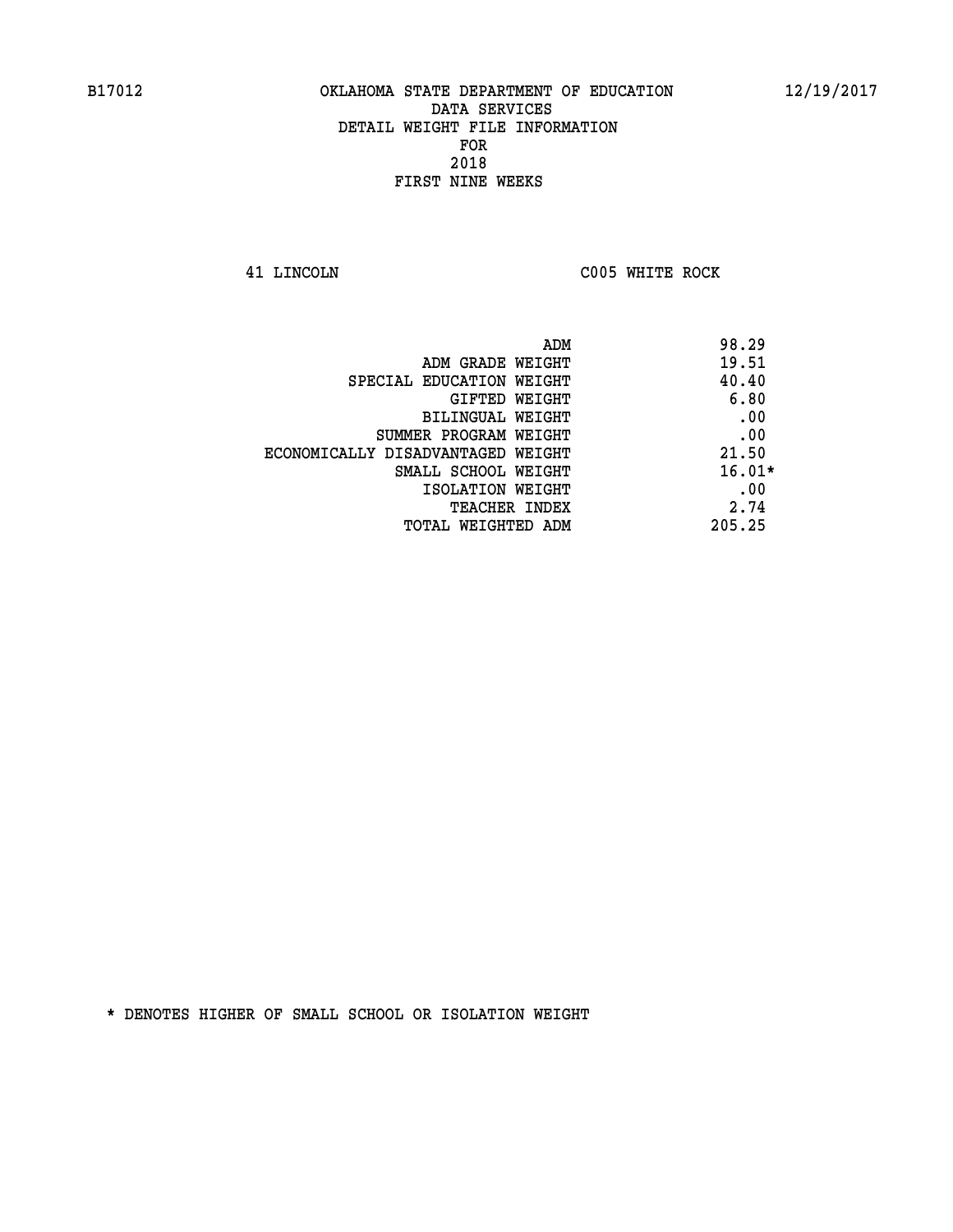**41 LINCOLN I001 CHANDLER** 

| ADM                               | 1,180.38 |
|-----------------------------------|----------|
| ADM GRADE WEIGHT                  | 216.61   |
| SPECIAL EDUCATION WEIGHT          | 135.00   |
| GIFTED WEIGHT                     | 47.26    |
| <b>BILINGUAL WEIGHT</b>           | .00      |
| SUMMER PROGRAM WEIGHT             | .00      |
| ECONOMICALLY DISADVANTAGED WEIGHT | 163.75   |
| SMALL SCHOOL WEIGHT               | .00      |
| ISOLATION WEIGHT                  | .00      |
| TEACHER INDEX                     | 90.37    |
| TOTAL WEIGHTED ADM                | 1,833.37 |
|                                   |          |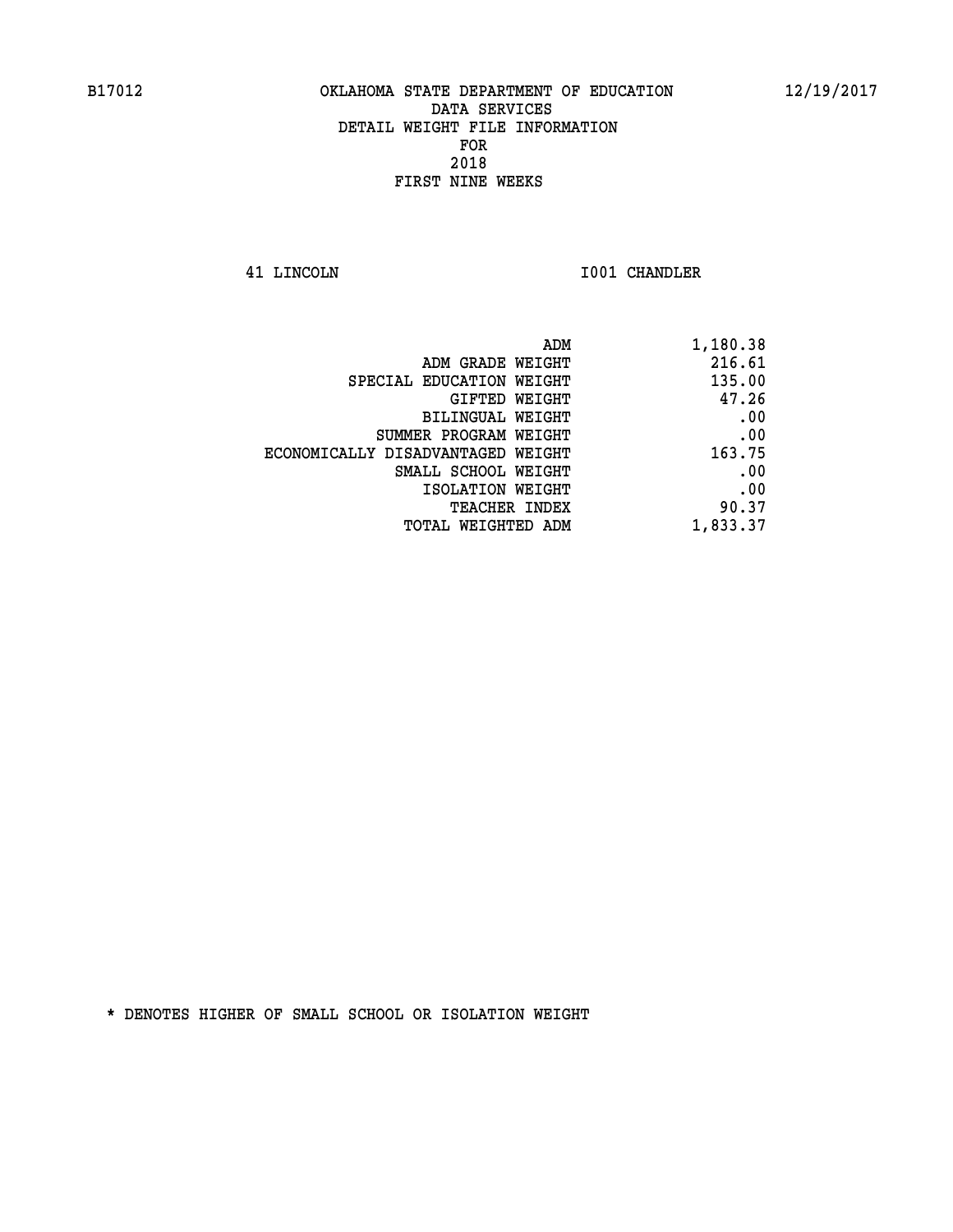**41 LINCOLN 1003 DAVENPORT** 

| ADM                               | 375.96   |
|-----------------------------------|----------|
| ADM GRADE WEIGHT                  | 76.47    |
| SPECIAL EDUCATION WEIGHT          | 72.55    |
| GIFTED WEIGHT                     | 5.44     |
| BILINGUAL WEIGHT                  | .25      |
| SUMMER PROGRAM WEIGHT             | .00      |
| ECONOMICALLY DISADVANTAGED WEIGHT | 60.50    |
| SMALL SCHOOL WEIGHT               | $21.75*$ |
| ISOLATION WEIGHT                  | .00      |
| TEACHER INDEX                     | 1.59     |
| TOTAL WEIGHTED ADM                | 614.51   |
|                                   |          |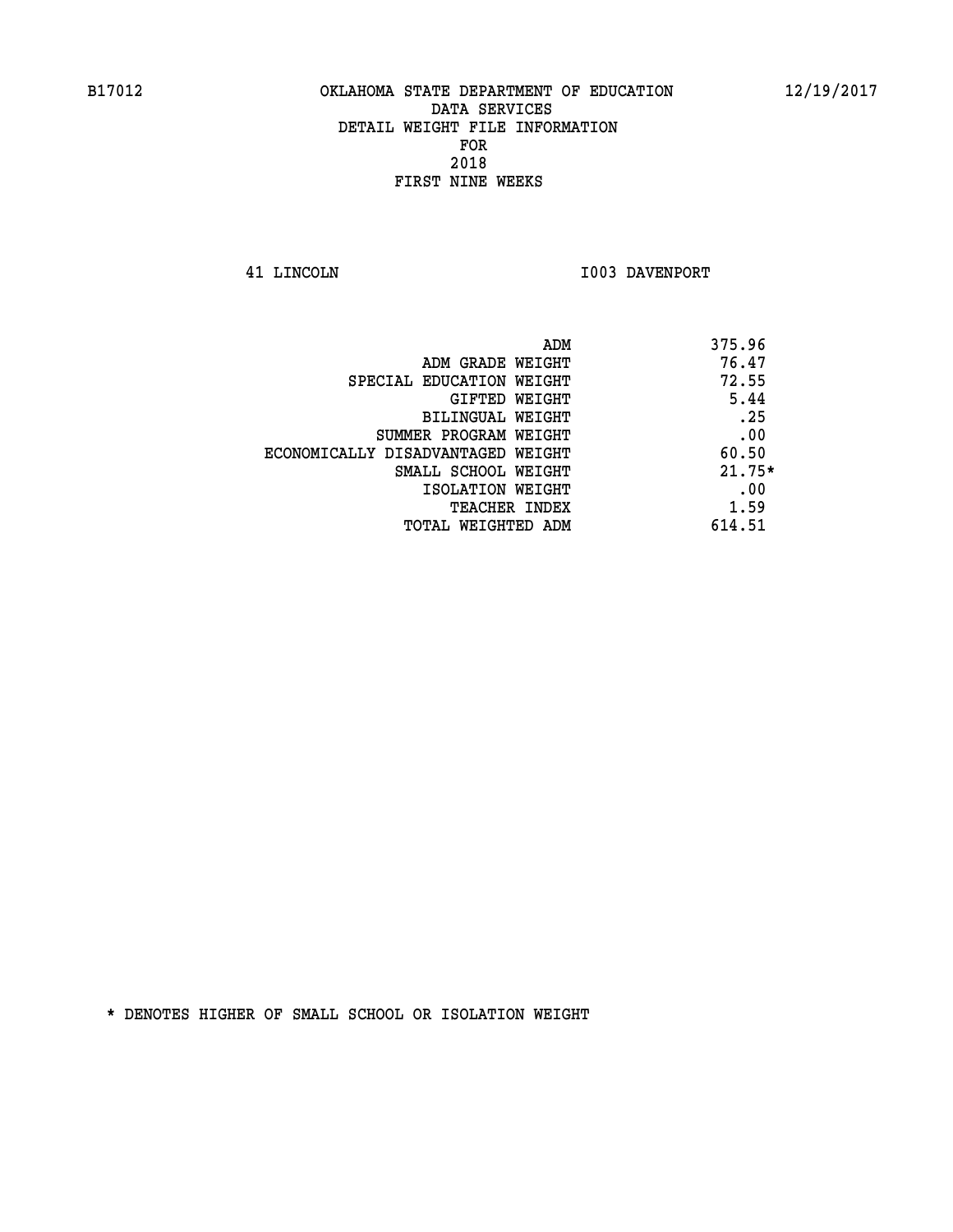**41 LINCOLN I004 WELLSTON** 

| 595.40 |
|--------|
| 107.92 |
| 86.80  |
| 19.38  |
| .50    |
| 1.20   |
| 89.25  |
| .00    |
| .00    |
| 9.83   |
| 910.28 |
|        |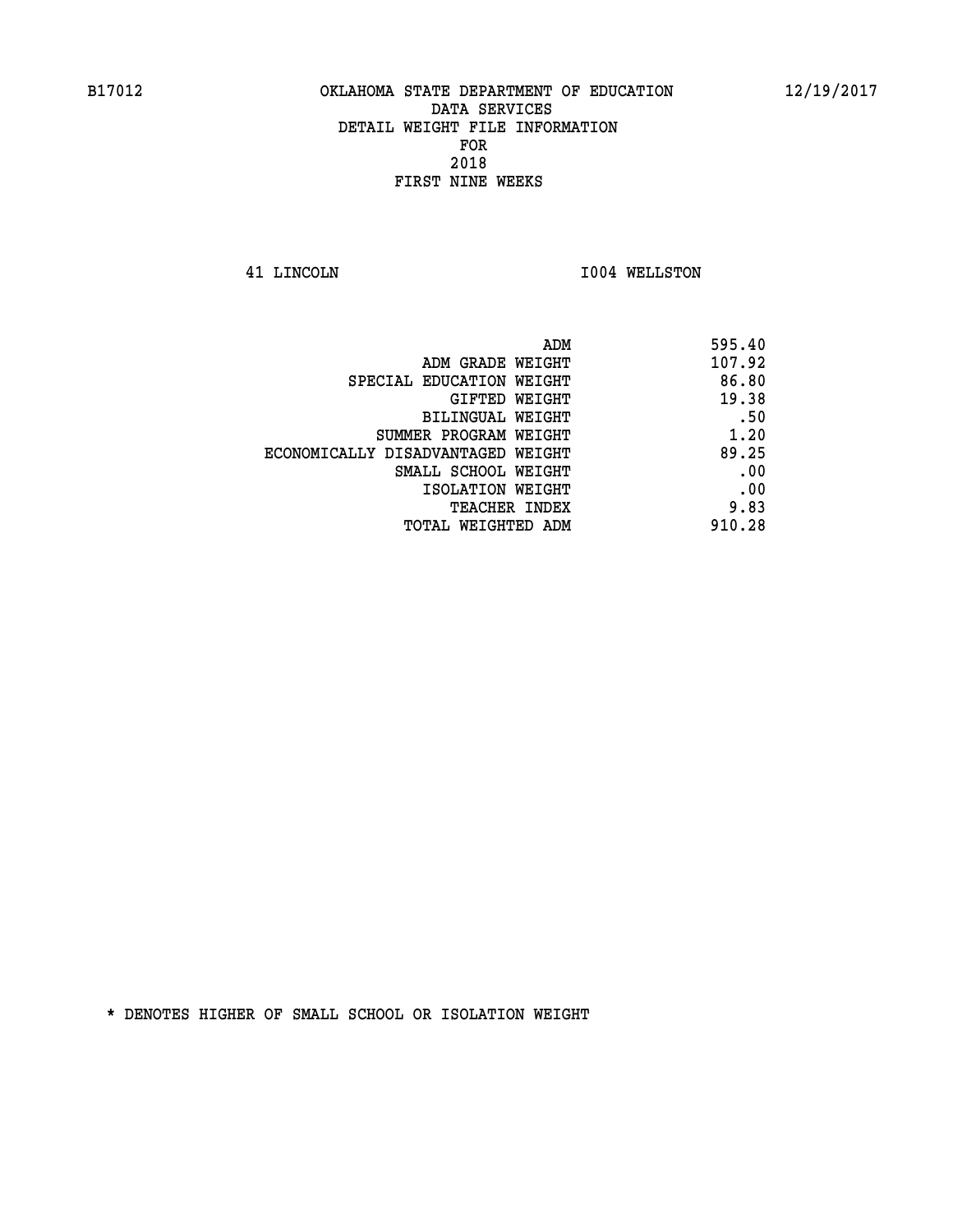**41 LINCOLN I054 STROUD** 

| 796.10   |
|----------|
| 159.03   |
| 131.60   |
| 22.44    |
| .00      |
| .00      |
| 120.00   |
| .00      |
| .00      |
| 47.74    |
| 1,276.91 |
|          |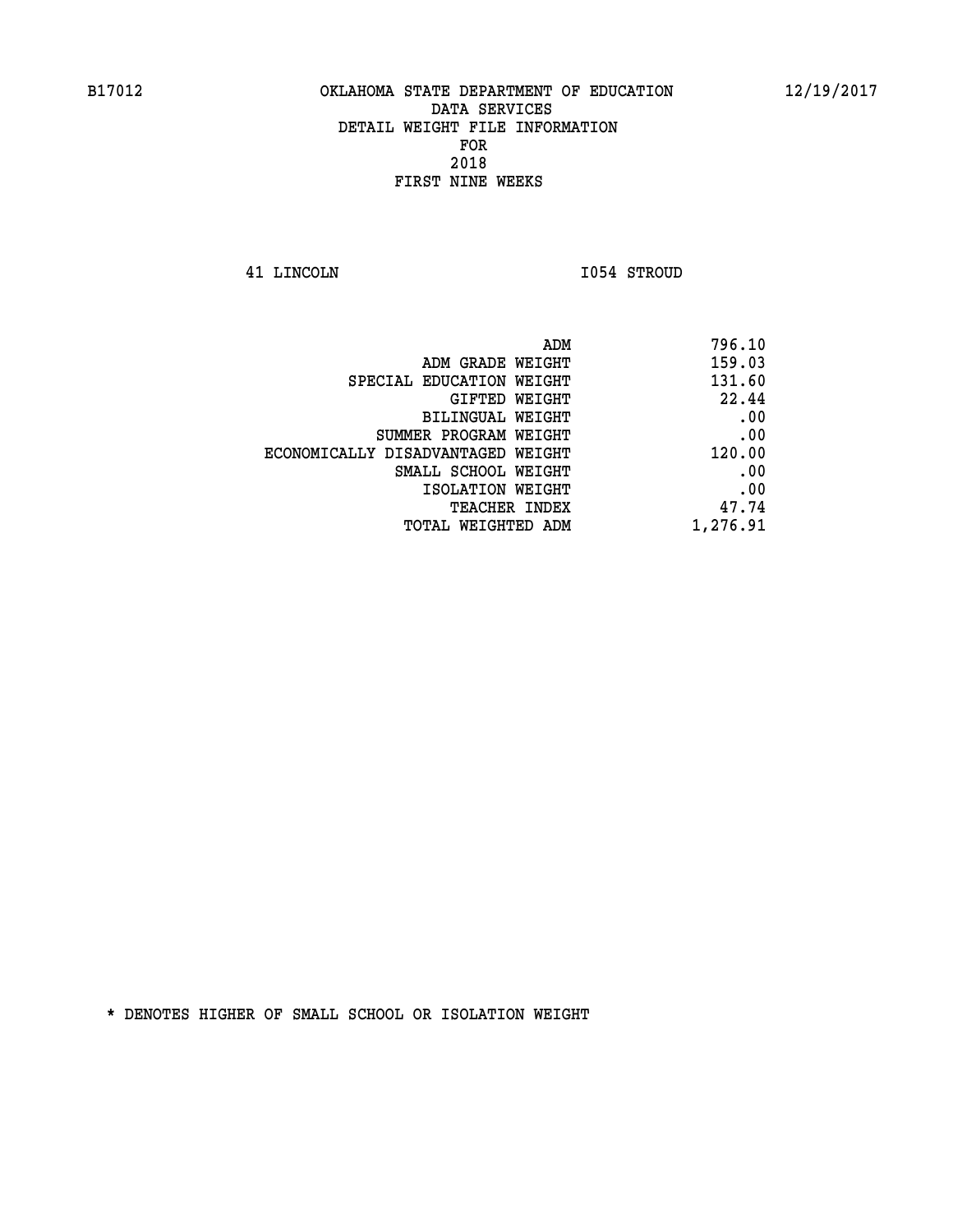**41 LINCOLN I095 MEEKER** 

| 852.75                                                                                                                                                                                                                                   |
|------------------------------------------------------------------------------------------------------------------------------------------------------------------------------------------------------------------------------------------|
| 171.36                                                                                                                                                                                                                                   |
| 183.70                                                                                                                                                                                                                                   |
| 18.02                                                                                                                                                                                                                                    |
| 2.00                                                                                                                                                                                                                                     |
| .00                                                                                                                                                                                                                                      |
| 123.50                                                                                                                                                                                                                                   |
| .00                                                                                                                                                                                                                                      |
| .00                                                                                                                                                                                                                                      |
| 25.48                                                                                                                                                                                                                                    |
| 1,376.81                                                                                                                                                                                                                                 |
| ADM<br>ADM GRADE WEIGHT<br>SPECIAL EDUCATION WEIGHT<br>GIFTED WEIGHT<br>BILINGUAL WEIGHT<br>SUMMER PROGRAM WEIGHT<br>ECONOMICALLY DISADVANTAGED WEIGHT<br>SMALL SCHOOL WEIGHT<br>ISOLATION WEIGHT<br>TEACHER INDEX<br>TOTAL WEIGHTED ADM |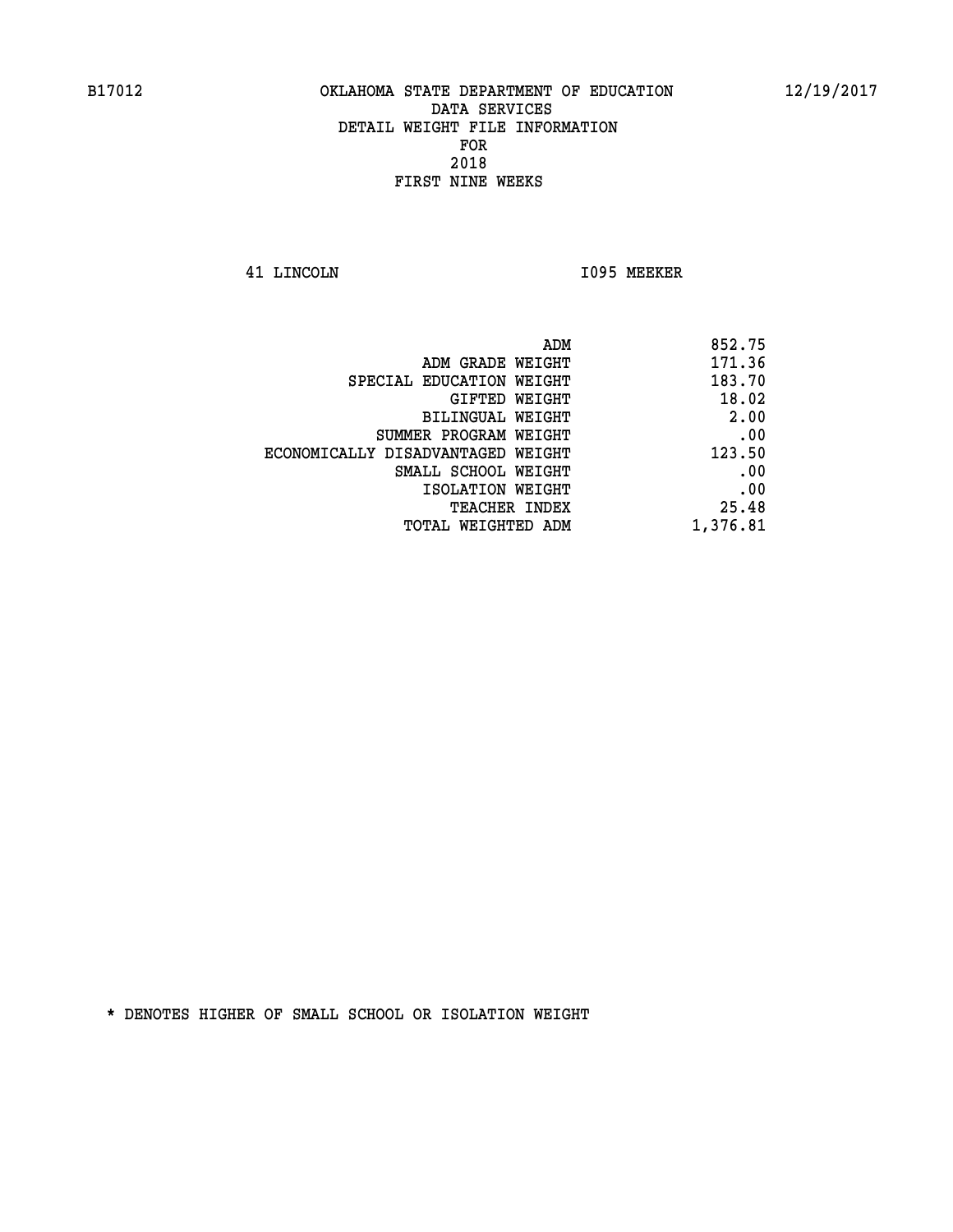**41 LINCOLN I103 PRAGUE** 

| 1,039.00 |
|----------|
| 206.56   |
| 146.35   |
| 45.22    |
| 2.25     |
| .00      |
| 146.25   |
| .00      |
| .00      |
| 21.71    |
| 1,607.34 |
|          |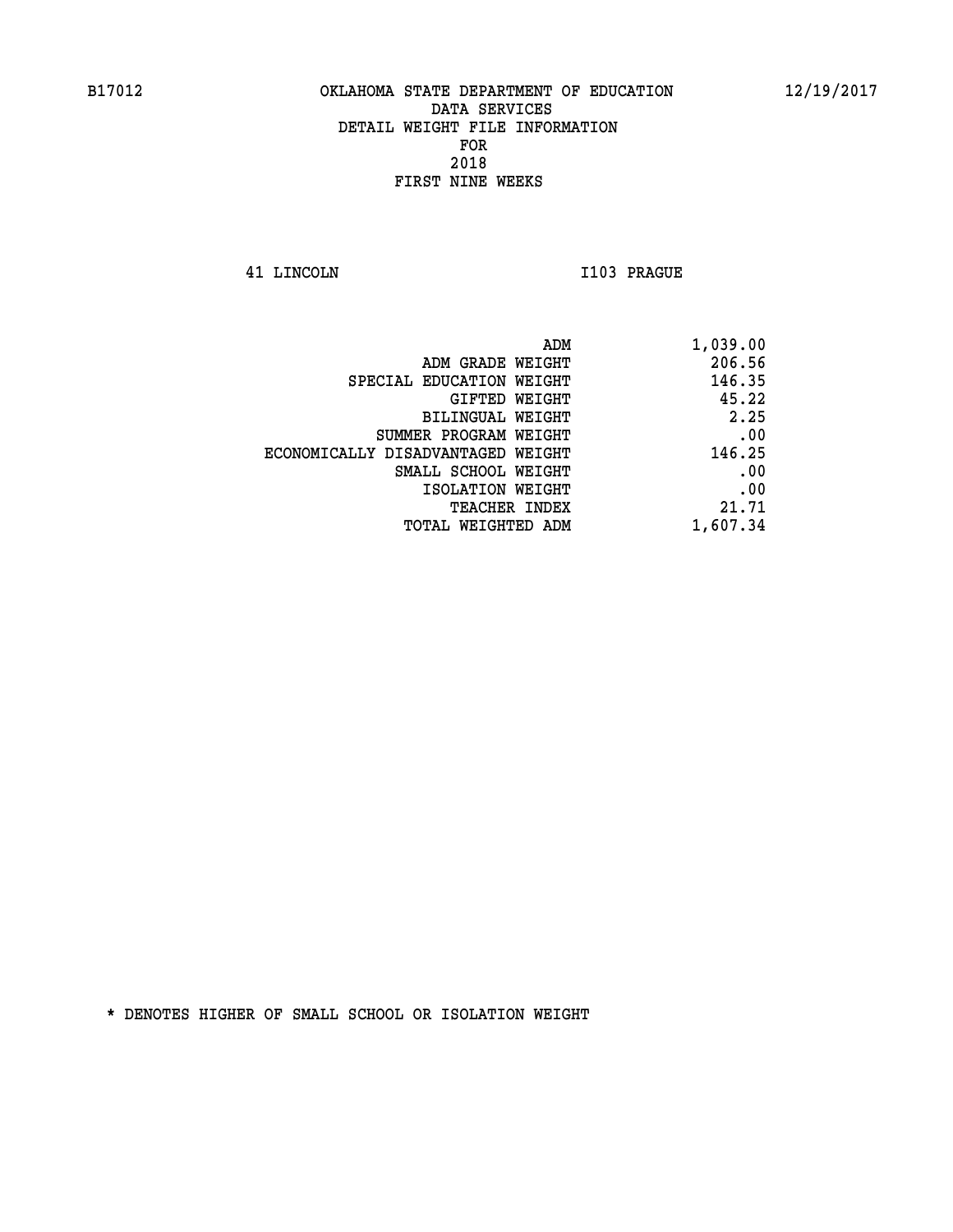**41 LINCOLN I105 CARNEY** 

| ADM                               | 245.98   |
|-----------------------------------|----------|
| ADM GRADE WEIGHT                  | 51.03    |
| SPECIAL EDUCATION WEIGHT          | 44.00    |
| GIFTED WEIGHT                     | 6.80     |
| <b>BILINGUAL WEIGHT</b>           | .00      |
| SUMMER PROGRAM WEIGHT             | .00      |
| ECONOMICALLY DISADVANTAGED WEIGHT | 45.25    |
| SMALL SCHOOL WEIGHT               | $26.32*$ |
| ISOLATION WEIGHT                  | .00      |
| <b>TEACHER INDEX</b>              | .00      |
| TOTAL WEIGHTED ADM                | 419.38   |
|                                   |          |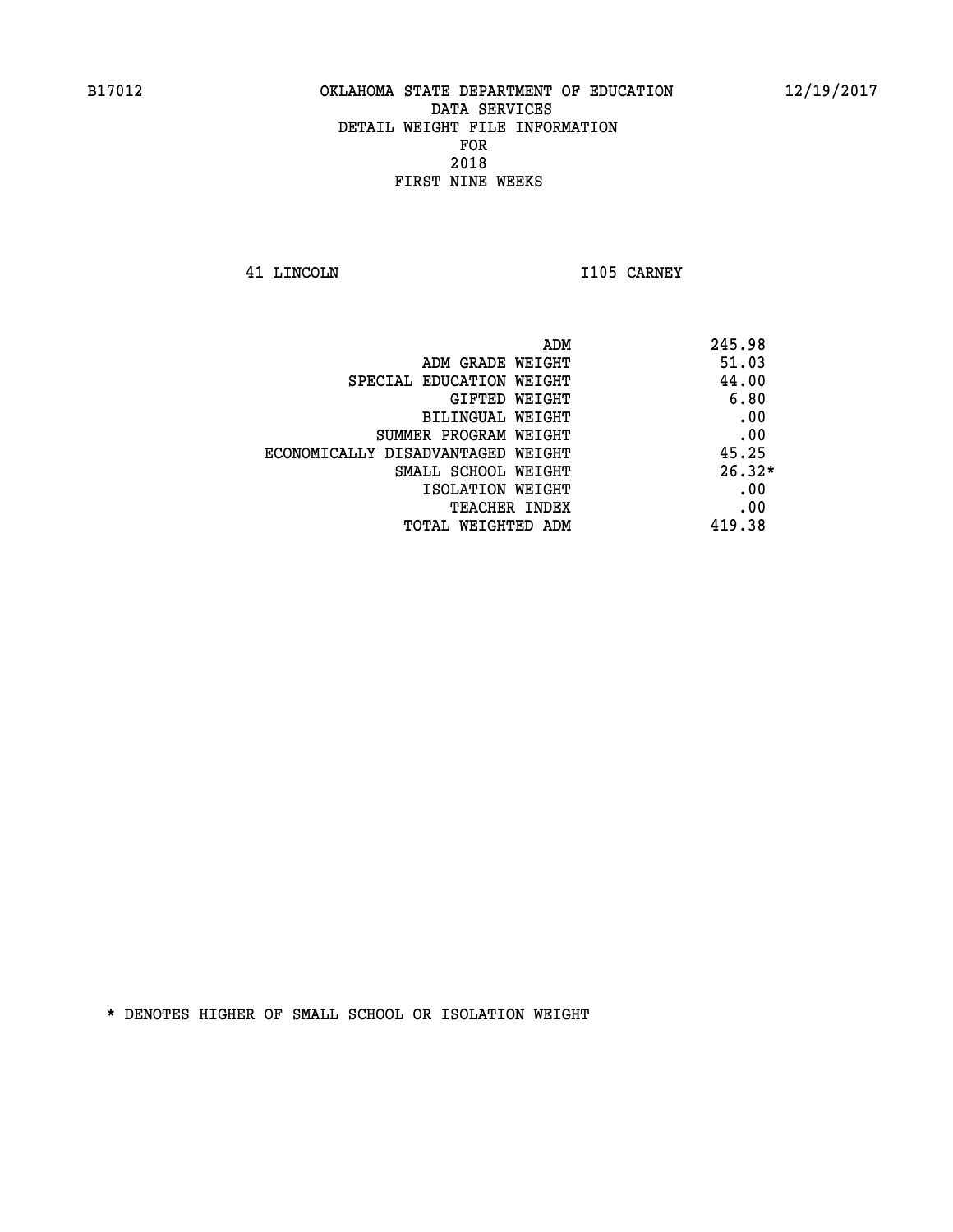**41 LINCOLN I134 AGRA** 

|                                   | 328.36<br>ADM |
|-----------------------------------|---------------|
| ADM GRADE WEIGHT                  | 64.21         |
| SPECIAL EDUCATION WEIGHT          | 47.55         |
| GIFTED WEIGHT                     | 8.84          |
| BILINGUAL WEIGHT                  | .00           |
| SUMMER PROGRAM WEIGHT             | .00           |
| ECONOMICALLY DISADVANTAGED WEIGHT | 69.75         |
| SMALL SCHOOL WEIGHT               | $24.91*$      |
| ISOLATION WEIGHT                  | .00           |
| <b>TEACHER INDEX</b>              | .00           |
| TOTAL WEIGHTED ADM                | 543.62        |
|                                   |               |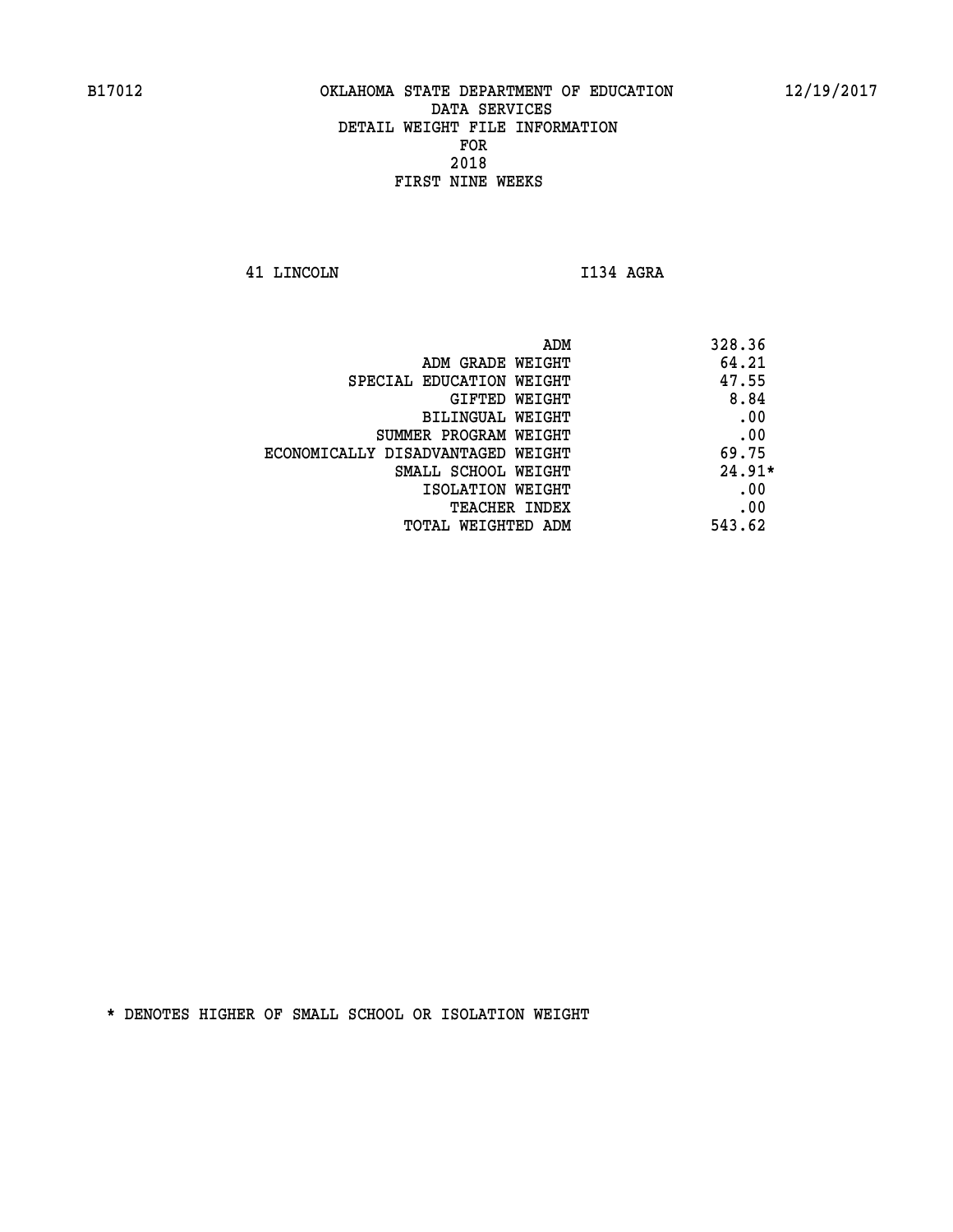**42 LOGAN I001 GUTHRIE** 

| ADM                               | 3,406.31 |
|-----------------------------------|----------|
| ADM GRADE WEIGHT                  | 564.27   |
| SPECIAL EDUCATION WEIGHT          | 595.50   |
| GIFTED WEIGHT                     | 40.12    |
| BILINGUAL WEIGHT                  | 55.50    |
| SUMMER PROGRAM WEIGHT             | 8.40     |
| ECONOMICALLY DISADVANTAGED WEIGHT | 571.75   |
| SMALL SCHOOL WEIGHT               | .00      |
| ISOLATION WEIGHT                  | .00      |
| <b>TEACHER INDEX</b>              | .00      |
| TOTAL WEIGHTED ADM                | 5,241.85 |
|                                   |          |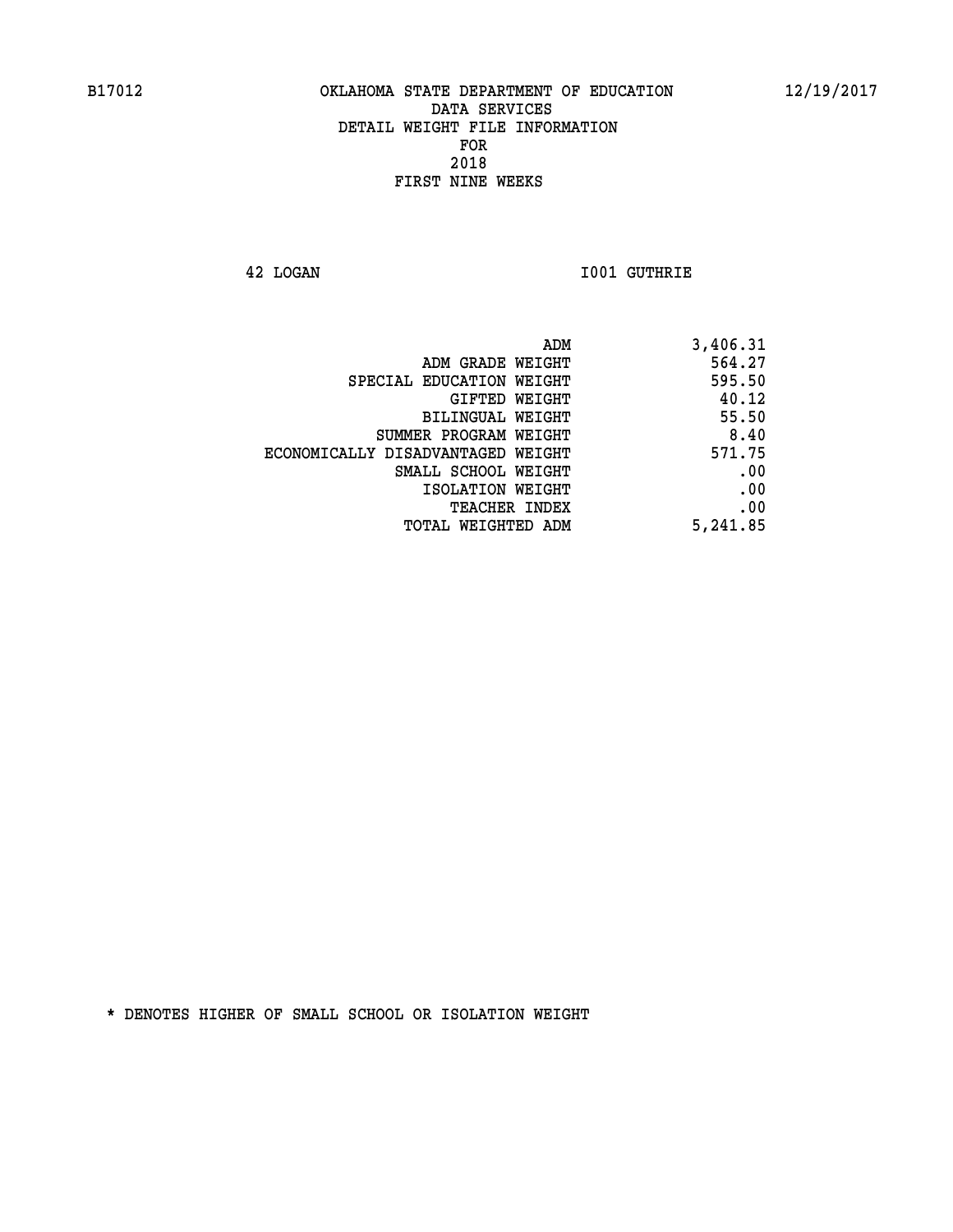**42 LOGAN I002 CRESCENT** 

| 571.56 |
|--------|
| 105.86 |
| 100.35 |
| 15.64  |
| 2.00   |
| .00    |
| 90.00  |
| .00    |
| .00    |
| 48.96  |
| 934.37 |
|        |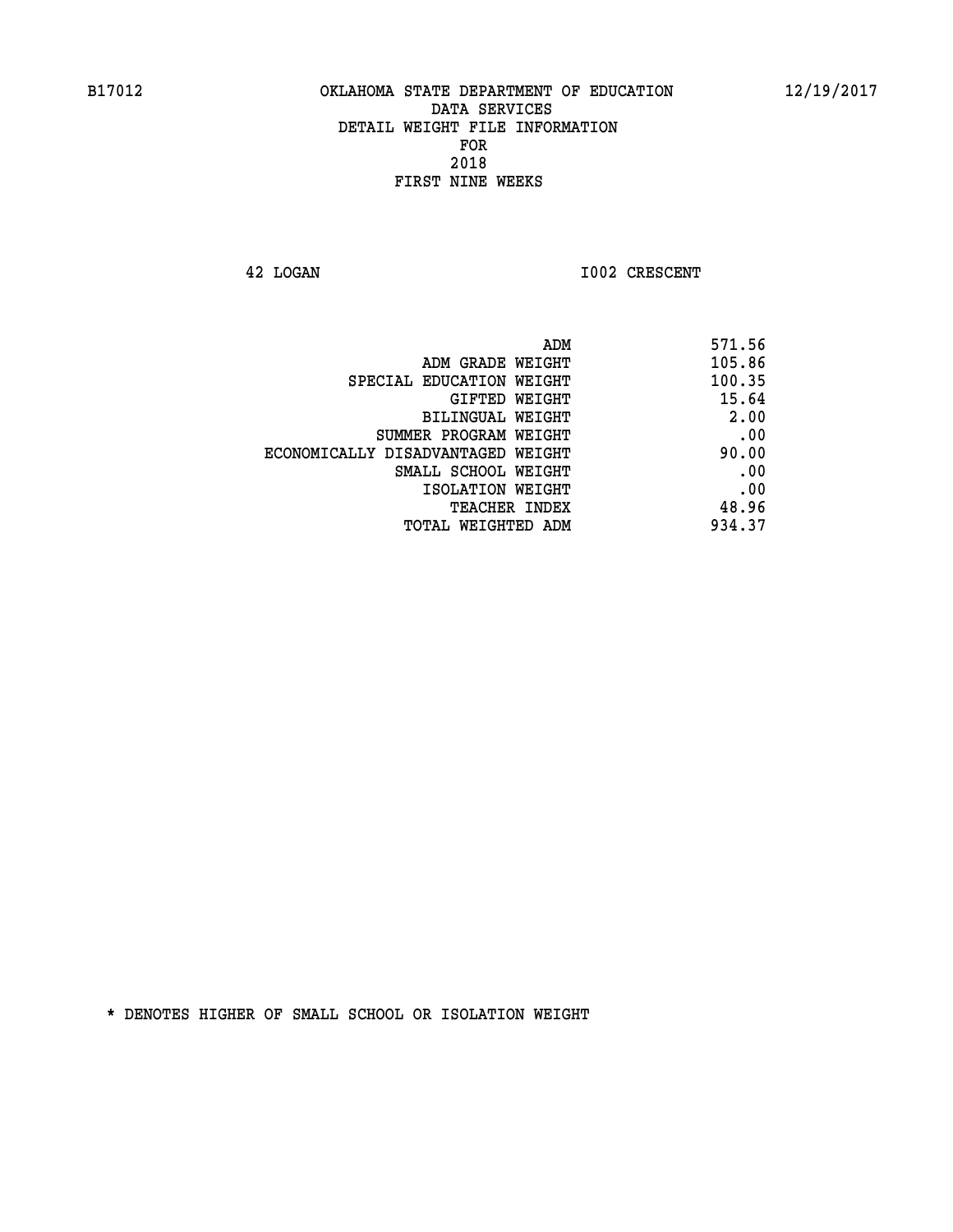**42 LOGAN I003 MULHALL-ORLANDO** 

| ADM                               | 240.58 |
|-----------------------------------|--------|
| ADM GRADE WEIGHT                  | 45.30  |
| SPECIAL EDUCATION WEIGHT          | 29.20  |
| <b>GIFTED WEIGHT</b>              | 6.46   |
| BILINGUAL WEIGHT                  | .25    |
| SUMMER PROGRAM WEIGHT             | .00    |
| ECONOMICALLY DISADVANTAGED WEIGHT | 34.00  |
| SMALL SCHOOL WEIGHT               | 26.23  |
| ISOLATION WEIGHT                  | 98.54* |
| <b>TEACHER INDEX</b>              | 12.83  |
| TOTAL WEIGHTED ADM                | 467.16 |
|                                   |        |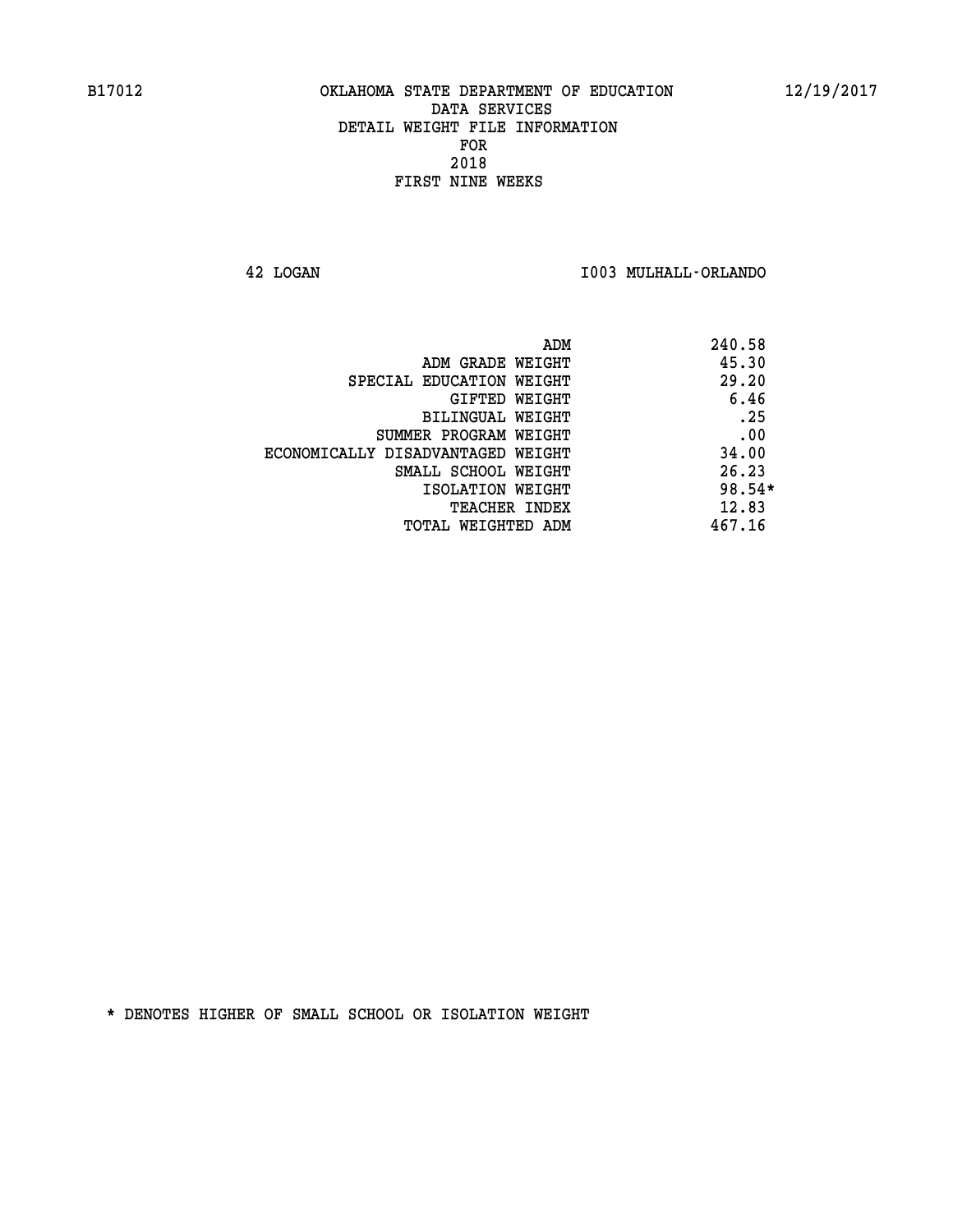**42 LOGAN I014 COYLE** 

|                                   | 337.11<br>ADM |  |
|-----------------------------------|---------------|--|
| ADM GRADE WEIGHT                  | 64.80         |  |
| SPECIAL EDUCATION WEIGHT          | 83.90         |  |
| GIFTED WEIGHT                     | 12.24         |  |
| BILINGUAL WEIGHT                  | .75           |  |
| SUMMER PROGRAM WEIGHT             | .00           |  |
| ECONOMICALLY DISADVANTAGED WEIGHT | 66.75         |  |
| SMALL SCHOOL WEIGHT               | 24.46         |  |
| ISOLATION WEIGHT                  | $52.25*$      |  |
| <b>TEACHER INDEX</b>              | 16.92         |  |
| TOTAL WEIGHTED ADM                | 634.72        |  |
|                                   |               |  |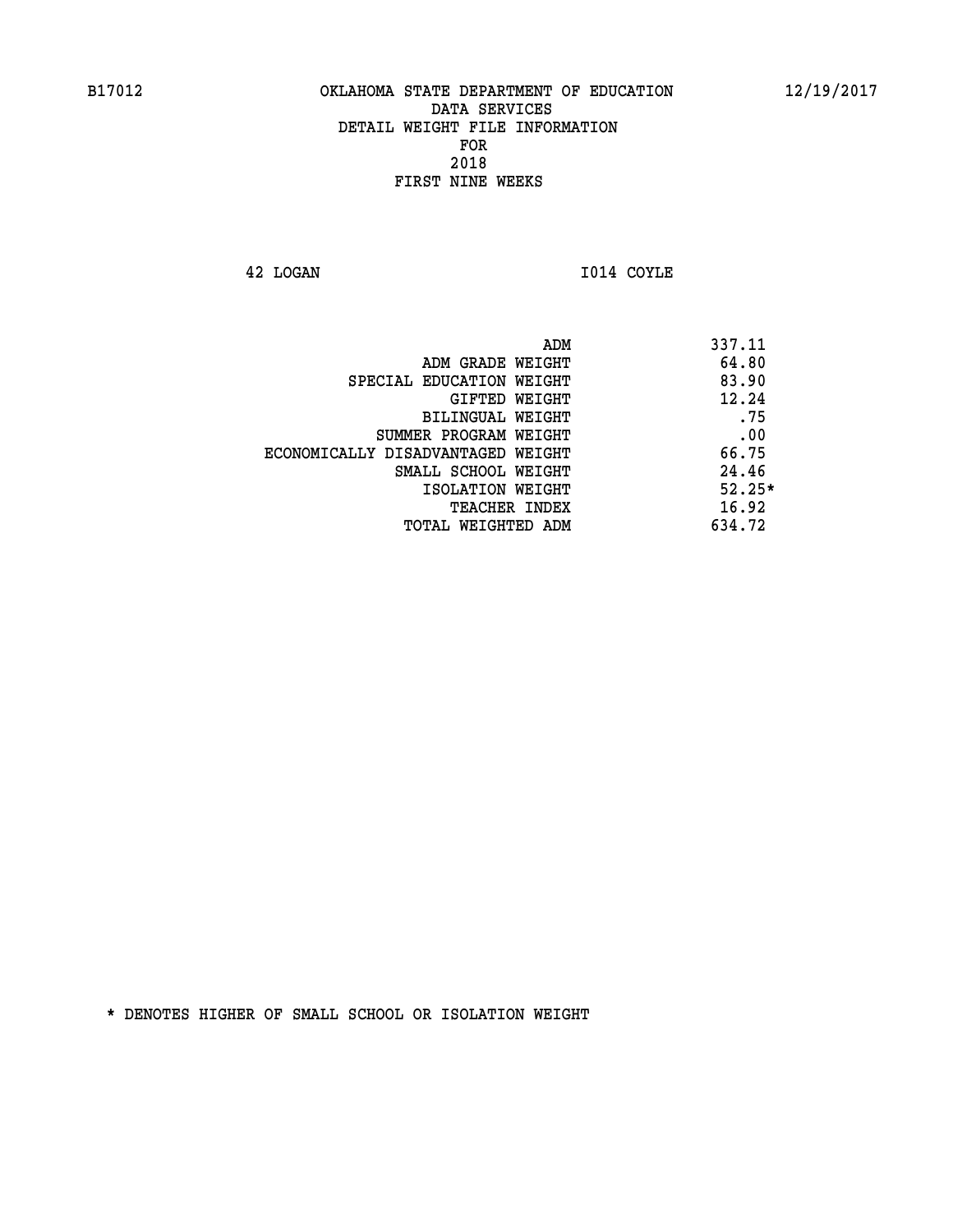**43 LOVE C003 GREENVILLE** 

|                                   | ADM | 122.49 |
|-----------------------------------|-----|--------|
| ADM GRADE WEIGHT                  |     | 25.31  |
| SPECIAL EDUCATION WEIGHT          |     | 29.85  |
| GIFTED WEIGHT                     |     | 4.08   |
| BILINGUAL WEIGHT                  |     | 2.50   |
| SUMMER PROGRAM WEIGHT             |     | 2.40   |
| ECONOMICALLY DISADVANTAGED WEIGHT |     | 24.75  |
| SMALL SCHOOL WEIGHT               |     | 18.83* |
| ISOLATION WEIGHT                  |     | .00    |
| TEACHER INDEX                     |     | .00    |
| TOTAL WEIGHTED ADM                |     | 230.21 |
|                                   |     |        |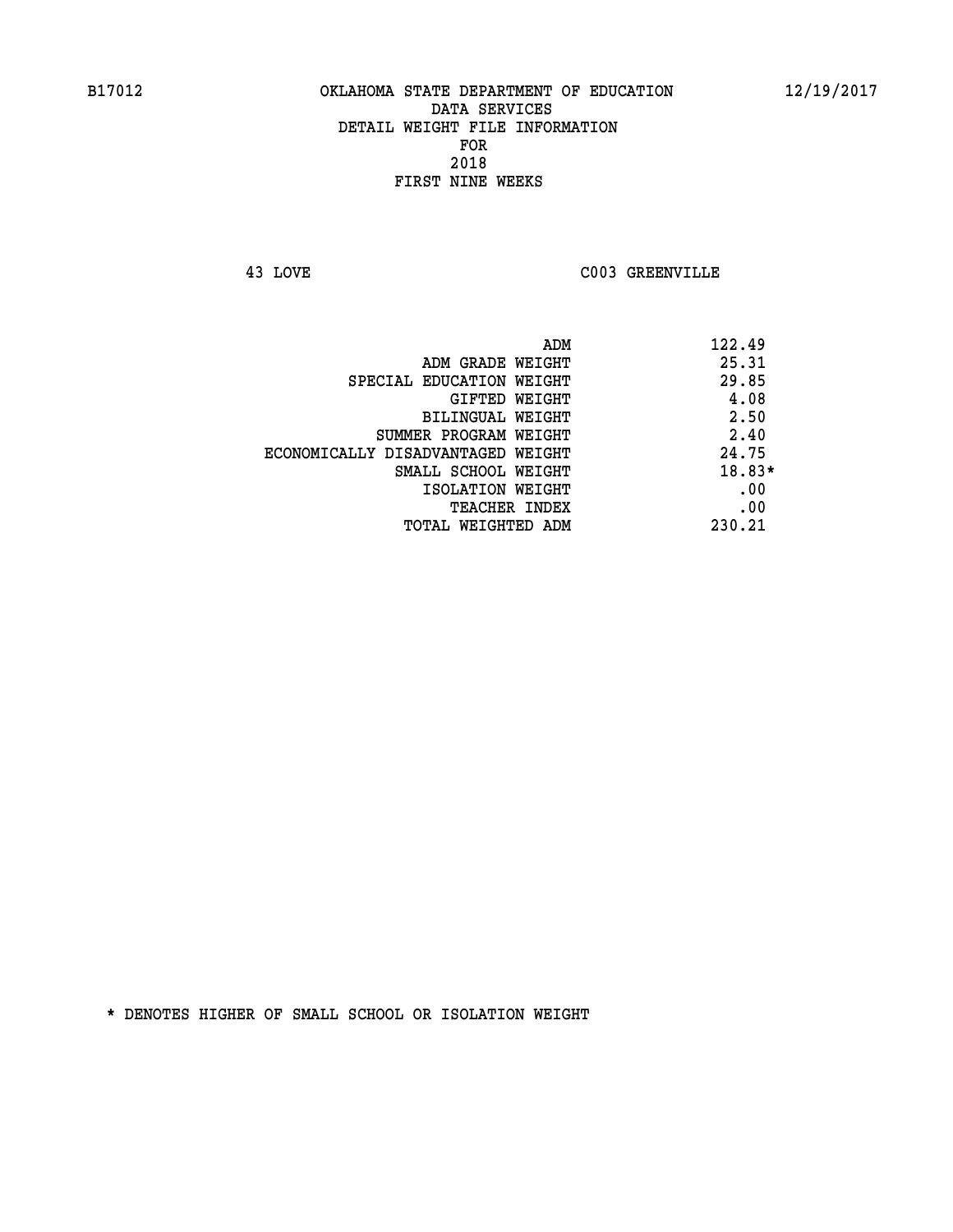**43 LOVE I004 THACKERVILLE** 

|                                   | ADM | 330.22   |
|-----------------------------------|-----|----------|
| ADM GRADE WEIGHT                  |     | 59.44    |
| SPECIAL EDUCATION WEIGHT          |     | 75.45    |
| GIFTED WEIGHT                     |     | 8.84     |
| BILINGUAL WEIGHT                  |     | 1.50     |
| SUMMER PROGRAM WEIGHT             |     | 2.40     |
| ECONOMICALLY DISADVANTAGED WEIGHT |     | 54.50    |
| SMALL SCHOOL WEIGHT               |     | $24.82*$ |
| ISOLATION WEIGHT                  |     | .00      |
| <b>TEACHER INDEX</b>              |     | .00      |
| TOTAL WEIGHTED ADM                |     | 557.17   |
|                                   |     |          |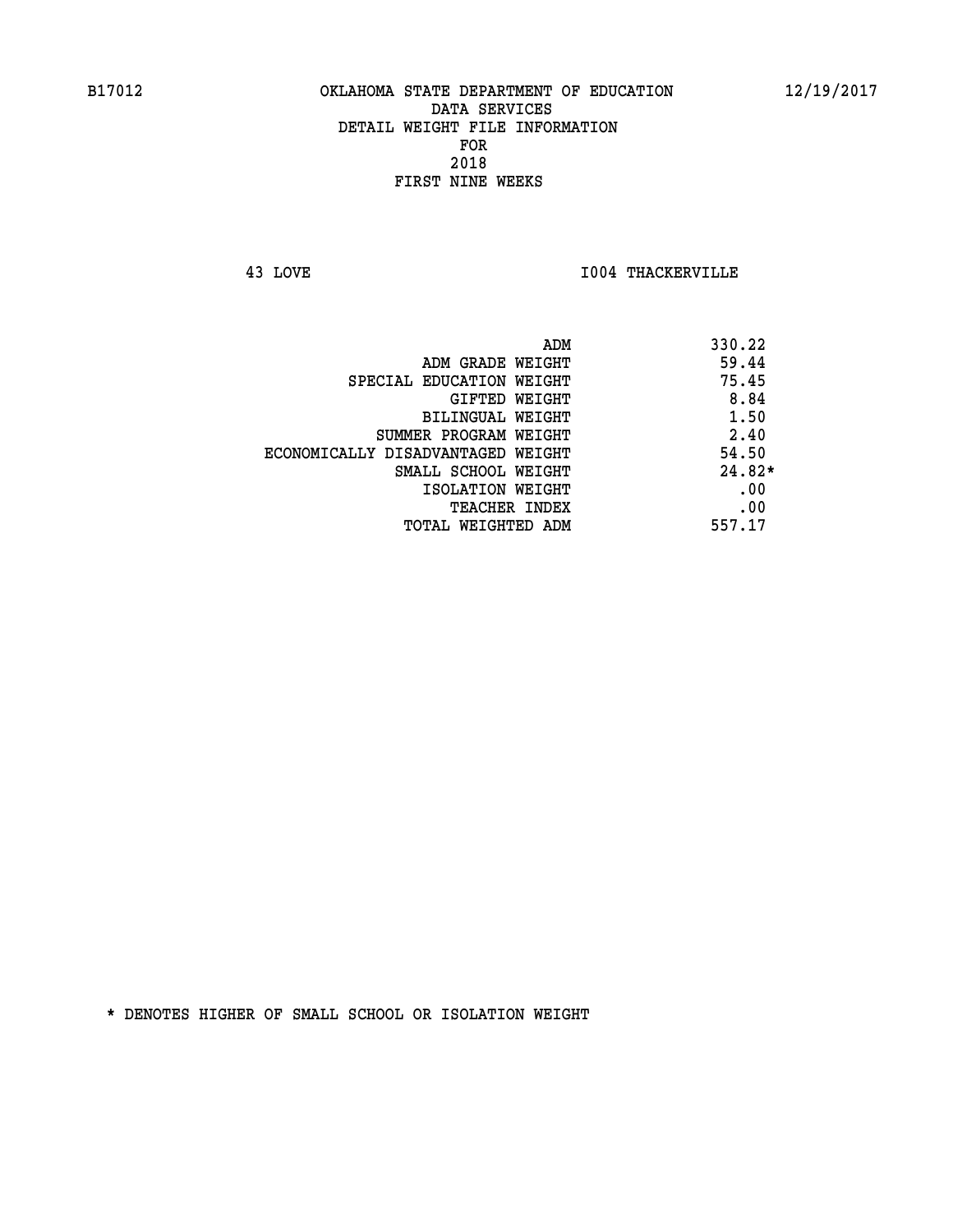**43 LOVE I005 TURNER** 

|                                   | ADM | 321.12    |
|-----------------------------------|-----|-----------|
| ADM GRADE WEIGHT                  |     | 64.71     |
| SPECIAL EDUCATION WEIGHT          |     | 67.70     |
| GIFTED WEIGHT                     |     | 4.42      |
| BILINGUAL WEIGHT                  |     | 1.75      |
| SUMMER PROGRAM WEIGHT             |     | 1.20      |
| ECONOMICALLY DISADVANTAGED WEIGHT |     | 52.75     |
| SMALL SCHOOL WEIGHT               |     | 25.24     |
| ISOLATION WEIGHT                  |     | $124.24*$ |
| TEACHER INDEX                     |     | .00       |
| TOTAL WEIGHTED ADM                |     | 637.89    |
|                                   |     |           |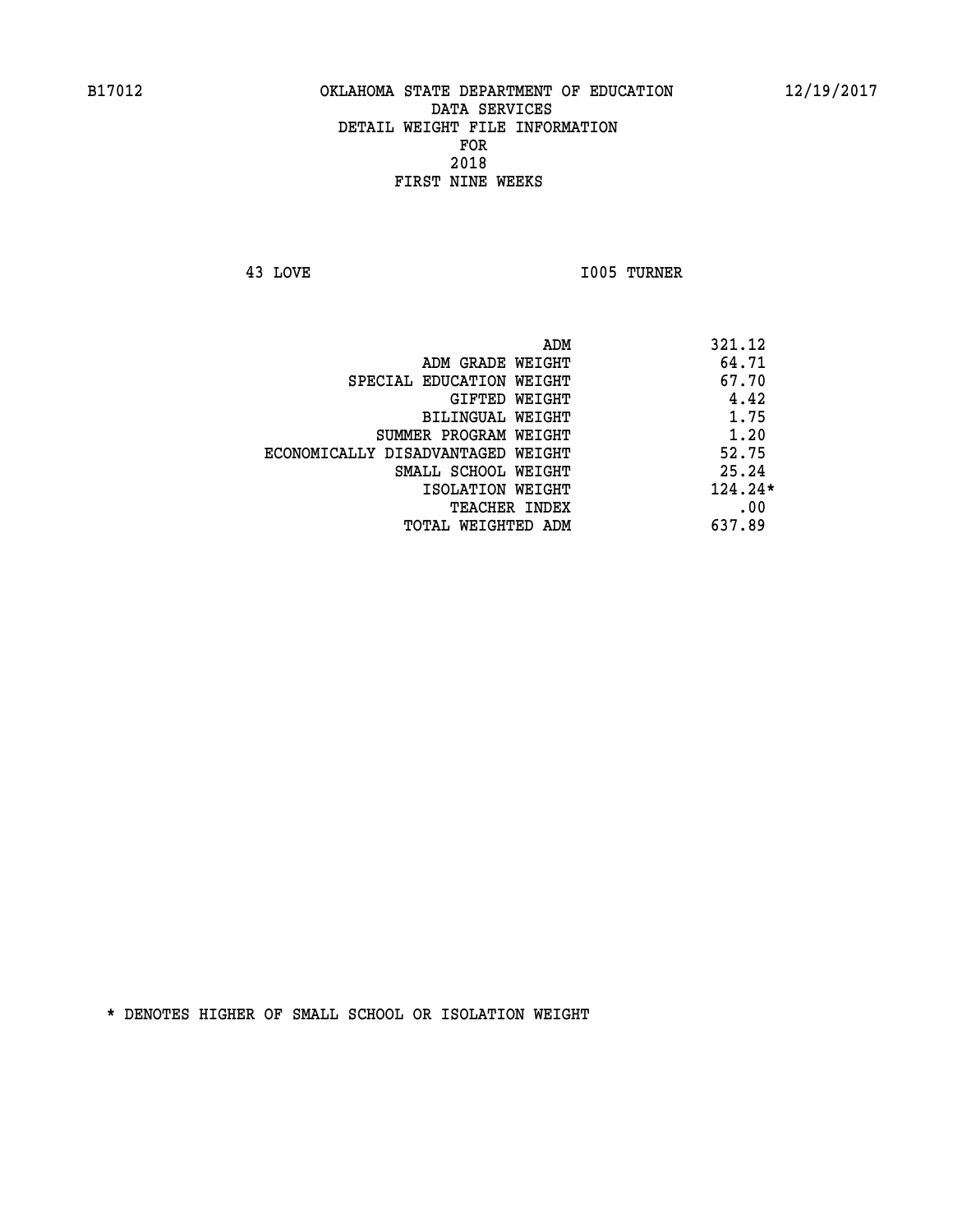**43 LOVE I016 MARIETTA** 

| ADM                               | 1,107.37 |
|-----------------------------------|----------|
| ADM GRADE WEIGHT                  | 221.68   |
| SPECIAL EDUCATION WEIGHT          | 212.70   |
| GIFTED WEIGHT                     | 30.26    |
| <b>BILINGUAL WEIGHT</b>           | 86.00    |
| SUMMER PROGRAM WEIGHT             | 2.40     |
| ECONOMICALLY DISADVANTAGED WEIGHT | 207.00   |
| SMALL SCHOOL WEIGHT               | .00      |
| ISOLATION WEIGHT                  | .00      |
| TEACHER INDEX                     | .00      |
| TOTAL WEIGHTED ADM                | 1,867.41 |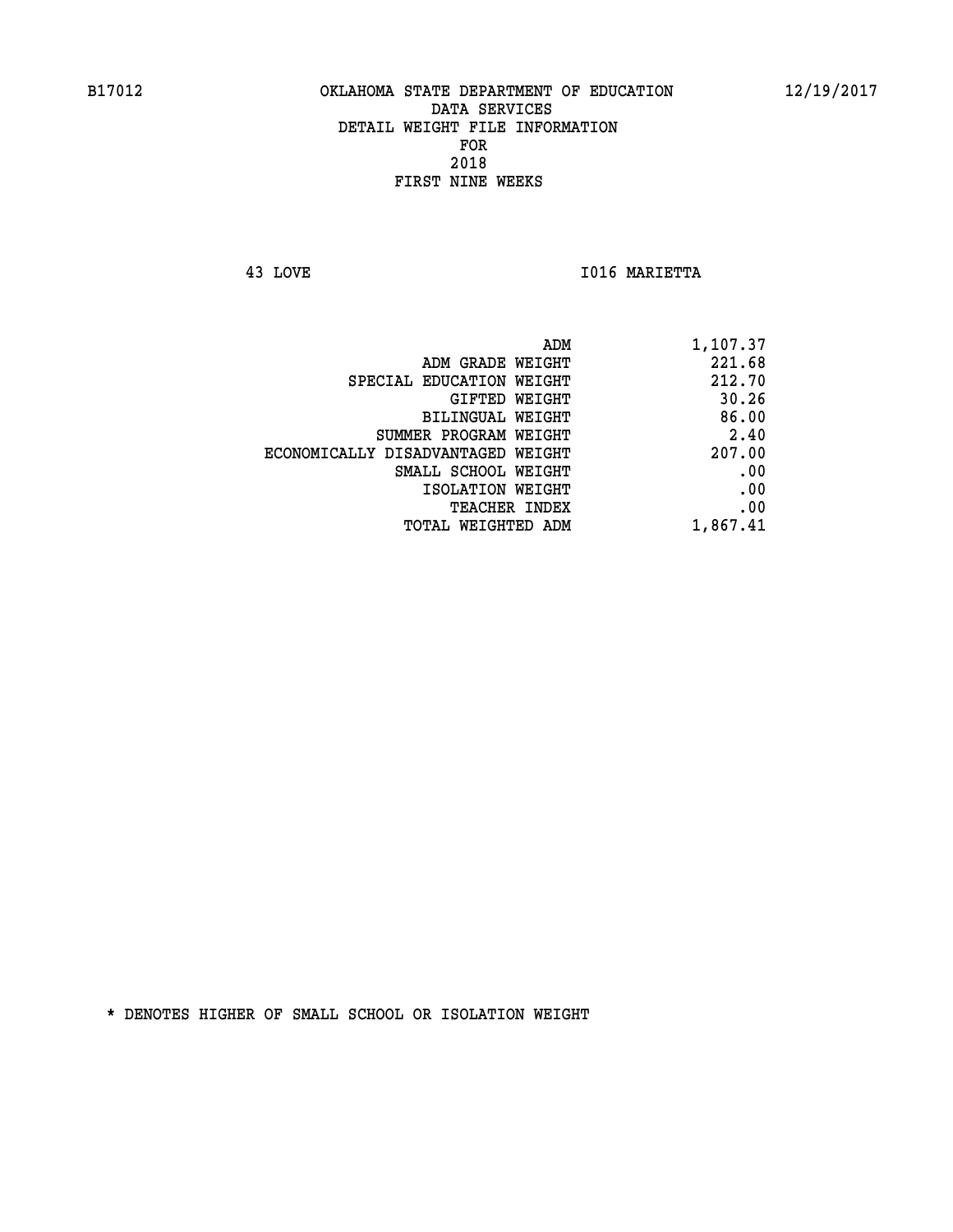**44 MAJOR I001 RINGWOOD** 

|                                   | ADM<br>386.86 |
|-----------------------------------|---------------|
| ADM GRADE WEIGHT                  | 63.16         |
| SPECIAL EDUCATION WEIGHT          | 35.00         |
| GIFTED WEIGHT                     | 11.90         |
| BILINGUAL WEIGHT                  | 25.50         |
| SUMMER PROGRAM WEIGHT             | .00           |
| ECONOMICALLY DISADVANTAGED WEIGHT | 58.00         |
| SMALL SCHOOL WEIGHT               | $20.79*$      |
| ISOLATION WEIGHT                  | .00           |
| <b>TEACHER INDEX</b>              | .00           |
| TOTAL WEIGHTED ADM                | 601.21        |
|                                   |               |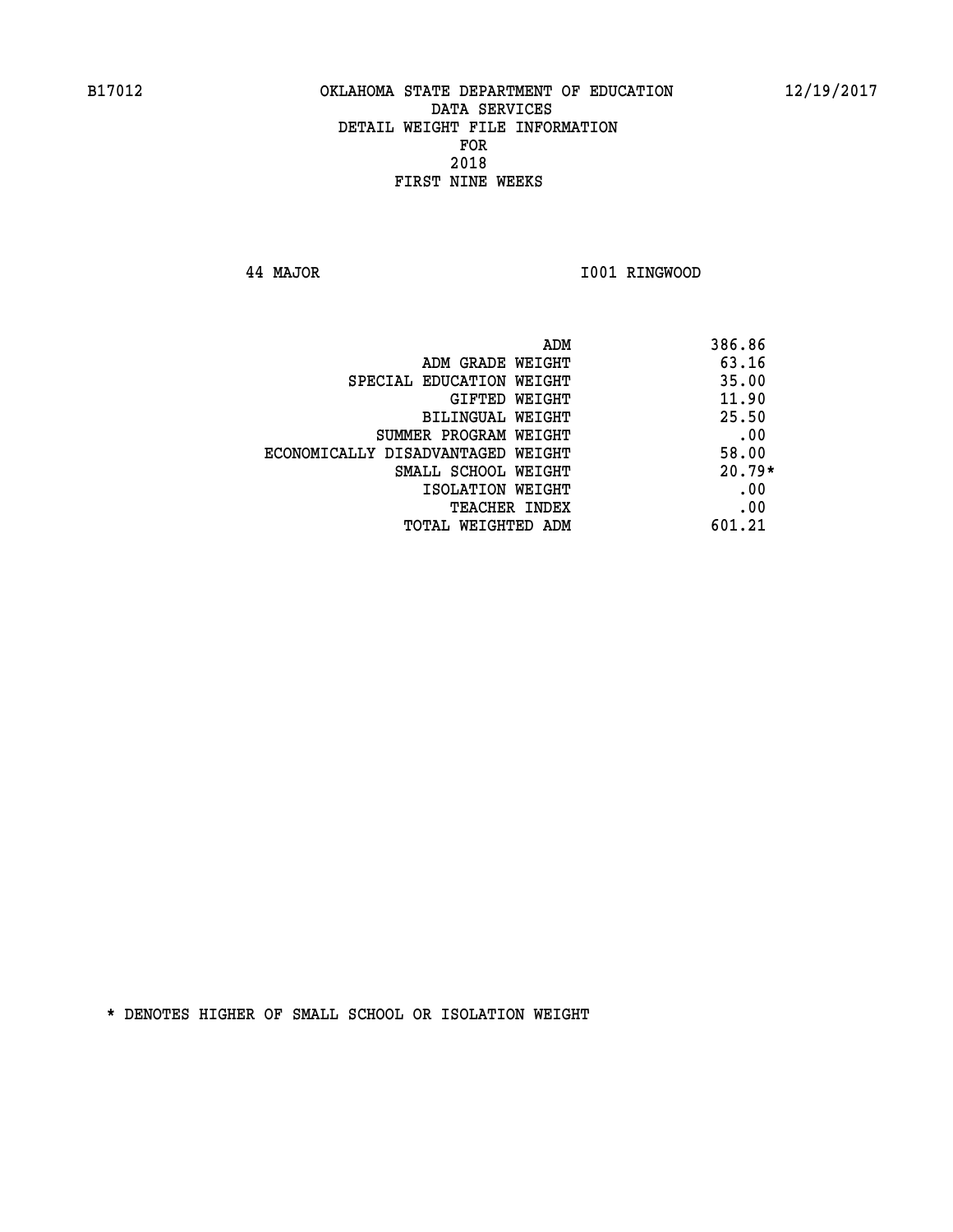**44 MAJOR I004 ALINE-CLEO** 

| ADM<br>144.02                              |  |
|--------------------------------------------|--|
| 28.90<br>ADM GRADE WEIGHT                  |  |
| 34.75<br>SPECIAL EDUCATION WEIGHT          |  |
| 4.08<br>GIFTED WEIGHT                      |  |
| .00<br>BILINGUAL WEIGHT                    |  |
| .00<br>SUMMER PROGRAM WEIGHT               |  |
| 24.75<br>ECONOMICALLY DISADVANTAGED WEIGHT |  |
| 20.96<br>SMALL SCHOOL WEIGHT               |  |
| $51.42*$<br>ISOLATION WEIGHT               |  |
| .00<br><b>TEACHER INDEX</b>                |  |
| 287.92<br>TOTAL WEIGHTED ADM               |  |
|                                            |  |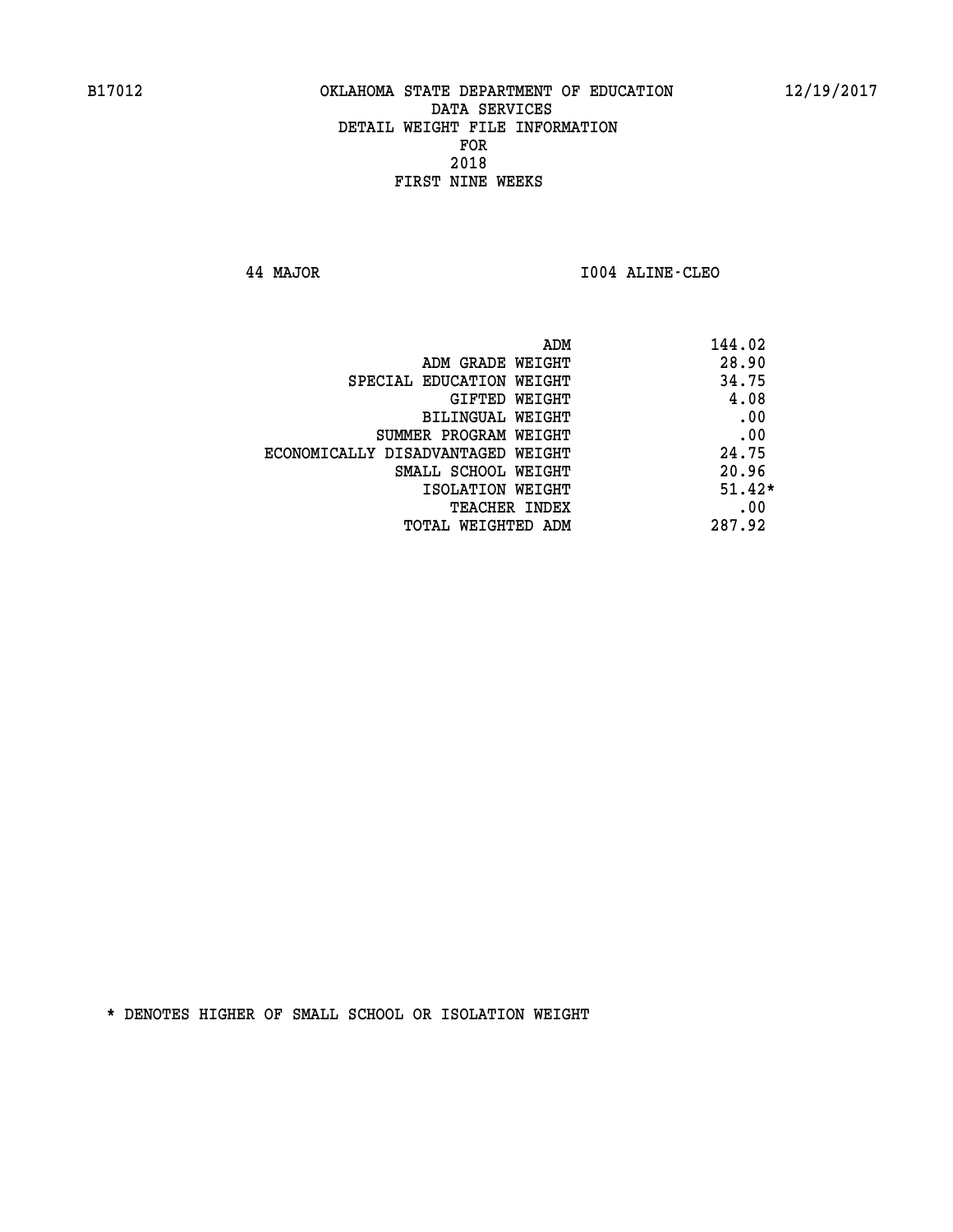**44 MAJOR I084 FAIRVIEW** 

| 799.22   |
|----------|
| 138.75   |
| 157.85   |
| 26.18    |
| 8.75     |
| .00      |
| 108.75   |
| .00      |
| .00      |
| 39.25    |
| 1,278.75 |
|          |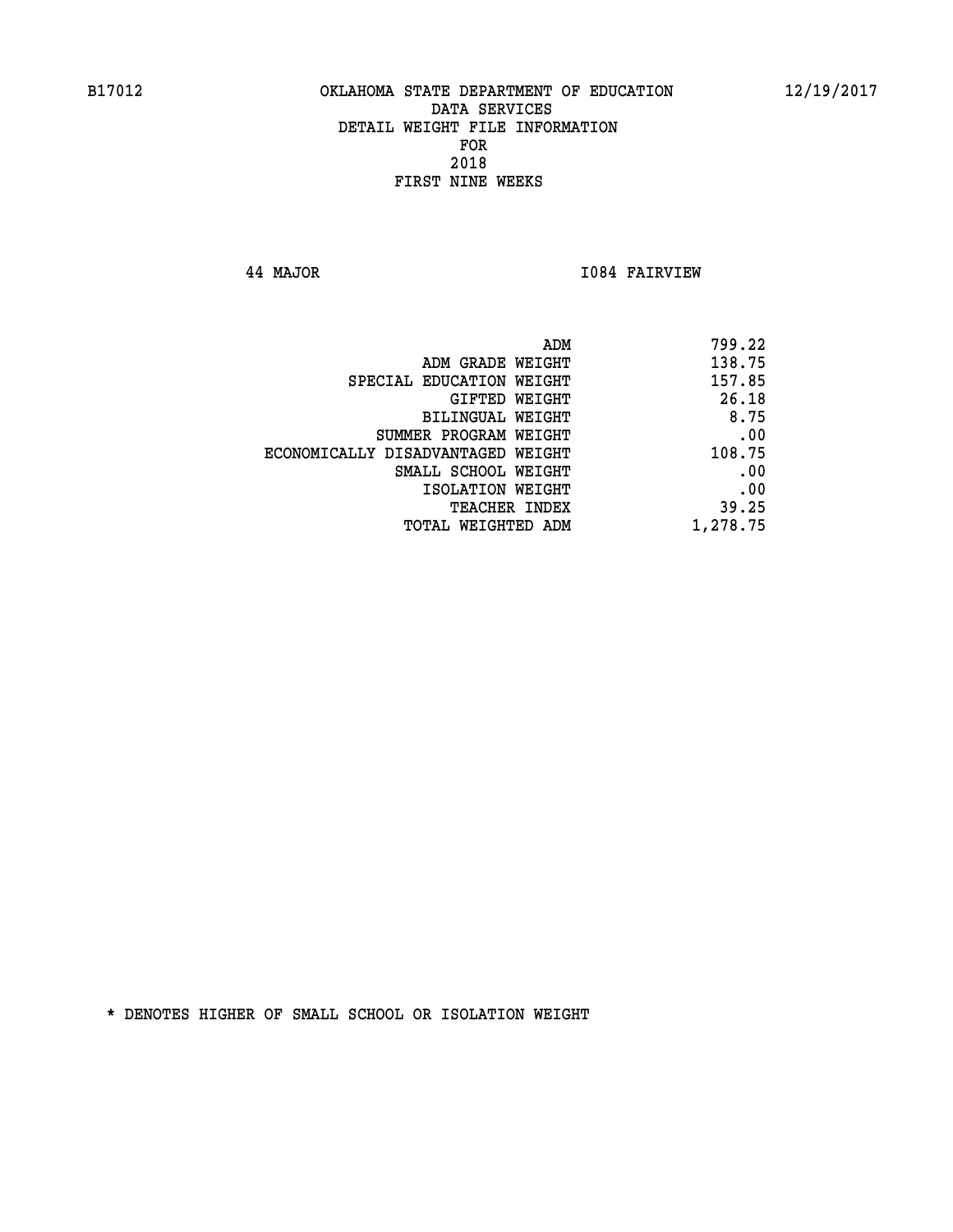**44 MAJOR I092 CIMARRON** 

|                                   | ADM | 265.42   |
|-----------------------------------|-----|----------|
| ADM GRADE WEIGHT                  |     | 52.33    |
| SPECIAL EDUCATION WEIGHT          |     | 48.60    |
| GIFTED WEIGHT                     |     | 6.46     |
| BILINGUAL WEIGHT                  |     | 1.25     |
| SUMMER PROGRAM WEIGHT             |     | .00      |
| ECONOMICALLY DISADVANTAGED WEIGHT |     | 42.75    |
| SMALL SCHOOL WEIGHT               |     | $26.45*$ |
| ISOLATION WEIGHT                  |     | 15.93    |
| TEACHER INDEX                     |     | .00      |
| TOTAL WEIGHTED ADM                |     | 443.26   |
|                                   |     |          |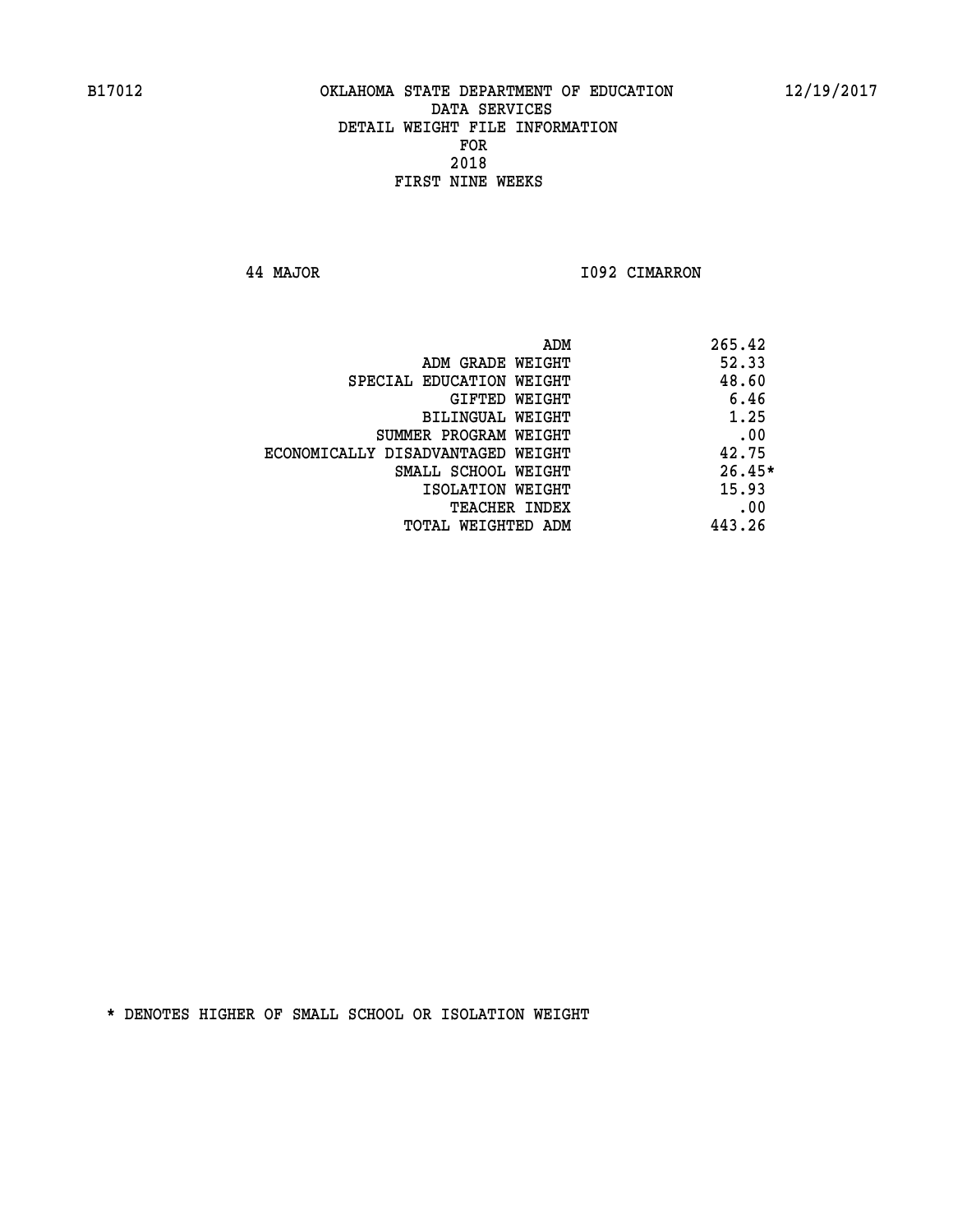**45 MARSHALL I002 MADILL** 

| ADM                               | 1,785.19 |
|-----------------------------------|----------|
| ADM GRADE WEIGHT                  | 322.52   |
| SPECIAL EDUCATION WEIGHT          | 273.65   |
| GIFTED<br>WEIGHT                  | 47.94    |
| BILINGUAL WEIGHT                  | 162.75   |
| SUMMER PROGRAM WEIGHT             | .00      |
| ECONOMICALLY DISADVANTAGED WEIGHT | 333.75   |
| SMALL SCHOOL WEIGHT               | .00      |
| ISOLATION WEIGHT                  | .00      |
| <b>TEACHER INDEX</b>              | 78.62    |
| WEIGHTED ADM<br>TOTAL             | 3,004.42 |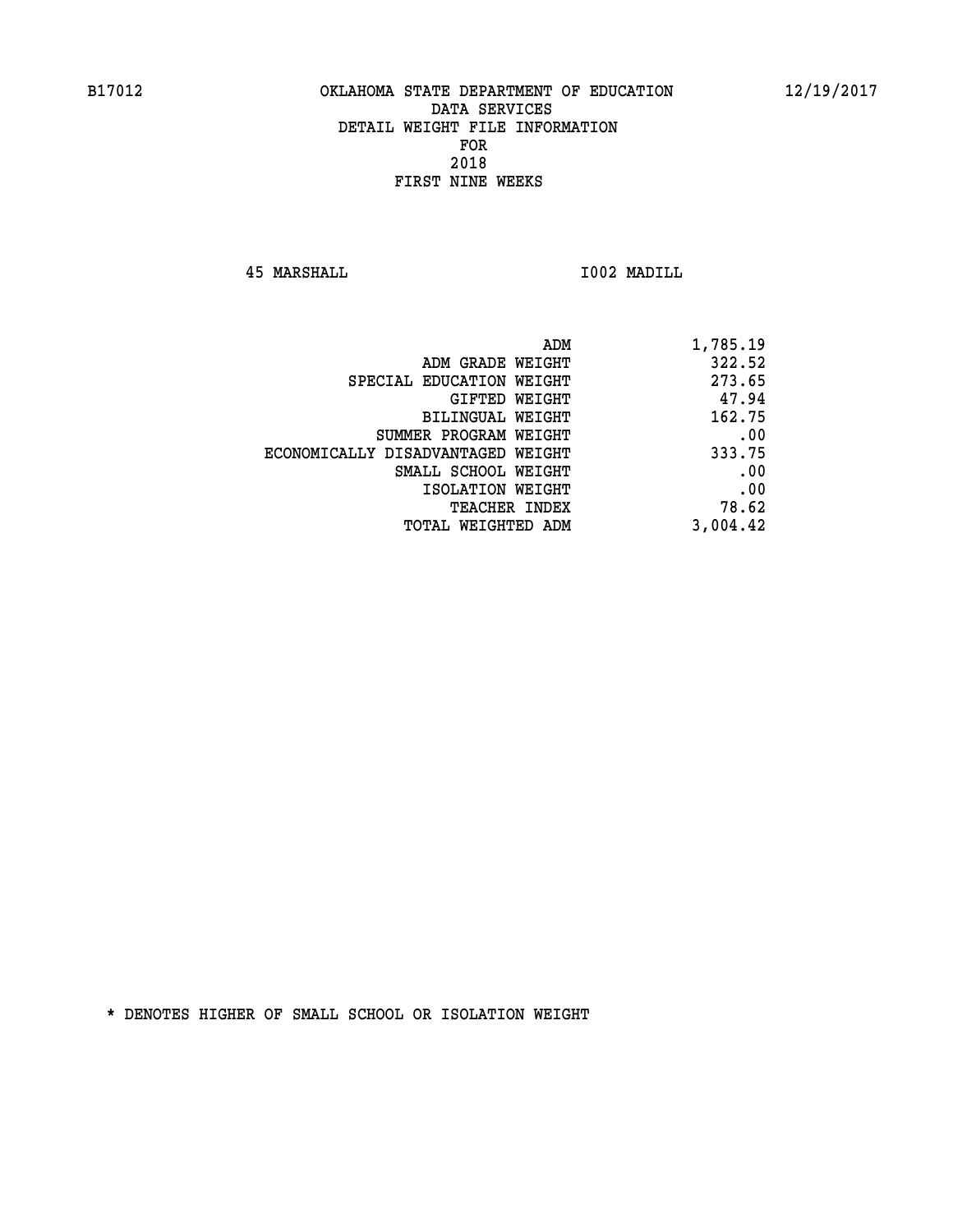**45 MARSHALL I003 KINGSTON** 

| 1,276.48 |
|----------|
| 240.86   |
| 437.25   |
| 54.74    |
| 5.75     |
| 2.40     |
| 311.25   |
| .00      |
| .00      |
| .00      |
| 2,328.73 |
|          |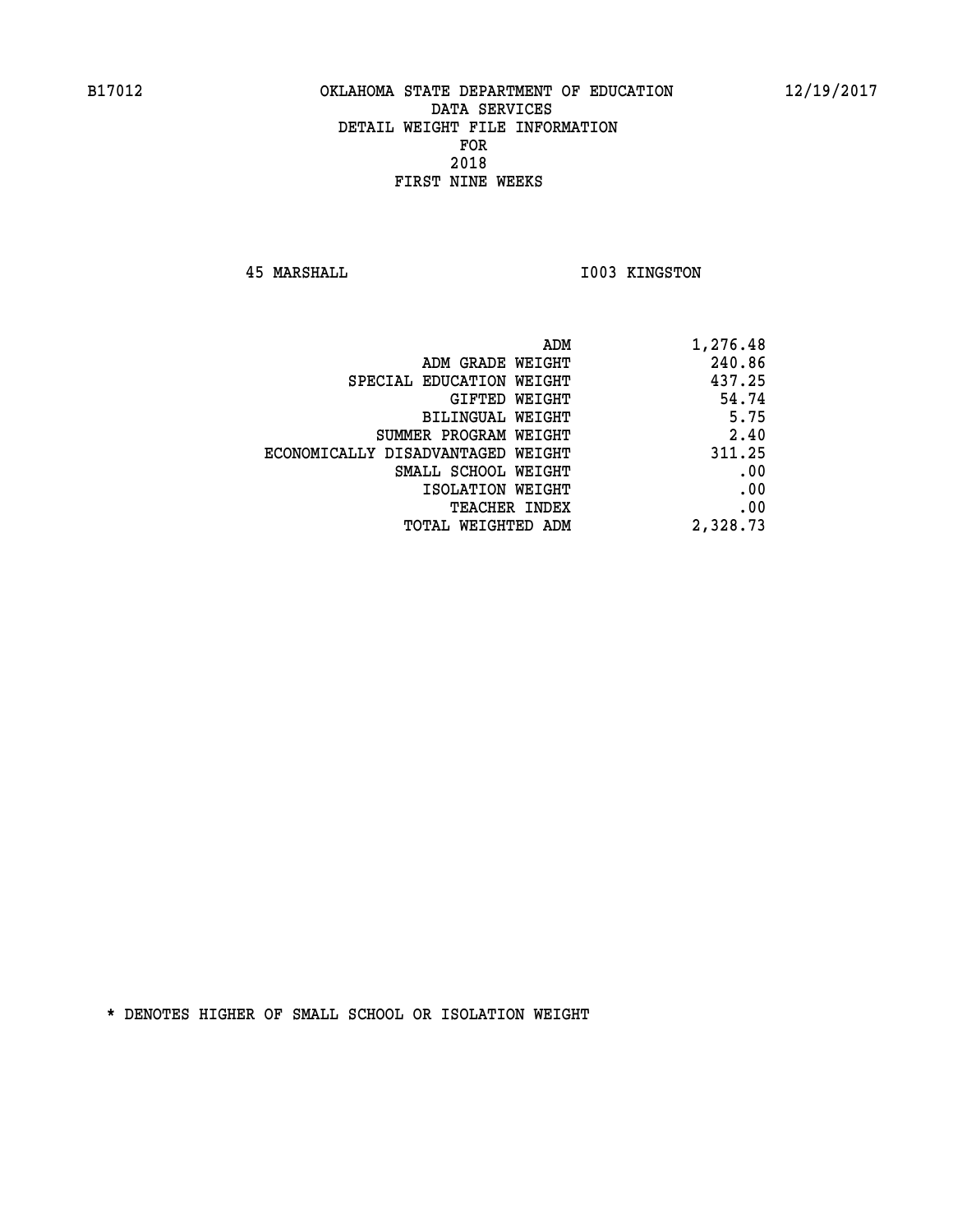**46 MAYES C035 WICKLIFFE** 

| ADM                               | 90.40    |
|-----------------------------------|----------|
| ADM GRADE WEIGHT                  | 19.18    |
| SPECIAL EDUCATION WEIGHT          | 12.00    |
| GIFTED WEIGHT                     | 1.70     |
| BILINGUAL WEIGHT                  | .00      |
| SUMMER PROGRAM WEIGHT             | .00      |
| ECONOMICALLY DISADVANTAGED WEIGHT | 18.25    |
| SMALL SCHOOL WEIGHT               | $14.99*$ |
| ISOLATION WEIGHT                  | .00      |
| <b>TEACHER INDEX</b>              | 11.10    |
| TOTAL WEIGHTED ADM                | 167.62   |
|                                   |          |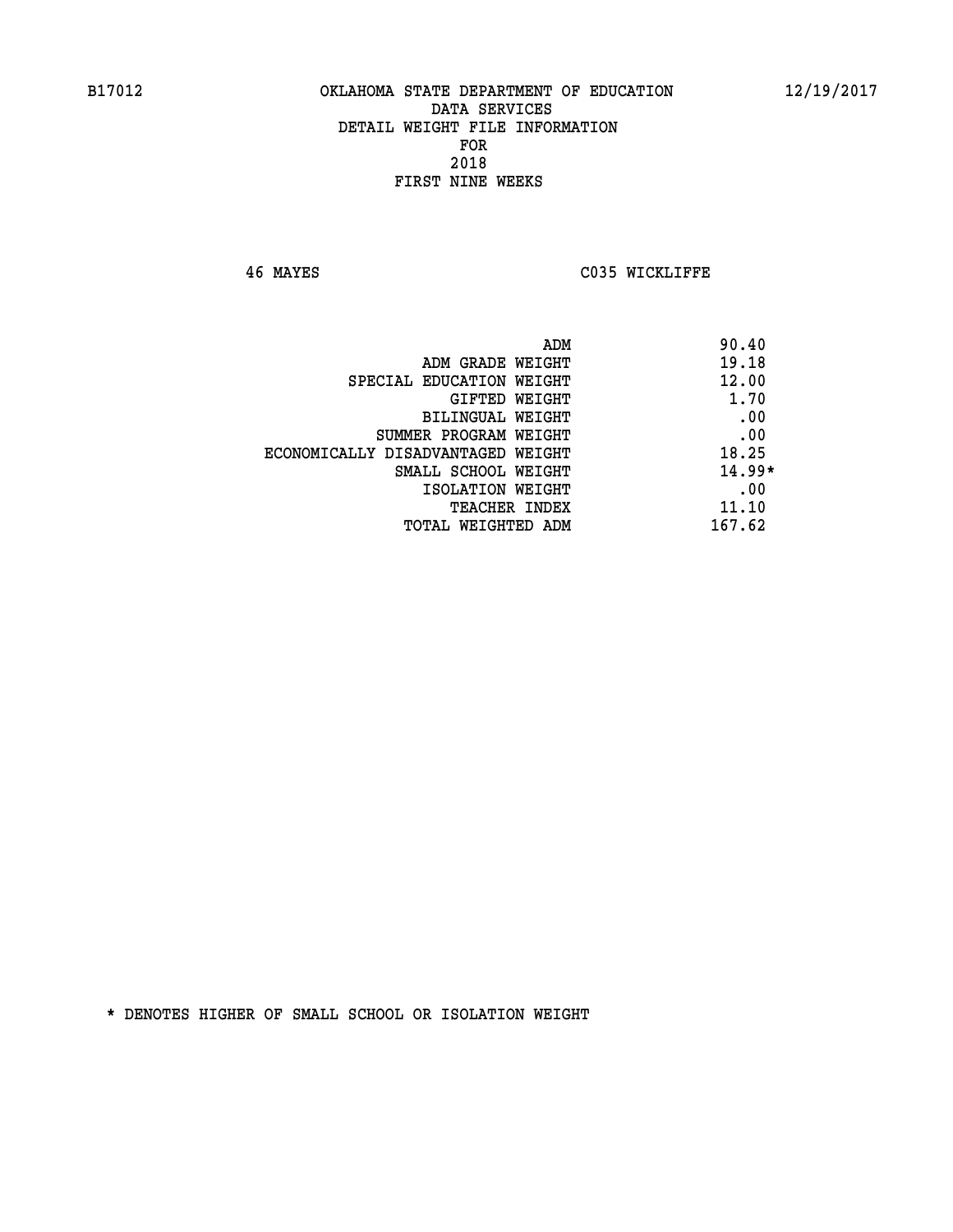**46 MAYES C043 OSAGE** 

| ADM                               | 126.72   |
|-----------------------------------|----------|
| ADM GRADE WEIGHT                  | 29.22    |
| SPECIAL EDUCATION WEIGHT          | 24.10    |
| GIFTED WEIGHT                     | 3.74     |
| BILINGUAL WEIGHT                  | .00      |
| SUMMER PROGRAM WEIGHT             | .00      |
| ECONOMICALLY DISADVANTAGED WEIGHT | 22.25    |
| SMALL SCHOOL WEIGHT               | $19.27*$ |
| ISOLATION WEIGHT                  | .00      |
| TEACHER INDEX                     | .00      |
| TOTAL WEIGHTED ADM                | 225.30   |
|                                   |          |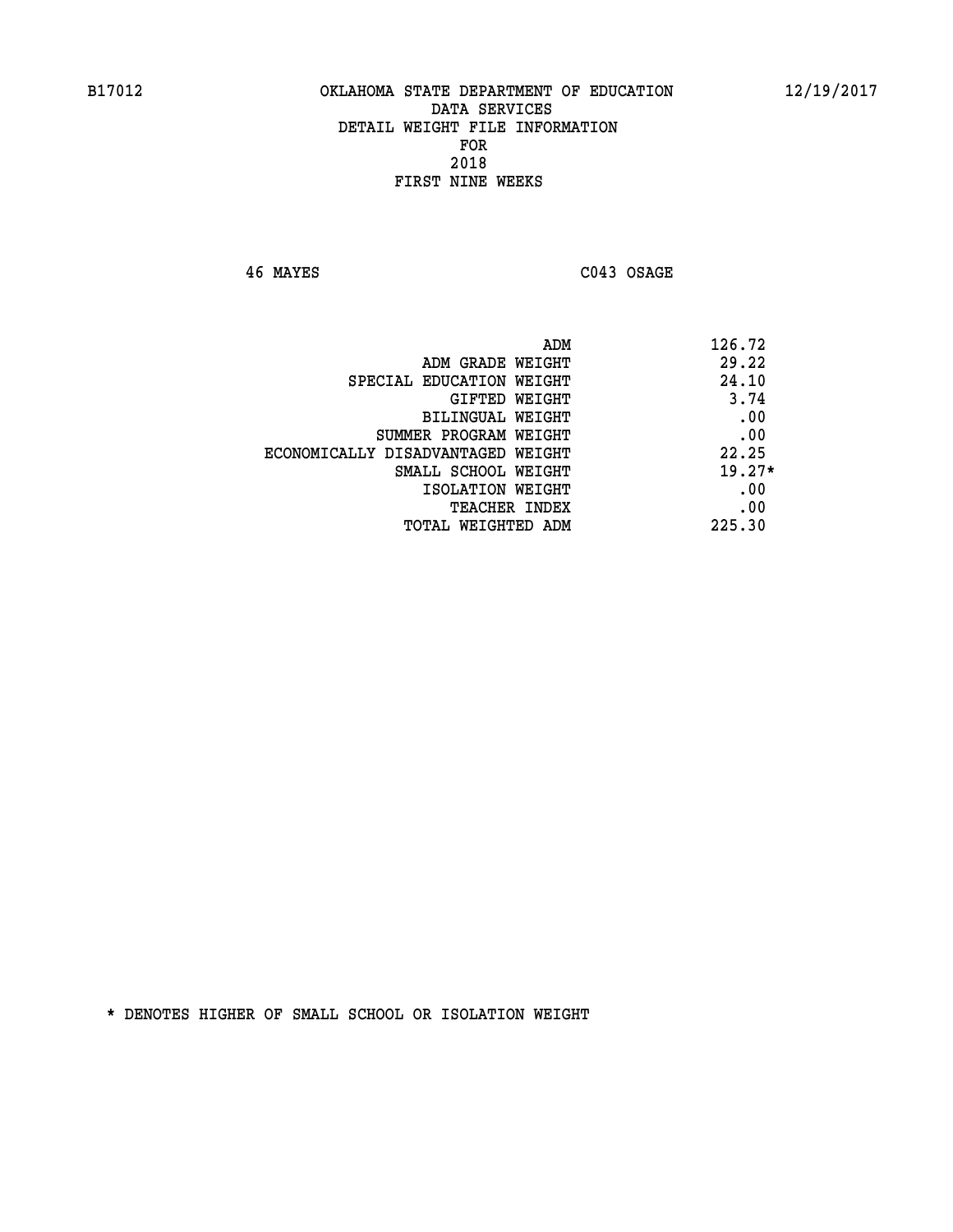**46 MAYES I001 PRYOR** 

| ADM                               | 2,710.66 |
|-----------------------------------|----------|
| ADM GRADE WEIGHT                  | 533.32   |
| SPECIAL EDUCATION WEIGHT          | 456.60   |
| GIFTED WEIGHT                     | 47.94    |
| <b>BILINGUAL WEIGHT</b>           | 17.75    |
| SUMMER PROGRAM WEIGHT             | .00      |
| ECONOMICALLY DISADVANTAGED WEIGHT | 387.25   |
| SMALL SCHOOL WEIGHT               | .00      |
| ISOLATION WEIGHT                  | .00      |
| TEACHER INDEX                     | 108.94   |
| TOTAL WEIGHTED ADM                | 4,262.46 |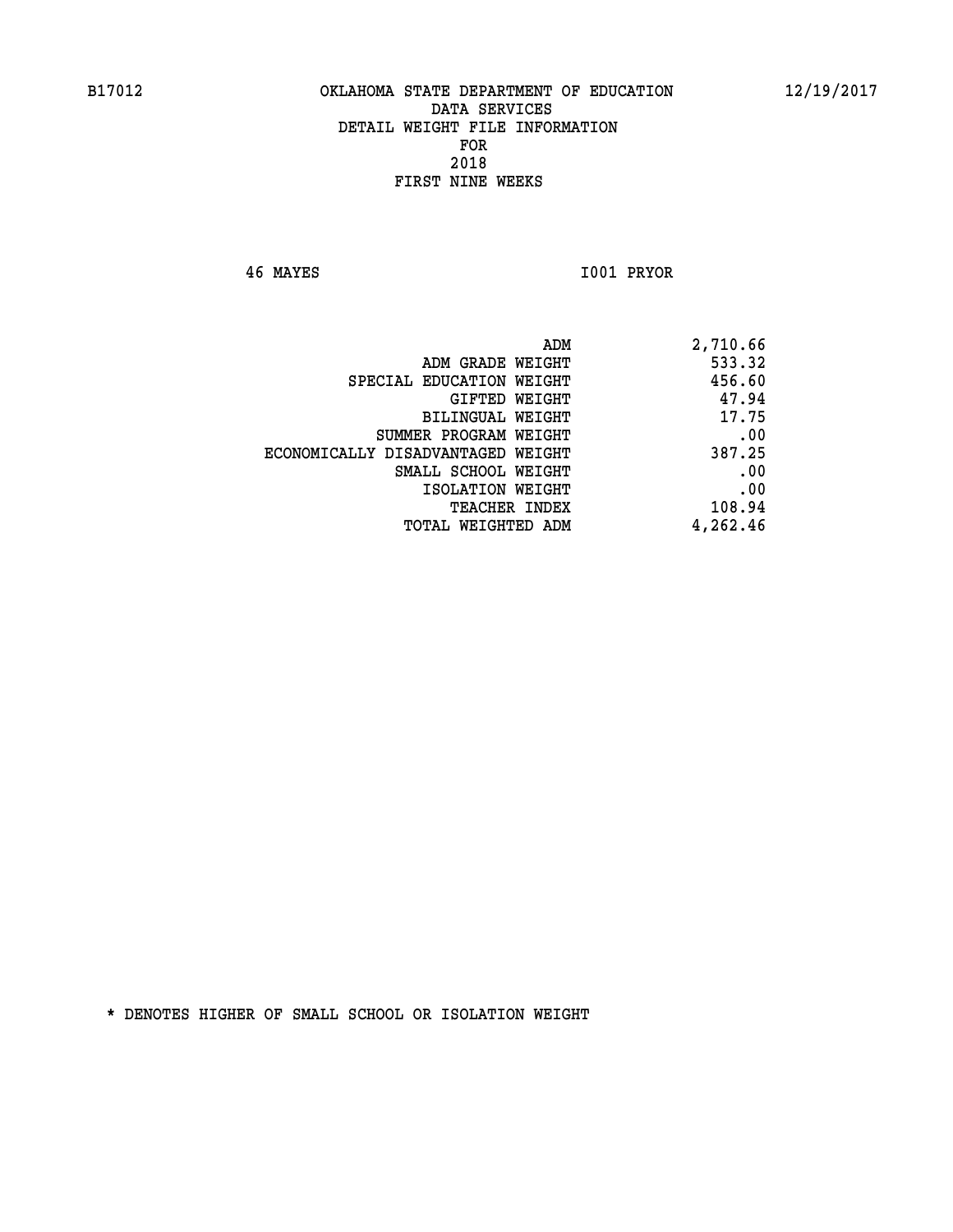**46 MAYES I002 ADAIR** 

|                                   | 1,067.11<br>ADM |         |
|-----------------------------------|-----------------|---------|
| ADM GRADE WEIGHT                  |                 | 200.48  |
| SPECIAL EDUCATION WEIGHT          |                 | 169.75  |
| GIFTED WEIGHT                     |                 | 41.82   |
| BILINGUAL WEIGHT                  |                 | 1.25    |
| SUMMER PROGRAM WEIGHT             |                 | .00     |
| ECONOMICALLY DISADVANTAGED WEIGHT |                 | 145.00  |
| SMALL SCHOOL WEIGHT               |                 | $3.21*$ |
| ISOLATION WEIGHT                  |                 | .00     |
| <b>TEACHER INDEX</b>              |                 | 35.46   |
| TOTAL WEIGHTED ADM                | 1,664.08        |         |
|                                   |                 |         |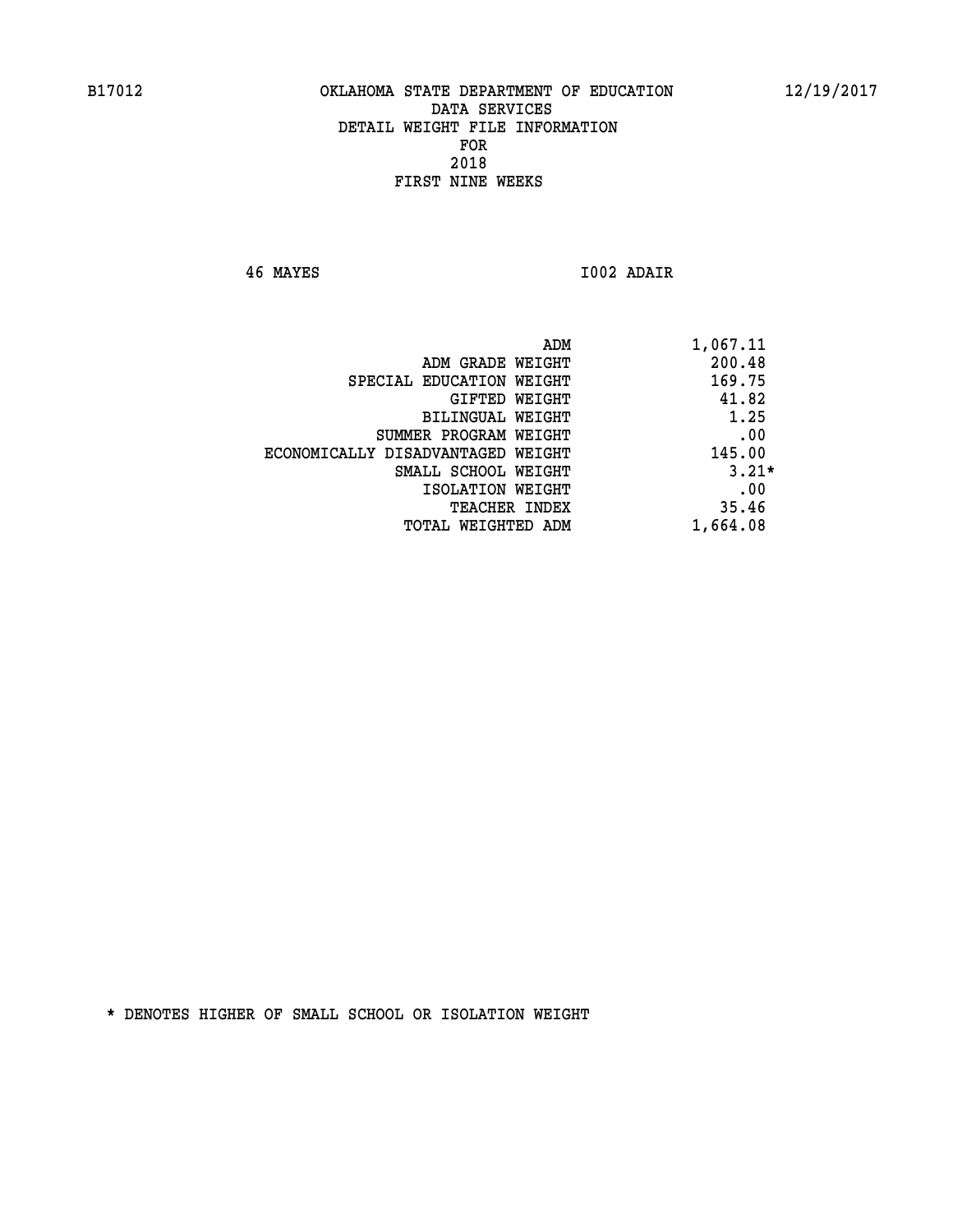**46 MAYES I016 SALINA** 

| ADM                               | 807.17   |
|-----------------------------------|----------|
| ADM GRADE WEIGHT                  | 152.11   |
| SPECIAL EDUCATION WEIGHT          | 178.90   |
| GIFTED WEIGHT                     | 24.48    |
| BILINGUAL WEIGHT                  | 8.75     |
| SUMMER PROGRAM WEIGHT             | .00      |
| ECONOMICALLY DISADVANTAGED WEIGHT | 171.00   |
| SMALL SCHOOL WEIGHT               | $4.98*$  |
| ISOLATION WEIGHT                  | .00      |
| <b>TEACHER INDEX</b>              | 17.41    |
| TOTAL WEIGHTED ADM                | 1,364.80 |
|                                   |          |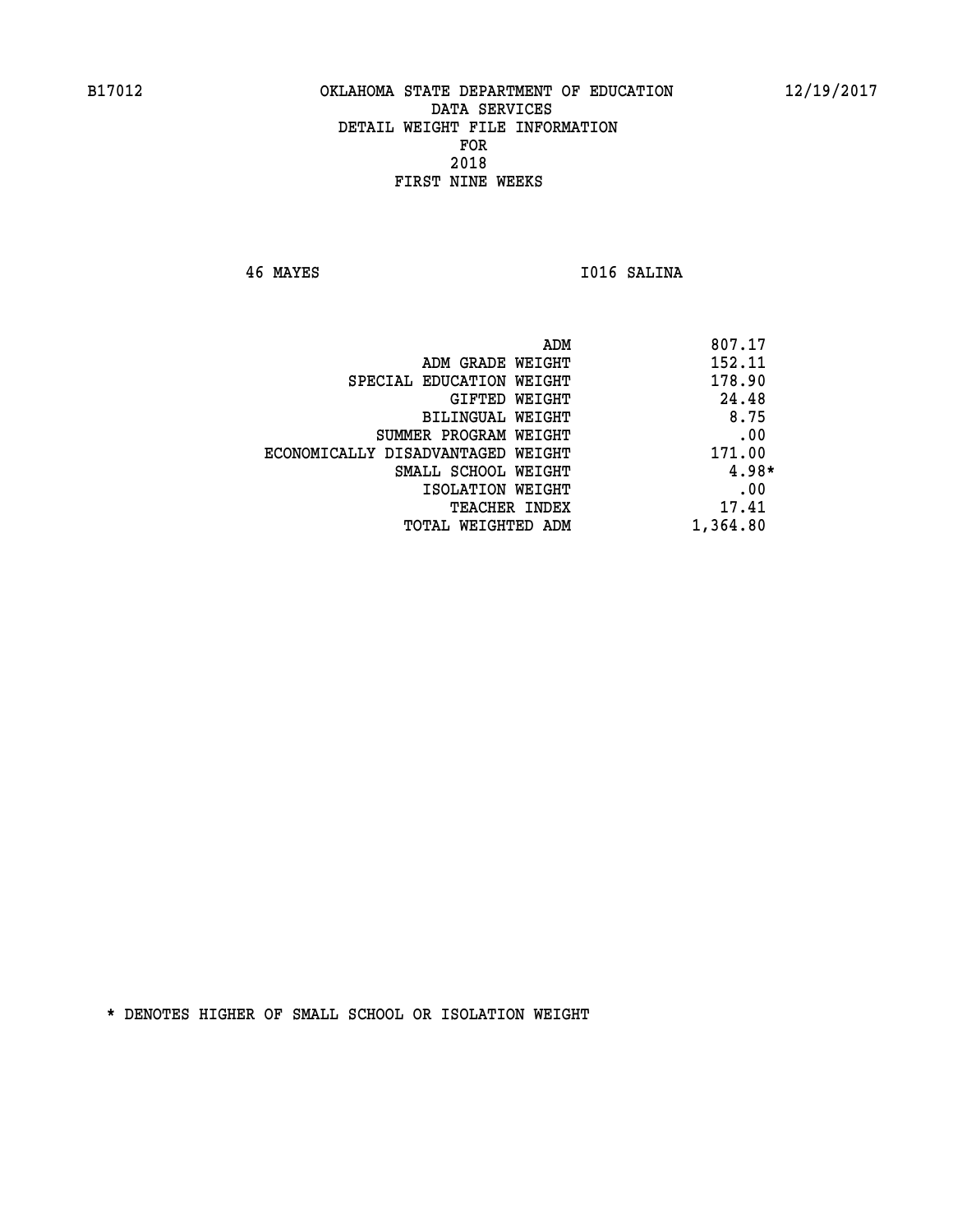**46 MAYES I017 LOCUST GROVE** 

| 1,424.39 |
|----------|
| 276.02   |
| 404.90   |
| 49.64    |
| 3.25     |
| .00      |
| 349.00   |
| .00      |
| .00      |
| 35.04    |
| 2,542.24 |
|          |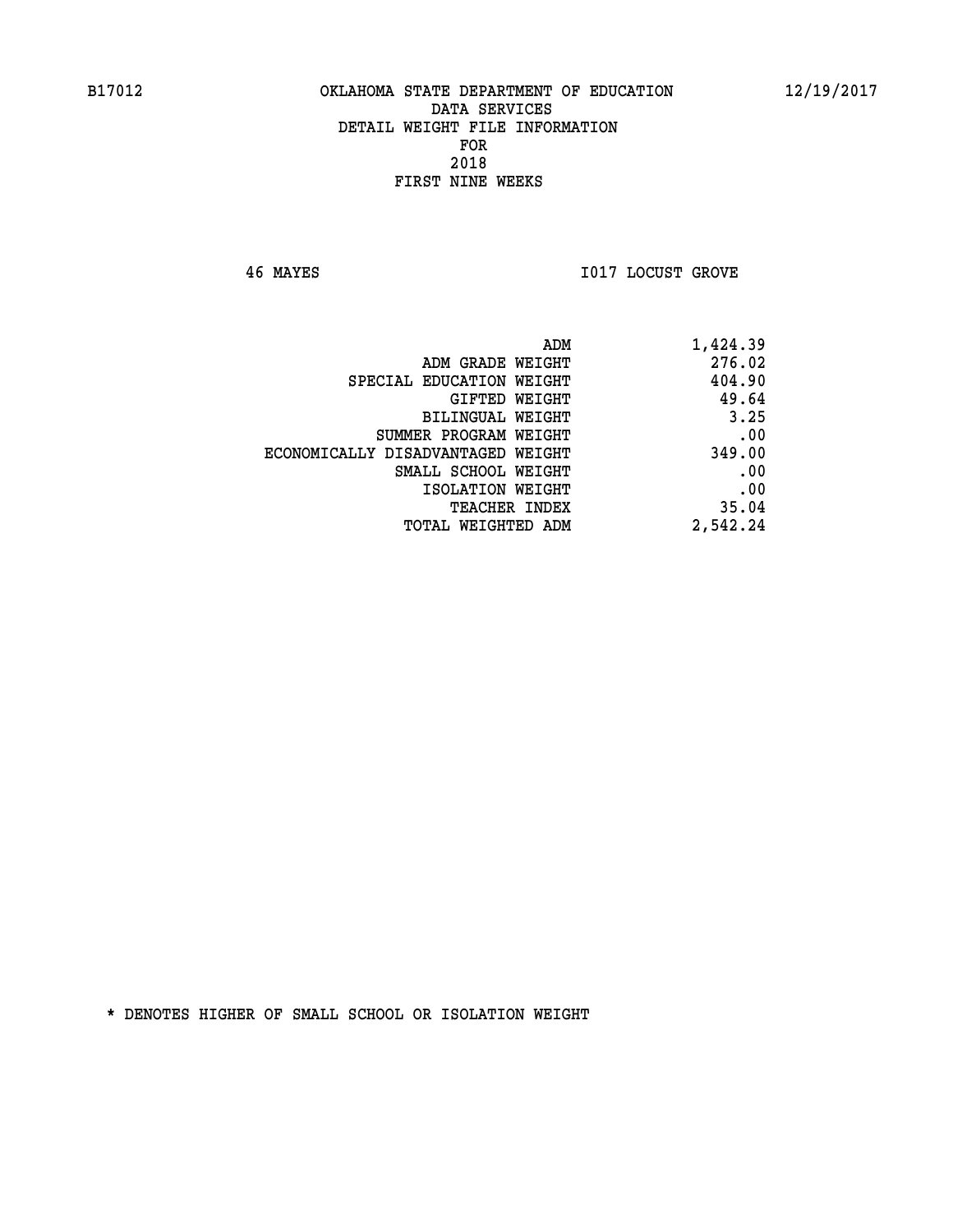**46 MAYES I032 CHOUTEAU-MAZIE** 

| ADM                               | 866.28   |
|-----------------------------------|----------|
| ADM GRADE WEIGHT                  | 173.90   |
| SPECIAL EDUCATION WEIGHT          | 218.80   |
| GIFTED WEIGHT                     | 22.44    |
| <b>BILINGUAL WEIGHT</b>           | 21.75    |
| SUMMER PROGRAM WEIGHT             | 1.20     |
| ECONOMICALLY DISADVANTAGED WEIGHT | 170.25   |
| SMALL SCHOOL WEIGHT               | .00      |
| ISOLATION WEIGHT                  | .00      |
| <b>TEACHER INDEX</b>              | .00      |
| TOTAL WEIGHTED ADM                | 1,474.62 |
|                                   |          |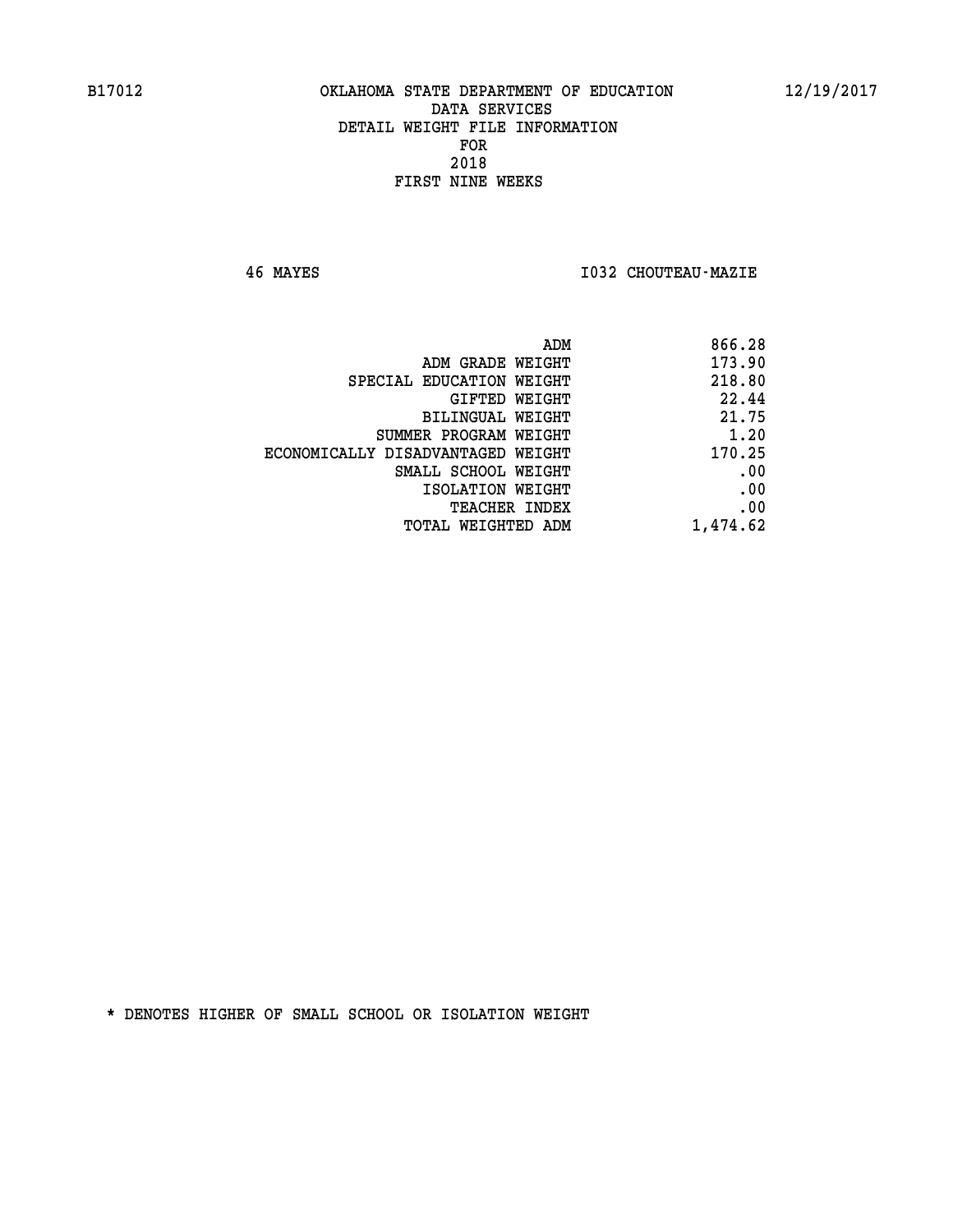**47 MCCLAIN I001 NEWCASTLE** 

| ADM                               | 2,210.73 |
|-----------------------------------|----------|
| ADM GRADE WEIGHT                  | 442.61   |
| SPECIAL EDUCATION WEIGHT          | 331.75   |
| GIFTED WEIGHT                     | 104.72   |
| <b>BILINGUAL WEIGHT</b>           | 18.00    |
| SUMMER PROGRAM WEIGHT             | 4.80     |
| ECONOMICALLY DISADVANTAGED WEIGHT | 193.25   |
| SMALL SCHOOL WEIGHT               | .00      |
| ISOLATION WEIGHT                  | .00      |
| <b>TEACHER INDEX</b>              | 53.52    |
| TOTAL WEIGHTED ADM                | 3,359.38 |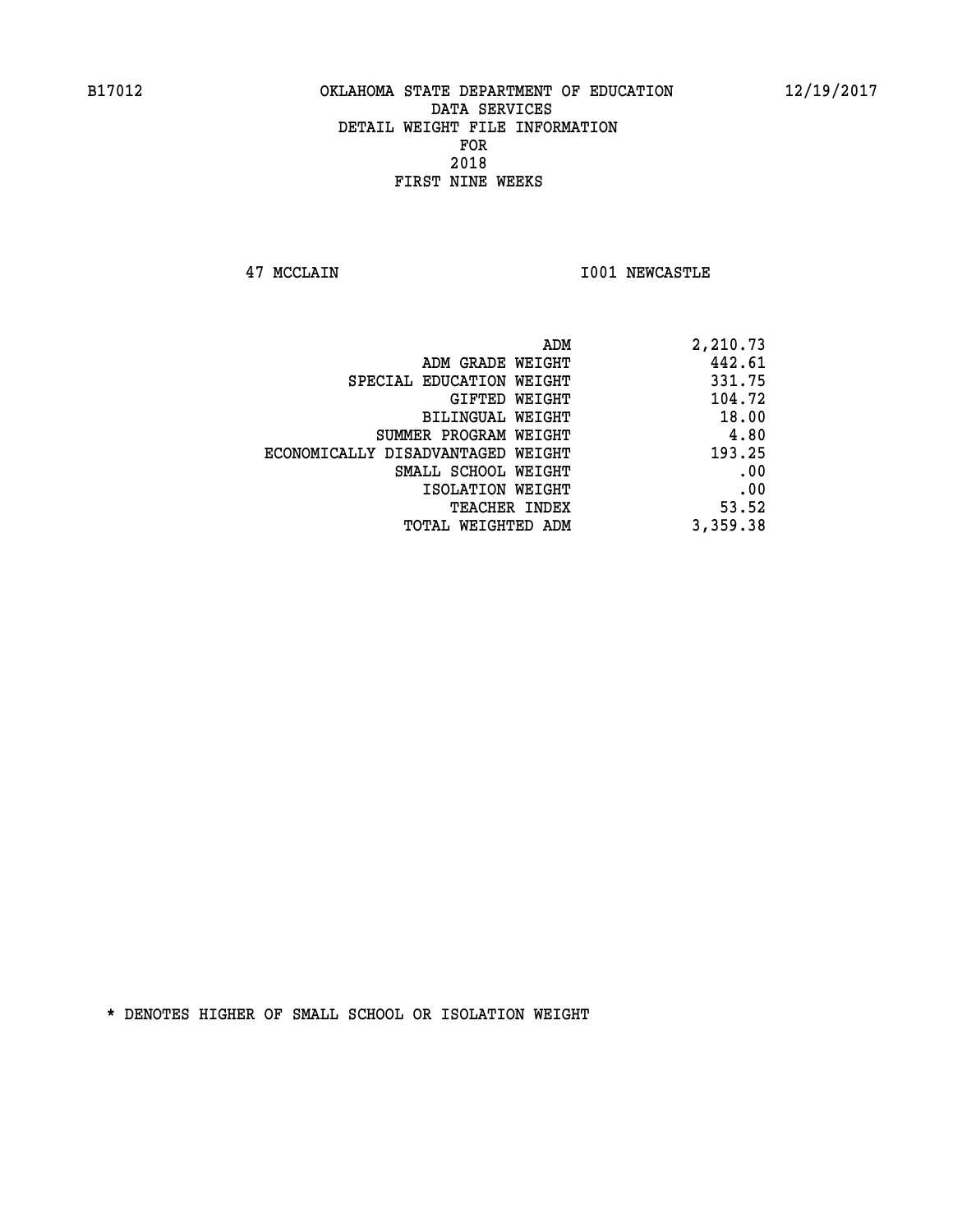**47 MCCLAIN I002 DIBBLE** 

|                                   | 676.11<br>ADM |
|-----------------------------------|---------------|
| ADM GRADE WEIGHT                  | 127.91        |
| SPECIAL EDUCATION WEIGHT          | 117.55        |
| GIFTED WEIGHT                     | 17.00         |
| BILINGUAL WEIGHT                  | 17.25         |
| SUMMER PROGRAM WEIGHT             | .00           |
| ECONOMICALLY DISADVANTAGED WEIGHT | 101.00        |
| SMALL SCHOOL WEIGHT               | .00           |
| ISOLATION WEIGHT                  | .00           |
| TEACHER INDEX                     | .00           |
| TOTAL WEIGHTED ADM                | 1,056.82      |
|                                   |               |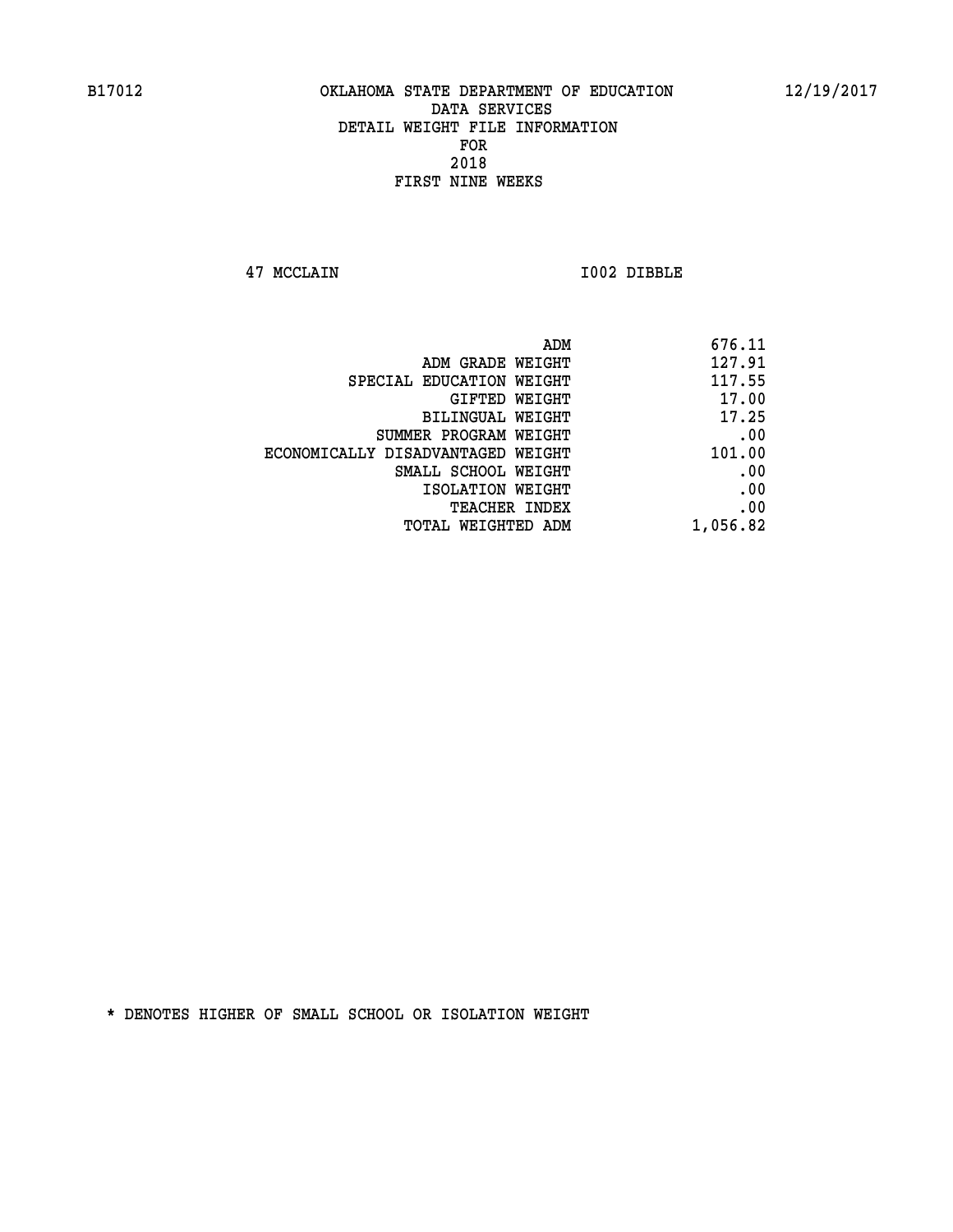**47 MCCLAIN I005 WASHINGTON** 

| ADM                               | 1,055.45 |
|-----------------------------------|----------|
| ADM GRADE WEIGHT                  | 172.92   |
| SPECIAL EDUCATION WEIGHT          | 151.55   |
| GIFTED WEIGHT                     | 39.78    |
| <b>BILINGUAL WEIGHT</b>           | 8.50     |
| SUMMER PROGRAM WEIGHT             | .00      |
| ECONOMICALLY DISADVANTAGED WEIGHT | 73.75    |
| SMALL SCHOOL WEIGHT               | .00      |
| ISOLATION WEIGHT                  | .00      |
| TEACHER INDEX                     | 12.89    |
| TOTAL WEIGHTED ADM                | 1,514.84 |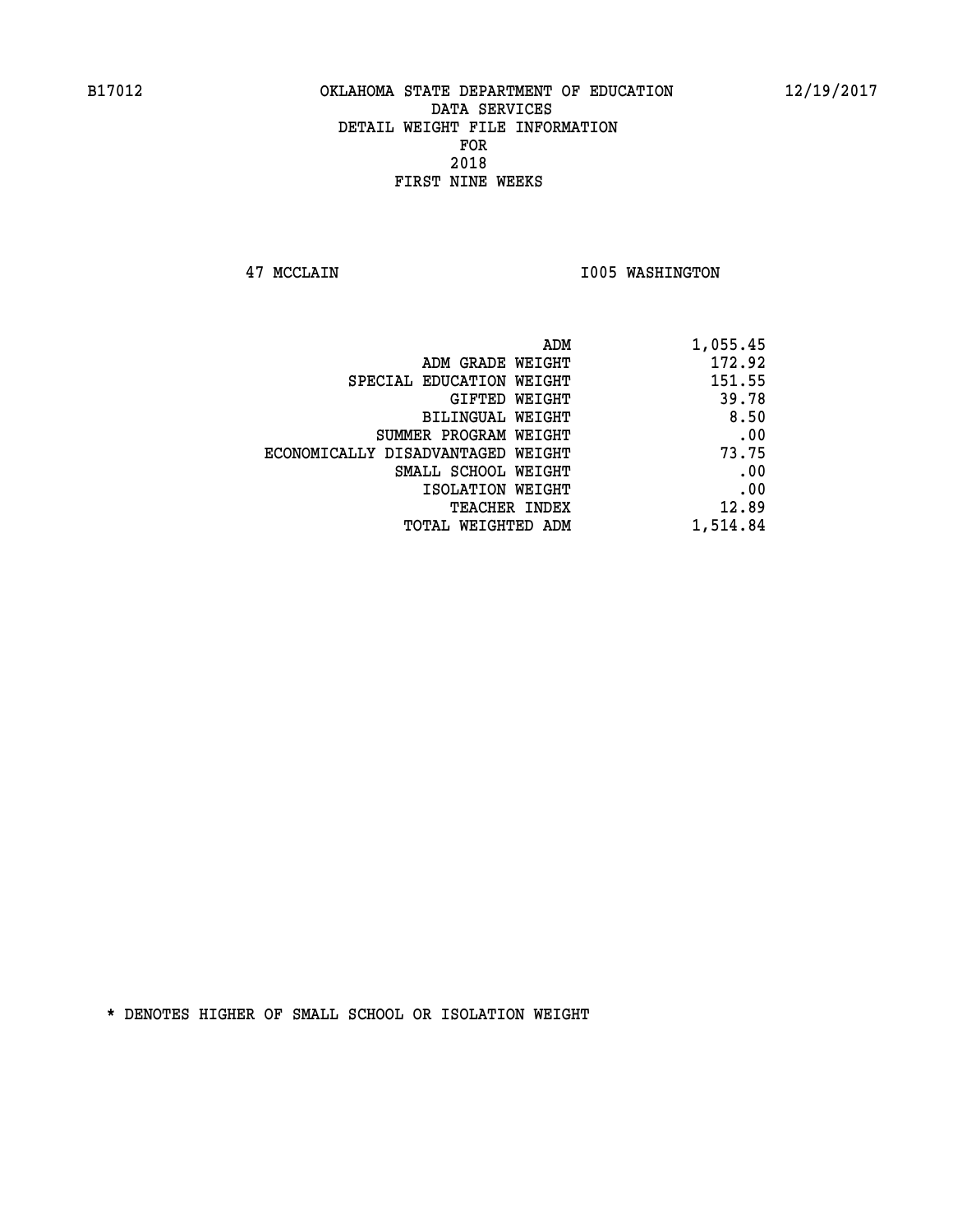**47 MCCLAIN I010 WAYNE** 

 **ADM 533.65 EXAMPLE WEIGHT 102.95 SPECIAL EDUCATION WEIGHT 108.35 GIFTED WEIGHT 28.90 BILINGUAL WEIGHT 6.75 SUMMER PROGRAM WEIGHT .00 ECONOMICALLY DISADVANTAGED WEIGHT 96.50 SMALL SCHOOL WEIGHT 7.19\* EXECUTED ISOLATION WEIGHT AND RESOLATION WEIGHT TEACHER INDEX** 36.22  **TOTAL WEIGHTED ADM 922.51**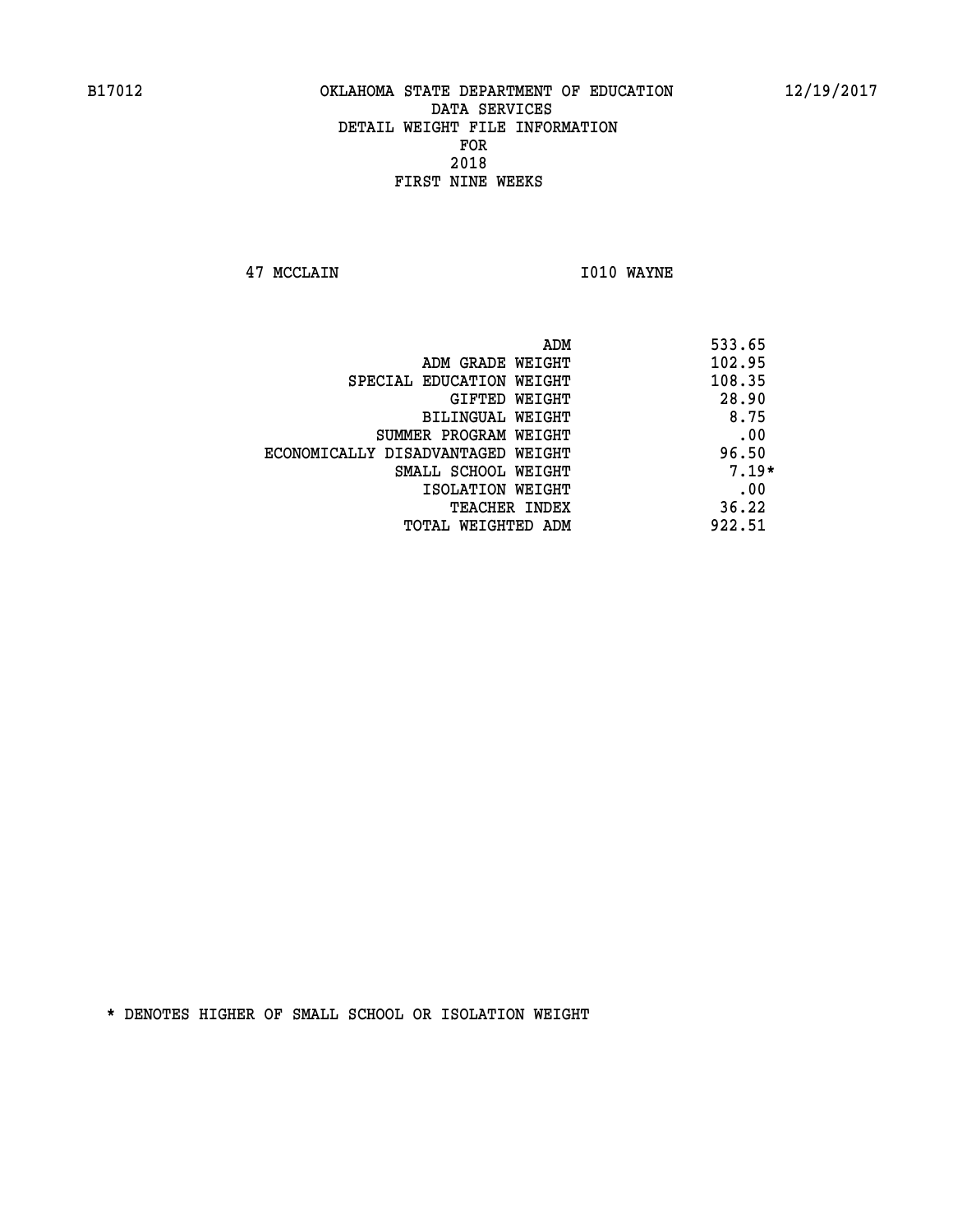**47 MCCLAIN I015 PURCELL** 

| 275.06<br>ADM GRADE WEIGHT<br>282.00<br>SPECIAL EDUCATION WEIGHT<br>48.96<br>GIFTED WEIGHT<br>64.00<br><b>BILINGUAL WEIGHT</b><br>2.40<br>SUMMER PROGRAM WEIGHT<br>215.00<br>ECONOMICALLY DISADVANTAGED WEIGHT<br>.00<br>SMALL SCHOOL WEIGHT<br>.00<br>ISOLATION WEIGHT<br>38.83<br>TEACHER INDEX<br>2,330.35<br>TOTAL WEIGHTED ADM | ADM<br>1,404.10 |
|-------------------------------------------------------------------------------------------------------------------------------------------------------------------------------------------------------------------------------------------------------------------------------------------------------------------------------------|-----------------|
|                                                                                                                                                                                                                                                                                                                                     |                 |
|                                                                                                                                                                                                                                                                                                                                     |                 |
|                                                                                                                                                                                                                                                                                                                                     |                 |
|                                                                                                                                                                                                                                                                                                                                     |                 |
|                                                                                                                                                                                                                                                                                                                                     |                 |
|                                                                                                                                                                                                                                                                                                                                     |                 |
|                                                                                                                                                                                                                                                                                                                                     |                 |
|                                                                                                                                                                                                                                                                                                                                     |                 |
|                                                                                                                                                                                                                                                                                                                                     |                 |
|                                                                                                                                                                                                                                                                                                                                     |                 |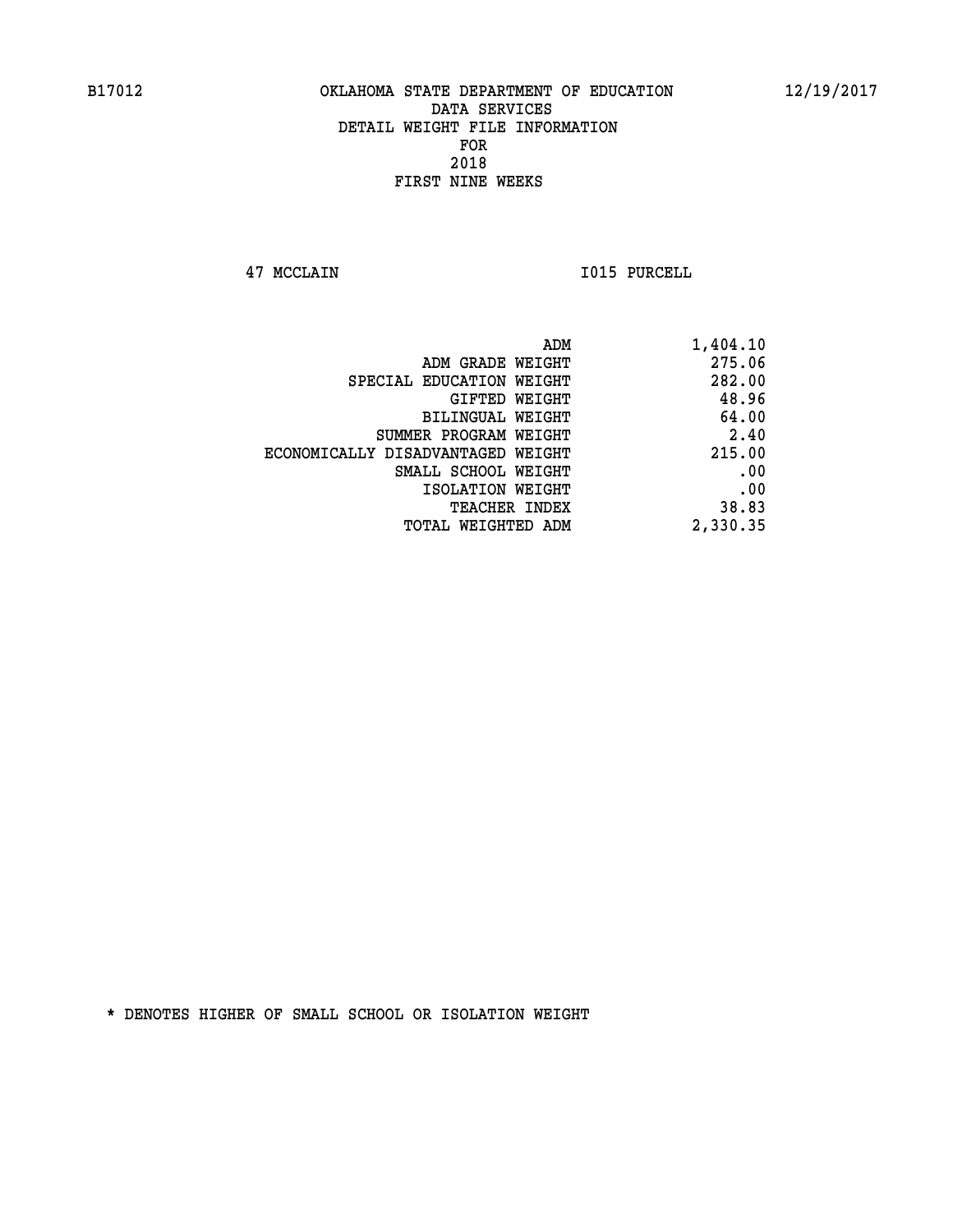**47 MCCLAIN I029 BLANCHARD** 

| ADM                               | 2,036.60 |
|-----------------------------------|----------|
| ADM GRADE WEIGHT                  | 379.99   |
| SPECIAL EDUCATION WEIGHT          | 315.25   |
| GIFTED WEIGHT                     | 80.24    |
| BILINGUAL WEIGHT                  | 7.00     |
| SUMMER PROGRAM WEIGHT             | 1.20     |
| ECONOMICALLY DISADVANTAGED WEIGHT | 210.00   |
| SMALL SCHOOL WEIGHT               | .00      |
| ISOLATION WEIGHT                  | .00      |
| TEACHER INDEX                     | 70.92    |
| TOTAL WEIGHTED ADM                | 3,101.20 |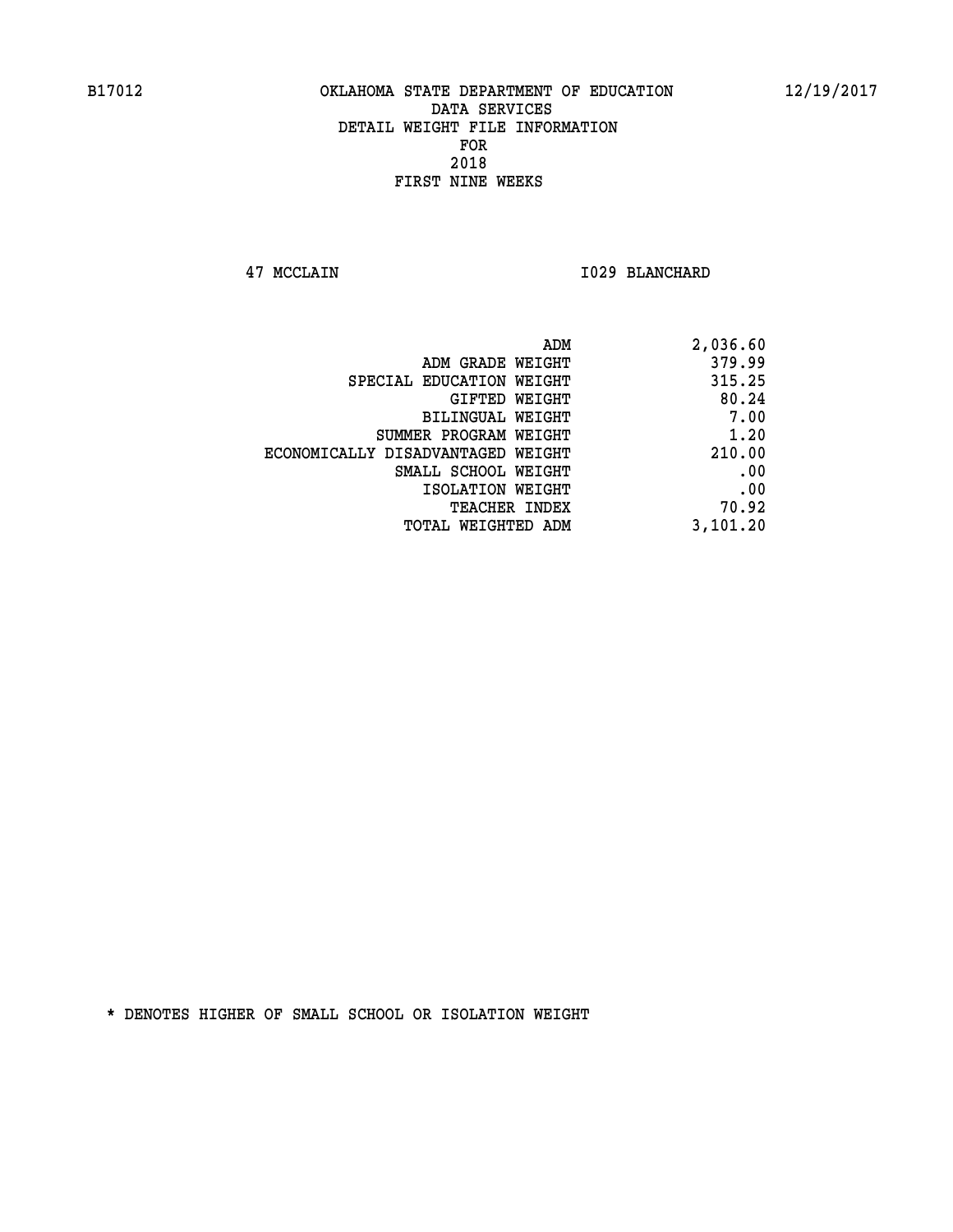**48 MCCURTAIN C001 FOREST GROVE** 

|                                   | 157.84<br>ADM |  |
|-----------------------------------|---------------|--|
| ADM GRADE WEIGHT                  | 33.14         |  |
| SPECIAL EDUCATION WEIGHT          | 49.50         |  |
| GIFTED WEIGHT                     | 4.08          |  |
| BILINGUAL WEIGHT                  | 4.25          |  |
| SUMMER PROGRAM WEIGHT             | .00           |  |
| ECONOMICALLY DISADVANTAGED WEIGHT | 40.25         |  |
| SMALL SCHOOL WEIGHT               | $22.15*$      |  |
| ISOLATION WEIGHT                  | .00           |  |
| TEACHER INDEX                     | .21           |  |
| TOTAL WEIGHTED ADM                | 311.42        |  |
|                                   |               |  |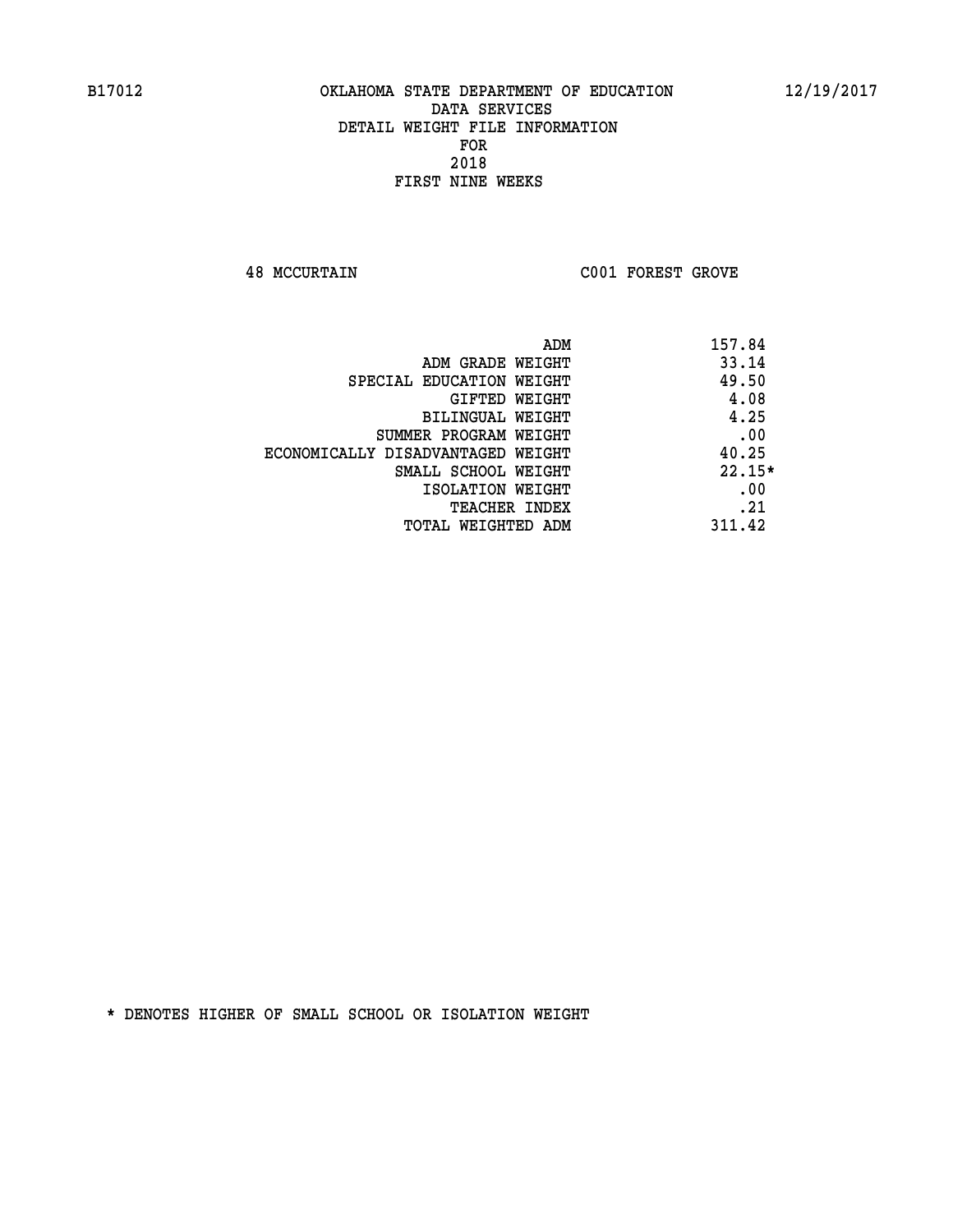**48 MCCURTAIN C009 LUKFATA** 

| ADM                               | 388.11   |
|-----------------------------------|----------|
| ADM GRADE WEIGHT                  | 74.57    |
| SPECIAL EDUCATION WEIGHT          | 36.95    |
| GIFTED WEIGHT                     | 16.66    |
| <b>BILINGUAL WEIGHT</b>           | .00      |
| SUMMER PROGRAM WEIGHT             | 1.20     |
| ECONOMICALLY DISADVANTAGED WEIGHT | 59.50    |
| SMALL SCHOOL WEIGHT               | $20.67*$ |
| ISOLATION WEIGHT                  | .00      |
| <b>TEACHER INDEX</b>              | 21.93    |
| TOTAL WEIGHTED ADM                | 619.59   |
|                                   |          |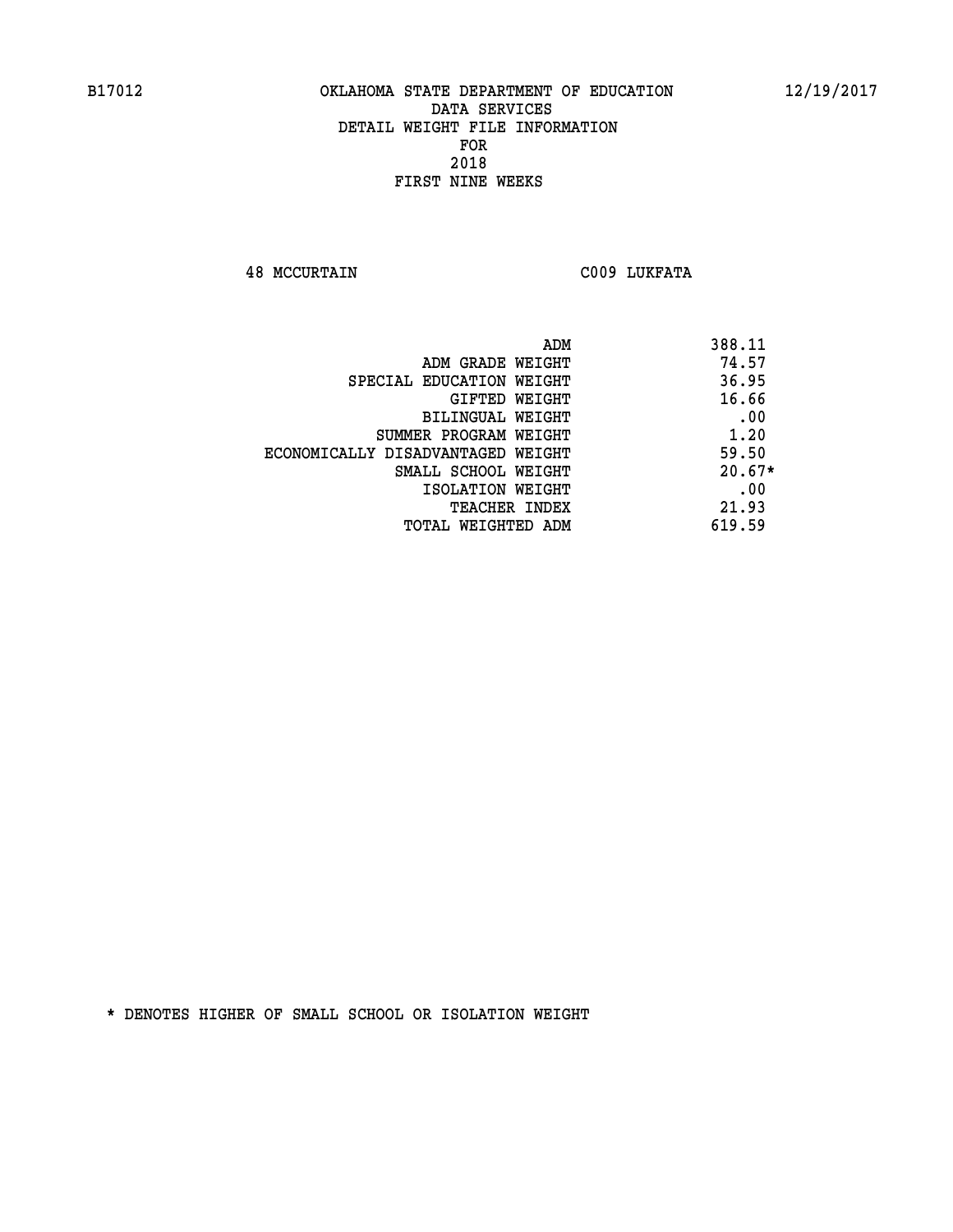**48 MCCURTAIN C023 GLOVER** 

| ADM                               | 72.89    |
|-----------------------------------|----------|
| ADM GRADE WEIGHT                  | 15.35    |
| SPECIAL EDUCATION WEIGHT          | 20.40    |
| GIFTED WEIGHT                     | 2.38     |
| <b>BILINGUAL WEIGHT</b>           | .00      |
| SUMMER PROGRAM WEIGHT             | .00      |
| ECONOMICALLY DISADVANTAGED WEIGHT | 18.50    |
| SMALL SCHOOL WEIGHT               | $12.57*$ |
| ISOLATION WEIGHT                  | .00      |
| <b>TEACHER INDEX</b>              | .00      |
| TOTAL WEIGHTED ADM                | 142.09   |
|                                   |          |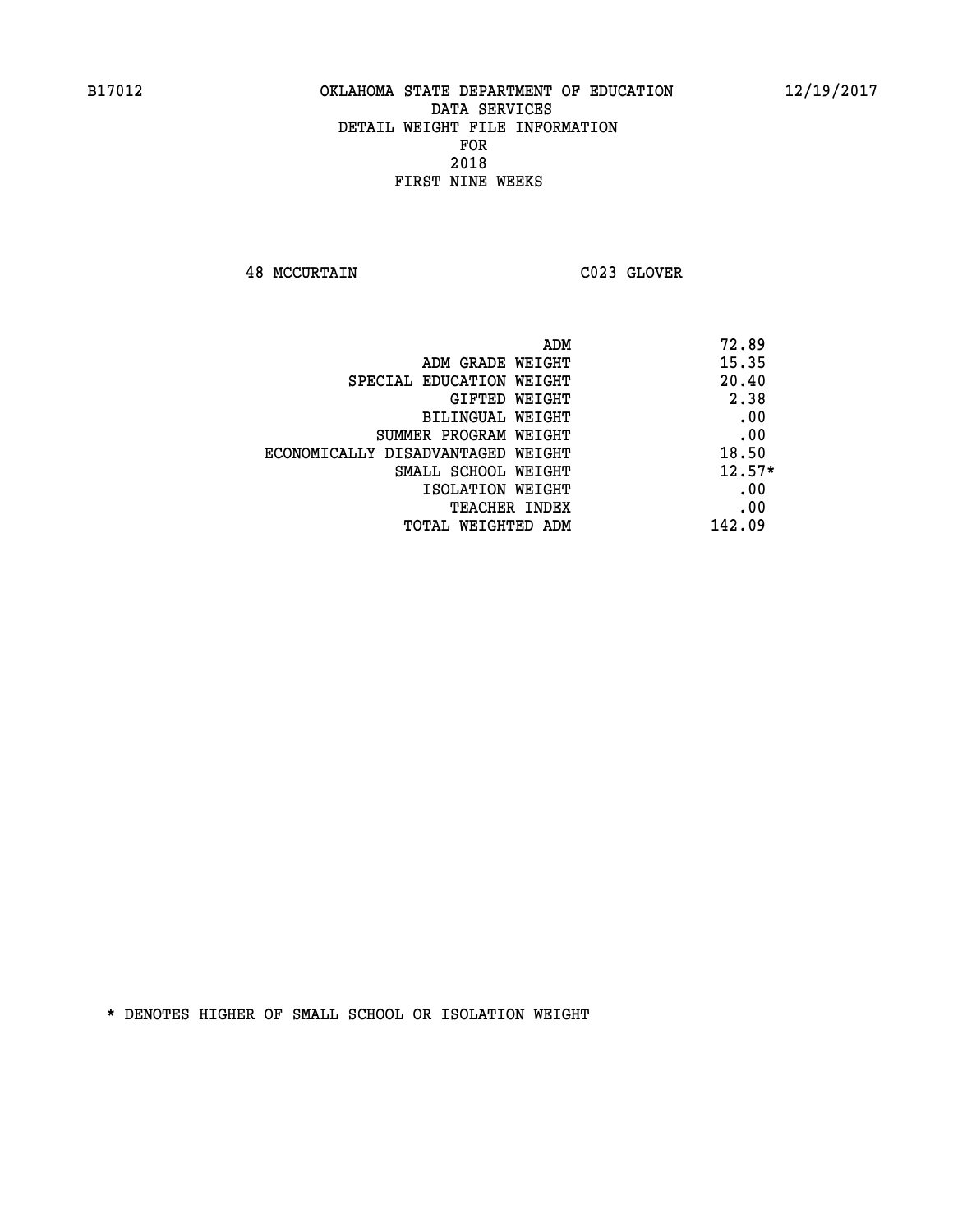**48 MCCURTAIN C037 DENISON** 

| ADM                               | 302.52   |
|-----------------------------------|----------|
| ADM GRADE WEIGHT                  | 67.71    |
| SPECIAL EDUCATION WEIGHT          | 27.50    |
| GIFTED WEIGHT                     | 9.18     |
| BILINGUAL WEIGHT                  | .75      |
| SUMMER PROGRAM WEIGHT             | .00      |
| ECONOMICALLY DISADVANTAGED WEIGHT | 48.25    |
| SMALL SCHOOL WEIGHT               | $25.90*$ |
| ISOLATION WEIGHT                  | .00      |
| <b>TEACHER INDEX</b>              | .00      |
| TOTAL WEIGHTED ADM                | 481.81   |
|                                   |          |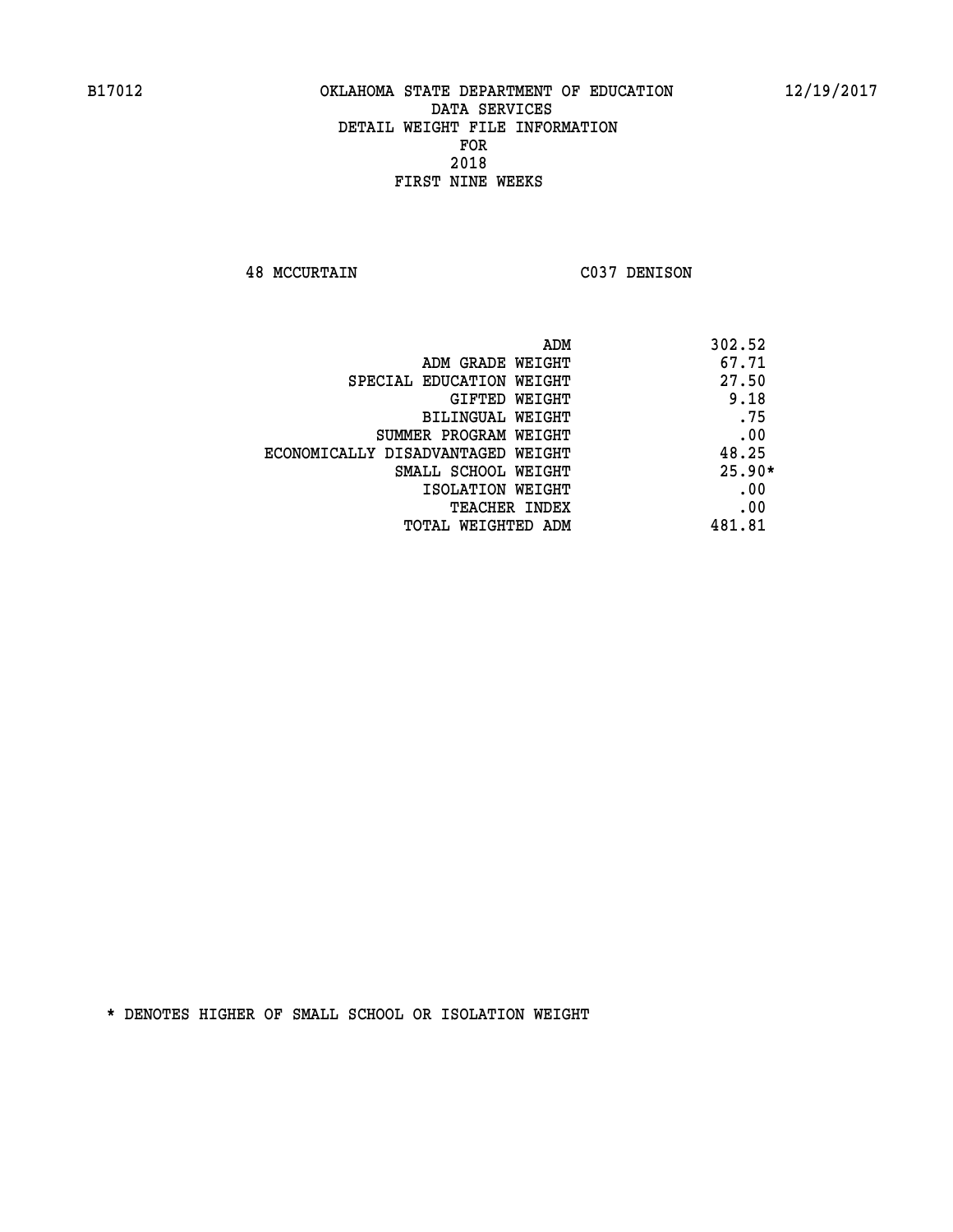**48 MCCURTAIN C072 HOLLY CREEK** 

| ADM                               | 239.26   |
|-----------------------------------|----------|
| ADM GRADE WEIGHT                  | 48.12    |
| SPECIAL EDUCATION WEIGHT          | 49.95    |
| GIFTED WEIGHT                     | 2.72     |
| BILINGUAL WEIGHT                  | 4.50     |
| SUMMER PROGRAM WEIGHT             | .00      |
| ECONOMICALLY DISADVANTAGED WEIGHT | 55.75    |
| SMALL SCHOOL WEIGHT               | $26.21*$ |
| ISOLATION WEIGHT                  | .00      |
| <b>TEACHER INDEX</b>              | 27.76    |
| TOTAL WEIGHTED ADM                | 454.27   |
|                                   |          |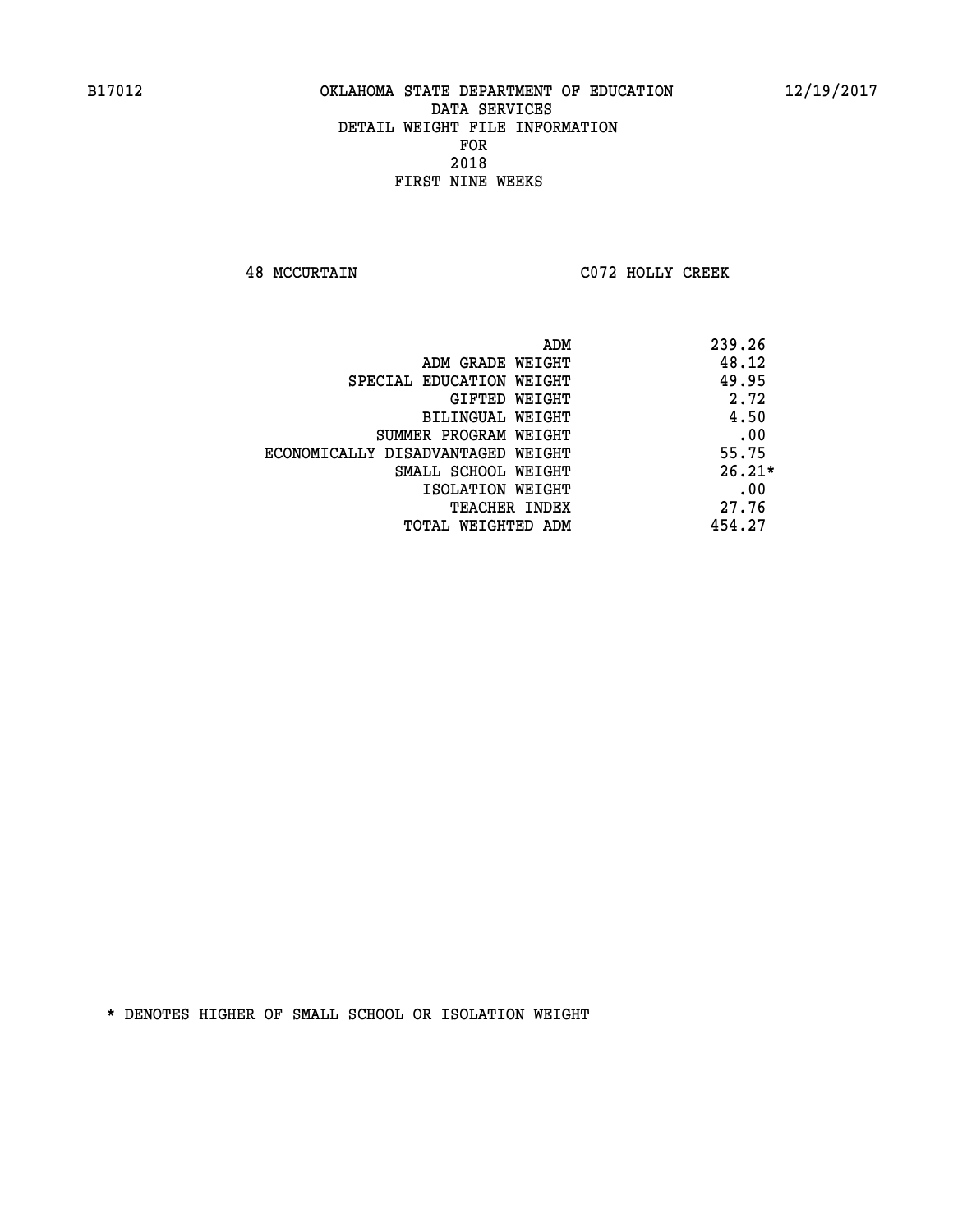**48 MCCURTAIN I005 IDABEL** 

| ADM                               | 1,229.85 |
|-----------------------------------|----------|
| ADM GRADE WEIGHT                  | 249.81   |
| SPECIAL EDUCATION WEIGHT          | 163.25   |
| GIFTED WEIGHT                     | 36.72    |
| BILINGUAL WEIGHT                  | 33.50    |
| SUMMER PROGRAM WEIGHT             | .00      |
| ECONOMICALLY DISADVANTAGED WEIGHT | 311.00   |
| SMALL SCHOOL WEIGHT               | .00      |
| ISOLATION WEIGHT                  | .00      |
| <b>TEACHER INDEX</b>              | 44.23    |
| <b>TOTAL WEIGHTED ADM</b>         | 2,068.36 |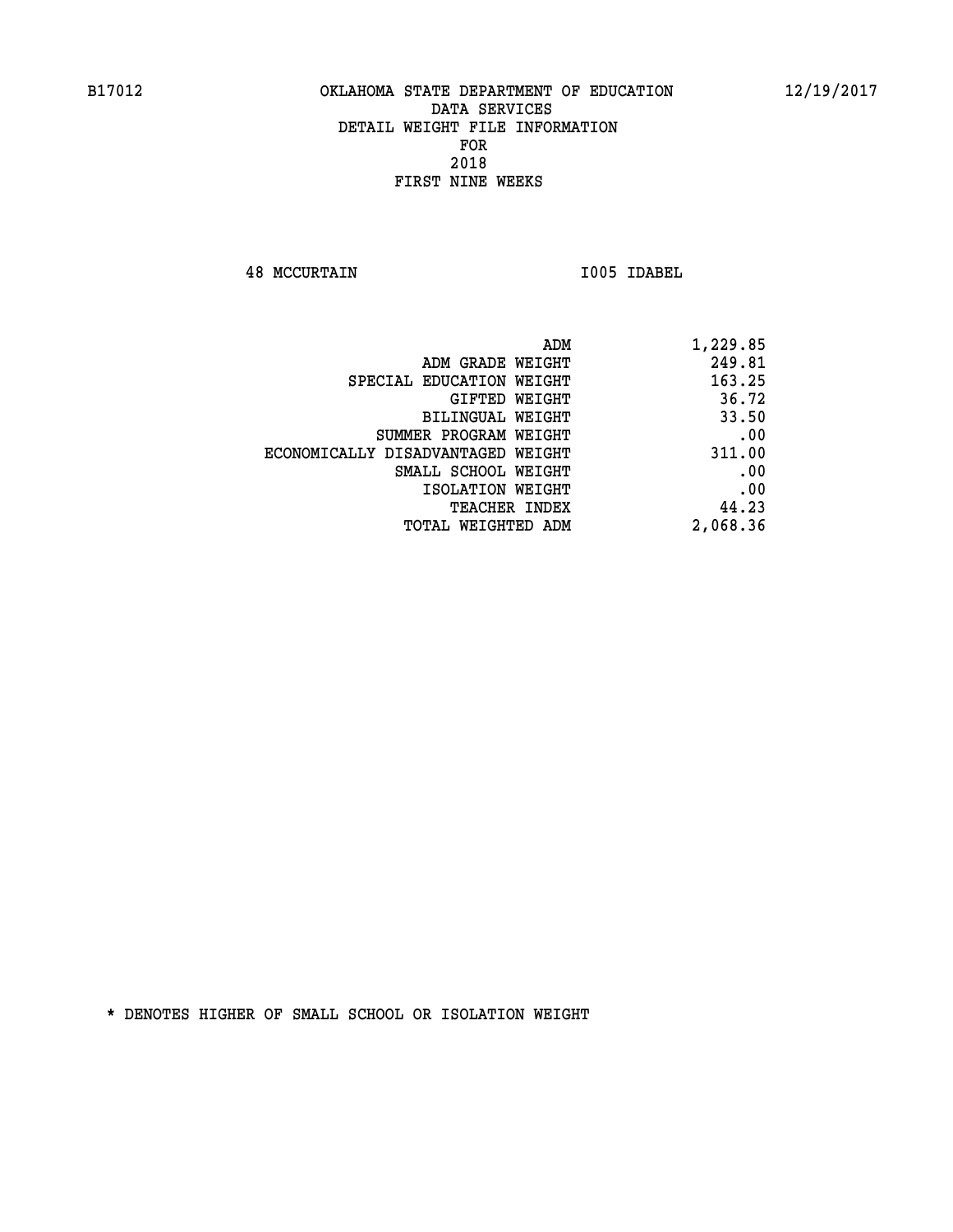**48 MCCURTAIN I006 HAWORTH** 

| ADM<br>535.54                 |                                   |
|-------------------------------|-----------------------------------|
| 96.91<br>ADM GRADE WEIGHT     |                                   |
| 95.15                         | SPECIAL EDUCATION WEIGHT          |
| 14.62<br>GIFTED WEIGHT        |                                   |
| 2.25<br>BILINGUAL WEIGHT      |                                   |
| .00                           | SUMMER PROGRAM WEIGHT             |
| 99.50                         | ECONOMICALLY DISADVANTAGED WEIGHT |
| .00                           | SMALL SCHOOL WEIGHT               |
| $192.79*$<br>ISOLATION WEIGHT |                                   |
| .00<br>TEACHER INDEX          |                                   |
| 1,036.76                      | TOTAL WEIGHTED ADM                |
|                               |                                   |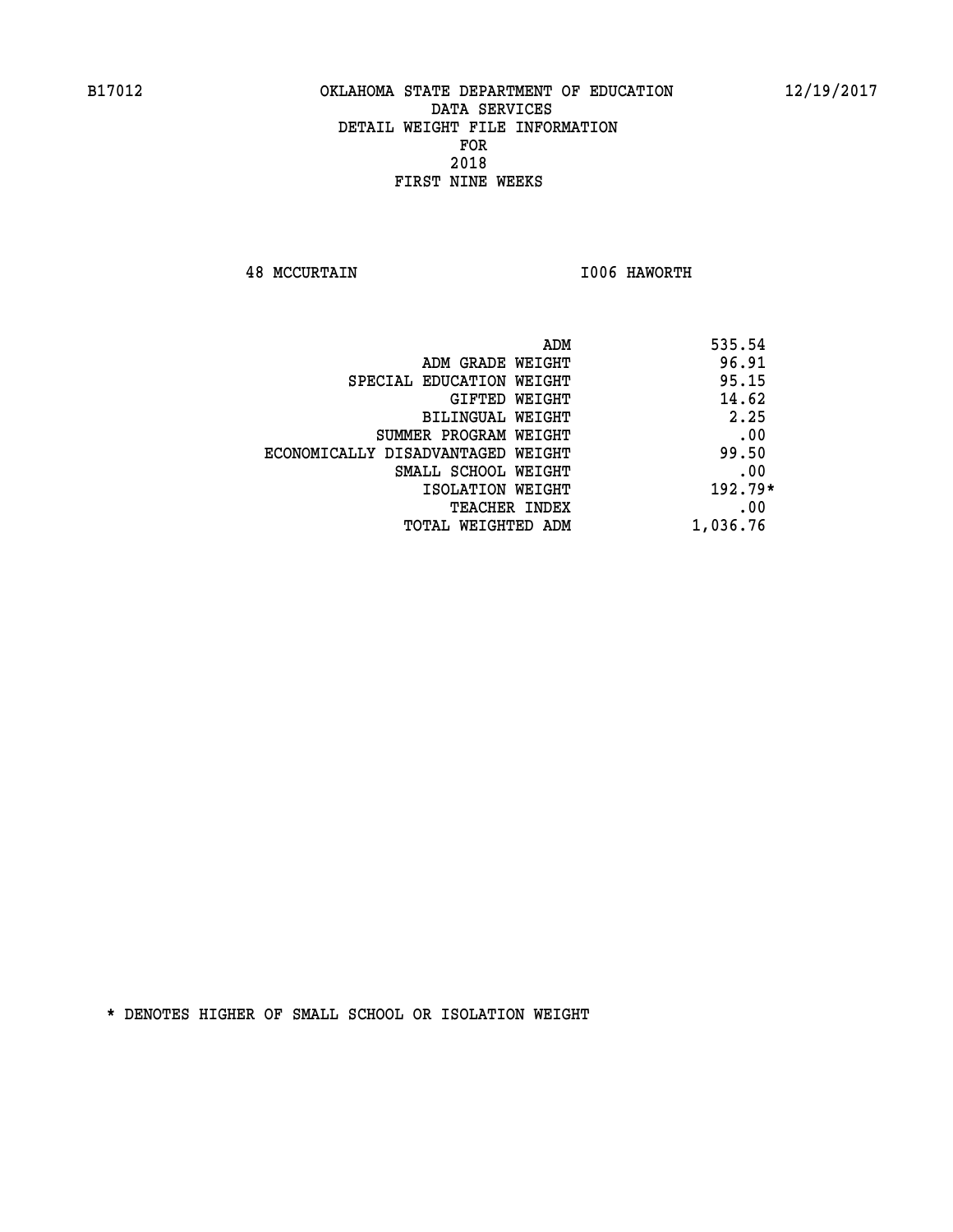**48 MCCURTAIN I011 VALLIANT** 

| ADM                               | 867.89   |
|-----------------------------------|----------|
| ADM GRADE WEIGHT                  | 170.77   |
| SPECIAL EDUCATION WEIGHT          | 183.25   |
| GIFTED WEIGHT                     | 25.50    |
| BILINGUAL WEIGHT                  | 2.00     |
| SUMMER PROGRAM WEIGHT             | .00      |
| ECONOMICALLY DISADVANTAGED WEIGHT | 158.00   |
| SMALL SCHOOL WEIGHT               | .00      |
| ISOLATION WEIGHT                  | .00      |
| TEACHER INDEX                     | 51.94    |
| TOTAL WEIGHTED ADM                | 1,459.35 |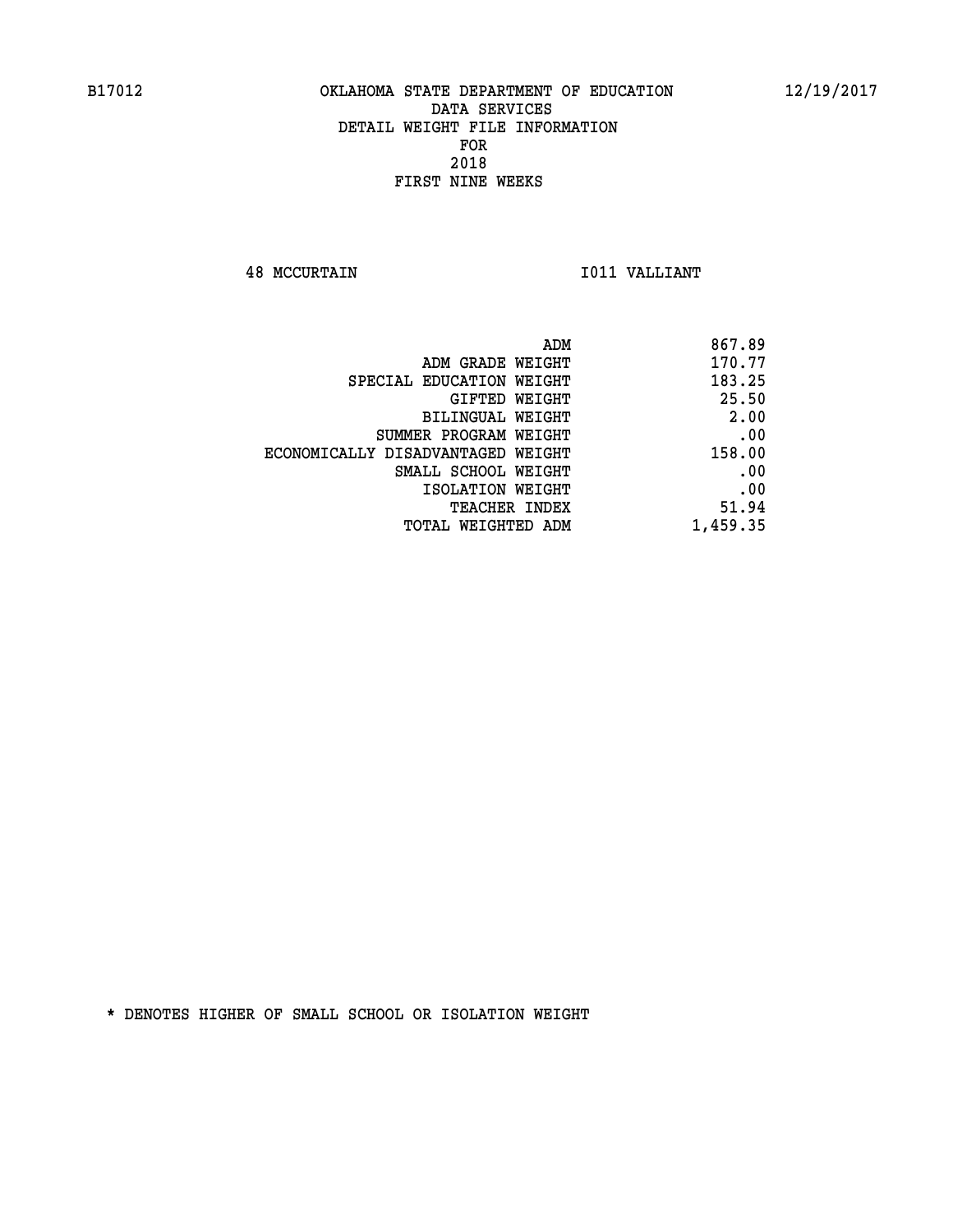**48 MCCURTAIN I013 EAGLETOWN** 

| ADM                               | 151.63    |
|-----------------------------------|-----------|
| ADM GRADE WEIGHT                  | 30.49     |
| SPECIAL EDUCATION WEIGHT          | 35.30     |
| GIFTED WEIGHT                     | .00       |
| BILINGUAL WEIGHT                  | .00       |
| SUMMER PROGRAM WEIGHT             | .00       |
| ECONOMICALLY DISADVANTAGED WEIGHT | 30.75     |
| SMALL SCHOOL WEIGHT               | 21.63     |
| ISOLATION WEIGHT                  | $125.85*$ |
| <b>TEACHER INDEX</b>              | .00       |
| TOTAL WEIGHTED ADM                | 374.02    |
|                                   |           |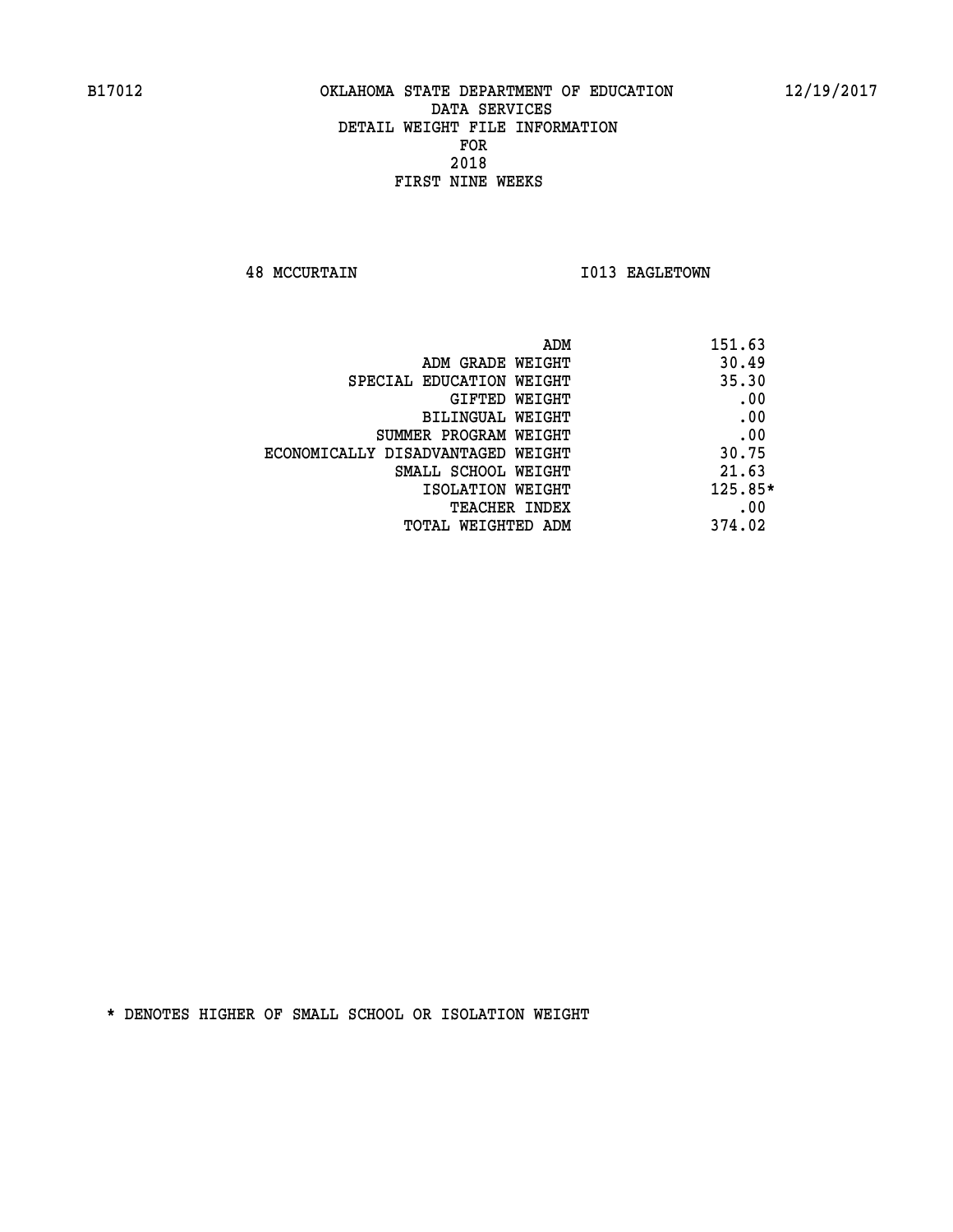**48 MCCURTAIN I014 SMITHVILLE** 

| 298.06<br>ADM |                                   |
|---------------|-----------------------------------|
| 56.46         | ADM GRADE WEIGHT                  |
| 68.45         | SPECIAL EDUCATION WEIGHT          |
| 9.52          | GIFTED WEIGHT                     |
| .00           | BILINGUAL WEIGHT                  |
| .00           | SUMMER PROGRAM WEIGHT             |
| 61.25         | ECONOMICALLY DISADVANTAGED WEIGHT |
| 26.02         | SMALL SCHOOL WEIGHT               |
| 172.87*       | ISOLATION WEIGHT                  |
| 21.04         | <b>TEACHER INDEX</b>              |
| 687.65        | TOTAL WEIGHTED ADM                |
|               |                                   |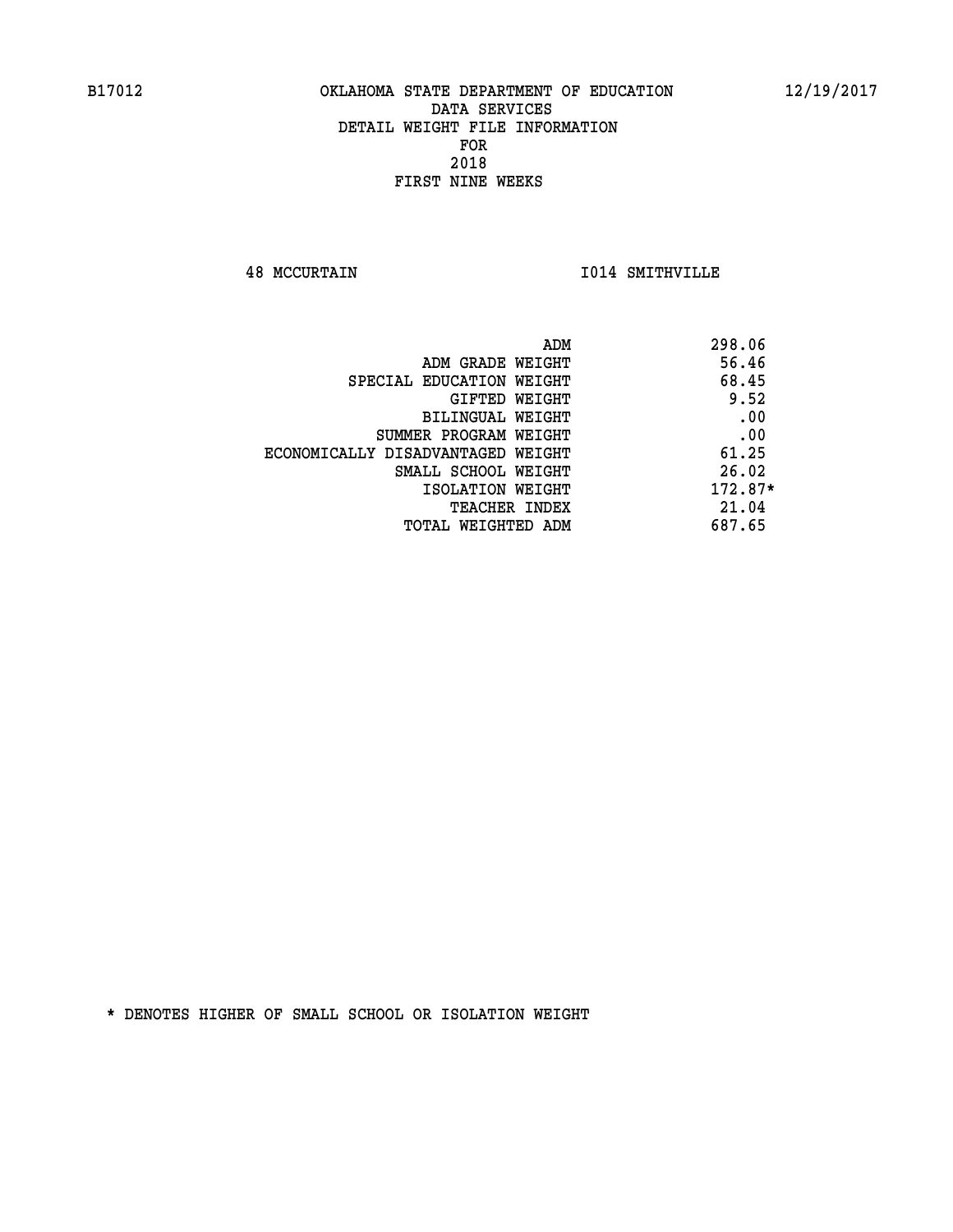**48 MCCURTAIN I039 WRIGHT CITY** 

| 474.40<br>ADM                              |         |
|--------------------------------------------|---------|
| 92.61<br>ADM GRADE WEIGHT                  |         |
| 57.55<br>SPECIAL EDUCATION WEIGHT          |         |
| 15.64<br>GIFTED WEIGHT                     |         |
| BILINGUAL WEIGHT                           | .00     |
| SUMMER PROGRAM WEIGHT                      | .00     |
| 98.25<br>ECONOMICALLY DISADVANTAGED WEIGHT |         |
| SMALL SCHOOL WEIGHT                        | $9.79*$ |
| ISOLATION WEIGHT                           | .00     |
| 34.53<br><b>TEACHER INDEX</b>              |         |
| 782.77<br>TOTAL WEIGHTED ADM               |         |
|                                            |         |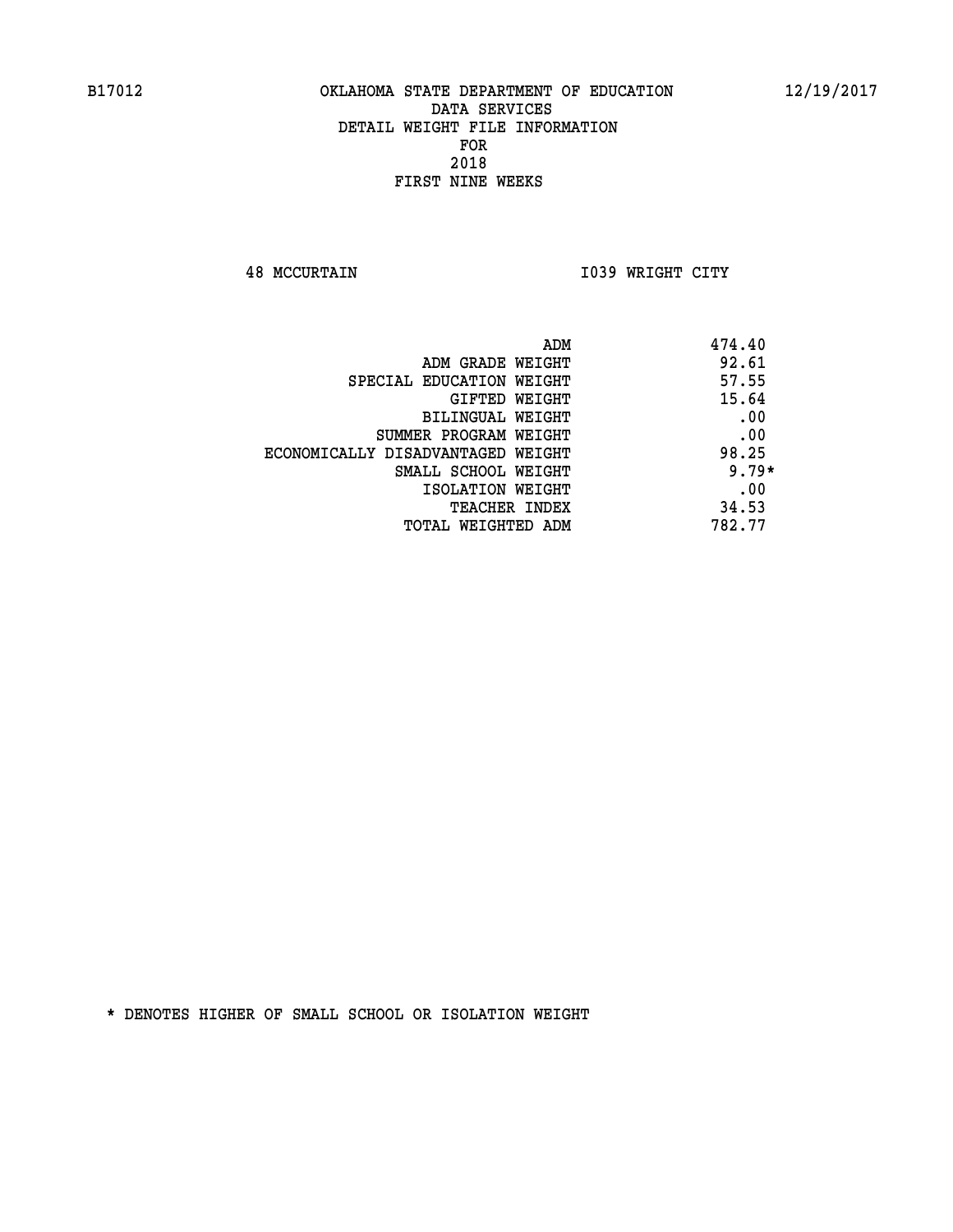**48 MCCURTAIN I071 BATTIEST** 

|                                   | ADM | 269.45  |
|-----------------------------------|-----|---------|
| ADM GRADE WEIGHT                  |     | 51.82   |
| SPECIAL EDUCATION WEIGHT          |     | 42.40   |
| GIFTED WEIGHT                     |     | 15.30   |
| BILINGUAL WEIGHT                  |     | 1.50    |
| SUMMER PROGRAM WEIGHT             |     | .00     |
| ECONOMICALLY DISADVANTAGED WEIGHT |     | 54.25   |
| SMALL SCHOOL WEIGHT               |     | 26.44   |
| ISOLATION WEIGHT                  |     | 164.36* |
| <b>TEACHER INDEX</b>              |     | 21.63   |
| TOTAL WEIGHTED ADM                |     | 620.71  |
|                                   |     |         |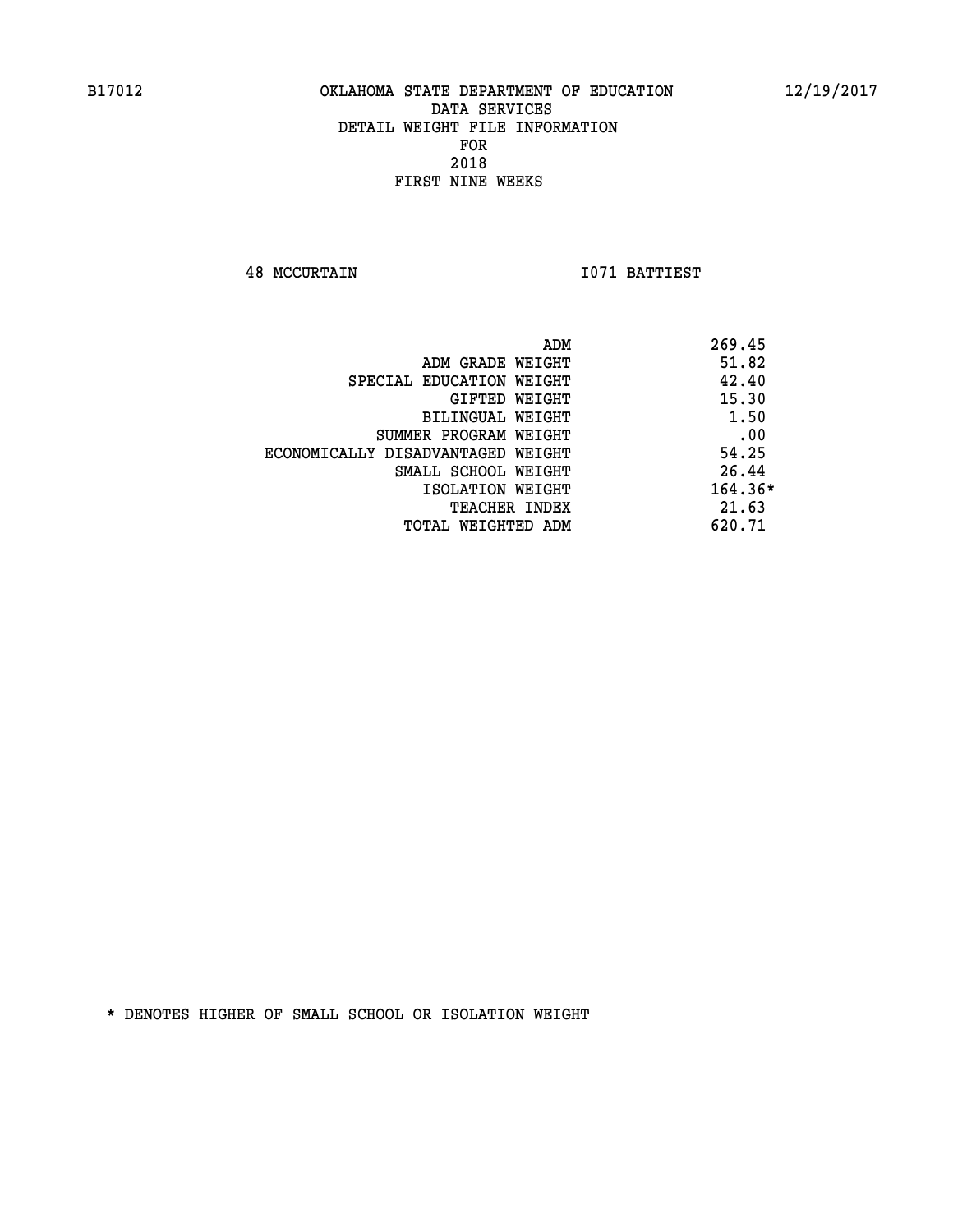**48 MCCURTAIN I074 BROKEN BOW** 

| ADM                               | 1,633.76 |
|-----------------------------------|----------|
| ADM GRADE WEIGHT                  | 319.74   |
| SPECIAL EDUCATION WEIGHT          | 288.20   |
| <b>GIFTED WEIGHT</b>              | 48.96    |
| BILINGUAL WEIGHT                  | 53.75    |
| SUMMER PROGRAM WEIGHT             | .00      |
| ECONOMICALLY DISADVANTAGED WEIGHT | 304.00   |
| SMALL SCHOOL WEIGHT               | .00      |
| ISOLATION WEIGHT                  | .00      |
| <b>TEACHER INDEX</b>              | 4.06     |
| TOTAL WEIGHTED ADM                | 2,652.47 |
|                                   |          |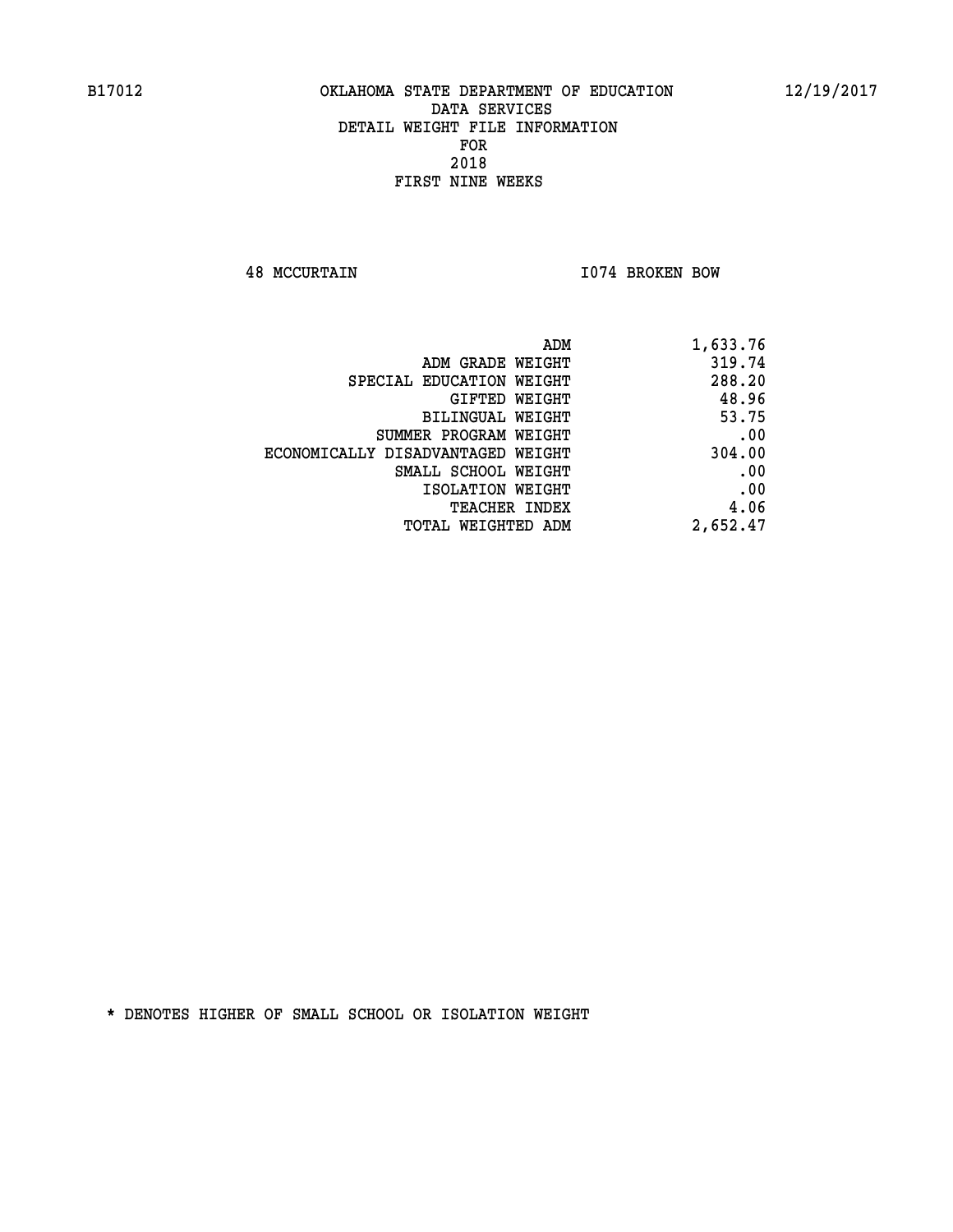**49 MCINTOSH C003 RYAL** 

| ADM                               | 82.02  |
|-----------------------------------|--------|
| ADM GRADE WEIGHT                  | 18.74  |
| SPECIAL EDUCATION WEIGHT          | 23.05  |
| GIFTED WEIGHT                     | 3.74   |
| BILINGUAL WEIGHT                  | .00    |
| SUMMER PROGRAM WEIGHT             | .00    |
| ECONOMICALLY DISADVANTAGED WEIGHT | 21.50  |
| SMALL SCHOOL WEIGHT               | 13.86* |
| ISOLATION WEIGHT                  | .00    |
| <b>TEACHER INDEX</b>              | .00    |
| TOTAL WEIGHTED ADM                | 162.91 |
|                                   |        |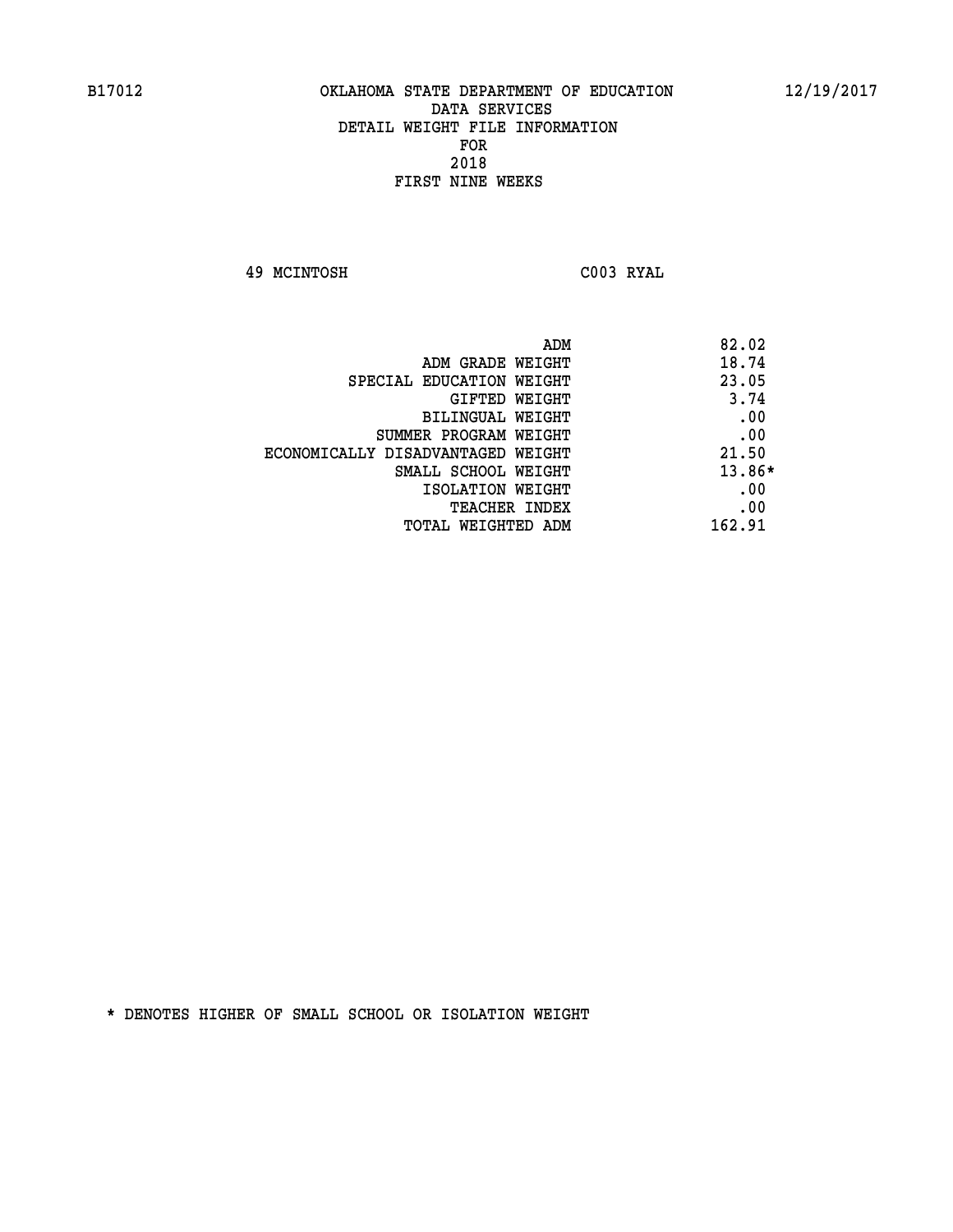**49 MCINTOSH C016 STIDHAM** 

| ADM                               | 104.98   |
|-----------------------------------|----------|
| ADM GRADE WEIGHT                  | 21.70    |
| SPECIAL EDUCATION WEIGHT          | 28.25    |
| GIFTED WEIGHT                     | 2.72     |
| BILINGUAL WEIGHT                  | .00      |
| SUMMER PROGRAM WEIGHT             | .00      |
| ECONOMICALLY DISADVANTAGED WEIGHT | 22.50    |
| SMALL SCHOOL WEIGHT               | $16.83*$ |
| ISOLATION WEIGHT                  | .00      |
| <b>TEACHER INDEX</b>              | .00      |
| TOTAL WEIGHTED ADM                | 196.98   |
|                                   |          |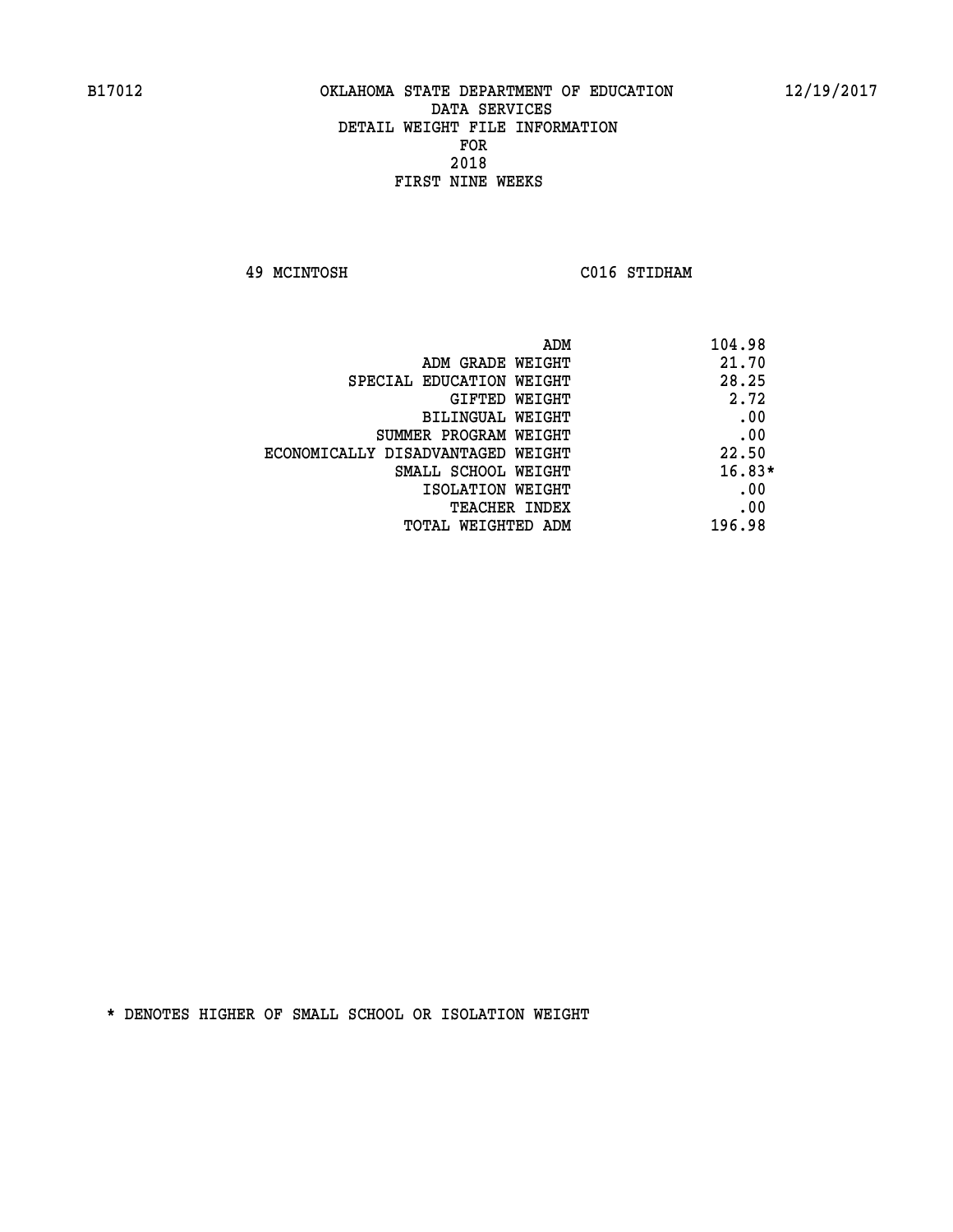**49 MCINTOSH I001 EUFAULA** 

| 1,138.98 |
|----------|
| 215.61   |
| 357.90   |
| 48.62    |
| 3.00     |
| 1.20     |
| 210.50   |
| .00      |
| .00      |
| 14.71    |
| 1,990.52 |
|          |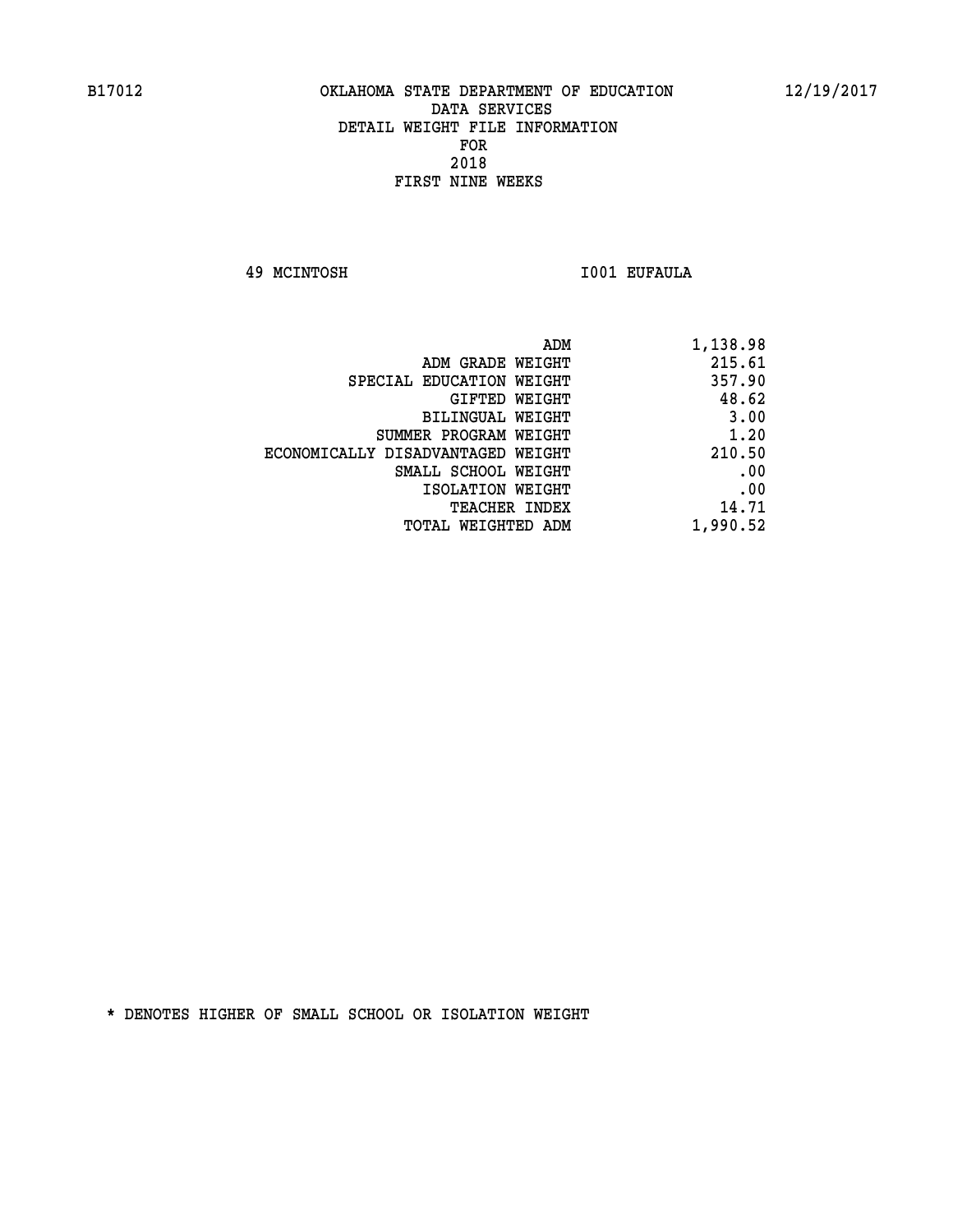**49 MCINTOSH I019 CHECOTAH** 

| ADM                               | 1,460.88 |
|-----------------------------------|----------|
| ADM GRADE WEIGHT                  | 295.17   |
| SPECIAL EDUCATION WEIGHT          | 355.30   |
| GIFTED WEIGHT                     | 60.18    |
| BILINGUAL WEIGHT                  | 5.00     |
| SUMMER PROGRAM WEIGHT             | .00      |
| ECONOMICALLY DISADVANTAGED WEIGHT | 269.00   |
| SMALL SCHOOL WEIGHT               | .00      |
| ISOLATION WEIGHT                  | .00      |
| <b>TEACHER INDEX</b>              | 40.91    |
| TOTAL WEIGHTED ADM                | 2,486.44 |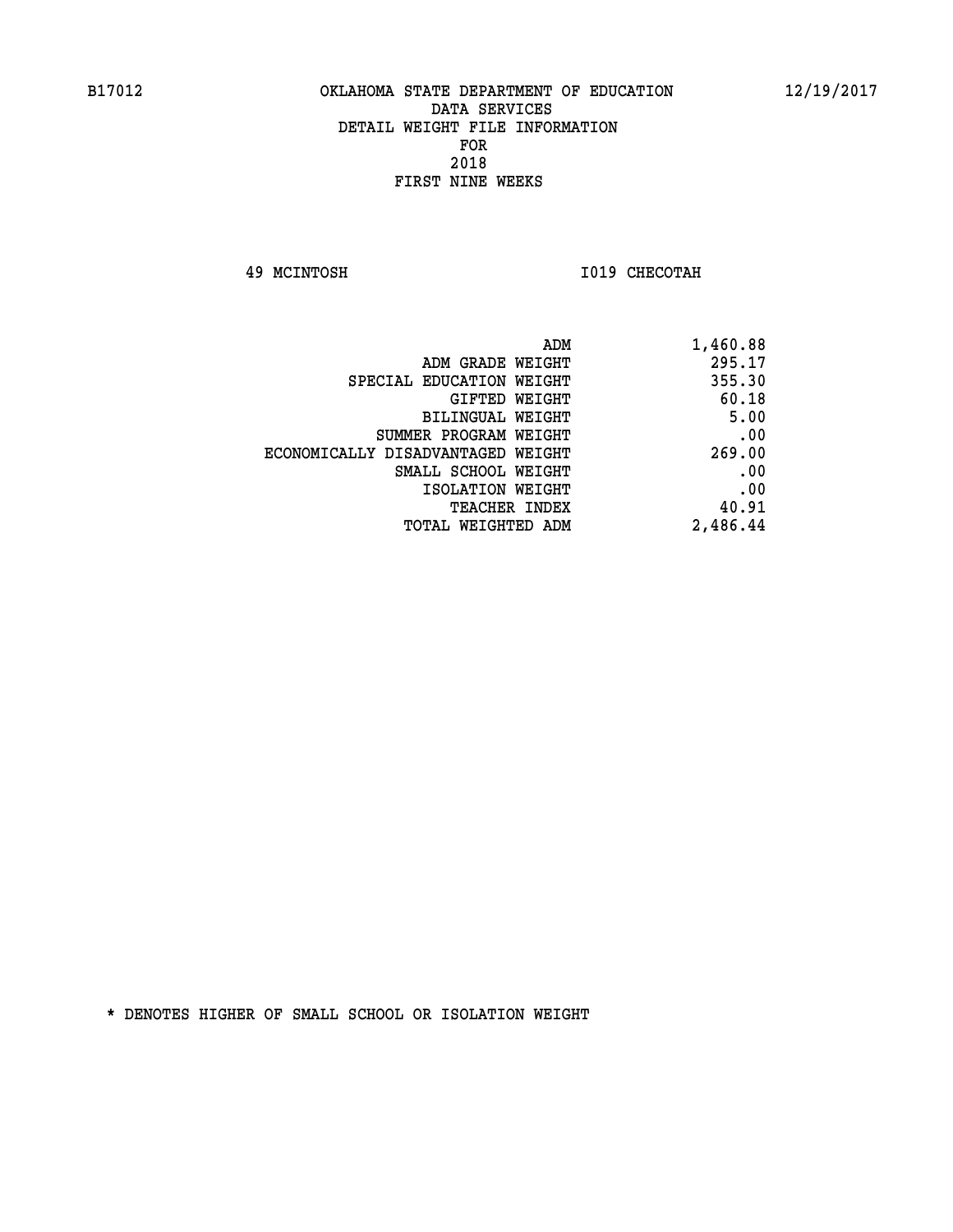**49 MCINTOSH I027 MIDWAY** 

| ADM<br>221.53 |                                   |
|---------------|-----------------------------------|
| 44.65         | ADM GRADE WEIGHT                  |
| 56.50         | SPECIAL EDUCATION WEIGHT          |
| 6.12          | <b>GIFTED WEIGHT</b>              |
| .00           | BILINGUAL WEIGHT                  |
| .00           | SUMMER PROGRAM WEIGHT             |
| 52.25         | ECONOMICALLY DISADVANTAGED WEIGHT |
| $25.75*$      | SMALL SCHOOL WEIGHT               |
| .00           | ISOLATION WEIGHT                  |
| .00           | <b>TEACHER INDEX</b>              |
| 406.80        | TOTAL WEIGHTED ADM                |
|               |                                   |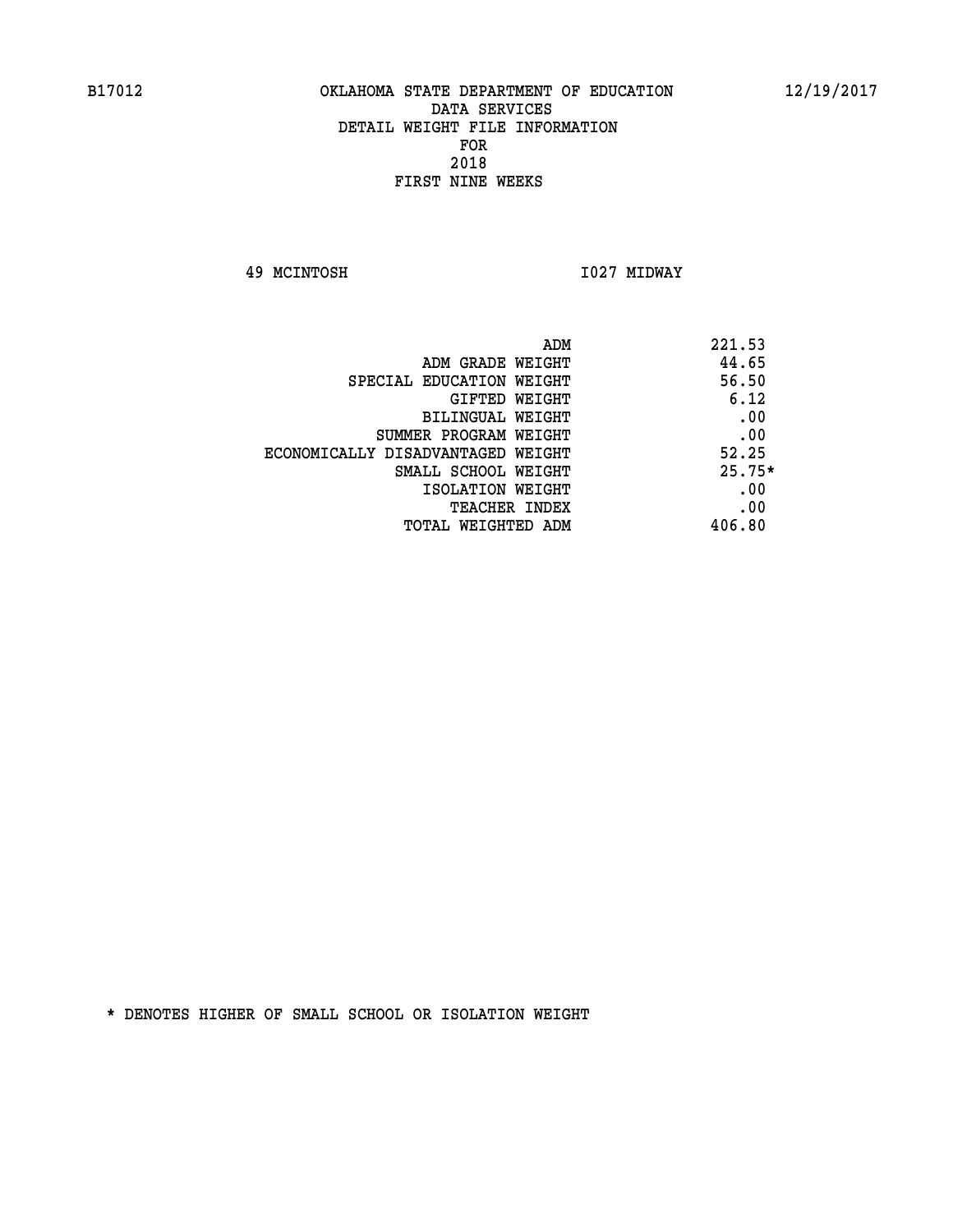**49 MCINTOSH I064 HANNA** 

| ADM                               | 91.48    |
|-----------------------------------|----------|
| ADM GRADE WEIGHT                  | 16.83    |
| SPECIAL EDUCATION WEIGHT          | 28.70    |
| GIFTED WEIGHT                     | 1.70     |
| BILINGUAL WEIGHT                  | .00      |
| SUMMER PROGRAM WEIGHT             | .00      |
| ECONOMICALLY DISADVANTAGED WEIGHT | 18.75    |
| SMALL SCHOOL WEIGHT               | $15.13*$ |
| ISOLATION WEIGHT                  | .00      |
| <b>TEACHER INDEX</b>              | 9.64     |
| TOTAL WEIGHTED ADM                | 182.23   |
|                                   |          |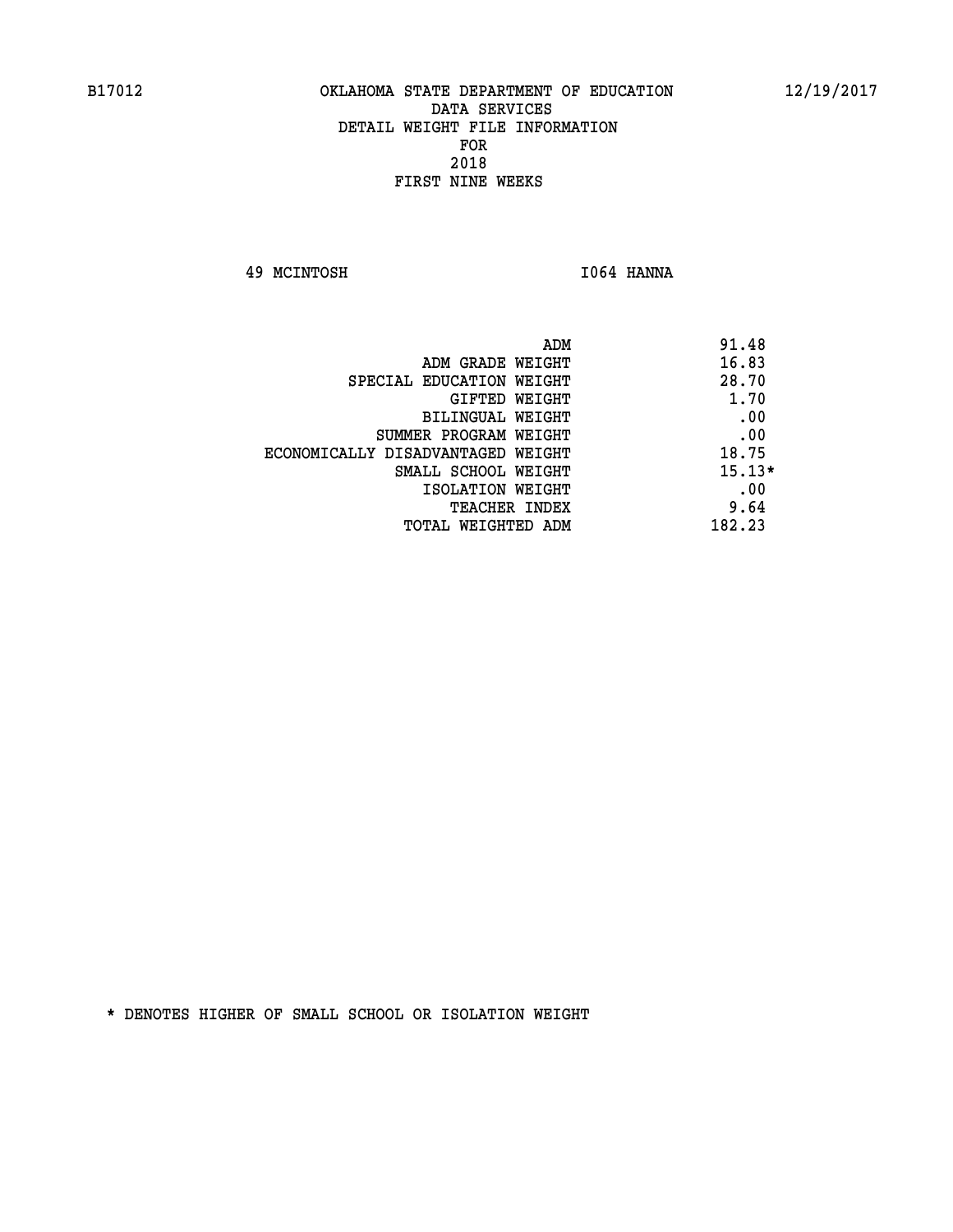**50 MURRAY I001 SULPHUR** 

| 1,512.87 |
|----------|
| 291.57   |
| 274.50   |
| 56.44    |
| 19.00    |
| .00      |
| 223.25   |
| .00      |
| .00      |
| 48.87    |
| 2,426.50 |
|          |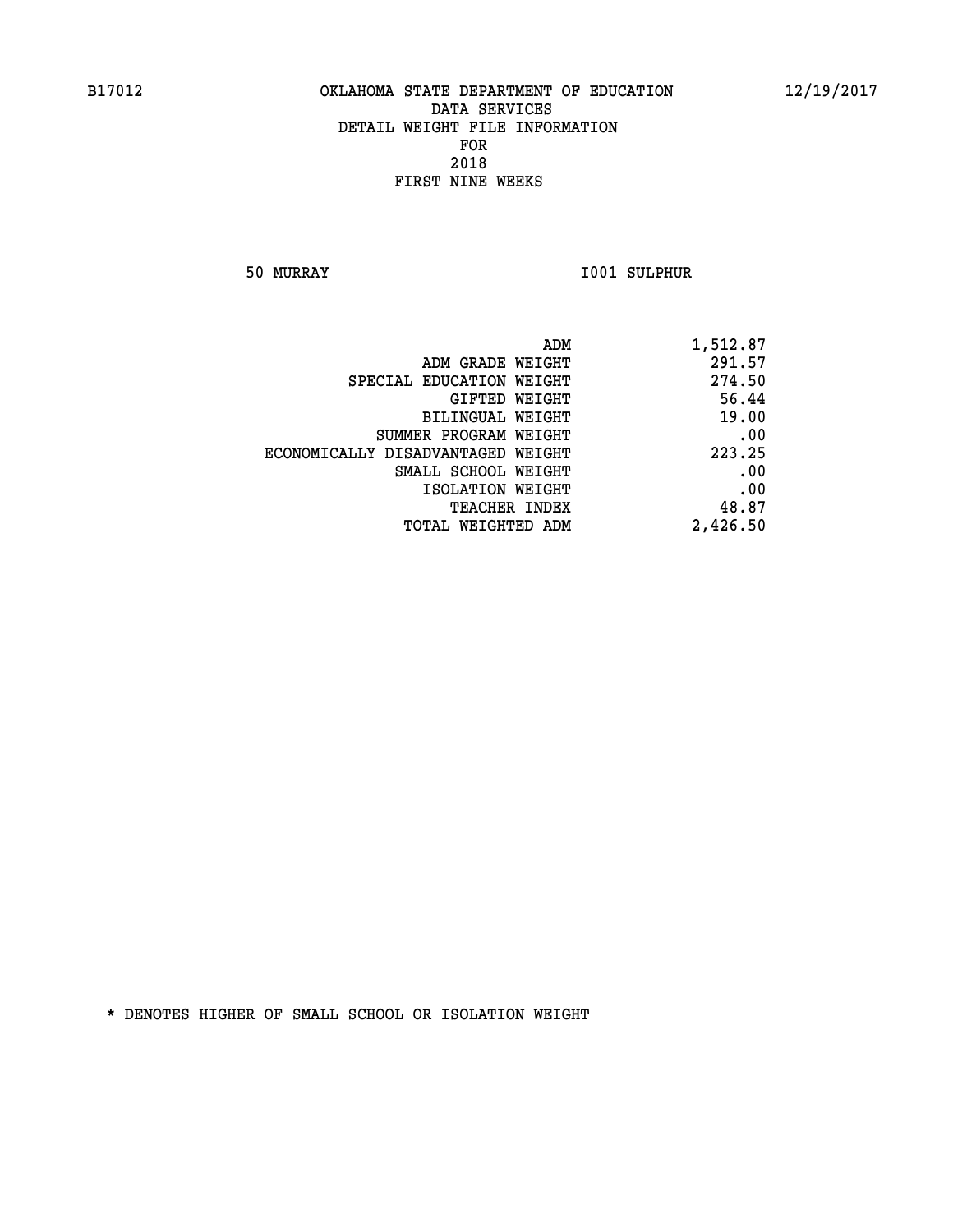**50 MURRAY I010 DAVIS** 

| 1,017.49 |
|----------|
| 199.38   |
| 152.35   |
| 30.60    |
| 5.00     |
| .00      |
| 129.75   |
| .00      |
| .00      |
| 40.80    |
| 1,575.37 |
|          |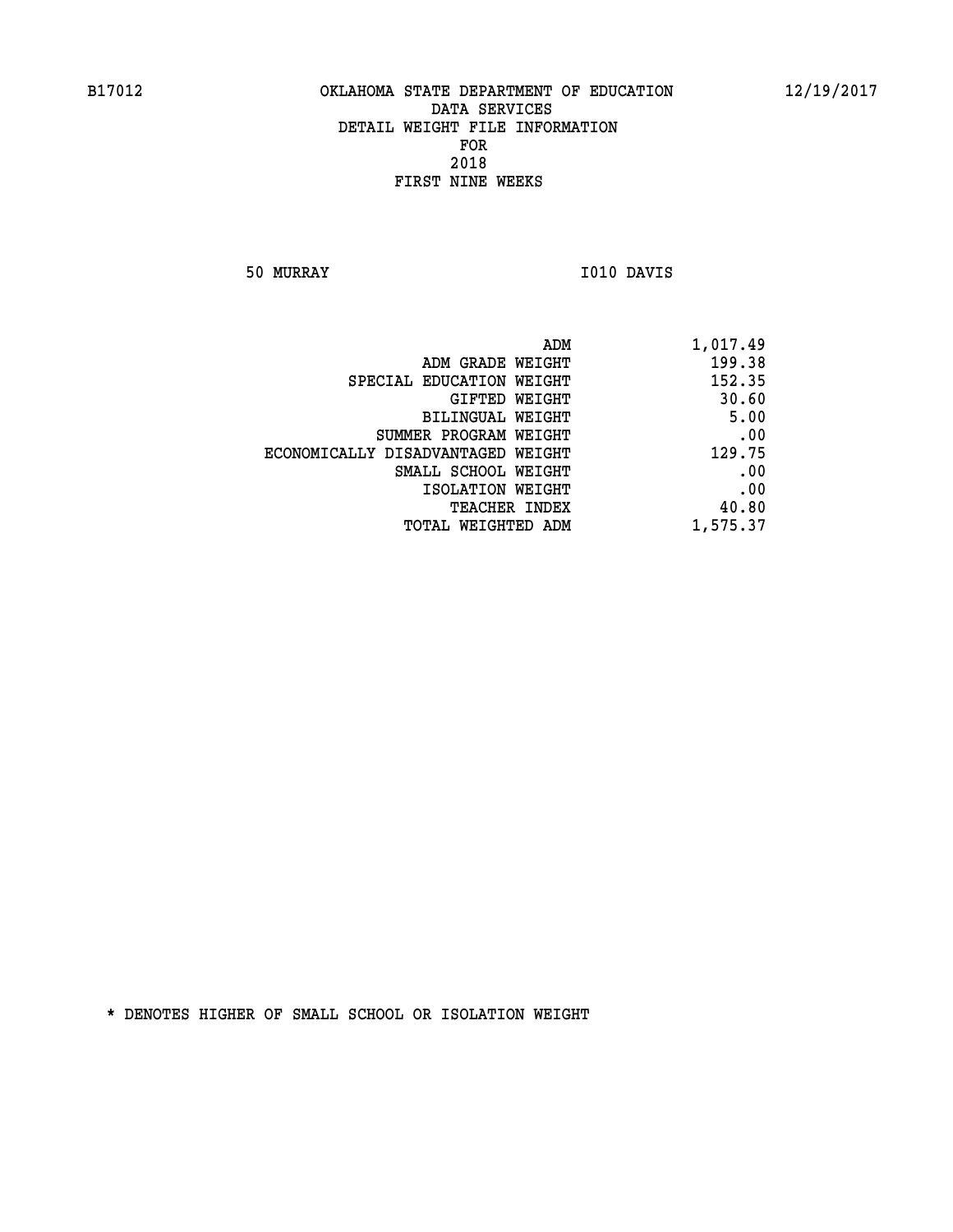**51 MUSKOGEE C009 WAINWRIGHT** 

|                                   | 97.79<br>ADM |
|-----------------------------------|--------------|
| ADM GRADE WEIGHT                  | 20.91        |
| SPECIAL EDUCATION WEIGHT          | 32.95        |
| GIFTED WEIGHT                     | .00          |
| BILINGUAL WEIGHT                  | .00          |
| SUMMER PROGRAM WEIGHT             | .00          |
| ECONOMICALLY DISADVANTAGED WEIGHT | 22.50        |
| SMALL SCHOOL WEIGHT               | $15.94*$     |
| ISOLATION WEIGHT                  | .00          |
| <b>TEACHER INDEX</b>              | .00          |
| TOTAL WEIGHTED ADM                | 190.09       |
|                                   |              |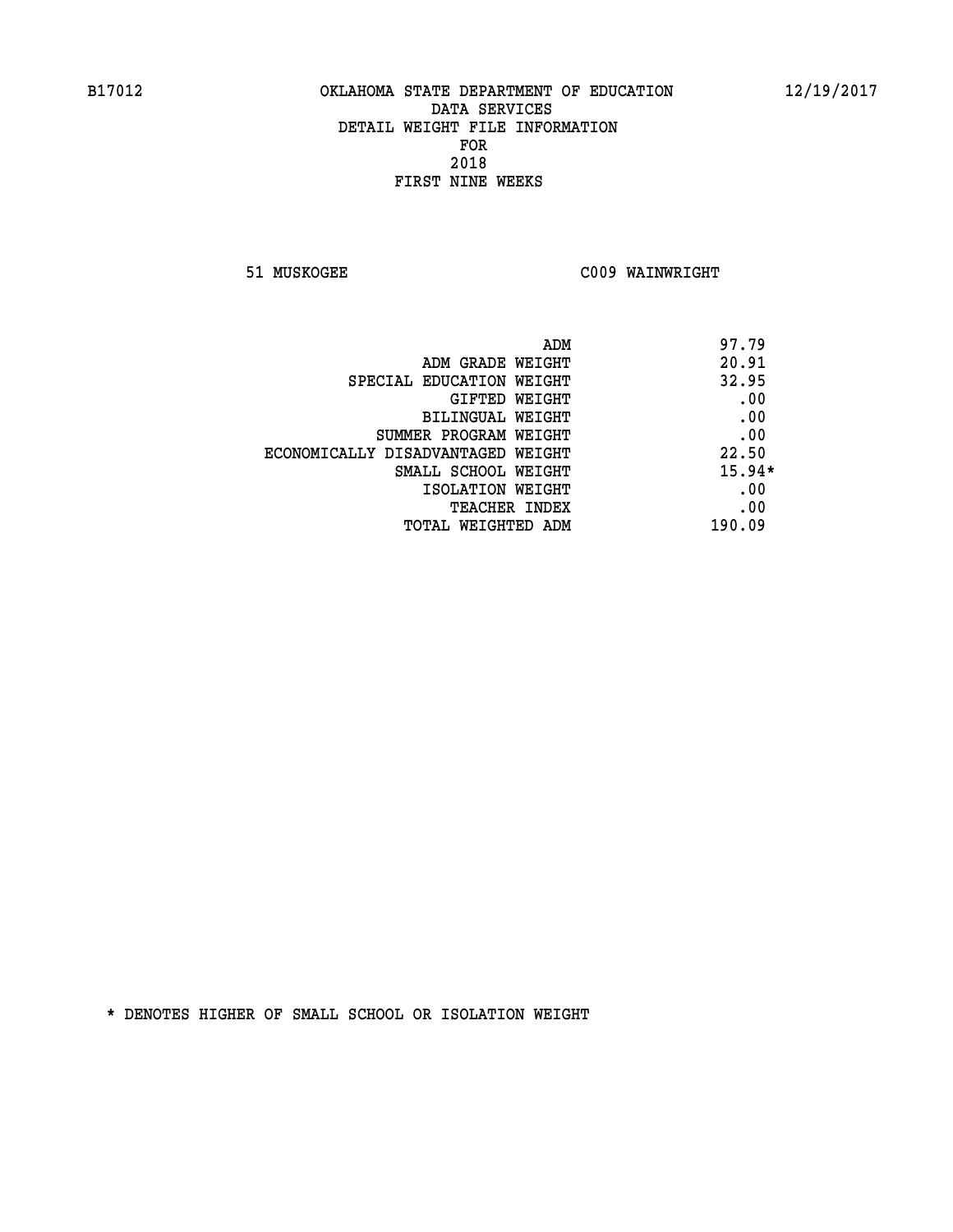**51 MUSKOGEE 1002 HASKELL** 

| 812.25   |
|----------|
| 163.03   |
| 180.55   |
| 22.44    |
| 2.00     |
| 3.60     |
| 151.25   |
| .00      |
| .00      |
| 18.70    |
| 1,353.82 |
|          |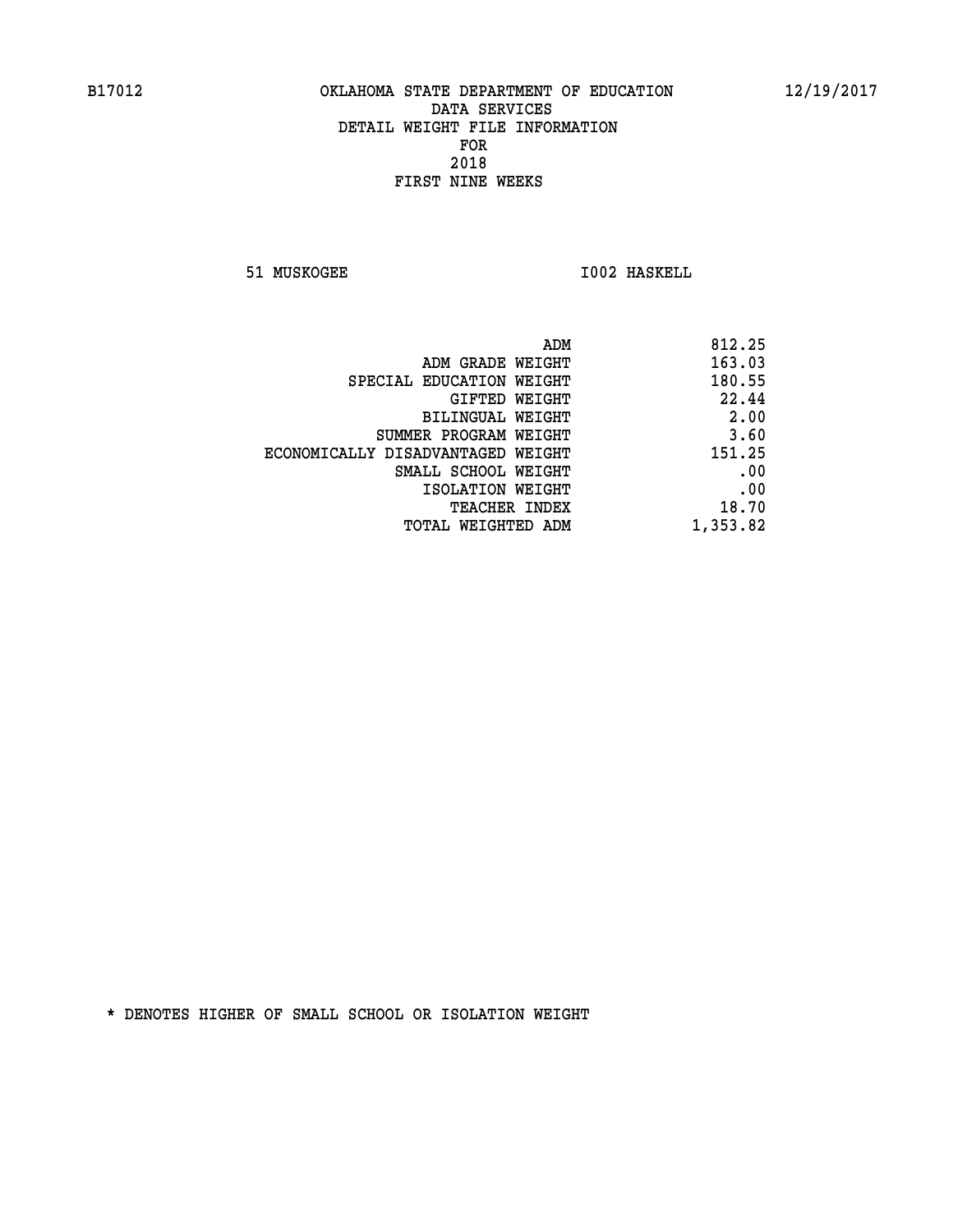51 MUSKOGEE 1003 FORT GIBSON

| 1,814.22 |
|----------|
| 365.96   |
| 283.30   |
| 107.78   |
| 8.00     |
| .00      |
| 226.25   |
| .00      |
| .00      |
| 56.79    |
| 2,862.30 |
|          |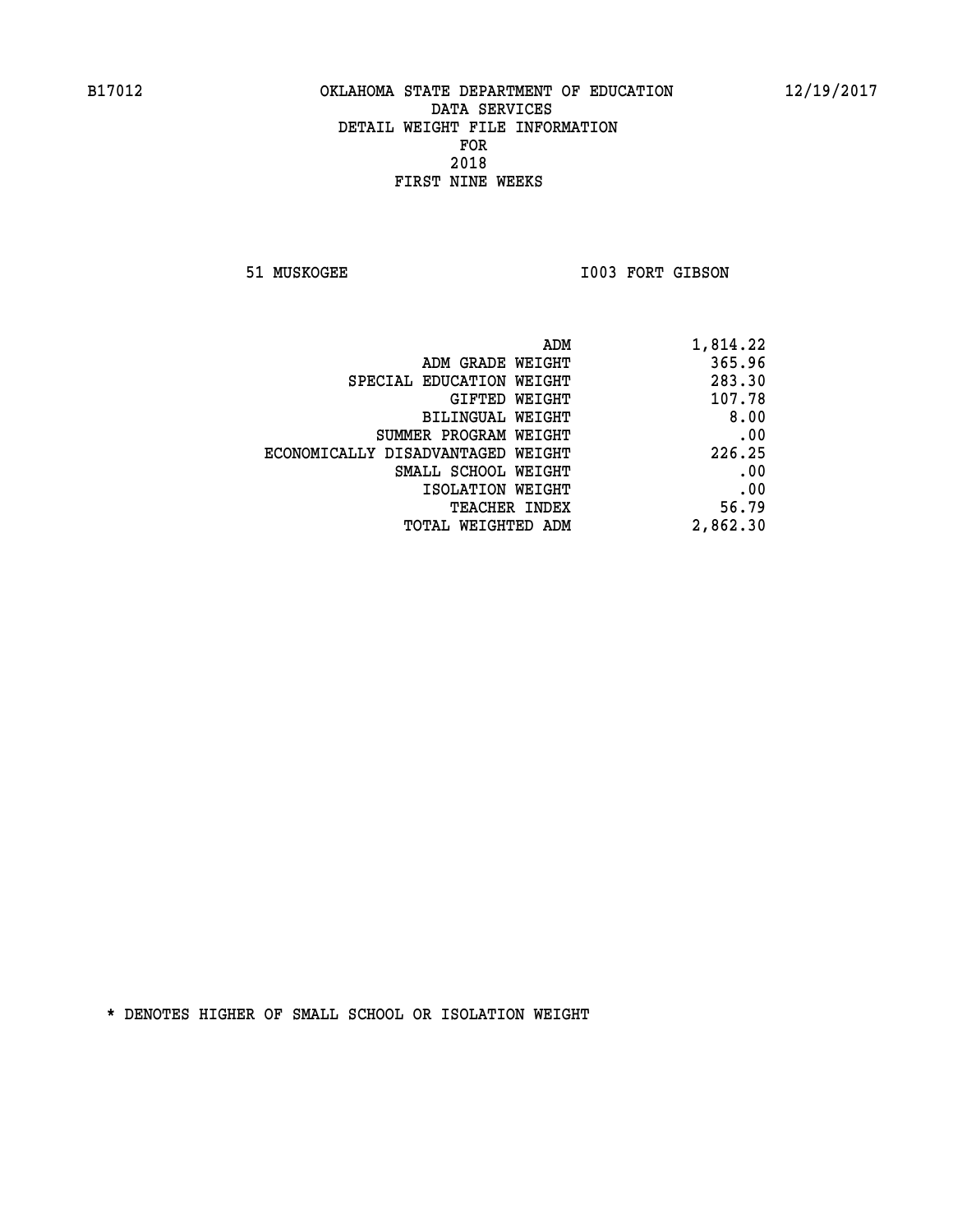**51 MUSKOGEE I006 WEBBERS FALLS** 

| ADM                               | 282.75   |
|-----------------------------------|----------|
| ADM GRADE WEIGHT                  | 51.05    |
| SPECIAL EDUCATION WEIGHT          | 61.55    |
| <b>GIFTED WEIGHT</b>              | 10.54    |
| BILINGUAL WEIGHT                  | .50      |
| SUMMER PROGRAM WEIGHT             | .00      |
| ECONOMICALLY DISADVANTAGED WEIGHT | 60.00    |
| SMALL SCHOOL WEIGHT               | $26.32*$ |
| ISOLATION WEIGHT                  | .00      |
| <b>TEACHER INDEX</b>              | .00      |
| TOTAL WEIGHTED ADM                | 492.71   |
|                                   |          |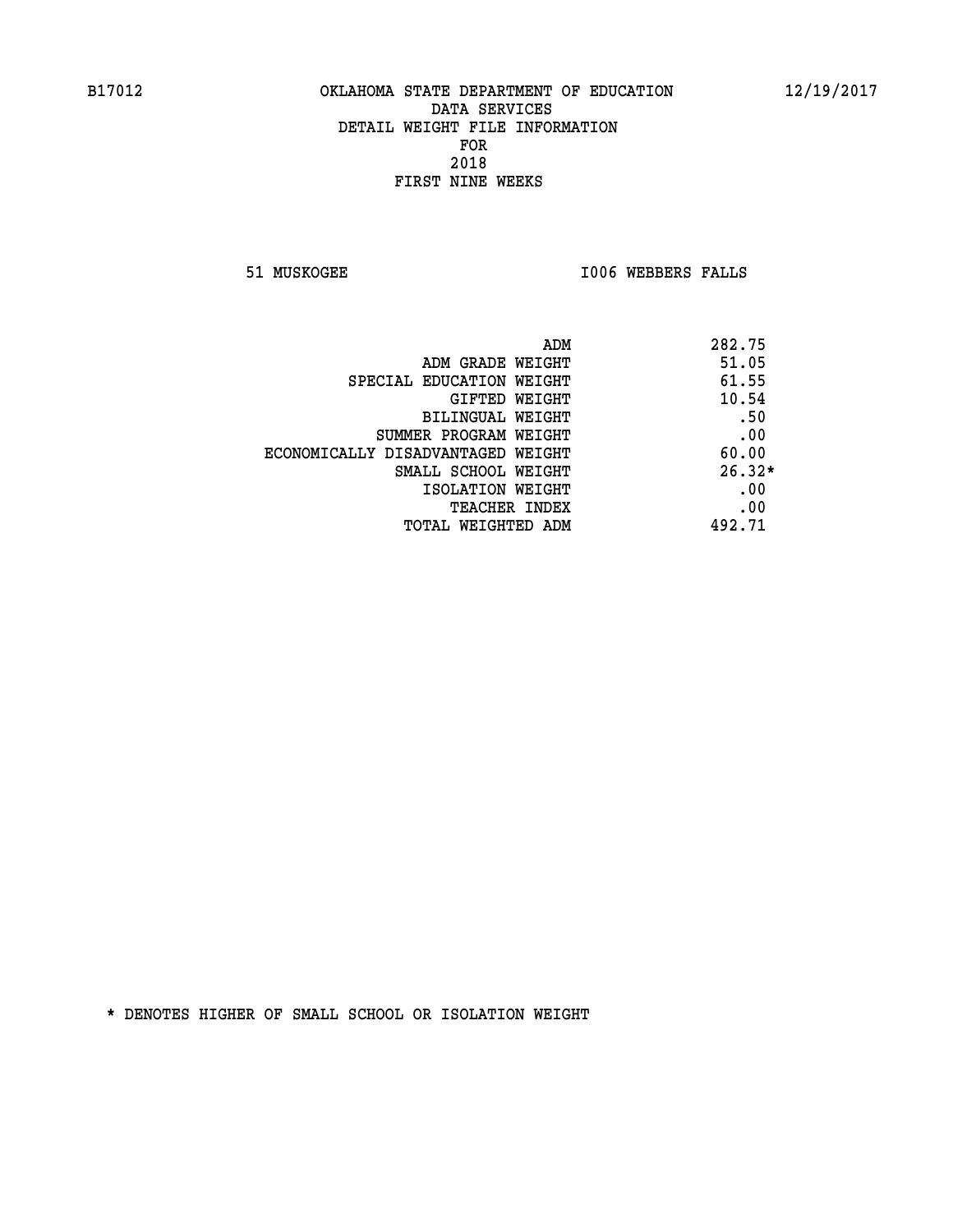**51 MUSKOGEE I008 OKTAHA** 

| 748.10   |
|----------|
| 136.77   |
| 149.65   |
| 20.40    |
| .00      |
| .00      |
| 163.25   |
| .00      |
| .00      |
| 59.43    |
| 1,277.60 |
|          |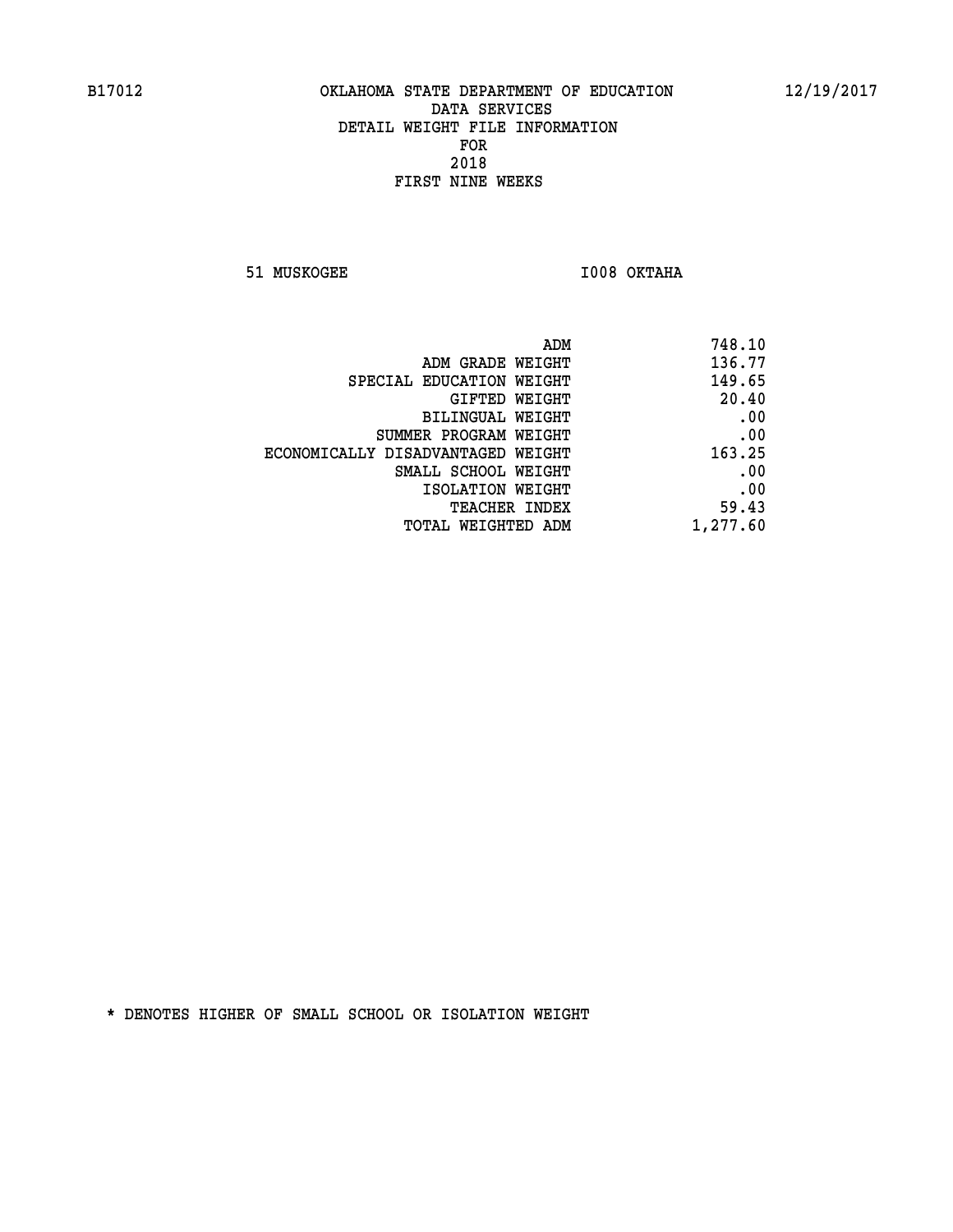**51 MUSKOGEE I020 MUSKOGEE** 

| 5,749.35 |
|----------|
| 1,123.36 |
| 885.80   |
| 236.64   |
| 108.00   |
| 10.80    |
| 1,152.75 |
| .00      |
| .00      |
| 40.13    |
| 9,306.83 |
|          |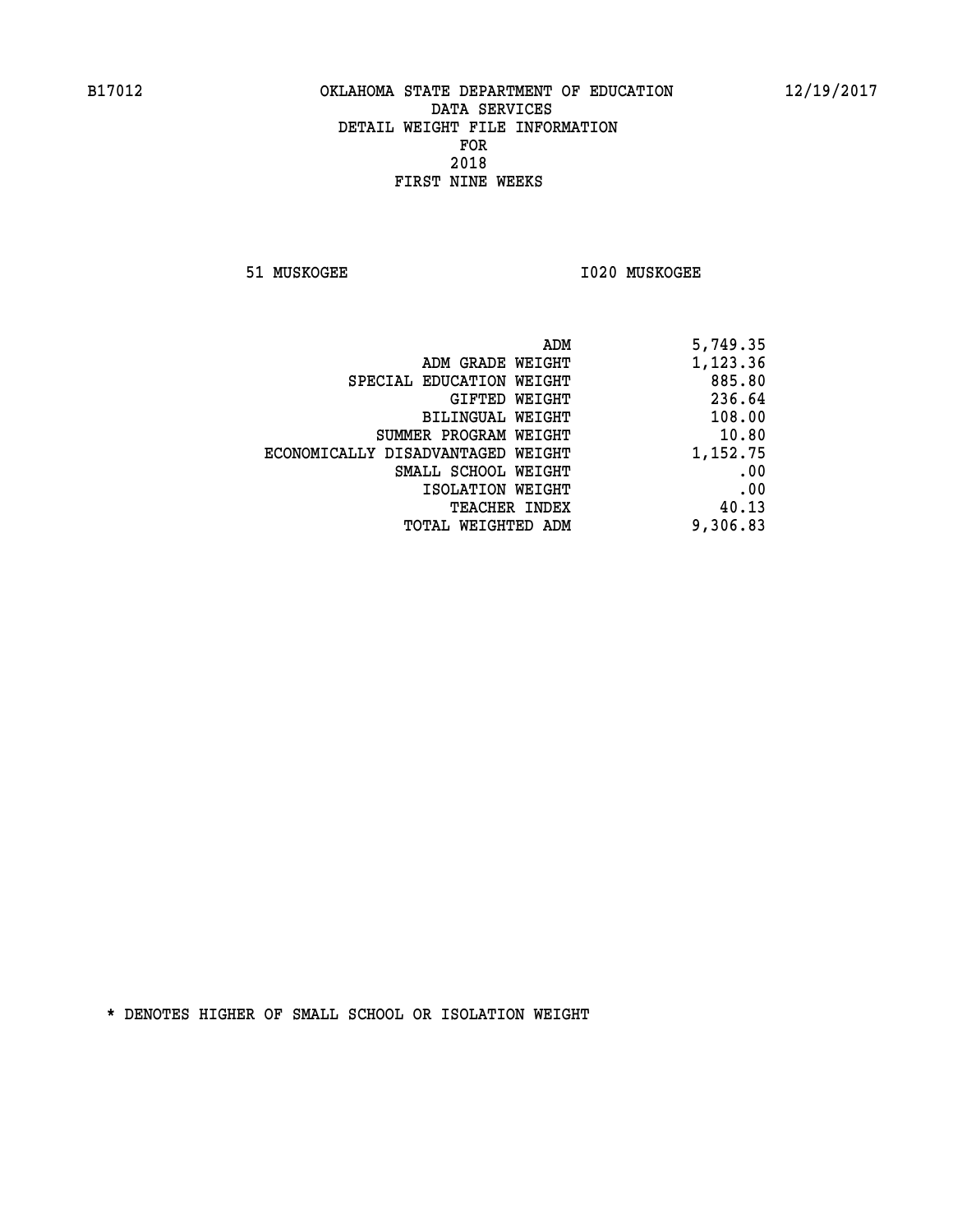**51 MUSKOGEE I029 HILLDALE** 

| ADM                               | 1,783.97 |
|-----------------------------------|----------|
| ADM GRADE WEIGHT                  | 346.34   |
| SPECIAL EDUCATION WEIGHT          | 257.25   |
| <b>GIFTED WEIGHT</b>              | 72.76    |
| BILINGUAL WEIGHT                  | 14.75    |
| SUMMER PROGRAM WEIGHT             | .00      |
| ECONOMICALLY DISADVANTAGED WEIGHT | 240.75   |
| SMALL SCHOOL WEIGHT               | .00      |
| ISOLATION WEIGHT                  | .00      |
| <b>TEACHER INDEX</b>              | .00      |
| <b>TOTAL WEIGHTED ADM</b>         | 2,715.82 |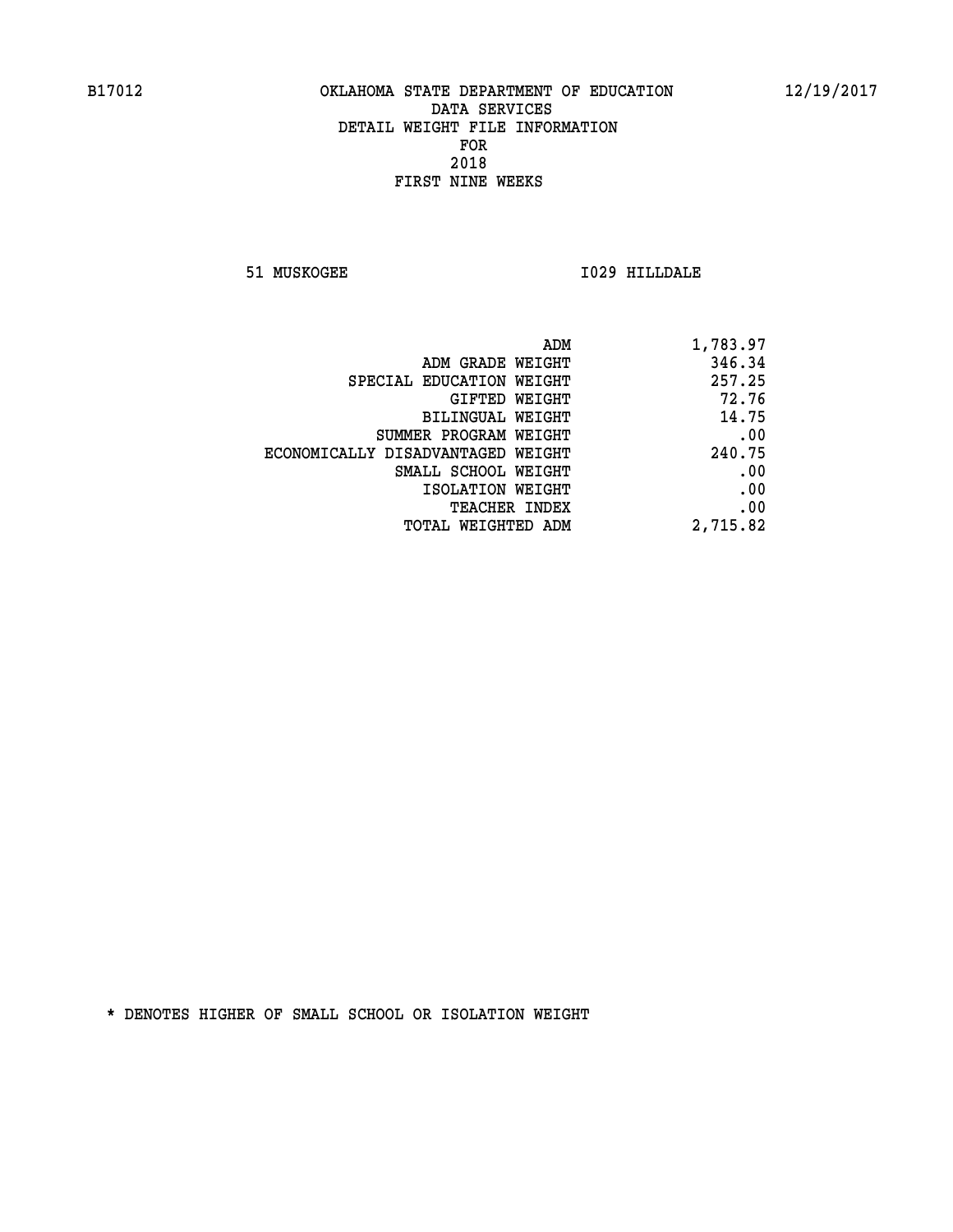**51 MUSKOGEE I046 BRAGGS** 

| ADM<br>151.48                              |  |
|--------------------------------------------|--|
| 28.78<br>ADM GRADE WEIGHT                  |  |
| 34.55<br>SPECIAL EDUCATION WEIGHT          |  |
| 5.10<br>GIFTED WEIGHT                      |  |
| .00<br>BILINGUAL WEIGHT                    |  |
| .00<br>SUMMER PROGRAM WEIGHT               |  |
| 28.75<br>ECONOMICALLY DISADVANTAGED WEIGHT |  |
| $21.62*$<br>SMALL SCHOOL WEIGHT            |  |
| .00<br>ISOLATION WEIGHT                    |  |
| 4.01<br><b>TEACHER INDEX</b>               |  |
| 274.29<br>TOTAL WEIGHTED ADM               |  |
|                                            |  |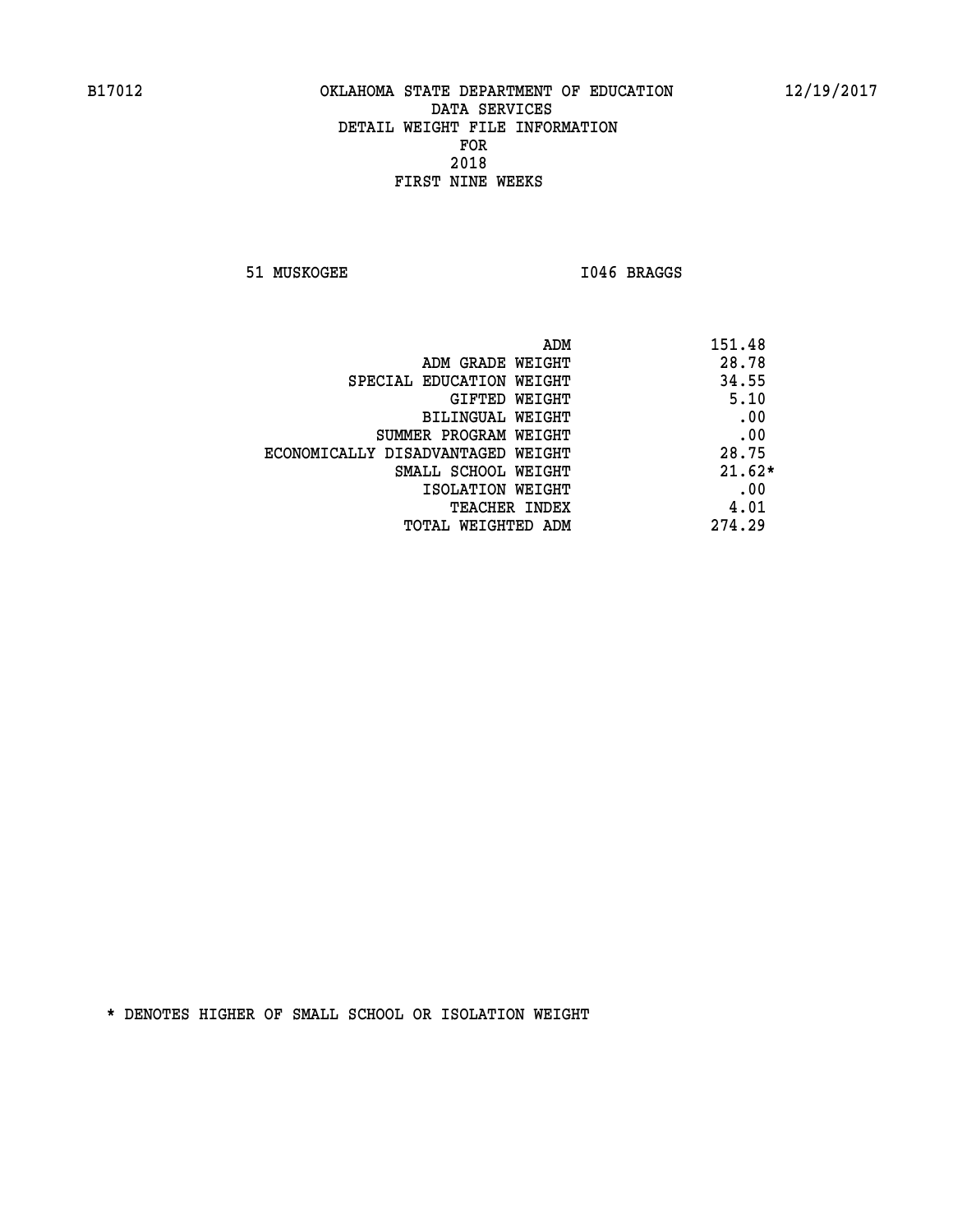**51 MUSKOGEE 1074 WARNER** 

| 814.85   |
|----------|
| 157.52   |
| 136.00   |
| 23.80    |
| .00      |
| .00      |
| 151.25   |
| .00      |
| .00      |
| 28.32    |
| 1,311.74 |
|          |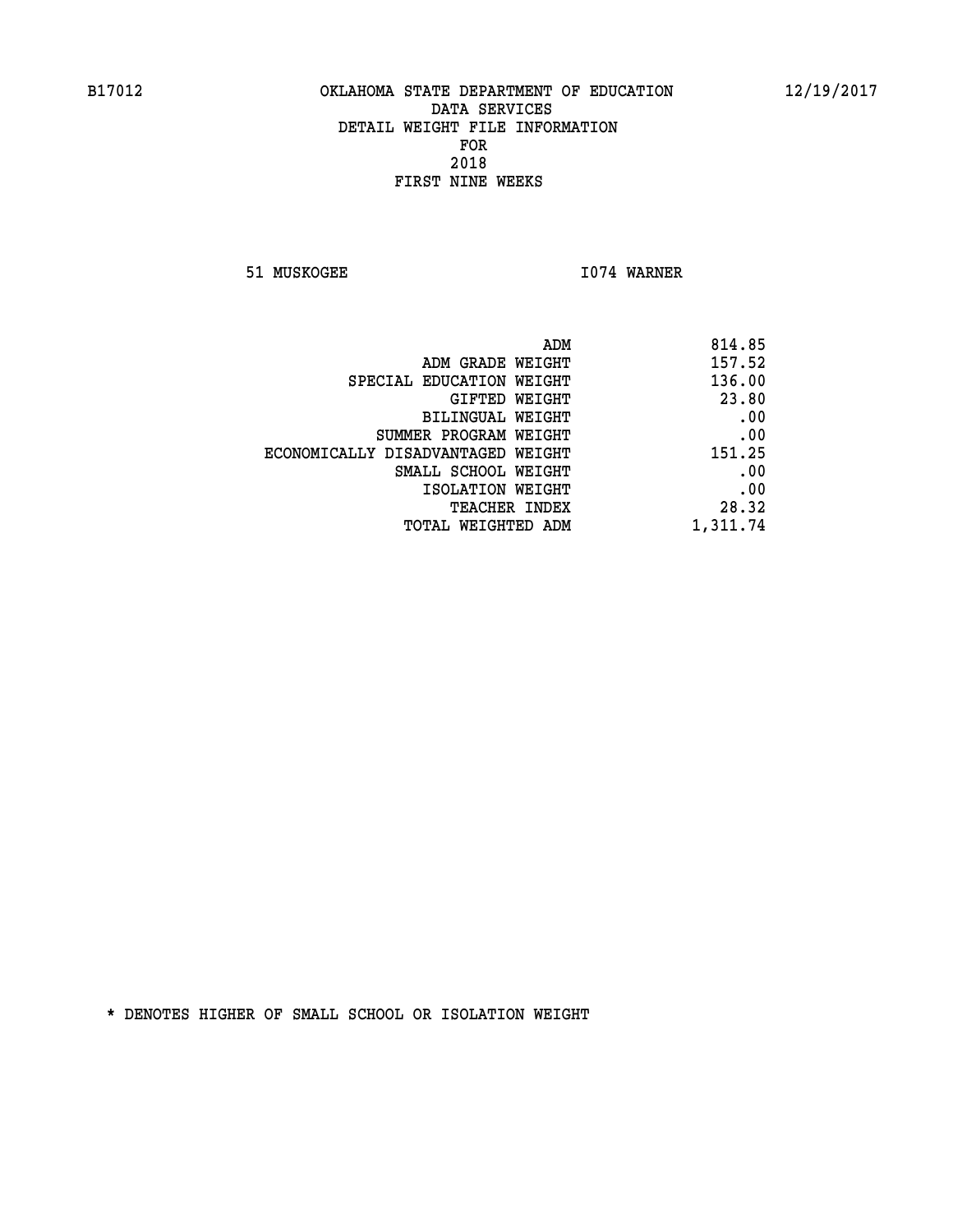**51 MUSKOGEE 1088 PORUM** 

| ADM<br>496.57 |                                   |
|---------------|-----------------------------------|
| 94.74         | ADM GRADE WEIGHT                  |
| 96.60         | SPECIAL EDUCATION WEIGHT          |
| 16.66         | <b>GIFTED WEIGHT</b>              |
| .75           | BILINGUAL WEIGHT                  |
| .00           | SUMMER PROGRAM WEIGHT             |
| 92.75         | ECONOMICALLY DISADVANTAGED WEIGHT |
| $6.09*$       | SMALL SCHOOL WEIGHT               |
| .00           | ISOLATION WEIGHT                  |
| 1.64          | <b>TEACHER INDEX</b>              |
| 805.80        | TOTAL WEIGHTED ADM                |
|               |                                   |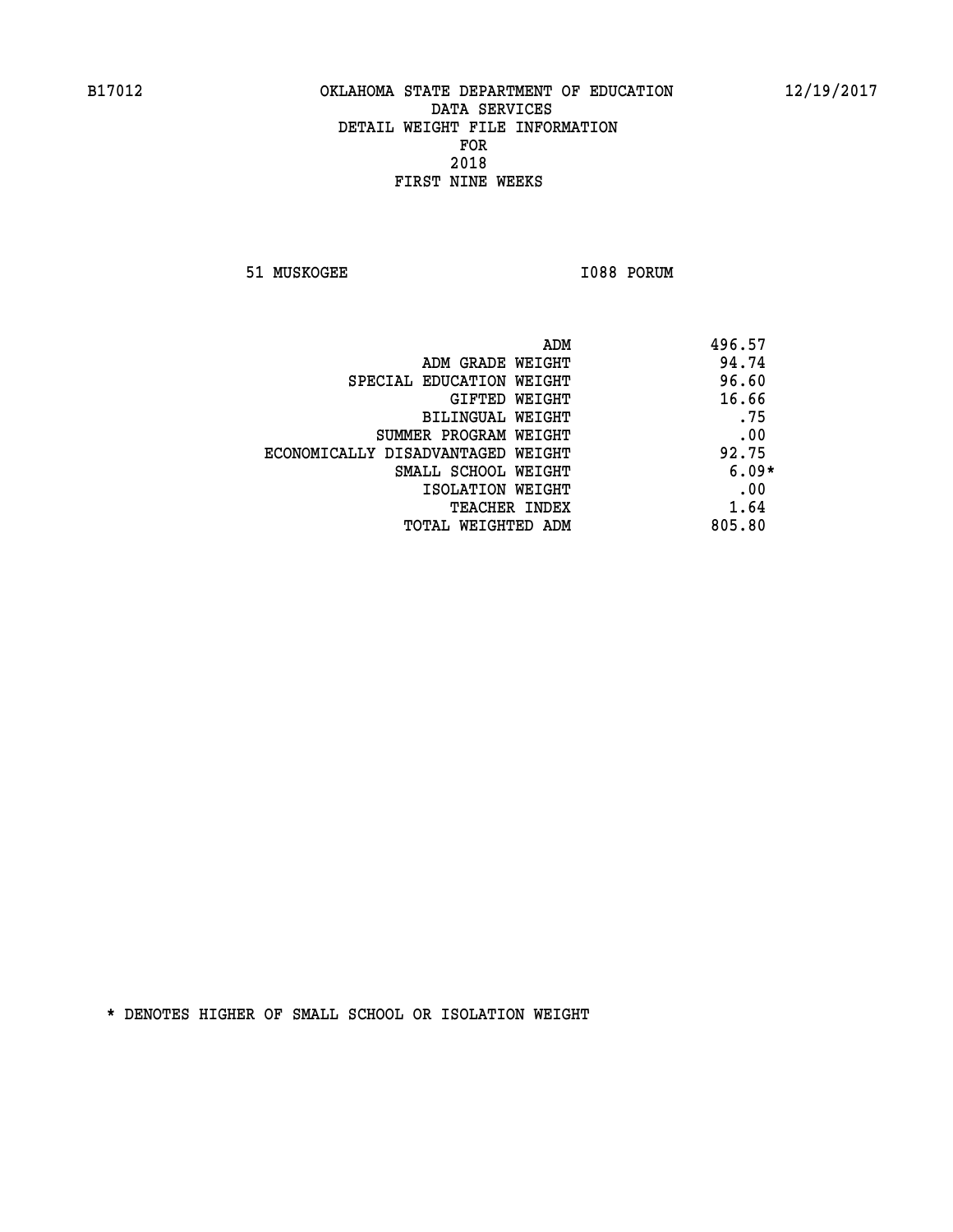**52 NOBLE I001 PERRY** 

|                                   | ADM<br>1,109.60 |
|-----------------------------------|-----------------|
| ADM GRADE WEIGHT                  | 179.03          |
| SPECIAL EDUCATION WEIGHT          | 146.95          |
| GIFTED WEIGHT                     | 38.42           |
| <b>BILINGUAL WEIGHT</b>           | 3.25            |
| SUMMER PROGRAM WEIGHT             | 1.20            |
| ECONOMICALLY DISADVANTAGED WEIGHT | 138.25          |
| SMALL SCHOOL WEIGHT               | .00             |
| ISOLATION WEIGHT                  | .00             |
| TEACHER INDEX                     | .00             |
| TOTAL WEIGHTED ADM                | 1,616.70        |
|                                   |                 |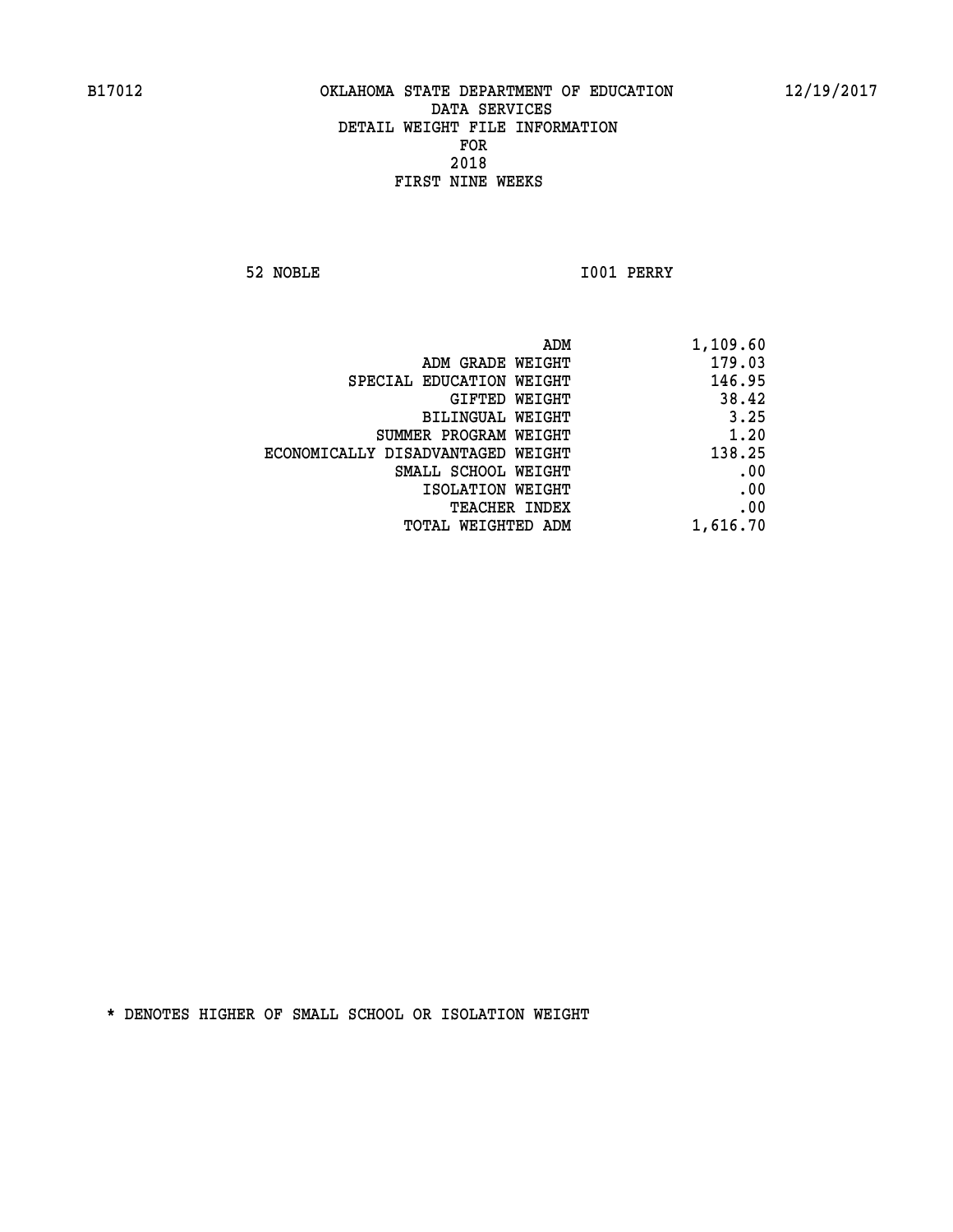**52 NOBLE I002 BILLINGS** 

|                                   | ADM | 72.07    |
|-----------------------------------|-----|----------|
| ADM GRADE WEIGHT                  |     | 14.01    |
| SPECIAL EDUCATION WEIGHT          |     | 16.10    |
| GIFTED WEIGHT                     |     | 1.02     |
| BILINGUAL WEIGHT                  |     | .00      |
| SUMMER PROGRAM WEIGHT             |     | .00      |
| ECONOMICALLY DISADVANTAGED WEIGHT |     | 14.50    |
| SMALL SCHOOL WEIGHT               |     | 12.45    |
| ISOLATION WEIGHT                  |     | $31.85*$ |
| TEACHER INDEX                     |     | .00      |
| TOTAL WEIGHTED ADM                |     | 149.55   |
|                                   |     |          |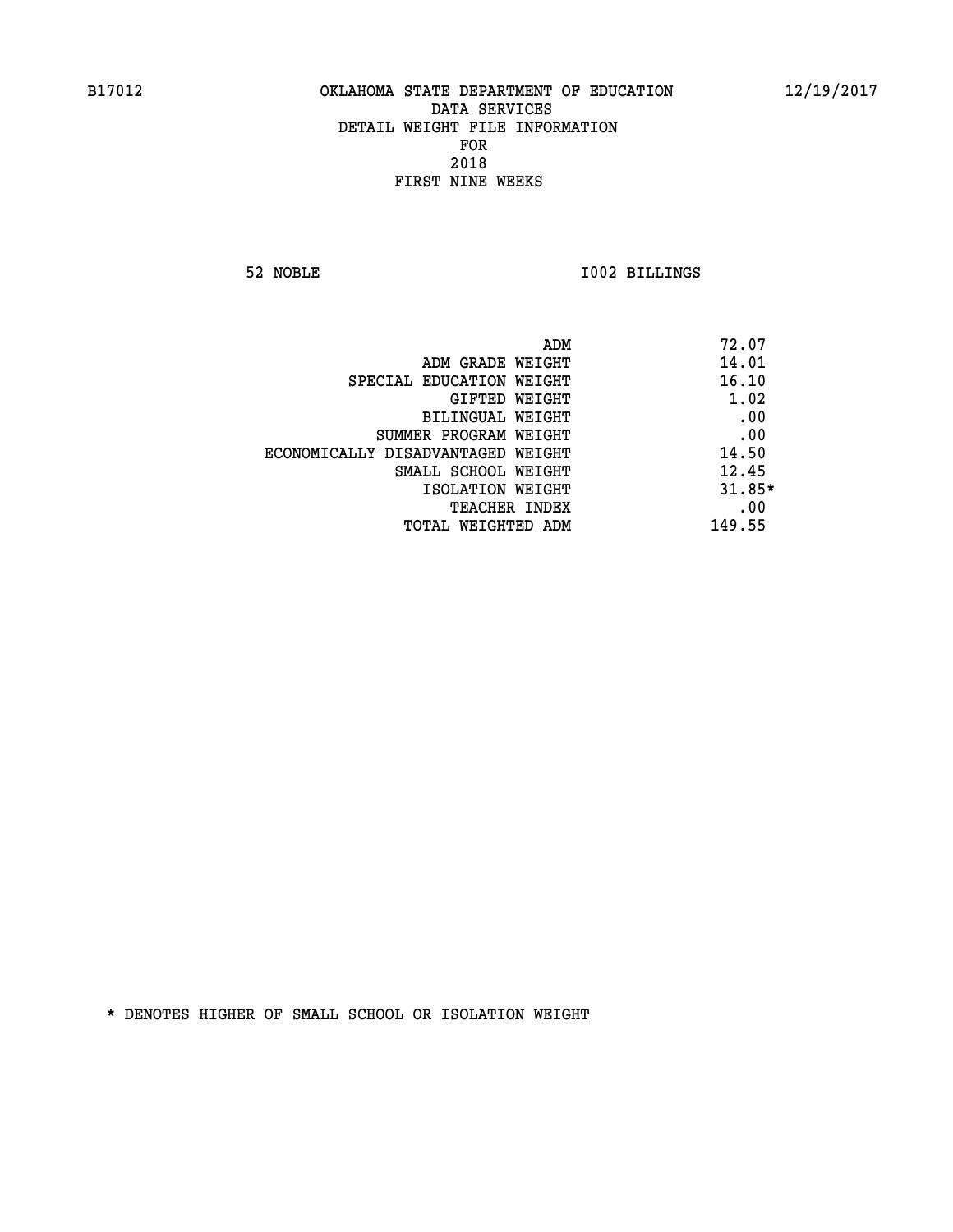**52 NOBLE I004 FRONTIER** 

| 374.00<br>ADM                              |  |
|--------------------------------------------|--|
| 72.19<br>ADM GRADE WEIGHT                  |  |
| 51.40<br>SPECIAL EDUCATION WEIGHT          |  |
| 10.20<br>GIFTED WEIGHT                     |  |
| .25<br>BILINGUAL WEIGHT                    |  |
| .00<br>SUMMER PROGRAM WEIGHT               |  |
| 69.00<br>ECONOMICALLY DISADVANTAGED WEIGHT |  |
| 21.92<br>SMALL SCHOOL WEIGHT               |  |
| $166.77*$<br>ISOLATION WEIGHT              |  |
| 16.13<br><b>TEACHER INDEX</b>              |  |
| 759.94<br>TOTAL WEIGHTED ADM               |  |
|                                            |  |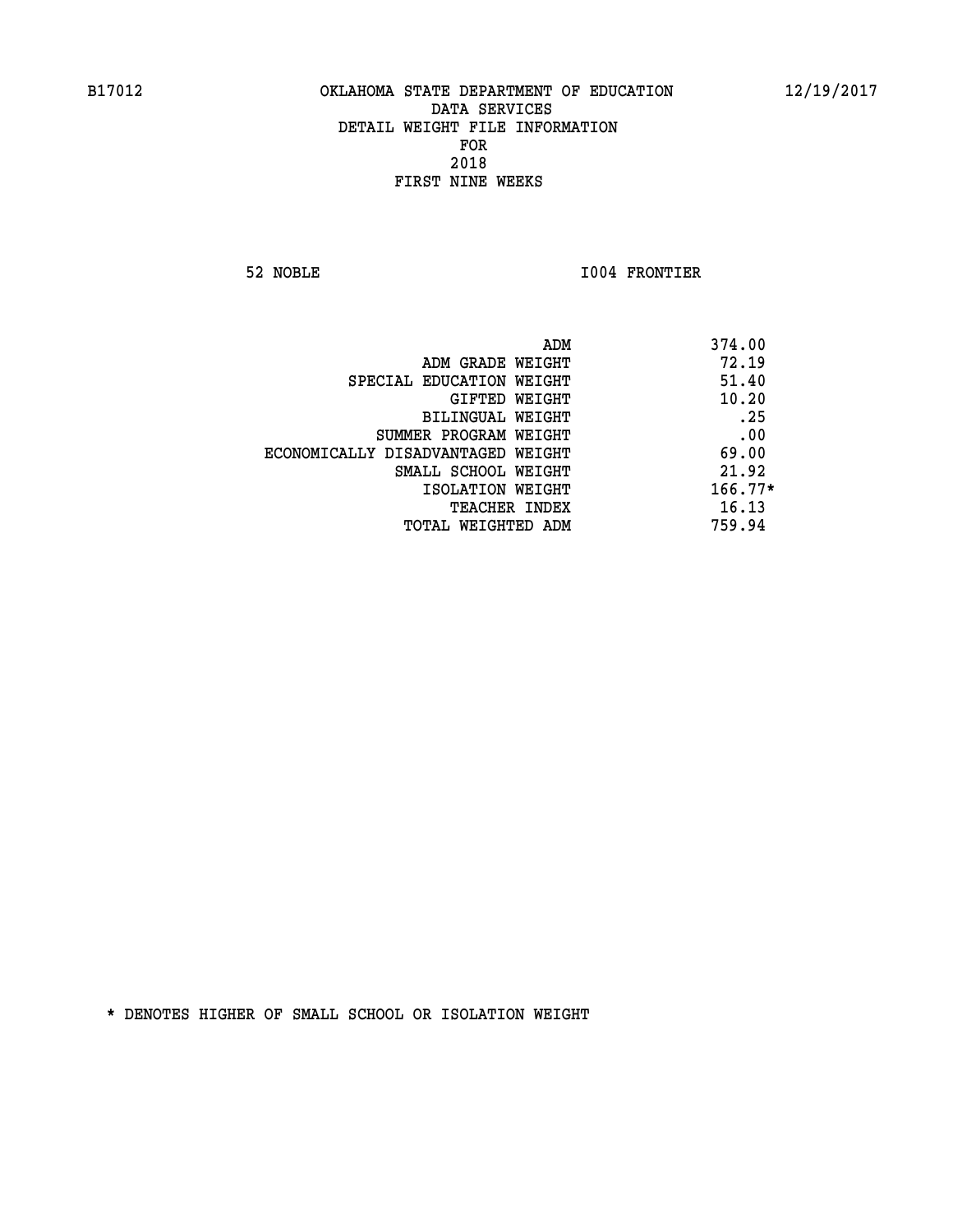**52 NOBLE I006 MORRISON** 

| 613.96 |
|--------|
| 120.60 |
| 101.00 |
| 23.12  |
| 2.50   |
| .00    |
| 91.75  |
| .00    |
| .00    |
| 20.33  |
| 973.26 |
|        |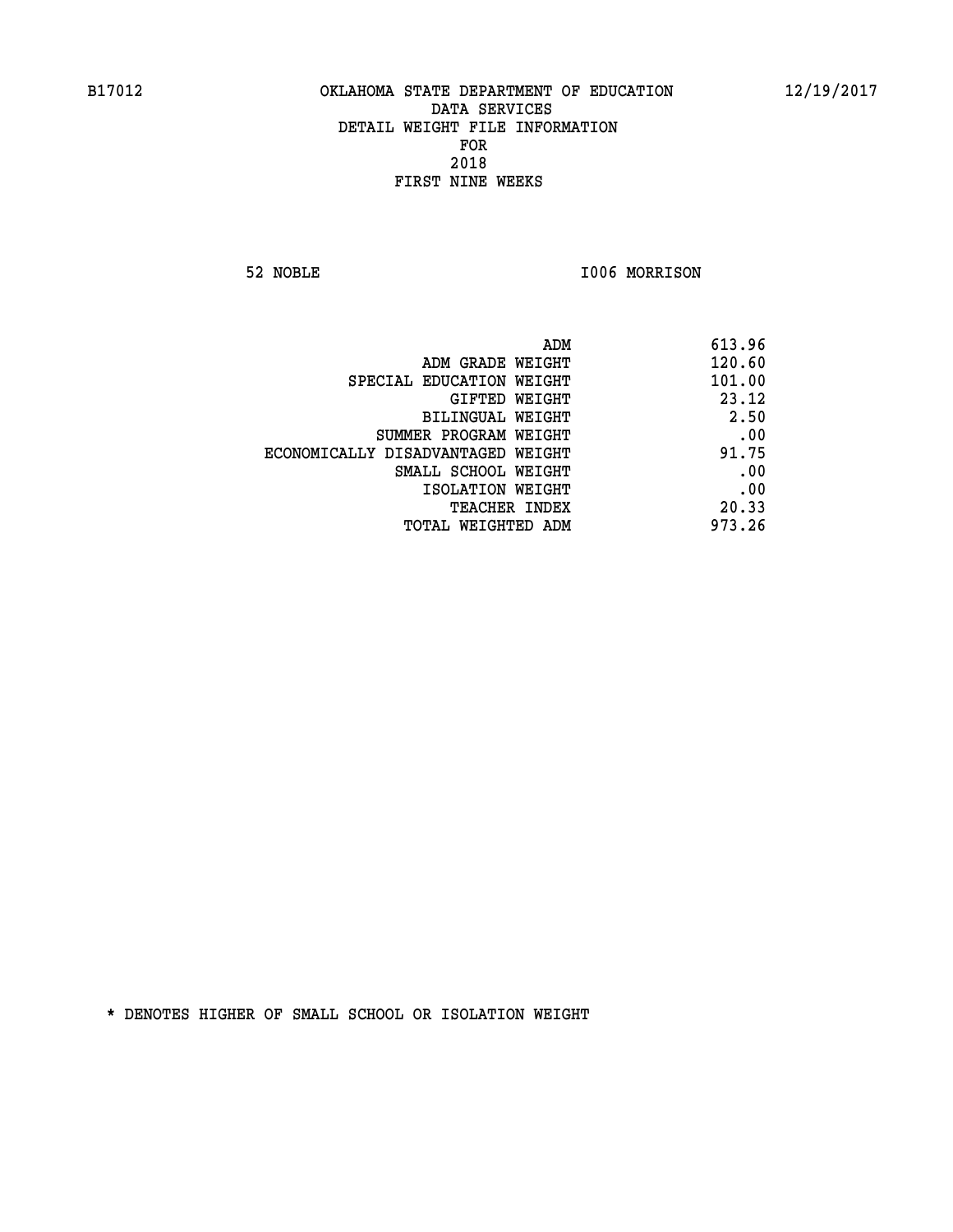**53 NOWATA I003 OKLAHOMA UNION** 

| 653.89<br>ADM |                                   |
|---------------|-----------------------------------|
| 125.86        | ADM GRADE WEIGHT                  |
| 62.85         | SPECIAL EDUCATION WEIGHT          |
| 18.02         | GIFTED WEIGHT                     |
| .75           | BILINGUAL WEIGHT                  |
| .00           | SUMMER PROGRAM WEIGHT             |
| 89.25         | ECONOMICALLY DISADVANTAGED WEIGHT |
| .00           | SMALL SCHOOL WEIGHT               |
| $196.17*$     | ISOLATION WEIGHT                  |
| 39.89         | <b>TEACHER INDEX</b>              |
| 1,186.68      | TOTAL WEIGHTED ADM                |
|               |                                   |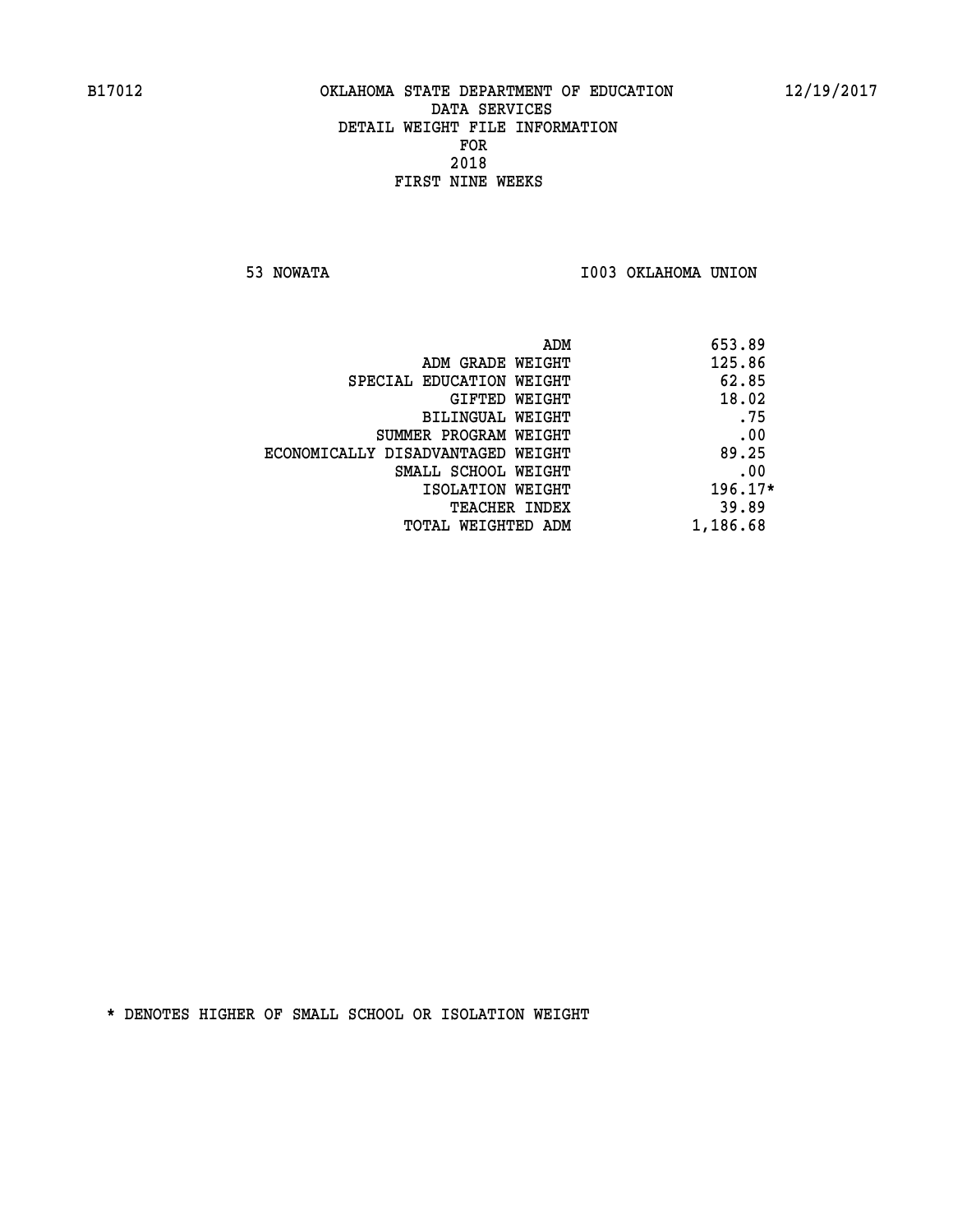**53 NOWATA I040 NOWATA** 

| 862.96   |
|----------|
| 170.62   |
| 175.40   |
| 30.26    |
| 2.25     |
| 1.20     |
| 141.00   |
| .00      |
| .00      |
| 4.93     |
| 1,388.62 |
|          |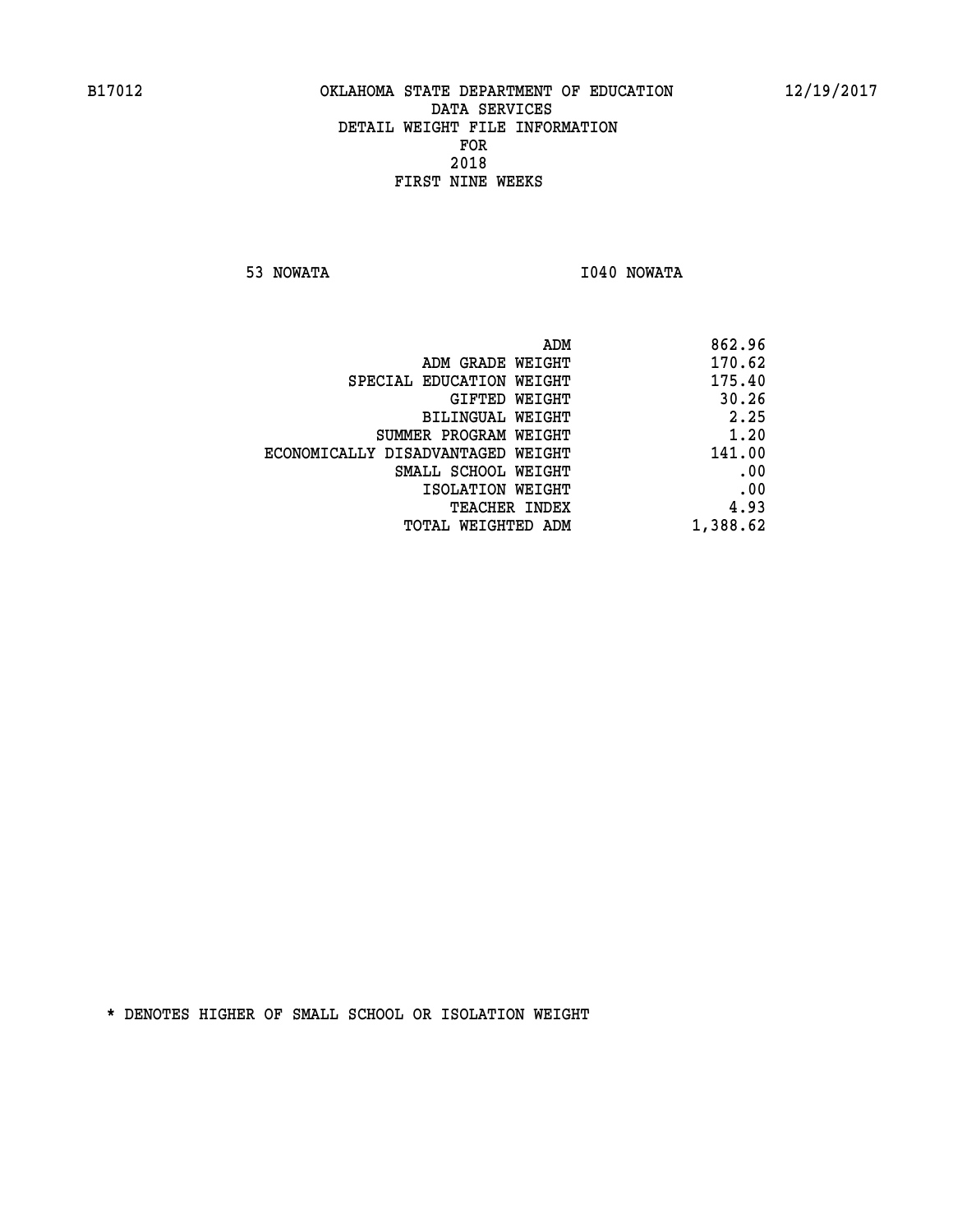**53 NOWATA I051 SOUTH COFFEYVILLE** 

|                                   | 233.26<br>ADM |
|-----------------------------------|---------------|
| ADM GRADE WEIGHT                  | 45.24         |
| SPECIAL EDUCATION WEIGHT          | 24.30         |
| GIFTED WEIGHT                     | 6.12          |
| BILINGUAL WEIGHT                  | .00           |
| SUMMER PROGRAM WEIGHT             | .00           |
| ECONOMICALLY DISADVANTAGED WEIGHT | 37.00         |
| SMALL SCHOOL WEIGHT               | $26.08*$      |
| ISOLATION WEIGHT                  | .00           |
| TEACHER INDEX                     | .00           |
| TOTAL WEIGHTED ADM                | 372.00        |
|                                   |               |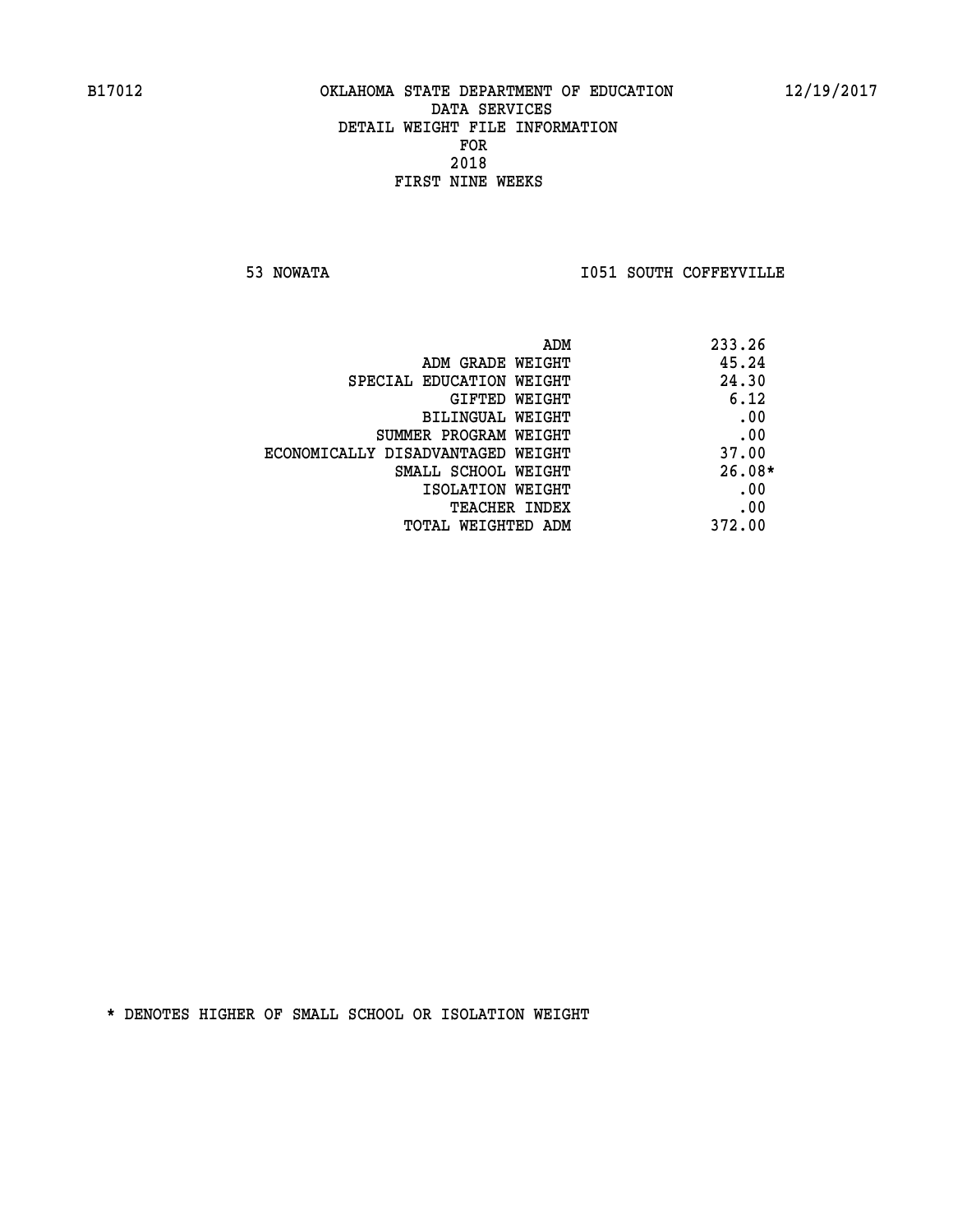**54 OKFUSKEE C029 BEARDEN** 

| ADM<br>148.51 |                                   |
|---------------|-----------------------------------|
| 31.29         | ADM GRADE WEIGHT                  |
| 18.40         | SPECIAL EDUCATION WEIGHT          |
| 5.78          | <b>GIFTED WEIGHT</b>              |
| .00           | BILINGUAL WEIGHT                  |
| .00           | SUMMER PROGRAM WEIGHT             |
| 26.00         | ECONOMICALLY DISADVANTAGED WEIGHT |
| $21.36*$      | SMALL SCHOOL WEIGHT               |
| .00           | ISOLATION WEIGHT                  |
| 5.12          | <b>TEACHER INDEX</b>              |
| 256.46        | TOTAL WEIGHTED ADM                |
|               |                                   |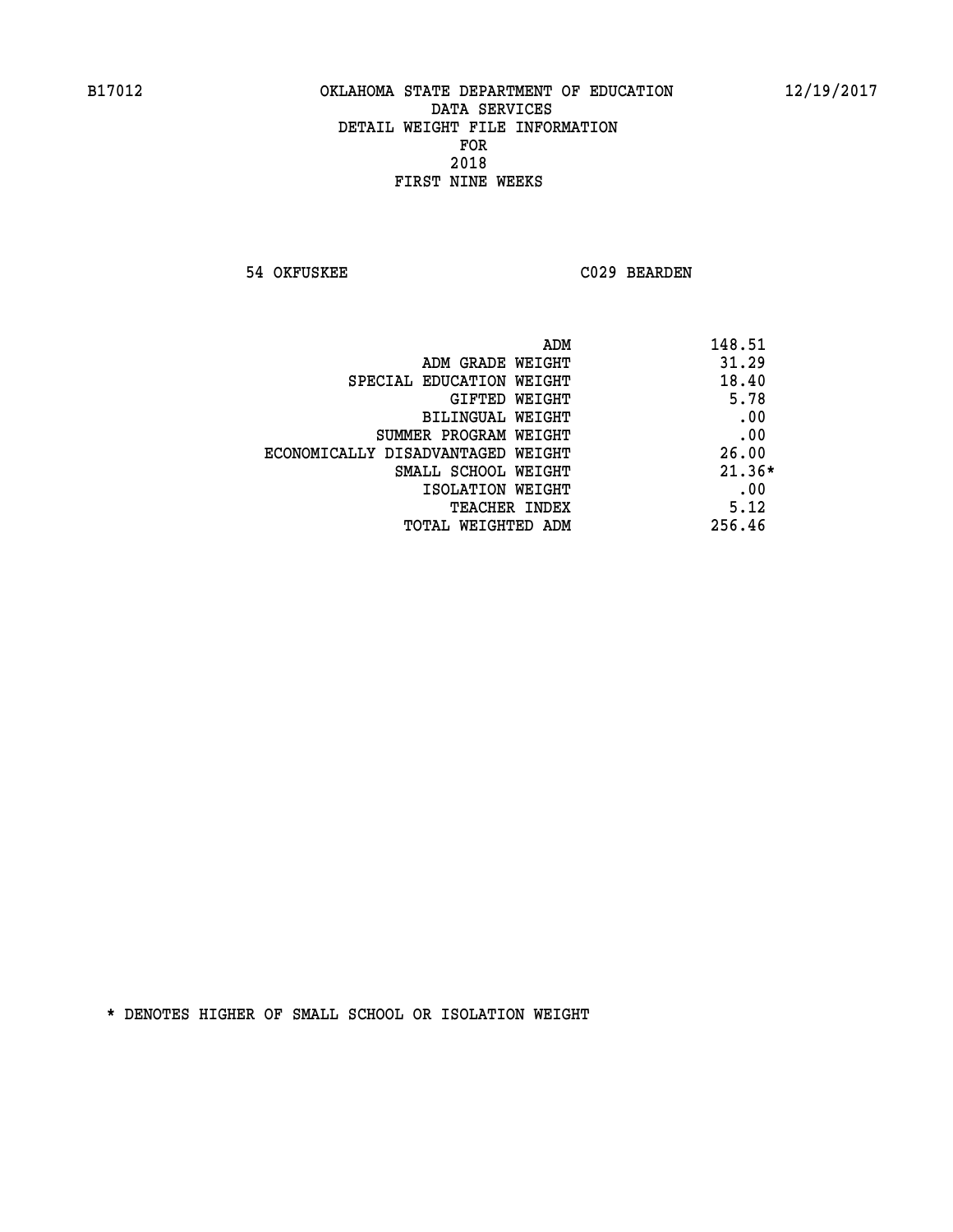**54 OKFUSKEE 1002 MASON** 

|                                   | 270.23<br>ADM |
|-----------------------------------|---------------|
| ADM GRADE WEIGHT                  | 55.17         |
| SPECIAL EDUCATION WEIGHT          | 21.10         |
| GIFTED WEIGHT                     | 10.88         |
| BILINGUAL WEIGHT                  | .50           |
| SUMMER PROGRAM WEIGHT             | .00           |
| ECONOMICALLY DISADVANTAGED WEIGHT | 53.00         |
| SMALL SCHOOL WEIGHT               | $26.44*$      |
| ISOLATION WEIGHT                  | .00           |
| <b>TEACHER INDEX</b>              | 7.76          |
| TOTAL WEIGHTED ADM                | 445.08        |
|                                   |               |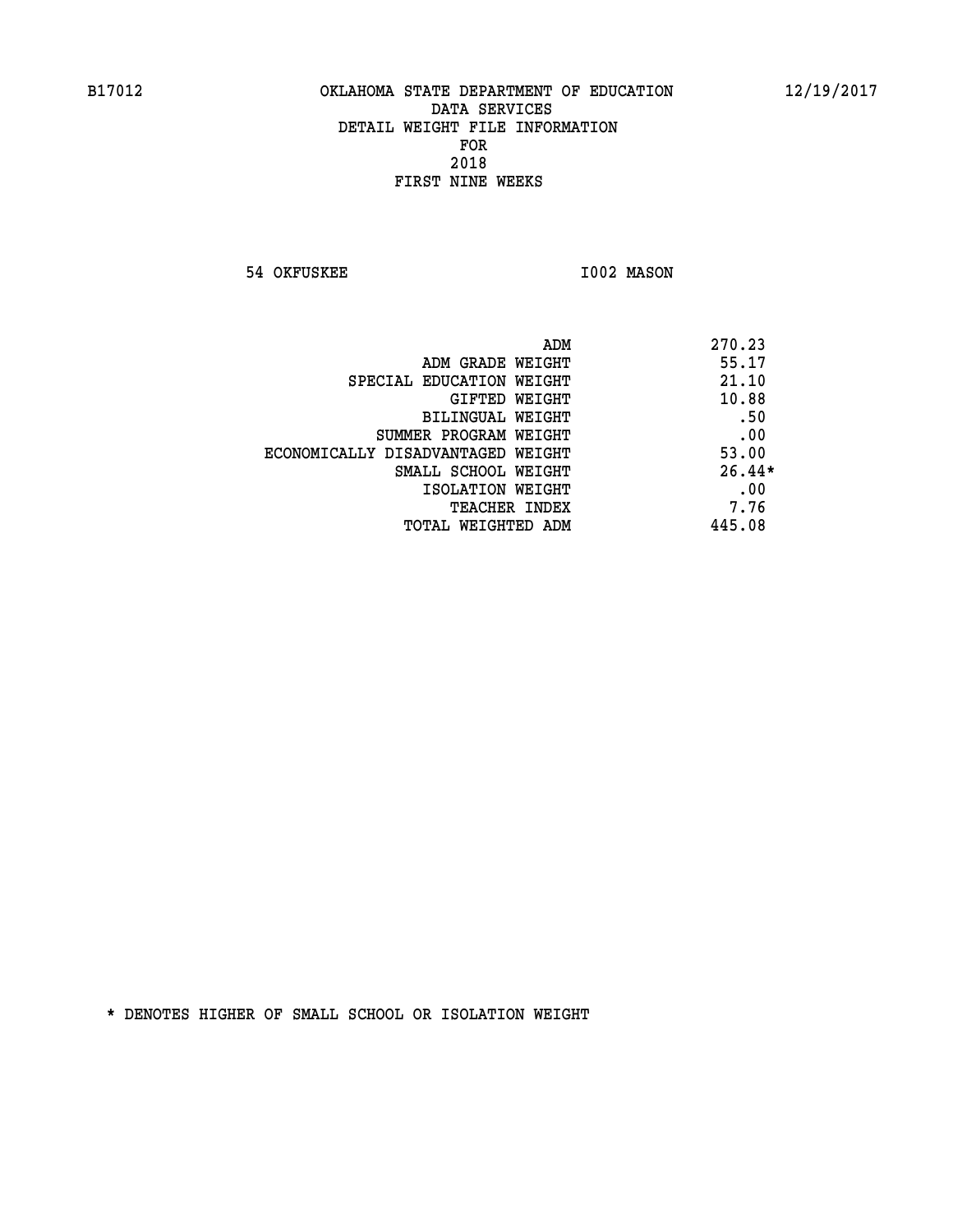**54 OKFUSKEE 1014 PADEN** 

| 251.90<br>ADM                              |  |
|--------------------------------------------|--|
| 49.26<br>ADM GRADE WEIGHT                  |  |
| 48.95<br>SPECIAL EDUCATION WEIGHT          |  |
| 6.80<br>GIFTED WEIGHT                      |  |
| .00<br><b>BILINGUAL WEIGHT</b>             |  |
| .00<br>SUMMER PROGRAM WEIGHT               |  |
| 46.00<br>ECONOMICALLY DISADVANTAGED WEIGHT |  |
| $26.39*$<br>SMALL SCHOOL WEIGHT            |  |
| .00<br>ISOLATION WEIGHT                    |  |
| 25.55<br><b>TEACHER INDEX</b>              |  |
| 454.85<br>TOTAL WEIGHTED ADM               |  |
|                                            |  |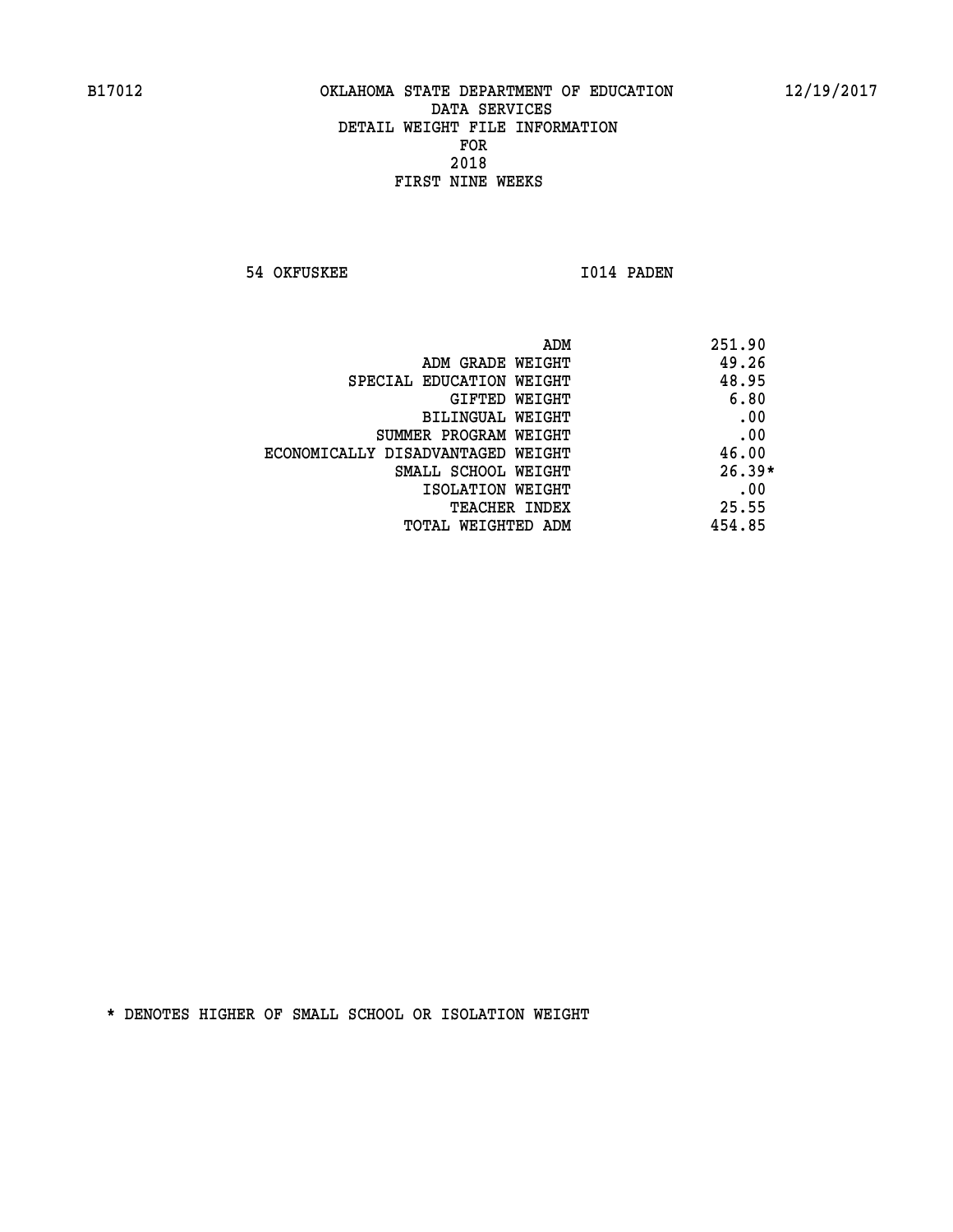**54 OKFUSKEE 1026 OKEMAH** 

|                                   | 830.69<br>ADM |
|-----------------------------------|---------------|
| ADM GRADE WEIGHT                  | 163.79        |
| SPECIAL EDUCATION WEIGHT          | 189.45        |
| GIFTED WEIGHT                     | 31.62         |
| BILINGUAL WEIGHT                  | .75           |
| SUMMER PROGRAM WEIGHT             | .00           |
| ECONOMICALLY DISADVANTAGED WEIGHT | 175.00        |
| SMALL SCHOOL WEIGHT               | .00           |
| ISOLATION WEIGHT                  | .00           |
| TEACHER INDEX                     | 28.89         |
| TOTAL WEIGHTED ADM                | 1,420.19      |
|                                   |               |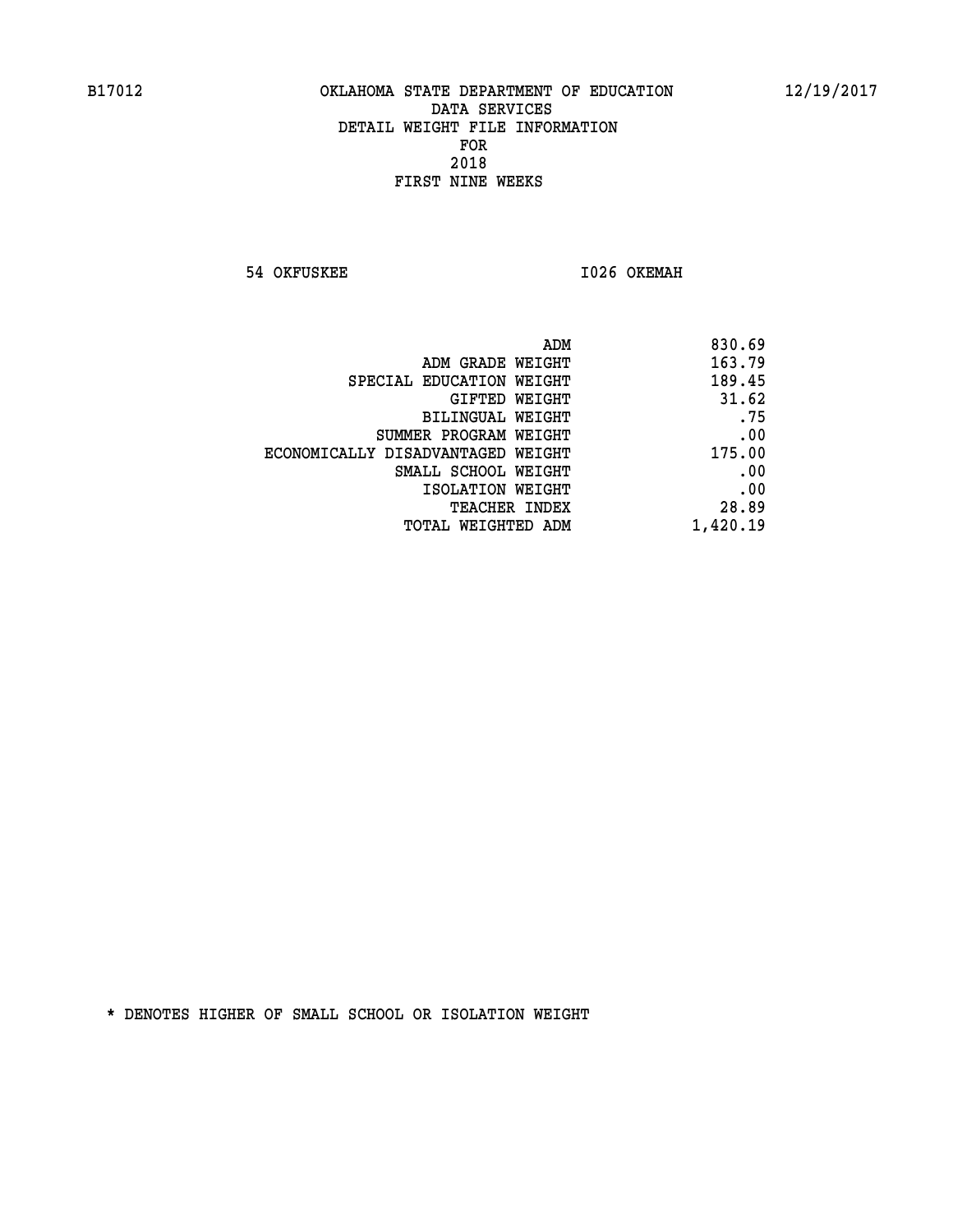**54 OKFUSKEE 1031 WELEETKA** 

| ADM<br>419.87                              |          |
|--------------------------------------------|----------|
| 79.22<br>ADM GRADE WEIGHT                  |          |
| 157.50<br>SPECIAL EDUCATION WEIGHT         |          |
| 14.96<br><b>GIFTED WEIGHT</b>              |          |
| BILINGUAL WEIGHT                           | .00      |
| SUMMER PROGRAM WEIGHT                      | .00      |
| 83.25<br>ECONOMICALLY DISADVANTAGED WEIGHT |          |
| SMALL SCHOOL WEIGHT                        | $17.32*$ |
| ISOLATION WEIGHT                           | .00      |
| <b>TEACHER INDEX</b>                       | .00      |
| 772.12<br>TOTAL WEIGHTED ADM               |          |
|                                            |          |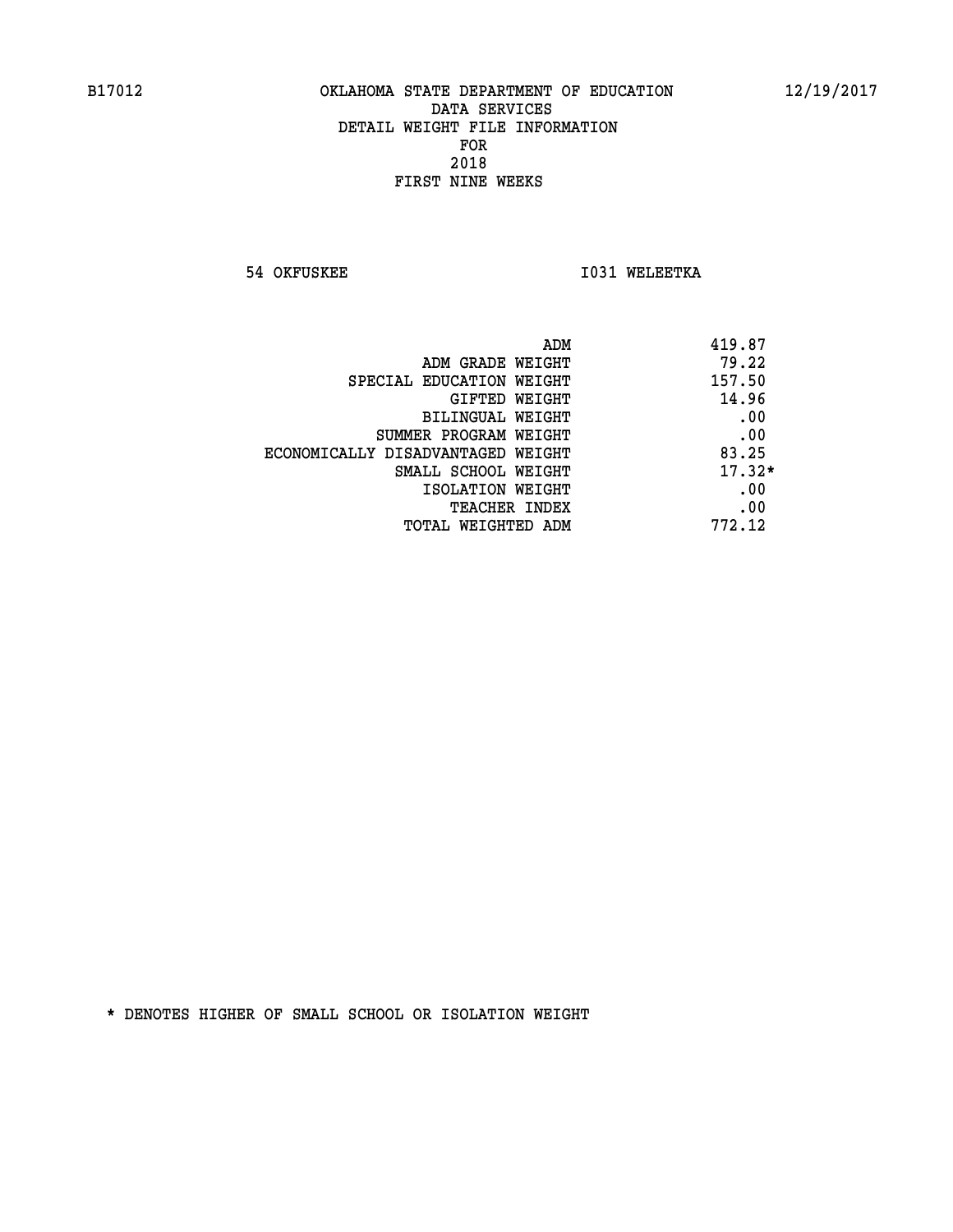**54 OKFUSKEE I054 GRAHAM-DUSTIN** 

|                                   | 188.19<br>ADM |  |
|-----------------------------------|---------------|--|
| ADM GRADE WEIGHT                  | 37.12         |  |
| SPECIAL EDUCATION WEIGHT          | 53.55         |  |
| GIFTED WEIGHT                     | 3.06          |  |
| BILINGUAL WEIGHT                  | .00           |  |
| SUMMER PROGRAM WEIGHT             | .00           |  |
| ECONOMICALLY DISADVANTAGED WEIGHT | 39.75         |  |
| SMALL SCHOOL WEIGHT               | $24.25*$      |  |
| ISOLATION WEIGHT                  | .00           |  |
| <b>TEACHER INDEX</b>              | 8.30          |  |
| TOTAL WEIGHTED ADM                | 354.22        |  |
|                                   |               |  |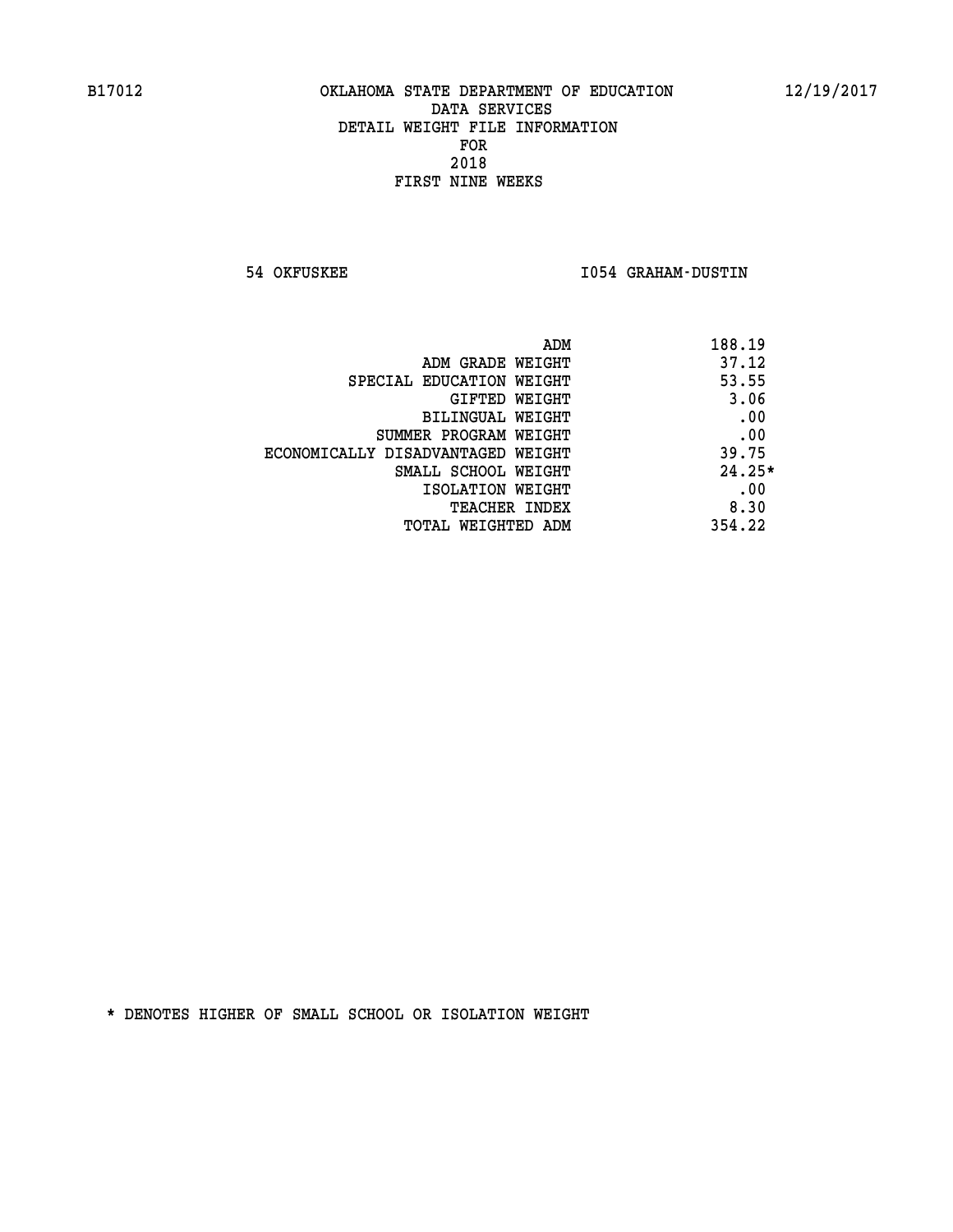**55 OKLAHOMA C029 OAKDALE** 

| 672.01 |
|--------|
| 110.14 |
| 60.30  |
| 28.90  |
| 6.75   |
| .00    |
| 19.00  |
| .00    |
| .00    |
| 35.33  |
| 932.43 |
|        |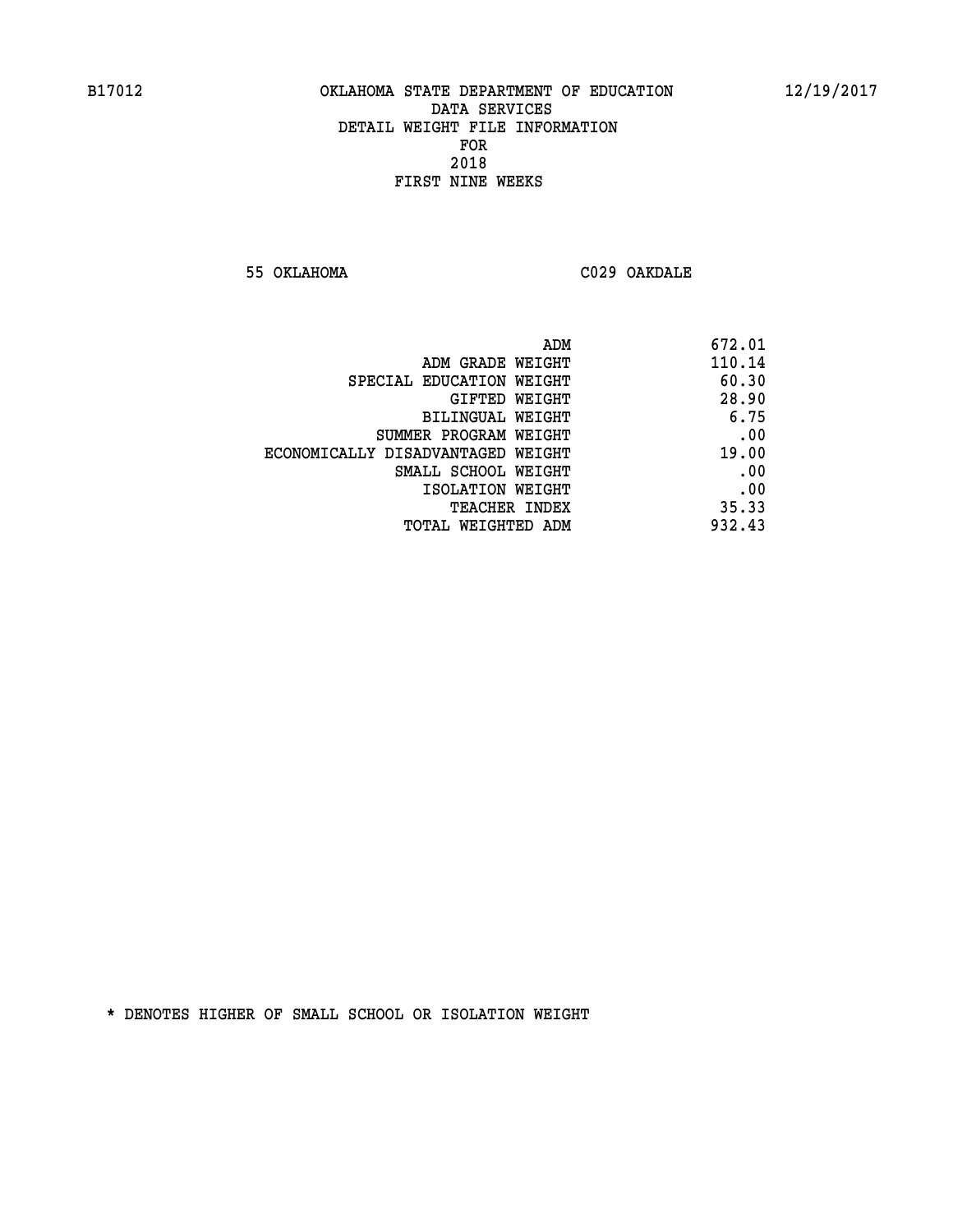**55 OKLAHOMA C074 CRUTCHO** 

| ADM                               | 337.20   |
|-----------------------------------|----------|
| ADM GRADE WEIGHT                  | 68.49    |
| SPECIAL EDUCATION WEIGHT          | 48.55    |
| <b>GIFTED WEIGHT</b>              | 9.86     |
| BILINGUAL WEIGHT                  | 2.50     |
| SUMMER PROGRAM WEIGHT             | .00      |
| ECONOMICALLY DISADVANTAGED WEIGHT | 84.00    |
| SMALL SCHOOL WEIGHT               | $24.45*$ |
| ISOLATION WEIGHT                  | .00      |
| <b>TEACHER INDEX</b>              | .00      |
| TOTAL WEIGHTED ADM                | 575.05   |
|                                   |          |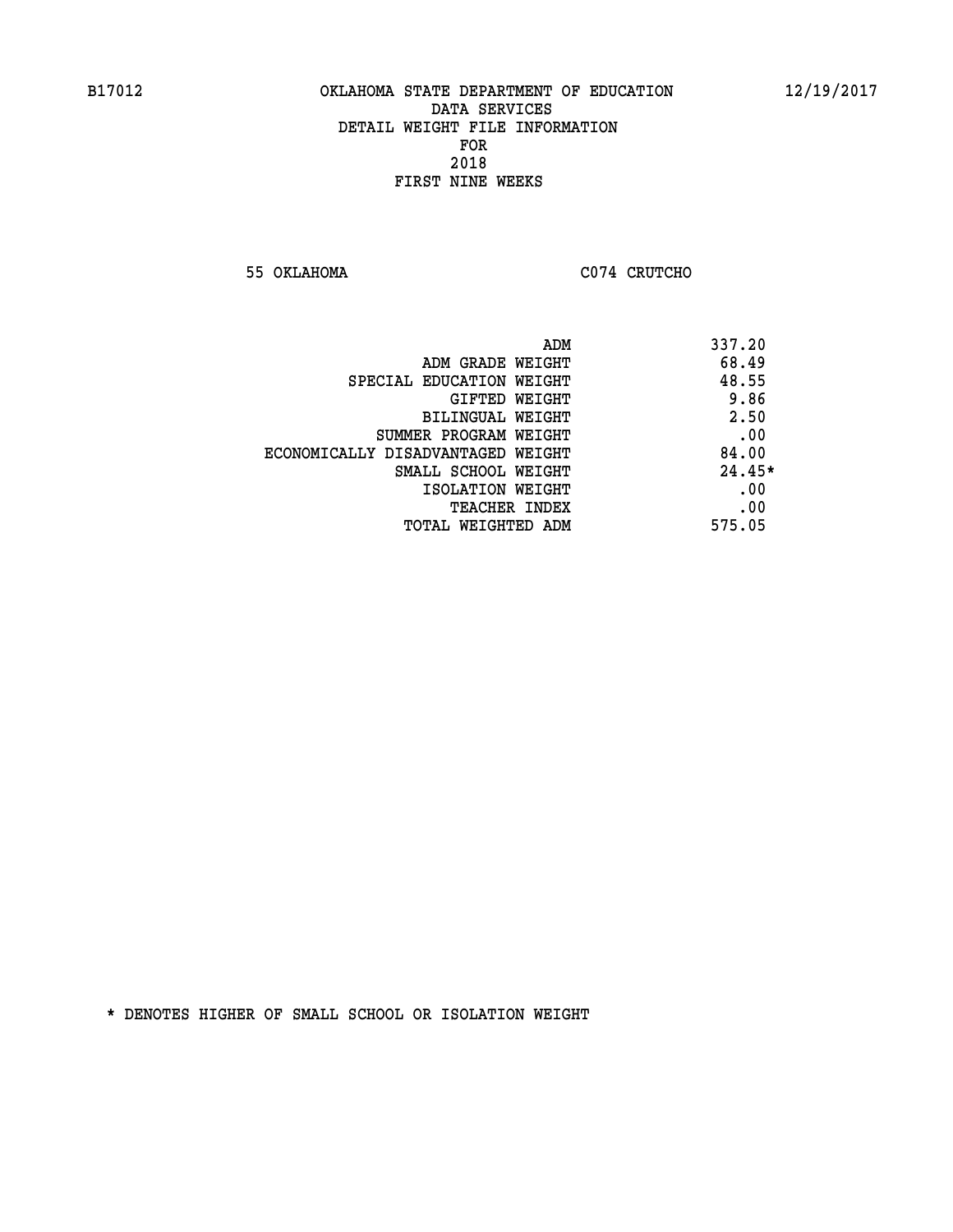**55 OKLAHOMA E001 OKC CHARTER: INDEPENDE**

| 325.14 |
|--------|
| 43.10  |
| 34.70  |
| 12.58  |
| 11.00  |
| .00    |
| 58.75  |
| .00    |
| .00    |
| 4.65   |
| 489.92 |
|        |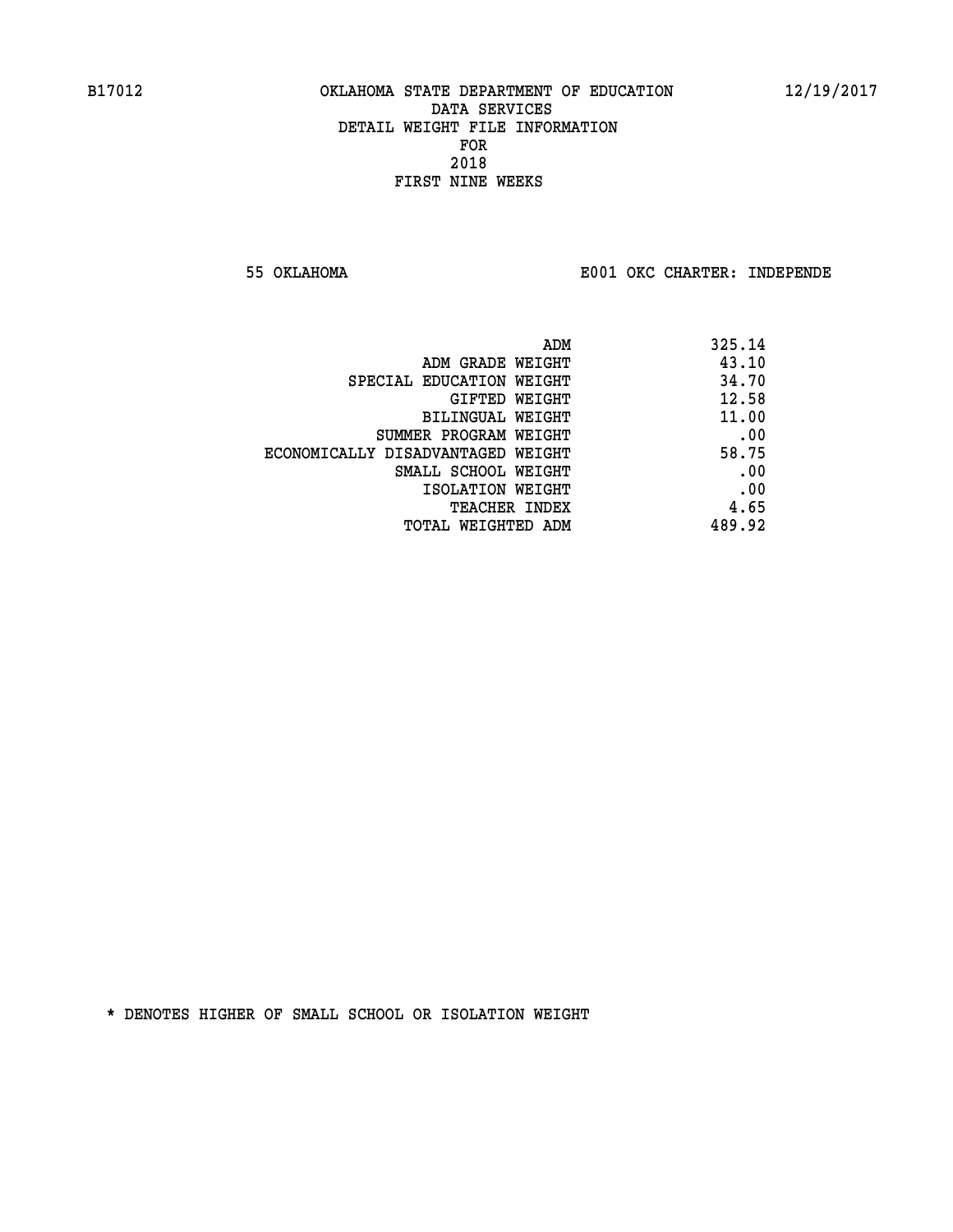**55 OKLAHOMA E002 OKC CHARTER: SEEWORTH** 

| ADM                               | 352.46 |
|-----------------------------------|--------|
| ADM GRADE WEIGHT                  | 62.51  |
| SPECIAL EDUCATION WEIGHT          | 91.20  |
| GIFTED WEIGHT                     | 9.52   |
| BILINGUAL WEIGHT                  | 18.00  |
| SUMMER PROGRAM WEIGHT             | .00    |
| ECONOMICALLY DISADVANTAGED WEIGHT | 99.25  |
| SMALL SCHOOL WEIGHT               | .00    |
| ISOLATION WEIGHT                  | .00    |
| <b>TEACHER INDEX</b>              | 12.34  |
| TOTAL WEIGHTED ADM                | 645.28 |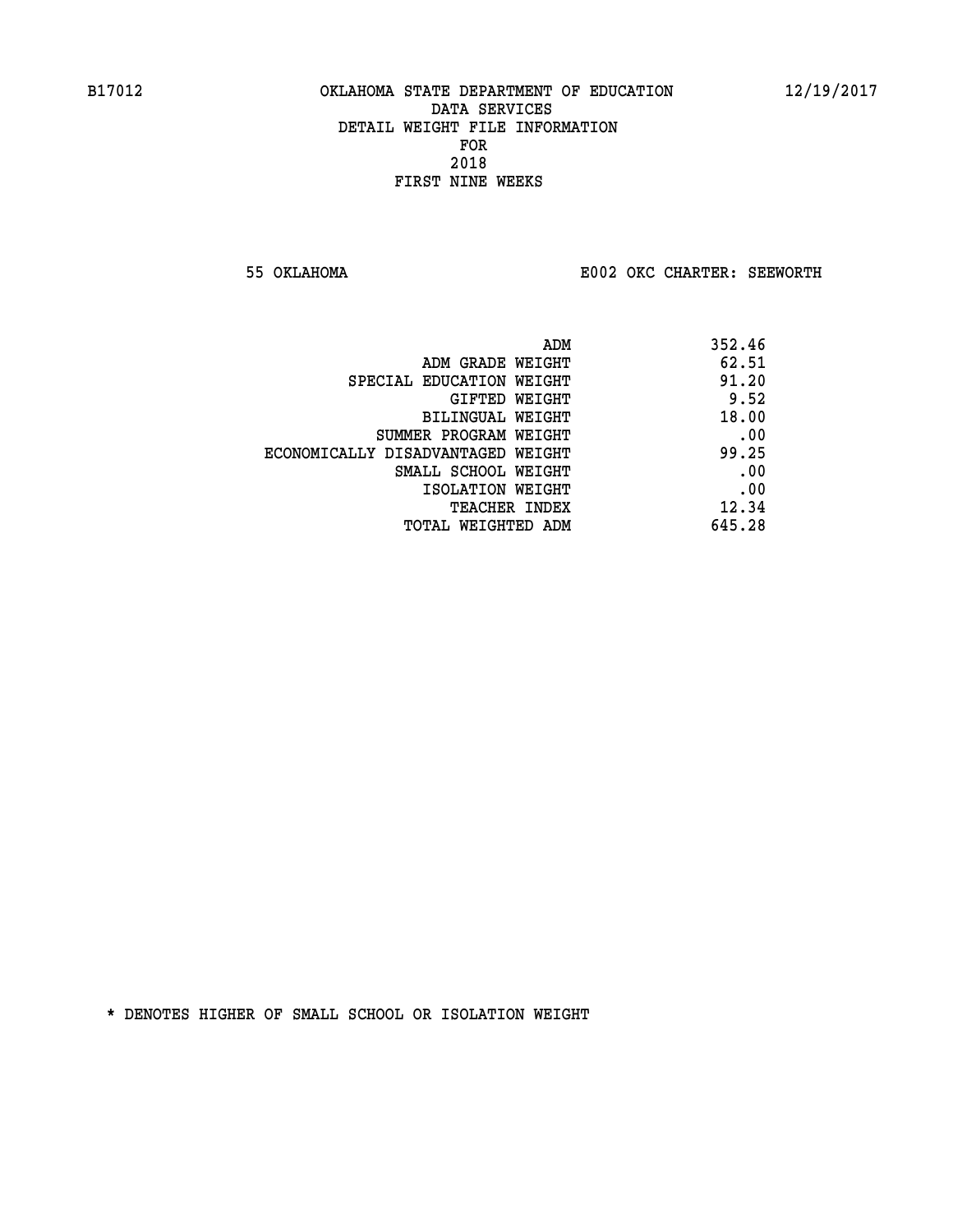**55 OKLAHOMA E003 OKC CHARTER: HUPFELD/W**

|                                   | 324.42<br>ADM |  |
|-----------------------------------|---------------|--|
| ADM GRADE WEIGHT                  | 73.47         |  |
| SPECIAL EDUCATION WEIGHT          | 38.55         |  |
| GIFTED WEIGHT                     | 10.20         |  |
| BILINGUAL WEIGHT                  | 12.50         |  |
| SUMMER PROGRAM WEIGHT             | .00           |  |
| ECONOMICALLY DISADVANTAGED WEIGHT | 77.25         |  |
| SMALL SCHOOL WEIGHT               | .00           |  |
| ISOLATION WEIGHT                  | .00           |  |
| <b>TEACHER INDEX</b>              | .00           |  |
| TOTAL WEIGHTED ADM                | 536.39        |  |
|                                   |               |  |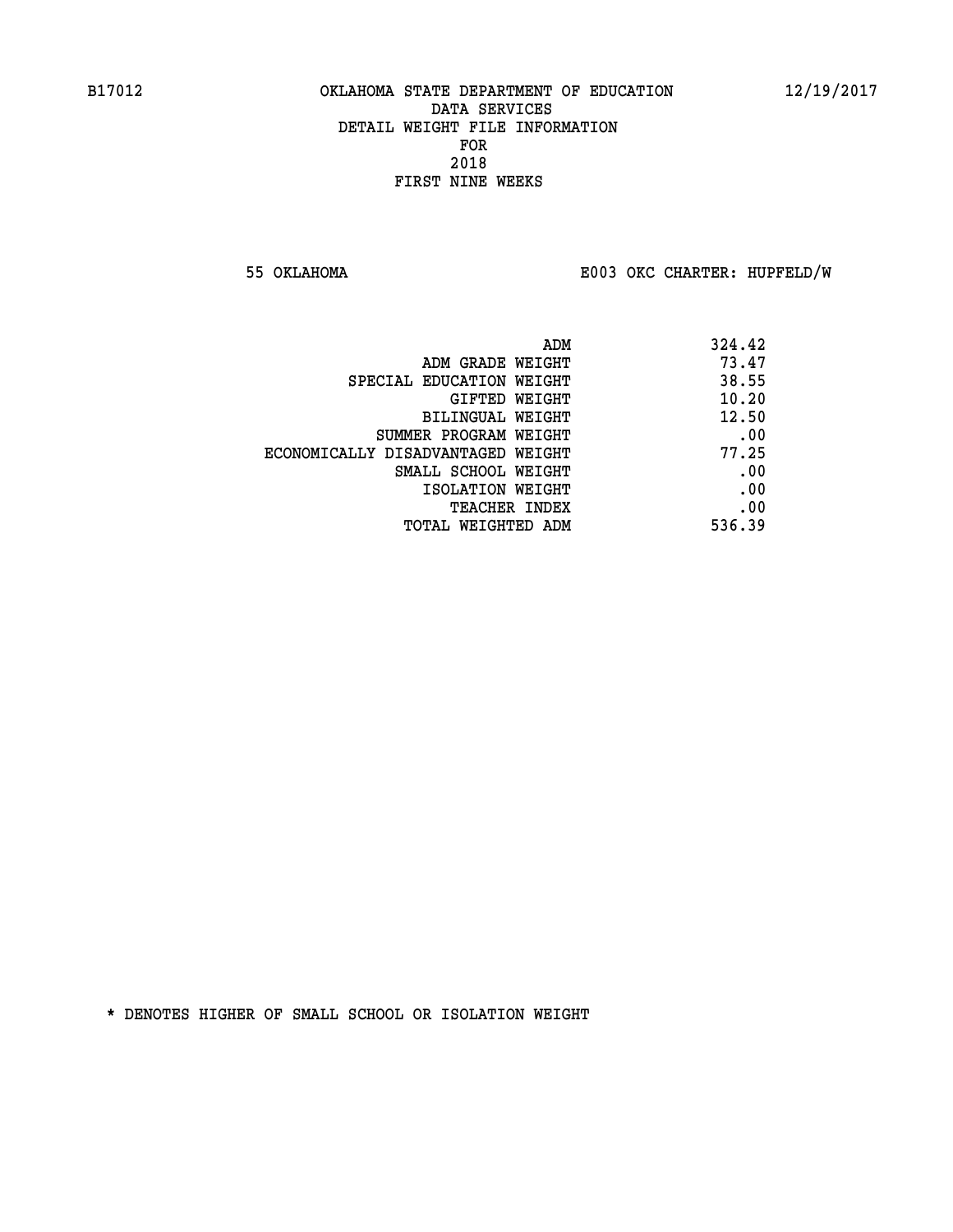**55 OKLAHOMA E008 OKC CHARTER: HARDING C**

| 474.38 |
|--------|
| 94.88  |
| 17.75  |
| 50.66  |
| 29.75  |
| .00    |
| 63.25  |
| .00    |
| .00    |
| .00    |
| 730.67 |
|        |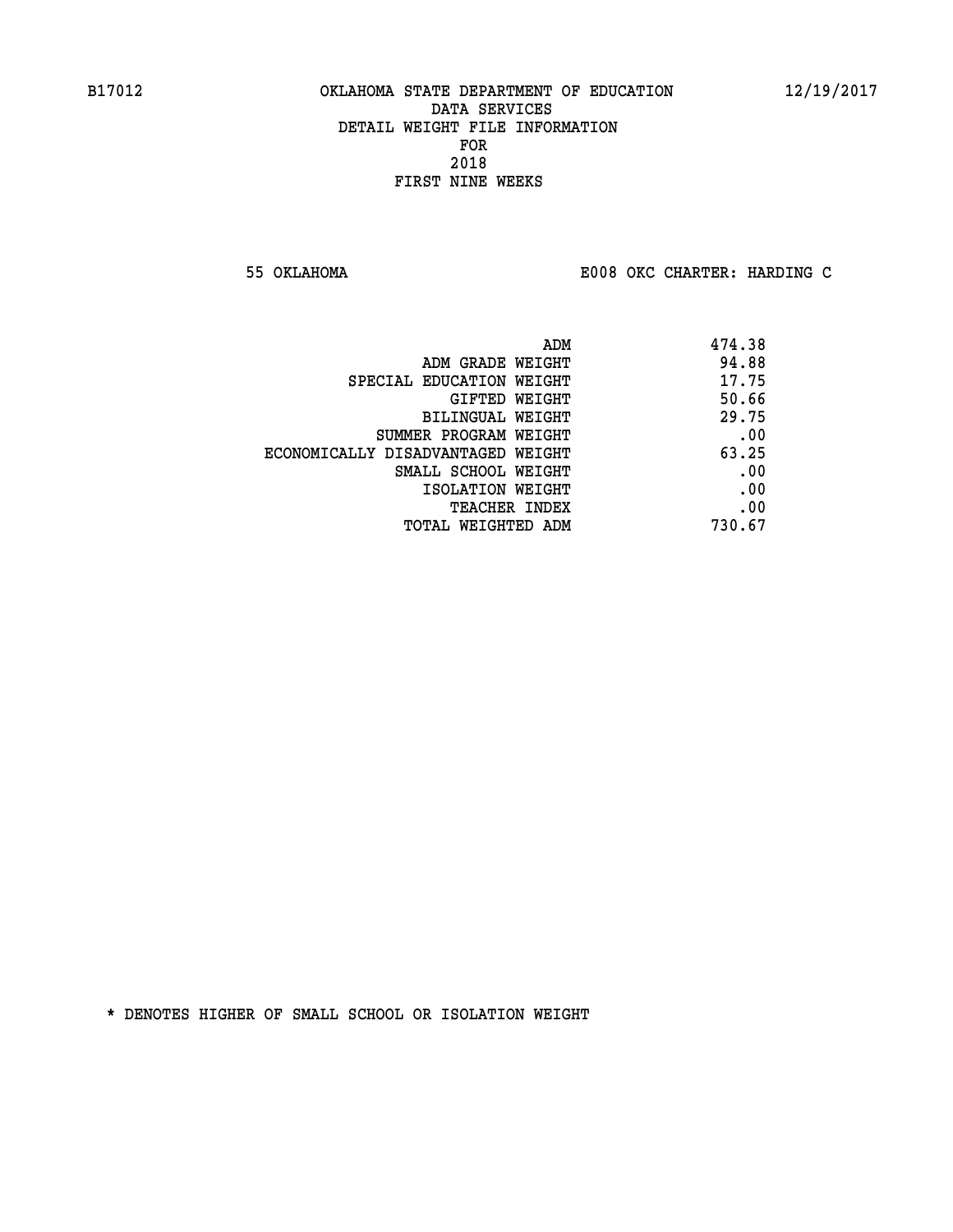**55 OKLAHOMA E010 OKC CHARTER: HARDING F**

| 387.17 |
|--------|
| 77.43  |
| 29.80  |
| 26.52  |
| 11.00  |
| .00    |
| 49.50  |
| .00    |
| .00    |
| .00    |
| 581.42 |
|        |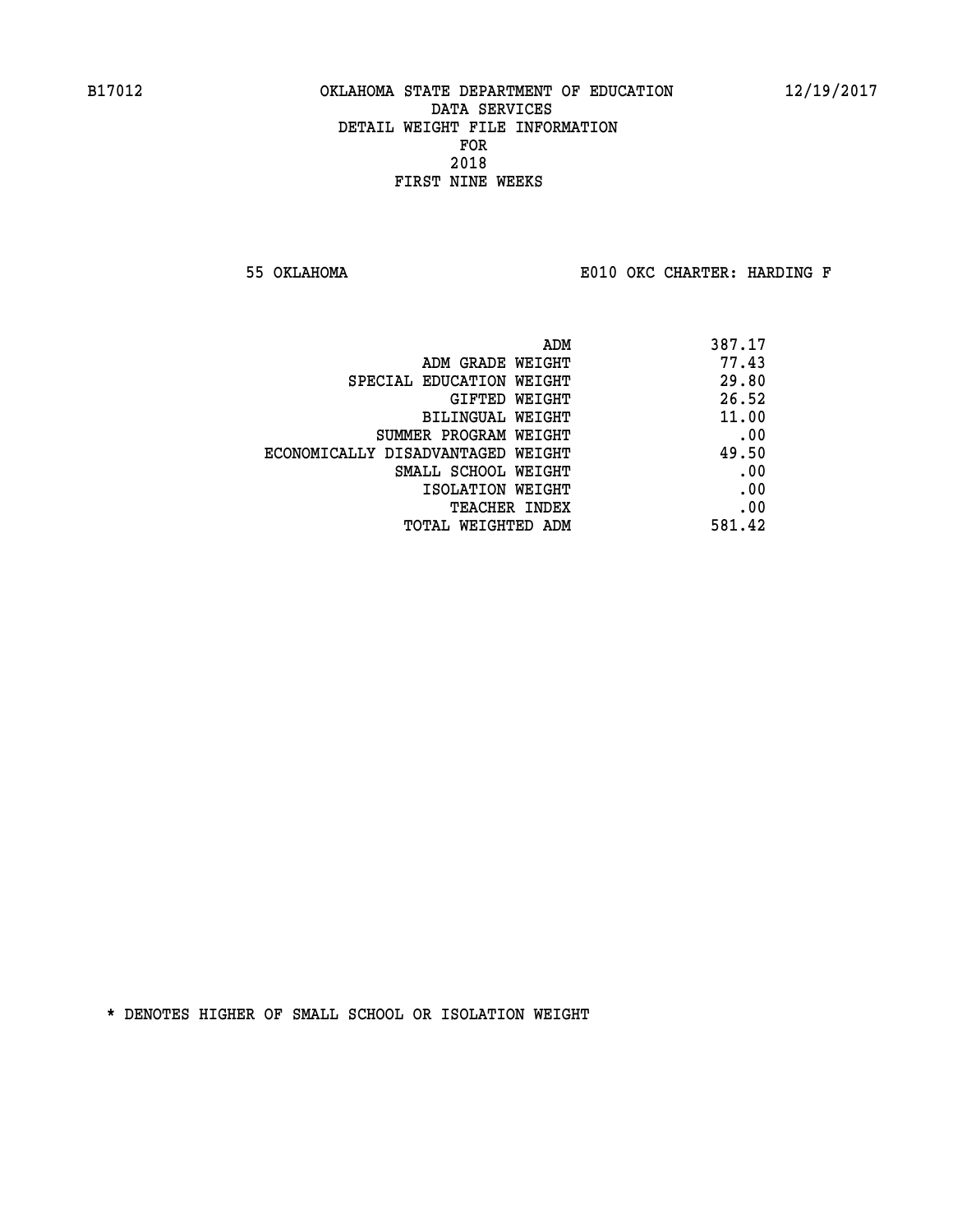**55 OKLAHOMA E012 OKC CHARTER: KIPP REAC**

| ADM                               | 395.76 |
|-----------------------------------|--------|
| ADM GRADE WEIGHT                  | 21.07  |
| SPECIAL EDUCATION WEIGHT          | 23.10  |
| GIFTED WEIGHT                     | 10.54  |
| BILINGUAL WEIGHT                  | 21.00  |
| SUMMER PROGRAM WEIGHT             | .00    |
| ECONOMICALLY DISADVANTAGED WEIGHT | 83.50  |
| SMALL SCHOOL WEIGHT               | .00    |
| ISOLATION WEIGHT                  | .00    |
| TEACHER INDEX                     | .00    |
| TOTAL WEIGHTED ADM                | 554.97 |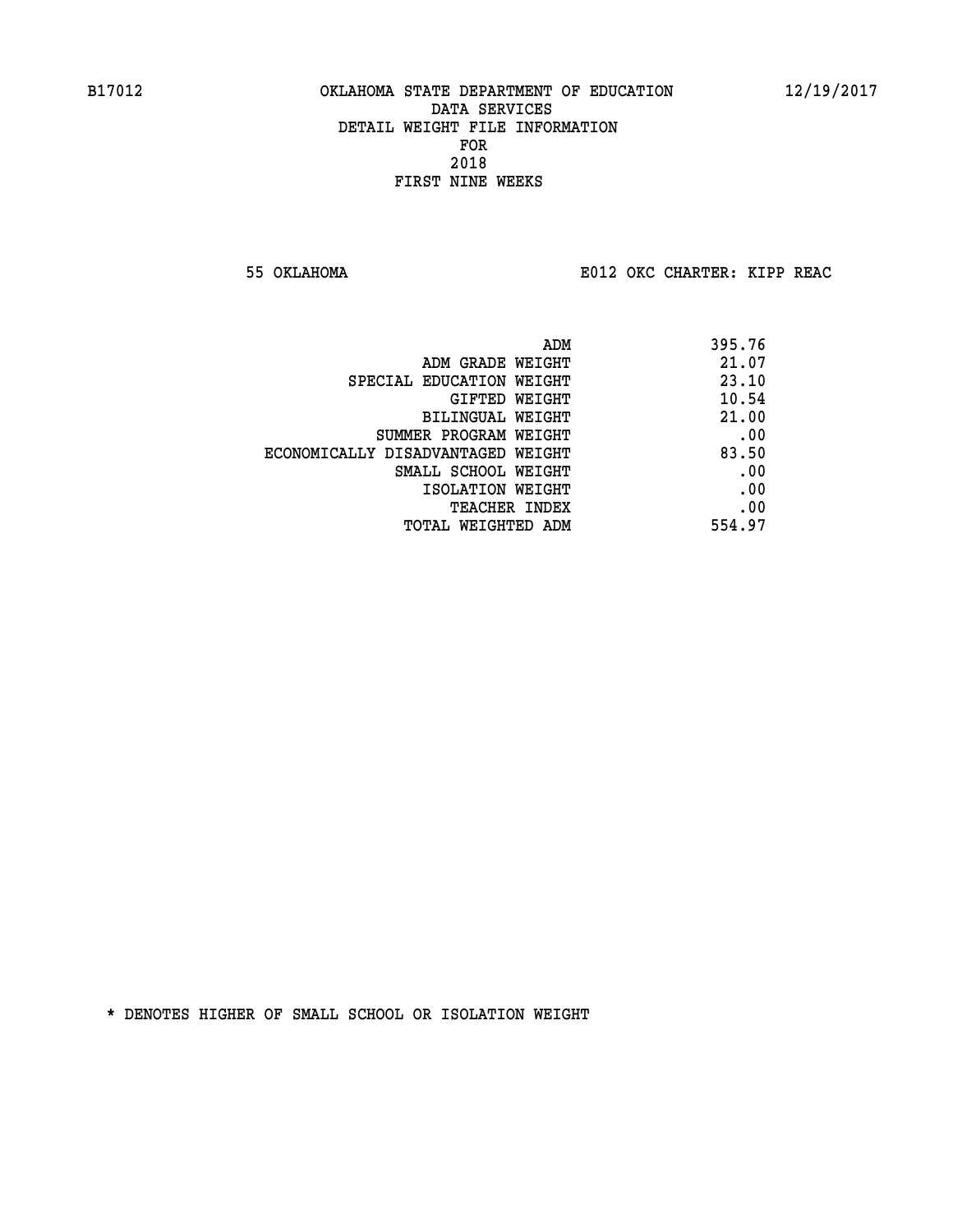**55 OKLAHOMA E021 OKC CHARTER SANTA FE S**

| 3,180.55 |
|----------|
| 625.98   |
| 204.65   |
| 102.68   |
| 676.00   |
| .00      |
| 743.75   |
| .00      |
| .00      |
| .00      |
| 5,533.61 |
|          |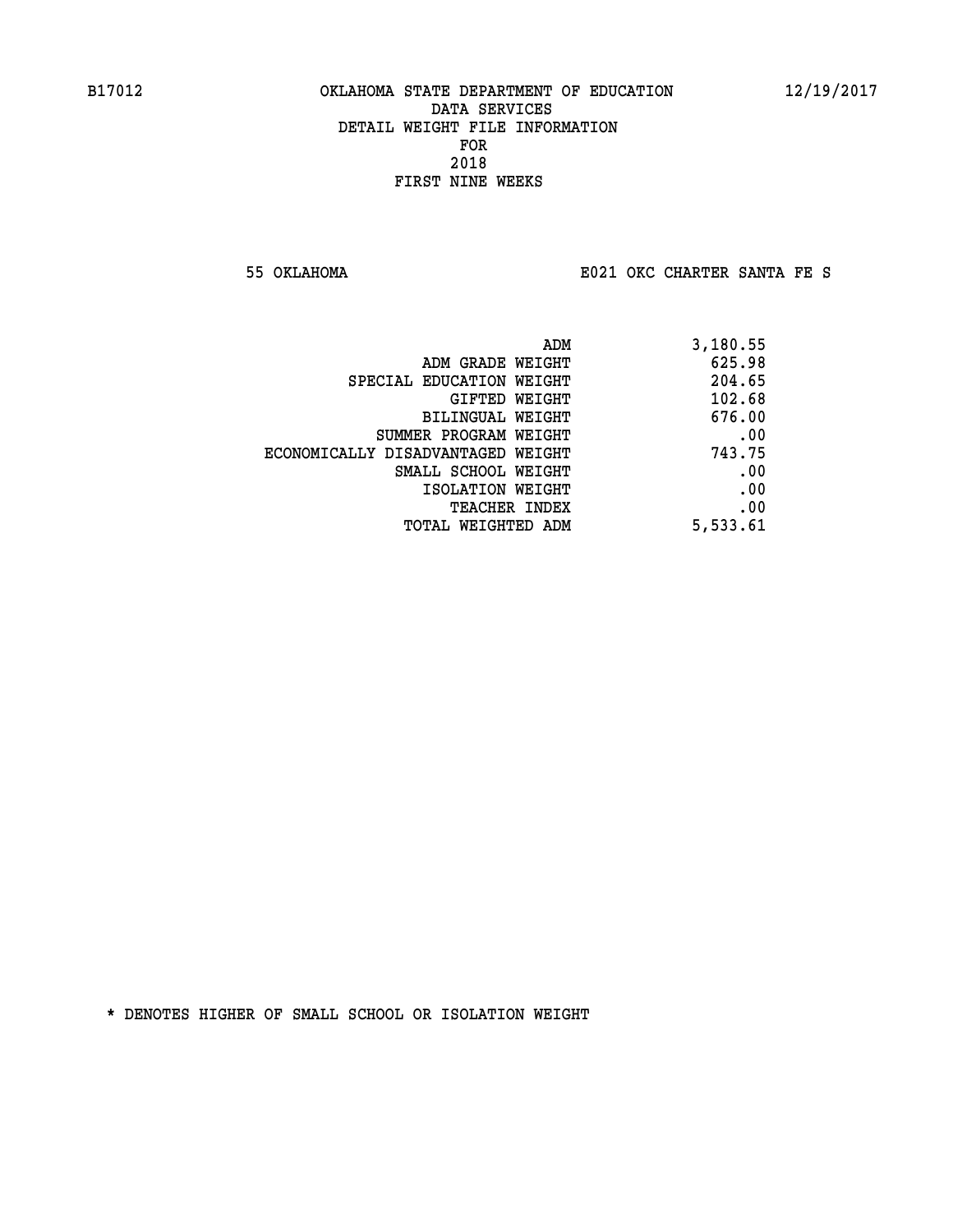**55 OKLAHOMA E024 OKC CHARTER: DOVE SCIE**

|                                   | 790.04<br>ADM |  |
|-----------------------------------|---------------|--|
| ADM GRADE WEIGHT                  | 145.69        |  |
| SPECIAL EDUCATION WEIGHT          | 42.40         |  |
| GIFTED WEIGHT                     | 57.46         |  |
| BILINGUAL WEIGHT                  | 113.00        |  |
| SUMMER PROGRAM WEIGHT             | .00           |  |
| ECONOMICALLY DISADVANTAGED WEIGHT | 167.50        |  |
| SMALL SCHOOL WEIGHT               | .00           |  |
| ISOLATION WEIGHT                  | .00           |  |
| TEACHER INDEX                     | .00           |  |
| TOTAL WEIGHTED ADM                | 1,316.09      |  |
|                                   |               |  |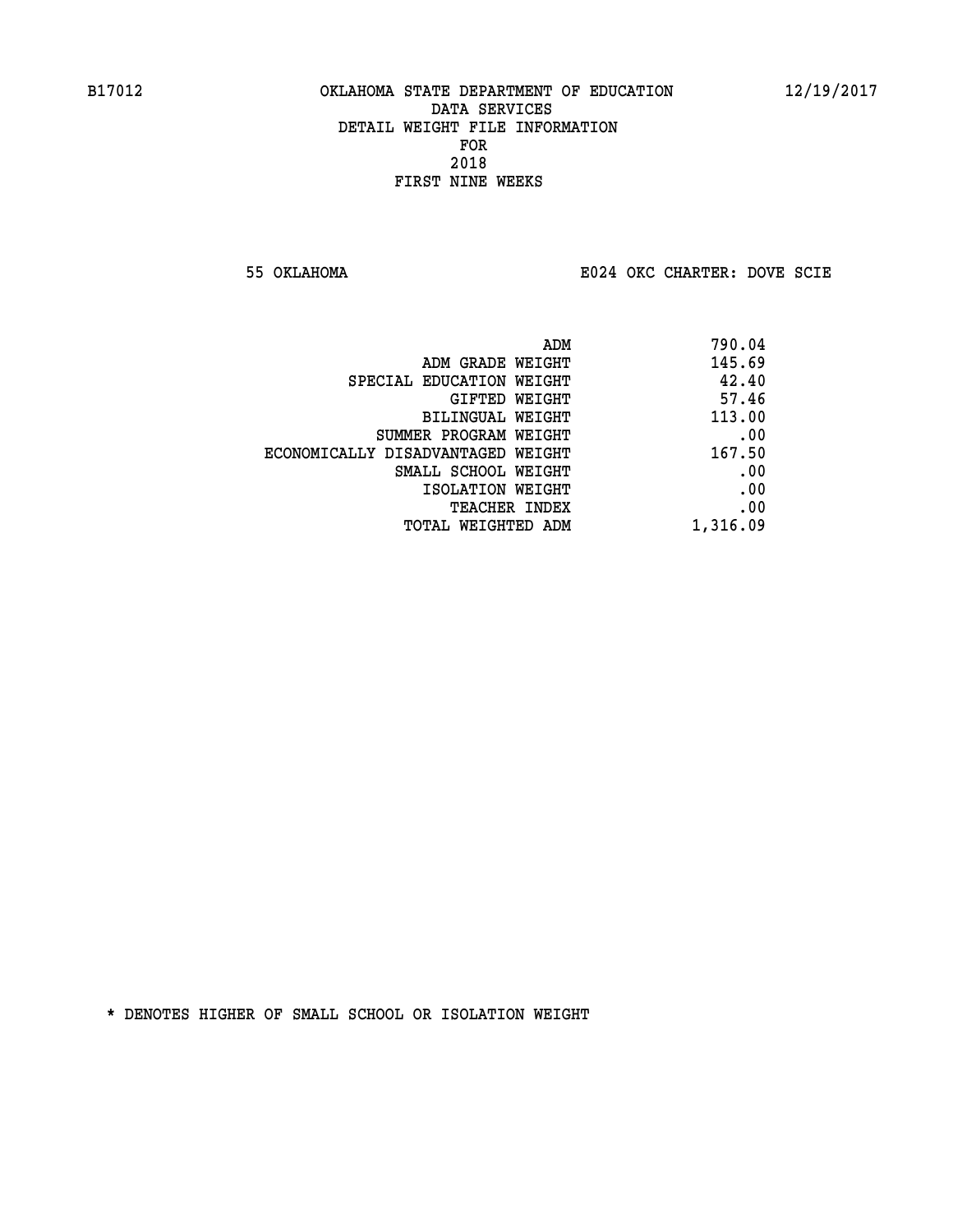**55 OKLAHOMA G004 ASTEC CHARTERS** 

| ADM                               | 928.91   |
|-----------------------------------|----------|
| ADM GRADE WEIGHT                  | 155.83   |
| SPECIAL EDUCATION WEIGHT          | 54.15    |
| GIFTED WEIGHT                     | 34.68    |
| BILINGUAL WEIGHT                  | 194.75   |
| SUMMER PROGRAM WEIGHT             | .00      |
| ECONOMICALLY DISADVANTAGED WEIGHT | 224.00   |
| SMALL SCHOOL WEIGHT               | .00      |
| ISOLATION WEIGHT                  | .00      |
| <b>TEACHER INDEX</b>              | .00      |
| TOTAL WEIGHTED ADM                | 1,592.32 |
|                                   |          |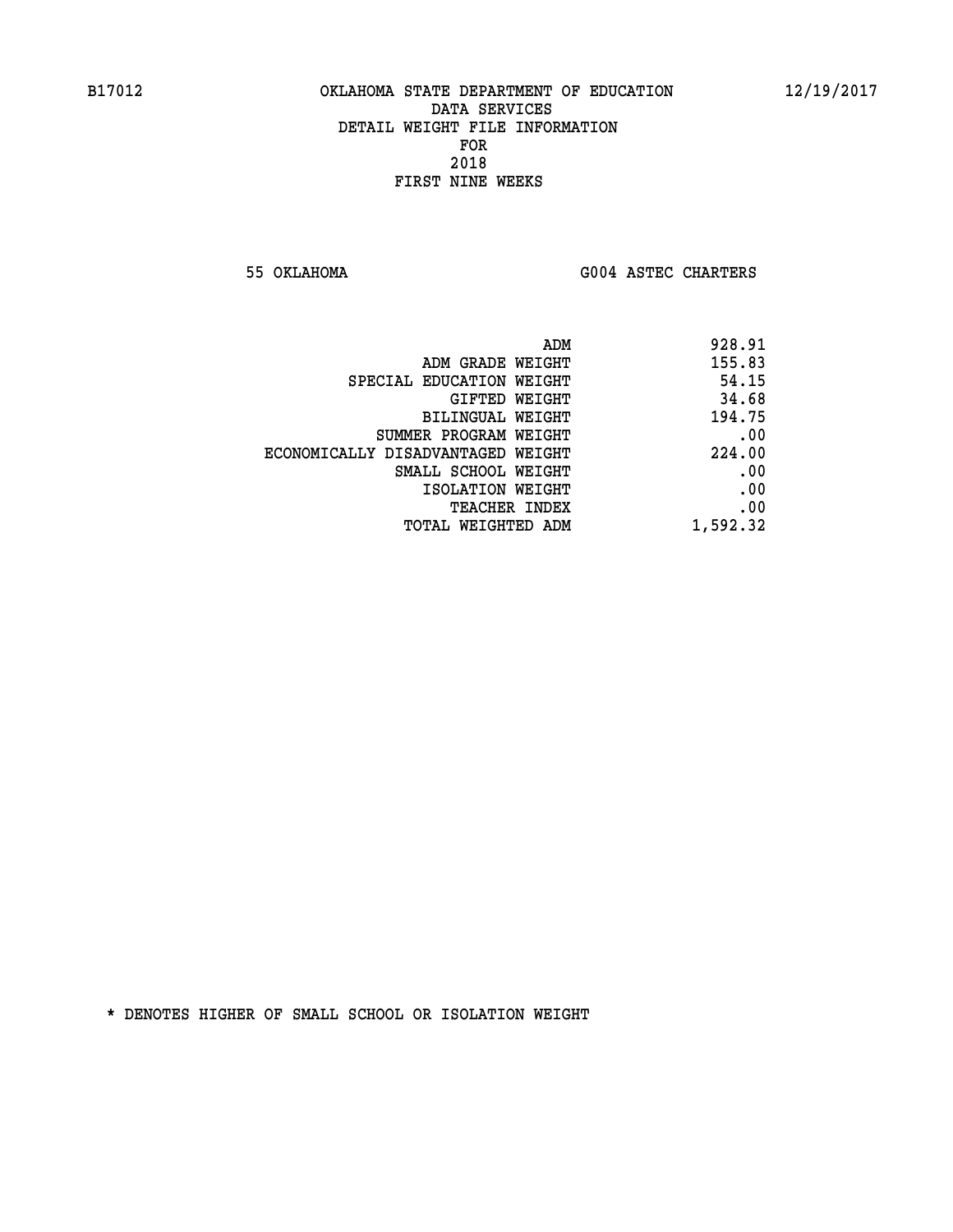**55 OKLAHOMA G007 JOHN W REX CHARTER ELE**

|                                   | ADM | 532.33 |
|-----------------------------------|-----|--------|
| ADM GRADE WEIGHT                  |     | 129.01 |
| SPECIAL EDUCATION WEIGHT          |     | 14.15  |
| GIFTED WEIGHT                     |     | 33.32  |
| BILINGUAL WEIGHT                  |     | 15.50  |
| SUMMER PROGRAM WEIGHT             |     | .00    |
| ECONOMICALLY DISADVANTAGED WEIGHT |     | 46.25  |
| SMALL SCHOOL WEIGHT               |     | .00    |
| ISOLATION WEIGHT                  |     | .00    |
| TEACHER INDEX                     |     | .00    |
| TOTAL WEIGHTED ADM                |     | 770.56 |
|                                   |     |        |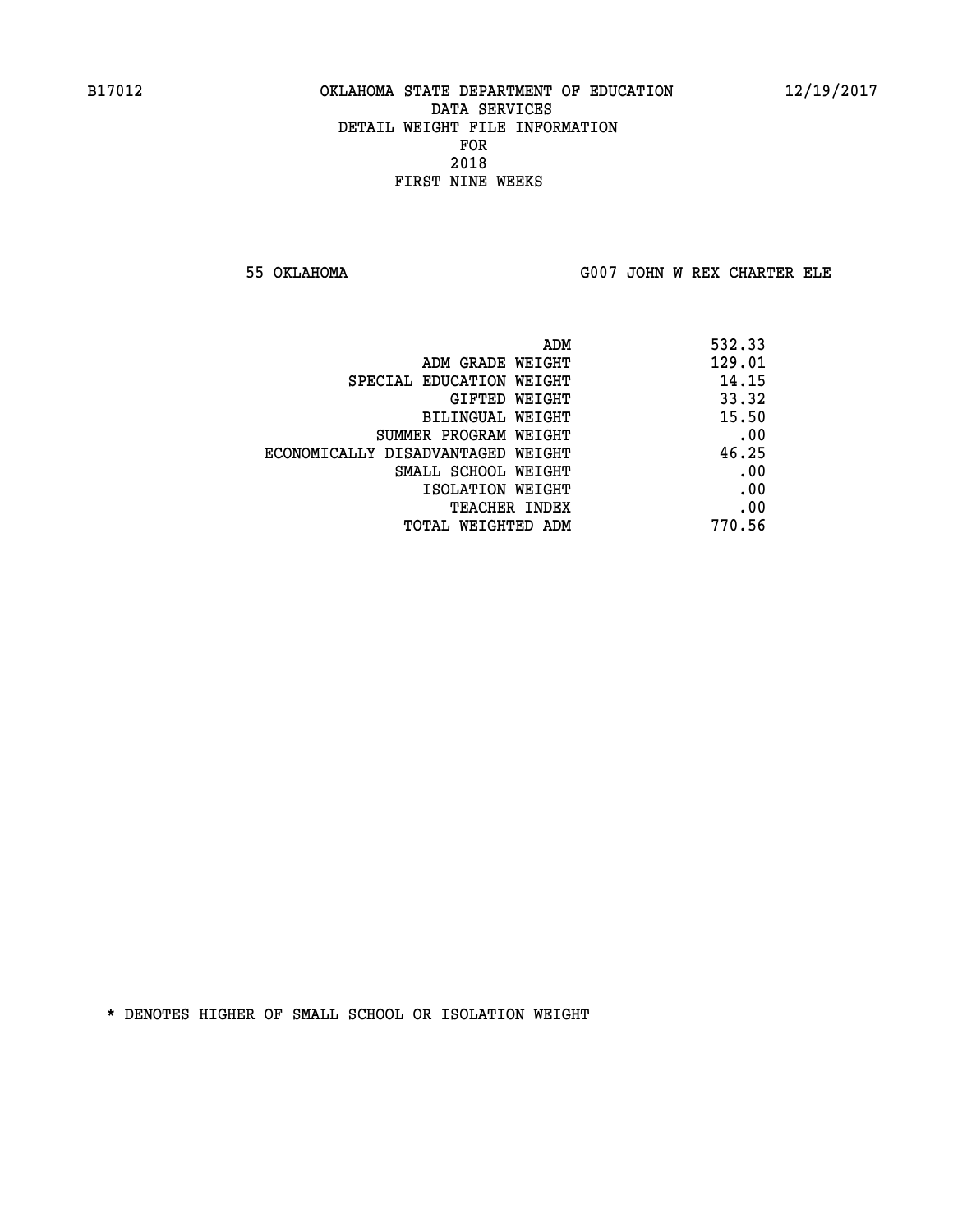**55 OKLAHOMA G008 EPIC BLENDED LEARNING** 

| ADM                               | 4,942.90 |
|-----------------------------------|----------|
| ADM GRADE WEIGHT                  | 967.14   |
| SPECIAL EDUCATION WEIGHT          | 808.75   |
| GIFTED WEIGHT                     | 10.20    |
| BILINGUAL WEIGHT                  | 25.50    |
| SUMMER PROGRAM WEIGHT             | .00      |
| ECONOMICALLY DISADVANTAGED WEIGHT | 834.50   |
| SMALL SCHOOL WEIGHT               | .00      |
| ISOLATION WEIGHT                  | .00      |
| <b>TEACHER INDEX</b>              | .00      |
| TOTAL WEIGHTED ADM                | 7,588.99 |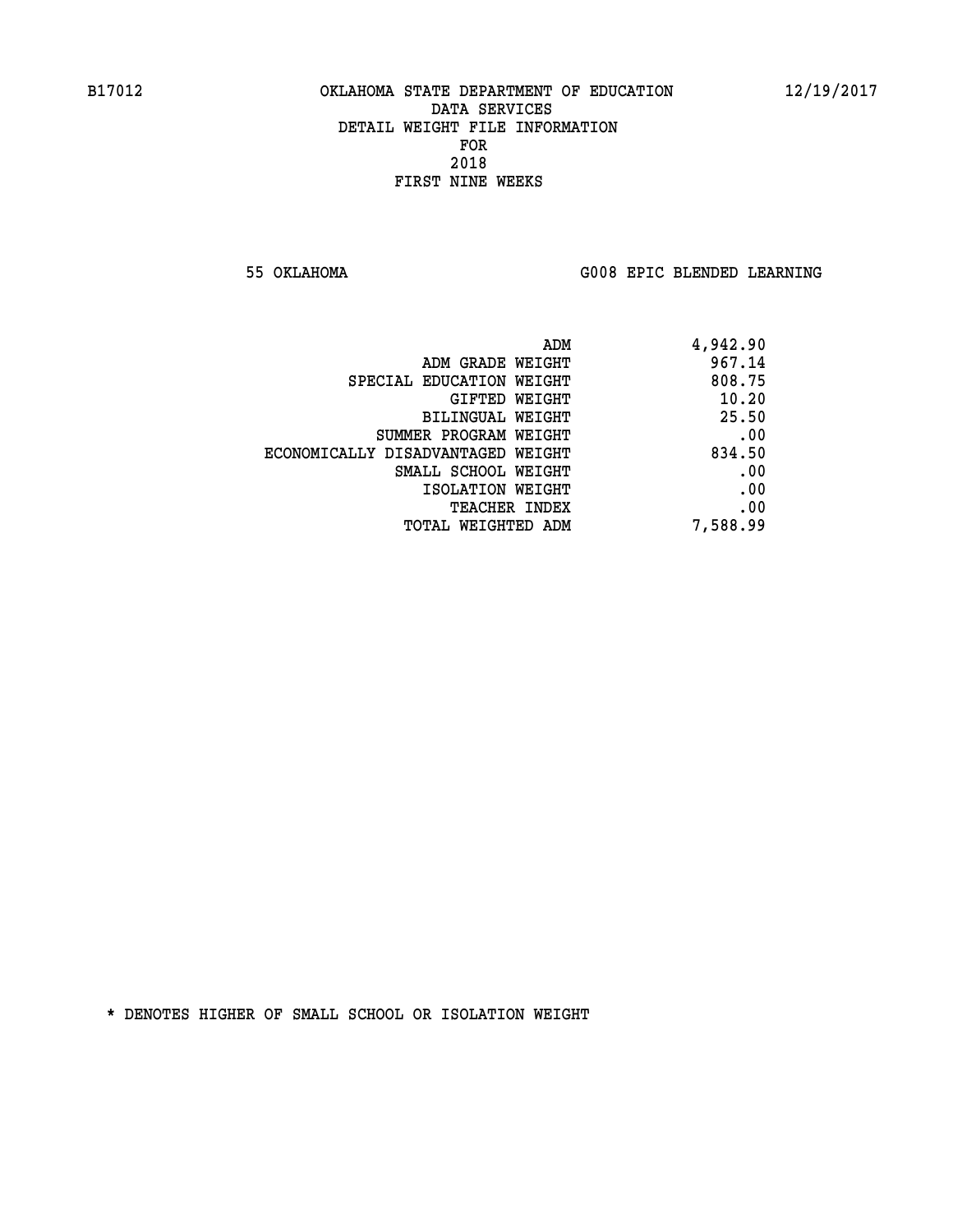**55 OKLAHOMA I001 PUTNAM CITY** 

| 19,404.85 |
|-----------|
| 3,751.15  |
| 3,649.00  |
| 1,082.90  |
| 1,160.25  |
| 30.00     |
| 3,992.50  |
| .00       |
| .00       |
| .00       |
| 33,070.65 |
|           |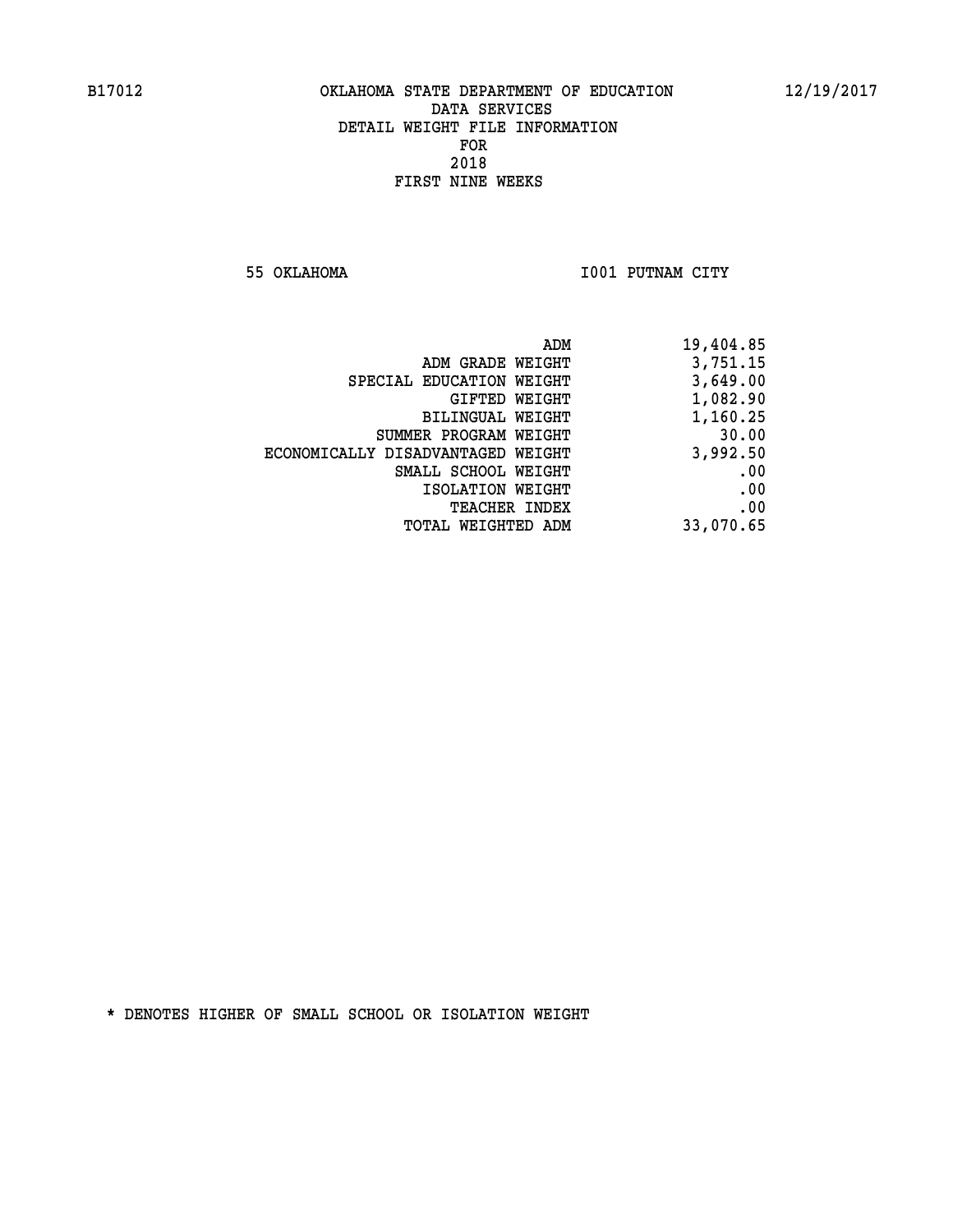**55 OKLAHOMA I003 LUTHER** 

|                                   | ADM<br>827.76 |
|-----------------------------------|---------------|
| ADM GRADE WEIGHT                  | 133.45        |
| SPECIAL EDUCATION WEIGHT          | 134.20        |
| GIFTED WEIGHT                     | 23.46         |
| BILINGUAL WEIGHT                  | 6.00          |
| SUMMER PROGRAM WEIGHT             | .00           |
| ECONOMICALLY DISADVANTAGED WEIGHT | 120.75        |
| SMALL SCHOOL WEIGHT               | .00           |
| ISOLATION WEIGHT                  | .00           |
| <b>TEACHER INDEX</b>              | 8.11          |
| TOTAL WEIGHTED ADM                | 1,253.73      |
|                                   |               |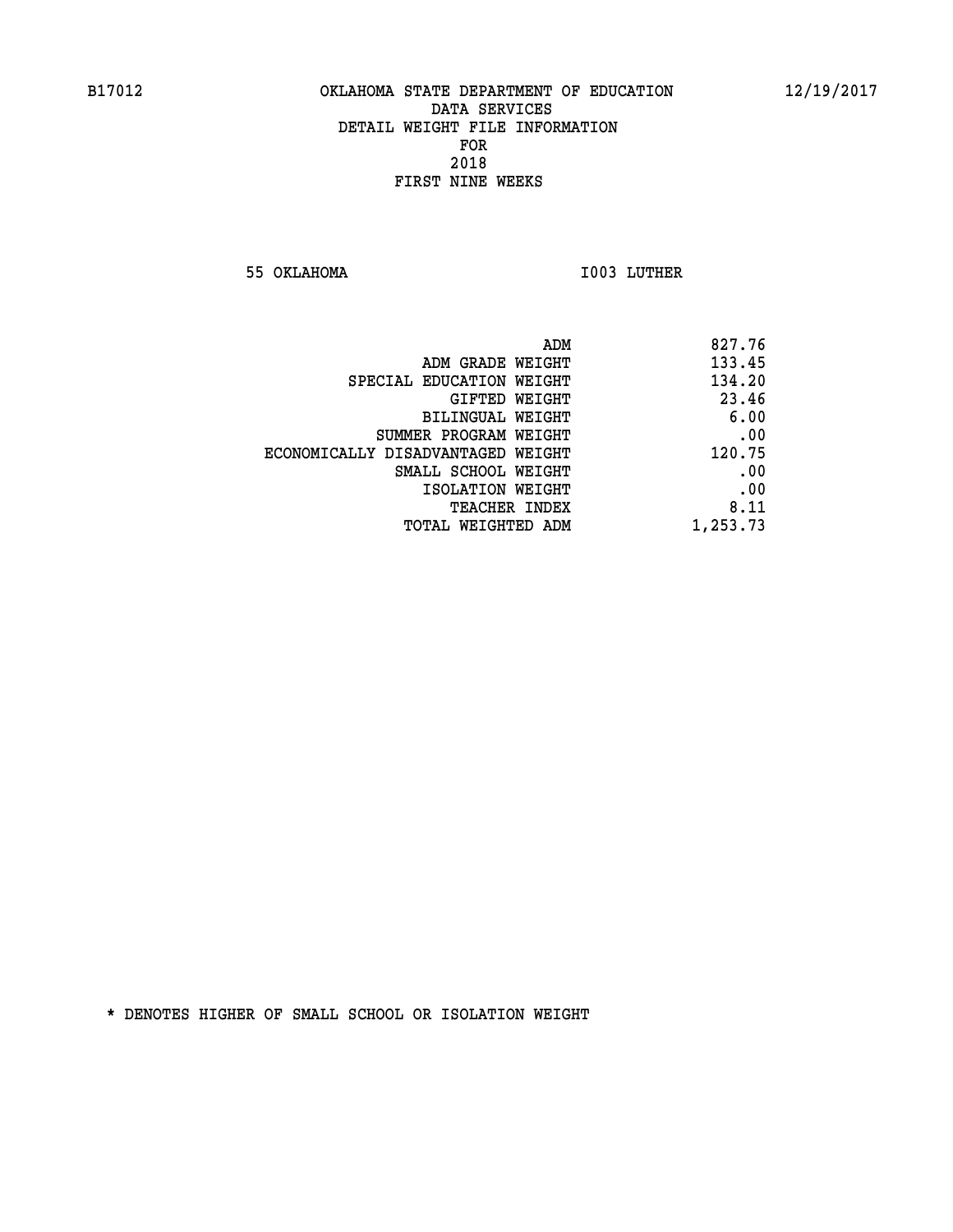**55 OKLAHOMA I004 CHOCTAW-NICOMA PARK** 

| ADM                               | 5,768.47 |
|-----------------------------------|----------|
| ADM GRADE WEIGHT                  | 918.97   |
| SPECIAL EDUCATION WEIGHT          | 1,010.20 |
| GIFTED WEIGHT                     | 250.24   |
| BILINGUAL WEIGHT                  | 14.25    |
| SUMMER PROGRAM WEIGHT             | 6.00     |
| ECONOMICALLY DISADVANTAGED WEIGHT | 695.25   |
| SMALL SCHOOL WEIGHT               | .00      |
| ISOLATION WEIGHT                  | .00      |
| <b>TEACHER INDEX</b>              | 33.22    |
| TOTAL WEIGHTED ADM                | 8,696.60 |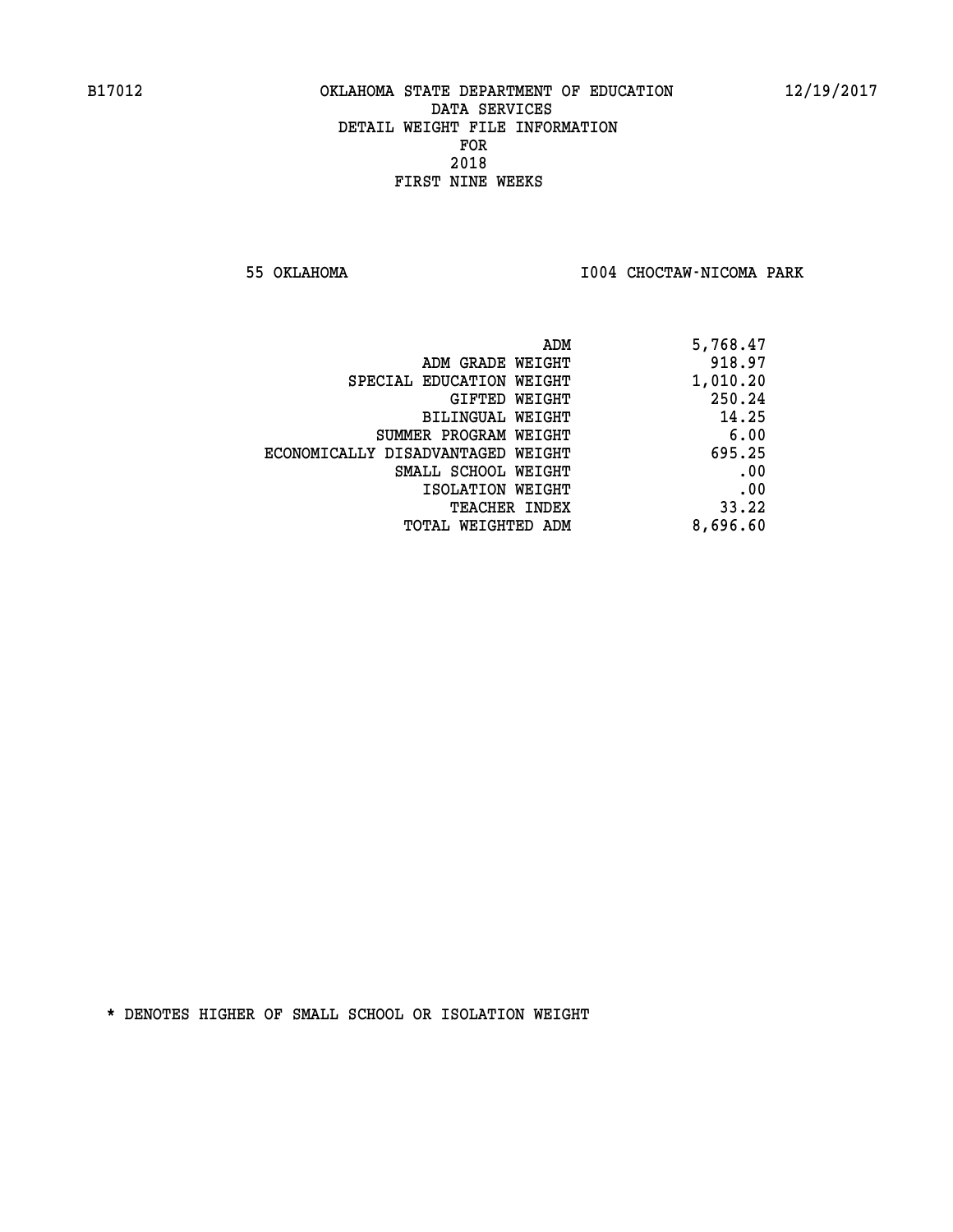**55 OKLAHOMA I006 DEER CREEK** 

| 6,231.68 |
|----------|
| 1,221.95 |
| 711.30   |
| 311.78   |
| 102.75   |
| 4.80     |
| 167.25   |
| .00      |
| .00      |
| .00      |
| 8,751.51 |
|          |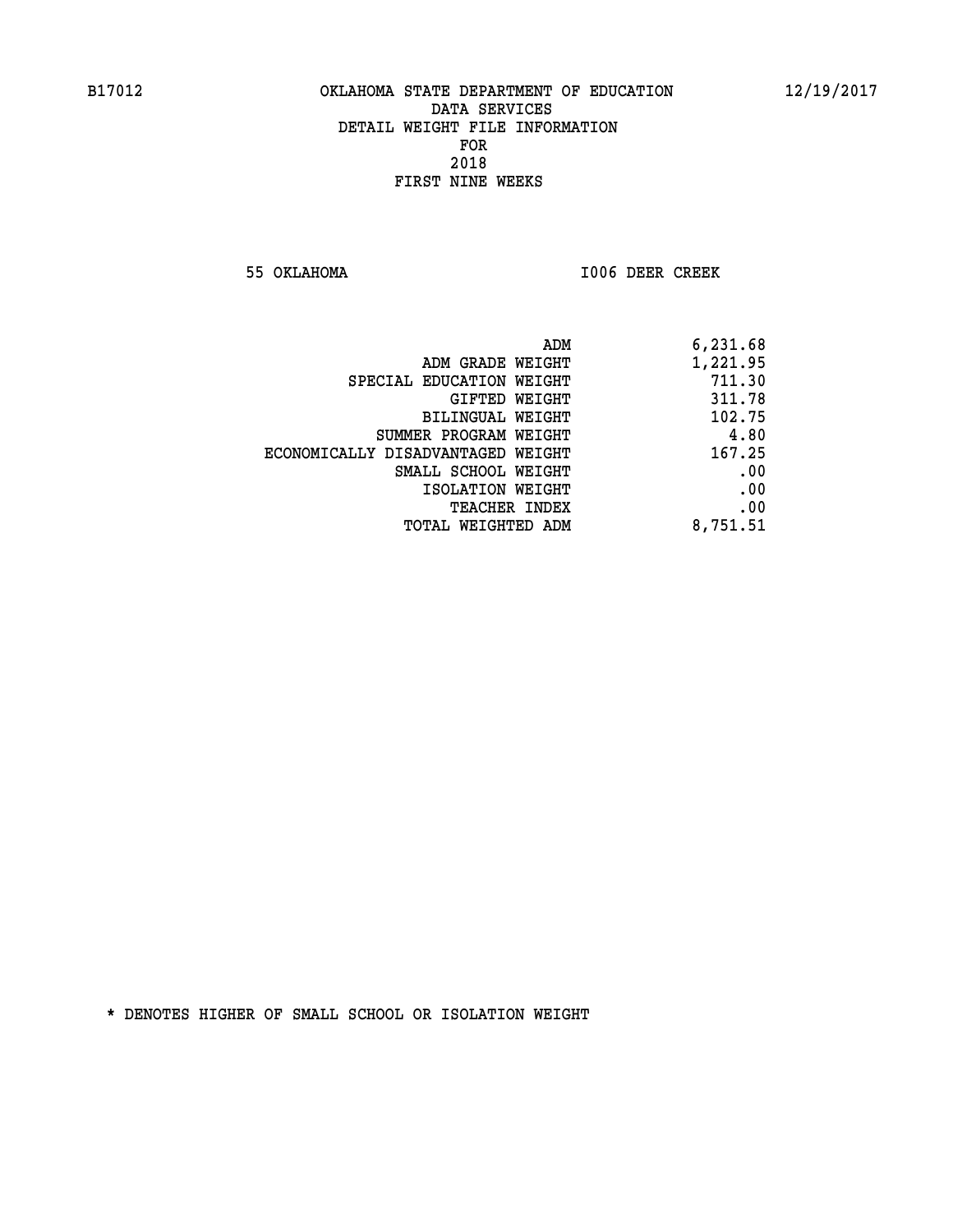**55 OKLAHOMA I007 HARRAH** 

| 2,283.21 |
|----------|
| 363.74   |
| 471.40   |
| 66.30    |
| 5.75     |
| .00      |
| 295.75   |
| .00      |
| .00      |
| 69.15    |
| 3,555.30 |
|          |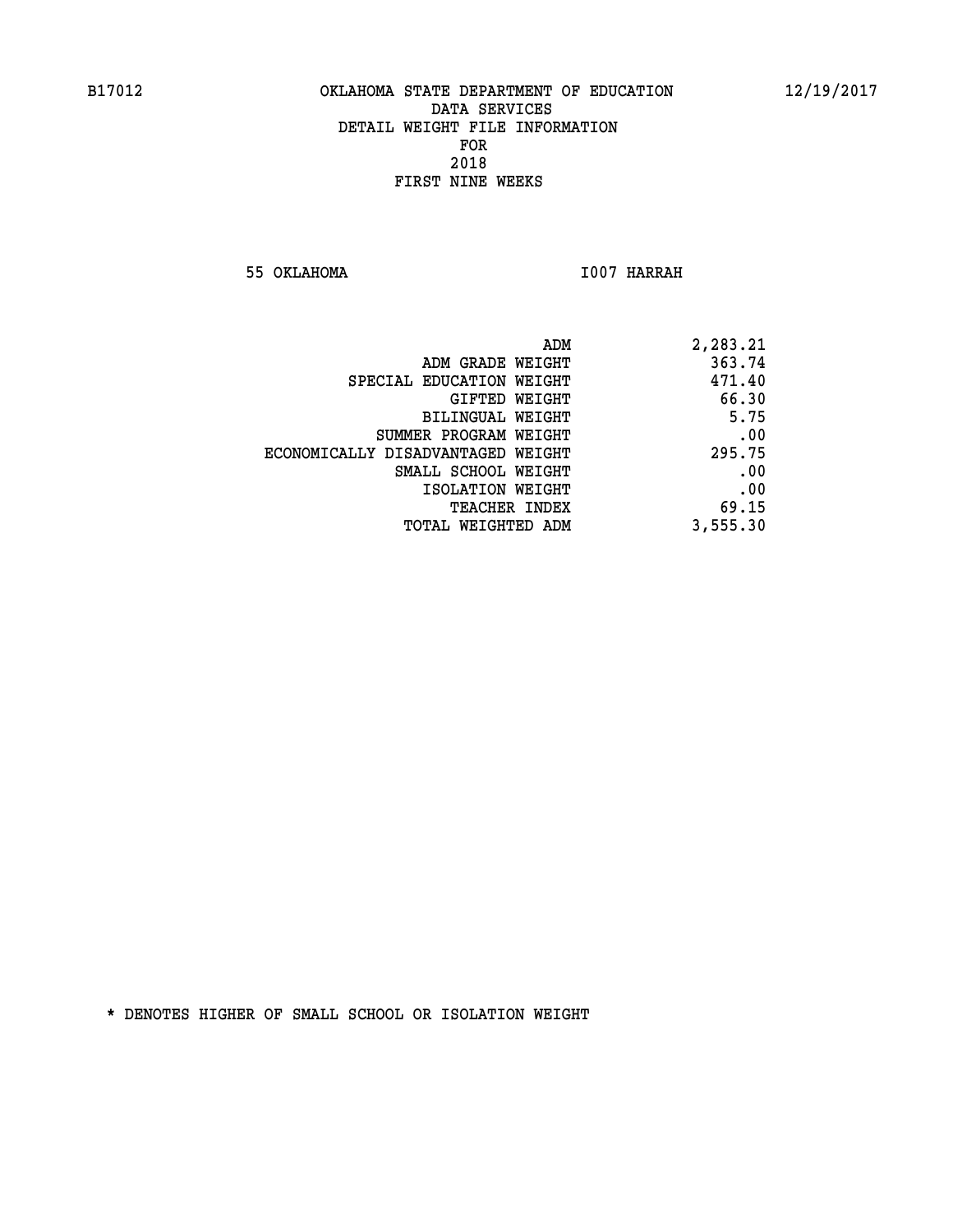**55 OKLAHOMA I009 JONES** 

|                                   | 1,132.48<br>ADM |  |
|-----------------------------------|-----------------|--|
| ADM GRADE WEIGHT                  | 195.14          |  |
| SPECIAL EDUCATION WEIGHT          | 147.65          |  |
| GIFTED WEIGHT                     | 36.04           |  |
| <b>BILINGUAL WEIGHT</b>           | 13.25           |  |
| SUMMER PROGRAM WEIGHT             | .00             |  |
| ECONOMICALLY DISADVANTAGED WEIGHT | 159.75          |  |
| SMALL SCHOOL WEIGHT               | .00             |  |
| ISOLATION WEIGHT                  | .00             |  |
| TEACHER INDEX                     | .00             |  |
| TOTAL WEIGHTED ADM                | 1,684.31        |  |
|                                   |                 |  |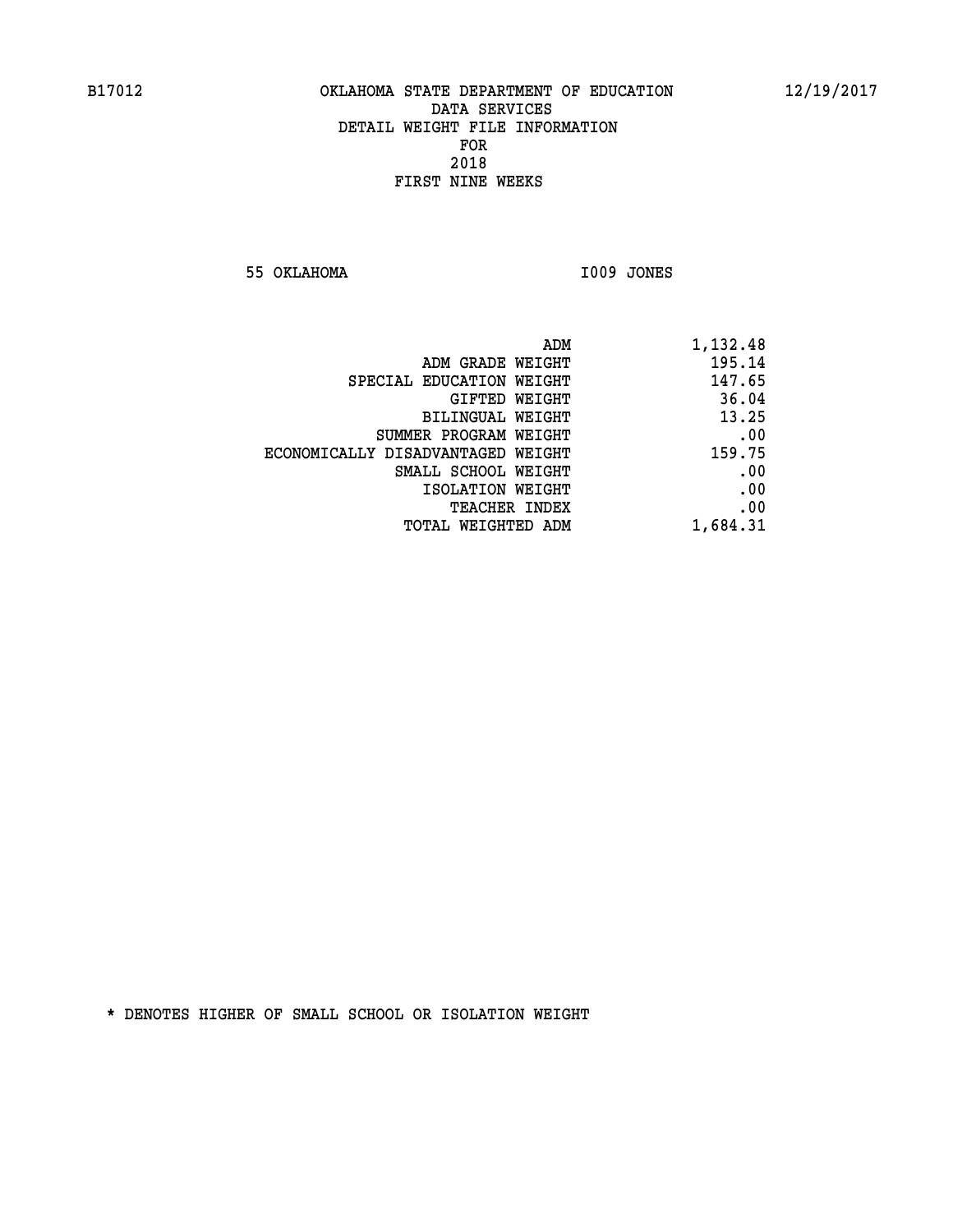**55 OKLAHOMA I012 EDMOND** 

| ADM                               | 24,807.24 |
|-----------------------------------|-----------|
| ADM GRADE WEIGHT                  | 4,212.51  |
| SPECIAL EDUCATION WEIGHT          | 3,885.60  |
| GIFTED WEIGHT                     | 1,598.68  |
| BILINGUAL WEIGHT                  | 551.00    |
| SUMMER PROGRAM WEIGHT             | 36.00     |
| ECONOMICALLY DISADVANTAGED WEIGHT | 1,690.75  |
| SMALL SCHOOL WEIGHT               | .00       |
| ISOLATION WEIGHT                  | .00       |
| <b>TEACHER INDEX</b>              | .00       |
| TOTAL WEIGHTED ADM                | 36,781.78 |
|                                   |           |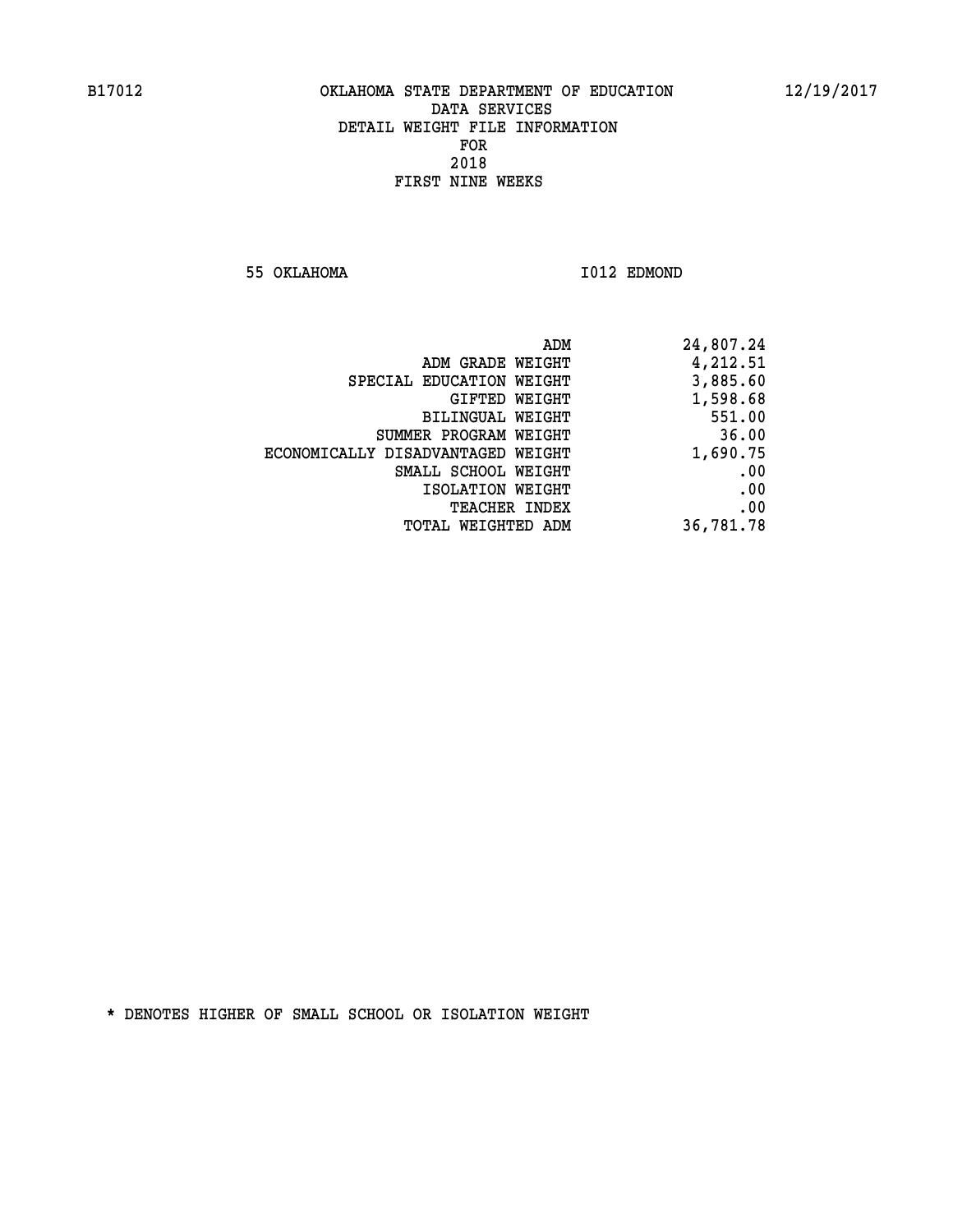**55 OKLAHOMA I037 MILLWOOD** 

| ADM                               | 867.72   |
|-----------------------------------|----------|
| ADM GRADE WEIGHT                  | 167.55   |
| SPECIAL EDUCATION WEIGHT          | 131.45   |
| <b>GIFTED WEIGHT</b>              | 23.80    |
| BILINGUAL WEIGHT                  | 5.50     |
| SUMMER PROGRAM WEIGHT             | .00      |
| ECONOMICALLY DISADVANTAGED WEIGHT | 205.50   |
| SMALL SCHOOL WEIGHT               | .00      |
| ISOLATION WEIGHT                  | .00      |
| <b>TEACHER INDEX</b>              | .00      |
| TOTAL WEIGHTED ADM                | 1,401.52 |
|                                   |          |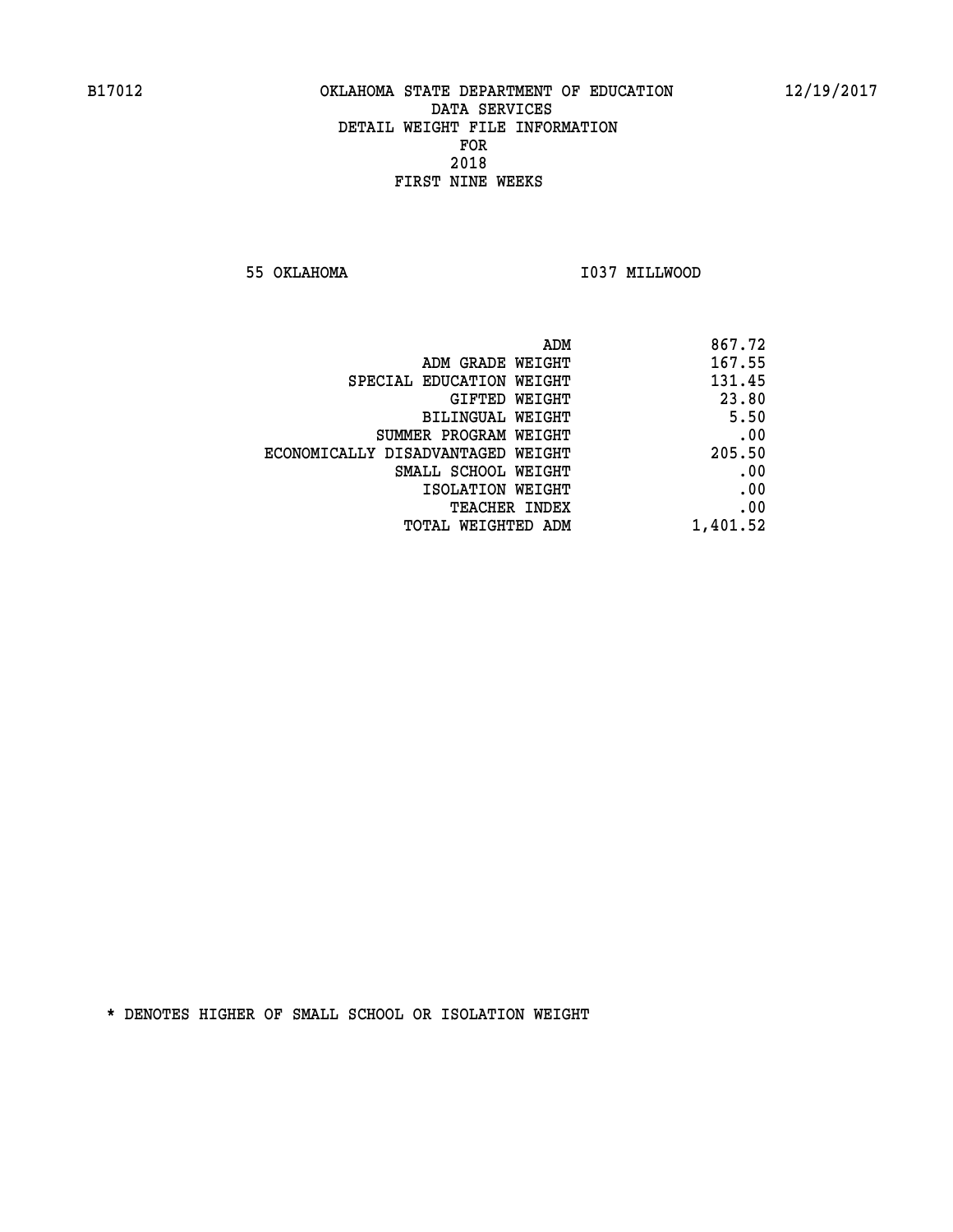**55 OKLAHOMA I041 WESTERN HEIGHTS** 

| ADM                               | 3,472.94 |
|-----------------------------------|----------|
| ADM GRADE WEIGHT                  | 680.49   |
| SPECIAL EDUCATION WEIGHT          | 432.75   |
| <b>GIFTED WEIGHT</b>              | 115.94   |
| BILINGUAL WEIGHT                  | 300.25   |
| SUMMER PROGRAM WEIGHT             | 1.20     |
| ECONOMICALLY DISADVANTAGED WEIGHT | 873.25   |
| SMALL SCHOOL WEIGHT               | .00      |
| ISOLATION WEIGHT                  | .00      |
| <b>TEACHER INDEX</b>              | .00      |
| TOTAL WEIGHTED ADM                | 5,876.82 |
|                                   |          |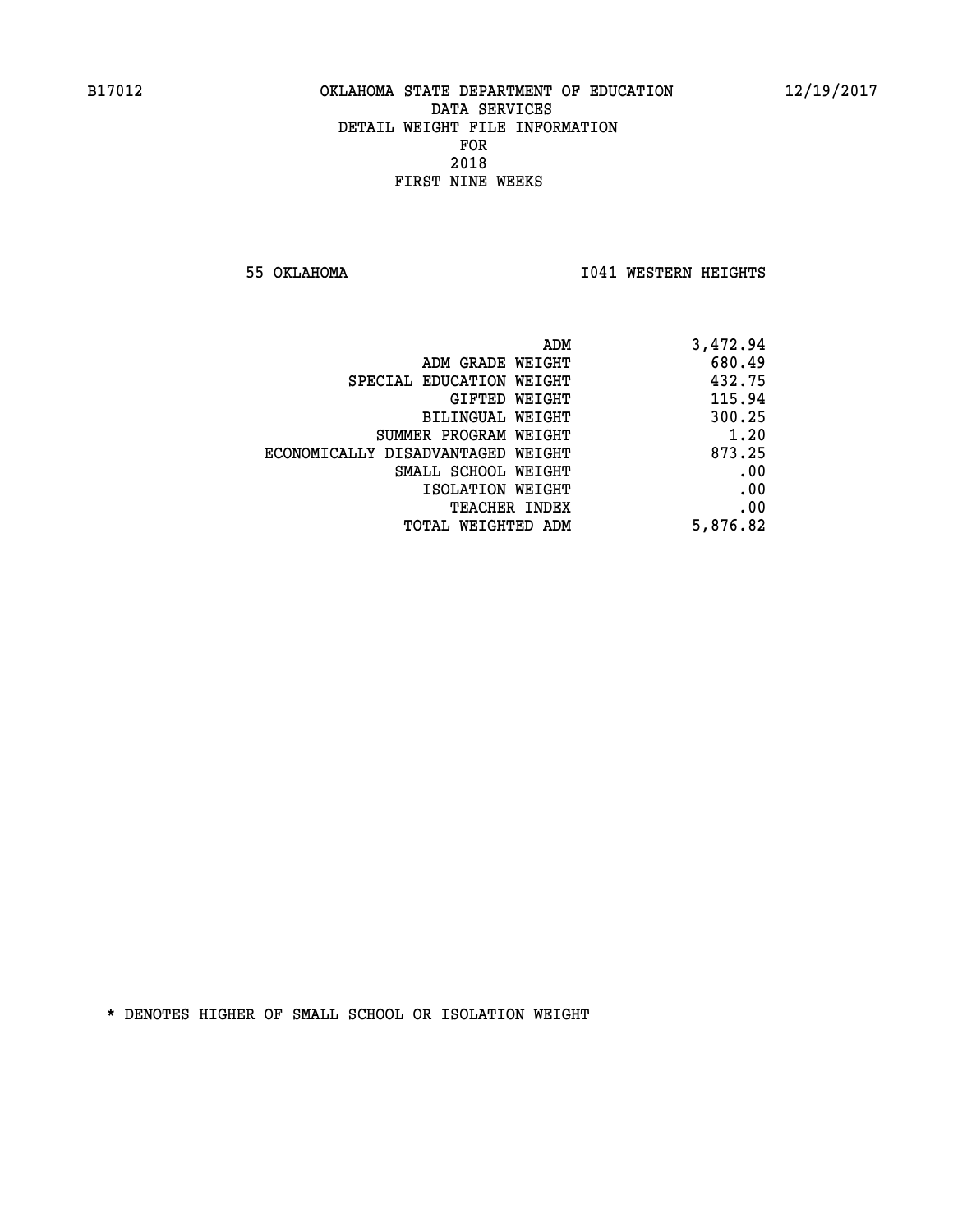**55 OKLAHOMA I052 MIDWEST CITY-DEL CITY** 

| ADM                               | 14,271.30 |
|-----------------------------------|-----------|
| ADM GRADE WEIGHT                  | 2,766.09  |
| SPECIAL EDUCATION WEIGHT          | 2,248.75  |
| GIFTED WEIGHT                     | 800.36    |
| <b>BILINGUAL WEIGHT</b>           | 200.50    |
| SUMMER PROGRAM WEIGHT             | 8.40      |
| ECONOMICALLY DISADVANTAGED WEIGHT | 2,554.75  |
| SMALL SCHOOL WEIGHT               | .00       |
| ISOLATION WEIGHT                  | .00       |
| TEACHER INDEX                     | .00       |
| TOTAL WEIGHTED ADM                | 22,850.15 |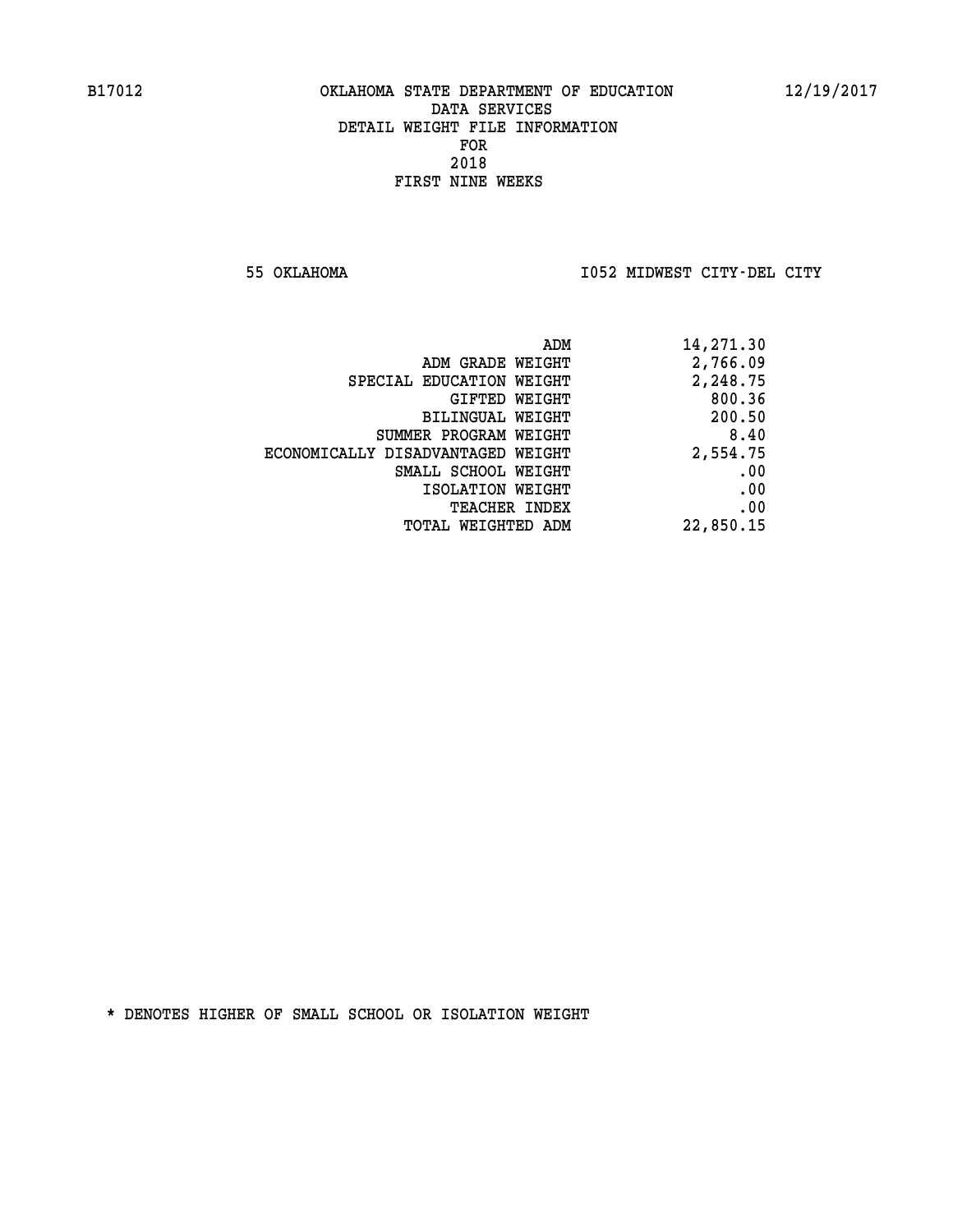**55 OKLAHOMA I053 CROOKED OAK** 

| ADM<br>1,198.54                             |     |
|---------------------------------------------|-----|
| 198.25<br>ADM GRADE WEIGHT                  |     |
| 181.65<br>SPECIAL EDUCATION WEIGHT          |     |
| 33.66<br>GIFTED WEIGHT                      |     |
| 181.25<br>BILINGUAL WEIGHT                  |     |
| SUMMER PROGRAM WEIGHT                       | .00 |
| 287.25<br>ECONOMICALLY DISADVANTAGED WEIGHT |     |
| SMALL SCHOOL WEIGHT                         | .00 |
| ISOLATION WEIGHT                            | .00 |
| <b>TEACHER INDEX</b>                        | .00 |
| 2,080.60<br><b>TOTAL WEIGHTED ADM</b>       |     |
|                                             |     |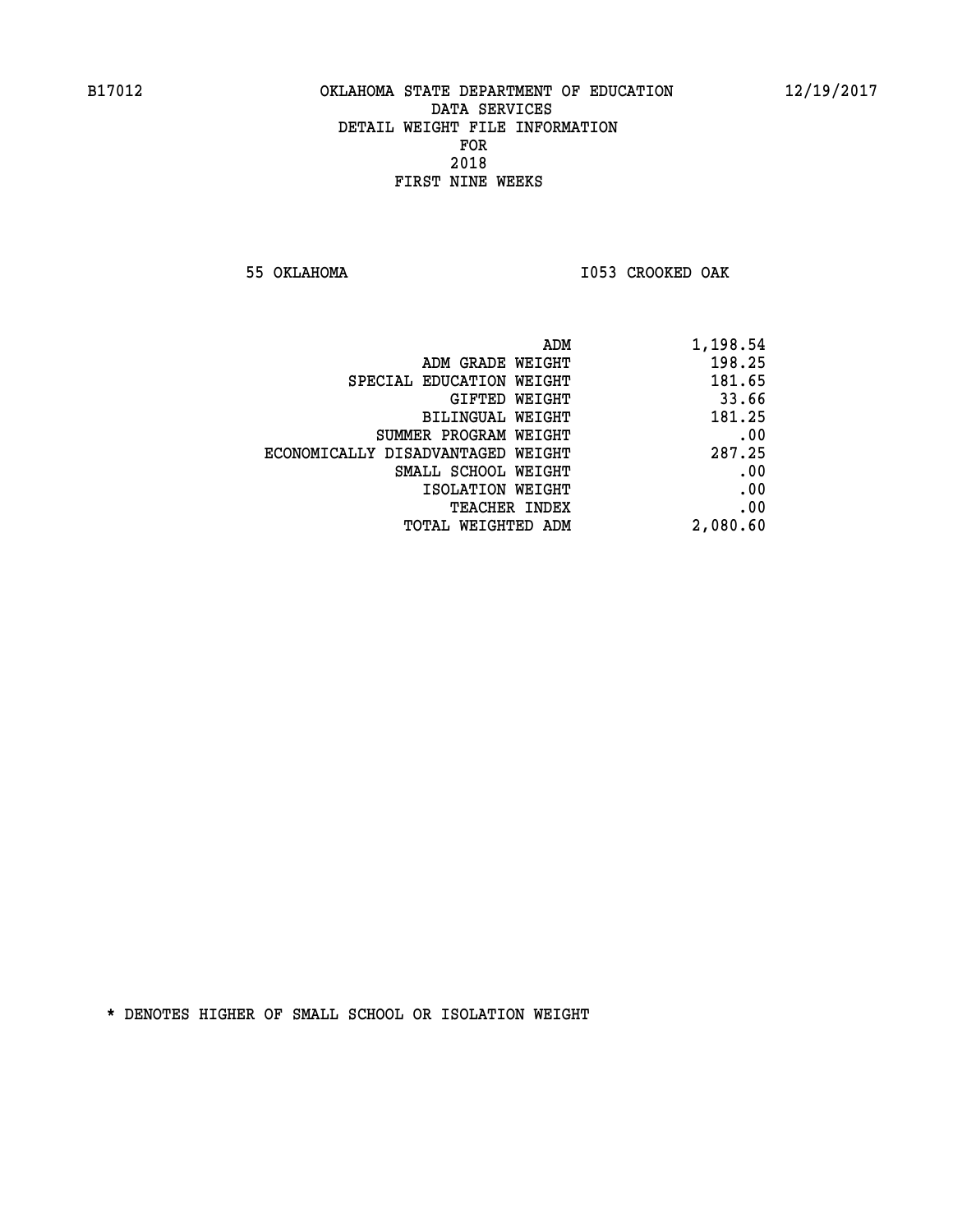**55 OKLAHOMA I088 BETHANY** 

| 1,711.40 |
|----------|
| 276.96   |
| 596.65   |
| 146.20   |
| 43.00    |
| 84.00    |
| 187.75   |
| .00      |
| .00      |
| 77.90    |
| 3,123.86 |
|          |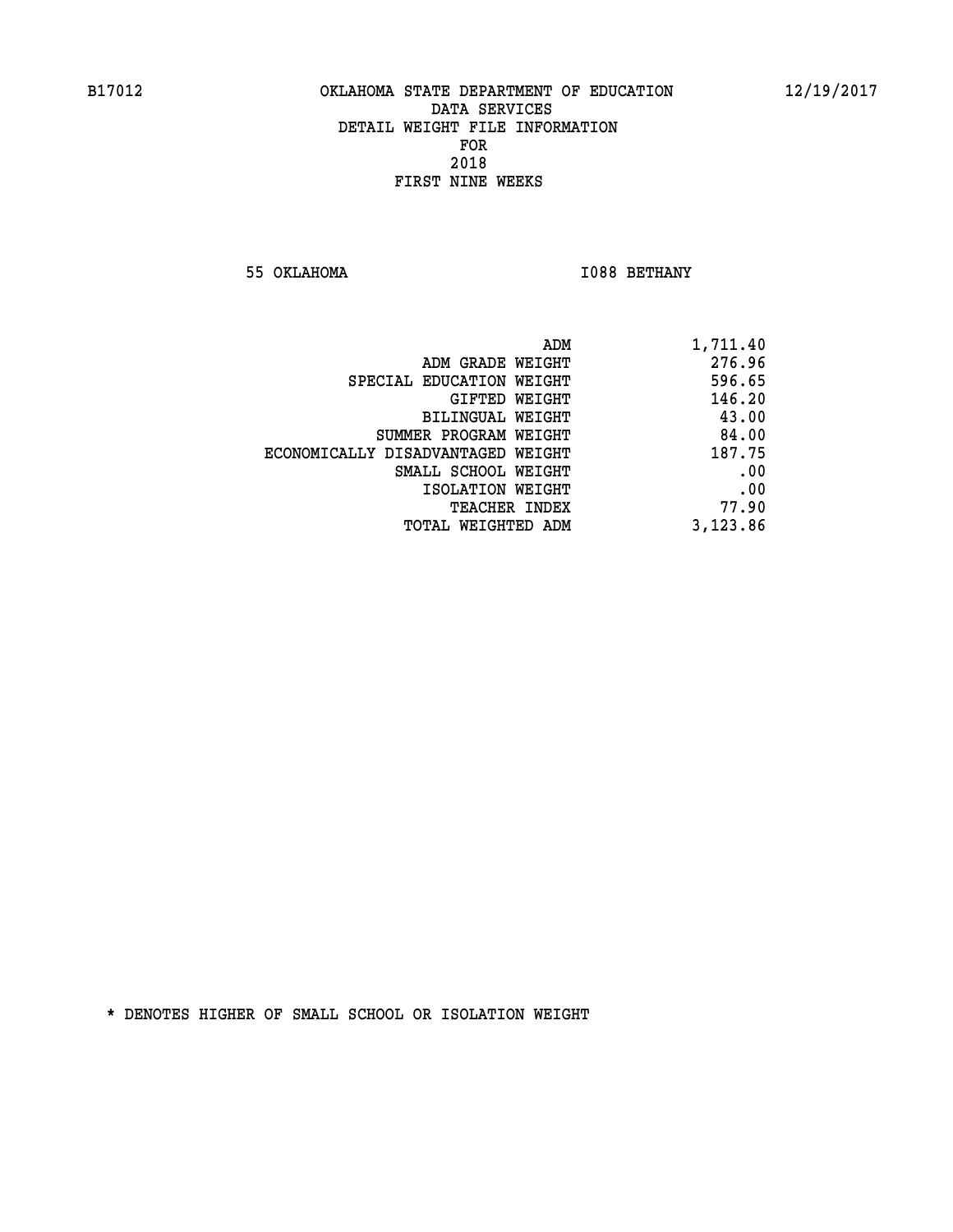**55 OKLAHOMA I089 OKLAHOMA CITY** 

| 38,033.84 |
|-----------|
| 7,652.32  |
| 5,564.35  |
| 1,169.60  |
| 4,535.25  |
| 22.80     |
| 8,020.50  |
| .00       |
| .00       |
| .00       |
| 64,998.66 |
|           |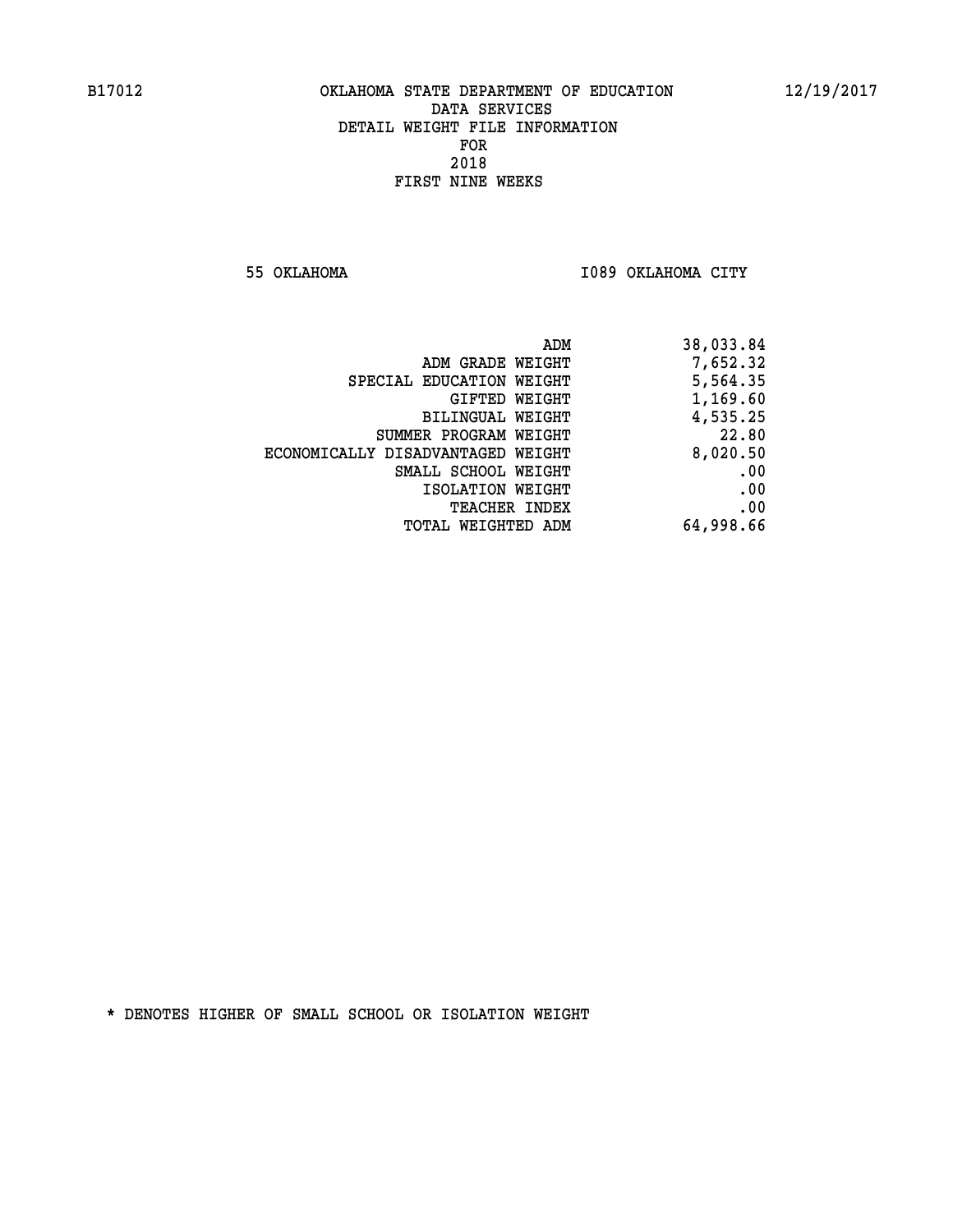**55 OKLAHOMA J001 OKLAHOMA YOUTH ACADEMY**

| ADM                               | 118.30 |
|-----------------------------------|--------|
| ADM GRADE WEIGHT                  | 23.66  |
| SPECIAL EDUCATION WEIGHT          | 91.60  |
| GIFTED WEIGHT                     | .00    |
| BILINGUAL WEIGHT                  | .25    |
| SUMMER PROGRAM WEIGHT             | .00    |
| ECONOMICALLY DISADVANTAGED WEIGHT | 33.00  |
| SMALL SCHOOL WEIGHT               | .00    |
| ISOLATION WEIGHT                  | .00    |
| <b>TEACHER INDEX</b>              | .16    |
| TOTAL WEIGHTED ADM                | 266.97 |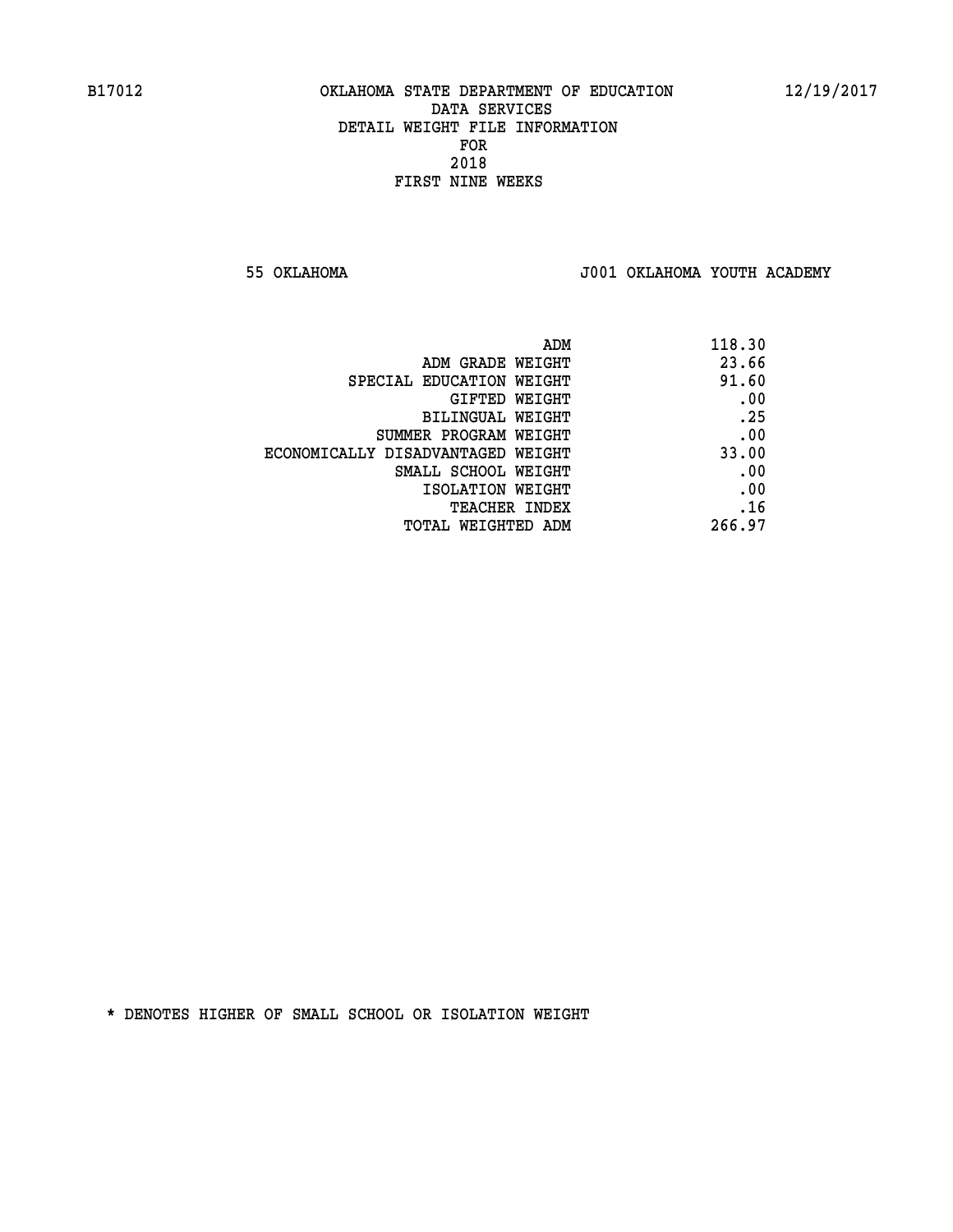**55 OKLAHOMA Z001 EPIC ONE ON ONE CHARTE**

| ADM                               | 7,820.03  |
|-----------------------------------|-----------|
| ADM GRADE WEIGHT                  | 1,490.27  |
| SPECIAL EDUCATION WEIGHT          | 1,652.55  |
| GIFTED WEIGHT                     | 13.94     |
| BILINGUAL WEIGHT                  | 9.25      |
| SUMMER PROGRAM WEIGHT             | .00       |
| ECONOMICALLY DISADVANTAGED WEIGHT | 1,409.50  |
| SMALL SCHOOL WEIGHT               | .00       |
| ISOLATION WEIGHT                  | .00       |
| <b>TEACHER INDEX</b>              | .00       |
| TOTAL WEIGHTED ADM                | 12,395.54 |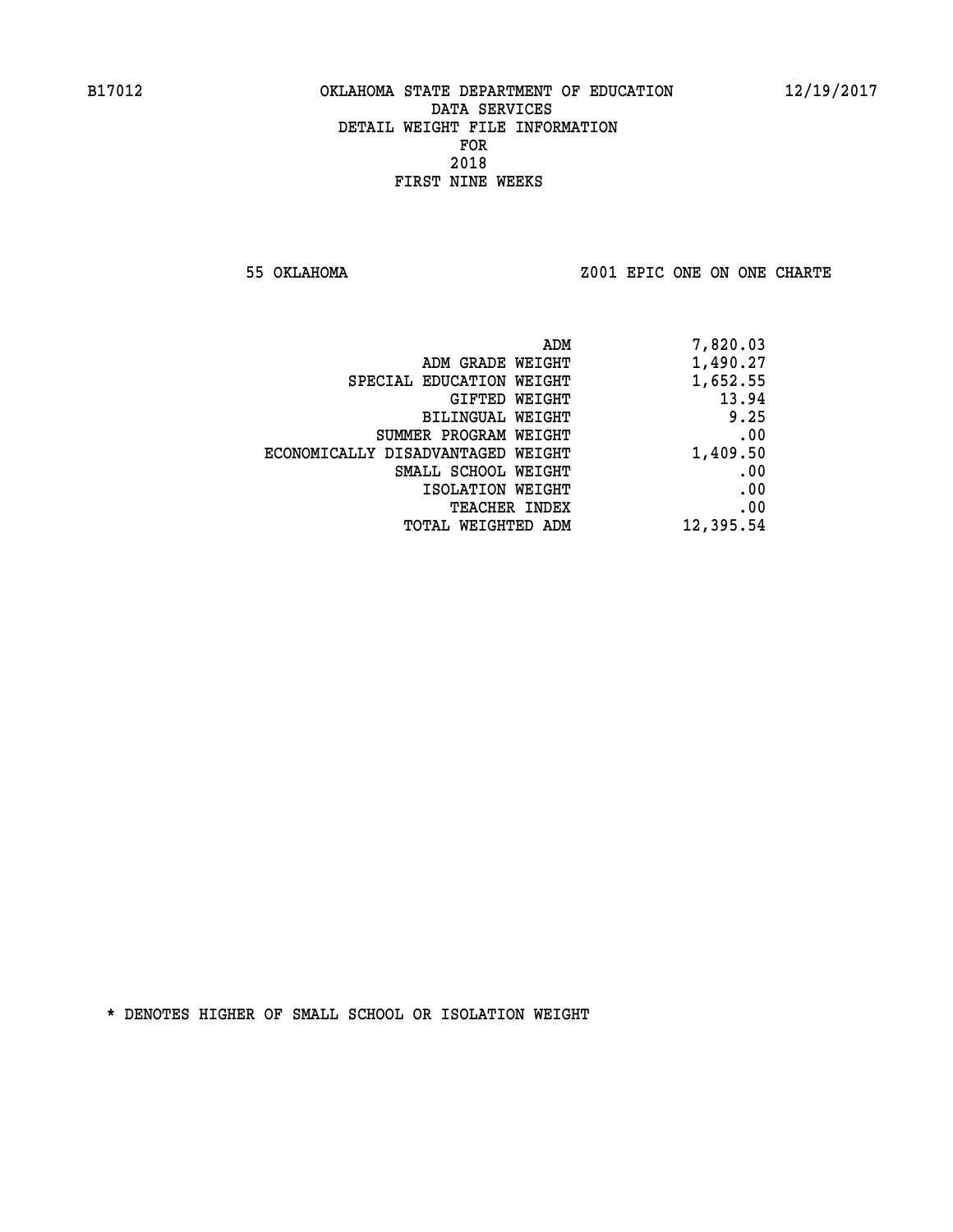**55 OKLAHOMA Z002 OKLAHOMA VIRTUAL CHART**

| ADM                               | 2,139.75 |
|-----------------------------------|----------|
| ADM GRADE WEIGHT                  | 387.63   |
| SPECIAL EDUCATION WEIGHT          | 519.40   |
| GIFTED WEIGHT                     | 31.62    |
| <b>BILINGUAL WEIGHT</b>           | 8.75     |
| SUMMER PROGRAM WEIGHT             | .00      |
| ECONOMICALLY DISADVANTAGED WEIGHT | 365.25   |
| SMALL SCHOOL WEIGHT               | .00      |
| ISOLATION WEIGHT                  | .00      |
| TEACHER INDEX                     | .00      |
| TOTAL WEIGHTED ADM                | 3,452.40 |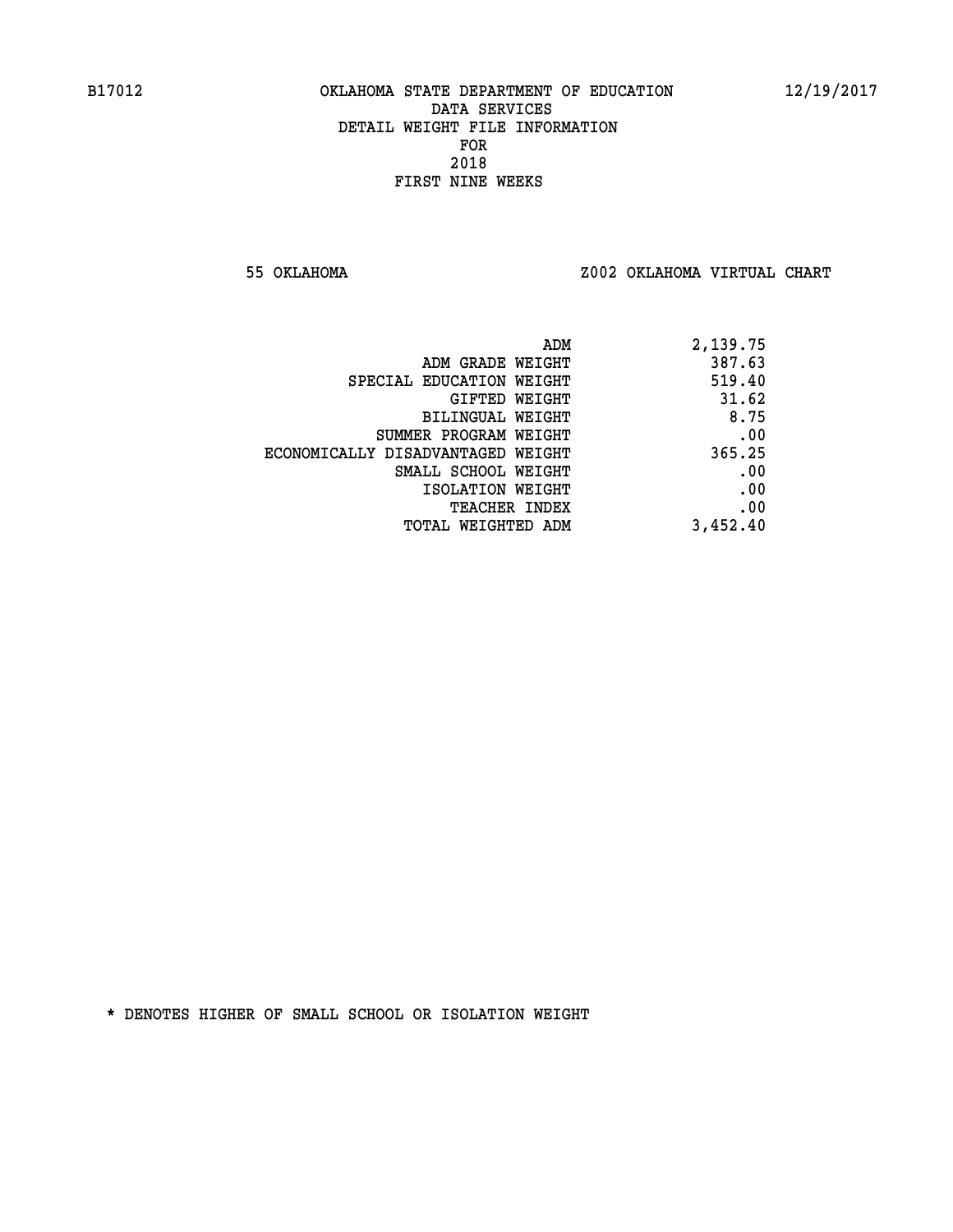**55 OKLAHOMA Z003 OKLAHOMA CONNECTIONS A**

| ADM                               | 1,318.54 |
|-----------------------------------|----------|
| ADM GRADE WEIGHT                  | 234.79   |
| SPECIAL EDUCATION WEIGHT          | 276.95   |
| GIFTED WEIGHT                     | 8.84     |
| <b>BILINGUAL WEIGHT</b>           | 11.50    |
| SUMMER PROGRAM WEIGHT             | .00      |
| ECONOMICALLY DISADVANTAGED WEIGHT | 151.50   |
| SMALL SCHOOL WEIGHT               | .00      |
| ISOLATION WEIGHT                  | .00      |
| TEACHER INDEX                     | .00      |
| TOTAL WEIGHTED ADM                | 2,002.12 |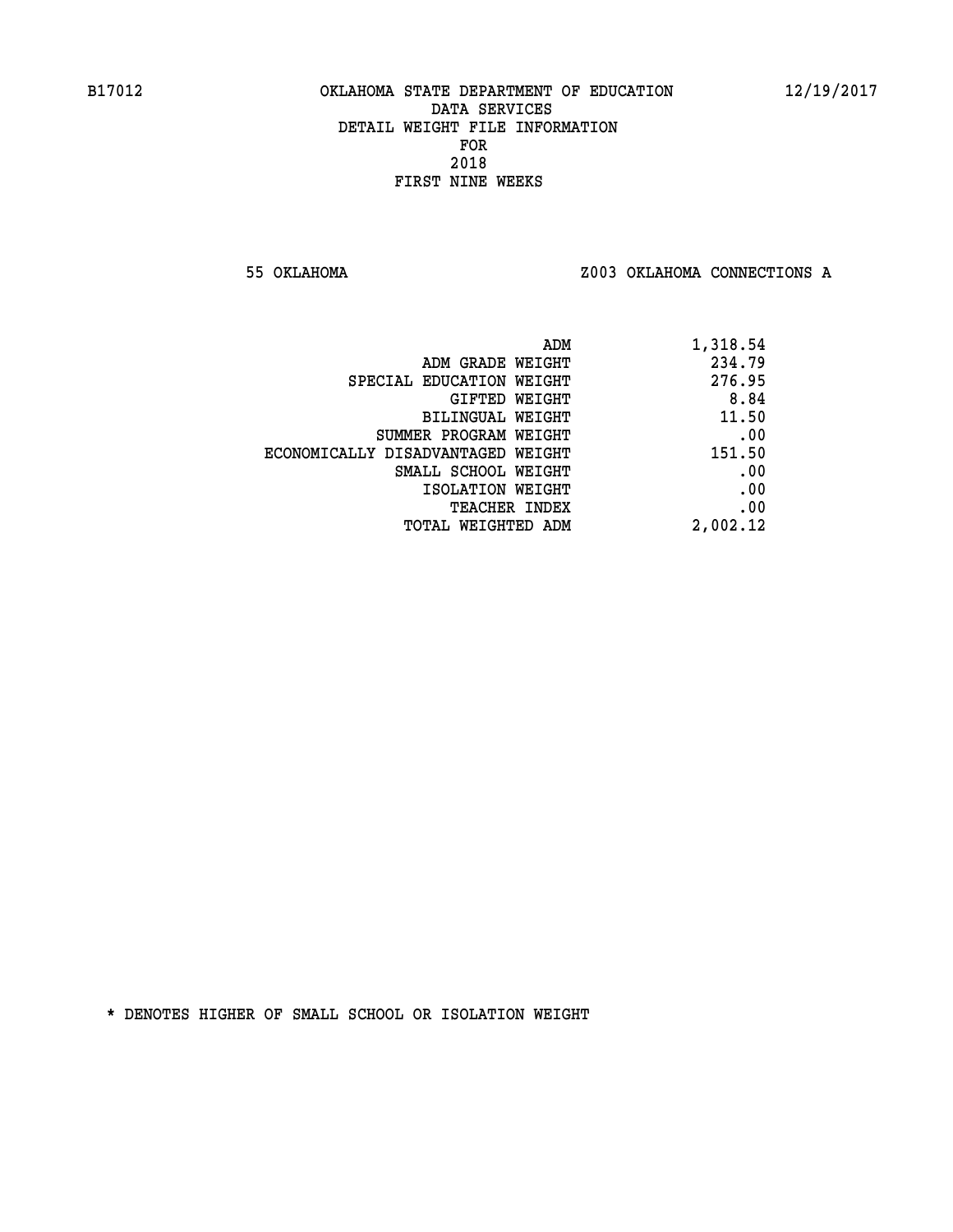**55 OKLAHOMA Z004 INSIGHT SCHOOL OF OKLA**

| 361.36 |
|--------|
| 72.27  |
| 110.35 |
| .68    |
| 2.50   |
| .00    |
| 60.50  |
| .00    |
| .00    |
| .00    |
| 607.66 |
|        |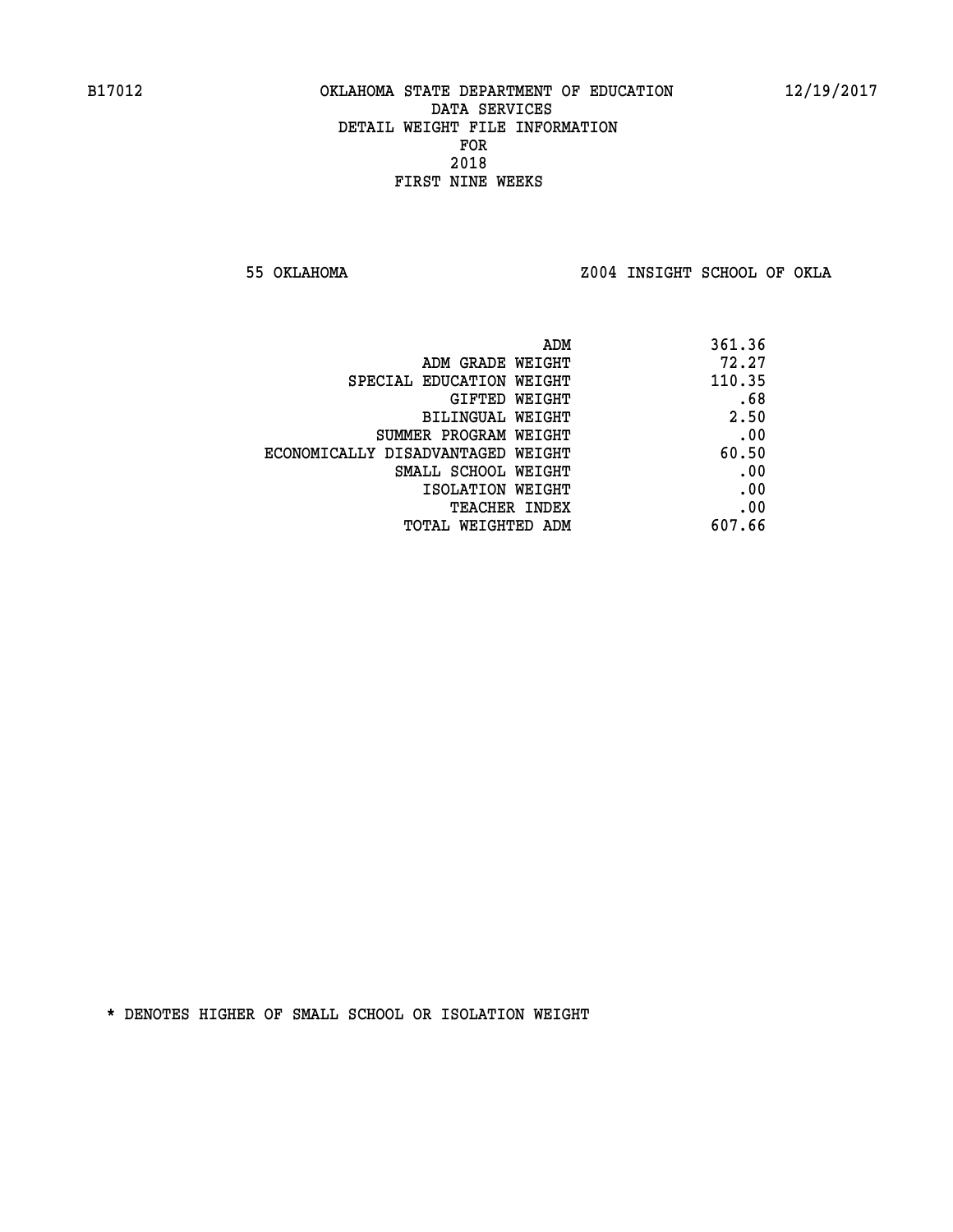**56 OKMULGEE C011 TWIN HILLS** 

| ADM                               | 343.88   |
|-----------------------------------|----------|
| ADM GRADE WEIGHT                  | 71.72    |
| SPECIAL EDUCATION WEIGHT          | 72.50    |
| GIFTED WEIGHT                     | 13.94    |
| BILINGUAL WEIGHT                  | .00      |
| SUMMER PROGRAM WEIGHT             | .00      |
| ECONOMICALLY DISADVANTAGED WEIGHT | 70.75    |
| SMALL SCHOOL WEIGHT               | $24.07*$ |
| ISOLATION WEIGHT                  | .00      |
| <b>TEACHER INDEX</b>              | 21.11    |
| TOTAL WEIGHTED ADM                | 617.97   |
|                                   |          |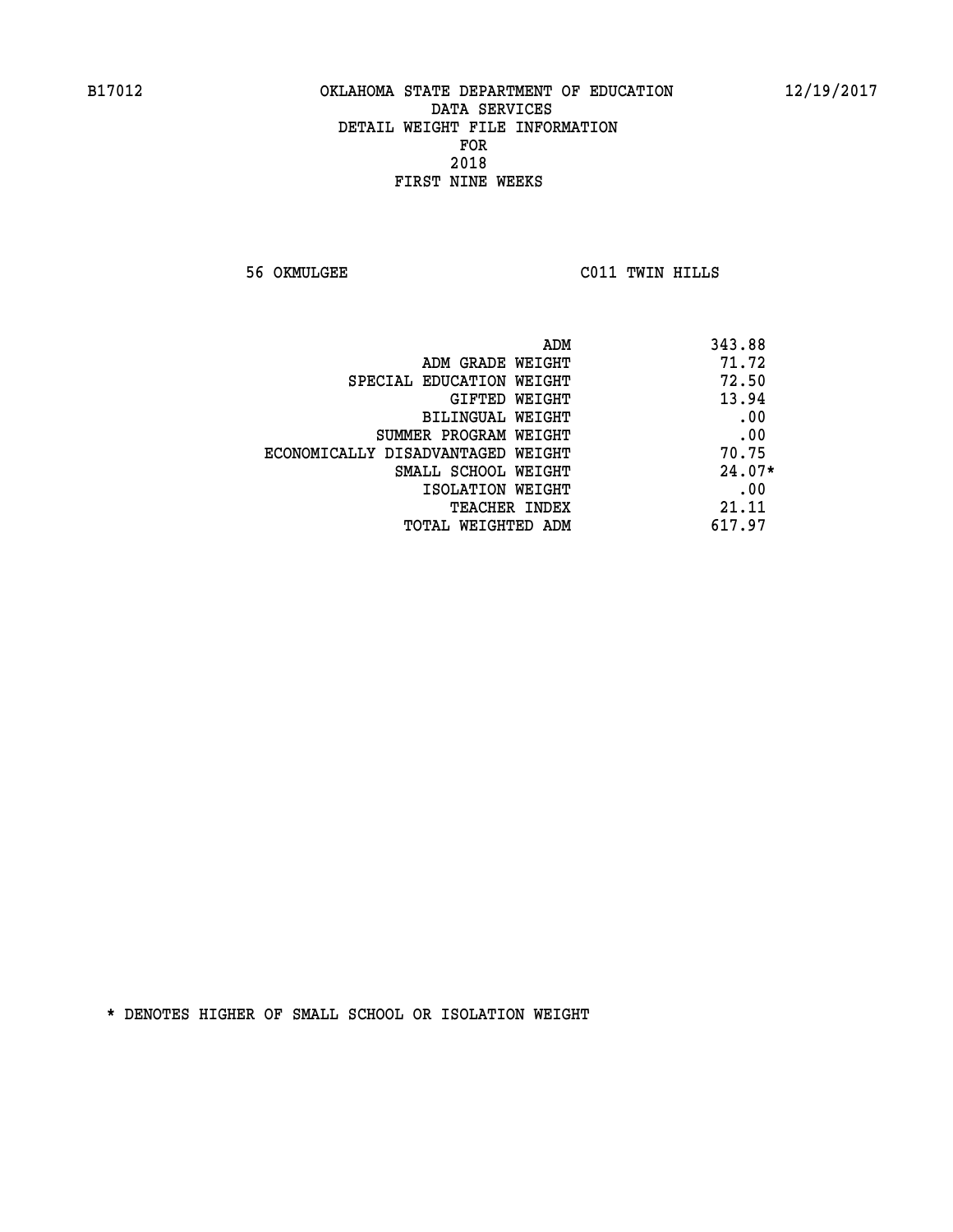**56 OKMULGEE I001 OKMULGEE** 

| ADM                               | 1,355.11 |
|-----------------------------------|----------|
| ADM GRADE WEIGHT                  | 277.03   |
| SPECIAL EDUCATION WEIGHT          | 274.10   |
| GIFTED WEIGHT                     | 42.50    |
| BILINGUAL WEIGHT                  | 4.50     |
| SUMMER PROGRAM WEIGHT             | .00      |
| ECONOMICALLY DISADVANTAGED WEIGHT | 321.25   |
| SMALL SCHOOL WEIGHT               | .00      |
| ISOLATION WEIGHT                  | .00      |
| TEACHER INDEX                     | 13.87    |
| TOTAL WEIGHTED ADM                | 2,288.36 |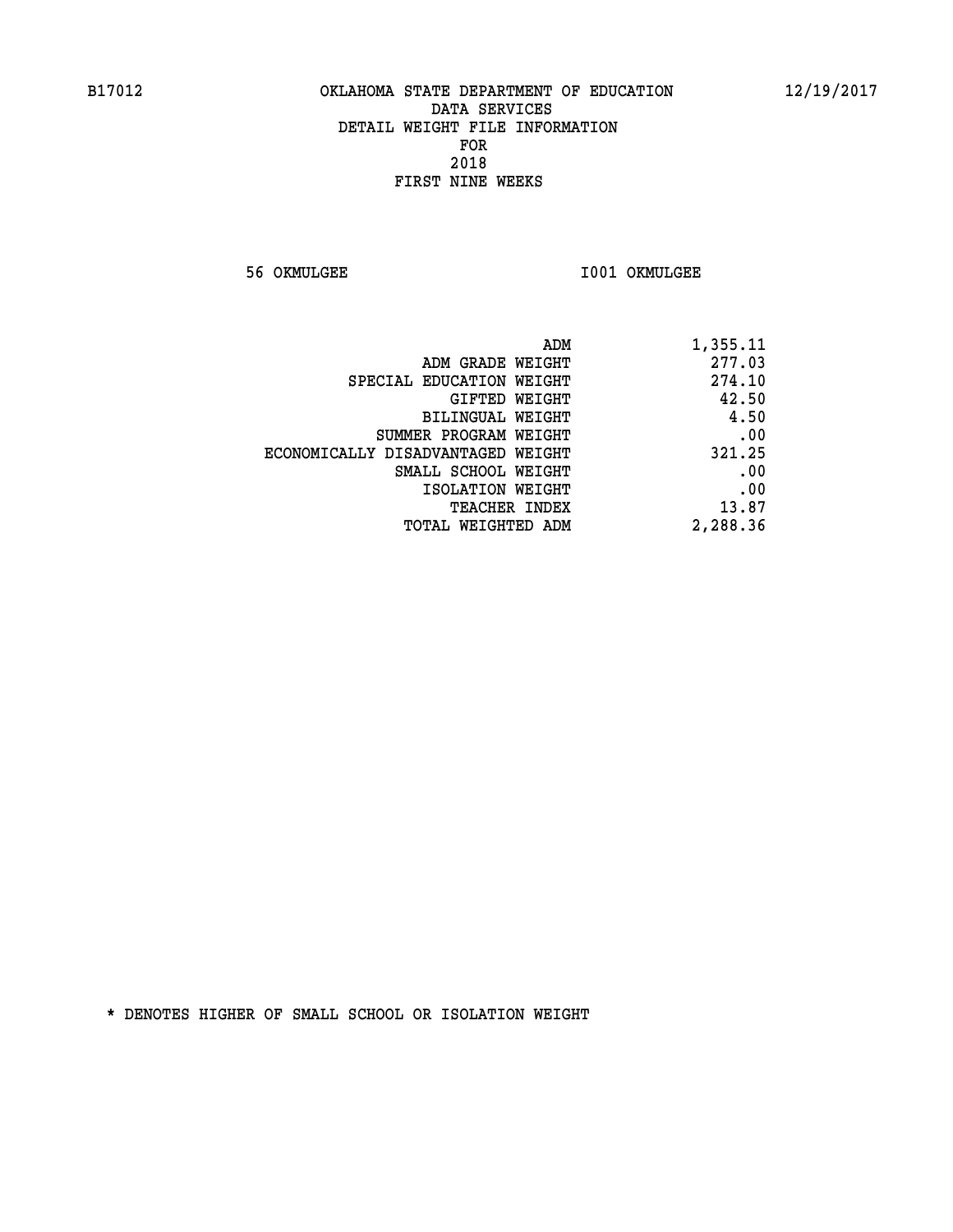**56 OKMULGEE I002 HENRYETTA** 

| 1,209.42 |
|----------|
| 243.80   |
| 269.00   |
| 40.12    |
| 1.50     |
| 1.20     |
| 241.25   |
| .00      |
| .00      |
| 8.47     |
| 2,014.76 |
|          |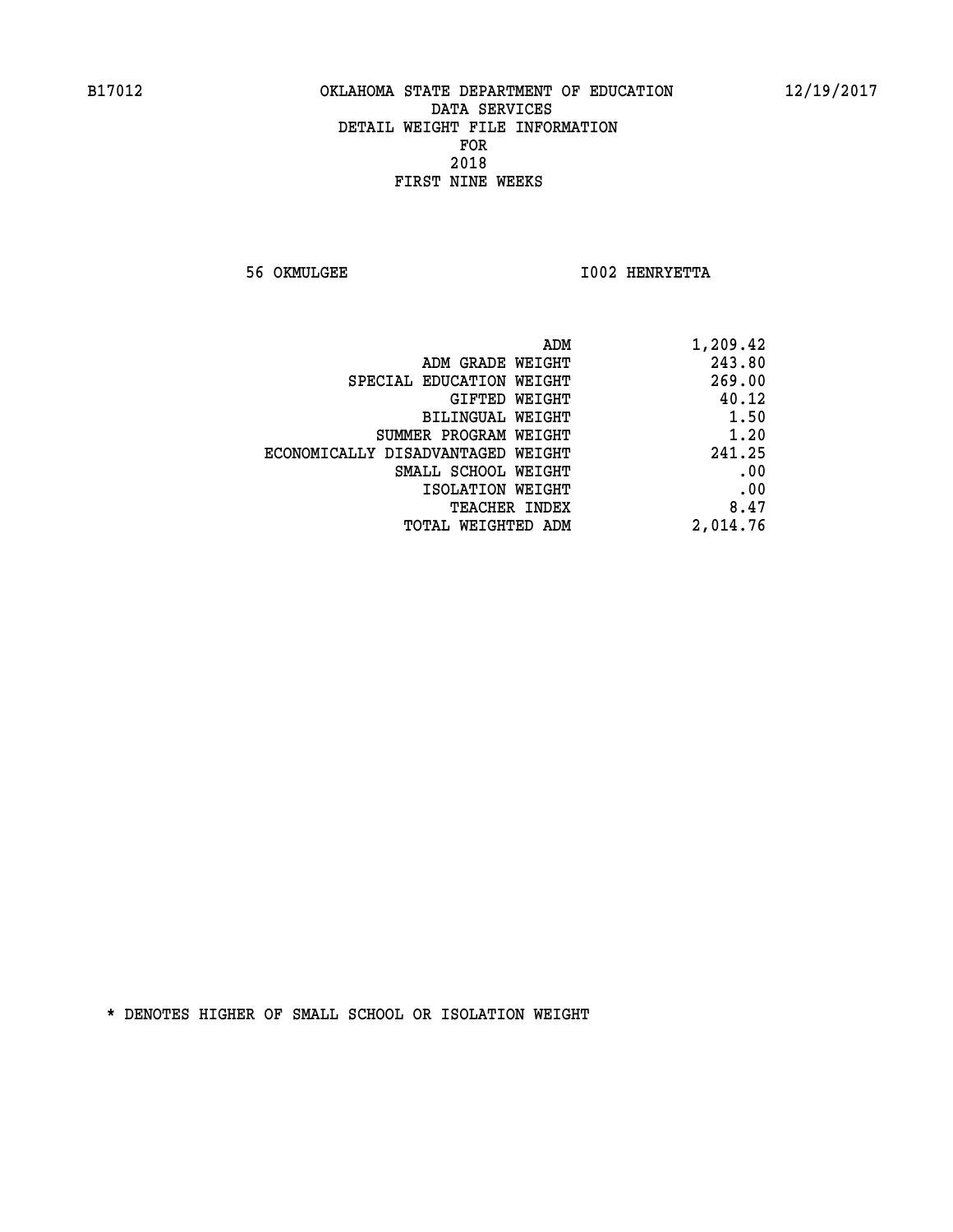**56 OKMULGEE I003 MORRIS** 

| 1,070.52 |
|----------|
| 198.42   |
| 136.15   |
| 52.70    |
| .00      |
| .00      |
| 184.00   |
| .00      |
| .00      |
| 26.01    |
| 1,667.80 |
|          |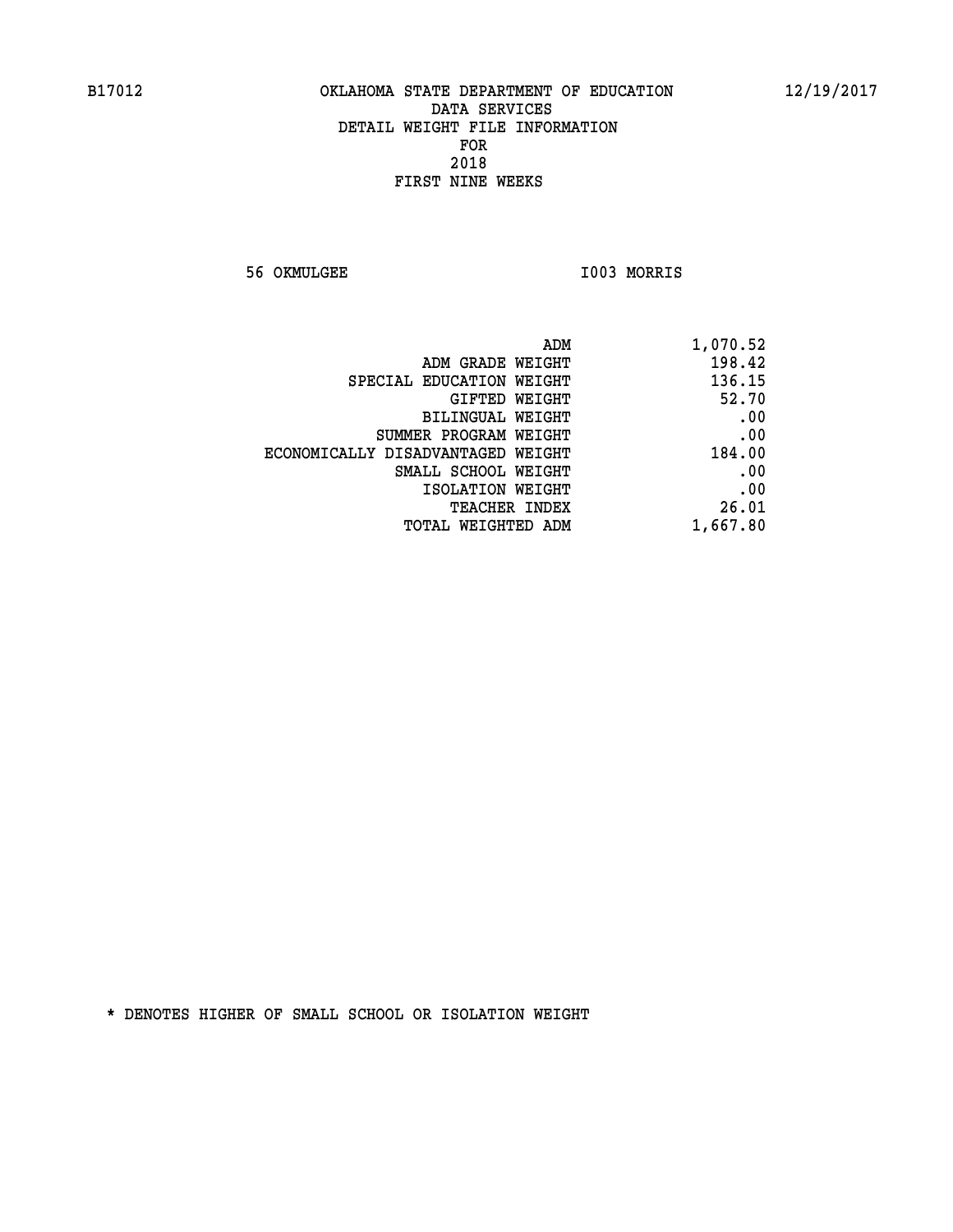**56 OKMULGEE I004 BEGGS** 

| 1,075.32 | ADM                               |
|----------|-----------------------------------|
| 200.31   | ADM GRADE WEIGHT                  |
| 165.95   | SPECIAL EDUCATION WEIGHT          |
| 19.04    | GIFTED WEIGHT                     |
| 6.00     | BILINGUAL WEIGHT                  |
| .00      | SUMMER PROGRAM WEIGHT             |
| 189.00   | ECONOMICALLY DISADVANTAGED WEIGHT |
| .00      | SMALL SCHOOL WEIGHT               |
| .00      | ISOLATION WEIGHT                  |
| 6.15     | <b>TEACHER INDEX</b>              |
| 1,661.77 | <b>TOTAL WEIGHTED ADM</b>         |
|          |                                   |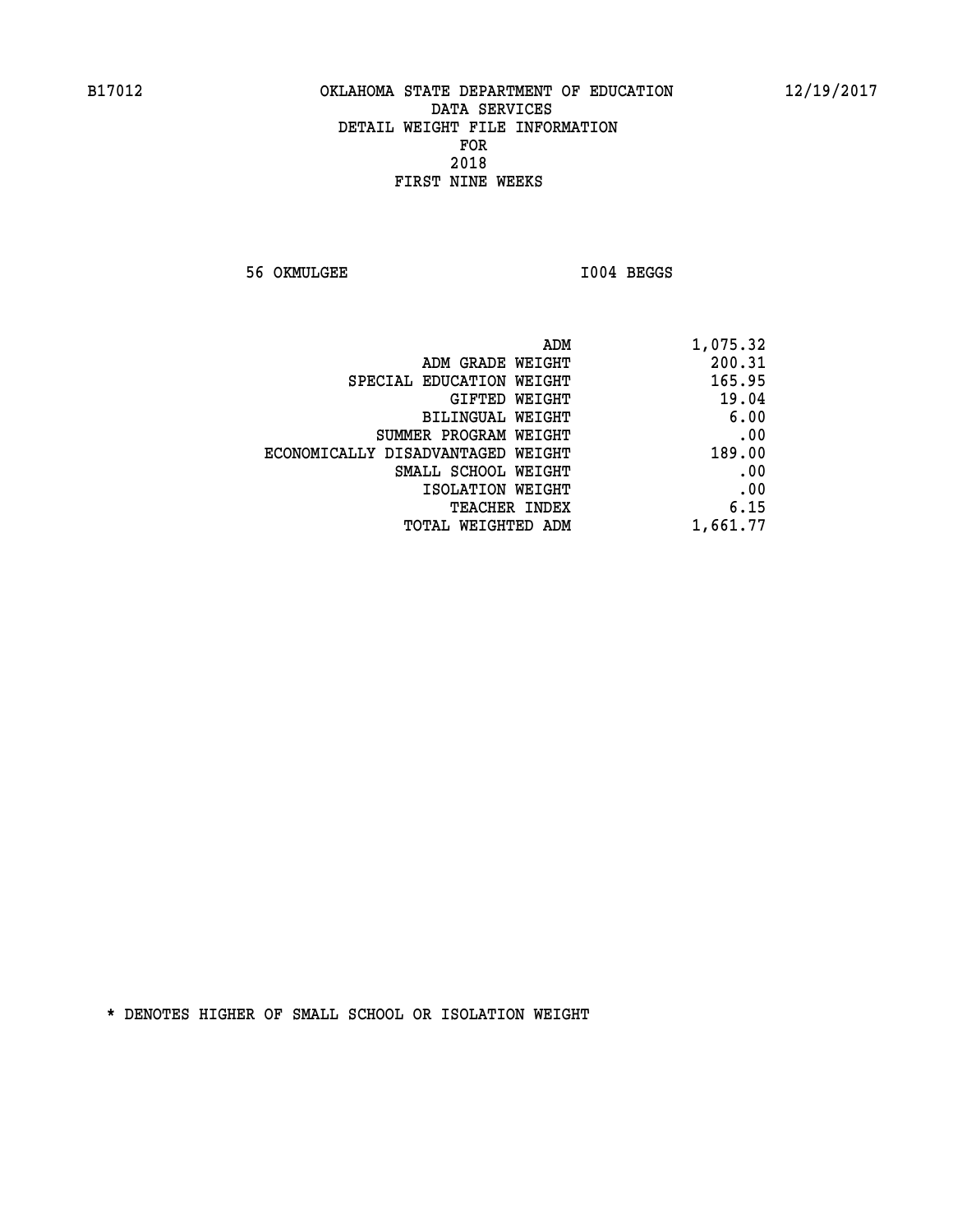**56 OKMULGEE 1005 PRESTON** 

| ADM                               | 555.11 |
|-----------------------------------|--------|
| ADM GRADE WEIGHT                  | 107.63 |
| SPECIAL EDUCATION WEIGHT          | 65.55  |
| GIFTED WEIGHT                     | 23.80  |
| <b>BILINGUAL WEIGHT</b>           | 2.00   |
| SUMMER PROGRAM WEIGHT             | .00    |
| ECONOMICALLY DISADVANTAGED WEIGHT | 78.00  |
| SMALL SCHOOL WEIGHT               | .00    |
| ISOLATION WEIGHT                  | .00    |
| TEACHER INDEX                     | 3.48   |
| TOTAL WEIGHTED ADM                | 835.57 |
|                                   |        |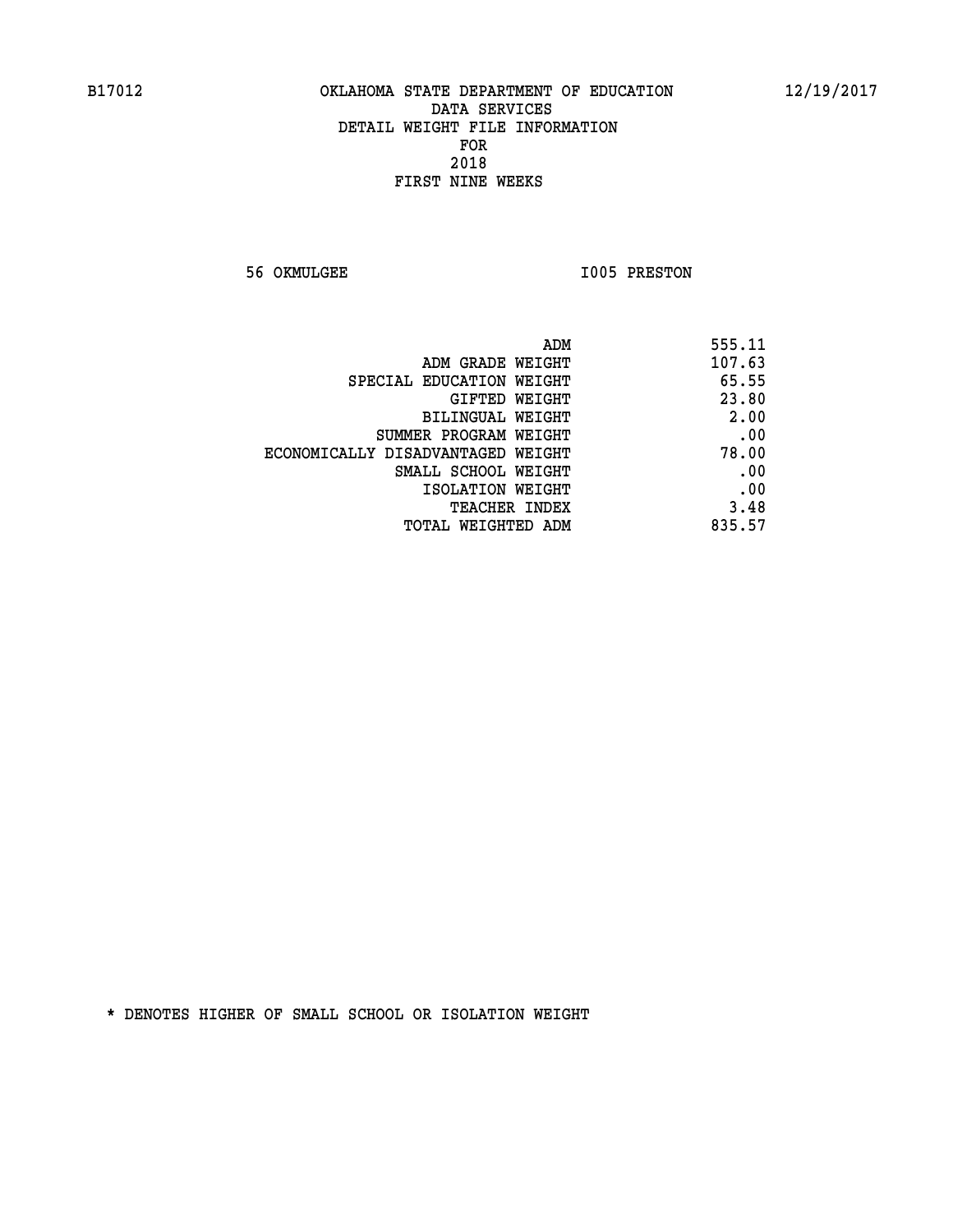**56 OKMULGEE I006 SCHULTER** 

| ADM<br>148.12                 |                                   |
|-------------------------------|-----------------------------------|
| 25.66                         | ADM GRADE WEIGHT                  |
| 23.60                         | SPECIAL EDUCATION WEIGHT          |
| 3.40<br><b>GIFTED WEIGHT</b>  |                                   |
| .00                           | BILINGUAL WEIGHT                  |
| .00                           | SUMMER PROGRAM WEIGHT             |
| 33.50                         | ECONOMICALLY DISADVANTAGED WEIGHT |
| $21.33*$                      | SMALL SCHOOL WEIGHT               |
| .00                           | ISOLATION WEIGHT                  |
| 13.14<br><b>TEACHER INDEX</b> |                                   |
| 268.75                        | TOTAL WEIGHTED ADM                |
|                               |                                   |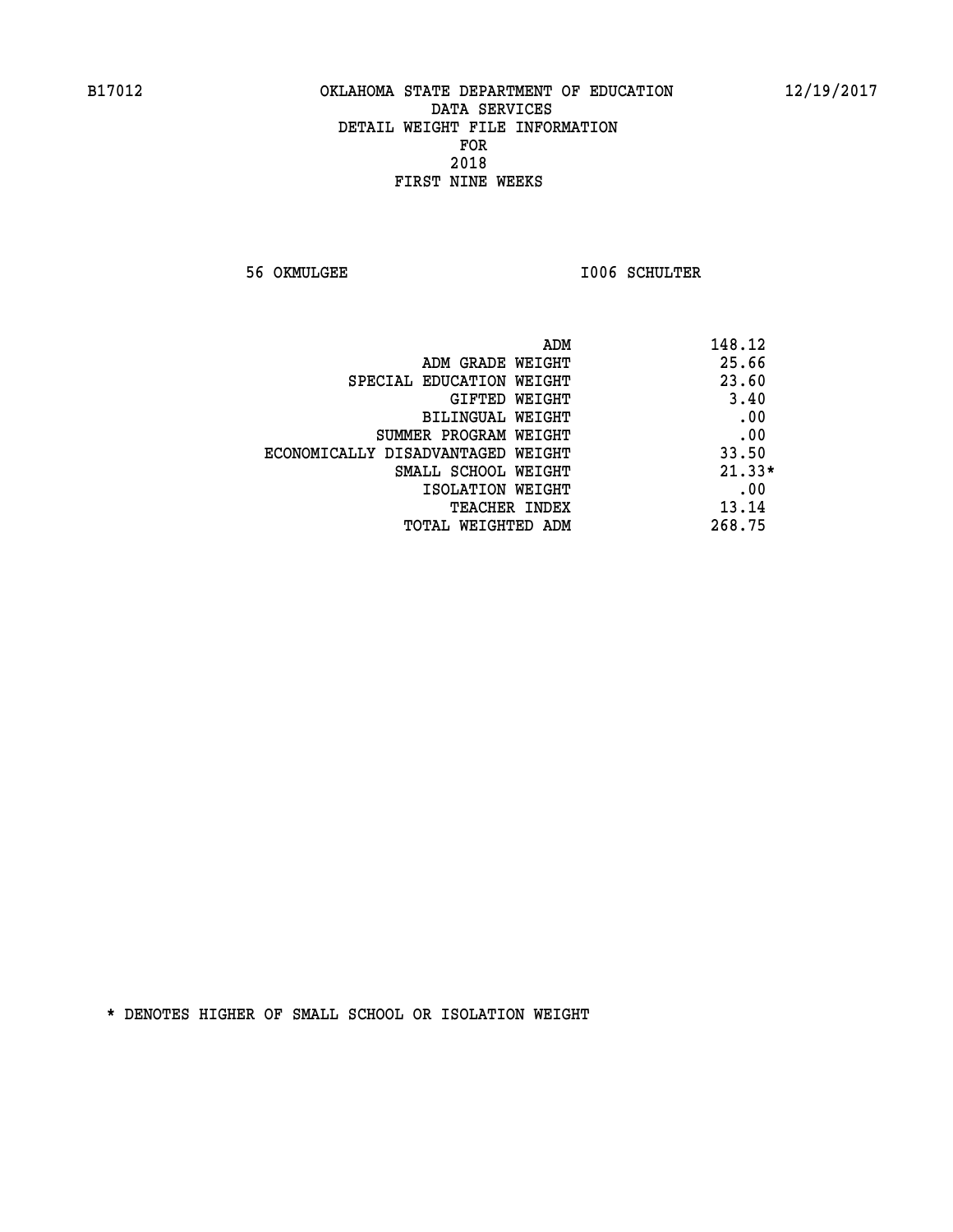**56 OKMULGEE 1007 WILSON** 

|                                   | ADM | 236.44   |
|-----------------------------------|-----|----------|
| ADM GRADE WEIGHT                  |     | 41.31    |
| SPECIAL EDUCATION WEIGHT          |     | 31.75    |
| GIFTED WEIGHT                     |     | 9.52     |
| BILINGUAL WEIGHT                  |     | 11.50    |
| SUMMER PROGRAM WEIGHT             |     | .00      |
| ECONOMICALLY DISADVANTAGED WEIGHT |     | 55.75    |
| SMALL SCHOOL WEIGHT               |     | $26.15*$ |
| ISOLATION WEIGHT                  |     | .00      |
| TEACHER INDEX                     |     | 21.44    |
| TOTAL WEIGHTED ADM                |     | 433.86   |
|                                   |     |          |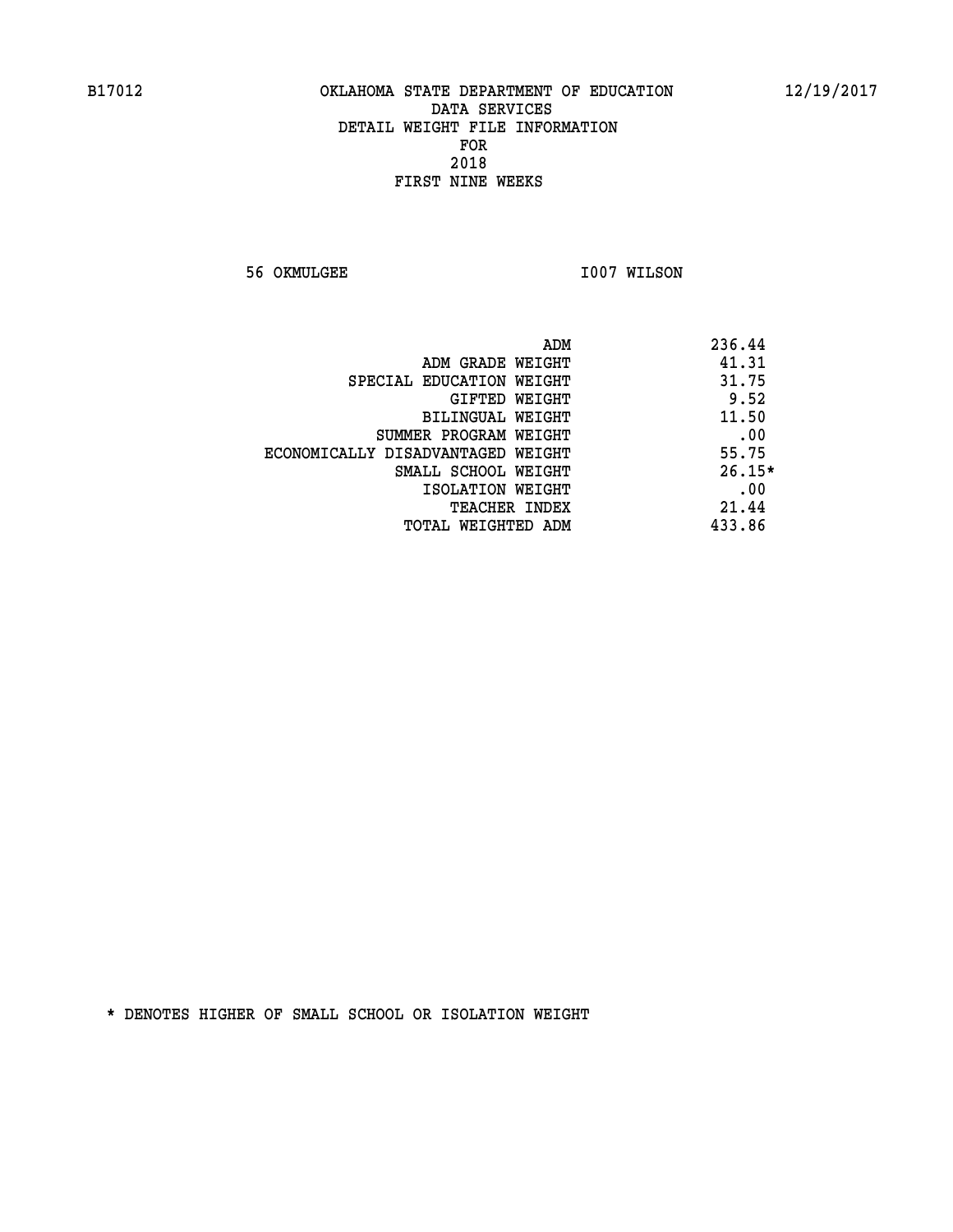**56 OKMULGEE I008 DEWAR** 

| ADM                               | 404.60   |
|-----------------------------------|----------|
| ADM GRADE WEIGHT                  | 79.26    |
| SPECIAL EDUCATION WEIGHT          | 46.75    |
| GIFTED WEIGHT                     | 10.20    |
| BILINGUAL WEIGHT                  | 2.00     |
| SUMMER PROGRAM WEIGHT             | .00      |
| ECONOMICALLY DISADVANTAGED WEIGHT | 66.00    |
| SMALL SCHOOL WEIGHT               | $19.03*$ |
| ISOLATION WEIGHT                  | .00      |
| <b>TEACHER INDEX</b>              | 4.84     |
| TOTAL WEIGHTED ADM                | 632.68   |
|                                   |          |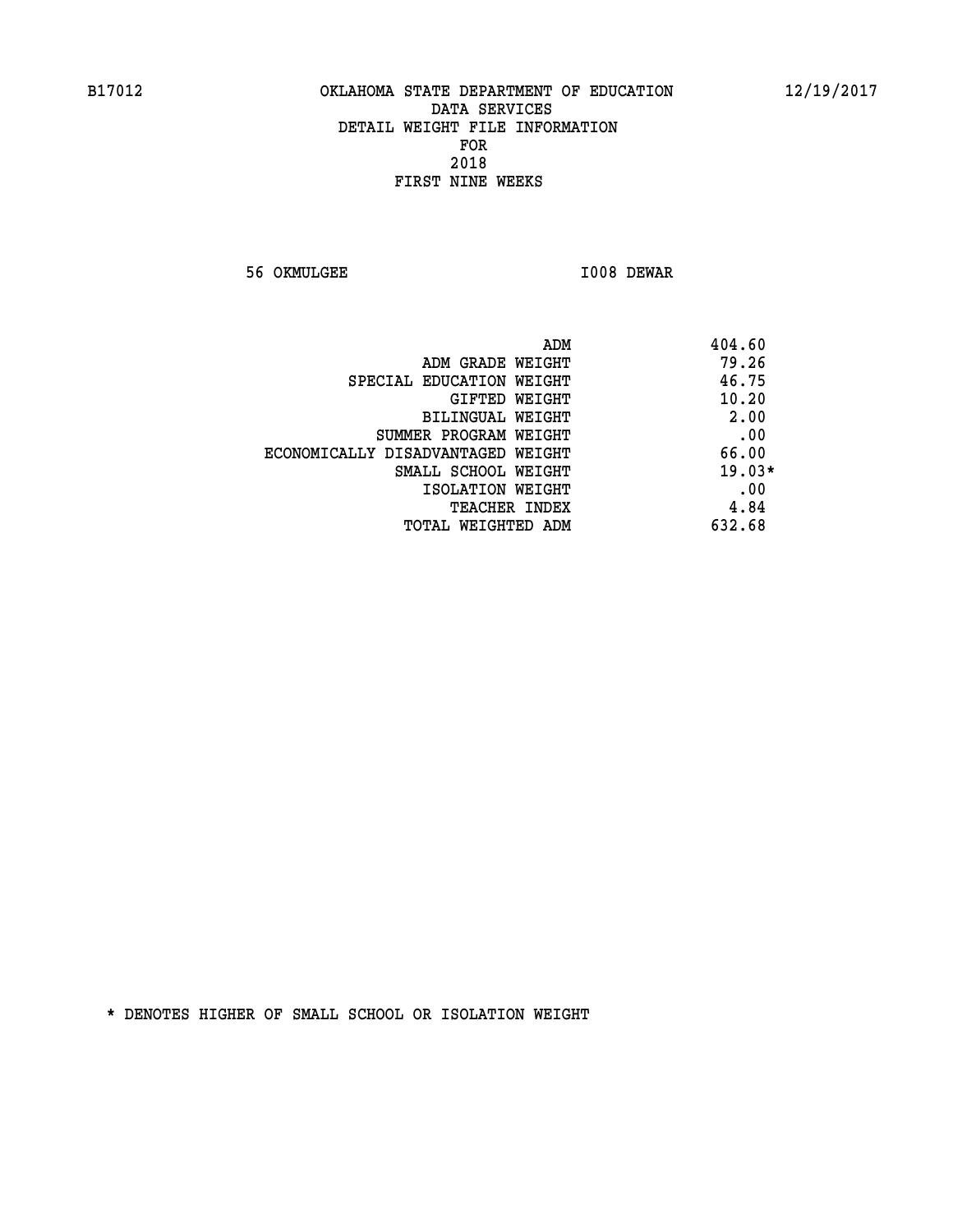**57 OSAGE C003 OSAGE HILLS** 

|                                   | 170.25<br>ADM |
|-----------------------------------|---------------|
| ADM GRADE WEIGHT                  | 37.36         |
| SPECIAL EDUCATION WEIGHT          | 9.50          |
| GIFTED WEIGHT                     | 6.12          |
| BILINGUAL WEIGHT                  | .00           |
| SUMMER PROGRAM WEIGHT             | .00           |
| ECONOMICALLY DISADVANTAGED WEIGHT | 26.50         |
| SMALL SCHOOL WEIGHT               | $23.09*$      |
| ISOLATION WEIGHT                  | .00           |
| TEACHER INDEX                     | 8.03          |
| TOTAL WEIGHTED ADM                | 280.85        |
|                                   |               |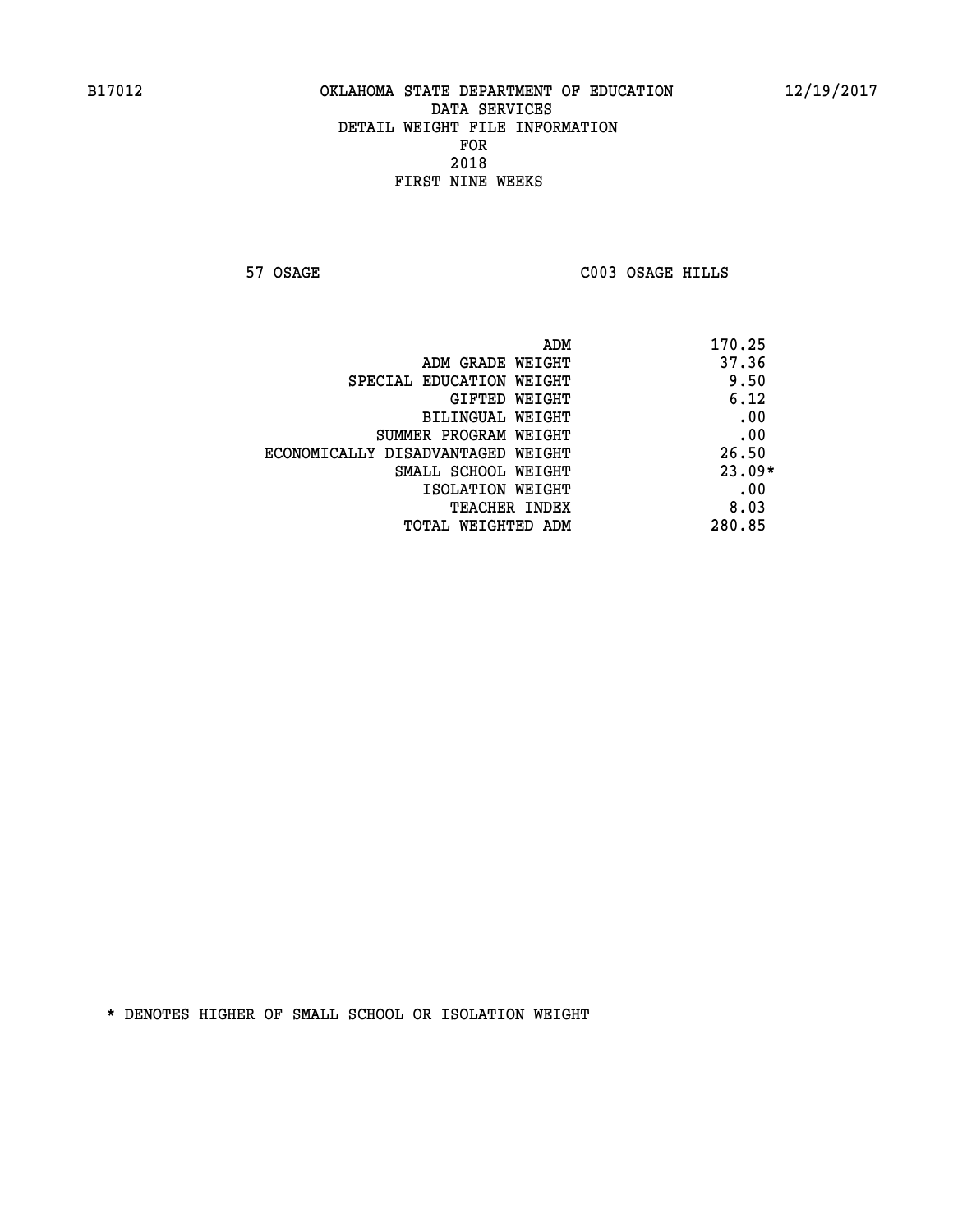**57 OSAGE C007 BOWRING** 

| ADM                               | 71.52    |
|-----------------------------------|----------|
| ADM GRADE WEIGHT                  | 13.74    |
| SPECIAL EDUCATION WEIGHT          | 8.10     |
| GIFTED WEIGHT                     | .00      |
| BILINGUAL WEIGHT                  | 1.50     |
| SUMMER PROGRAM WEIGHT             | .00      |
| ECONOMICALLY DISADVANTAGED WEIGHT | 13.75    |
| SMALL SCHOOL WEIGHT               | 12.37    |
| ISOLATION WEIGHT                  | $60.79*$ |
| <b>TEACHER INDEX</b>              | 1.08     |
| TOTAL WEIGHTED ADM                | 170.48   |
|                                   |          |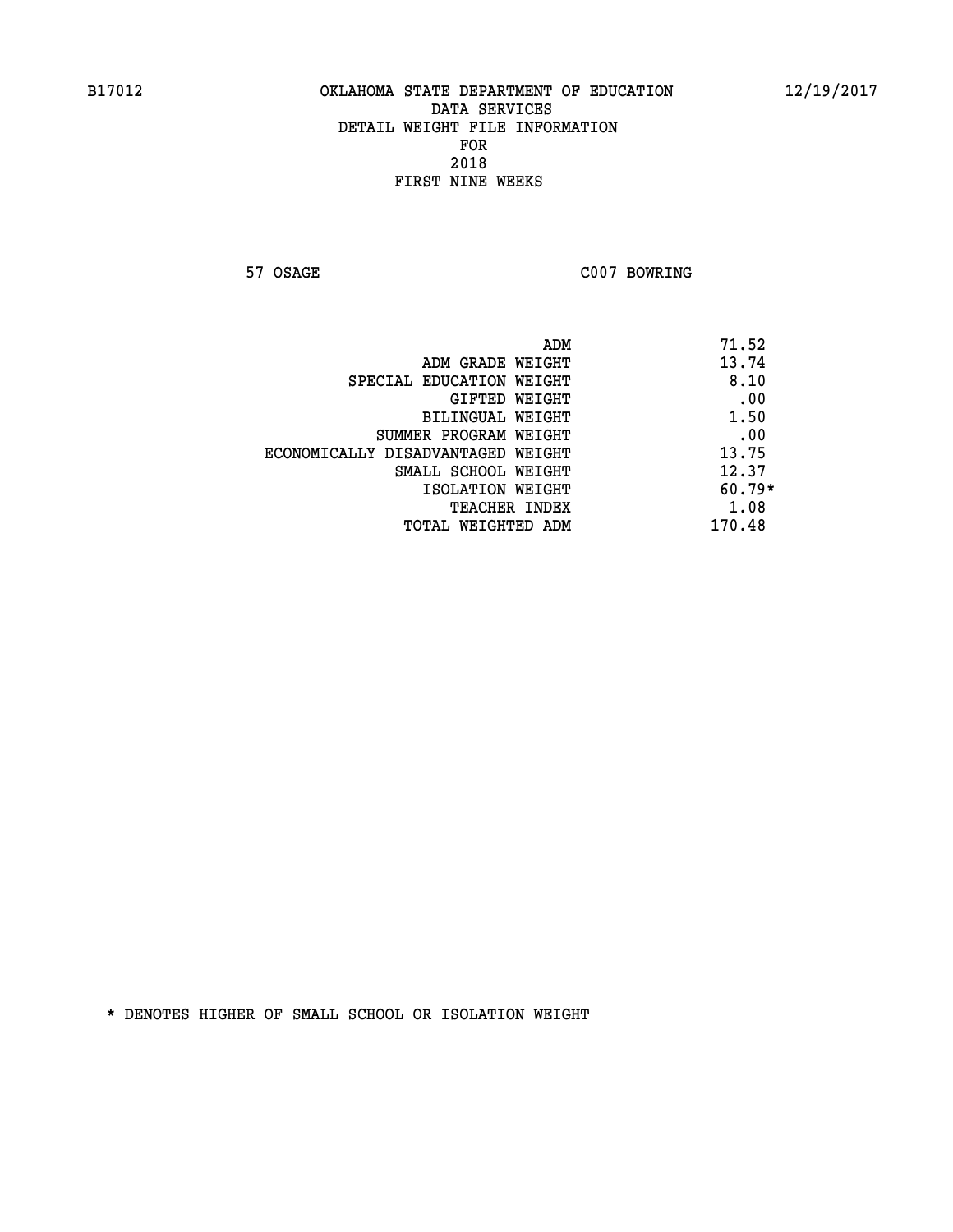**57 OSAGE C035 AVANT** 

|                                   | 87.49<br>ADM |
|-----------------------------------|--------------|
| ADM GRADE WEIGHT                  | 16.10        |
| SPECIAL EDUCATION WEIGHT          | 17.70        |
| GIFTED WEIGHT                     | 4.08         |
| BILINGUAL WEIGHT                  | .50          |
| SUMMER PROGRAM WEIGHT             | .00          |
| ECONOMICALLY DISADVANTAGED WEIGHT | 20.00        |
| SMALL SCHOOL WEIGHT               | $14.60*$     |
| ISOLATION WEIGHT                  | .00          |
| TEACHER INDEX                     | .00          |
| TOTAL WEIGHTED ADM                | 160.47       |
|                                   |              |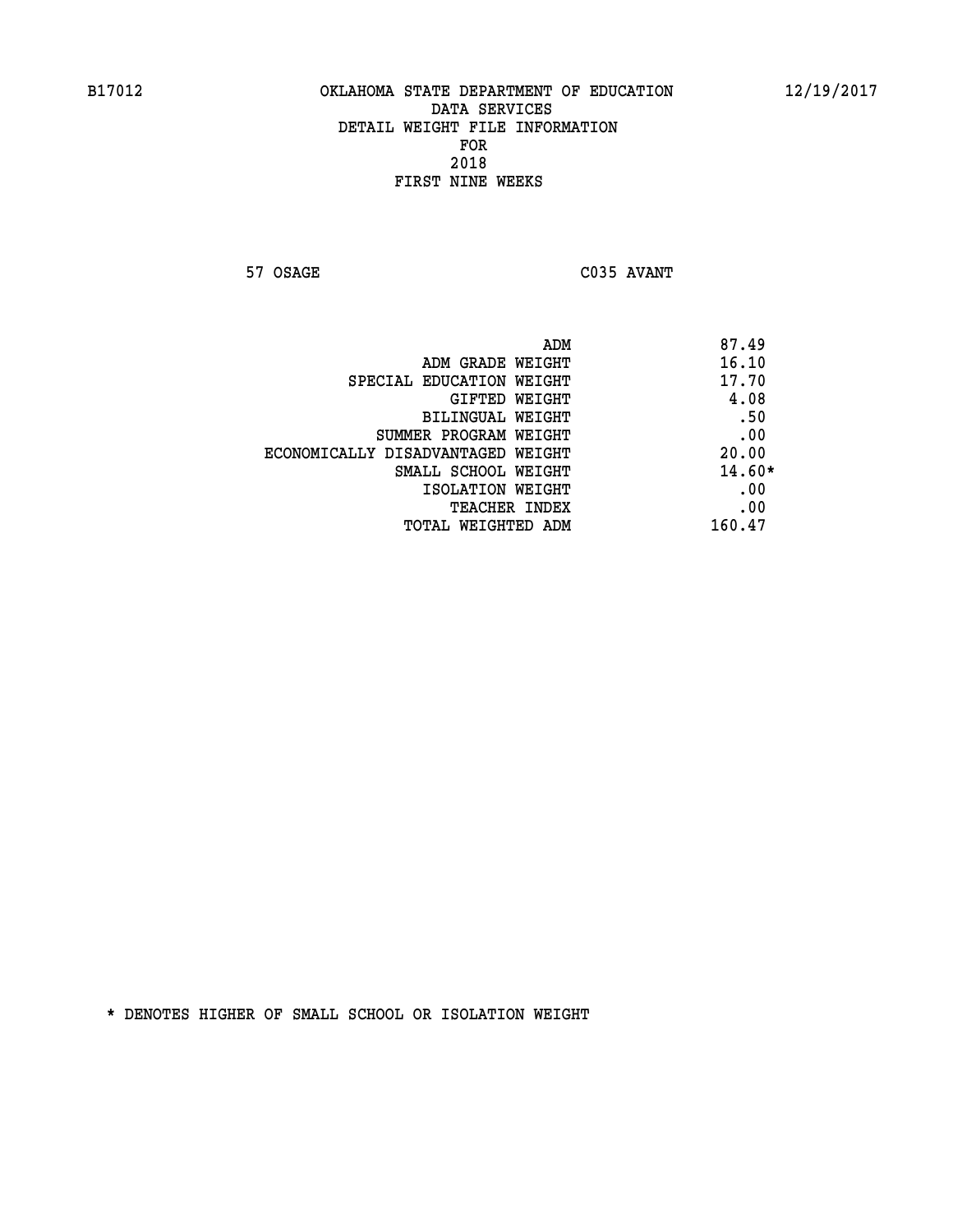57 OSAGE C052 ANDERSON

| ADM                               | 285.15   |
|-----------------------------------|----------|
| ADM GRADE WEIGHT                  | 56.86    |
| SPECIAL EDUCATION WEIGHT          | 37.60    |
| GIFTED WEIGHT                     | 10.20    |
| BILINGUAL WEIGHT                  | .50      |
| SUMMER PROGRAM WEIGHT             | .00      |
| ECONOMICALLY DISADVANTAGED WEIGHT | 37.00    |
| SMALL SCHOOL WEIGHT               | $26.29*$ |
| ISOLATION WEIGHT                  | .00      |
| <b>TEACHER INDEX</b>              | 5.34     |
| TOTAL WEIGHTED ADM                | 458.94   |
|                                   |          |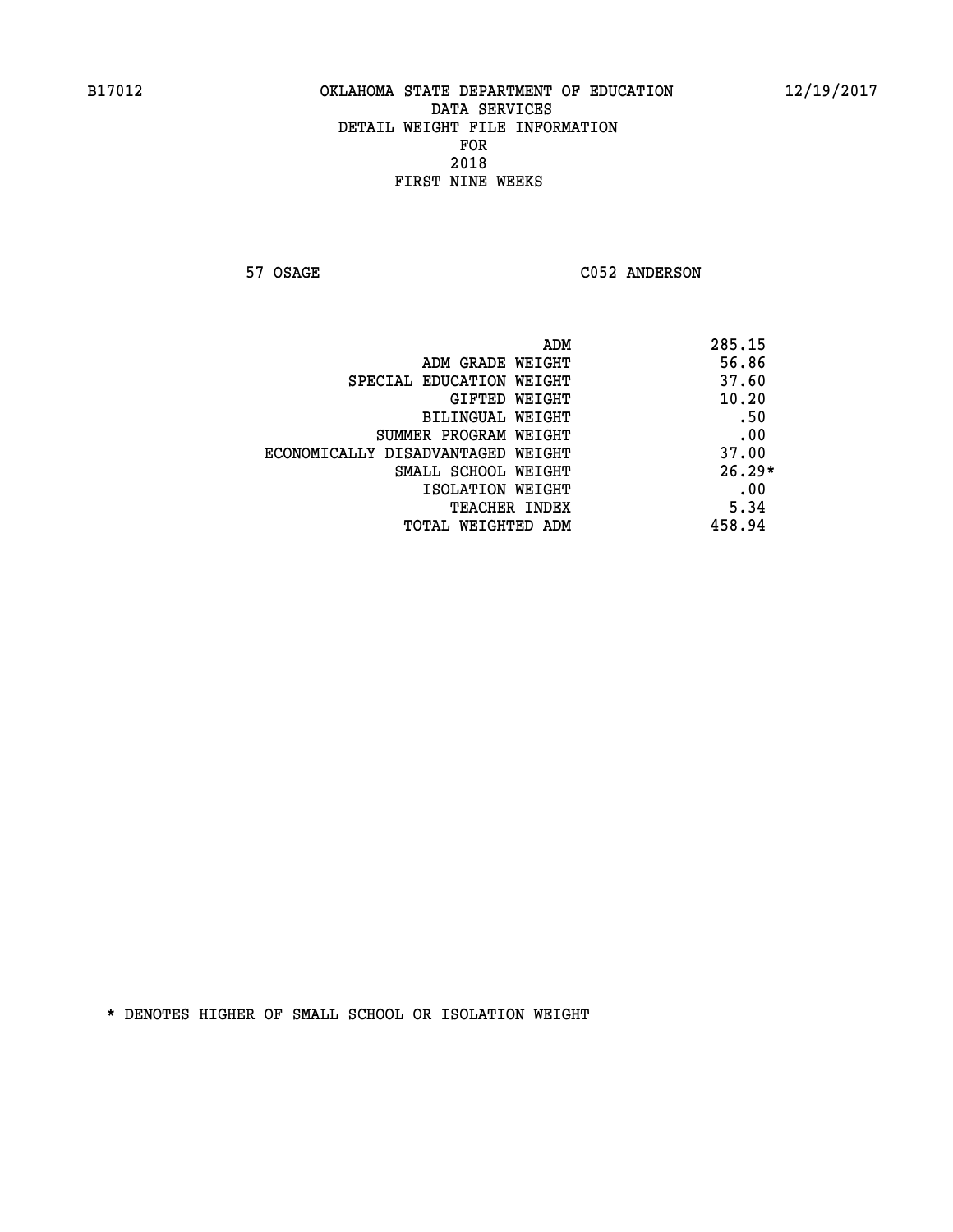**57 OSAGE C077 MCCORD** 

| 349.77   |
|----------|
| 75.41    |
| 15.90    |
| 11.56    |
| .25      |
| .00      |
| 52.75    |
| $23.70*$ |
| .00      |
| .00      |
| 529.34   |
|          |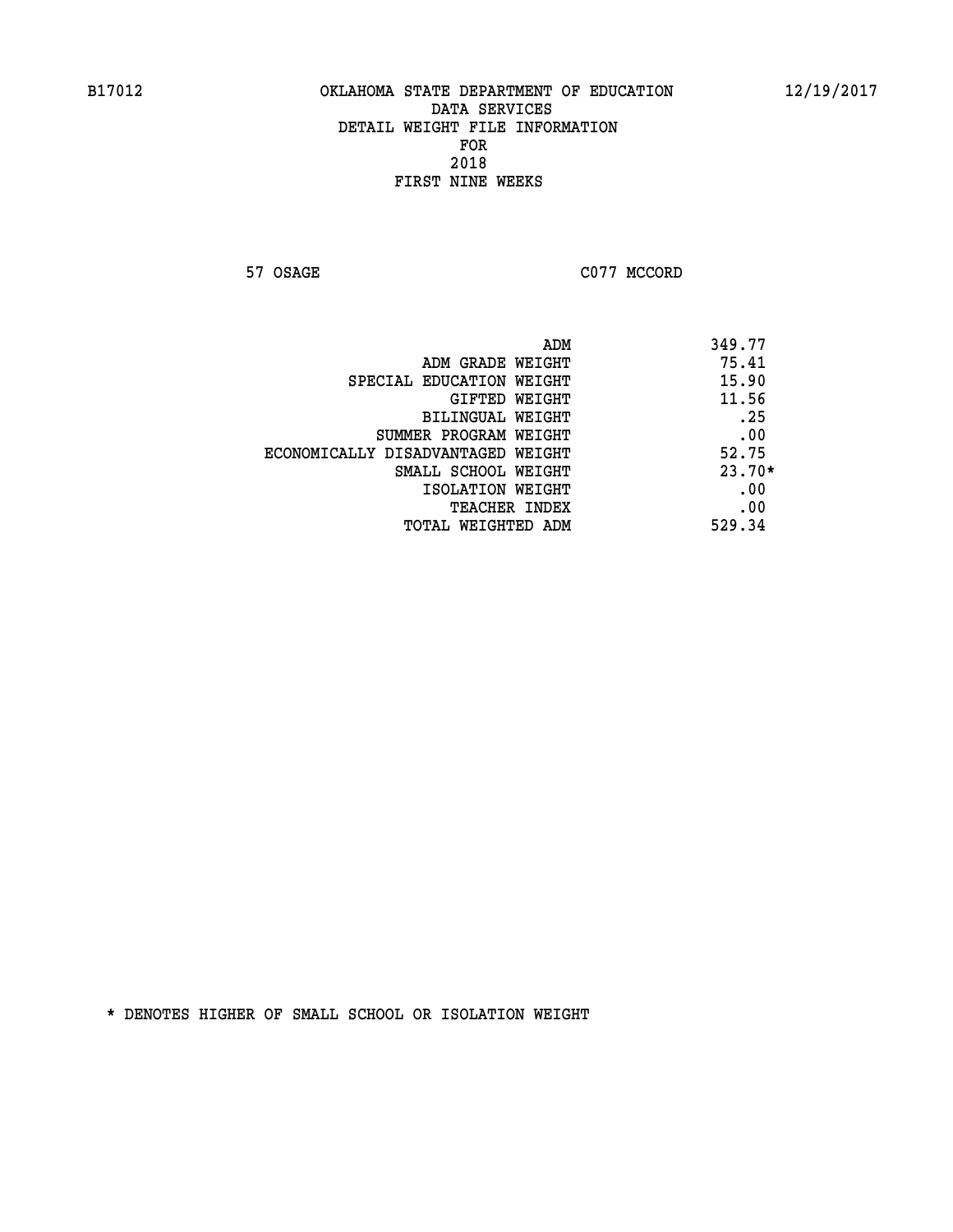**57 OSAGE I002 PAWHUSKA** 

| 738.77<br>ADM |                                   |
|---------------|-----------------------------------|
| 142.09        | ADM GRADE WEIGHT                  |
| 122.50        | SPECIAL EDUCATION WEIGHT          |
| 18.70         | GIFTED WEIGHT                     |
| 1.50          | BILINGUAL WEIGHT                  |
| .00           | SUMMER PROGRAM WEIGHT             |
| 140.00        | ECONOMICALLY DISADVANTAGED WEIGHT |
| .00           | SMALL SCHOOL WEIGHT               |
| $192.08*$     | ISOLATION WEIGHT                  |
| .00           | <b>TEACHER INDEX</b>              |
| 1,355.64      | TOTAL WEIGHTED ADM                |
|               |                                   |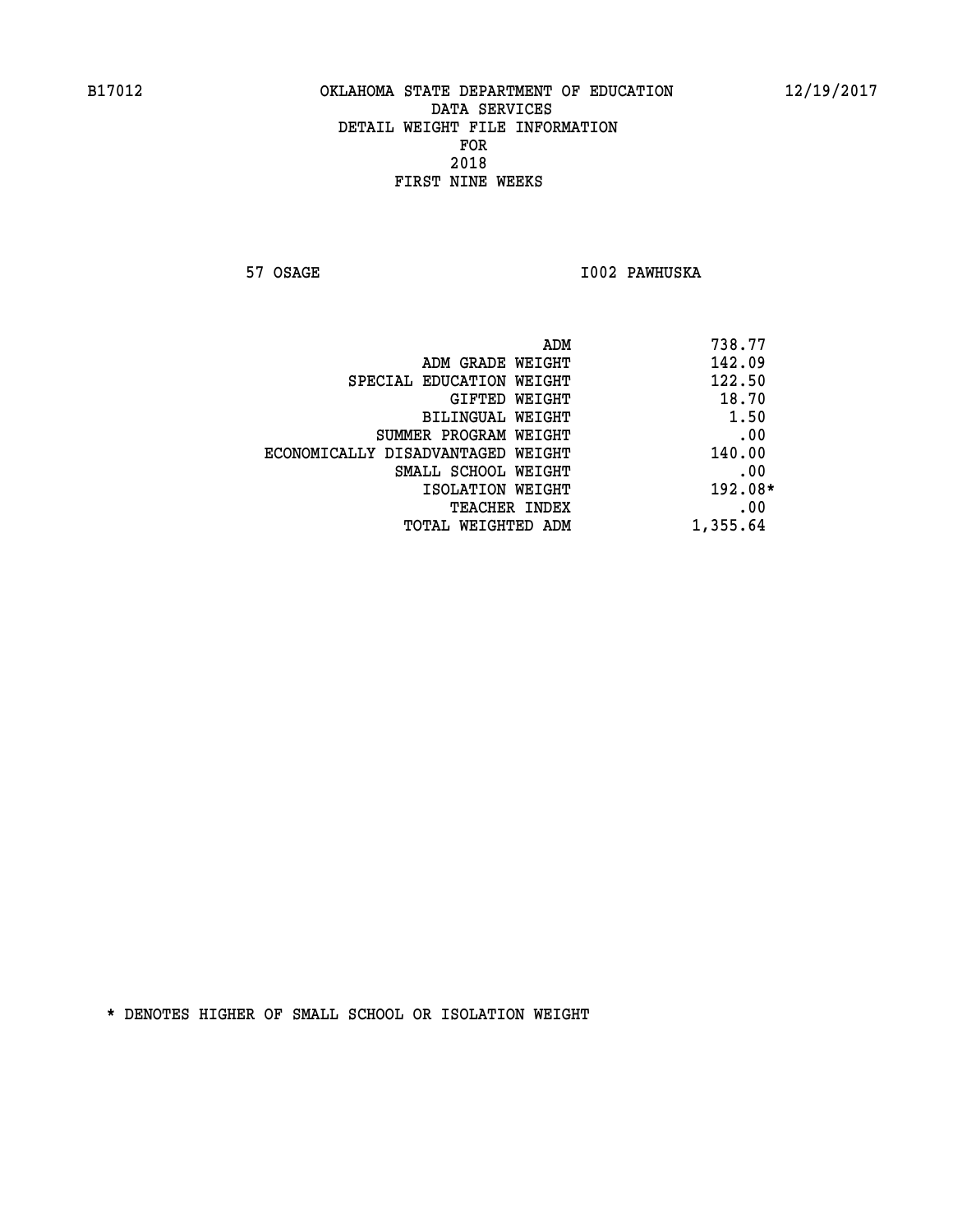**57 OSAGE 1011 SHIDLER** 

|                                   | ADM | 245.47  |
|-----------------------------------|-----|---------|
| ADM GRADE WEIGHT                  |     | 46.45   |
| SPECIAL EDUCATION WEIGHT          |     | 25.15   |
| GIFTED WEIGHT                     |     | 6.80    |
| BILINGUAL WEIGHT                  |     | .00     |
| SUMMER PROGRAM WEIGHT             |     | .00     |
| ECONOMICALLY DISADVANTAGED WEIGHT |     | 38.25   |
| SMALL SCHOOL WEIGHT               |     | 26.31   |
| ISOLATION WEIGHT                  |     | 154.65* |
| TEACHER INDEX                     |     | 10.63   |
| TOTAL WEIGHTED ADM                |     | 527.40  |
|                                   |     |         |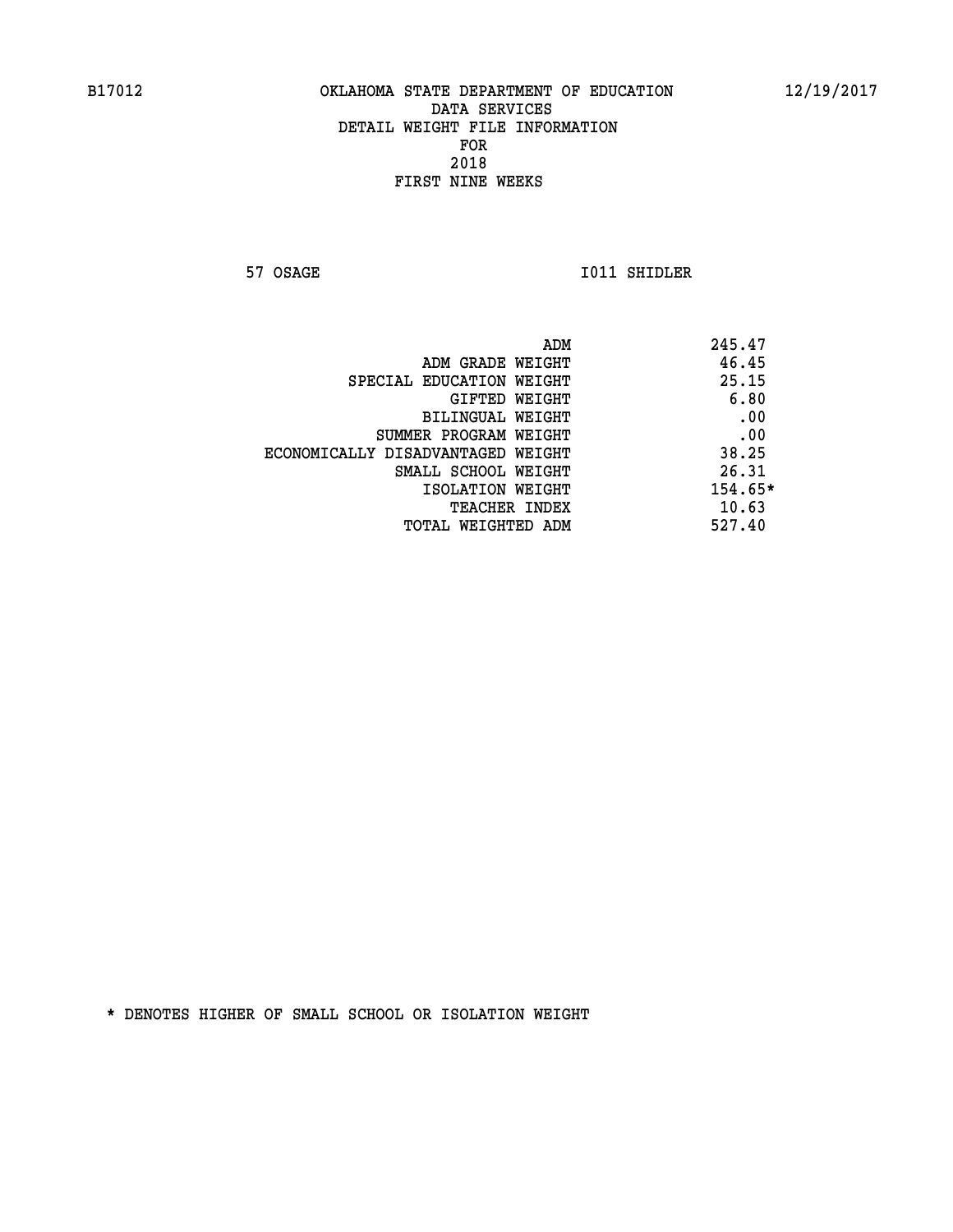**57 OSAGE 1029 BARNSDALL** 

| 409.59<br>ADM                              |  |
|--------------------------------------------|--|
| 73.83<br>ADM GRADE WEIGHT                  |  |
| 59.20<br>SPECIAL EDUCATION WEIGHT          |  |
| 12.24<br>GIFTED WEIGHT                     |  |
| .00<br>BILINGUAL WEIGHT                    |  |
| .00<br>SUMMER PROGRAM WEIGHT               |  |
| 68.25<br>ECONOMICALLY DISADVANTAGED WEIGHT |  |
| $18.49*$<br>SMALL SCHOOL WEIGHT            |  |
| .00<br>ISOLATION WEIGHT                    |  |
| 13.35<br><b>TEACHER INDEX</b>              |  |
| 654.95<br>TOTAL WEIGHTED ADM               |  |
|                                            |  |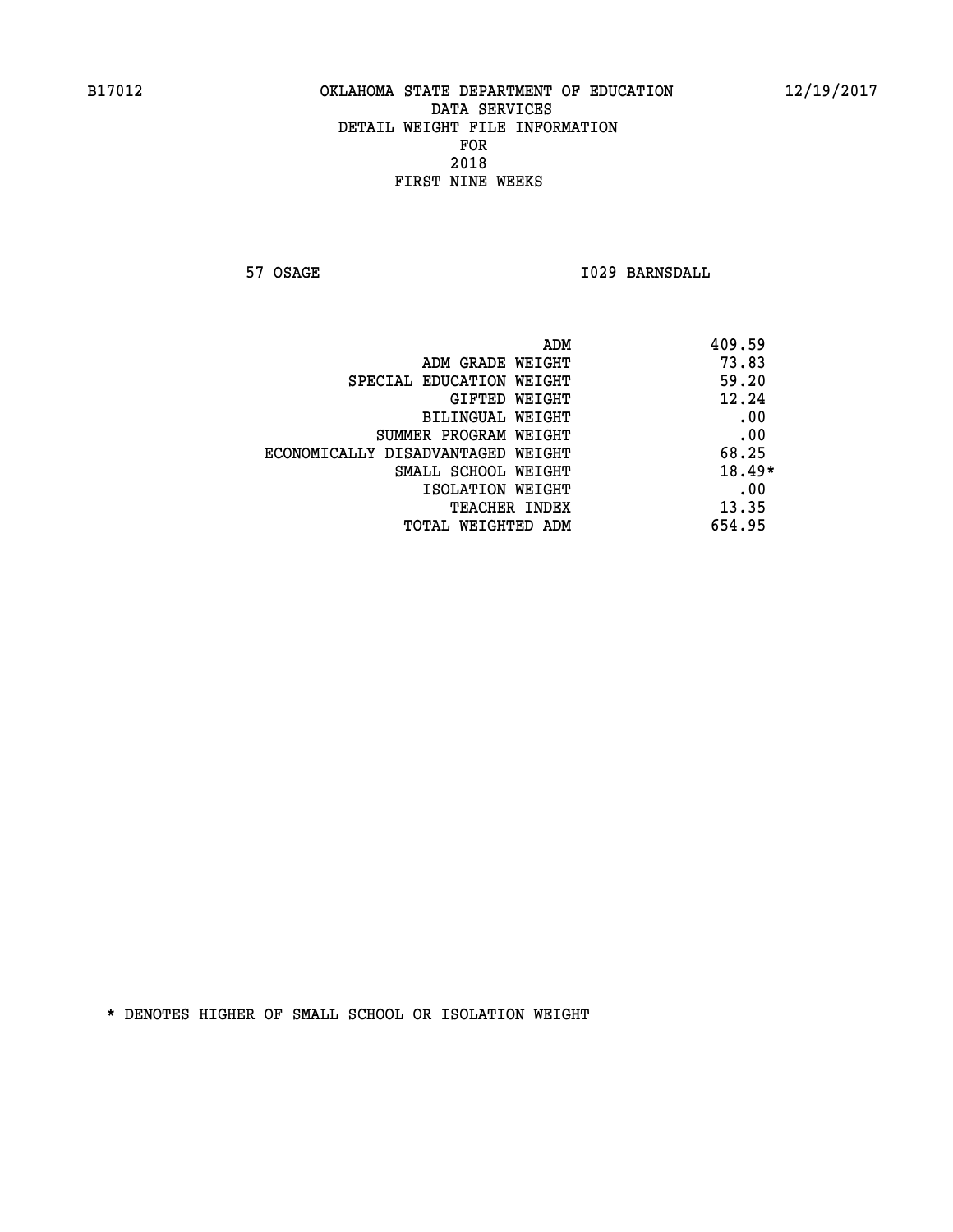**57 OSAGE 1030 WYNONA** 

| ADM                               | 112.46   |
|-----------------------------------|----------|
| ADM GRADE WEIGHT                  | 22.56    |
| SPECIAL EDUCATION WEIGHT          | 33.35    |
| GIFTED WEIGHT                     | 2.38     |
| BILINGUAL WEIGHT                  | .00      |
| SUMMER PROGRAM WEIGHT             | .00      |
| ECONOMICALLY DISADVANTAGED WEIGHT | 22.50    |
| SMALL SCHOOL WEIGHT               | $17.71*$ |
| ISOLATION WEIGHT                  | .00      |
| <b>TEACHER INDEX</b>              | 7.73     |
| TOTAL WEIGHTED ADM                | 218.69   |
|                                   |          |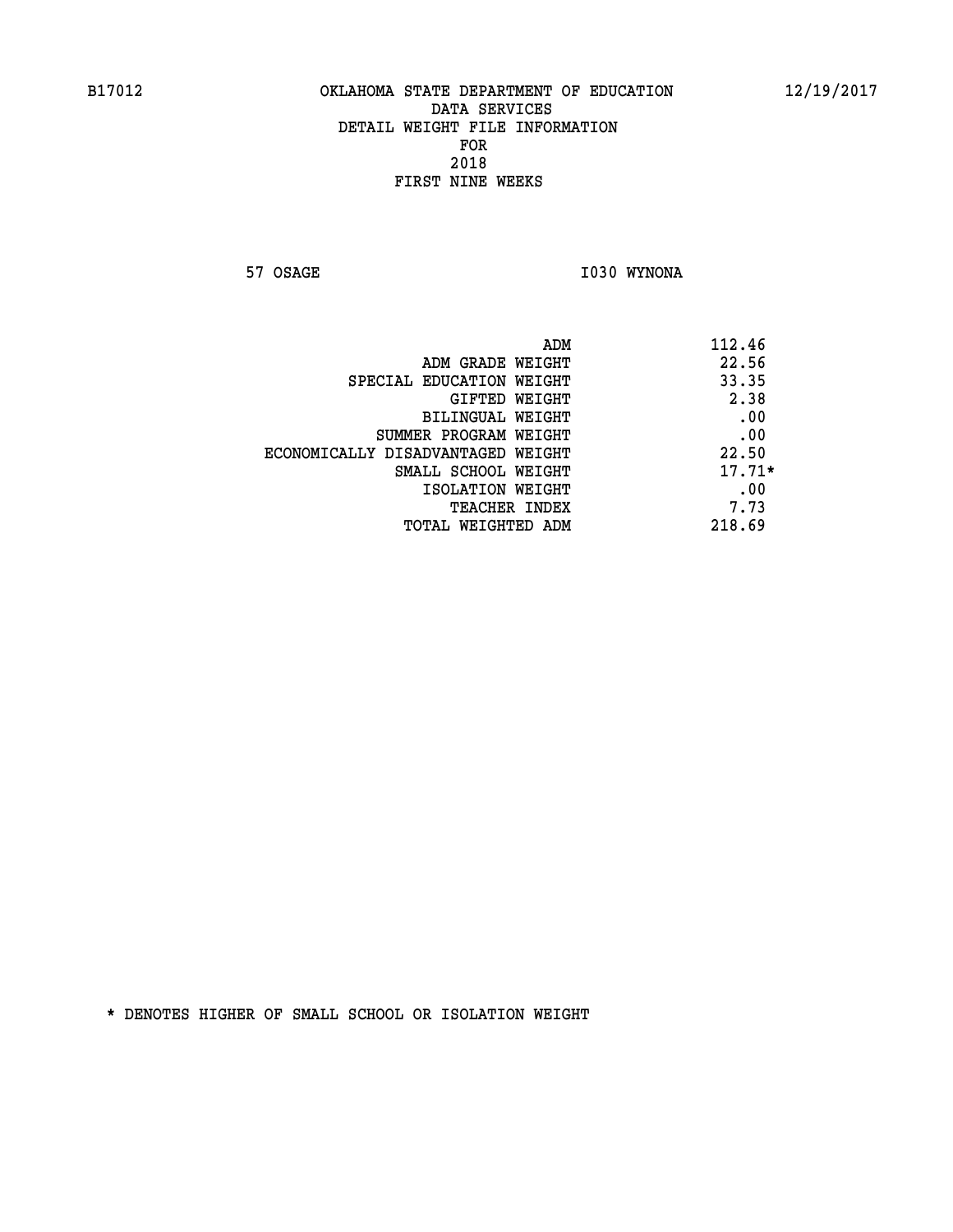**57 OSAGE 1038 HOMINY** 

| ADM                               | 580.53 |
|-----------------------------------|--------|
| ADM GRADE WEIGHT                  | 112.16 |
| SPECIAL EDUCATION WEIGHT          | 84.25  |
| GIFTED WEIGHT                     | 21.76  |
| BILINGUAL WEIGHT                  | 1.50   |
| SUMMER PROGRAM WEIGHT             | .00    |
| ECONOMICALLY DISADVANTAGED WEIGHT | 115.50 |
| SMALL SCHOOL WEIGHT               | .00    |
| ISOLATION WEIGHT                  | .00    |
| <b>TEACHER INDEX</b>              | 8.81   |
| TOTAL WEIGHTED ADM                | 924.51 |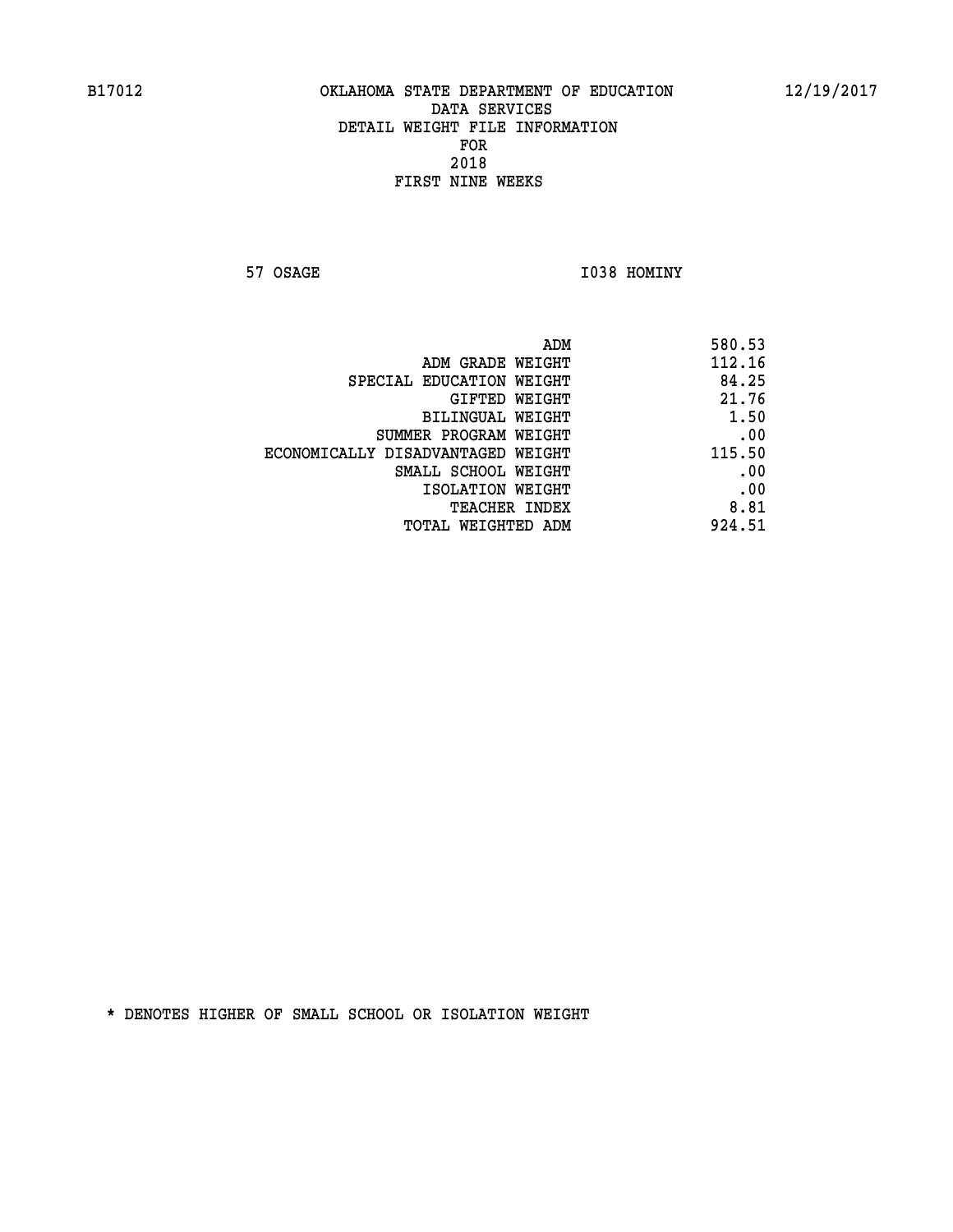**57 OSAGE I050 PRUE** 

| ADM                               | 327.00   |
|-----------------------------------|----------|
| ADM GRADE WEIGHT                  | 65.67    |
| SPECIAL EDUCATION WEIGHT          | 73.30    |
| GIFTED WEIGHT                     | 2.72     |
| BILINGUAL WEIGHT                  | .25      |
| SUMMER PROGRAM WEIGHT             | .00      |
| ECONOMICALLY DISADVANTAGED WEIGHT | 73.25    |
| SMALL SCHOOL WEIGHT               | $24.97*$ |
| ISOLATION WEIGHT                  | .00      |
| <b>TEACHER INDEX</b>              | .00      |
| TOTAL WEIGHTED ADM                | 567.16   |
|                                   |          |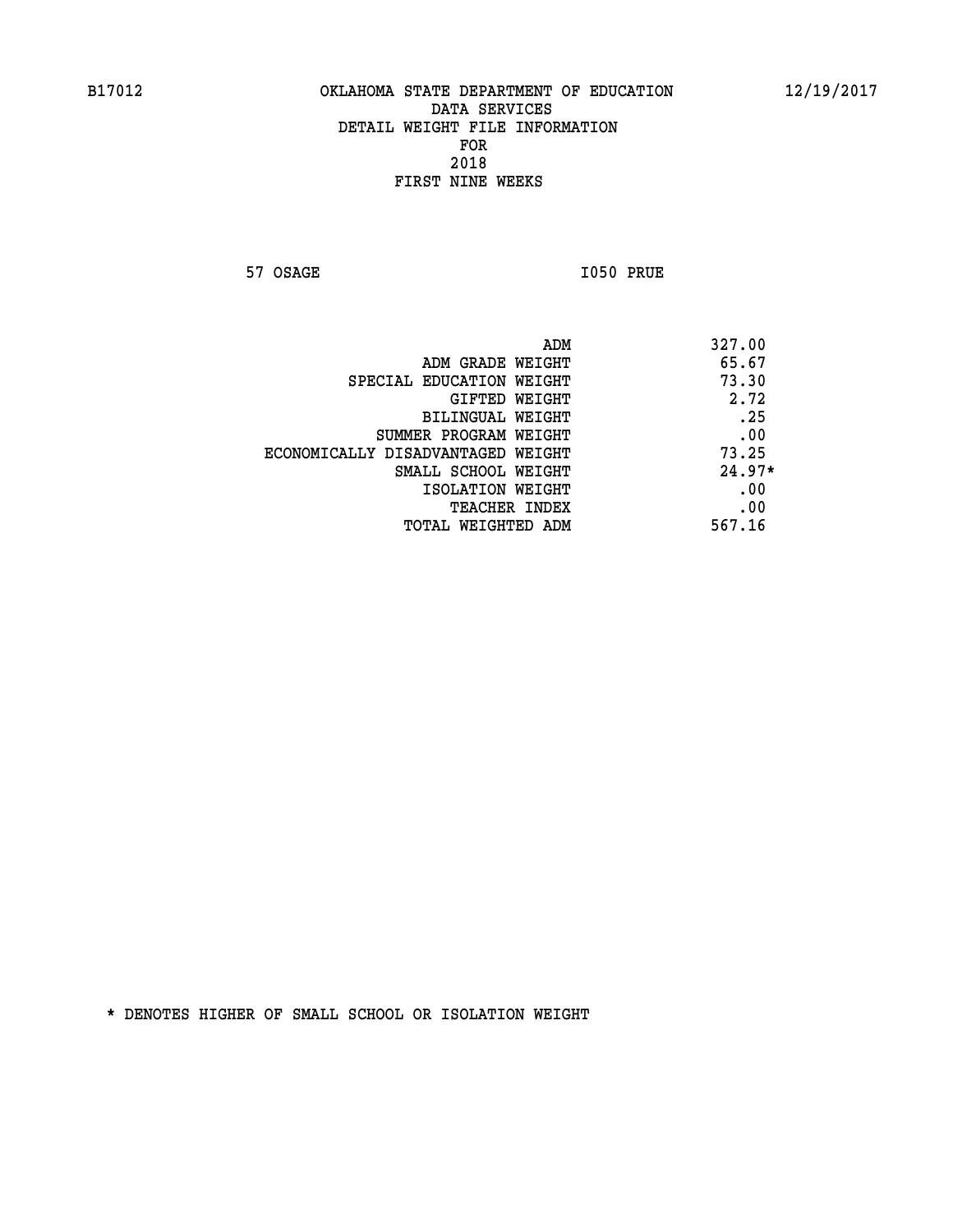**57 OSAGE 1090 WOODLAND** 

|                                   | ADM | 446.21  |
|-----------------------------------|-----|---------|
| ADM GRADE WEIGHT                  |     | 85.33   |
| SPECIAL EDUCATION WEIGHT          |     | 62.90   |
| GIFTED WEIGHT                     |     | 13.60   |
| BILINGUAL WEIGHT                  |     | .00     |
| SUMMER PROGRAM WEIGHT             |     | .00     |
| ECONOMICALLY DISADVANTAGED WEIGHT |     | 85.75   |
| SMALL SCHOOL WEIGHT               |     | 13.97   |
| ISOLATION WEIGHT                  |     | 182.95* |
| TEACHER INDEX                     |     | 16.73   |
| TOTAL WEIGHTED ADM                |     | 893.47  |
|                                   |     |         |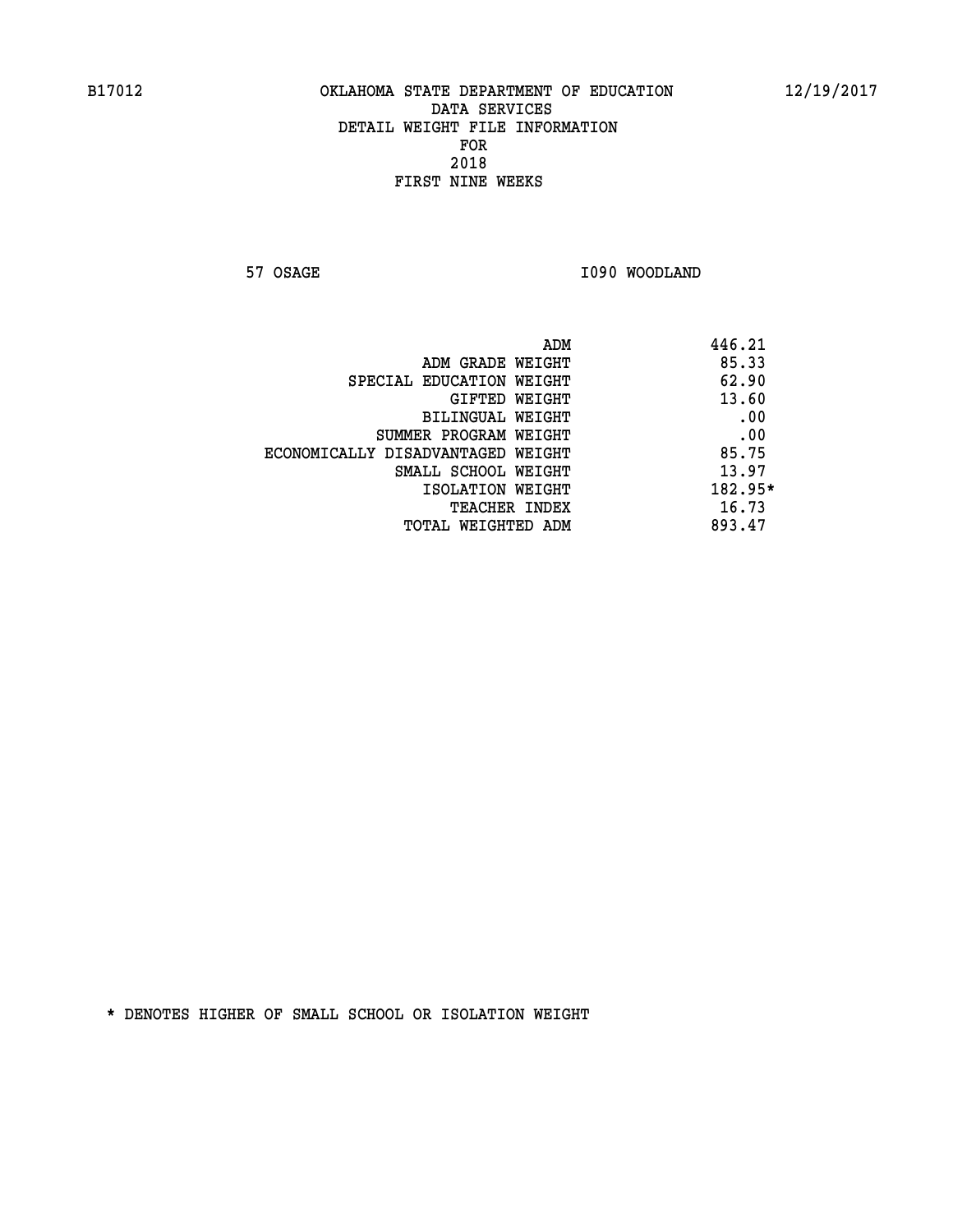**58 OTTAWA C010 TURKEY FORD** 

| ADM                               | 107.06   |
|-----------------------------------|----------|
| ADM GRADE WEIGHT                  | 22.09    |
| SPECIAL EDUCATION WEIGHT          | 15.80    |
| <b>GIFTED WEIGHT</b>              | 2.72     |
| <b>BILINGUAL WEIGHT</b>           | .50      |
| SUMMER PROGRAM WEIGHT             | .00      |
| ECONOMICALLY DISADVANTAGED WEIGHT | 23.75    |
| SMALL SCHOOL WEIGHT               | $17.08*$ |
| ISOLATION WEIGHT                  | .00      |
| <b>TEACHER INDEX</b>              | .00      |
| TOTAL WEIGHTED ADM                | 189.00   |
|                                   |          |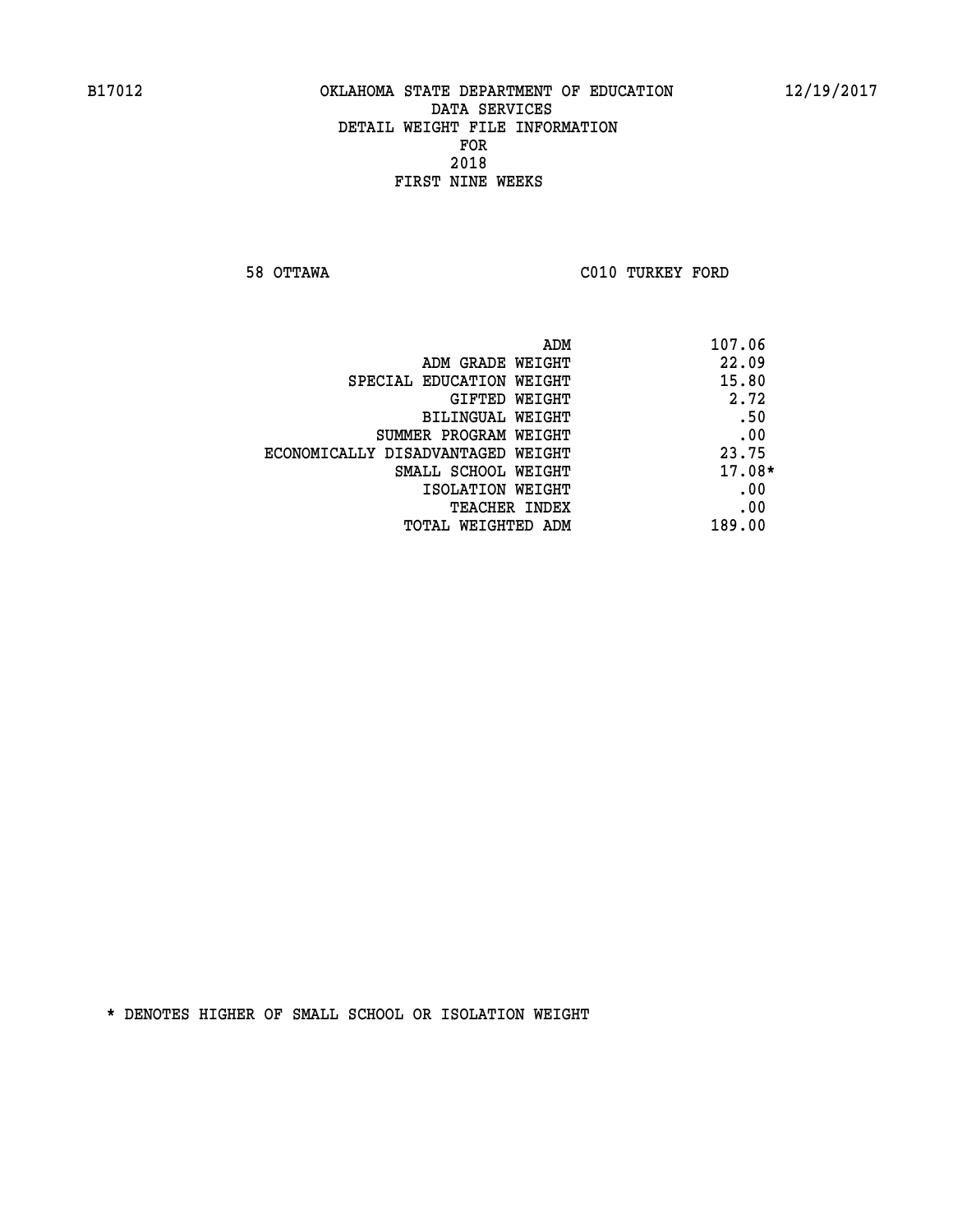**58 OTTAWA I001 WYANDOTTE** 

| ADM                               | 806.61   |
|-----------------------------------|----------|
| ADM GRADE WEIGHT                  | 159.51   |
| SPECIAL EDUCATION WEIGHT          | 122.85   |
| GIFTED WEIGHT                     | 10.54    |
| BILINGUAL WEIGHT                  | 2.25     |
| SUMMER PROGRAM WEIGHT             | .00      |
| ECONOMICALLY DISADVANTAGED WEIGHT | 119.00   |
| SMALL SCHOOL WEIGHT               | .00      |
| ISOLATION WEIGHT                  | .00      |
| TEACHER INDEX                     | .00      |
| TOTAL WEIGHTED ADM                | 1,220.76 |
|                                   |          |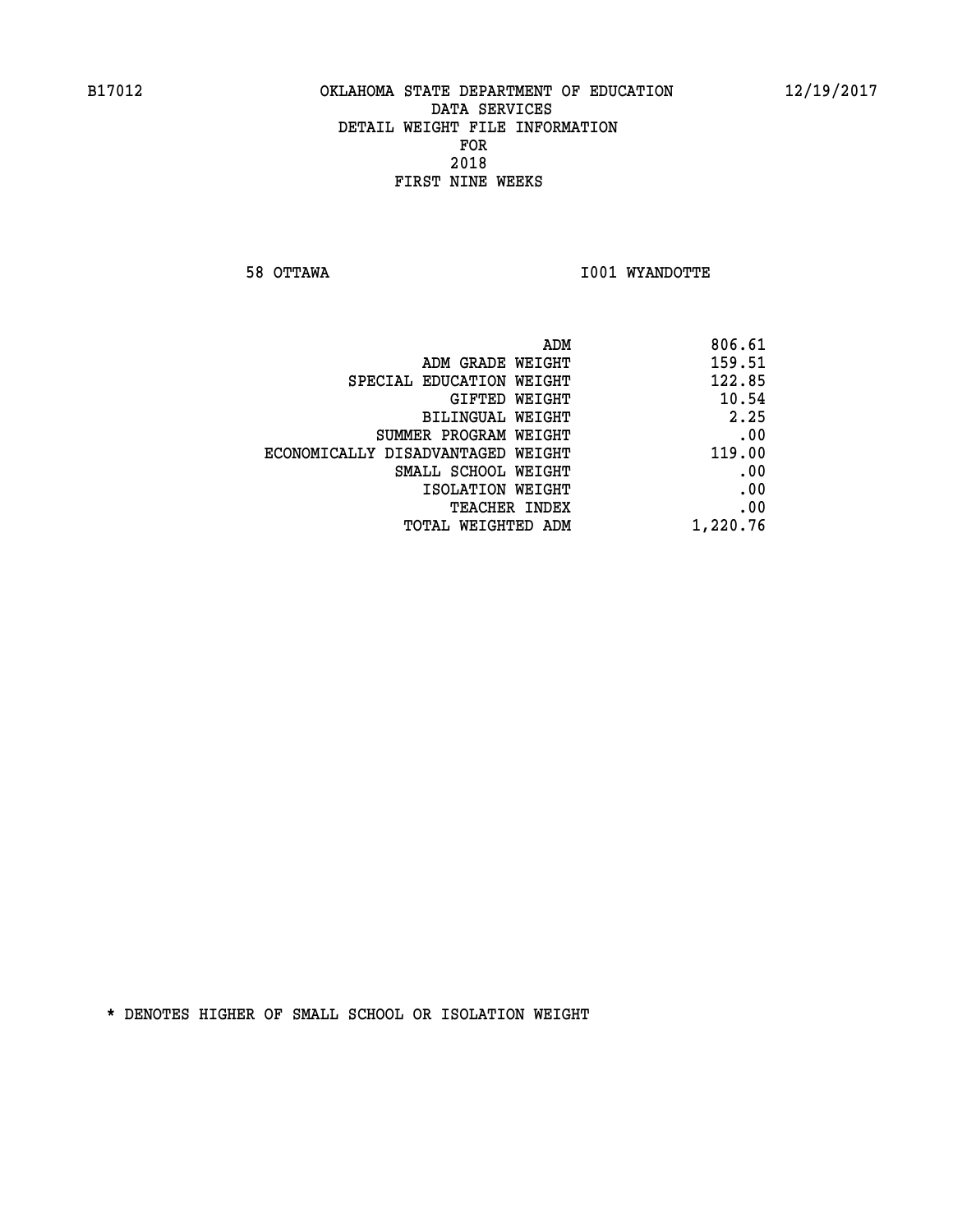**58 OTTAWA I014 QUAPAW** 

| 620.00                                                                                |
|---------------------------------------------------------------------------------------|
| 119.85<br>ADM GRADE WEIGHT                                                            |
| 75.20                                                                                 |
| 14.96                                                                                 |
| .25<br><b>BILINGUAL WEIGHT</b>                                                        |
| .00<br>SUMMER PROGRAM WEIGHT                                                          |
| 110.25<br>ECONOMICALLY DISADVANTAGED WEIGHT                                           |
| .00<br>SMALL SCHOOL WEIGHT                                                            |
| .00                                                                                   |
| 35.96                                                                                 |
| 976.47<br>TOTAL WEIGHTED ADM                                                          |
| ADM<br>SPECIAL EDUCATION WEIGHT<br>GIFTED WEIGHT<br>ISOLATION WEIGHT<br>TEACHER INDEX |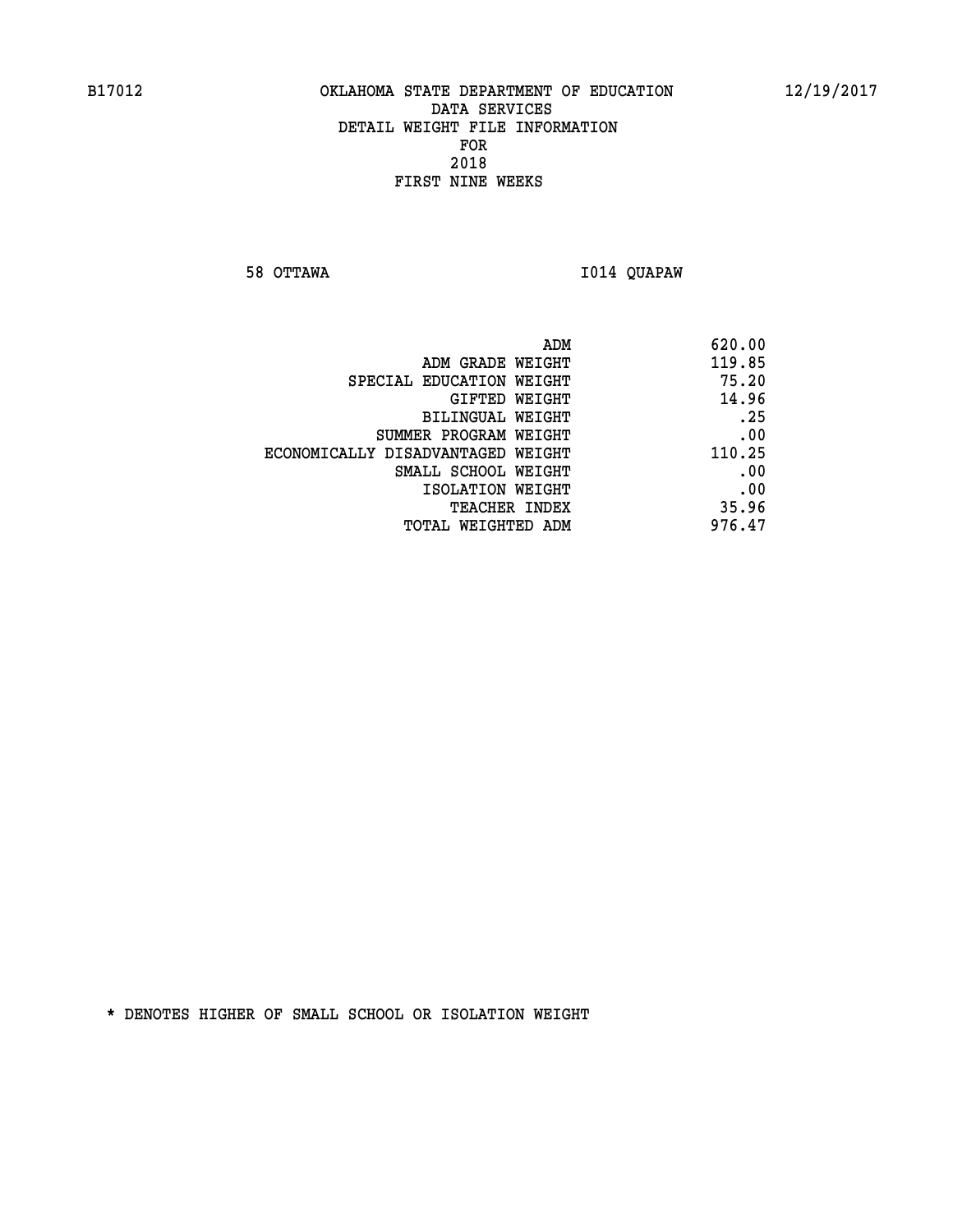**58 OTTAWA I018 COMMERCE** 

| 875.37   |
|----------|
| 163.87   |
| 123.60   |
| 21.08    |
| 43.00    |
| 1.20     |
| 176.00   |
| .00      |
| .00      |
| 93.21    |
| 1,497.33 |
|          |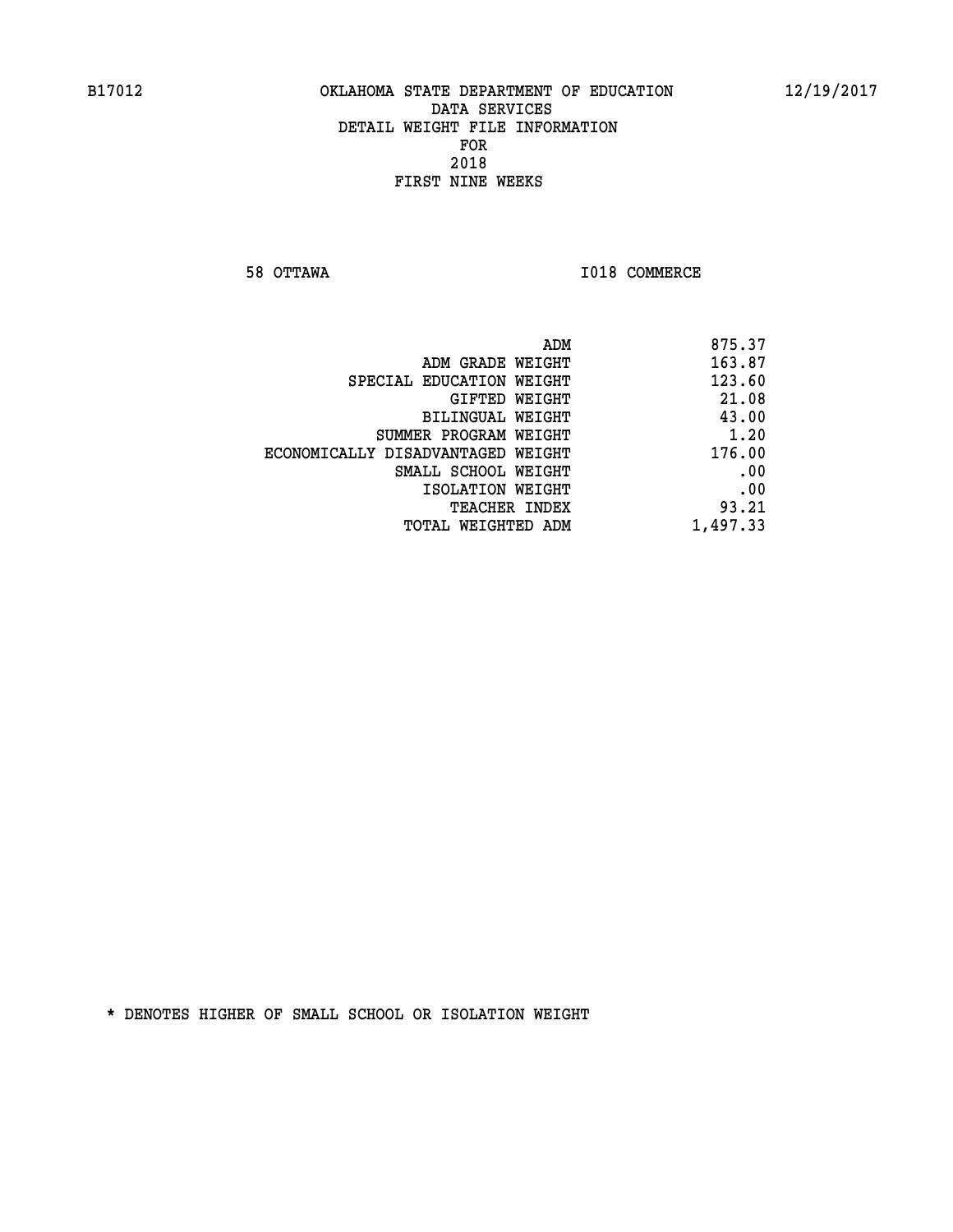**58 OTTAWA I023 MIAMI** 

| ADM                               | 2,171.18 |
|-----------------------------------|----------|
| ADM GRADE WEIGHT                  | 431.64   |
| SPECIAL EDUCATION WEIGHT          | 398.45   |
| GIFTED WEIGHT                     | 72.08    |
| BILINGUAL WEIGHT                  | 48.00    |
| SUMMER PROGRAM WEIGHT             | .00      |
| ECONOMICALLY DISADVANTAGED WEIGHT | 412.50   |
| SMALL SCHOOL WEIGHT               | .00      |
| ISOLATION WEIGHT                  | .00      |
| <b>TEACHER INDEX</b>              | .00      |
| TOTAL WEIGHTED ADM                | 3,533.85 |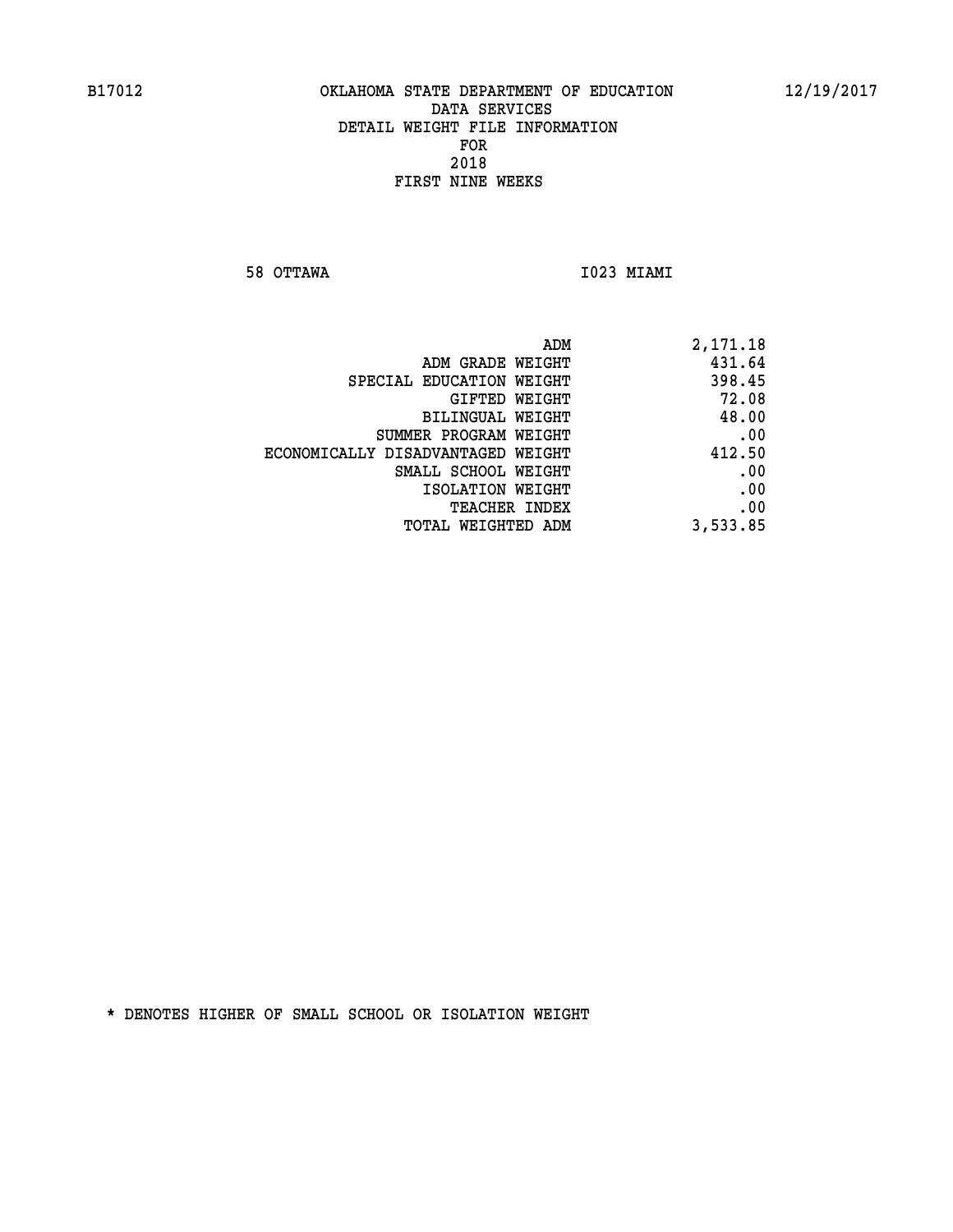**58 OTTAWA I026 AFTON** 

| ADM                               | 558.50 |
|-----------------------------------|--------|
| ADM GRADE WEIGHT                  | 110.96 |
| SPECIAL EDUCATION WEIGHT          | 159.60 |
| GIFTED WEIGHT                     | 17.00  |
| BILINGUAL WEIGHT                  | .00    |
| SUMMER PROGRAM WEIGHT             | 1.20   |
| ECONOMICALLY DISADVANTAGED WEIGHT | 119.00 |
| SMALL SCHOOL WEIGHT               | .00    |
| ISOLATION WEIGHT                  | .00    |
| <b>TEACHER INDEX</b>              | 6.07   |
| TOTAL WEIGHTED ADM                | 972.33 |
|                                   |        |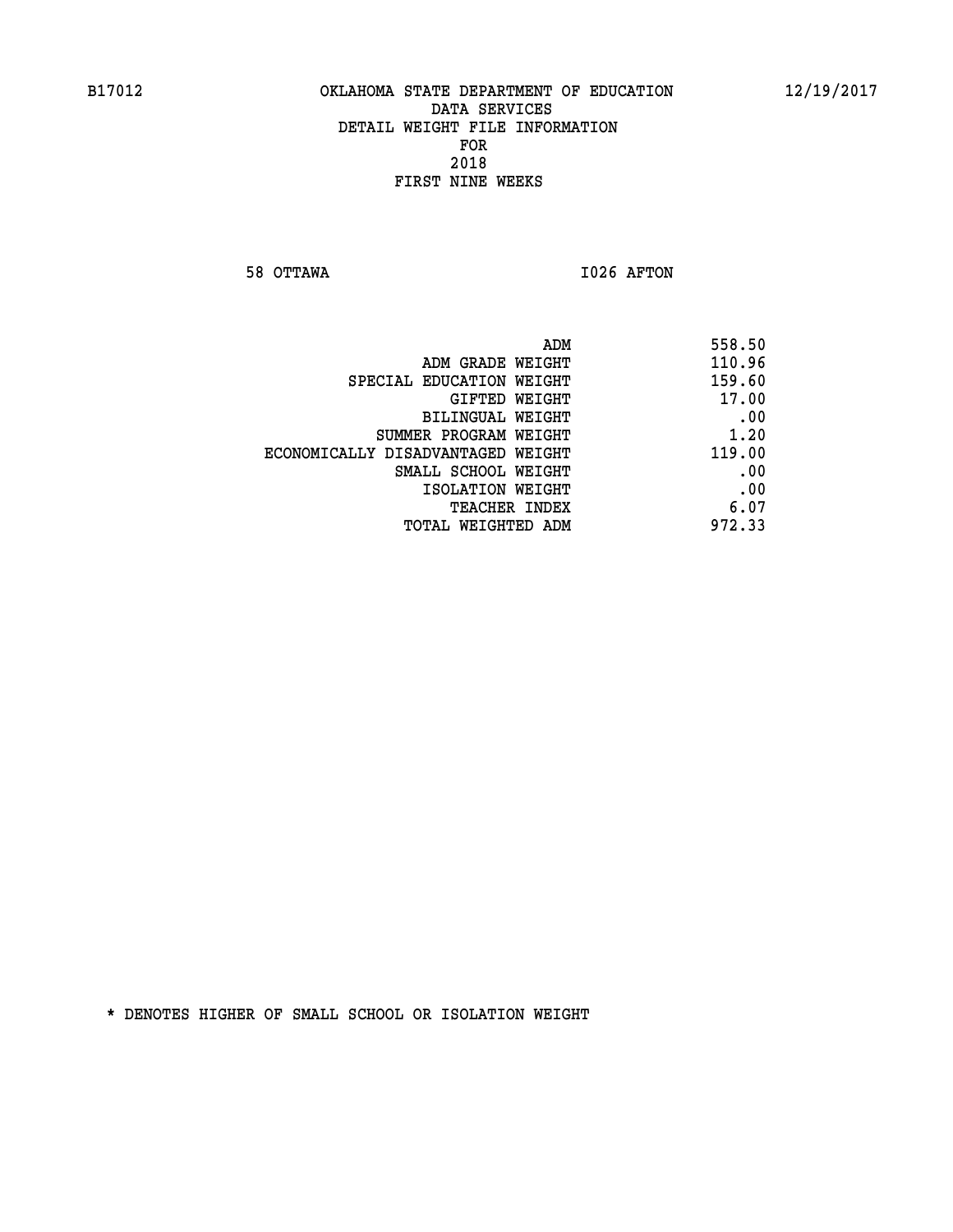**58 OTTAWA I031 FAIRLAND** 

| 618.15   |
|----------|
| 121.90   |
| 153.10   |
| 16.66    |
| 1.50     |
| 1.20     |
| 89.25    |
| .00      |
| .00      |
| 17.66    |
| 1,019.42 |
|          |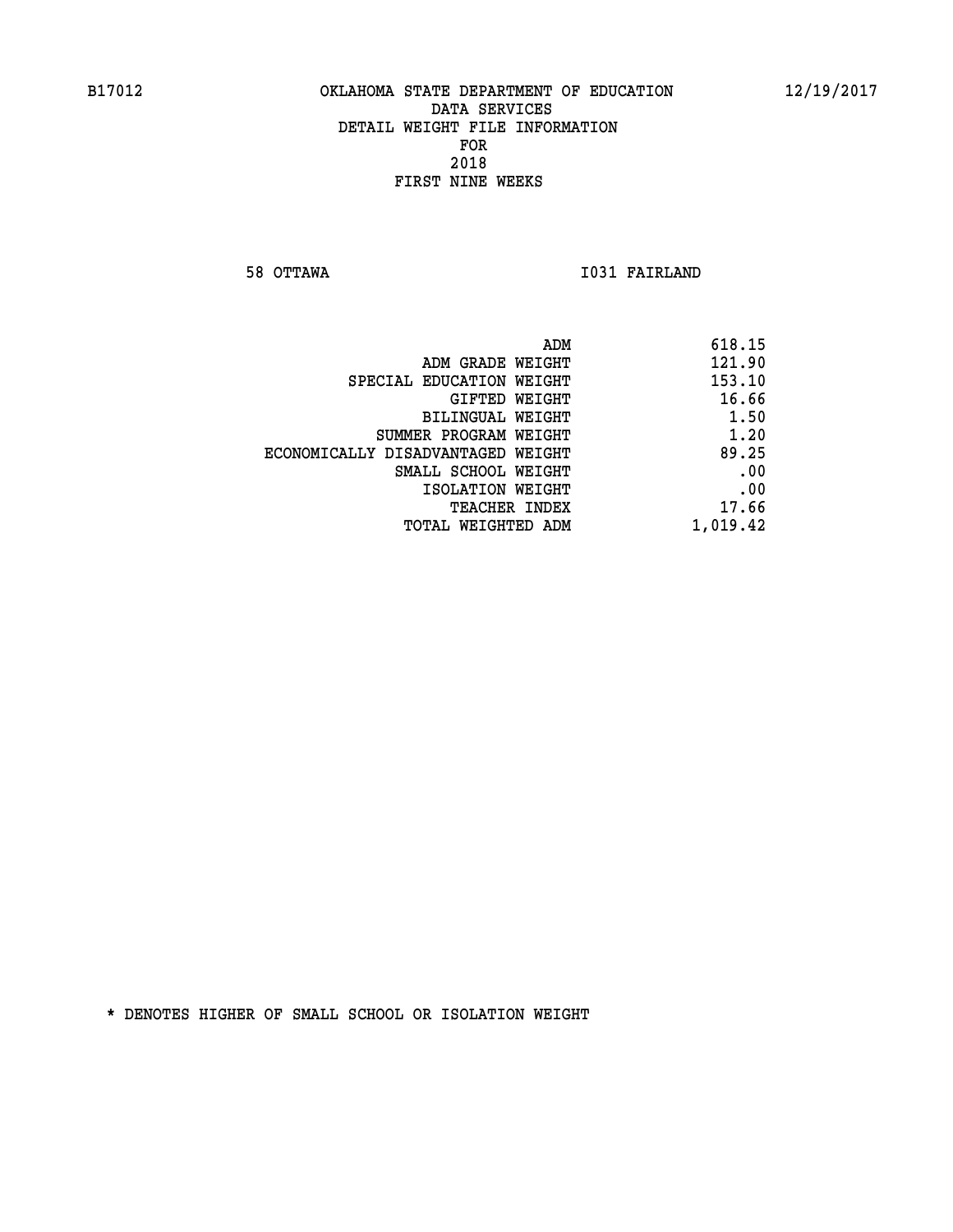**59 PAWNEE C002 JENNINGS** 

| ADM                               | 211.26   |
|-----------------------------------|----------|
| ADM GRADE WEIGHT                  | 41.66    |
| SPECIAL EDUCATION WEIGHT          | 33.50    |
| GIFTED WEIGHT                     | 7.82     |
| BILINGUAL WEIGHT                  | .00      |
| SUMMER PROGRAM WEIGHT             | .00      |
| ECONOMICALLY DISADVANTAGED WEIGHT | 43.25    |
| SMALL SCHOOL WEIGHT               | $25.38*$ |
| ISOLATION WEIGHT                  | .00      |
| <b>TEACHER INDEX</b>              | .00      |
| TOTAL WEIGHTED ADM                | 362.87   |
|                                   |          |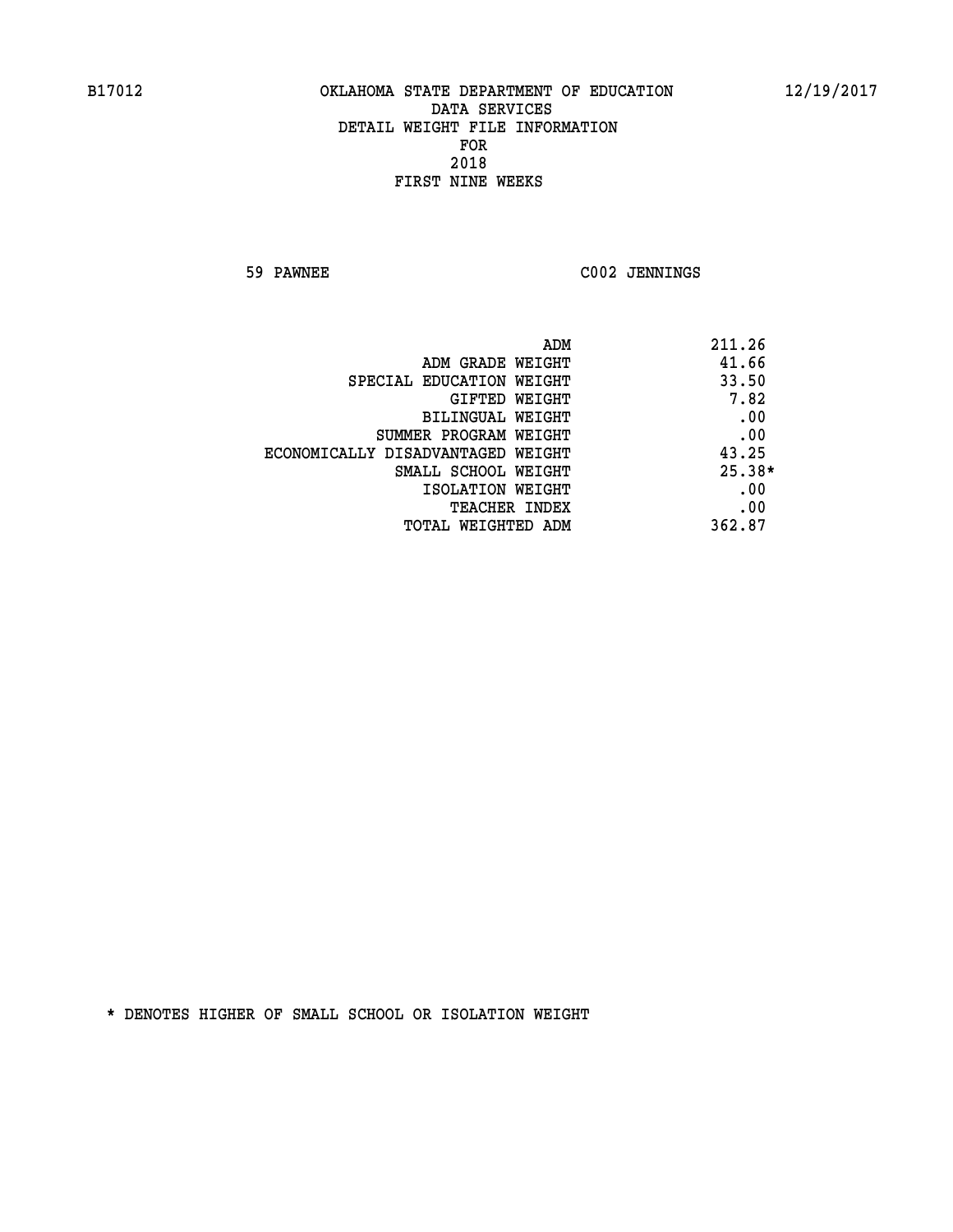**59 PAWNEE I001 PAWNEE** 

|                                   | ADM | 693.09    |
|-----------------------------------|-----|-----------|
| ADM GRADE WEIGHT                  |     | 132.34    |
| SPECIAL EDUCATION WEIGHT          |     | 100.35    |
| GIFTED WEIGHT                     |     | 22.44     |
| BILINGUAL WEIGHT                  |     | .00       |
| SUMMER PROGRAM WEIGHT             |     | .00       |
| ECONOMICALLY DISADVANTAGED WEIGHT |     | 156.75    |
| SMALL SCHOOL WEIGHT               |     | .00       |
| ISOLATION WEIGHT                  |     | $194.07*$ |
| TEACHER INDEX                     |     | 7.07      |
| TOTAL WEIGHTED ADM                |     | 1,306.11  |
|                                   |     |           |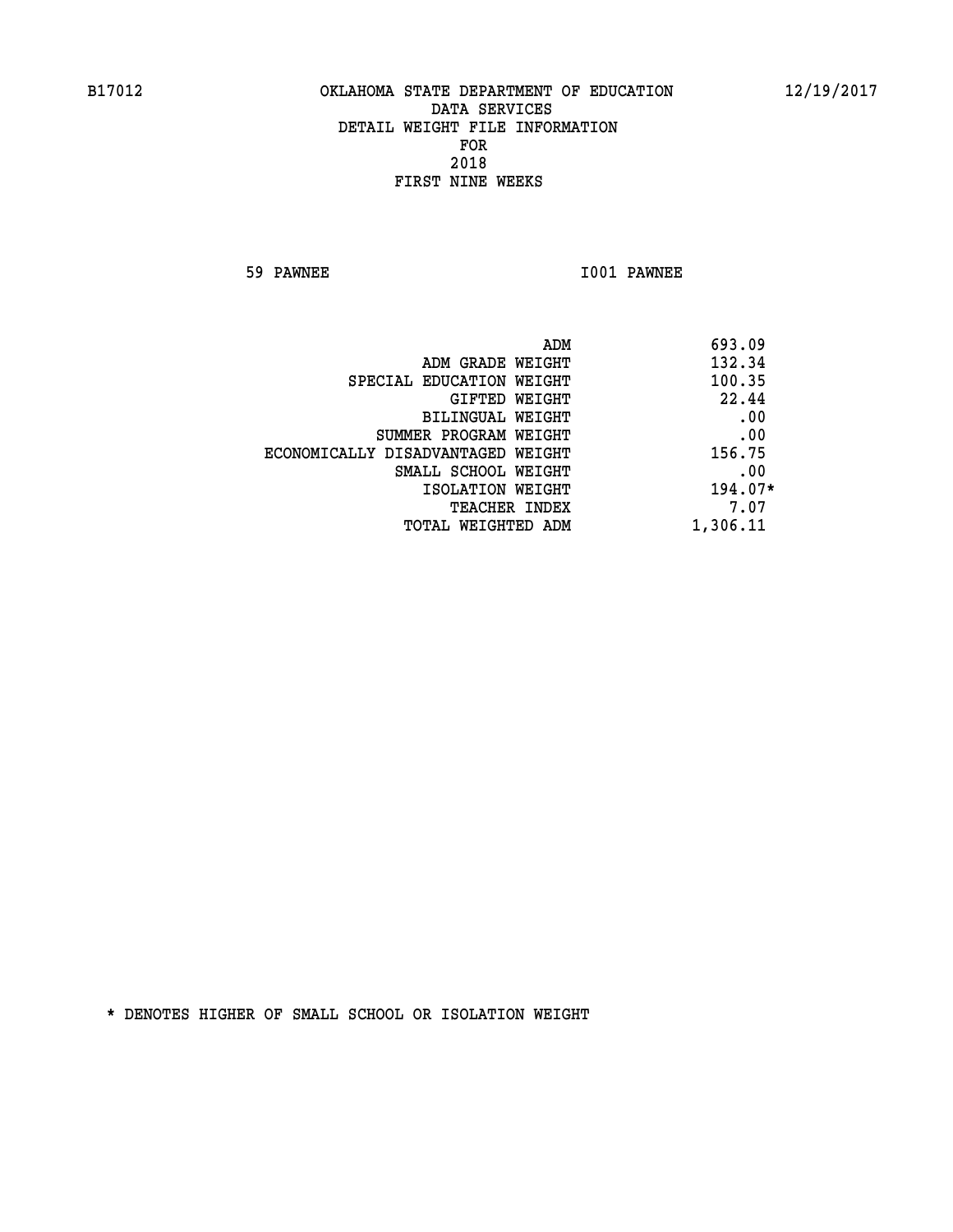**59 PAWNEE 1006 CLEVELAND** 

| 1,722.95 |
|----------|
| 329.13   |
| 280.85   |
| 46.58    |
| 5.25     |
| 1.20     |
| 340.75   |
| .00      |
| .00      |
| 17.71    |
| 2,744.42 |
|          |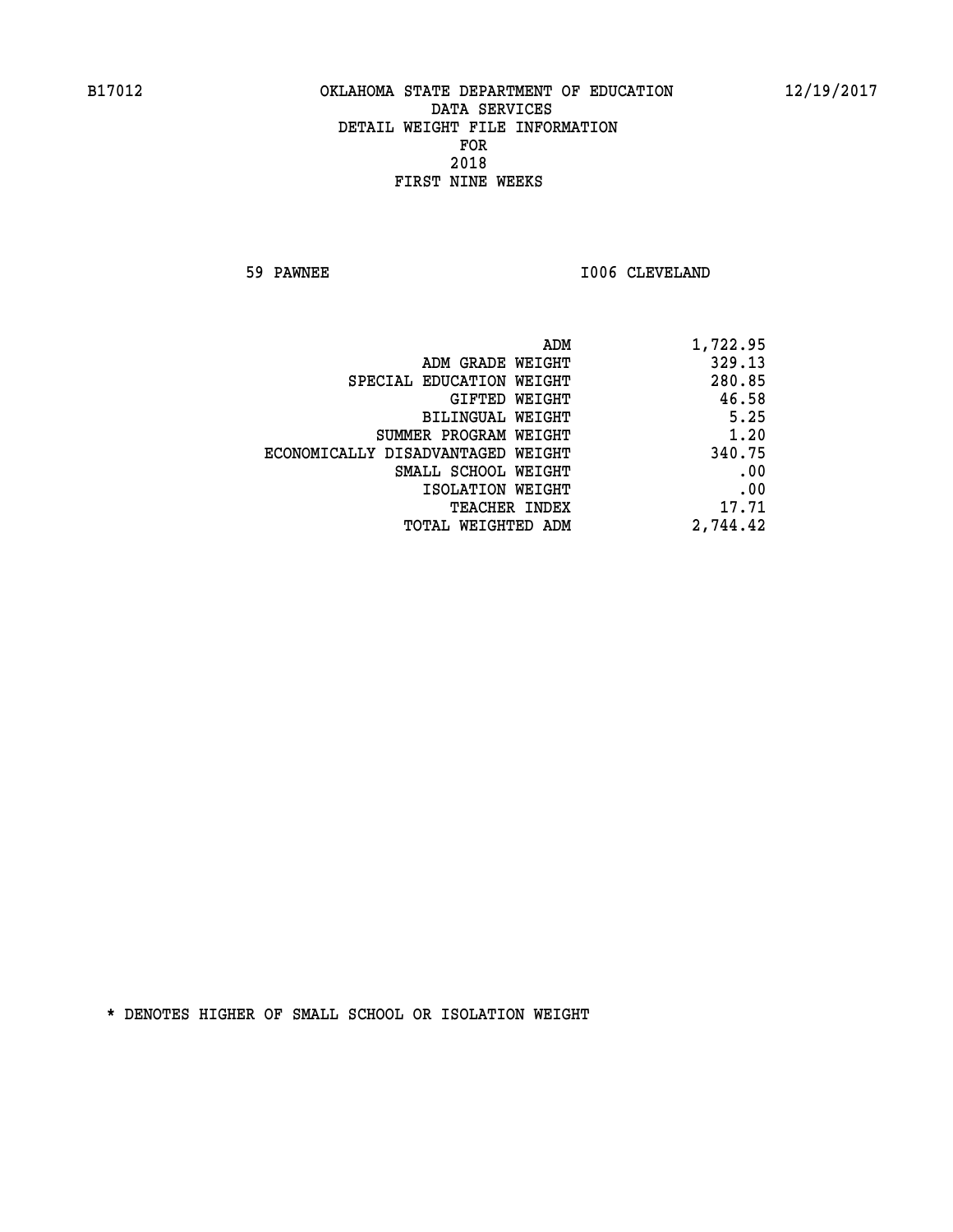**60 PAYNE C104 OAK GROVE** 

| ADM<br>183.59 |                                   |
|---------------|-----------------------------------|
| 36.73         | ADM GRADE WEIGHT                  |
| 12.15         | SPECIAL EDUCATION WEIGHT          |
| 4.42          | <b>GIFTED WEIGHT</b>              |
| .25           | <b>BILINGUAL WEIGHT</b>           |
| .00           | SUMMER PROGRAM WEIGHT             |
| 23.00         | ECONOMICALLY DISADVANTAGED WEIGHT |
| 23.98*        | SMALL SCHOOL WEIGHT               |
| .00           | ISOLATION WEIGHT                  |
| .00           | <b>TEACHER INDEX</b>              |
| 284.12        | TOTAL WEIGHTED ADM                |
|               |                                   |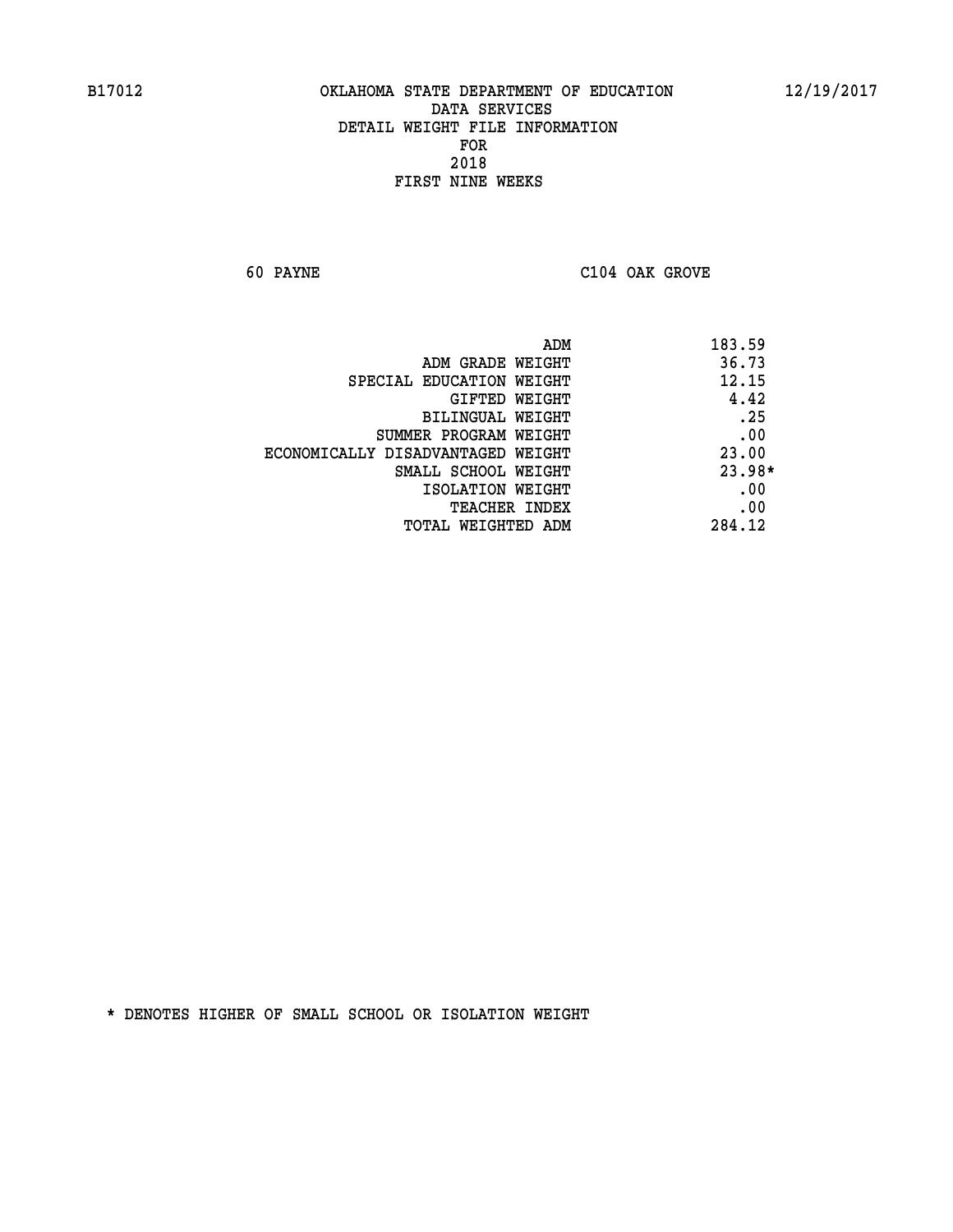**60 PAYNE I003 RIPLEY** 

| ADM                               | 474.05  |
|-----------------------------------|---------|
| ADM GRADE WEIGHT                  | 85.13   |
| SPECIAL EDUCATION WEIGHT          | 61.50   |
| GIFTED WEIGHT                     | 39.78   |
| BILINGUAL WEIGHT                  | .50     |
| SUMMER PROGRAM WEIGHT             | .00     |
| ECONOMICALLY DISADVANTAGED WEIGHT | 78.25   |
| SMALL SCHOOL WEIGHT               | $9.85*$ |
| ISOLATION WEIGHT                  | .00     |
| <b>TEACHER INDEX</b>              | .00     |
| TOTAL WEIGHTED ADM                | 749.06  |
|                                   |         |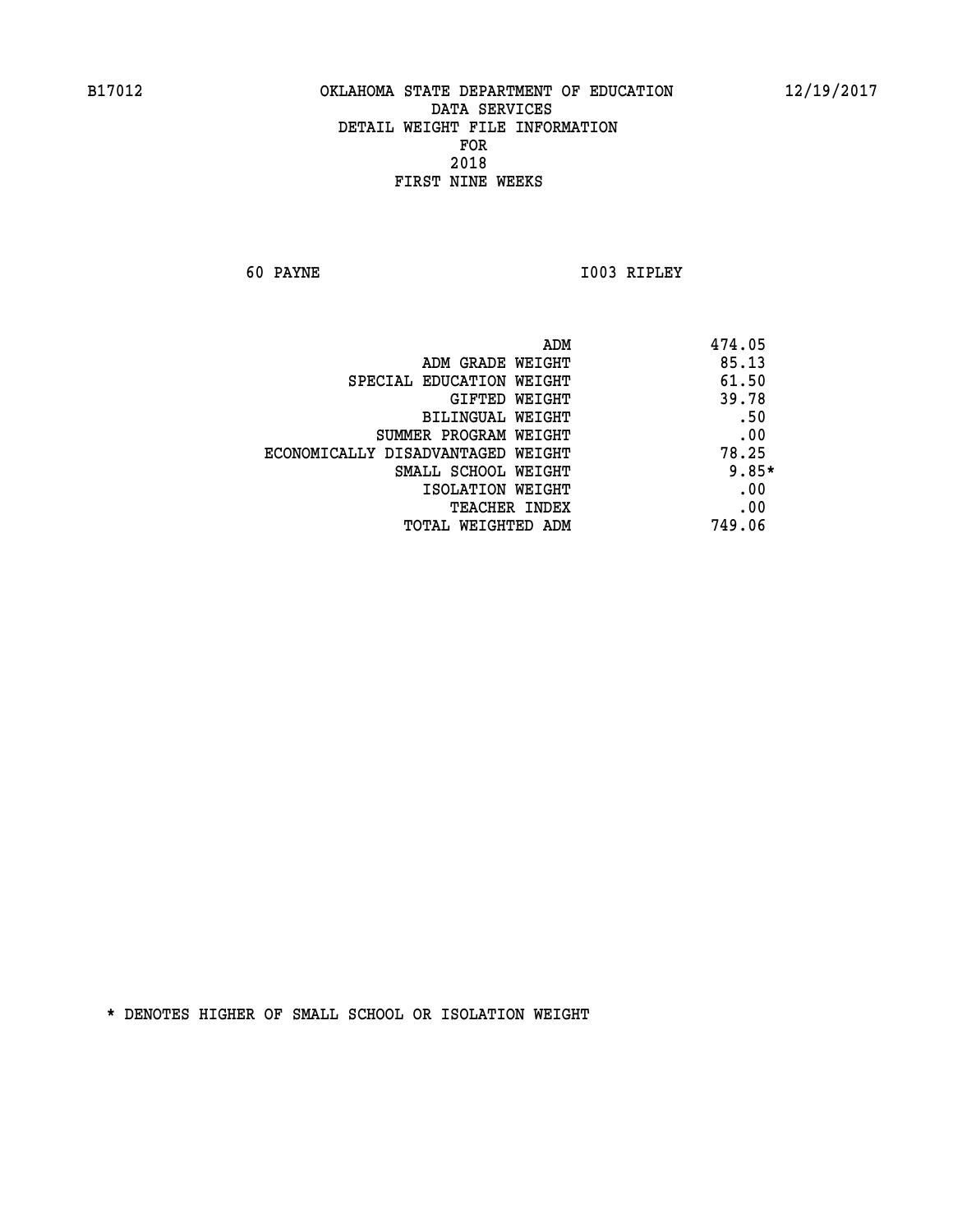**60 PAYNE I016 STILLWATER** 

|                                   | ADM | 6,313.07  |
|-----------------------------------|-----|-----------|
| ADM GRADE WEIGHT                  |     | 1,266.52  |
| SPECIAL EDUCATION WEIGHT          |     | 1,087.30  |
| GIFTED WEIGHT                     |     | 390.32    |
| <b>BILINGUAL WEIGHT</b>           |     | 139.00    |
| SUMMER PROGRAM WEIGHT             |     | 4.80      |
| ECONOMICALLY DISADVANTAGED WEIGHT |     | 726.50    |
| SMALL SCHOOL WEIGHT               |     | .00       |
| ISOLATION WEIGHT                  |     | .00       |
| TEACHER INDEX                     |     | 161.97    |
| TOTAL WEIGHTED ADM                |     | 10,089.48 |
|                                   |     |           |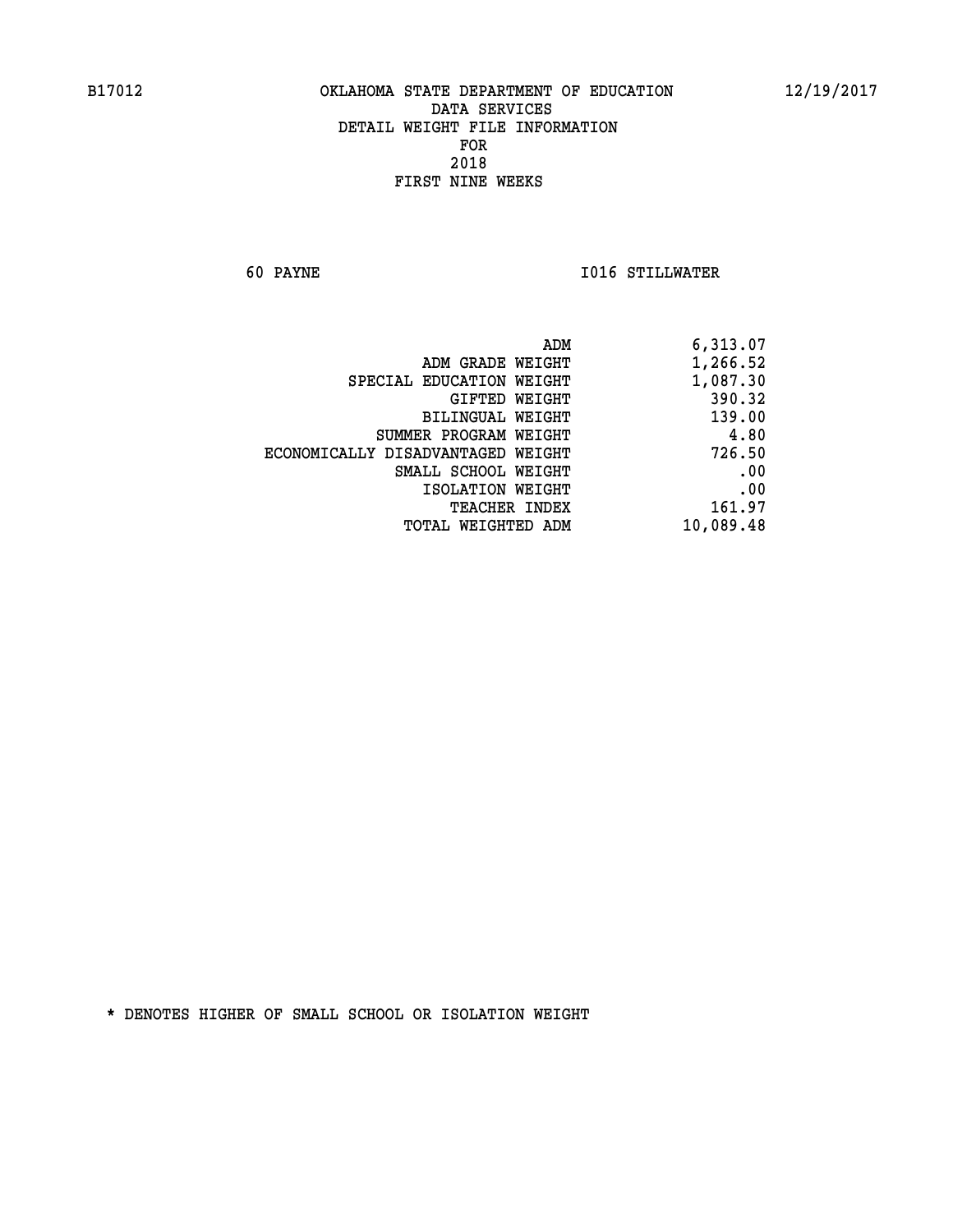**60 PAYNE I056 PERKINS-TRYON** 

| ADM<br>1,542.00                             |  |
|---------------------------------------------|--|
| 296.84<br>ADM GRADE WEIGHT                  |  |
| 171.75<br>SPECIAL EDUCATION WEIGHT          |  |
| 40.80<br>GIFTED WEIGHT                      |  |
| 4.25<br>BILINGUAL WEIGHT                    |  |
| .00<br>SUMMER PROGRAM WEIGHT                |  |
| 176.25<br>ECONOMICALLY DISADVANTAGED WEIGHT |  |
| .00<br>SMALL SCHOOL WEIGHT                  |  |
| .00<br>ISOLATION WEIGHT                     |  |
| 56.02<br><b>TEACHER INDEX</b>               |  |
| 2,287.91<br><b>TOTAL WEIGHTED ADM</b>       |  |
|                                             |  |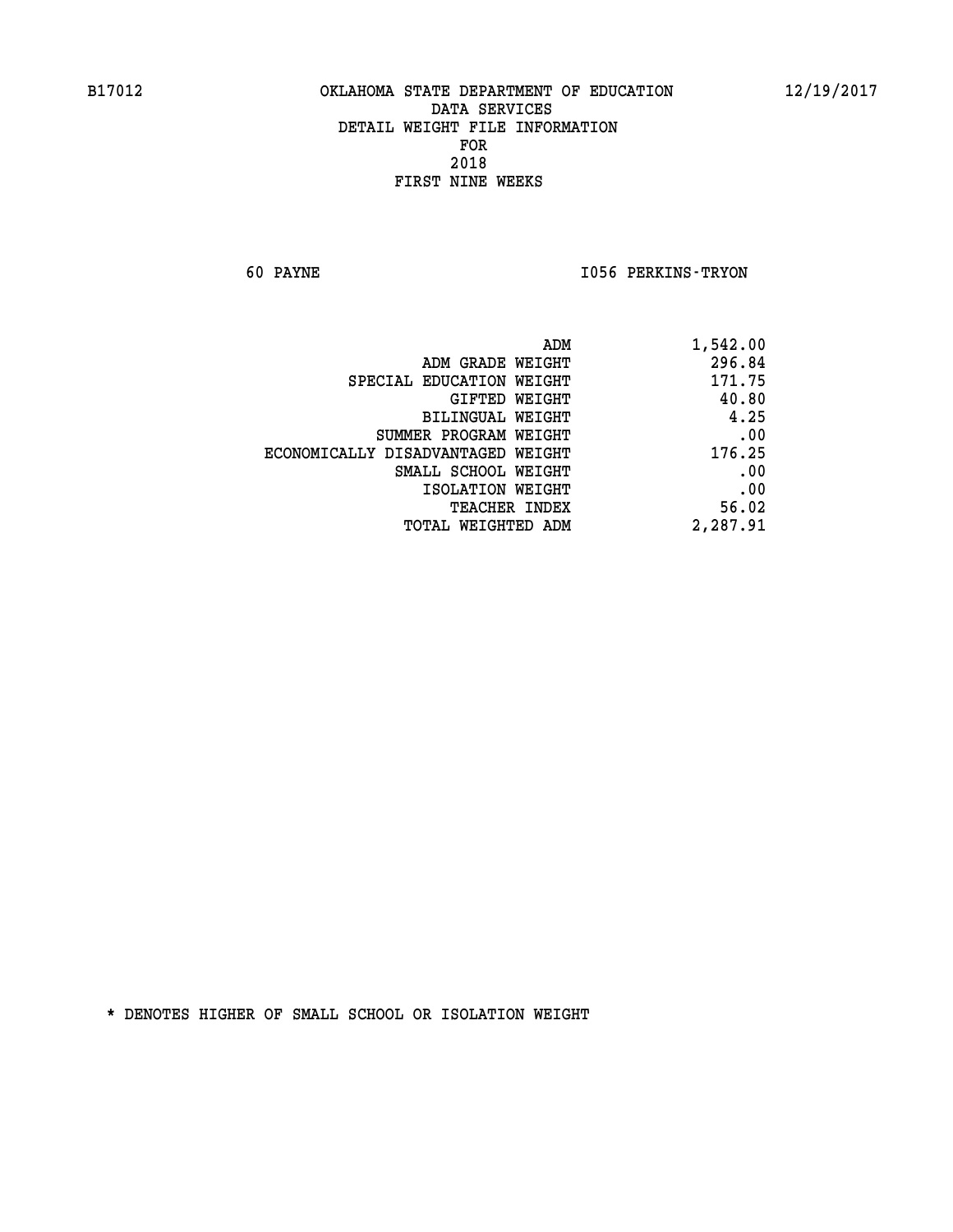**60 PAYNE 1067 CUSHING** 

| 1,857.56 |
|----------|
| 363.56   |
| 369.75   |
| 76.16    |
| .00      |
| 1.20     |
| 277.50   |
| .00      |
| .00      |
| 70.46    |
| 3,016.19 |
|          |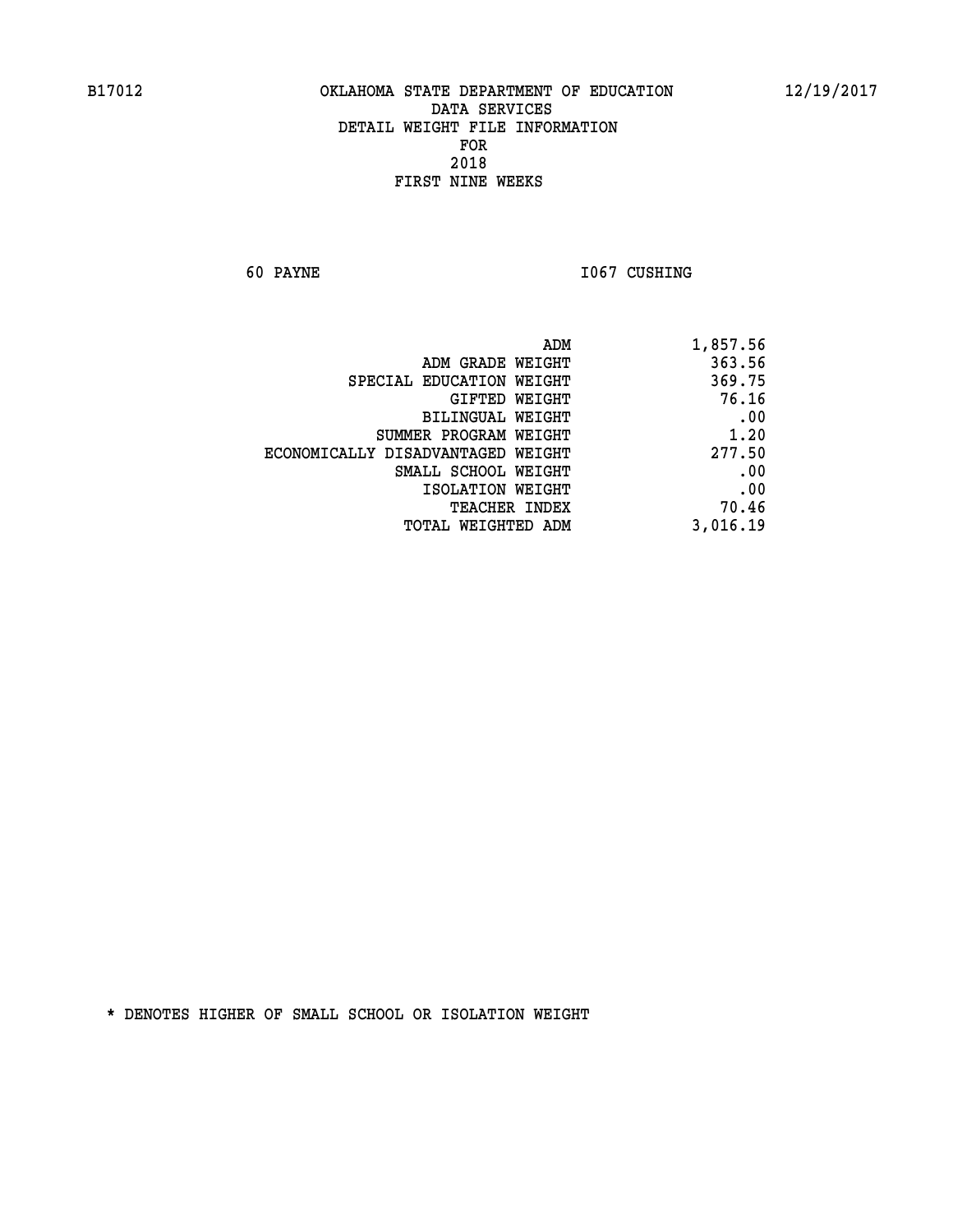**60 PAYNE I101 GLENCOE** 

| ADM                               | 331.49   |
|-----------------------------------|----------|
| ADM GRADE WEIGHT                  | 66.04    |
| SPECIAL EDUCATION WEIGHT          | 37.85    |
| GIFTED WEIGHT                     | 9.18     |
| BILINGUAL WEIGHT                  | 1.50     |
| SUMMER PROGRAM WEIGHT             | .00      |
| ECONOMICALLY DISADVANTAGED WEIGHT | 54.50    |
| SMALL SCHOOL WEIGHT               | $24.75*$ |
| ISOLATION WEIGHT                  | .00      |
| <b>TEACHER INDEX</b>              | 24.41    |
| TOTAL WEIGHTED ADM                | 549.72   |
|                                   |          |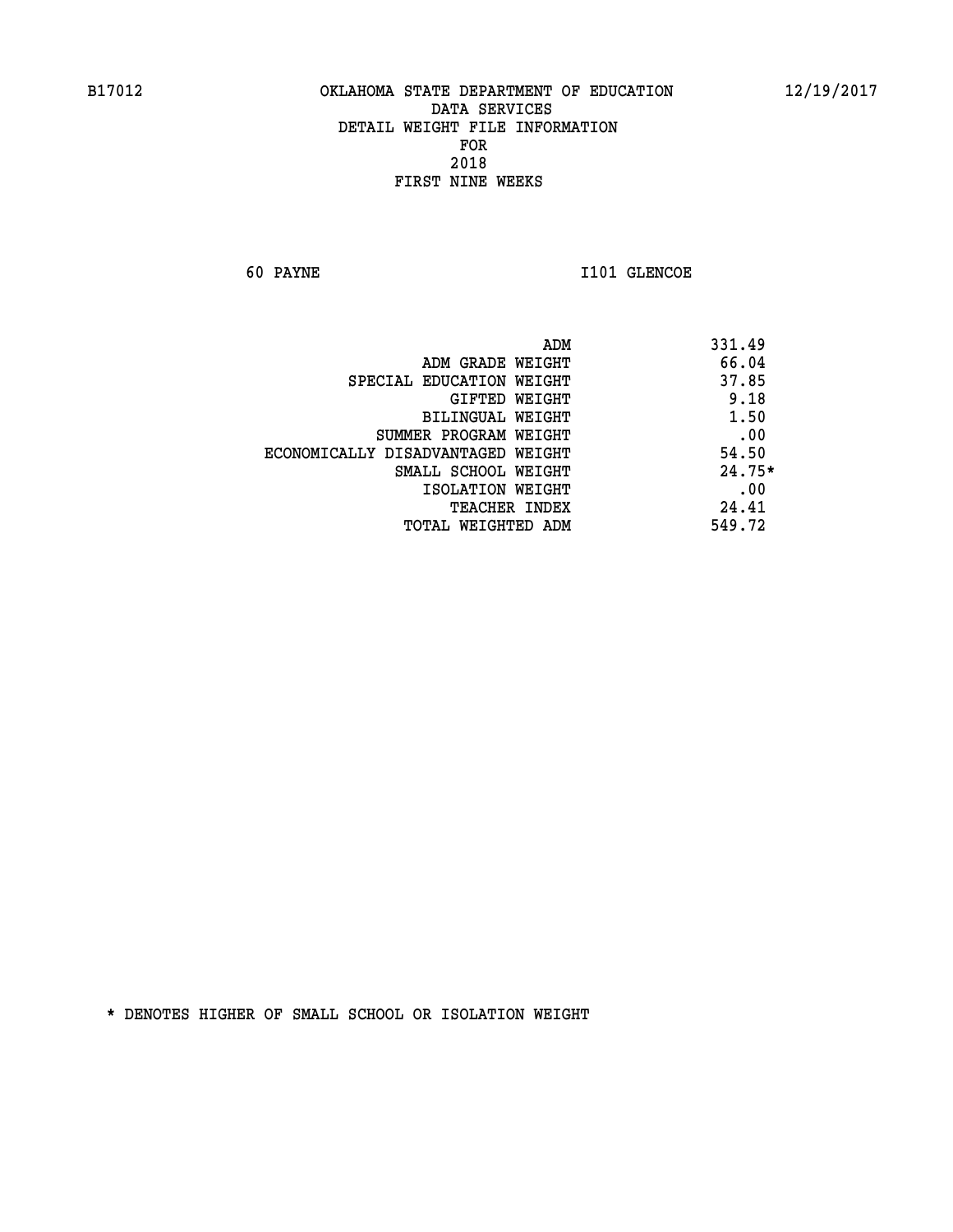**60 PAYNE I103 YALE** 

|                                   | ADM | 411.40   |
|-----------------------------------|-----|----------|
| ADM GRADE WEIGHT                  |     | 80.57    |
| SPECIAL EDUCATION WEIGHT          |     | 52.40    |
| GIFTED WEIGHT                     |     | 15.98    |
| BILINGUAL WEIGHT                  |     | 1.00     |
| SUMMER PROGRAM WEIGHT             |     | .00      |
| ECONOMICALLY DISADVANTAGED WEIGHT |     | 73.25    |
| SMALL SCHOOL WEIGHT               |     | $18.29*$ |
| ISOLATION WEIGHT                  |     | .00      |
| <b>TEACHER INDEX</b>              |     | .00      |
| TOTAL WEIGHTED ADM                |     | 652.89   |
|                                   |     |          |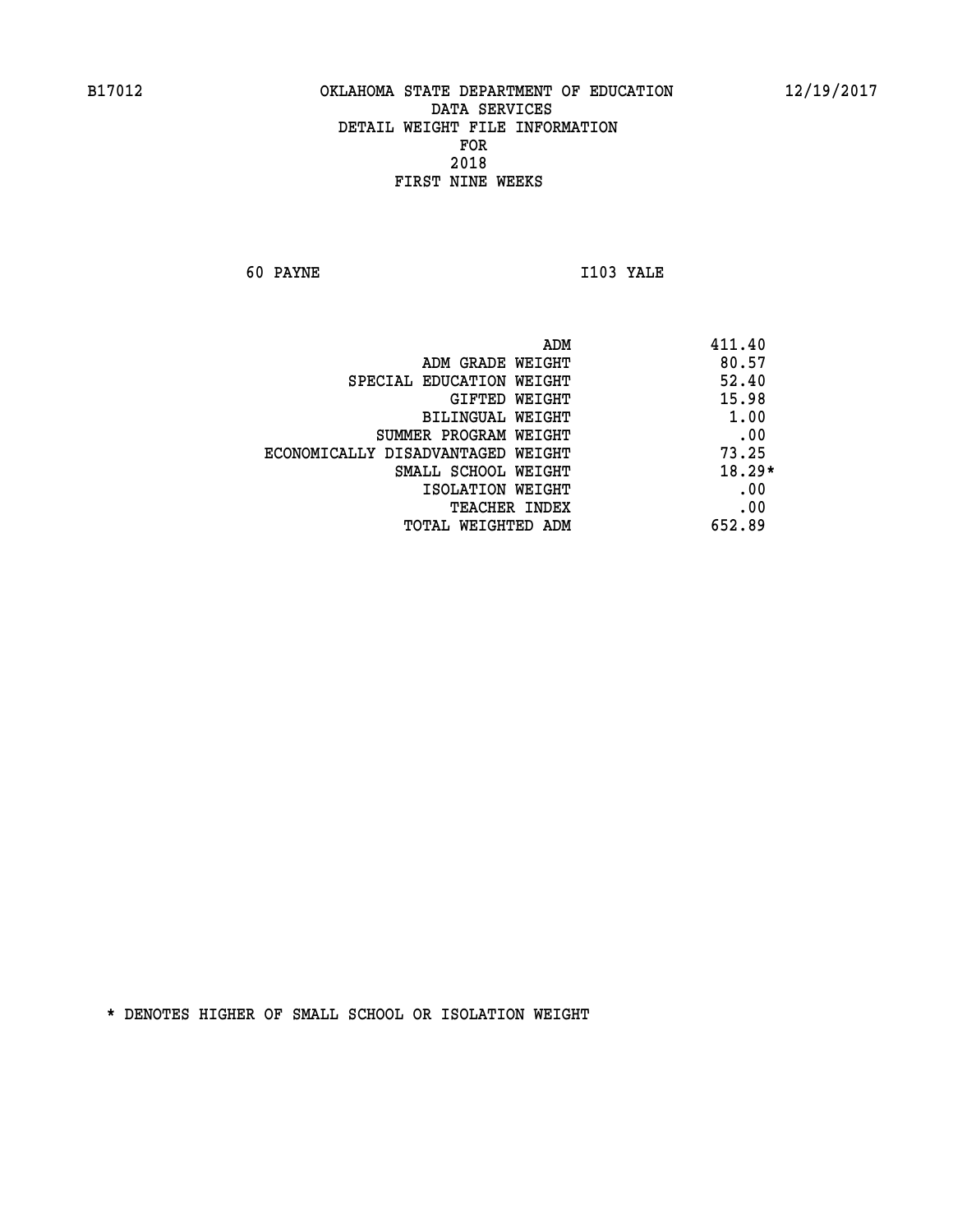**61 PITTSBURG C009 KREBS** 

| ADM                               | 441.94   |
|-----------------------------------|----------|
| ADM GRADE WEIGHT                  | 93.46    |
| SPECIAL EDUCATION WEIGHT          | 81.50    |
| GIFTED WEIGHT                     | 7.82     |
| BILINGUAL WEIGHT                  | 5.00     |
| SUMMER PROGRAM WEIGHT             | .00      |
| ECONOMICALLY DISADVANTAGED WEIGHT | 77.75    |
| SMALL SCHOOL WEIGHT               | $14.55*$ |
| ISOLATION WEIGHT                  | .00      |
| <b>TEACHER INDEX</b>              | .00      |
| TOTAL WEIGHTED ADM                | 722.02   |
|                                   |          |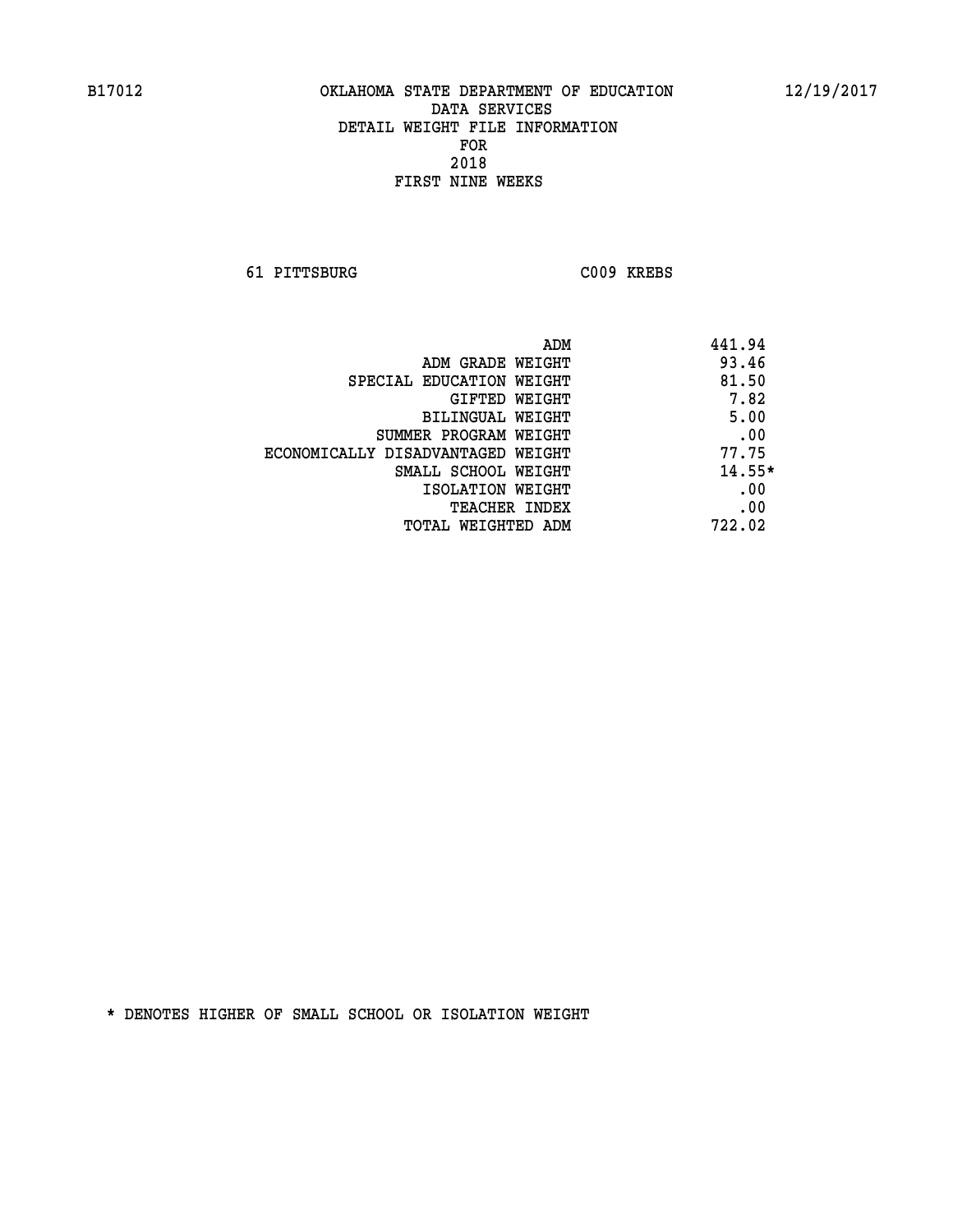**61 PITTSBURG C029 FRINK-CHAMBERS** 

|                                   | 454.30<br>ADM |          |
|-----------------------------------|---------------|----------|
| ADM GRADE WEIGHT                  |               | 91.77    |
| SPECIAL EDUCATION WEIGHT          |               | 59.80    |
| GIFTED WEIGHT                     |               | 20.74    |
| BILINGUAL WEIGHT                  |               | 1.50     |
| SUMMER PROGRAM WEIGHT             |               | .00      |
| ECONOMICALLY DISADVANTAGED WEIGHT |               | 63.75    |
| SMALL SCHOOL WEIGHT               |               | $12.83*$ |
| ISOLATION WEIGHT                  |               | .00      |
| <b>TEACHER INDEX</b>              |               | .00      |
| TOTAL WEIGHTED ADM                |               | 704.69   |
|                                   |               |          |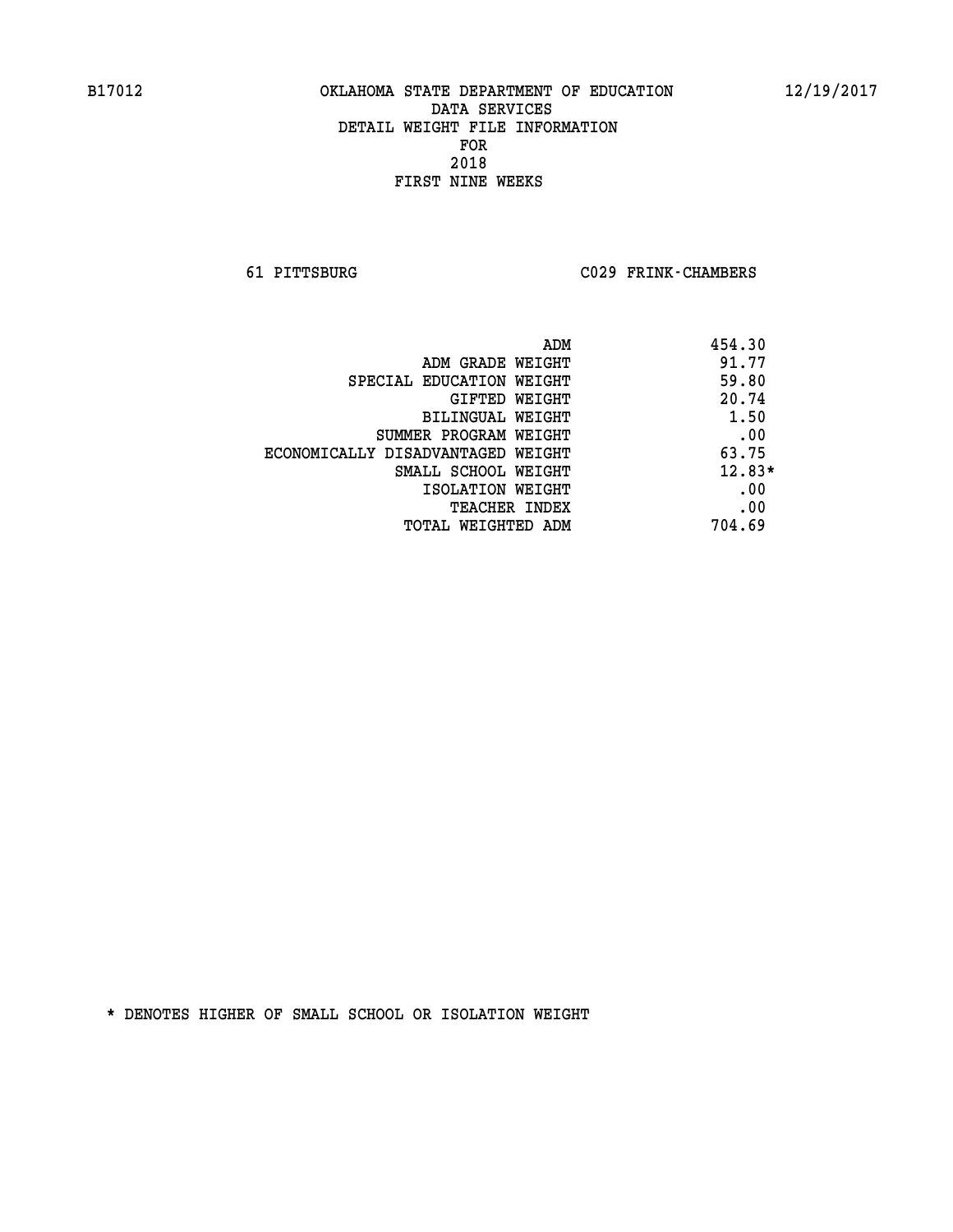**61 PITTSBURG C056 TANNEHILL** 

| ADM                               | 139.42   |
|-----------------------------------|----------|
| ADM GRADE WEIGHT                  | 24.34    |
| SPECIAL EDUCATION WEIGHT          | 57.15    |
| <b>GIFTED WEIGHT</b>              | 4.42     |
| BILINGUAL WEIGHT                  | 1.75     |
| SUMMER PROGRAM WEIGHT             | .00      |
| ECONOMICALLY DISADVANTAGED WEIGHT | 24.25    |
| SMALL SCHOOL WEIGHT               | $20.54*$ |
| ISOLATION WEIGHT                  | .00      |
| <b>TEACHER INDEX</b>              | 3.61     |
| TOTAL WEIGHTED ADM                | 275.48   |
|                                   |          |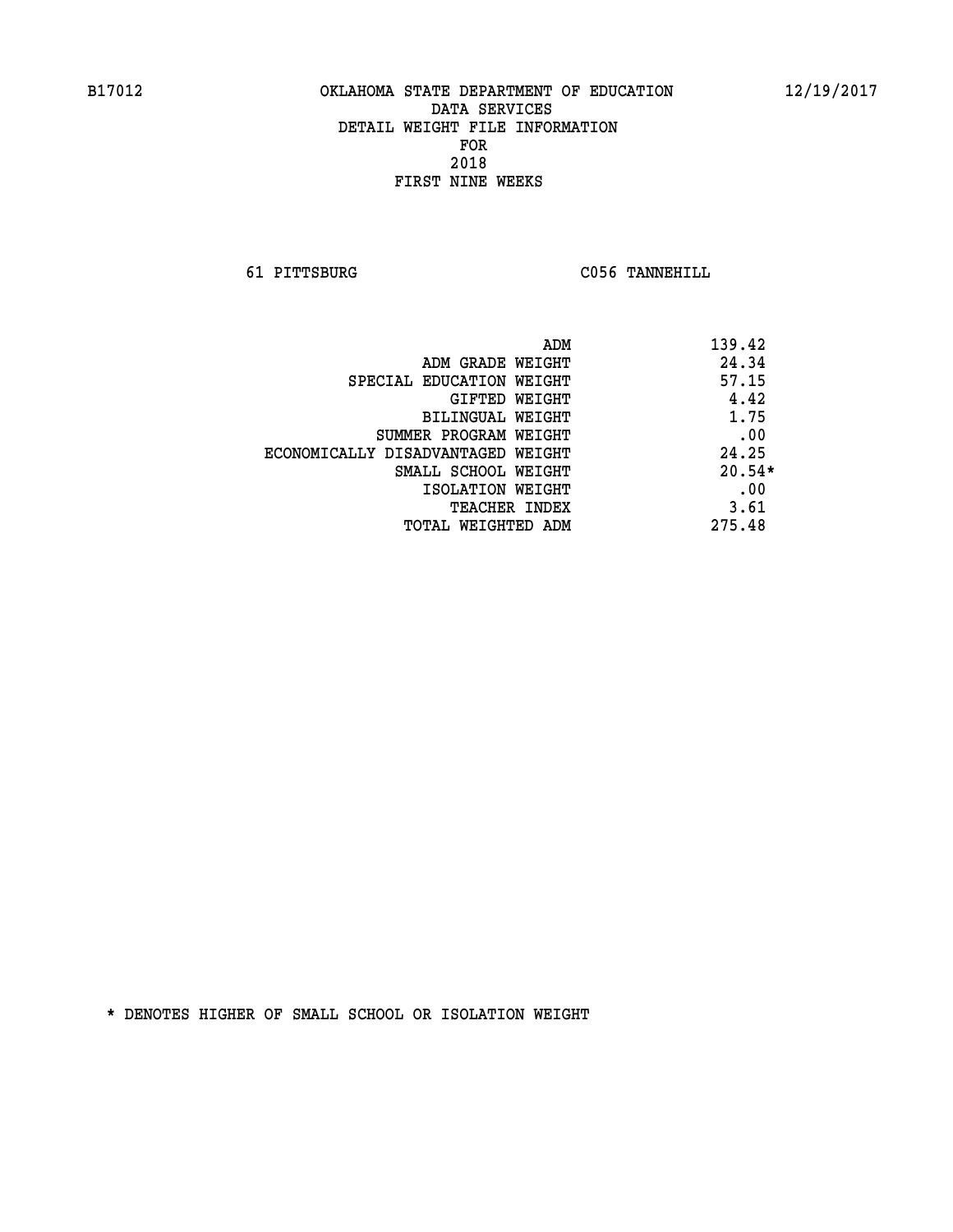**61 PITTSBURG C088 HAYWOOD** 

| ADM                               | 112.17   |
|-----------------------------------|----------|
| ADM GRADE WEIGHT                  | 19.13    |
| SPECIAL EDUCATION WEIGHT          | 42.10    |
| GIFTED WEIGHT                     | 1.36     |
| BILINGUAL WEIGHT                  | .00      |
| SUMMER PROGRAM WEIGHT             | .00      |
| ECONOMICALLY DISADVANTAGED WEIGHT | 23.50    |
| SMALL SCHOOL WEIGHT               | $17.68*$ |
| ISOLATION WEIGHT                  | .00      |
| <b>TEACHER INDEX</b>              | 9.81     |
| TOTAL WEIGHTED ADM                | 225.75   |
|                                   |          |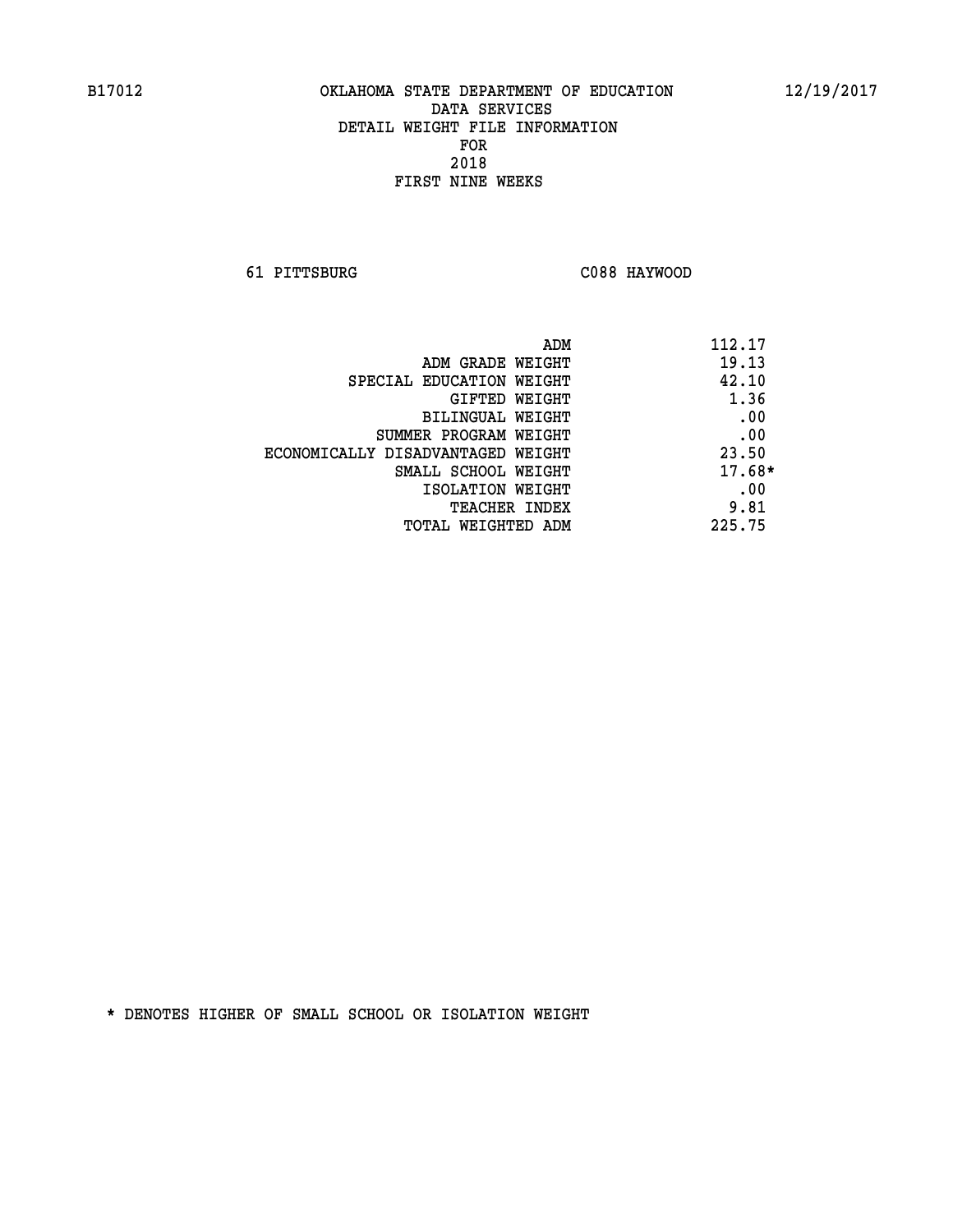**61 PITTSBURG E020 CARLTON LANDING ACADEM**

| ADM                               | 84.12  |
|-----------------------------------|--------|
| ADM GRADE WEIGHT                  | 10.45  |
| SPECIAL EDUCATION WEIGHT          | 31.25  |
| GIFTED WEIGHT                     | .34    |
| BILINGUAL WEIGHT                  | .00    |
| SUMMER PROGRAM WEIGHT             | .00    |
| ECONOMICALLY DISADVANTAGED WEIGHT | 8.75   |
| SMALL SCHOOL WEIGHT               | .00    |
| ISOLATION WEIGHT                  | .00    |
| <b>TEACHER INDEX</b>              | .00    |
| TOTAL WEIGHTED ADM                | 134.91 |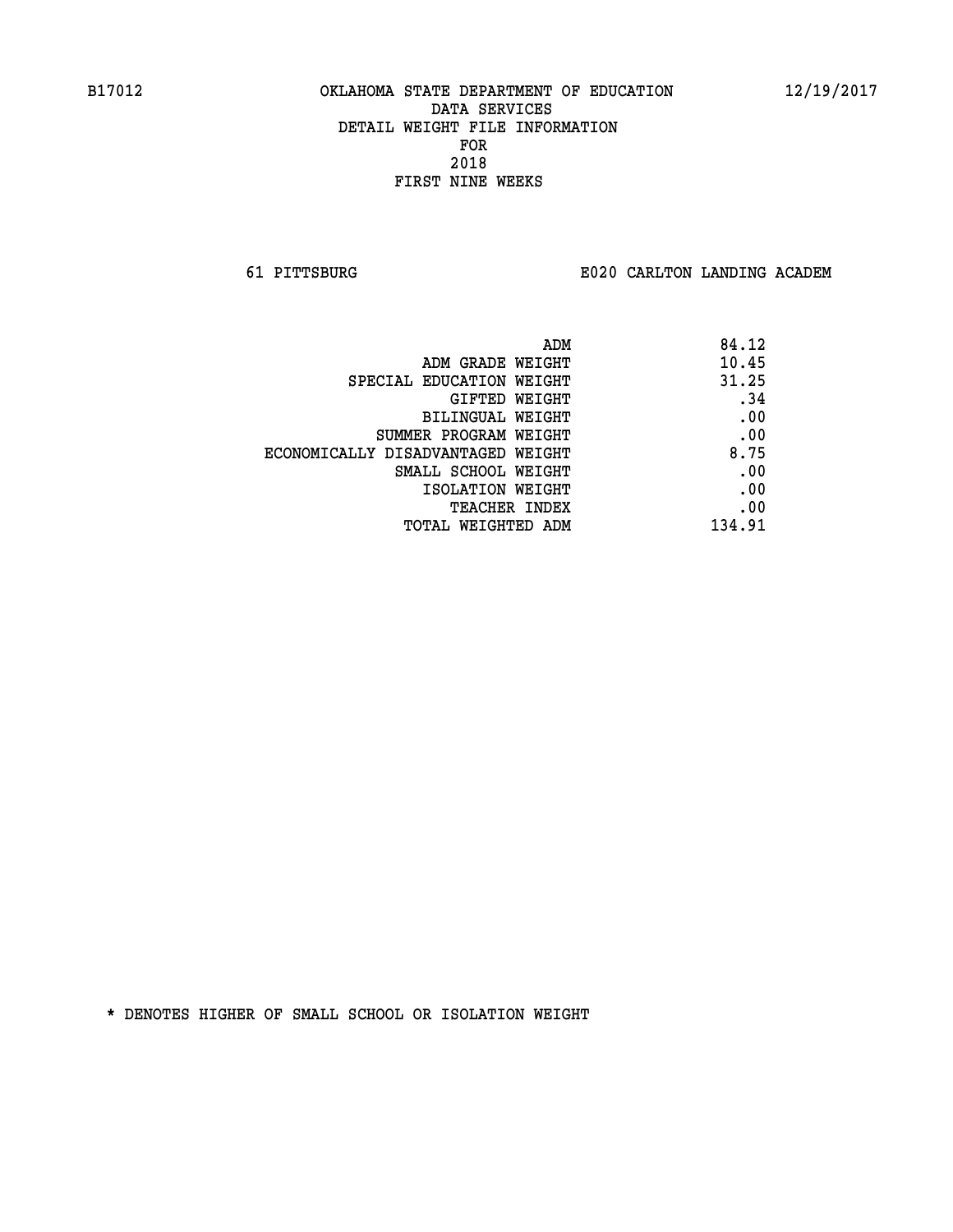**61 PITTSBURG I001 HARTSHORNE** 

| 785.51   |
|----------|
| 156.04   |
| 147.15   |
| 29.24    |
| 3.25     |
| .00      |
| 164.50   |
| .00      |
| .00      |
| 69.79    |
| 1,355.48 |
|          |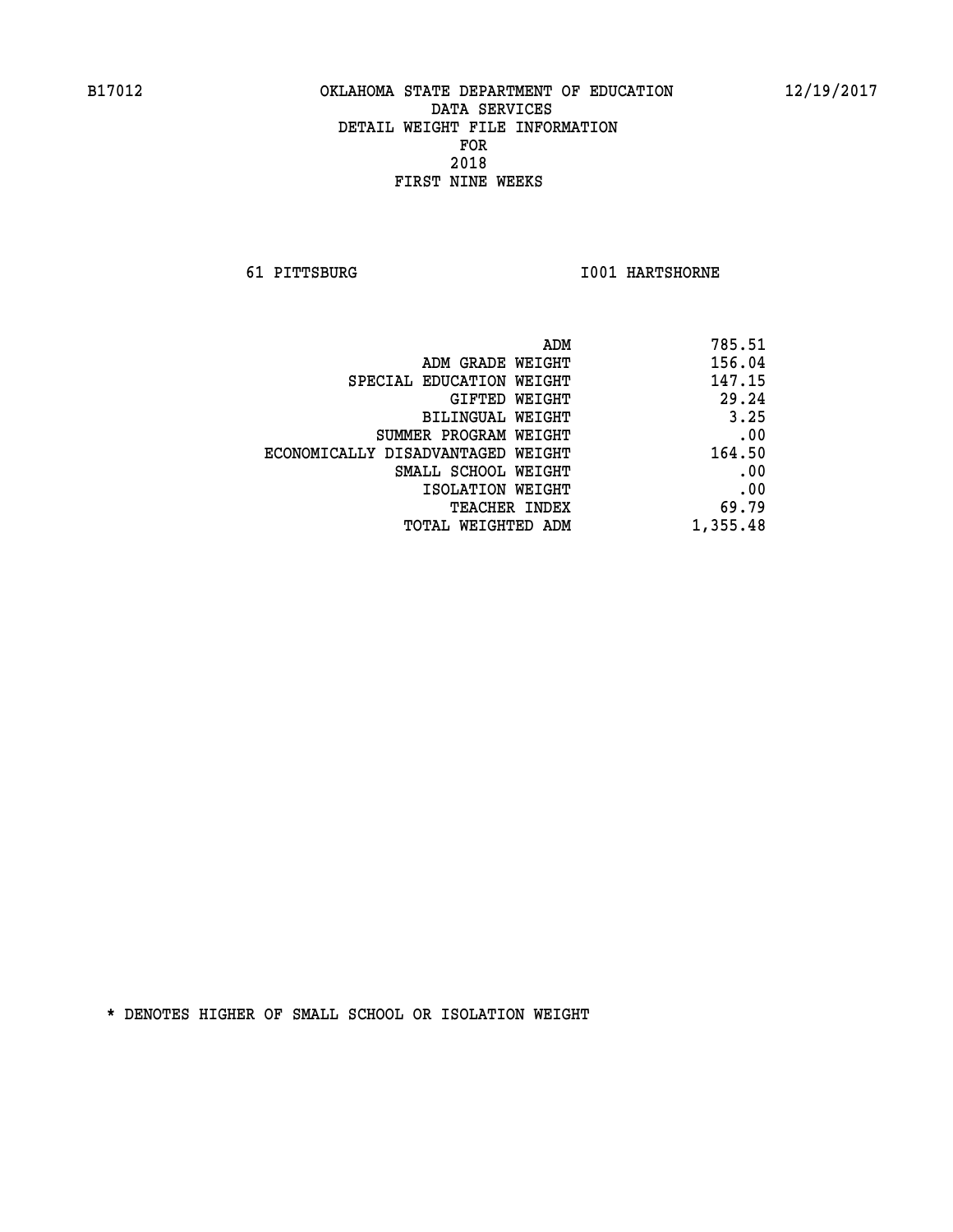**61 PITTSBURG I002 CANADIAN** 

| ADM                               | 449.76   |
|-----------------------------------|----------|
| ADM GRADE WEIGHT                  | 83.09    |
| SPECIAL EDUCATION WEIGHT          | 118.55   |
| GIFTED WEIGHT                     | 13.94    |
| BILINGUAL WEIGHT                  | .25      |
| SUMMER PROGRAM WEIGHT             | 2.40     |
| ECONOMICALLY DISADVANTAGED WEIGHT | 89.25    |
| SMALL SCHOOL WEIGHT               | $13.47*$ |
| ISOLATION WEIGHT                  | .00      |
| <b>TEACHER INDEX</b>              | .00      |
| TOTAL WEIGHTED ADM                | 770.71   |
|                                   |          |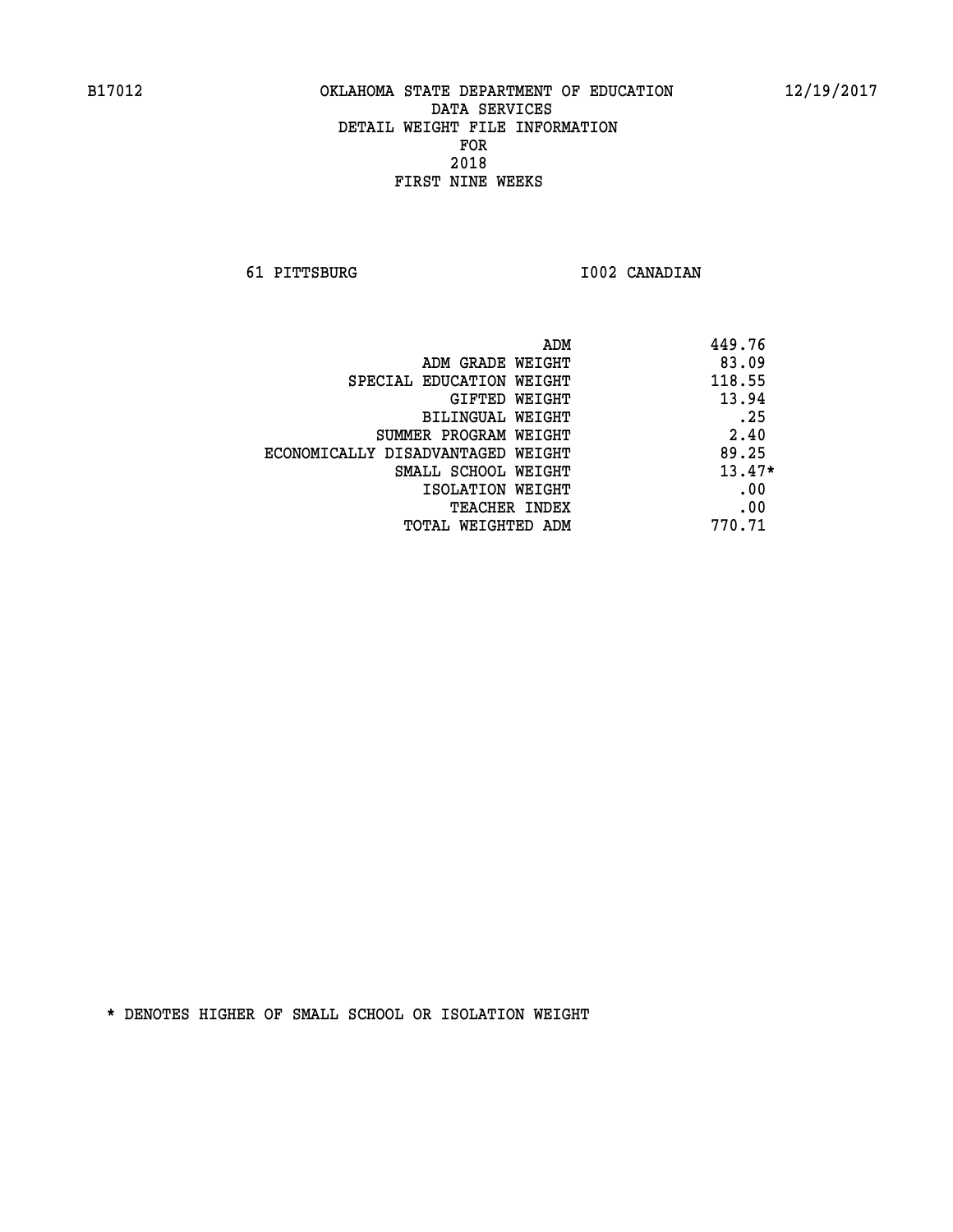**61 PITTSBURG I011 HAILEYVILLE** 

| ADM                               | 284.33   |
|-----------------------------------|----------|
| ADM GRADE WEIGHT                  | 55.33    |
| SPECIAL EDUCATION WEIGHT          | 97.15    |
| GIFTED WEIGHT                     | 6.80     |
| BILINGUAL WEIGHT                  | .00      |
| SUMMER PROGRAM WEIGHT             | .00      |
| ECONOMICALLY DISADVANTAGED WEIGHT | 56.00    |
| SMALL SCHOOL WEIGHT               | 26.30    |
| ISOLATION WEIGHT                  | $61.70*$ |
| <b>TEACHER INDEX</b>              | 5.30     |
| TOTAL WEIGHTED ADM                | 566.61   |
|                                   |          |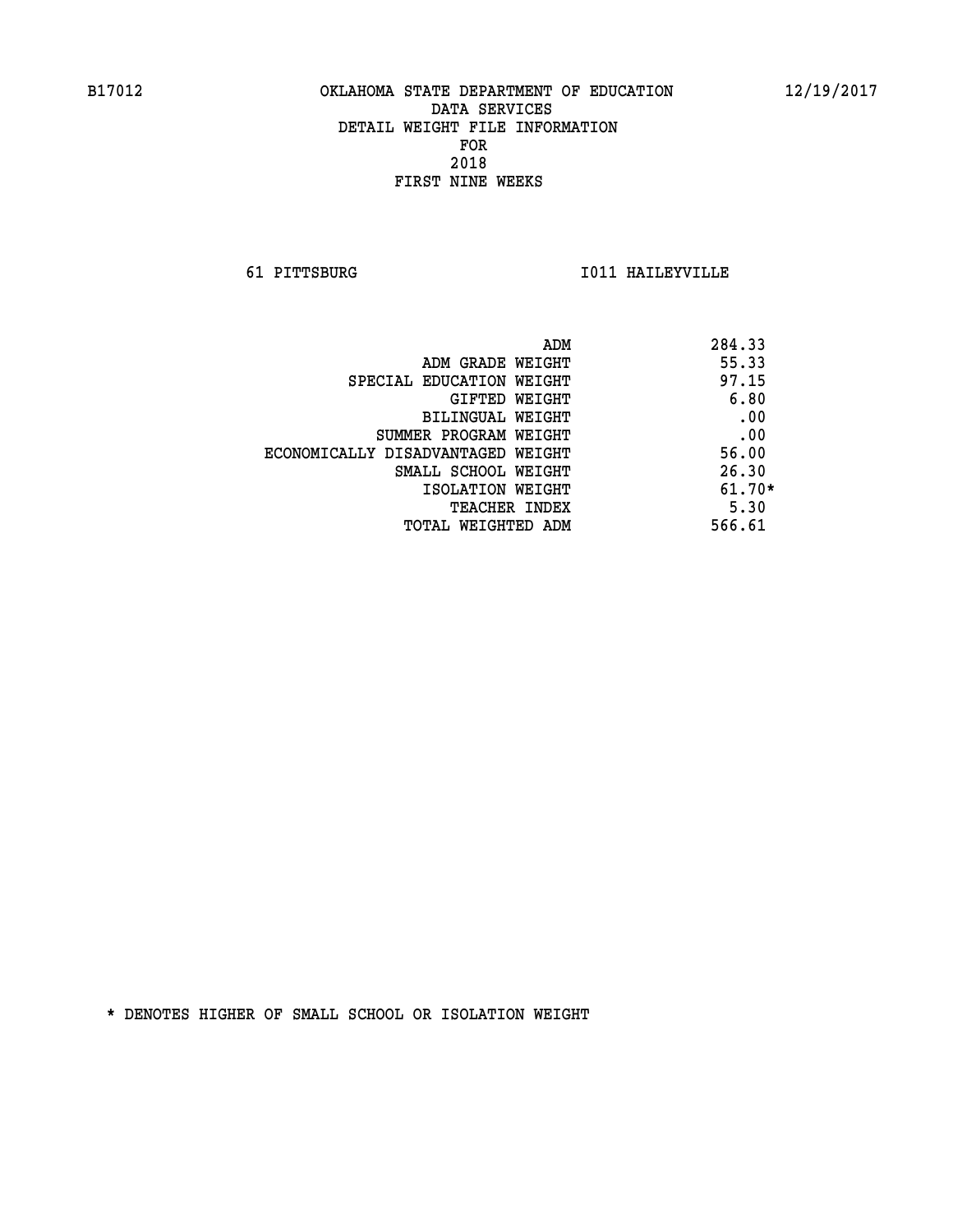**61 PITTSBURG I014 KIOWA** 

| ADM                               | 299.78  |
|-----------------------------------|---------|
| ADM GRADE WEIGHT                  | 55.40   |
| SPECIAL EDUCATION WEIGHT          | 56.60   |
| GIFTED WEIGHT                     | 9.18    |
| BILINGUAL WEIGHT                  | .00     |
| SUMMER PROGRAM WEIGHT             | .00     |
| ECONOMICALLY DISADVANTAGED WEIGHT | 39.50   |
| SMALL SCHOOL WEIGHT               | 25.98   |
| ISOLATION WEIGHT                  | 148.66* |
| <b>TEACHER INDEX</b>              | 47.01   |
| TOTAL WEIGHTED ADM                | 656.13  |
|                                   |         |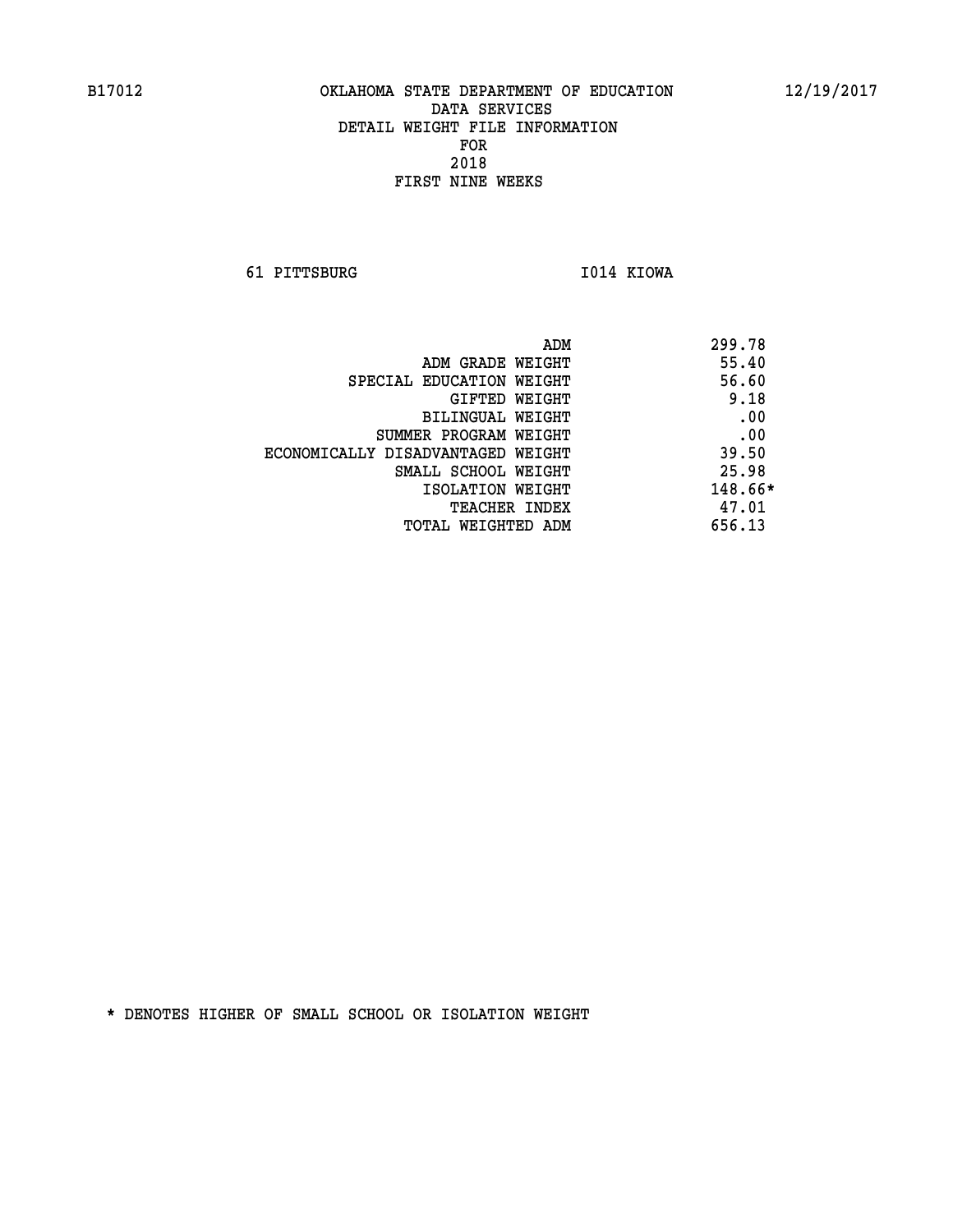**61 PITTSBURG I017 QUINTON** 

|                                   | 442.30<br>ADM |
|-----------------------------------|---------------|
| ADM GRADE WEIGHT                  | 83.98         |
| SPECIAL EDUCATION WEIGHT          | 123.50        |
| GIFTED WEIGHT                     | 12.92         |
| BILINGUAL WEIGHT                  | .25           |
| SUMMER PROGRAM WEIGHT             | .00           |
| ECONOMICALLY DISADVANTAGED WEIGHT | 77.25         |
| SMALL SCHOOL WEIGHT               | $14.50*$      |
| ISOLATION WEIGHT                  | .00           |
| TEACHER INDEX                     | 35.13         |
| TOTAL WEIGHTED ADM                | 789.83        |
|                                   |               |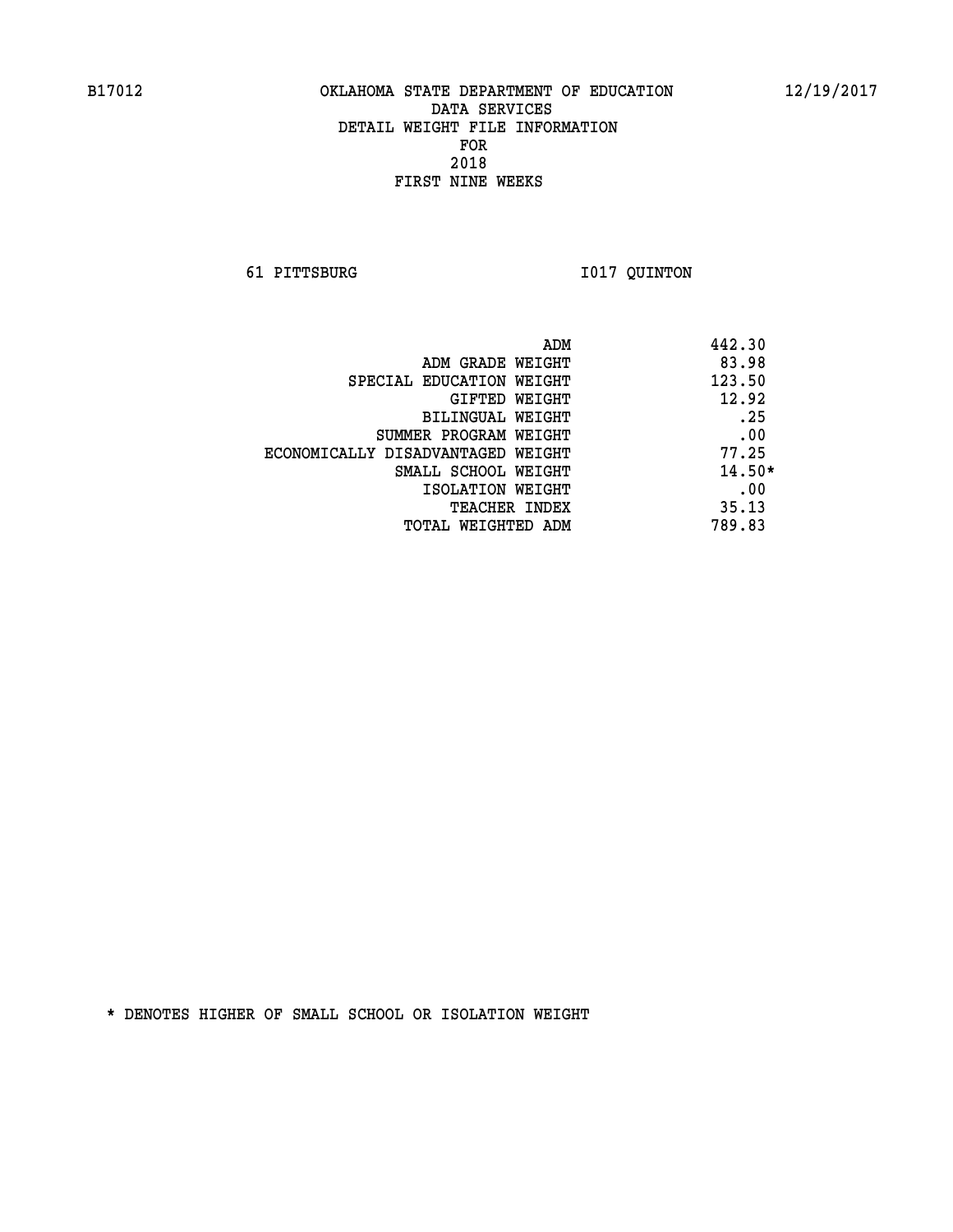**61 PITTSBURG I025 INDIANOLA** 

| ADM                               | 233.74   |
|-----------------------------------|----------|
| ADM GRADE WEIGHT                  | 42.31    |
| SPECIAL EDUCATION WEIGHT          | 69.30    |
| GIFTED WEIGHT                     | 8.84     |
| <b>BILINGUAL WEIGHT</b>           | .00      |
| SUMMER PROGRAM WEIGHT             | 1.20     |
| ECONOMICALLY DISADVANTAGED WEIGHT | 49.75    |
| SMALL SCHOOL WEIGHT               | $26.09*$ |
| ISOLATION WEIGHT                  | .00      |
| <b>TEACHER INDEX</b>              | 22.77    |
| TOTAL WEIGHTED ADM                | 454.00   |
|                                   |          |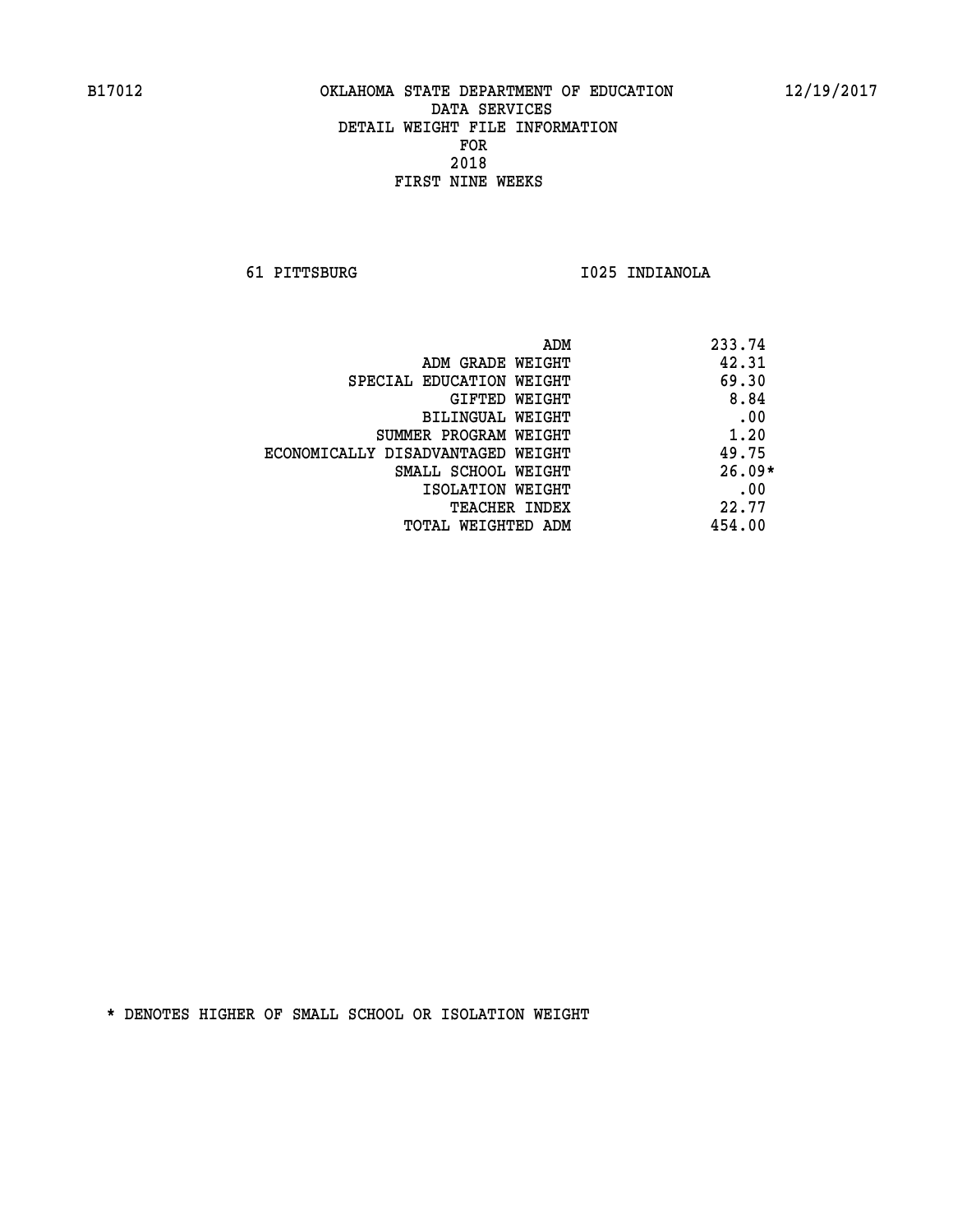**61 PITTSBURG I028 CROWDER** 

| ADM                               | 425.19   |
|-----------------------------------|----------|
| ADM GRADE WEIGHT                  | 81.30    |
| SPECIAL EDUCATION WEIGHT          | 111.75   |
| GIFTED WEIGHT                     | 12.58    |
| BILINGUAL WEIGHT                  | .00      |
| SUMMER PROGRAM WEIGHT             | .00      |
| ECONOMICALLY DISADVANTAGED WEIGHT | 81.50    |
| SMALL SCHOOL WEIGHT               | $16.69*$ |
| ISOLATION WEIGHT                  | .00      |
| <b>TEACHER INDEX</b>              | 20.87    |
| TOTAL WEIGHTED ADM                | 749.88   |
|                                   |          |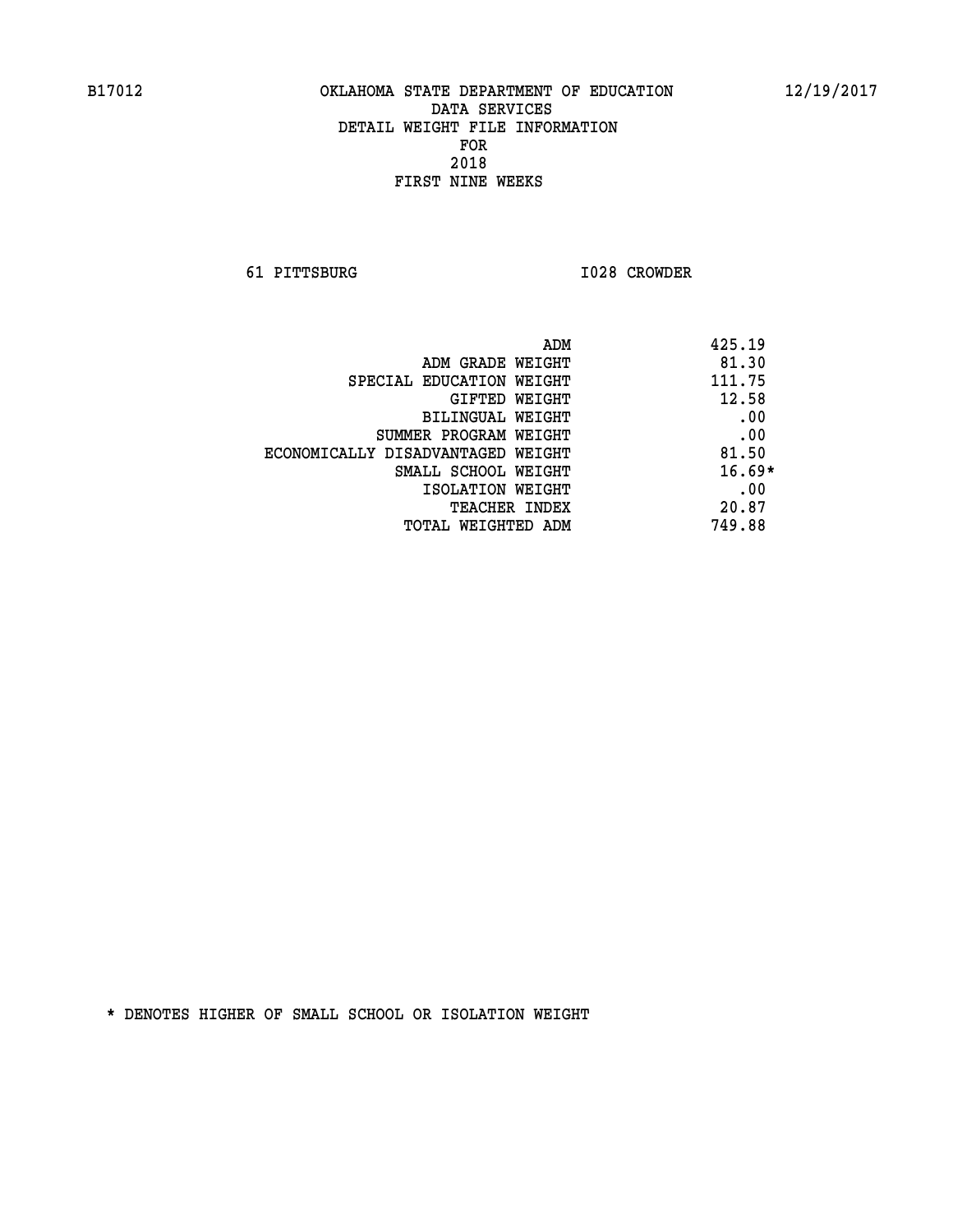**61 PITTSBURG I030 SAVANNA** 

| ADM                               | 398.06   |
|-----------------------------------|----------|
| ADM GRADE WEIGHT                  | 82.33    |
| SPECIAL EDUCATION WEIGHT          | 138.20   |
| GIFTED WEIGHT                     | 10.88    |
| BILINGUAL WEIGHT                  | .00      |
| SUMMER PROGRAM WEIGHT             | .00      |
| ECONOMICALLY DISADVANTAGED WEIGHT | 66.00    |
| SMALL SCHOOL WEIGHT               | $19.71*$ |
| ISOLATION WEIGHT                  | .00      |
| <b>TEACHER INDEX</b>              | 54.75    |
| TOTAL WEIGHTED ADM                | 769.93   |
|                                   |          |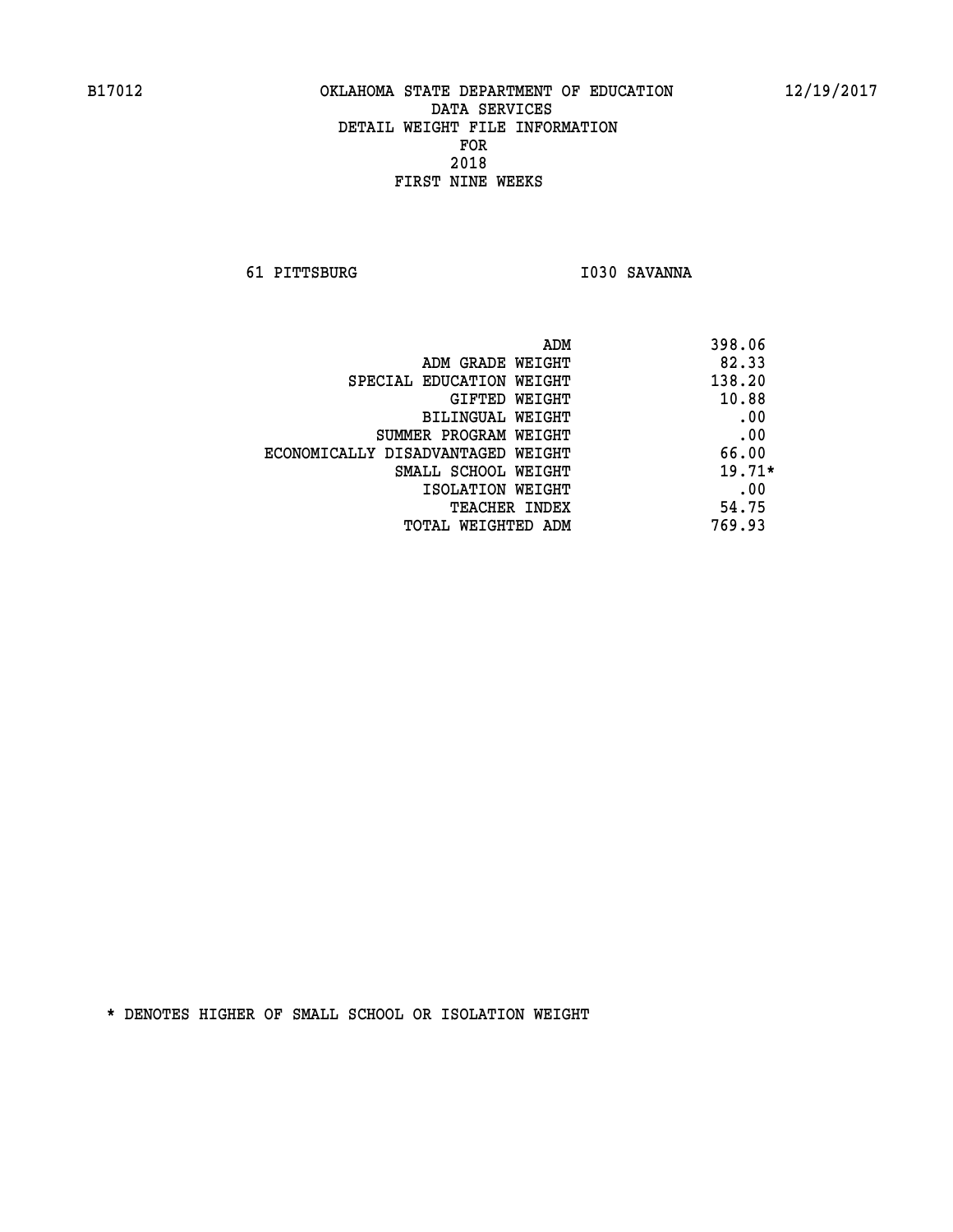**61 PITTSBURG I063 PITTSBURG** 

| ADM                               | 137.98   |
|-----------------------------------|----------|
| ADM GRADE WEIGHT                  | 28.75    |
| SPECIAL EDUCATION WEIGHT          | 23.60    |
| GIFTED WEIGHT                     | 4.08     |
| BILINGUAL WEIGHT                  | .00      |
| SUMMER PROGRAM WEIGHT             | .00      |
| ECONOMICALLY DISADVANTAGED WEIGHT | 24.00    |
| SMALL SCHOOL WEIGHT               | $20.40*$ |
| ISOLATION WEIGHT                  | .00      |
| <b>TEACHER INDEX</b>              | 10.09    |
| TOTAL WEIGHTED ADM                | 248.90   |
|                                   |          |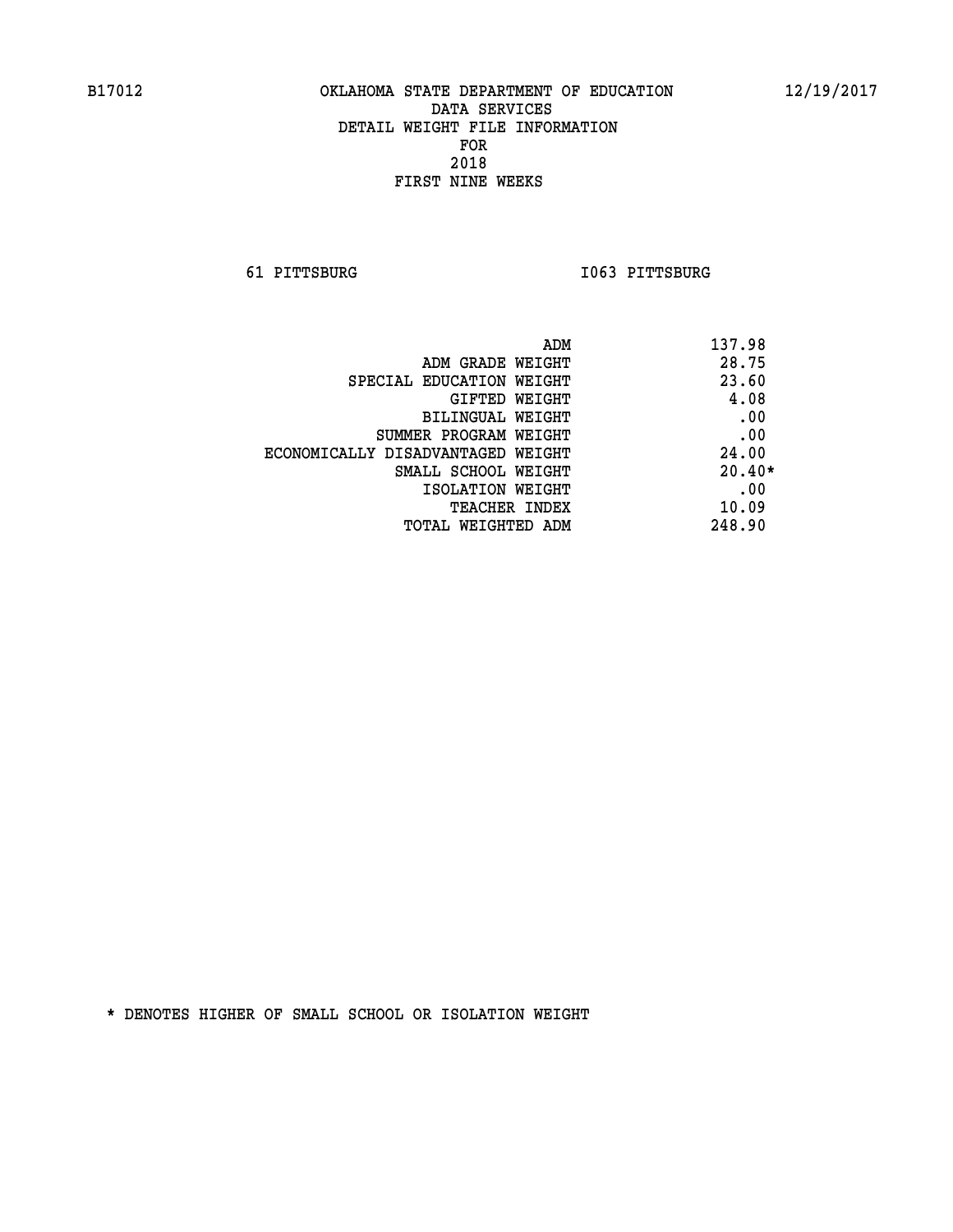**61 PITTSBURG I080 MCALESTER** 

| 2,975.53 |
|----------|
| 580.33   |
| 609.35   |
| 97.92    |
| 51.50    |
| .00      |
| 547.50   |
| .00      |
| .00      |
| 21.75    |
| 4,883.88 |
|          |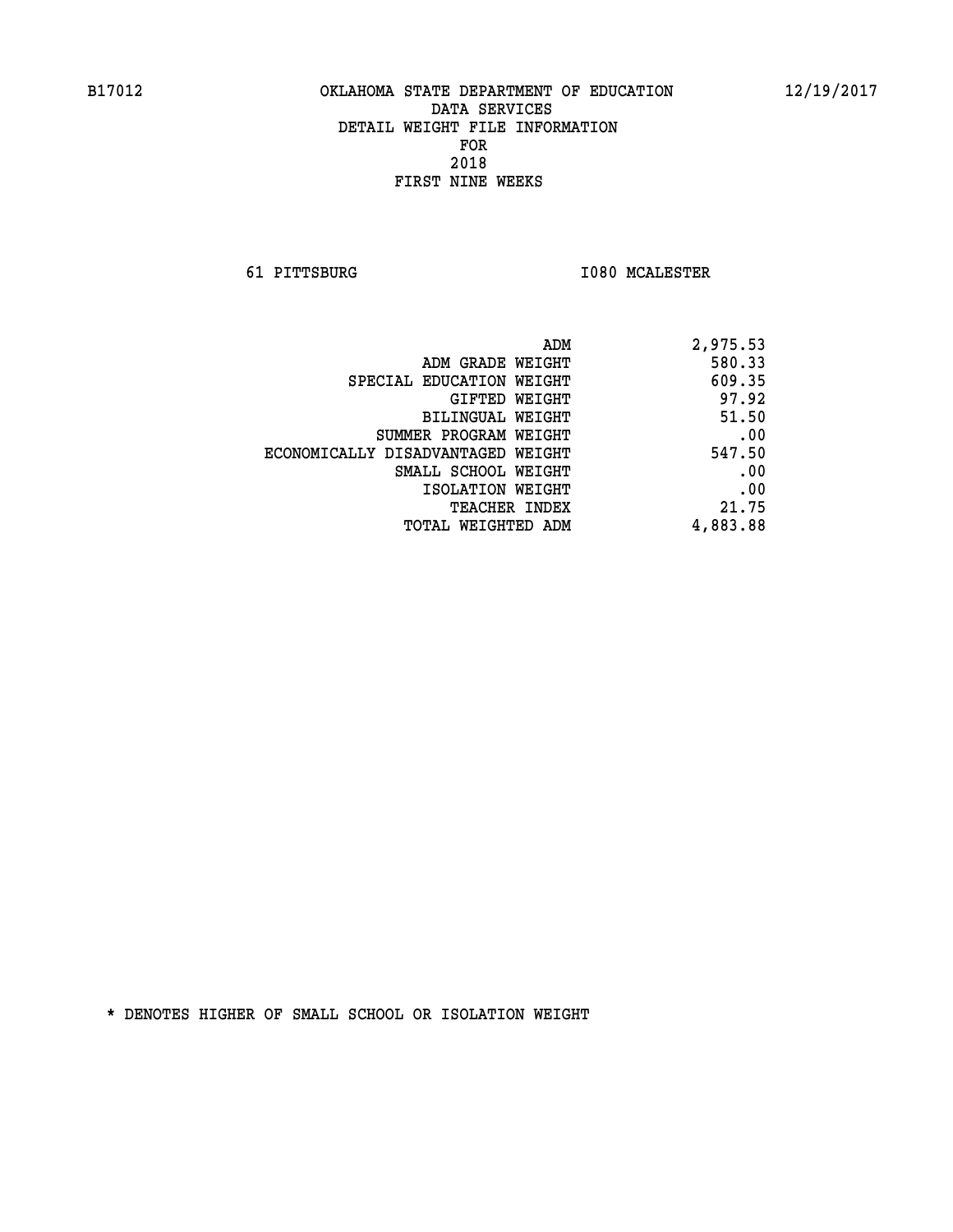**62 PONTOTOC I001 ALLEN** 

| ADM<br>502.16 |                                   |
|---------------|-----------------------------------|
| 100.07        | ADM GRADE WEIGHT                  |
| 115.30        | SPECIAL EDUCATION WEIGHT          |
| 23.12         | <b>GIFTED WEIGHT</b>              |
| .50           | BILINGUAL WEIGHT                  |
| .00           | SUMMER PROGRAM WEIGHT             |
| 104.25        | ECONOMICALLY DISADVANTAGED WEIGHT |
| $5.10*$       | SMALL SCHOOL WEIGHT               |
| .00           | ISOLATION WEIGHT                  |
| .14           | <b>TEACHER INDEX</b>              |
| 850.64        | TOTAL WEIGHTED ADM                |
|               |                                   |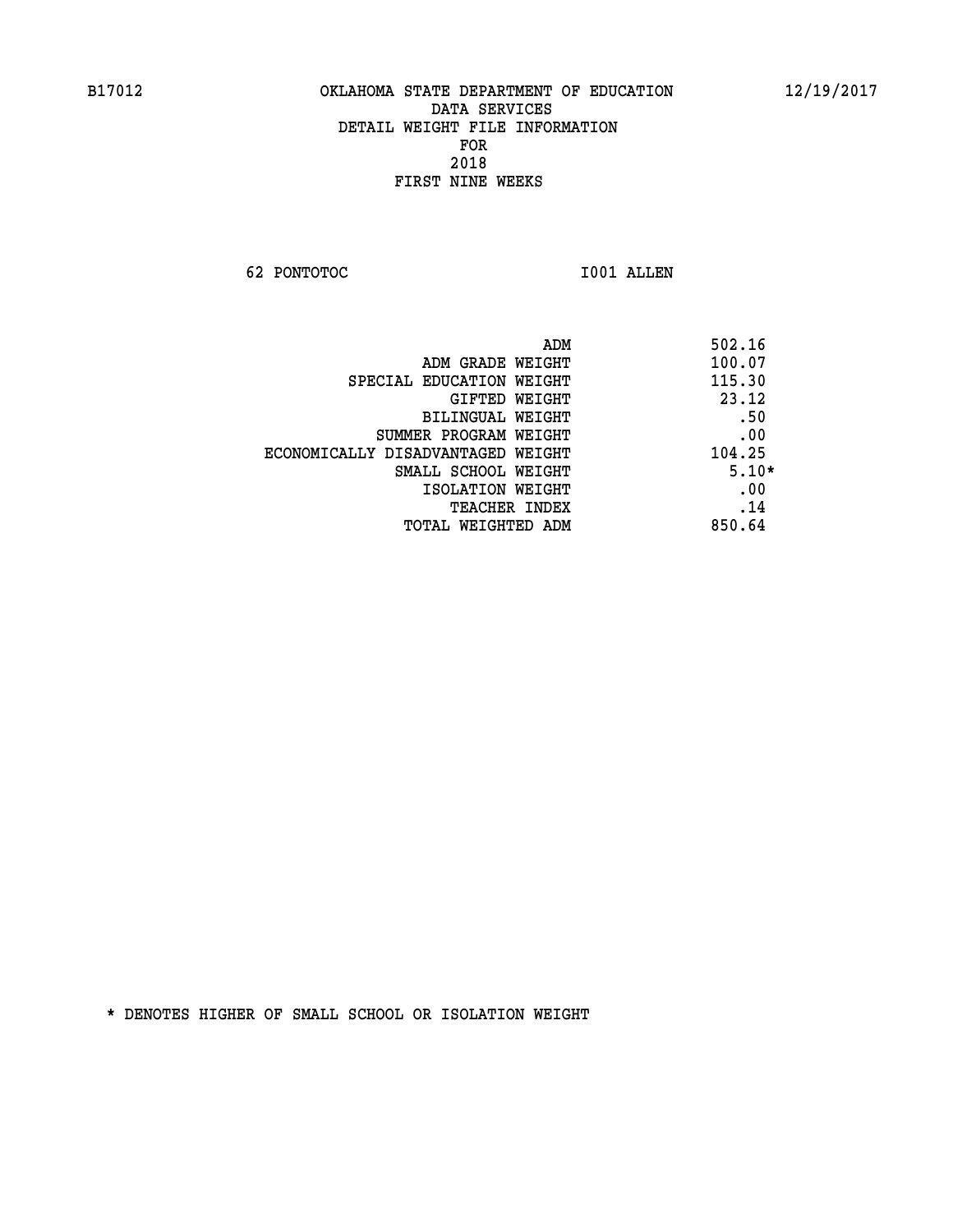**62 PONTOTOC I009 VANOSS** 

| ADM                               | 576.27   |
|-----------------------------------|----------|
| ADM GRADE WEIGHT                  | 113.47   |
| SPECIAL EDUCATION WEIGHT          | 144.85   |
| GIFTED WEIGHT                     | 21.76    |
| BILINGUAL WEIGHT                  | 4.25     |
| SUMMER PROGRAM WEIGHT             | 1.20     |
| ECONOMICALLY DISADVANTAGED WEIGHT | 95.00    |
| SMALL SCHOOL WEIGHT               | .00      |
| ISOLATION WEIGHT                  | .00      |
| <b>TEACHER INDEX</b>              | 52.97    |
| TOTAL WEIGHTED ADM                | 1,009.77 |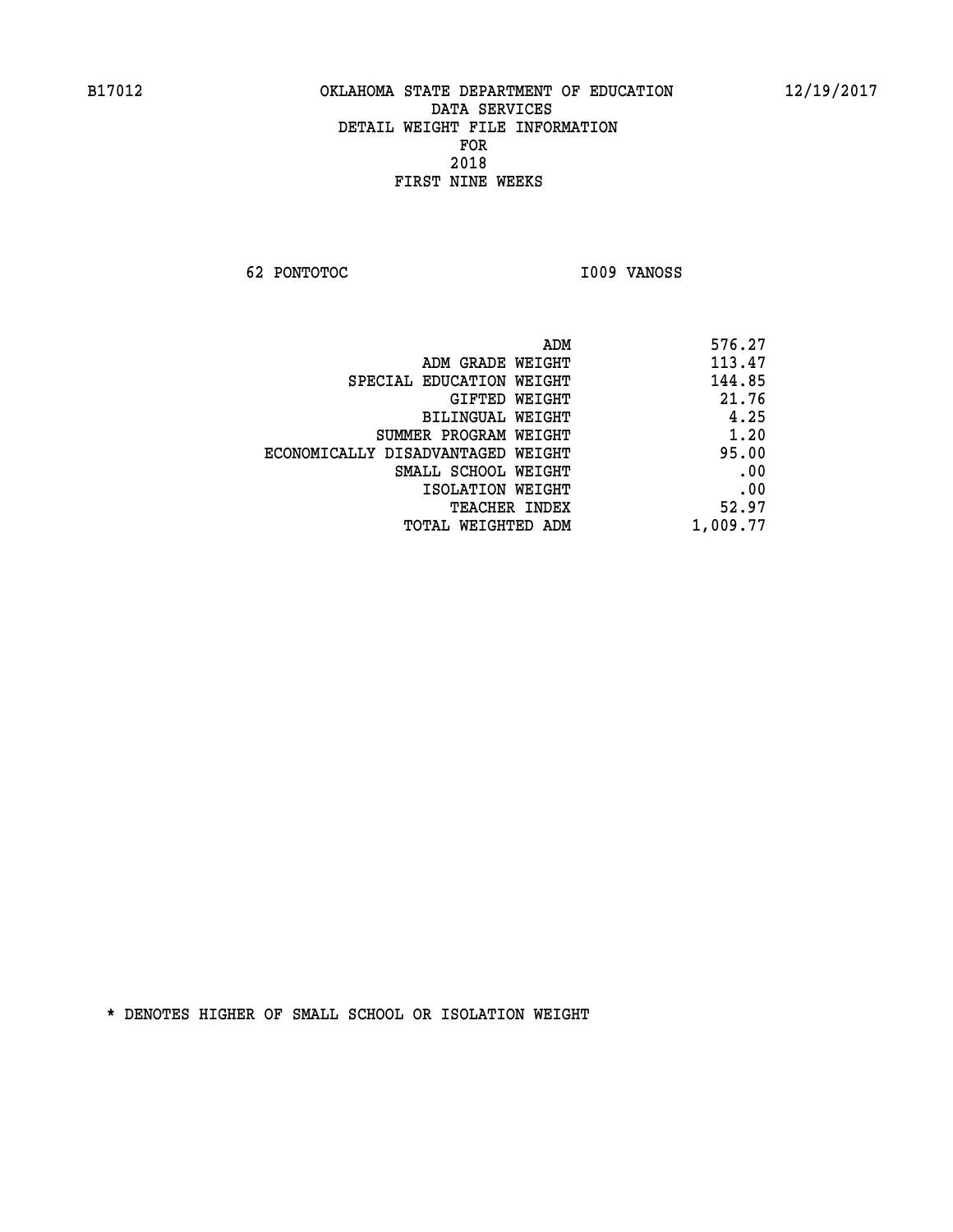**62 PONTOTOC I016 BYNG** 

| 1,830.73 |
|----------|
| 368.65   |
| 453.55   |
| 122.40   |
| 15.50    |
| .00      |
| 255.25   |
| .00      |
| .00      |
| 138.44   |
| 3,184.52 |
|          |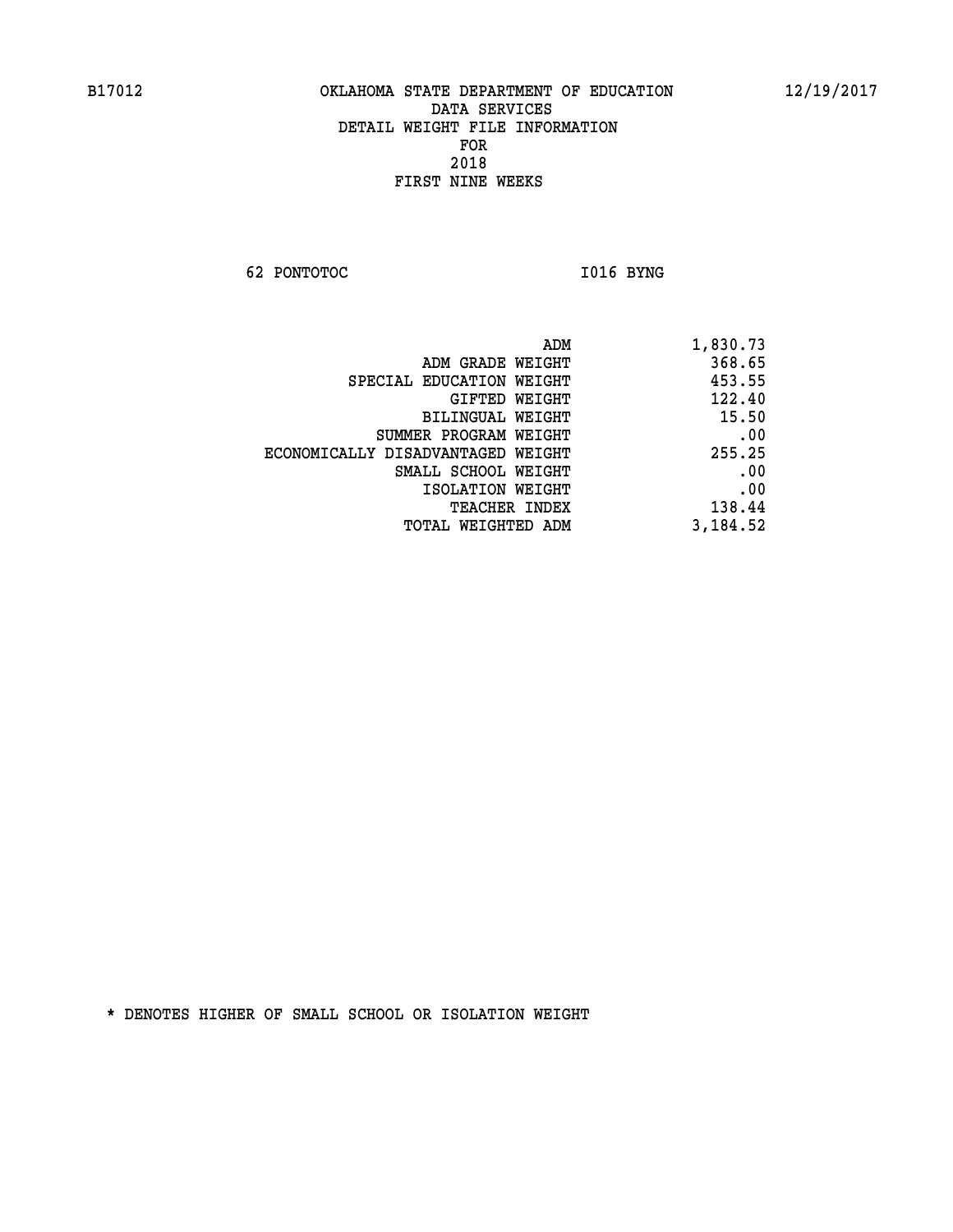**62 PONTOTOC I019 ADA** 

| ADM                               | 2,611.70 |
|-----------------------------------|----------|
| ADM GRADE WEIGHT                  | 514.10   |
| SPECIAL EDUCATION WEIGHT          | 605.80   |
| GIFTED WEIGHT                     | 108.12   |
| BILINGUAL WEIGHT                  | 51.25    |
| SUMMER PROGRAM WEIGHT             | .00      |
| ECONOMICALLY DISADVANTAGED WEIGHT | 416.75   |
| SMALL SCHOOL WEIGHT               | .00      |
| ISOLATION WEIGHT                  | .00      |
| <b>TEACHER INDEX</b>              | 276.32   |
| TOTAL WEIGHTED ADM                | 4,584.04 |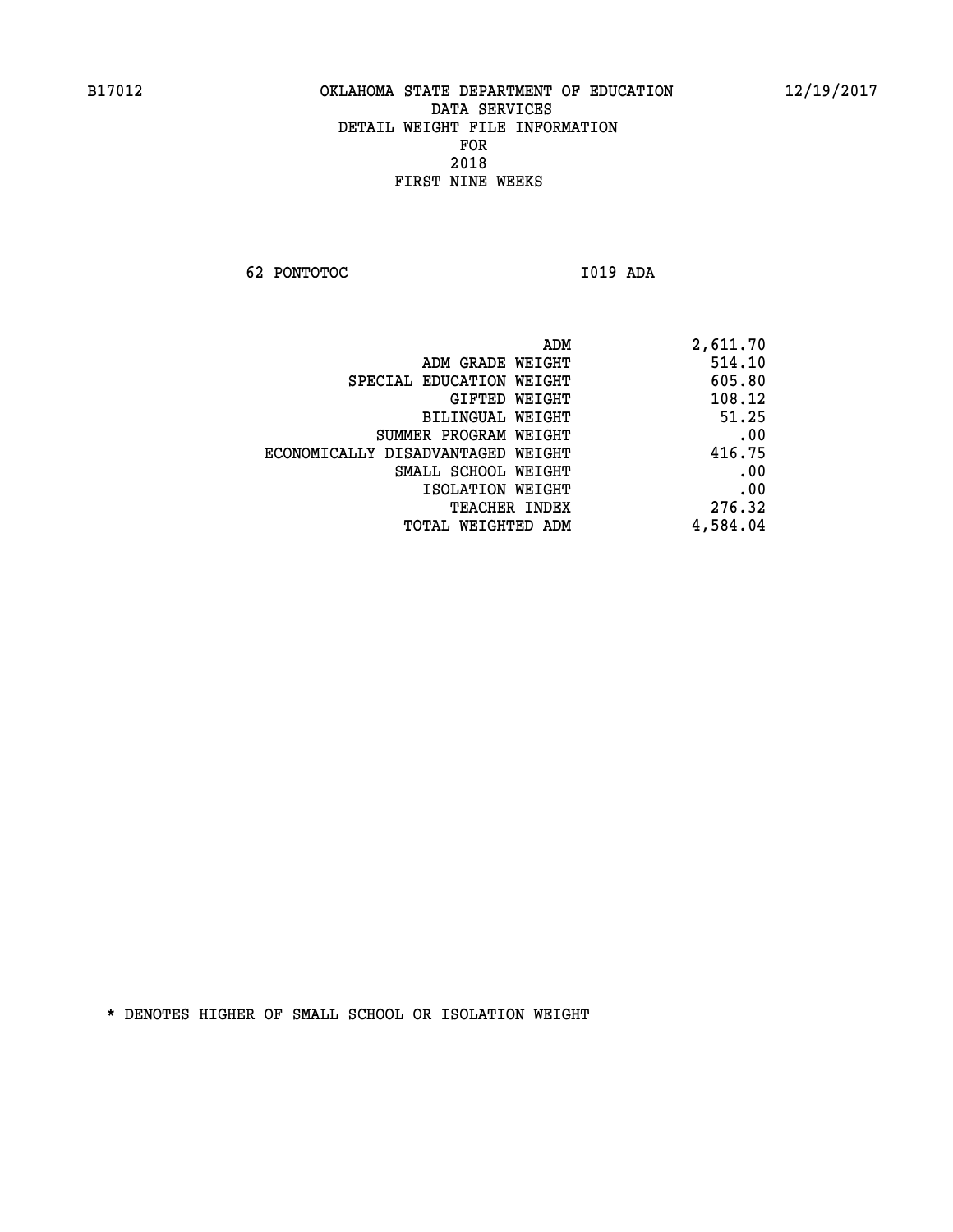**62 PONTOTOC I024 LATTA** 

|                                   | 903.36<br>ADM |
|-----------------------------------|---------------|
| ADM GRADE WEIGHT                  | 182.96        |
| SPECIAL EDUCATION WEIGHT          | 138.15        |
| GIFTED WEIGHT                     | 62.90         |
| BILINGUAL WEIGHT                  | 5.75          |
| SUMMER PROGRAM WEIGHT             | .00           |
| ECONOMICALLY DISADVANTAGED WEIGHT | 99.00         |
| SMALL SCHOOL WEIGHT               | .00           |
| ISOLATION WEIGHT                  | .00           |
| <b>TEACHER INDEX</b>              | 77.88         |
| TOTAL WEIGHTED ADM                | 1,470.00      |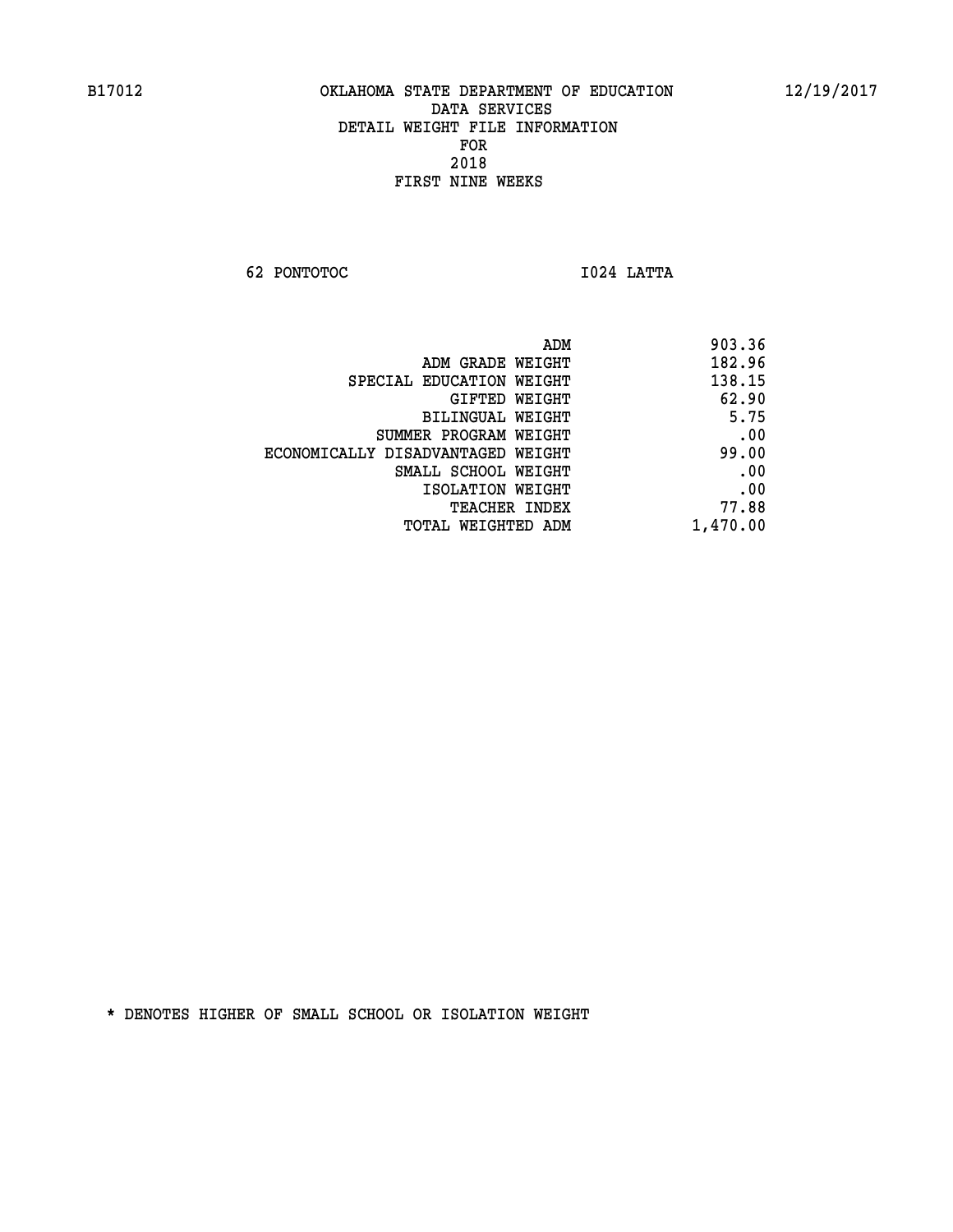**62 PONTOTOC I030 STONEWALL** 

| 458.21<br>ADM                              |  |
|--------------------------------------------|--|
| 89.16<br>ADM GRADE WEIGHT                  |  |
| 90.10<br>SPECIAL EDUCATION WEIGHT          |  |
| 14.96<br>GIFTED WEIGHT                     |  |
| 1.00<br>BILINGUAL WEIGHT                   |  |
| .00<br>SUMMER PROGRAM WEIGHT               |  |
| 97.75<br>ECONOMICALLY DISADVANTAGED WEIGHT |  |
| 12.26<br>SMALL SCHOOL WEIGHT               |  |
| $86.14*$<br>ISOLATION WEIGHT               |  |
| 51.09<br><b>TEACHER INDEX</b>              |  |
| 888.41<br>TOTAL WEIGHTED ADM               |  |
|                                            |  |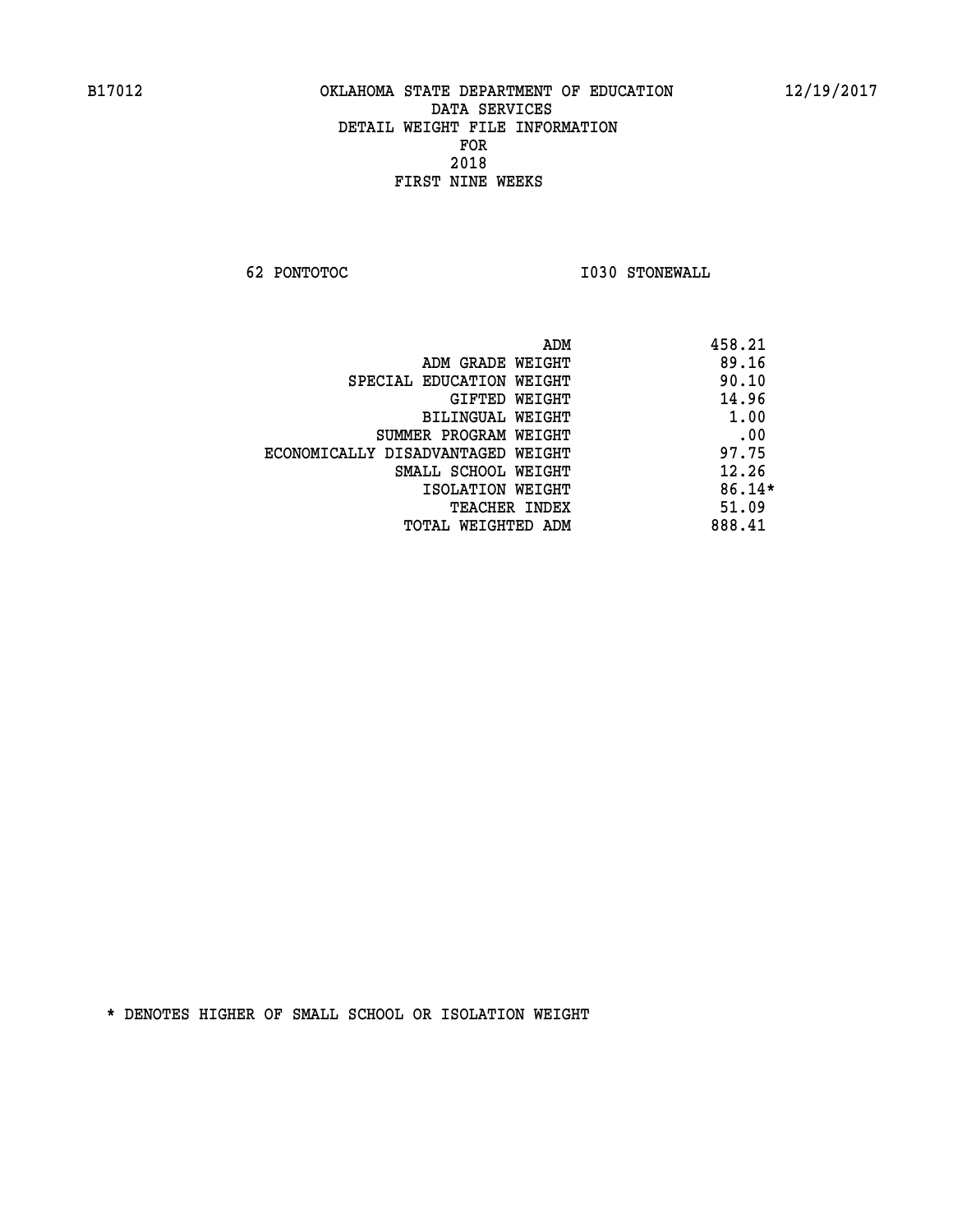**62 PONTOTOC I037 ROFF** 

 **ADM 319.05 ADM GRADE WEIGHT 63.23 SPECIAL EDUCATION WEIGHT 57.75 GIFTED WEIGHT 8.16 BILINGUAL WEIGHT .00 SUMMER PROGRAM WEIGHT .00 ECONOMICALLY DISADVANTAGED WEIGHT 61.75 SMALL SCHOOL WEIGHT** 25.32  **ISOLATION WEIGHT 29.83\* TEACHER INDEX** 30.37  **TOTAL WEIGHTED ADM 570.14**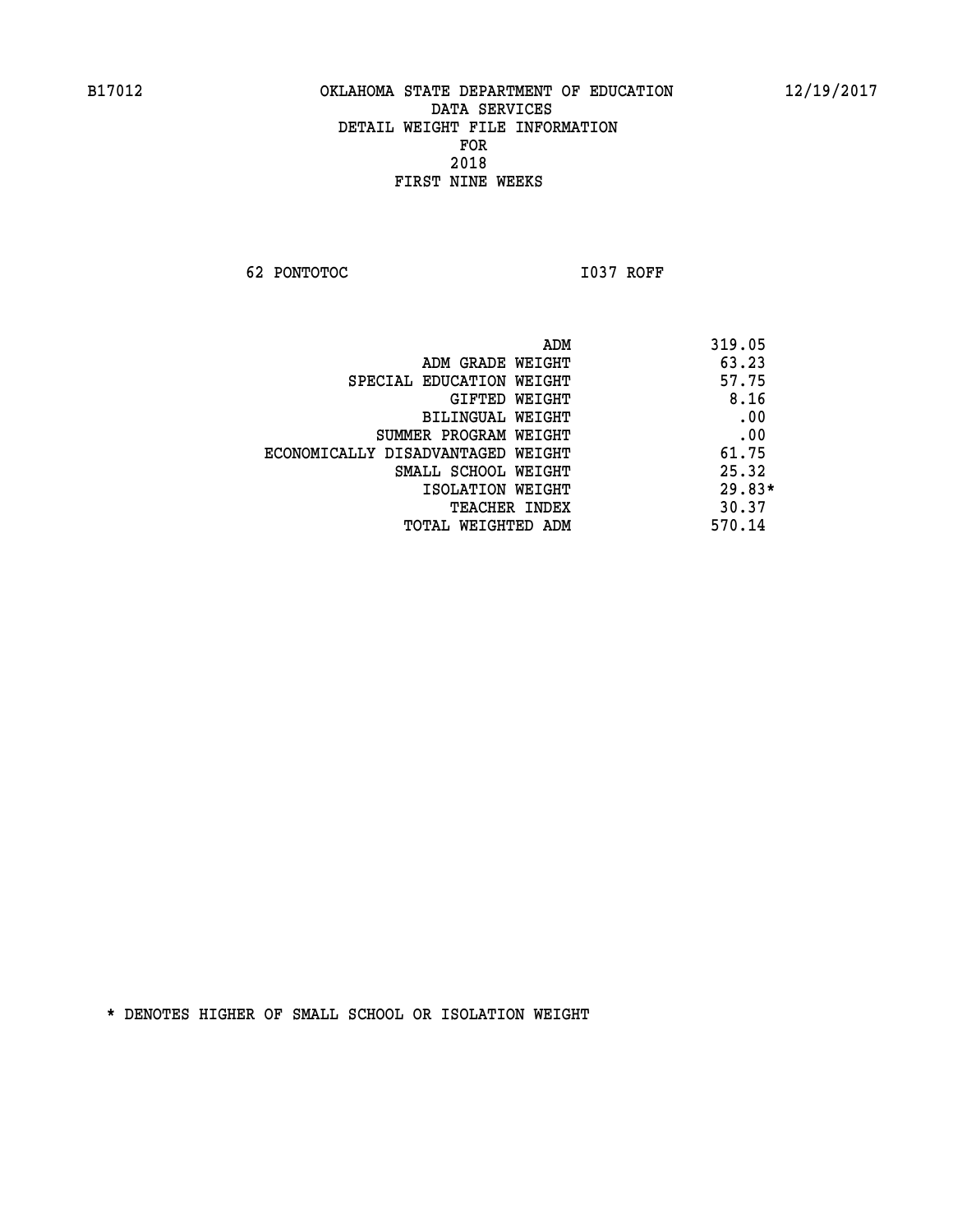**63 POTTAWATOMIE C010 NORTH ROCK CREEK** 

| ADM                               | 616.31 |
|-----------------------------------|--------|
| ADM GRADE WEIGHT                  | 118.14 |
| SPECIAL EDUCATION WEIGHT          | 87.25  |
| GIFTED WEIGHT                     | 25.84  |
| <b>BILINGUAL WEIGHT</b>           | 6.75   |
| SUMMER PROGRAM WEIGHT             | .00    |
| ECONOMICALLY DISADVANTAGED WEIGHT | 71.50  |
| SMALL SCHOOL WEIGHT               | .00    |
| ISOLATION WEIGHT                  | .00    |
| TEACHER INDEX                     | 21.44  |
| TOTAL WEIGHTED ADM                | 947.23 |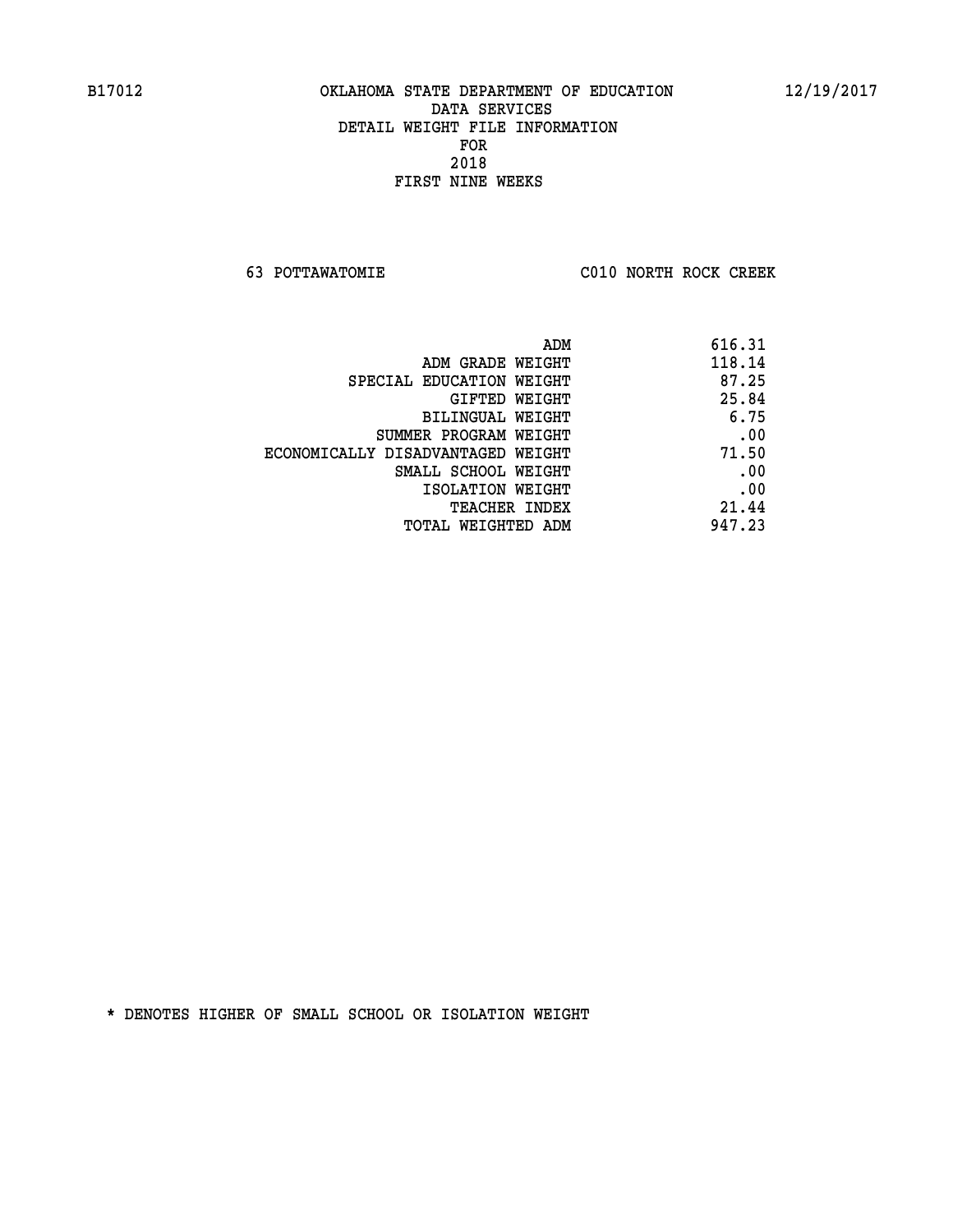**63 POTTAWATOMIE C027 GROVE** 

|                                   | ADM | 520.13  |
|-----------------------------------|-----|---------|
| ADM GRADE WEIGHT                  |     | 106.02  |
| SPECIAL EDUCATION WEIGHT          |     | 69.50   |
| GIFTED WEIGHT                     |     | 19.38   |
| BILINGUAL WEIGHT                  |     | 3.25    |
| SUMMER PROGRAM WEIGHT             |     | .00     |
| ECONOMICALLY DISADVANTAGED WEIGHT |     | 34.50   |
| SMALL SCHOOL WEIGHT               |     | $1.74*$ |
| ISOLATION WEIGHT                  |     | .00     |
| <b>TEACHER INDEX</b>              |     | 24.05   |
| TOTAL WEIGHTED ADM                |     | 778.57  |
|                                   |     |         |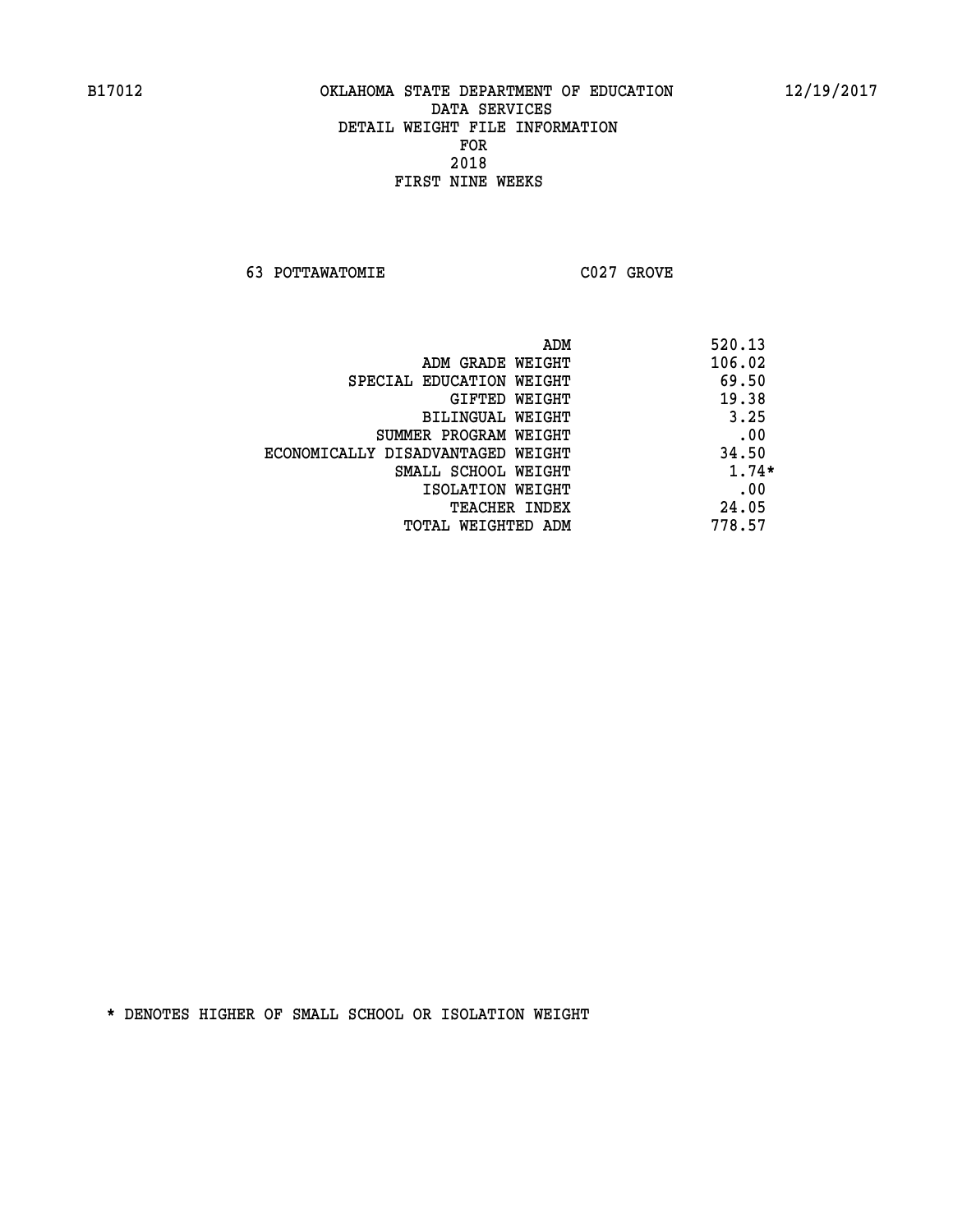**63 POTTAWATOMIE C029 PLEASANT GROVE** 

| ADM                               | 234.63   |
|-----------------------------------|----------|
| ADM GRADE WEIGHT                  | 51.97    |
| SPECIAL EDUCATION WEIGHT          | 26.05    |
| <b>GIFTED WEIGHT</b>              | 5.44     |
| BILINGUAL WEIGHT                  | .00      |
| SUMMER PROGRAM WEIGHT             | .00      |
| ECONOMICALLY DISADVANTAGED WEIGHT | 58.25    |
| SMALL SCHOOL WEIGHT               | $26.11*$ |
| ISOLATION WEIGHT                  | .00      |
| <b>TEACHER INDEX</b>              | .62      |
| TOTAL WEIGHTED ADM                | 403.07   |
|                                   |          |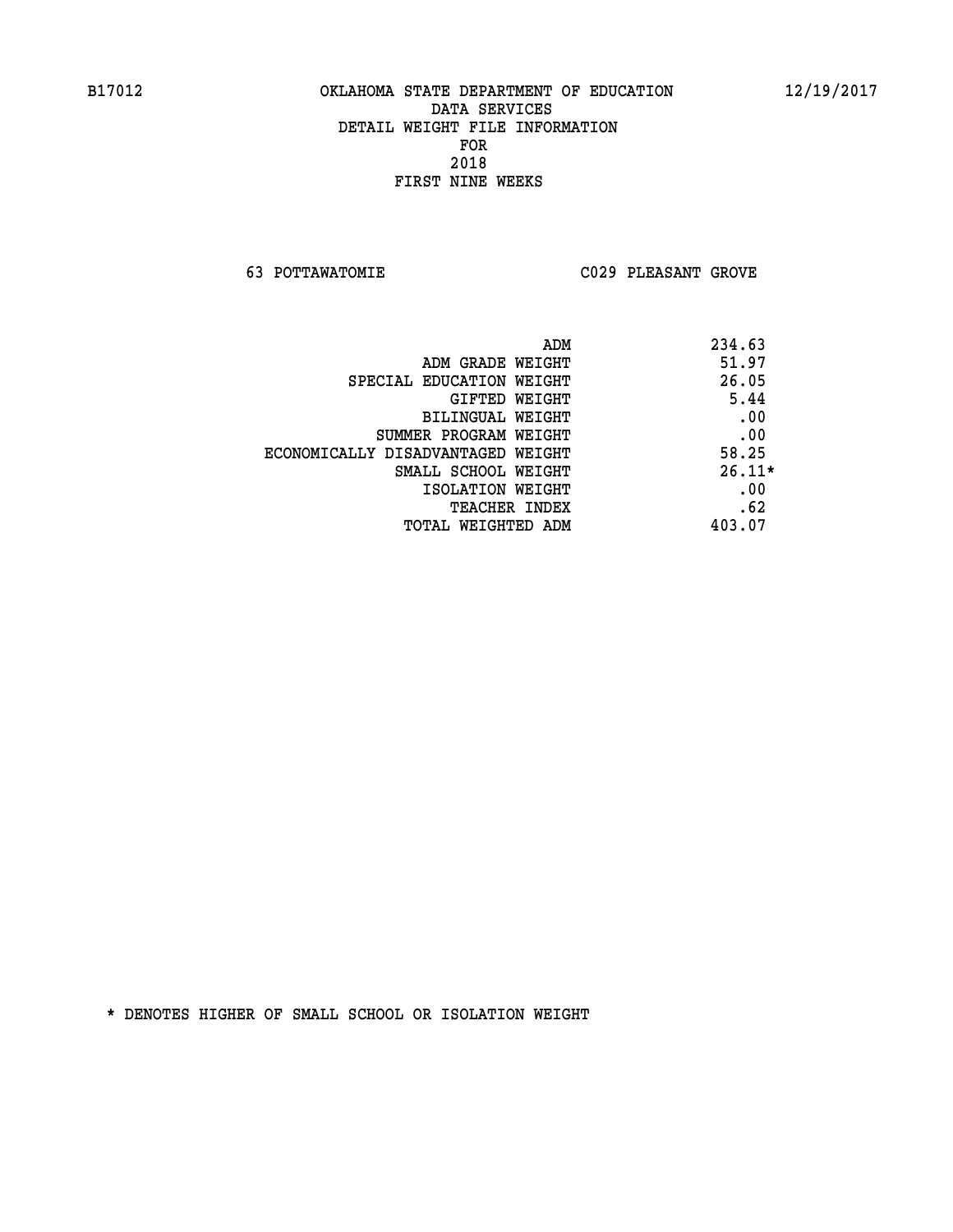**63 POTTAWATOMIE C032 SOUTH ROCK CREEK** 

|                                   | ADM | 406.08 |
|-----------------------------------|-----|--------|
| ADM GRADE WEIGHT                  |     | 80.54  |
| SPECIAL EDUCATION WEIGHT          |     | 24.20  |
| GIFTED WEIGHT                     |     | 10.88  |
| BILINGUAL WEIGHT                  |     | .00    |
| SUMMER PROGRAM WEIGHT             |     | .00    |
| ECONOMICALLY DISADVANTAGED WEIGHT |     | 36.50  |
| SMALL SCHOOL WEIGHT               |     | 18.87* |
| ISOLATION WEIGHT                  |     | .00    |
| <b>TEACHER INDEX</b>              |     | 30.13  |
| TOTAL WEIGHTED ADM                |     | 607.20 |
|                                   |     |        |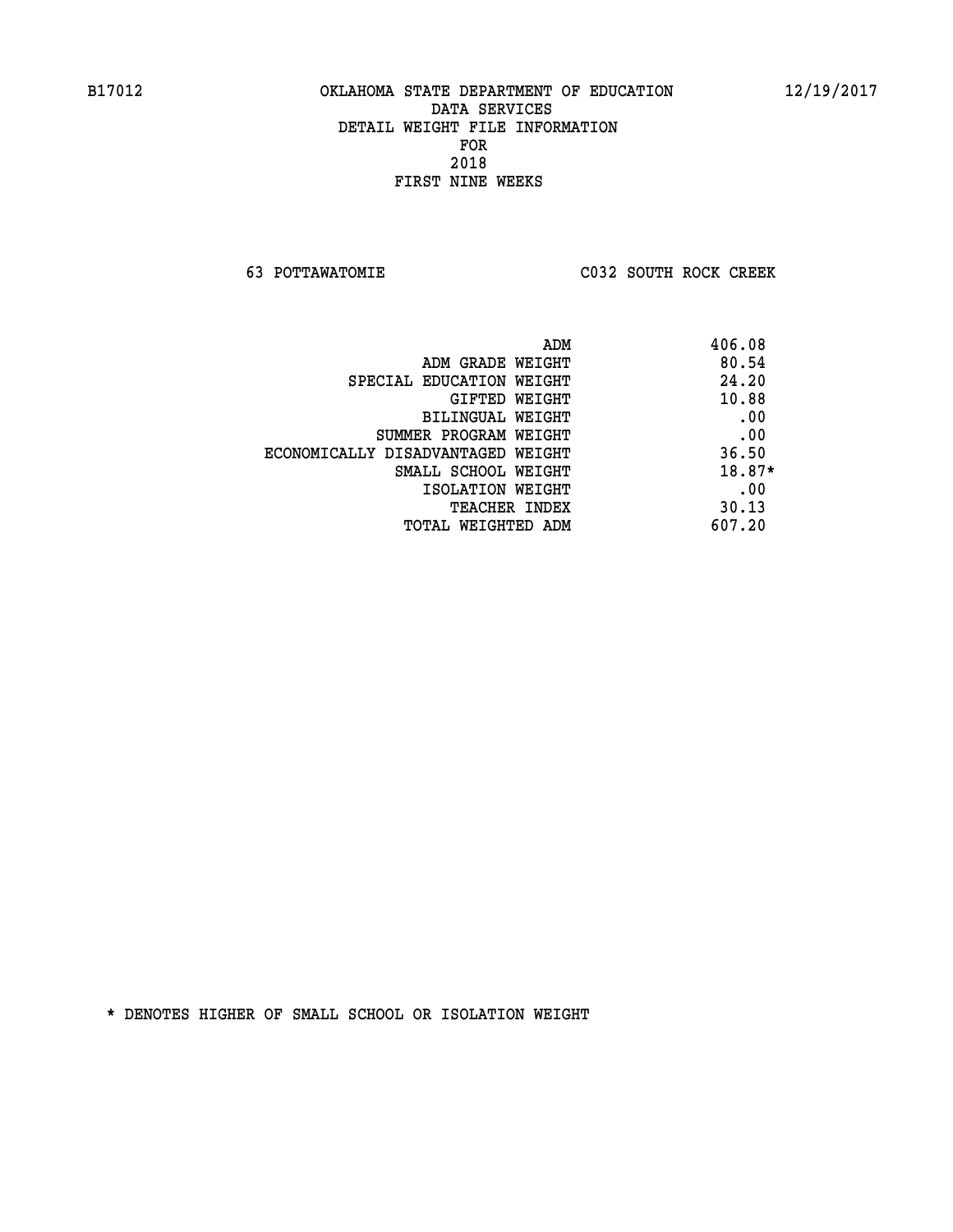**63 POTTAWATOMIE I001 MCLOUD** 

| 1,757.82 |
|----------|
| 336.59   |
| 368.05   |
| 58.82    |
| 18.00    |
| 1.20     |
| 279.75   |
| .00      |
| .00      |
| 12.11    |
| 2,832.34 |
|          |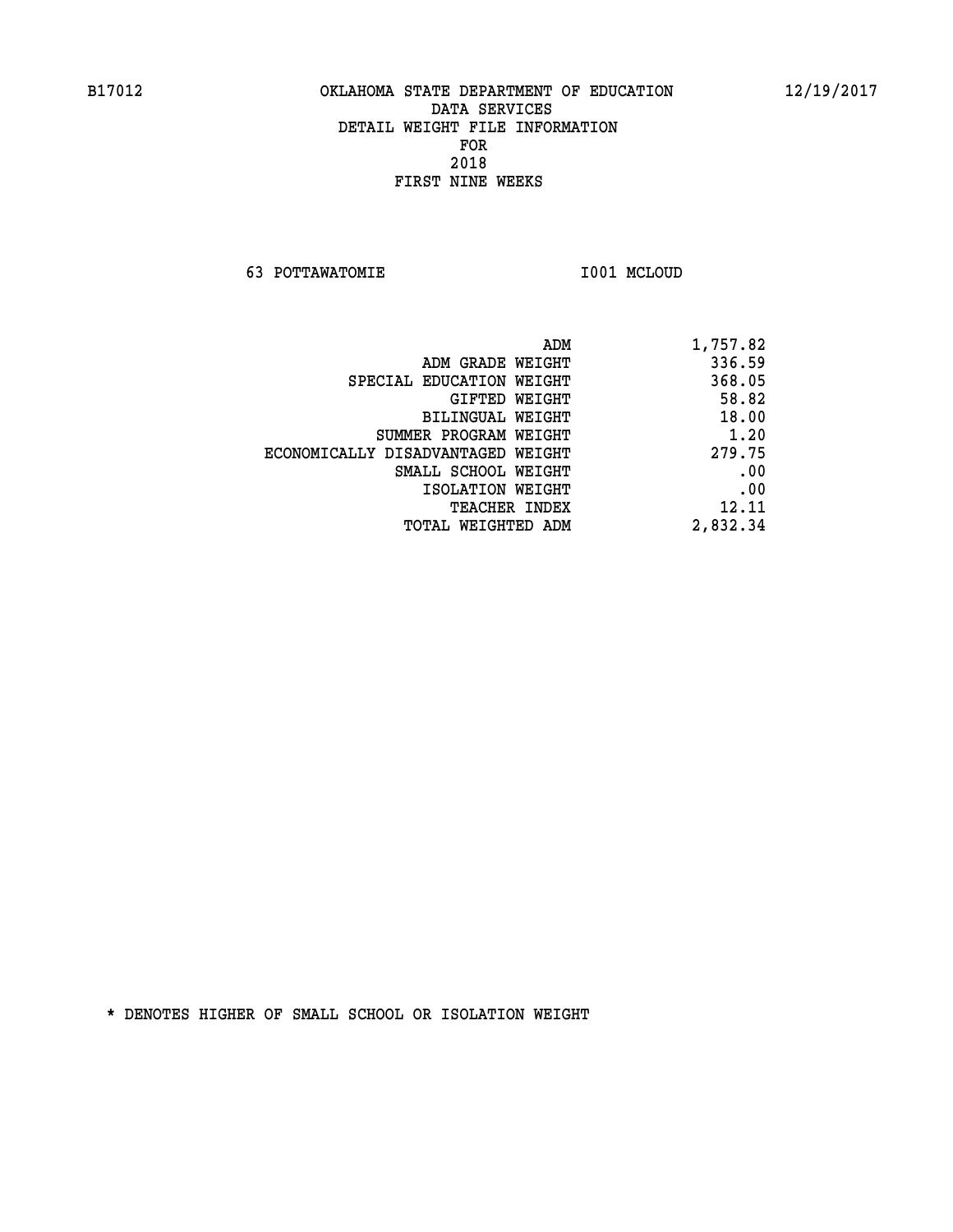**63 POTTAWATOMIE I002 DALE** 

| ADM                               | 824.07   |
|-----------------------------------|----------|
| ADM GRADE WEIGHT                  | 161.61   |
| SPECIAL EDUCATION WEIGHT          | 97.75    |
| GIFTED WEIGHT                     | 23.80    |
| BILINGUAL WEIGHT                  | 4.50     |
| SUMMER PROGRAM WEIGHT             | .00      |
| ECONOMICALLY DISADVANTAGED WEIGHT | 76.50    |
| SMALL SCHOOL WEIGHT               | .00      |
| ISOLATION WEIGHT                  | .00      |
| <b>TEACHER INDEX</b>              | 56.19    |
| TOTAL WEIGHTED ADM                | 1,244.42 |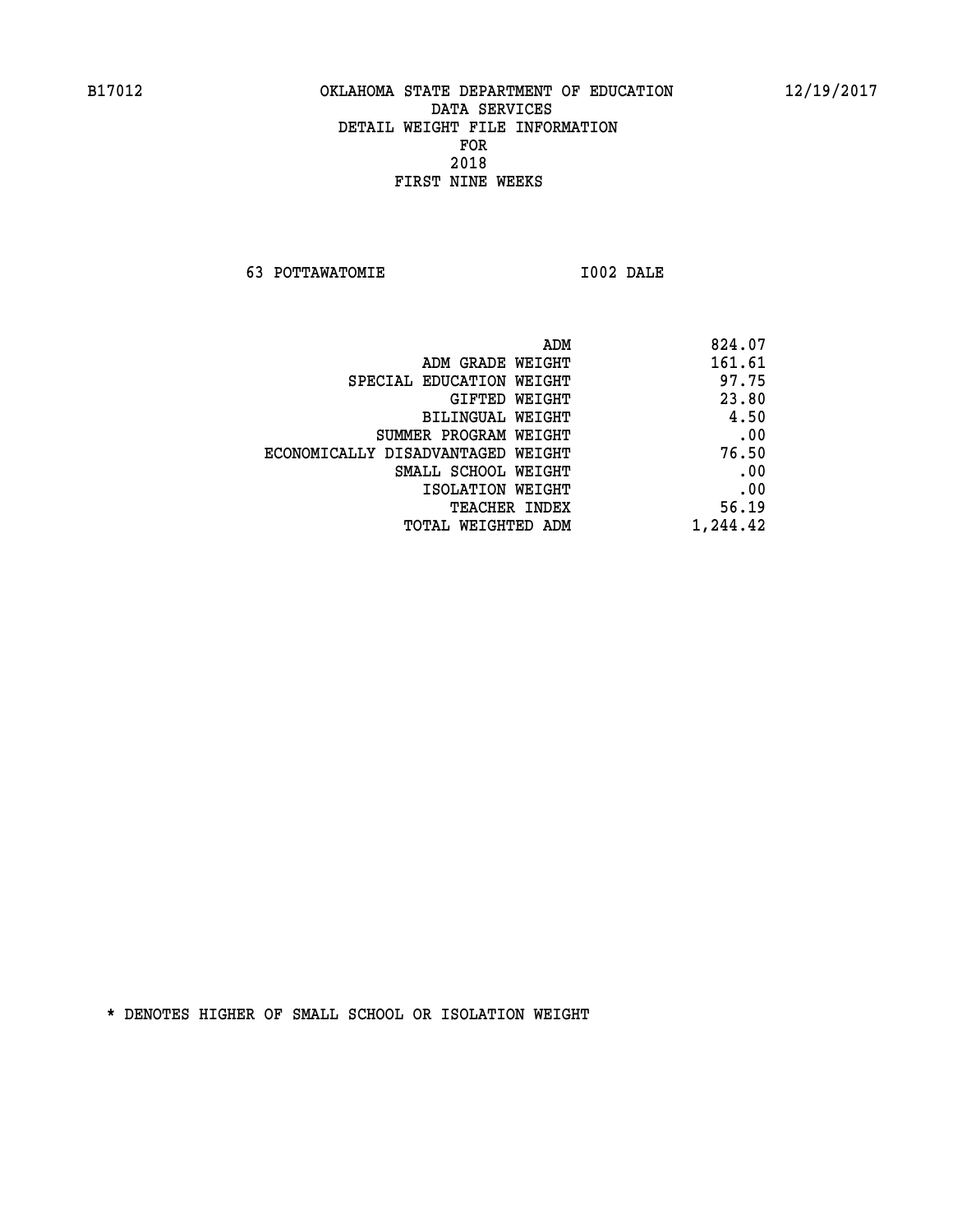**63 POTTAWATOMIE I003 BETHEL** 

| ADM                               | 1,264.93 |
|-----------------------------------|----------|
| ADM GRADE WEIGHT                  | 237.50   |
| SPECIAL EDUCATION WEIGHT          | 228.30   |
| GIFTED WEIGHT                     | 37.74    |
| BILINGUAL WEIGHT                  | .75      |
| SUMMER PROGRAM WEIGHT             | .00      |
| ECONOMICALLY DISADVANTAGED WEIGHT | 158.75   |
| SMALL SCHOOL WEIGHT               | .00      |
| ISOLATION WEIGHT                  | .00      |
| <b>TEACHER INDEX</b>              | 29.57    |
| <b>TOTAL WEIGHTED ADM</b>         | 1,957.54 |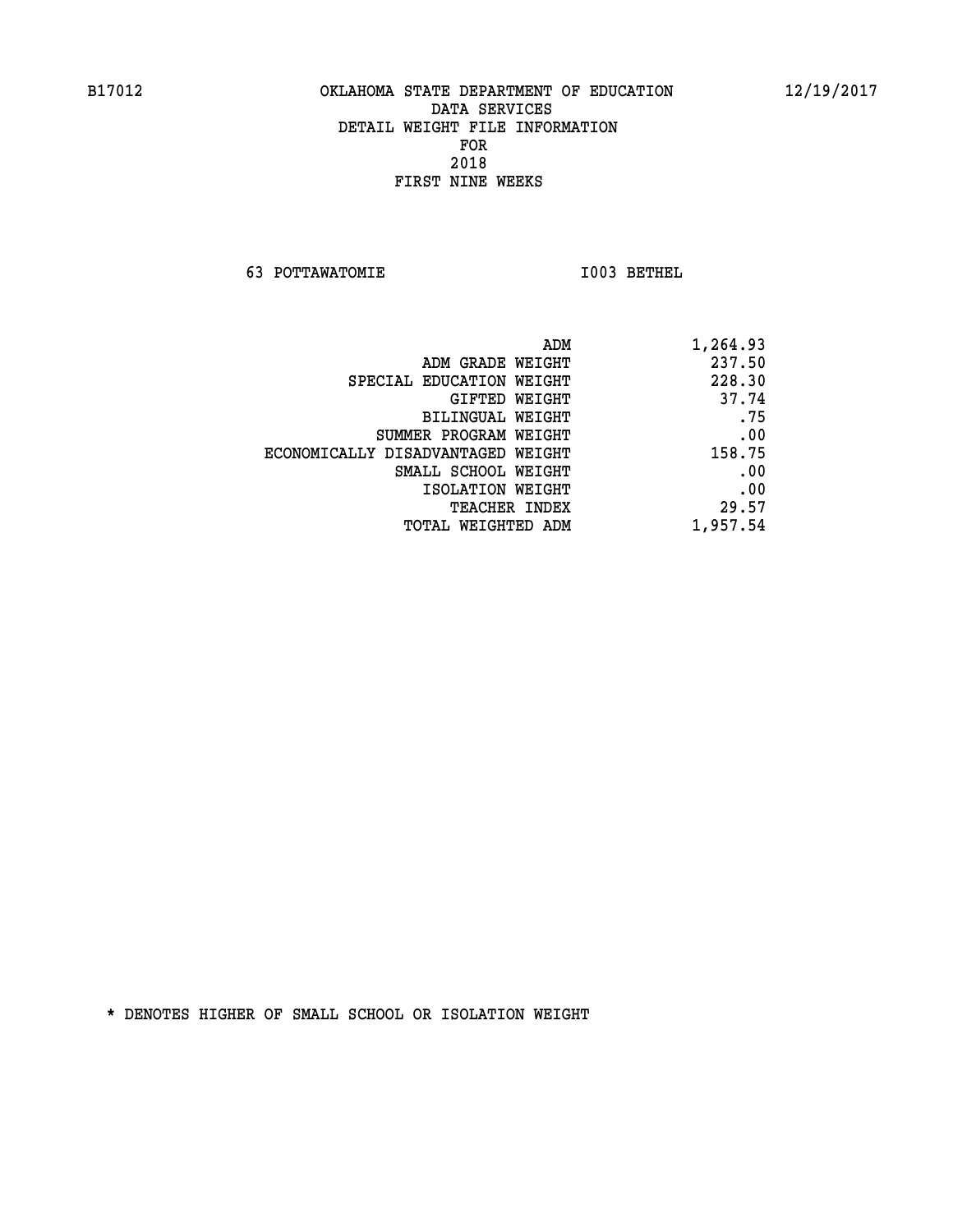**63 POTTAWATOMIE I004 MACOMB** 

|                                   | ADM | 290.23   |
|-----------------------------------|-----|----------|
| ADM GRADE WEIGHT                  |     | 54.52    |
| SPECIAL EDUCATION WEIGHT          |     | 47.45    |
| GIFTED WEIGHT                     |     | 4.42     |
| BILINGUAL WEIGHT                  |     | .25      |
| SUMMER PROGRAM WEIGHT             |     | .00      |
| ECONOMICALLY DISADVANTAGED WEIGHT |     | 63.00    |
| SMALL SCHOOL WEIGHT               |     | $26.20*$ |
| ISOLATION WEIGHT                  |     | .00      |
| <b>TEACHER INDEX</b>              |     | 4.44     |
| TOTAL WEIGHTED ADM                |     | 490.51   |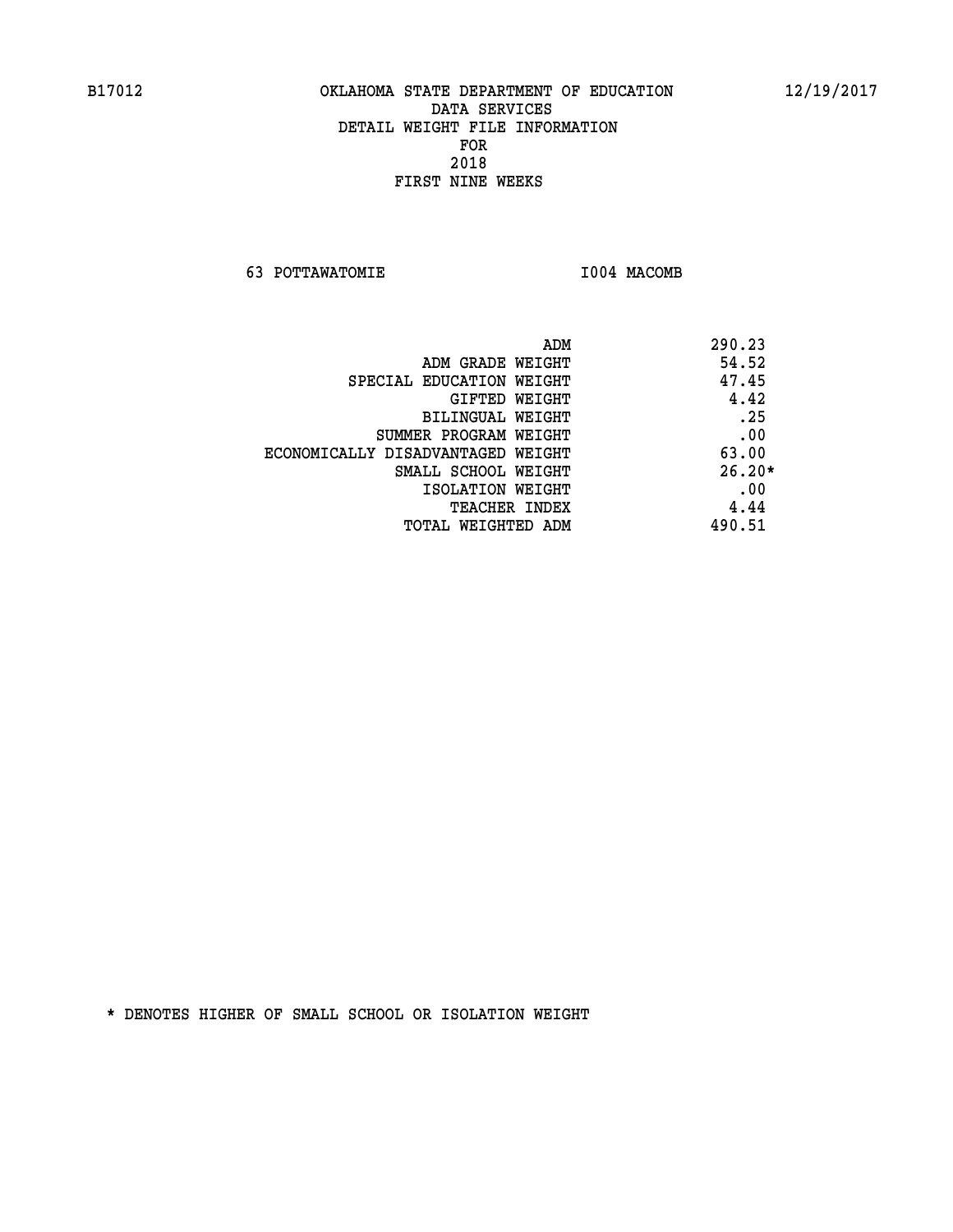**63 POTTAWATOMIE I005 EARLSBORO** 

|                                   | ADM<br>283.94 |
|-----------------------------------|---------------|
| ADM GRADE WEIGHT                  | 55.82         |
| SPECIAL EDUCATION WEIGHT          | 59.00         |
| GIFTED WEIGHT                     | 5.44          |
| BILINGUAL WEIGHT                  | .50           |
| SUMMER PROGRAM WEIGHT             | .00           |
| ECONOMICALLY DISADVANTAGED WEIGHT | 52.00         |
| SMALL SCHOOL WEIGHT               | $26.31*$      |
| ISOLATION WEIGHT                  | .00           |
| <b>TEACHER INDEX</b>              | .00           |
| TOTAL WEIGHTED ADM                | 483.01        |
|                                   |               |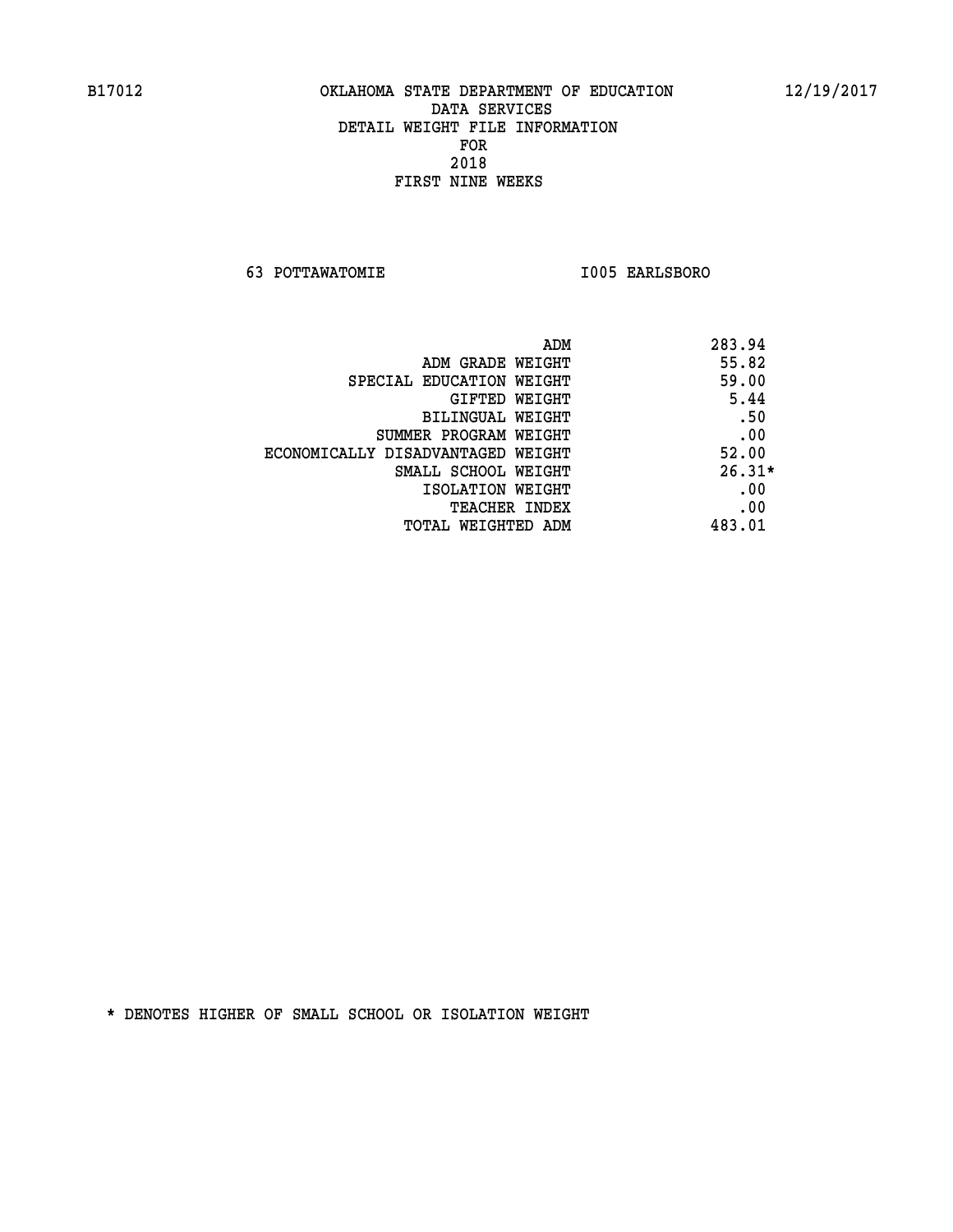**63 POTTAWATOMIE I092 TECUMSEH** 

| 2,166.94 |
|----------|
| 421.87   |
| 373.20   |
| 77.18    |
| 4.25     |
| 1.20     |
| 351.25   |
| .00      |
| .00      |
| 12.94    |
| 3,408.83 |
|          |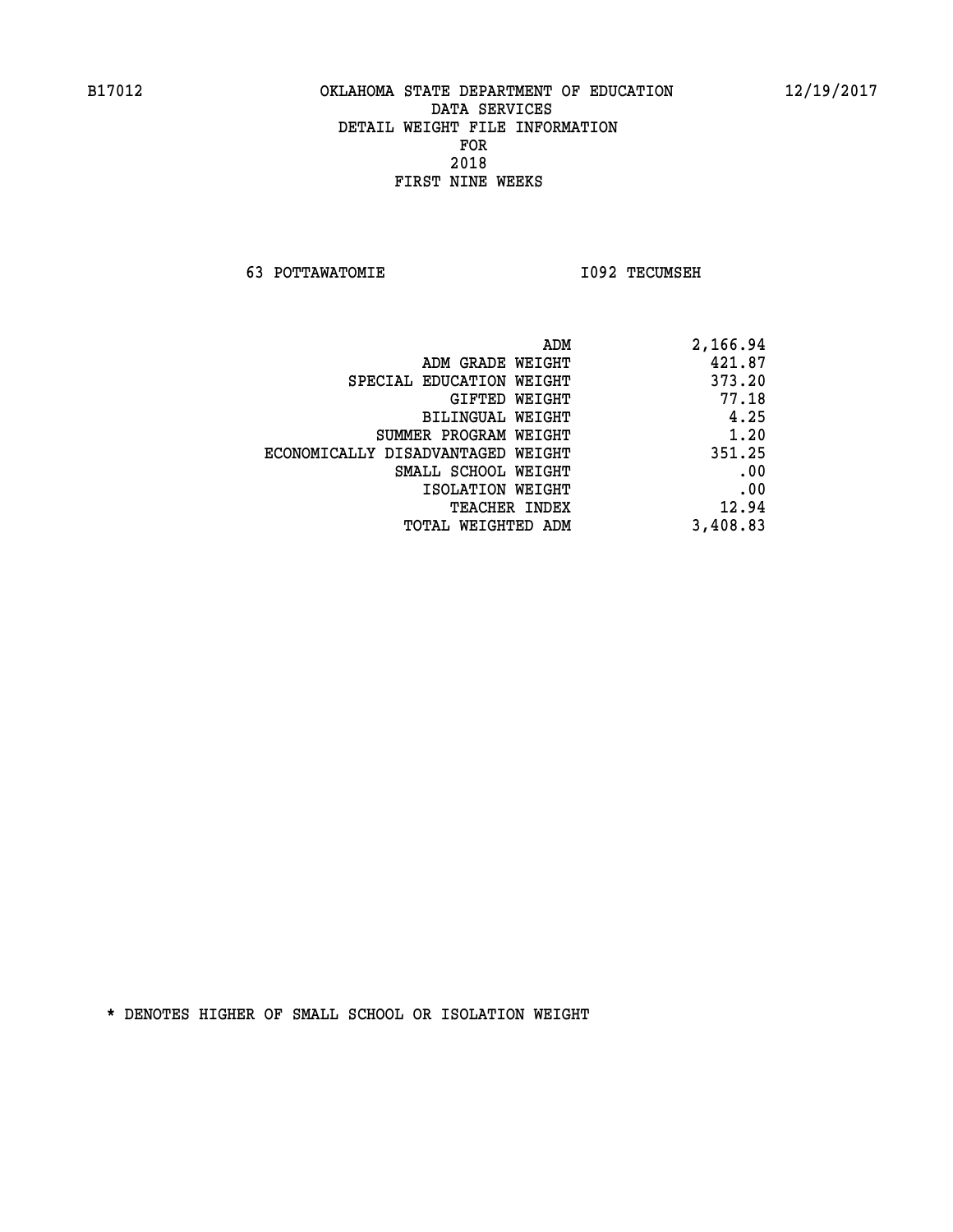**63 POTTAWATOMIE I093 SHAWNEE** 

| 3,987.68 |
|----------|
| 789.40   |
| 802.60   |
| 242.76   |
| 32.00    |
| 2.40     |
| 886.75   |
| .00      |
| .00      |
| .00      |
| 6,743.59 |
|          |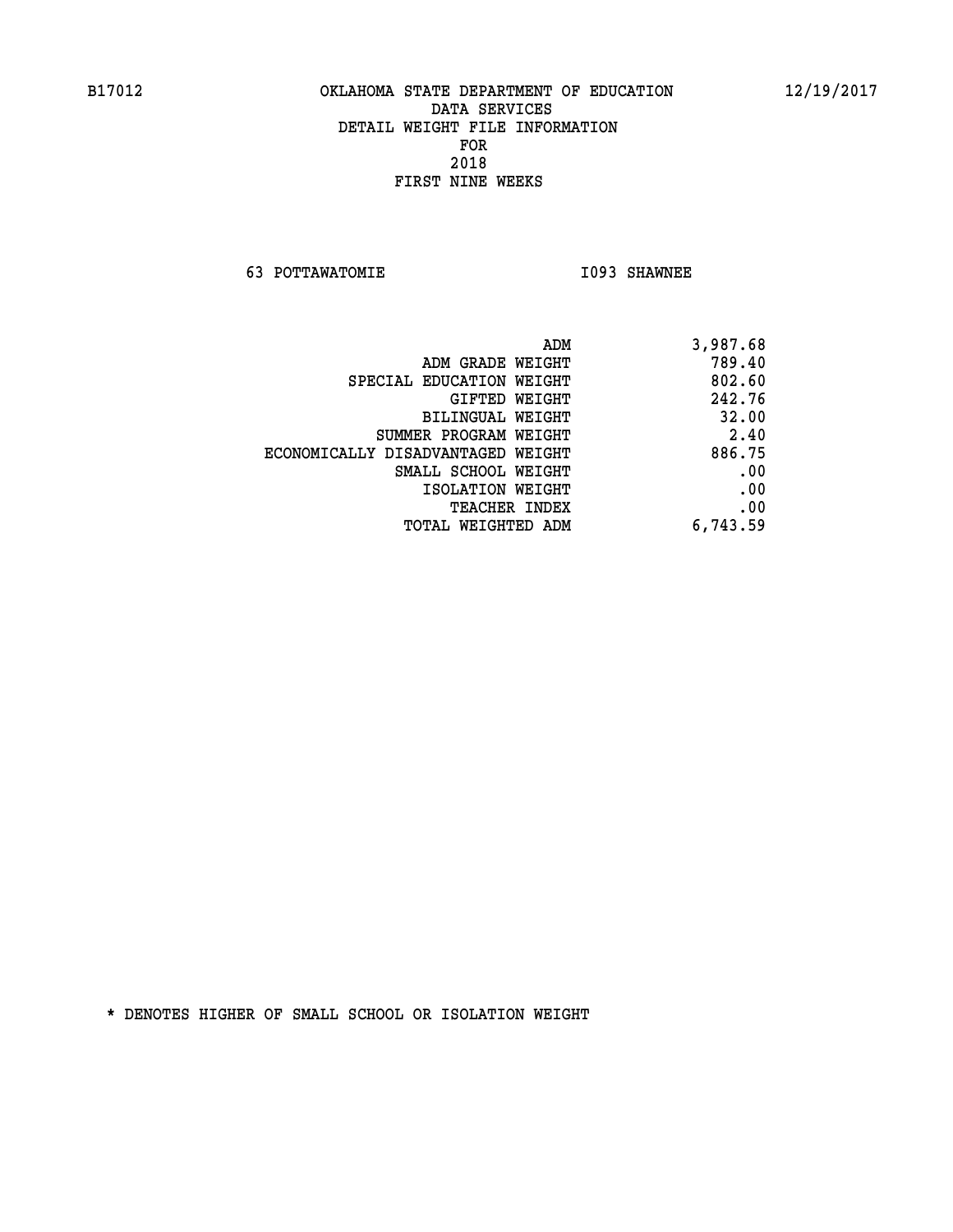**63 POTTAWATOMIE I112 ASHER** 

| 312.55   |
|----------|
| 60.25    |
| 39.40    |
| 9.18     |
| .00      |
| .00      |
| 53.50    |
| $25.58*$ |
| .00      |
| 27.41    |
| 527.87   |
|          |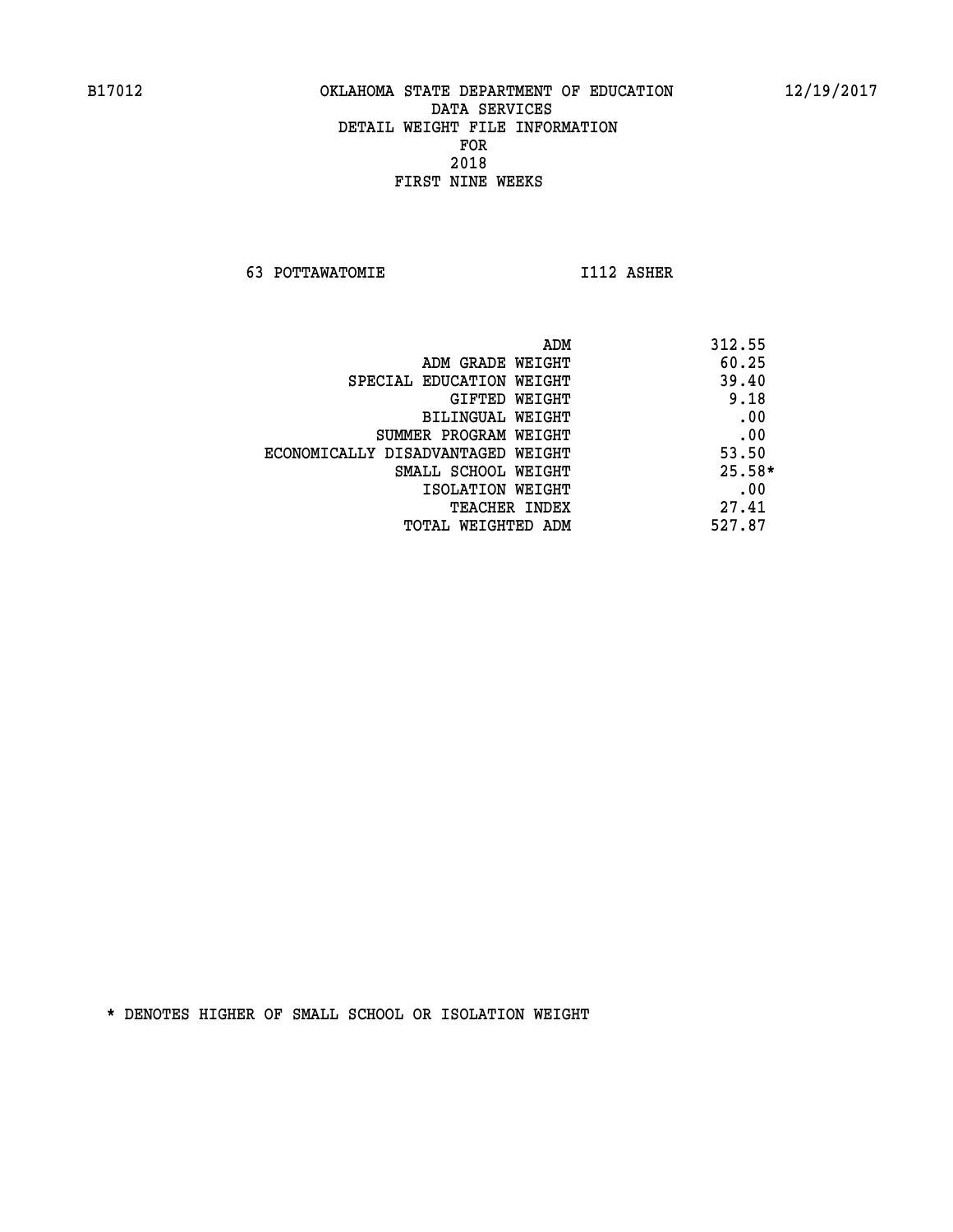**63 POTTAWATOMIE I115 WANETTE** 

|                                   | ADM | 154.71   |
|-----------------------------------|-----|----------|
| ADM GRADE WEIGHT                  |     | 29.92    |
| SPECIAL EDUCATION WEIGHT          |     | 26.80    |
| <b>GIFTED WEIGHT</b>              |     | 2.04     |
| BILINGUAL WEIGHT                  |     | .75      |
| SUMMER PROGRAM WEIGHT             |     | .00      |
| ECONOMICALLY DISADVANTAGED WEIGHT |     | 36.50    |
| SMALL SCHOOL WEIGHT               |     | $21.89*$ |
| ISOLATION WEIGHT                  |     | .00      |
| TEACHER INDEX                     |     | .00      |
| TOTAL WEIGHTED ADM                |     | 272.61   |
|                                   |     |          |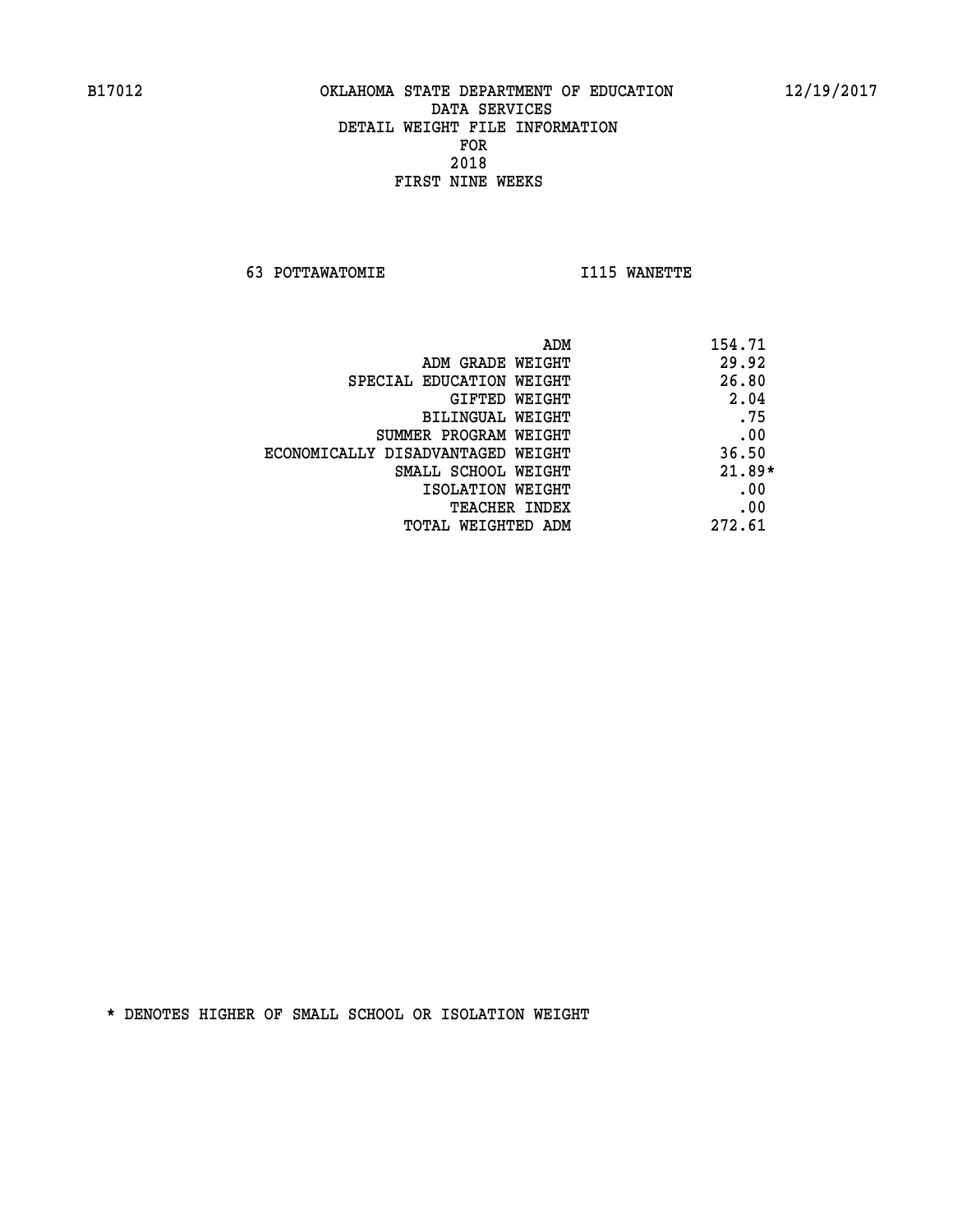**63 POTTAWATOMIE I117 MAUD** 

| ADM                               | 324.67   |
|-----------------------------------|----------|
| ADM GRADE WEIGHT                  | 64.15    |
| SPECIAL EDUCATION WEIGHT          | 57.75    |
| GIFTED WEIGHT                     | 20.40    |
| BILINGUAL WEIGHT                  | .00      |
| SUMMER PROGRAM WEIGHT             | .00      |
| ECONOMICALLY DISADVANTAGED WEIGHT | 74.50    |
| SMALL SCHOOL WEIGHT               | $25.08*$ |
| ISOLATION WEIGHT                  | .00      |
| <b>TEACHER INDEX</b>              | .00      |
| TOTAL WEIGHTED ADM                | 566.55   |
|                                   |          |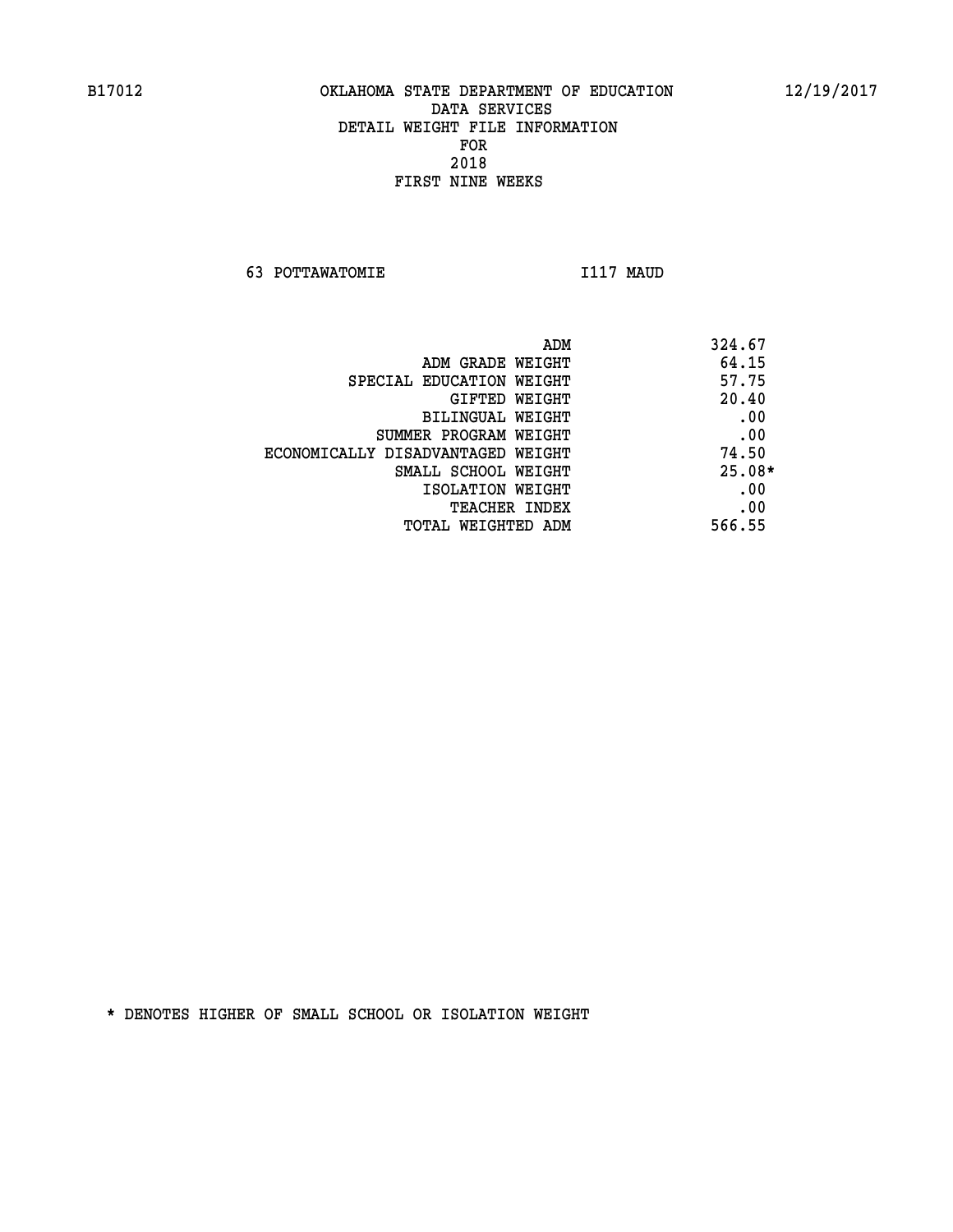**64 PUSHMATAHA C002 ALBION** 

| ADM                               | 57.18    |
|-----------------------------------|----------|
| ADM GRADE WEIGHT                  | 13.83    |
| SPECIAL EDUCATION WEIGHT          | 30.20    |
| GIFTED WEIGHT                     | 1.02     |
| <b>BILINGUAL WEIGHT</b>           | .00      |
| SUMMER PROGRAM WEIGHT             | .00      |
| ECONOMICALLY DISADVANTAGED WEIGHT | 12.25    |
| SMALL SCHOOL WEIGHT               | $10.20*$ |
| ISOLATION WEIGHT                  | .00      |
| TEACHER INDEX                     | .00      |
| TOTAL WEIGHTED ADM                | 124.68   |
|                                   |          |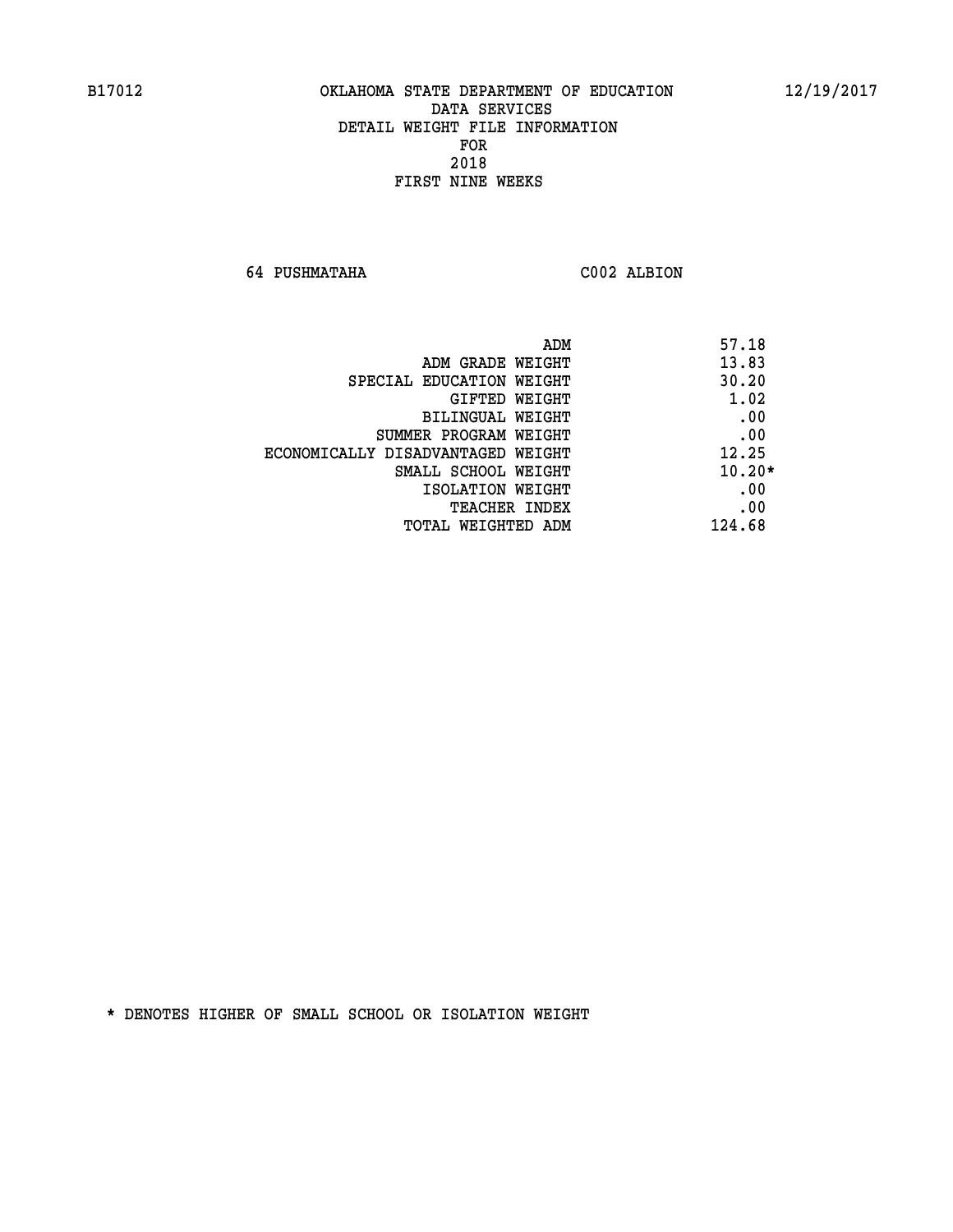**64 PUSHMATAHA C004 TUSKAHOMA** 

| ADM                               | 84.41    |
|-----------------------------------|----------|
| ADM GRADE WEIGHT                  | 14.90    |
| SPECIAL EDUCATION WEIGHT          | 27.75    |
| GIFTED WEIGHT                     | .00      |
| BILINGUAL WEIGHT                  | .00      |
| SUMMER PROGRAM WEIGHT             | .00      |
| ECONOMICALLY DISADVANTAGED WEIGHT | 15.00    |
| SMALL SCHOOL WEIGHT               | $14.19*$ |
| ISOLATION WEIGHT                  | .00      |
| <b>TEACHER INDEX</b>              | .00      |
| TOTAL WEIGHTED ADM                | 156.25   |
|                                   |          |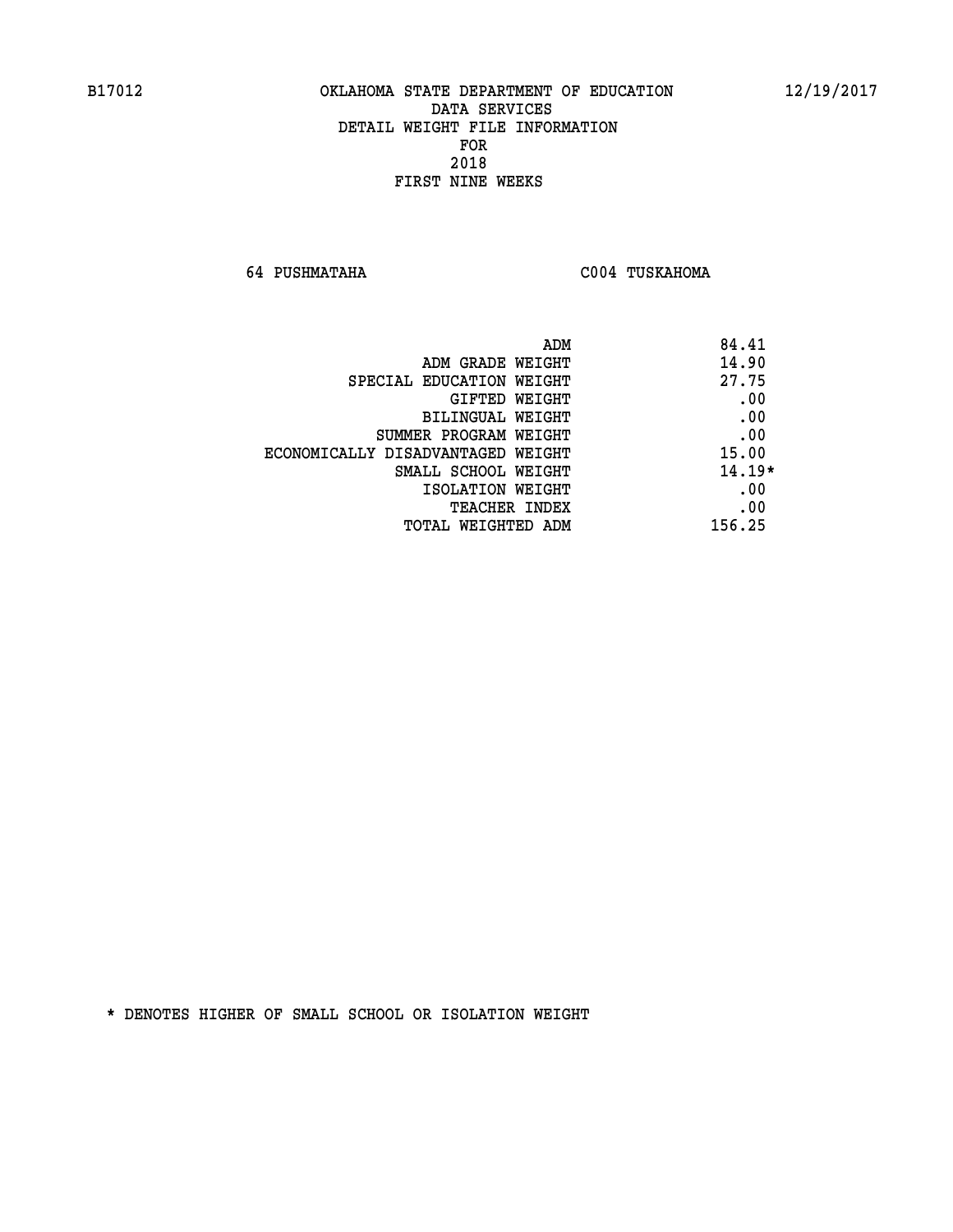**64 PUSHMATAHA C015 NASHOBA** 

| ADM<br>40.65 |                                   |
|--------------|-----------------------------------|
| 7.96         | ADM GRADE WEIGHT                  |
| 30.50        | SPECIAL EDUCATION WEIGHT          |
| 1.02         | GIFTED WEIGHT                     |
| .00          | <b>BILINGUAL WEIGHT</b>           |
| .00          | SUMMER PROGRAM WEIGHT             |
| 10.25        | ECONOMICALLY DISADVANTAGED WEIGHT |
| 7.51         | SMALL SCHOOL WEIGHT               |
| $12.40*$     | ISOLATION WEIGHT                  |
| 4.76         | <b>TEACHER INDEX</b>              |
| 107.54       | TOTAL WEIGHTED ADM                |
|              |                                   |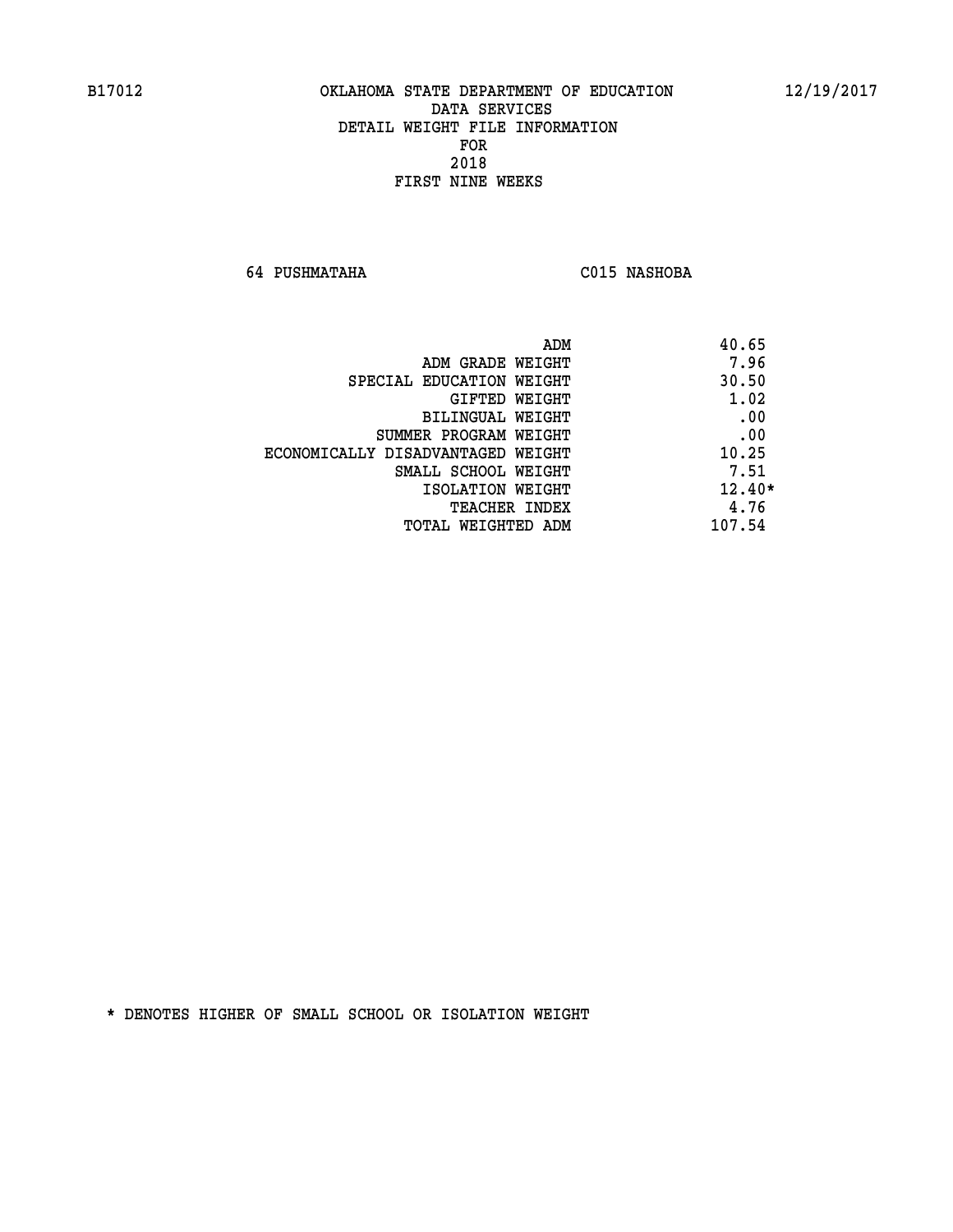**64 PUSHMATAHA I001 RATTAN** 

|                                   | ADM | 506.83    |
|-----------------------------------|-----|-----------|
| ADM GRADE WEIGHT                  |     | 99.02     |
| SPECIAL EDUCATION WEIGHT          |     | 86.20     |
| GIFTED WEIGHT                     |     | 11.56     |
| BILINGUAL WEIGHT                  |     | .25       |
| SUMMER PROGRAM WEIGHT             |     | 1.20      |
| ECONOMICALLY DISADVANTAGED WEIGHT |     | 80.75     |
| SMALL SCHOOL WEIGHT               |     | 4.25      |
| ISOLATION WEIGHT                  |     | $173.34*$ |
| TEACHER INDEX                     |     | 47.58     |
| TOTAL WEIGHTED ADM                |     | 1,006.73  |
|                                   |     |           |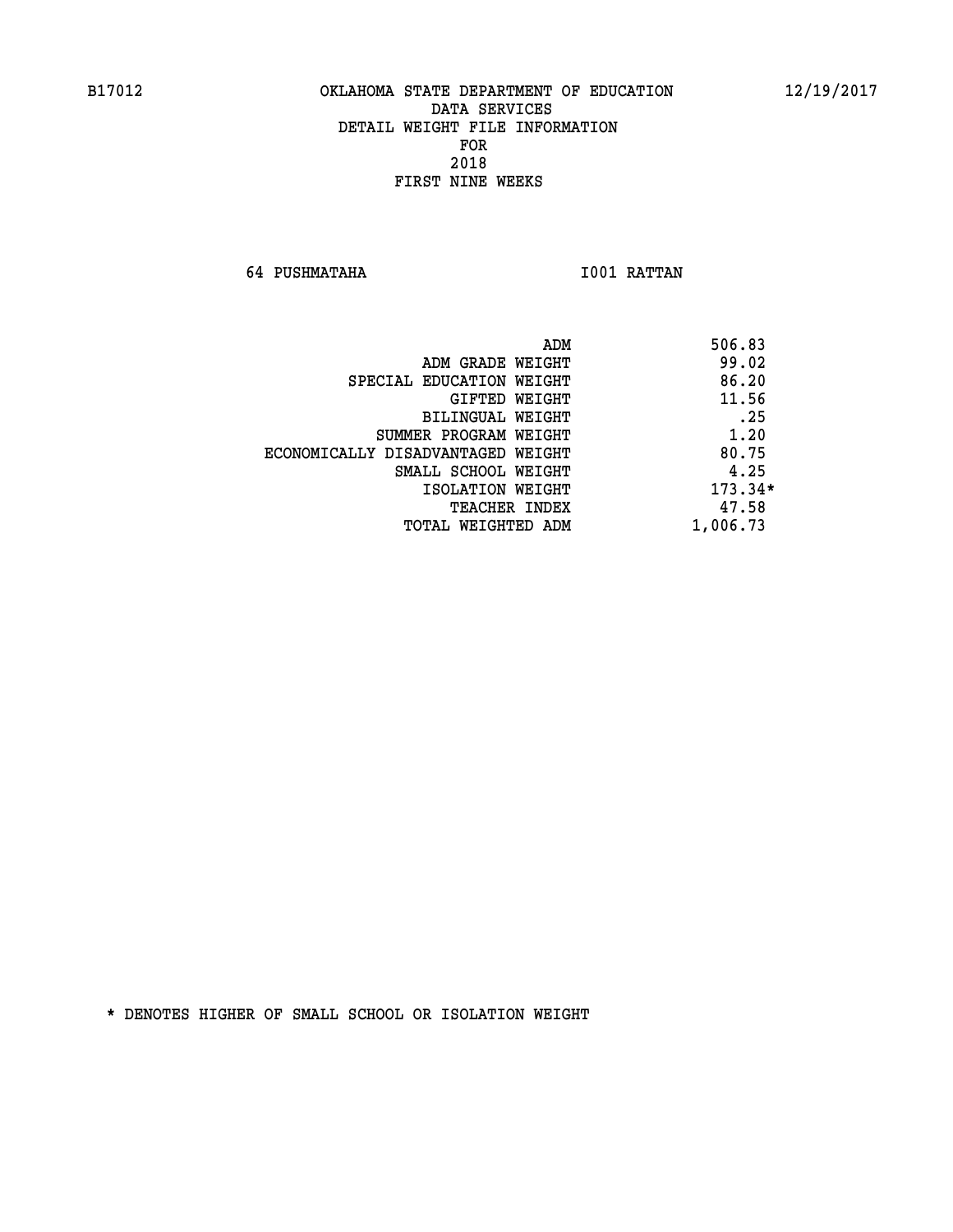**64 PUSHMATAHA I010 CLAYTON** 

| 312.53<br>ADM                              |  |
|--------------------------------------------|--|
| 62.64<br>ADM GRADE WEIGHT                  |  |
| 106.40<br>SPECIAL EDUCATION WEIGHT         |  |
| 8.50<br>GIFTED WEIGHT                      |  |
| .00<br><b>BILINGUAL WEIGHT</b>             |  |
| .00<br>SUMMER PROGRAM WEIGHT               |  |
| 68.50<br>ECONOMICALLY DISADVANTAGED WEIGHT |  |
| 25.58<br>SMALL SCHOOL WEIGHT               |  |
| $181.27*$<br>ISOLATION WEIGHT              |  |
| 35.89<br><b>TEACHER INDEX</b>              |  |
| 775.73<br>TOTAL WEIGHTED ADM               |  |
|                                            |  |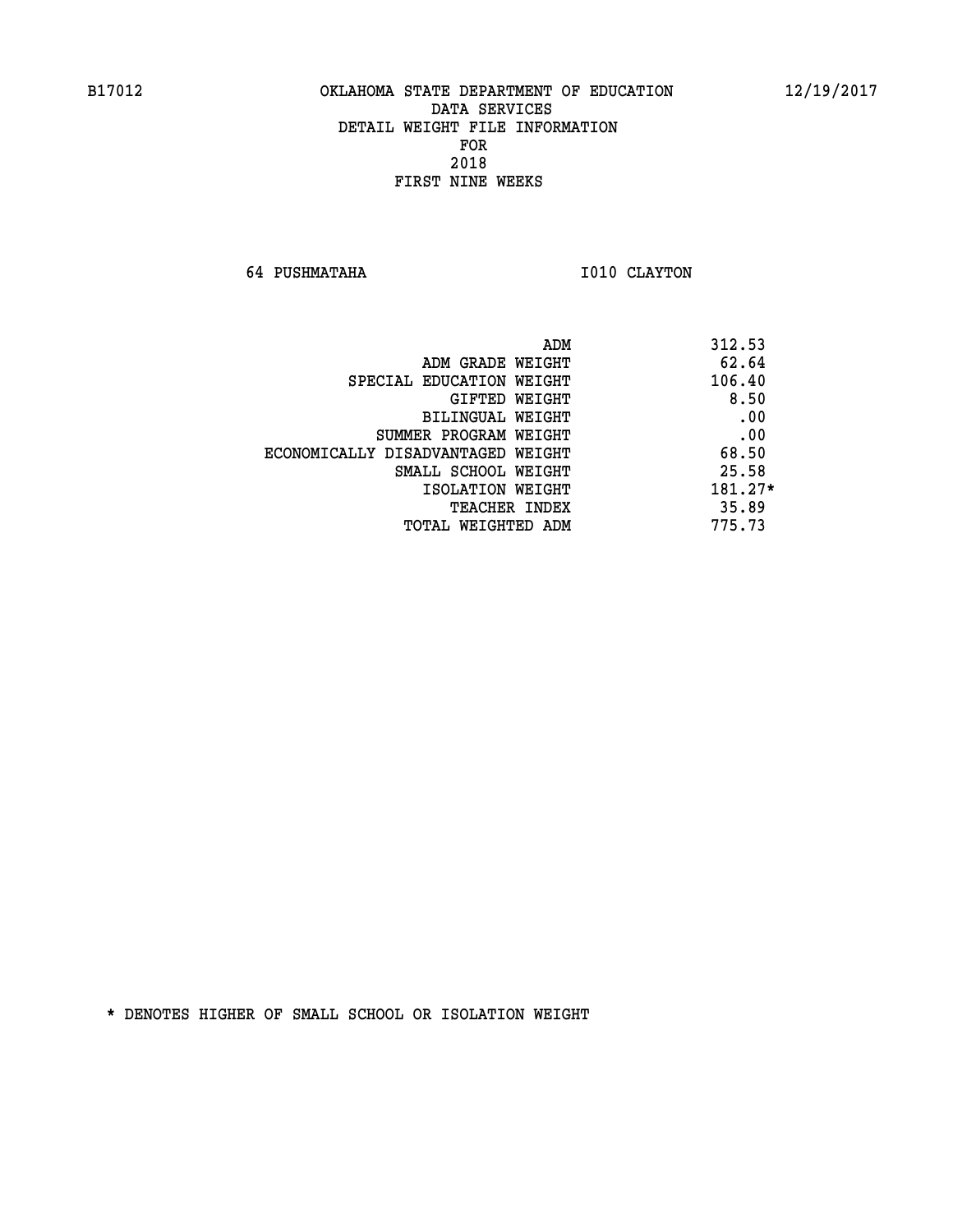**64 PUSHMATAHA I013 ANTLERS** 

| ADM                               | 1,007.44 |
|-----------------------------------|----------|
| ADM GRADE WEIGHT                  | 195.67   |
| SPECIAL EDUCATION WEIGHT          | 232.65   |
| GIFTED WEIGHT                     | 40.80    |
| <b>BILINGUAL WEIGHT</b>           | 4.25     |
| SUMMER PROGRAM WEIGHT             | .00      |
| ECONOMICALLY DISADVANTAGED WEIGHT | 185.25   |
| SMALL SCHOOL WEIGHT               | .00      |
| ISOLATION WEIGHT                  | .00      |
| TEACHER INDEX                     | 66.78    |
| TOTAL WEIGHTED ADM                | 1,732.84 |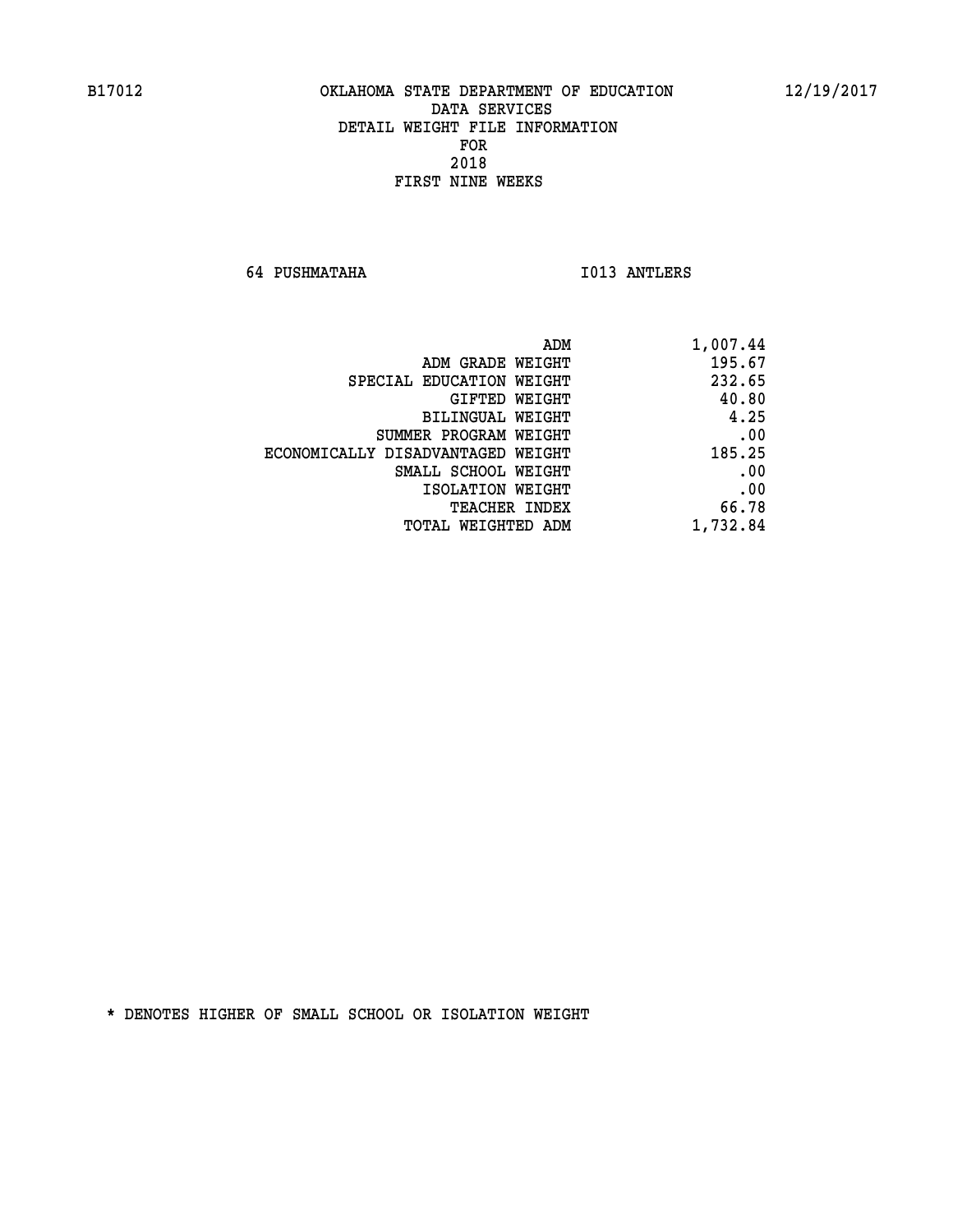**64 PUSHMATAHA I022 MOYERS** 

| ADM                               | 194.64   |
|-----------------------------------|----------|
| ADM GRADE WEIGHT                  | 38.47    |
| SPECIAL EDUCATION WEIGHT          | 72.80    |
| GIFTED WEIGHT                     | 5.44     |
| BILINGUAL WEIGHT                  | .00      |
| SUMMER PROGRAM WEIGHT             | .00      |
| ECONOMICALLY DISADVANTAGED WEIGHT | 37.00    |
| SMALL SCHOOL WEIGHT               | 24.60    |
| ISOLATION WEIGHT                  | $25.93*$ |
| <b>TEACHER INDEX</b>              | 8.62     |
| TOTAL WEIGHTED ADM                | 382.90   |
|                                   |          |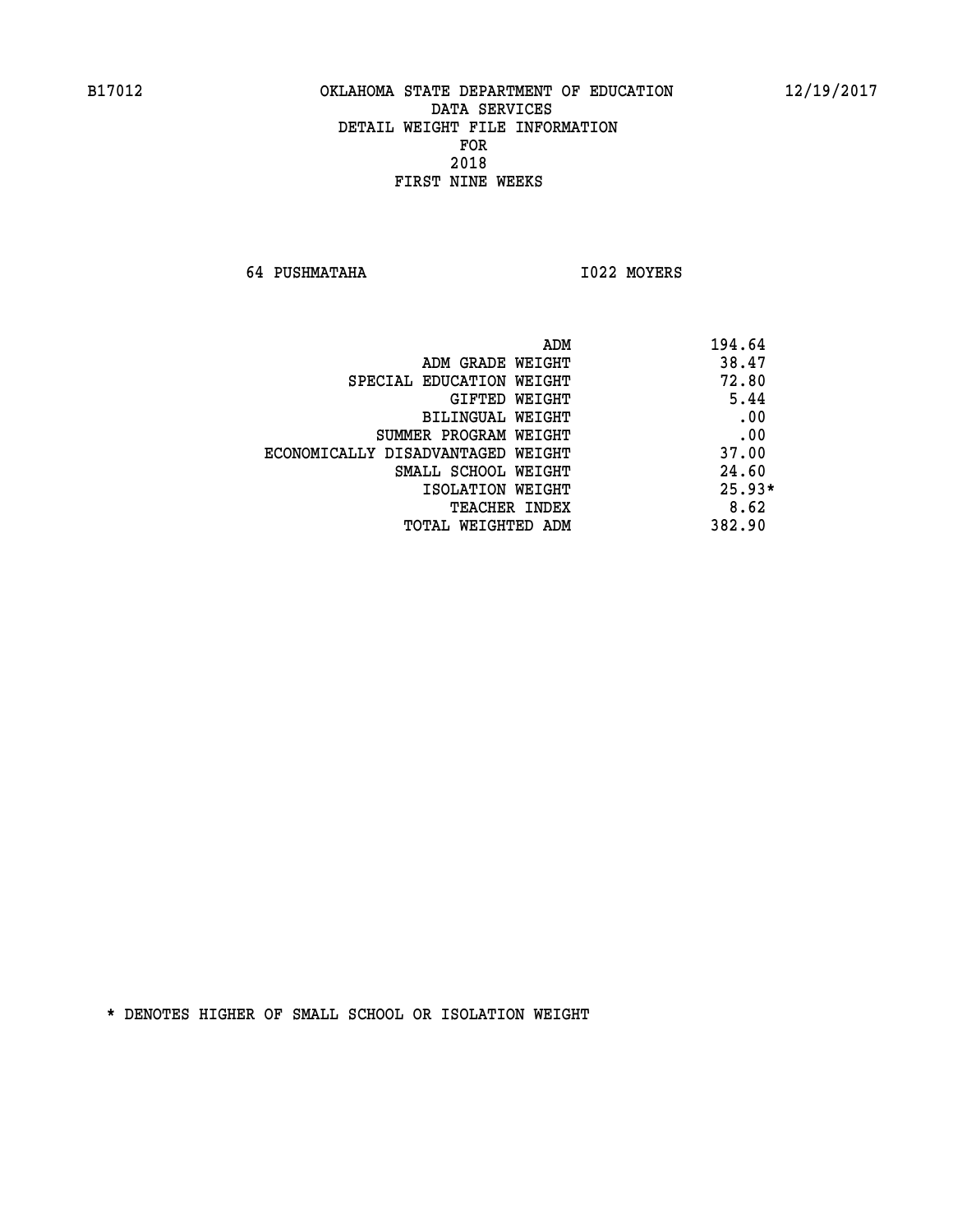**65 ROGER MILLS I003 LEEDEY** 

|                                   | ADM | 232.68    |
|-----------------------------------|-----|-----------|
| ADM GRADE WEIGHT                  |     | 45.35     |
| SPECIAL EDUCATION WEIGHT          |     | 22.05     |
| GIFTED WEIGHT                     |     | 5.44      |
| BILINGUAL WEIGHT                  |     | .00       |
| SUMMER PROGRAM WEIGHT             |     | .00       |
| ECONOMICALLY DISADVANTAGED WEIGHT |     | 21.50     |
| SMALL SCHOOL WEIGHT               |     | 26.07     |
| ISOLATION WEIGHT                  |     | $151.24*$ |
| <b>TEACHER INDEX</b>              |     | 26.48     |
| TOTAL WEIGHTED ADM                |     | 504.74    |
|                                   |     |           |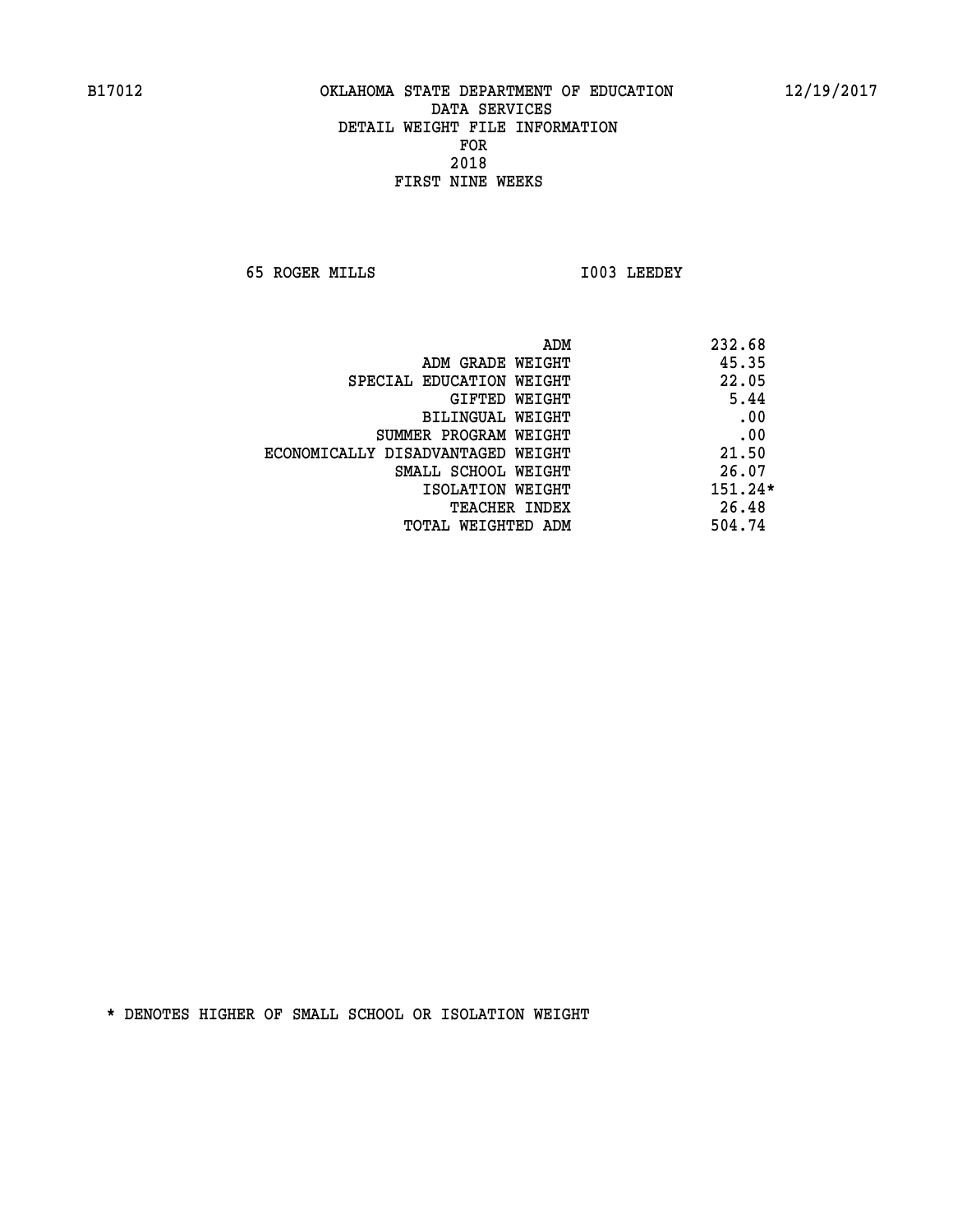**65 ROGER MILLS I006 REYDON** 

| ADM                               | 128.89   |
|-----------------------------------|----------|
| ADM GRADE WEIGHT                  | 22.31    |
| SPECIAL EDUCATION WEIGHT          | 23.75    |
| GIFTED WEIGHT                     | 1.70     |
| BILINGUAL WEIGHT                  | .00      |
| SUMMER PROGRAM WEIGHT             | .00      |
| ECONOMICALLY DISADVANTAGED WEIGHT | 16.50    |
| SMALL SCHOOL WEIGHT               | 19.50    |
| ISOLATION WEIGHT                  | $89.78*$ |
| <b>TEACHER INDEX</b>              | .00      |
| TOTAL WEIGHTED ADM                | 282.93   |
|                                   |          |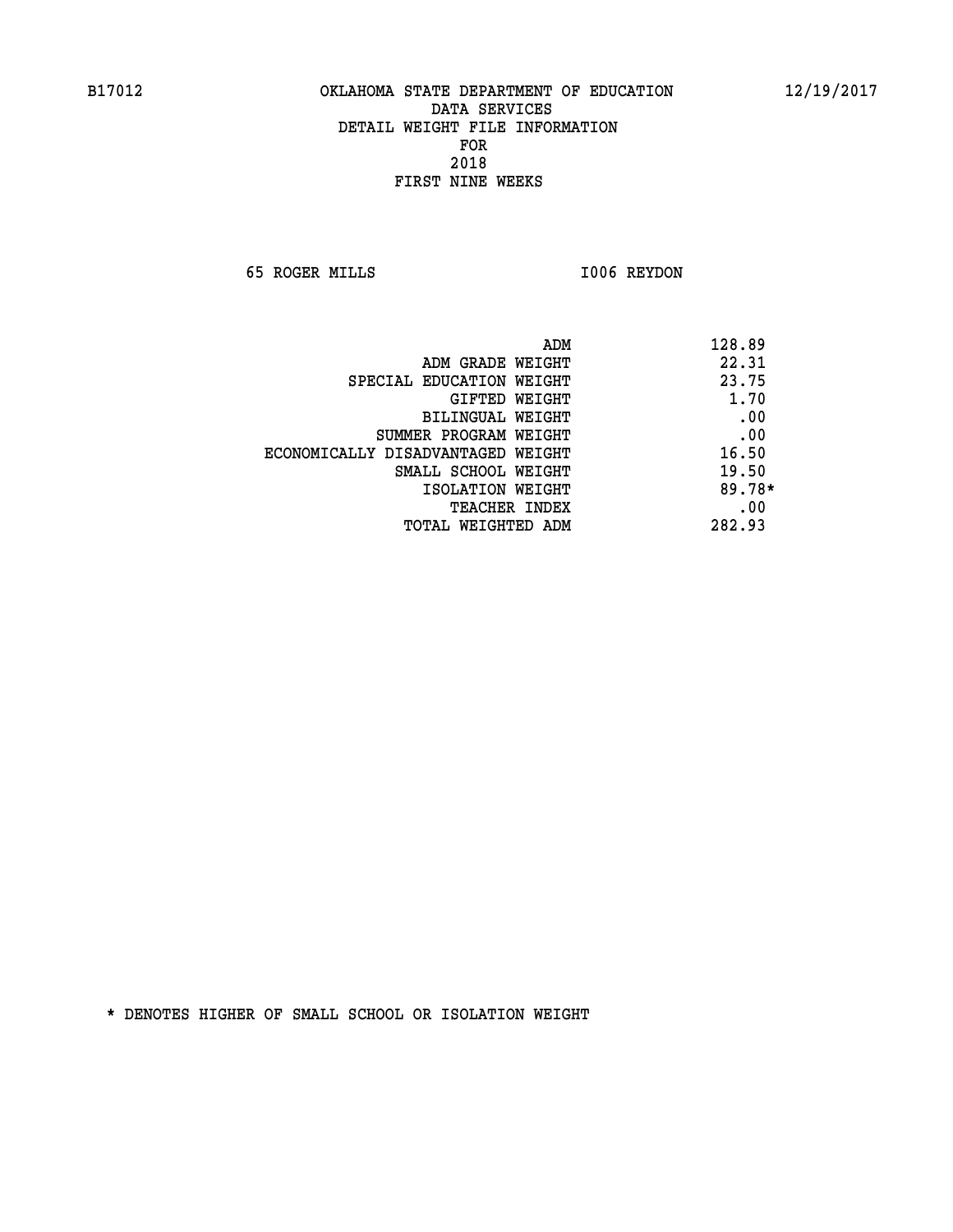**65 ROGER MILLS I007 CHEYENNE** 

| ADM                               | 355.71  |
|-----------------------------------|---------|
| ADM GRADE WEIGHT                  | 67.22   |
| SPECIAL EDUCATION WEIGHT          | 86.05   |
| GIFTED WEIGHT                     | 9.18    |
| BILINGUAL WEIGHT                  | 1.75    |
| SUMMER PROGRAM WEIGHT             | .00     |
| ECONOMICALLY DISADVANTAGED WEIGHT | 40.25   |
| SMALL SCHOOL WEIGHT               | 23.30   |
| ISOLATION WEIGHT                  | 167.18* |
| <b>TEACHER INDEX</b>              | 16.67   |
| TOTAL WEIGHTED ADM                | 744.01  |
|                                   |         |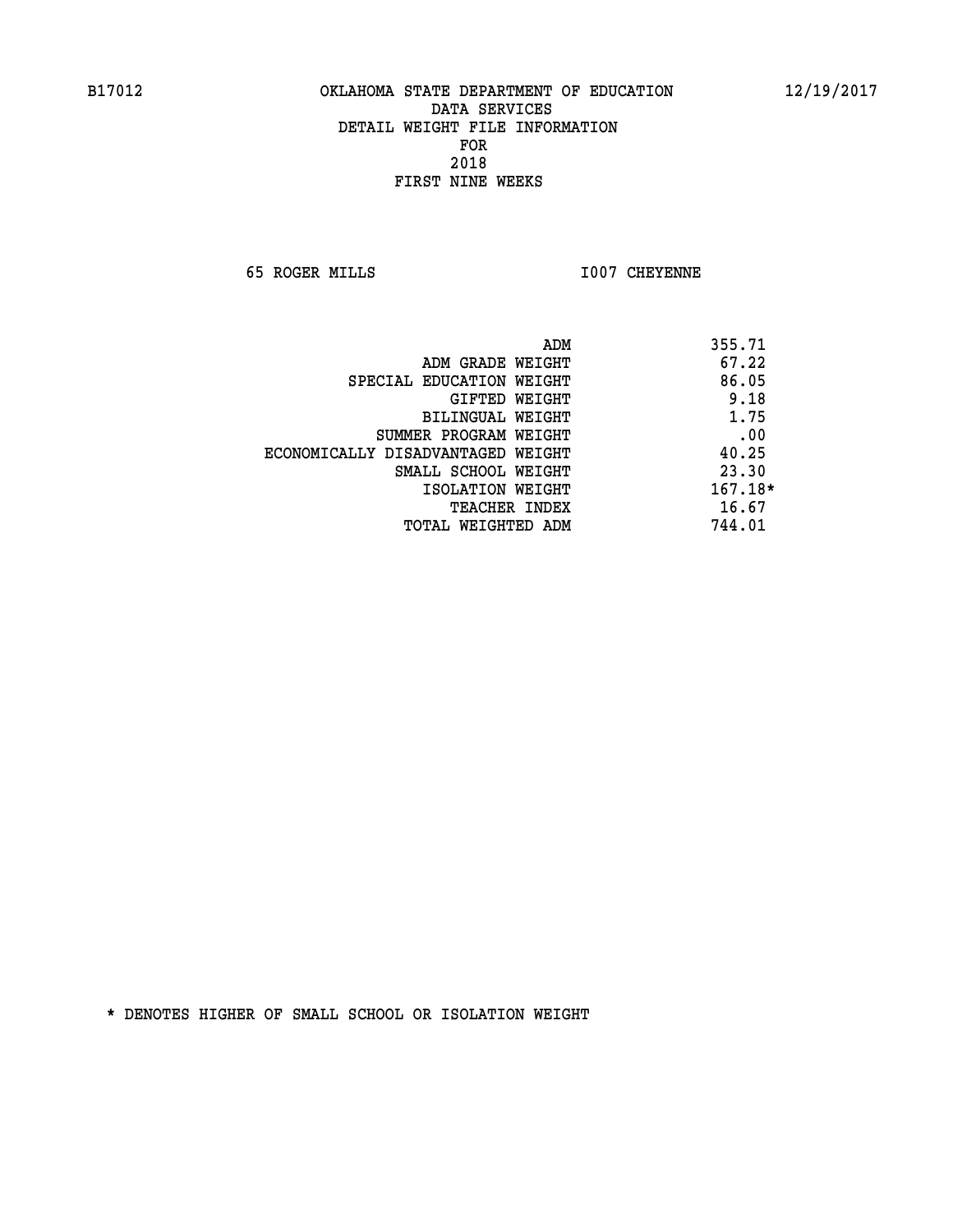**65 ROGER MILLS I015 SWEETWATER** 

| ADM                               | 129.21   |
|-----------------------------------|----------|
| ADM GRADE WEIGHT                  | 24.48    |
| SPECIAL EDUCATION WEIGHT          | 23.75    |
| GIFTED WEIGHT                     | 1.36     |
| BILINGUAL WEIGHT                  | .50      |
| SUMMER PROGRAM WEIGHT             | .00      |
| ECONOMICALLY DISADVANTAGED WEIGHT | 26.75    |
| SMALL SCHOOL WEIGHT               | 19.53    |
| ISOLATION WEIGHT                  | $41.86*$ |
| <b>TEACHER INDEX</b>              | 4.71     |
| TOTAL WEIGHTED ADM                | 252.62   |
|                                   |          |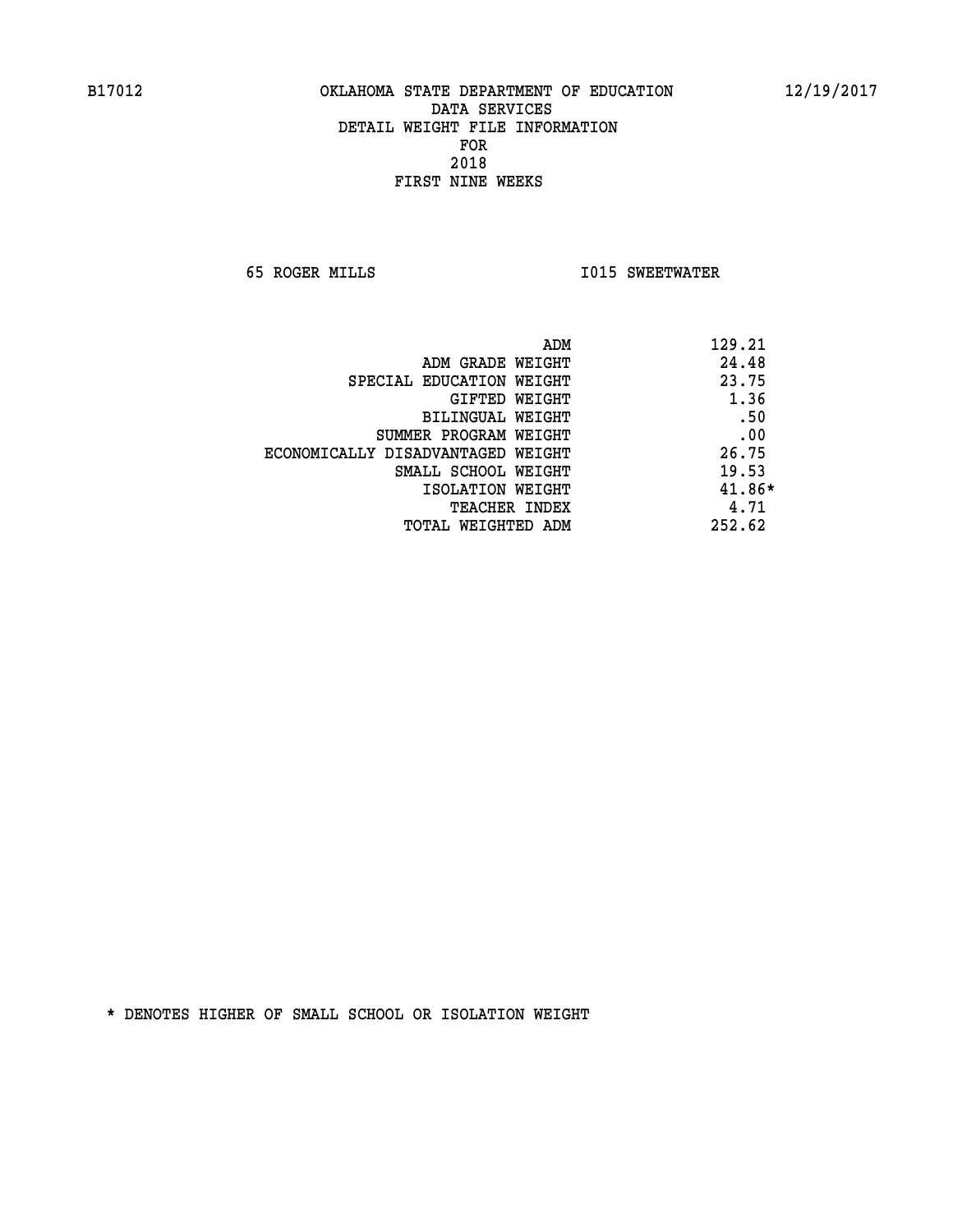**65 ROGER MILLS I066 HAMMON** 

|                                   | ADM | 238.27    |
|-----------------------------------|-----|-----------|
| ADM GRADE WEIGHT                  |     | 42.52     |
| SPECIAL EDUCATION WEIGHT          |     | 47.55     |
| GIFTED WEIGHT                     |     | 5.78      |
| BILINGUAL WEIGHT                  |     | 2.25      |
| SUMMER PROGRAM WEIGHT             |     | .00       |
| ECONOMICALLY DISADVANTAGED WEIGHT |     | 37.00     |
| SMALL SCHOOL WEIGHT               |     | 26.19     |
| ISOLATION WEIGHT                  |     | $117.23*$ |
| TEACHER INDEX                     |     | 6.96      |
| TOTAL WEIGHTED ADM                |     | 497.56    |
|                                   |     |           |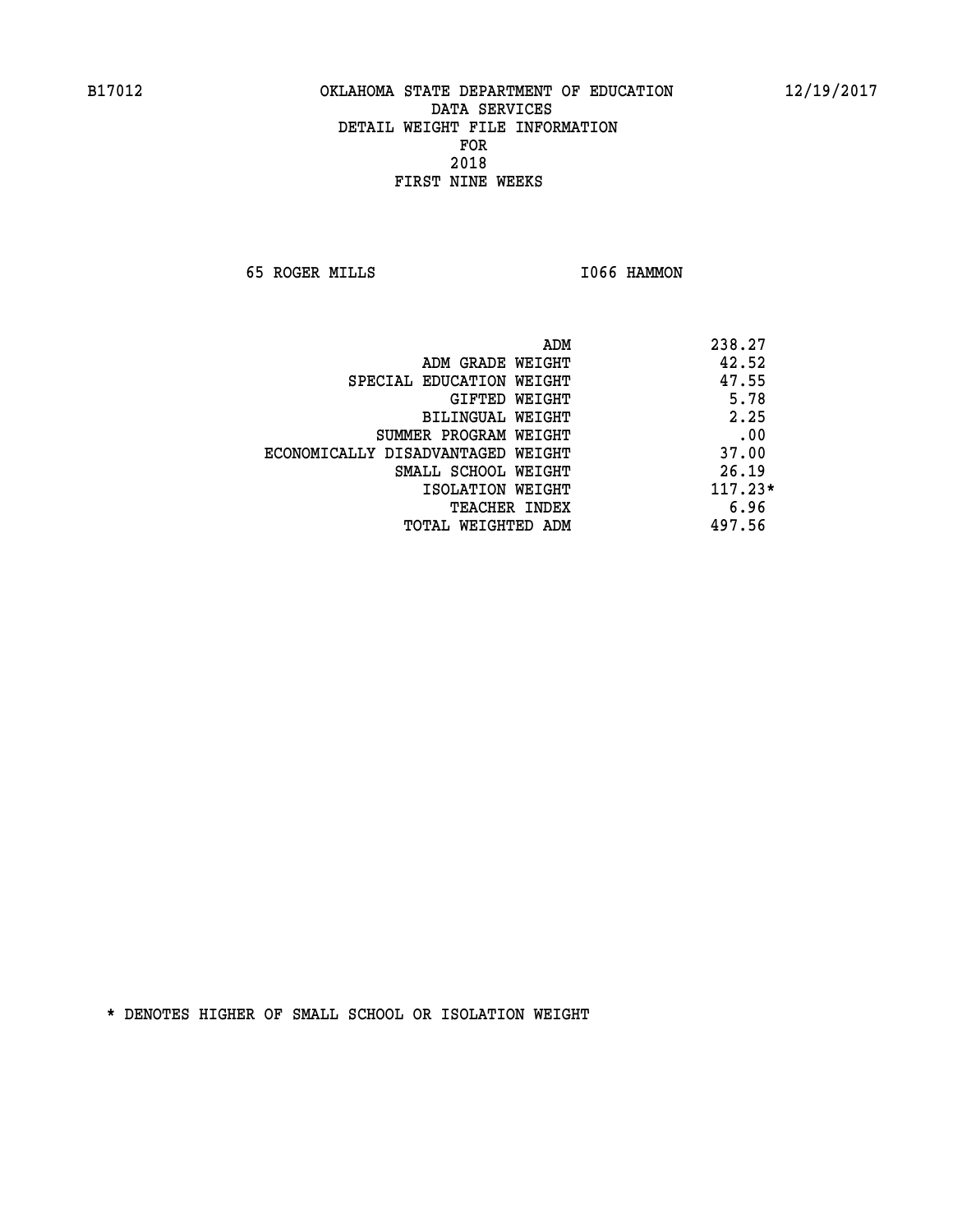**66 ROGERS C009 JUSTUS-TIAWAH** 

|                                   | ADM | 518.68  |
|-----------------------------------|-----|---------|
| ADM GRADE WEIGHT                  |     | 99.76   |
| SPECIAL EDUCATION WEIGHT          |     | 76.95   |
| GIFTED WEIGHT                     |     | 18.02   |
| BILINGUAL WEIGHT                  |     | 1.50    |
| SUMMER PROGRAM WEIGHT             |     | .00     |
| ECONOMICALLY DISADVANTAGED WEIGHT |     | 51.00   |
| SMALL SCHOOL WEIGHT               |     | $2.02*$ |
| ISOLATION WEIGHT                  |     | .00     |
| <b>TEACHER INDEX</b>              |     | 3.68    |
| TOTAL WEIGHTED ADM                |     | 771.61  |
|                                   |     |         |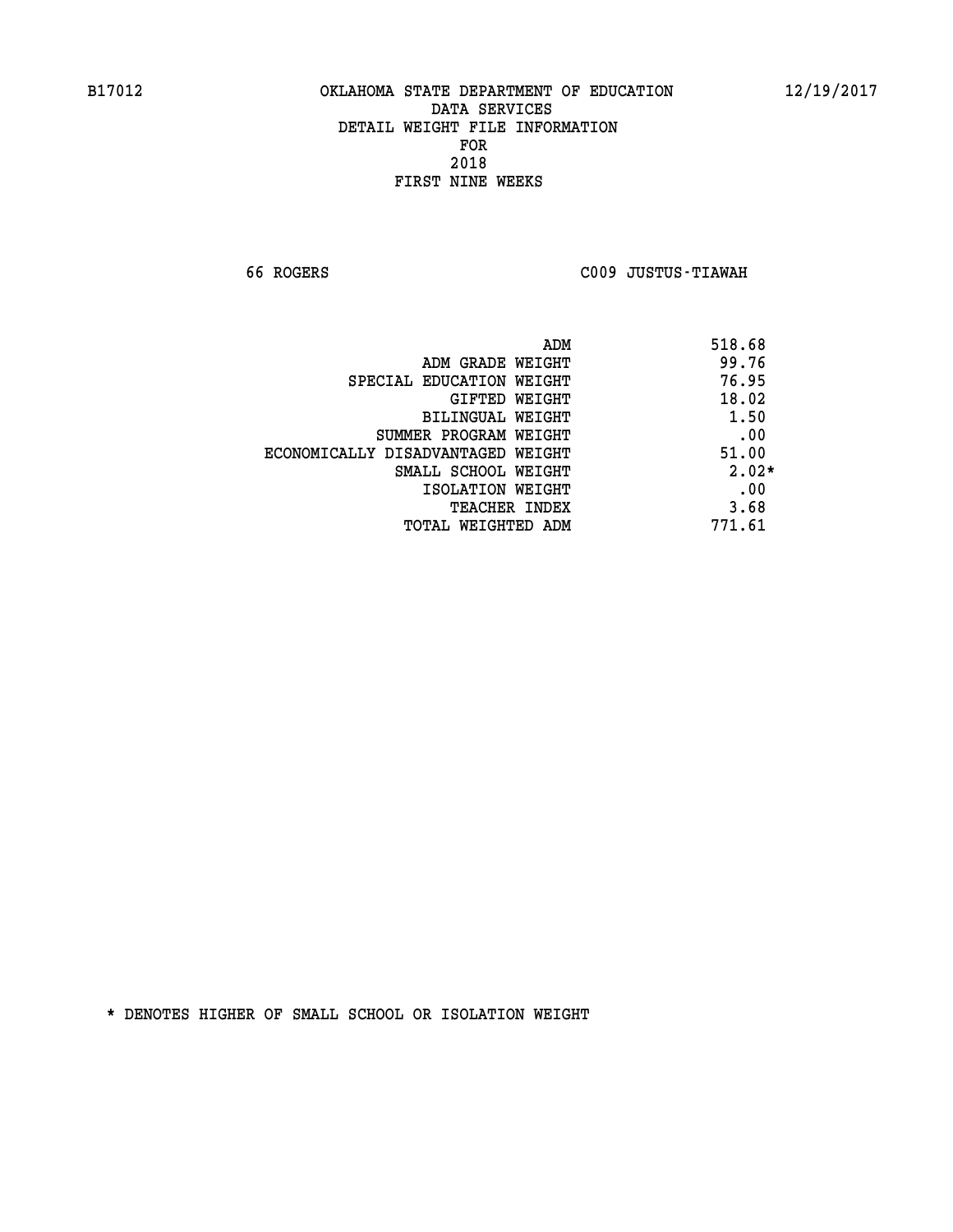**66 ROGERS I001 CLAREMORE** 

| 3,852.47 |
|----------|
| 649.99   |
| 697.85   |
| 175.10   |
| 52.25    |
| 1.20     |
| 558.00   |
| .00      |
| .00      |
| .00      |
| 5,986.86 |
|          |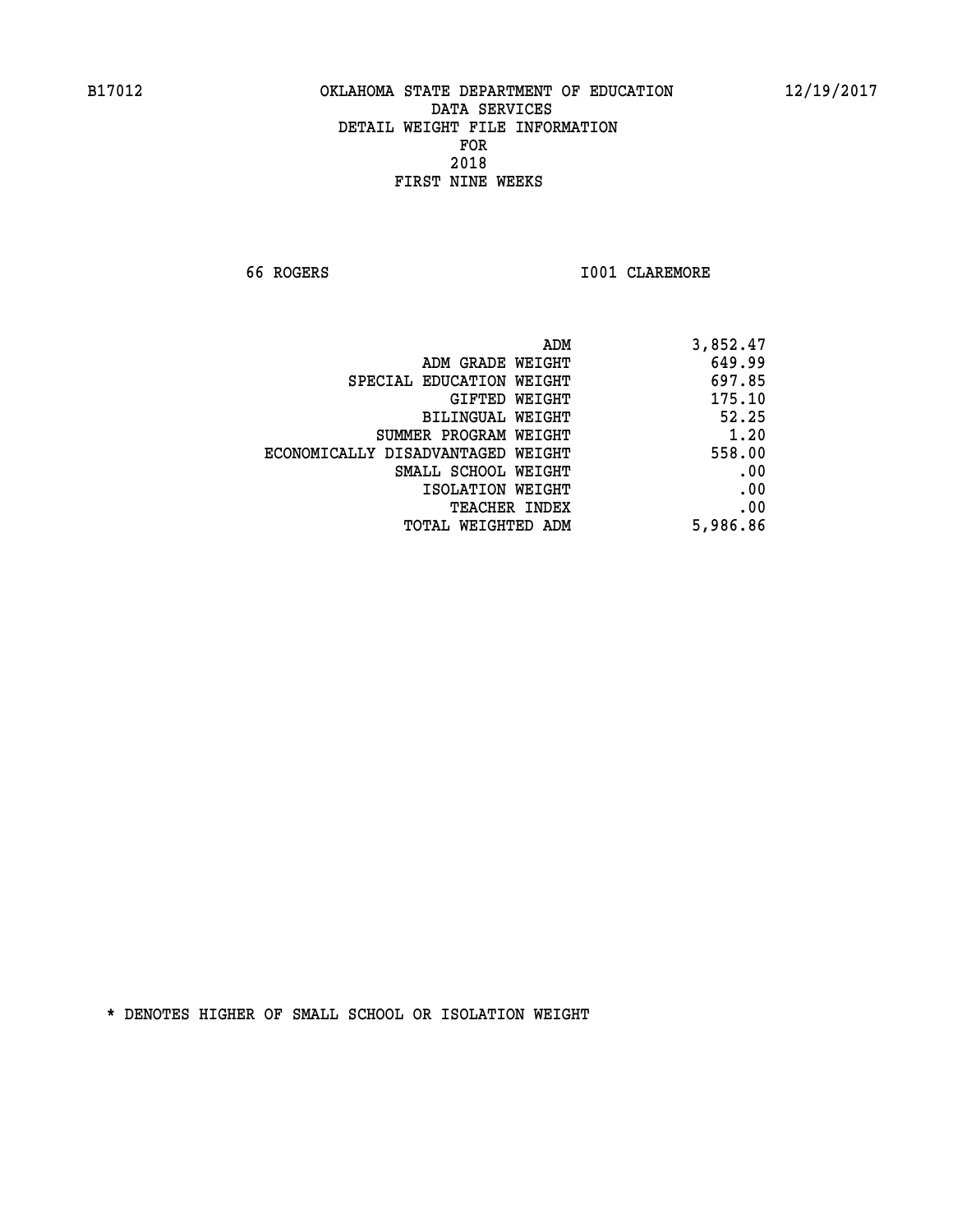**66 ROGERS I002 CATOOSA** 

| ADM                               | 2,007.49 |
|-----------------------------------|----------|
| ADM GRADE WEIGHT                  | 398.14   |
| SPECIAL EDUCATION WEIGHT          | 440.45   |
| GIFTED WEIGHT                     | 69.02    |
| BILINGUAL WEIGHT                  | 61.00    |
| SUMMER PROGRAM WEIGHT             | .00      |
| ECONOMICALLY DISADVANTAGED WEIGHT | 373.50   |
| SMALL SCHOOL WEIGHT               | .00      |
| ISOLATION WEIGHT                  | .00      |
| TEACHER INDEX                     | 45.58    |
| TOTAL WEIGHTED ADM                | 3,395.18 |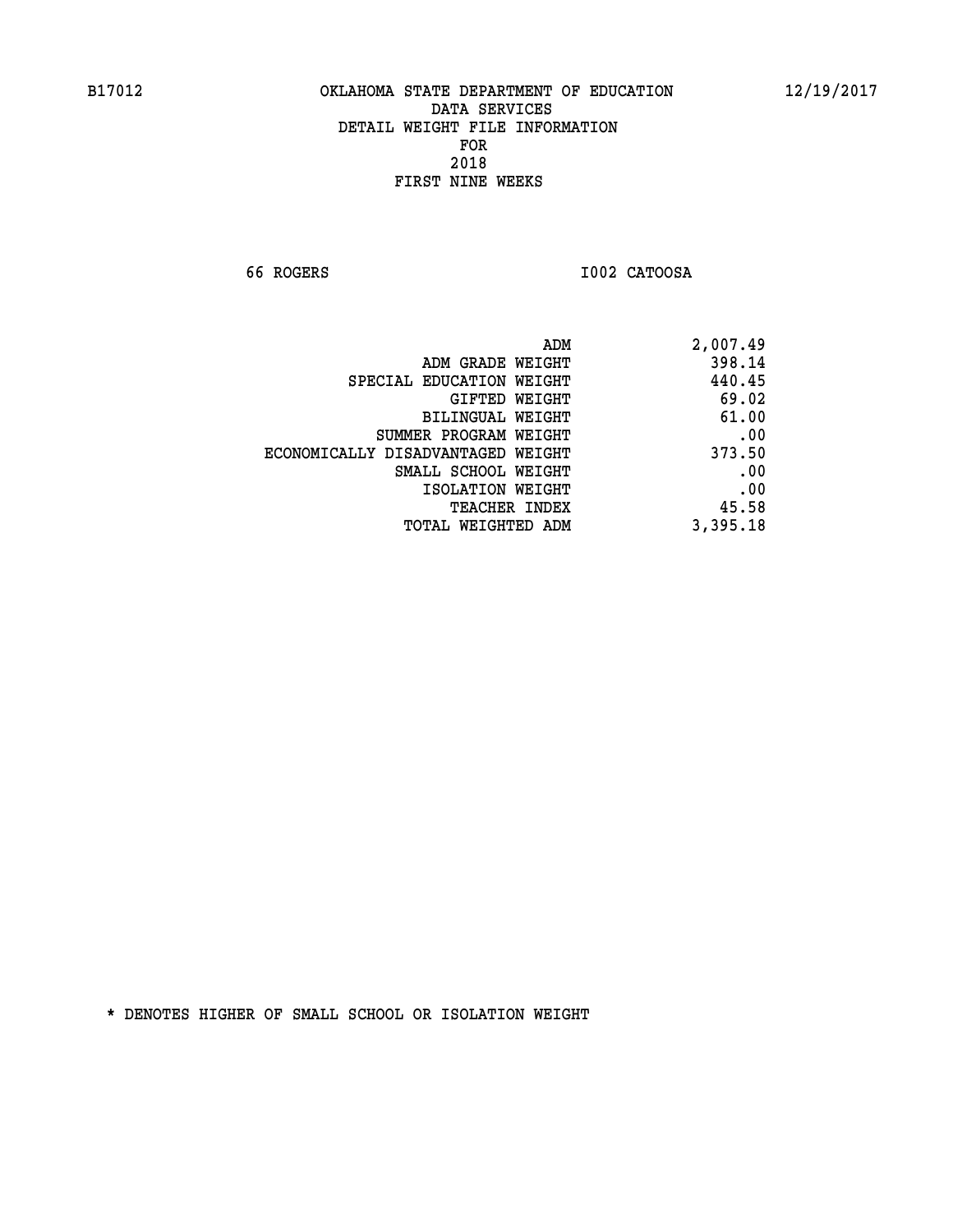**66 ROGERS I003 CHELSEA** 

| 836.96   |
|----------|
| 170.17   |
| 196.65   |
| 23.80    |
| .00      |
| .00      |
| 170.25   |
| .00      |
| .00      |
| 39.09    |
| 1,436.92 |
|          |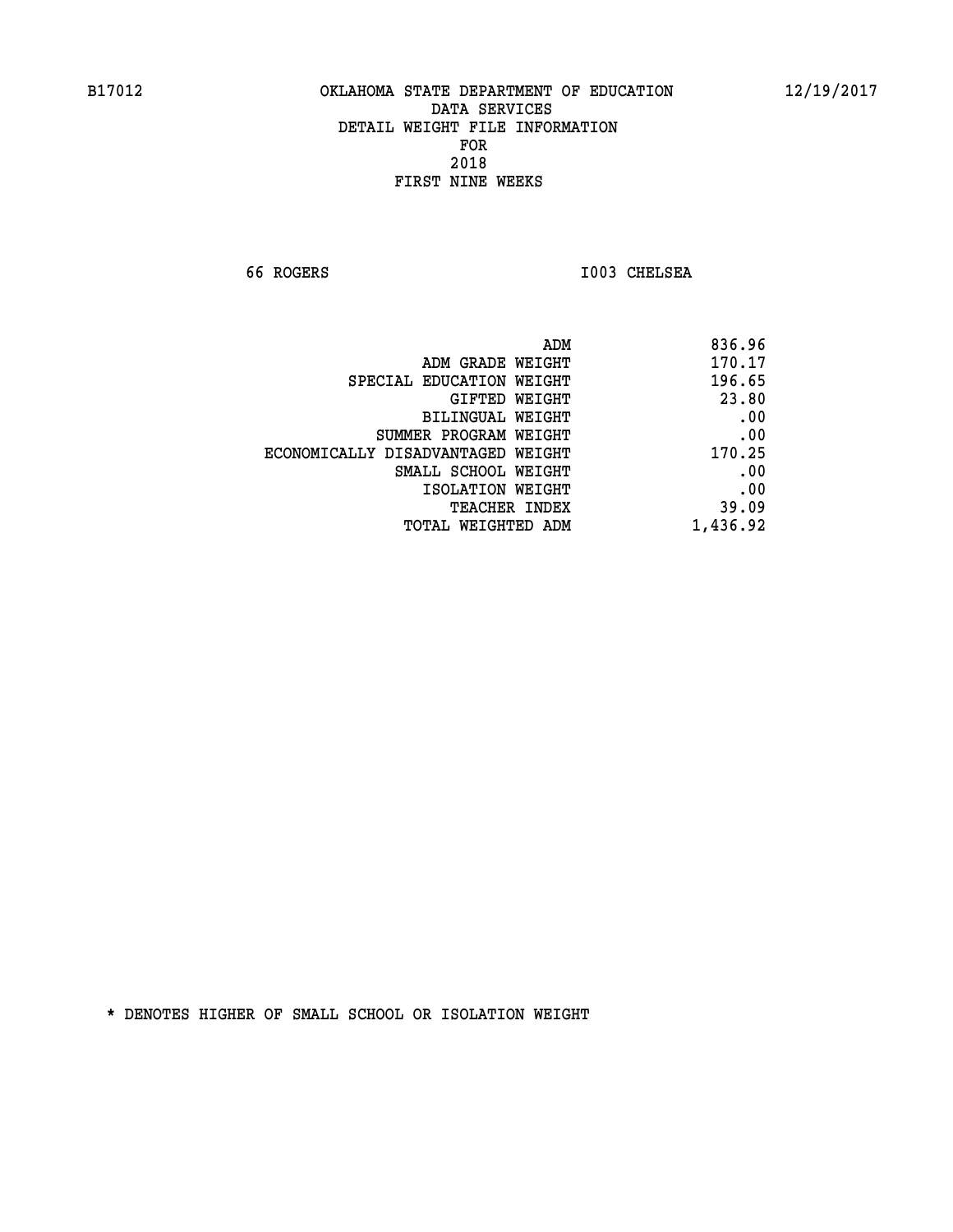**66 ROGERS I004 OOLOGAH-TALALA** 

| ADM                               | 1,757.51 |
|-----------------------------------|----------|
| ADM GRADE WEIGHT                  | 339.23   |
| SPECIAL EDUCATION WEIGHT          | 282.15   |
| GIFTED WEIGHT                     | 74.80    |
| BILINGUAL WEIGHT                  | 11.25    |
| SUMMER PROGRAM WEIGHT             | .00      |
| ECONOMICALLY DISADVANTAGED WEIGHT | 196.00   |
| SMALL SCHOOL WEIGHT               | .00      |
| ISOLATION WEIGHT                  | .00      |
| <b>TEACHER INDEX</b>              | 17.20    |
| TOTAL WEIGHTED ADM                | 2,678.14 |
|                                   |          |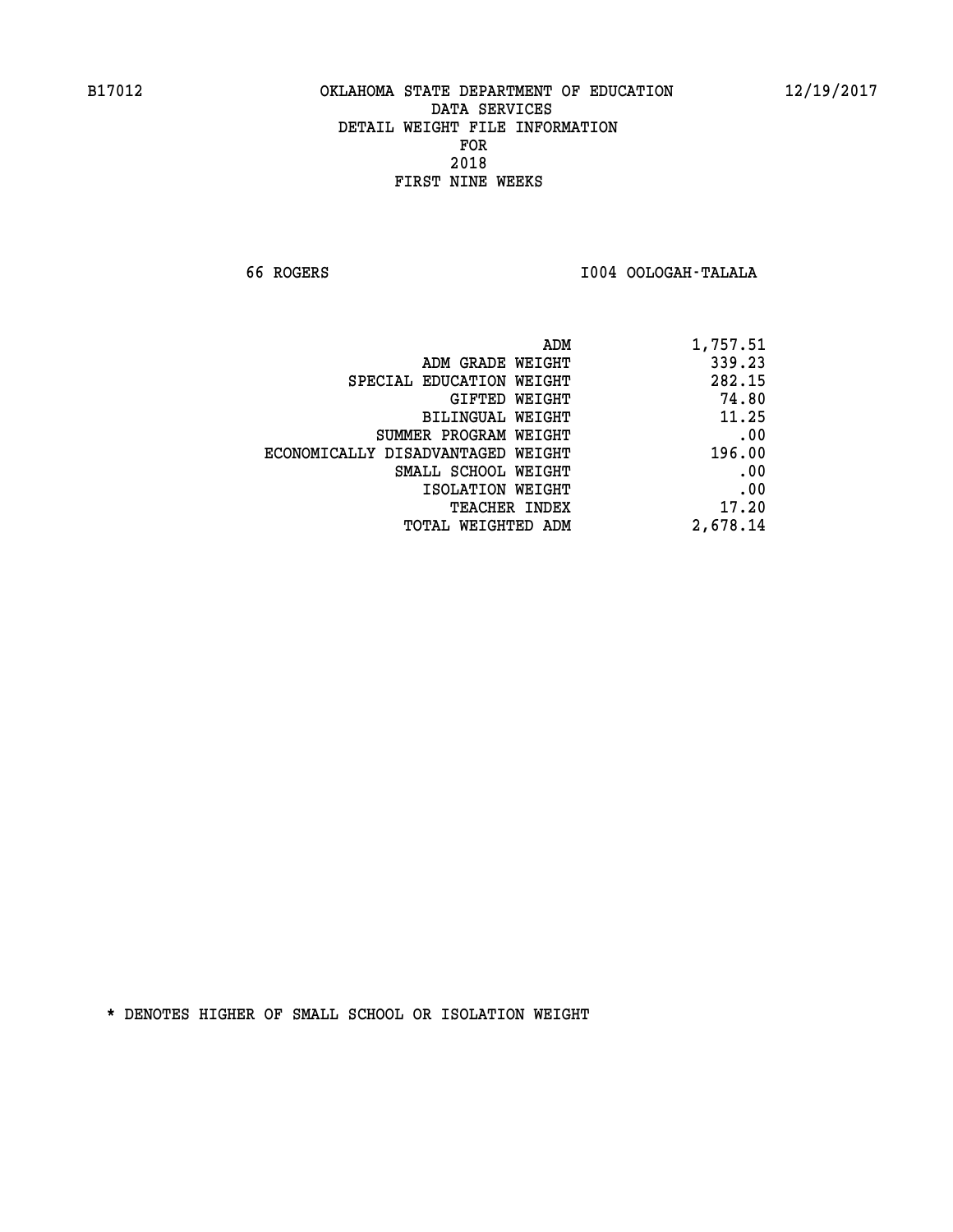**66 ROGERS I005 INOLA** 

| 1,314.59 |
|----------|
| 246.20   |
| 197.15   |
| 38.08    |
| 14.00    |
| .00      |
| 188.00   |
| .00      |
| .00      |
| 71.70    |
| 2,069.72 |
|          |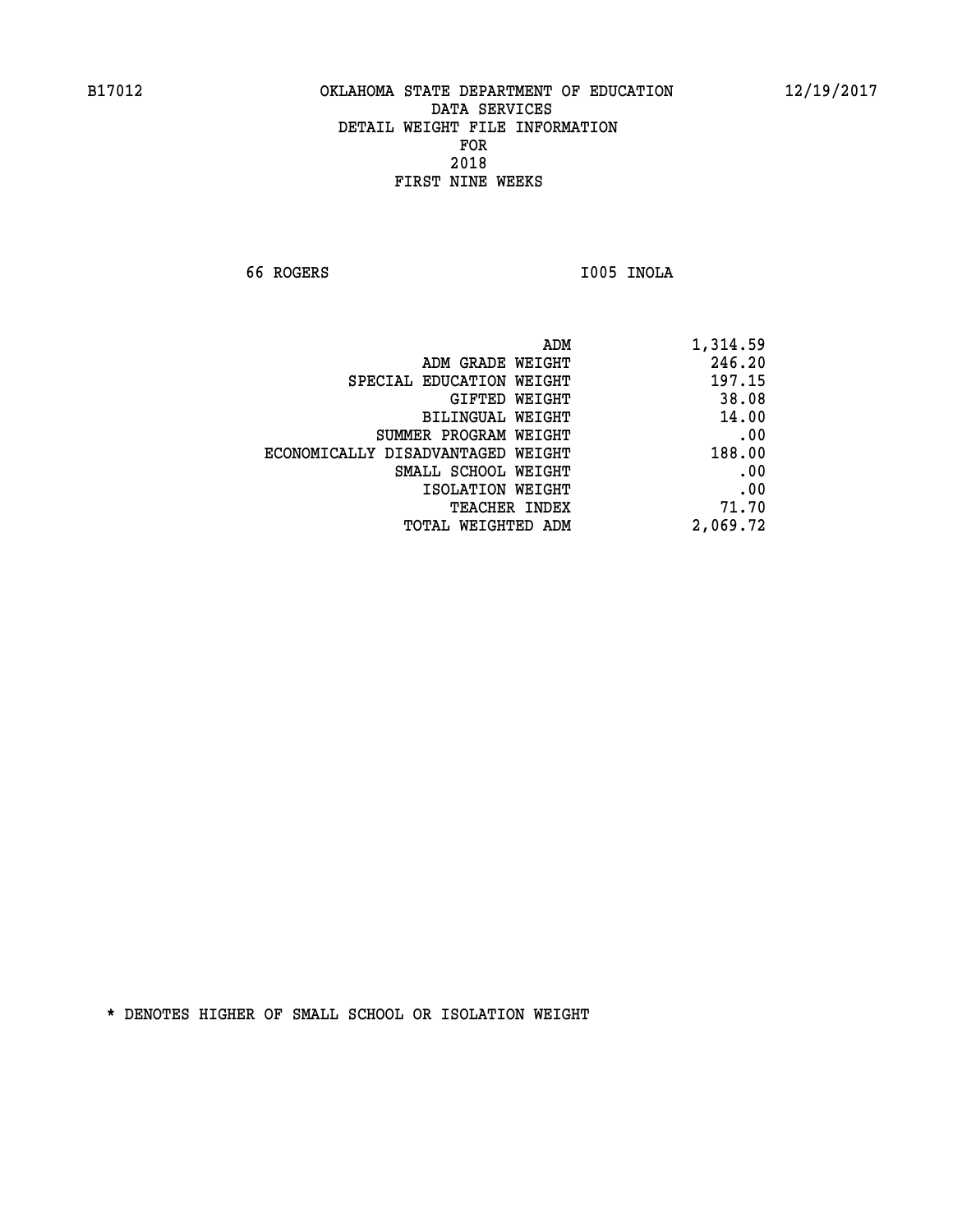**66 ROGERS I006 SEQUOYAH** 

| 1,341.93 |
|----------|
| 256.81   |
| 145.70   |
| 37.40    |
| 7.75     |
| .00      |
| 148.50   |
| .00      |
| .00      |
| 24.11    |
| 1,962.20 |
|          |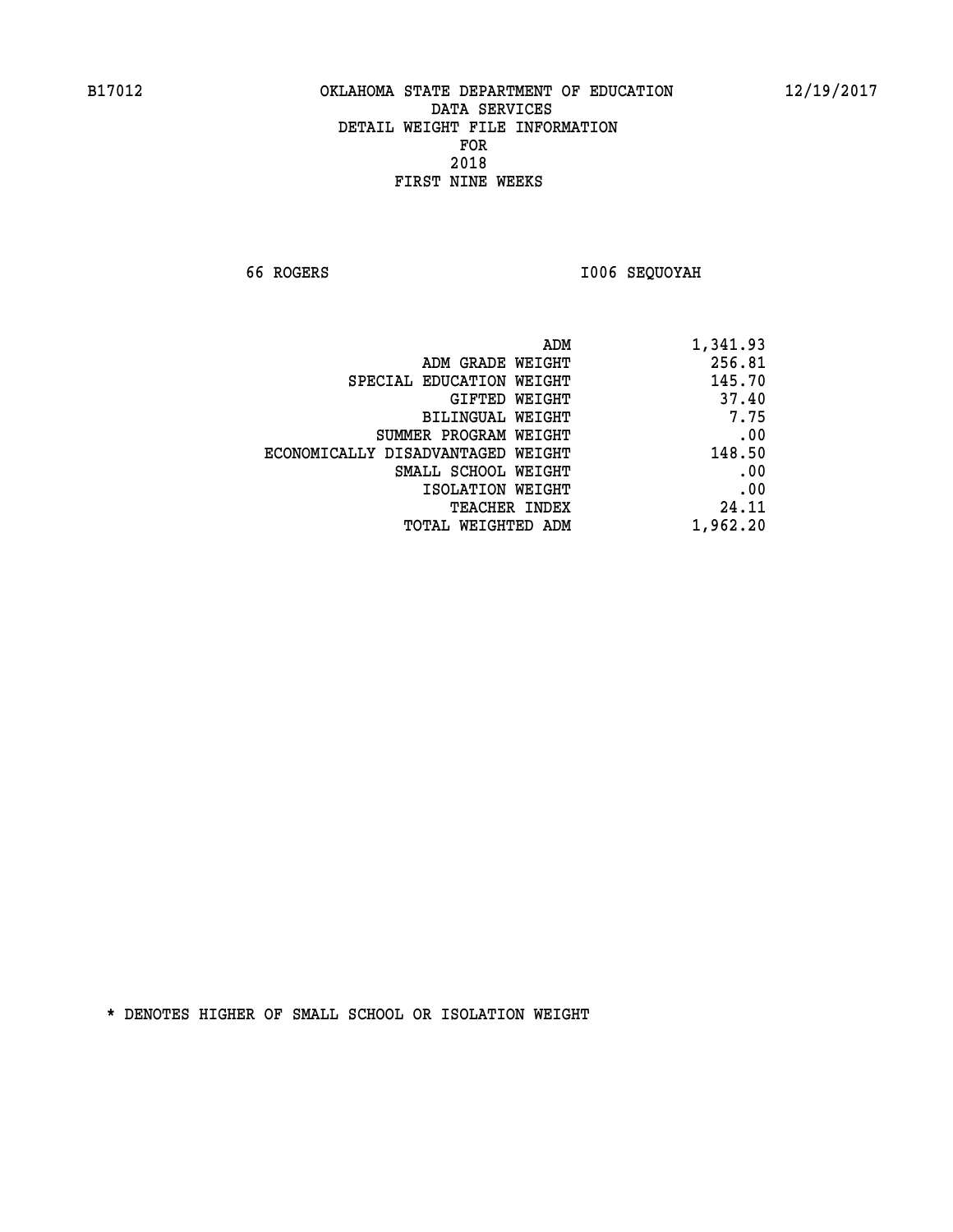**66 ROGERS I007 FOYIL** 

|                                   | 510.22<br>ADM |
|-----------------------------------|---------------|
| ADM GRADE WEIGHT                  | 97.88         |
| SPECIAL EDUCATION WEIGHT          | 107.35        |
| GIFTED WEIGHT                     | 14.28         |
| BILINGUAL WEIGHT                  | 3.50          |
| SUMMER PROGRAM WEIGHT             | .00           |
| ECONOMICALLY DISADVANTAGED WEIGHT | 100.25        |
| SMALL SCHOOL WEIGHT               | $3.62*$       |
| ISOLATION WEIGHT                  | .00           |
| <b>TEACHER INDEX</b>              | .00           |
| TOTAL WEIGHTED ADM                | 837.10        |
|                                   |               |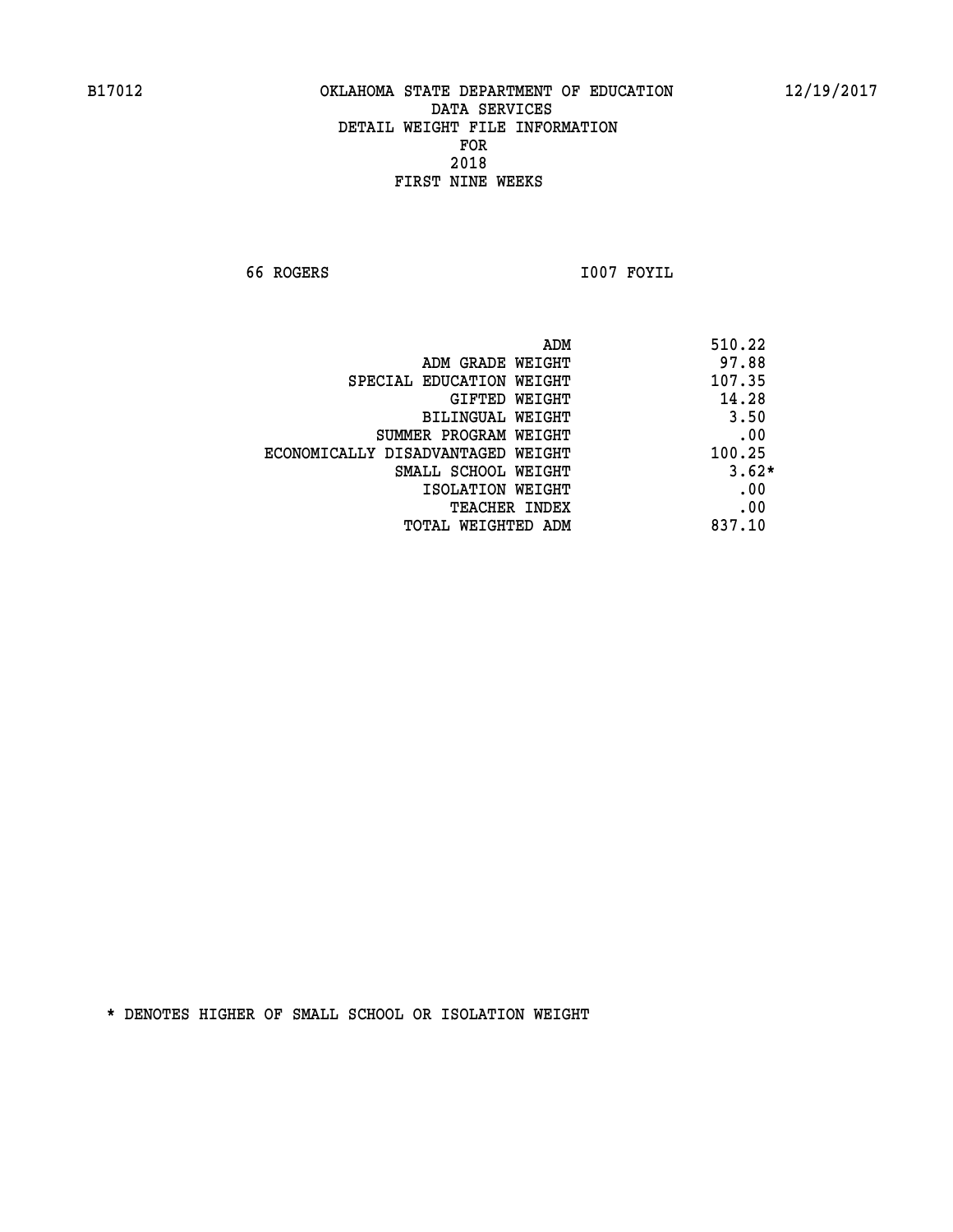**66 ROGERS I008 VERDIGRIS** 

| 1,337.52 |
|----------|
| 263.02   |
| 183.60   |
| 43.86    |
| 8.50     |
| .00      |
| 97.75    |
| .00      |
| .00      |
| 56.55    |
| 1,990.80 |
|          |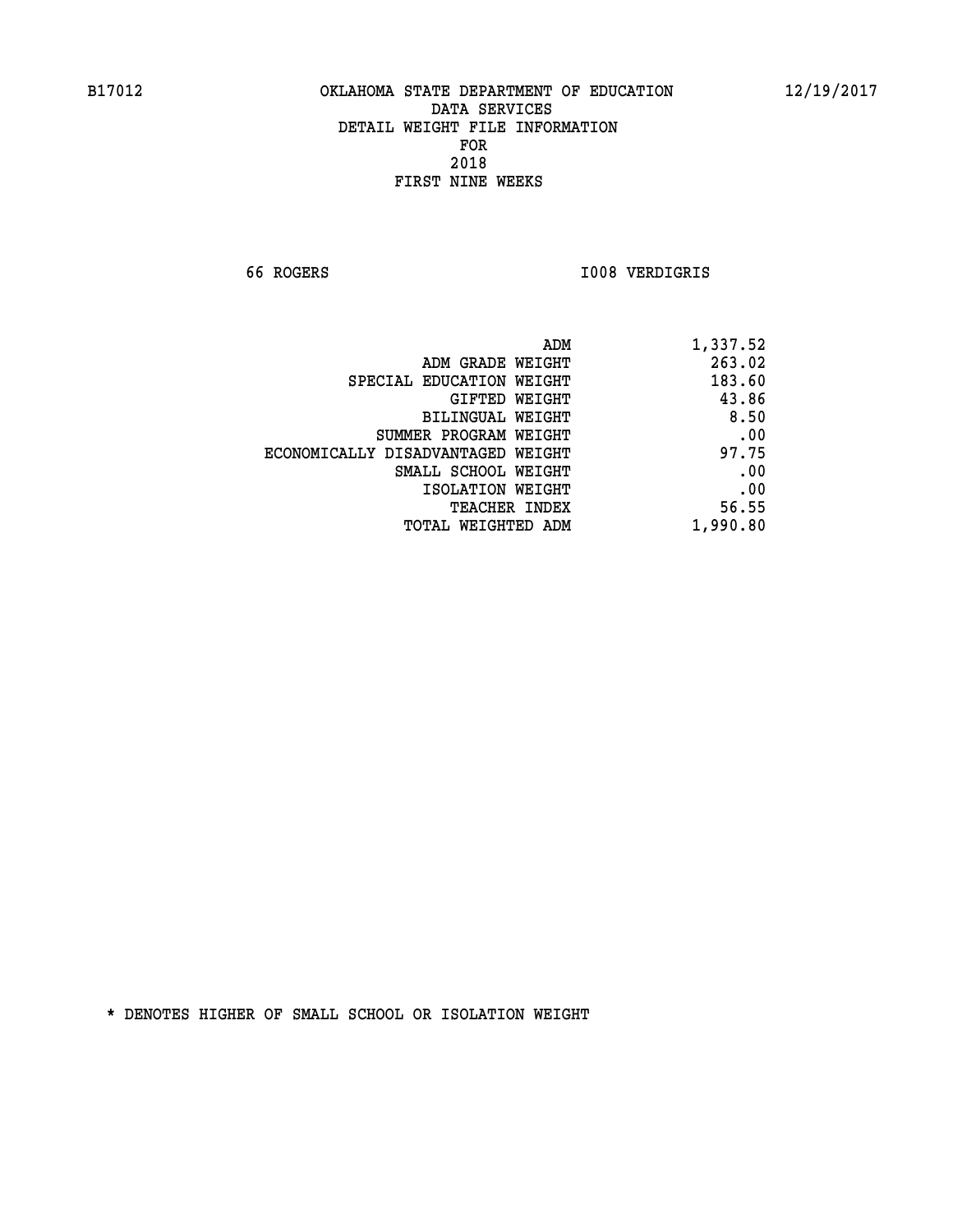**67 SEMINOLE C054 JUSTICE** 

| ADM<br>171.18                              |  |
|--------------------------------------------|--|
| 34.19<br>ADM GRADE WEIGHT                  |  |
| 18.80<br>SPECIAL EDUCATION WEIGHT          |  |
| 5.44<br><b>GIFTED WEIGHT</b>               |  |
| .00<br>BILINGUAL WEIGHT                    |  |
| .00<br>SUMMER PROGRAM WEIGHT               |  |
| 42.75<br>ECONOMICALLY DISADVANTAGED WEIGHT |  |
| $23.16*$<br>SMALL SCHOOL WEIGHT            |  |
| .00<br>ISOLATION WEIGHT                    |  |
| 20.99<br><b>TEACHER INDEX</b>              |  |
| 316.51<br>TOTAL WEIGHTED ADM               |  |
|                                            |  |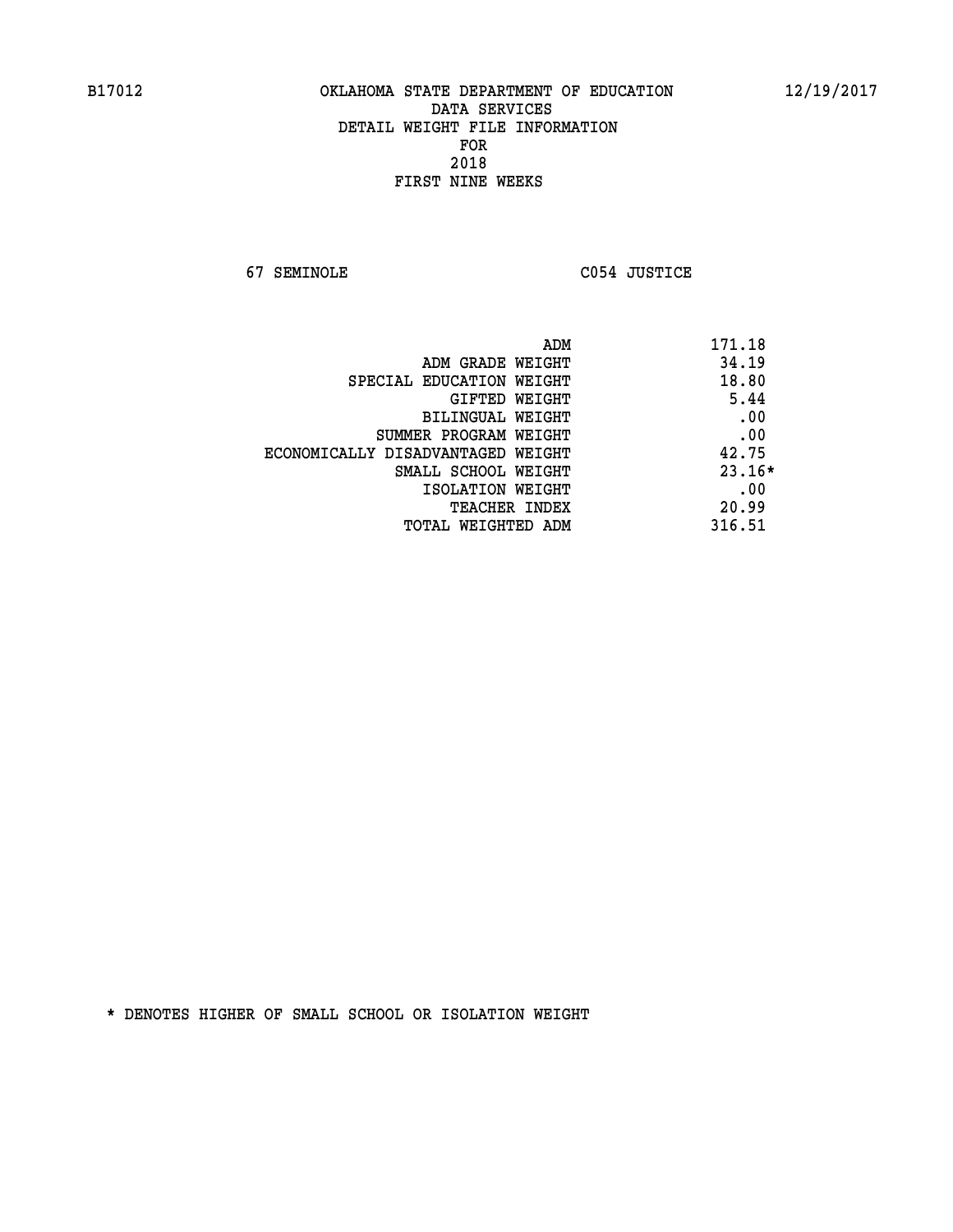**67 SEMINOLE I001 SEMINOLE** 

| 1,623.06 |
|----------|
| 318.28   |
| 285.10   |
| 64.60    |
| 3.50     |
| .00      |
| 303.75   |
| .00      |
| .00      |
| 30.31    |
| 2,628.60 |
|          |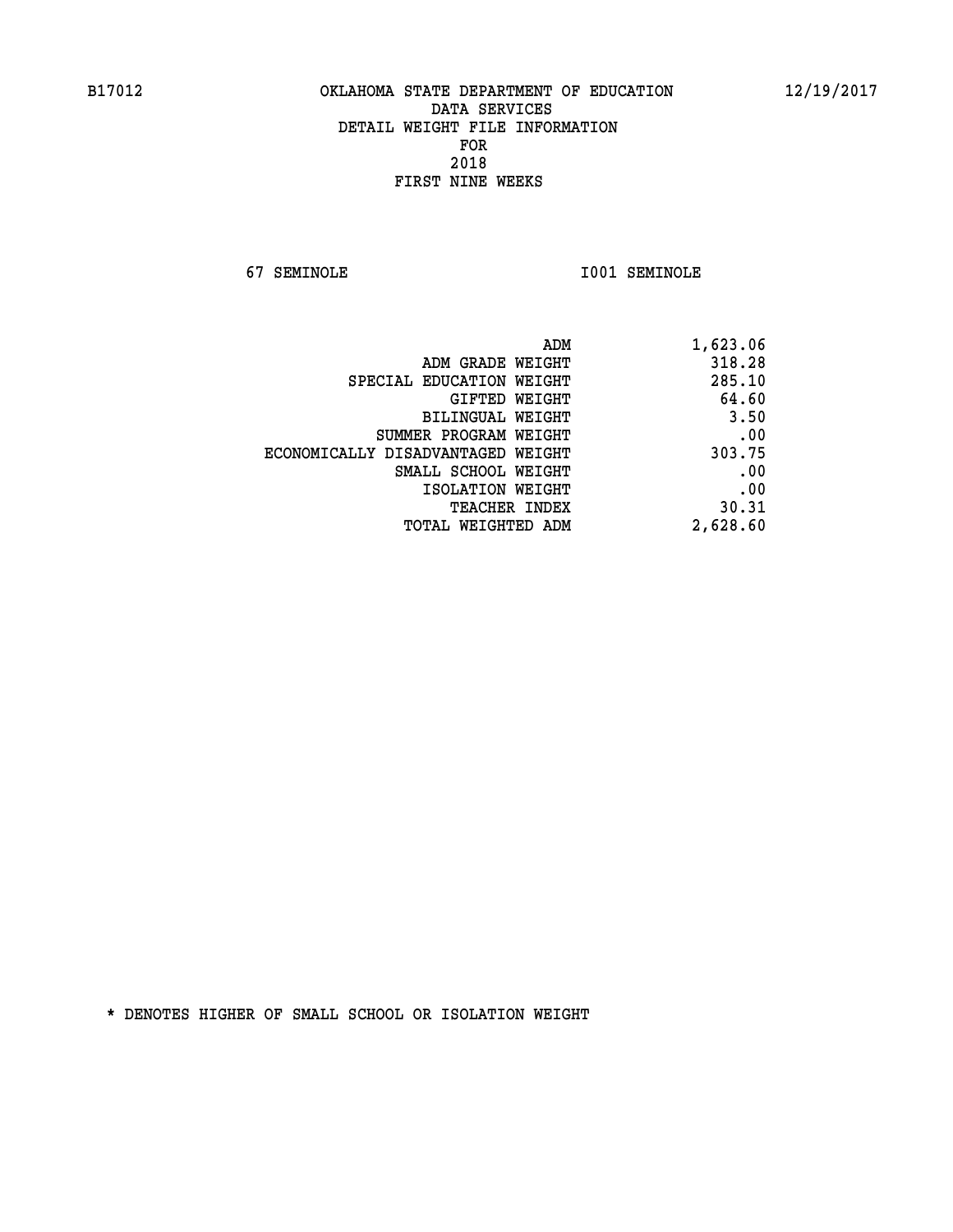**67 SEMINOLE I002 WEWOKA** 

| 671.21   |
|----------|
| 137.31   |
| 128.15   |
| 23.46    |
| .75      |
| .00      |
| 158.00   |
| .00      |
| .00      |
| .00      |
| 1,118.88 |
|          |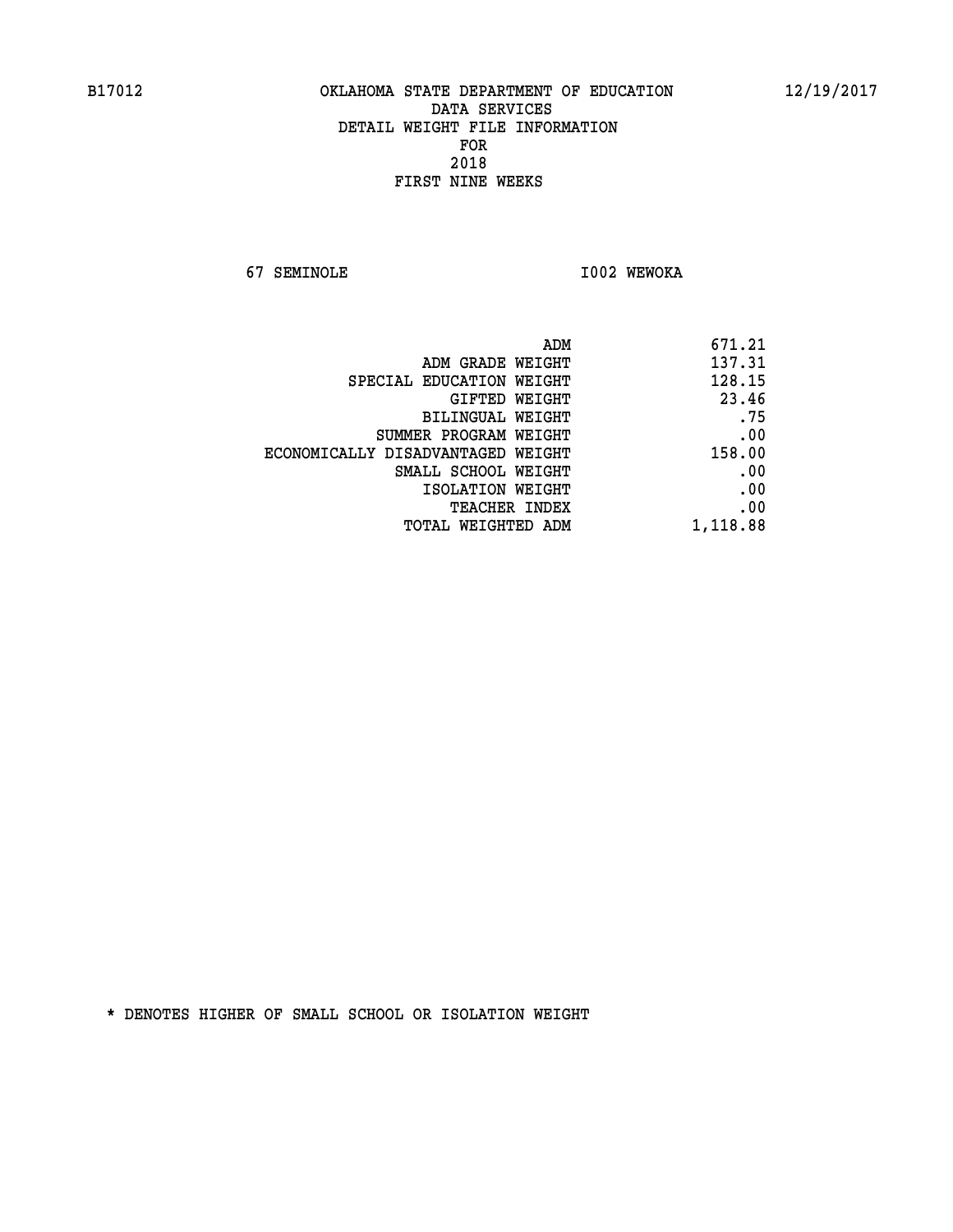**67 SEMINOLE I003 BOWLEGS** 

| ADM                               | 275.36   |
|-----------------------------------|----------|
| ADM GRADE WEIGHT                  | 55.05    |
| SPECIAL EDUCATION WEIGHT          | 40.65    |
| <b>GIFTED WEIGHT</b>              | 10.20    |
| BILINGUAL WEIGHT                  | 1.50     |
| SUMMER PROGRAM WEIGHT             | .00      |
| ECONOMICALLY DISADVANTAGED WEIGHT | 62.00    |
| SMALL SCHOOL WEIGHT               | $26.41*$ |
| ISOLATION WEIGHT                  | .00      |
| <b>TEACHER INDEX</b>              | .00      |
| TOTAL WEIGHTED ADM                | 471.17   |
|                                   |          |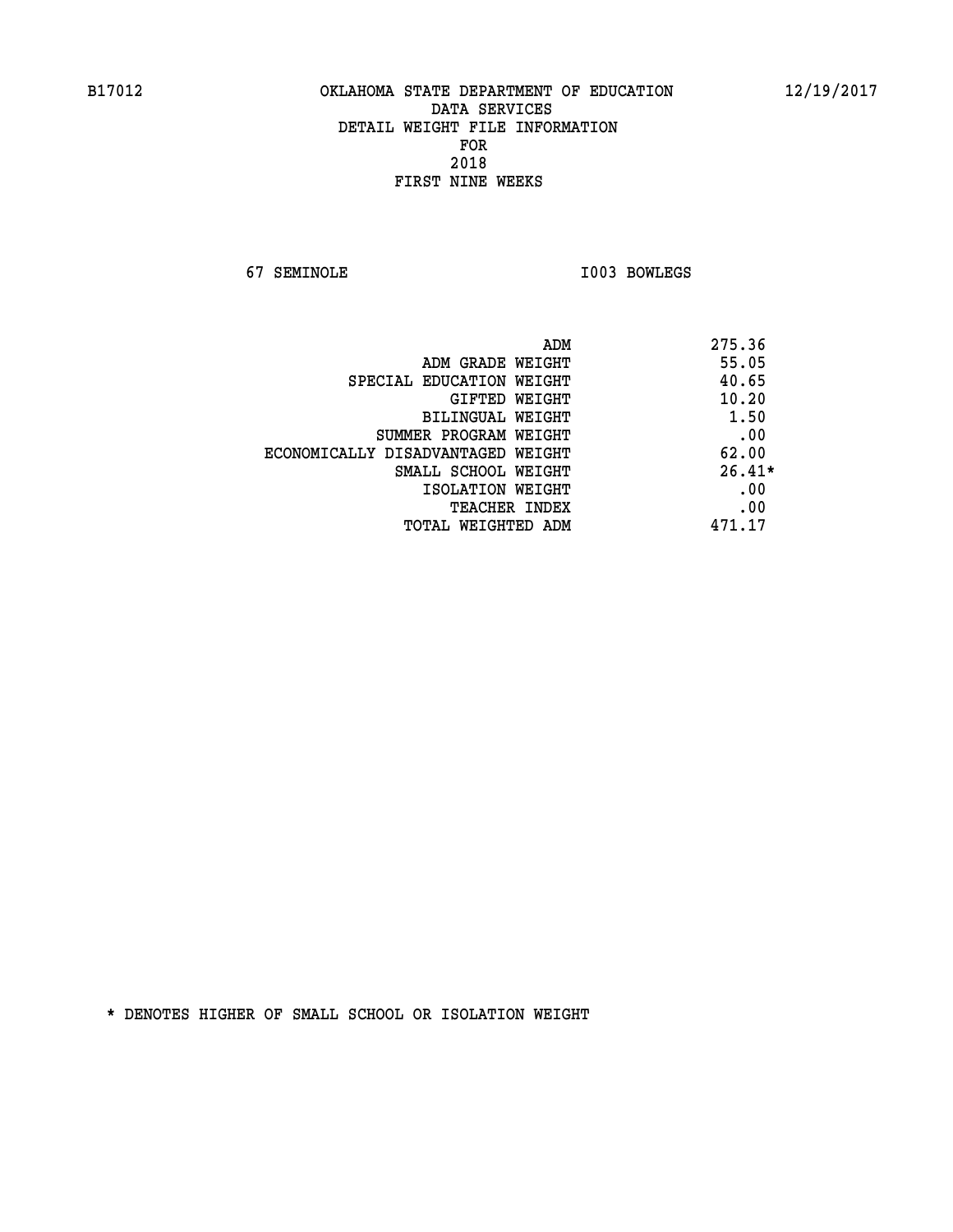**67 SEMINOLE I004 KONAWA** 

| 656.61   |
|----------|
| 127.05   |
| 108.75   |
| 25.84    |
| .00      |
| .00      |
| 135.25   |
| .00      |
| .00      |
| 41.53    |
| 1,095.03 |
|          |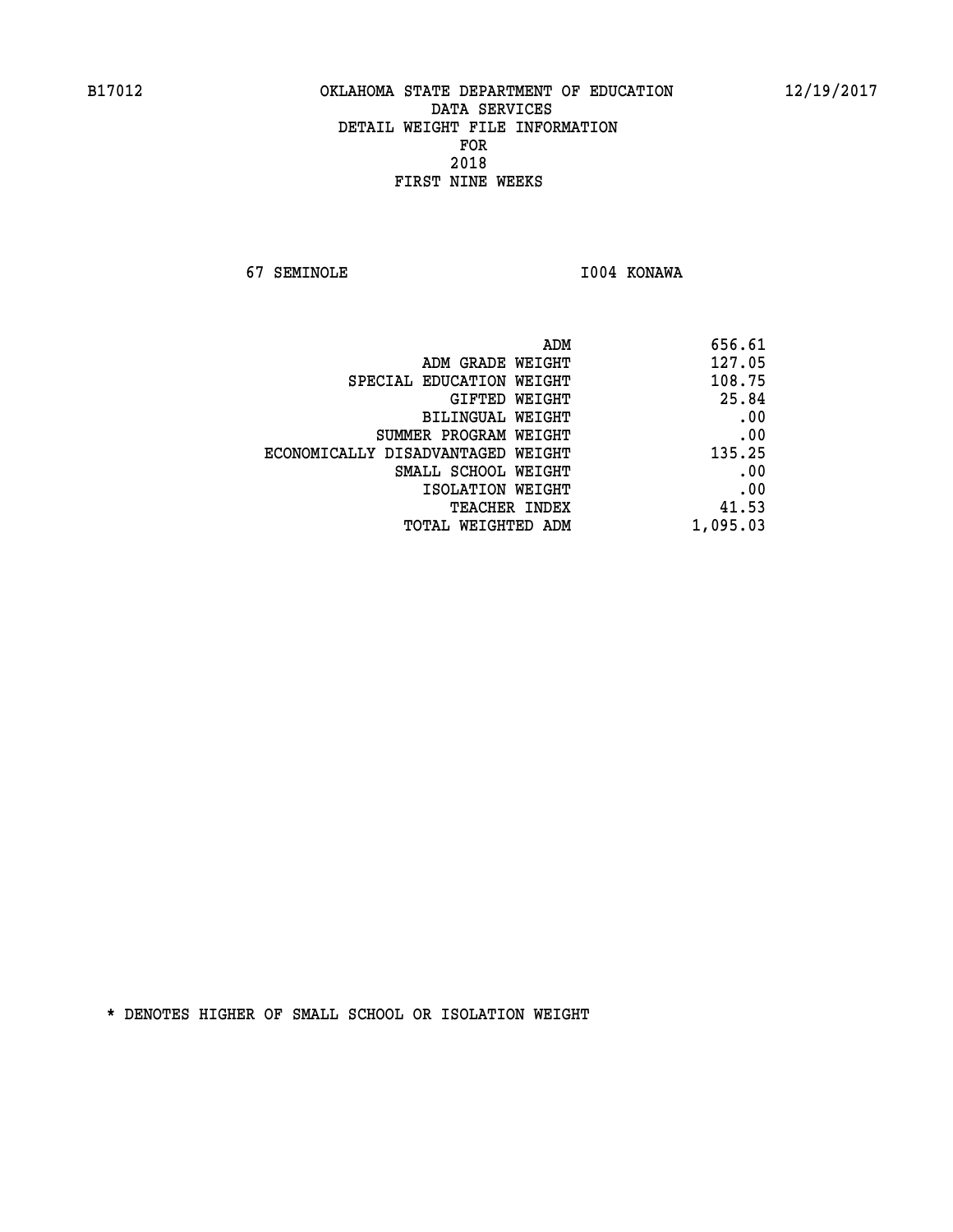**67 SEMINOLE I006 NEW LIMA** 

| ADM                               | 305.82   |
|-----------------------------------|----------|
| ADM GRADE WEIGHT                  | 63.09    |
| SPECIAL EDUCATION WEIGHT          | 35.60    |
| <b>GIFTED WEIGHT</b>              | 9.18     |
| BILINGUAL WEIGHT                  | .75      |
| SUMMER PROGRAM WEIGHT             | .00      |
| ECONOMICALLY DISADVANTAGED WEIGHT | 71.25    |
| SMALL SCHOOL WEIGHT               | $25.80*$ |
| ISOLATION WEIGHT                  | .00      |
| <b>TEACHER INDEX</b>              | .00      |
| TOTAL WEIGHTED ADM                | 511.49   |
|                                   |          |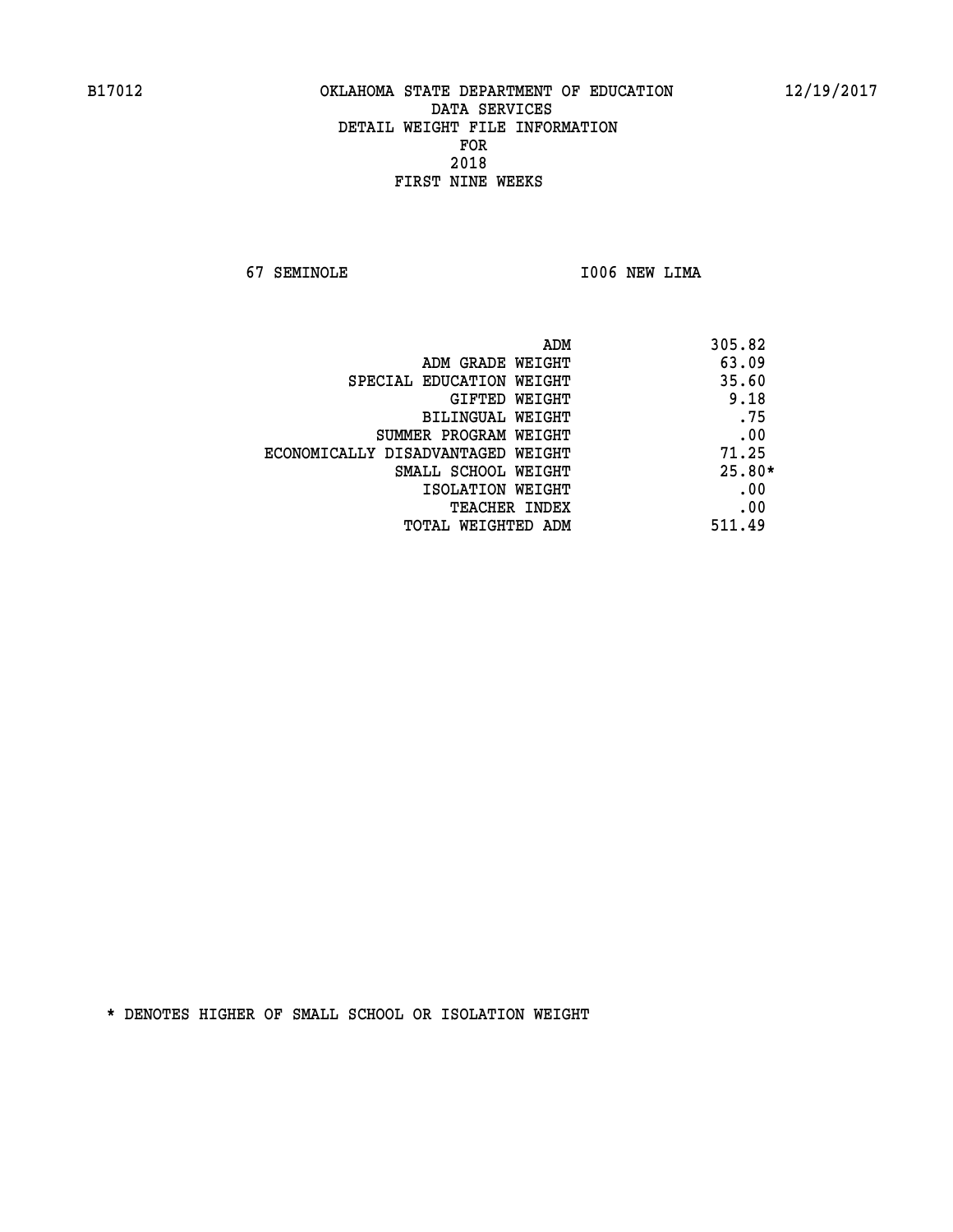**67 SEMINOLE I007 VARNUM** 

| ADM                               | 314.50   |
|-----------------------------------|----------|
| ADM GRADE WEIGHT                  | 60.99    |
| SPECIAL EDUCATION WEIGHT          | 48.05    |
| GIFTED WEIGHT                     | 11.22    |
| BILINGUAL WEIGHT                  | 3.75     |
| SUMMER PROGRAM WEIGHT             | .00      |
| ECONOMICALLY DISADVANTAGED WEIGHT | 62.00    |
| SMALL SCHOOL WEIGHT               | $25.50*$ |
| ISOLATION WEIGHT                  | .00      |
| <b>TEACHER INDEX</b>              | 15.92    |
| TOTAL WEIGHTED ADM                | 541.93   |
|                                   |          |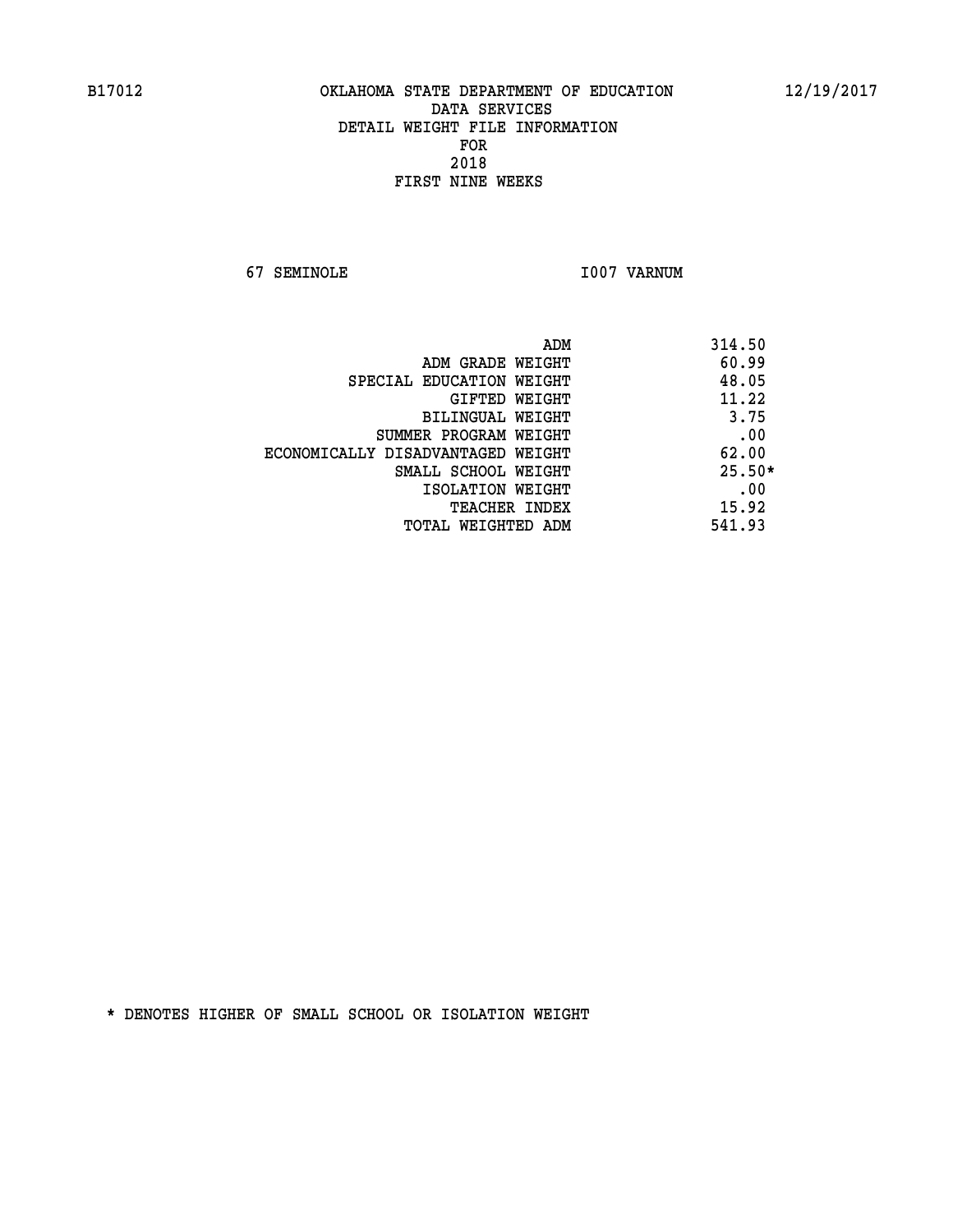**67 SEMINOLE 1010 SASAKWA** 

| ADM<br>191.39                              |  |
|--------------------------------------------|--|
| 37.18<br>ADM GRADE WEIGHT                  |  |
| 32.70<br>SPECIAL EDUCATION WEIGHT          |  |
| 6.12<br><b>GIFTED WEIGHT</b>               |  |
| .00<br>BILINGUAL WEIGHT                    |  |
| .00<br>SUMMER PROGRAM WEIGHT               |  |
| 49.00<br>ECONOMICALLY DISADVANTAGED WEIGHT |  |
| $24.43*$<br>SMALL SCHOOL WEIGHT            |  |
| .00<br>ISOLATION WEIGHT                    |  |
| 4.00<br><b>TEACHER INDEX</b>               |  |
| 344.82<br>TOTAL WEIGHTED ADM               |  |
|                                            |  |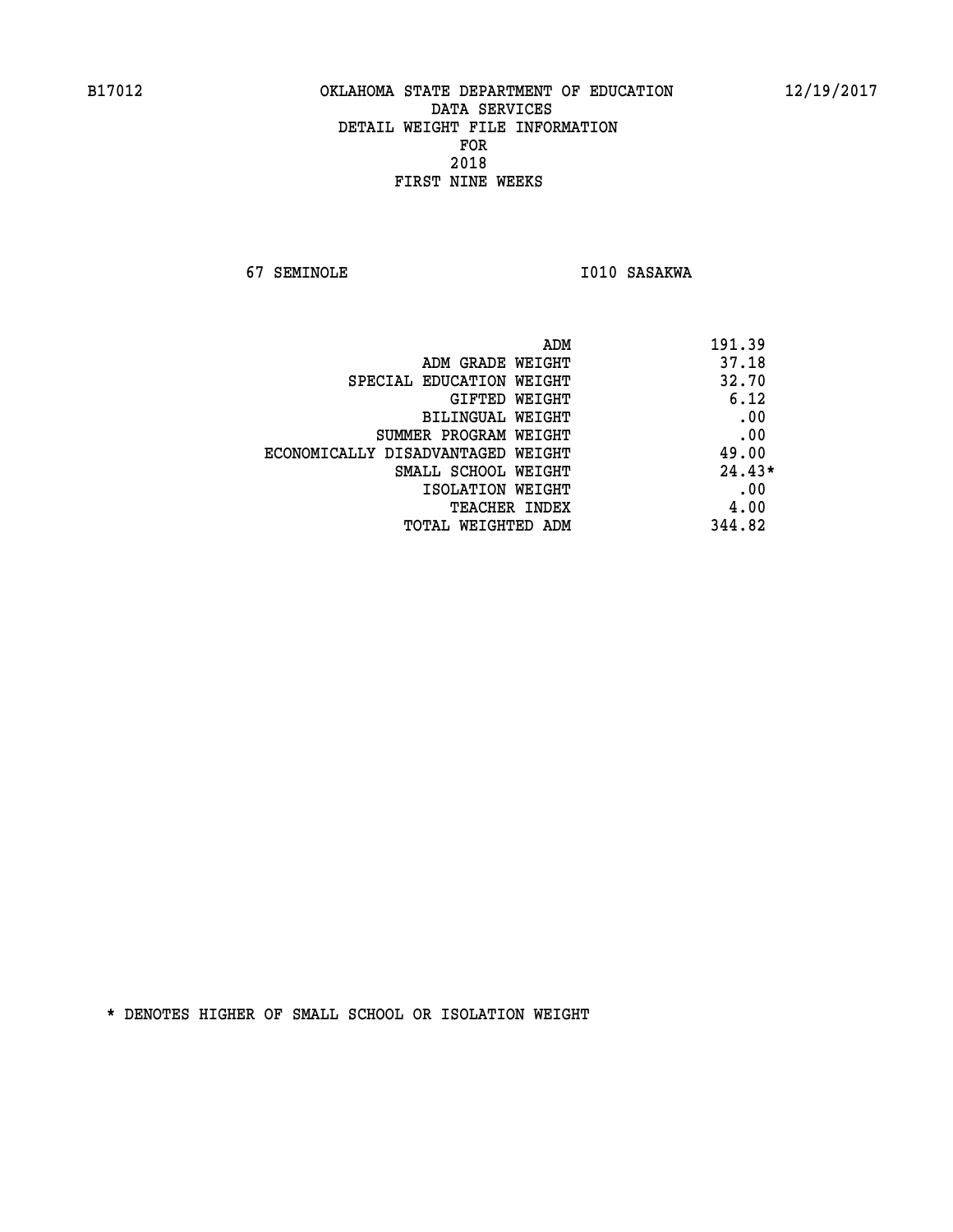**67 SEMINOLE I014 STROTHER** 

| 420.27   | ADM                               |
|----------|-----------------------------------|
| 79.99    | ADM GRADE WEIGHT                  |
| 53.80    | SPECIAL EDUCATION WEIGHT          |
| 5.10     | <b>GIFTED WEIGHT</b>              |
| .00      | BILINGUAL WEIGHT                  |
| .00      | SUMMER PROGRAM WEIGHT             |
| 72.75    | ECONOMICALLY DISADVANTAGED WEIGHT |
| $17.28*$ | SMALL SCHOOL WEIGHT               |
| .00      | ISOLATION WEIGHT                  |
| .00      | <b>TEACHER INDEX</b>              |
| 649.19   | TOTAL WEIGHTED ADM                |
|          |                                   |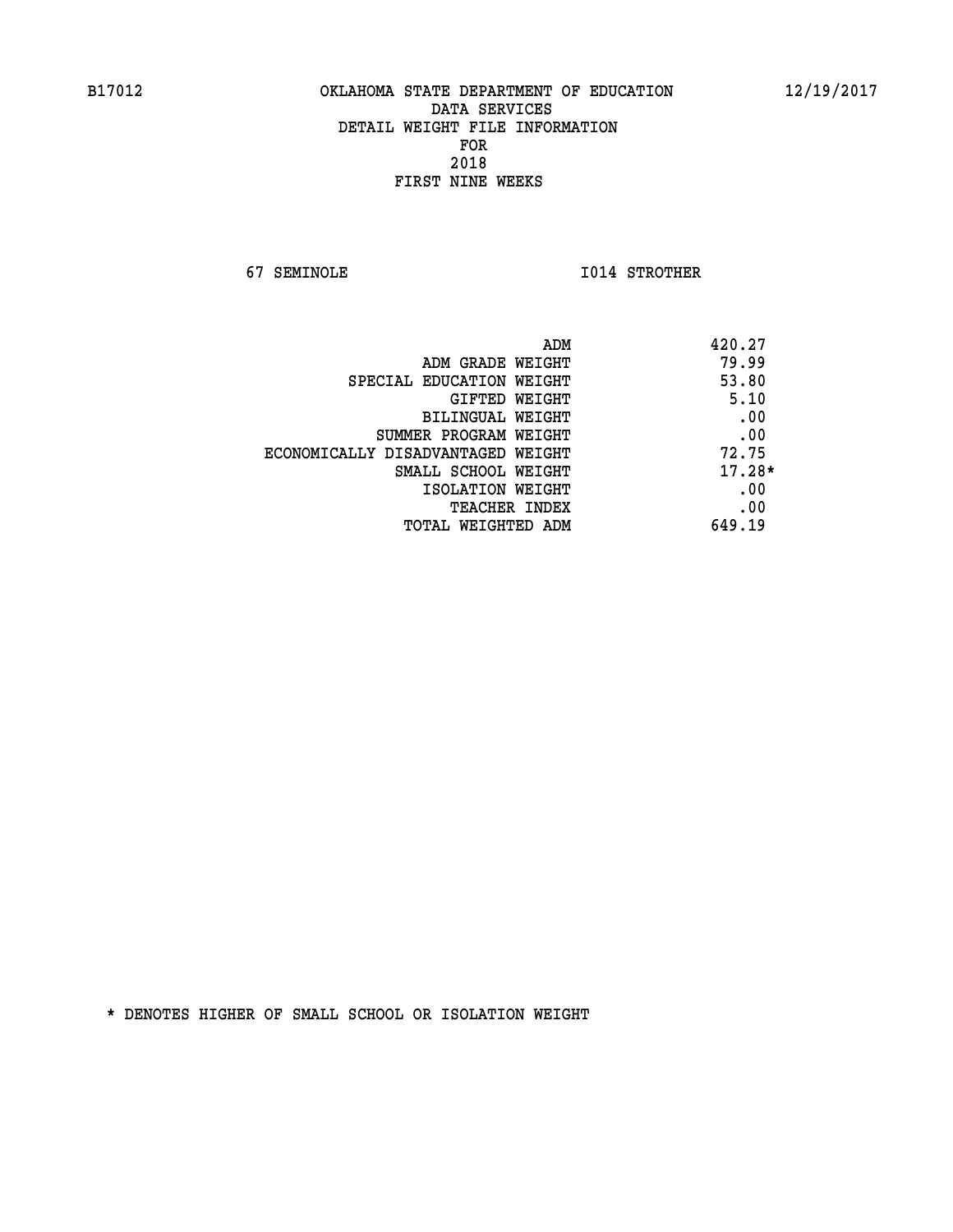**67 SEMINOLE I015 BUTNER** 

| ADM                               | 225.87   |
|-----------------------------------|----------|
| ADM GRADE WEIGHT                  | 43.25    |
| SPECIAL EDUCATION WEIGHT          | 54.60    |
| <b>GIFTED WEIGHT</b>              | 6.12     |
| BILINGUAL WEIGHT                  | .50      |
| SUMMER PROGRAM WEIGHT             | .00      |
| ECONOMICALLY DISADVANTAGED WEIGHT | 42.75    |
| SMALL SCHOOL WEIGHT               | $25.89*$ |
| ISOLATION WEIGHT                  | .00      |
| <b>TEACHER INDEX</b>              | .00      |
| TOTAL WEIGHTED ADM                | 398.98   |
|                                   |          |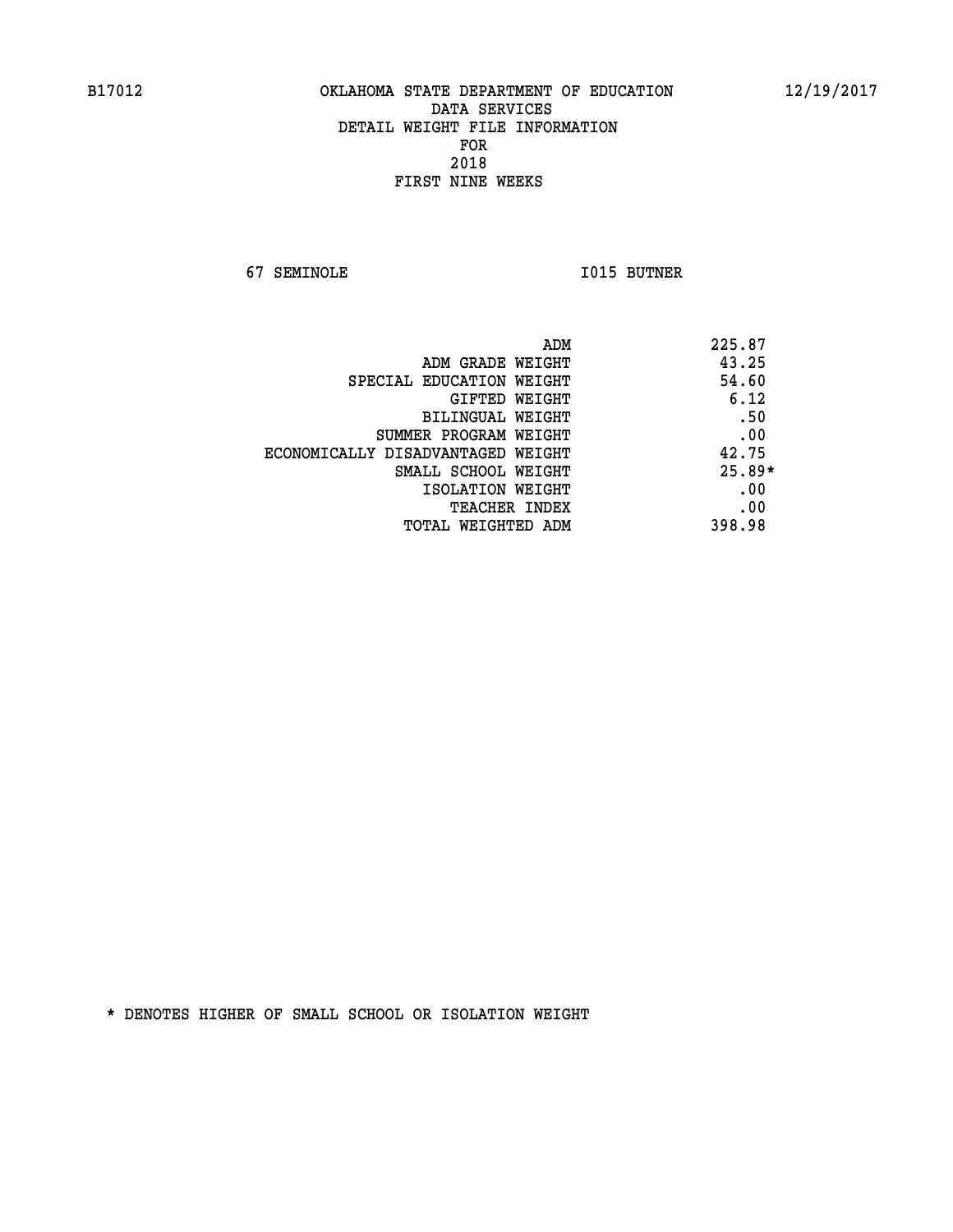**68 SEQUOYAH C001 LIBERTY** 

|                                   | ADM<br>329.94 |  |
|-----------------------------------|---------------|--|
| ADM GRADE WEIGHT                  | 69.74         |  |
| SPECIAL EDUCATION WEIGHT          | 85.65         |  |
| GIFTED WEIGHT                     | 11.90         |  |
| BILINGUAL WEIGHT                  | 2.25          |  |
| SUMMER PROGRAM WEIGHT             | .00           |  |
| ECONOMICALLY DISADVANTAGED WEIGHT | 70.50         |  |
| SMALL SCHOOL WEIGHT               | $24.83*$      |  |
| ISOLATION WEIGHT                  | .00           |  |
| <b>TEACHER INDEX</b>              | 7.99          |  |
| TOTAL WEIGHTED ADM                | 602.80        |  |
|                                   |               |  |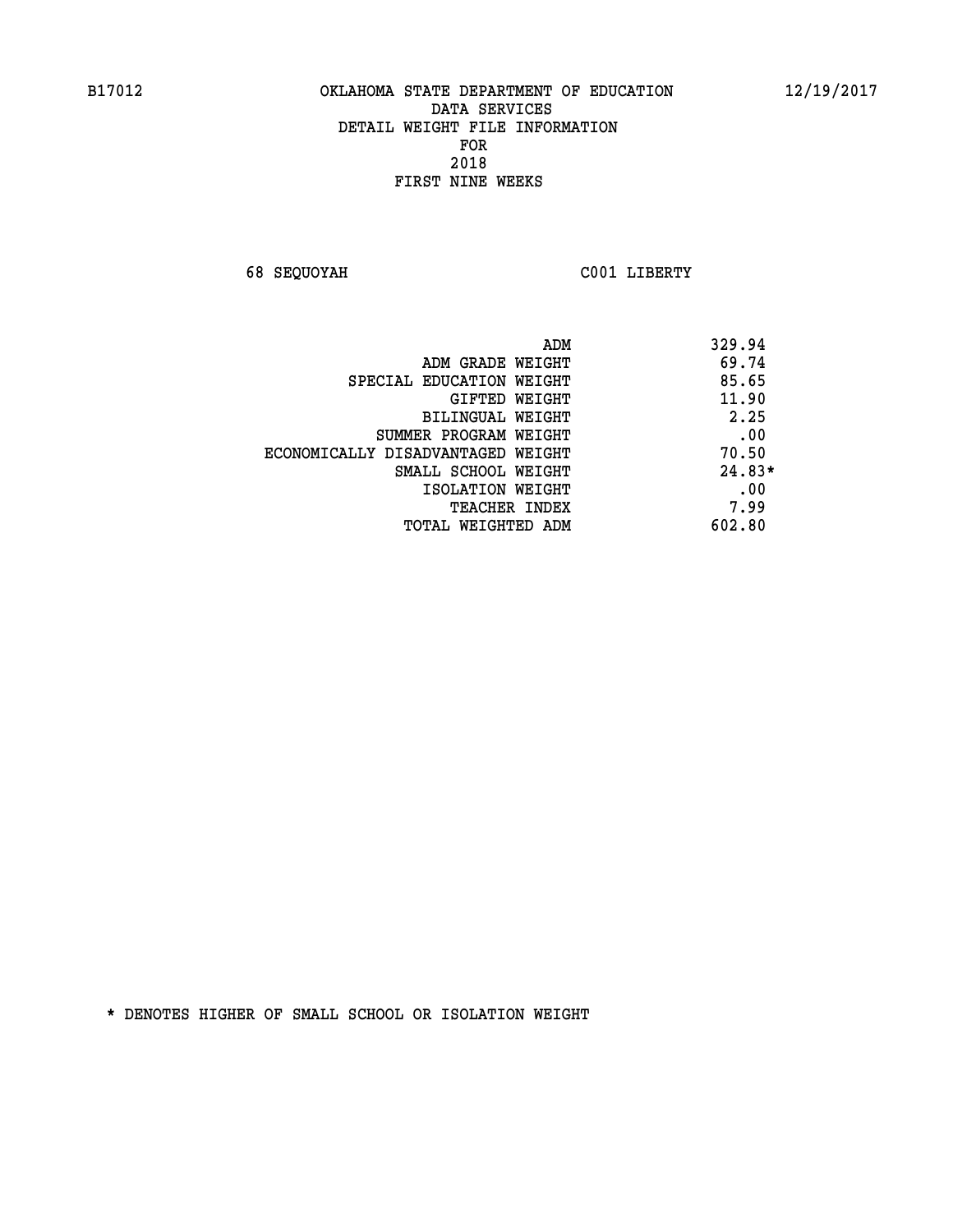**68 SEQUOYAH C035 MARBLE CITY** 

|                                   | 87.70<br>ADM |
|-----------------------------------|--------------|
| ADM GRADE WEIGHT                  | 17.11        |
| SPECIAL EDUCATION WEIGHT          | 28.10        |
| GIFTED WEIGHT                     | .34          |
| BILINGUAL WEIGHT                  | 3.50         |
| SUMMER PROGRAM WEIGHT             | .00          |
| ECONOMICALLY DISADVANTAGED WEIGHT | 19.00        |
| SMALL SCHOOL WEIGHT               | $14.63*$     |
| ISOLATION WEIGHT                  | .00          |
| <b>TEACHER INDEX</b>              | 1.35         |
| TOTAL WEIGHTED ADM                | 171.73       |
|                                   |              |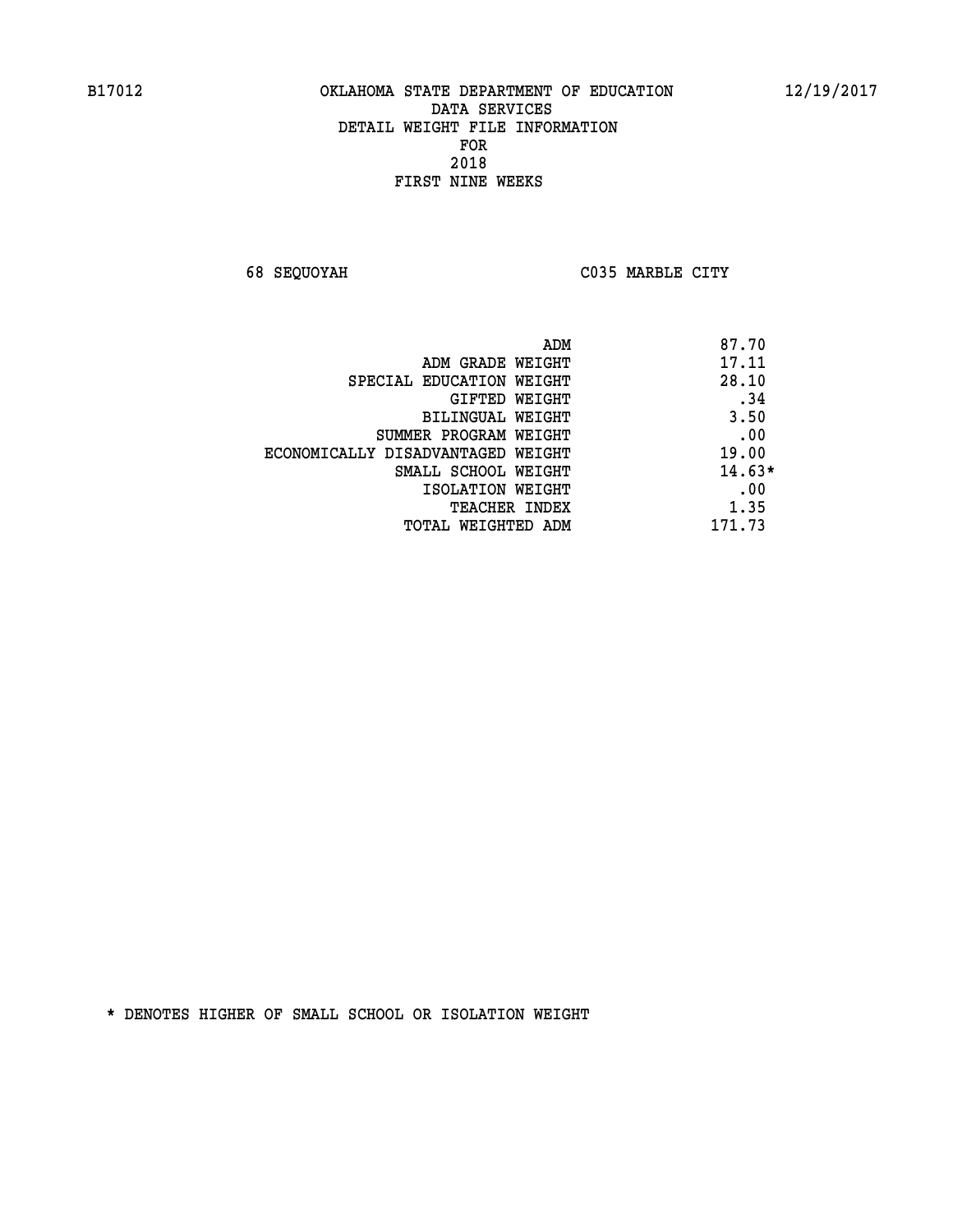**68 SEQUOYAH C036 BRUSHY** 

|                                   | 420.29<br>ADM |
|-----------------------------------|---------------|
| ADM GRADE WEIGHT                  | 86.37         |
| SPECIAL EDUCATION WEIGHT          | 59.05         |
| <b>GIFTED WEIGHT</b>              | 11.56         |
| BILINGUAL WEIGHT                  | 2.25          |
| SUMMER PROGRAM WEIGHT             | .00           |
| ECONOMICALLY DISADVANTAGED WEIGHT | 90.75         |
| SMALL SCHOOL WEIGHT               | $17.27*$      |
| ISOLATION WEIGHT                  | .00           |
| <b>TEACHER INDEX</b>              | .00           |
| TOTAL WEIGHTED ADM                | 687.54        |
|                                   |               |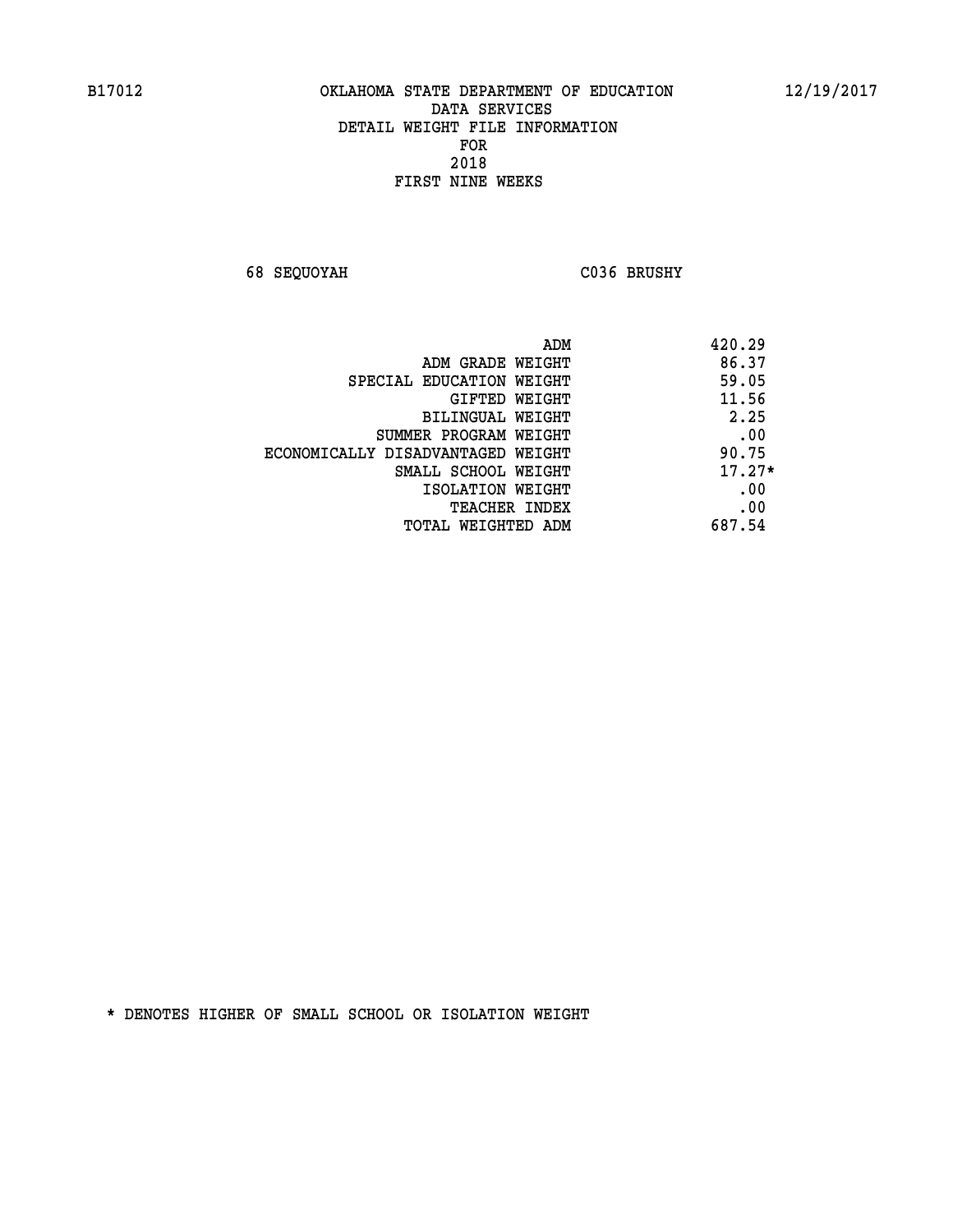**68 SEQUOYAH C050 BELFONTE** 

| ADM                               | 186.85   |
|-----------------------------------|----------|
| ADM GRADE WEIGHT                  | 41.36    |
| SPECIAL EDUCATION WEIGHT          | 15.50    |
| GIFTED WEIGHT                     | 3.06     |
| BILINGUAL WEIGHT                  | 12.25    |
| SUMMER PROGRAM WEIGHT             | .00      |
| ECONOMICALLY DISADVANTAGED WEIGHT | 48.50    |
| SMALL SCHOOL WEIGHT               | $24.17*$ |
| ISOLATION WEIGHT                  | .00      |
| <b>TEACHER INDEX</b>              | 4.79     |
| TOTAL WEIGHTED ADM                | 336.48   |
|                                   |          |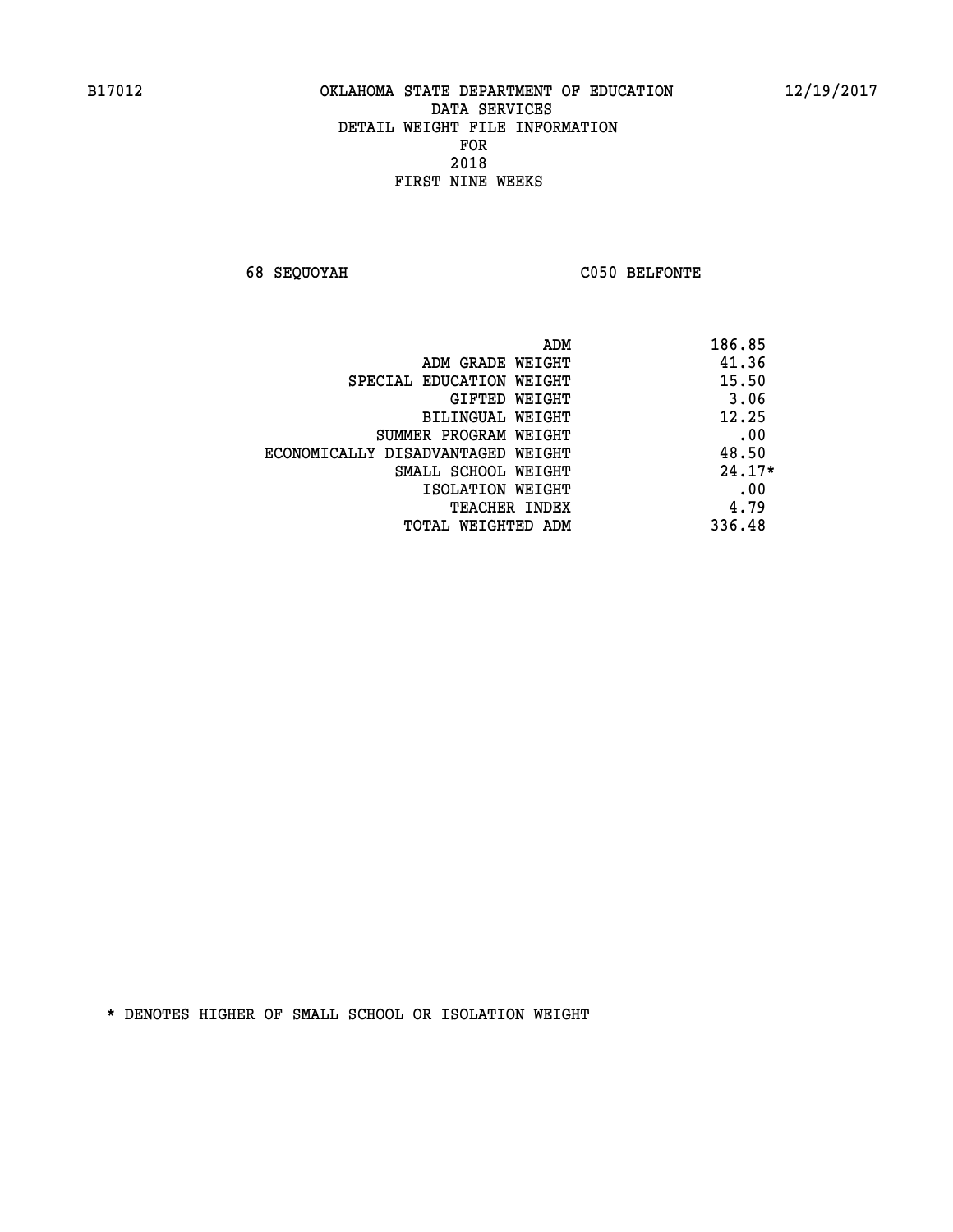**68 SEQUOYAH C068 MOFFETT** 

| ADM                               | 334.48   |
|-----------------------------------|----------|
| ADM GRADE WEIGHT                  | 70.89    |
| SPECIAL EDUCATION WEIGHT          | 35.50    |
| GIFTED WEIGHT                     | 9.86     |
| BILINGUAL WEIGHT                  | 1.00     |
| SUMMER PROGRAM WEIGHT             | .00      |
| ECONOMICALLY DISADVANTAGED WEIGHT | 81.75    |
| SMALL SCHOOL WEIGHT               | $24.60*$ |
| ISOLATION WEIGHT                  | .00      |
| <b>TEACHER INDEX</b>              | 3.90     |
| TOTAL WEIGHTED ADM                | 561.98   |
|                                   |          |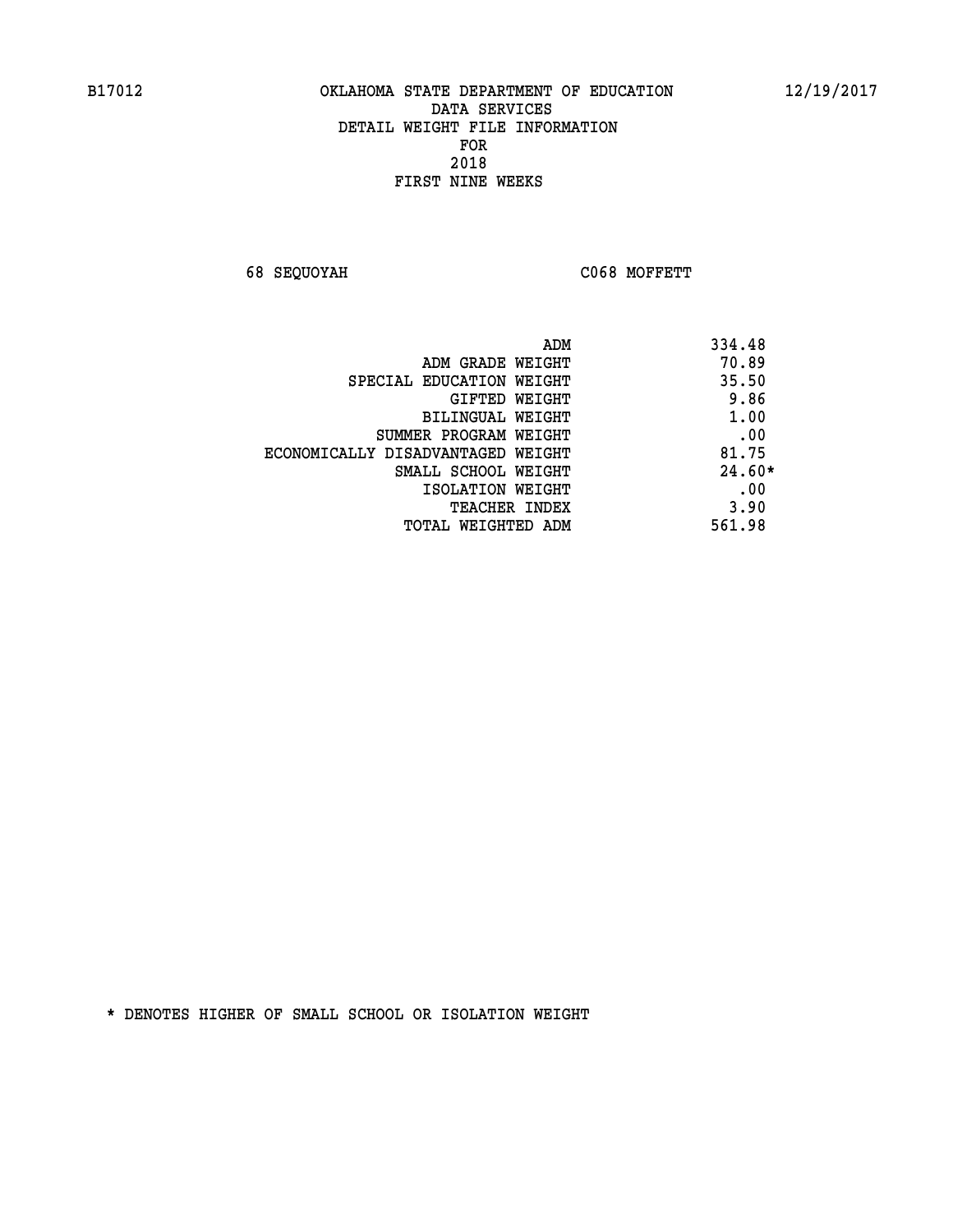**68 SEQUOYAH I001 SALLISAW** 

| 1,998.50 |
|----------|
| 401.57   |
| 361.50   |
| 66.98    |
| 28.00    |
| 2.40     |
| 427.25   |
| .00      |
| .00      |
| 41.56    |
| 3,327.76 |
|          |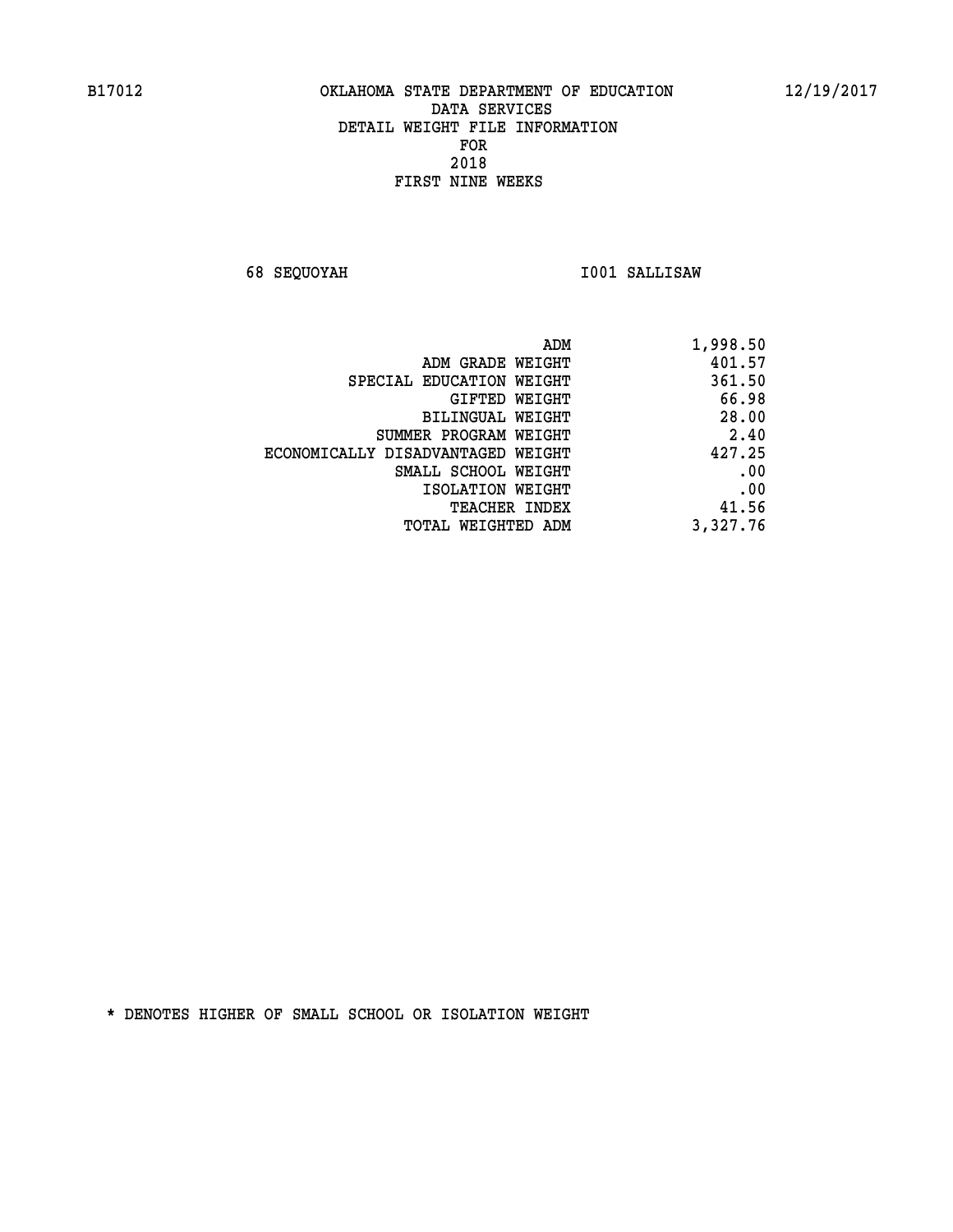**68 SEQUOYAH 1002 VIAN** 

| 929.10   |
|----------|
| 182.52   |
| 148.20   |
| 25.50    |
| .00      |
| .00      |
| 210.25   |
| .00      |
| .00      |
| 29.48    |
| 1,525.05 |
|          |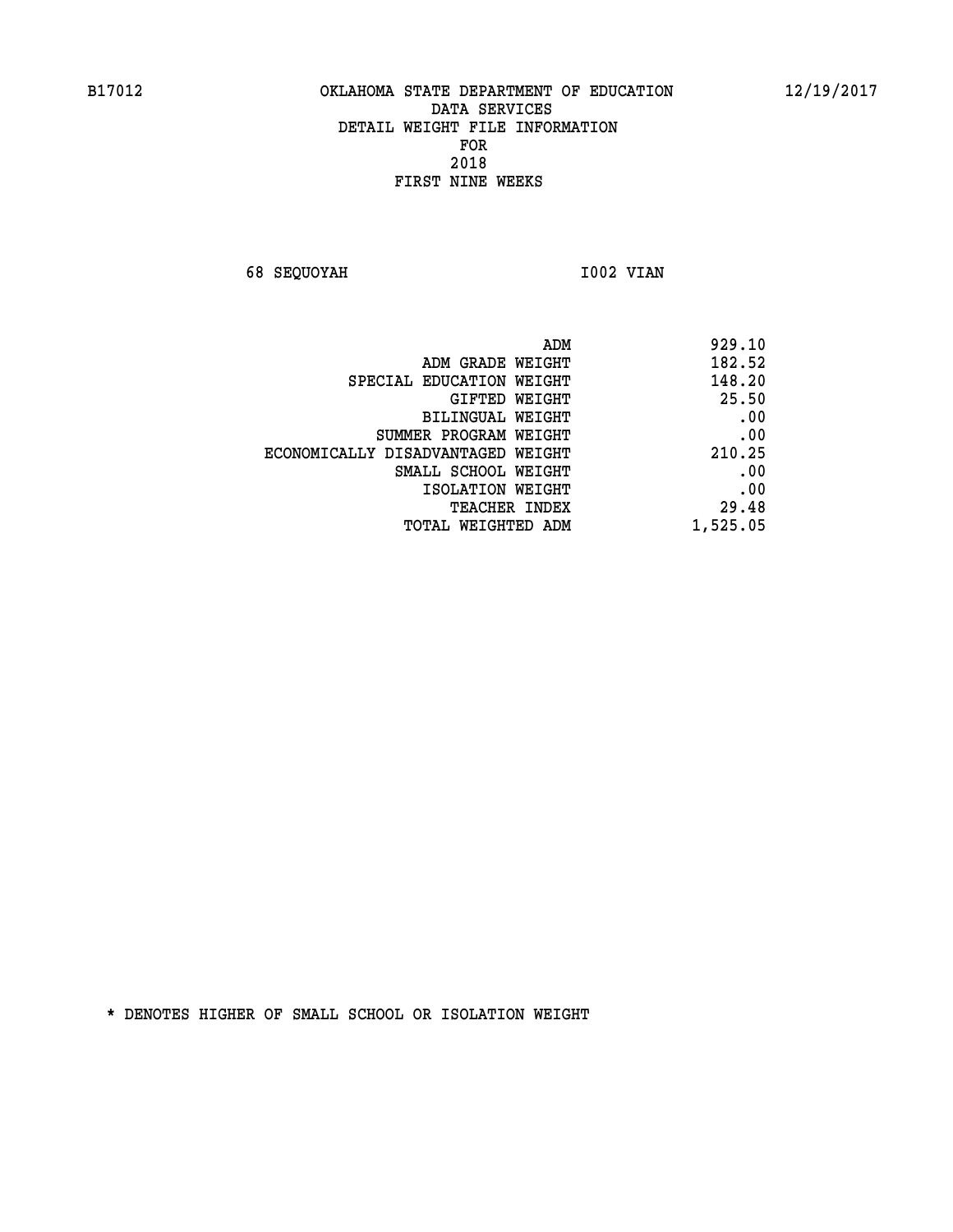**68 SEQUOYAH I003 MULDROW** 

| ADM                               | 1,417.08 |
|-----------------------------------|----------|
| ADM GRADE WEIGHT                  | 269.22   |
| SPECIAL EDUCATION WEIGHT          | 305.05   |
| GIFTED WEIGHT                     | 38.76    |
| <b>BILINGUAL WEIGHT</b>           | 28.75    |
| SUMMER PROGRAM WEIGHT             | .00      |
| ECONOMICALLY DISADVANTAGED WEIGHT | 261.00   |
| SMALL SCHOOL WEIGHT               | .00      |
| ISOLATION WEIGHT                  | .00      |
| <b>TEACHER INDEX</b>              | 57.45    |
| TOTAL WEIGHTED ADM                | 2,377.31 |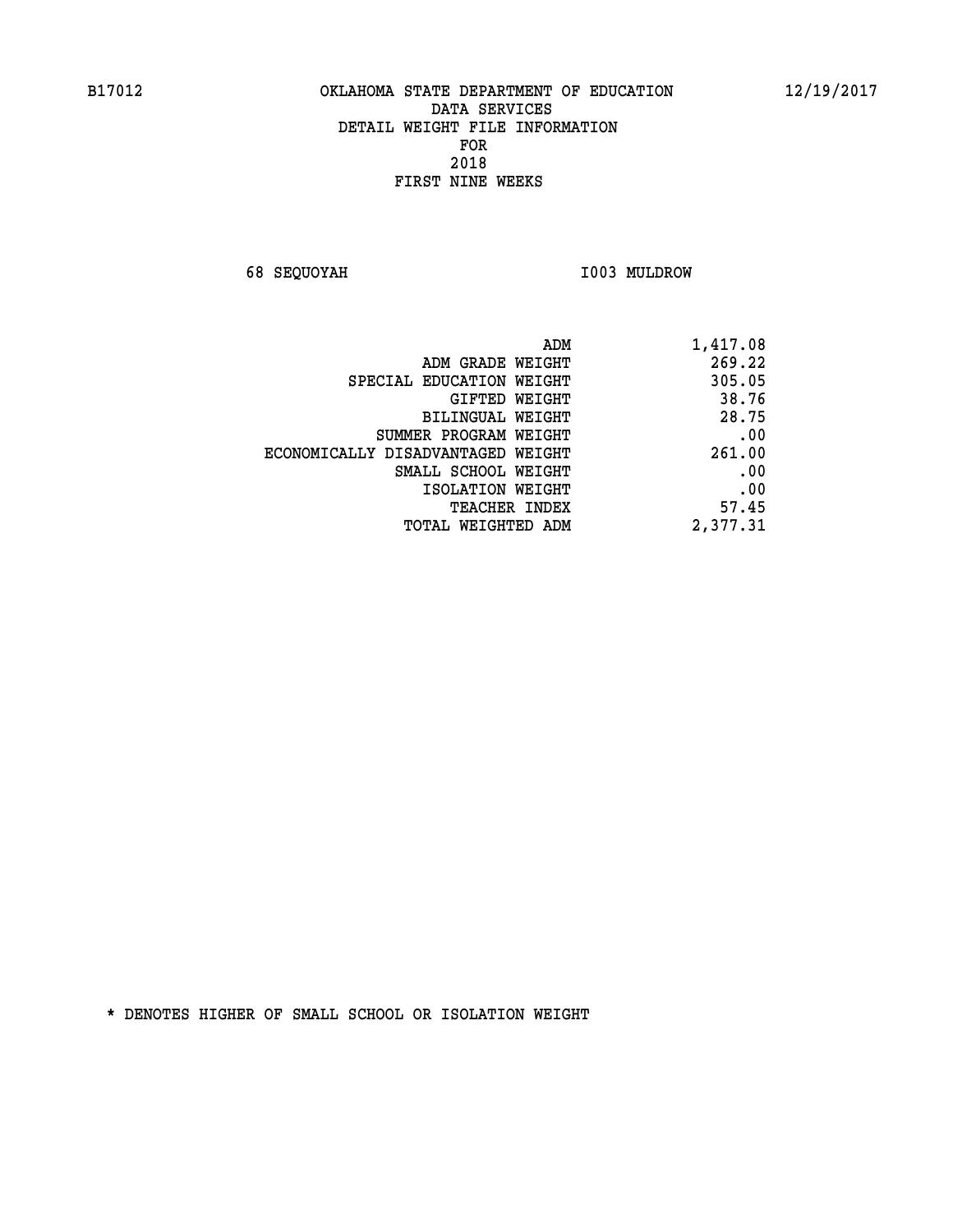**68 SEQUOYAH I004 GANS** 

|                                   | 413.51<br>ADM |
|-----------------------------------|---------------|
| ADM GRADE WEIGHT                  | 82.53         |
| SPECIAL EDUCATION WEIGHT          | 116.25        |
| GIFTED WEIGHT                     | 22.10         |
| BILINGUAL WEIGHT                  | .50           |
| SUMMER PROGRAM WEIGHT             | .00           |
| ECONOMICALLY DISADVANTAGED WEIGHT | 92.25         |
| SMALL SCHOOL WEIGHT               | 18.06*        |
| ISOLATION WEIGHT                  | .00           |
| TEACHER INDEX                     | 2.59          |
| TOTAL WEIGHTED ADM                | 747.79        |
|                                   |               |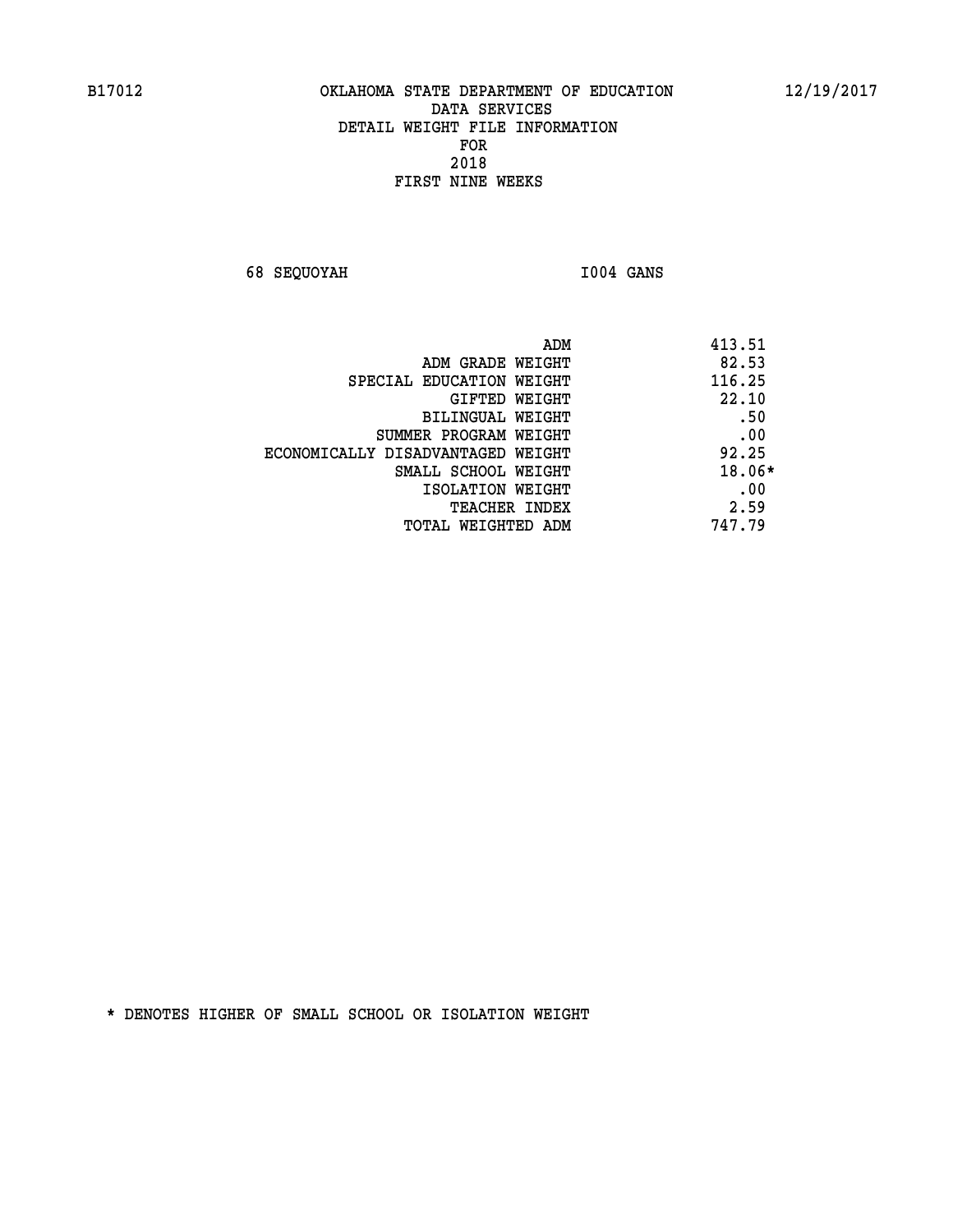**68 SEQUOYAH I005 ROLAND** 

| 945.52   |
|----------|
| 178.38   |
| 189.70   |
| 25.84    |
| 2.25     |
| .00      |
| 181.00   |
| .00      |
| .00      |
| 27.79    |
| 1,550.48 |
|          |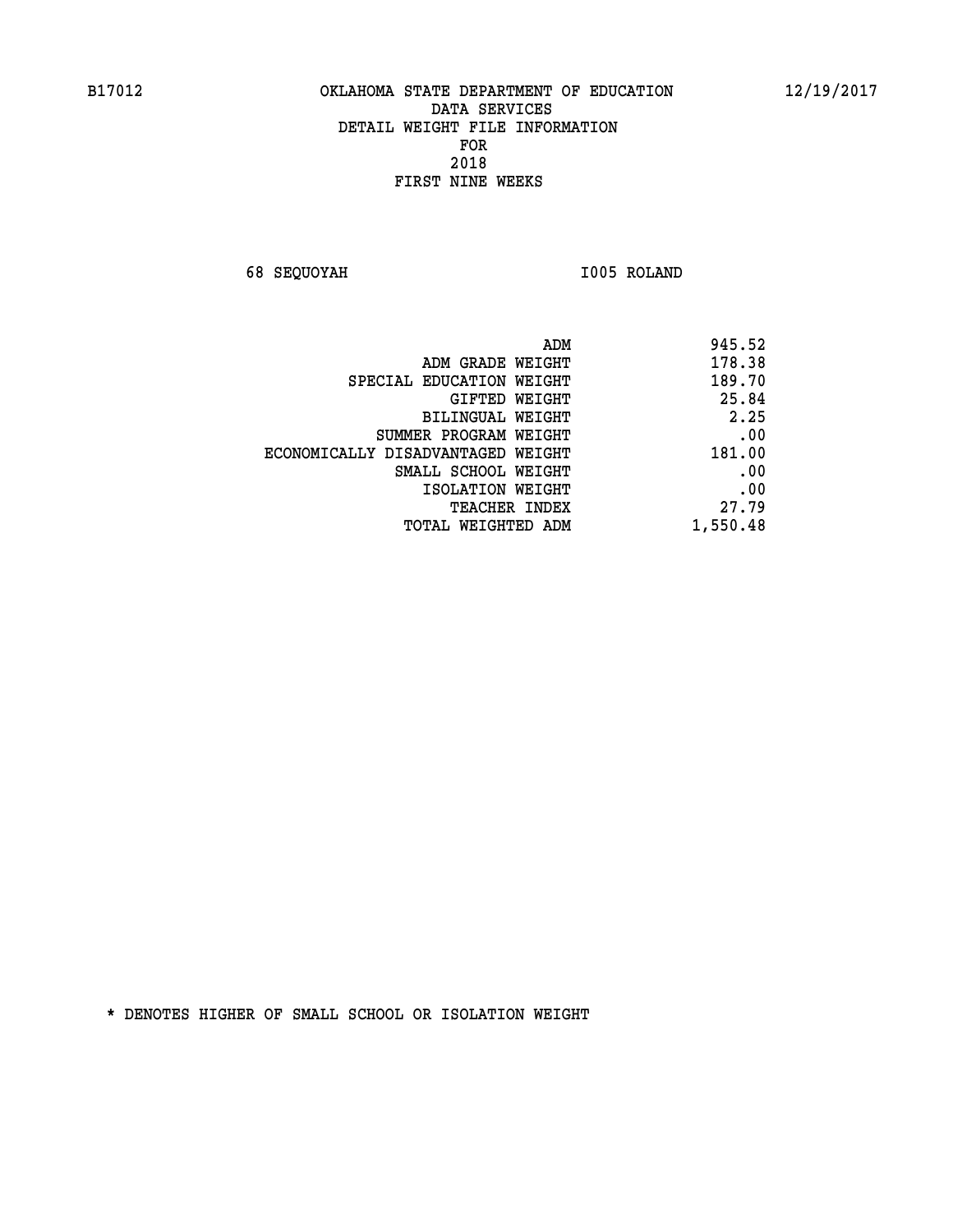**68 SEQUOYAH I006 GORE** 

| ADM<br>515.21 |                                   |
|---------------|-----------------------------------|
| 110.87        | ADM GRADE WEIGHT                  |
| 110.60        | SPECIAL EDUCATION WEIGHT          |
| 23.46         | <b>GIFTED WEIGHT</b>              |
| .00           | BILINGUAL WEIGHT                  |
| .00           | SUMMER PROGRAM WEIGHT             |
| 100.50        | ECONOMICALLY DISADVANTAGED WEIGHT |
| $2.69*$       | SMALL SCHOOL WEIGHT               |
| .00           | ISOLATION WEIGHT                  |
| .00           | <b>TEACHER INDEX</b>              |
| 863.33        | TOTAL WEIGHTED ADM                |
|               |                                   |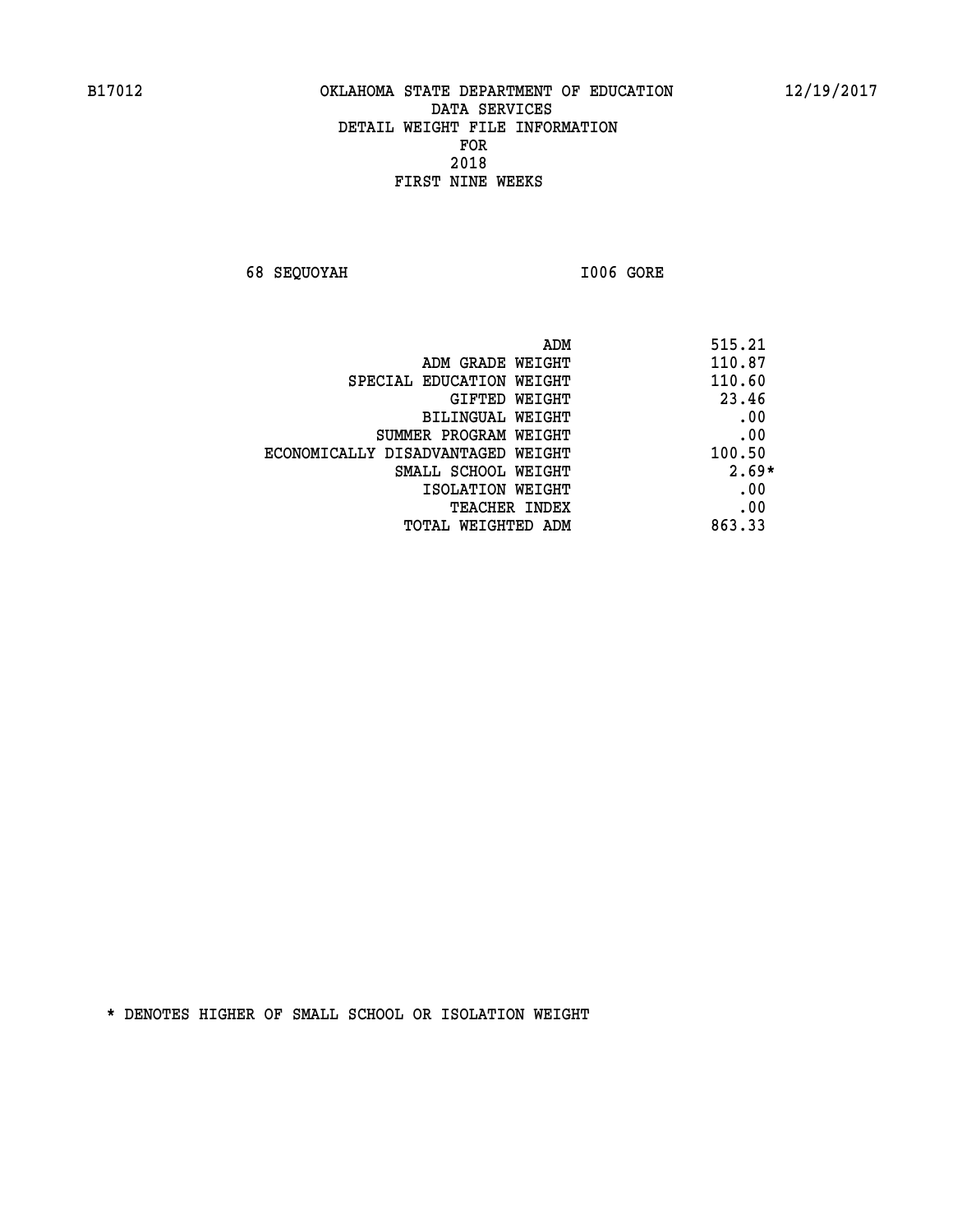**68 SEQUOYAH I007 CENTRAL** 

|                                   | 484.41<br>ADM |  |
|-----------------------------------|---------------|--|
| ADM GRADE WEIGHT                  | 96.11         |  |
| SPECIAL EDUCATION WEIGHT          | 66.20         |  |
| <b>GIFTED WEIGHT</b>              | 22.44         |  |
| BILINGUAL WEIGHT                  | 1.75          |  |
| SUMMER PROGRAM WEIGHT             | .00           |  |
| ECONOMICALLY DISADVANTAGED WEIGHT | 85.50         |  |
| SMALL SCHOOL WEIGHT               | $8.17*$       |  |
| ISOLATION WEIGHT                  | .00           |  |
| <b>TEACHER INDEX</b>              | 2.00          |  |
| TOTAL WEIGHTED ADM                | 766.58        |  |
|                                   |               |  |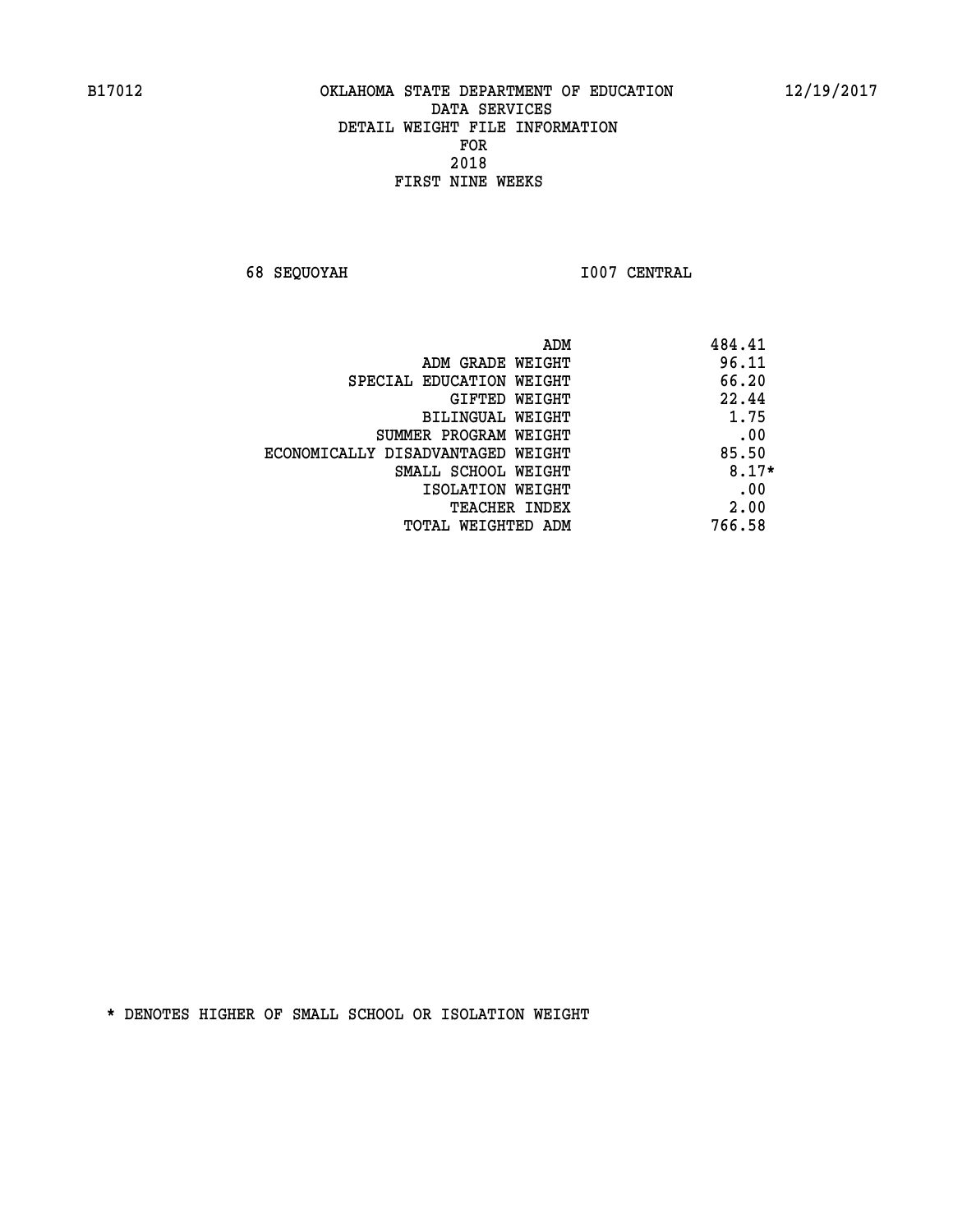**69 STEPHENS C082 GRANDVIEW** 

| ADM                               | 140.13   |
|-----------------------------------|----------|
| ADM GRADE WEIGHT                  | 29.76    |
| SPECIAL EDUCATION WEIGHT          | 14.85    |
| GIFTED WEIGHT                     | 3.74     |
| BILINGUAL WEIGHT                  | .00      |
| SUMMER PROGRAM WEIGHT             | .00      |
| ECONOMICALLY DISADVANTAGED WEIGHT | 25.00    |
| SMALL SCHOOL WEIGHT               | $20.60*$ |
| ISOLATION WEIGHT                  | .00      |
| <b>TEACHER INDEX</b>              | 20.89    |
| TOTAL WEIGHTED ADM                | 254.97   |
|                                   |          |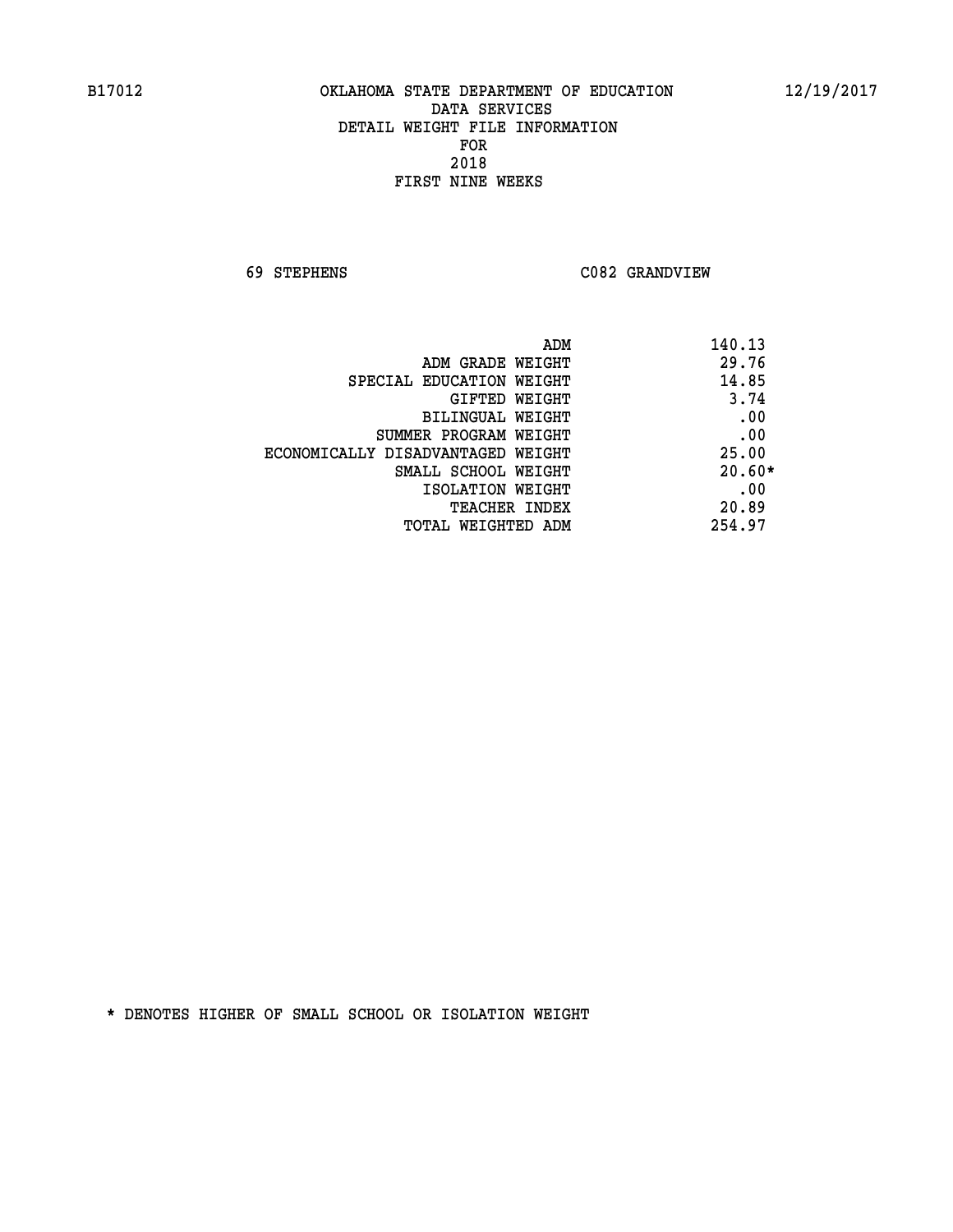**69 STEPHENS I001 DUNCAN** 

|                                   | 3,479.76<br>ADM |
|-----------------------------------|-----------------|
| ADM GRADE WEIGHT                  | 679.64          |
| SPECIAL EDUCATION WEIGHT          | 527.65          |
| <b>GIFTED WEIGHT</b>              | 115.60          |
| BILINGUAL WEIGHT                  | 75.00           |
| SUMMER PROGRAM WEIGHT             | 1.20            |
| ECONOMICALLY DISADVANTAGED WEIGHT | 519.25          |
| SMALL SCHOOL WEIGHT               | .00             |
| ISOLATION WEIGHT                  | .00             |
| <b>TEACHER INDEX</b>              | .00             |
| <b>TOTAL WEIGHTED ADM</b>         | 5,398.10        |
|                                   |                 |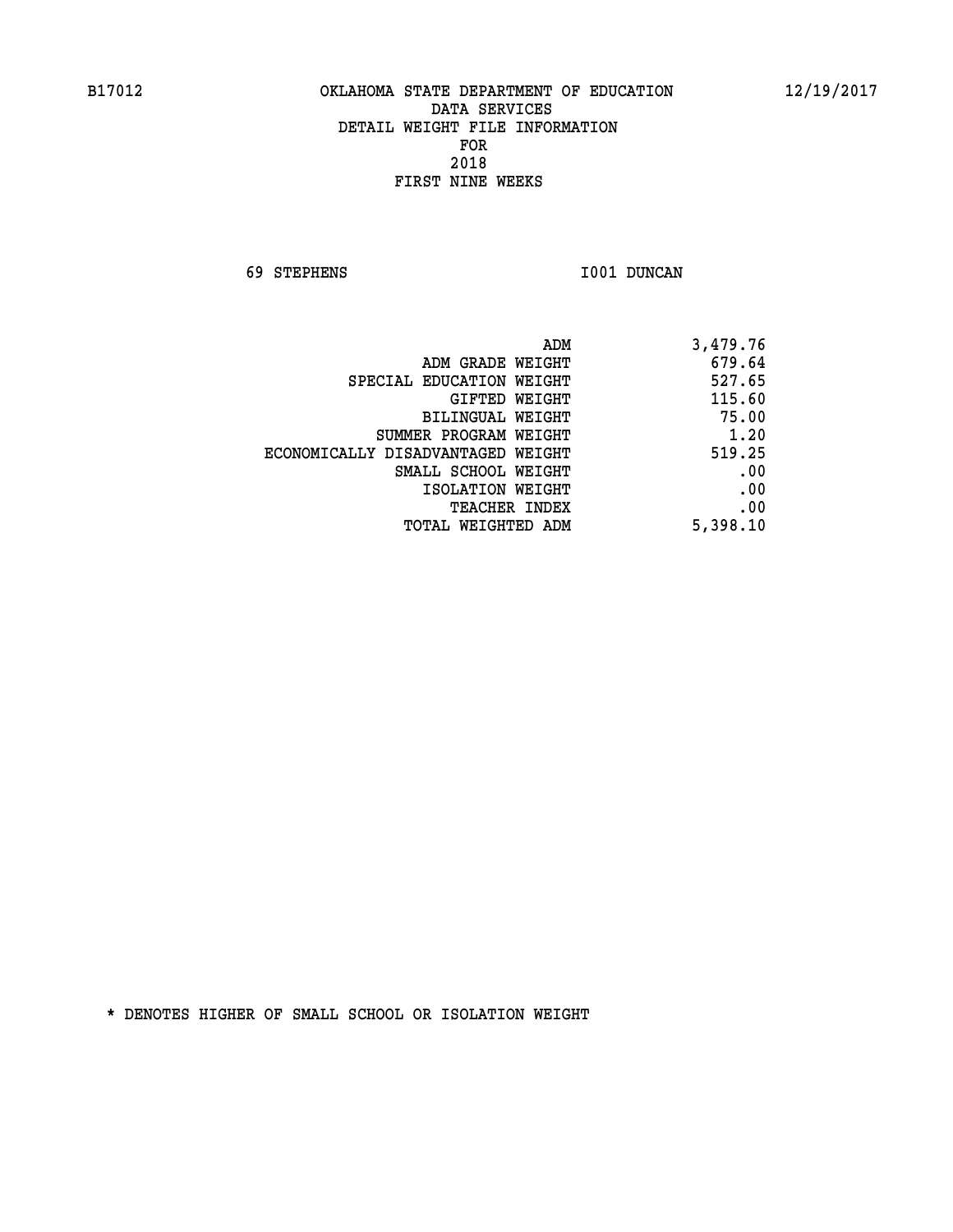**69 STEPHENS I002 COMANCHE** 

| 977.03   |
|----------|
| 194.98   |
| 133.10   |
| 54.74    |
| 2.00     |
| .00      |
| 149.25   |
| .00      |
| .00      |
| 64.87    |
| 1,575.97 |
|          |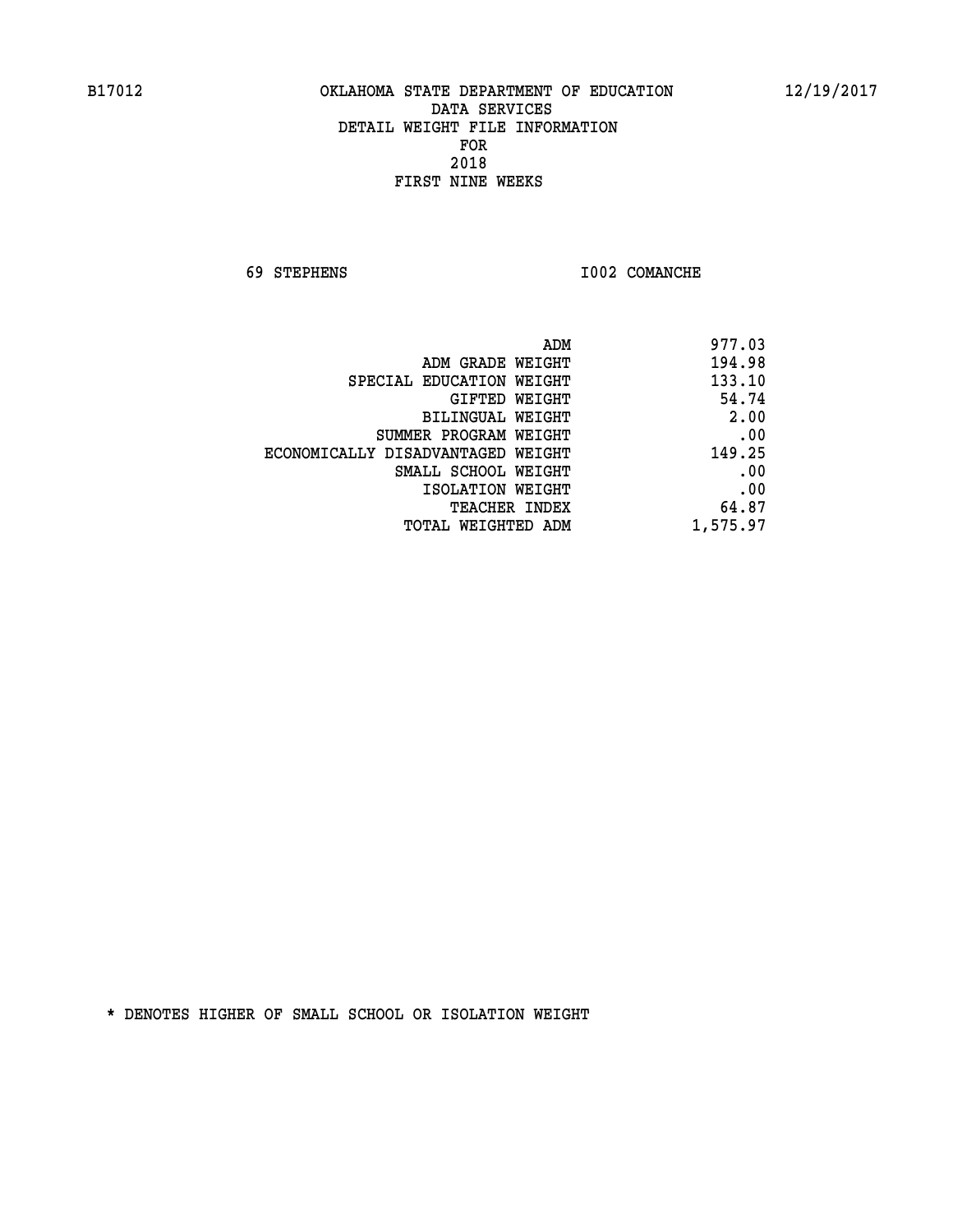**69 STEPHENS I003 MARLOW** 

| 1,429.94 |
|----------|
| 284.56   |
| 218.15   |
| 66.98    |
| 2.75     |
| .00      |
| 165.75   |
| .00      |
| .00      |
| 72.95    |
| 2,241.08 |
|          |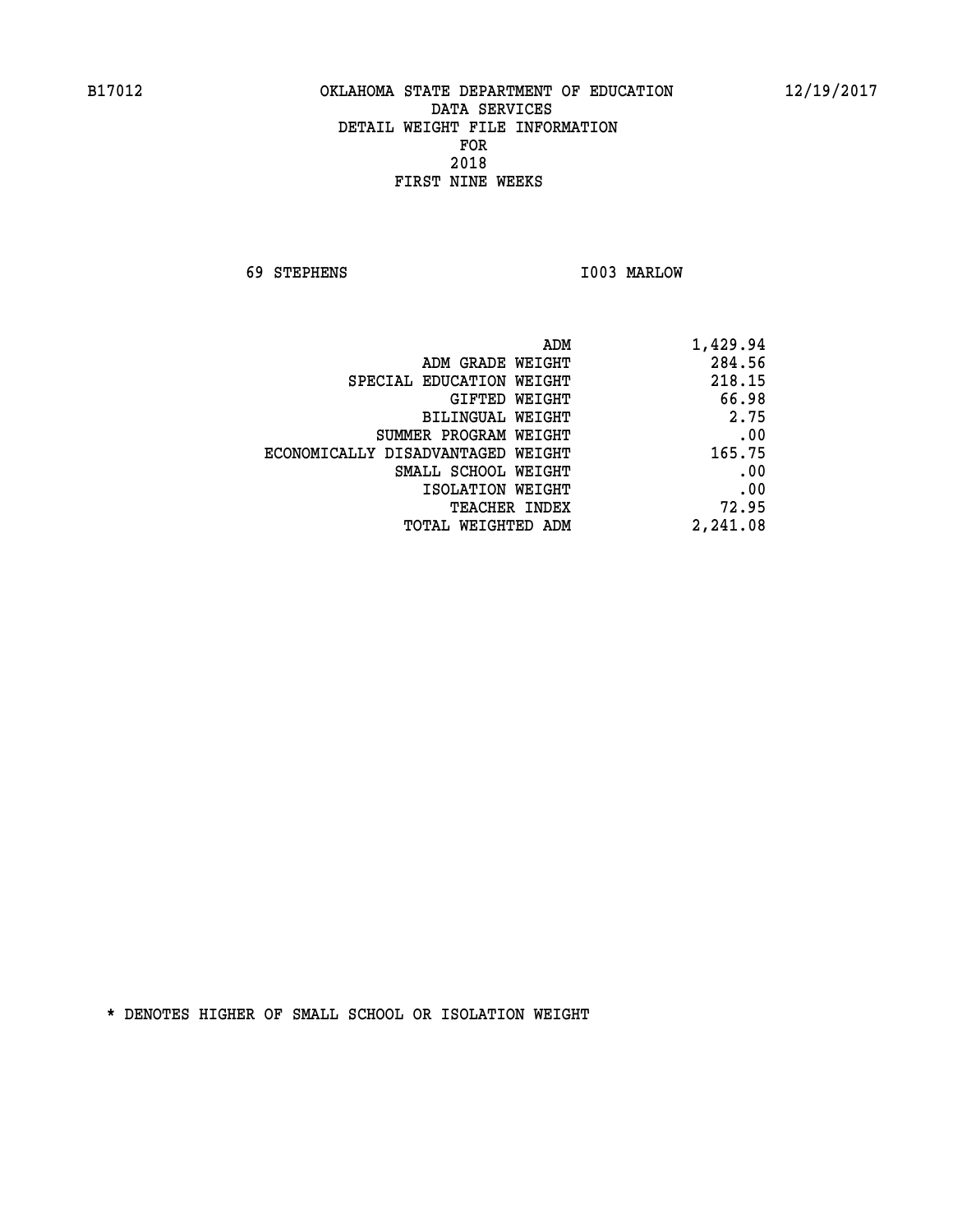**69 STEPHENS I015 VELMA-ALMA** 

| ADM<br>436.36                              |  |
|--------------------------------------------|--|
| 80.25<br>ADM GRADE WEIGHT                  |  |
| 44.80<br>SPECIAL EDUCATION WEIGHT          |  |
| 23.46<br>GIFTED WEIGHT                     |  |
| 1.75<br>BILINGUAL WEIGHT                   |  |
| .00<br>SUMMER PROGRAM WEIGHT               |  |
| 45.50<br>ECONOMICALLY DISADVANTAGED WEIGHT |  |
| 15.28<br>SMALL SCHOOL WEIGHT               |  |
| $122.79*$<br>ISOLATION WEIGHT              |  |
| 2.02<br><b>TEACHER INDEX</b>               |  |
| 756.93<br>TOTAL WEIGHTED ADM               |  |
|                                            |  |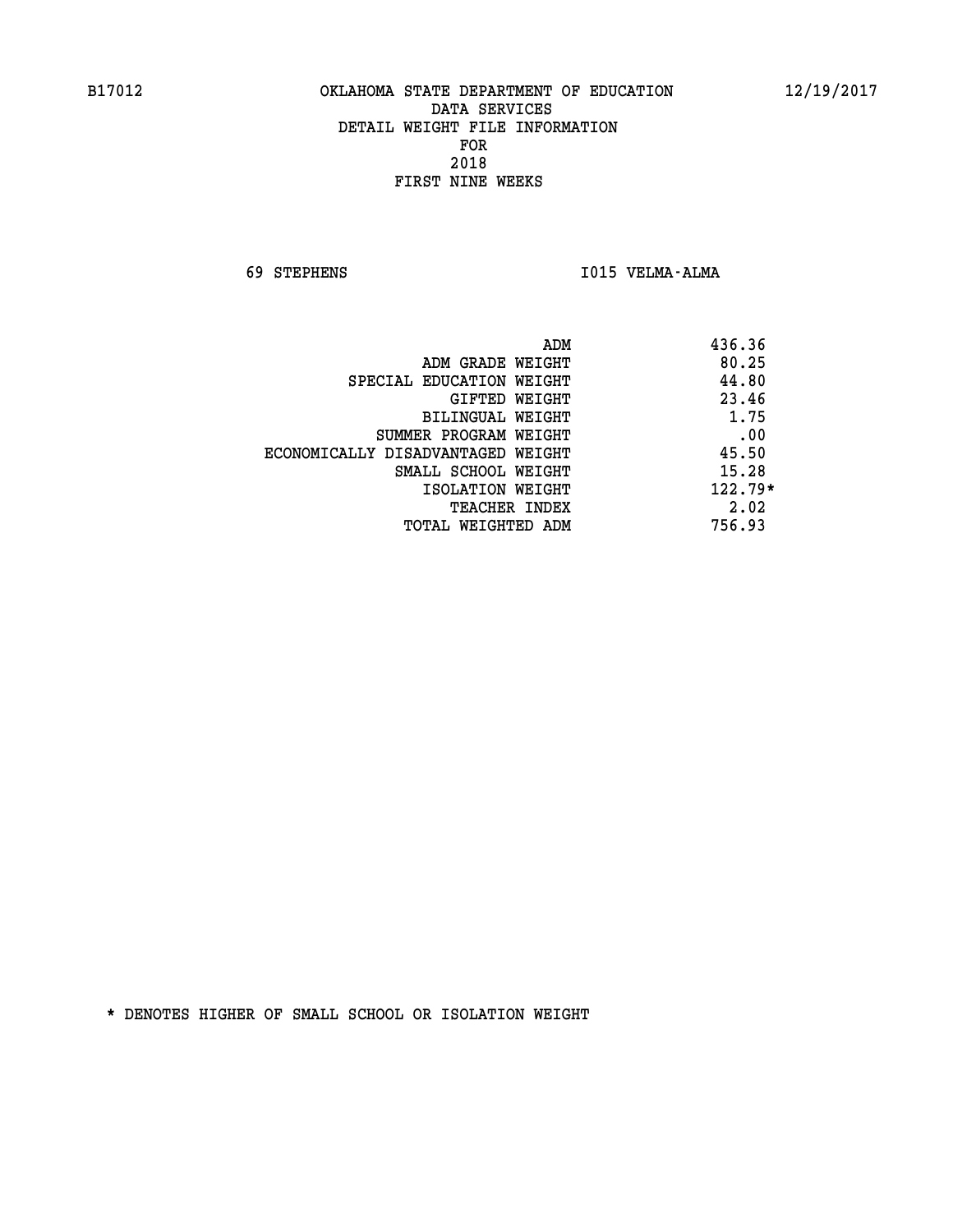**69 STEPHENS I021 EMPIRE** 

|                                   | 536.50<br>ADM |
|-----------------------------------|---------------|
| ADM GRADE WEIGHT                  | 103.38        |
| SPECIAL EDUCATION WEIGHT          | 60.70         |
| <b>GIFTED WEIGHT</b>              | 21.08         |
| BILINGUAL WEIGHT                  | 12.25         |
| SUMMER PROGRAM WEIGHT             | .00           |
| ECONOMICALLY DISADVANTAGED WEIGHT | 77.25         |
| SMALL SCHOOL WEIGHT               | .00           |
| ISOLATION WEIGHT                  | .00           |
| <b>TEACHER INDEX</b>              | .00           |
| TOTAL WEIGHTED ADM                | 811.16        |
|                                   |               |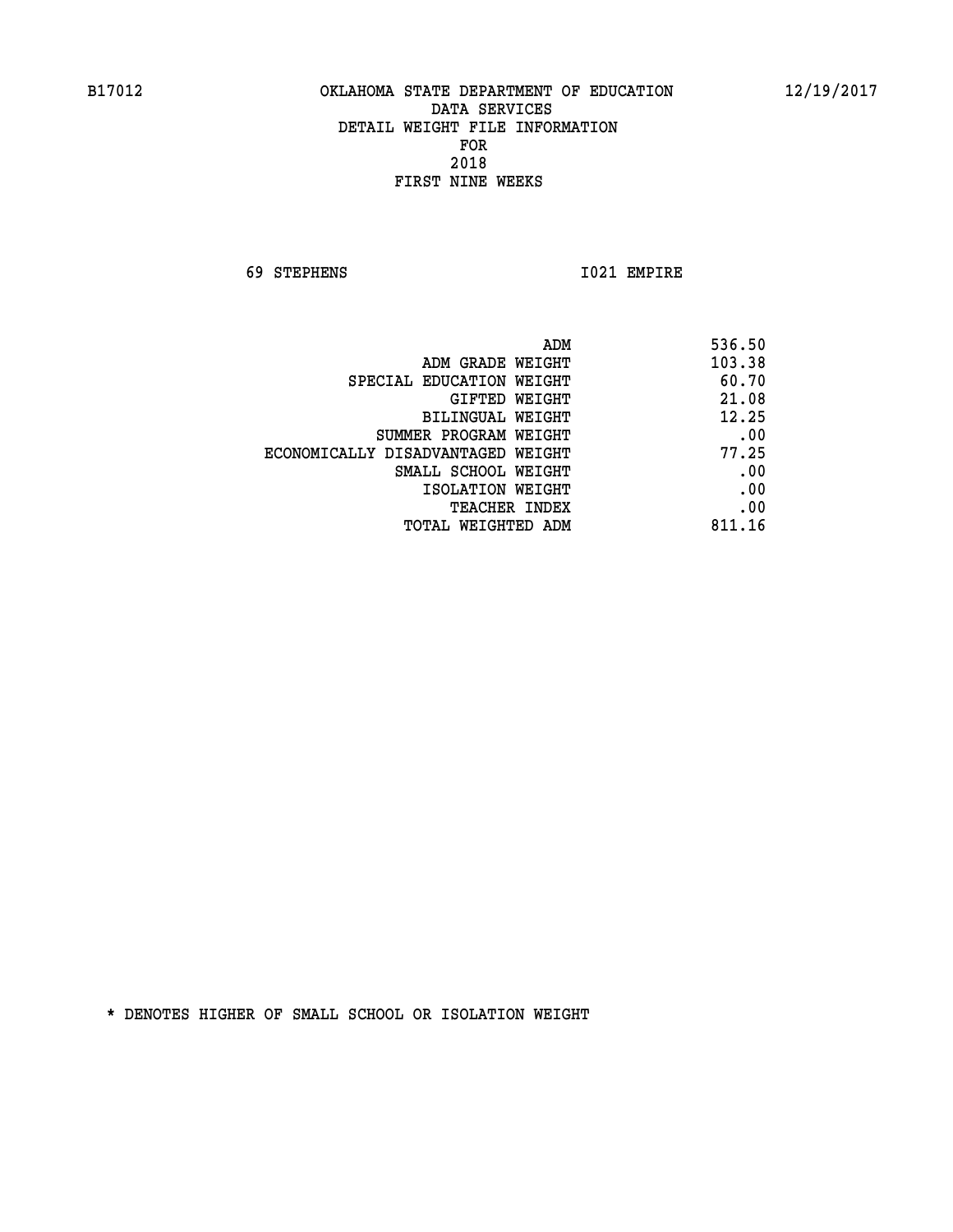**69 STEPHENS I034 CENTRAL HIGH** 

| ADM                               | 396.28 |
|-----------------------------------|--------|
| ADM GRADE WEIGHT                  | 73.42  |
| SPECIAL EDUCATION WEIGHT          | 58.20  |
| GIFTED WEIGHT                     | 9.86   |
| BILINGUAL WEIGHT                  | 1.75   |
| SUMMER PROGRAM WEIGHT             | .00    |
| ECONOMICALLY DISADVANTAGED WEIGHT | 41.00  |
| SMALL SCHOOL WEIGHT               | 19.88* |
| ISOLATION WEIGHT                  | .00    |
| TEACHER INDEX                     | 37.84  |
| TOTAL WEIGHTED ADM                | 638.23 |
|                                   |        |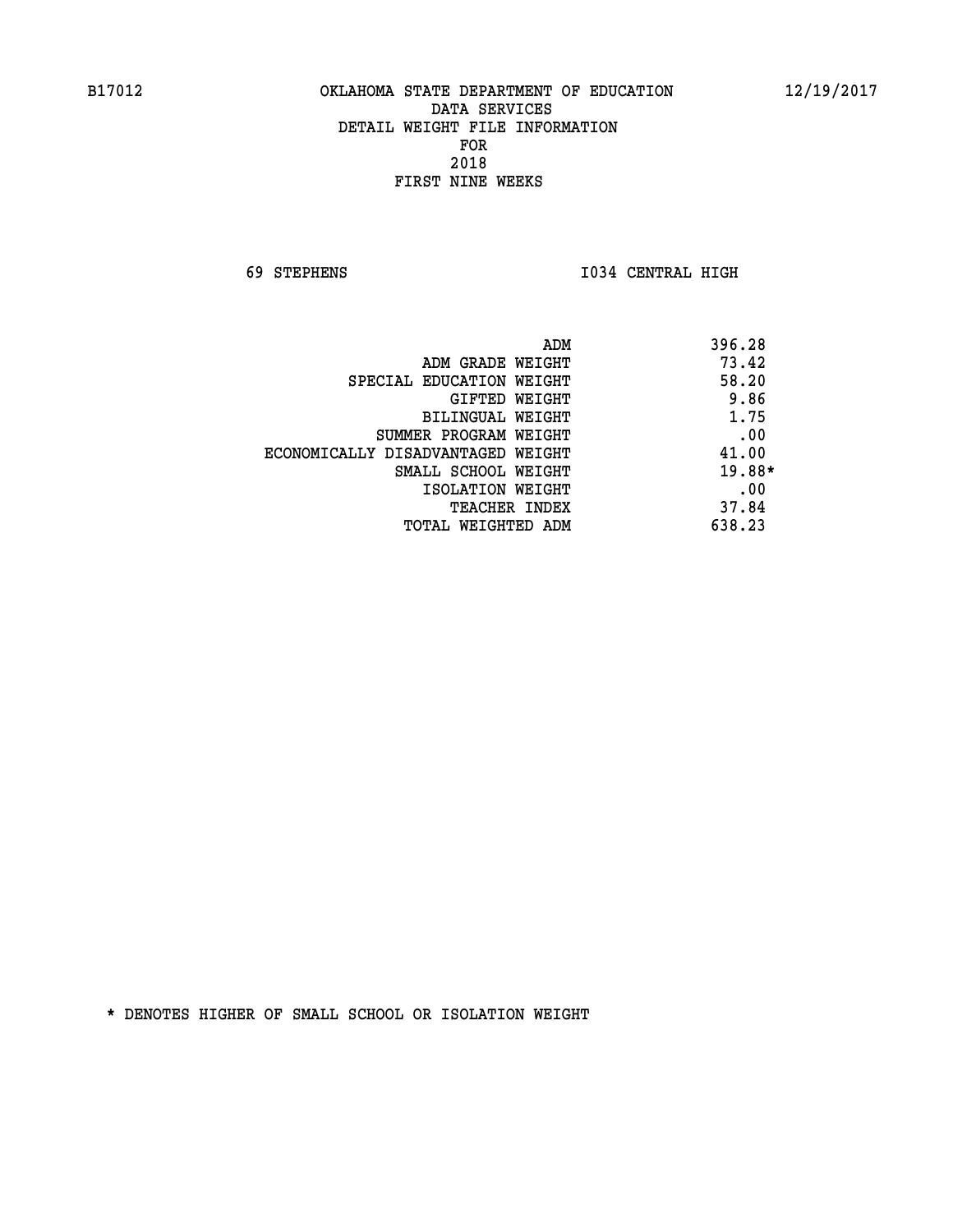**69 STEPHENS I042 BRAY-DOYLE** 

| 318.93<br>ADM                              |  |
|--------------------------------------------|--|
| 61.21<br>ADM GRADE WEIGHT                  |  |
| 30.75<br>SPECIAL EDUCATION WEIGHT          |  |
| 9.86<br>GIFTED WEIGHT                      |  |
| .75<br>BILINGUAL WEIGHT                    |  |
| .00<br>SUMMER PROGRAM WEIGHT               |  |
| 44.75<br>ECONOMICALLY DISADVANTAGED WEIGHT |  |
| 25.33<br>SMALL SCHOOL WEIGHT               |  |
| 130.89*<br>ISOLATION WEIGHT                |  |
| .00<br><b>TEACHER INDEX</b>                |  |
| 597.14<br>TOTAL WEIGHTED ADM               |  |
|                                            |  |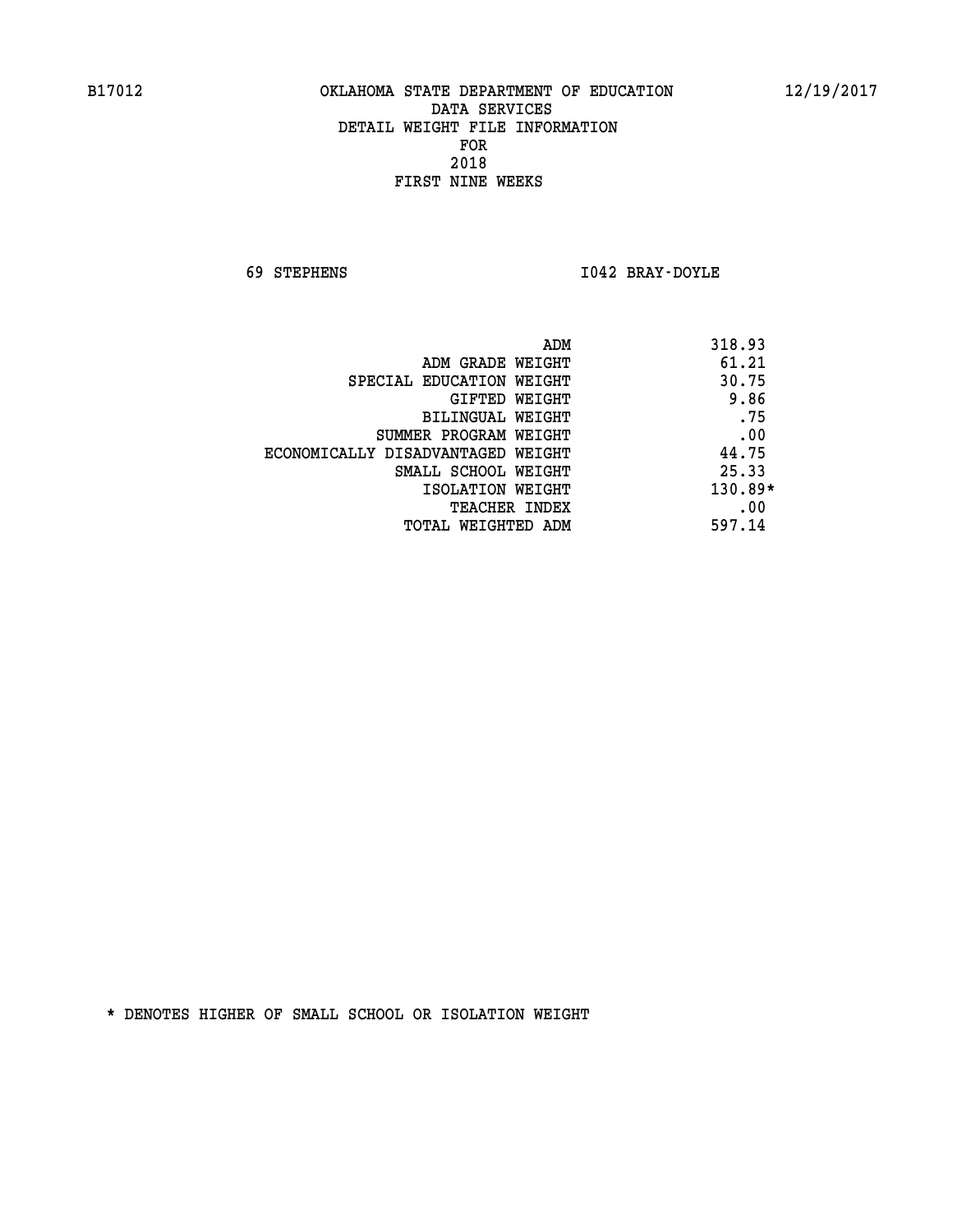**70 TEXAS C009 OPTIMA** 

|                                   | ADM | 58.76    |
|-----------------------------------|-----|----------|
| ADM GRADE WEIGHT                  |     | 11.58    |
| SPECIAL EDUCATION WEIGHT          |     | 8.70     |
| GIFTED WEIGHT                     |     | 1.36     |
| BILINGUAL WEIGHT                  |     | 11.25    |
| SUMMER PROGRAM WEIGHT             |     | .00      |
| ECONOMICALLY DISADVANTAGED WEIGHT |     | 14.25    |
| SMALL SCHOOL WEIGHT               |     | $10.45*$ |
| ISOLATION WEIGHT                  |     | .00      |
| <b>TEACHER INDEX</b>              |     | 6.00     |
| TOTAL WEIGHTED ADM                |     | 122.35   |
|                                   |     |          |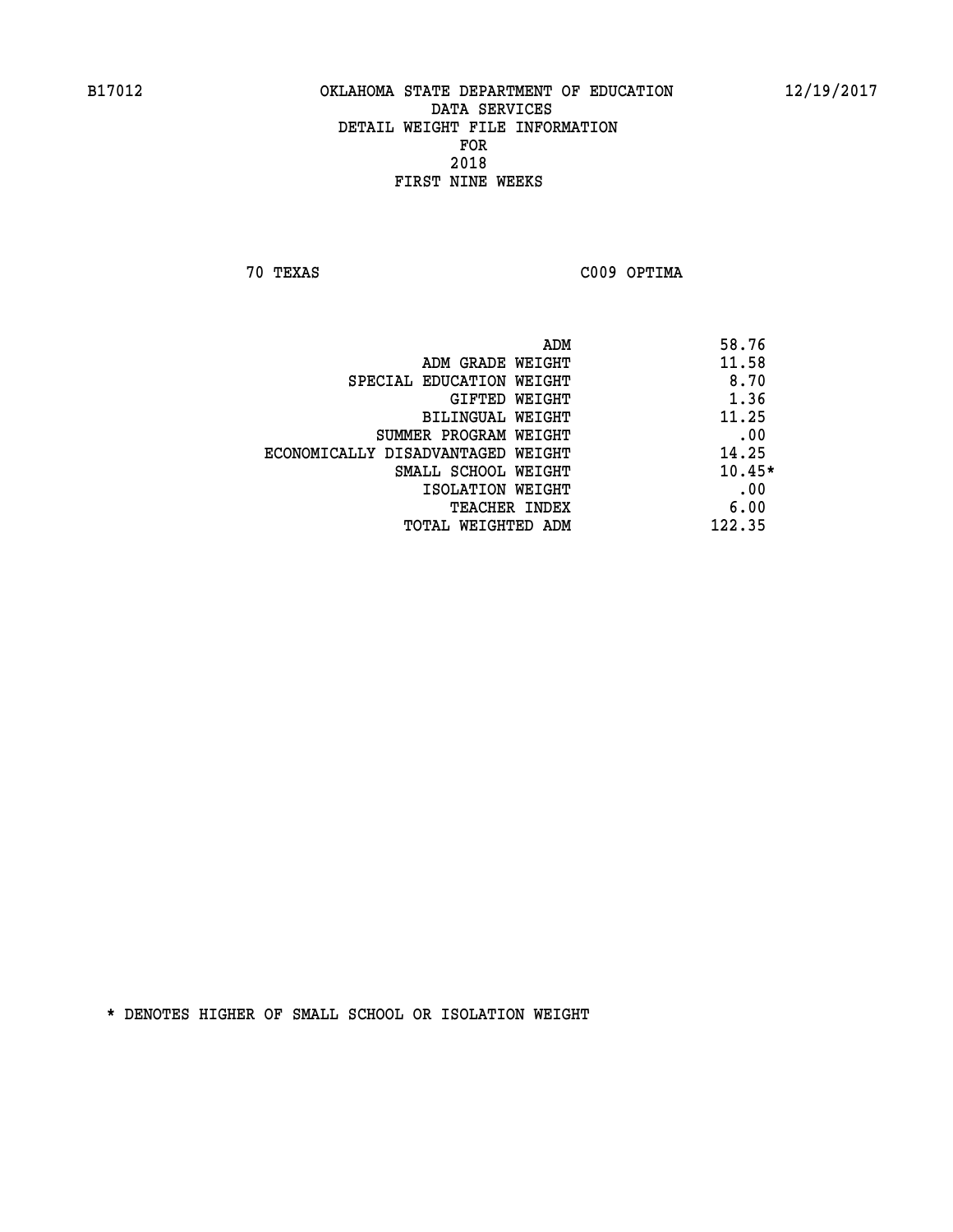**70 TEXAS C080 STRAIGHT** 

| ADM                               | 44.12   |
|-----------------------------------|---------|
| ADM GRADE WEIGHT                  | 7.64    |
| SPECIAL EDUCATION WEIGHT          | .10     |
| GIFTED WEIGHT                     | .00     |
| BILINGUAL WEIGHT                  | .75     |
| SUMMER PROGRAM WEIGHT             | .00     |
| ECONOMICALLY DISADVANTAGED WEIGHT | 5.50    |
| SMALL SCHOOL WEIGHT               | $8.09*$ |
| ISOLATION WEIGHT                  | 4.01    |
| TEACHER INDEX                     | 6.64    |
| TOTAL WEIGHTED ADM                | 72.84   |
|                                   |         |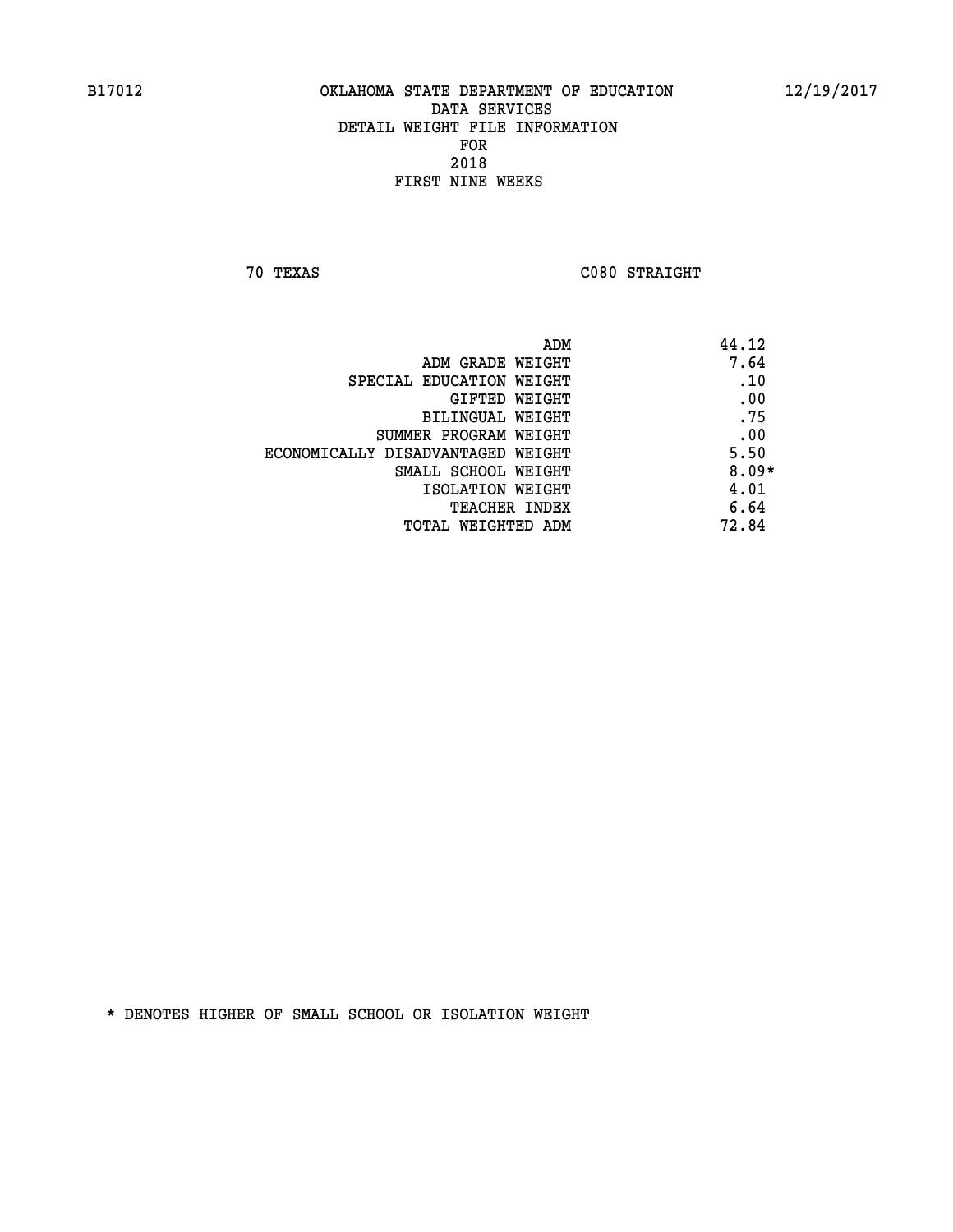**70 TEXAS I001 YARBROUGH** 

|                                   | ADM | 104.63  |
|-----------------------------------|-----|---------|
| ADM GRADE WEIGHT                  |     | 19.86   |
| SPECIAL EDUCATION WEIGHT          |     | 3.45    |
| GIFTED WEIGHT                     |     | 2.72    |
| BILINGUAL WEIGHT                  |     | 10.75   |
| SUMMER PROGRAM WEIGHT             |     | .00     |
| ECONOMICALLY DISADVANTAGED WEIGHT |     | 20.25   |
| SMALL SCHOOL WEIGHT               |     | 16.79   |
| ISOLATION WEIGHT                  |     | 100.44* |
| TEACHER INDEX                     |     | .00     |
| TOTAL WEIGHTED ADM                |     | 262.10  |
|                                   |     |         |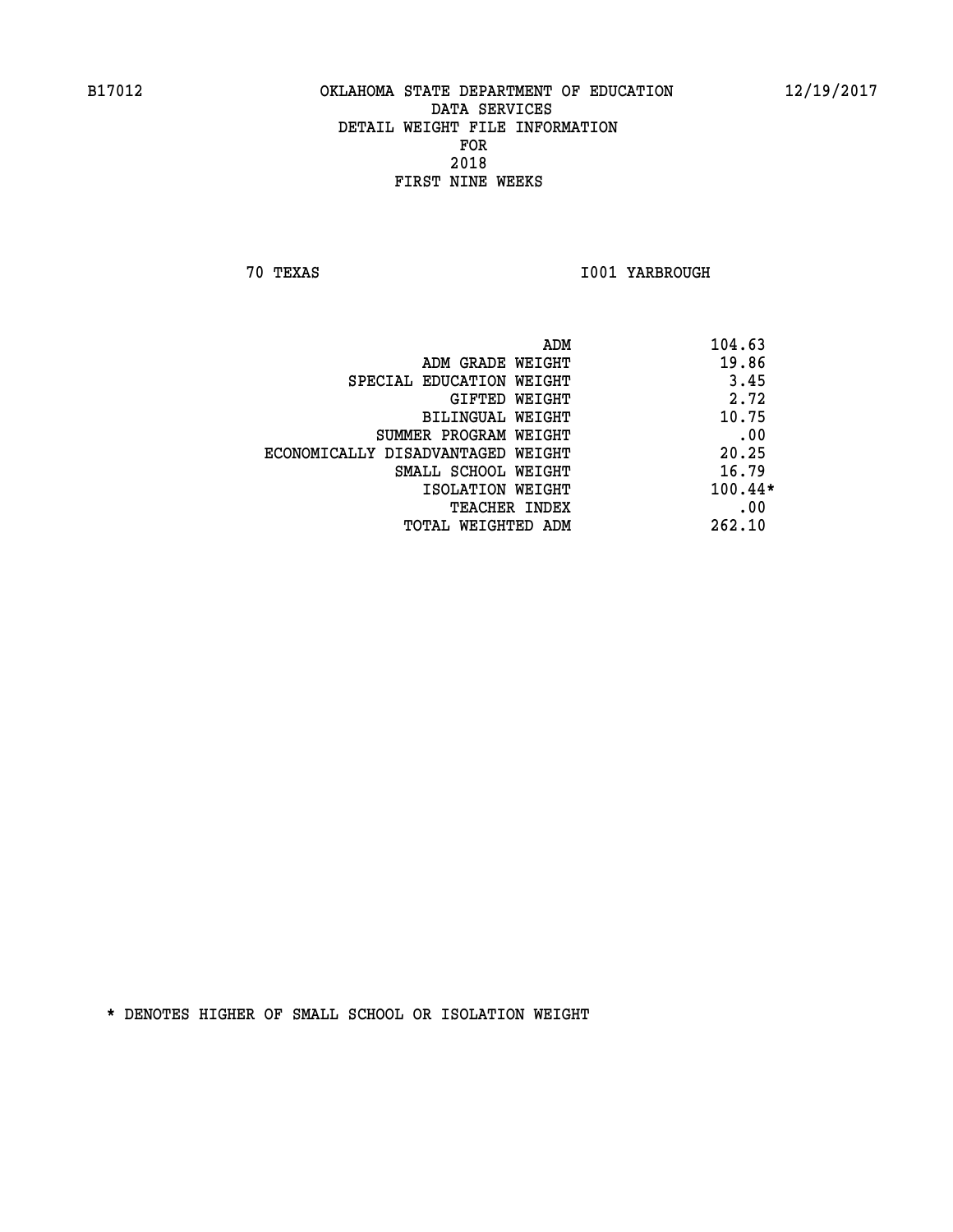**70 TEXAS I008 GUYMON** 

| 3,079.22 |
|----------|
| 531.21   |
| 319.95   |
| 61.88    |
| 513.25   |
| 6.00     |
| 596.75   |
| .00      |
| .00      |
| .00      |
| 5,108.26 |
|          |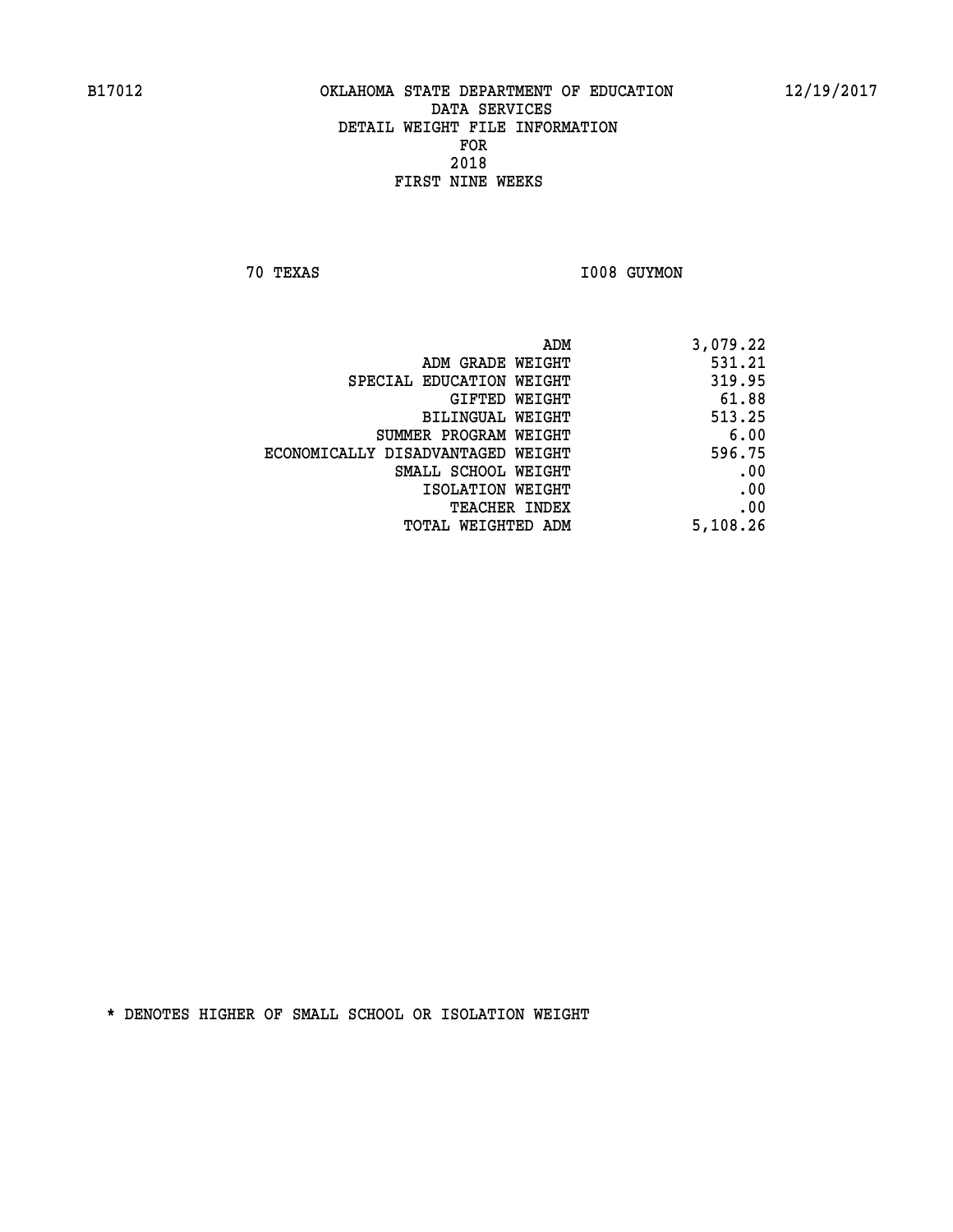**70 TEXAS I015 HARDESTY** 

|                                   | ADM | 98.23    |
|-----------------------------------|-----|----------|
| ADM GRADE WEIGHT                  |     | 19.86    |
| SPECIAL EDUCATION WEIGHT          |     | 14.75    |
| GIFTED WEIGHT                     |     | 2.72     |
| BILINGUAL WEIGHT                  |     | 5.00     |
| SUMMER PROGRAM WEIGHT             |     | .00      |
| ECONOMICALLY DISADVANTAGED WEIGHT |     | 20.50    |
| SMALL SCHOOL WEIGHT               |     | 16.00    |
| ISOLATION WEIGHT                  |     | $82.97*$ |
| TEACHER INDEX                     |     | .00      |
| TOTAL WEIGHTED ADM                |     | 244.03   |
|                                   |     |          |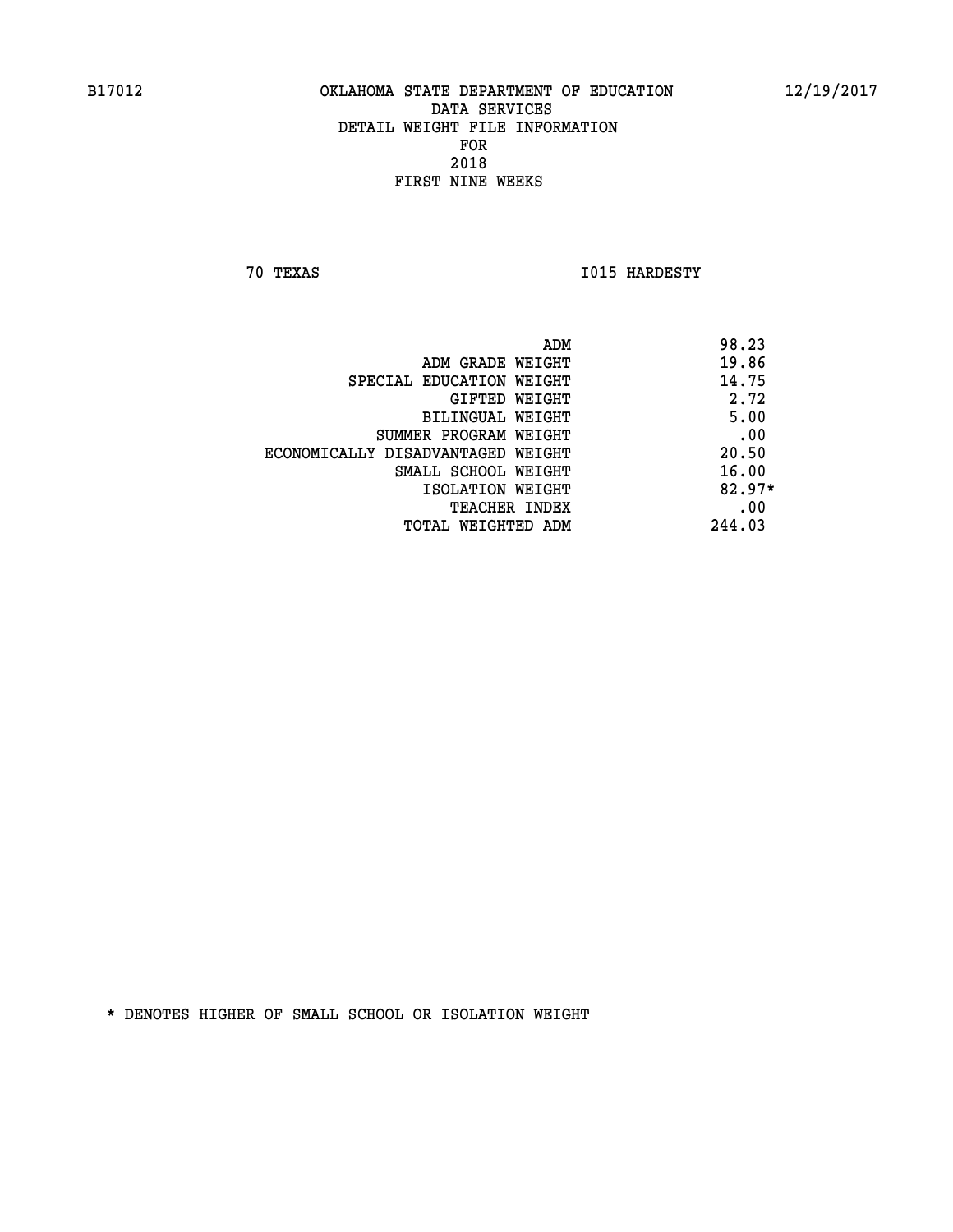**70 TEXAS I023 HOOKER** 

|                                   | ADM | 671.45    |
|-----------------------------------|-----|-----------|
| ADM GRADE WEIGHT                  |     | 104.76    |
| SPECIAL EDUCATION WEIGHT          |     | 55.50     |
| GIFTED WEIGHT                     |     | 10.88     |
| BILINGUAL WEIGHT                  |     | 73.00     |
| SUMMER PROGRAM WEIGHT             |     | .00       |
| ECONOMICALLY DISADVANTAGED WEIGHT |     | 103.75    |
| SMALL SCHOOL WEIGHT               |     | .00       |
| ISOLATION WEIGHT                  |     | $194.72*$ |
| TEACHER INDEX                     |     | 5.98      |
| TOTAL WEIGHTED ADM                |     | 1,220.04  |
|                                   |     |           |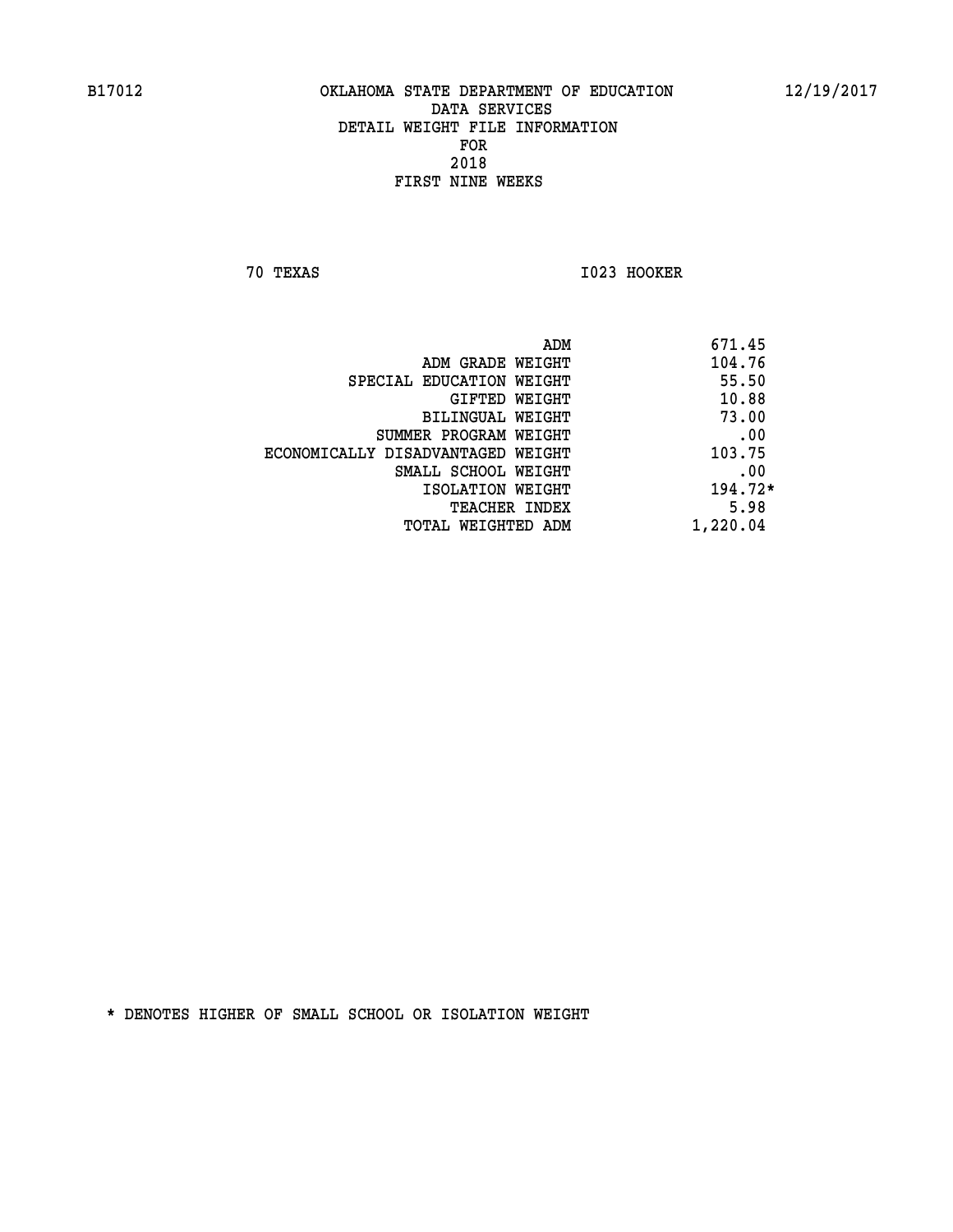**70 TEXAS I053 TYRONE** 

|                                   | 231.92<br>ADM |  |
|-----------------------------------|---------------|--|
| ADM GRADE WEIGHT                  | 44.24         |  |
| SPECIAL EDUCATION WEIGHT          | 21.45         |  |
| GIFTED WEIGHT                     | 6.46          |  |
| BILINGUAL WEIGHT                  | 18.00         |  |
| SUMMER PROGRAM WEIGHT             | .00           |  |
| ECONOMICALLY DISADVANTAGED WEIGHT | 39.50         |  |
| SMALL SCHOOL WEIGHT               | $26.05*$      |  |
| ISOLATION WEIGHT                  | .00           |  |
| TEACHER INDEX                     | .00           |  |
| TOTAL WEIGHTED ADM                | 387.62        |  |
|                                   |               |  |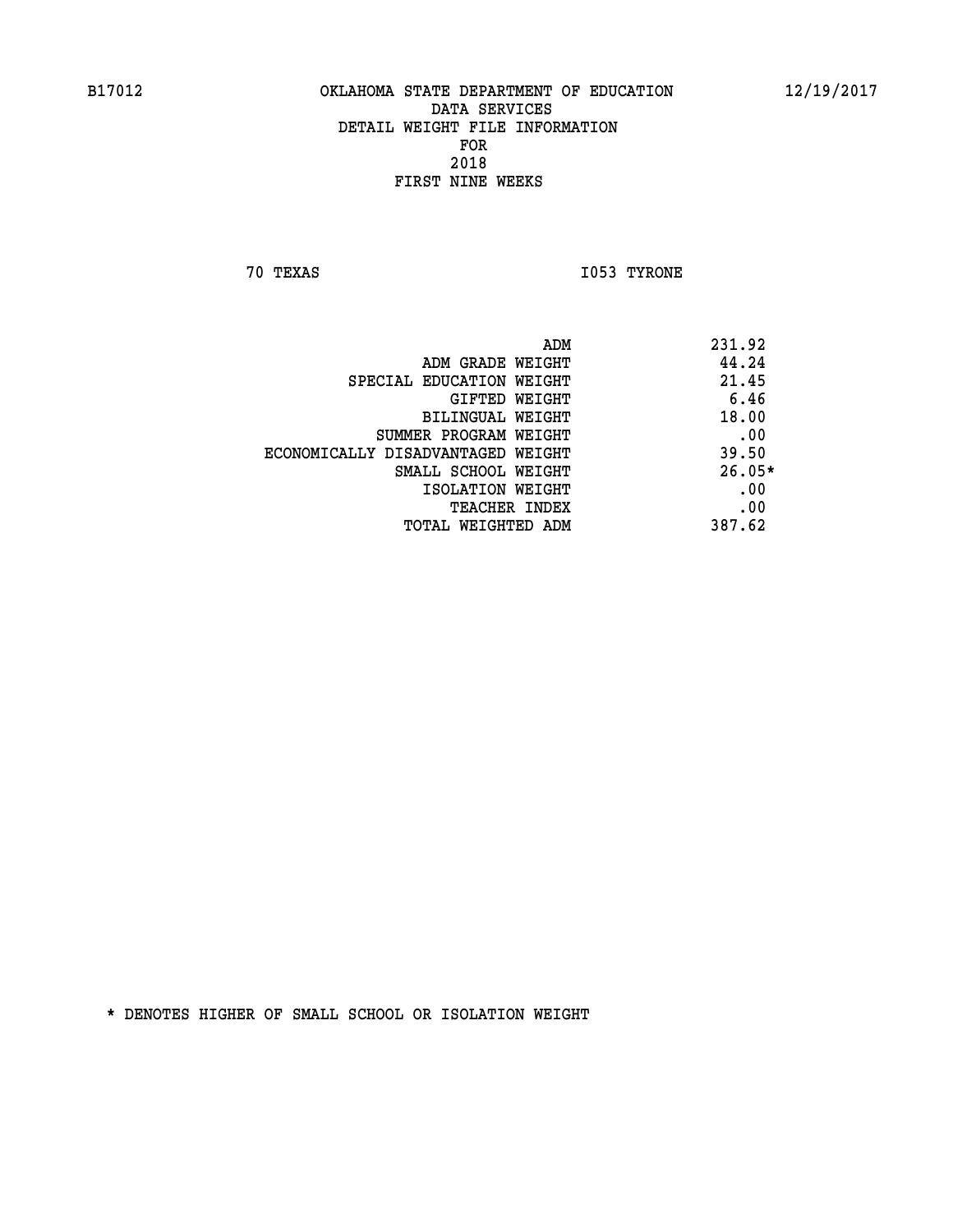**70 TEXAS I060 GOODWELL** 

| ADM                               | 252.80   |
|-----------------------------------|----------|
| ADM GRADE WEIGHT                  | 36.06    |
| SPECIAL EDUCATION WEIGHT          | 15.75    |
| GIFTED WEIGHT                     | 7.14     |
| BILINGUAL WEIGHT                  | 8.00     |
| SUMMER PROGRAM WEIGHT             | .00      |
| ECONOMICALLY DISADVANTAGED WEIGHT | 25.50    |
| SMALL SCHOOL WEIGHT               | 26.40    |
| ISOLATION WEIGHT                  | $54.60*$ |
| <b>TEACHER INDEX</b>              | .00      |
| TOTAL WEIGHTED ADM                | 399.85   |
|                                   |          |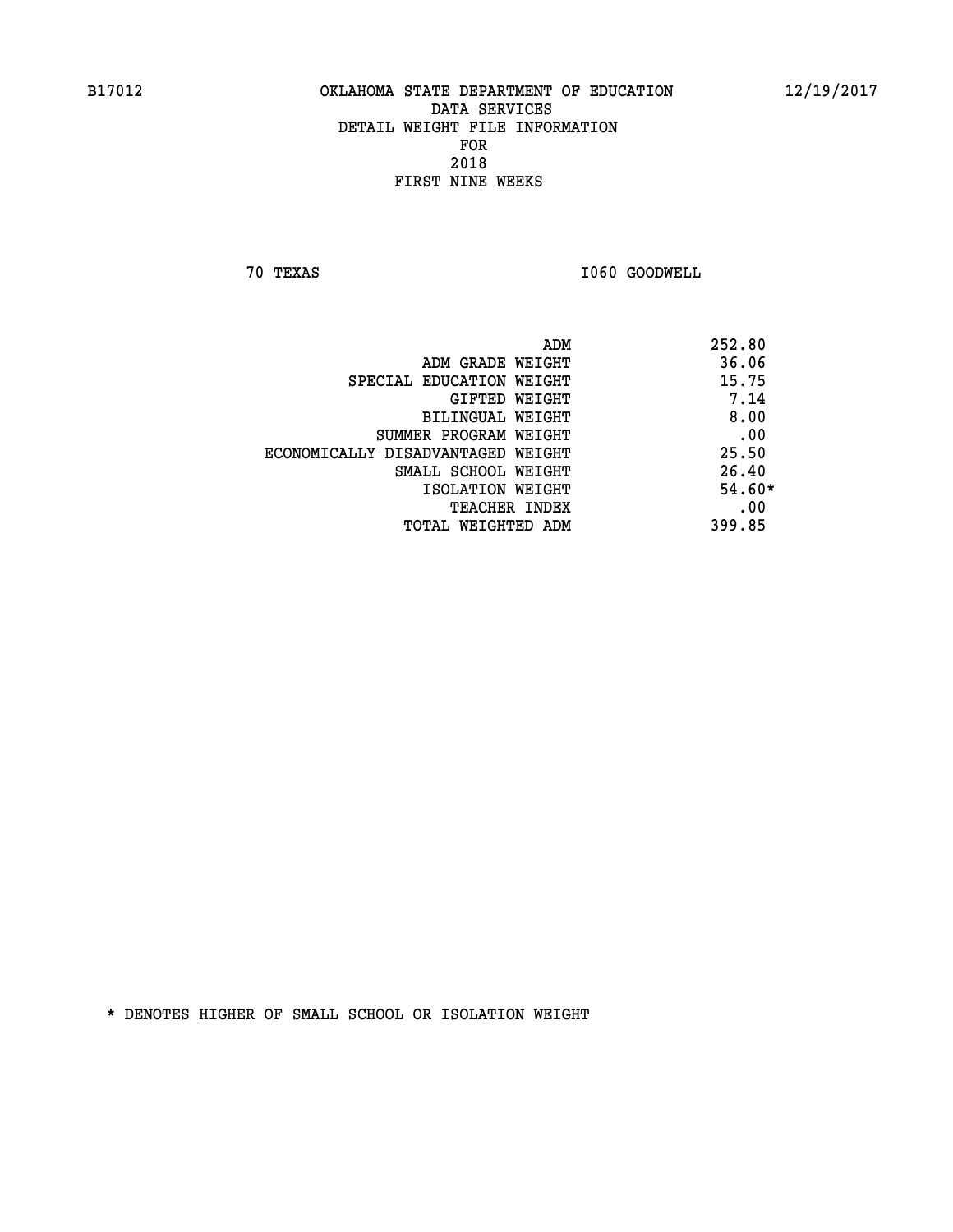**70 TEXAS I061 TEXHOMA** 

|                                   | 249.62<br>ADM |
|-----------------------------------|---------------|
| ADM GRADE WEIGHT                  | 42.05         |
| SPECIAL EDUCATION WEIGHT          | 23.60         |
| GIFTED WEIGHT                     | 5.78          |
| BILINGUAL WEIGHT                  | 20.75         |
| SUMMER PROGRAM WEIGHT             | .00           |
| ECONOMICALLY DISADVANTAGED WEIGHT | 34.25         |
| SMALL SCHOOL WEIGHT               | 26.37         |
| ISOLATION WEIGHT                  | 144.28*       |
| TEACHER INDEX                     | .00           |
| TOTAL WEIGHTED ADM                | 520.33        |
|                                   |               |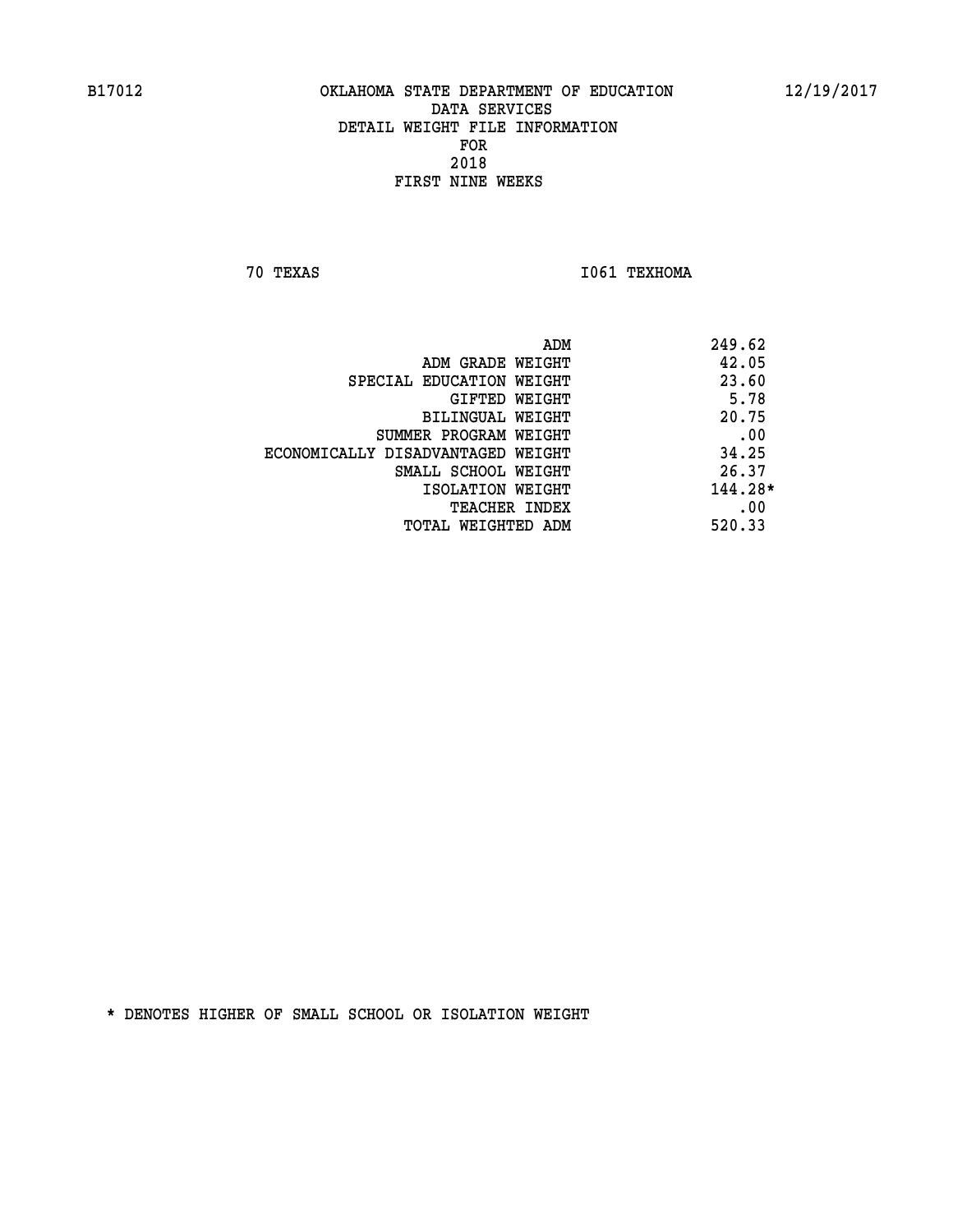**71 TILLMAN C009 DAVIDSON** 

| ADM                               | 43.48   |
|-----------------------------------|---------|
| ADM GRADE WEIGHT                  | 7.12    |
| SPECIAL EDUCATION WEIGHT          | 6.40    |
| GIFTED WEIGHT                     | 1.02    |
| <b>BILINGUAL WEIGHT</b>           | 1.50    |
| SUMMER PROGRAM WEIGHT             | .00     |
| ECONOMICALLY DISADVANTAGED WEIGHT | 9.75    |
| SMALL SCHOOL WEIGHT               | $7.98*$ |
| ISOLATION WEIGHT                  | .00     |
| <b>TEACHER INDEX</b>              | 4.88    |
| TOTAL WEIGHTED ADM                | 82.13   |
|                                   |         |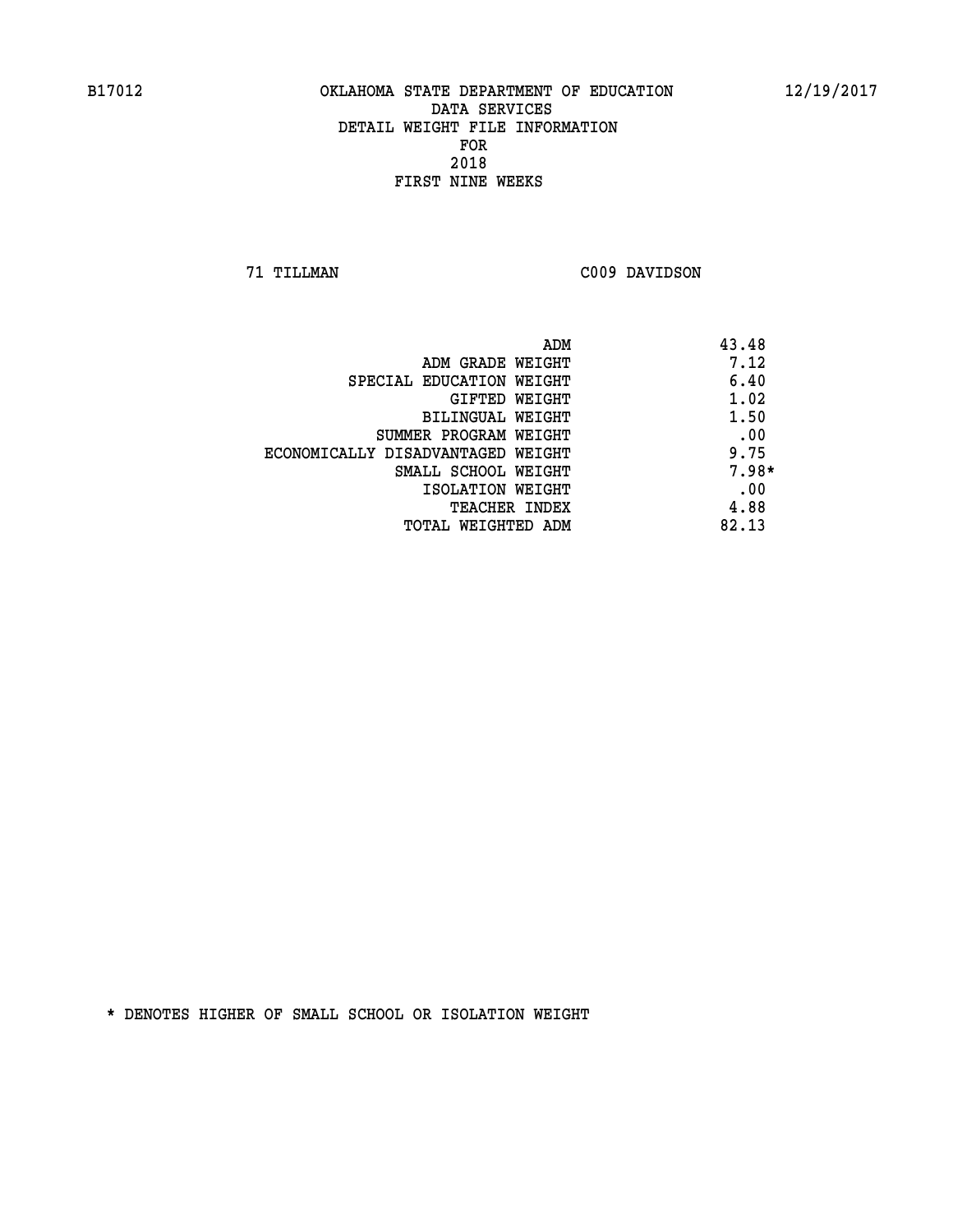**71 TILLMAN I008 TIPTON** 

| ADM                               | 282.54   |
|-----------------------------------|----------|
| ADM GRADE WEIGHT                  | 52.78    |
| SPECIAL EDUCATION WEIGHT          | 59.75    |
| GIFTED WEIGHT                     | 8.16     |
| BILINGUAL WEIGHT                  | 6.50     |
| SUMMER PROGRAM WEIGHT             | .00      |
| ECONOMICALLY DISADVANTAGED WEIGHT | 50.75    |
| SMALL SCHOOL WEIGHT               | 26.33    |
| ISOLATION WEIGHT                  | $43.40*$ |
| <b>TEACHER INDEX</b>              | 14.59    |
| TOTAL WEIGHTED ADM                | 518.47   |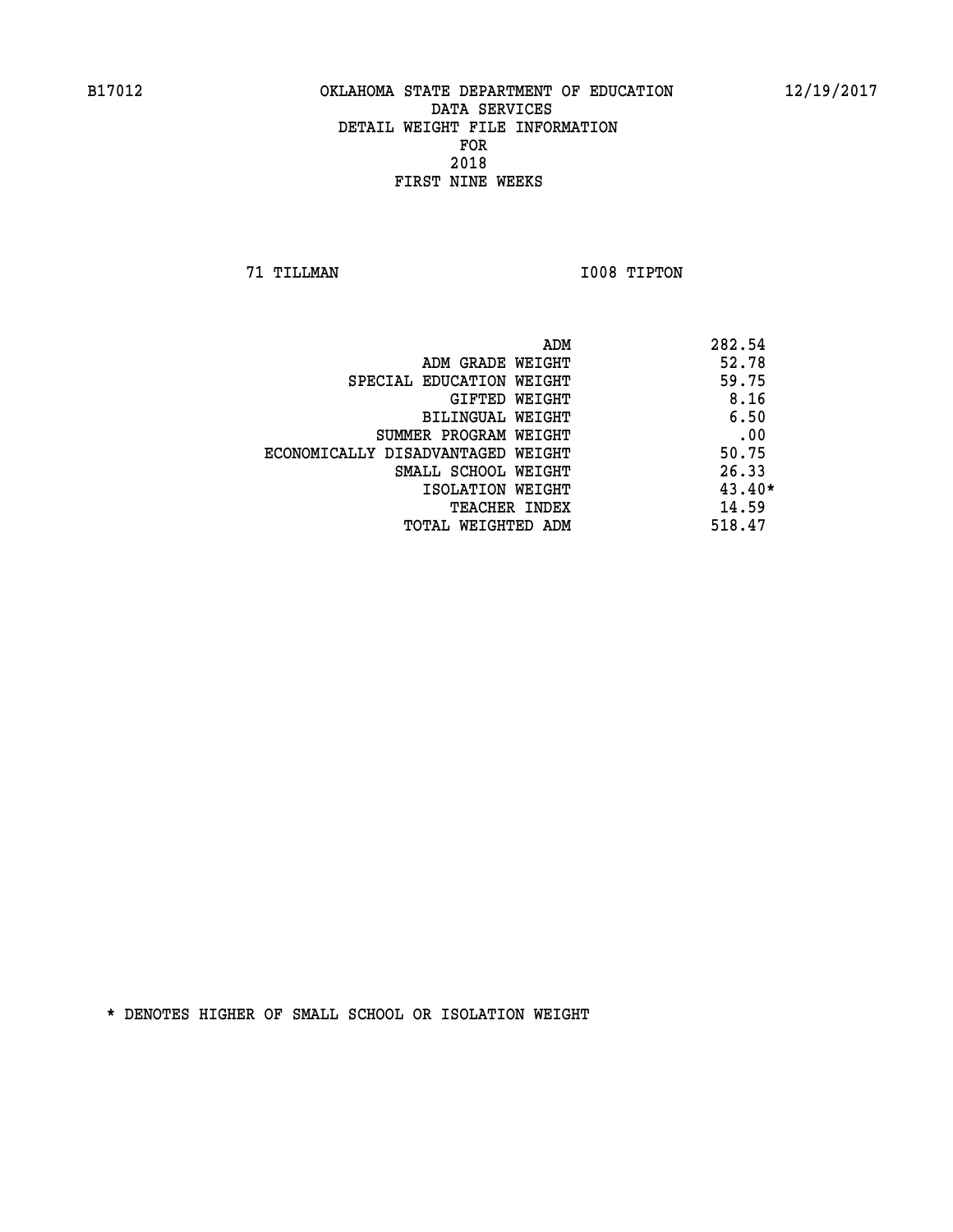**71 TILLMAN I158 FREDERICK** 

|                                   | 859.46<br>ADM |
|-----------------------------------|---------------|
| ADM GRADE WEIGHT                  | 179.64        |
| SPECIAL EDUCATION WEIGHT          | 131.80        |
| GIFTED WEIGHT                     | 30.26         |
| <b>BILINGUAL WEIGHT</b>           | 75.00         |
| SUMMER PROGRAM WEIGHT             | .00           |
| ECONOMICALLY DISADVANTAGED WEIGHT | 183.50        |
| SMALL SCHOOL WEIGHT               | .00           |
| ISOLATION WEIGHT                  | .00           |
| TEACHER INDEX                     | .00           |
| TOTAL WEIGHTED ADM                | 1,459.66      |
|                                   |               |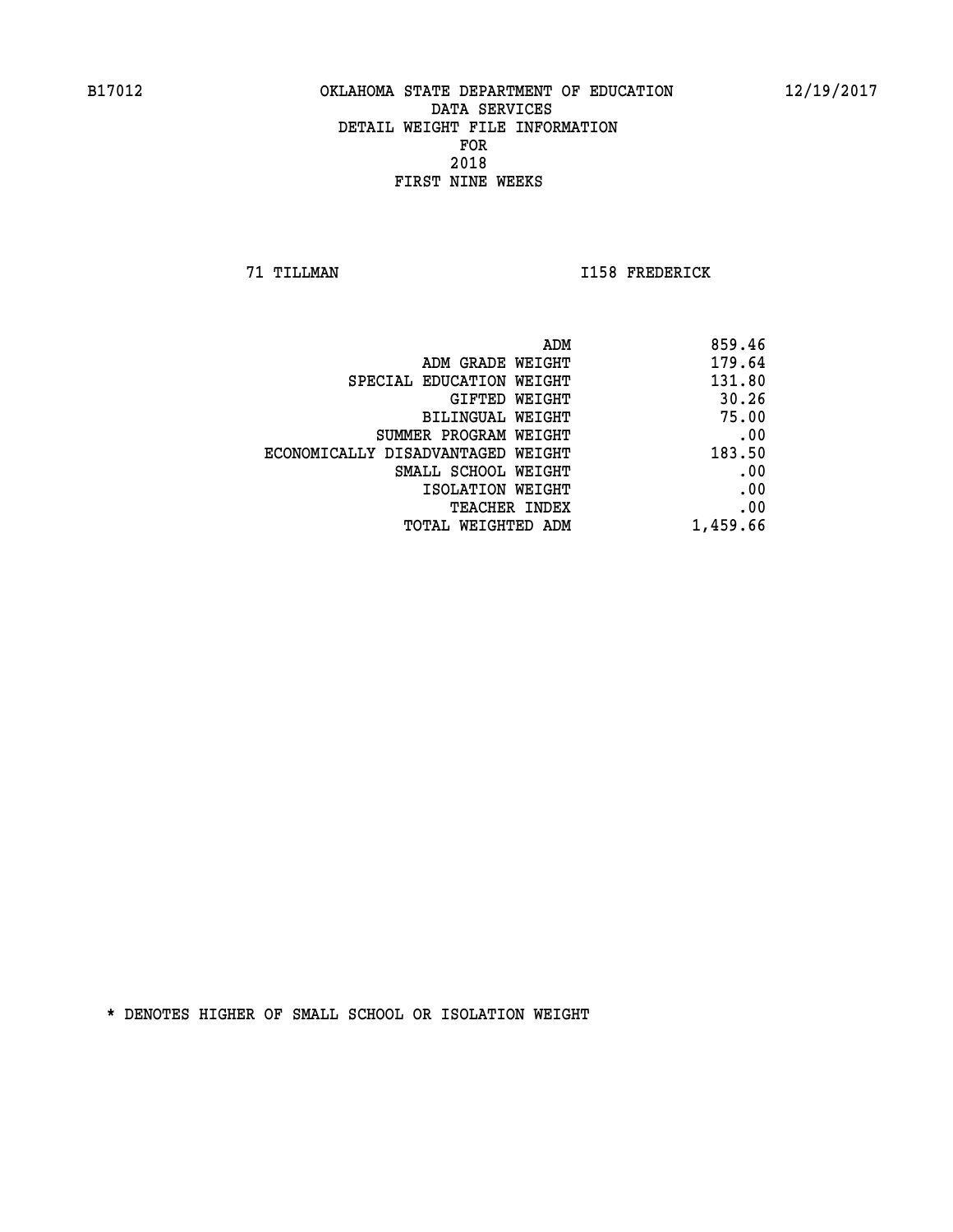**71 TILLMAN I249 GRANDFIELD** 

| ADM                               | 197.29   |
|-----------------------------------|----------|
| ADM GRADE WEIGHT                  | 35.68    |
| SPECIAL EDUCATION WEIGHT          | 30.25    |
| GIFTED WEIGHT                     | 6.46     |
| BILINGUAL WEIGHT                  | 7.75     |
| SUMMER PROGRAM WEIGHT             | .00      |
| ECONOMICALLY DISADVANTAGED WEIGHT | 41.25    |
| SMALL SCHOOL WEIGHT               | 24.74    |
| ISOLATION WEIGHT                  | $40.33*$ |
| <b>TEACHER INDEX</b>              | .00      |
| TOTAL WEIGHTED ADM                | 359.01   |
|                                   |          |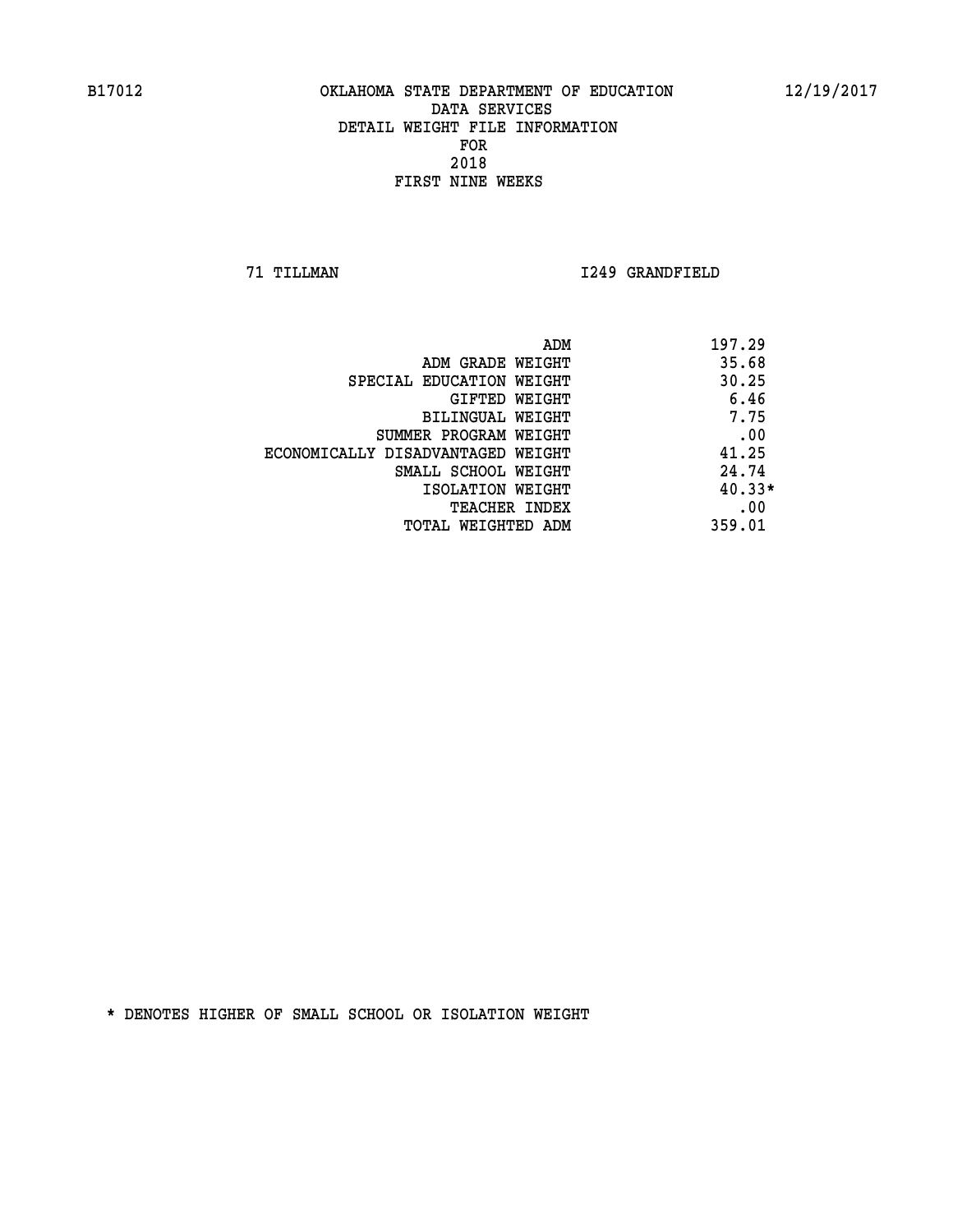**72 TULSA C015 KEYSTONE** 

| ADM                               | 291.68   |
|-----------------------------------|----------|
| ADM GRADE WEIGHT                  | 56.39    |
| SPECIAL EDUCATION WEIGHT          | 60.50    |
| GIFTED WEIGHT                     | 7.82     |
| BILINGUAL WEIGHT                  | .00      |
| SUMMER PROGRAM WEIGHT             | .00      |
| ECONOMICALLY DISADVANTAGED WEIGHT | 49.25    |
| SMALL SCHOOL WEIGHT               | $26.17*$ |
| ISOLATION WEIGHT                  | .00      |
| <b>TEACHER INDEX</b>              | 12.91    |
| TOTAL WEIGHTED ADM                | 504.72   |
|                                   |          |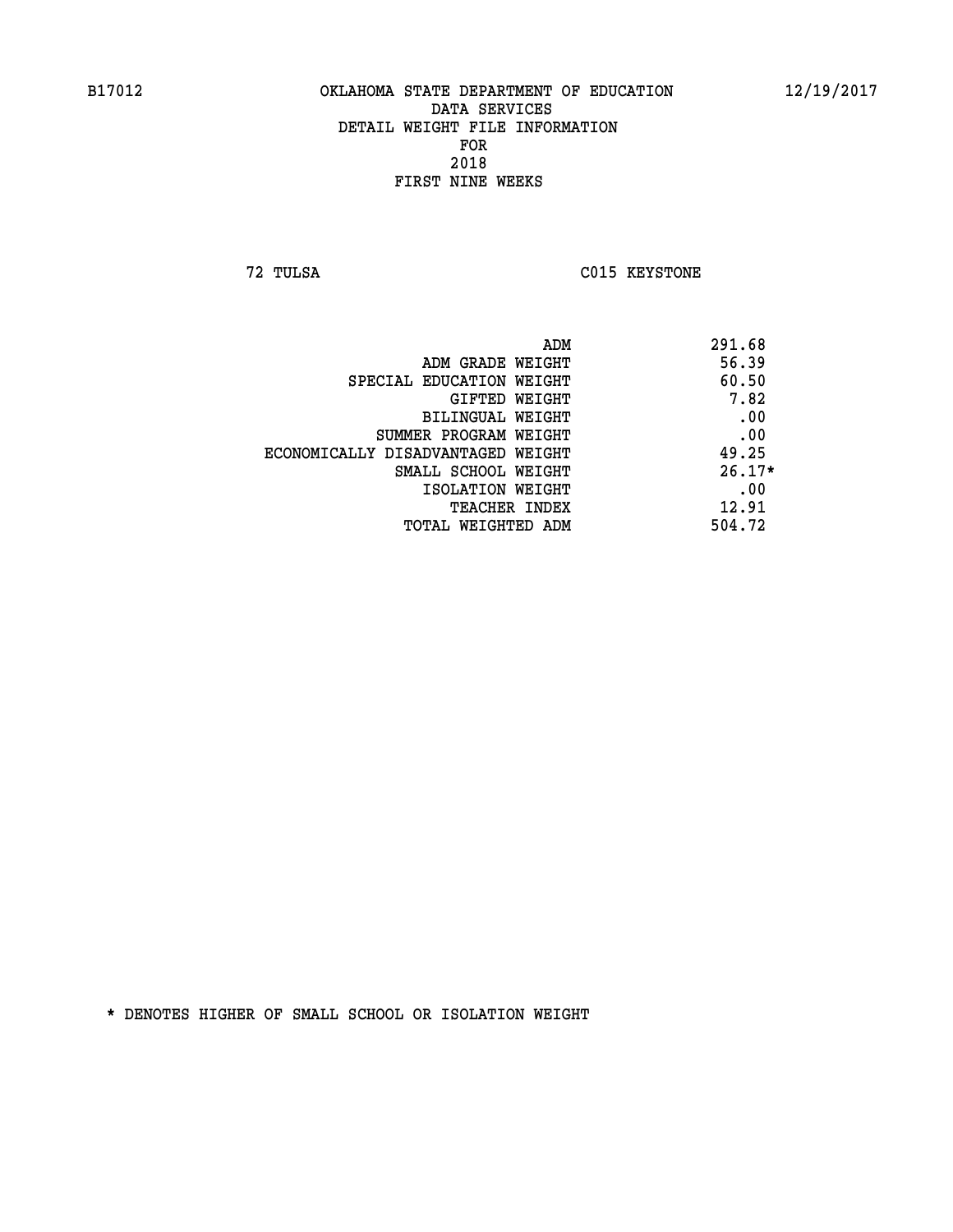**72 TULSA E004 TULSA CHARTER: SCHL AR**

| ADM                               | 449.36 |
|-----------------------------------|--------|
| ADM GRADE WEIGHT                  | 89.87  |
| SPECIAL EDUCATION WEIGHT          | 75.50  |
| <b>GIFTED WEIGHT</b>              | 26.52  |
| BILINGUAL WEIGHT                  | 11.50  |
| SUMMER PROGRAM WEIGHT             | .00    |
| ECONOMICALLY DISADVANTAGED WEIGHT | 60.00  |
| SMALL SCHOOL WEIGHT               | .00    |
| ISOLATION WEIGHT                  | .00    |
| <b>TEACHER INDEX</b>              | .00    |
| TOTAL WEIGHTED ADM                | 712.75 |
|                                   |        |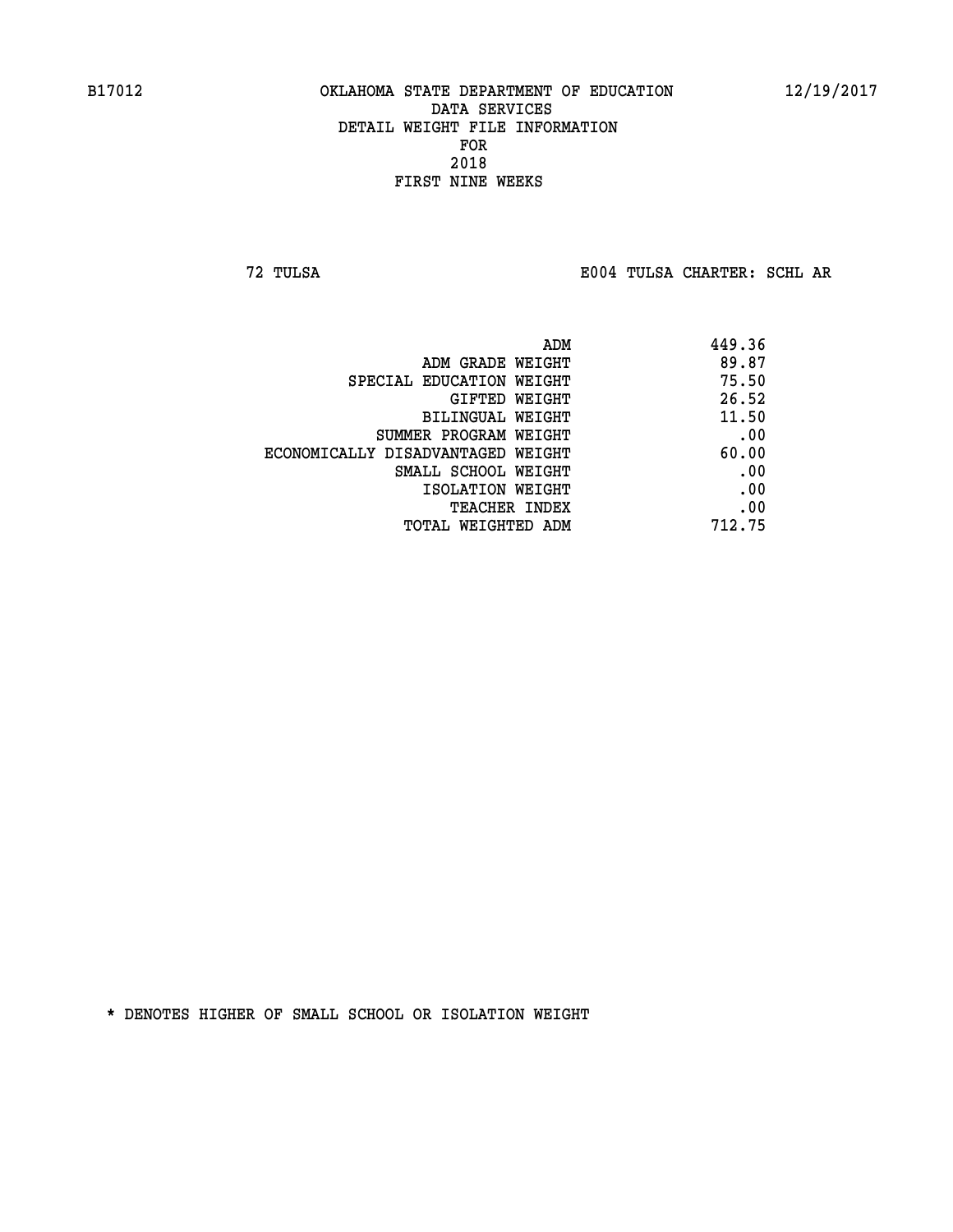**72 TULSA E005 TULSA CHARTER: KIPP TU**

| ADM                               | 320.79 |
|-----------------------------------|--------|
| ADM GRADE WEIGHT                  | 29.13  |
| SPECIAL EDUCATION WEIGHT          | 47.40  |
| GIFTED WEIGHT                     | 7.48   |
| BILINGUAL WEIGHT                  | 5.75   |
| SUMMER PROGRAM WEIGHT             | .00    |
| ECONOMICALLY DISADVANTAGED WEIGHT | 73.50  |
| SMALL SCHOOL WEIGHT               | .00    |
| ISOLATION WEIGHT                  | .00    |
| <b>TEACHER INDEX</b>              | .00    |
| TOTAL WEIGHTED ADM                | 484.05 |
|                                   |        |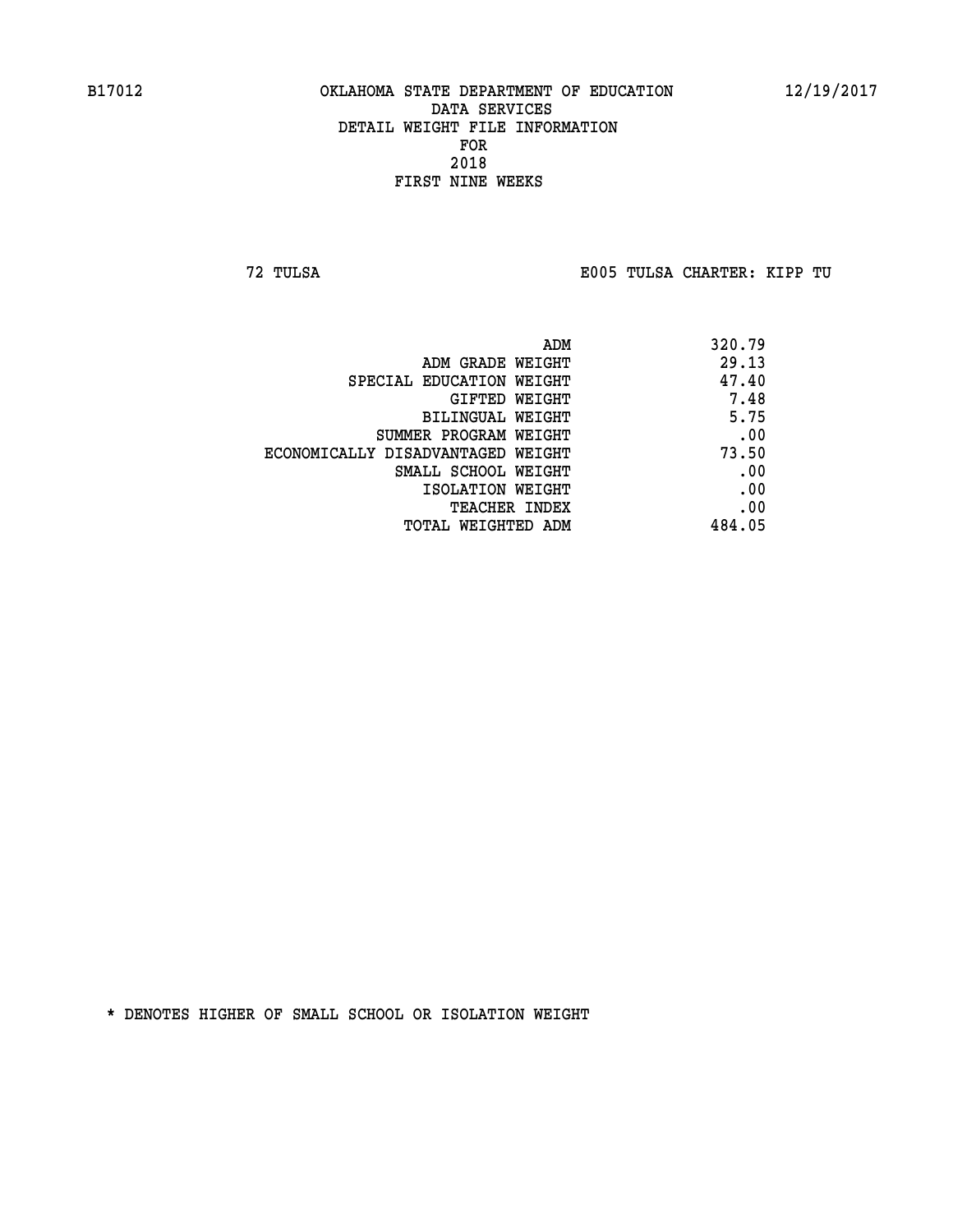**72 TULSA E006 TULSA LEGACY CHARTER S**

| 576.11 |
|--------|
| 127.85 |
| 68.30  |
| 13.60  |
| 7.50   |
| .00    |
| 140.25 |
| .00    |
| .00    |
| .00    |
| 933.61 |
|        |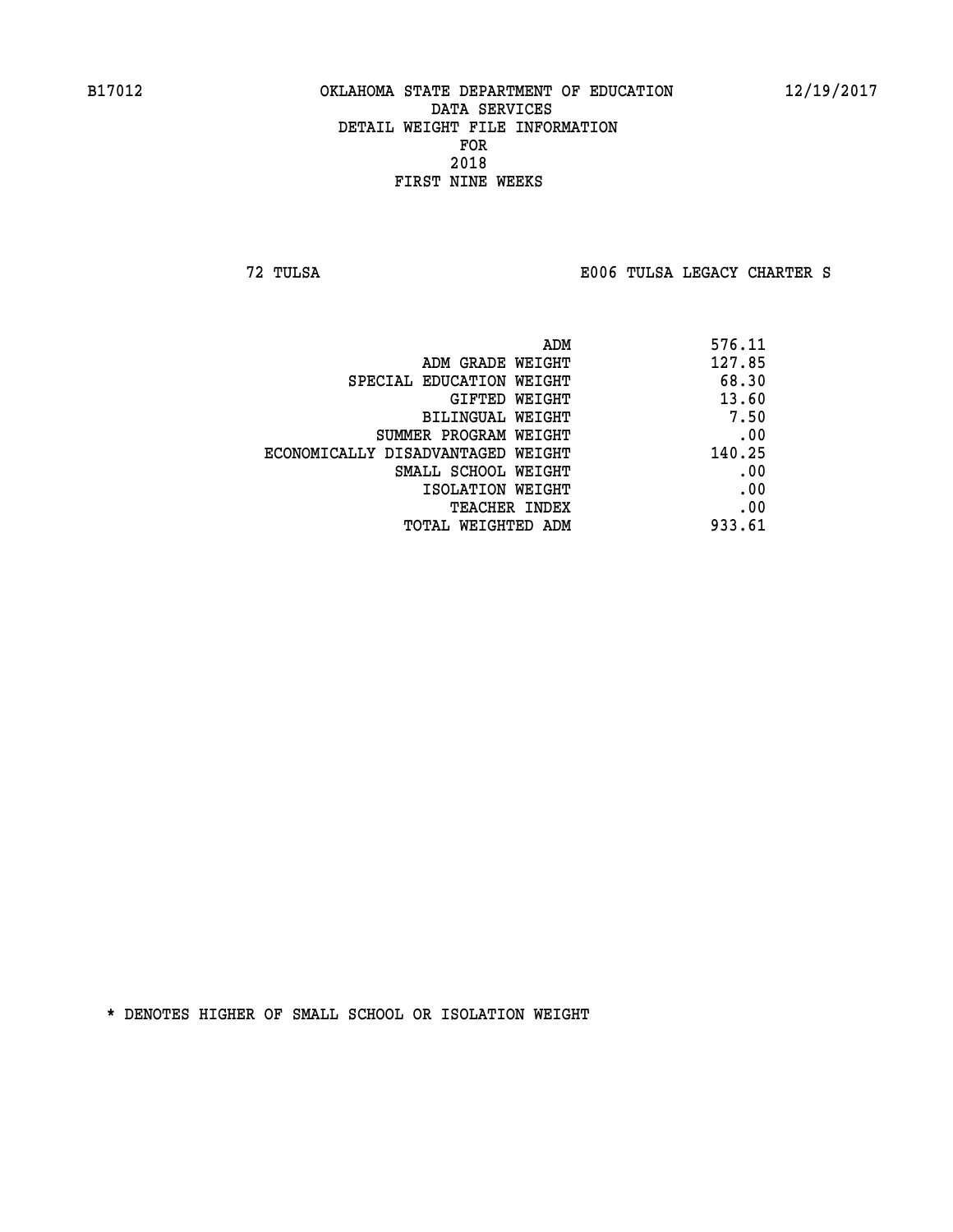**72 TULSA E017 TULSA CHARTER: COLLEGE**

|                                   | 286.51<br>ADM |  |
|-----------------------------------|---------------|--|
| ADM GRADE WEIGHT                  | 114.79        |  |
| SPECIAL EDUCATION WEIGHT          | 32.35         |  |
| GIFTED WEIGHT                     | 7.82          |  |
| BILINGUAL WEIGHT                  | 52.00         |  |
| SUMMER PROGRAM WEIGHT             | .00           |  |
| ECONOMICALLY DISADVANTAGED WEIGHT | 68.50         |  |
| SMALL SCHOOL WEIGHT               | .00           |  |
| ISOLATION WEIGHT                  | .00           |  |
| <b>TEACHER INDEX</b>              | .00           |  |
| TOTAL WEIGHTED ADM                | 561.97        |  |
|                                   |               |  |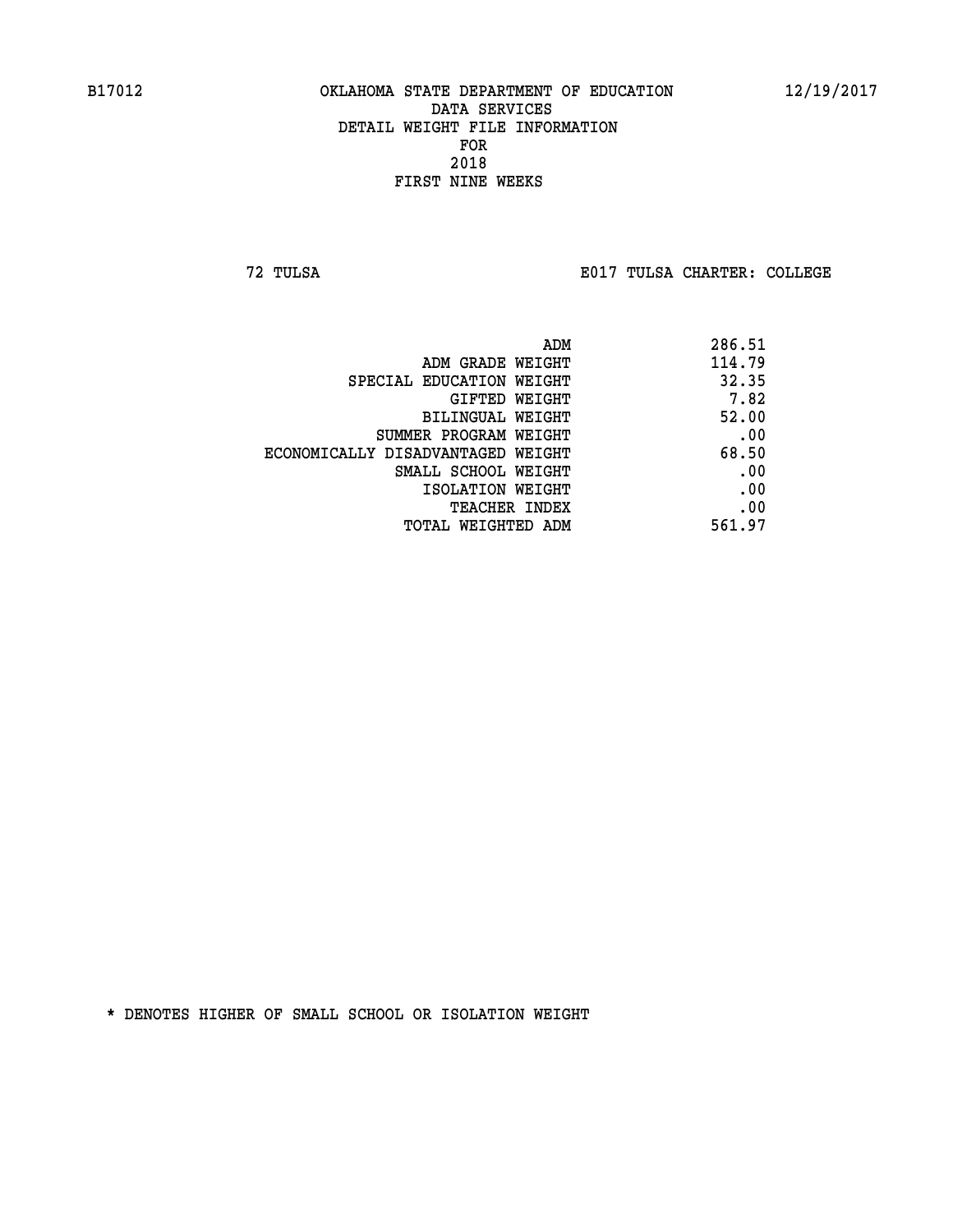**72 TULSA E018 TULSA CHARTER: HONOR A**

| 304.30 |
|--------|
| 19.93  |
| 9.40   |
| 8.50   |
| 58.75  |
| .00    |
| 73.25  |
| .00    |
| .00    |
| .00    |
| 474.13 |
|        |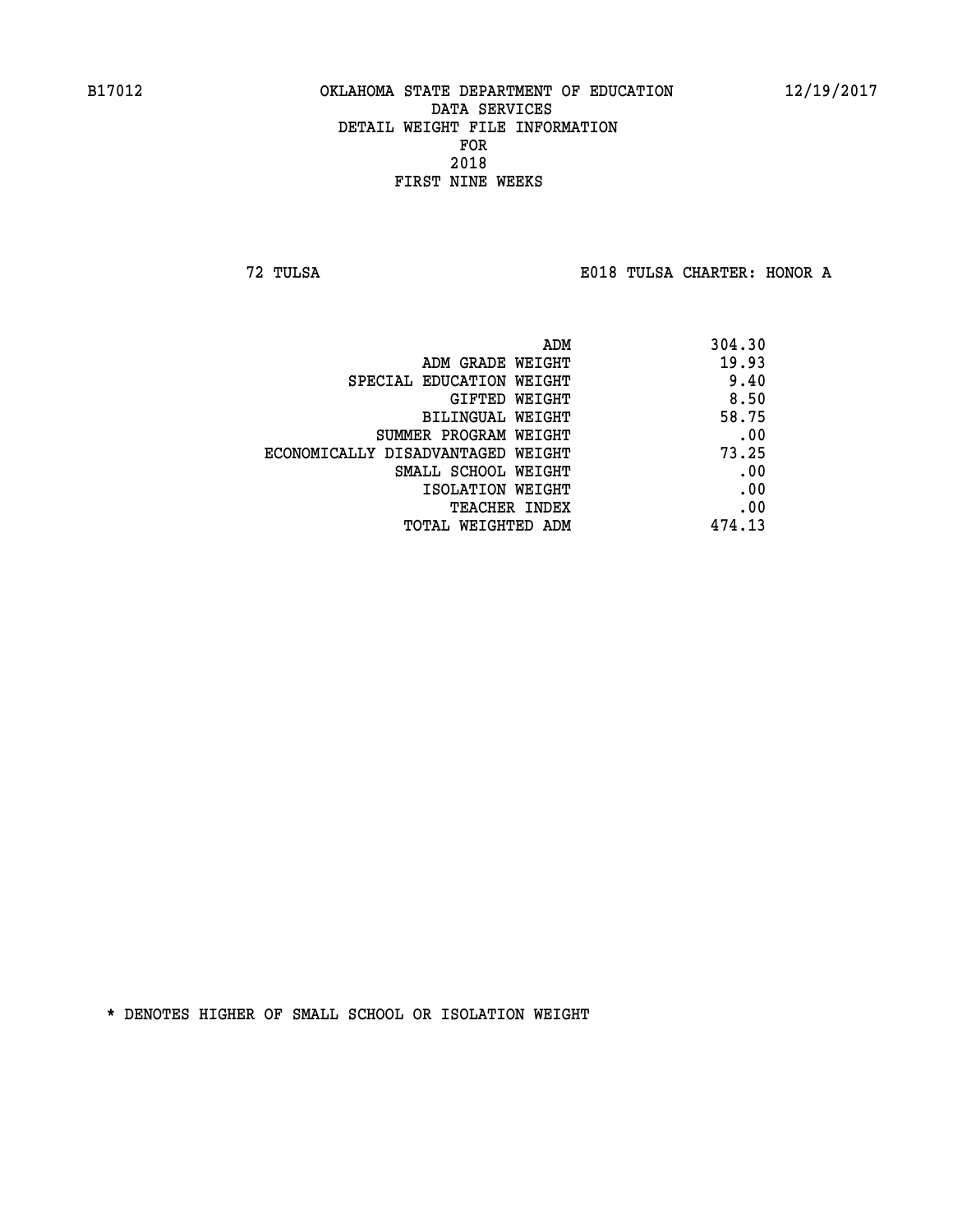**72 TULSA E019 TULSA CHARTER: COLLEGI**

|                                   | 210.98<br>ADM |      |
|-----------------------------------|---------------|------|
| ADM GRADE WEIGHT                  |               | 9.89 |
| SPECIAL EDUCATION WEIGHT          |               | 6.85 |
| GIFTED WEIGHT                     |               | 6.80 |
| BILINGUAL WEIGHT                  |               | 6.75 |
| SUMMER PROGRAM WEIGHT             |               | .00  |
| ECONOMICALLY DISADVANTAGED WEIGHT | 47.00         |      |
| SMALL SCHOOL WEIGHT               |               | .00  |
| ISOLATION WEIGHT                  |               | .00  |
| <b>TEACHER INDEX</b>              |               | .00  |
| TOTAL WEIGHTED ADM                | 288.27        |      |
|                                   |               |      |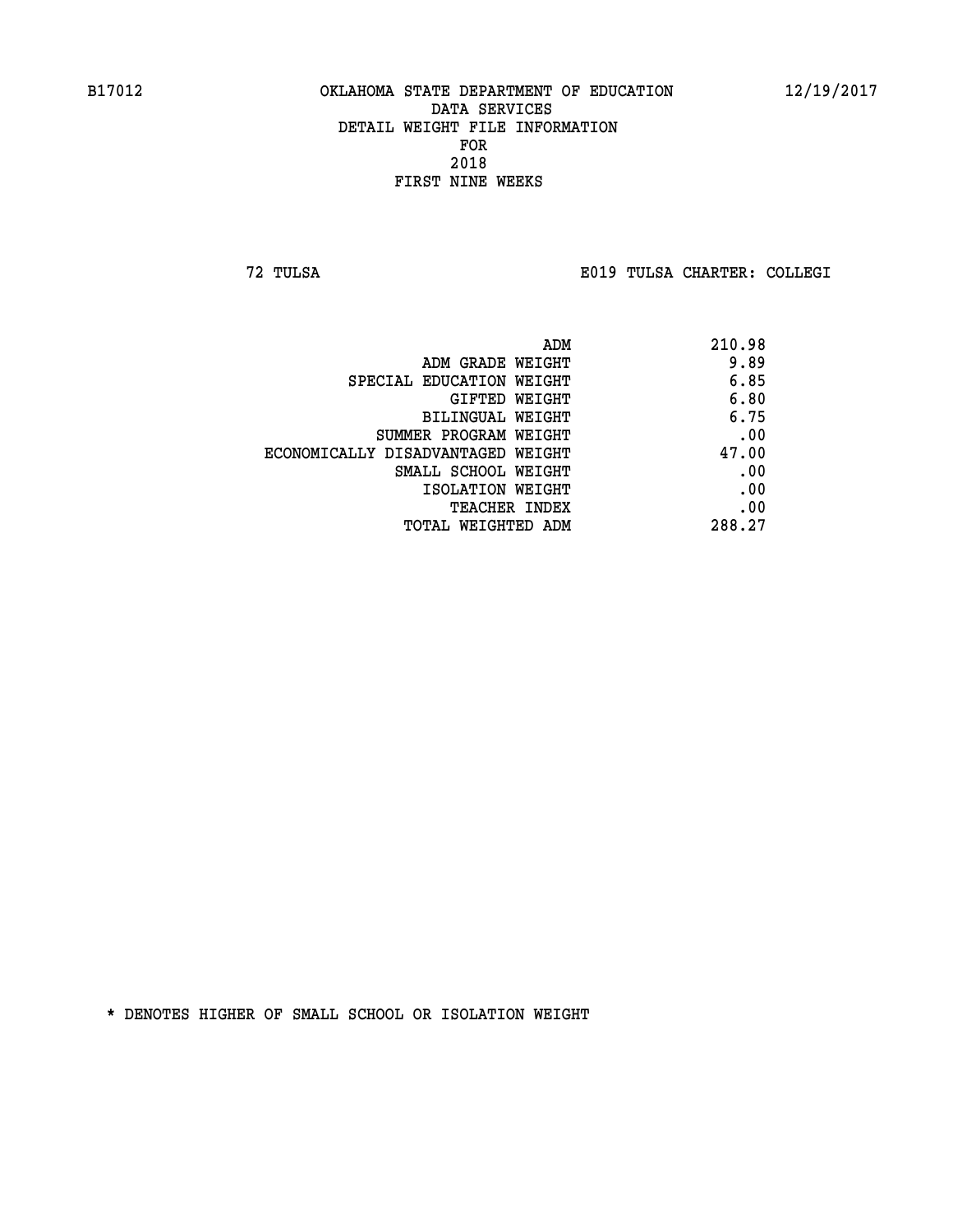**72 TULSA G001 DEBORAH BROWN (CHARTER**

| ADM                               | 267.01 |
|-----------------------------------|--------|
| ADM GRADE WEIGHT                  | 95.39  |
| SPECIAL EDUCATION WEIGHT          | 2.60   |
| GIFTED WEIGHT                     | .00    |
| BILINGUAL WEIGHT                  | .00    |
| SUMMER PROGRAM WEIGHT             | .00    |
| ECONOMICALLY DISADVANTAGED WEIGHT | 63.25  |
| SMALL SCHOOL WEIGHT               | .00    |
| ISOLATION WEIGHT                  | .00    |
| TEACHER INDEX                     | 4.64   |
| TOTAL WEIGHTED ADM                | 432.89 |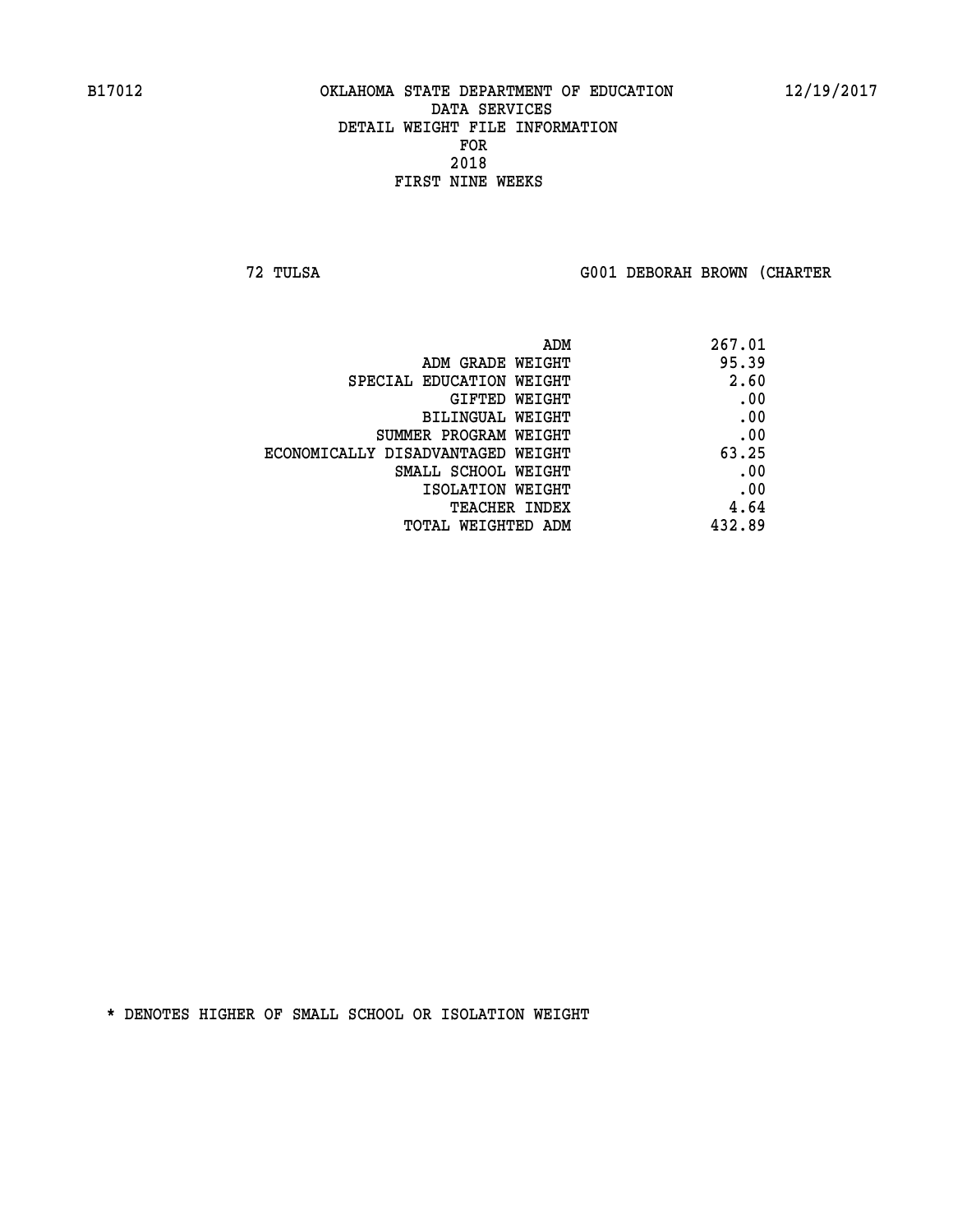**72 TULSA G003 DOVE SCHOOLS OF TULSA** 

| 1,035.40 |
|----------|
| 192.62   |
| 71.95    |
| 23.80    |
| 118.75   |
| .00      |
| 196.75   |
| .00      |
| .00      |
| .00      |
| 1,639.27 |
|          |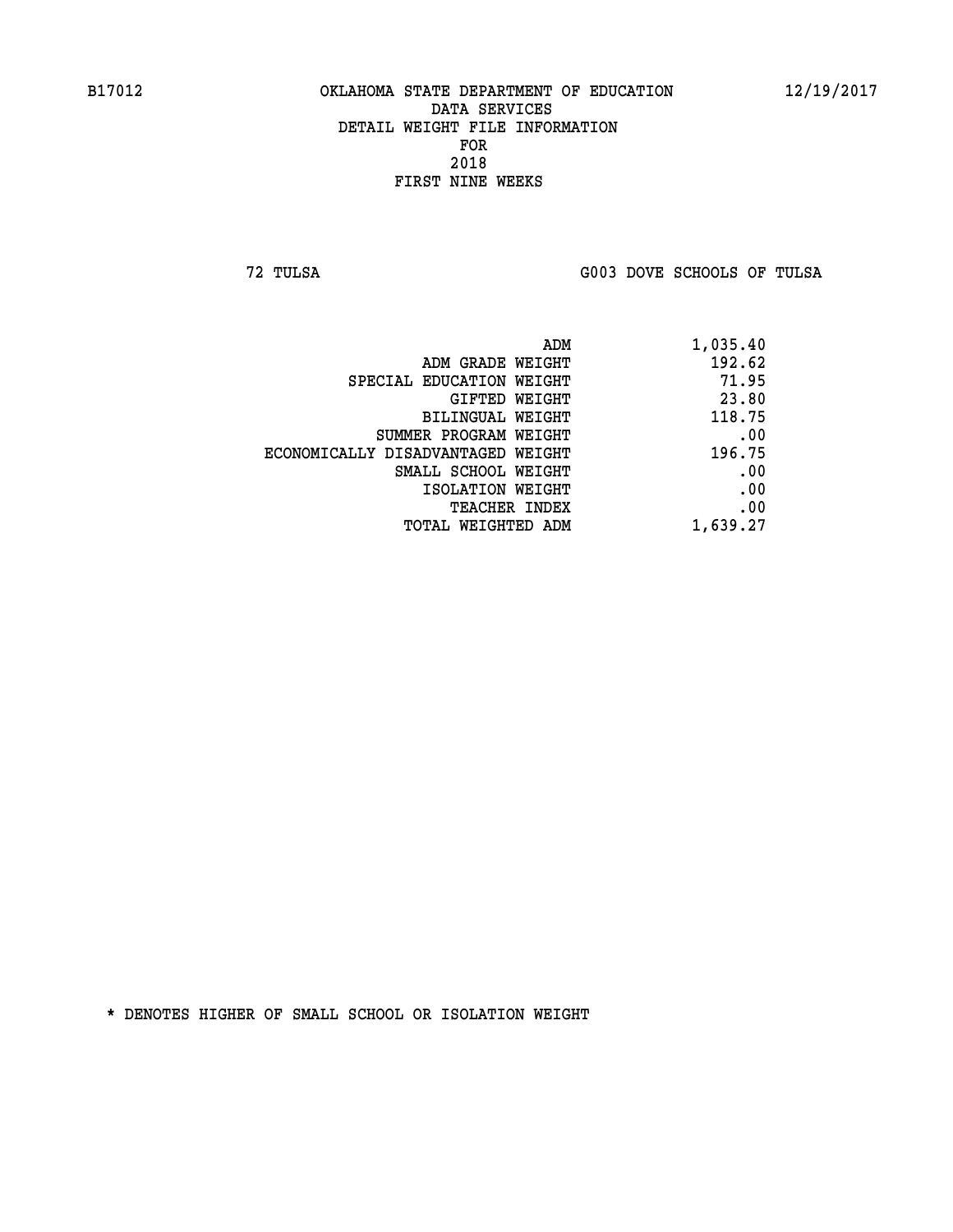**72 TULSA G004 SANKOFA MIDDLE SCHL (C**

|                                   | 118.20<br>ADM |
|-----------------------------------|---------------|
| ADM GRADE WEIGHT                  | 3.97          |
| SPECIAL EDUCATION WEIGHT          | 10.55         |
| GIFTED WEIGHT                     | .00           |
| BILINGUAL WEIGHT                  | .00           |
| SUMMER PROGRAM WEIGHT             | .00           |
| ECONOMICALLY DISADVANTAGED WEIGHT | 25.00         |
| SMALL SCHOOL WEIGHT               | .00           |
| ISOLATION WEIGHT                  | .00           |
| TEACHER INDEX                     | .00           |
| TOTAL WEIGHTED ADM                | 157.72        |
|                                   |               |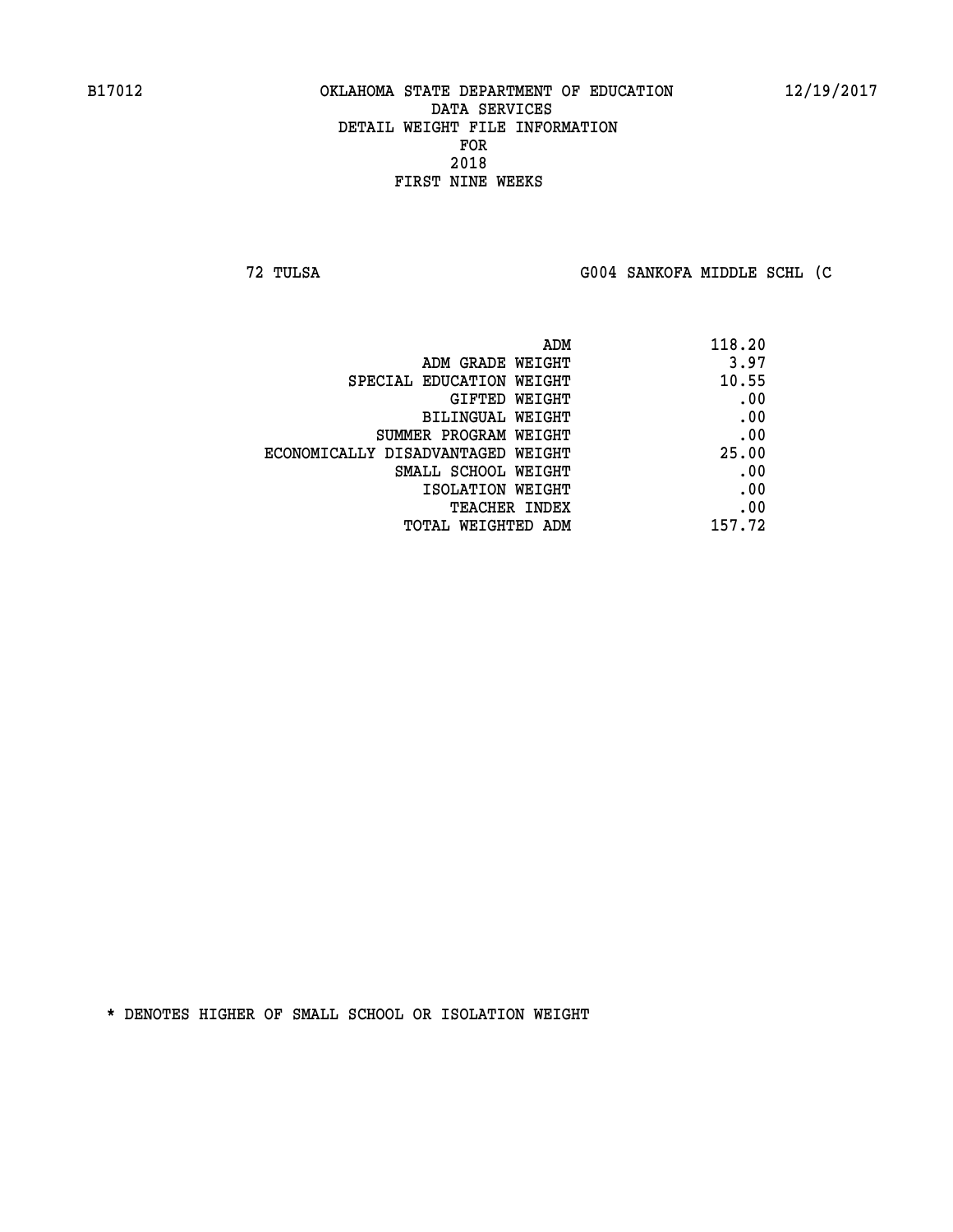**72 TULSA G005 LANGSTON HUGHES ACAD A**

| 175.78 |
|--------|
| 35.16  |
| 38.80  |
| 4.76   |
| 3.25   |
| .00    |
| 42.00  |
| .00    |
| .00    |
| 24.00  |
| 323.75 |
|        |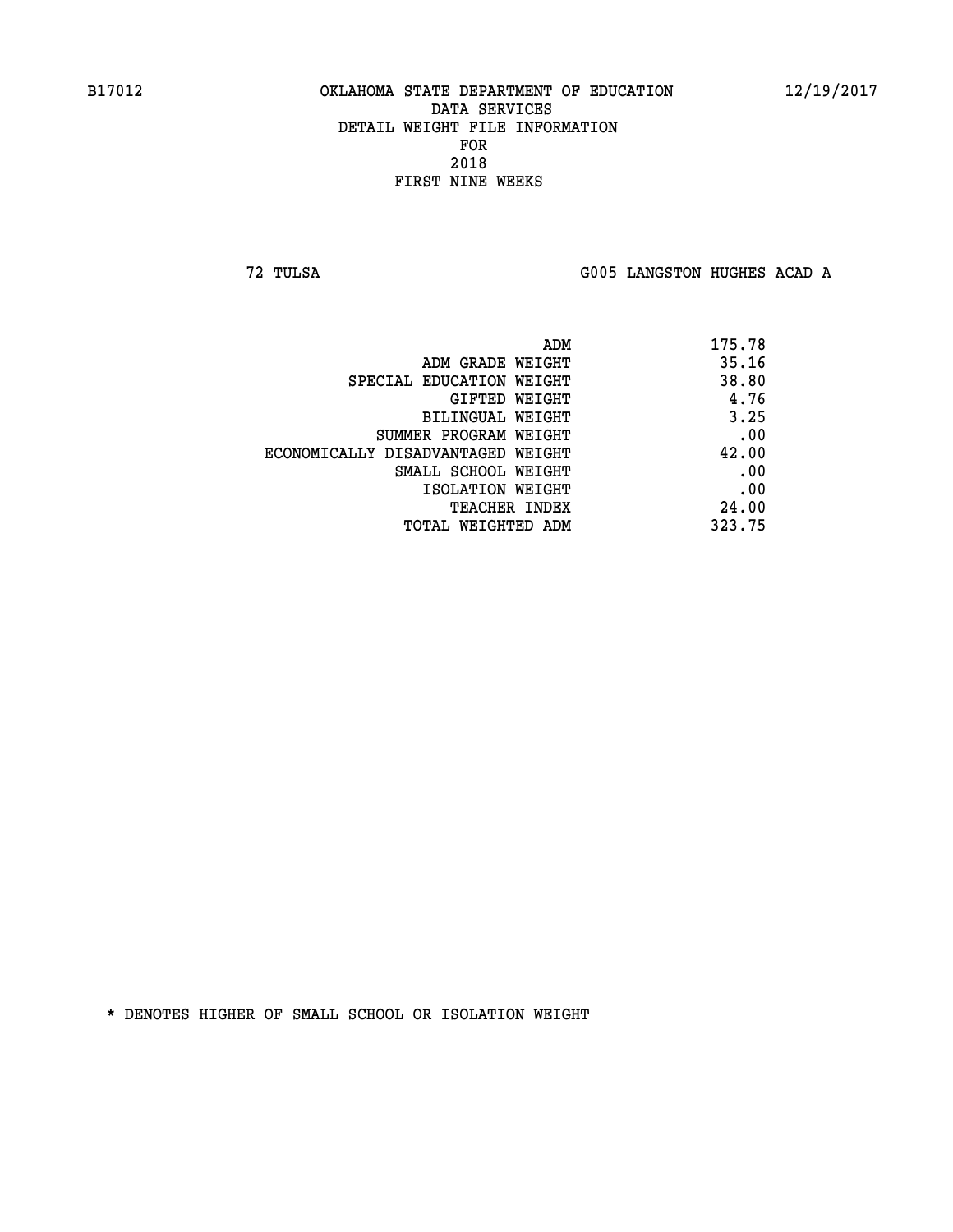**72 TULSA I001 TULSA** 

| 37,054.40 |
|-----------|
| 7,220.12  |
| 6,340.55  |
| 1,303.90  |
| 2,883.00  |
| 26.40     |
| 7,686.75  |
| .00       |
| .00       |
| .00       |
| 62,515.12 |
|           |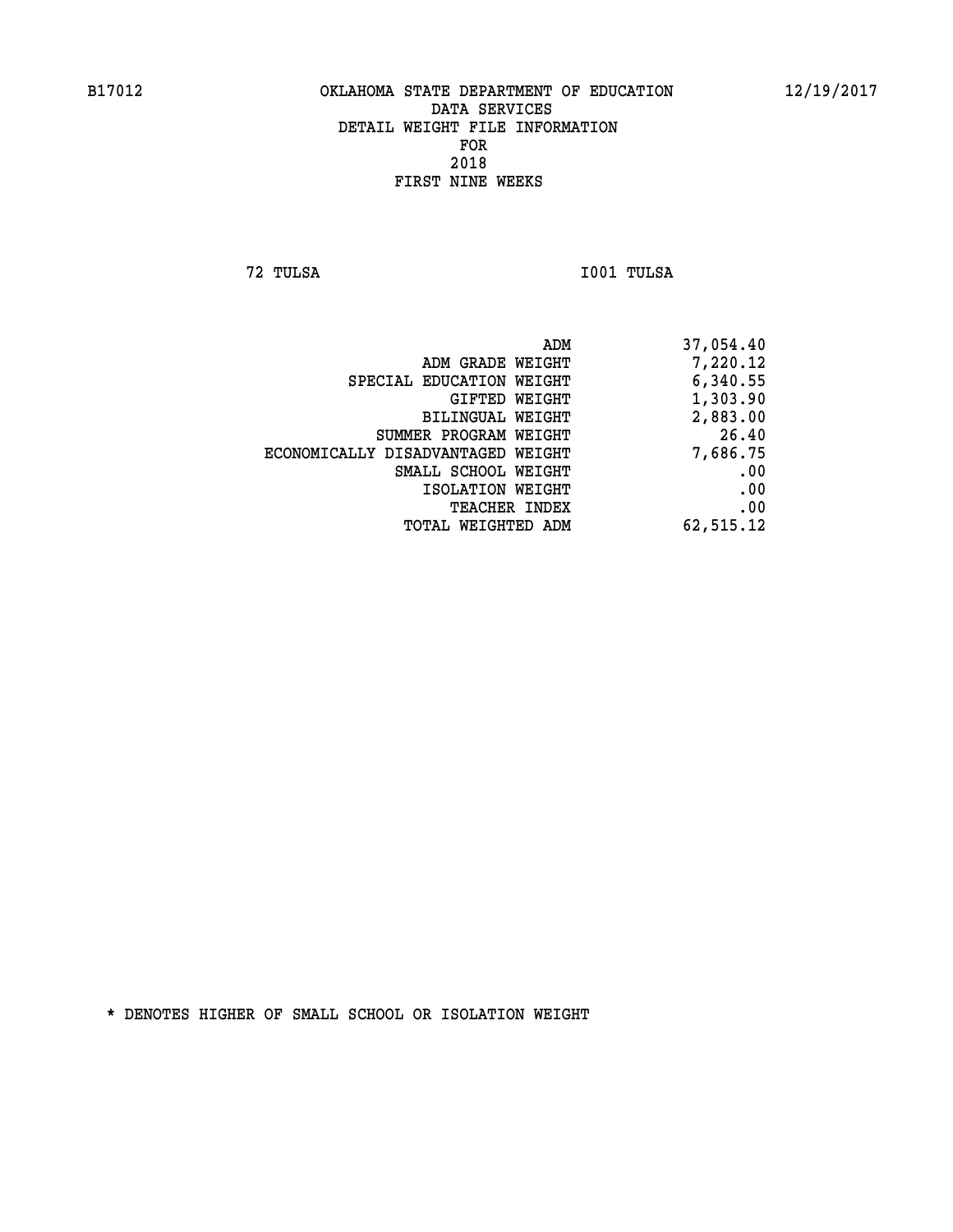**72 TULSA I002 SAND SPRINGS** 

| 5,111.10 |
|----------|
| 1,004.83 |
| 919.25   |
| 162.18   |
| 26.25    |
| 1.20     |
| 781.75   |
| .00      |
| .00      |
| 40.01    |
| 8,046.57 |
|          |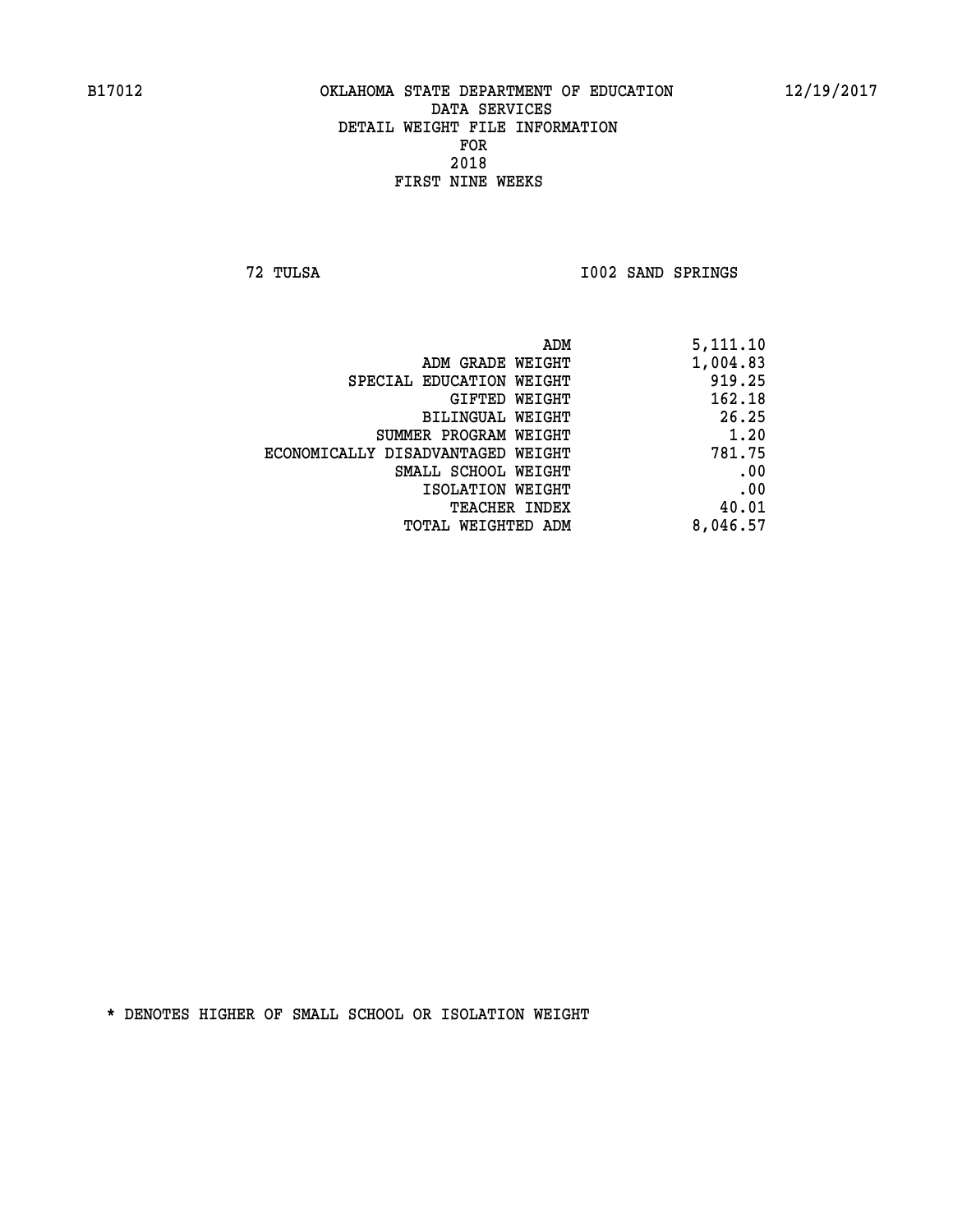**72 TULSA I003 BROKEN ARROW** 

| ADM<br>19,055.21                              |  |
|-----------------------------------------------|--|
| 3,687.29<br>ADM GRADE WEIGHT                  |  |
| 2,790.45<br>SPECIAL EDUCATION WEIGHT          |  |
| 857.14<br>GIFTED WEIGHT                       |  |
| 420.75<br>BILINGUAL WEIGHT                    |  |
| 19.20<br>SUMMER PROGRAM WEIGHT                |  |
| 2,207.00<br>ECONOMICALLY DISADVANTAGED WEIGHT |  |
| .00<br>SMALL SCHOOL WEIGHT                    |  |
| .00<br>ISOLATION WEIGHT                       |  |
| .00<br><b>TEACHER INDEX</b>                   |  |
| 29,037.04<br>TOTAL WEIGHTED ADM               |  |
|                                               |  |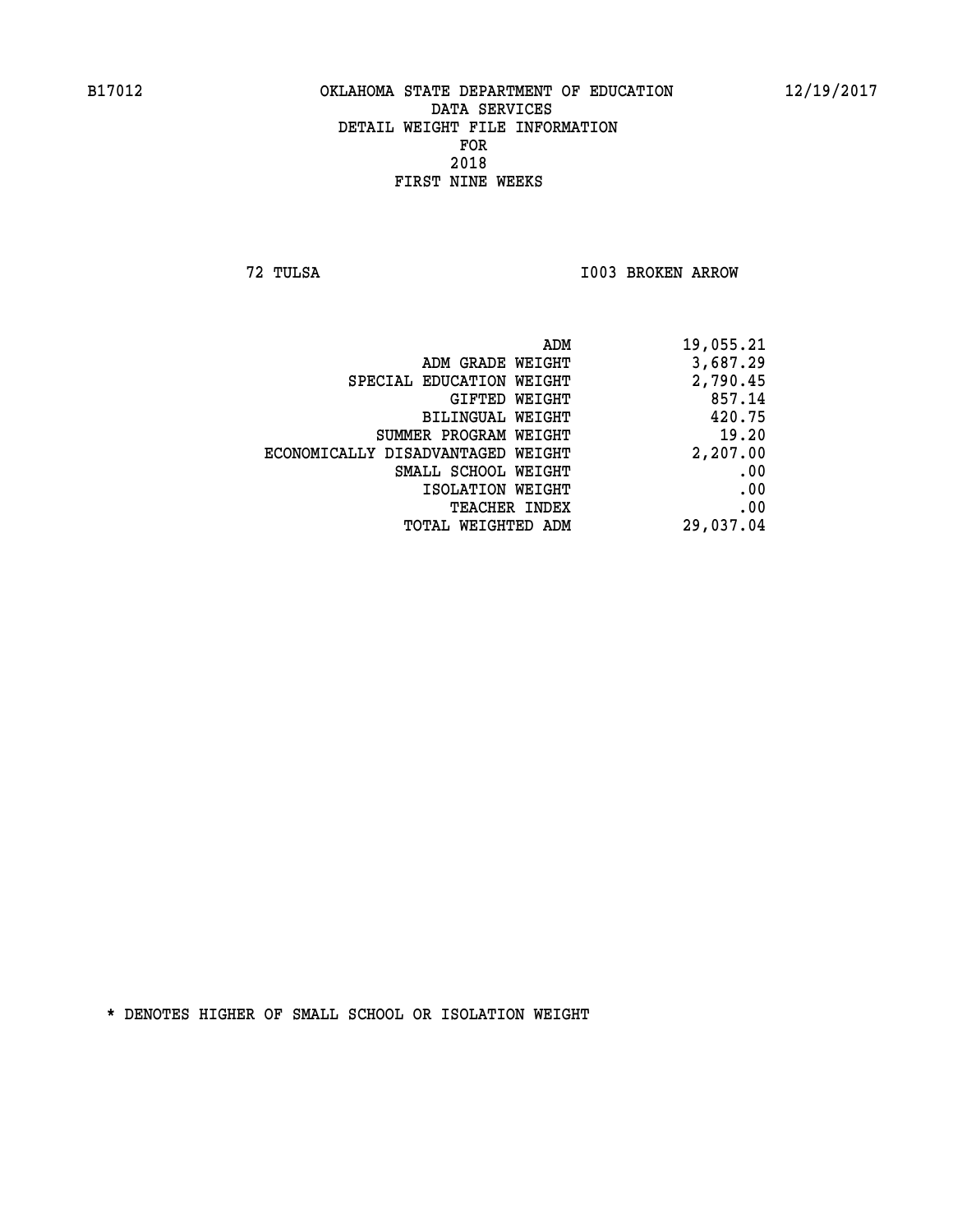**72 TULSA I004 BIXBY** 

| 6,387.60 |
|----------|
| 1,061.38 |
| 1,002.10 |
| 514.76   |
| 98.50    |
| 3.60     |
| 414.50   |
| .00      |
| .00      |
| 60.55    |
| 9,542.99 |
|          |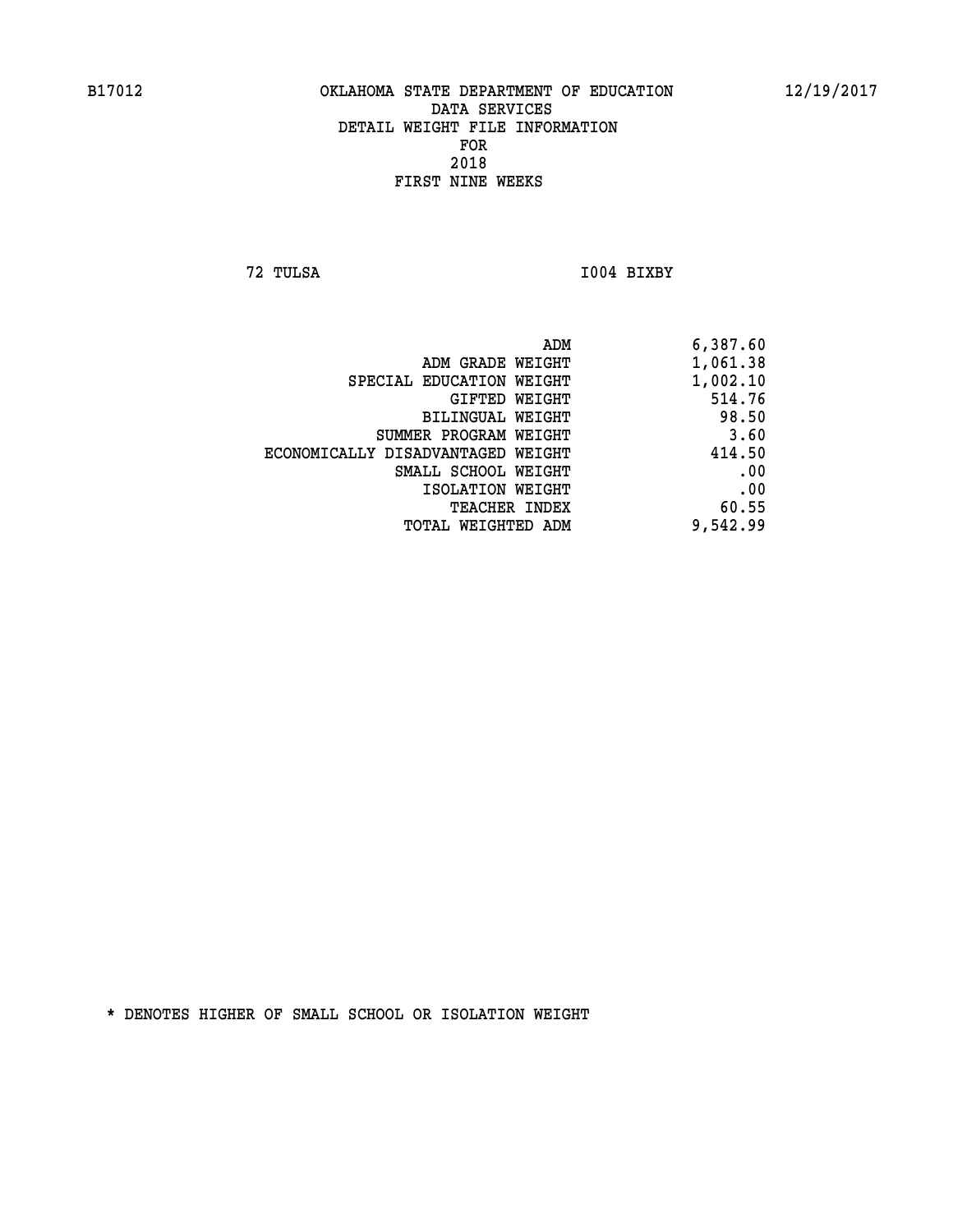**72 TULSA I005 JENKS** 

| 12,271.36 |
|-----------|
| 2,431.55  |
| 2,156.00  |
| 710.94    |
| 542.75    |
| 6.00      |
| 1,218.75  |
| .00       |
| .00       |
| .00       |
| 19,337.35 |
|           |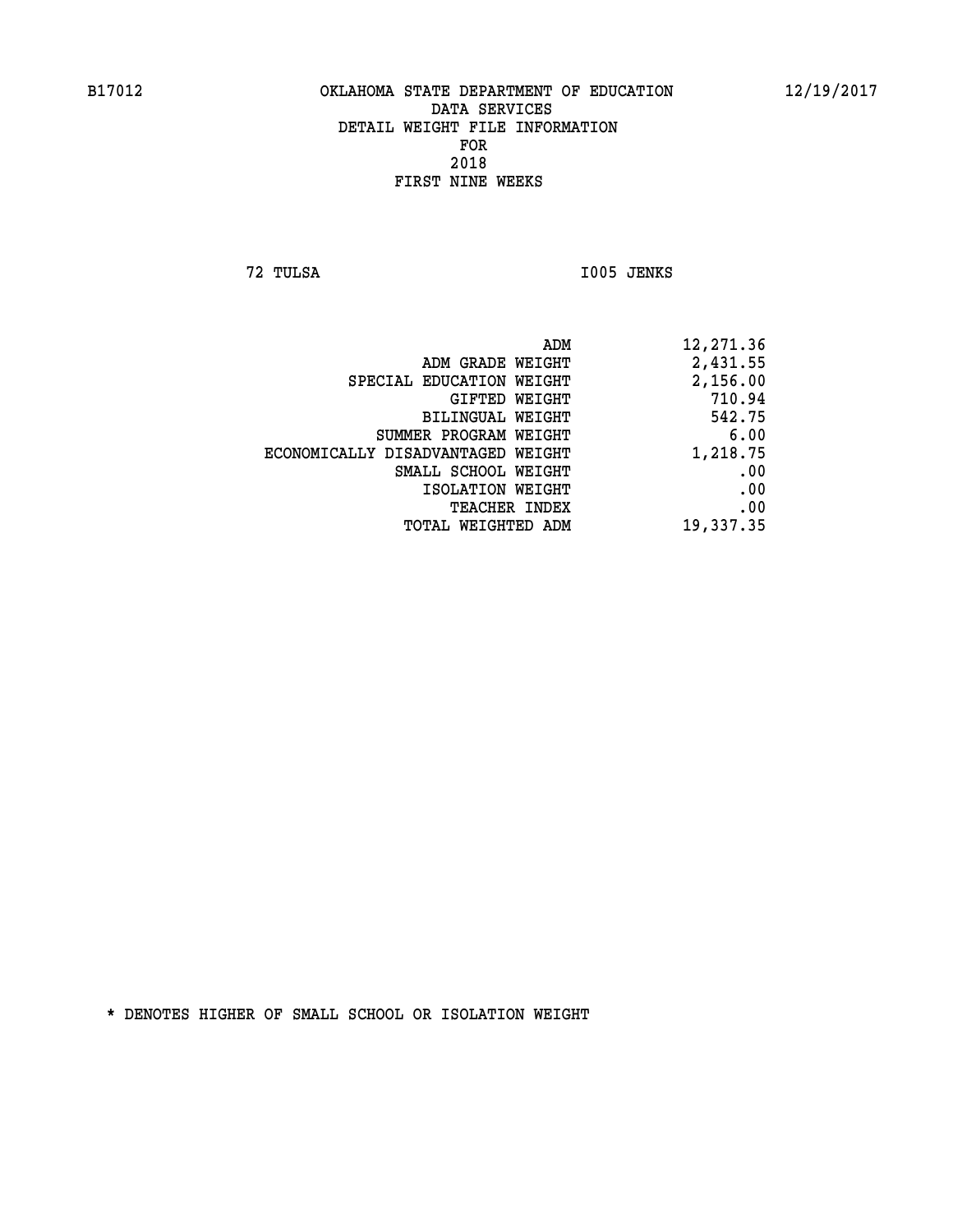**72 TULSA I006 COLLINSVILLE** 

| 2,762.69 |
|----------|
| 445.55   |
| 468.05   |
| 104.38   |
| 35.50    |
| .00      |
| 311.00   |
| .00      |
| .00      |
| 21.82    |
| 4,148.99 |
|          |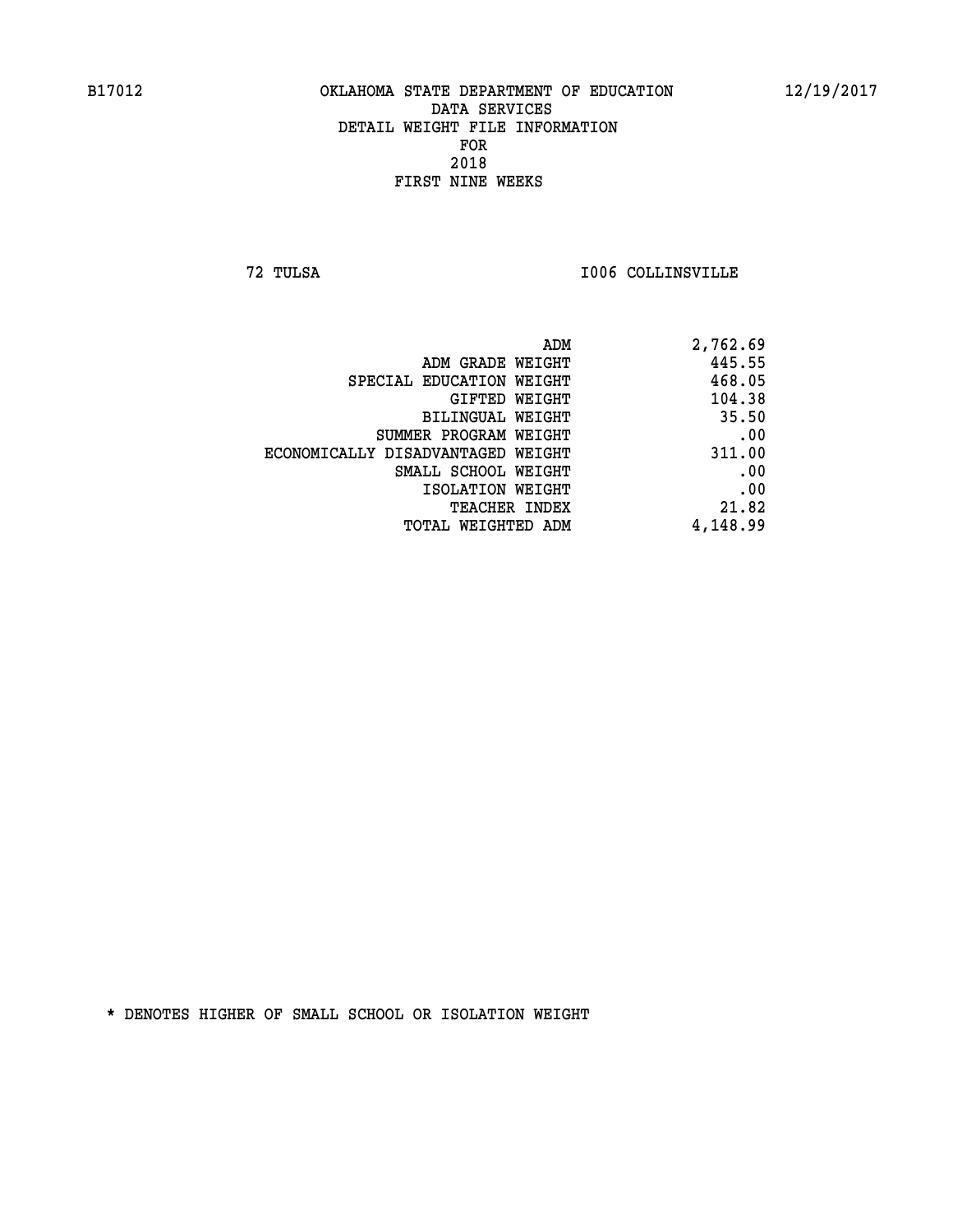**72 TULSA I007 SKIATOOK** 

| 2,537.31 |
|----------|
| 493.26   |
| 404.60   |
| 76.84    |
| 7.50     |
| .00      |
| 326.50   |
| .00      |
| .00      |
| 29.88    |
| 3,875.89 |
|          |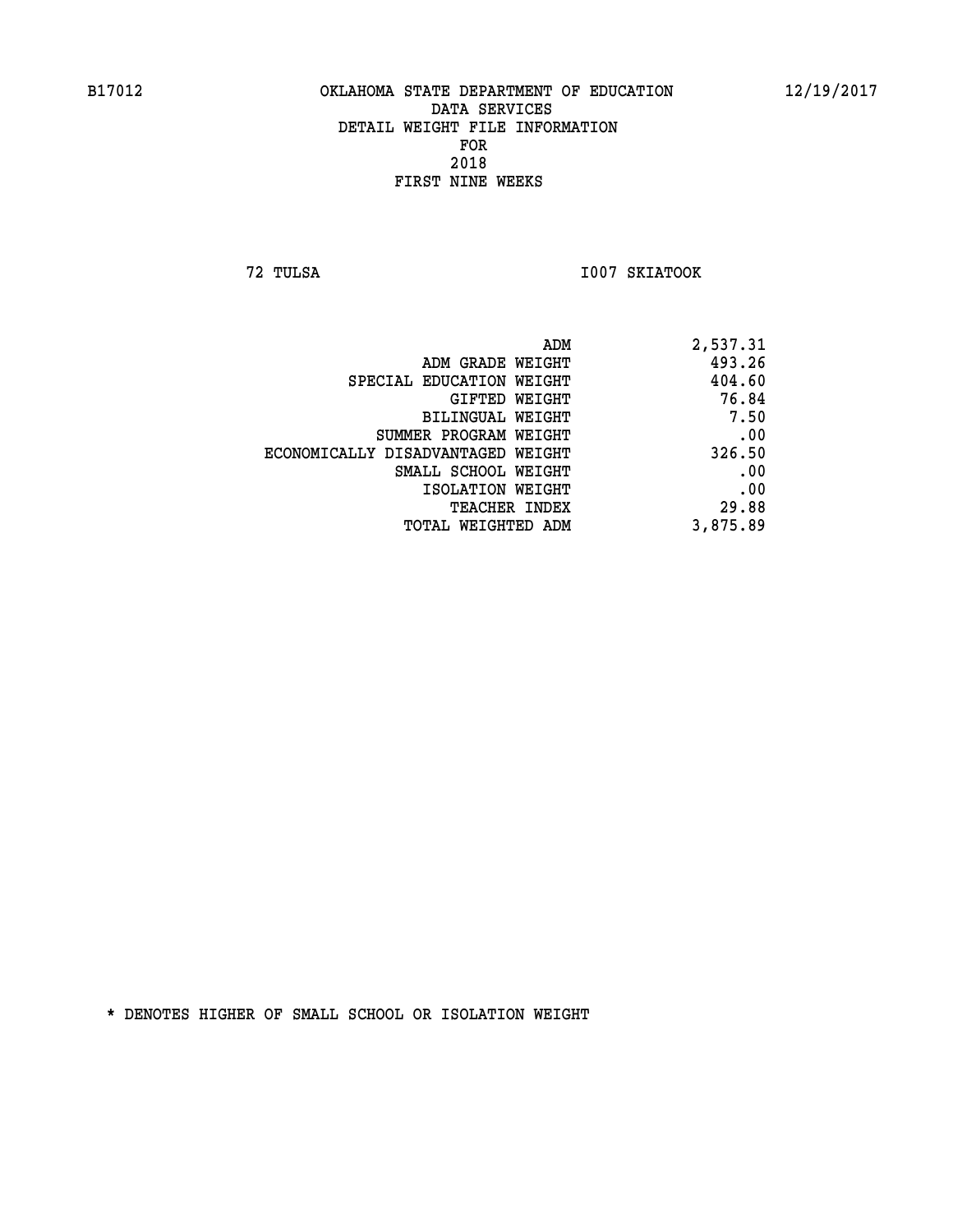**72 TULSA I008 SPERRY** 

| ADM                               | 1,142.00 |
|-----------------------------------|----------|
| ADM GRADE WEIGHT                  | 215.67   |
| SPECIAL EDUCATION WEIGHT          | 185.70   |
| GIFTED WEIGHT                     | 36.38    |
| BILINGUAL WEIGHT                  | 12.25    |
| SUMMER PROGRAM WEIGHT             | 1.20     |
| ECONOMICALLY DISADVANTAGED WEIGHT | 168.75   |
| SMALL SCHOOL WEIGHT               | .00      |
| ISOLATION WEIGHT                  | .00      |
| TEACHER INDEX                     | 28.24    |
| TOTAL WEIGHTED ADM                | 1,790.19 |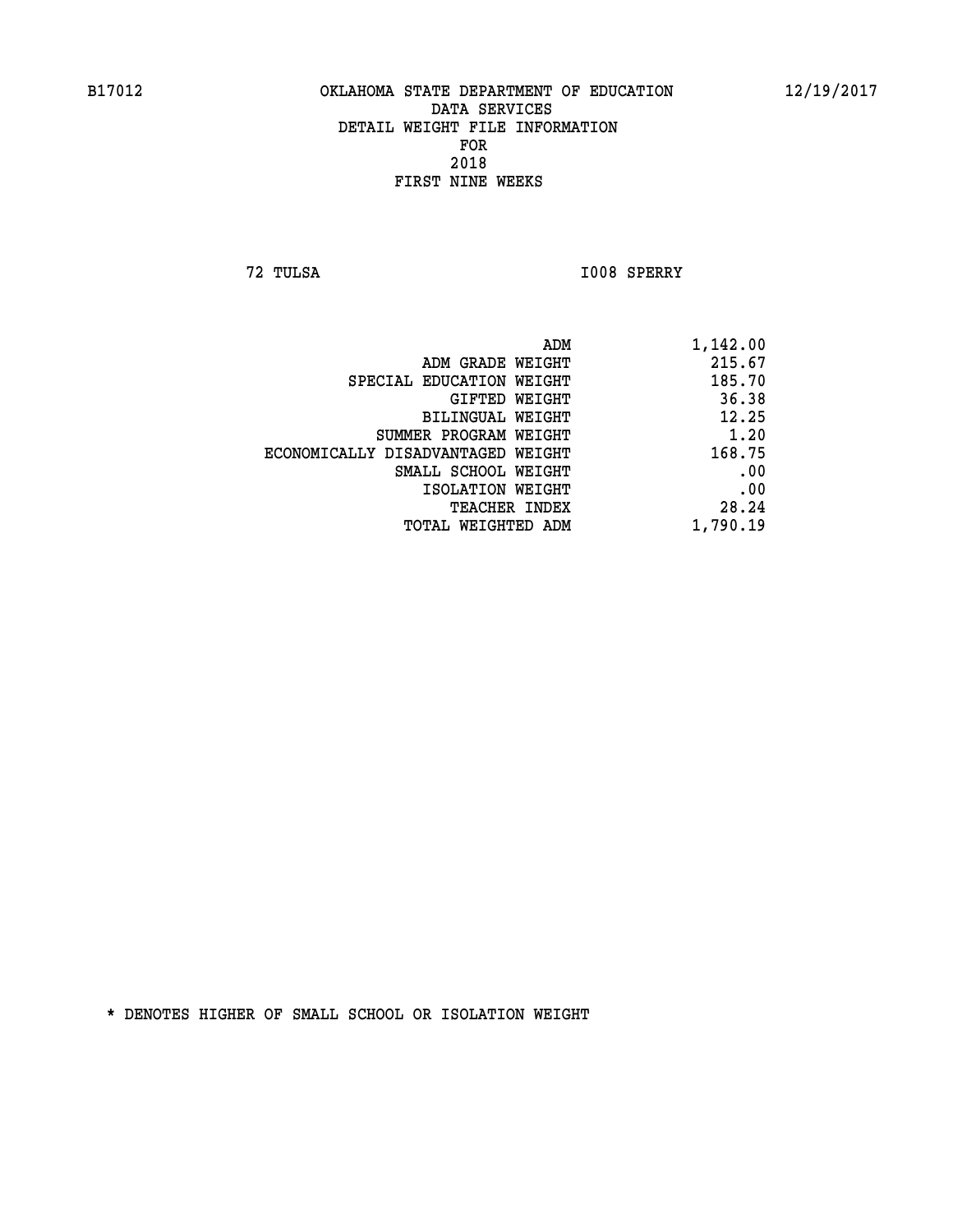**72 TULSA I009 UNION** 

| 15,797.09 |
|-----------|
| 3,009.67  |
| 1,827.35  |
| 974.10    |
| 1,319.50  |
| .00       |
| 2,834.75  |
| .00       |
| .00       |
| .00       |
| 25,762.46 |
|           |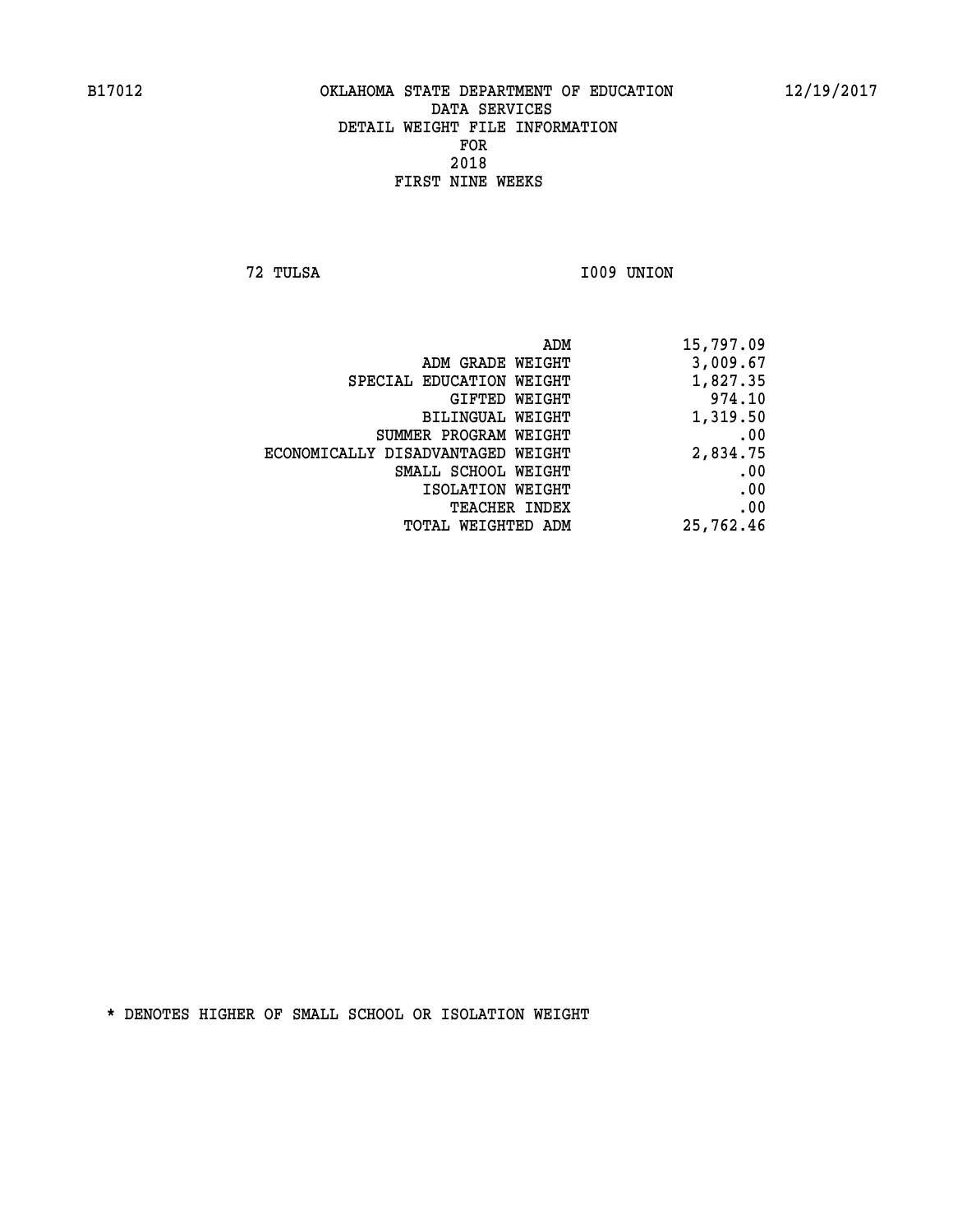**72 TULSA I010 BERRYHILL** 

| 1,238.75 |
|----------|
| 238.80   |
| 106.60   |
| 42.16    |
| 2.00     |
| .00      |
| 103.75   |
| .00      |
| .00      |
| 26.88    |
| 1,758.94 |
|          |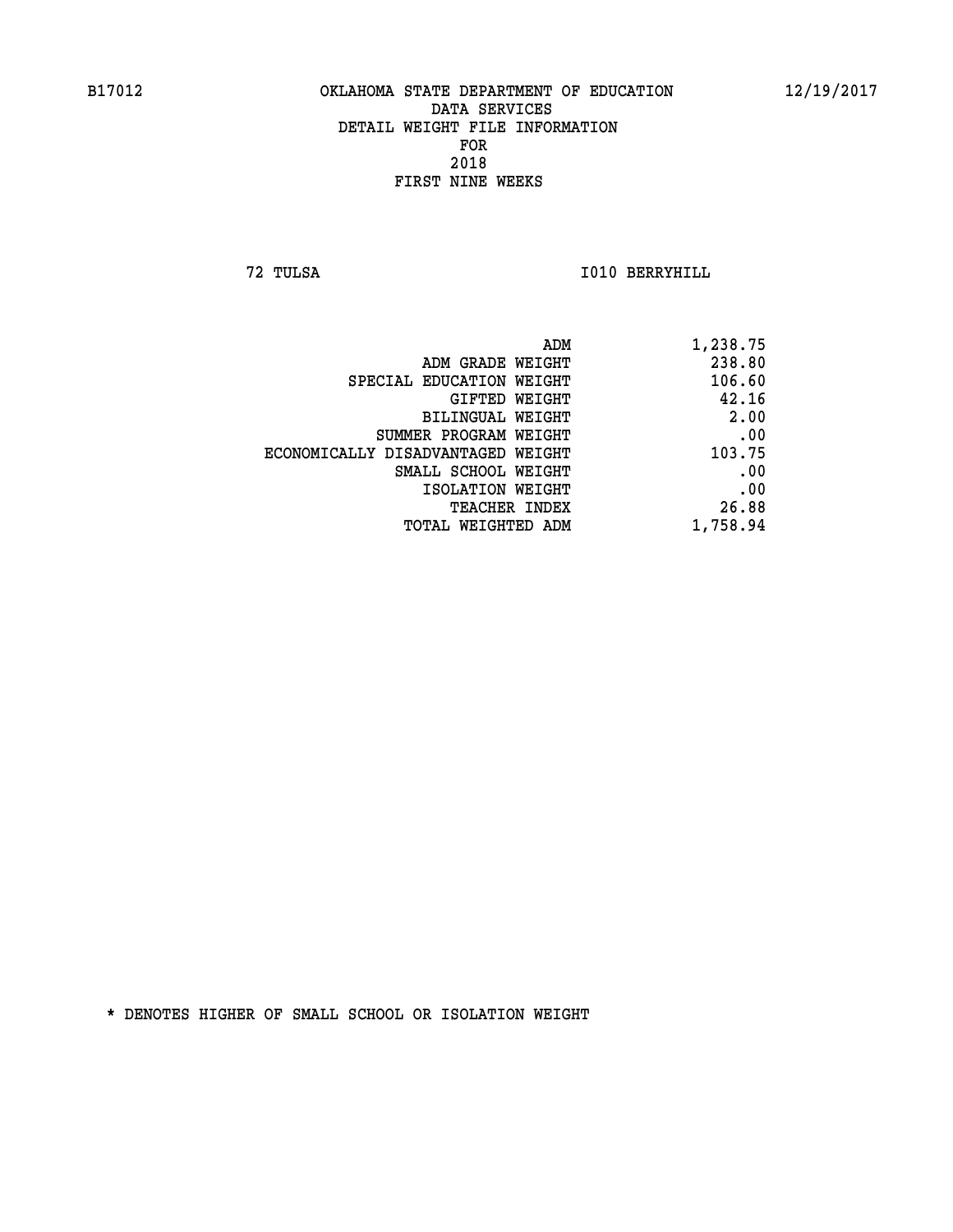**72 TULSA I011 OWASSO** 

| 9,716.72  |
|-----------|
| 1,684.94  |
| 1,522.85  |
| 309.74    |
| 140.50    |
| 4.80      |
| 780.50    |
| .00       |
| .00       |
| 90.15     |
| 14,250.20 |
|           |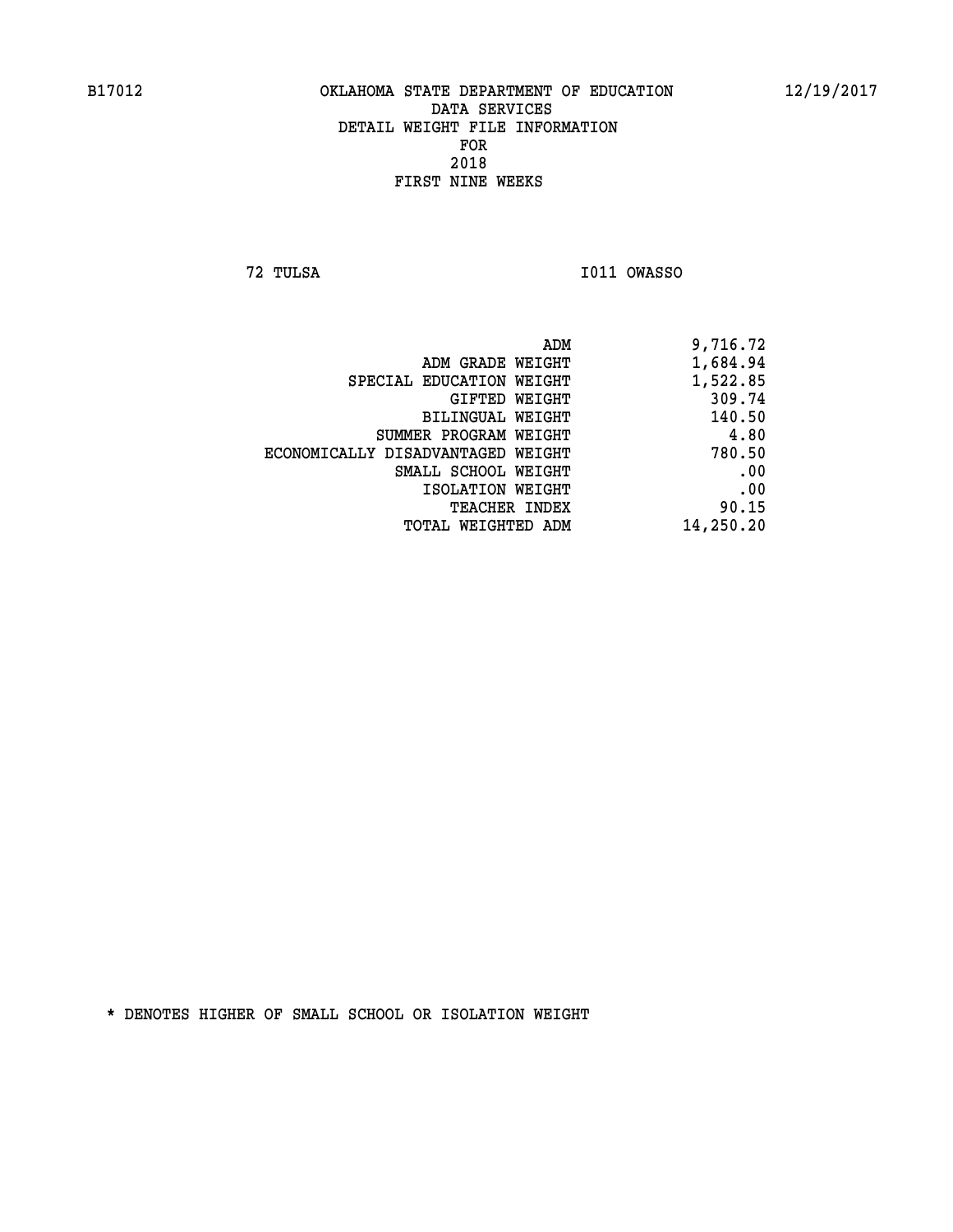**72 TULSA I013 GLENPOOL** 

| 2,786.35 |
|----------|
| 551.60   |
| 519.45   |
| 104.38   |
| 62.50    |
| 2.40     |
| 366.00   |
| .00      |
| .00      |
| 8.52     |
| 4,401.20 |
|          |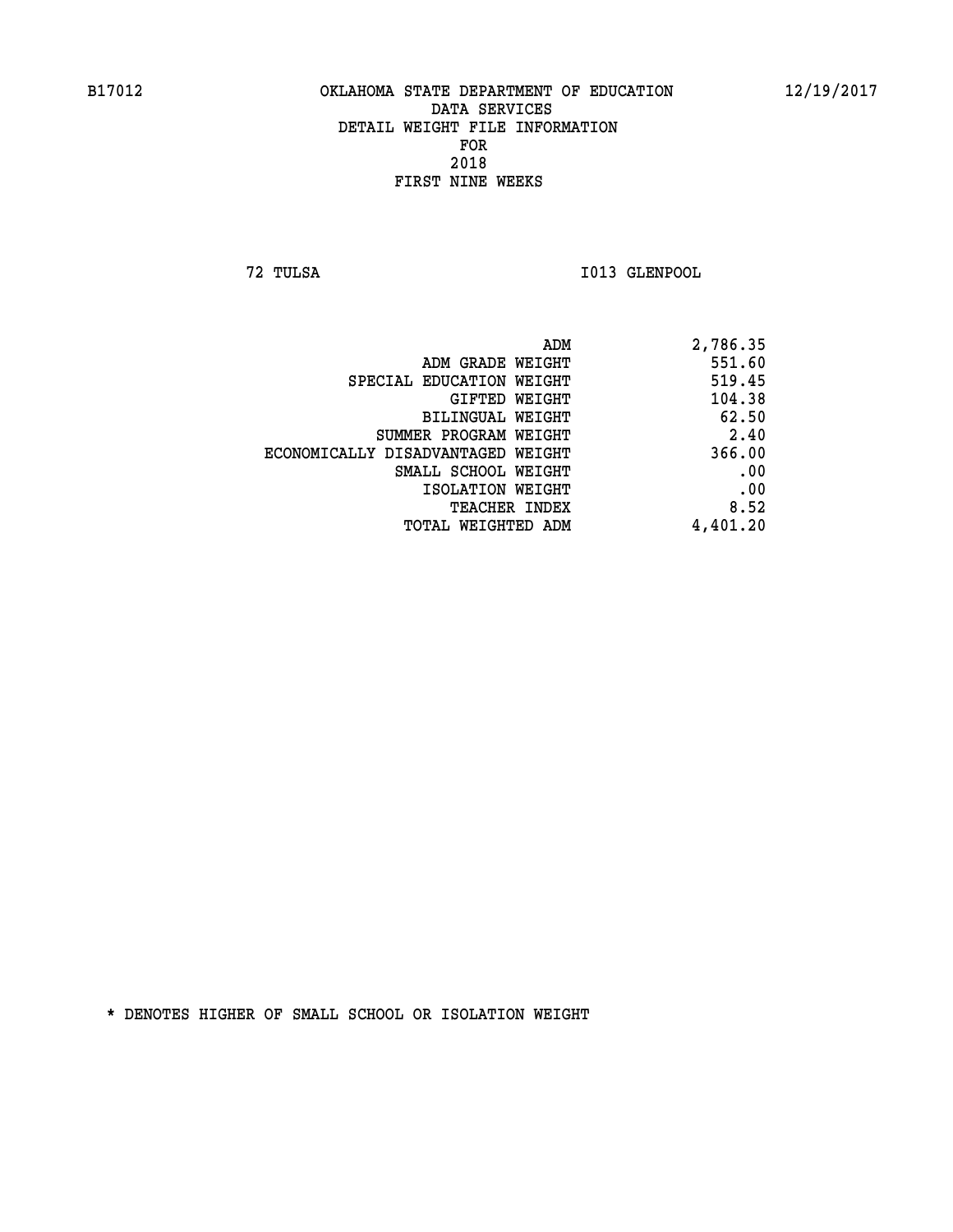**72 TULSA I014 LIBERTY** 

|                                   | ADM | 524.88 |
|-----------------------------------|-----|--------|
| ADM GRADE WEIGHT                  |     | 100.80 |
| SPECIAL EDUCATION WEIGHT          |     | 84.15  |
| GIFTED WEIGHT                     |     | 10.54  |
| BILINGUAL WEIGHT                  |     | 17.75  |
| SUMMER PROGRAM WEIGHT             |     | .00    |
| ECONOMICALLY DISADVANTAGED WEIGHT |     | 95.00  |
| SMALL SCHOOL WEIGHT               |     | $.82*$ |
| ISOLATION WEIGHT                  |     | .00    |
| TEACHER INDEX                     |     | 10.31  |
| TOTAL WEIGHTED ADM                |     | 844.25 |
|                                   |     |        |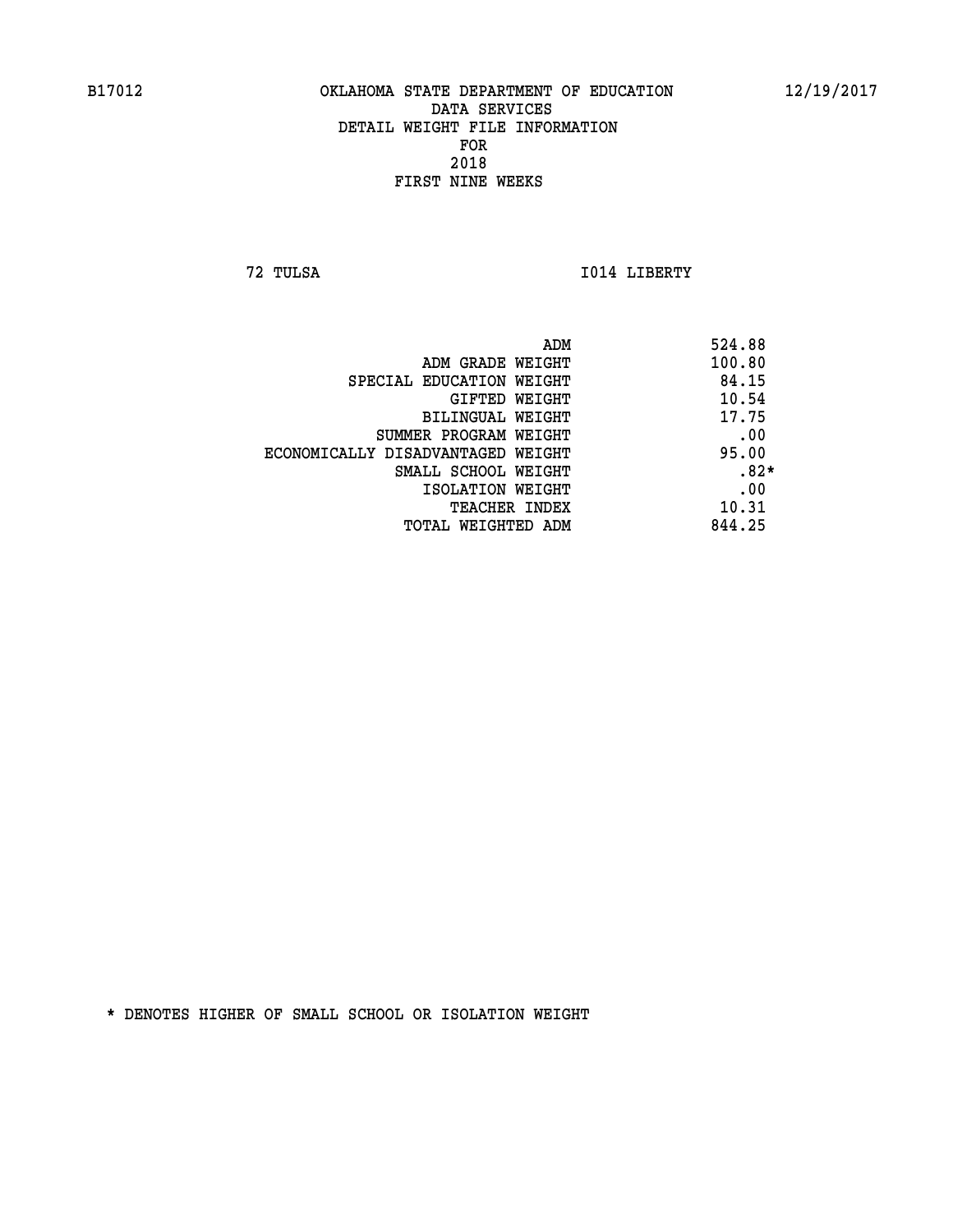**73 WAGONER I001 OKAY** 

| ADM                               | 376.18   |
|-----------------------------------|----------|
| ADM GRADE WEIGHT                  | 70.54    |
| SPECIAL EDUCATION WEIGHT          | 65.00    |
| GIFTED WEIGHT                     | 13.94    |
| BILINGUAL WEIGHT                  | 1.25     |
| SUMMER PROGRAM WEIGHT             | 3.60     |
| ECONOMICALLY DISADVANTAGED WEIGHT | 74.25    |
| SMALL SCHOOL WEIGHT               | $21.73*$ |
| ISOLATION WEIGHT                  | .00      |
| <b>TEACHER INDEX</b>              | 6.77     |
| TOTAL WEIGHTED ADM                | 633.26   |
|                                   |          |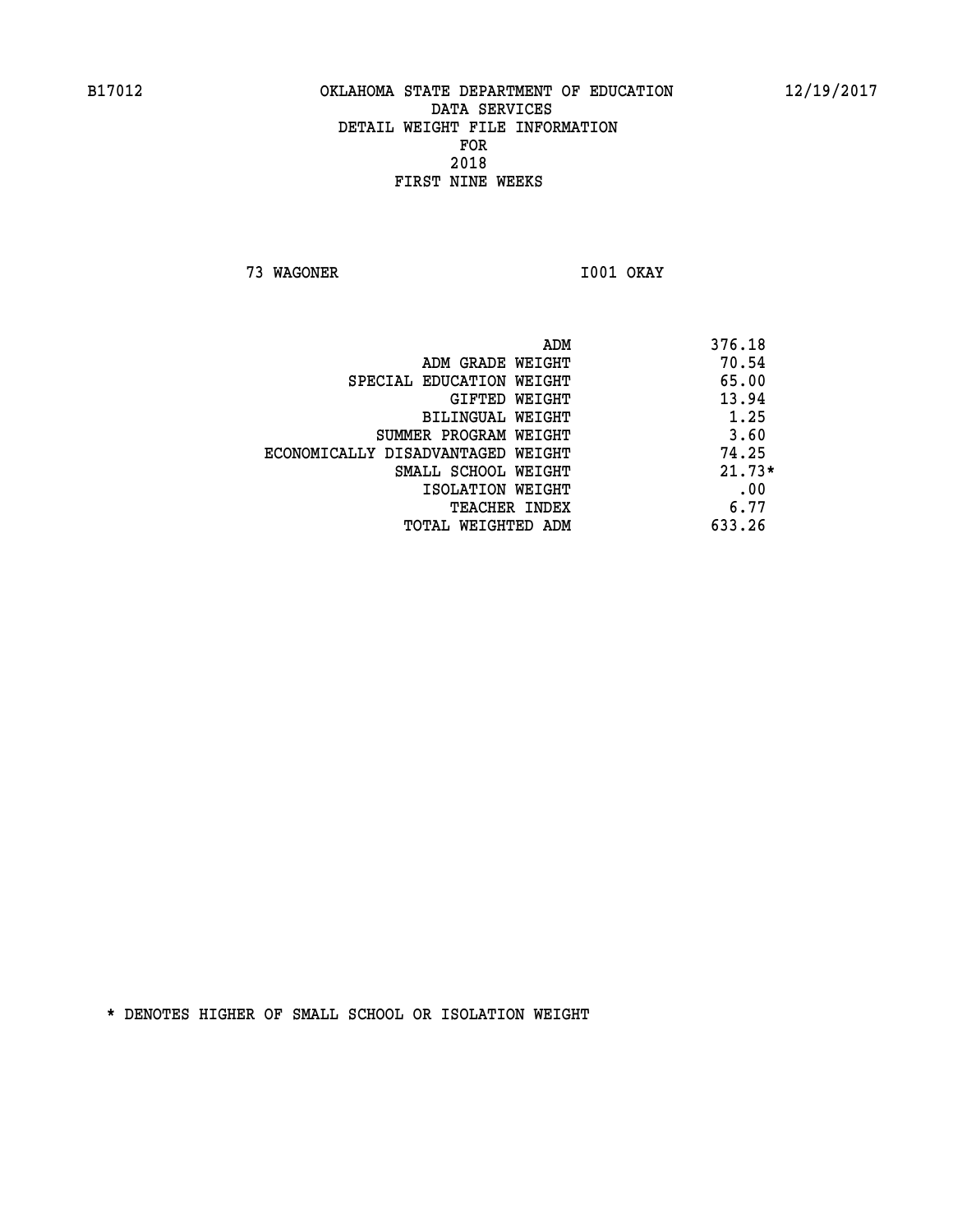**73 WAGONER I017 COWETA** 

| ADM                               | 3,305.00 |
|-----------------------------------|----------|
| ADM GRADE WEIGHT                  | 539.78   |
| SPECIAL EDUCATION WEIGHT          | 607.30   |
| GIFTED WEIGHT                     | 112.20   |
| BILINGUAL WEIGHT                  | 35.75    |
| SUMMER PROGRAM WEIGHT             | .00      |
| ECONOMICALLY DISADVANTAGED WEIGHT | 340.25   |
| SMALL SCHOOL WEIGHT               | .00      |
| ISOLATION WEIGHT                  | .00      |
| <b>TEACHER INDEX</b>              | 76.17    |
| TOTAL WEIGHTED ADM                | 5,016.45 |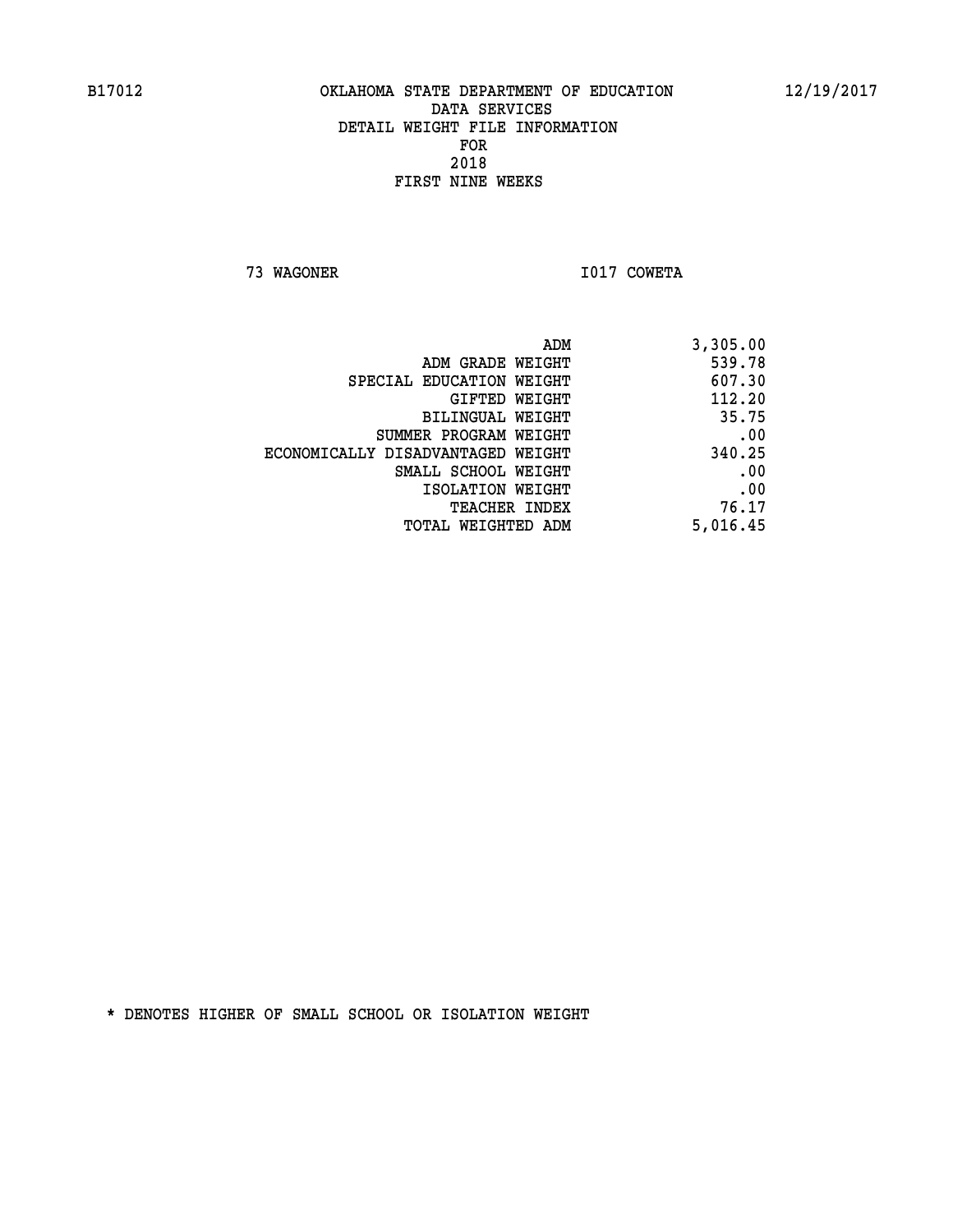**73 WAGONER I019 WAGONER** 

| ADM                               | 2,359.72 |
|-----------------------------------|----------|
| ADM GRADE WEIGHT                  | 474.86   |
| SPECIAL EDUCATION WEIGHT          | 369.65   |
| GIFTED WEIGHT                     | 64.94    |
| BILINGUAL WEIGHT                  | 7.00     |
| SUMMER PROGRAM WEIGHT             | .00      |
| ECONOMICALLY DISADVANTAGED WEIGHT | 435.50   |
| SMALL SCHOOL WEIGHT               | .00      |
| ISOLATION WEIGHT                  | .00      |
| <b>TEACHER INDEX</b>              | 28.12    |
| TOTAL WEIGHTED ADM                | 3,739.79 |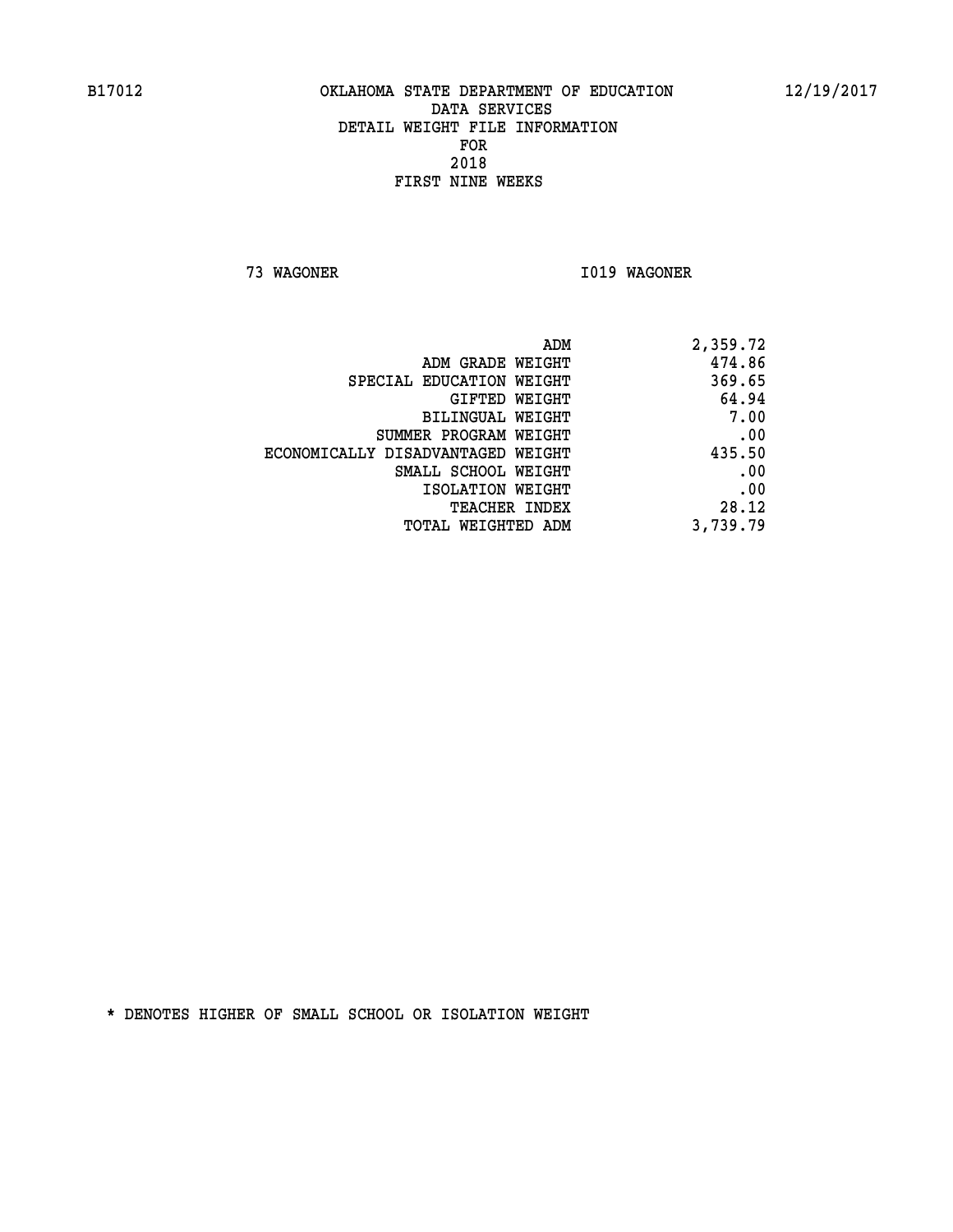**73 WAGONER I365 PORTER CONSOLIDATED** 

|                                   | ADM | 514.16  |
|-----------------------------------|-----|---------|
| ADM GRADE WEIGHT                  |     | 98.11   |
| SPECIAL EDUCATION WEIGHT          |     | 76.70   |
| GIFTED WEIGHT                     |     | 23.46   |
| BILINGUAL WEIGHT                  |     | 4.50    |
| SUMMER PROGRAM WEIGHT             |     | .00     |
| ECONOMICALLY DISADVANTAGED WEIGHT |     | 90.75   |
| SMALL SCHOOL WEIGHT               |     | $2.88*$ |
| ISOLATION WEIGHT                  |     | .00     |
| TEACHER INDEX                     |     | 15.04   |
| TOTAL WEIGHTED ADM                |     | 825.60  |
|                                   |     |         |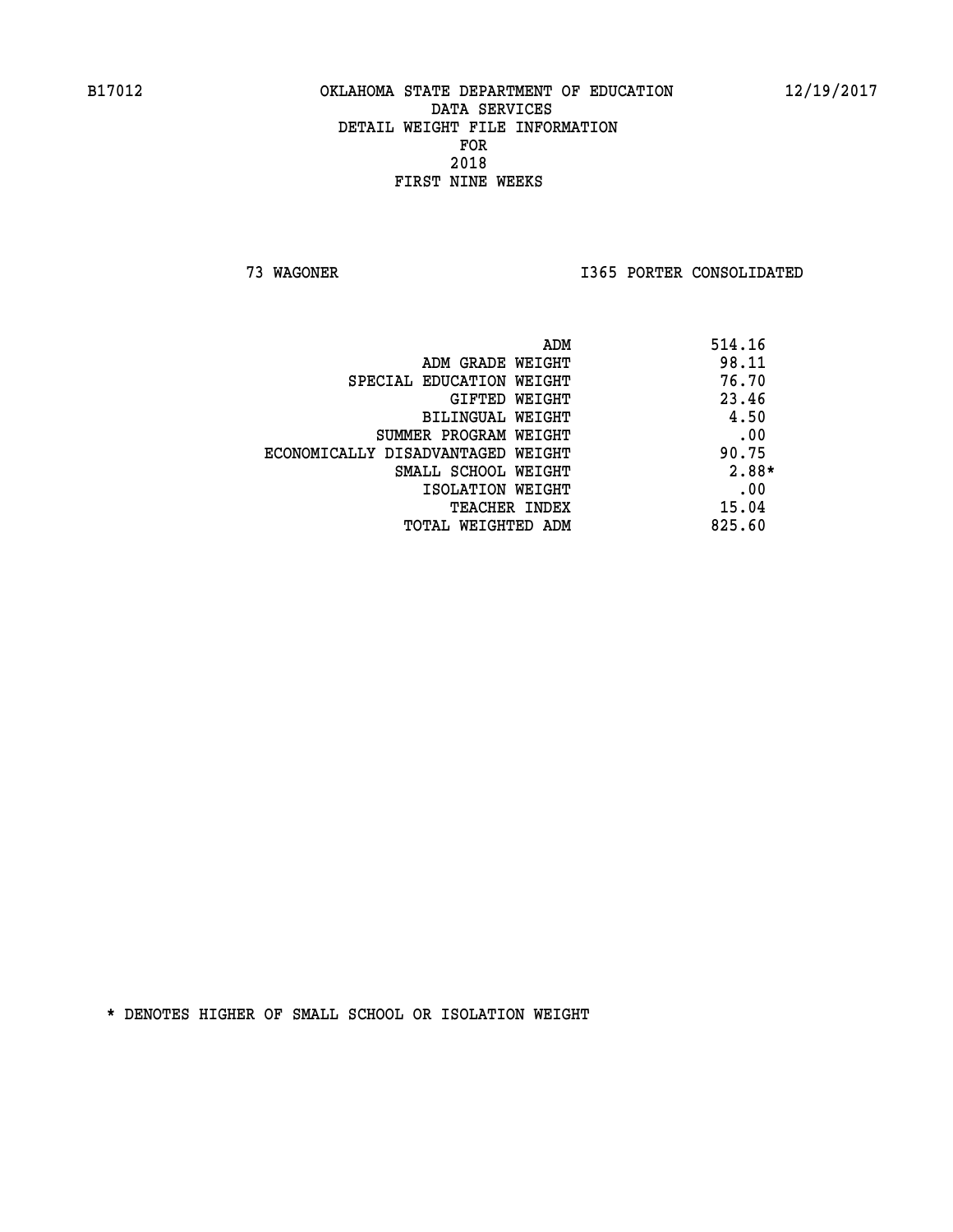**74 WASHINGTON I004 COPAN** 

| ADM                               | 229.58   |
|-----------------------------------|----------|
| ADM GRADE WEIGHT                  | 43.27    |
| SPECIAL EDUCATION WEIGHT          | 40.15    |
| <b>GIFTED WEIGHT</b>              | 6.12     |
| BILINGUAL WEIGHT                  | .00      |
| SUMMER PROGRAM WEIGHT             | .00      |
| ECONOMICALLY DISADVANTAGED WEIGHT | 41.00    |
| SMALL SCHOOL WEIGHT               | $25.99*$ |
| ISOLATION WEIGHT                  | .00      |
| <b>TEACHER INDEX</b>              | 5.43     |
| TOTAL WEIGHTED ADM                | 391.54   |
|                                   |          |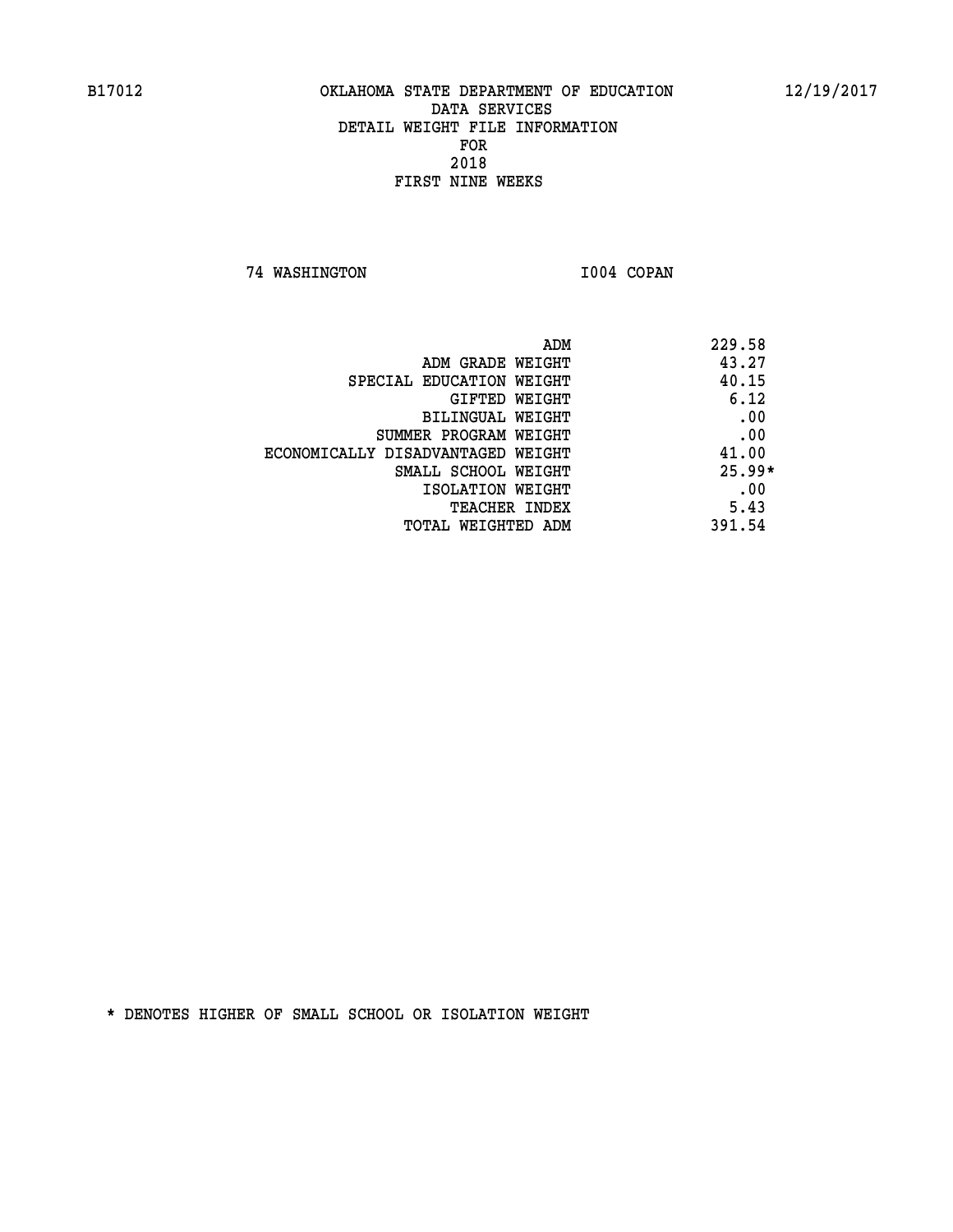**74 WASHINGTON I007 DEWEY** 

| ADM<br>1,270.57 |                                   |
|-----------------|-----------------------------------|
| 242.10          | ADM GRADE WEIGHT                  |
| 167.45          | SPECIAL EDUCATION WEIGHT          |
| 55.08           | <b>GIFTED WEIGHT</b>              |
| 5.50            | BILINGUAL WEIGHT                  |
| .00             | SUMMER PROGRAM WEIGHT             |
| 178.50          | ECONOMICALLY DISADVANTAGED WEIGHT |
| .00             | SMALL SCHOOL WEIGHT               |
| .00             | ISOLATION WEIGHT                  |
| .00             | <b>TEACHER INDEX</b>              |
| 1,919.20        | TOTAL WEIGHTED ADM                |
|                 |                                   |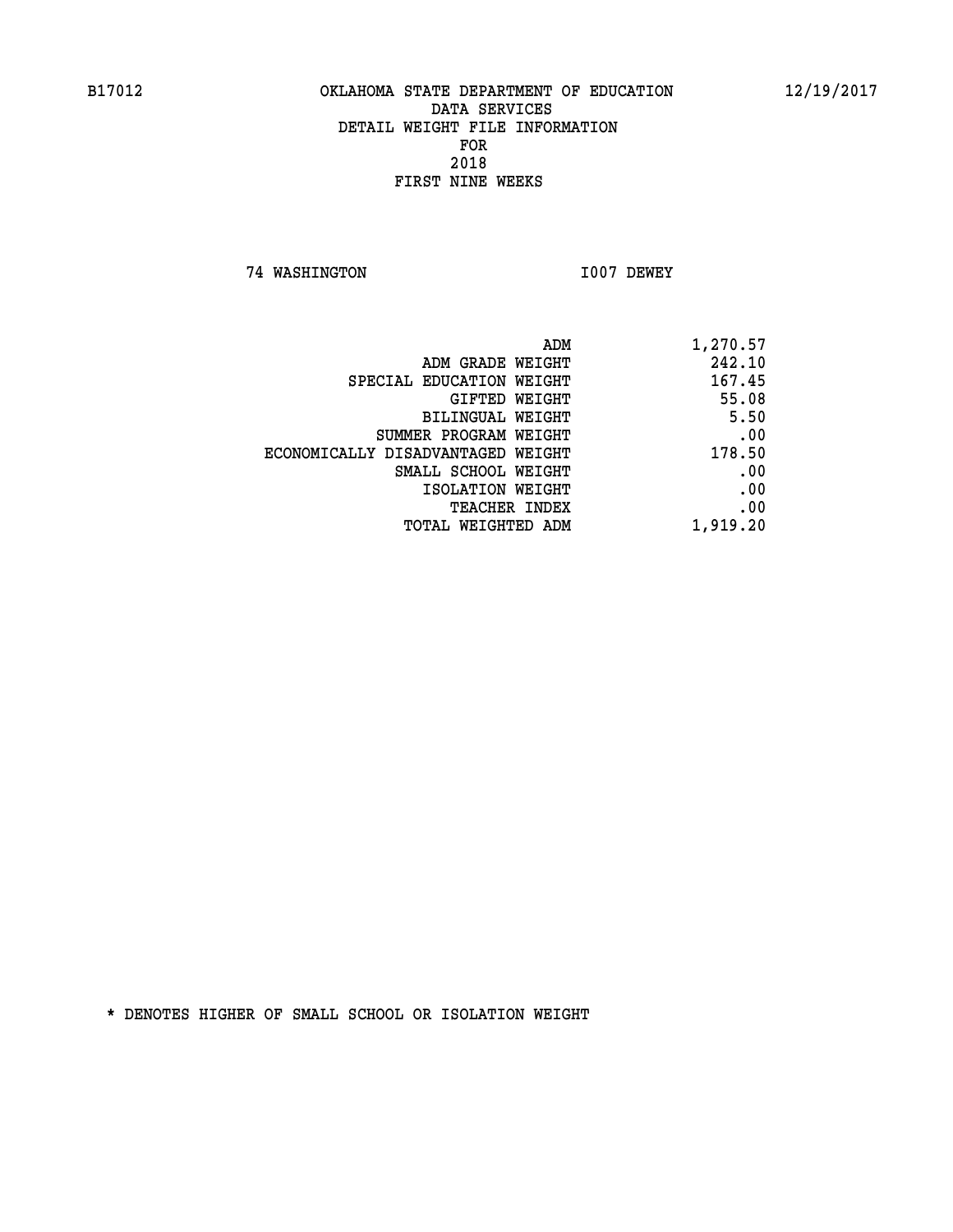**74 WASHINGTON I018 CANEY VALLEY** 

| ADM                               | 821.61   |
|-----------------------------------|----------|
| ADM GRADE WEIGHT                  | 156.40   |
| SPECIAL EDUCATION WEIGHT          | 113.35   |
| GIFTED WEIGHT                     | 25.50    |
| BILINGUAL WEIGHT                  | 6.75     |
| SUMMER PROGRAM WEIGHT             | 1.20     |
| ECONOMICALLY DISADVANTAGED WEIGHT | 130.25   |
| SMALL SCHOOL WEIGHT               | .00      |
| ISOLATION WEIGHT                  | .00      |
| TEACHER INDEX                     | 2.88     |
| TOTAL WEIGHTED ADM                | 1,257.94 |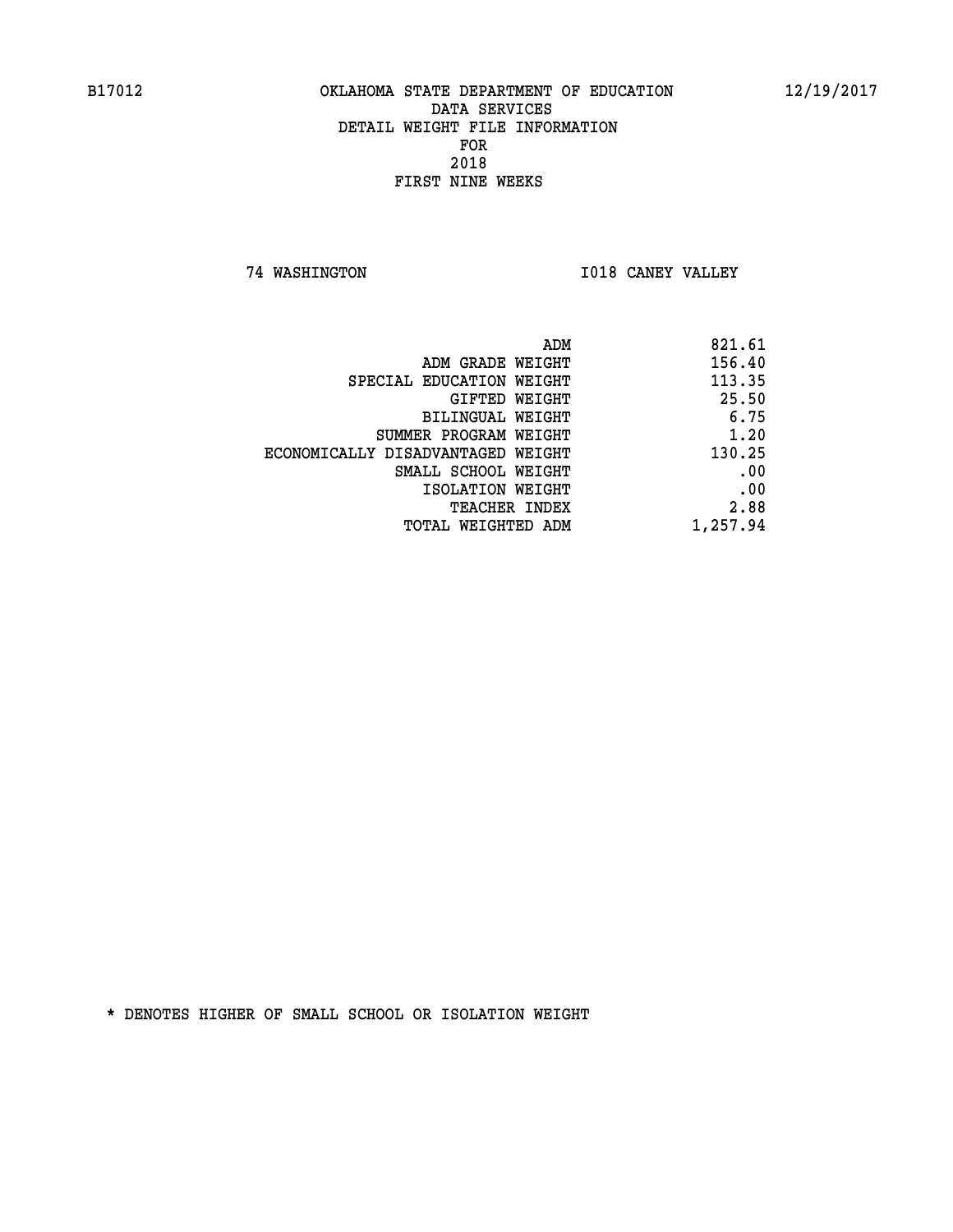**74 WASHINGTON I030 BARTLESVILLE** 

| 5,991.18 |
|----------|
| 1,187.61 |
| 755.05   |
| 358.02   |
| 115.25   |
| 15.60    |
| 722.50   |
| .00      |
| .00      |
| .00      |
| 9,145.21 |
|          |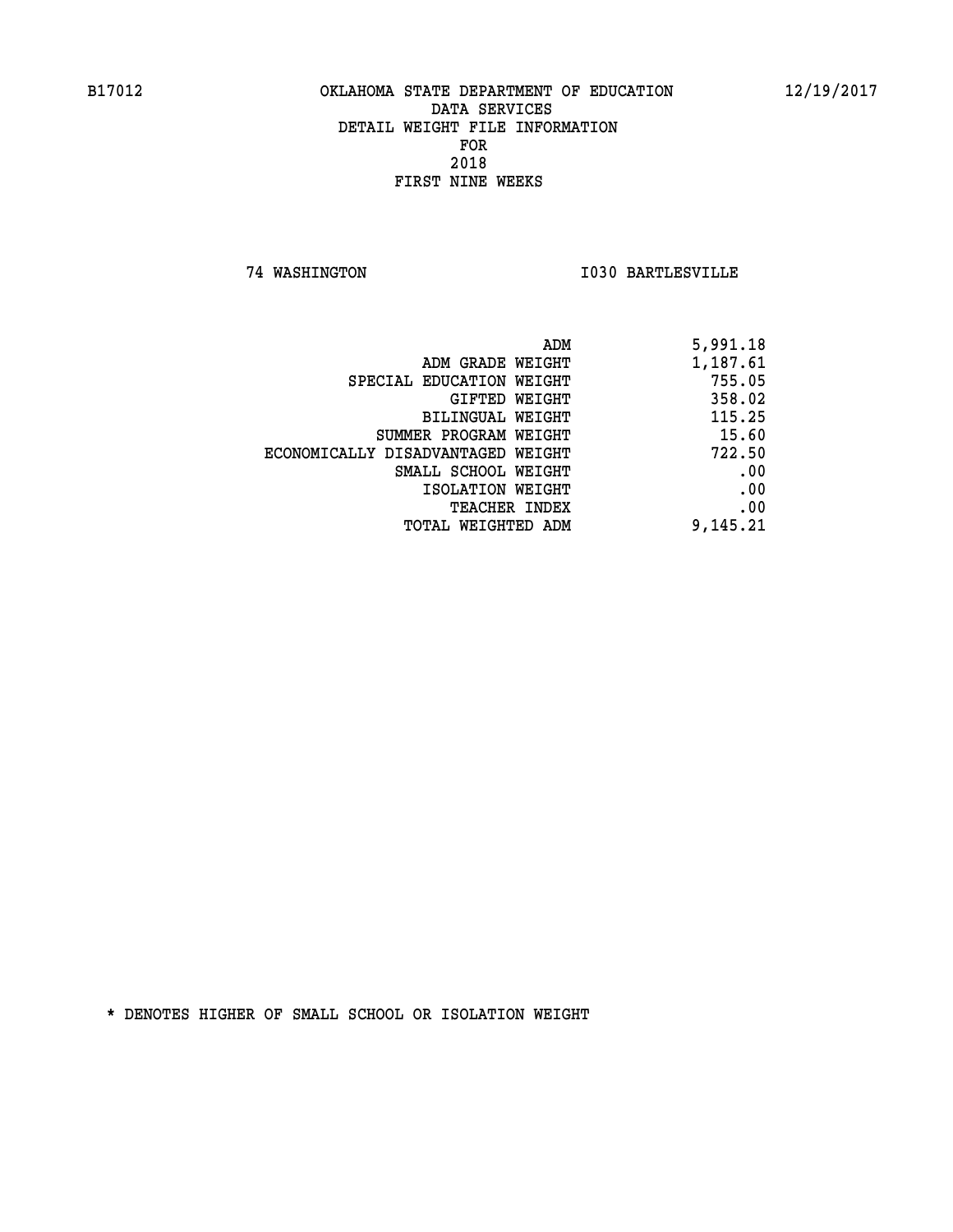**75 WASHITA I001 SENTINEL** 

| ADM                               | 318.01    |
|-----------------------------------|-----------|
| ADM GRADE WEIGHT                  | 46.04     |
| SPECIAL EDUCATION WEIGHT          | 33.00     |
| GIFTED WEIGHT                     | .34       |
| BILINGUAL WEIGHT                  | 10.25     |
| SUMMER PROGRAM WEIGHT             | .00       |
| ECONOMICALLY DISADVANTAGED WEIGHT | 55.00     |
| SMALL SCHOOL WEIGHT               | 25.37     |
| ISOLATION WEIGHT                  | $149.40*$ |
| <b>TEACHER INDEX</b>              | .00       |
| TOTAL WEIGHTED ADM                | 612.04    |
|                                   |           |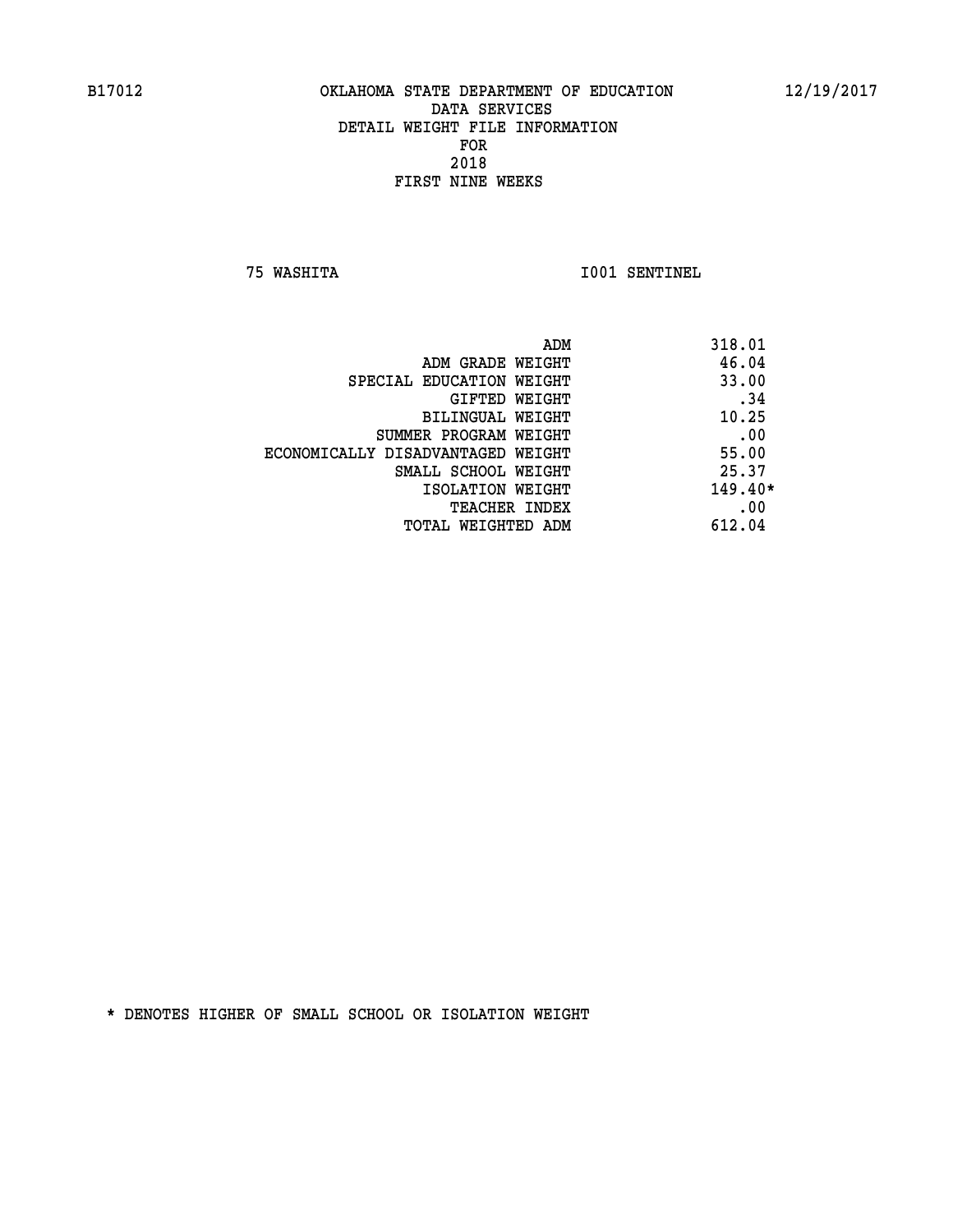**75 WASHITA I010 BURNS FLAT-DILL CITY** 

| 616.50   |
|----------|
| 119.72   |
| 104.05   |
| 22.10    |
| 6.25     |
| .00      |
| 129.00   |
| .00      |
| .00      |
| 12.72    |
| 1,010.34 |
|          |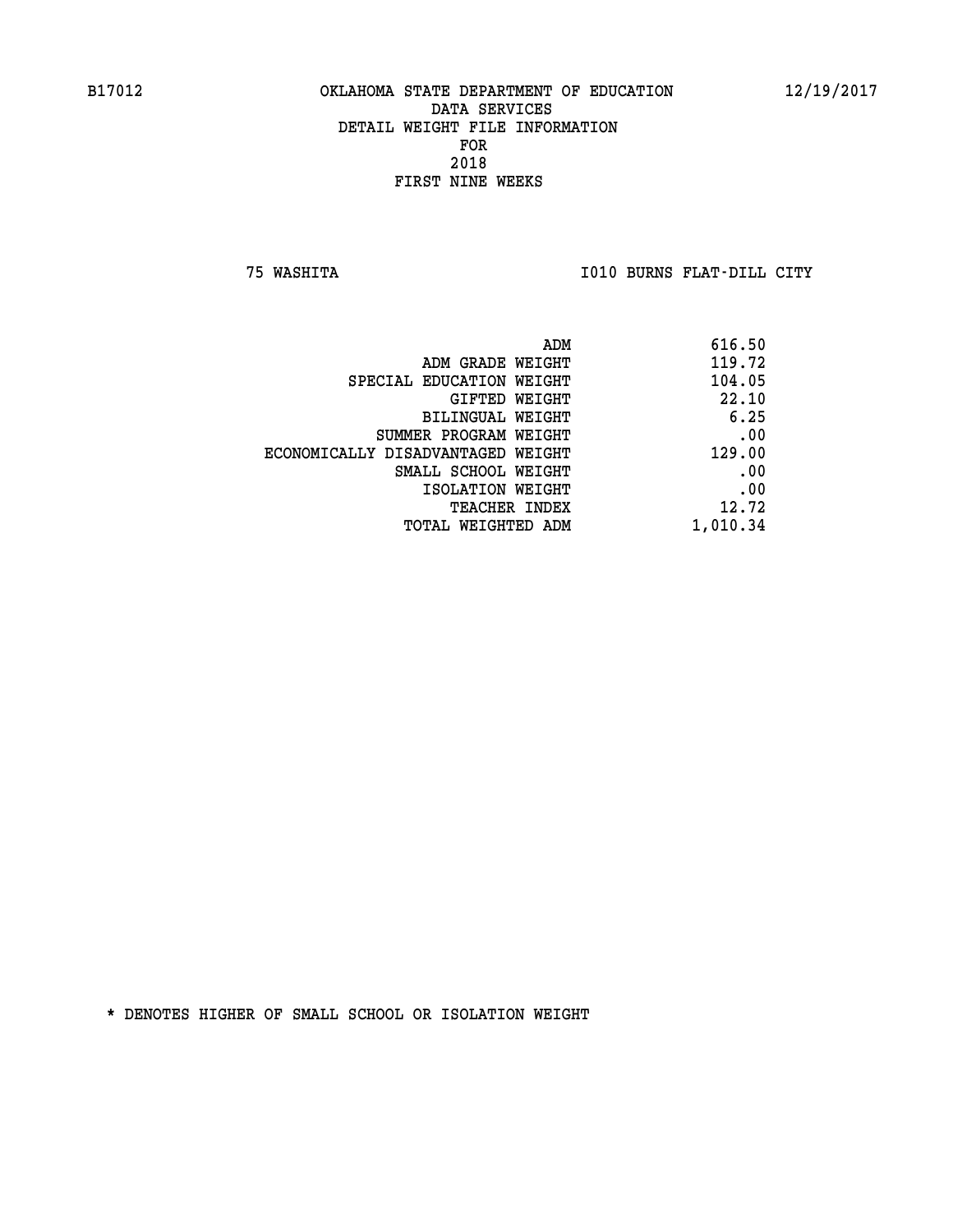**75 WASHITA I011 CANUTE** 

| ADM                               | 416.02   |
|-----------------------------------|----------|
| ADM GRADE WEIGHT                  | 93.62    |
| SPECIAL EDUCATION WEIGHT          | 57.90    |
| GIFTED WEIGHT                     | 11.22    |
| BILINGUAL WEIGHT                  | 2.50     |
| SUMMER PROGRAM WEIGHT             | .00      |
| ECONOMICALLY DISADVANTAGED WEIGHT | 62.50    |
| SMALL SCHOOL WEIGHT               | $17.77*$ |
| ISOLATION WEIGHT                  | .00      |
| <b>TEACHER INDEX</b>              | .00      |
| TOTAL WEIGHTED ADM                | 661.53   |
|                                   |          |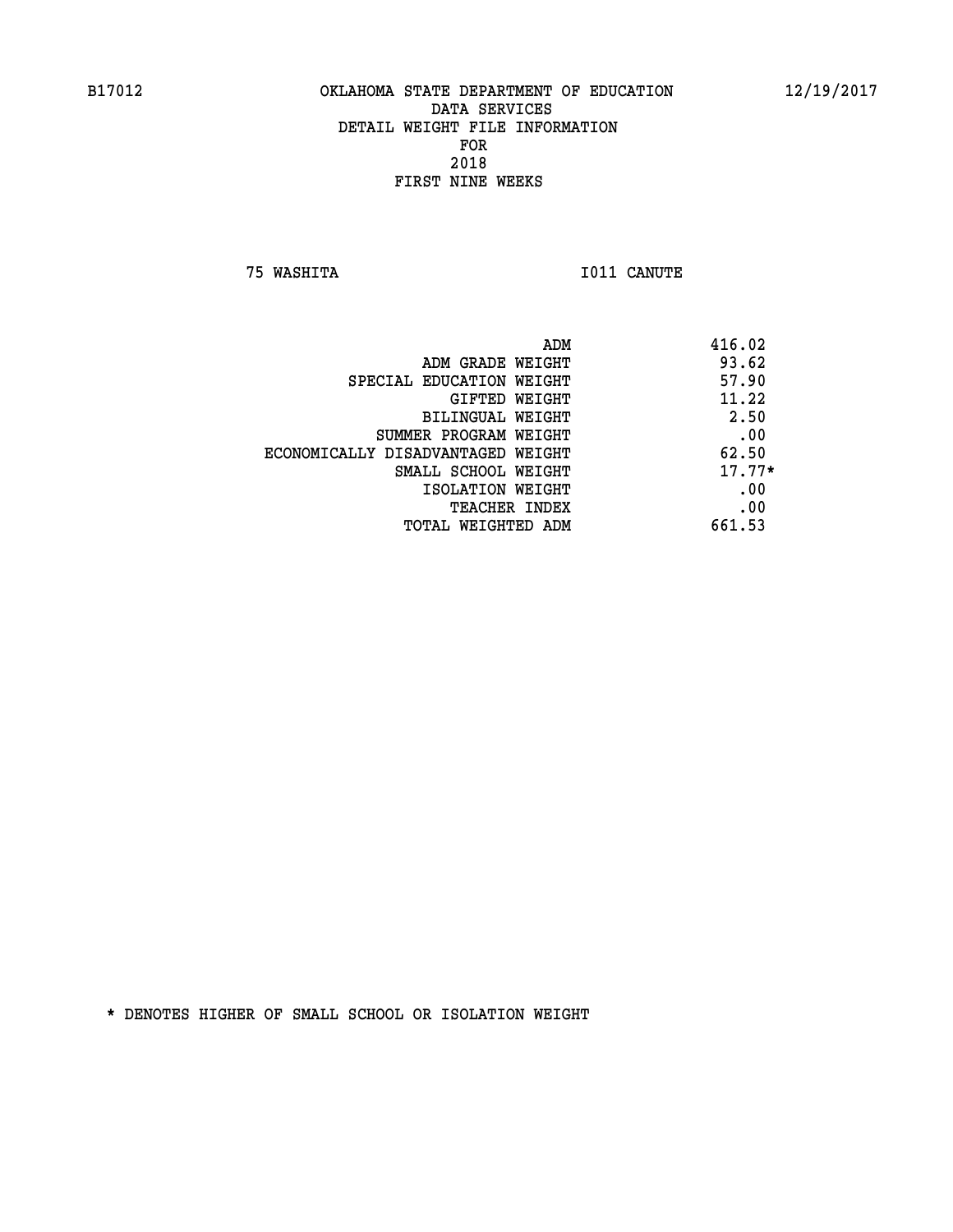**75 WASHITA I078 CORDELL** 

|                                   | ADM      | 671.07    |
|-----------------------------------|----------|-----------|
| ADM GRADE WEIGHT                  |          | 115.66    |
| SPECIAL EDUCATION WEIGHT          |          | 108.40    |
| GIFTED WEIGHT                     |          | 25.50     |
| BILINGUAL WEIGHT                  |          | .25       |
| SUMMER PROGRAM WEIGHT             |          | .00       |
| ECONOMICALLY DISADVANTAGED WEIGHT |          | 109.50    |
| SMALL SCHOOL WEIGHT               |          | .00       |
| ISOLATION WEIGHT                  |          | $194.61*$ |
| TEACHER INDEX                     |          | 51.98     |
| TOTAL WEIGHTED ADM                | 1,276.97 |           |
|                                   |          |           |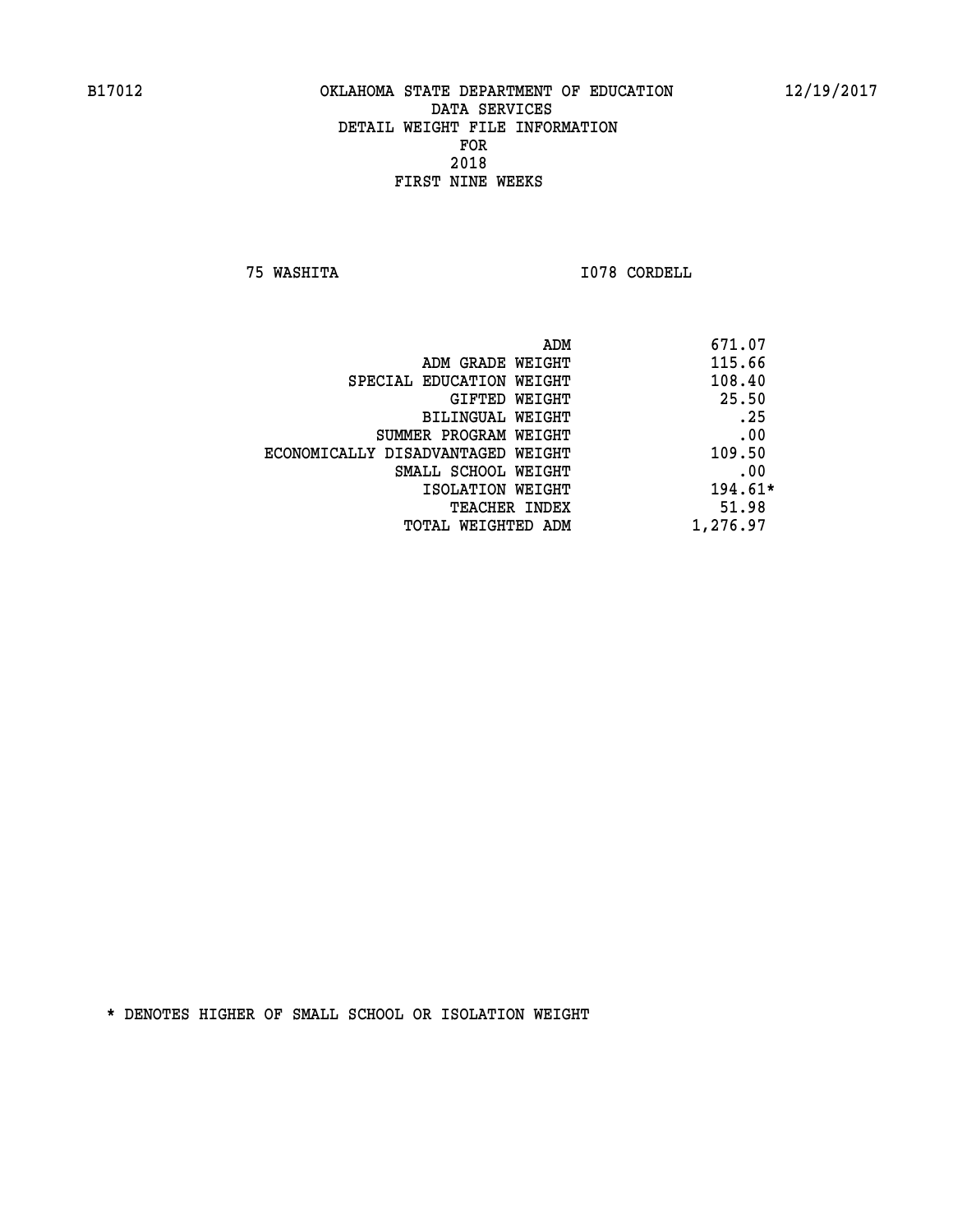**76 WOODS I001 ALVA** 

| ADM                               | 1,045.47  |
|-----------------------------------|-----------|
| ADM GRADE WEIGHT                  | 210.85    |
| SPECIAL EDUCATION WEIGHT          | 152.95    |
| GIFTED WEIGHT                     | 32.64     |
| BILINGUAL WEIGHT                  | 12.00     |
| SUMMER PROGRAM WEIGHT             | 1.20      |
| ECONOMICALLY DISADVANTAGED WEIGHT | 134.00    |
| SMALL SCHOOL WEIGHT               | .00       |
| ISOLATION WEIGHT                  | $167.28*$ |
| <b>TEACHER INDEX</b>              | 17.10     |
| TOTAL WEIGHTED ADM                | 1,773.49  |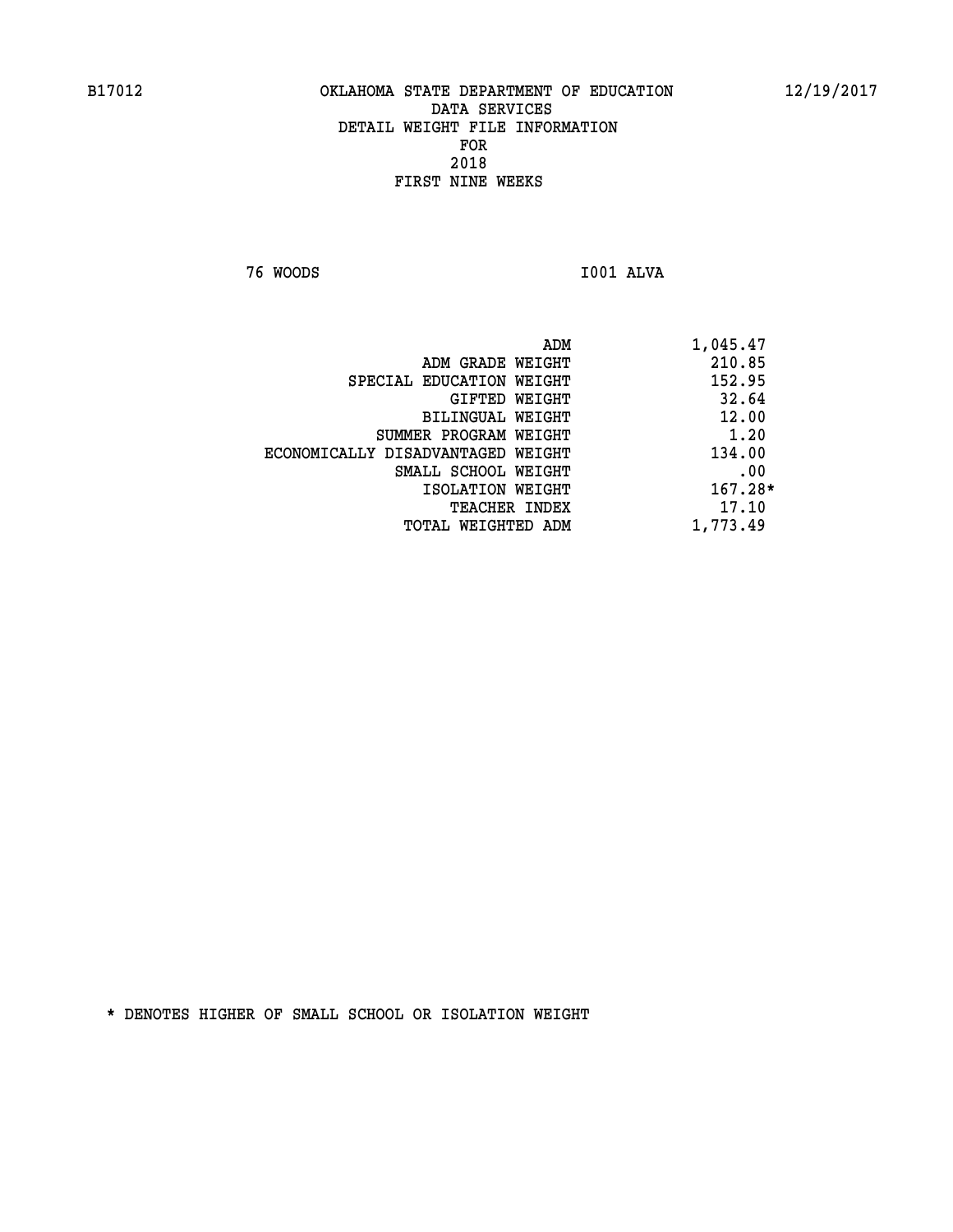**76 WOODS I003 WAYNOKA** 

| 240.09    | ADM                               |
|-----------|-----------------------------------|
| 47.01     | ADM GRADE WEIGHT                  |
| 14.55     | SPECIAL EDUCATION WEIGHT          |
| 1.70      | GIFTED WEIGHT                     |
| .25       | BILINGUAL WEIGHT                  |
| .00       | SUMMER PROGRAM WEIGHT             |
| 22.00     | ECONOMICALLY DISADVANTAGED WEIGHT |
| 26.22     | SMALL SCHOOL WEIGHT               |
| $151.26*$ | ISOLATION WEIGHT                  |
| .96       | TEACHER INDEX                     |
| 477.82    | TOTAL WEIGHTED ADM                |
|           |                                   |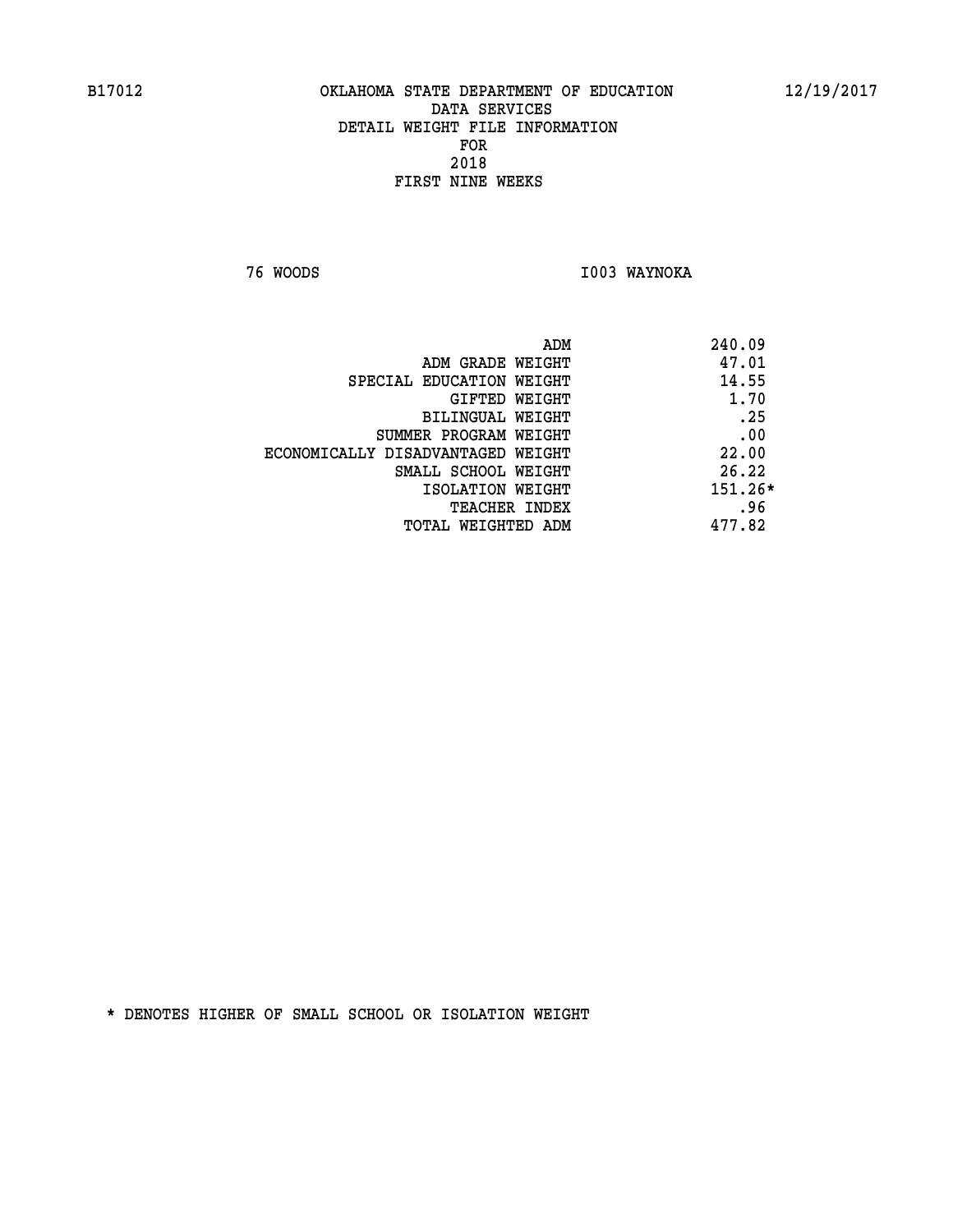**76 WOODS I006 FREEDOM** 

|                                   | ADM | 71.47    |
|-----------------------------------|-----|----------|
| ADM GRADE WEIGHT                  |     | 13.06    |
| SPECIAL EDUCATION WEIGHT          |     | 6.55     |
| GIFTED WEIGHT                     |     | 2.72     |
| BILINGUAL WEIGHT                  |     | 1.00     |
| SUMMER PROGRAM WEIGHT             |     | .00      |
| ECONOMICALLY DISADVANTAGED WEIGHT |     | 12.75    |
| SMALL SCHOOL WEIGHT               |     | 12.36    |
| ISOLATION WEIGHT                  |     | $93.63*$ |
| TEACHER INDEX                     |     | .00      |
| TOTAL WEIGHTED ADM                |     | 201.18   |
|                                   |     |          |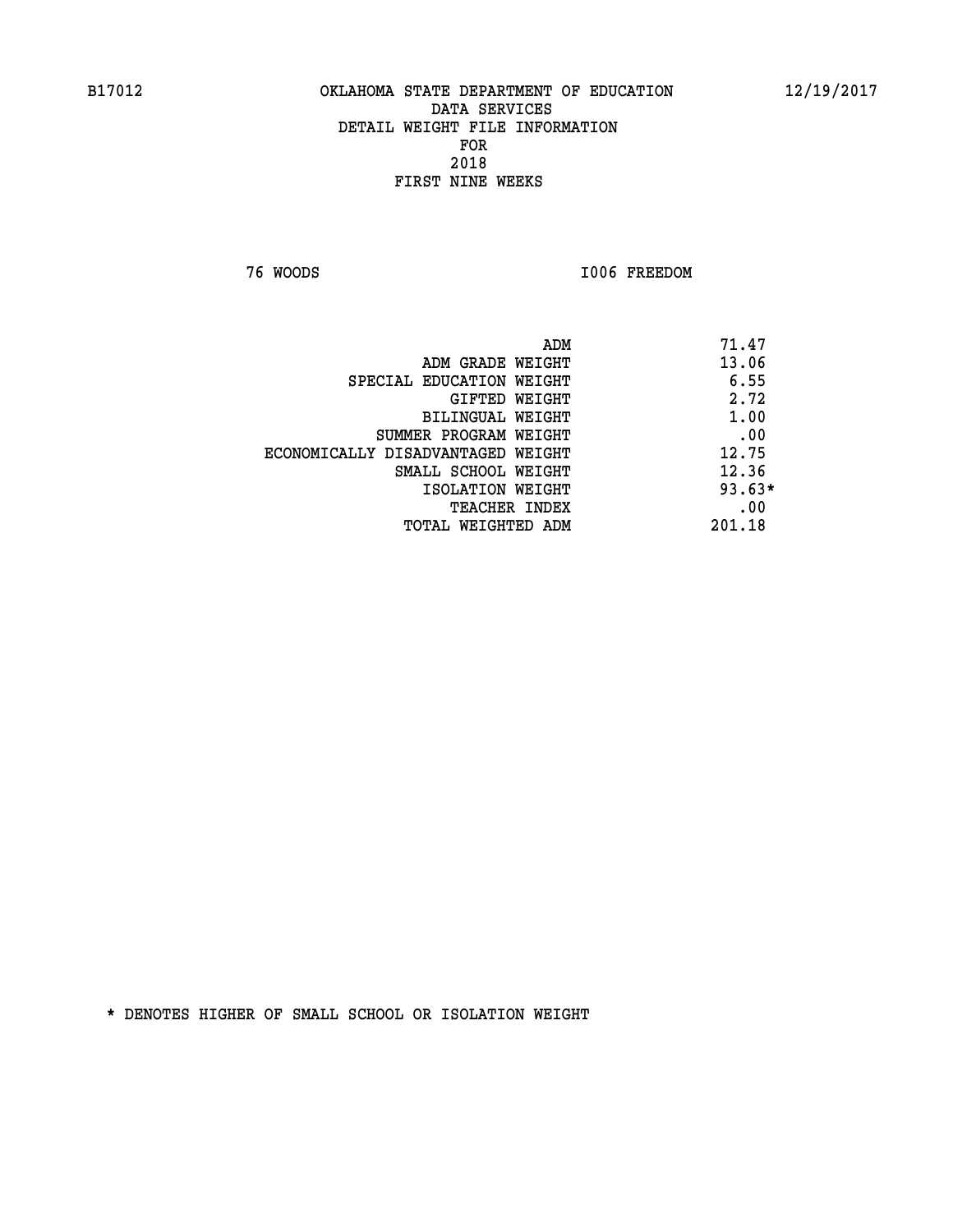**77 WOODWARD I001 WOODWARD** 

| ADM                               | 2,833.87 |
|-----------------------------------|----------|
| ADM GRADE WEIGHT                  | 568.58   |
| SPECIAL EDUCATION WEIGHT          | 359.20   |
| GIFTED WEIGHT                     | 104.38   |
| BILINGUAL WEIGHT                  | 118.75   |
| SUMMER PROGRAM WEIGHT             | .00      |
| ECONOMICALLY DISADVANTAGED WEIGHT | 464.25   |
| SMALL SCHOOL WEIGHT               | .00      |
| ISOLATION WEIGHT                  | .00      |
| <b>TEACHER INDEX</b>              | .00      |
| <b>TOTAL WEIGHTED ADM</b>         | 4,449.03 |
|                                   |          |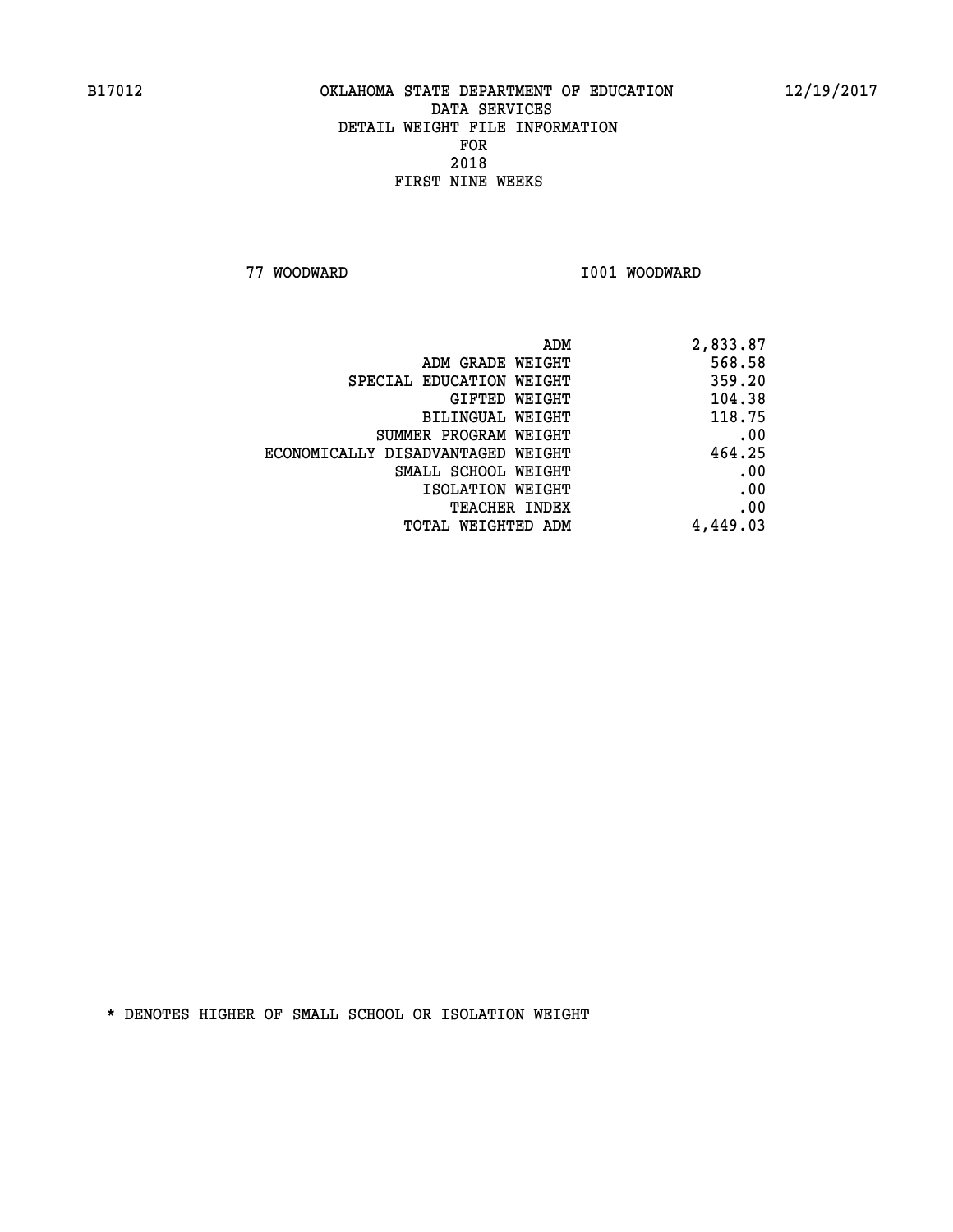**77 WOODWARD I002 MOORELAND** 

|                                   | ADM | 537.63   |
|-----------------------------------|-----|----------|
| ADM GRADE WEIGHT                  |     | 103.09   |
| SPECIAL EDUCATION WEIGHT          |     | 69.90    |
| GIFTED WEIGHT                     |     | 16.32    |
| <b>BILINGUAL WEIGHT</b>           |     | 4.50     |
| SUMMER PROGRAM WEIGHT             |     | 1.20     |
| ECONOMICALLY DISADVANTAGED WEIGHT |     | 68.25    |
| SMALL SCHOOL WEIGHT               |     | .00      |
| ISOLATION WEIGHT                  |     | 188.17*  |
| TEACHER INDEX                     |     | 12.27    |
| TOTAL WEIGHTED ADM                |     | 1,001.33 |
|                                   |     |          |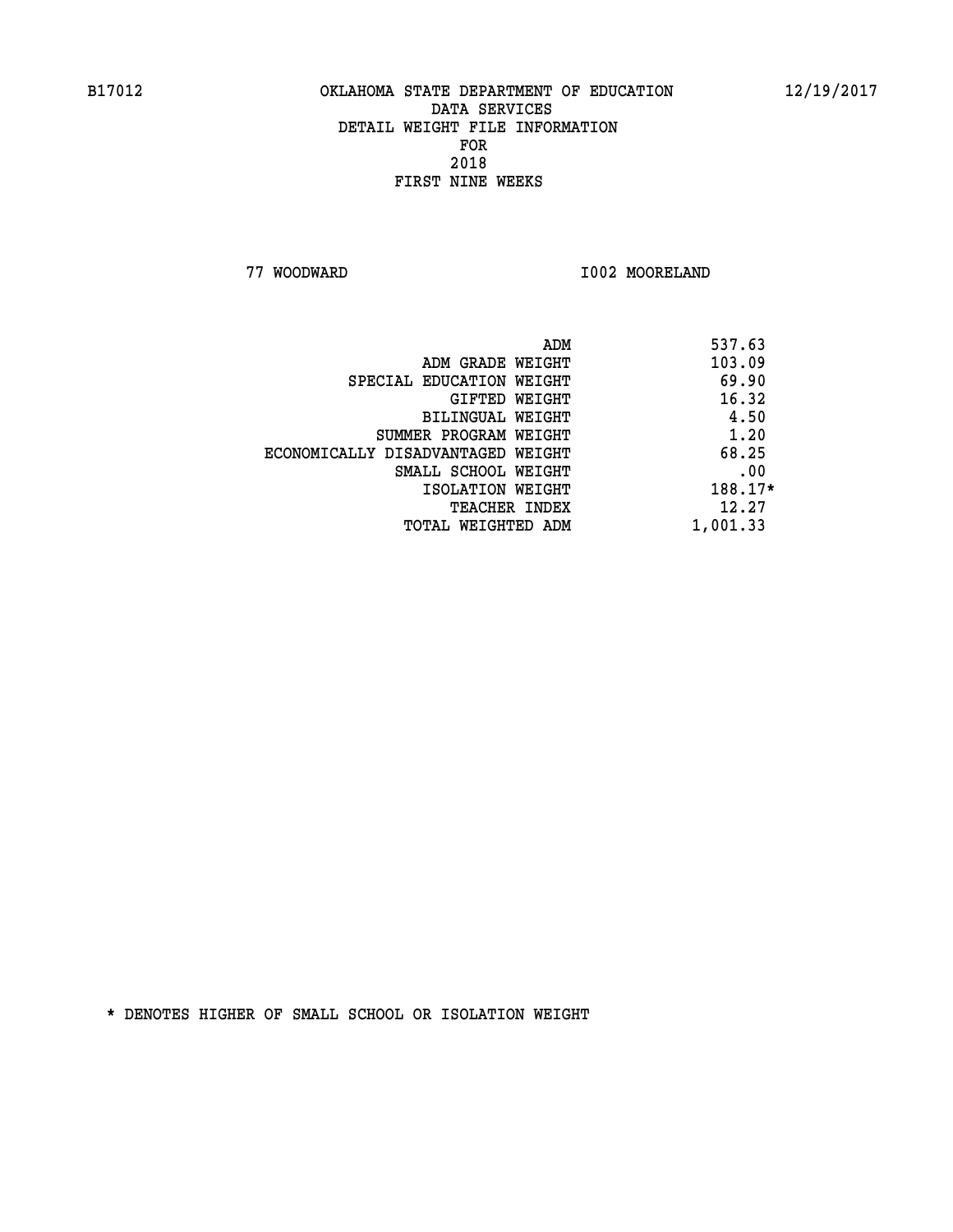**77 WOODWARD I003 SHARON-MUTUAL** 

| 270.68    |
|-----------|
| 52.60     |
| 32.20     |
| 7.48      |
| 2.25      |
| .00       |
| 25.75     |
| 26.44     |
| $167.82*$ |
| 10.16     |
| 568.94    |
|           |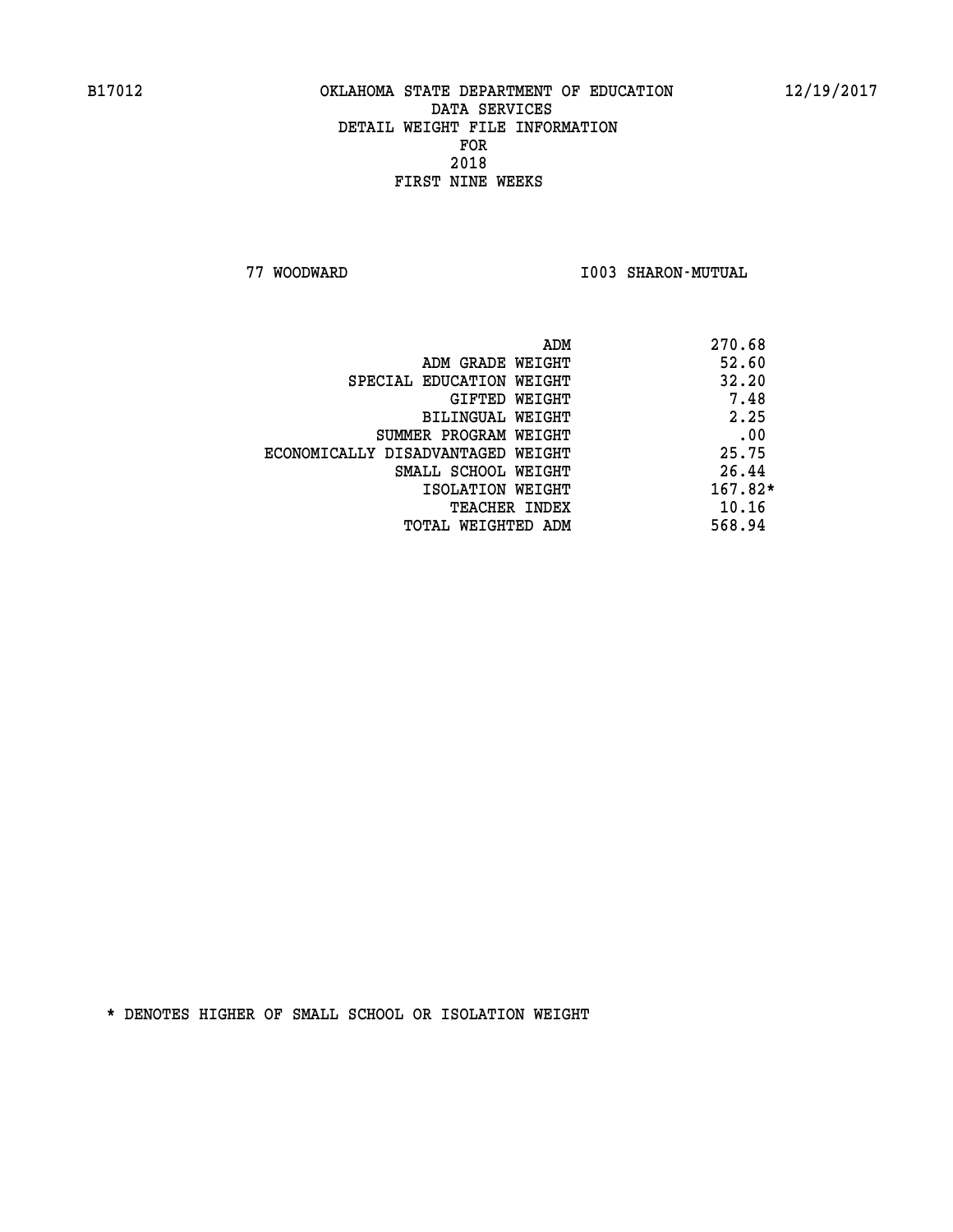**77 WOODWARD I005 FORT SUPPLY** 

|                                   | ADM | 129.40   |
|-----------------------------------|-----|----------|
| ADM GRADE WEIGHT                  |     | 25.49    |
| SPECIAL EDUCATION WEIGHT          |     | 10.10    |
| GIFTED WEIGHT                     |     | 2.38     |
| BILINGUAL WEIGHT                  |     | 1.00     |
| SUMMER PROGRAM WEIGHT             |     | .00      |
| ECONOMICALLY DISADVANTAGED WEIGHT |     | 17.75    |
| SMALL SCHOOL WEIGHT               |     | 19.55    |
| ISOLATION WEIGHT                  |     | $86.80*$ |
| TEACHER INDEX                     |     | 1.24     |
| TOTAL WEIGHTED ADM                |     | 274.16   |
|                                   |     |          |